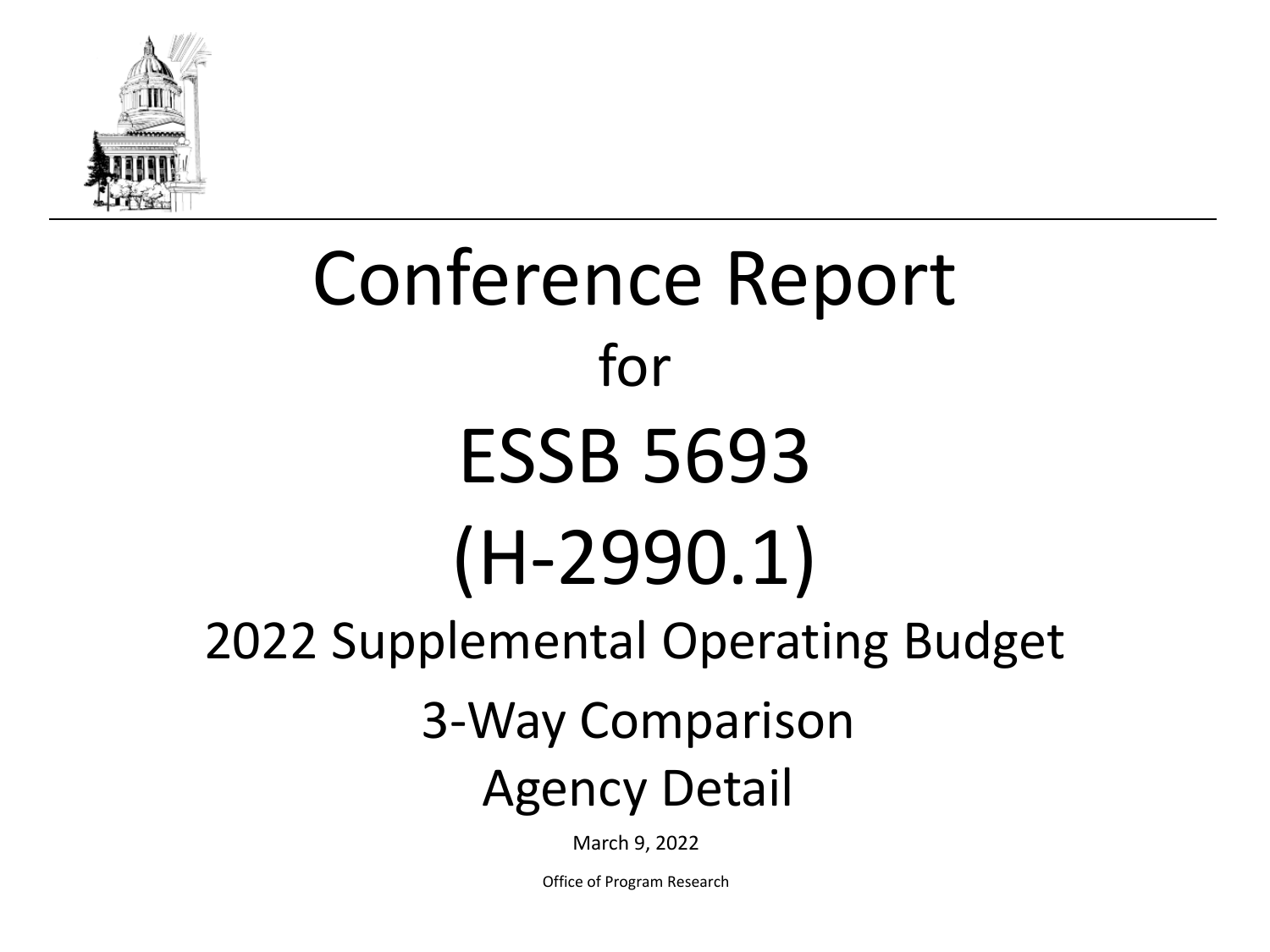# **2021-23 Omnibus Operating Budget -- 2022 Supplemental House of Representatives**

|                                          | <b>ESSB 5693 as Passed Senate</b> |              | Passed House (ESSB 5693 w/ Hse<br>AMD) |              | <b>Conference Proposal</b> |              |
|------------------------------------------|-----------------------------------|--------------|----------------------------------------|--------------|----------------------------|--------------|
|                                          | NGF-O                             | <b>Total</b> | NGF-O                                  | <b>Total</b> | NGF-O                      | <b>Total</b> |
| 2021-23 Original Appropriations          | 92,544                            | 92,544       | 92,544                                 | 92,544       | 92,544                     | 92,544       |
| 2021-23 Maintenance Level                | 94,941                            | 94,941       | 94,941                                 | 94,941       | 94,941                     | 94,941       |
| <b>Policy Other Changes:</b>             |                                   |              |                                        |              |                            |              |
| <b>Employment Practices Work Group</b>   | 0                                 | 0            | 0                                      | 0            | 200                        | 200          |
| <b>Transportation Staff</b><br>2.        | 1,638                             | 1,638        | 1,638                                  | 1,638        | 1,638                      | 1,638        |
| <b>Workload Adjustment</b><br>3.         | 0                                 | 0            | 1,890                                  | 1,890        | 1,890                      | 1,890        |
| 4. Fish & Wildlife Task Force            | 12                                | 12           | $\mathbf 0$                            | 0            | 0                          | 0            |
| <b>Policy -- Other Total</b>             | 1,650                             | 1,650        | 3,528                                  | 3,528        | 3,728                      | 3,728        |
| <b>Policy Comp Changes:</b>              |                                   |              |                                        |              |                            |              |
| <b>State Employee Benefits</b><br>5.     | 8                                 | 8            | 0                                      | 0            | 8                          | 8            |
| Non-Rep General Wage Increase<br>6.      | 1,217                             | 1,217        | 0                                      | 0            | 1,217                      | 1,217        |
| <b>Updated PEBB Rate</b><br>7.           | 396                               | 396          | 0                                      | 0            | 161                        | 161          |
| PERS & TRS Plan 1 Benefit Increase<br>8. | 34                                | 34           | 0                                      | 0            | 34                         | 34           |
| <b>Policy -- Comp Total</b>              | 1,655                             | 1,655        | $\pmb{0}$                              | 0            | 1,420                      | 1,420        |
| <b>Policy Central Services Changes:</b>  |                                   |              |                                        |              |                            |              |
| Archives/Records Management<br>9.        | 0                                 | 0            | 0                                      | 0            | $\overline{2}$             | 2            |
| <b>Audit Services</b><br>10.             | 0                                 | 0            | 0                                      | 0            | 3                          | 3            |
| Legal Services<br>11.                    | 0                                 | 0            | 0                                      | 0            | 1                          |              |
| <b>CTS Central Services</b><br>12.       | 0                                 | 0            | 0                                      | 0            | 15                         | 15           |
| <b>OFM Central Services</b><br>13.       | 0                                 | 0            | 0                                      | 0            | 8                          | 8            |
| <b>Policy -- Central Svcs Total</b>      | $\mathbf 0$                       | $\mathbf 0$  | $\mathbf 0$                            | 0            | 29                         | 29           |
| <b>Total Policy Changes</b>              | 3,305                             | 3,305        | 3,528                                  | 3,528        | 5,177                      | 5,177        |
| 2021-23 Policy Level                     | 98,246                            | 98,246       | 98,469                                 | 98,469       | 100,118                    | 100,118      |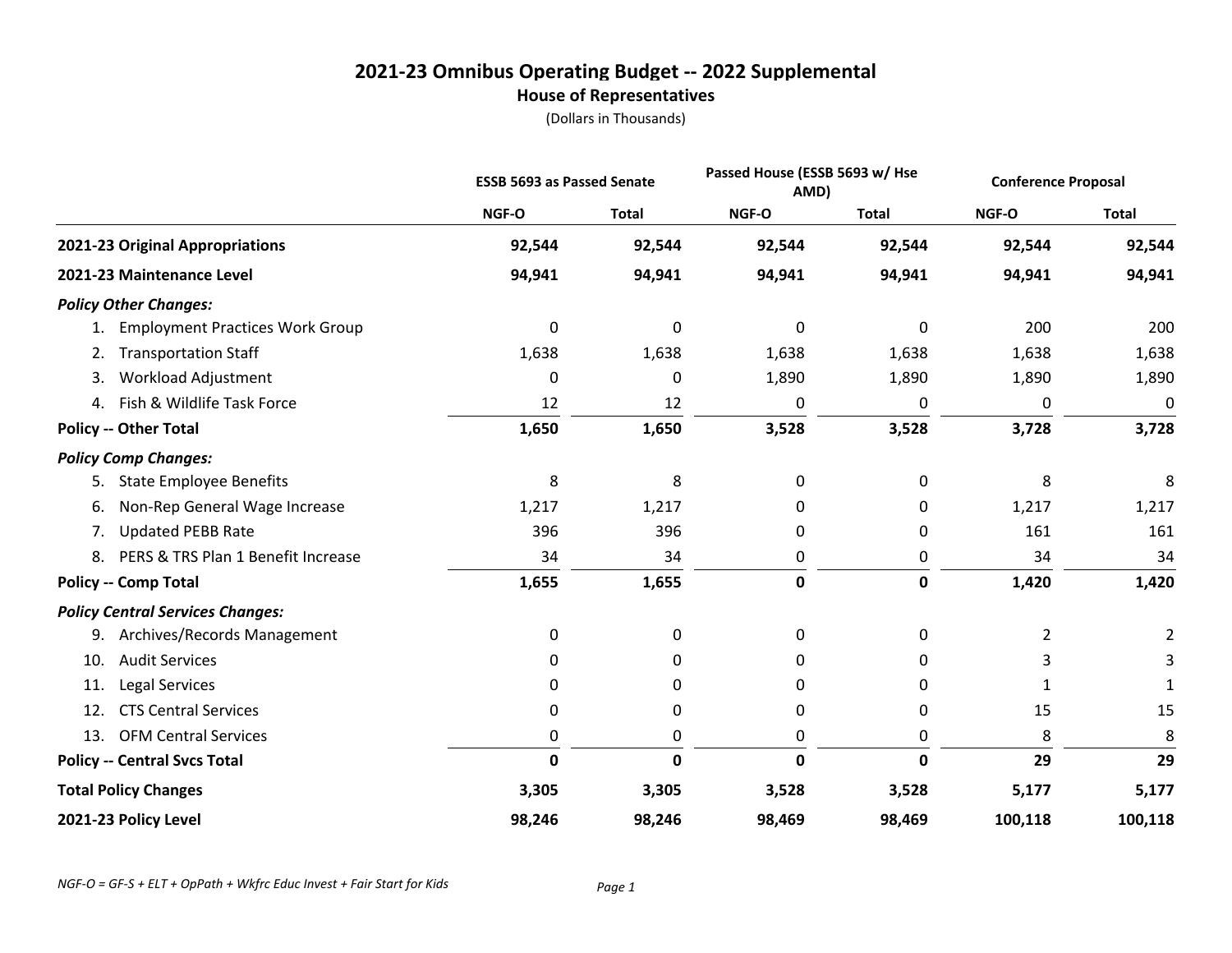# **2021-23 Omnibus Operating Budget -- 2022 Supplemental**

**Senate**

|                                          | <b>ESSB 5693 as Passed Senate</b> |              | Passed House (ESSB 5693 w/ Hse<br>AMD) |              | <b>Conference Proposal</b> |              |
|------------------------------------------|-----------------------------------|--------------|----------------------------------------|--------------|----------------------------|--------------|
|                                          | NGF-O                             | <b>Total</b> | NGF-O                                  | <b>Total</b> | NGF-O                      | <b>Total</b> |
| 2021-23 Original Appropriations          | 68,454                            | 68,454       | 68,454                                 | 68,454       | 68,454                     | 68,454       |
| 2021-23 Maintenance Level                | 70,509                            | 70,509       | 70,509                                 | 70,509       | 70,509                     | 70,509       |
| <b>Policy Other Changes:</b>             |                                   |              |                                        |              |                            |              |
| <b>Employment Practices Work Group</b>   | 200                               | 200          | 0                                      | 0            | 200                        | 200          |
| <b>Transportation Staff</b><br>2.        | 1,570                             | 1,570        | 1,570                                  | 1,570        | 1,570                      | 1,570        |
| Workload Adjustment<br>3.                | 0                                 | 0            | 0                                      | 0            | 1,890                      | 1,890        |
| 4. Fish & Wildlife Task Force            | 12                                | 12           | 0                                      | 0            | 0                          | 0            |
| <b>Policy -- Other Total</b>             | 1,782                             | 1,782        | 1,570                                  | 1,570        | 3,660                      | 3,660        |
| <b>Policy Comp Changes:</b>              |                                   |              |                                        |              |                            |              |
| <b>State Employee Benefits</b><br>5.     | 9                                 | 9            | 0                                      | 0            | 9                          | 9            |
| Non-Rep General Wage Increase<br>6.      | 984                               | 984          | 0                                      | 0            | 984                        | 984          |
| <b>Updated PEBB Rate</b><br>7.           | 418                               | 418          | 0                                      | 0            | 170                        | 170          |
| PERS & TRS Plan 1 Benefit Increase<br>8. | 24                                | 24           | 0                                      | 0            | 24                         | 24           |
| <b>Policy -- Comp Total</b>              | 1,435                             | 1,435        | $\pmb{0}$                              | $\mathbf 0$  | 1,187                      | 1,187        |
| <b>Policy Central Services Changes:</b>  |                                   |              |                                        |              |                            |              |
| Archives/Records Management<br>9.        | 0                                 | 0            | 0                                      | 0            | 1                          |              |
| Legal Services<br>10.                    | 0                                 | 0            | 0                                      | 0            | 1                          | 1            |
| <b>CTS Central Services</b><br>11.       | 0                                 | 0            | 0                                      | 0            | 12                         | 12           |
| <b>OFM Central Services</b><br>12.       | 0                                 | 0            | 0                                      | 0            | 6                          | 6            |
| 13.<br>Self-Insurance Liability Premium  | 0                                 | 0            | 0                                      | 0            | 4                          | 4            |
| <b>Policy -- Central Svcs Total</b>      | $\mathbf{0}$                      | $\mathbf 0$  | 0                                      | $\Omega$     | 24                         | 24           |
| <b>Total Policy Changes</b>              | 3,217                             | 3,217        | 1,570                                  | 1,570        | 4,871                      | 4,871        |
| 2021-23 Policy Level                     | 73,726                            | 73,726       | 72,079                                 | 72,079       | 75,380                     | 75,380       |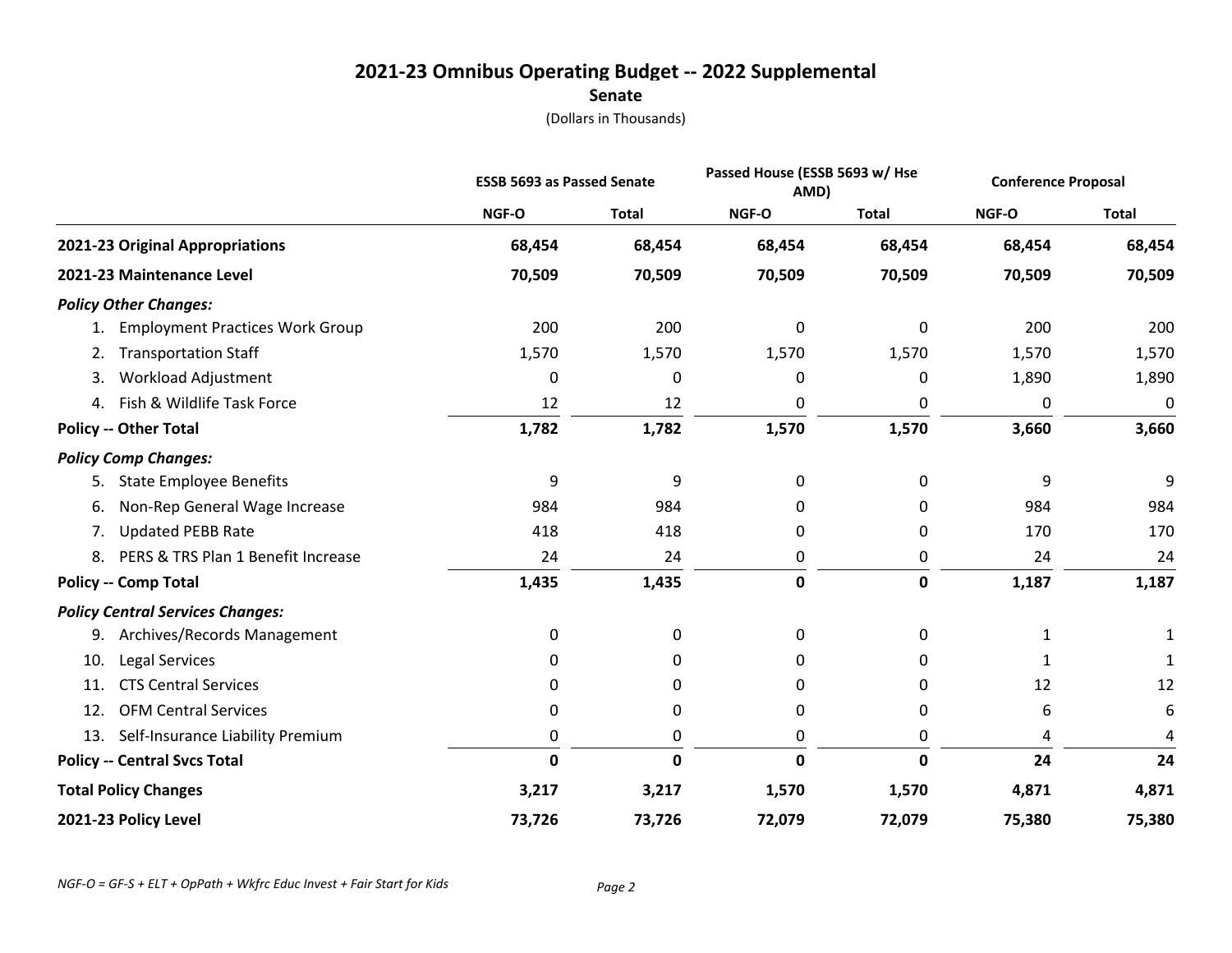# **2021-23 Omnibus Operating Budget -- 2022 Supplemental Jt Leg Audit & Review Committee**

|                                                 | <b>ESSB 5693 as Passed Senate</b> |              | Passed House (ESSB 5693 w/ Hse<br>AMD) |              | <b>Conference Proposal</b> |              |
|-------------------------------------------------|-----------------------------------|--------------|----------------------------------------|--------------|----------------------------|--------------|
|                                                 | NGF-O                             | <b>Total</b> | NGF-O                                  | <b>Total</b> | NGF-O                      | <b>Total</b> |
| 2021-23 Original Appropriations                 | 551                               | 9,935        | 551                                    | 9,935        | 551                        | 9,935        |
| 2021-23 Maintenance Level                       | 551                               | 9,945        | 551                                    | 9,945        | 551                        | 9,945        |
| <b>Policy Other Changes:</b>                    |                                   |              |                                        |              |                            |              |
| Medical Marijuana Tax Exemption<br>1.           | 0                                 | 5            | 0                                      | 0            | 0                          | 5            |
| <b>Family and Medical Leave</b><br>2.           | 0                                 | 42           | 0                                      | 0            | 0                          | 42           |
| <b>Limited Equity Cooperative Housing</b><br>3. | 0                                 | 17           | 0                                      | 0            | 0                          | 17           |
| Solar Canopies Tax Deferral<br>4.               | 0                                 | 17           | 0                                      | 0            | 0                          | 17           |
| Affordable Housing REET<br>5.                   | 0                                 | 0            | 17                                     | 17           | 17                         | 17           |
| <b>Additional Staff Capacity</b><br>6.          | 0                                 | 334          | 0                                      | 0            | 0                          | 334          |
| <b>Equitable Access to Credit</b><br>7.         | 0                                 | 0            | 36                                     | 36           | 36                         | 36           |
| Farmworker Programs<br>8.                       | 0                                 | 50           | 0                                      | 0            | 0                          | 50           |
| Farmworker Performance Audits<br>9.             | 0                                 | 0            | 62                                     | 62           | 0                          | 0            |
| Hog Fuel Tax Preference Review<br>10.           | 0                                 | 0            | 13                                     | 13           | 13                         | 13           |
| Hydrogen Tax Preference Review<br>11.           | 0                                 | 0            | 21                                     | 21           | 21                         | 21           |
| Modifying DD Services<br>12.                    | 0                                 | 50           | 0                                      | 0            | 0                          | 50           |
| <b>Policy -- Other Total</b>                    | 0                                 | 515          | 149                                    | 149          | 87                         | 602          |
| <b>Policy Comp Changes:</b>                     |                                   |              |                                        |              |                            |              |
| <b>State Employee Benefits</b><br>13.           | 0                                 | 1            | 0                                      | 0            | 0                          | 1            |
| Non-Rep General Wage Increase<br>14.            | 0                                 | 107          | 0                                      | 0            | 0                          | 107          |
| <b>Updated PEBB Rate</b><br>15.                 | 0                                 | 27           | 0                                      | 0            | 0                          | 11           |
| PERS & TRS Plan 1 Benefit Increase<br>16.       | 0                                 | 3            | 0                                      | 0            | 0                          | 3            |
| <b>Policy -- Comp Total</b>                     | 0                                 | 138          | 0                                      | 0            | 0                          | 122          |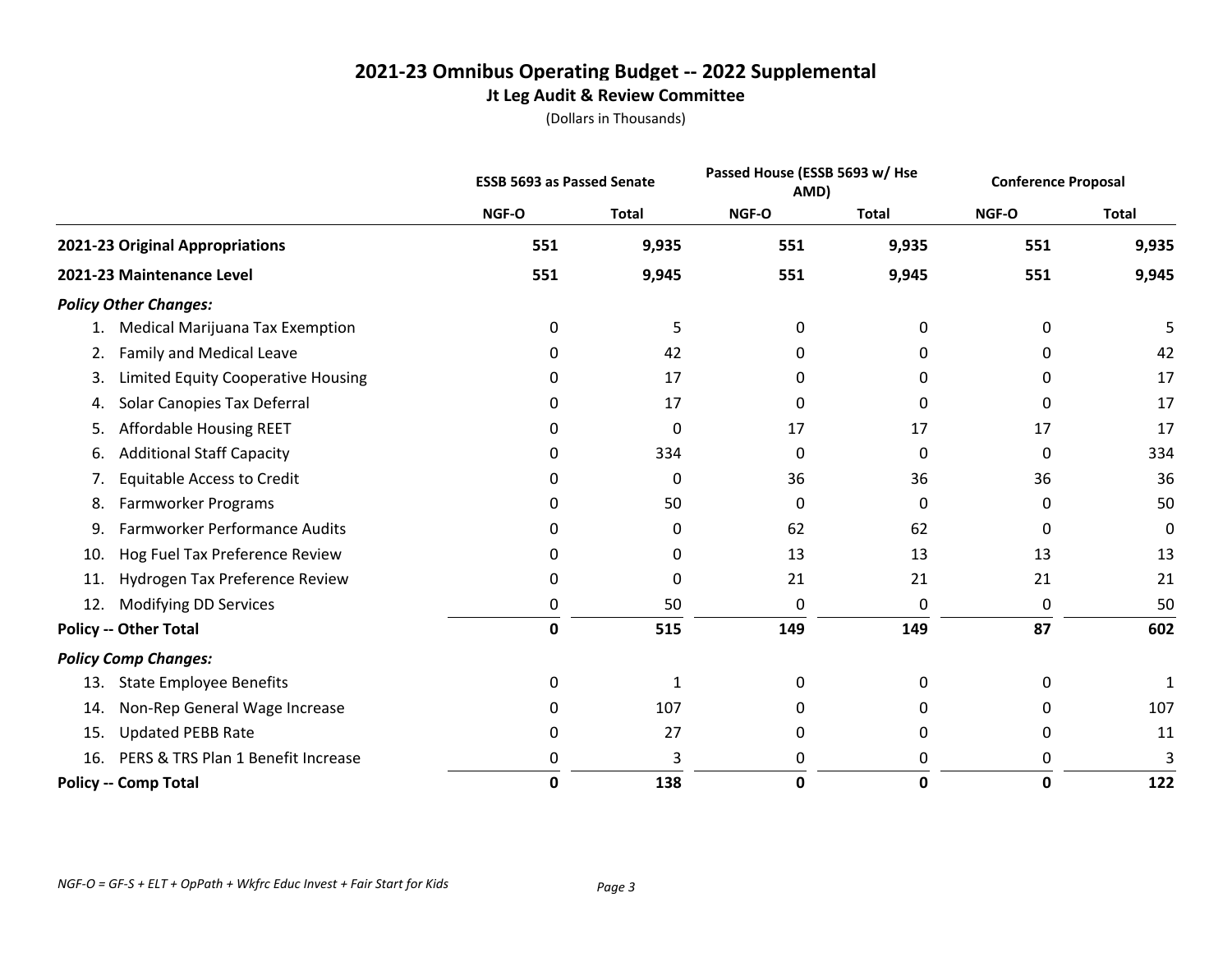# **2021-23 Omnibus Operating Budget -- 2022 Supplemental Jt Leg Audit & Review Committee**

|                                         | <b>ESSB 5693 as Passed Senate</b> |              | Passed House (ESSB 5693 w/ Hse<br>AMD) |        | <b>Conference Proposal</b> |              |
|-----------------------------------------|-----------------------------------|--------------|----------------------------------------|--------|----------------------------|--------------|
|                                         | <b>NGF-O</b>                      | <b>Total</b> | <b>NGF-O</b>                           | Total  | <b>NGF-O</b>               | <b>Total</b> |
| <b>Policy Central Services Changes:</b> |                                   |              |                                        |        |                            |              |
| Legal Services<br>17.                   |                                   | 0            | 0                                      |        |                            |              |
| 18. CTS Central Services                |                                   | 0            | 0                                      |        | 0                          |              |
| <b>DES Central Services</b><br>19.      |                                   | 0            | $\Omega$                               |        |                            |              |
| <b>Policy -- Central Svcs Total</b>     |                                   | 0            | 0                                      | 0      |                            |              |
| <b>Total Policy Changes</b>             | 0                                 | 653          | 149                                    | 149    | 87                         | 729          |
| 2021-23 Policy Level                    | 551                               | 10,598       | 700                                    | 10,094 | 638                        | 10,674       |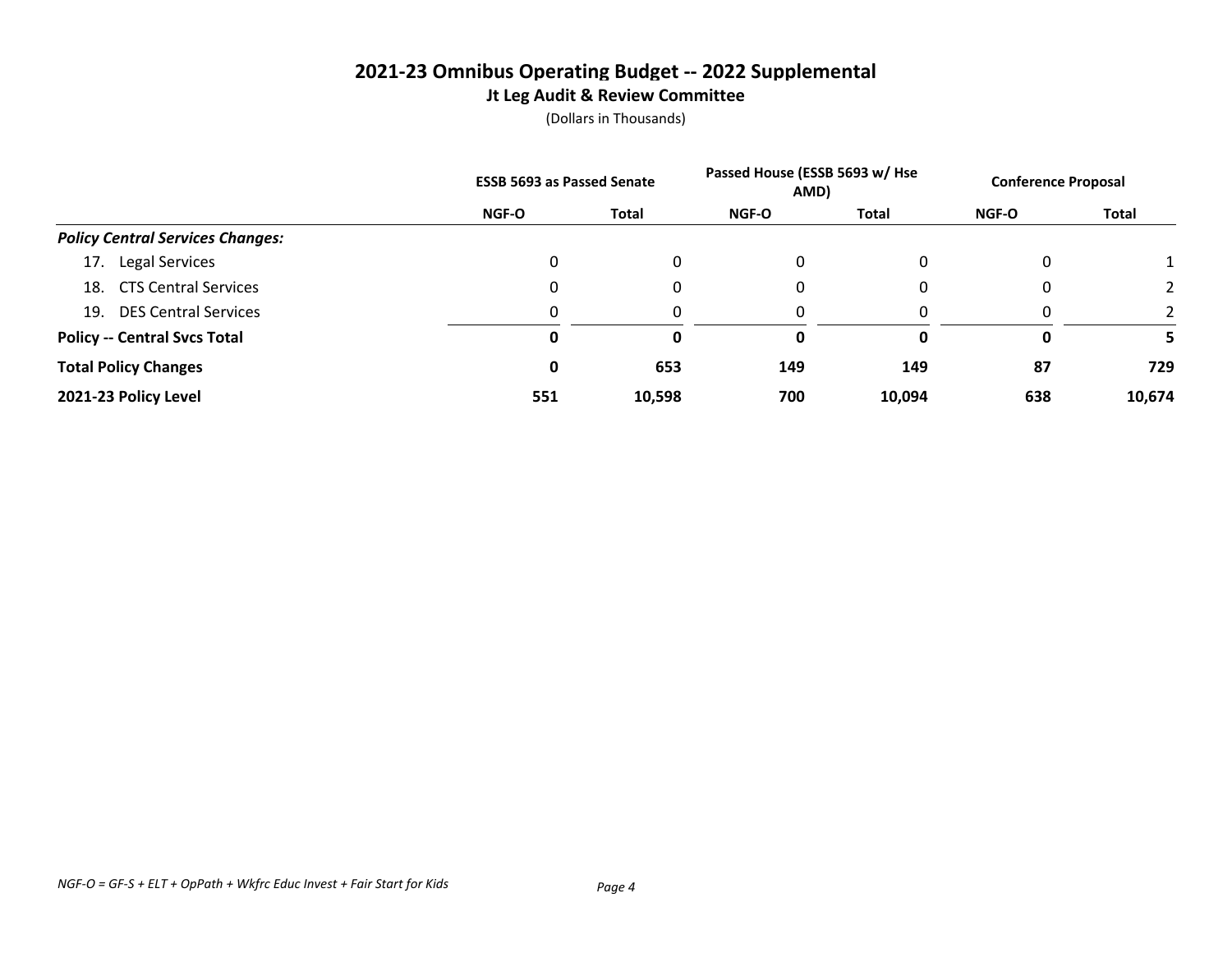# **2021-23 Omnibus Operating Budget -- 2022 Supplemental LEAP Committee**

|                                         | <b>ESSB 5693 as Passed Senate</b> |          | Passed House (ESSB 5693 w/ Hse<br>AMD) |              | <b>Conference Proposal</b> |              |
|-----------------------------------------|-----------------------------------|----------|----------------------------------------|--------------|----------------------------|--------------|
|                                         | <b>NGF-O</b>                      | Total    | NGF-O                                  | <b>Total</b> | <b>NGF-O</b>               | <b>Total</b> |
| 2021-23 Original Appropriations         | O                                 | 4,664    | 0                                      | 4,664        | 0                          | 4,664        |
| 2021-23 Maintenance Level               | 0                                 | 4,669    | 0                                      | 4,669        | 0                          | 4,669        |
| <b>Policy Comp Changes:</b>             |                                   |          |                                        |              |                            |              |
| 1. Non-Rep General Wage Increase        | 0                                 | 53       | 0                                      | 0            | 0                          | 53           |
| <b>Updated PEBB Rate</b><br>2.          | 0                                 | 10       | 0                                      |              | 0                          | 4            |
| 3. PERS & TRS Plan 1 Benefit Increase   | 0                                 |          |                                        |              |                            |              |
| <b>Policy -- Comp Total</b>             | 0                                 | 65       | 0                                      | 0            | 0                          | 59           |
| <b>Policy Central Services Changes:</b> |                                   |          |                                        |              |                            |              |
| 4. CTS Central Services                 | 0                                 | $\Omega$ | $\Omega$                               |              | 0                          | 6            |
| 5. DES Central Services                 | 0                                 | 0        | 0                                      |              | 0                          |              |
| <b>Policy -- Central Svcs Total</b>     | $\Omega$                          | 0        | 0                                      | U            | O                          |              |
| <b>Total Policy Changes</b>             | 0                                 | 65       | 0                                      |              | Ω                          | 66           |
| 2021-23 Policy Level                    | 0                                 | 4,734    | 0                                      | 4,669        | 0                          | 4,735        |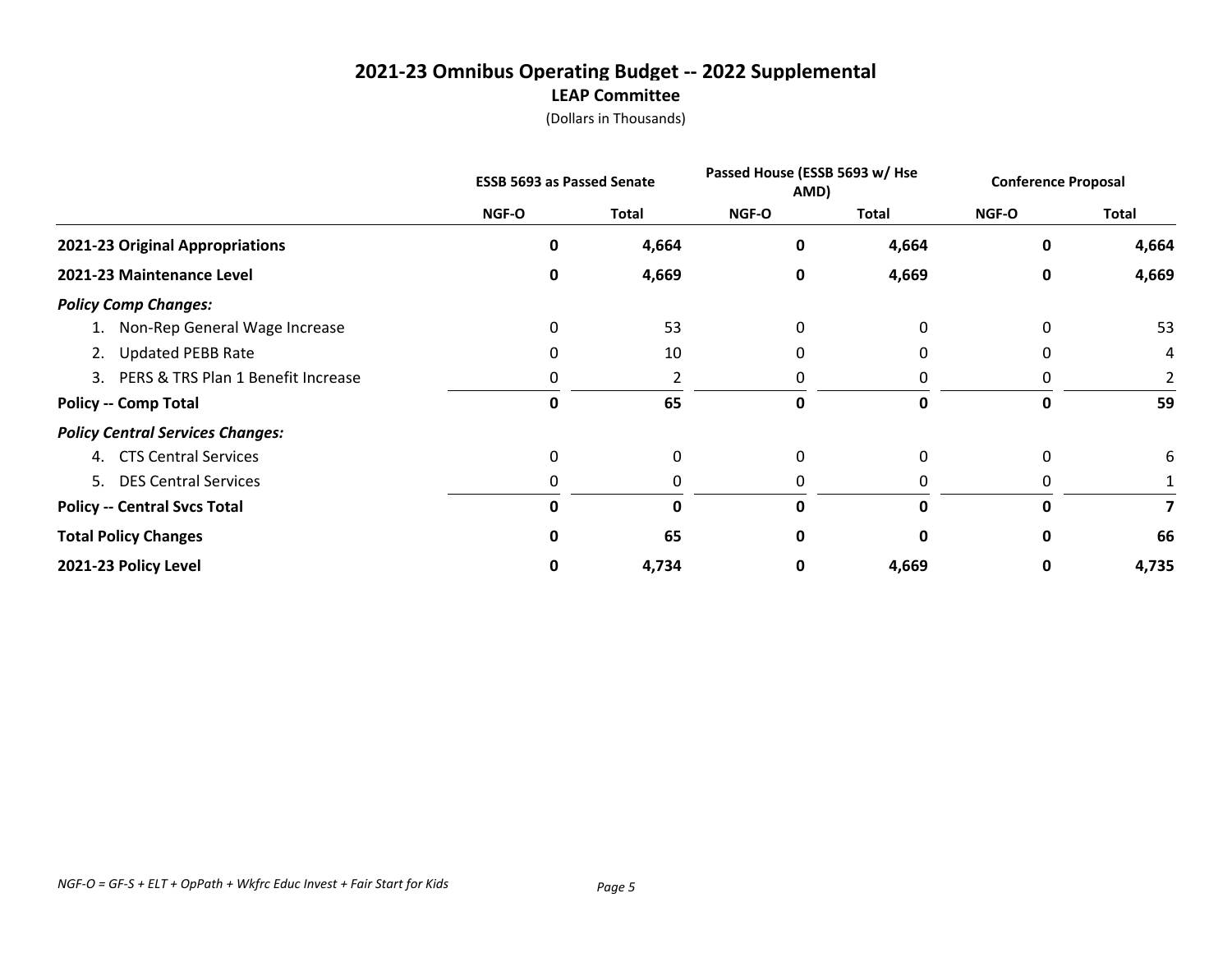# **2021-23 Omnibus Operating Budget -- 2022 Supplemental Office of the State Actuary**

|                                         | <b>ESSB 5693 as Passed Senate</b> |              | Passed House (ESSB 5693 w/ Hse<br>AMD) |             | <b>Conference Proposal</b> |              |
|-----------------------------------------|-----------------------------------|--------------|----------------------------------------|-------------|----------------------------|--------------|
|                                         | NGF-O                             | <b>Total</b> | NGF-O                                  | Total       | NGF-O                      | <b>Total</b> |
| 2021-23 Original Appropriations         | 749                               | 7,343        | 749                                    | 7,343       | 749                        | 7,343        |
| 2021-23 Maintenance Level               | 749                               | 7,345        | 749                                    | 7,345       | 749                        | 7,345        |
| <b>Policy Other Changes:</b>            |                                   |              |                                        |             |                            |              |
| 1. WA Cares Actuarial Support           | 503                               | 503          | 0                                      | 0           | 0                          | 0            |
| <b>Policy -- Other Total</b>            | 503                               | 503          | 0                                      | 0           | 0                          |              |
| <b>Policy Comp Changes:</b>             |                                   |              |                                        |             |                            |              |
| Non-Rep General Wage Increase<br>2.     | 8                                 | 95           | 0                                      | 0           | 8                          | 95           |
| <b>Updated PEBB Rate</b><br>3.          | 2                                 | 22           | 0                                      | 0           |                            | 9            |
| 4. PERS & TRS Plan 1 Benefit Increase   | 0                                 | 2            | 0                                      | 0           | 0                          | 2            |
| <b>Policy -- Comp Total</b>             | 10                                | 119          | $\mathbf 0$                            | $\mathbf 0$ | 9                          | 106          |
| <b>Policy Central Services Changes:</b> |                                   |              |                                        |             |                            |              |
| 5. Legal Services                       | 0                                 | 0            | 0                                      | 0           | 0                          |              |
| 6. CTS Central Services                 | 0                                 | 0            | 0                                      | 0           | 0                          |              |
| <b>Policy -- Central Svcs Total</b>     | $\mathbf 0$                       | 0            | 0                                      | 0           | 0                          | 2            |
| <b>Total Policy Changes</b>             | 513                               | 622          | 0                                      | 0           | 9                          | 108          |
| 2021-23 Policy Level                    | 1,262                             | 7,967        | 749                                    | 7,345       | 758                        | 7,453        |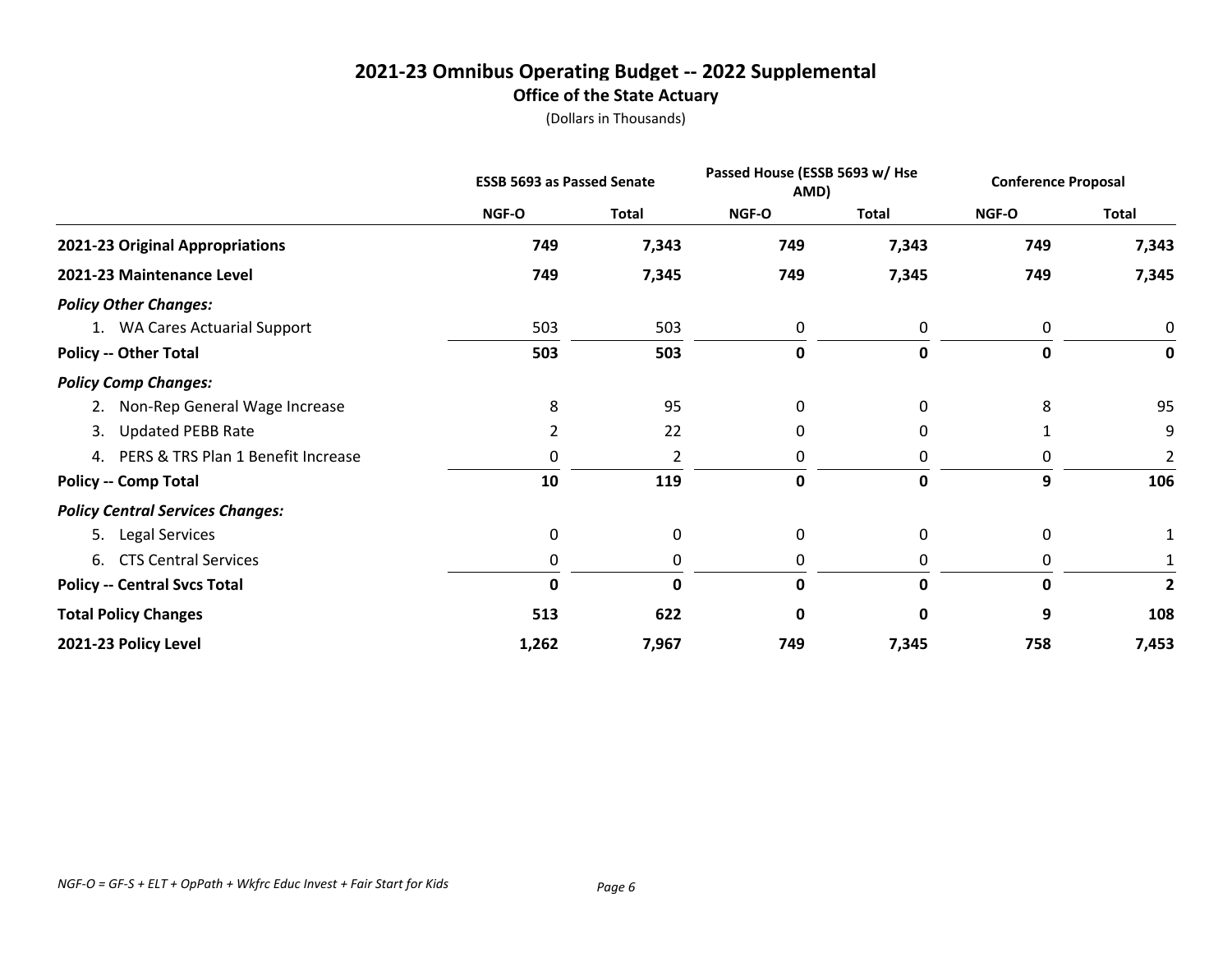# **2021-23 Omnibus Operating Budget -- 2022 Supplemental Office of Legislative Support Svcs**

|                                         | <b>ESSB 5693 as Passed Senate</b> |       | Passed House (ESSB 5693 w/ Hse<br>AMD) |              | <b>Conference Proposal</b> |              |
|-----------------------------------------|-----------------------------------|-------|----------------------------------------|--------------|----------------------------|--------------|
|                                         | NGF-O                             | Total | NGF-O                                  | <b>Total</b> | <b>NGF-O</b>               | <b>Total</b> |
| 2021-23 Original Appropriations         | 9,595                             | 9,779 | 9,595                                  | 9,779        | 9,595                      | 9,779        |
| 2021-23 Maintenance Level               | 9,595                             | 9,779 | 9,595                                  | 9,779        | 9,595                      | 9,779        |
| <b>Policy Comp Changes:</b>             |                                   |       |                                        |              |                            |              |
| <b>State Employee Benefits</b>          | 1                                 |       | 0                                      | 0            | 1                          |              |
| Non-Rep General Wage Increase<br>2.     | 113                               | 113   | 0                                      | 0            | 113                        | 113          |
| <b>Updated PEBB Rate</b><br>3.          | 52                                | 52    | 0                                      | 0            | 21                         | 21           |
| 4. PERS & TRS Plan 1 Benefit Increase   | 3                                 | 3     | 0                                      | 0            | 3                          | 3            |
| <b>Policy -- Comp Total</b>             | 169                               | 169   | 0                                      | 0            | 138                        | 138          |
| <b>Policy Central Services Changes:</b> |                                   |       |                                        |              |                            |              |
| 5. CTS Central Services                 | 0                                 | 0     | 0                                      | 0            |                            |              |
| 6. OFM Central Services                 | 0                                 | 0     | 0                                      | 0            |                            |              |
| <b>Policy -- Central Svcs Total</b>     | 0                                 | 0     | 0                                      | 0            | $\overline{2}$             | 2            |
| <b>Total Policy Changes</b>             | 169                               | 169   | 0                                      | 0            | 140                        | 140          |
| 2021-23 Policy Level                    | 9,764                             | 9,948 | 9,595                                  | 9,779        | 9,735                      | 9,919        |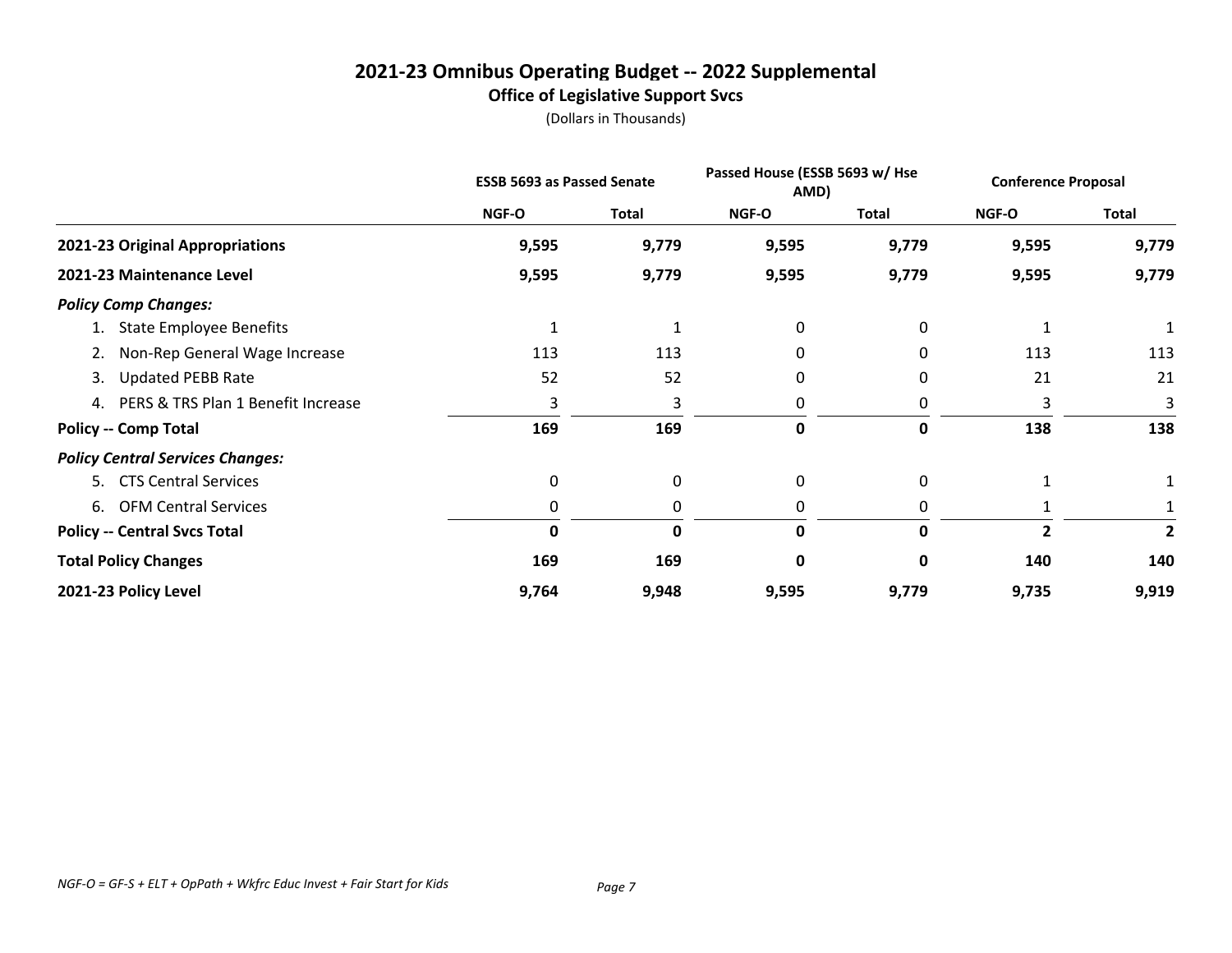# **2021-23 Omnibus Operating Budget -- 2022 Supplemental Joint Legislative Systems Comm**

|                                              | <b>ESSB 5693 as Passed Senate</b> |              | Passed House (ESSB 5693 w/ Hse<br>AMD) |              | <b>Conference Proposal</b> |              |
|----------------------------------------------|-----------------------------------|--------------|----------------------------------------|--------------|----------------------------|--------------|
|                                              | NGF-O                             | <b>Total</b> | NGF-O                                  | <b>Total</b> | NGF-O                      | <b>Total</b> |
| 2021-23 Original Appropriations              | 28,408                            | 28,408       | 28,408                                 | 28,408       | 28,408                     | 28,408       |
| 2021-23 Maintenance Level                    | 28,411                            | 28,411       | 28,411                                 | 28,411       | 28,411                     | 28,411       |
| <b>Policy Other Changes:</b>                 |                                   |              |                                        |              |                            |              |
| <b>Constituent Management Research</b><br>1. | 250                               | 250          | 250                                    | 250          | 250                        | 250          |
| Hybrid & Remote Legislature Support<br>2.    | 225                               | 225          | 225                                    | 225          | 225                        | 225          |
| Legislative IT Staffing<br>3.                | 900                               | 900          | 900                                    | 900          | 900                        | 900          |
| Legislative Session Support<br>4.            | 502                               | 502          | 502                                    | 502          | 502                        | 502          |
| <b>Policy -- Other Total</b>                 | 1,877                             | 1,877        | 1,877                                  | 1,877        | 1,877                      | 1,877        |
| <b>Policy Comp Changes:</b>                  |                                   |              |                                        |              |                            |              |
| <b>State Employee Benefits</b><br>5.         | $\mathbf{1}$                      | $\mathbf{1}$ | 0                                      | 0            | 1                          | 1            |
| Non-Rep General Wage Increase<br>6.          | 262                               | 262          | 0                                      | 0            | 262                        | 262          |
| <b>Updated PEBB Rate</b><br>7.               | 64                                | 64           | 0                                      | 0            | 26                         | 26           |
| PERS & TRS Plan 1 Benefit Increase<br>8.     | 8                                 | 8            | 0                                      | 0            | 8                          | 8            |
| <b>Policy -- Comp Total</b>                  | 335                               | 335          | $\pmb{0}$                              | 0            | 297                        | 297          |
| <b>Policy Central Services Changes:</b>      |                                   |              |                                        |              |                            |              |
| <b>CTS Central Services</b><br>9.            | 0                                 | 0            | 0                                      | 0            | 48                         | 48           |
| <b>OFM Central Services</b><br>10.           | 0                                 | 0            | 0                                      | 0            | 1                          | 1            |
| <b>Policy -- Central Svcs Total</b>          | 0                                 | $\mathbf 0$  | 0                                      | 0            | 49                         | 49           |
| <b>Total Policy Changes</b>                  | 2,212                             | 2,212        | 1,877                                  | 1,877        | 2,223                      | 2,223        |
| 2021-23 Policy Level                         | 30,623                            | 30,623       | 30,288                                 | 30,288       | 30,634                     | 30,634       |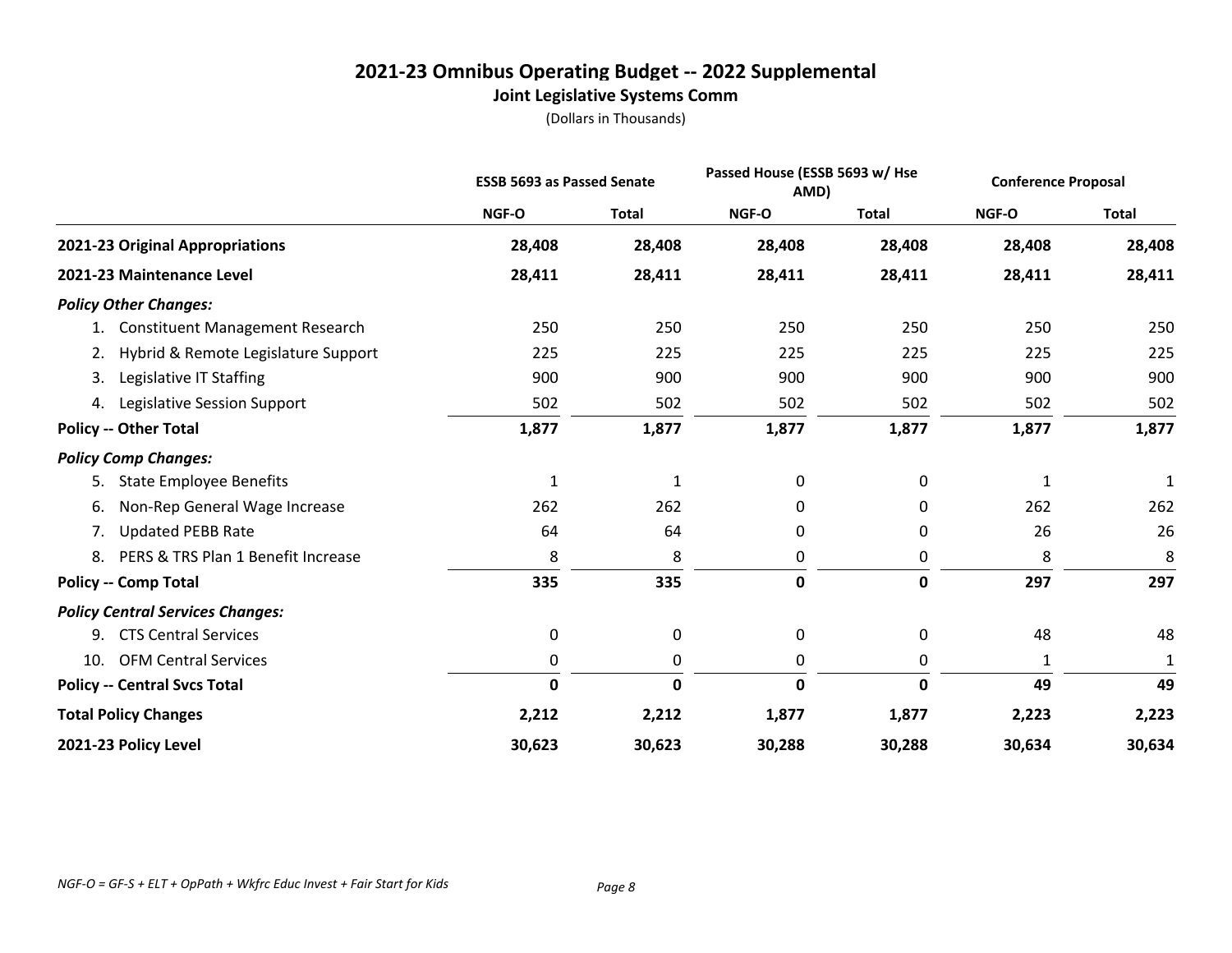#### **2021-23 Omnibus Operating Budget -- 2022 Supplemental Statute Law Committee**

|                                         | <b>ESSB 5693 as Passed Senate</b> |              | Passed House (ESSB 5693 w/ Hse<br>AMD) |        | <b>Conference Proposal</b> |              |
|-----------------------------------------|-----------------------------------|--------------|----------------------------------------|--------|----------------------------|--------------|
|                                         | NGF-O                             | Total        | NGF-O                                  | Total  | NGF-O                      | <b>Total</b> |
| 2021-23 Original Appropriations         | 11,132                            | 11,536       | 11,132                                 | 11,536 | 11,132                     | 11,536       |
| 2021-23 Maintenance Level               | 11,133                            | 11,537       | 11,133                                 | 11,537 | 11,133                     | 11,537       |
| <b>Policy Comp Changes:</b>             |                                   |              |                                        |        |                            |              |
| <b>State Employee Benefits</b>          | 1                                 | $\mathbf{1}$ | 0                                      | 0      | 1                          |              |
| Non-Rep General Wage Increase<br>2.     | 125                               | 125          | 0                                      | 0      | 125                        | 125          |
| <b>Updated PEBB Rate</b><br>3.          | 44                                | 44           | 0                                      | 0      | 18                         | 18           |
| 4. PERS & TRS Plan 1 Benefit Increase   | 4                                 | 4            | 0                                      | 0      | 4                          | 4            |
| <b>Policy -- Comp Total</b>             | 174                               | 174          | 0                                      | 0      | 148                        | 148          |
| <b>Policy Central Services Changes:</b> |                                   |              |                                        |        |                            |              |
| 5. CTS Central Services                 | 0                                 | 0            | $\mathbf{0}$                           | 0      | $\overline{2}$             | 3            |
| 6. OFM Central Services                 | 0                                 | 0            | 0                                      | 0      |                            |              |
| <b>Policy -- Central Svcs Total</b>     | 0                                 | $\mathbf{0}$ | 0                                      | 0      | $\overline{\mathbf{3}}$    | 4            |
| <b>Total Policy Changes</b>             | 174                               | 174          | 0                                      | 0      | 151                        | 152          |
| 2021-23 Policy Level                    | 11,307                            | 11,711       | 11,133                                 | 11,537 | 11,284                     | 11,689       |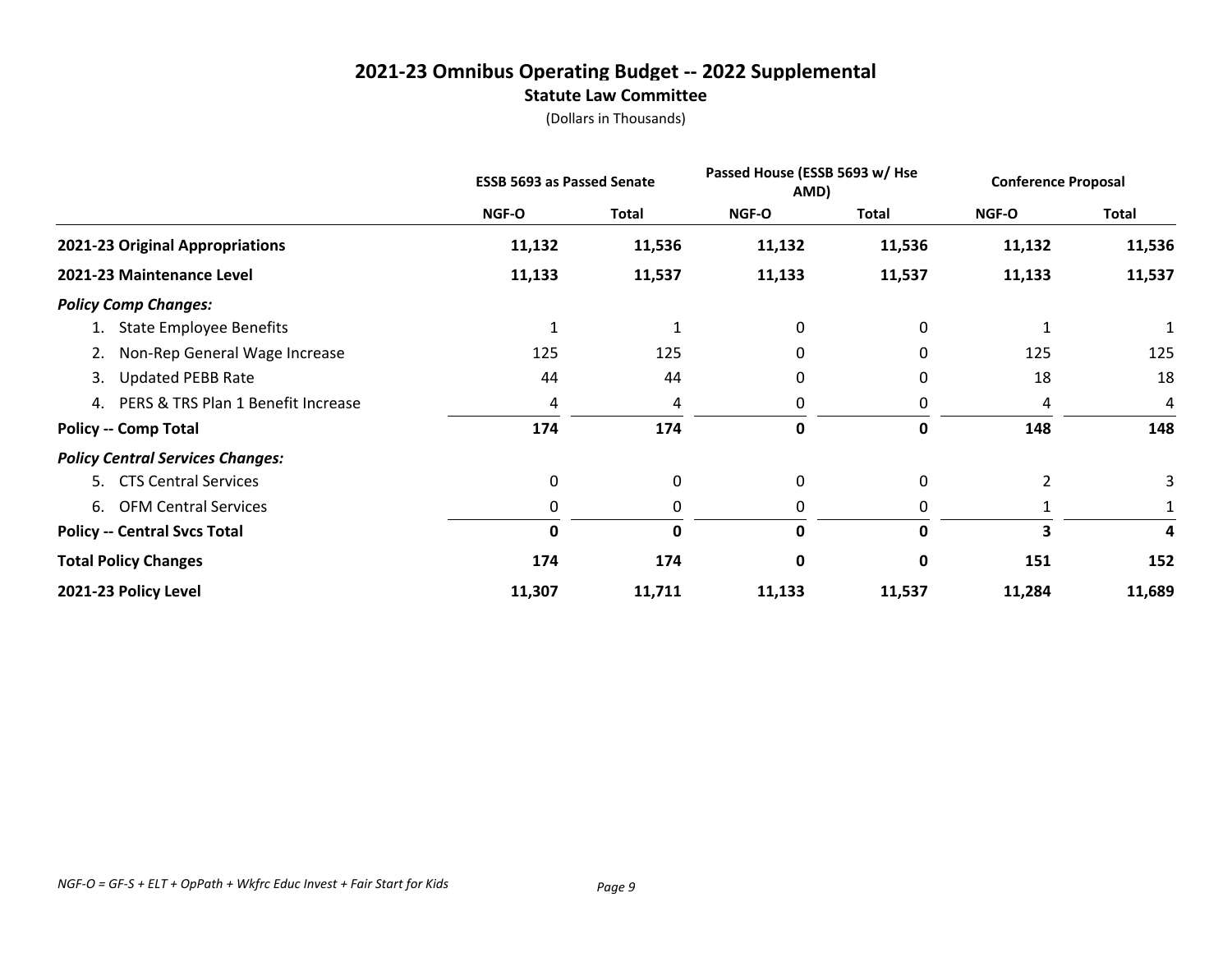# **2021-23 Omnibus Operating Budget -- 2022 Supplemental Supreme Court**

|                                          | <b>ESSB 5693 as Passed Senate</b> |                | Passed House (ESSB 5693 w/ Hse<br>AMD) |              | <b>Conference Proposal</b> |                |
|------------------------------------------|-----------------------------------|----------------|----------------------------------------|--------------|----------------------------|----------------|
|                                          | NGF-O                             | <b>Total</b>   | NGF-O                                  | <b>Total</b> | NGF-O                      | <b>Total</b>   |
| 2021-23 Original Appropriations          | 19,629                            | 19,629         | 19,629                                 | 19,629       | 19,629                     | 19,629         |
| 2021-23 Maintenance Level                | 19,546                            | 19,546         | 19,546                                 | 19,546       | 19,546                     | 19,546         |
| <b>Policy Other Changes:</b>             |                                   |                |                                        |              |                            |                |
| 1. Temple of Justice Security            | 106                               | 106            | 106                                    | 106          | 106                        | 106            |
| <b>Policy -- Other Total</b>             | 106                               | 106            | 106                                    | 106          | 106                        | 106            |
| <b>Policy Comp Changes:</b>              |                                   |                |                                        |              |                            |                |
| <b>State Employee Benefits</b><br>2.     | $\overline{2}$                    | $\overline{2}$ | 0                                      | 0            | $\overline{2}$             | $\overline{2}$ |
| Non-Rep General Wage Increase<br>3.      | 237                               | 237            | 0                                      | 0            | 237                        | 237            |
| <b>Updated PEBB Rate</b><br>4.           | 69                                | 69             | 0                                      | 0            | 28                         | 28             |
| PERS & TRS Plan 1 Benefit Increase<br>5. | $\overline{7}$                    | 7              | 0                                      | 0            | $\overline{7}$             | $\overline{7}$ |
| Retain and Recruit Staff<br>6.           | 822                               | 822            | 822                                    | 822          | 822                        | 822            |
| <b>Policy -- Comp Total</b>              | 1,137                             | 1,137          | 822                                    | 822          | 1,096                      | 1,096          |
| <b>Policy Central Services Changes:</b>  |                                   |                |                                        |              |                            |                |
| 7. Archives/Records Management           | 0                                 | 0              | 0                                      | 0            | 1                          |                |
| Legal Services<br>8.                     | 0                                 | 0              | 0                                      | 0            | 3                          |                |
| <b>CTS Central Services</b><br>9.        | 0                                 | 0              | 0                                      | 0            | 2                          |                |
| <b>DES Central Services</b><br>10.       | 0                                 | 0              | 0                                      | 0            | 20                         | 20             |
| <b>OFM Central Services</b><br>11.       | 0                                 | 0              | 0                                      | 0            | 1                          | 1              |
| Self-Insurance Liability Premium<br>12.  | 0                                 | 0              | 0                                      | 0            | 3                          | 3              |
| <b>Policy -- Central Svcs Total</b>      | 0                                 | $\mathbf 0$    | $\mathbf 0$                            | 0            | 30                         | 30             |
| <b>Total Policy Changes</b>              | 1,243                             | 1,243          | 928                                    | 928          | 1,232                      | 1,232          |
| 2021-23 Policy Level                     | 20,789                            | 20,789         | 20,474                                 | 20,474       | 20,778                     | 20,778         |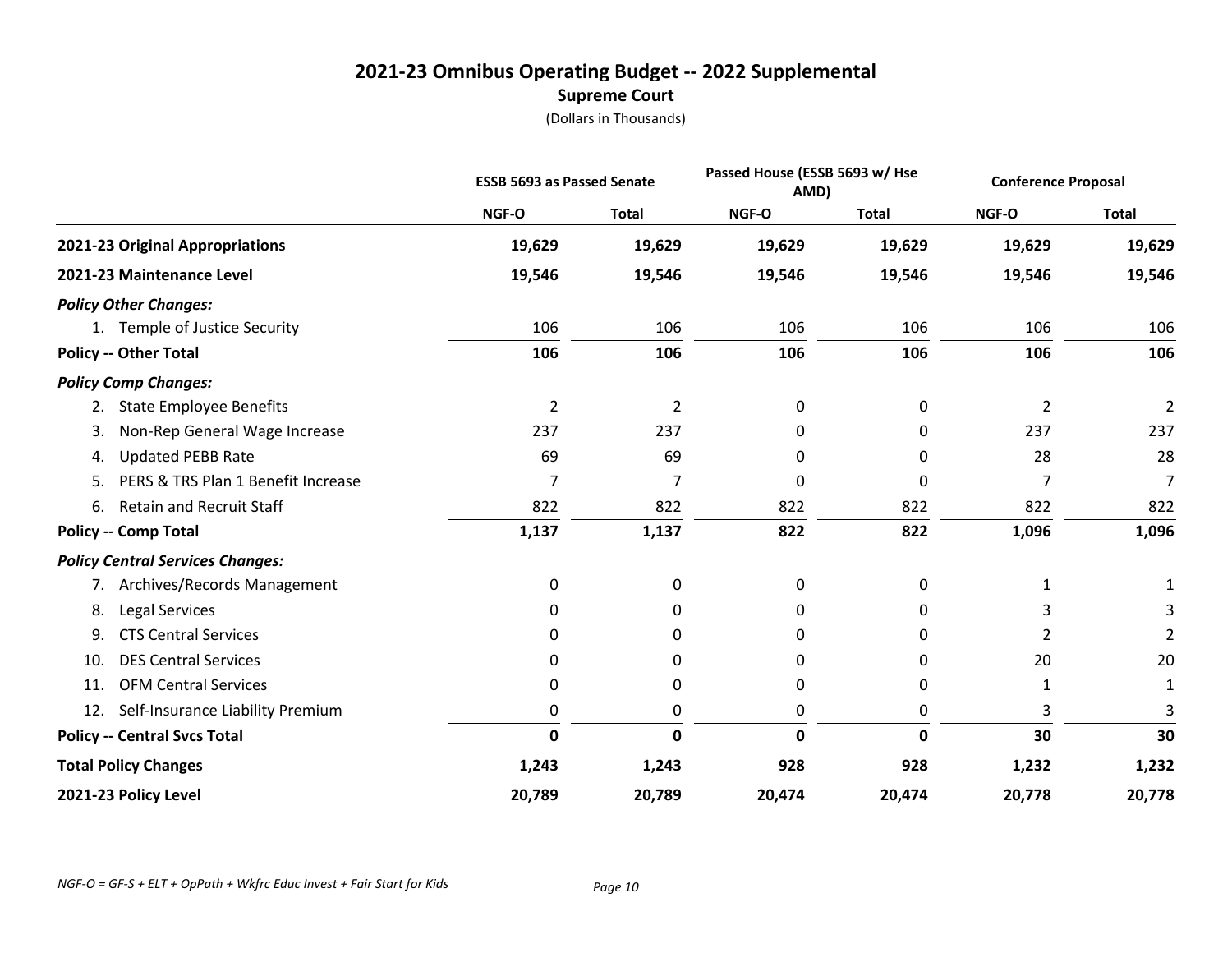# **2021-23 Omnibus Operating Budget -- 2022 Supplemental State Law Library**

|                                          | <b>ESSB 5693 as Passed Senate</b> |       | Passed House (ESSB 5693 w/ Hse<br>AMD) |       | <b>Conference Proposal</b> |              |
|------------------------------------------|-----------------------------------|-------|----------------------------------------|-------|----------------------------|--------------|
|                                          | <b>NGF-O</b>                      | Total | NGF-O                                  | Total | <b>NGF-O</b>               | <b>Total</b> |
| 2021-23 Original Appropriations          | 3,632                             | 3,632 | 3,632                                  | 3,632 | 3,632                      | 3,632        |
| 2021-23 Maintenance Level                | 3,590                             | 3,590 | 3,590                                  | 3,590 | 3,590                      | 3,590        |
| <b>Policy Comp Changes:</b>              |                                   |       |                                        |       |                            |              |
| 1. Non-Rep General Wage Increase         | 30                                | 30    | 0                                      | 0     | 30                         | 30           |
| <b>Updated PEBB Rate</b>                 | 15                                | 15    | 0                                      | 0     | 6                          | 6            |
| PERS & TRS Plan 1 Benefit Increase<br>3. |                                   |       | 0                                      | 0     |                            |              |
| 4. Recruit and Retain Staff              | 92                                | 92    | 92                                     | 92    | 92                         | 92           |
| <b>Policy -- Comp Total</b>              | 138                               | 138   | 92                                     | 92    | 129                        | 129          |
| <b>Policy Central Services Changes:</b>  |                                   |       |                                        |       |                            |              |
| 5. DES Central Services                  | 0                                 | 0     | 0                                      | 0     | 8                          | 8            |
| <b>Policy -- Central Svcs Total</b>      | 0                                 | 0     | 0                                      | 0     | 8                          | 8            |
| <b>Total Policy Changes</b>              | 138                               | 138   | 92                                     | 92    | 137                        | 137          |
| 2021-23 Policy Level                     | 3,728                             | 3,728 | 3,682                                  | 3,682 | 3,727                      | 3,727        |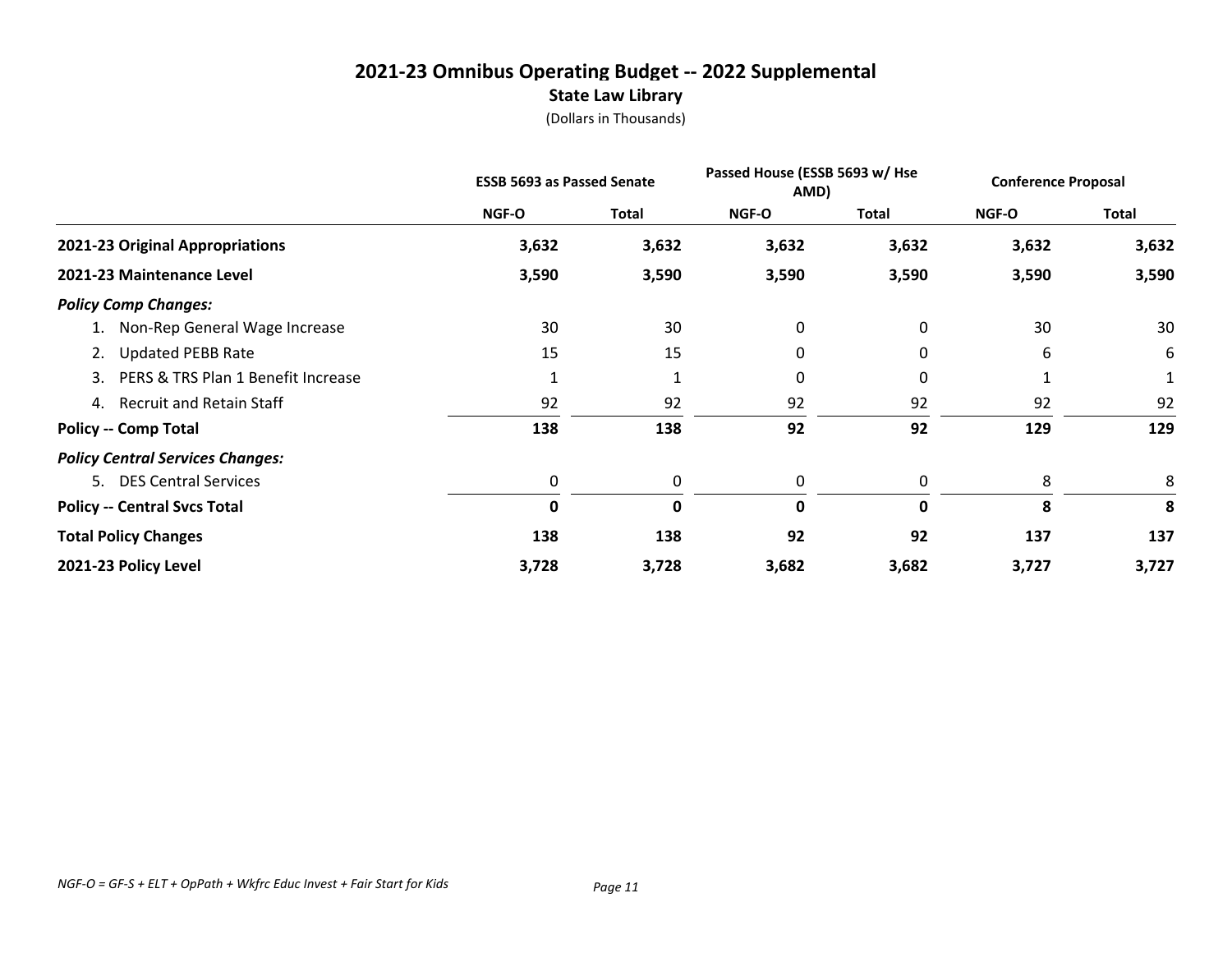# **2021-23 Omnibus Operating Budget -- 2022 Supplemental Court of Appeals**

|                                          | <b>ESSB 5693 as Passed Senate</b> |              | Passed House (ESSB 5693 w/ Hse<br>AMD) |              | <b>Conference Proposal</b> |              |
|------------------------------------------|-----------------------------------|--------------|----------------------------------------|--------------|----------------------------|--------------|
|                                          | NGF-O                             | <b>Total</b> | <b>NGF-O</b>                           | <b>Total</b> | <b>NGF-O</b>               | <b>Total</b> |
| 2021-23 Original Appropriations          | 43,964                            | 43,964       | 43,964                                 | 43,964       | 43,964                     | 43,964       |
| 2021-23 Maintenance Level                | 43,741                            | 43,741       | 43,741                                 | 43,741       | 43,741                     | 43,741       |
| <b>Policy Comp Changes:</b>              |                                   |              |                                        |              |                            |              |
| <b>State Employee Benefits</b>           | 3                                 | 3            | 0                                      | 0            | 3                          | 3            |
| Non-Rep General Wage Increase<br>2.      | 527                               | 527          | 0                                      | 0            | 527                        | 527          |
| <b>Updated PEBB Rate</b><br>3.           | 148                               | 148          | 0                                      | 0            | 60                         | 60           |
| PERS & TRS Plan 1 Benefit Increase<br>4. | 16                                | 16           | 0                                      | 0            | 16                         | 16           |
| <b>Policy -- Comp Total</b>              | 694                               | 694          | 0                                      | 0            | 606                        | 606          |
| <b>Policy Central Services Changes:</b>  |                                   |              |                                        |              |                            |              |
| Archives/Records Management<br>5.        | 0                                 | 0            | 0                                      | 0            |                            |              |
| <b>CTS Central Services</b><br>6.        | 0                                 | 0            | 0                                      | 0            | 6                          | 6            |
| <b>DES Central Services</b><br>7.        | 0                                 | 0            | 0                                      | 0            | 18                         | 18           |
| <b>OFM Central Services</b><br>8.        | 0                                 | 0            | 0                                      | 0            | 3                          | 3            |
| Self-Insurance Liability Premium<br>9.   | 0                                 | 0            | 0                                      | 0            |                            |              |
| <b>Policy -- Central Svcs Total</b>      | 0                                 | 0            | 0                                      | 0            | 35                         | 35           |
| <b>Total Policy Changes</b>              | 694                               | 694          | 0                                      | 0            | 641                        | 641          |
| 2021-23 Policy Level                     | 44,435                            | 44,435       | 43,741                                 | 43,741       | 44,382                     | 44,382       |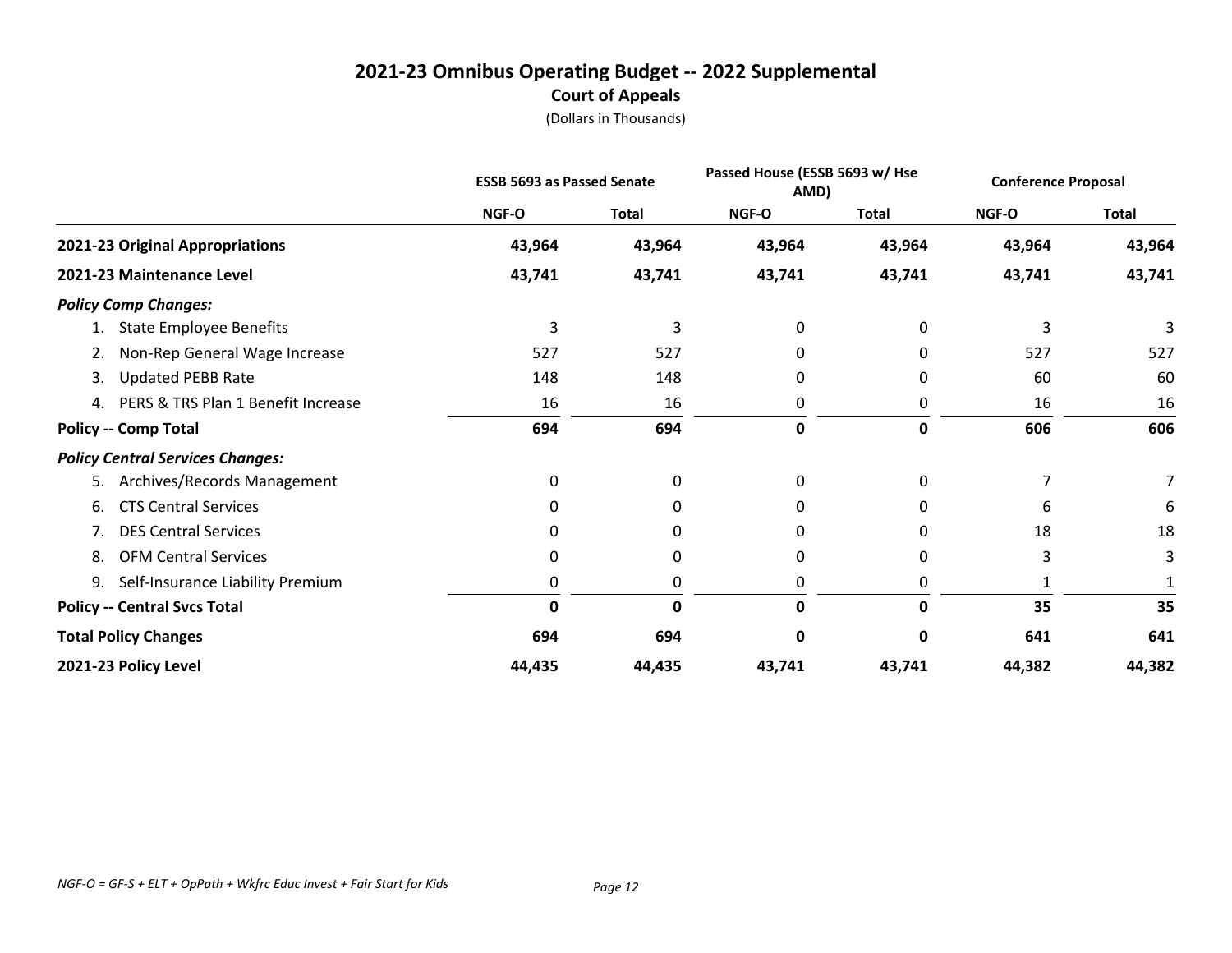#### **2021-23 Omnibus Operating Budget -- 2022 Supplemental Commission on Judicial Conduct**

|                                          | <b>ESSB 5693 as Passed Senate</b> |              | Passed House (ESSB 5693 w/ Hse<br>AMD) |              | <b>Conference Proposal</b> |              |
|------------------------------------------|-----------------------------------|--------------|----------------------------------------|--------------|----------------------------|--------------|
|                                          | NGF-O                             | <b>Total</b> | NGF-O                                  | <b>Total</b> | NGF-O                      | <b>Total</b> |
| 2021-23 Original Appropriations          | 3,299                             | 3,299        | 3,299                                  | 3,299        | 3,299                      | 3,299        |
| 2021-23 Maintenance Level                | 3,273                             | 3,273        | 3,273                                  | 3,273        | 3,273                      | 3,273        |
| <b>Policy Comp Changes:</b>              |                                   |              |                                        |              |                            |              |
| 1. Non-Rep General Wage Increase         | 36                                | 36           | 0                                      | 0            | 36                         | 36           |
| <b>Updated PEBB Rate</b><br>2.           | 10                                | 10           | 0                                      | 0            | 4                          | 4            |
| PERS & TRS Plan 1 Benefit Increase<br>3. |                                   |              | 0                                      | 0            |                            |              |
| <b>Policy -- Comp Total</b>              | 47                                | 47           | 0                                      | 0            | 41                         | 41           |
| <b>Policy Central Services Changes:</b>  |                                   |              |                                        |              |                            |              |
| 4. CTS Central Services                  | 0                                 | 0            | 0                                      | 0            |                            |              |
| <b>DES Central Services</b><br>5.        | $\Omega$                          | $\Omega$     | 0                                      | $\Omega$     | 8                          | 8            |
| 6. OFM Central Services                  | 0                                 | 0            | 0                                      | 0            |                            |              |
| <b>Policy -- Central Svcs Total</b>      | 0                                 | 0            | 0                                      | 0            | 10                         | 10           |
| <b>Total Policy Changes</b>              | 47                                | 47           | 0                                      | 0            | 51                         | 51           |
| 2021-23 Policy Level                     | 3,320                             | 3,320        | 3,273                                  | 3,273        | 3,324                      | 3,324        |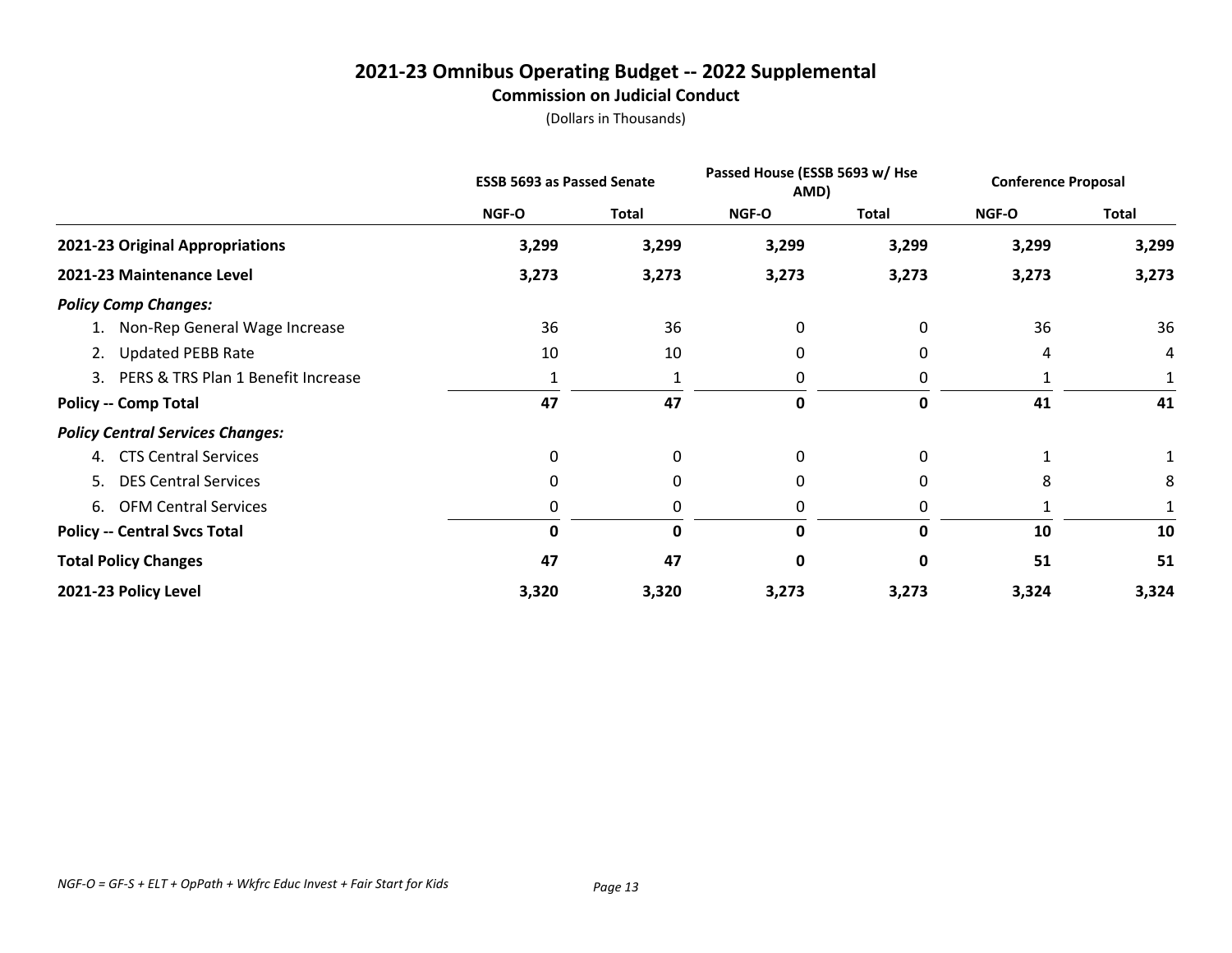#### **2021-23 Omnibus Operating Budget -- 2022 Supplemental Administrative Office of the Courts**

|     |                                       | <b>ESSB 5693 as Passed Senate</b> |              |         | Passed House (ESSB 5693 w/ Hse<br>AMD) |           | <b>Conference Proposal</b> |
|-----|---------------------------------------|-----------------------------------|--------------|---------|----------------------------------------|-----------|----------------------------|
|     |                                       | NGF-O                             | <b>Total</b> | NGF-O   | <b>Total</b>                           | NGF-O     | <b>Total</b>               |
|     | 2021-23 Original Appropriations       | 238,201                           | 308,447      | 238,201 | 308,447                                | 238,201   | 308,447                    |
|     | 2021-23 Maintenance Level             | 238,373                           | 308,819      | 238,373 | 308,819                                | 238,373   | 308,819                    |
|     | <b>Policy Other Changes:</b>          |                                   |              |         |                                        |           |                            |
| 1.  | <b>Landlord-Tenant Relations</b>      | 5,636                             | 5,636        | 1,600   | 1,600                                  | 3,000     | 3,000                      |
| 2.  | Interbranch Advisory Committee        | 82                                | 82           | 0       | 0                                      | 82        | 82                         |
| 3.  | <b>Snohomish County Judges</b>        | 341                               | 341          | 0       | 0                                      | 341       | 341                        |
| 4.  | Minor Guardianship Information        | 116                               | 116          | 0       | 0                                      | 116       | 116                        |
| 5.  | Provide Staff for DMCJA               | 0                                 | 0            | 131     | 131                                    | 131       | 131                        |
| 6.  | <b>Assisted Outpatient Treatment</b>  | 0                                 | 0            | 26      | 26                                     | 26        | 26                         |
| 7.  | Resentencing Under Blake v. WA        | 0                                 | 0            | 314     | 314                                    | 0         | $\mathbf 0$                |
| 8.  | <b>Recruit Americorps Members</b>     | 0                                 | 0            | 266     | 266                                    | 266       | 266                        |
| 9.  | <b>Implement Data Quality Program</b> | 830                               | 830          | 830     | 830                                    | 830       | 830                        |
| 10. | Increase Judicial Branch Support      | 449                               | 449          | 449     | 449                                    | 449       | 449                        |
| 11. | CRF Authority in FY 2022              | 0                                 | 0            | 0       | 1,785                                  | 0         | 1,785                      |
| 12. | Blake - Admin & Refund Process        | 2,025                             | 2,025        | 0       | 0                                      | 2,025     | 2,025                      |
| 13. | Blake - Admin Scheduling Referee      | 314                               | 314          | 0       | 0                                      | 314       | 314                        |
| 14. | Blake - County LFO Pool               | 0                                 | 46,500       | 0       | 0                                      | 0         | 23,250                     |
| 15. | <b>Blake decision: Policy Analyst</b> | 0                                 | 0            | 131     | 131                                    | 131       | 131                        |
| 16. | State v. Blake-Therapeutic Courts     | 4,900                             | 4,900        | 4,500   | 4,500                                  | 4,900     | 4,900                      |
| 17. | <b>Blake Fund Shift</b>               | $-68,000$                         | 0            | 0       | 0                                      | $-68,000$ | 0                          |
| 18. | Blake - Municipal LFO Pool            | 0                                 | 20,000       | 0       | 0                                      | 0         | 10,000                     |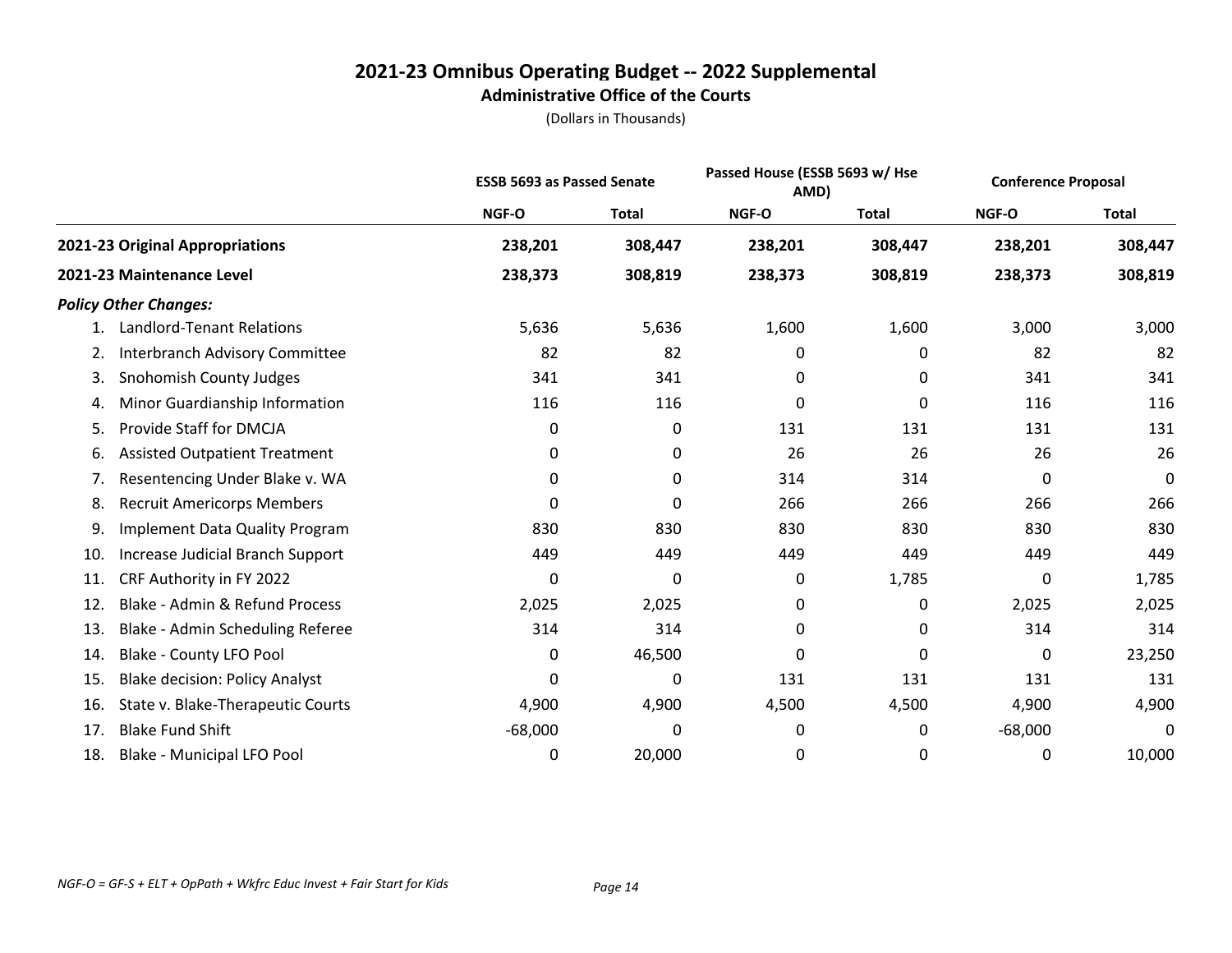#### **2021-23 Omnibus Operating Budget -- 2022 Supplemental Administrative Office of the Courts**

|     |                                            |           | <b>ESSB 5693 as Passed Senate</b> |             | Passed House (ESSB 5693 w/ Hse<br>AMD) |           | <b>Conference Proposal</b> |
|-----|--------------------------------------------|-----------|-----------------------------------|-------------|----------------------------------------|-----------|----------------------------|
|     |                                            | NGF-O     | <b>Total</b>                      | NGF-O       | <b>Total</b>                           | NGF-O     | <b>Total</b>               |
| 19. | <b>Blake - Municipal Resentencing Cost</b> | 0         | 23,000                            | $\mathbf 0$ | $\mathbf 0$                            | 0         | 11,500                     |
| 20. | <b>Blake: Resentencing and Vacating</b>    | 0         | 0                                 | $-44,500$   | 0                                      | 0         | 0                          |
| 21. | <b>Blake: LFO Aid Pool</b>                 | 0         | 0                                 | $-23,500$   | 0                                      | 0         | 0                          |
| 22. | <b>Court Community Coordinators</b>        | 0         | 0                                 | 2,469       | 2,469                                  | 2,469     | 2,469                      |
| 23. | <b>Civil Protection Orders</b>             | 0         | 0                                 | 385         | 385                                    | 385       | 385                        |
| 24. | Courtroom Audio Visual Upgrades            | 5,000     | 5,000                             | 0           | 0                                      | 5,000     | 5,000                      |
| 25. | Covid Impact Support                       | 5,000     | 5,000                             | 0           | 0                                      | 2,500     | 2,500                      |
| 26. | E-Filing CLJ-CMS                           | 2,800     | 2,800                             | 2,800       | 2,800                                  | 2,800     | 2,800                      |
| 27. | <b>Victim Notification</b>                 | 1,892     | 1,892                             | 0           | 0                                      | 1,892     | 1,892                      |
| 28. | Family & Juvenile Courts                   | 1,188     | 1,188                             | 2,034       | 2,034                                  | 1,188     | 1,188                      |
| 29. | Pilot Self-Help Centers                    | 520       | 520                               | 0           | 0                                      | 520       | 520                        |
| 30. | Security: Courts Limited Juris             | 0         | 0                                 | 1,646       | 1,646                                  | 0         | 0                          |
| 31. | <b>Supreme Court Moving Costs</b>          | 2,900     | 2,900                             | 3,210       | 3,210                                  | 2,900     | 2,900                      |
| 32. | Security: AOC C/H Security Officer         | 159       | 159                               | 159         | 159                                    | 159       | 159                        |
| 33. | <b>Trial Court Backlog</b>                 | 8,200     | 8,200                             | 0           | 0                                      | 2,050     | 2,050                      |
| 34. | Uniform Guardianship Act                   | $-2,000$  | $-2,000$                          | 8,000       | 8,000                                  | $-2,000$  | $-2,000$                   |
|     | <b>Policy -- Other Total</b>               | $-27,648$ | 129,852                           | $-39,050$   | 30,735                                 | $-35,526$ | 79,009                     |
|     | <b>Policy Comp Changes:</b>                |           |                                   |             |                                        |           |                            |
| 35. | <b>Competitive Salaries for Staff</b>      | 757       | 832                               | 757         | 832                                    | 757       | 832                        |
| 36. | <b>State Employee Benefits</b>             | 7         | 10                                | 0           | 0                                      | 7         | 10                         |
| 37. | Non-Rep General Wage Increase              | 1,344     | 1,805                             | 0           | 0                                      | 1,344     | 1,805                      |
| 38. | <b>Updated PEBB Rate</b>                   | 315       | 448                               | 0           | 0                                      | 128       | 182                        |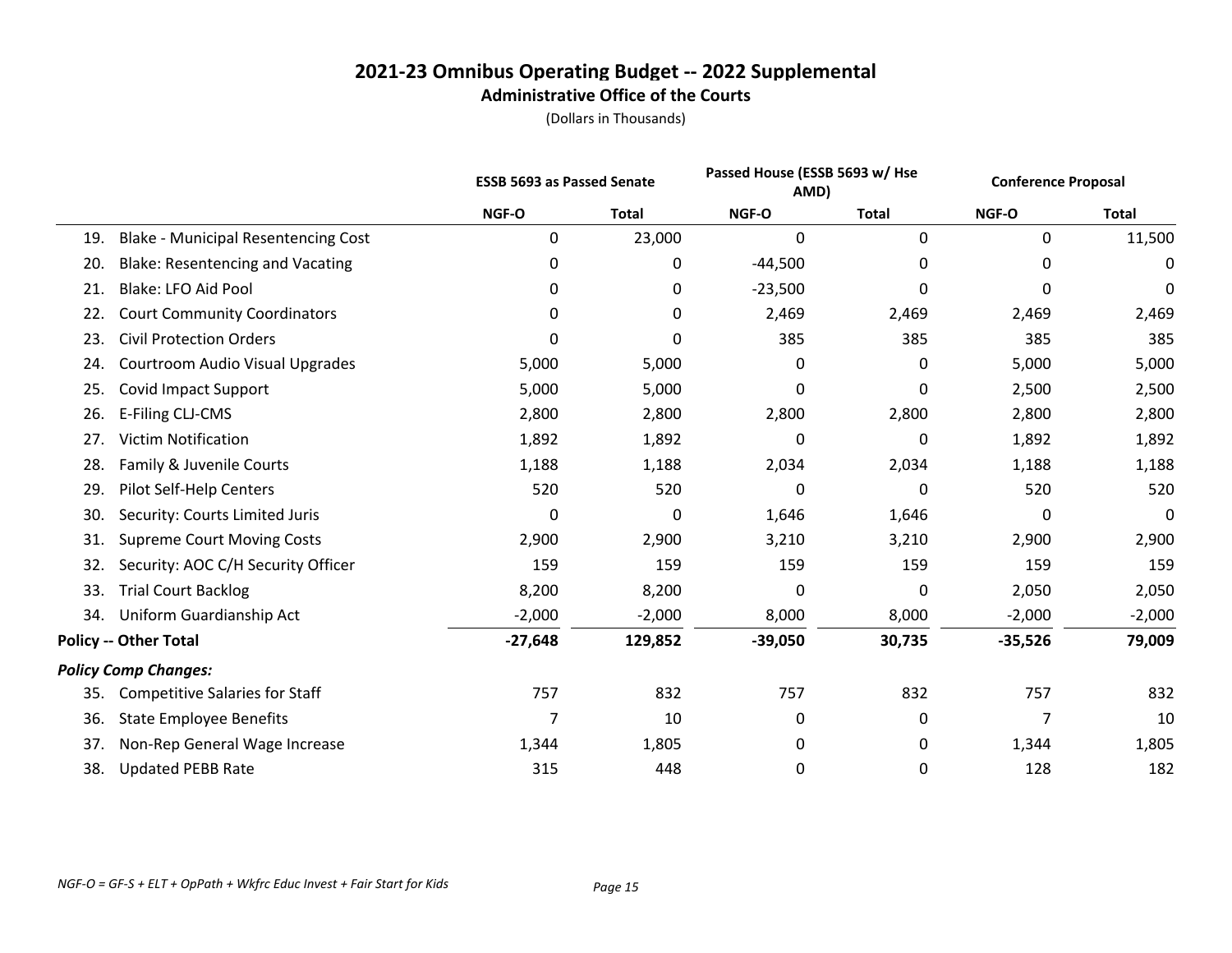#### **2021-23 Omnibus Operating Budget -- 2022 Supplemental Administrative Office of the Courts**

|                                           | <b>ESSB 5693 as Passed Senate</b> |              | Passed House (ESSB 5693 w/ Hse<br>AMD) |              | <b>Conference Proposal</b> |              |  |
|-------------------------------------------|-----------------------------------|--------------|----------------------------------------|--------------|----------------------------|--------------|--|
|                                           | <b>NGF-O</b>                      | <b>Total</b> | <b>NGF-O</b>                           | <b>Total</b> | <b>NGF-O</b>               | <b>Total</b> |  |
| PERS & TRS Plan 1 Benefit Increase<br>39. | 41                                | 55           | 0                                      | 0            | 41                         | 55           |  |
| <b>Policy -- Comp Total</b>               | 2,464                             | 3,150        | 757                                    | 832          | 2,277                      | 2,884        |  |
| <b>Policy Central Services Changes:</b>   |                                   |              |                                        |              |                            |              |  |
| Archives/Records Management<br>40.        | $\Omega$                          | 0            | 0                                      | 0            | $\overline{2}$             |              |  |
| <b>Audit Services</b><br>41.              |                                   | 0            | 0                                      | 0            |                            | 5            |  |
| 42.<br>Legal Services                     | 0                                 | 0            | 0                                      | 0            |                            |              |  |
| <b>CTS Central Services</b><br>43.        |                                   | 0            | 0                                      | 0            | 168                        | 168          |  |
| <b>DES Central Services</b><br>44.        |                                   | 0            | 0                                      | 0            | 4                          | 4            |  |
| <b>OFM Central Services</b><br>45.        |                                   | 0            | 0                                      | 0            | 10                         | 10           |  |
| Self-Insurance Liability Premium<br>46.   |                                   | 0            | 0                                      | 0            |                            |              |  |
| <b>Policy -- Central Svcs Total</b>       | O                                 | 0            | $\Omega$                               | 0            | 198                        | 198          |  |
| <b>Total Policy Changes</b>               | $-25,184$                         | 133,002      | $-38,293$                              | 31,567       | $-33,051$                  | 82,091       |  |
| 2021-23 Policy Level                      | 213,189                           | 441,821      | 200,080                                | 340,386      | 205,322                    | 390,910      |  |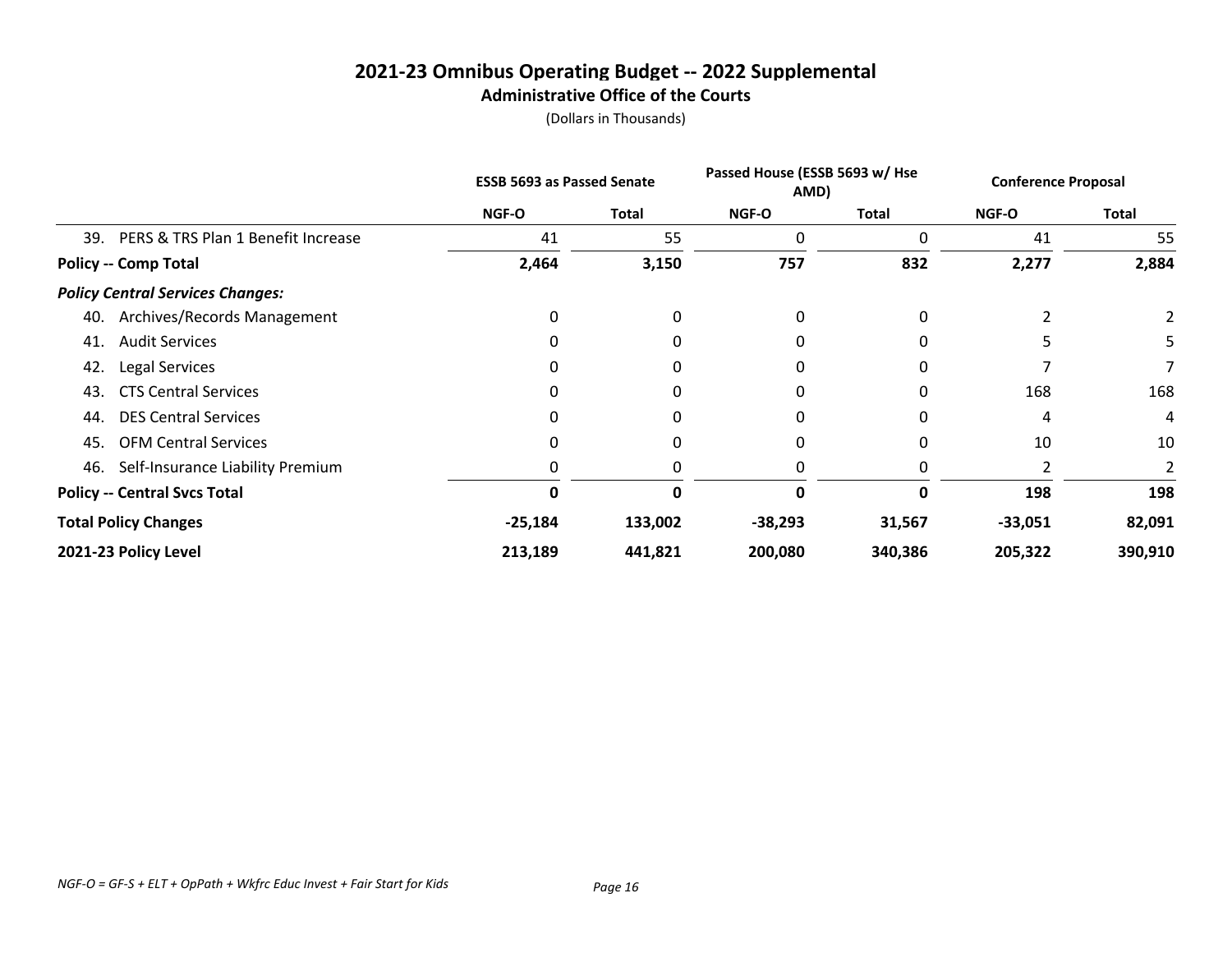## **2021-23 Omnibus Operating Budget -- 2022 Supplemental Office of Public Defense**

|     |                                          | <b>ESSB 5693 as Passed Senate</b> |              |         | Passed House (ESSB 5693 w/ Hse<br>AMD) |         | <b>Conference Proposal</b> |
|-----|------------------------------------------|-----------------------------------|--------------|---------|----------------------------------------|---------|----------------------------|
|     |                                          | NGF-O                             | <b>Total</b> | NGF-O   | <b>Total</b>                           | NGF-O   | <b>Total</b>               |
|     | 2021-23 Original Appropriations          | 108,177                           | 112,465      | 108,177 | 112,465                                | 108,177 | 112,465                    |
|     | 2021-23 Maintenance Level                | 108,668                           | 112,961      | 108,668 | 112,961                                | 108,668 | 112,961                    |
|     | <b>Policy Other Changes:</b>             |                                   |              |         |                                        |         |                            |
| 1.  | <b>Access Fees - Odyssey</b>             | 153                               | 153          | 153     | 153                                    | 153     | 153                        |
| 2.  | <b>Attorney Vendor Rate Increase</b>     | 963                               | 963          | 963     | 963                                    | 963     | 963                        |
| 3.  | Triage Team - Blake                      | 1,294                             | 1,294        | 1,294   | 1,294                                  | 1,294   | 1,294                      |
| 4.  | Parents for Parents Program              | 0                                 | 0            | 425     | 425                                    | 425     | 425                        |
| 5.  | <b>Additional Fiscal Analyst</b>         | 78                                | 78           | 78      | 78                                     | 78      | 78                         |
| 6.  | Lease Cost Increase                      | 125                               | 125          | 125     | 125                                    | 125     | 125                        |
| 7.  | <b>Improvement Program Attorney</b>      | 0                                 | 0            | 184     | 184                                    | 0       | $\mathbf 0$                |
| 8.  | <b>Improvement Program Managing Atty</b> | 184                               | 184          | 0       | 0                                      | 184     | 184                        |
| 9.  | Language Access Services                 | 50                                | 50           | 50      | 50                                     | 50      | 50                         |
| 10. | Legal Defense-Crim. Insane Proced        | 0                                 | 0            | 20      | 20                                     | 0       | 0                          |
| 11. | <b>NGRI Legal Representation Study</b>   | 20                                | 20           | 0       | 0                                      | 20      | 20                         |
| 12. | Managing Attorney & Program Asst.        | 0                                 | 0            | 207     | 207                                    | 0       | 0                          |
| 13. | Parent Representation Program            | 143                               | 143          | 0       | 0                                      | 143     | 143                        |
| 14. | Social Worker Vendor Rate Increase       | 822                               | 822          | 822     | 822                                    | 822     | 822                        |
|     | <b>Policy -- Other Total</b>             | 3,832                             | 3,832        | 4,321   | 4,321                                  | 4,257   | 4,257                      |
|     | <b>Policy Comp Changes:</b>              |                                   |              |         |                                        |         |                            |
| 15. | <b>State Employee Benefits</b>           | 1                                 | 1            | 0       | 0                                      | 1       | 1                          |
| 16. | Non-Rep General Wage Increase            | 84                                | 84           | 0       | 0                                      | 84      | 84                         |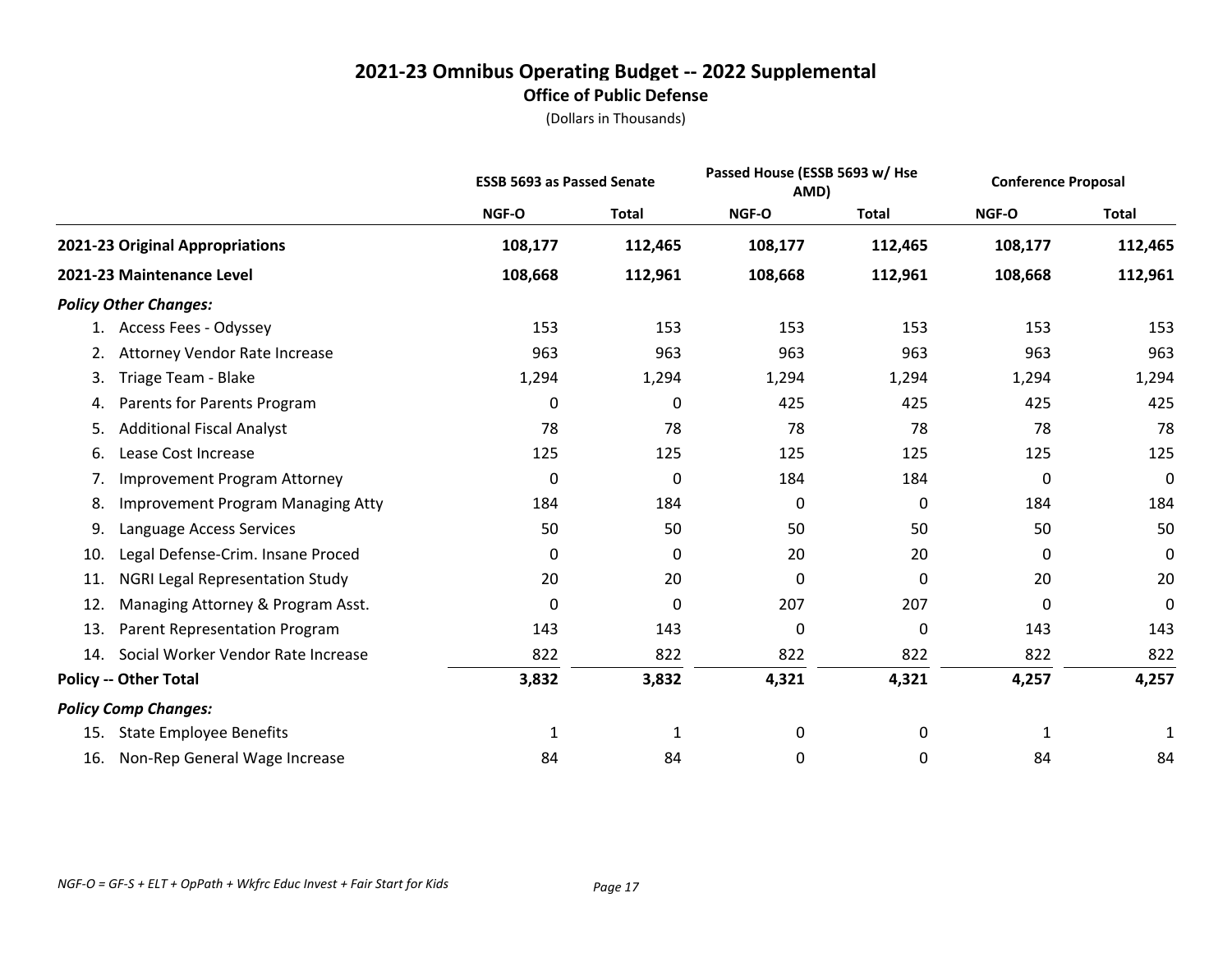# **2021-23 Omnibus Operating Budget -- 2022 Supplemental Office of Public Defense**

|     |                                         | <b>ESSB 5693 as Passed Senate</b> |              | Passed House (ESSB 5693 w/ Hse<br>AMD) |              | <b>Conference Proposal</b> |              |
|-----|-----------------------------------------|-----------------------------------|--------------|----------------------------------------|--------------|----------------------------|--------------|
|     |                                         | <b>NGF-O</b>                      | <b>Total</b> | <b>NGF-O</b>                           | Total        | <b>NGF-O</b>               | <b>Total</b> |
| 17. | <b>Updated PEBB Rate</b>                | 22                                | 22           | 0                                      | 0            | 9                          | 9            |
| 18. | PERS & TRS Plan 1 Benefit Increase      |                                   |              | 0                                      | 0            | 3                          | 3            |
|     | 19. OPD Salary Adjustments              | 35                                | 35           | 35                                     | 35           | 35                         | 35           |
|     | <b>Policy -- Comp Total</b>             | 145                               | 145          | 35                                     | 35           | 132                        | 132          |
|     | <b>Policy Central Services Changes:</b> |                                   |              |                                        |              |                            |              |
| 20. | <b>Legal Services</b>                   | 0                                 | $\Omega$     | 0                                      | $\Omega$     | 0                          |              |
|     | 21. CTS Central Services                | 0                                 |              | 0                                      |              | 0                          |              |
|     | <b>Policy -- Central Svcs Total</b>     | 0                                 |              | 0                                      | <sup>0</sup> | 0                          | 6            |
|     | <b>Total Policy Changes</b>             | 3,977                             | 3,977        | 4,356                                  | 4,356        | 4,389                      | 4,395        |
|     | 2021-23 Policy Level                    | 112,645                           | 116,938      | 113,024                                | 117,317      | 113,057                    | 117,356      |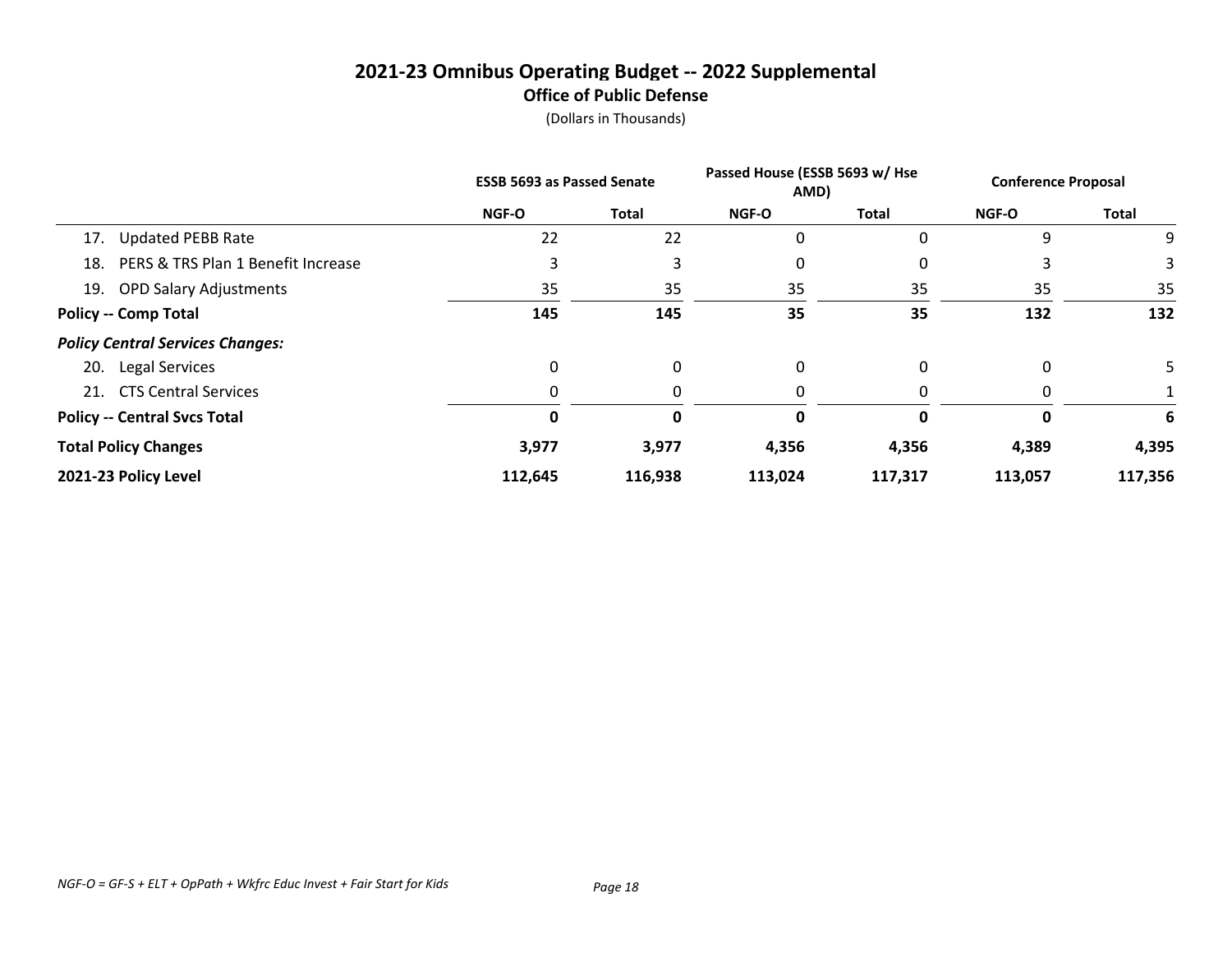# **2021-23 Omnibus Operating Budget -- 2022 Supplemental Office of Civil Legal Aid**

(Dollars in Thousands)

|                                                  | <b>ESSB 5693 as Passed Senate</b> |              | Passed House (ESSB 5693 w/ Hse<br>AMD) |              | <b>Conference Proposal</b> |                |
|--------------------------------------------------|-----------------------------------|--------------|----------------------------------------|--------------|----------------------------|----------------|
|                                                  | NGF-O                             | <b>Total</b> | NGF-O                                  | <b>Total</b> | NGF-O                      | <b>Total</b>   |
| 2021-23 Original Appropriations                  | 83,965                            | 86,188       | 83,965                                 | 86,188       | 83,965                     | 86,188         |
| 2021-23 Maintenance Level                        | 83,966                            | 86,189       | 83,966                                 | 86,189       | 83,966                     | 86,189         |
| <b>Policy Other Changes:</b>                     |                                   |              |                                        |              |                            |                |
| 1. State v. Blake-Civil Legal Aid                | 0                                 | $\pmb{0}$    | 1,650                                  | 1,650        | 1,650                      | 1,650          |
| <b>Children's Representation Practices</b><br>2. | 391                               | 391          | 391                                    | 391          | 391                        | 391            |
| Kinship Caregiver Legal Support<br>3.            | 350                               | 350          | $\Omega$                               | $\Omega$     | 350                        | 350            |
| Legal Aid Services: Survivors of DV<br>4.        | 0                                 | 0            | 4,000                                  | 4,000        | 2,000                      | 2,000          |
| Legal Advice - Kinship Caregivers<br>5.          | 0                                 | 0            | 350                                    | 350          | 0                          | $\mathbf 0$    |
| Pre-Filing Tenant Legal Assistance<br>6.         | 0                                 | 0            | 1,600                                  | 1,600        | 2,000                      | 2,000          |
| Pre-RTC Civil Legal Assistance<br>7.             | 2,000                             | 2,000        | 0                                      | 0            | 0                          | 0              |
| Statewide Reentry Legal Aid Project<br>8.        | 0                                 | $\mathbf 0$  | 500                                    | 500          | 500                        | 500            |
| <b>Tenant Right to Counsel</b><br>9.             | 1,829                             | 1,829        | 1,829                                  | 1,829        | 1,829                      | 1,829          |
| <b>Policy -- Other Total</b>                     | 4,570                             | 4,570        | 10,320                                 | 10,320       | 8,720                      | 8,720          |
| <b>Policy Comp Changes:</b>                      |                                   |              |                                        |              |                            |                |
| Non-Rep General Wage Increase<br>10.             | 18                                | 18           | 0                                      | 0            | 18                         | 18             |
| <b>Updated PEBB Rate</b><br>11.                  | 5                                 | 5            | 0                                      | 0            | $\overline{2}$             | $\overline{2}$ |
| PERS & TRS Plan 1 Benefit Increase<br>12.        | 1                                 | 1            | 0                                      | 0            | 1                          |                |
| <b>Policy -- Comp Total</b>                      | 24                                | 24           | $\mathbf 0$                            | 0            | 21                         | 21             |
| <b>Policy Central Services Changes:</b>          |                                   |              |                                        |              |                            |                |
| 13. Audit Services                               | 0                                 | $\mathbf 0$  | 0                                      | 0            | 3                          | 3              |
| <b>CTS Central Services</b><br>14.               | 0                                 | 0            | 0                                      | 0            | 1                          | 1              |
| <b>Policy -- Central Svcs Total</b>              | 0                                 | $\mathbf 0$  | 0                                      | 0            | 4                          | 4              |
| <b>Total Policy Changes</b>                      | 4,594                             | 4,594        | 10,320                                 | 10,320       | 8,745                      | 8,745          |
| 2021-23 Policy Level                             | 88,560                            | 90,783       | 94,286                                 | 96,509       | 92,711                     | 94,934         |

*NGF-O = GF-S + ELT + OpPath + Wkfrc Educ Invest + Fair Start for Kids Page 19*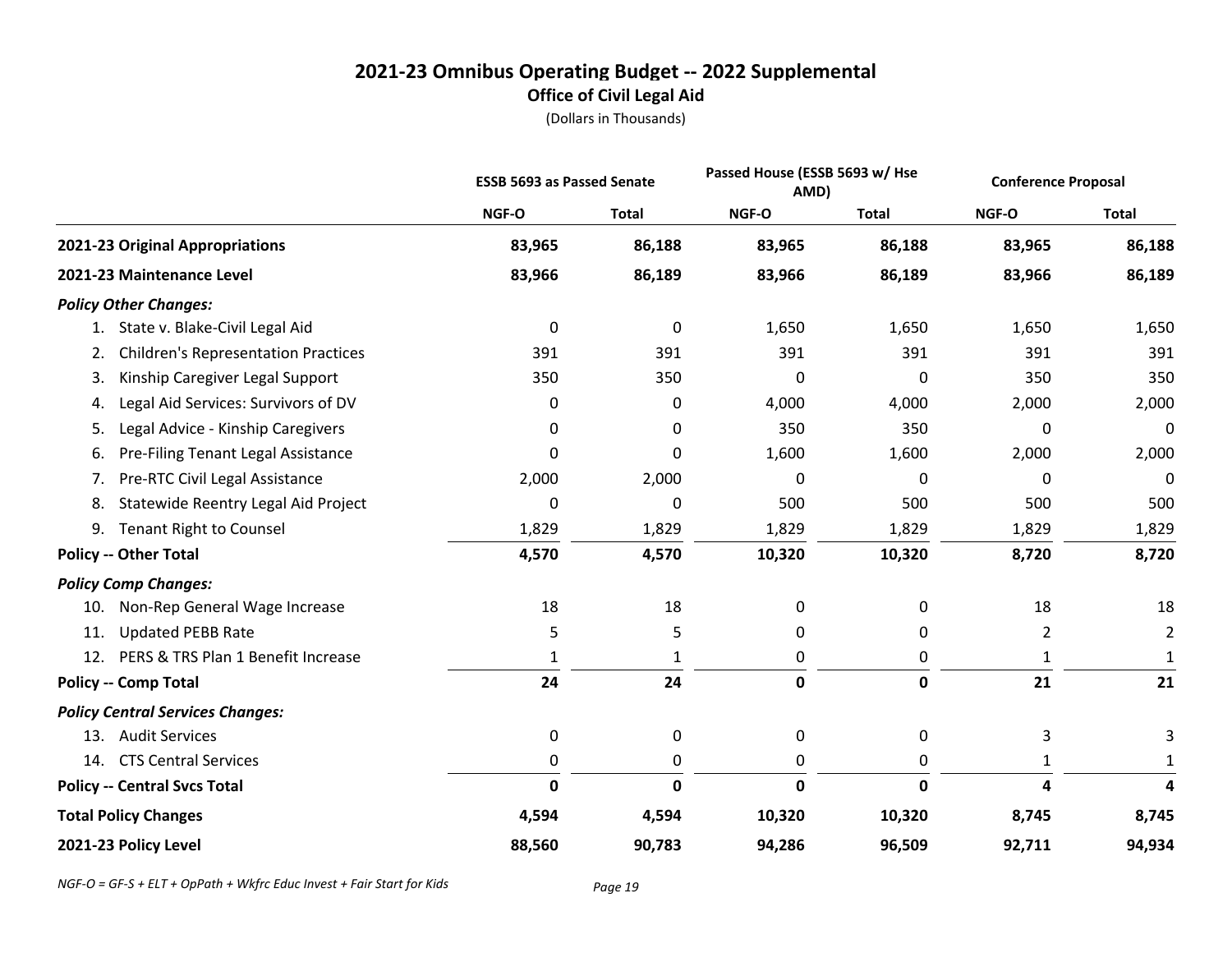#### **2021-23 Omnibus Operating Budget -- 2022 Supplemental Office of the Governor**

|     |                                            | <b>ESSB 5693 as Passed Senate</b> |              |        | Passed House (ESSB 5693 w/ Hse<br>AMD) |        | <b>Conference Proposal</b> |
|-----|--------------------------------------------|-----------------------------------|--------------|--------|----------------------------------------|--------|----------------------------|
|     |                                            | NGF-O                             | <b>Total</b> | NGF-O  | <b>Total</b>                           | NGF-O  | <b>Total</b>               |
|     | 2021-23 Original Appropriations            | 22,013                            | 27,013       | 22,013 | 27,013                                 | 22,013 | 27,013                     |
|     | 2021-23 Maintenance Level                  | 21,952                            | 26,952       | 21,952 | 26,952                                 | 21,952 | 26,952                     |
|     | <b>Policy Other Changes:</b>               |                                   |              |        |                                        |        |                            |
| 1.  | <b>Clemency Pardons Board</b>              | 2,484                             | 2,484        | 0      | 0                                      | 0      | 0                          |
| 2.  | Columbia Basin Collaborative               | 50                                | 50           | 50     | 50                                     | 50     | 50                         |
| 3.  | OCO Records and Hotline Staffing           | 108                               | 108          | 0      | 0                                      | 216    | 216                        |
| 4.  | Digital Equity Act                         | 0                                 | 0            | 175    | 175                                    | 175    | 175                        |
| 5.  | Office of Equity by-and-for Wrk Grp        | 400                               | 400          | 0      | 0                                      | 0      | 0                          |
| 6.  | <b>Educational Opportunity Gap Report</b>  | 0                                 | 0            | 200    | 200                                    | 200    | 200                        |
| 7.  | <b>Office of Equity Staffing</b>           | 752                               | 752          | 0      | 0                                      | 2,256  | 2,256                      |
| 8.  | <b>Equity Office Community Engagement</b>  | 80                                | 80           | 0      | 0                                      | 80     | 80                         |
| 9.  | <b>Equity Community Engagement Board</b>   | 0                                 | 0            | 0      | 0                                      | 609    | 609                        |
| 10. | Office of Equity Staff Increase            | 0                                 | 0            | 2,256  | 2,256                                  | 0      | 0                          |
| 11. | 2021 Legislation Workload                  | 0                                 | 0            | 207    | 207                                    | 207    | 207                        |
| 12. | <b>Community Engagement Bd Staffing</b>    | 0                                 | 0            | 322    | 322                                    | 0      | 0                          |
| 13. | <b>Community Engagement Bd Member Comp</b> | 0                                 | 0            | 90     | 90                                     | 0      | 0                          |
| 14. | Community Engagement Bd Transl Int         | 0                                 | 0            | 197    | 197                                    | 0      | 0                          |
| 15. | <b>OEO Staffing Increase</b>               | 457                               | 457          | 457    | 457                                    | 457    | 457                        |
| 16. | <b>Constituent Relations</b>               | 328                               | 328          | 607    | 607                                    | 328    | 328                        |
| 17. | Cap and Invest Program                     | 39                                | 39           | 39     | 39                                     | 39     | 39                         |
| 18. | OCO Records and Hotline Support            | 0                                 | 0            | 216    | 216                                    | 0      | 0                          |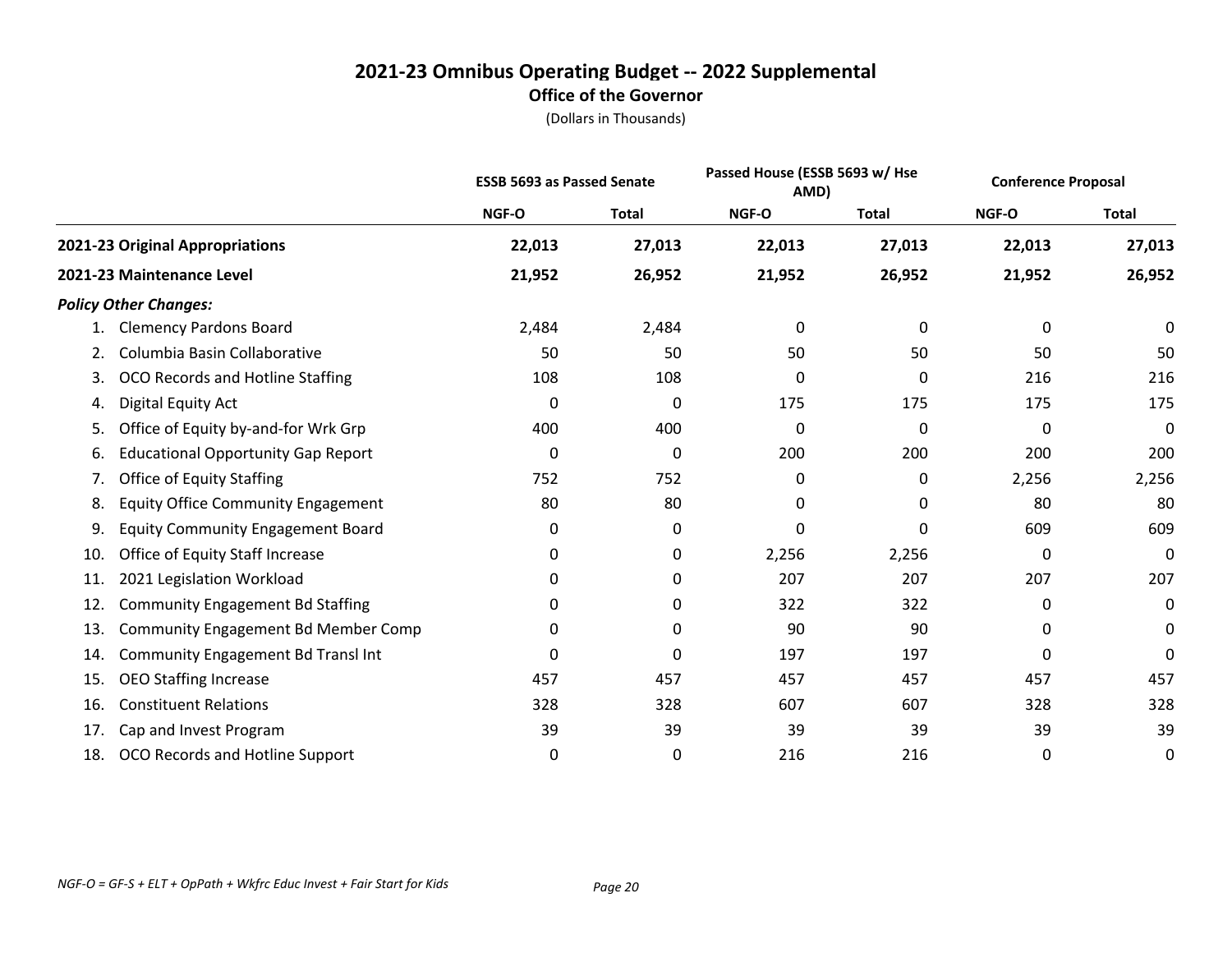# **2021-23 Omnibus Operating Budget -- 2022 Supplemental Office of the Governor**

|                                           | <b>ESSB 5693 as Passed Senate</b> |                | Passed House (ESSB 5693 w/ Hse<br>AMD) |              | <b>Conference Proposal</b> |                |
|-------------------------------------------|-----------------------------------|----------------|----------------------------------------|--------------|----------------------------|----------------|
|                                           | NGF-O                             | <b>Total</b>   | NGF-O                                  | <b>Total</b> | NGF-O                      | <b>Total</b>   |
| Riparian Habitat Improvement<br>19.       | 300                               | 300            | 0                                      | $\Omega$     | 0                          | 0              |
| Salmon Habitat Report<br>20.              | 0                                 | 0              | 300                                    | 300          | 300                        | 300            |
| 21.<br>Snake River Study                  | 375                               | 375            | 0                                      | $\Omega$     | 375                        | 375            |
| <b>WSWC Staffing Increase</b><br>22.      | 165                               | 165            | 165                                    | 165          | 165                        | 165            |
| <b>Policy -- Other Total</b>              | 5,538                             | 5,538          | 5,281                                  | 5,281        | 5,457                      | 5,457          |
| <b>Policy Comp Changes:</b>               |                                   |                |                                        |              |                            |                |
| <b>State Employee Benefits</b><br>23.     | $\overline{2}$                    | $\overline{2}$ | 0                                      | 0            | $\overline{2}$             | $\overline{2}$ |
| Non-Rep General Wage Increase<br>24.      | 213                               | 213            | 0                                      | 0            | 213                        | 213            |
| <b>Updated PEBB Rate</b><br>25.           | 74                                | 74             | 0                                      | 0            | 30                         | 30             |
| PERS & TRS Plan 1 Benefit Increase<br>26. | 6                                 | 6              | 0                                      | 0            | 6                          | 6              |
| <b>Policy -- Comp Total</b>               | 295                               | 295            | 0                                      | 0            | 251                        | 251            |
| <b>Policy Transfer Changes:</b>           |                                   |                |                                        |              |                            |                |
| 27. Boards and Commission Transfer        | 287                               | 287            | 287                                    | 287          | 287                        | 287            |
| <b>Policy -- Transfer Total</b>           | 287                               | 287            | 287                                    | 287          | 287                        | 287            |
| <b>Policy Central Services Changes:</b>   |                                   |                |                                        |              |                            |                |
| Legal Services<br>28.                     | 0                                 | 0              | 0                                      | 0            | 9                          | 9              |
| <b>CTS Central Services</b><br>29.        | 0                                 | 0              | 0                                      | 0            | 3                          | 3              |
| <b>DES Central Services</b><br>30.        | 0                                 | 0              | 0                                      | 0            | 12                         | 12             |
| <b>OFM Central Services</b><br>31.        | 0                                 | 0              | 0                                      | 0            | 1                          | 1              |
| Self-Insurance Liability Premium<br>32.   | $\mathbf 0$                       | 0              | 0                                      | 0            | 1                          | 1              |
| <b>Policy -- Central Svcs Total</b>       | $\mathbf 0$                       | $\mathbf 0$    | $\mathbf{0}$                           | $\mathbf 0$  | 26                         | 26             |
| <b>Total Policy Changes</b>               | 6,120                             | 6,120          | 5,568                                  | 5,568        | 6,021                      | 6,021          |
| 2021-23 Policy Level                      | 28,072                            | 33,072         | 27,520                                 | 32,520       | 27,973                     | 32,973         |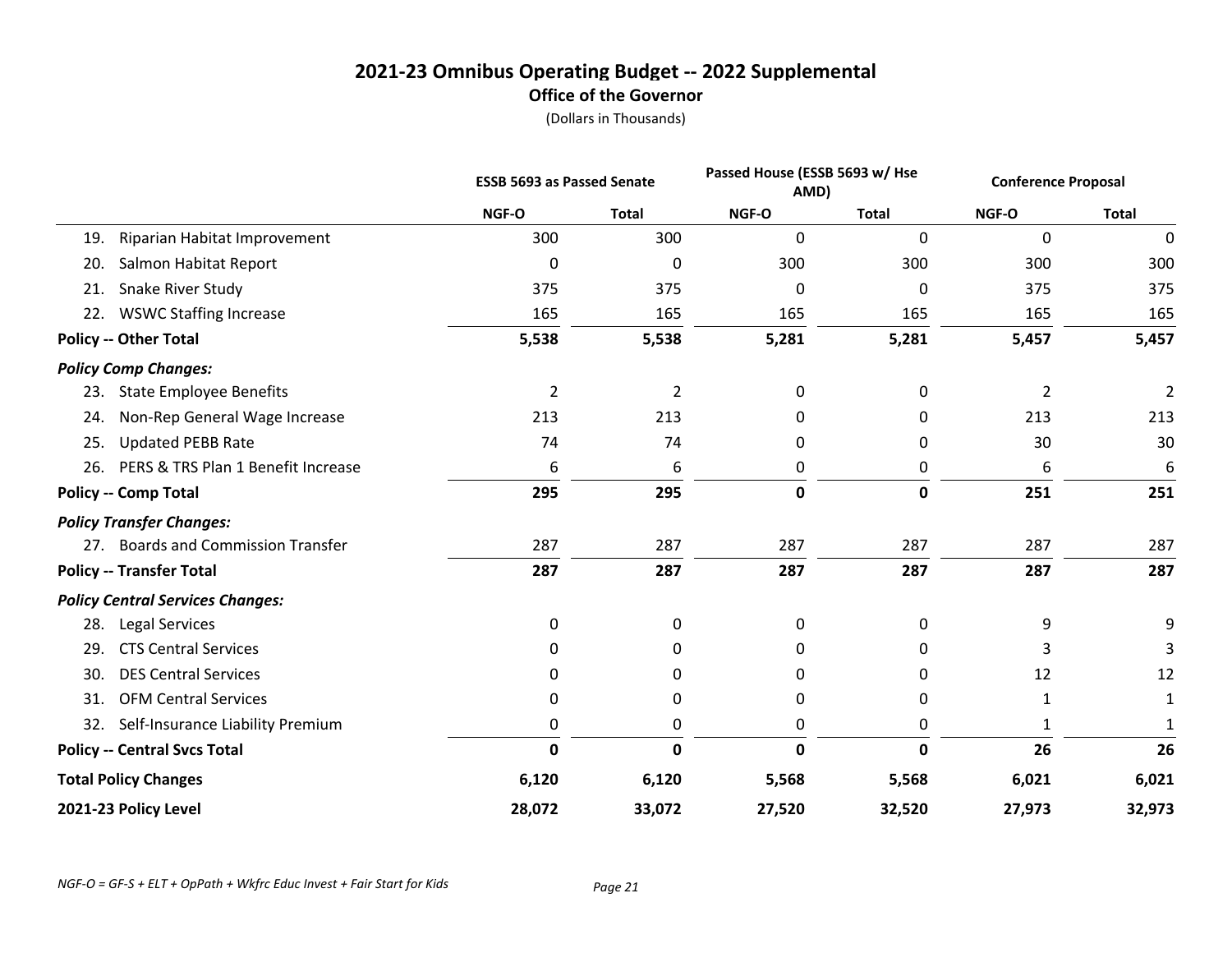|     |                                              | <b>ESSB 5693 as Passed Senate</b> |              |              | Passed House (ESSB 5693 w/ Hse<br>AMD) |           | <b>Conference Proposal</b> |
|-----|----------------------------------------------|-----------------------------------|--------------|--------------|----------------------------------------|-----------|----------------------------|
|     |                                              | NGF-O                             | <b>Total</b> | <b>NGF-O</b> | <b>Total</b>                           | NGF-O     | <b>Total</b>               |
|     | 2021-23 Adjusted Appropriations              | 1,373,892                         | 3,274,960    | 1,373,892    | 3,274,960                              | 1,373,892 | 3,274,960                  |
|     | 2021-23 Maintenance Level                    | 1,374,575                         | 3,275,643    | 1,374,575    | 3,275,643                              | 1,374,575 | 3,275,643                  |
|     | <b>Policy Other Changes:</b>                 |                                   |              |              |                                        |           |                            |
| 1.  | Governor's Emergency Fund                    | 400                               | 400          | 400          | 400                                    | 400       | 400                        |
| 2.  | <b>Impaired Driving Account</b>              | 250                               | 250          | 0            | 0                                      | 0         | 0                          |
| 3.  | <b>Consumer Privacy Account</b>              | 548                               | 548          | 0            | 0                                      | 0         | 0                          |
| 4.  | <b>Health Care Affordability Account</b>     | 5,000                             | 5,000        | 0            | 0                                      | 5,000     | 5,000                      |
| 5.  | <b>School Seismic Safety Grant Account</b>   | 400,000                           | 400,000      | 0            | 0                                      | 0         | 0                          |
| 6.  | Apple Health and Homes Account               | 0                                 | 0            | 43,511       | 43,511                                 | 37,192    | 37,192                     |
| 7.  | WA Auto Theft Prevention Account             | 3,500                             | 3,500        | 0            | 0                                      | 3,500     | 3,500                      |
| 8.  | <b>Capital Community Assistance Acct</b>     | 0                                 | 0            | 737,000      | 737,000                                | 650,000   | 650,000                    |
| 9.  | <b>Community Preservation &amp; Dev Acct</b> | 0                                 | 0            | 2,000        | 2,000                                  | 2,000     | 2,000                      |
| 10. | <b>Cancer Research Endowment</b>             | 30,000                            | 30,000       | 0            | 0                                      | 30,000    | 30,000                     |
| 11. | <b>Federal Funding Reallocation</b>          | 0                                 | 0            | 0            | 0                                      | 0         | $-274,289$                 |
| 12. | <b>Community Reinvestment Account</b>        | 0                                 | 0            | 125,000      | 125,000                                | 200,000   | 200,000                    |
| 13. | <b>Community Reinvestment Account</b>        | 125,000                           | 125,000      | 0            | 0                                      | ŋ         | 0                          |
| 14. | Cost of Supervision Account                  | 0                                 | 1,449        | 0            | <sup>0</sup>                           | 0         | 0                          |
| 15. | <b>Tribal Government Assistance</b>          | 401                               | 401          | 401          | 401                                    | 401       | 401                        |
| 16. | COVID-19 Testing and Tracing Grant           | 0                                 | 0            | 0            | $-182,000$                             | 0         | $-120,000$                 |
| 17. | <b>COVID-19 Vaccine Grant</b>                | 0                                 | 0            | 0            | $-26,000$                              | 0         | $-24,000$                  |
| 18. | COVID-19 Public Health Workforce             | 0                                 | 0            | 0            | $-51,000$                              | 0         | $-15,000$                  |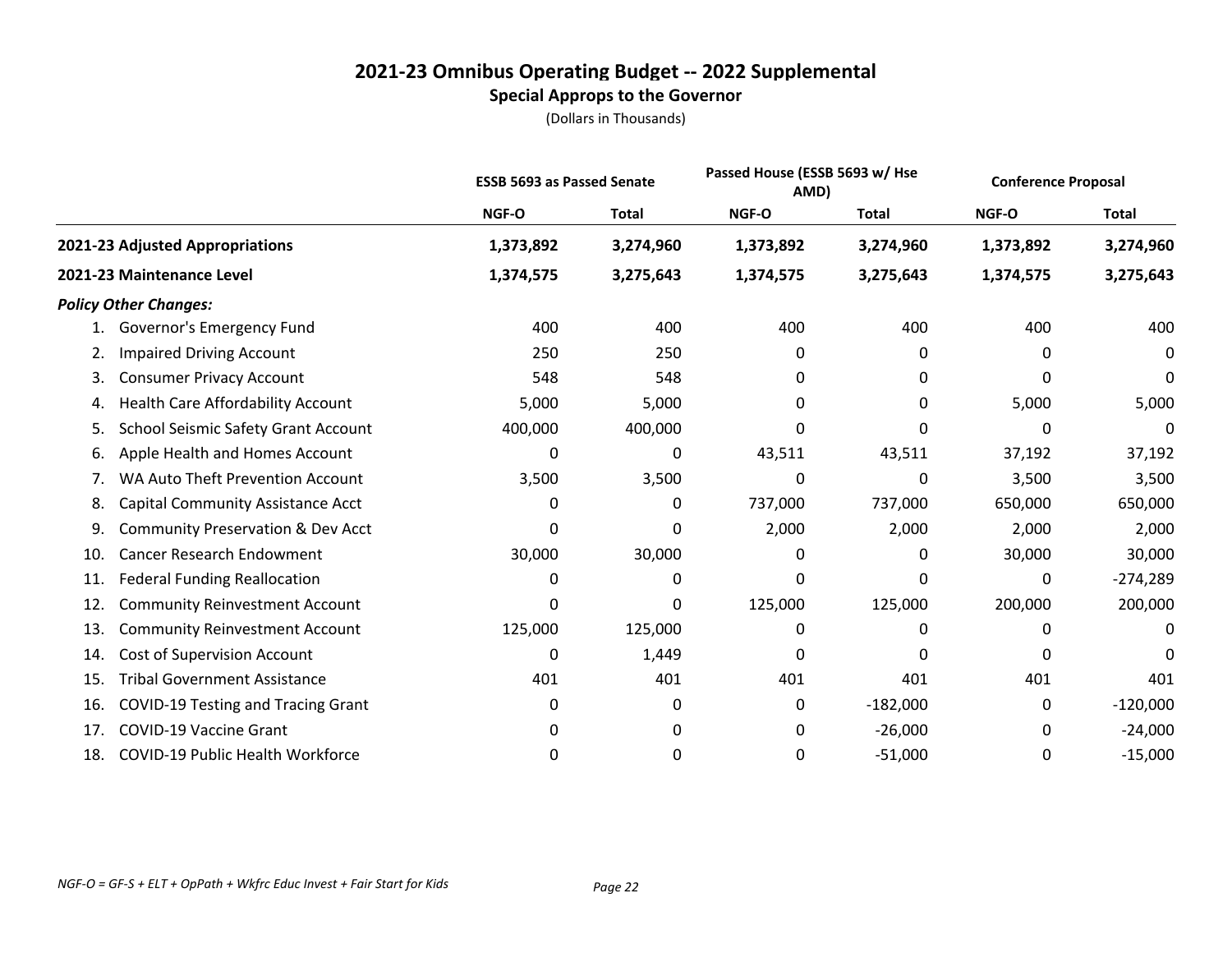|     |                                            | <b>ESSB 5693 as Passed Senate</b> |              | Passed House (ESSB 5693 w/ Hse<br>AMD) |              | <b>Conference Proposal</b> |              |  |
|-----|--------------------------------------------|-----------------------------------|--------------|----------------------------------------|--------------|----------------------------|--------------|--|
|     |                                            | NGF-O                             | <b>Total</b> | NGF-O                                  | <b>Total</b> | NGF-O                      | <b>Total</b> |  |
| 19. | <b>Transportation Resources</b>            | 0                                 | 0            | 2,000,000                              | 2,000,000    | 0                          | $\Omega$     |  |
| 20. | <b>Driver Resource Center Account</b>      | 0                                 | 0            | 6,000                                  | 6,000        | 6,000                      | 6,000        |  |
| 21. | Disaster Response Account                  | 0                                 | 0            | 8,399                                  | 8,399        | 13,964                     | 13,964       |  |
| 22. | Electric Vehicle Incentive Account         | 0                                 | 0            | 0                                      | 0            | 120,000                    | 120,000      |  |
| 23. | <b>State and County Fairs</b>              | 20,000                            | 20,000       | 0                                      | 0            | 0                          | 0            |  |
| 24. | Governor's Emergency Assistance            | 5,000                             | 5,000        | 0                                      | 0            | 5,000                      | 5,000        |  |
| 25. | <b>Equine Industry Support</b>             | 0                                 | 0            | 0                                      | 900          | 0                          | 0            |  |
| 26. | Home Security Fund Account                 | 0                                 | 0            | 40,000                                 | 40,000       | 0                          | 0            |  |
| 27. | Internet Crimes Agnst Children Acct        | 0                                 | 0            | 1,412                                  | 1,412        | 1,412                      | 1,412        |  |
| 28. | <b>Internet Crimes Task Force</b>          | 1,412                             | 1,412        | 0                                      | 0            | 0                          | 0            |  |
| 29. | <b>Gated IT Pool</b>                       | 20,726                            | 28,660       | 46,334                                 | 75,885       | 14,844                     | 22,778       |  |
| 30. | <b>Ransomware Protection Act</b>           | 0                                 | 0            | 5,000                                  | 5,000        | 0                          | $\Omega$     |  |
| 31. | <b>Judicial Information Systems</b>        | 26,200                            | 26,200       | 17,530                                 | 17,530       | 17,530                     | 17,530       |  |
| 32. | <b>Judicial Stabilization Fund Shift</b>   | 0                                 | 0            | 68,000                                 | 68,000       | 68,000                     | 68,000       |  |
| 33. | <b>Judicial Stabilization Trust Acct</b>   | 157,500                           | 157,500      | 0                                      | 0            | 46,750                     | 46,750       |  |
| 34. | <b>Judicial Stabilization Trust Accoun</b> | 0                                 | 0            | 2,000                                  | 2,000        | 0                          | 0            |  |
| 35. | LFO: DNA Col & Victim Penalty Fees         | 0                                 | 0            | 300                                    | 300          | 0                          | 0            |  |
| 36. | Long-Term Services and Supports            | 22,486                            | 22,486       | 26,530                                 | 26,530       | 26,530                     | 26,530       |  |
| 37. | <b>Multimodal Account</b>                  | 2,000,000                         | 2,000,000    | 0                                      | 0            | 2,000,000                  | 2,000,000    |  |
| 38. | Wolf-Livestock Management Account          | 90                                | 90           | 0                                      | 0            | 90                         | 90           |  |
| 39. | Paid Family Med Leave Ins Acct             | 350,000                           | 350,000      | 397,000                                | 397,000      | 350,000                    | 350,000      |  |
| 40. | <b>Enterprise Services Account</b>         | 500                               | 500          | 500                                    | 500          | 500                        | 500          |  |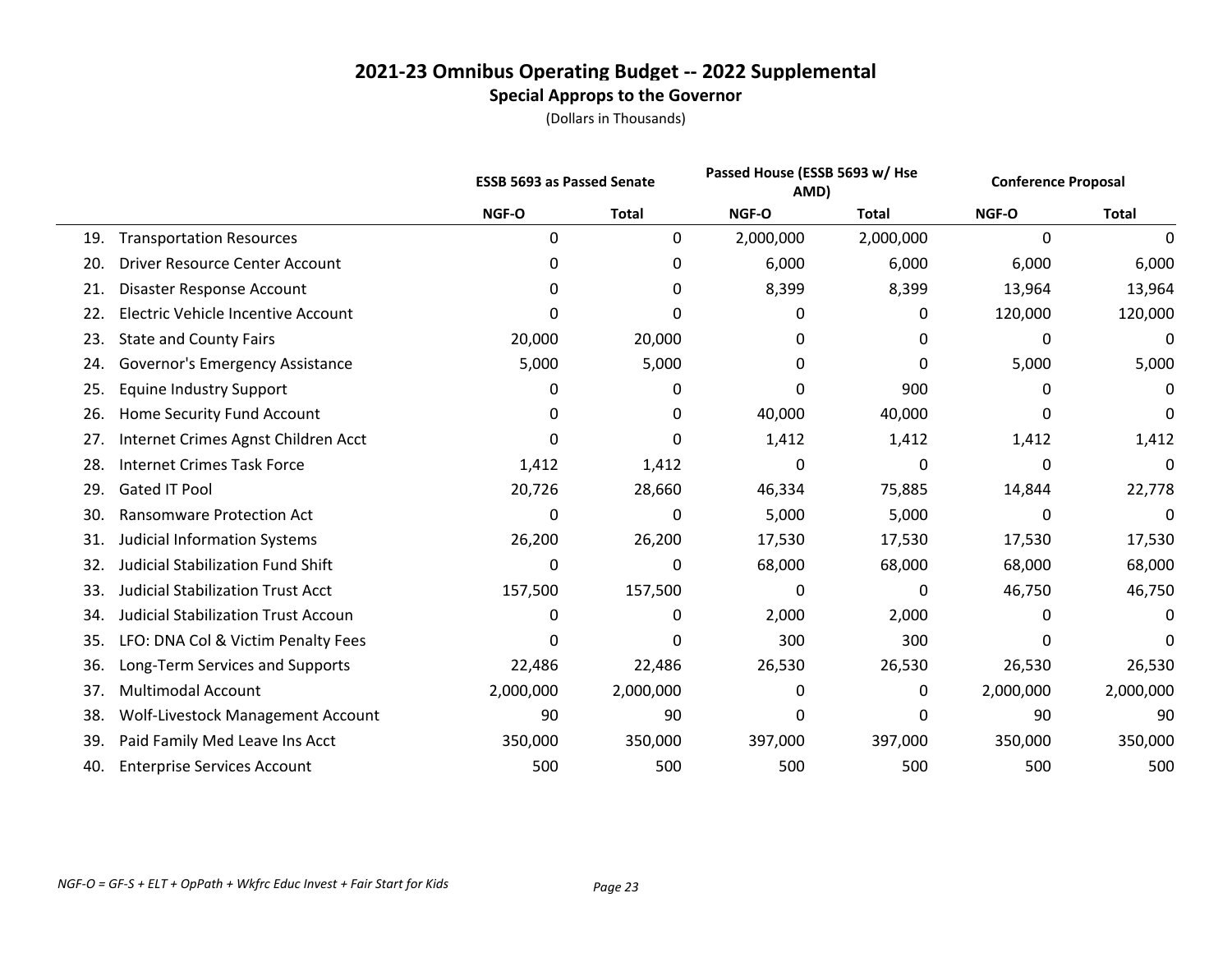|     |                                          | <b>ESSB 5693 as Passed Senate</b> |              | Passed House (ESSB 5693 w/ Hse<br>AMD) |              | <b>Conference Proposal</b> |              |
|-----|------------------------------------------|-----------------------------------|--------------|----------------------------------------|--------------|----------------------------|--------------|
|     |                                          | NGF-O                             | <b>Total</b> | NGF-O                                  | <b>Total</b> | NGF-O                      | <b>Total</b> |
| 41. | <b>Innovation Challenge Account</b>      | 6,000                             | 6,000        | 0                                      | 0            | 6,000                      | 6,000        |
| 42. | Liability Account                        | 0                                 | 0            | 217,000                                | 217,000      | 217,000                    | 217,000      |
| 43. | SILA Cash Deficit Adjustment             | 217,000                           | 217,000      | 0                                      | 0            | 0                          | 0            |
| 44. | Salmon Recovery Account                  | 100,000                           | 100,000      | 0                                      | 0            | 100,000                    | 100,000      |
| 45. | Strateg Enterprise Resrce Plan A/C       | 100,000                           | 100,000      | 0                                      | <sup>0</sup> | 0                          | 0            |
| 46. | <b>Sales Tax Mitigation Account</b>      | 0                                 | 0            | 53,000                                 | 53,000       | 0                          | 0            |
| 47. | <b>State Vehicle Parking Account</b>     | 2,178                             | 2,178        | 2,178                                  | 2,178        | 2,178                      | 2,178        |
| 48. | Washington Leadership Board Funding      | 450                               | 450          | 0                                      | 0            | 450                        | 450          |
| 49. | Washington Student Loan Program          | 0                                 | 0            | 300,000                                | 300,000      | 150,000                    | 150,000      |
|     | <b>Policy -- Other Total</b>             | 3,594,641                         | 3,604,024    | 4,099,495                              | 3,870,946    | 4,074,741                  | 3,649,386    |
|     | <b>Policy Transfer Changes:</b>          |                                   |              |                                        |              |                            |              |
| 50. | Washington Leadership Board              | 187                               | 187          | $\Omega$                               | $\mathbf{0}$ | 187                        | 187          |
| 51. | <b>County Criminal Justice Asst Acct</b> | 662                               | 662          | 662                                    | 662          | 662                        | 662          |
| 52. | Internet Crimes/Transfer                 | 0                                 | 0            | 858                                    | 858          | 858                        | 858          |
| 53. | Internet Crimes Agnst Children Acct      | 858                               | 858          | 0                                      | 0            | 0                          | 0            |
|     | <b>Policy -- Transfer Total</b>          | 1,707                             | 1,707        | 1,520                                  | 1,520        | 1,707                      | 1,707        |
|     | <b>Policy Central Services Changes:</b>  |                                   |              |                                        |              |                            |              |
| 54. | Archives/Records Management              | 224                               | 443          | 225                                    | 446          | 0                          | 0            |
| 55. | <b>Audit Services</b>                    | 887                               | 1,793        | 869                                    | 1,759        | 0                          | 0            |
| 56. | Legal Services                           | 14,853                            | 23,088       | 14,445                                 | 22,010       | 0                          | 0            |
| 57. | <b>Administrative Hearings</b>           | 295                               | 915          | 273                                    | 842          | 0                          | 0            |
| 58. | <b>CTS Central Services</b>              | 6,738                             | 16,179       | 9,435                                  | 21,202       | 0                          | 0            |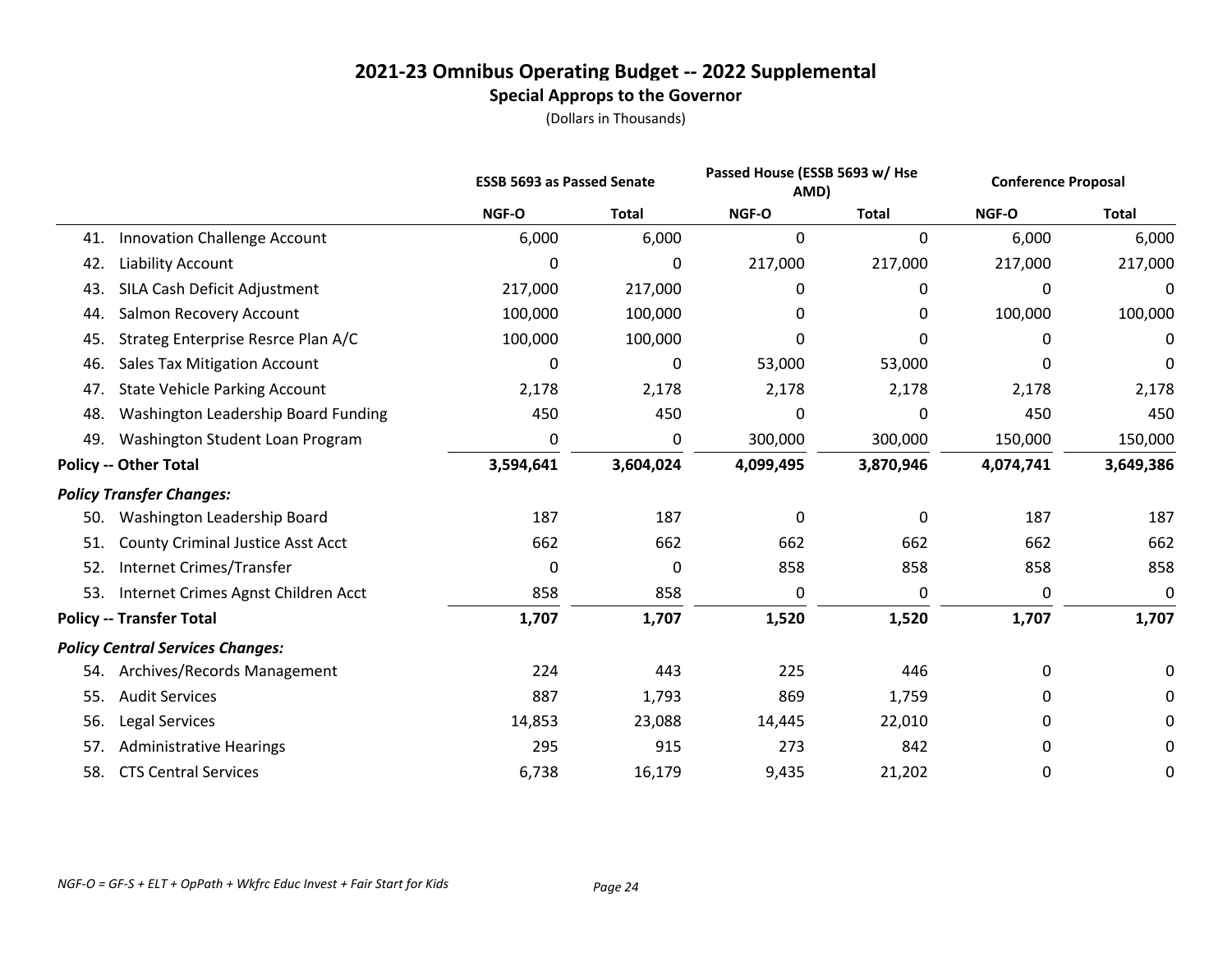|     |                                     | <b>ESSB 5693 as Passed Senate</b> |              | Passed House (ESSB 5693 w/ Hse<br>AMD) |           | <b>Conference Proposal</b> |              |
|-----|-------------------------------------|-----------------------------------|--------------|----------------------------------------|-----------|----------------------------|--------------|
|     |                                     | <b>NGF-O</b>                      | <b>Total</b> | <b>NGF-O</b>                           | Total     | <b>NGF-O</b>               | <b>Total</b> |
| 59. | <b>DES Central Services</b>         | 952                               | 1,791        | 830                                    | 1,549     | 0                          | $\mathbf{0}$ |
| 60. | <b>OFM Central Services</b>         | 834                               | 2,310        | 8,316                                  | 13,770    | 0                          | $\mathbf{0}$ |
| 61. | Self-Insurance Liability Premium    | 5,132                             | 6,979        | 3,591                                  | 4,881     |                            | $\mathbf{0}$ |
|     | <b>Policy -- Central Svcs Total</b> | 29,915                            | 53,498       | 37,984                                 | 66.459    | 0                          | 0            |
|     | <b>Total Policy Changes</b>         | 3,626,263                         | 3,659,229    | 4,138,999                              | 3,938,925 | 4,076,448                  | 3,651,093    |
|     | 2021-23 Policy Level                | 5,000,838                         | 6,934,872    | 5,513,574                              | 7,214,568 | 5,451,023                  | 6,926,736    |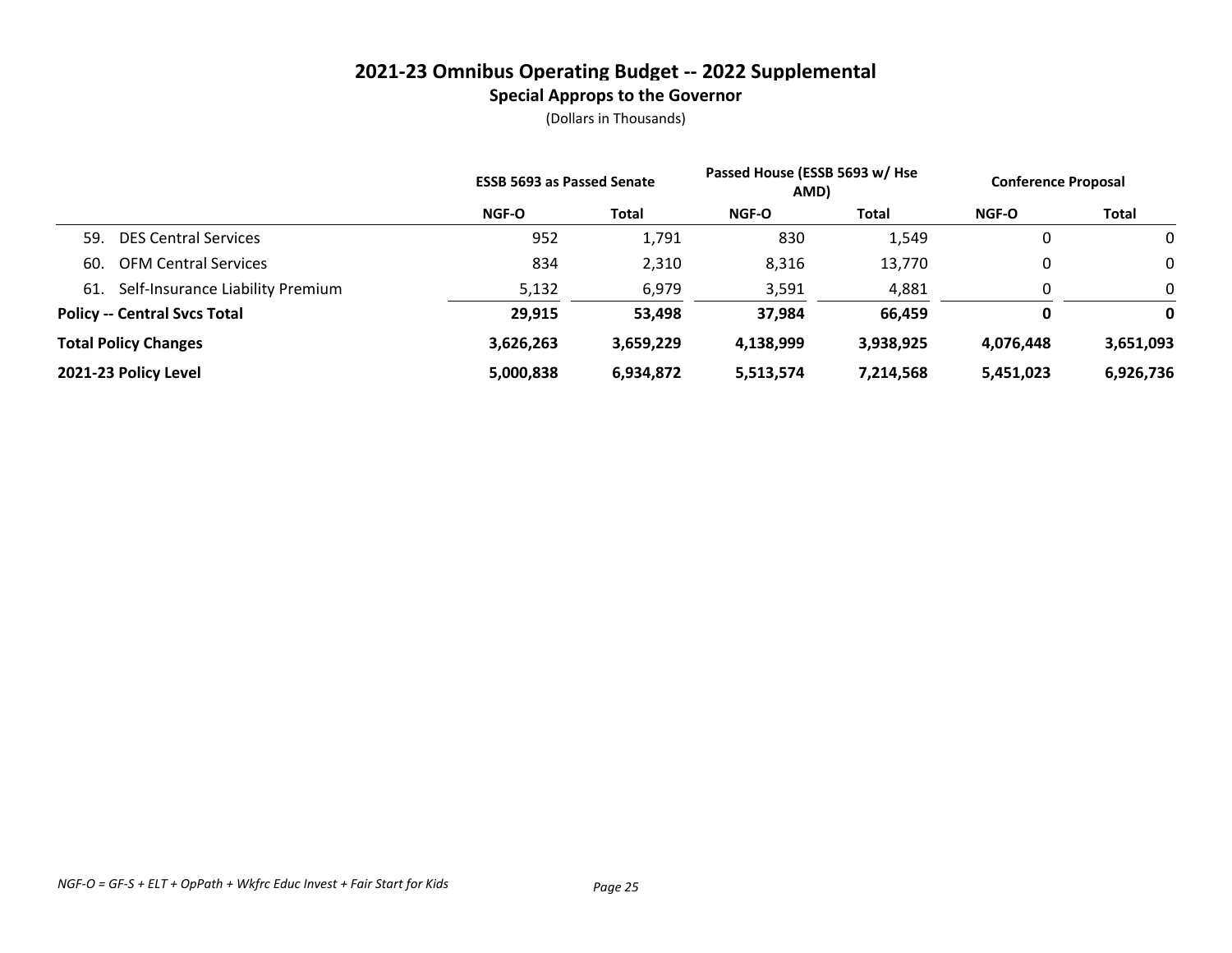#### **2021-23 Omnibus Operating Budget -- 2022 Supplemental Office of the Lieutenant Governor**

|                                         | <b>ESSB 5693 as Passed Senate</b> |              |              | Passed House (ESSB 5693 w/ Hse<br>AMD) |              | <b>Conference Proposal</b> |  |
|-----------------------------------------|-----------------------------------|--------------|--------------|----------------------------------------|--------------|----------------------------|--|
|                                         | NGF-O                             | <b>Total</b> | <b>NGF-O</b> | <b>Total</b>                           | <b>NGF-O</b> | <b>Total</b>               |  |
| 2021-23 Original Appropriations         | 3,478                             | 3,569        | 3,478        | 3,569                                  | 3,478        | 3,569                      |  |
| 2021-23 Maintenance Level               | 3,440                             | 3,531        | 3,440        | 3,531                                  | 3,440        | 3,531                      |  |
| <b>Policy Other Changes:</b>            |                                   |              |              |                                        |              |                            |  |
| 1. Semiquincentennial committee         | 13                                | 13           | 0            | 0                                      | 13           | 13                         |  |
| <b>Policy -- Other Total</b>            | 13                                | 13           | $\mathbf 0$  | 0                                      | 13           | 13                         |  |
| <b>Policy Comp Changes:</b>             |                                   |              |              |                                        |              |                            |  |
| 2. Non-Rep General Wage Increase        | 32                                | 32           | 0            | 0                                      | 32           | 32                         |  |
| <b>Updated PEBB Rate</b><br>3.          | 10                                | 10           | $\Omega$     | 0                                      | 4            | 4                          |  |
| 4. PERS & TRS Plan 1 Benefit Increase   | 1                                 | 1            | 0            | 0                                      | 1            |                            |  |
| <b>Policy -- Comp Total</b>             | 43                                | 43           | $\pmb{0}$    | 0                                      | 37           | 37                         |  |
| <b>Policy Transfer Changes:</b>         |                                   |              |              |                                        |              |                            |  |
| 5. WA State Leadership Board            | $-187$                            | $-187$       | 0            | 0                                      | $-187$       | $-187$                     |  |
| <b>Policy -- Transfer Total</b>         | $-187$                            | $-187$       | $\mathbf 0$  | 0                                      | $-187$       | $-187$                     |  |
| <b>Policy Central Services Changes:</b> |                                   |              |              |                                        |              |                            |  |
| 6. Audit Services                       | $\mathbf 0$                       | 0            | 0            | 0                                      | 3            | 3                          |  |
| 7. DES Central Services                 | 0                                 | 0            | 0            | 0                                      | 13           | 13                         |  |
| <b>Policy -- Central Svcs Total</b>     | $\mathbf 0$                       | $\mathbf 0$  | $\mathbf 0$  | 0                                      | 16           | 16                         |  |
| <b>Total Policy Changes</b>             | $-131$                            | $-131$       | $\pmb{0}$    | 0                                      | $-121$       | $-121$                     |  |
| 2021-23 Policy Level                    | 3,309                             | 3,400        | 3,440        | 3,531                                  | 3,319        | 3,410                      |  |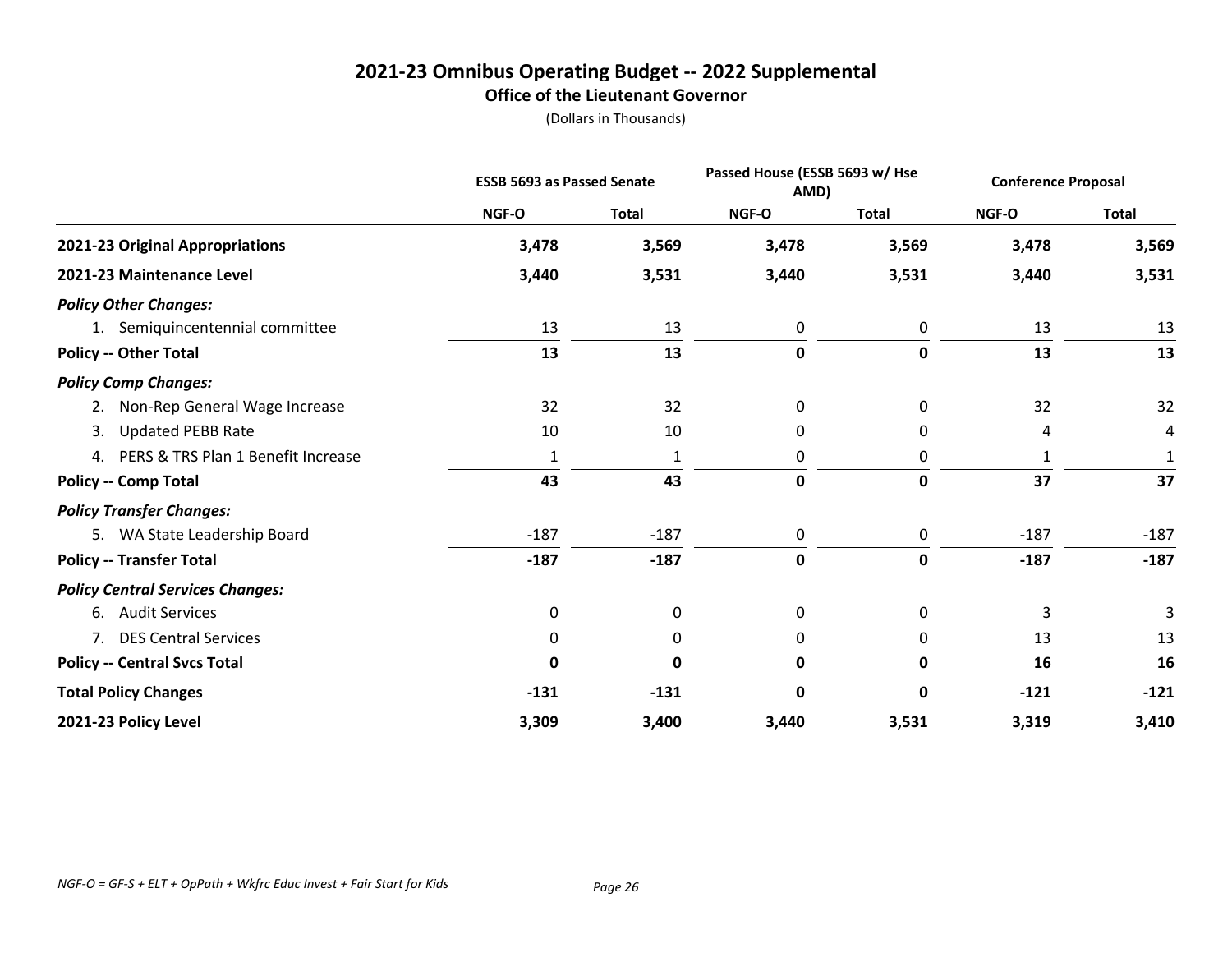#### **2021-23 Omnibus Operating Budget -- 2022 Supplemental Public Disclosure Commission**

|                                          | <b>ESSB 5693 as Passed Senate</b> |              | Passed House (ESSB 5693 w/ Hse<br>AMD) |              | <b>Conference Proposal</b> |              |
|------------------------------------------|-----------------------------------|--------------|----------------------------------------|--------------|----------------------------|--------------|
|                                          | NGF-O                             | <b>Total</b> | NGF-O                                  | <b>Total</b> | NGF-O                      | <b>Total</b> |
| 2021-23 Original Appropriations          | 11,269                            | 12,283       | 11,269                                 | 12,283       | 11,269                     | 12,283       |
| 2021-23 Maintenance Level                | 11,279                            | 12,293       | 11,279                                 | 12,293       | 11,279                     | 12,293       |
| <b>Policy Other Changes:</b>             |                                   |              |                                        |              |                            |              |
| Complete Website Redesign<br>1.          | 0                                 | 138          | $\mathbf 0$                            | 138          | 0                          | 138          |
| 2. Transfer Ongoing Operating Expenses   | 221                               | 0            | 221                                    | 0            | 221                        | 0            |
| <b>Policy -- Other Total</b>             | 221                               | 138          | 221                                    | 138          | 221                        | 138          |
| <b>Policy Comp Changes:</b>              |                                   |              |                                        |              |                            |              |
| <b>State Employee Benefits</b><br>3.     | 1                                 | 1            | 0                                      | 0            | 1                          | 1            |
| Non-Rep General Wage Increase<br>4.      | 101                               | 104          | 0                                      | 0            | 101                        | 104          |
| <b>Updated PEBB Rate</b><br>5.           | 37                                | 37           | 0                                      | 0            | 15                         | 15           |
| PERS & TRS Plan 1 Benefit Increase<br>6. | 3                                 | 3            | 0                                      | 0            | 3                          | 3            |
| <b>Policy -- Comp Total</b>              | 142                               | 145          | 0                                      | 0            | 120                        | 123          |
| <b>Policy Central Services Changes:</b>  |                                   |              |                                        |              |                            |              |
| 7. Audit Services                        | 0                                 | 0            | 0                                      | 0            | 3                          | 3            |
| Legal Services<br>8.                     | 0                                 | 0            | 0                                      | 0            | 74                         | 74           |
| <b>CTS Central Services</b><br>9.        | 0                                 | 0            | 0                                      | 0            | 16                         | 16           |
| <b>DES Central Services</b><br>10.       | 0                                 | 0            | 0                                      | 0            | 16                         | 16           |
| Self-Insurance Liability Premium<br>11.  | 0                                 | 0            | 0                                      | 0            | 7                          | 7            |
| <b>Policy -- Central Svcs Total</b>      | $\mathbf 0$                       | 0            | 0                                      | 0            | 116                        | 116          |
| <b>Total Policy Changes</b>              | 363                               | 283          | 221                                    | 138          | 457                        | 377          |
| 2021-23 Policy Level                     | 11,642                            | 12,576       | 11,500                                 | 12,431       | 11,736                     | 12,670       |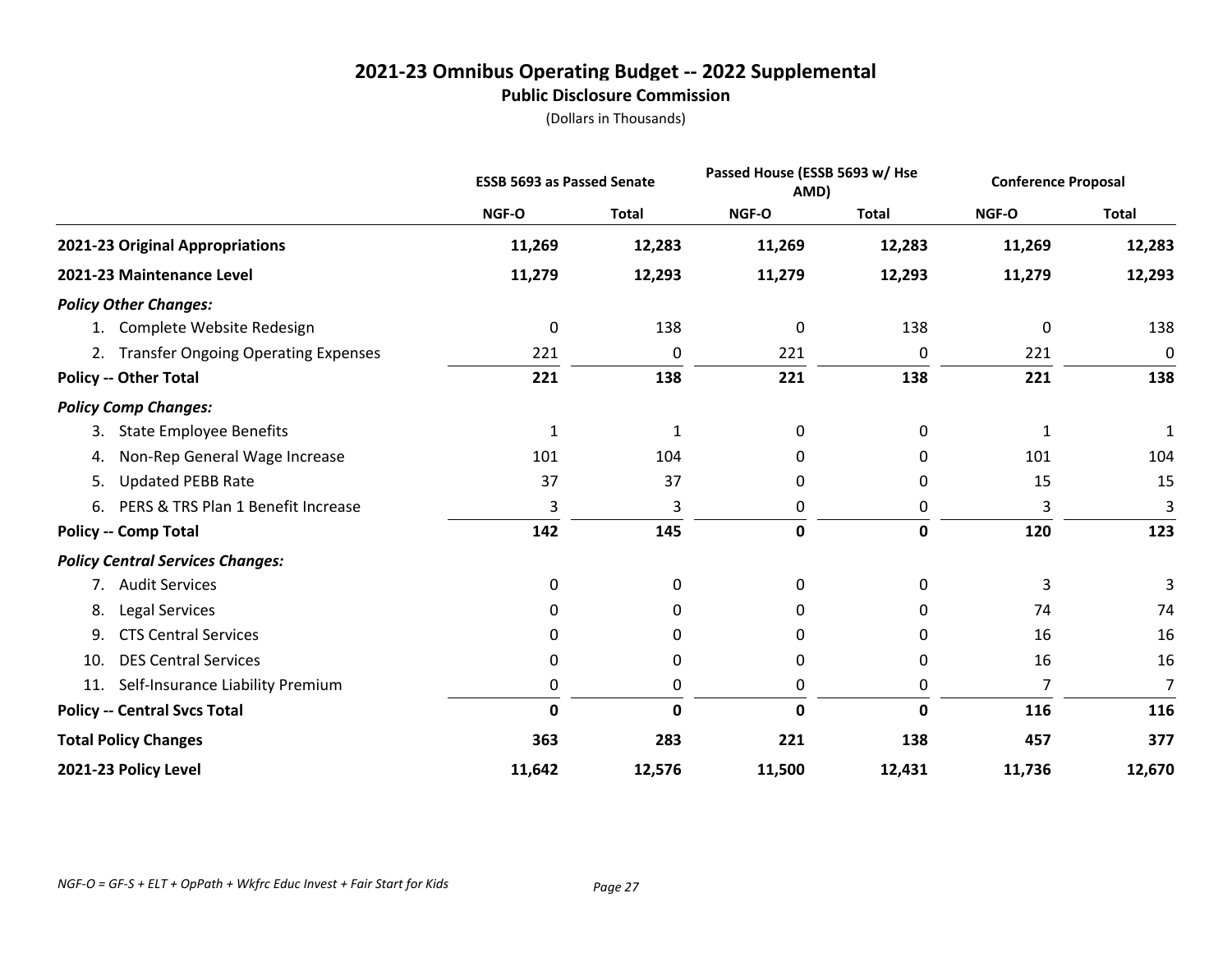# **2021-23 Omnibus Operating Budget -- 2022 Supplemental Office of the Secretary of State**

|     |                                            | <b>ESSB 5693 as Passed Senate</b> |              | Passed House (ESSB 5693 w/ Hse<br>AMD) |              | <b>Conference Proposal</b> |              |
|-----|--------------------------------------------|-----------------------------------|--------------|----------------------------------------|--------------|----------------------------|--------------|
|     |                                            | NGF-O                             | <b>Total</b> | NGF-O                                  | <b>Total</b> | NGF-O                      | <b>Total</b> |
|     | 2021-23 Original Appropriations            | 52,080                            | 122,901      | 52,080                                 | 122,901      | 52,080                     | 122,901      |
|     | 2021-23 Maintenance Level                  | 52,160                            | 123,330      | 52,160                                 | 123,330      | 52,160                     | 123,330      |
|     | <b>Policy Other Changes:</b>               |                                   |              |                                        |              |                            |              |
| 1.  | <b>Elections Security Operations Team</b>  | 8,000                             | 8,000        | 8,000                                  | 8,000        | 8,000                      | 8,000        |
| 2.  | <b>Website Update and Hosting Services</b> | 280                               | 280          | 280                                    | 280          | 280                        | 280          |
| 3.  | Digitize Legislative Records               | 0                                 | 315          | 0                                      | 315          | 0                          | 315          |
| 4.  | Nonprofit and Charities Education          | 0                                 | 466          | 0                                      | 466          | 0                          | 466          |
| 5.  | Local Govt Records Grant Program           | 0                                 | 505          | 0                                      | 505          | 0                          | 505          |
| 6.  | <b>Automating State Library Collection</b> | 0                                 | 2,525        | 0                                      | 2,525        | 0                          | 2,525        |
| 7.  | Voting in Jails                            | 0                                 | 0            | 2,534                                  | 2,534        | 2,534                      | 2,534        |
| 8.  | Productivity Board                         | 0                                 | 1,276        | 0                                      | 657          | 0                          | 1,276        |
| 9.  | Verifiable Credentials                     | 244                               | 244          | 0                                      | 0            | 0                          | 0            |
| 10. | <b>Automatic Voter Registration</b>        | 25                                | 25           | 0                                      | 0            | 25                         | 25           |
| 11. | <b>Ballot Rejection Rates Review</b>       | 0                                 | 0            | 250                                    | 250          | 250                        | 250          |
| 12. | Conference Room Improvements               | 55                                | 55           | 0                                      | 0            | 55                         | 55           |
| 13. | Library Digital Literacy Assessment        | 0                                 | 0            | 100                                    | 100          | 100                        | 100          |
| 14. | <b>Election Information Outreach</b>       | 5,000                             | 5,000        | 3,500                                  | 3,500        | 5,000                      | 5,000        |
| 15. | Library Outreach Pilot                     | 0                                 | 0            | 500                                    | 500          | 500                        | 500          |
| 16. | <b>Mobile Work Stations</b>                | 303                               | 710          | 303                                    | 710          | 303                        | 710          |
| 17. | <b>Public Records Request Backlog</b>      | 1,145                             | 1,145        | 1,145                                  | 1,145        | 1,145                      | 1,145        |
| 18. | <b>Reading Intervention Assistance</b>     | 1,000                             | 1,000        | 1,000                                  | 1,000        | 1,000                      | 1,000        |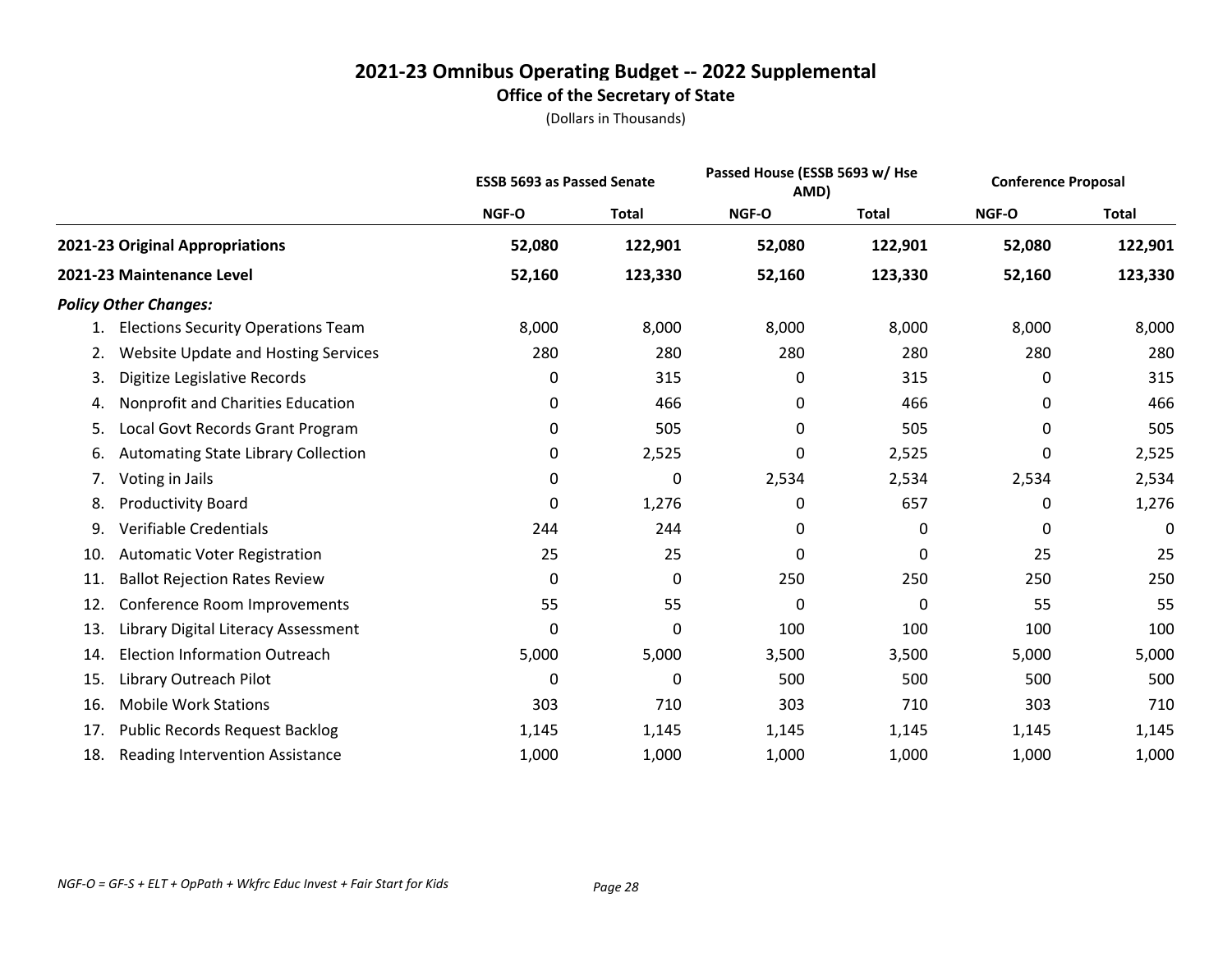# **2021-23 Omnibus Operating Budget -- 2022 Supplemental Office of the Secretary of State**

|     |                                         |                | Passed House (ESSB 5693 w/ Hse<br><b>ESSB 5693 as Passed Senate</b><br>AMD) |             | <b>Conference Proposal</b> |                |              |
|-----|-----------------------------------------|----------------|-----------------------------------------------------------------------------|-------------|----------------------------|----------------|--------------|
|     |                                         | NGF-O          | <b>Total</b>                                                                | NGF-O       | <b>Total</b>               | NGF-O          | <b>Total</b> |
| 19. | <b>TVW Equipment Reimbursement</b>      | 0              | 405                                                                         | 405         | 405                        | 0              | 405          |
| 20. | <b>Overseas Voters Pamphlets</b>        | 0              | 0                                                                           | 396         | 396                        | 0              | 0            |
|     | <b>Policy -- Other Total</b>            | 16,052         | 21,951                                                                      | 18,413      | 23,288                     | 19,192         | 25,091       |
|     | <b>Policy Comp Changes:</b>             |                |                                                                             |             |                            |                |              |
| 21. | <b>State Employee Benefits</b>          | $\overline{2}$ | 6                                                                           | 0           | 0                          | $\overline{2}$ | 6            |
| 22. | <b>WFSE General Government</b>          | 103            | 284                                                                         | 0           | 0                          | 103            | 284          |
| 23. | Rep Employee Health Benefits            | 1              | 1                                                                           | 0           | 0                          | 1              | 1            |
| 24. | Non-Rep General Wage Increase           | 226            | 637                                                                         | 0           | 0                          | 226            | 637          |
| 25. | <b>Updated PEBB Rate</b>                | 103            | 327                                                                         | 0           | 0                          | 42             | 133          |
| 26. | PERS & TRS Plan 1 Benefit Increase      | 8              | 23                                                                          | 0           | 0                          | 8              | 23           |
|     | <b>Policy -- Comp Total</b>             | 443            | 1,278                                                                       | $\mathbf 0$ | $\mathbf 0$                | 382            | 1,084        |
|     | <b>Policy Central Services Changes:</b> |                |                                                                             |             |                            |                |              |
| 27. | Archives/Records Management             | 0              | 0                                                                           | 0           | 0                          |                | 2            |
| 28. | <b>Audit Services</b>                   | 0              | 0                                                                           | 0           | 0                          | 2              | 6            |
| 29. | <b>Legal Services</b>                   | 0              | 0                                                                           | 0           | 0                          | 7              | 17           |
| 30. | <b>CTS Central Services</b>             | 0              | 0                                                                           | 0           | 0                          | 18             | 43           |
| 31. | <b>DES Central Services</b>             | 0              | 0                                                                           | 0           | 0                          | 16             | 38           |
| 32. | <b>OFM Central Services</b>             | 0              | 0                                                                           | 0           | 0                          | $\overline{2}$ |              |
|     | <b>Policy -- Central Svcs Total</b>     | 0              | 0                                                                           | 0           | 0                          | 46             | 111          |
|     | <b>Total Policy Changes</b>             | 16,495         | 23,229                                                                      | 18,413      | 23,288                     | 19,620         | 26,286       |
|     | 2021-23 Policy Level                    | 68,655         | 146,559                                                                     | 70,573      | 146,618                    | 71,780         | 149,616      |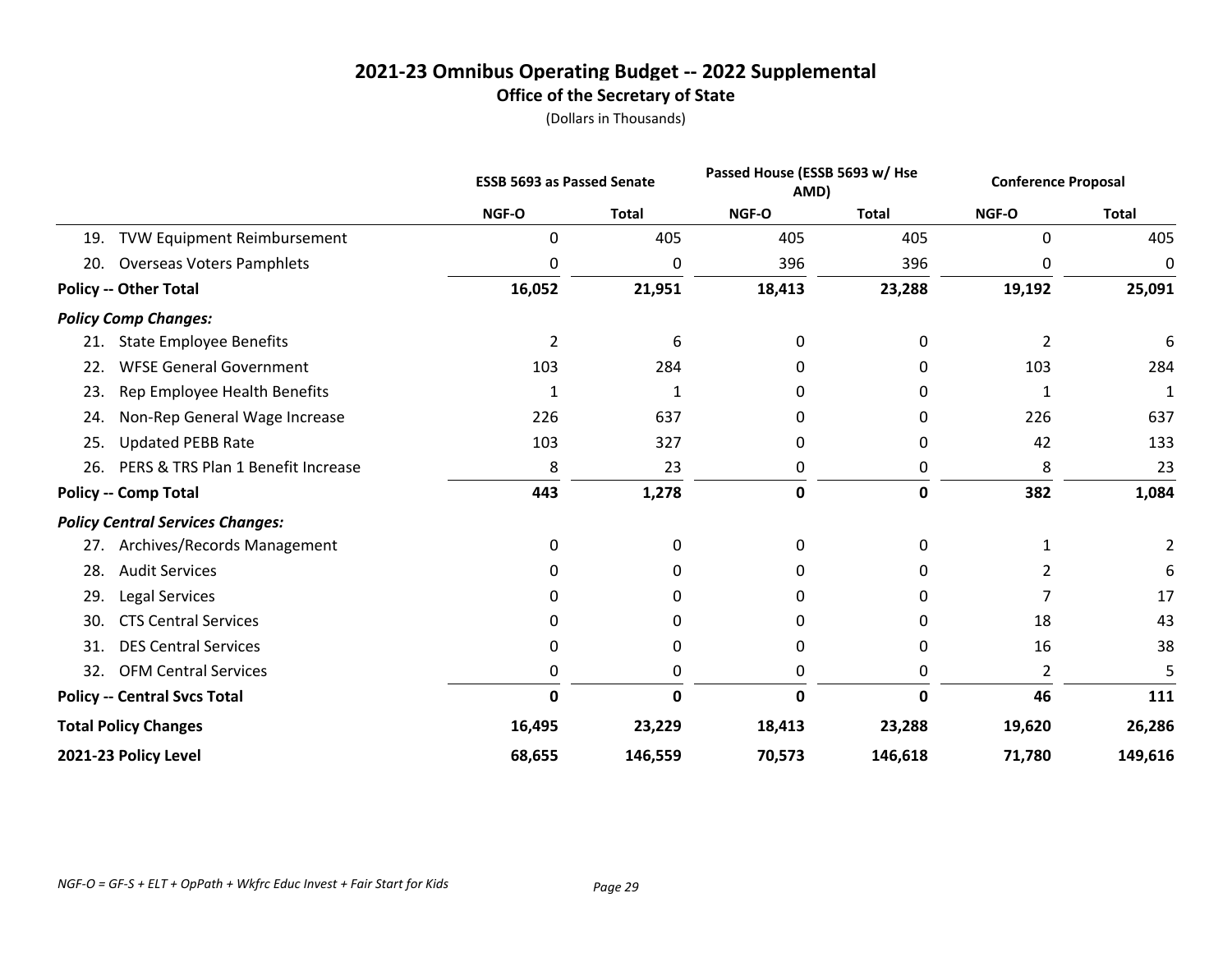#### **2021-23 Omnibus Operating Budget -- 2022 Supplemental Governor's Office of Indian Affairs**

|                                           | <b>ESSB 5693 as Passed Senate</b> |              | Passed House (ESSB 5693 w/ Hse<br>AMD) |              | <b>Conference Proposal</b> |              |
|-------------------------------------------|-----------------------------------|--------------|----------------------------------------|--------------|----------------------------|--------------|
|                                           | NGF-O                             | <b>Total</b> | NGF-O                                  | <b>Total</b> | NGF-O                      | <b>Total</b> |
| 2021-23 Original Appropriations           | 1,306                             | 1,306        | 1,306                                  | 1,306        | 1,306                      | 1,306        |
| 2021-23 Maintenance Level                 | 1,299                             | 1,299        | 1,299                                  | 1,299        | 1,299                      | 1,299        |
| <b>Policy Other Changes:</b>              |                                   |              |                                        |              |                            |              |
| 1. Additional Program Staff               | 238                               | 238          | 238                                    | 238          | 238                        | 238          |
| <b>Educational Opportunity Gap Report</b> | 0                                 | 0            | 200                                    | 200          | 200                        | 200          |
| State-Local Gov't and Tribal Rel<br>3.    | 0                                 | 0            | 350                                    | 350          | 350                        | 350          |
| <b>Policy -- Other Total</b>              | 238                               | 238          | 788                                    | 788          | 788                        | 788          |
| <b>Policy Comp Changes:</b>               |                                   |              |                                        |              |                            |              |
| 4. Non-Rep General Wage Increase          | 7                                 | 7            | 0                                      | 0            | 7                          |              |
| <b>Updated PEBB Rate</b><br>5.            | 2                                 | 2            | 0                                      | 0            |                            |              |
| <b>Policy -- Comp Total</b>               | 9                                 | 9            | 0                                      | 0            | 8                          | 8            |
| <b>Policy Central Services Changes:</b>   |                                   |              |                                        |              |                            |              |
| <b>Audit Services</b><br>6.               | 0                                 | 0            | 0                                      | 0            | 3                          |              |
| 7. CTS Central Services                   | 0                                 | 0            | 0                                      | 0            |                            |              |
| <b>DES Central Services</b><br>8.         | 0                                 | 0            | 0                                      | 0            | 3                          | 3            |
| <b>Policy -- Central Svcs Total</b>       | $\mathbf 0$                       | $\mathbf 0$  | $\mathbf{0}$                           | 0            |                            |              |
| <b>Total Policy Changes</b>               | 247                               | 247          | 788                                    | 788          | 803                        | 803          |
| 2021-23 Policy Level                      | 1,546                             | 1,546        | 2,087                                  | 2,087        | 2,102                      | 2,102        |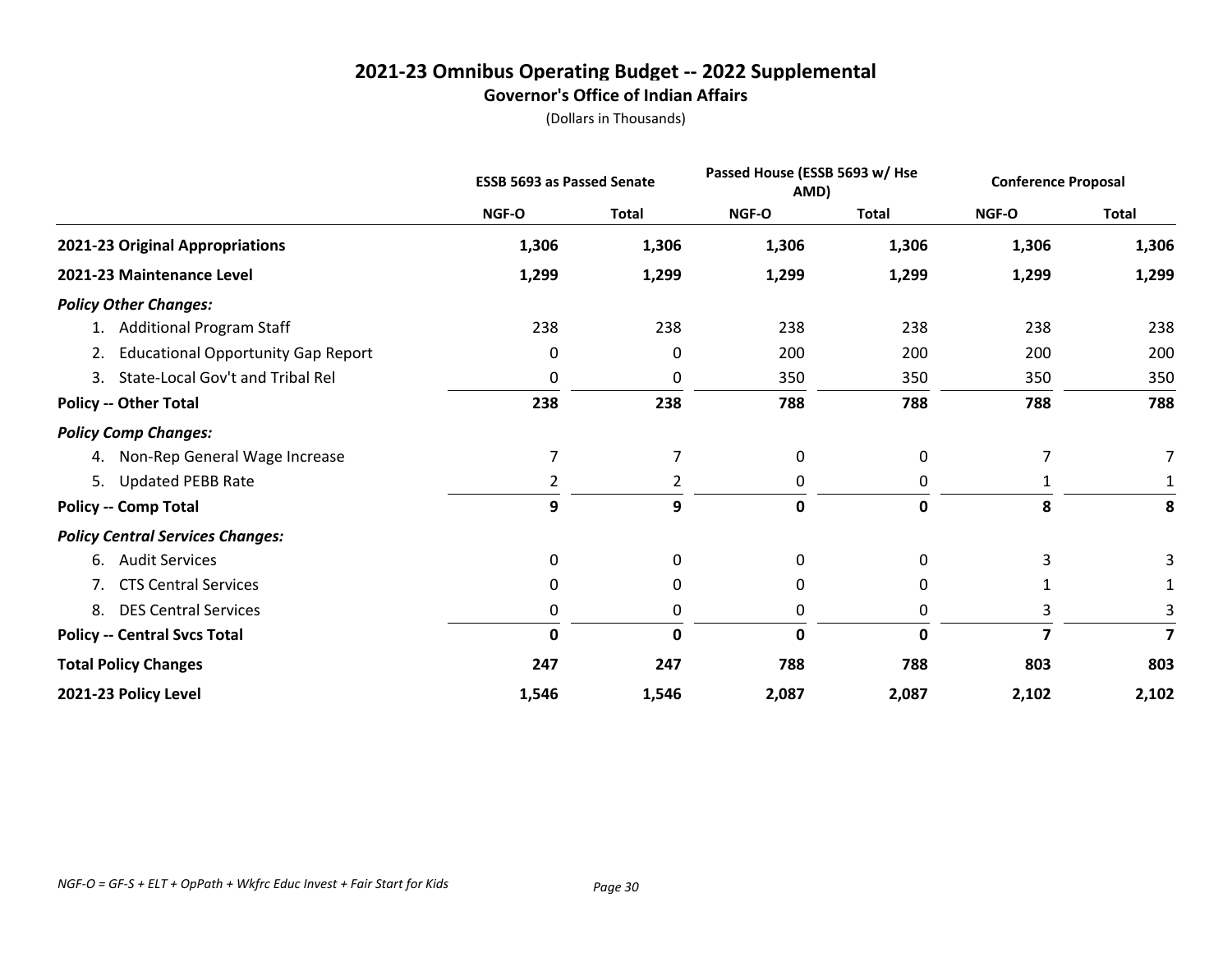#### **2021-23 Omnibus Operating Budget -- 2022 Supplemental Asian-Pacific-American Affrs**

|                                             | <b>ESSB 5693 as Passed Senate</b> |              |       | Passed House (ESSB 5693 w/ Hse<br>AMD) |       | <b>Conference Proposal</b> |  |
|---------------------------------------------|-----------------------------------|--------------|-------|----------------------------------------|-------|----------------------------|--|
|                                             | NGF-O                             | <b>Total</b> | NGF-O | <b>Total</b>                           | NGF-O | <b>Total</b>               |  |
| 2021-23 Original Appropriations             | 910                               | 910          | 910   | 910                                    | 910   | 910                        |  |
| 2021-23 Maintenance Level                   | 908                               | 908          | 908   | 908                                    | 908   | 908                        |  |
| <b>Policy Other Changes:</b>                |                                   |              |       |                                        |       |                            |  |
| <b>Educational Opp Gap Asian-Amer</b><br>1. | 0                                 | 0            | 200   | 200                                    | 200   | 200                        |  |
| 2. Educational Opp Gap Hawaiian-Pac Is      | 0                                 | 0            | 200   | 200                                    | 200   | 200                        |  |
| <b>Policy -- Other Total</b>                | 0                                 | 0            | 400   | 400                                    | 400   | 400                        |  |
| <b>Policy Comp Changes:</b>                 |                                   |              |       |                                        |       |                            |  |
| Salary Adjustment<br>3.                     | 9                                 | 9            | 5     | 5                                      | 9     | 9                          |  |
| <b>Staff Compensation</b><br>4.             | 73                                | 73           | 0     | 0                                      | 76    | 76                         |  |
| <b>Staff Salary Increases</b><br>5.         | 0                                 | 0            | 55    | 55                                     | 0     | 0                          |  |
| Non-Rep General Wage Increase<br>6.         | 9                                 | 9            | 0     | 0                                      | 9     | 9                          |  |
| <b>Updated PEBB Rate</b><br>7.              | 2                                 | 2            | 0     | 0                                      |       | 1                          |  |
| <b>Policy -- Comp Total</b>                 | 93                                | 93           | 60    | 60                                     | 95    | 95                         |  |
| <b>Policy Central Services Changes:</b>     |                                   |              |       |                                        |       |                            |  |
| <b>Audit Services</b><br>8.                 | 0                                 | 0            | 0     | 0                                      | 3     |                            |  |
| <b>CTS Central Services</b><br>9.           | 0                                 | 0            | 0     | 0                                      |       | 1                          |  |
| <b>DES Central Services</b><br>10.          | 0                                 | 0            | 0     | 0                                      | 4     | 4                          |  |
| <b>Policy -- Central Svcs Total</b>         | 0                                 | 0            | 0     | O                                      | 8     | 8                          |  |
| <b>Total Policy Changes</b>                 | 93                                | 93           | 460   | 460                                    | 503   | 503                        |  |
| 2021-23 Policy Level                        | 1,001                             | 1,001        | 1,368 | 1,368                                  | 1,411 | 1,411                      |  |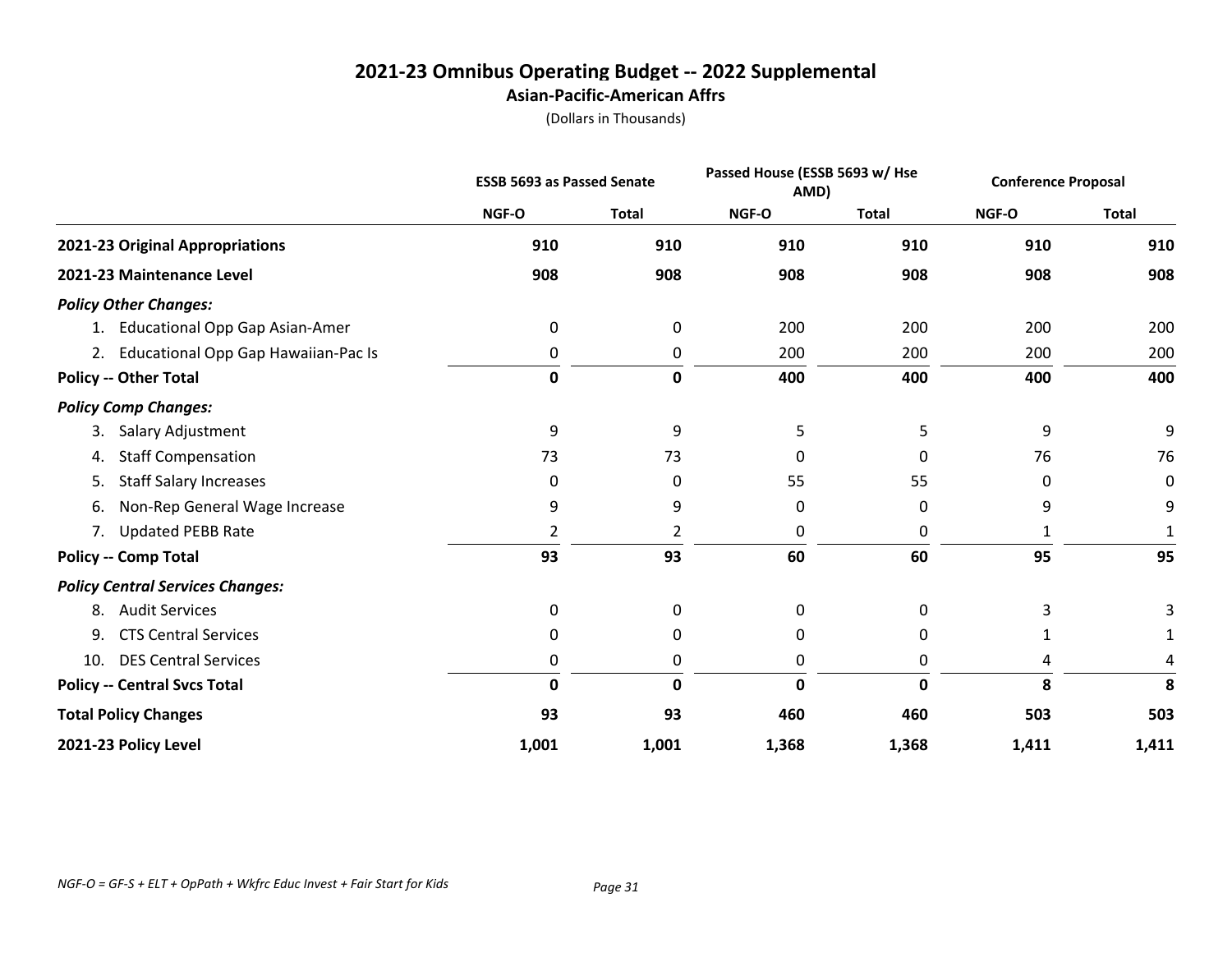#### **2021-23 Omnibus Operating Budget -- 2022 Supplemental Office of the State Treasurer**

|     |                                         | <b>ESSB 5693 as Passed Senate</b> |              |       | Passed House (ESSB 5693 w/ Hse<br>AMD) |       | <b>Conference Proposal</b> |  |
|-----|-----------------------------------------|-----------------------------------|--------------|-------|----------------------------------------|-------|----------------------------|--|
|     |                                         | NGF-O                             | <b>Total</b> | NGF-O | <b>Total</b>                           | NGF-O | <b>Total</b>               |  |
|     | 2021-23 Original Appropriations         | 500                               | 20,875       | 500   | 20,875                                 | 500   | 20,875                     |  |
|     | 2021-23 Maintenance Level               | 500                               | 20,845       | 500   | 20,845                                 | 500   | 20,845                     |  |
|     | <b>Policy Other Changes:</b>            |                                   |              |       |                                        |       |                            |  |
| 1.  | Paperless Contracts & Agreements        | 0                                 | 34           | 0     | 34                                     | 0     | 34                         |  |
| 2.  | Future Fund Study                       | 50                                | 50           | 0     | 0                                      | 0     | 450                        |  |
| 3.  | <b>Extraordinary Legal Services</b>     | 0                                 | 218          | 0     | 0                                      | 0     | 218                        |  |
|     | 4. Washington Future Fund Committee     | 0                                 | 0            | 0     | 450                                    | 0     | 0                          |  |
|     | <b>Policy -- Other Total</b>            | 50                                | 302          | 0     | 484                                    | 0     | 702                        |  |
|     | <b>Policy Comp Changes:</b>             |                                   |              |       |                                        |       |                            |  |
| 5.  | <b>State Employee Benefits</b>          | 0                                 | 2            | 0     | 0                                      | 0     | $\overline{2}$             |  |
| 6.  | Non-Rep General Wage Increase           | 0                                 | 246          | 0     | 0                                      | 0     | 246                        |  |
| 7.  | <b>Updated PEBB Rate</b>                | 0                                 | 74           | 0     | 0                                      | 0     | 30                         |  |
| 8.  | PERS & TRS Plan 1 Benefit Increase      | 0                                 | 7            | 0     | 0                                      | 0     | 7                          |  |
|     | <b>Policy -- Comp Total</b>             | 0                                 | 329          | 0     | 0                                      | 0     | 285                        |  |
|     | <b>Policy Central Services Changes:</b> |                                   |              |       |                                        |       |                            |  |
| 9.  | Archives/Records Management             | 0                                 | 0            | 0     | 0                                      | 0     |                            |  |
| 10. | <b>Audit Services</b>                   | 0                                 | 0            | 0     | 0                                      | 0     | 12                         |  |
| 11. | <b>Legal Services</b>                   | 0                                 | 0            | 0     | 0                                      | 0     | 20                         |  |
| 12. | <b>CTS Central Services</b>             | 0                                 | 0            | O     | 0                                      | 0     | 12                         |  |
| 13. | <b>DES Central Services</b>             | 0                                 | 0            | 0     | 0                                      | 0     | 11                         |  |
| 14. | <b>OFM Central Services</b>             | 0                                 | n            | 0     | 0                                      | 0     | 1                          |  |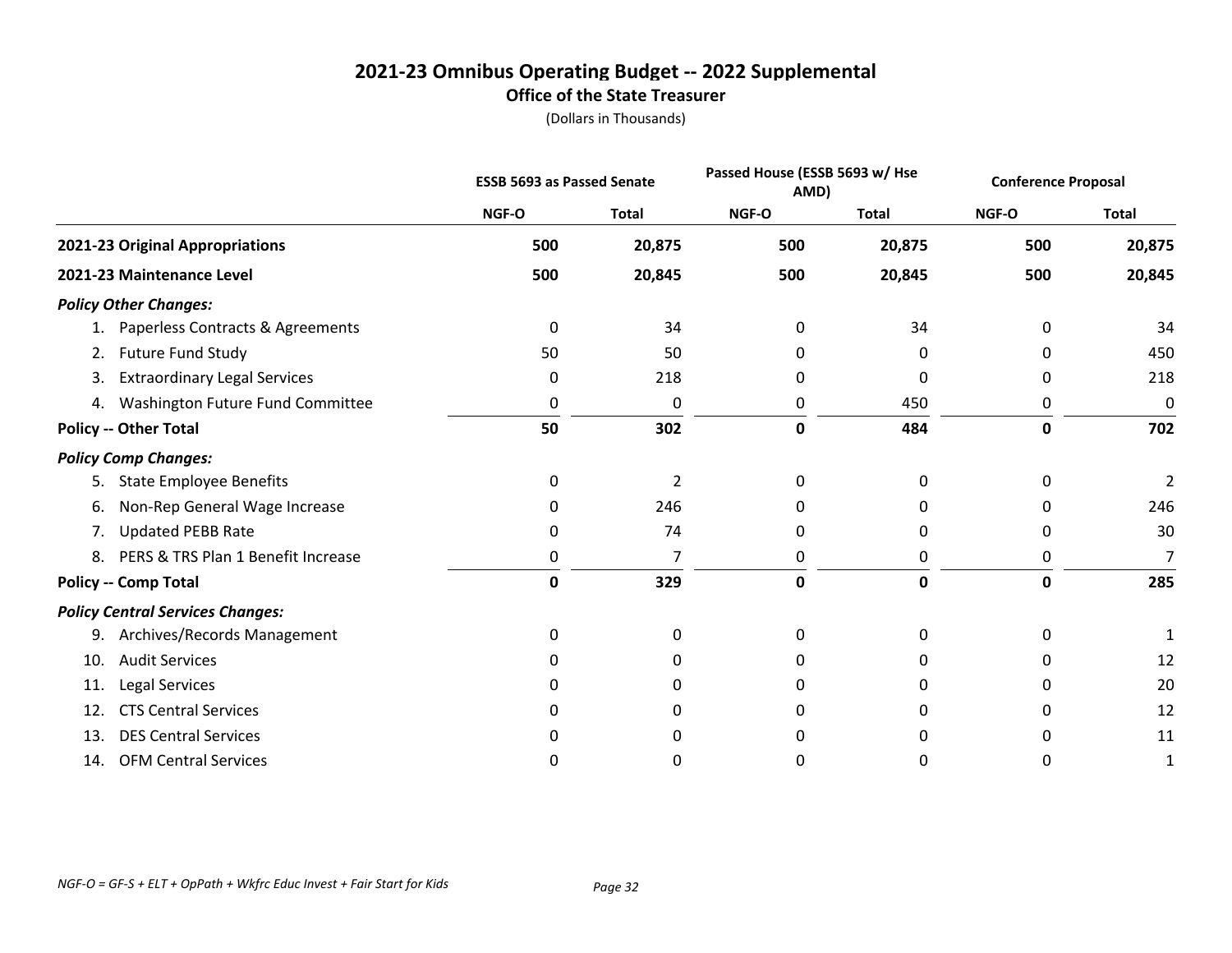# **2021-23 Omnibus Operating Budget -- 2022 Supplemental Office of the State Treasurer**

|                                      | <b>ESSB 5693 as Passed Senate</b> |              | Passed House (ESSB 5693 w/ Hse<br>AMD) |        | <b>Conference Proposal</b> |              |
|--------------------------------------|-----------------------------------|--------------|----------------------------------------|--------|----------------------------|--------------|
|                                      | NGF-O                             | <b>Total</b> | NGF-O                                  | Total  | <b>NGF-O</b>               | <b>Total</b> |
| 15. Self-Insurance Liability Premium |                                   |              |                                        |        |                            |              |
| <b>Policy -- Central Svcs Total</b>  | 0                                 | 0            |                                        |        | O                          | 64           |
| <b>Total Policy Changes</b>          | 50                                | 631          | 0                                      | 484    | 0                          | 1,051        |
| 2021-23 Policy Level                 | 550                               | 21,476       | 500                                    | 21,329 | 500                        | 21,896       |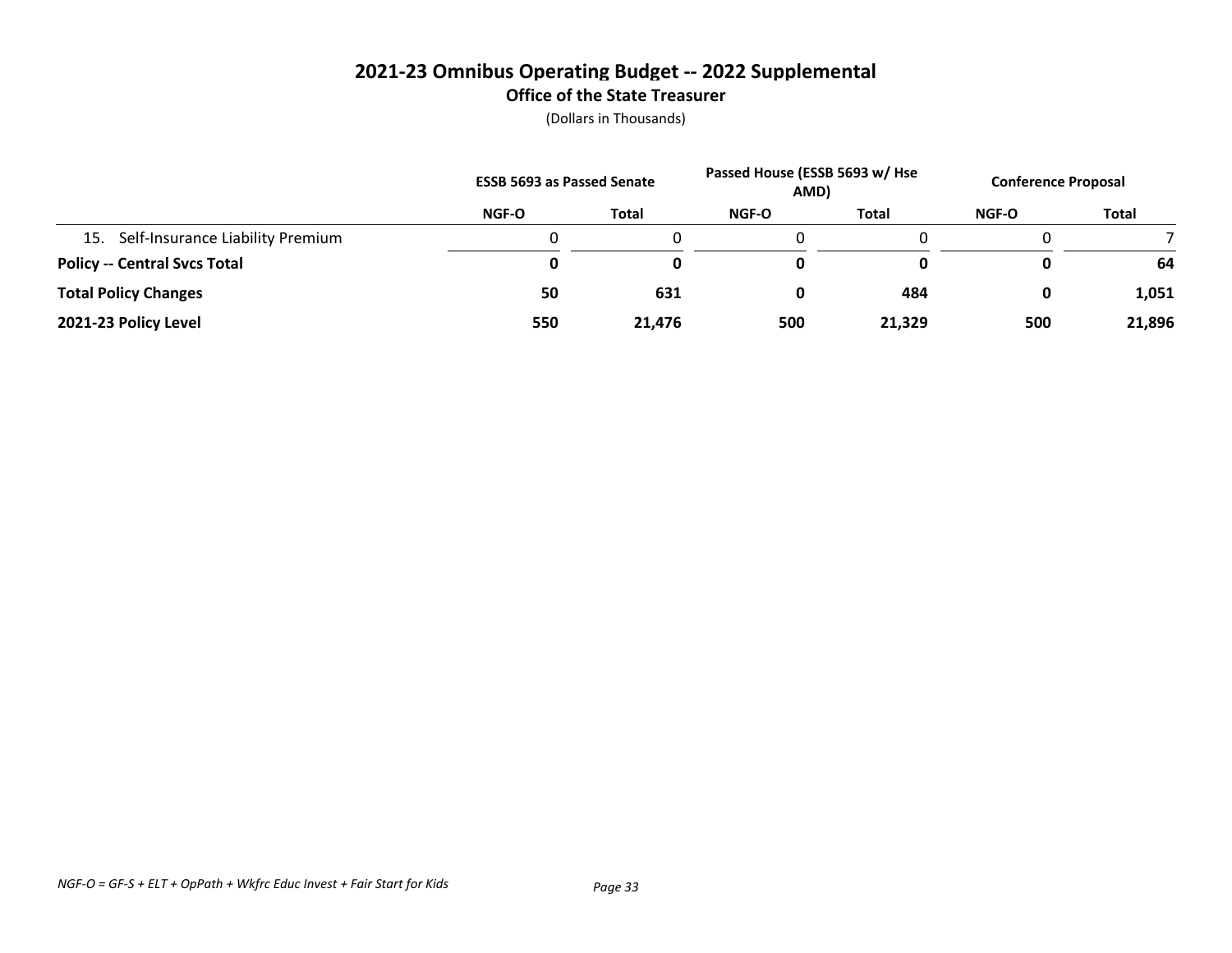# **2021-23 Omnibus Operating Budget -- 2022 Supplemental Redistricting Commission**

|                                 |              | <b>ESSB 5693 as Passed Senate</b> |       | Passed House (ESSB 5693 w/ Hse<br>AMD) |       | <b>Conference Proposal</b> |  |
|---------------------------------|--------------|-----------------------------------|-------|----------------------------------------|-------|----------------------------|--|
|                                 | <b>NGF-O</b> | <b>Total</b>                      | NGF-O | Total                                  | NGF-O | <b>Total</b>               |  |
| 2021-23 Original Appropriations | 1,655        | 1,655                             | 1,655 | 1,655                                  | 1,655 | 1,655                      |  |
| 2021-23 Maintenance Level       | 1,655        | 1,655                             | 1,655 | 1,655                                  | 1,655 | 1,655                      |  |
| 2021-23 Policy Level            | 1,655        | 1,655                             | 1,655 | 1,655                                  | 1,655 | 1,655                      |  |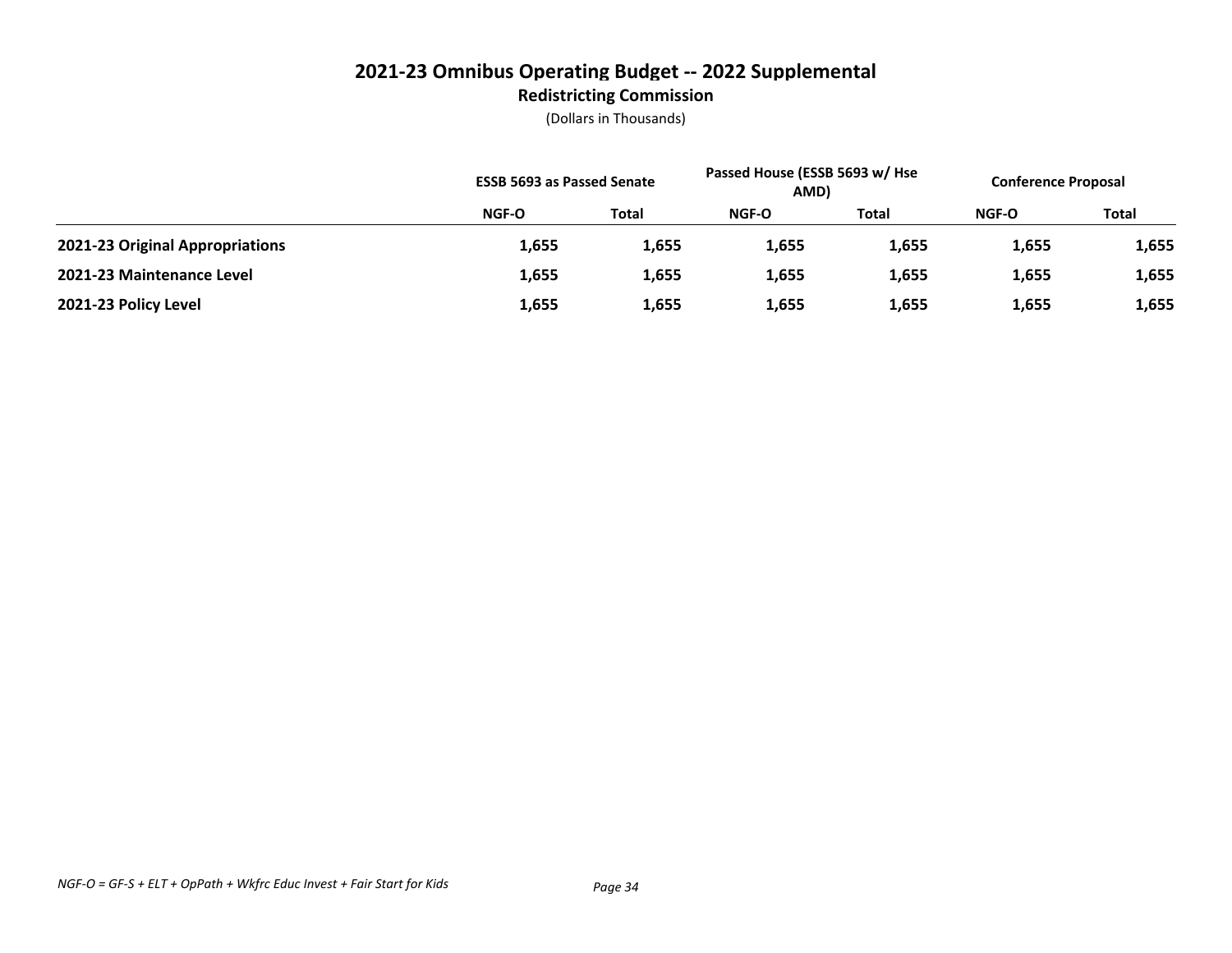#### **2021-23 Omnibus Operating Budget -- 2022 Supplemental Office of the State Auditor**

|                                                |             | <b>ESSB 5693 as Passed Senate</b> |             | Passed House (ESSB 5693 w/ Hse<br>AMD) |       | <b>Conference Proposal</b> |  |
|------------------------------------------------|-------------|-----------------------------------|-------------|----------------------------------------|-------|----------------------------|--|
|                                                | NGF-O       | <b>Total</b>                      | NGF-O       | <b>Total</b>                           | NGF-O | <b>Total</b>               |  |
| 2021-23 Original Appropriations                | 1,675       | 106,063                           | 1,675       | 106,063                                | 1,675 | 106,063                    |  |
| 2021-23 Maintenance Level                      | 1,675       | 106,040                           | 1,675       | 106,040                                | 1,675 | 106,040                    |  |
| <b>Policy Other Changes:</b>                   |             |                                   |             |                                        |       |                            |  |
| <b>Mandatory Workload Adjustments</b><br>1.    | 0           | 1,593                             | 0           | 1,593                                  | 0     | 1,593                      |  |
| <b>Accountability Audit/Homelessness</b><br>2. | 0           | 0                                 | 250         | 250                                    | 0     | 0                          |  |
| Local Govt Cybersecurity Audits<br>3.          | 0           | 0                                 | 600         | 600                                    | 600   | 600                        |  |
| Performance Audit/Homelessness<br>4.           | 0           | 0                                 | 1,000       | 1,000                                  | 0     | 0                          |  |
| <b>Policy -- Other Total</b>                   | $\mathbf 0$ | 1,593                             | 1,850       | 3,443                                  | 600   | 2,193                      |  |
| <b>Policy Comp Changes:</b>                    |             |                                   |             |                                        |       |                            |  |
| <b>State Employee Benefits</b><br>5.           | 0           | 11                                | 0           | 0                                      | 0     | 11                         |  |
| Non-Rep General Wage Increase<br>6.            | 0           | 1,457                             | 0           | 0                                      | 0     | 1,457                      |  |
| <b>Updated PEBB Rate</b><br>7.                 | 0           | 483                               | 0           | 0                                      | 0     | 196                        |  |
| PERS & TRS Plan 1 Benefit Increase<br>8.       | 0           | 44                                | 0           | 0                                      | 0     | 44                         |  |
| <b>Policy -- Comp Total</b>                    | $\mathbf 0$ | 1,995                             | $\mathbf 0$ | 0                                      | 0     | 1,708                      |  |
| <b>Policy Central Services Changes:</b>        |             |                                   |             |                                        |       |                            |  |
| 9. Archives/Records Management                 | 0           | 0                                 | 0           | 0                                      | 0     |                            |  |
| Legal Services<br>10.                          | 0           | 0                                 | 0           | 0                                      | 0     | 16                         |  |
| <b>CTS Central Services</b><br>11.             | 0           | 0                                 | 0           | 0                                      | 0     | 33                         |  |
| <b>DES Central Services</b><br>12.             | 0           | 0                                 | 0           | 0                                      | 0     | 8                          |  |
| <b>OFM Central Services</b><br>13.             | 0           | 0                                 | 0           | 0                                      | 0     | 8                          |  |
| Self-Insurance Liability Premium<br>14.        | 0           | 0                                 | 0           | 0                                      | 0     | 3                          |  |
| <b>Policy -- Central Svcs Total</b>            | 0           | $\mathbf 0$                       | 0           | 0                                      | 0     | 69                         |  |
| <b>Total Policy Changes</b>                    | 0           | 3,588                             | 1,850       | 3,443                                  | 600   | 3,970                      |  |
| 2021-23 Policy Level                           | 1,675       | 109,628                           | 3,525       | 109,483                                | 2,275 | 110,010                    |  |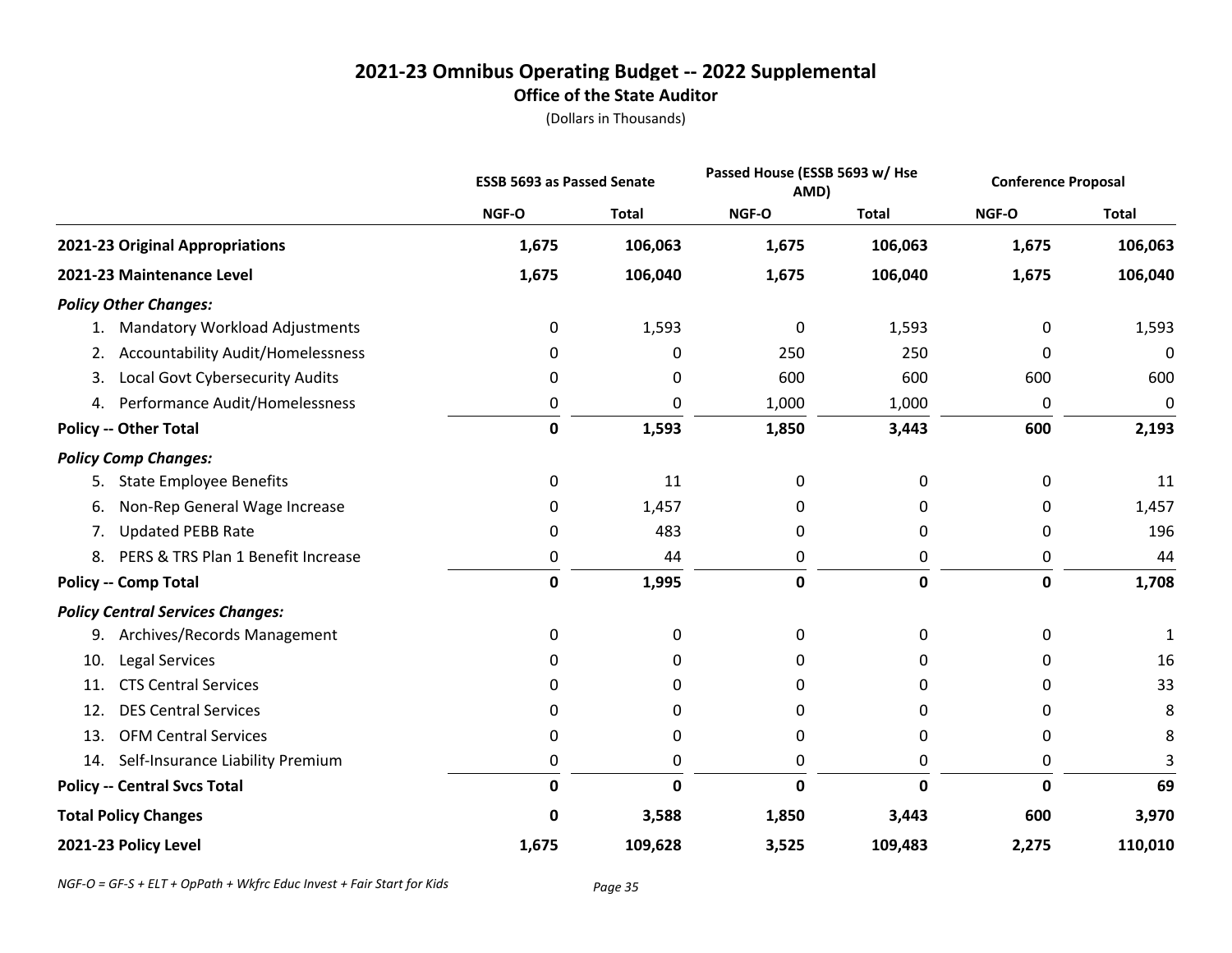#### **2021-23 Omnibus Operating Budget -- 2022 Supplemental Comm Salaries for Elected Officials**

|                                         | <b>ESSB 5693 as Passed Senate</b> |              | Passed House (ESSB 5693 w/ Hse<br>AMD) |              | <b>Conference Proposal</b> |              |
|-----------------------------------------|-----------------------------------|--------------|----------------------------------------|--------------|----------------------------|--------------|
|                                         | <b>NGF-O</b>                      | Total        | <b>NGF-O</b>                           | Total        | <b>NGF-O</b>               | Total        |
| 2021-23 Original Appropriations         | 531                               | 531          | 531                                    | 531          | 531                        | 531          |
| 2021-23 Maintenance Level               | 527                               | 527          | 527                                    | 527          | 527                        | 527          |
| <b>Policy Comp Changes:</b>             |                                   |              |                                        |              |                            |              |
| 1. Non-Rep General Wage Increase        | 4                                 | 4            | 0                                      | 0            | 4                          | 4            |
| 2. Updated PEBB Rate                    |                                   |              | 0                                      | $\Omega$     |                            |              |
| <b>Policy -- Comp Total</b>             | 6                                 | 6            | 0                                      | $\mathbf{0}$ | 5.                         | 5            |
| <b>Policy Central Services Changes:</b> |                                   |              |                                        |              |                            |              |
| 3. DES Central Services                 | 0                                 | 0            | 0                                      | 0            |                            |              |
| <b>Policy -- Central Svcs Total</b>     | 0                                 | $\mathbf{0}$ | O                                      | 0            | 2                          | $\mathbf{2}$ |
| <b>Total Policy Changes</b>             | 6                                 | 6            | 0                                      | 0            | 7                          |              |
| 2021-23 Policy Level                    | 533                               | 533          | 527                                    | 527          | 534                        | 534          |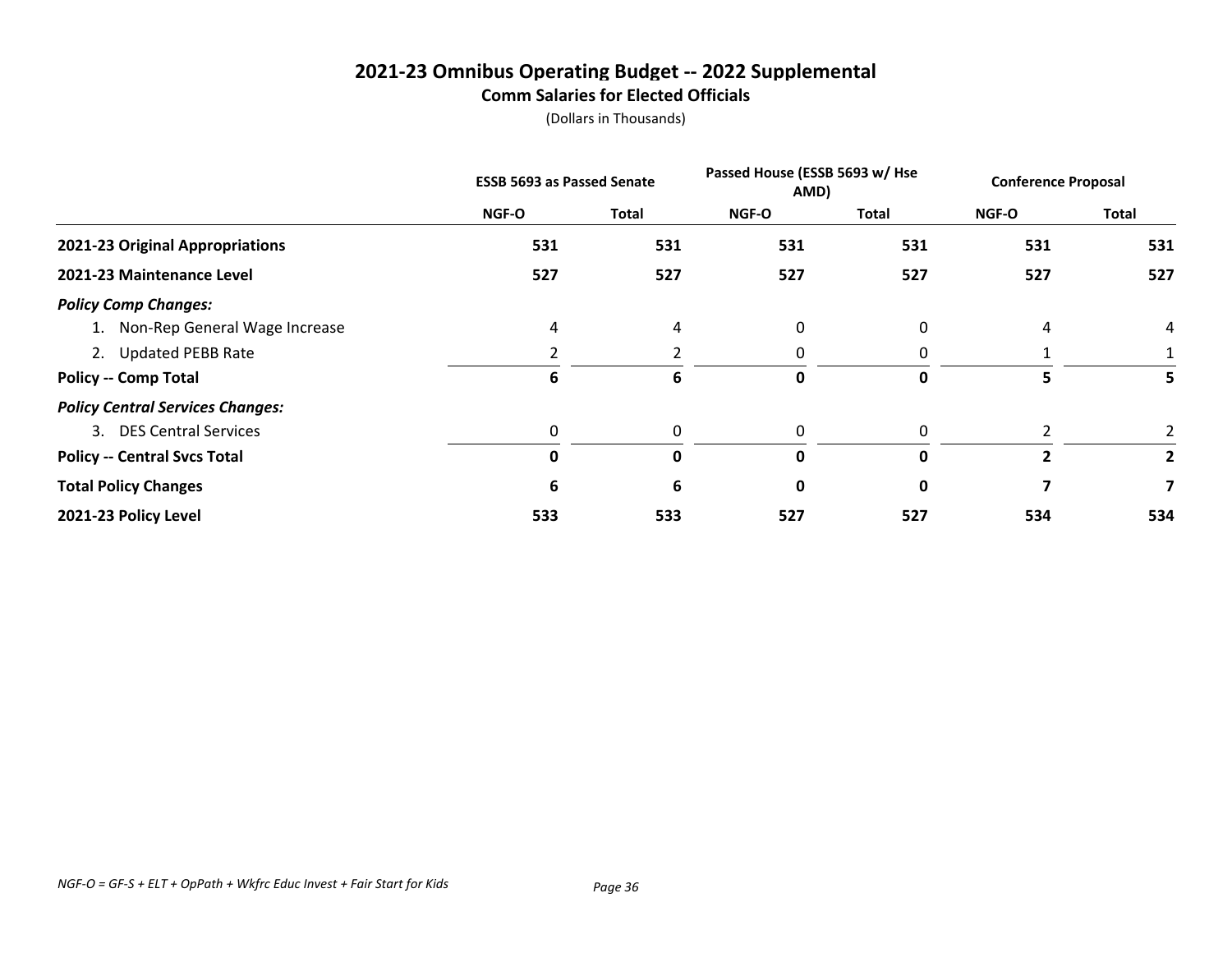#### **2021-23 Omnibus Operating Budget -- 2022 Supplemental Office of the Attorney General**

|     |                                          | <b>ESSB 5693 as Passed Senate</b> |              | Passed House (ESSB 5693 w/ Hse<br>AMD) |              | <b>Conference Proposal</b> |              |
|-----|------------------------------------------|-----------------------------------|--------------|----------------------------------------|--------------|----------------------------|--------------|
|     |                                          | NGF-O                             | <b>Total</b> | NGF-O                                  | <b>Total</b> | NGF-O                      | <b>Total</b> |
|     | 2021-23 Original Appropriations          | 41,587                            | 387,269      | 41,587                                 | 387,269      | 41,587                     | 387,269      |
|     | 2021-23 Maintenance Level                | 45,014                            | 410,552      | 45,014                                 | 410,552      | 45,014                     | 410,552      |
|     | <b>Policy Other Changes:</b>             |                                   |              |                                        |              |                            |              |
| 1.  | Additional Legal Services Treasurer      | 0                                 | 218          | 0                                      | 0            | 0                          | 218          |
| 2.  | Long Term Care Exemptions                | 0                                 | 83           | 0                                      | 0            | 0                          | 83           |
| 3.  | Transp. Network Companies                | 0                                 | 0            | 810                                    | 887          | 752                        | 871          |
| 4.  | <b>Total Confinement Release</b>         | $-157$                            | 10           | 0                                      | 0            | 0                          | 0            |
| 5.  | Data                                     | 0                                 | 548          | 0                                      | 0            | 0                          | 0            |
| 6.  | Wage and Salary Information              | 0                                 | 25           | 0                                      | 0            | 0                          | 25           |
| 7.  | <b>Clemency Board Support</b>            | 39                                | 39           | 39                                     | 39           | 39                         | 39           |
| 8.  | <b>Catalytic Converter Theft</b>         | 0                                 | 0            | 0                                      | 33           | 0                          | 33           |
| 9.  | <b>Child Welfare Relative Placements</b> | 0                                 | 0            | 0                                      | 65           | 0                          | 65           |
| 10. | Data Privacy Act                         | 0                                 | 0            | 1,225                                  | 1,225        | 0                          | 0            |
| 11. | Guardianships                            | 0                                 | 0            | 2,917                                  | 2,917        | 0                          | 688          |
| 12. | Domestic Terrorism Study                 | 0                                 | 0            | 125                                    | 125          | 125                        | 125          |
| 13. | <b>Environmental Protection</b>          | 1,000                             | 1,000        | 0                                      | 0            | 0                          | 0            |
| 14. | <b>ESD Legal Services</b>                | 0                                 | 0            | 0                                      | 1,679        | 0                          | 1,679        |
| 15. | <b>Additional Legal Services ESD</b>     | 0                                 | 1,679        | 0                                      | 0            | 0                          | 0            |
| 16. | <b>Federal Seizure Authority</b>         | 0                                 | 0            | 0                                      | 0            | 0                          | 3,907        |
| 17. | <b>Health Care Staffing</b>              | O                                 | 0            | 0                                      | 123          | 0                          | 0            |
| 18. | <b>ICWA Legal Compliance</b>             | 0                                 | 9,119        | 0                                      | 9,119        | 0                          | 5,743        |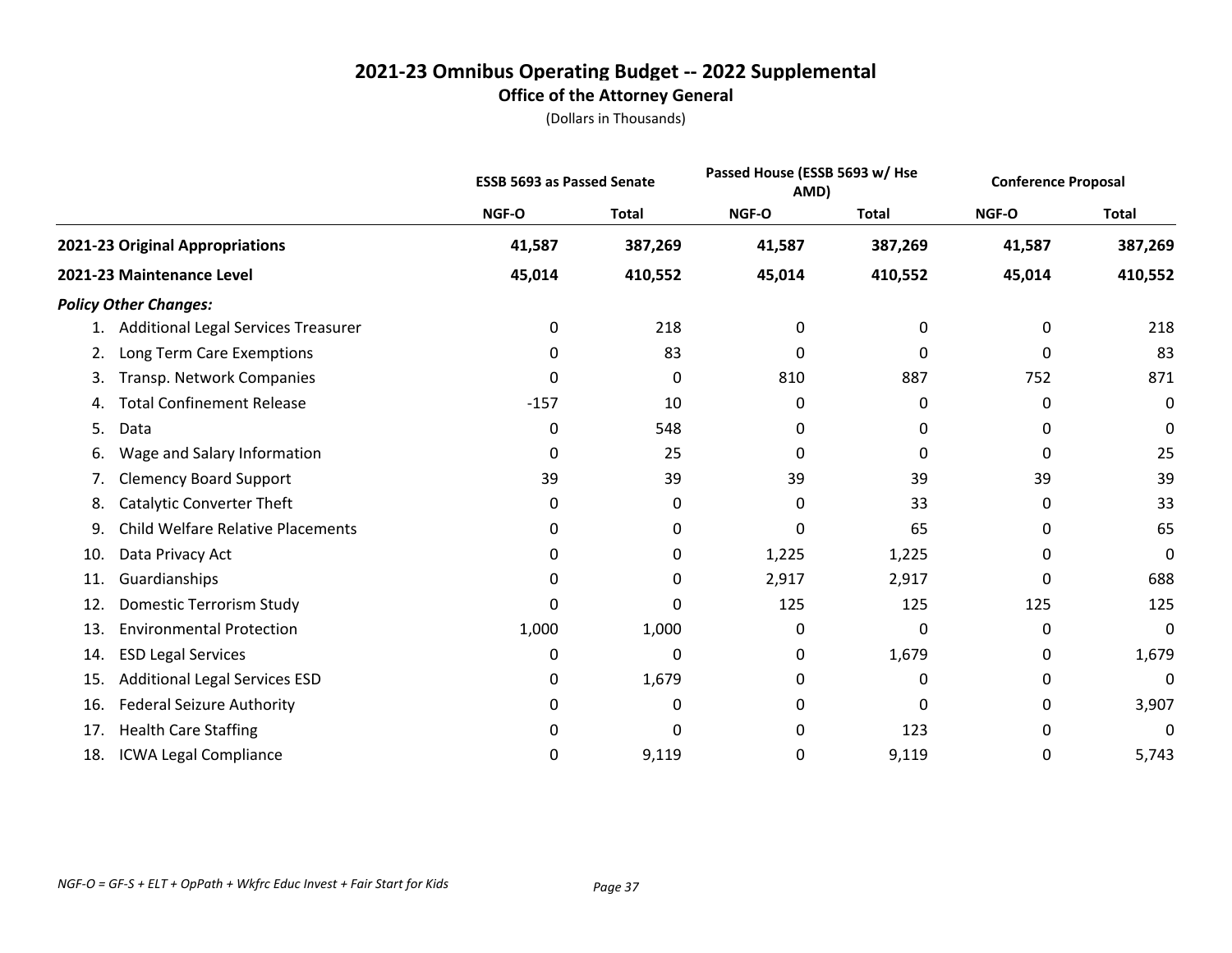#### **2021-23 Omnibus Operating Budget -- 2022 Supplemental Office of the Attorney General**

|     |                                     | <b>ESSB 5693 as Passed Senate</b> |              | Passed House (ESSB 5693 w/ Hse<br>AMD) |              | <b>Conference Proposal</b> |              |  |
|-----|-------------------------------------|-----------------------------------|--------------|----------------------------------------|--------------|----------------------------|--------------|--|
|     |                                     | NGF-O                             | <b>Total</b> | NGF-O                                  | <b>Total</b> | NGF-O                      | <b>Total</b> |  |
| 19. | Juvenile Litigation Representation  | 0                                 | 3,088        | 0                                      | 3,088        | 0                          | 3,088        |  |
| 20. | Juvenile Rehabilitation Services    | 0                                 | 478          | 0                                      | 478          | 0                          | 478          |  |
| 21. | Western WA Univ Legal Services      | 0                                 | 478          | 0                                      | 0            | 0                          | 478          |  |
| 22. | Office of Independent Investigation | 0                                 | 88           | 0                                      | 88           | 0                          | 88           |  |
| 23. | Legal Case Management System        | 228                               | 2,136        | 228                                    | 2,136        | 228                        | 2,136        |  |
| 24. | eDiscovery Capacity and Management  | 0                                 | 2,065        | 0                                      | 2,065        | 0                          | 2,065        |  |
| 25. | Missing & Murdered Indigenous Women | 500                               | 500          | 500                                    | 500          | 675                        | 675          |  |
| 26. | Washington Climate Commitment Act   | 0                                 | 114          | 0                                      | 114          | 0                          | 114          |  |
| 27. | <b>Psychology Compact</b>           | 0                                 | 0            | 0                                      | 17           | 0                          | 17           |  |
| 28. | Fish & Wildlife Enforcement         | 0                                 | 852          | 0                                      | $\mathbf{0}$ | 0                          | 852          |  |
| 29. | Sexual Assault Exam. Advisory Group | 0                                 | 0            | 58                                     | 58           | 58                         | 58           |  |
| 30. | King County SVP Costs               | 1,910                             | 1,910        | 0                                      | 0            | 1,910                      | 1,910        |  |
| 31. | Use of Force Standards              | 0                                 | 0            | 0                                      | 133          | 0                          | 133          |  |
| 32. | Palmer v. Hobbs                     | 0                                 | 0            | 1,421                                  | 1,421        | 1,421                      | 1,421        |  |
| 33. | Voting Rights Litigation            | 978                               | 978          | 0                                      | 0            | 0                          | 0            |  |
|     | <b>Policy -- Other Total</b>        | 4,498                             | 25,408       | 7,323                                  | 26,310       | 5,208                      | 26,989       |  |
|     | <b>Policy Comp Changes:</b>         |                                   |              |                                        |              |                            |              |  |
| 34. | <b>WFSE Assistant AGs</b>           | 418                               | 3,185        | 0                                      | 0            | 418                        | 3,185        |  |
| 35. | <b>State Employee Benefits</b>      | 1                                 | 9            | 0                                      | 0            | 1                          | 9            |  |
| 36. | <b>WFSE General Government</b>      | 450                               | 2,532        | 0                                      | 0            | 450                        | 2,532        |  |
| 37. | Rep Employee Health Benefits        | 4                                 | 28           | 0                                      | 0            | 4                          | 28           |  |
| 38. | Non-Rep General Wage Increase       | 80                                | 1,179        | 0                                      | 0            | 80                         | 1,179        |  |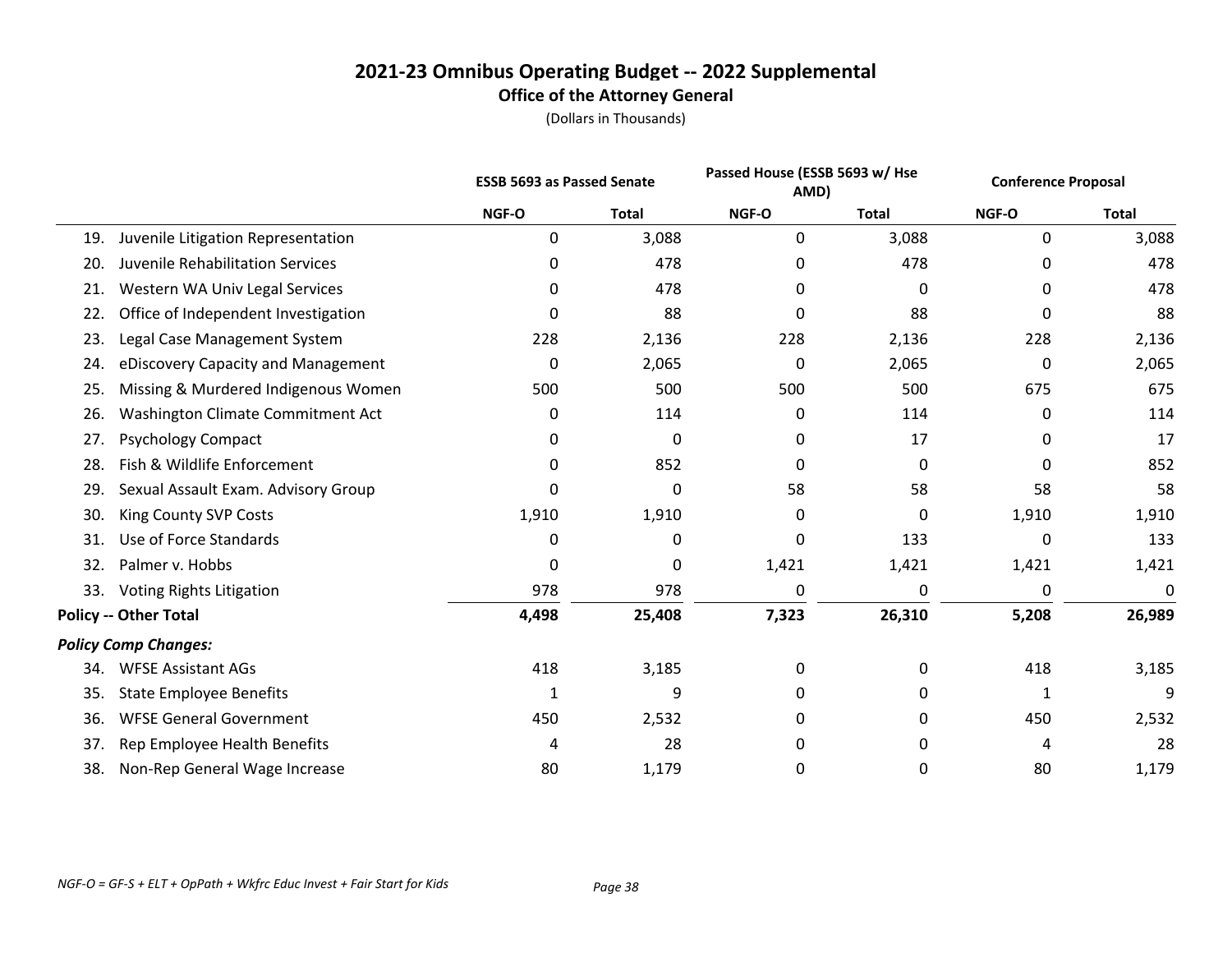#### **2021-23 Omnibus Operating Budget -- 2022 Supplemental Office of the Attorney General**

|                                           | <b>ESSB 5693 as Passed Senate</b> |              | Passed House (ESSB 5693 w/ Hse<br>AMD) |              |                | <b>Conference Proposal</b> |  |
|-------------------------------------------|-----------------------------------|--------------|----------------------------------------|--------------|----------------|----------------------------|--|
|                                           | NGF-O                             | <b>Total</b> | NGF-O                                  | <b>Total</b> | NGF-O          | <b>Total</b>               |  |
| <b>Updated PEBB Rate</b><br>39.           | 229                               | 1,722        | 0                                      | 0            | 93             | 700                        |  |
| PERS & TRS Plan 1 Benefit Increase<br>40. | 23                                | 168          | 0                                      | 0            | 23             | 168                        |  |
| <b>Policy -- Comp Total</b>               | 1,205                             | 8,823        | $\pmb{0}$                              | $\pmb{0}$    | 1,069          | 7,801                      |  |
| <b>Policy Transfer Changes:</b>           |                                   |              |                                        |              |                |                            |  |
| King County SVP Prosecution<br>41.        | $-1,393$                          | $-1,393$     | 0                                      | 0            | $-1,393$       | $-1,393$                   |  |
| <b>Policy -- Transfer Total</b>           | $-1,393$                          | $-1,393$     | $\mathbf 0$                            | $\pmb{0}$    | $-1,393$       | $-1,393$                   |  |
| <b>Policy Central Services Changes:</b>   |                                   |              |                                        |              |                |                            |  |
| Archives/Records Management<br>42.        | 0                                 | 0            | $\mathbf{0}$                           | 0            | $\overline{2}$ | 23                         |  |
| <b>Audit Services</b><br>43.              | 0                                 | 0            | 0                                      | 0            |                | 7                          |  |
| <b>Administrative Hearings</b><br>44.     | 0                                 | 0            | 0                                      | 0            | 0              |                            |  |
| <b>CTS Central Services</b><br>45.        | 0                                 | 0            | 0                                      | 0            | 26             | 273                        |  |
| <b>DES Central Services</b><br>46.        | 0                                 | 0            | 0                                      | 0            | 3              | 42                         |  |
| <b>OFM Central Services</b><br>47.        | 0                                 | 0            | 0                                      | 0            | 3              | 30                         |  |
| Self-Insurance Liability Premium<br>48.   | 0                                 | 0            | 0                                      | 0            | $\overline{2}$ | 20                         |  |
| <b>Policy -- Central Svcs Total</b>       | $\mathbf 0$                       | $\mathbf 0$  | $\mathbf 0$                            | $\mathbf 0$  | 37             | 396                        |  |
| <b>Policy UAR Changes:</b>                |                                   |              |                                        |              |                |                            |  |
| Other UARs<br>49.                         | 0                                 | 301          | $\mathbf 0$                            | 301          | 0              | 301                        |  |
| <b>Policy -- UAR Total</b>                | 0                                 | 301          | $\mathbf 0$                            | 301          | $\mathbf 0$    | 301                        |  |
| <b>Total Policy Changes</b>               | 4,310                             | 33,139       | 7,323                                  | 26,611       | 4,921          | 34,094                     |  |
| 2021-23 Policy Level                      | 49,324                            | 443,691      | 52,337                                 | 437,163      | 49,935         | 444,646                    |  |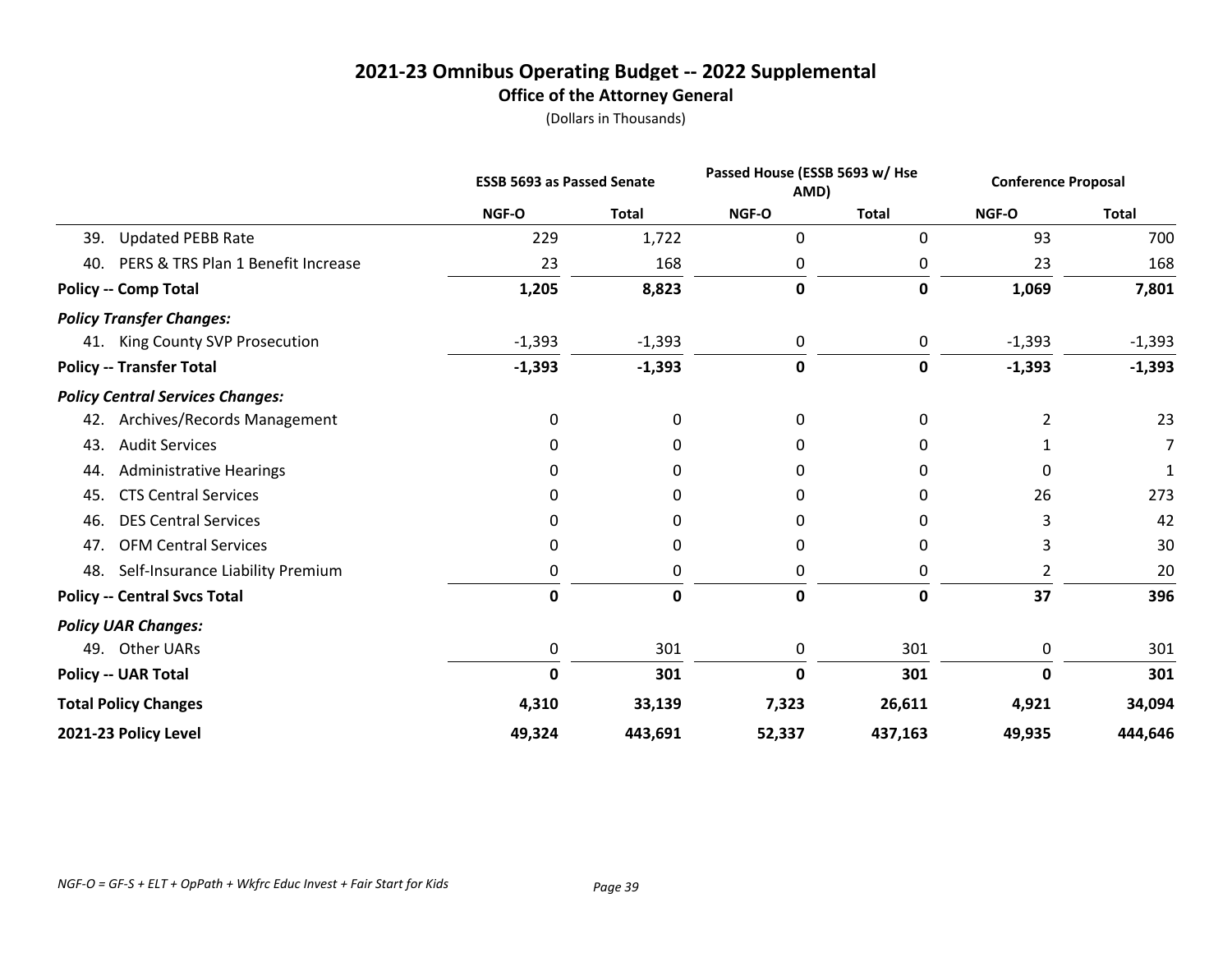#### **2021-23 Omnibus Operating Budget -- 2022 Supplemental Caseload Forecast Council**

|                                         | <b>ESSB 5693 as Passed Senate</b> |              | Passed House (ESSB 5693 w/ Hse<br>AMD) |              | <b>Conference Proposal</b> |              |
|-----------------------------------------|-----------------------------------|--------------|----------------------------------------|--------------|----------------------------|--------------|
|                                         | NGF-O                             | <b>Total</b> | NGF-O                                  | <b>Total</b> | NGF-O                      | <b>Total</b> |
| 2021-23 Original Appropriations         | 4,298                             | 4,298        | 4,298                                  | 4,298        | 4,298                      | 4,298        |
| 2021-23 Maintenance Level               | 4,274                             | 4,274        | 4,274                                  | 4,274        | 4,274                      | 4,274        |
| <b>Policy Other Changes:</b>            |                                   |              |                                        |              |                            |              |
| 1. Modifiying DD Services               | 192                               | 192          | 94                                     | 94           | 192                        | 192          |
| <b>Policy -- Other Total</b>            | 192                               | 192          | 94                                     | 94           | 192                        | 192          |
| <b>Policy Comp Changes:</b>             |                                   |              |                                        |              |                            |              |
| Non-Rep General Wage Increase<br>2.     | 47                                | 47           | 0                                      | 0            | 47                         | 47           |
| <b>Updated PEBB Rate</b><br>3.          | 10                                | 10           | 0                                      | 0            | 4                          | 4            |
| 4. PERS & TRS Plan 1 Benefit Increase   | 1                                 | 1            | 0                                      | 0            |                            |              |
| <b>Policy -- Comp Total</b>             | 58                                | 58           | $\mathbf 0$                            | $\mathbf 0$  | 52                         | 52           |
| <b>Policy Central Services Changes:</b> |                                   |              |                                        |              |                            |              |
| <b>Audit Services</b><br>5.             | 0                                 | 0            | 0                                      | 0            | 3                          | 3            |
| <b>CTS Central Services</b><br>6.       | 0                                 | 0            | 0                                      | 0            | 3                          |              |
| 7. DES Central Services                 | 0                                 | 0            | 0                                      | 0            | 11                         | 11           |
| <b>Policy -- Central Svcs Total</b>     | 0                                 | 0            | 0                                      | 0            | 17                         | 17           |
| <b>Total Policy Changes</b>             | 250                               | 250          | 94                                     | 94           | 261                        | 261          |
| 2021-23 Policy Level                    | 4,524                             | 4,524        | 4,368                                  | 4,368        | 4,535                      | 4,535        |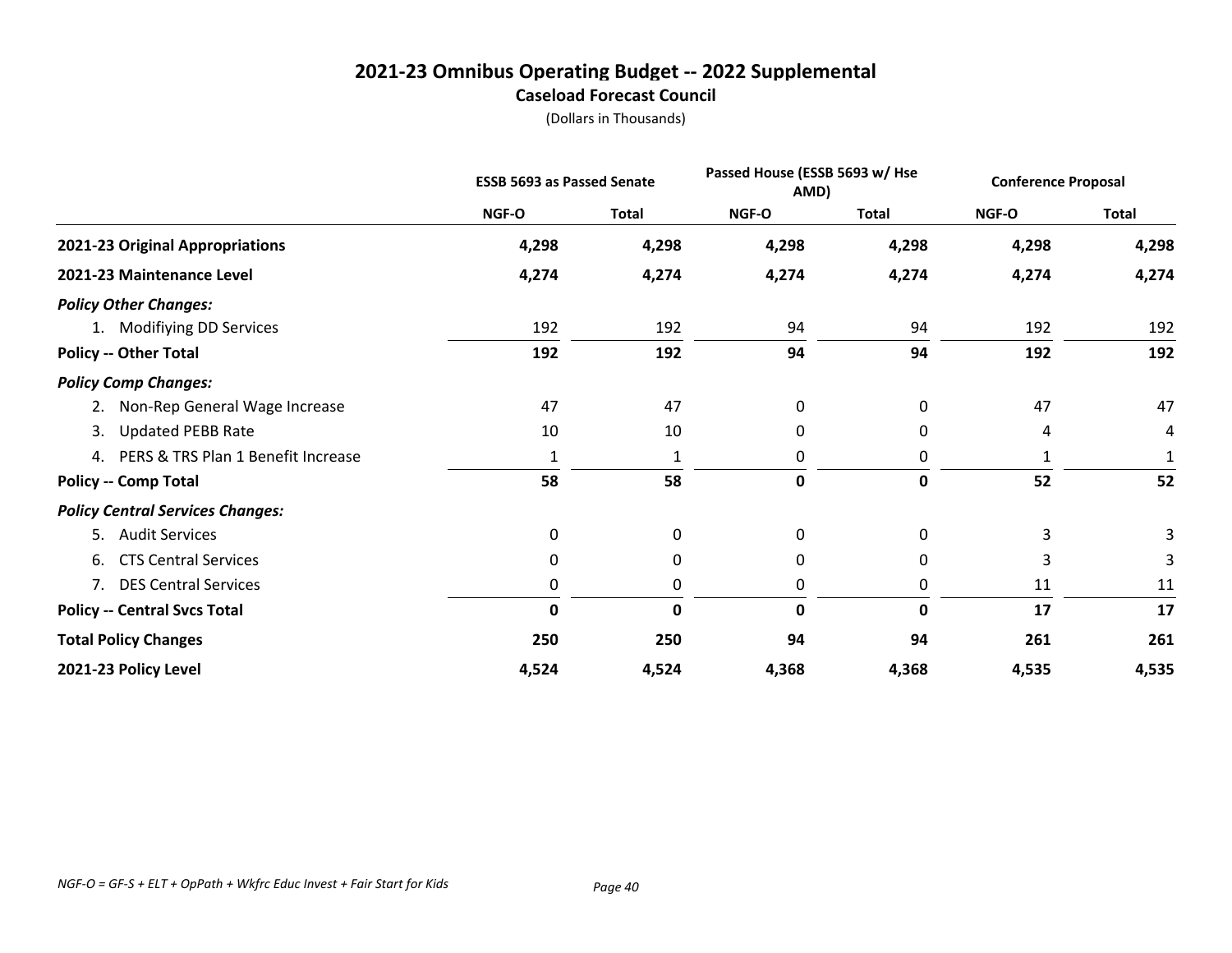#### **2021-23 Omnibus Operating Budget -- 2022 Supplemental Dept of Financial Institutions**

|                                          | <b>ESSB 5693 as Passed Senate</b> |              |             | Passed House (ESSB 5693 w/ Hse<br>AMD) |       | <b>Conference Proposal</b> |
|------------------------------------------|-----------------------------------|--------------|-------------|----------------------------------------|-------|----------------------------|
|                                          | NGF-O                             | <b>Total</b> | NGF-O       | <b>Total</b>                           | NGF-O | <b>Total</b>               |
| 2021-23 Original Appropriations          | 0                                 | 60,377       | 0           | 60,377                                 | 0     | 60,377                     |
| 2021-23 Maintenance Level                | 0                                 | 60,436       | 0           | 60,436                                 | 0     | 60,436                     |
| <b>Policy Other Changes:</b>             |                                   |              |             |                                        |       |                            |
| 1. Foreclosure Trustees Survey           | 0                                 | 0            | 0           | 140                                    | 0     | 140                        |
| <b>Policy -- Other Total</b>             | $\mathbf 0$                       | $\mathbf 0$  | $\mathbf 0$ | 140                                    | 0     | 140                        |
| <b>Policy Comp Changes:</b>              |                                   |              |             |                                        |       |                            |
| <b>State Employee Benefits</b><br>2.     | 0                                 | 5            | 0           | 0                                      | 0     | 5                          |
| Non-Rep General Wage Increase<br>3.      | 0                                 | 753          | 0           | 0                                      | 0     | 753                        |
| <b>Updated PEBB Rate</b><br>4.           | 0                                 | 226          | 0           | 0                                      | 0     | 92                         |
| PERS & TRS Plan 1 Benefit Increase<br>5. | 0                                 | 23           | 0           | 0                                      | 0     | 23                         |
| <b>Policy -- Comp Total</b>              | $\mathbf 0$                       | 1,007        | $\mathbf 0$ | 0                                      | 0     | 873                        |
| <b>Policy Central Services Changes:</b>  |                                   |              |             |                                        |       |                            |
| Archives/Records Management<br>6.        | 0                                 | 0            | 0           | 0                                      | 0     |                            |
| Legal Services<br>7.                     | 0                                 | 0            | 0           | 0                                      | 0     | 39                         |
| <b>Administrative Hearings</b><br>8.     | 0                                 | 0            | O           | 0                                      |       | 3                          |
| <b>CTS Central Services</b><br>9.        | 0                                 | 0            | O           | 0                                      | 0     | 177                        |
| <b>DES Central Services</b><br>10.       | 0                                 | 0            | O           | 0                                      | ŋ     | 2                          |
| <b>OFM Central Services</b><br>11.       | 0                                 | 0            | 0           | 0                                      | 0     | 4                          |
| Self-Insurance Liability Premium<br>12.  | 0                                 | 0            | 0           | 0                                      | 0     |                            |
| <b>Policy -- Central Svcs Total</b>      | 0                                 | 0            | 0           | $\mathbf 0$                            | 0     | 229                        |
| <b>Total Policy Changes</b>              | 0                                 | 1,007        | 0           | 140                                    | 0     | 1,242                      |
| 2021-23 Policy Level                     | 0                                 | 61,443       | 0           | 60,576                                 | 0     | 61,678                     |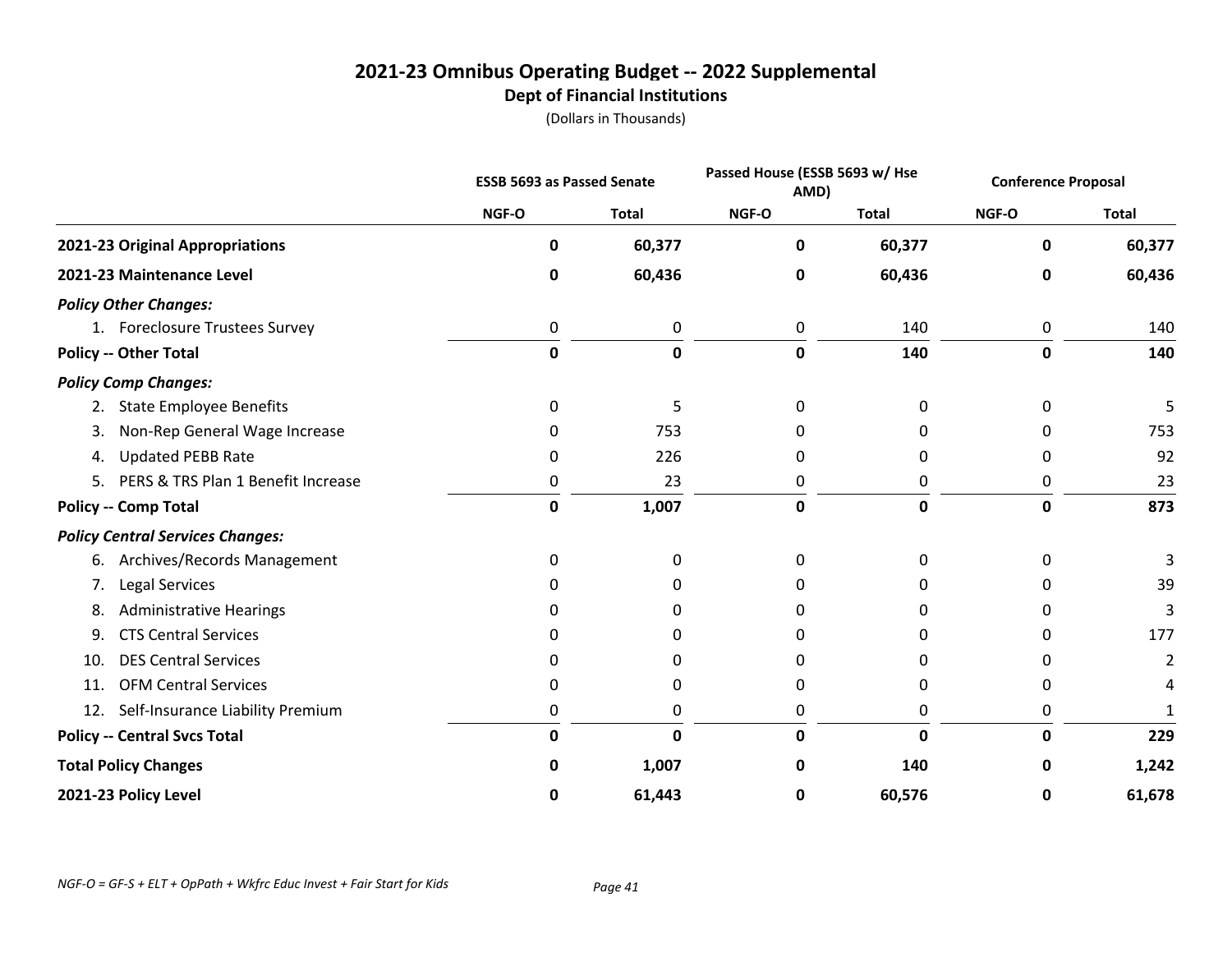|     |                                            | <b>ESSB 5693 as Passed Senate</b> |              | Passed House (ESSB 5693 w/ Hse<br>AMD) |              | <b>Conference Proposal</b> |              |
|-----|--------------------------------------------|-----------------------------------|--------------|----------------------------------------|--------------|----------------------------|--------------|
|     |                                            | NGF-O                             | <b>Total</b> | NGF-O                                  | <b>Total</b> | NGF-O                      | <b>Total</b> |
|     | 2021-23 Original Appropriations            | 364,994                           | 2,744,533    | 364,994                                | 2,744,533    | 364,994                    | 2,744,533    |
|     | 2021-23 Maintenance Level                  | 365,853                           | 2,823,605    | 365,853                                | 2,823,605    | 365,853                    | 2,823,599    |
|     | <b>Policy Other Changes:</b>               |                                   |              |                                        |              |                            |              |
| 1.  | Refugee Legal Assistance                   | 2,200                             | 2,200        | 2,200                                  | 2,200        | 2,200                      | 2,200        |
| 2.  | <b>Utility Assistance</b>                  | 0                                 | 50,000       | 150,000                                | 150,000      | 0                          | 100,000      |
| 3.  | <b>Broadband Assistance/Households</b>     | 0                                 | 0            | 48,000                                 | 48,000       | 0                          | 0            |
| 4.  | <b>LIHEAP</b>                              | 0                                 | 25,000       | 0                                      | 0            | 0                          | 0            |
| 5.  | <b>Broadband Assistance/Satellite</b>      | 0                                 | 0            | 2,000                                  | 2,000        | 0                          | 0            |
| 6.  | <b>LIHWAP</b>                              | 0                                 | 25,000       | 0                                      | 0            | 0                          | 0            |
| 7.  | Landlord Mitigation                        | 15,729                            | 27,000       | 25,000                                 | 25,000       | 27,000                     | 27,000       |
| 8.  | Right of Way Response & Outreach           | 0                                 | 40,600       | 20,000                                 | 20,000       | 0                          | 45,050       |
| 9.  | <b>Independent Youth Housing Program</b>   | 4,092                             | 4,092        | 0                                      | 0            | 4,092                      | 4,092        |
| 10. | <b>Agrivoltaics Study</b>                  | 0                                 | 0            | 150                                    | 150          | 0                          | 0            |
| 11. | <b>Foreclosure Assistance</b>              | 4,500                             | 4,500        | 4,500                                  | 4,500        | 4,500                      | 4,500        |
| 12. | <b>Community Services Block Grant</b>      | 7,300                             | 7,300        | 1,100                                  | 1,100        | 7,300                      | 7,300        |
| 13. | Patient-Centered Medical Home              | 1,124                             | 1,124        | 1,124                                  | 1,124        | 1,124                      | 1,124        |
| 14. | <b>Working Families Tax Credit Program</b> | 7,000                             | 7,000        | 10,000                                 | 10,000       | 10,000                     | 10,000       |
| 15. | <b>Skagit Watershed Protection Grant</b>   | 4,500                             | 4,500        | 4,500                                  | 4,500        | 4,500                      | 4,500        |
| 16. | <b>Motion Picture Incentives</b>           | 0                                 | 0            | 11,500                                 | 11,500       | 0                          | 0            |
| 17. | Solar Incentives                           | 0                                 | 0            | 20,000                                 | 20,000       | 0                          | 0            |
| 18. | <b>Community Solar Resilience Hubs</b>     | 0                                 | 75,000       | 0                                      | 0            | 37,000                     | 37,000       |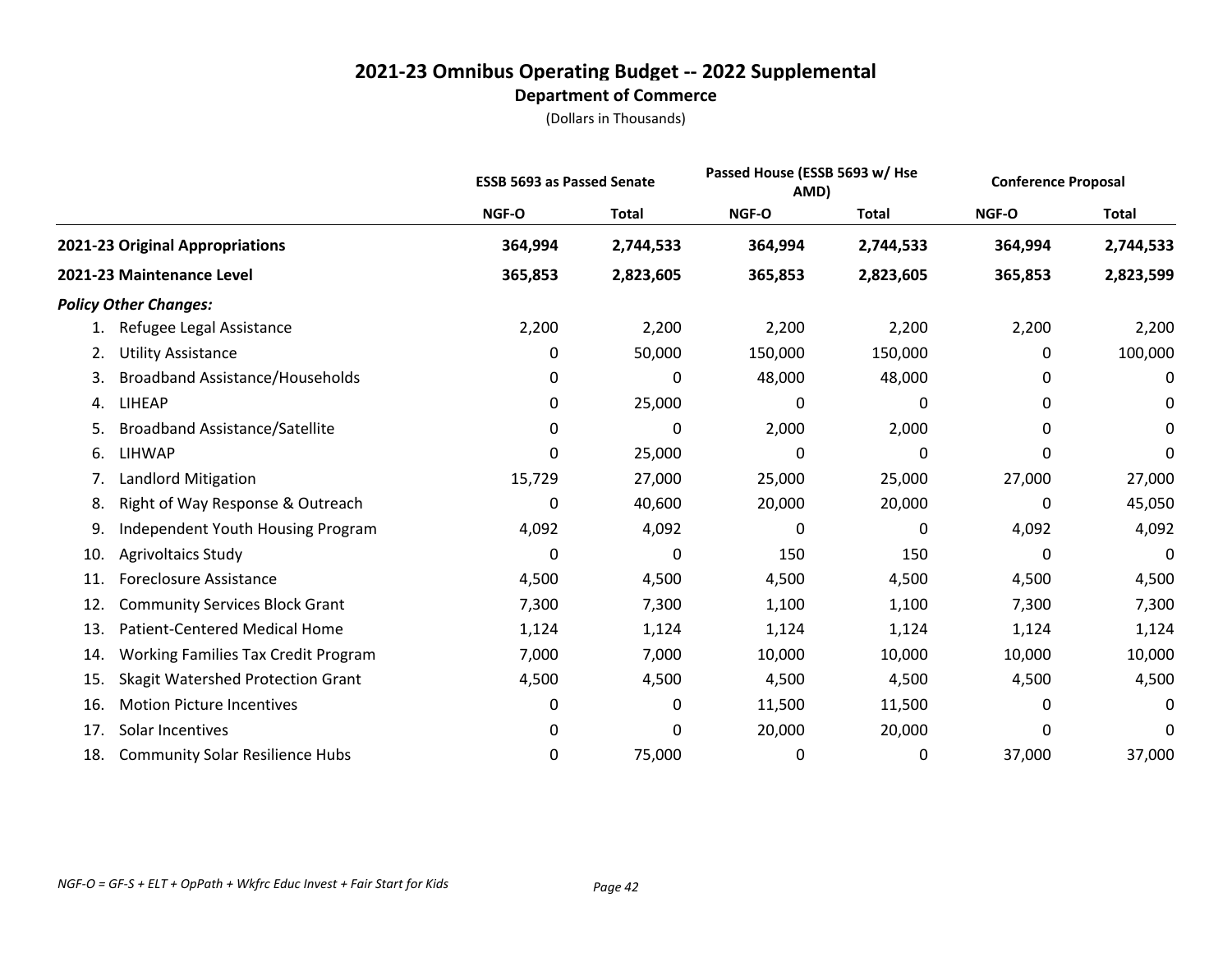|     |                                            | <b>ESSB 5693 as Passed Senate</b> |              | Passed House (ESSB 5693 w/ Hse<br>AMD) |              | <b>Conference Proposal</b> |              |
|-----|--------------------------------------------|-----------------------------------|--------------|----------------------------------------|--------------|----------------------------|--------------|
|     |                                            | NGF-O                             | <b>Total</b> | NGF-O                                  | <b>Total</b> | NGF-O                      | <b>Total</b> |
| 19. | <b>Community Solar</b>                     | 0                                 | 20,000       | 0                                      | 0            | 20,000                     | 20,000       |
| 20. | <b>Supported Employment Transition Svc</b> | 1,080                             | 1,080        | 4,320                                  | 4,320        | 3,240                      | 3,240        |
| 21. | <b>Incorporation Study</b>                 | 0                                 | 0            | 200                                    | 200          | 200                        | 200          |
| 22. | <b>Economic Inclusion</b>                  | 300                               | 300          | 0                                      | 0            | 0                          | 0            |
| 23. | <b>Transit Oriented Development</b>        | 0                                 | 3,500        | 0                                      | 0            | 0                          | 0            |
| 24. | <b>Blockchain Work Group</b>               | 63                                | 63           | 0                                      | 0            | 63                         | 63           |
| 25. | <b>Greenhouse Gases/Buildings</b>          | 1,637                             | 1,637        | 0                                      | 0            | 1,637                      | 1,637        |
| 26. | <b>Condominium Conversions</b>             | 200                               | 200          | 0                                      | 0            | 200                        | 200          |
| 27. | <b>Motion Picture Program</b>              | 87                                | 87           | 0                                      | 0            | 0                          | 0            |
| 28. | Cannabis Distributions Social Eq.          | 0                                 | 1,191        | 0                                      | 0            | 0                          | 1,350        |
| 29. | Wildfires/Electric Utilities               | 404                               | 404          | 0                                      | 0            | 404                        | 404          |
| 30. | Rental & Vacant Property Reg               | 217                               | 217          | 0                                      | 0            | 0                          | 0            |
| 31. | Hydrogen                                   | 1,091                             | 1,091        | 0                                      | 0            | 1,091                      | 1,091        |
| 32. | <b>Local Permit Review Process</b>         | 10,759                            | 10,759       | 0                                      | 0            | 0                          | 0            |
| 33. | <b>Transportation Resources</b>            | 0                                 | 1,054        | 0                                      | 0            | 1,054                      | 1,054        |
| 34. | <b>Energy Emergency Management</b>         | 469                               | 469          | 469                                    | 469          | 469                        | 469          |
| 35. | Regional Manufacturing Pre-Develop.        | 2,500                             | 2,500        | 2,500                                  | 2,500        | 2,500                      | 2,500        |
| 36. | Earned Income & Child Care Credit          | 0                                 | 0            | 100                                    | 100          | 100                        | 100          |
| 37. | <b>Grants Youth Exiting System Care</b>    | 2,018                             | 2,018        | 2,018                                  | 2,018        | 2,018                      | 2,018        |
| 38. | Local Emergency Rapid Response             | 5,157                             | 5,157        | 5,157                                  | 5,157        | 5,157                      | 5,157        |
| 39. | Firearm/Violence Prevention Grants         | 4,111                             | 4,111        | 4,111                                  | 4,111        | 4,111                      | 4,111        |
| 40. | <b>Federal Resource Coordinator</b>        | 0                                 | 0            | 218                                    | 218          | 218                        | 218          |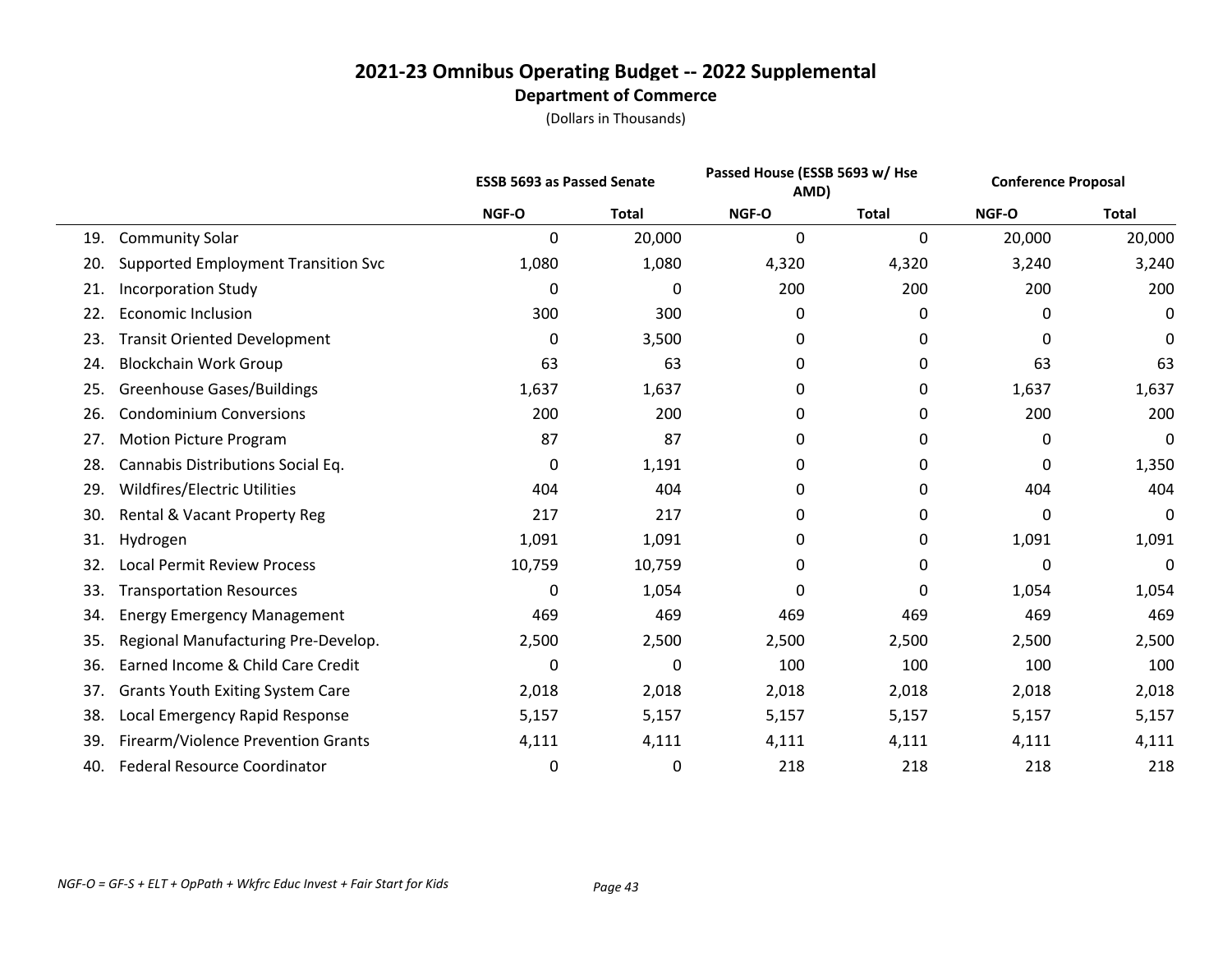|     |                                           |       | Passed House (ESSB 5693 w/ Hse<br><b>ESSB 5693 as Passed Senate</b><br>AMD) |       | <b>Conference Proposal</b> |       |              |
|-----|-------------------------------------------|-------|-----------------------------------------------------------------------------|-------|----------------------------|-------|--------------|
|     |                                           | NGF-O | <b>Total</b>                                                                | NGF-O | Total                      | NGF-O | <b>Total</b> |
| 41. | Aerial Imaging Technology Study           | 0     | 0                                                                           | 500   | 500                        | 500   | 500          |
| 42. | Agrivoltaics and Green Roof Study         | 200   | 200                                                                         | 0     | 0                          | 200   | 200          |
| 43. | Off. Health & Homes/Services              | 0     | 0                                                                           | 0     | 7,250                      | 0     | 6,500        |
| 44. | Off. Health & Homes/Administration        | 0     | 0                                                                           | 0     | 2,265                      | 0     | 1,290        |
| 45. | OHH/Supp. Housing Technical Asst.         | 0     | 0                                                                           | 950   | 950                        | 0     | 950          |
| 46. | Andy Hill Cancer Research                 | 0     | 30,000                                                                      | 0     | 0                          | 0     | 30,000       |
| 47. | <b>Automotive Museum Assistance</b>       | 0     | 200                                                                         | 0     | 0                          | 0     | 200          |
| 48. | <b>Business Assistance for Arts</b>       | 0     | 20,000                                                                      | 0     | 20,000                     | 0     | 20,000       |
| 49. | Arts Grants/Safety and Testing            | 0     | 0                                                                           | 0     | 5,000                      | 0     | 5,000        |
| 50. | Artist Workshop                           | 0     | 0                                                                           | 500   | 500                        | 500   | 500          |
| 51. | <b>KC Sex Worker Assistance</b>           | 600   | 600                                                                         | 0     | 0                          | 600   | 600          |
| 52. | <b>Housing Nonprofit Capacity Support</b> | 135   | 135                                                                         | 451   | 451                        | 451   | 451          |
| 53. | <b>Dispute Resolution Centers</b>         | 4,096 | 4,096                                                                       | 2,500 | 2,500                      | 4,096 | 4,096        |
| 54. | <b>Broadband Digital Equity</b>           | 3,986 | 3,986                                                                       | 3,986 | 3,986                      | 3,986 | 3,986        |
| 55. | <b>Broadband Deployment/Facilitation</b>  | 0     | 0                                                                           | 50    | 50                         | 50    | 50           |
| 56. | Youth Behavioral Health Grant             | 0     | 0                                                                           | 600   | 600                        | 600   | 600          |
| 57. | <b>Bidding Technical Assistance</b>       | 1,400 | 1,400                                                                       | 0     | 0                          | 0     | 0            |
| 58. | Continuum of Care                         | 0     | 0                                                                           | 200   | 200                        | 200   | 200          |
| 59. | <b>Convention Biz. Assistance Grants</b>  | 0     | 5,000                                                                       | 0     | 0                          | 0     | 0            |
| 60. | Convention Dependent Business Asst.       | 0     | 0                                                                           | 0     | 5,000                      | 0     | 5,000        |
| 61. | Latino Community Services Grant           | 0     | 0                                                                           | 650   | 650                        | 650   | 650          |
| 62. | <b>Convention Center COVID Support</b>    | 0     | 35,000                                                                      | 0     | 0                          | 0     | 20,000       |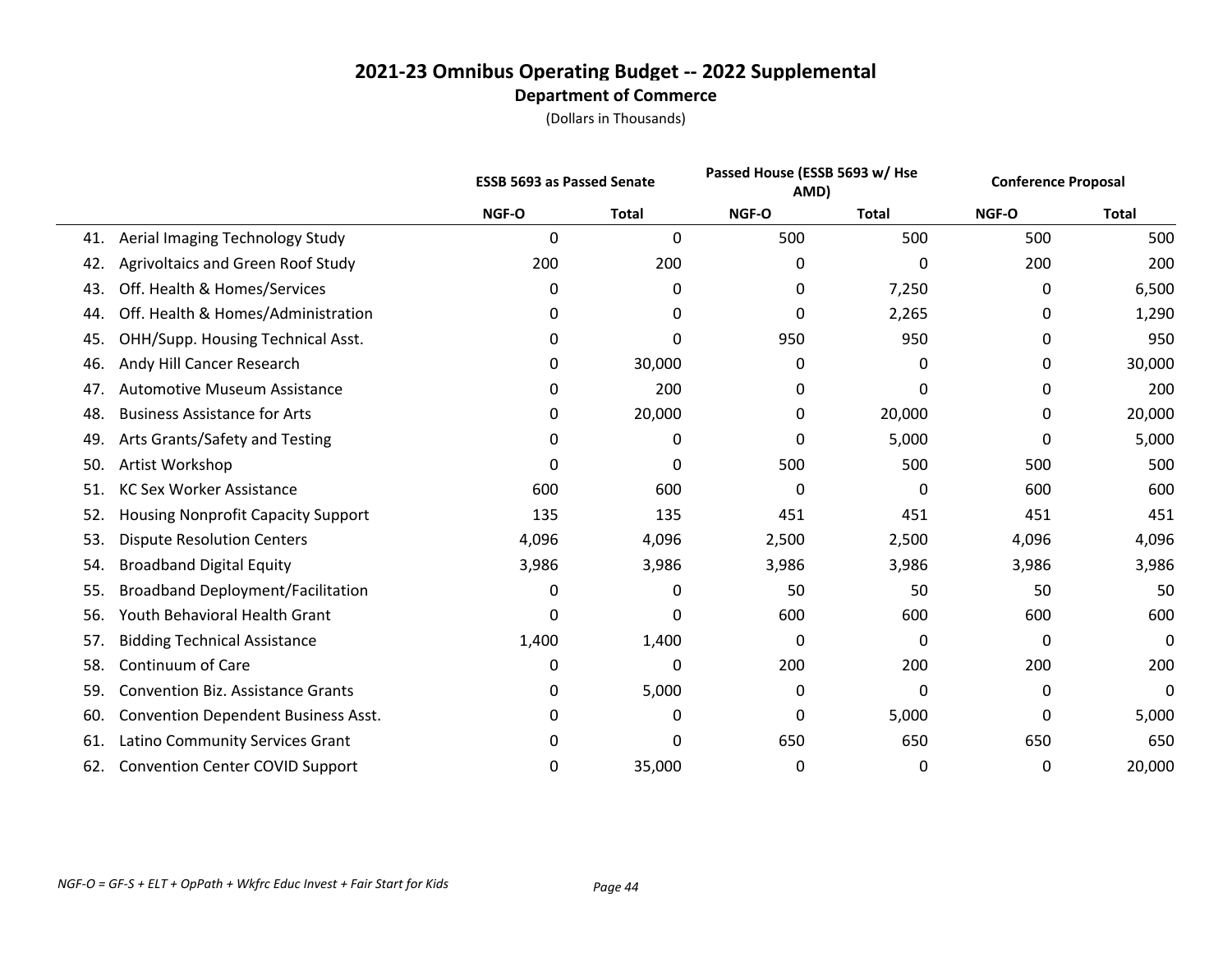|     |                                          | <b>ESSB 5693 as Passed Senate</b> |              | Passed House (ESSB 5693 w/ Hse<br>AMD) |              | <b>Conference Proposal</b> |              |
|-----|------------------------------------------|-----------------------------------|--------------|----------------------------------------|--------------|----------------------------|--------------|
|     |                                          | NGF-O                             | <b>Total</b> | NGF-O                                  | <b>Total</b> | NGF-O                      | <b>Total</b> |
| 63. | Homeless Youth/Discharge                 | 0                                 | 0            | 2,416                                  | 2,416        | 2,416                      | 2,416        |
| 64. | <b>Finnish Collaboration</b>             | 750                               | 750          | 0                                      | 0            | 250                        | 250          |
| 65. | <b>Community Land Trust Asst.</b>        | 0                                 | 0            | 1,000                                  | 1,000        | 0                          | 0            |
| 66. | <b>Community Land Trusts</b>             | 1,000                             | 1,000        | 0                                      | 0            | 1,000                      | 1,000        |
| 67. | Motion Picture Incentive Program         | 0                                 | 0            | 0                                      | 0            | 87                         | 87           |
| 68. | Pioneer Square/Int'l District CPDA       | 0                                 | 0            | 0                                      | 1,000        | 0                          | 1,000        |
| 69. | <b>Central District CPDA</b>             | 0                                 | 0            | 0                                      | 1,000        | 0                          | 1,000        |
| 70. | <b>Community Reinvestment Grants</b>     | 0                                 | 125,000      | 0                                      | 125,000      | 1,000                      | 1,000        |
| 71. | Office of Crime Victims Advocacy         | 0                                 | 7,500        | 7,500                                  | 7,500        | 7,500                      | 7,500        |
| 72. | <b>Wildfire Protection Plan</b>          | 60                                | 60           | 0                                      | 0            | 60                         | 60           |
| 73. | <b>Cyber Fraud Prevention Outreach</b>   | 0                                 | 0            | 900                                    | 900          | 900                        | 900          |
| 74. | Child and Youth Dental Care              | 500                               | 500          | 0                                      | 0            | 500                        | 500          |
| 75. | <b>DD Council</b>                        | 0                                 | 0            | 631                                    | 631          | 631                        | 631          |
| 76. | DDC Diversity, Equity and Inclusion      | 500                               | 500          | 0                                      | 0            | 0                          | 0            |
| 77. | Digital Equity Act                       | 0                                 | 0            | 1,353                                  | 1,353        | 953                        | 953          |
| 78. | <b>Digital Equity</b>                    | 0                                 | 0            | 0                                      | 0            | 50,000                     | 50,000       |
| 79. | <b>DRC Training Curriculum</b>           | 0                                 | 0            | 584                                    | 584          | 584                        | 584          |
| 80. | <b>Eviction Prevention Rental Asst.</b>  | 0                                 | 0            | 55,000                                 | 55,000       | 0                          | 45,000       |
| 81. | <b>Domestic Violence Advocates</b>       | 0                                 | 0            | 4,000                                  | 4,000        | 4,000                      | 4,000        |
| 82. | <b>Digital Equity Forum</b>              | 0                                 | 0            | 70                                     | 70           | 70                         | 70           |
| 83. | <b>Small Business Resiliency Network</b> | 0                                 | 0            | 0                                      | 4,500        | 0                          | 15,000       |
| 84. | <b>Energy Efficiency Housing Pilot</b>   | 0                                 | 0            | 1,000                                  | 1,000        | 1,000                      | 1,000        |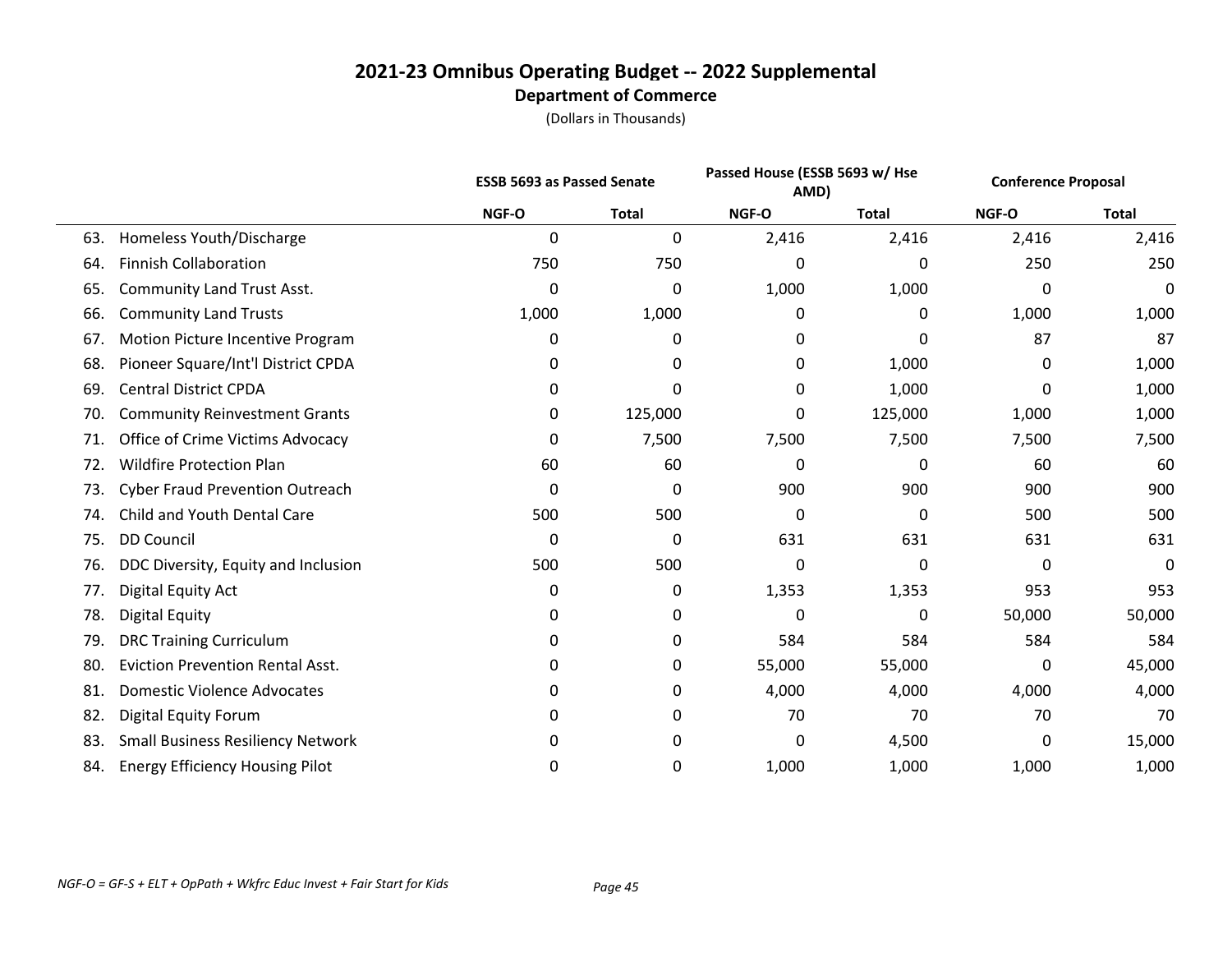|      |                                           | <b>ESSB 5693 as Passed Senate</b> |              | Passed House (ESSB 5693 w/ Hse<br>AMD) |              | <b>Conference Proposal</b> |              |
|------|-------------------------------------------|-----------------------------------|--------------|----------------------------------------|--------------|----------------------------|--------------|
|      |                                           | NGF-O                             | <b>Total</b> | NGF-O                                  | <b>Total</b> | NGF-O                      | <b>Total</b> |
| 85.  | <b>Electric Grid Evaluation</b>           | 0                                 | 0            | 0                                      | $\mathbf{0}$ | 400                        | 400          |
| 86.  | <b>Equitable Access to Credit</b>         | 0                                 | 0            | 214                                    | 214          | 214                        | 214          |
| 87.  | <b>Community Charging</b>                 | 0                                 | 69,500       | 0                                      | 0            | 69,000                     | 69,000       |
| 88.  | <b>EV Mapping</b>                         | 0                                 | 8,500        | 0                                      | 0            | 8,500                      | 8,500        |
| 89.  | <b>Electric Vehicle Rebates</b>           | 0                                 | 0            | 25,000                                 | 25,000       | 0                          | 25,000       |
| 90.  | Ferndale Community Resource Center        | 0                                 | 0            | 330                                    | 330          | 330                        | 330          |
| 91.  | Economic Development/Federal Way          | 0                                 | 0            | 350                                    | 350          | 350                        | 350          |
| 92.  | <b>Food Producer Connection</b>           | 300                               | 300          | 0                                      | 0            | 300                        | 300          |
| 93.  | <b>Family Resource Center Grants</b>      | 0                                 | 0            | 5,000                                  | 5,000        | 5,000                      | 5,000        |
| 94.  | Hunger Relief Response Program            | 0                                 | 0            | 750                                    | 750          | 2,000                      | 2,000        |
| 95.  | Firearm Safety/Domestic Violence          | 0                                 | 0            | 1,000                                  | 1,000        | 1,000                      | 1,000        |
| 96.  | Hunger Relief Response                    | 2,000                             | 2,000        | 0                                      | 0            | 0                          | 0            |
| 97.  | <b>Grant Demographic Report</b>           | 300                               | 300          | 0                                      | 0            | 300                        | 300          |
| 98.  | <b>GMA: Local Implementation Grants</b>   | 10,000                            | 10,000       | 10,000                                 | 10,000       | 10,000                     | 10,000       |
| 99.  | <b>GMA: Growth Mgmt/Climate Grants</b>    | 0                                 | 0            | 5,410                                  | 5,410        | 5,410                      | 5,410        |
| 100. | <b>GMA: Middle Housing Grants</b>         | 0                                 | 0            | 7,500                                  | 7,500        | 7,500                      | 7,500        |
| 101. | <b>GMA: Cost Evaluation/Jurisdictions</b> | 0                                 | 0            | 250                                    | 250          | 250                        | 250          |
| 102. | <b>GMA: Tribal Participation/Planning</b> | 0                                 | 0            | 486                                    | 486          | 486                        | 486          |
| 103. | <b>Growth Mgmt/Salmon Grants</b>          | 0                                 | 0            | 11,670                                 | 11,670       | 0                          | 0            |
| 104. | Growth Mgmt & Salmon Recovery             | 0                                 | 0            | 276                                    | 276          | 0                          | 0            |
| 105. | Youth Gang Violence Prevention            | 0                                 | 0            | 500                                    | 500          | 500                        | 500          |
| 106. | <b>Housing Grant Funding Increase</b>     | 0                                 | 7,500        | 0                                      | 0            | 7,500                      | 7,500        |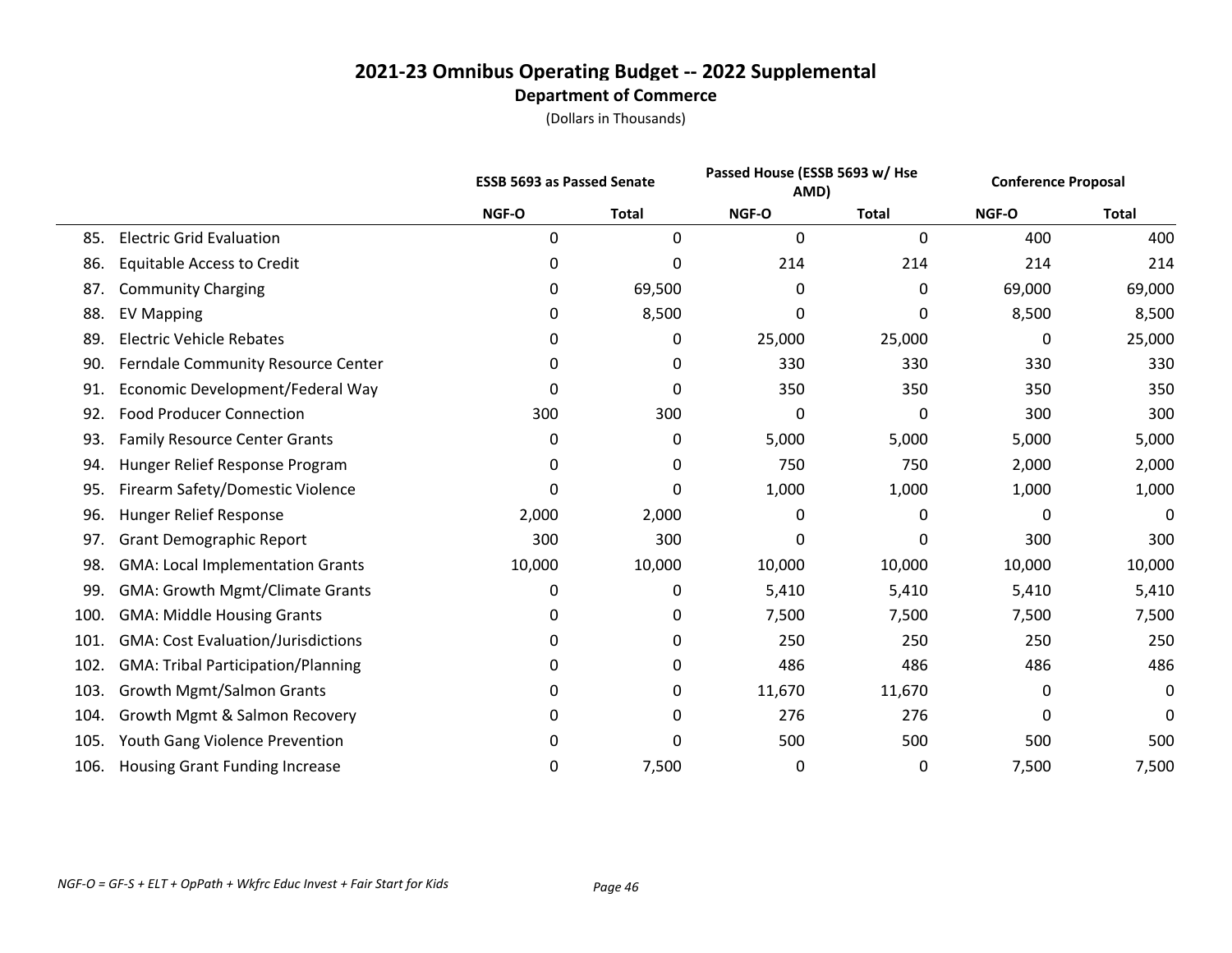|      |                                           |       | Passed House (ESSB 5693 w/ Hse<br><b>ESSB 5693 as Passed Senate</b><br>AMD) |       | <b>Conference Proposal</b> |       |              |
|------|-------------------------------------------|-------|-----------------------------------------------------------------------------|-------|----------------------------|-------|--------------|
|      |                                           | NGF-O | <b>Total</b>                                                                | NGF-O | <b>Total</b>               | NGF-O | <b>Total</b> |
| 107. | <b>Homeless Service Provider Stipends</b> | 0     | 0                                                                           | 0     | 78,000                     | 0     | 55,000       |
| 108. | <b>Business Assistance/Hospitality</b>    | 0     | 0                                                                           | 0     | 200,000                    | 0     | 100,000      |
| 109. | <b>Hotel Relief Fund</b>                  | 0     | 15,000                                                                      | 0     | 0                          | 0     | 0            |
| 110. | Housing Vouchers/Human Trafficking        | 3,000 | 3,000                                                                       | 1,000 | 1,000                      | 3,000 | 3,000        |
| 111. | Low-Barrier Emergency Shelter             | 0     | 0                                                                           | 100   | 100                        | 100   | 100          |
| 112. | Hydrogen Hub/Public-Private Partner       | 0     | 0                                                                           | 2,000 | 2,000                      | 2,000 | 2,000        |
| 113. | Youth Homelessness Prevention WG          | 200   | 200                                                                         | 0     | 0                          | 200   | 200          |
| 114. | Healthy Youth/Violence Prevention         | 0     | 0                                                                           | 2,800 | 2,800                      | 2,800 | 2,800        |
| 115. | IIJA/LIHEAP                               | 0     | 1,053                                                                       | 0     | 1,053                      | 0     | 1,053        |
| 116. | <b>IIJA/State Energy Program</b>          | 0     | 0                                                                           | 0     | 9,343                      | 0     | 9,343        |
| 117. | <b>IIJA/Energy Efficiency Block Grant</b> | 0     | 3,080                                                                       | 0     | 3,080                      | 0     | 3,080        |
| 118. | IIJA/Digital Equity Planning Grant        | 0     | 2,700                                                                       | 0     | 300                        | 0     | 300          |
| 119. | <b>IIJA/Digital Equity Capacity Grant</b> | 0     | $\mathbf 0$                                                                 | 0     | 2,700                      | 0     | 2,700        |
| 120. | Indigenous Persons/Services Grants        | 0     | 0                                                                           | 1,161 | 1,161                      | 1,161 | 1,161        |
| 121. | Kitsap/Domestic Violence Services         | 0     | 0                                                                           | 75    | 75                         | 75    | 75           |
| 122. | <b>Train Noise Reduction Activities</b>   | 0     | 0                                                                           | 3,000 | 3,000                      | 3,000 | 3,000        |
| 123. | Keep Washington Working WG                | 200   | 200                                                                         | 0     | 0                          | 200   | 200          |
| 124. | Latinx Domestic Violence Program          | 185   | 185                                                                         | 0     | 0                          | 185   | 185          |
| 125. | Lifeline Support System                   | 0     | 0                                                                           | 750   | 750                        | 750   | 750          |
| 126. | Domestic Violence Services/King Co.       | 0     | 0                                                                           | 500   | 500                        | 500   | 500          |
| 127. | <b>Expand Ombuds Program</b>              | 400   | 400                                                                         | 400   | 400                        | 400   | 400          |
| 128. | Low-Barrier Shelter Services              | 0     | 0                                                                           | 850   | 850                        | 850   | 850          |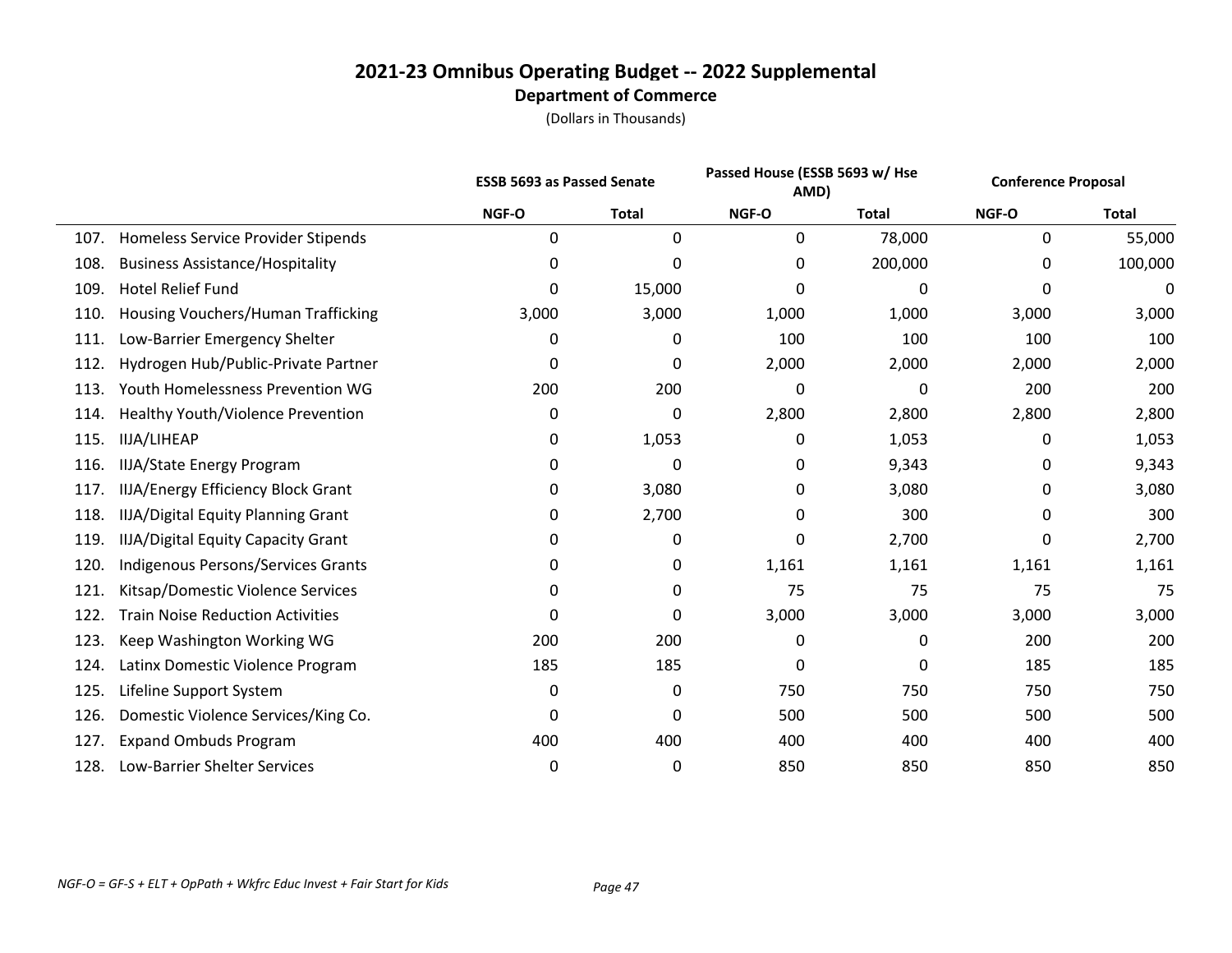|      |                                        | <b>ESSB 5693 as Passed Senate</b> |              | Passed House (ESSB 5693 w/ Hse<br>AMD) |              | <b>Conference Proposal</b> |              |
|------|----------------------------------------|-----------------------------------|--------------|----------------------------------------|--------------|----------------------------|--------------|
|      |                                        | NGF-O                             | <b>Total</b> | NGF-O                                  | <b>Total</b> | NGF-O                      | <b>Total</b> |
| 129. | <b>DDC Indirect Funding</b>            | 146                               | 146          | 146                                    | 146          | 146                        | 146          |
| 130. | Industrial Waste/Symbiosis             | 776                               | 776          | 776                                    | 776          | 776                        | 776          |
| 131. | <b>HEAL Act Implementation</b>         | 1,592                             | 1,592        | 1,592                                  | 1,592        | 1,592                      | 1,592        |
| 132. | Affordable Housing Needs Assessment    | 250                               | 250          | 500                                    | 500          | 250                        | 250          |
| 133. | <b>Hands-on Math Education</b>         | 88                                | 88           | 0                                      | 0            | 88                         | 88           |
| 134. | <b>Minority Business Development</b>   | 400                               | 400          | 0                                      | 0            | 400                        | 400          |
| 135. | MBDA/Small Business Technical Asst.    | 0                                 | 0            | 400                                    | 400          | 0                          | 0            |
| 136. | <b>Multicultural Center Assistance</b> | 500                               | 500          | 0                                      | 0            | 500                        | 500          |
| 137. | Multicultural Center Predevelopment    | 500                               | 500          | 0                                      | 0            | 500                        | 500          |
| 138. | Microenterprise Dev. Organizations     | 0                                 | 0            | 3,000                                  | 3,000        | 0                          | 0            |
| 139. | Microenterprise Development            | 3,000                             | 3,000        | 0                                      | 0            | 3,000                      | 3,000        |
| 140. | <b>Manufactured Home Communities</b>   | 0                                 | 0            | 100                                    | 100          | 100                        | 100          |
| 141. | Manufactured Home Res/Homeownership    | 0                                 | 0            | 900                                    | 900          | 900                        | 900          |
| 142. | Maritime School O&R                    | 2,000                             | 2,000        | 0                                      | 0            | 1,000                      | 1,000        |
| 143. | Latino/Indigenous Comm. DV Services    | 0                                 | 0            | 185                                    | 185          | 0                          | 0            |
| 144. | <b>MRSC Public Works Training</b>      | 0                                 | 0            | 1,400                                  | 1,400        | 1,400                      | 1,400        |
| 145. | Youth Maritime Program                 | 0                                 | 0            | 250                                    | 250          | 250                        | 250          |
| 146. | Poulsbo Fire BH Mobile Outreach        | 0                                 | 0            | 200                                    | 200          | 200                        | 200          |
| 147. | Residential Facilities Develop.        | 0                                 | 0            | 600                                    | 600          | 600                        | 600          |
| 148. | Supportive Housing Advisory Comm.      | 0                                 | 0            | 155                                    | 155          | 155                        | 155          |
| 149. | Sexual Assault Prevention Program      | 0                                 | 0            | 135                                    | 135          | 0                          | 0            |
| 150. | <b>Cannabis Distributions Mentors</b>  | 0                                 | 200          | 0                                      | 0            | 0                          | 41           |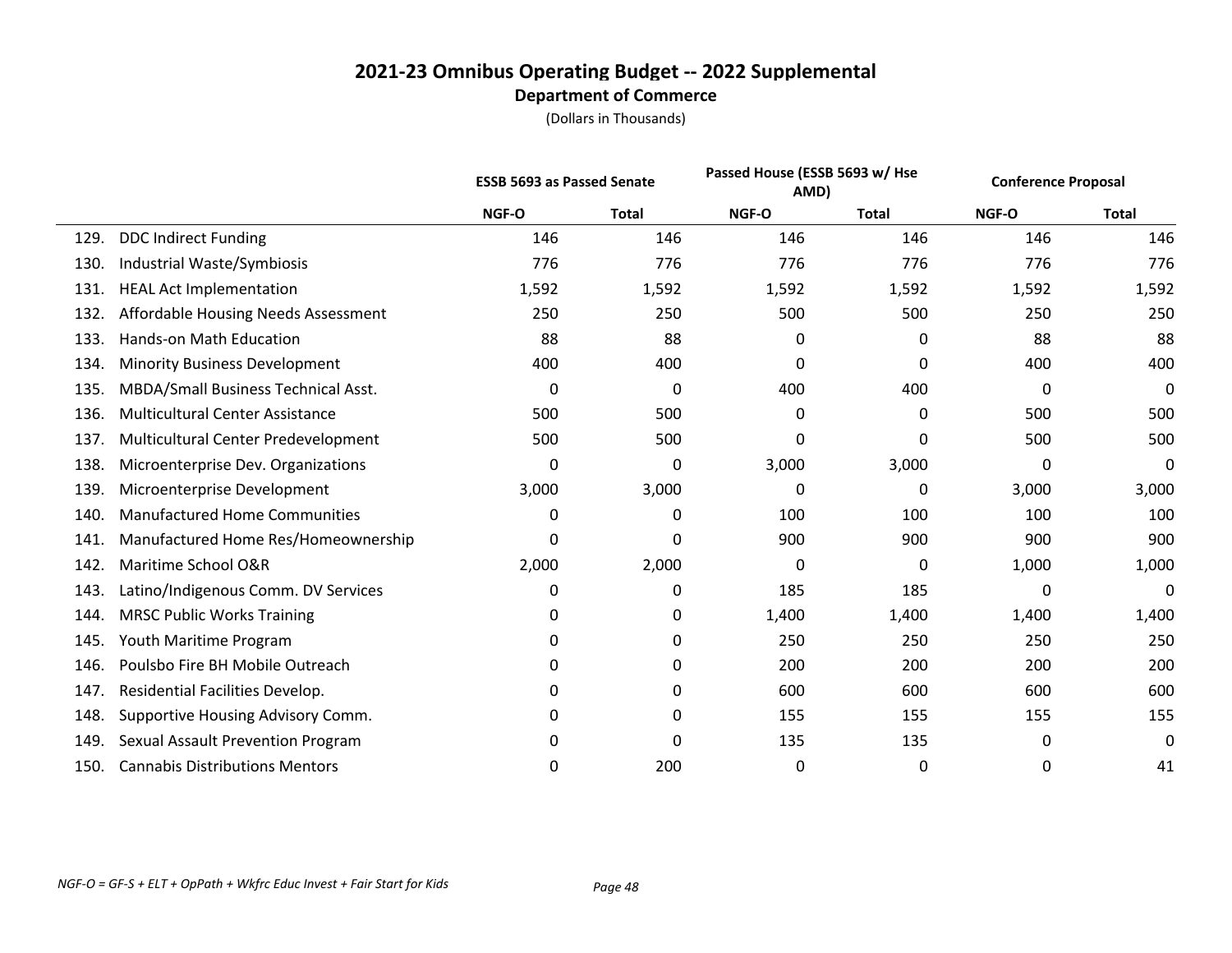|      |                                           | <b>ESSB 5693 as Passed Senate</b> |              | Passed House (ESSB 5693 w/ Hse<br>AMD) |              | <b>Conference Proposal</b> |              |
|------|-------------------------------------------|-----------------------------------|--------------|----------------------------------------|--------------|----------------------------|--------------|
|      |                                           | NGF-O                             | <b>Total</b> | NGF-O                                  | <b>Total</b> | NGF-O                      | <b>Total</b> |
| 151. | <b>Small Business Development</b>         | 1,000                             | 1,000        | 0                                      | 0            | 1,000                      | 1,000        |
| 152. | <b>Small Business Disaster Recovery</b>   | 0                                 | 0            | 20,000                                 | 20,000       | 0                          | 20,000       |
| 153. | <b>Small Business Innovation Fund</b>     | 0                                 | 0            | 0                                      | 45,000       | 0                          | 34,500       |
| 154. | <b>Small Business Incubator</b>           | 0                                 | 0            | 500                                    | 500          | 500                        | 500          |
| 155. | <b>School Building Ventilation</b>        | 250                               | 250          | 0                                      | 0            | 250                        | 250          |
| 156. | Refugee Assistance                        | 5,558                             | 5,558        | 0                                      | 0            | 5,558                      | 5,558        |
| 157. | <b>School Director Compensation Study</b> | 0                                 | 0            | 97                                     | 97           | 97                         | 97           |
| 158. | Fire & Rescue Workforce Development       | 0                                 | 0            | 175                                    | 175          | 175                        | 175          |
| 159. | Youth Sports Initiative                   | 0                                 | 0            | 500                                    | 500          | 500                        | 500          |
| 160. | Legal Services/Sexual Violence            | 0                                 | 0            | 1,250                                  | 1,250        | 1,250                      | 1,250        |
| 161. | <b>School Sexual Violence Prevention</b>  | 120                               | 120          | 0                                      | 0            | 120                        | 120          |
| 162. | Silverdale/Small Business Assist.         | 0                                 | 0            | 250                                    | 250          | 250                        | 250          |
| 163. | Southwest Washington Child Care           | 0                                 | 0            | 300                                    | 300          | 300                        | 300          |
| 164. | <b>Transportation Demand Management</b>   | 250                               | 250          | 0                                      | $\mathbf{0}$ | 250                        | 250          |
| 165. | <b>Sexual Assault Prevention/TPS</b>      | 0                                 | 0            | 135                                    | 135          | 135                        | 135          |
| 166. | Ukraine Refugee Assistance                | 5,558                             | 5,558        | 5,558                                  | 5,558        | 5,558                      | 5,558        |
| 167. | Nonprofit Information Tech. Grant         | 0                                 | 0            | 0                                      | 80           | 0                          | 80           |
|      | <b>Policy -- Other Total</b>              | 128,338                           | 711,187      | 524,484                                | 1,035,055    | 385,023                    | 933,460      |
|      | <b>Policy Comp Changes:</b>               |                                   |              |                                        |              |                            |              |
| 168. | <b>State Employee Benefits</b>            | 3                                 | 3            | 0                                      | 0            | 3                          | 3            |
| 169. | <b>WFSE General Government</b>            | 290                               | 923          | 0                                      | 0            | 290                        | 920          |
| 170. | Rep Employee Health Benefits              | $\overline{2}$                    | 3            | 0                                      | 0            | $\overline{2}$             | 3            |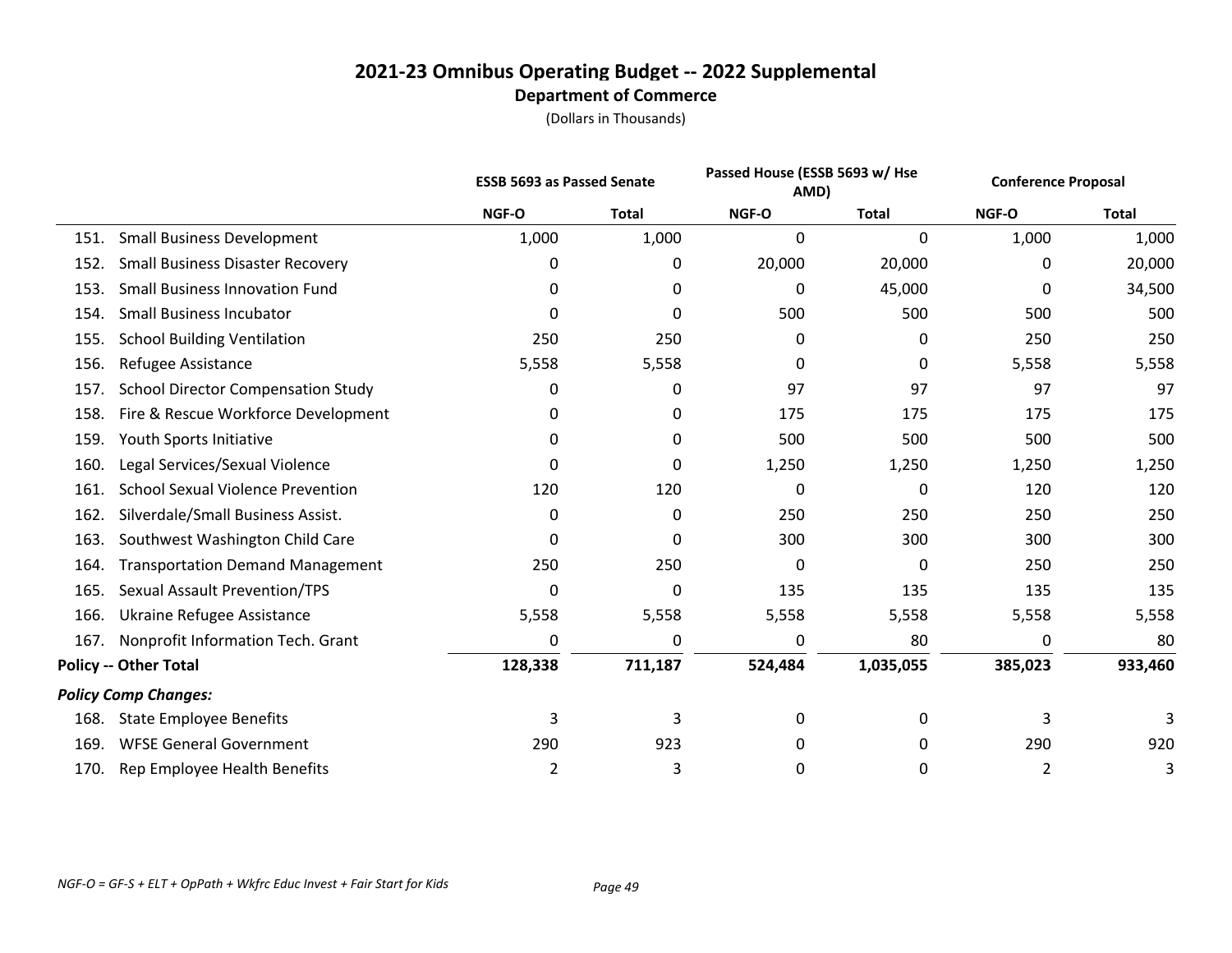|      |                                         | <b>ESSB 5693 as Passed Senate</b> |           | Passed House (ESSB 5693 w/ Hse<br>AMD) |              | <b>Conference Proposal</b> |              |  |
|------|-----------------------------------------|-----------------------------------|-----------|----------------------------------------|--------------|----------------------------|--------------|--|
|      |                                         | <b>NGF-O</b>                      | Total     | <b>NGF-O</b>                           | <b>Total</b> | <b>NGF-O</b>               | <b>Total</b> |  |
| 171. | Non-Rep General Wage Increase           | 406                               | 527       | 0                                      | 0            | 406                        | 527          |  |
| 172. | <b>Updated PEBB Rate</b>                | 194                               | 380       | 0                                      | 0            | 79                         | 155          |  |
| 173. | PERS & TRS Plan 1 Benefit Increase      | 18                                | 32        | 0                                      | 0            | 18                         | 32           |  |
|      | <b>Policy -- Comp Total</b>             | 913                               | 1,868     | 0                                      | 0            | 798                        | 1,640        |  |
|      | <b>Policy Central Services Changes:</b> |                                   |           |                                        |              |                            |              |  |
| 174. | Archives/Records Management             | 0                                 | 0         | 0                                      | 0            |                            |              |  |
| 175. | <b>Audit Services</b>                   | 0                                 | 0         | 0                                      | 0            | 14                         | 30           |  |
| 176. | Legal Services                          | 0                                 | 0         | 0                                      | 0            | 12                         | 25           |  |
| 177. | <b>CTS Central Services</b>             | 0                                 | 0         | 0                                      | 0            | 79                         | 174          |  |
| 178. | <b>DES Central Services</b>             | 0                                 | 0         | 0                                      | 0            |                            | 2            |  |
| 179. | <b>OFM Central Services</b>             | 0                                 | Ω         | 0                                      | 0            | $-1$                       | 6            |  |
|      | <b>Policy -- Central Svcs Total</b>     | 0                                 | 0         | 0                                      | O            | 106                        | 239          |  |
|      | <b>Total Policy Changes</b>             | 129,251                           | 713,055   | 524,484                                | 1,035,055    | 385,927                    | 935,339      |  |
|      | 2021-23 Policy Level                    | 495,104                           | 3,536,660 | 890,337                                | 3,858,660    | 751,780                    | 3,758,938    |  |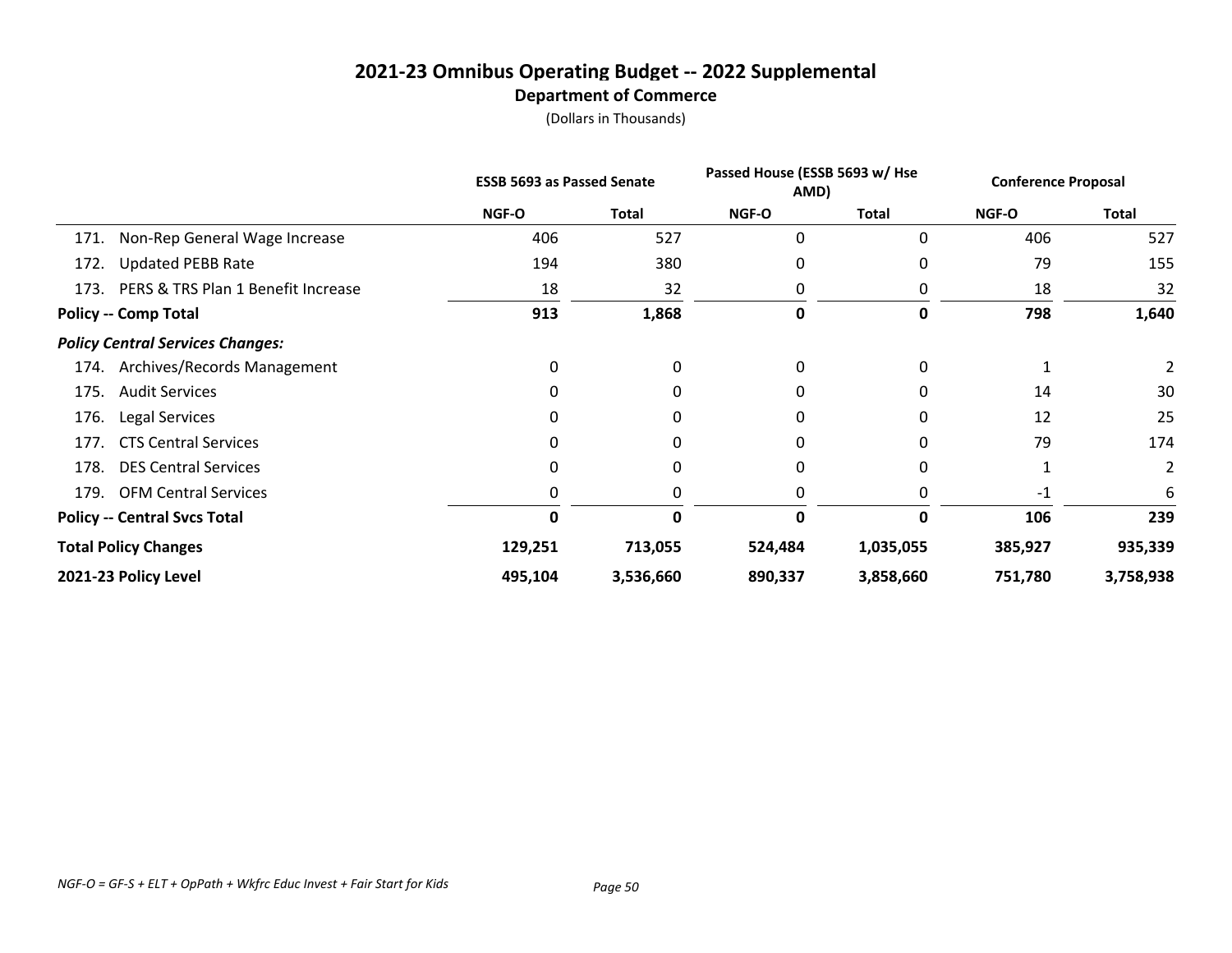# **2021-23 Omnibus Operating Budget -- 2022 Supplemental**

**Economic & Revenue Forecast Council**

|                                         | <b>ESSB 5693 as Passed Senate</b> |       | Passed House (ESSB 5693 w/ Hse<br>AMD) |              | <b>Conference Proposal</b> |              |
|-----------------------------------------|-----------------------------------|-------|----------------------------------------|--------------|----------------------------|--------------|
|                                         | NGF-O                             | Total | NGF-O                                  | <b>Total</b> | NGF-O                      | <b>Total</b> |
| 2021-23 Original Appropriations         | 1,867                             | 1,917 | 1,867                                  | 1,917        | 1,867                      | 1,917        |
| 2021-23 Maintenance Level               | 1,875                             | 1,925 | 1,875                                  | 1,925        | 1,875                      | 1,925        |
| <b>Policy Comp Changes:</b>             |                                   |       |                                        |              |                            |              |
| 1. Non-Rep General Wage Increase        | 24                                | 24    | 0                                      | 0            | 24                         | 24           |
| <b>Updated PEBB Rate</b><br>2.          | 5                                 | 5     | 0                                      | 0            | $\overline{2}$             | 2            |
| 3. PERS & TRS Plan 1 Benefit Increase   |                                   |       | 0                                      | 0            |                            |              |
| <b>Policy -- Comp Total</b>             | 30                                | 30    | 0                                      | 0            | 27                         | 27           |
| <b>Policy Central Services Changes:</b> |                                   |       |                                        |              |                            |              |
| 4. Audit Services                       | 0                                 | 0     | 0                                      | 0            | 3                          | 3            |
| 5. DES Central Services                 | 0                                 | 0     | 0                                      | 0            | 4                          | 4            |
| <b>Policy -- Central Svcs Total</b>     | $\mathbf 0$                       | 0     | 0                                      | 0            | 7                          | 7            |
| <b>Total Policy Changes</b>             | 30                                | 30    | 0                                      | 0            | 34                         | 34           |
| 2021-23 Policy Level                    | 1,905                             | 1,955 | 1,875                                  | 1,925        | 1,909                      | 1,959        |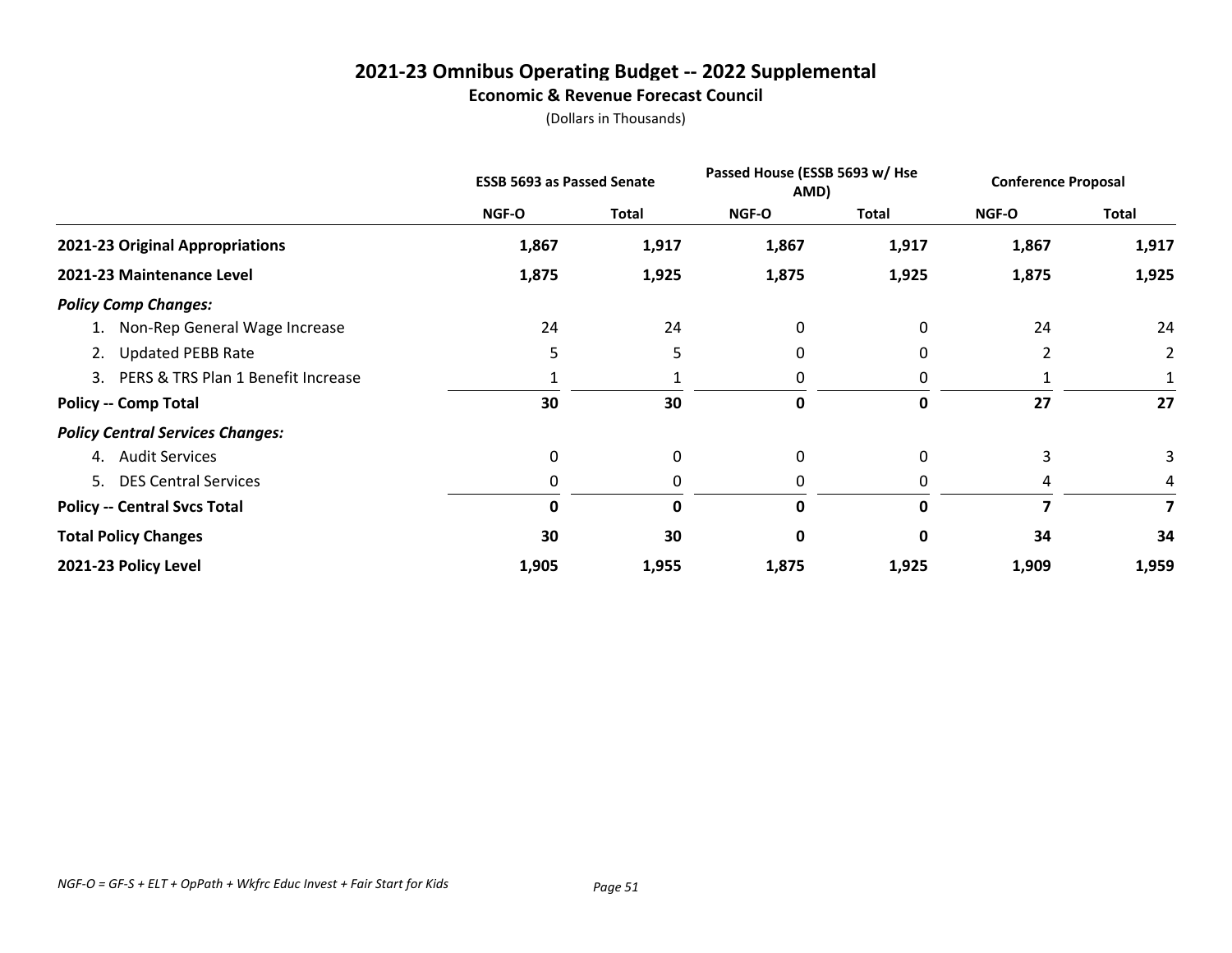#### **2021-23 Omnibus Operating Budget -- 2022 Supplemental Office of Financial Management**

|     |                                           | <b>ESSB 5693 as Passed Senate</b> |              | Passed House (ESSB 5693 w/ Hse<br>AMD) |              | <b>Conference Proposal</b> |              |
|-----|-------------------------------------------|-----------------------------------|--------------|----------------------------------------|--------------|----------------------------|--------------|
|     |                                           | NGF-O                             | <b>Total</b> | NGF-O                                  | <b>Total</b> | NGF-O                      | <b>Total</b> |
|     | 2021-23 Original Appropriations           | 31,941                            | 320,967      | 31,941                                 | 320,967      | 31,941                     | 320,967      |
|     | 2021-23 Maintenance Level                 | 32,090                            | 321,117      | 32,090                                 | 321,117      | 32,090                     | 321,117      |
|     | <b>Policy Other Changes:</b>              |                                   |              |                                        |              |                            |              |
|     | <b>SEEP Zero Emission Staff Commerce</b>  | 540                               | 540          | 540                                    | 540          | 540                        | 540          |
| 2.  | <b>SEEP Zero Emission Staff Agencies</b>  | 0                                 | 0            | 2,525                                  | 2,525        | 0                          | 0            |
| 3.  | <b>Enterprise Surveying and Analysis</b>  | 0                                 | 0            | 0                                      | 700          | 0                          | 700          |
| 4.  | DEI Staffing & Summit Funding             | 0                                 | 0            | 0                                      | 423          | 0                          | 423          |
| 5.  | Independent Investigations Support        | 497                               | 497          | 2,705                                  | 2,705        | 1,326                      | 1,326        |
| 6.  | <b>Electronic Content Mgmt Staffing</b>   | 0                                 | 0            | 617                                    | 617          | 0                          | 0            |
| 7.  | <b>ARPA ServeWA Staffing</b>              | 813                               | 1,626        | 813                                    | 1,626        | 813                        | 1,626        |
| 8.  | OneWA AFRS Replacement                    | 0                                 | 0            | 0                                      | 10,623       | 0                          | 0            |
| 9.  | <b>OneWA Maintenance &amp; Operations</b> | 0                                 | 0            | 0                                      | 3,995        | 0                          | 0            |
| 10. | <b>Clemency Pardons Board</b>             | 72                                | 72           | 0                                      | 0            | 0                          | 0            |
| 11. | <b>Family and Medical Leave</b>           | 200                               | 200          | 0                                      | 0            | 200                        | 200          |
| 12. | Public Employee PLSF                      | 193                               | 193          | 0                                      | 0            | 193                        | 193          |
| 13. | <b>Background Check Work Group</b>        | 0                                 | 0            | 500                                    | 500          | 250                        | 250          |
| 14. | <b>Communications Support</b>             | 166                               | 166          | 166                                    | 166          | 166                        | 166          |
| 15. | <b>Change Management Support</b>          | 0                                 | 0            | 251                                    | 251          | 251                        | 251          |
| 16. | <b>COVID-19 Student Supports</b>          | 0                                 | 0            | 475                                    | 475          | 0                          | 0            |
| 17. | Dual Credit Program Data                  | 0                                 | 0            | 121                                    | 121          | 121                        | 121          |
| 18. | Lived Experience Stipend                  | 0                                 | 0            | 500                                    | 500          | 250                        | 250          |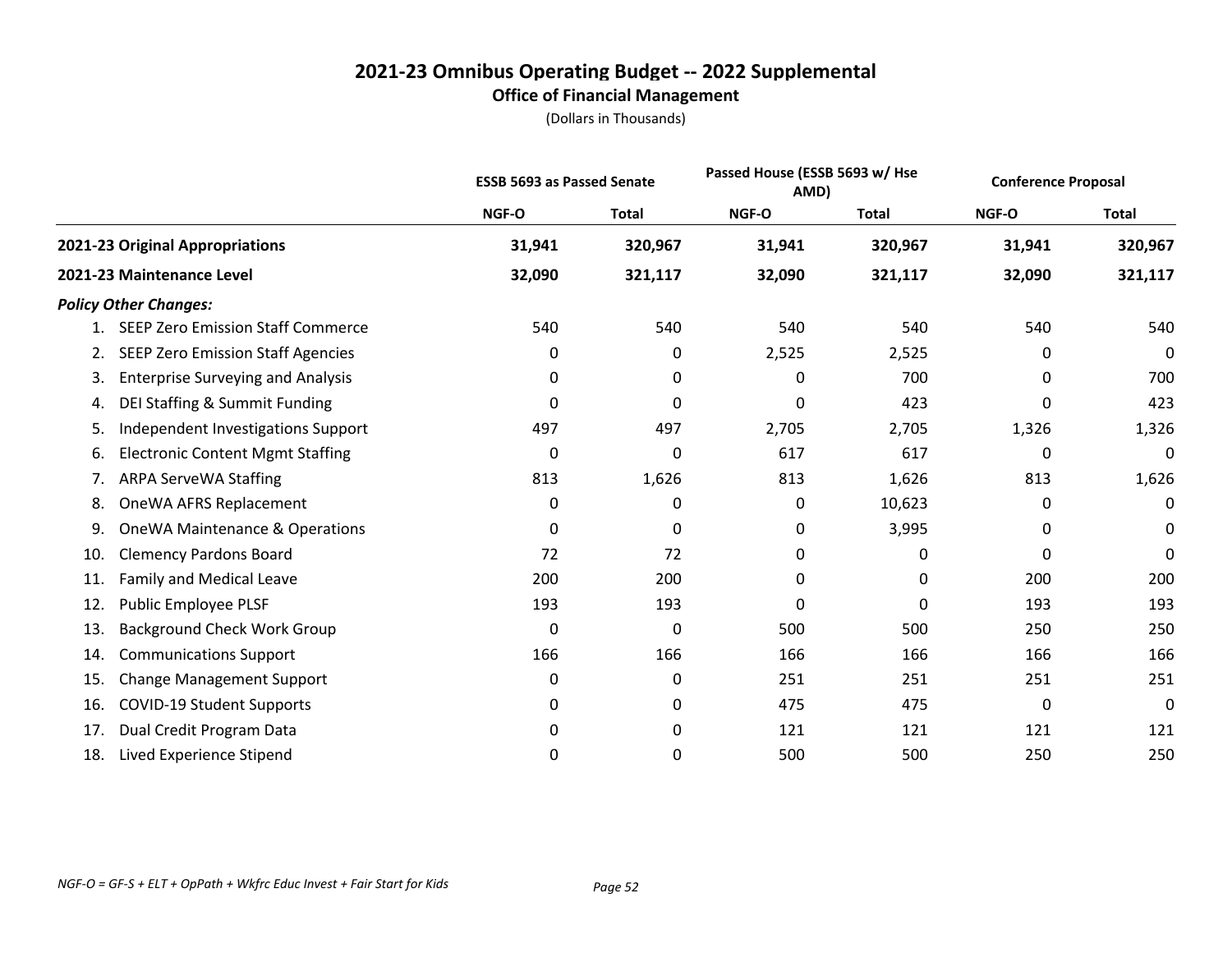#### **2021-23 Omnibus Operating Budget -- 2022 Supplemental Office of Financial Management**

|     |                                         | <b>ESSB 5693 as Passed Senate</b> |              | Passed House (ESSB 5693 w/ Hse<br>AMD) |              | <b>Conference Proposal</b> |              |
|-----|-----------------------------------------|-----------------------------------|--------------|----------------------------------------|--------------|----------------------------|--------------|
|     |                                         | NGF-O                             | <b>Total</b> | NGF-O                                  | <b>Total</b> | NGF-O                      | <b>Total</b> |
| 19. | <b>Riparian Programs Evaluation</b>     | 0                                 | 0            | 226                                    | 226          | 226                        | 226          |
| 20. | <b>Student Health Care Access</b>       | 20                                | 20           | 0                                      | 0            | 20                         | 20           |
| 21. | Riparian Ecosystem Evaluation           | 226                               | 226          | 0                                      | 0            | 0                          | 0            |
| 22. | <b>Transportation Staffing</b>          | 409                               | 409          | 409                                    | 409          | 409                        | 409          |
| 23. | Vendor Rate Report                      | 40                                | 40           | 40                                     | 40           | 40                         | 40           |
| 24. | Temporary Staff/Reporting & Budget      | 0                                 | 0            | 2,199                                  | 2,199        | 1,100                      | 1,100        |
| 25. | <b>ORCA Transit Pass Reduction</b>      | 0                                 | $-6,000$     | 0                                      | $-6,000$     | 0                          | $-6,000$     |
|     | <b>Policy -- Other Total</b>            | 3,176                             | $-2,011$     | 12,087                                 | 22,641       | 5,905                      | 1,841        |
|     | <b>Policy Comp Changes:</b>             |                                   |              |                                        |              |                            |              |
| 26. | <b>Compensation Structure</b>           | 970                               | 3,189        | 0                                      | 0            | 136                        | 375          |
| 27. | <b>State Employee Benefits</b>          | 2                                 | 9            | 0                                      | 0            | 2                          | 9            |
| 28. | Non-Rep General Wage Increase           | 390                               | 1,397        | 0                                      | 0            | 390                        | 1,397        |
| 29. | <b>Updated PEBB Rate</b>                | 118                               | 411          | 0                                      | 0            | 48                         | 167          |
| 30. | PERS & TRS Plan 1 Benefit Increase      | 11                                | 42           | 0                                      | 0            | 11                         | 42           |
|     | <b>Policy -- Comp Total</b>             | 1,491                             | 5,048        | $\pmb{0}$                              | $\mathbf 0$  | 587                        | 1,990        |
|     | <b>Policy Transfer Changes:</b>         |                                   |              |                                        |              |                            |              |
|     | 31. Boards and Commission Transfer      | $-287$                            | $-287$       | $-287$                                 | $-287$       | $-287$                     | $-287$       |
| 32. | Net Ecological Gain Standard            | $-256$                            | $-256$       | $-256$                                 | $-256$       | $-256$                     | $-256$       |
|     | <b>Policy -- Transfer Total</b>         | $-543$                            | $-543$       | $-543$                                 | $-543$       | $-543$                     | $-543$       |
|     | <b>Policy Central Services Changes:</b> |                                   |              |                                        |              |                            |              |
| 33. | Archives/Records Management             | 0                                 | 0            | 0                                      | 0            | 1                          | 2            |
|     | 34. Audit Services                      | 0                                 | 0            | 0                                      | 0            | 4                          | 16           |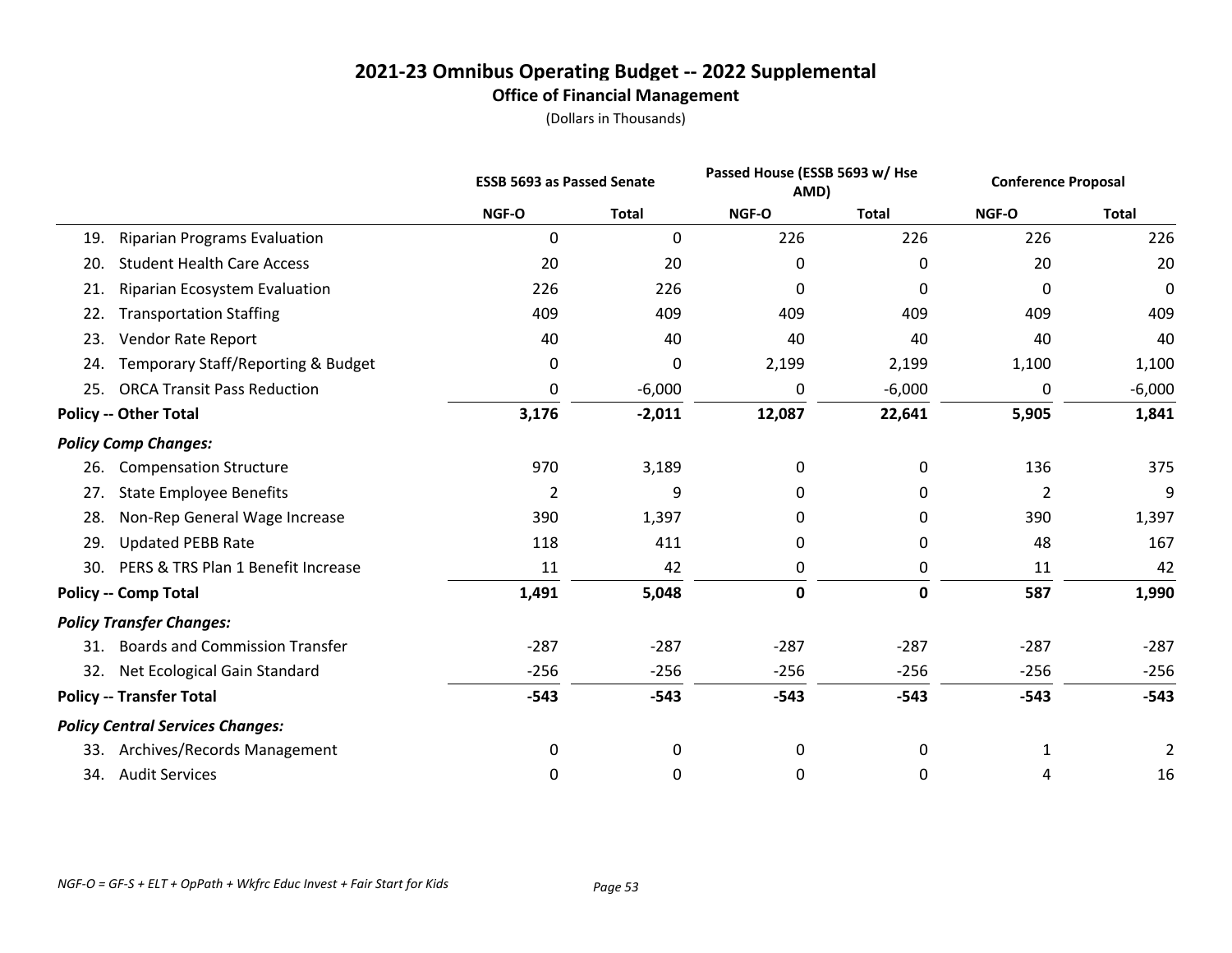#### **2021-23 Omnibus Operating Budget -- 2022 Supplemental Office of Financial Management**

|                                     | <b>ESSB 5693 as Passed Senate</b> |         | Passed House (ESSB 5693 w/ Hse<br>AMD) |              | <b>Conference Proposal</b> |         |
|-------------------------------------|-----------------------------------|---------|----------------------------------------|--------------|----------------------------|---------|
|                                     | <b>NGF-O</b>                      | Total   | <b>NGF-O</b>                           | <b>Total</b> | <b>NGF-O</b>               | Total   |
| 35.<br>Legal Services               | 0                                 | 0       | 0                                      |              | 9                          | 33      |
| <b>CTS Central Services</b><br>36.  | 0                                 | 0       | 0                                      | 0            | 158                        | 584     |
| <b>DES Central Services</b><br>37.  | 0                                 | 0       | 0                                      | 0            | 8                          | 32      |
| <b>OFM Central Services</b><br>38.  | 0                                 |         | 0                                      | 0            |                            | 8       |
| <b>Policy -- Central Svcs Total</b> | 0                                 | 0       | 0                                      | 0            | 183                        | 675     |
| <b>Total Policy Changes</b>         | 4,124                             | 2,494   | 11,544                                 | 22,098       | 6,132                      | 3,963   |
| 2021-23 Policy Level                | 36,214                            | 323,611 | 43,634                                 | 343,215      | 38,222                     | 325,080 |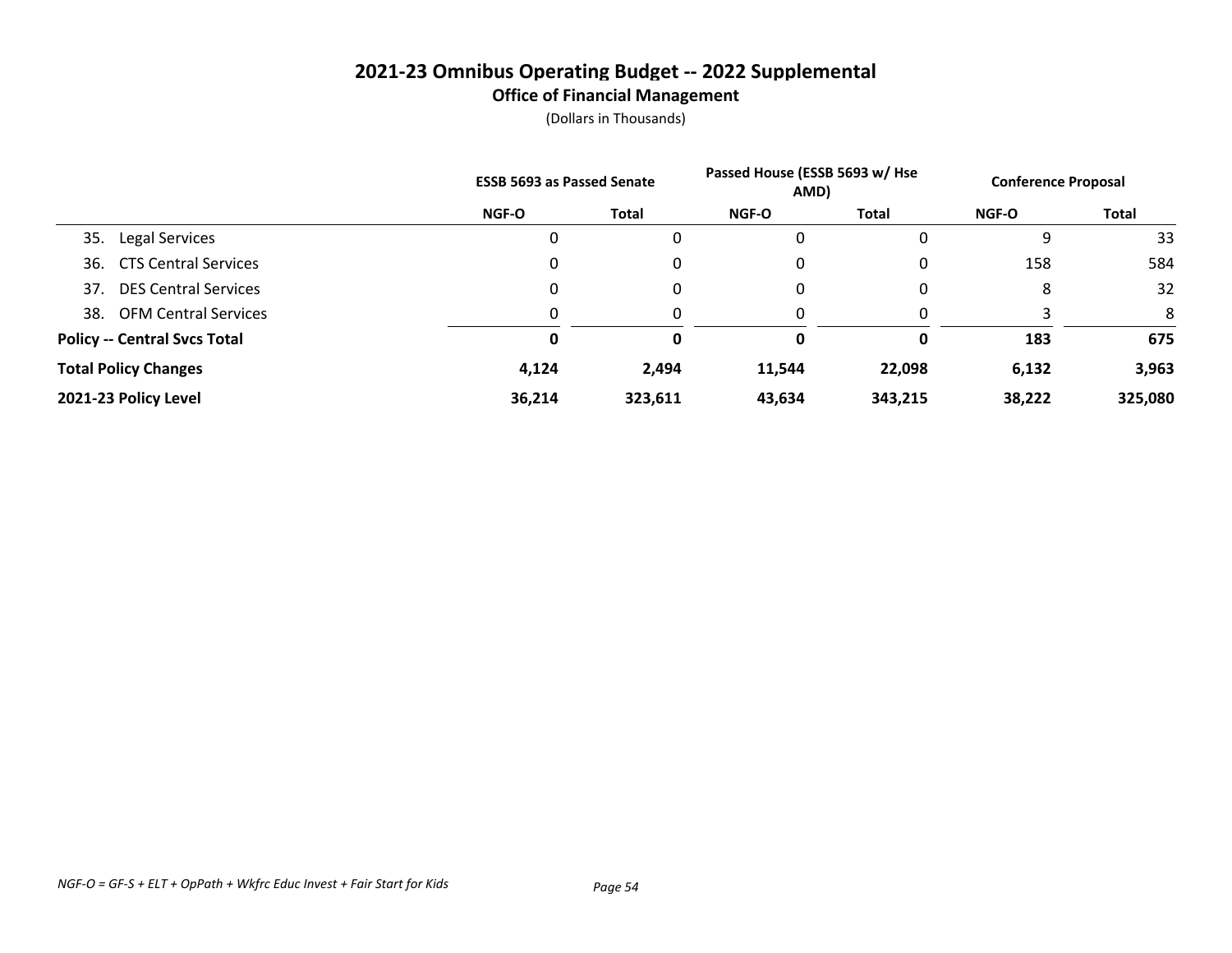|     |                                          | <b>ESSB 5693 as Passed Senate</b> |              | Passed House (ESSB 5693 w/ Hse<br>AMD) |              | <b>Conference Proposal</b> |              |
|-----|------------------------------------------|-----------------------------------|--------------|----------------------------------------|--------------|----------------------------|--------------|
|     |                                          | NGF-O                             | <b>Total</b> | NGF-O                                  | <b>Total</b> | NGF-O                      | <b>Total</b> |
|     | 2021-23 Original Appropriations          | 6,366,988                         | 24,493,926   | 6,366,988                              | 24,493,926   | 6,366,988                  | 24,493,926   |
|     | 2021-23 Maintenance Level                | 6,607,090                         | 25,094,819   | 6,607,090                              | 25,094,819   | 6,607,090                  | 25,094,819   |
|     | <b>Policy Other Changes:</b>             |                                   |              |                                        |              |                            |              |
|     | Naloxone Distribution                    | 8,500                             | 8,500        | 0                                      | 0            | 0                          | 0            |
| 2.  | <b>Opioid Awareness Marketing</b>        | 1,000                             | 1,000        | 1,000                                  | 1,000        | 1,000                      | 1,000        |
| 3.  | <b>Opioid Treatment Provider Rates</b>   | 4,550                             | 16,850       | 2,382                                  | 8,820        | 2,382                      | 8,820        |
| 4.  | <b>Mobile Opioid Treatment Services</b>  | 3,276                             | 5,602        | 2,847                                  | 3,681        | 2,847                      | 3,682        |
| 5.  | Supported Employment Transition SVC      | 2,387                             | 2,387        | 2,387                                  | 2,387        | 2,387                      | 2,387        |
| 6.  | 1332 Waiver                              | 2,941                             | 7,941        | 2,941                                  | 2,941        | 2,941                      | 7,941        |
| 7.  | DSH Adjustment - Enhanced FMAP           | 0                                 | 0            | 0                                      | 0            | $-264$                     | 0            |
| 8.  | <b>MQIP Payments</b>                     | 0                                 | 156,026      | 0                                      | 156,026      | 0                          | 156,026      |
| 9.  | MTP - Long-Term Supports                 | 0                                 | 39,805       | 0                                      | 39,805       | 0                          | 39,805       |
| 10. | MTP - Foundational Comm Supports         | 0                                 | 20,553       | 0                                      | 20,553       | 0                          | 20,553       |
| 11. | Low-Income Health Care I-502             | $-22,103$                         | 0            | $-20,911$                              | 0            | $-22,644$                  | 0            |
| 12. | Cascade Care                             | 0                                 | 150          | 0                                      | 150          | 0                          | 150          |
| 13. | Rx Drug Affordability Board              | 1,460                             | 1,460        | 0                                      | 0            | 1,460                      | 1,460        |
| 14. | <b>Primary Care Spending</b>             | 297                               | 297          | 0                                      | 0            | 297                        | 297          |
| 15. | <b>Medicaid Expenditures</b>             | 204                               | 393          | 0                                      | 0            | 0                          | 0            |
| 16. | Short-Term Detention and Commitment      | 290                               | 348          | 0                                      | 0            | 290                        | 348          |
| 17. | <b>Intensive OP Treatment for Minors</b> | 61                                | 244          | 0                                      | 0            | 61                         | 244          |
| 18. | <b>Dedicated Cannabis Distributions</b>  | 3,249                             | $-6,883$     | 0                                      | 0            | $-4,928$                   | 0            |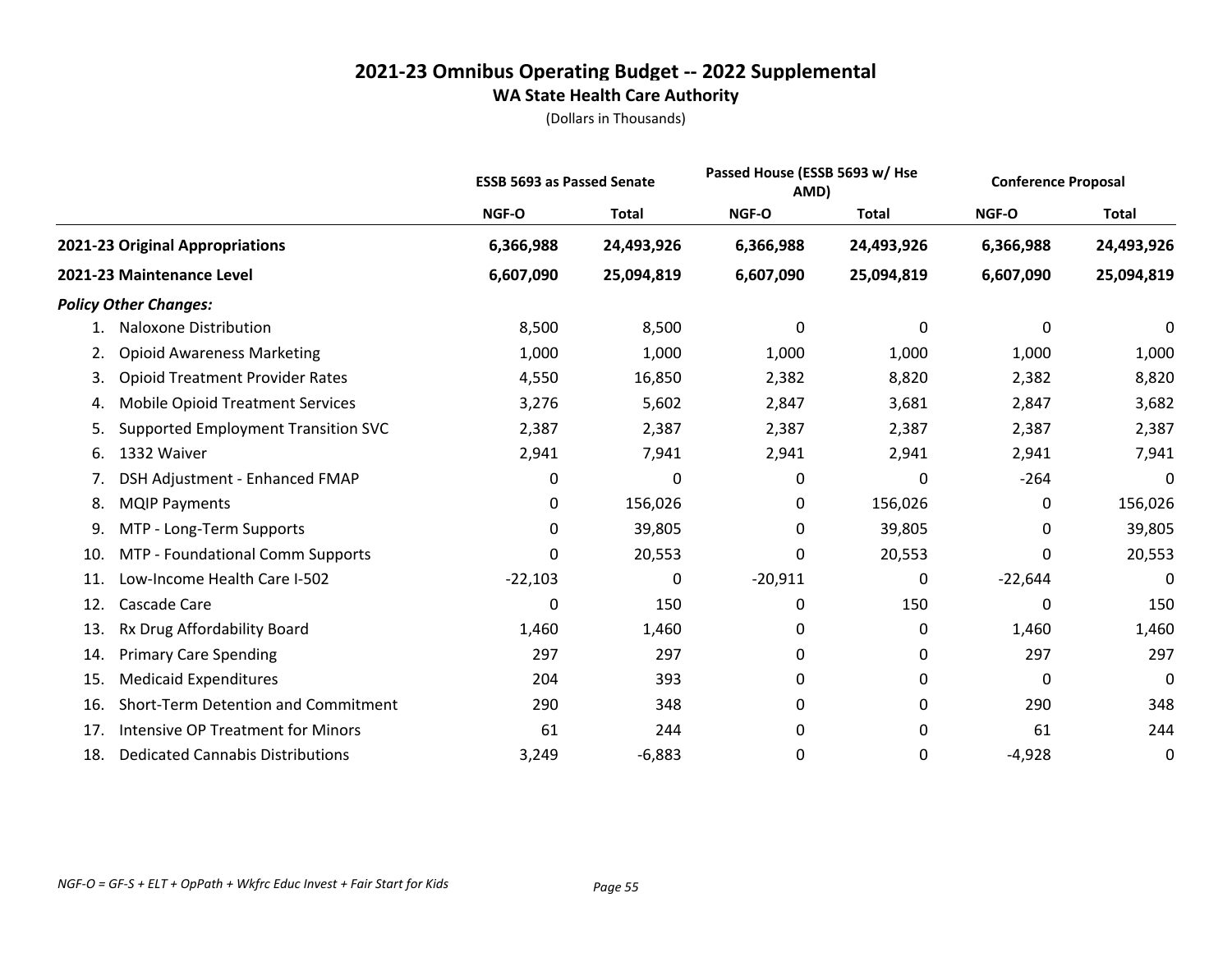|     |                                        | <b>ESSB 5693 as Passed Senate</b> |              | Passed House (ESSB 5693 w/ Hse<br>AMD) |              | <b>Conference Proposal</b> |              |
|-----|----------------------------------------|-----------------------------------|--------------|----------------------------------------|--------------|----------------------------|--------------|
|     |                                        | NGF-O                             | <b>Total</b> | <b>NGF-O</b>                           | <b>Total</b> | NGF-O                      | <b>Total</b> |
| 19. | <b>Behavioral Health Support</b>       | 70                                | 135          | 0                                      | 0            | 70                         | 135          |
| 20. | <b>Small Rural Hospital Payment</b>    | 1,954                             | 5,005        | 0                                      | 0            | 0                          | 0            |
| 21. | Ambulance Quality Assurance Fee        | $-1,295$                          | 37,556       | $-1,295$                               | 37,556       | $-1,295$                   | 37,556       |
| 22. | <b>FMAP Changes</b>                    | $-9,637$                          | 0            | $-9,637$                               | 0            | $-9,637$                   | 0            |
| 23. | <b>Trueblood Diversion Programs</b>    | 9,031                             | 9,250        | 10,000                                 | 10,219       | 10,000                     | 10,219       |
| 24. | Adult Acupuncture Coverage             | 403                               | 1,588        | 403                                    | 1,588        | 0                          | 0            |
| 25. | <b>ABCD Outreach</b>                   | 200                               | 400          | 230                                    | 460          | 200                        | 400          |
| 26. | <b>Adult Chiropractic Coverage</b>     | 581                               | 2,287        | 581                                    | 2,287        | 0                          | 0            |
| 27. | 1115 IMD Waiver Costs                  | 1,604                             | 1,550        | 1,601                                  | 1,542        | 1,604                      | 1,550        |
| 28. | <b>ARPA HCBS Enhanced FMAP</b>         | $-1,448$                          | 0            | $-1,448$                               | 0            | $-1,448$                   | 0            |
| 29. | MTP - Accountable Comm of Health       | 0                                 | 35,500       | 0                                      | 35,500       | 0                          | 35,500       |
| 30. | <b>HIV Antiviral Drug Coverage</b>     | 3,735                             | 21,545       | 3,735                                  | 21,545       | 3,735                      | 17,810       |
| 31. | Behavioral Health Program Support      | 581                               | 1,117        | 545                                    | 1,048        | 545                        | 1,048        |
| 32. | Apple Health and Homes                 | 0                                 | 0            | 729                                    | 4,548        | 305                        | 4,043        |
| 33. | Behavioral Health Integration          | 0                                 | $\Omega$     | 2,000                                  | 2,000        | 2,000                      | 2,000        |
| 34. | <b>Behavioral Health Personal Care</b> | 2,323                             | 2,323        | 2,323                                  | 2,323        | 2,323                      | 2,323        |
| 35. | Behavioral Health Provider Relief      | 100,000                           | 100,000      | 42,000                                 | 100,000      | 0                          | 100,000      |
| 36. | MCO Behavioral Health Rate Increase    | 18,336                            | 54,020       | 17,399                                 | 51,030       | 17,398                     | 50,761       |
| 37. | KC Behavioral Health Response Teams    | 3,990                             | 3,990        | 0                                      | 0            | 3,990                      | 3,990        |
| 38. | Homeless Psychiatric Outreach          | 0                                 | 0            | 763                                    | 962          | 0                          | 0            |
| 39. | BH Training for Law Enforcement        | 0                                 | 0            | 500                                    | 500          | 500                        | 500          |
| 40. | <b>Bree Collaborative</b>              | 600                               | 600          | 600                                    | 600          | 600                        | 600          |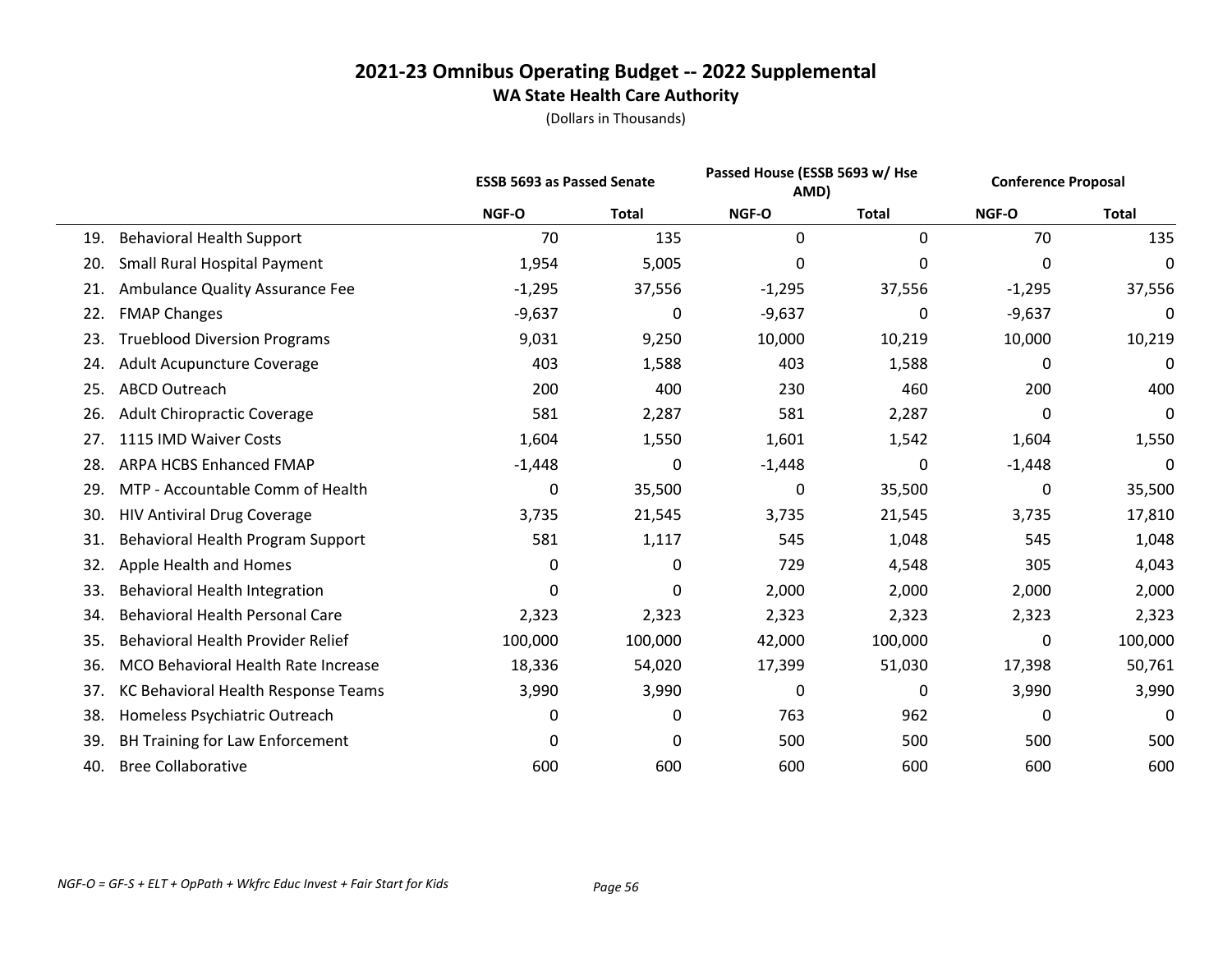|     |                                           | <b>ESSB 5693 as Passed Senate</b> |              | Passed House (ESSB 5693 w/ Hse<br>AMD) |              | <b>Conference Proposal</b> |              |
|-----|-------------------------------------------|-----------------------------------|--------------|----------------------------------------|--------------|----------------------------|--------------|
|     |                                           | NGF-O                             | <b>Total</b> | NGF-O                                  | <b>Total</b> | NGF-O                      | <b>Total</b> |
| 41. | <b>Trueblood Crisis Stabilization</b>     | 3,999                             | 6,429        | 3,999                                  | 6,429        | 3,999                      | 6,429        |
| 42. | Child Assessment & Diagnosis              | 0                                 | 450          | 0                                      | 450          | 0                          | 450          |
| 43. | <b>CCBHC Bridge Funding</b>               | 10,000                            | 10,000       | 0                                      | $\Omega$     | 5,000                      | 5,000        |
| 44. | <b>CC Premium Utilization</b>             | 0                                 | $-24,000$    | 0                                      | $-24,000$    | 0                          | $-26,500$    |
| 45. | <b>Continuous Enrollment for Children</b> | 6,849                             | 13,733       | 6,849                                  | 13,733       | 6,849                      | 13,733       |
| 46. | <b>Contingency Management</b>             | 0                                 | 0            | 1,000                                  | 1,000        | 500                        | 500          |
| 47. | <b>Mobile Crisis Teams</b>                | 0                                 | 0            | 3,000                                  | 4,012        | 0                          | 0            |
| 48. | <b>PPW Residential</b>                    | 0                                 | 0            | 1,135                                  | 1,703        | 1,135                      | 1,703        |
| 49. | Short-Term Housing Support Youth          | 0                                 | 0            | 1,000                                  | 1,000        | 1,000                      | 1,000        |
| 50. | <b>Regional BH Coordinator Pilot</b>      | 0                                 | 0            | 150                                    | 150          | 150                        | 150          |
| 51. | <b>Statewide Recovery Organization</b>    | 0                                 | 0            | 250                                    | 250          | 250                        | 250          |
| 52. | <b>Rural BH Study</b>                     | 0                                 | 0            | 50                                     | 50           | 50                         | 50           |
| 53. | <b>Volunteer Counseling Services</b>      | 0                                 | 0            | 500                                    | 500          | 500                        | 500          |
| 54. | Alternative Response Teams                | 0                                 | 0            | 5,213                                  | 5,213        | 4,213                      | 4,213        |
| 55. | Integrative Cultural Healing Model        | 0                                 | 0            | 60                                     | 60           | 60                         | 60           |
| 56. | <b>BH Service Delivery Guide</b>          | 0                                 | 0            | 300                                    | 300          | 300                        | 300          |
| 57. | <b>Assisted Outpatient Treatment</b>      | 0                                 | 0            | 4,377                                  | 5,296        | 4,377                      | 5,296        |
| 58. | <b>Behavioral Health Minors</b>           | 0                                 | 0            | 257                                    | 257          | 257                        | 257          |
| 59. | Behavioral Health Discharge               | 0                                 | 0            | 170                                    | 510          | 170                        | 510          |
| 60. | <b>Certified Peer Specialists</b>         | 0                                 | 0            | 1,596                                  | 2,280        | 0                          | 0            |
| 61. | Children/ Behavioral Health               | 0                                 | 0            | 563                                    | 563          | 563                        | 563          |
| 62. | Homelessness / Youth Discharge            | 0                                 | 0            | 427                                    | 610          | 427                        | 610          |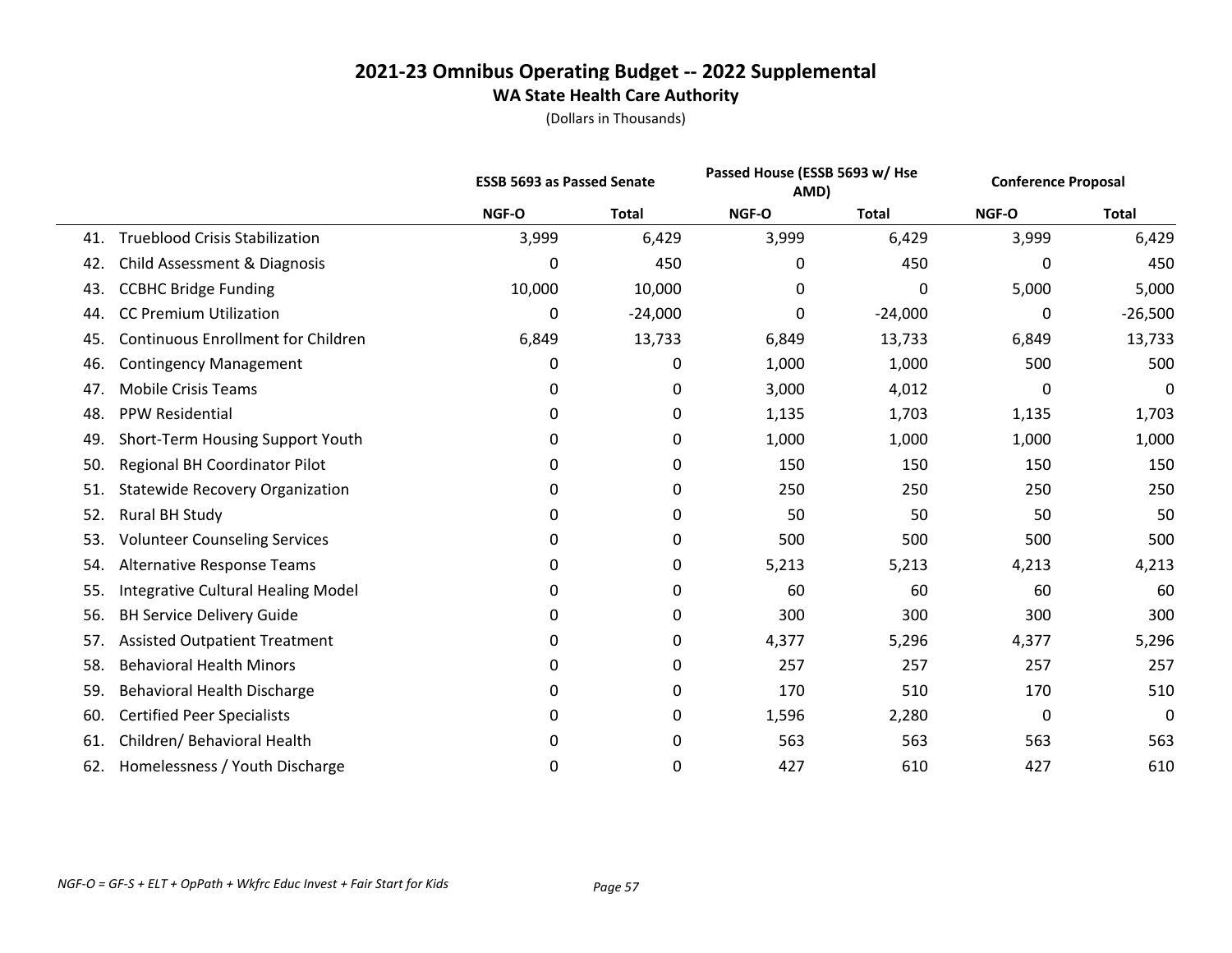|     |                                           | <b>ESSB 5693 as Passed Senate</b> |              | Passed House (ESSB 5693 w/ Hse<br>AMD) |              | <b>Conference Proposal</b> |              |
|-----|-------------------------------------------|-----------------------------------|--------------|----------------------------------------|--------------|----------------------------|--------------|
|     |                                           | NGF-O                             | <b>Total</b> | NGF-O                                  | <b>Total</b> | NGF-O                      | <b>Total</b> |
| 63. | <b>Overdose Prevention/Harm Reduction</b> | 0                                 | 0            | 5,010                                  | 6,000        | 5,010                      | 6,000        |
| 64. | <b>COVID FMAP Increase</b>                | $-165,955$                        | 0            | $-165,955$                             | 0            | $-165,955$                 | 0            |
| 65. | <b>ITA Transportation Study</b>           | 0                                 | 0            | 100                                    | 100          | 100                        | 100          |
| 66. | <b>Community Health Center Stability</b>  | 0                                 | 24,600       | 0                                      | 0            | 0                          | 24,600       |
| 67. | Primary Care Case Mgmt - Tribal           | 141                               | 3,159        | 141                                    | 3,159        | 141                        | 3,159        |
| 68. | <b>Youth Crisis Stabilization</b>         | 48                                | 97           | 48                                     | 97           | 48                         | 97           |
| 69. | <b>Trueblood Data</b>                     | 250                               | 500          | 250                                    | 500          | 250                        | 500          |
| 70. | <b>Acute Care Hospital Capacity</b>       | 2,226                             | 4,452        | 2,226                                  | 4,452        | 2,226                      | 4,452        |
| 71. | Increase In-Home PNA                      | 3,174                             | 0            | 0                                      | 0            | 3,174                      | 0            |
| 72. | <b>Personal Needs Allowance</b>           | 0                                 | 0            | 3,174                                  | 0            | 0                          | 0            |
| 73. | Youth Homelessness Outreach               | 50                                | 50           | 0                                      | 0            | 50                         | 50           |
| 74. | <b>EPSDT Services</b>                     | 545                               | 842          | 272                                    | 421          | 272                        | 421          |
| 75. | <b>Electronic Consent Management</b>      | 356                               | 3,080        | 0                                      | $\mathbf{0}$ | 356                        | 3,080        |
| 76. | <b>Fertility Treatment Study</b>          | 0                                 | 0            | 200                                    | 200          | 200                        | 200          |
| 77. | <b>Community Information Exchange</b>     | 0                                 | 0            | 13,055                                 | 14,848       | 500                        | 2,000        |
| 78. | FCS Administration/Waiver Renewal         | 0                                 | 556          | 0                                      | 556          | 0                          | 556          |
| 79. | <b>Customer Service Staff</b>             | 0                                 | 1,208        | 0                                      | 1,208        | 0                          | 1,208        |
| 80. | <b>Procurement Resources</b>              | 0                                 | 2,734        | 0                                      | 2,734        | 0                          | 2,734        |
| 81. | <b>Mental Health Parity</b>               | 0                                 | 700          | 0                                      | 700          | 0                          | 700          |
| 82. | <b>SEBB Maintenance and Operations</b>    | 0                                 | 971          | 0                                      | 971          | 0                          | 971          |
| 83. | <b>MSP Asset Test Process</b>             | 5,173                             | 10,303       | 5,173                                  | 10,303       | 5,173                      | 10,303       |
| 84. | <b>School-Based Health Services</b>       | 5,191                             | 2,078        | 4,359                                  | 415          | 4,359                      | 415          |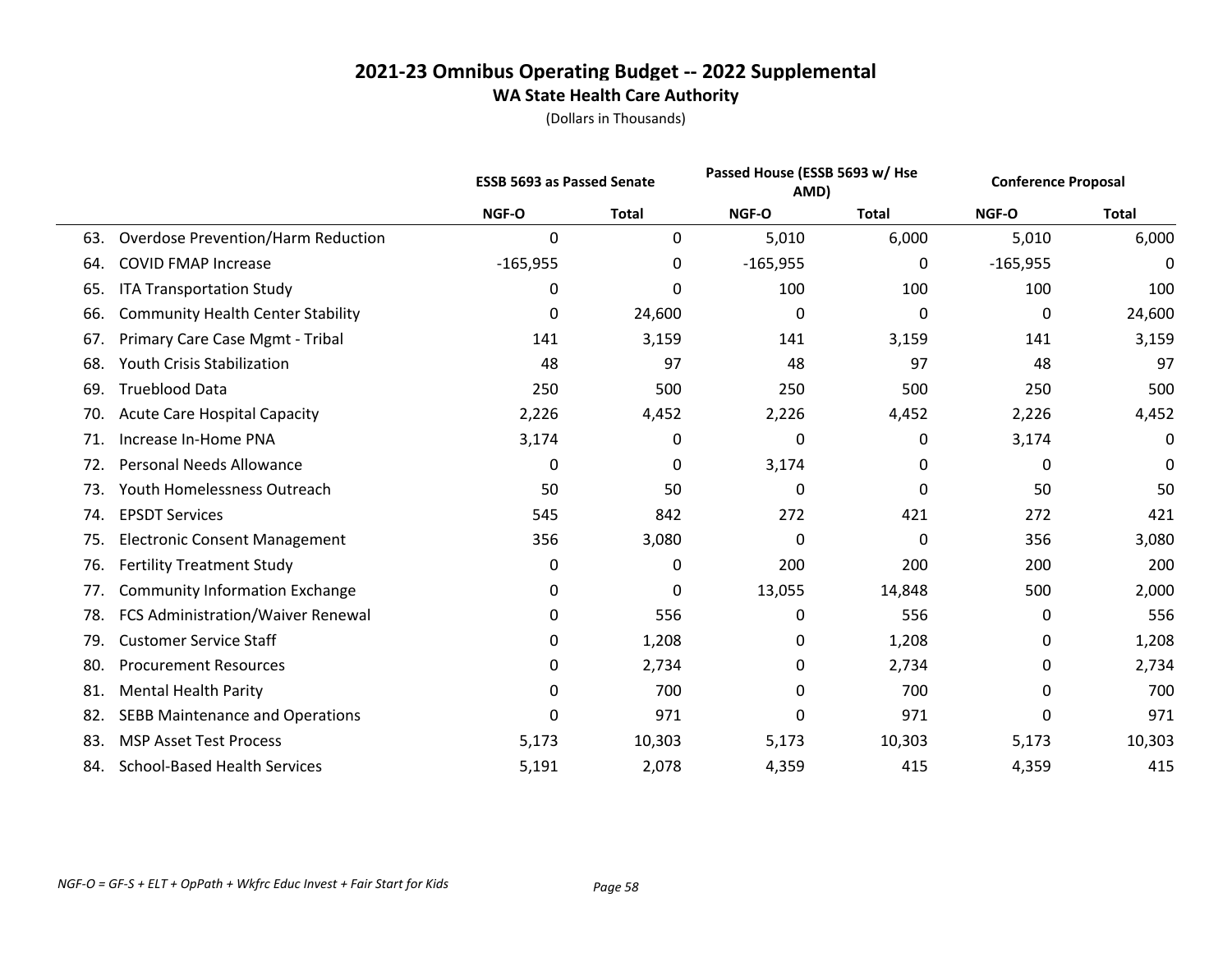|      |                                            | <b>ESSB 5693 as Passed Senate</b> |              | Passed House (ESSB 5693 w/ Hse<br>AMD) |              | <b>Conference Proposal</b> |              |
|------|--------------------------------------------|-----------------------------------|--------------|----------------------------------------|--------------|----------------------------|--------------|
|      |                                            | NGF-O                             | <b>Total</b> | NGF-O                                  | <b>Total</b> | NGF-O                      | <b>Total</b> |
| 85.  | <b>CCBHC Payment Model Study</b>           | 100                               | 200          | 300                                    | 600          | 300                        | 600          |
| 86.  | <b>BH Comparison Rates</b>                 | 200                               | 400          | 200                                    | 400          | 200                        | 400          |
| 87.  | <b>Community Long-Term Inpatient Beds</b>  | $-32,941$                         | $-68,375$    | $-13,313$                              | $-27,195$    | $-32,941$                  | $-68,375$    |
| 88.  | <b>Community Health Centers - I-502</b>    | $-2,211$                          | 0            | $-2,091$                               | 0            | $-2,264$                   | 0            |
| 89.  | <b>Outreach/Intensive Case Management</b>  | 0                                 | 0            | 5,000                                  | 5,000        | 2,000                      | 2,000        |
| 90.  | <b>Tribal Advisory Board</b>               | 0                                 | 0            | 125                                    | 125          | 125                        | 125          |
| 91.  | <b>Children's Dental Services</b>          | 18,191                            | 37,157       | 10,018                                 | 20,369       | 10,406                     | 21,121       |
| 92.  | <b>UPL Overpayment</b>                     | 2,234                             | 2,234        | 2,234                                  | 2,234        | 2,234                      | 2,234        |
| 93.  | Children's Long-Term Inpatient Prog        | 5,292                             | 10,584       | 6,296                                  | 12,592       | 6,296                      | 12,592       |
| 94.  | <b>Tribal Crisis Responders</b>            | 137                               | 137          | 137                                    | 137          | 137                        | 137          |
| 95.  | <b>Legal and Contracts Staff</b>           | 188                               | 377          | 377                                    | 754          | 188                        | 377          |
| 96.  | <b>Rural CHART Support</b>                 | 81                                | 163          | 81                                     | 163          | 81                         | 163          |
| 97.  | <b>Electronic Health Records</b>           | 3,576                             | 4,570        | 0                                      | $\mathbf 0$  | 3,576                      | 4,570        |
| 98.  | <b>Health Care Cost Board</b>              | 0                                 | 0            | 0                                      | 1,500        | 0                          | 1,500        |
| 99.  | <b>Outpatient Directed Payment Program</b> | 0                                 | 217,649      | 0                                      | 0            | 0                          | 217,649      |
| 100. | <b>Total Cost of Insulin</b>               | 270                               | 270          | 363                                    | 363          | 363                        | 363          |
| 101. | <b>Hospital Grants</b>                     | 0                                 | 0            | 0                                      | $\mathbf{0}$ | 8,000                      | 8,000        |
| 102. | <b>BH Executive Management Data</b>        | 0                                 | 0            | 382                                    | 636          | 382                        | 636          |
| 103. | <b>IMD Federal Waiver</b>                  | 20,042                            | 20,042       | 20,042                                 | 20,042       | 20,042                     | 20,042       |
| 104. | Short-Term BH Housing Support              | 775                               | 775          | 775                                    | 775          | 775                        | 775          |
| 105. | <b>Remote Patient Monitoring</b>           | 18                                | 61           | 18                                     | 61           | 18                         | 61           |
| 106. | Language Access Providers Agreement        | 211                               | 502          | 211                                    | 502          | 211                        | 502          |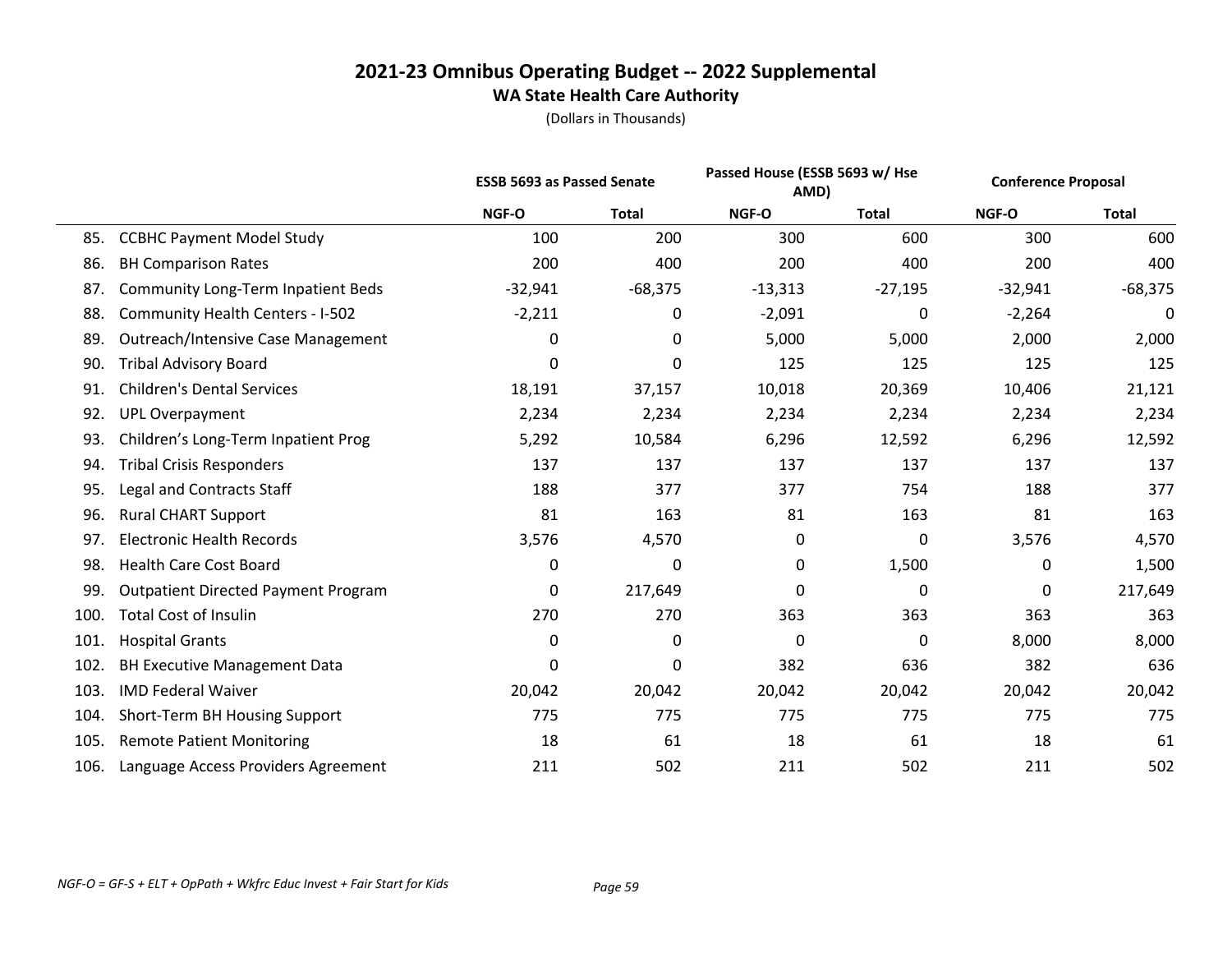|      |                                            | <b>ESSB 5693 as Passed Senate</b> |              |        | Passed House (ESSB 5693 w/ Hse<br>AMD) |        | <b>Conference Proposal</b> |
|------|--------------------------------------------|-----------------------------------|--------------|--------|----------------------------------------|--------|----------------------------|
|      |                                            | NGF-O                             | <b>Total</b> | NGF-O  | <b>Total</b>                           | NGF-O  | <b>Total</b>               |
| 107. | ITA Civil Discharge Monitoring             | 115                               | 333          | 0      | 0                                      | 0      | 0                          |
| 108. | Intensive Outpatient/Partial Hosp.         | 2,850                             | 2,850        | 0      | 0                                      | 2,850  | 2,850                      |
| 109. | King County Mobile Crisis                  | 4,710                             | 4,710        | 0      | 0                                      | 3,000  | 4,012                      |
| 110. | <b>Youth Residential Services</b>          | 0                                 | 0            | 1,500  | 1,500                                  | 1,500  | 1,500                      |
| 111. | <b>Forensic Competency Evaluations</b>     | 17                                | 30           | 0      | 0                                      | 39     | 114                        |
| 112. | PHE Post-Eligibility Review                | 250                               | 500          | 0      | 0                                      | 250    | 500                        |
| 113. | Youth Mental Health Program                | 1,500                             | 1,500        | 0      | 0                                      | 0      | 0                          |
| 114. | Master Person Index                        | 47                                | 467          | 47     | 467                                    | 47     | 467                        |
| 115. | Non-Medicaid Funding                       | 0                                 | 0            | 30,074 | 30,074                                 | 20,000 | 20,000                     |
| 116. | <b>Community Health Workers</b>            | 2,087                             | 2,087        | 0      | 0                                      | 2,087  | 2,087                      |
| 117. | PACT Team Non-Medicaid Funding             | 5,004                             | 5,004        | 3,870  | 3,870                                  | 3,870  | 3,870                      |
| 118. | <b>MH Referral Service</b>                 | 0                                 | 0            | 480    | 480                                    | 0      | 0                          |
| 119. | <b>Palliative Care Model</b>               | 250                               | 250          | 250    | 250                                    | 250    | 250                        |
| 120. | Partnership Access Line Program            | 80                                | 480          | 0      | 0                                      | 80     | 480                        |
| 121. | <b>PCAP Rate Increase</b>                  | 0                                 | 0            | 134    | 231                                    | 134    | 231                        |
| 122. | <b>ABD/HEN Review Process</b>              | 130                               | 141          | 130    | 141                                    | 130    | 141                        |
| 123. | MICP In-Home Rate Increase                 | 0                                 | 0            | 180    | 367                                    | 0      | 0                          |
| 124. | MICP Group-Home Rate Increase              | 180                               | 367          | 0      | 0                                      | 180    | 367                        |
| 125. | <b>Private Duty Nursing Rates</b>          | 640                               | 1,295        | 640    | 1,295                                  | 640    | 1,295                      |
| 126. | <b>Problem Gambling Treatment Account</b>  | 0                                 | 150          | 0      | 0                                      | 0      | 0                          |
| 127. | <b>Problem Gambling Treatment Services</b> | 0                                 | 0            | 91     | 241                                    | 91     | 241                        |
| 128. | <b>Continuous Coverage</b>                 | 1,000                             | 1,000        | 0      | 0                                      | 1,000  | 1,000                      |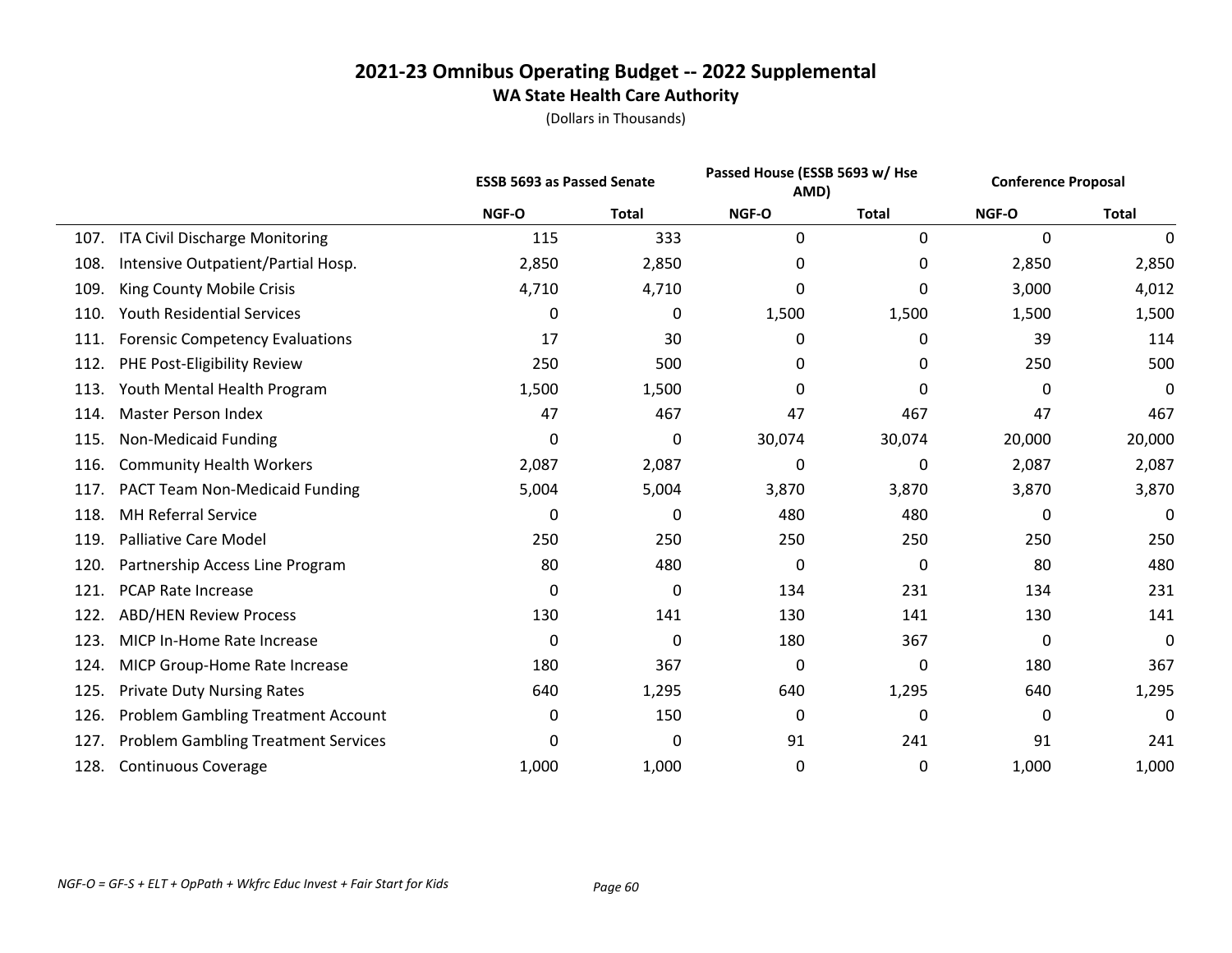|      |                                         | <b>ESSB 5693 as Passed Senate</b> |              | Passed House (ESSB 5693 w/ Hse<br>AMD) |              | <b>Conference Proposal</b> |              |
|------|-----------------------------------------|-----------------------------------|--------------|----------------------------------------|--------------|----------------------------|--------------|
|      |                                         | NGF-O                             | <b>Total</b> | NGF-O                                  | <b>Total</b> | NGF-O                      | <b>Total</b> |
| 129. | Prenatal to 25 BH Strategic Plan        | 300                               | 300          | 0                                      | 0            | 0                          | 0            |
| 130. | Psilocybin Report                       | 0                                 | 0            | 0                                      | 0            | 200                        | 200          |
| 131. | Psilocybin Services Work Group          | 200                               | 200          | $\Omega$                               | 0            | 0                          | 0            |
| 132. | Parent Support Warm Line                | 500                               | 500          | 500                                    | 500          | 500                        | 500          |
| 133. | Rural Regional Hospital Payment         | 1,241                             | 3,717        | 0                                      | $\mathbf{0}$ | $\mathbf{0}$               | 0            |
| 134. | <b>RTF Administration</b>               | 2,820                             | 4,028        | 2,198                                  | 3,140        | 2,198                      | 3,140        |
| 135. | Tribal-Centric BH Exec. Director        | 125                               | 125          | 0                                      | 0            | 0                          | 0            |
| 136. | Sole Community Hospital                 | $-1,804$                          | $-5,083$     | 0                                      | 0            | 0                          | 0            |
| 137. | Youth Inpatient Navigators              | 0                                 | 0            | 2,148                                  | 2,647        | 2,148                      | 2,647        |
| 138. | <b>Student Health Care Access</b>       | 20                                | 20           | 0                                      | 0            | 20                         | 20           |
| 139. | <b>Home Health Rates</b>                | 140                               | 406          | 140                                    | 406          | 140                        | 406          |
| 140. | <b>ARPA UIHP Enhanced FMAP</b>          | 14,940                            | 0            | 14,940                                 | 0            | 14,940                     | 0            |
| 141. | Uniform Medical Plan Administration     | $\mathbf 0$                       | 0            | 0                                      | 500          | 0                          | 500          |
| 142. | <b>Health Care for Uninsured Adults</b> | 3,983                             | 3,983        | 3,983                                  | 3,983        | 3,983                      | 3,983        |
| 143. | <b>Supported Housing Services</b>       | 208                               | 208          | 0                                      | 0            | 208                        | 208          |
| 144. | <b>Supported Employment Services</b>    | 202                               | 202          | 703                                    | 703          | 202                        | 202          |
| 145. | <b>BH Homeless Respite Care</b>         | 0                                 | 0            | 1,574                                  | 1,574        | 1,574                      | 1,574        |
| 146. | <b>Master Leasing Initiative</b>        | 490                               | 490          | 490                                    | 490          | 490                        | 490          |
| 147. | <b>Housing Stabilization Teams</b>      | 0                                 | 0            | 664                                    | 818          | 664                        | 818          |
| 148. | Landlord Liaison Program                | 0                                 | 0            | 2,110                                  | 2,110        | 0                          | 0            |
| 149. | <b>Housing First Opportunities</b>      | 6,027                             | 8,036        | 6,027                                  | 8,036        | 6,027                      | 8,036        |
| 150. | <b>DSHS Vancouver RTF Rates</b>         | $-2,834$                          | $-4,647$     | $-2,834$                               | $-4,647$     | $-2,834$                   | $-4,647$     |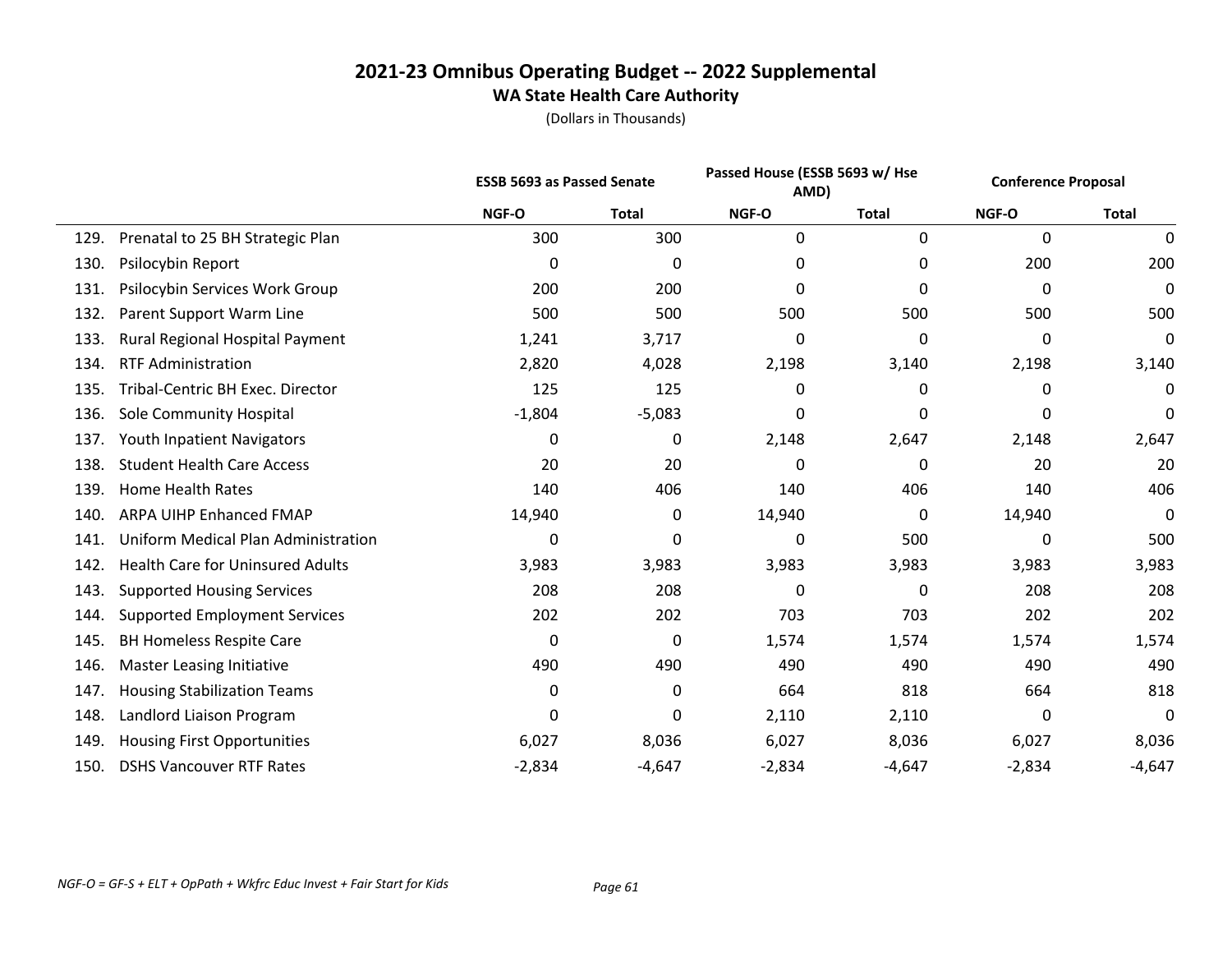|                                            |             | <b>ESSB 5693 as Passed Senate</b> |           | Passed House (ESSB 5693 w/ Hse<br>AMD) |          | <b>Conference Proposal</b> |
|--------------------------------------------|-------------|-----------------------------------|-----------|----------------------------------------|----------|----------------------------|
|                                            | NGF-O       | <b>Total</b>                      | NGF-O     | <b>Total</b>                           | NGF-O    | <b>Total</b>               |
| Peer Workforce Expansion Pilot<br>151.     | 50          | 50                                | 0         | 0                                      | 50       | 50                         |
| WISe Settlement Agreement<br>152.          | 1,206       | 1,206                             | 1,206     | 1,206                                  | 1,206    | 1,206                      |
| <b>Policy -- Other Total</b>               | 72,024      | 855,132                           | 63,024    | 675,541                                | $-9,584$ | 871,978                    |
| <b>Policy Comp Changes:</b>                |             |                                   |           |                                        |          |                            |
| <b>State Employee Benefits</b><br>153.     | 8           | 23                                | 0         | 0                                      | 8        | 23                         |
| <b>WFSE General Government</b><br>154.     | 850         | 2,555                             | 0         | 0                                      | 850      | 2,555                      |
| Rep Employee Health Benefits<br>155.       | 5           | 14                                | 0         | 0                                      | 5        | 14                         |
| Non-Rep General Wage Increase<br>156.      | 1,091       | 2,954                             | 0         | 0                                      | 1,091    | 2,954                      |
| <b>Updated PEBB Rate</b><br>157.           | 581         | 1,637                             | 0         | 0                                      | 236      | 666                        |
| PERS & TRS Plan 1 Benefit Increase<br>158. | 47          | 131                               | 0         | 0                                      | 47       | 131                        |
| <b>Policy -- Comp Total</b>                | 2,582       | 7,314                             | $\pmb{0}$ | 0                                      | 2,237    | 6,343                      |
| <b>Policy Transfer Changes:</b>            |             |                                   |           |                                        |          |                            |
| 159. Transfers Between Agencies            | 8,000       | 8,000                             | 8,000     | 8,000                                  | 8,000    | 8,000                      |
| <b>Policy -- Transfer Total</b>            | 8,000       | 8,000                             | 8,000     | 8,000                                  | 8,000    | 8,000                      |
| <b>Policy Central Services Changes:</b>    |             |                                   |           |                                        |          |                            |
| Archives/Records Management<br>160.        | $\mathbf 0$ | 0                                 | 0         | 0                                      | 3        | 8                          |
| <b>Audit Services</b><br>161.              | 0           | 0                                 | 0         | 0                                      | 100      | 263                        |
| 162.<br>Legal Services                     | 0           | 0                                 | 0         | 0                                      | 57       | 132                        |
| 163.<br><b>Administrative Hearings</b>     | 0           | 0                                 | 0         | 0                                      | 41       | 78                         |
| <b>CTS Central Services</b><br>164.        | 0           | 0                                 | 0         | 0                                      | 146      | 384                        |
| <b>DES Central Services</b><br>165.        | 0           | 0                                 | 0         | 0                                      | 6        | 17                         |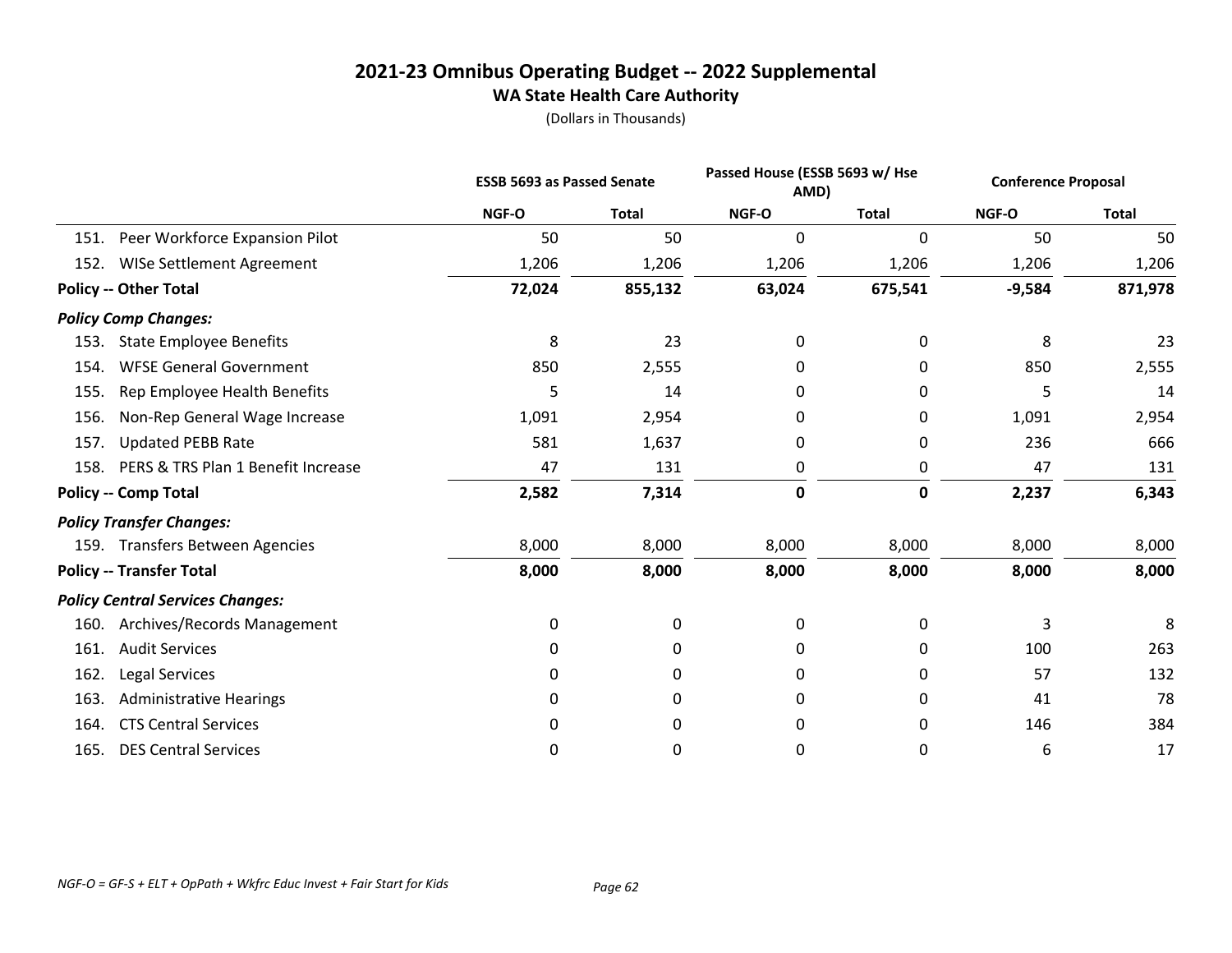|                                       | <b>ESSB 5693 as Passed Senate</b> |              | Passed House (ESSB 5693 w/ Hse<br>AMD) |              | <b>Conference Proposal</b> |            |
|---------------------------------------|-----------------------------------|--------------|----------------------------------------|--------------|----------------------------|------------|
|                                       | <b>NGF-O</b>                      | <b>Total</b> | <b>NGF-O</b>                           | <b>Total</b> | <b>NGF-O</b>               | Total      |
| <b>OFM Central Services</b><br>166.   | 0                                 | 0            | 0                                      | 0            | $-36$                      | 29         |
| 167. Self-Insurance Liability Premium | 0                                 | 0            | 0                                      | 0            |                            |            |
| <b>Policy -- Central Svcs Total</b>   | 0                                 | 0            | 0                                      | 0            | 318                        | 914        |
| <b>Policy UAR Changes:</b>            |                                   |              |                                        |              |                            |            |
| 168. COVID/Other UARs                 | 0                                 | 3,328        | 0                                      | 3,328        | 0                          | 3,328      |
| Other UARs<br>169.                    | 0                                 | 2,384        | 0                                      | 2,384        | 0                          | 2,384      |
| <b>Policy -- UAR Total</b>            | 0                                 | 5,712        | 0                                      | 5,712        | 0                          | 5,712      |
| <b>Total Policy Changes</b>           | 82,606                            | 876,158      | 71,024                                 | 689,253      | 971                        | 892,947    |
| 2021-23 Policy Level                  | 6,689,696                         | 25,970,977   | 6,678,114                              | 25,784,072   | 6,608,061                  | 25,987,766 |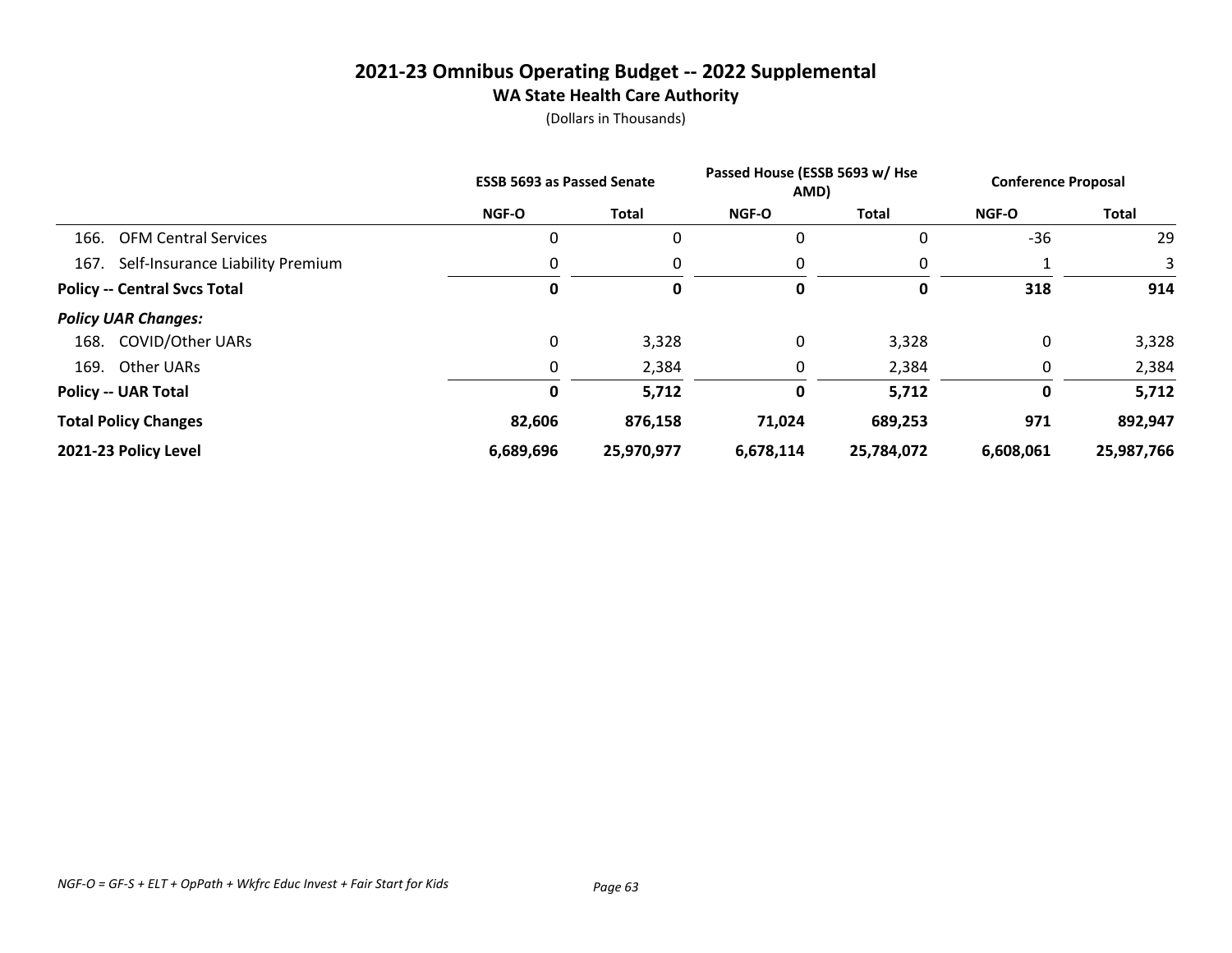**Community Behavioral Health**

|                                               |             | <b>ESSB 5693 as Passed Senate</b> |           | Passed House (ESSB 5693 w/ Hse<br>AMD) |           | <b>Conference Proposal</b> |
|-----------------------------------------------|-------------|-----------------------------------|-----------|----------------------------------------|-----------|----------------------------|
|                                               | NGF-O       | <b>Total</b>                      | NGF-O     | <b>Total</b>                           | NGF-O     | <b>Total</b>               |
| 2021-23 Original Appropriations               | 1,401,404   | 4,144,123                         | 1,401,404 | 4,144,123                              | 1,401,404 | 4,144,123                  |
| 2021-23 Maintenance Level                     | 1,531,565   | 4,489,576                         | 1,531,565 | 4,489,576                              | 1,531,565 | 4,489,576                  |
| <b>Policy Other Changes:</b>                  |             |                                   |           |                                        |           |                            |
| Naloxone Distribution                         | 8,500       | 8,500                             | 0         | $\Omega$                               | $\Omega$  | 0                          |
| <b>Opioid Awareness Marketing</b><br>2.       | 1,000       | 1,000                             | 1,000     | 1,000                                  | 1,000     | 1,000                      |
| <b>Opioid Treatment Provider Rates</b><br>3.  | 4,550       | 16,850                            | 2,382     | 8,820                                  | 2,382     | 8,820                      |
| <b>Mobile Opioid Treatment Services</b><br>4. | 3,232       | 5,482                             | 2,847     | 3,681                                  | 2,825     | 3,622                      |
| Supported Employment Transition SVC<br>5.     | 2,387       | 2,387                             | 2,387     | 2,387                                  | 2,387     | 2,387                      |
| Short-Term Detention and Commitment<br>6.     | 290         | 348                               | 0         | 0                                      | 290       | 348                        |
| <b>Dedicated Cannabis Distributions</b><br>7. | 0           | 50                                | 0         | 0                                      | 0         | 0                          |
| <b>FMAP Changes</b><br>8.                     | $-9,637$    | 0                                 | $-9,637$  | 0                                      | $-9,637$  | 0                          |
| <b>Trueblood Diversion Programs</b><br>9.     | 9,031       | 9,250                             | 10,000    | 10,219                                 | 10,000    | 10,219                     |
| 1115 IMD Waiver Costs<br>10.                  | 0           | 0                                 | 1,601     | 1,542                                  | 0         | 0                          |
| Behavioral Health Program Support<br>11.      | 581         | 1,117                             | 545       | 1,048                                  | 545       | 1,048                      |
| Apple Health and Homes<br>12.                 | $\mathbf 0$ | $\Omega$                          | 0         | 0                                      | 79        | 157                        |
| <b>Behavioral Health Personal Care</b><br>13. | 2,323       | 2,323                             | 2,323     | 2,323                                  | 2,323     | 2,323                      |
| Behavioral Health Provider Relief<br>14.      | 100,000     | 100,000                           | 42,000    | 100,000                                | 0         | 100,000                    |
| MCO Behavioral Health Rate Increase<br>15.    | 18,066      | 53,248                            | 17,399    | 51,030                                 | 17,128    | 49,989                     |
| KC Behavioral Health Response Teams<br>16.    | 3,990       | 3,990                             | 0         | 0                                      | 3,990     | 3,990                      |
| Homeless Psychiatric Outreach<br>17.          | 0           | 0                                 | 763       | 962                                    | 0         | 0                          |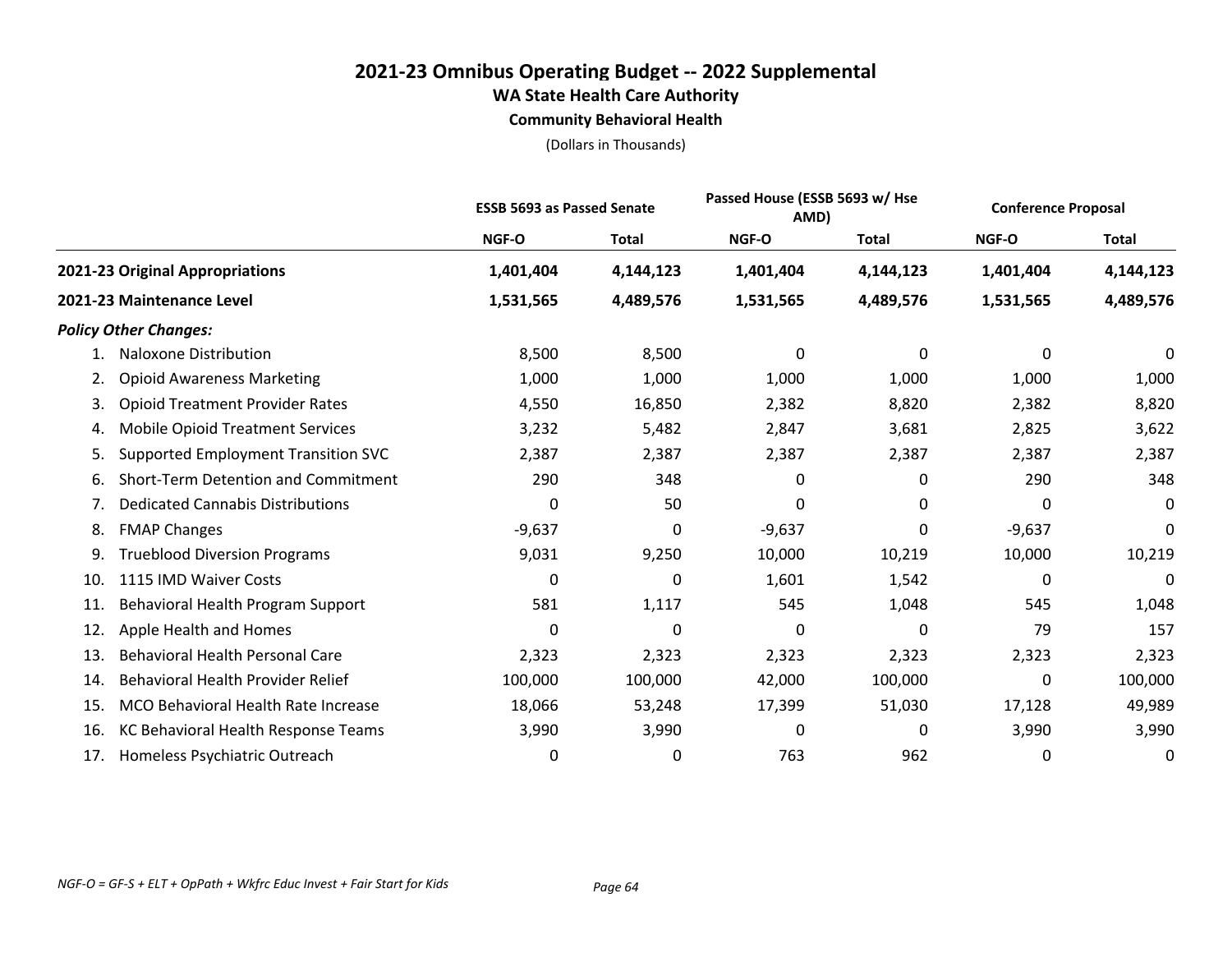**Community Behavioral Health**

|     |                                           |          | <b>ESSB 5693 as Passed Senate</b> |       | Passed House (ESSB 5693 w/ Hse<br>AMD) |       | <b>Conference Proposal</b> |  |
|-----|-------------------------------------------|----------|-----------------------------------|-------|----------------------------------------|-------|----------------------------|--|
|     |                                           | NGF-O    | <b>Total</b>                      | NGF-O | <b>Total</b>                           | NGF-O | <b>Total</b>               |  |
| 18. | BH Training for Law Enforcement           | 0        | 0                                 | 500   | 500                                    | 500   | 500                        |  |
| 19. | <b>Trueblood Crisis Stabilization</b>     | 3,999    | 6,429                             | 3,999 | 6,429                                  | 3,999 | 6,429                      |  |
| 20. | Child Assessment & Diagnosis              | $\Omega$ | 450                               | 0     | 450                                    | 0     | 450                        |  |
| 21. | <b>CCBHC Bridge Funding</b>               | 10,000   | 10,000                            | 0     | 0                                      | 5,000 | 5,000                      |  |
| 22. | <b>Continuous Enrollment for Children</b> | 759      | 1,518                             | 759   | 1,518                                  | 759   | 1,518                      |  |
| 23. | <b>Contingency Management</b>             | 0        | 0                                 | 1,000 | 1,000                                  | 500   | 500                        |  |
| 24. | <b>Mobile Crisis Teams</b>                | 0        | 0                                 | 3,000 | 4,012                                  | 0     | 0                          |  |
| 25. | <b>PPW Residential</b>                    | 0        | 0                                 | 1,135 | 1,703                                  | 1,135 | 1,703                      |  |
| 26. | Short-Term Housing Support Youth          | 0        | 0                                 | 1,000 | 1,000                                  | 1,000 | 1,000                      |  |
| 27. | <b>Regional BH Coordinator Pilot</b>      | 0        | 0                                 | 150   | 150                                    | 150   | 150                        |  |
| 28. | <b>Statewide Recovery Organization</b>    | 0        | 0                                 | 250   | 250                                    | 250   | 250                        |  |
| 29. | Rural BH Study                            | 0        | 0                                 | 50    | 50                                     | 50    | 50                         |  |
| 30. | <b>Volunteer Counseling Services</b>      | 0        | 0                                 | 500   | 500                                    | 500   | 500                        |  |
| 31. | Alternative Response Teams                | 0        | 0                                 | 5,213 | 5,213                                  | 4,213 | 4,213                      |  |
| 32. | Integrative Cultural Healing Model        | 0        | 0                                 | 60    | 60                                     | 60    | 60                         |  |
| 33. | <b>BH Service Delivery Guide</b>          | 0        | 0                                 | 300   | 300                                    | 300   | 300                        |  |
| 34. | <b>Assisted Outpatient Treatment</b>      | 0        | 0                                 | 4,377 | 5,296                                  | 4,377 | 5,296                      |  |
| 35. | <b>Behavioral Health Minors</b>           | 0        | 0                                 | 257   | 257                                    | 257   | 257                        |  |
| 36. | Behavioral Health Discharge               | 0        | 0                                 | 115   | 333                                    | 115   | 333                        |  |
| 37. | <b>Certified Peer Specialists</b>         | 0        | 0                                 | 1,596 | 2,280                                  | 0     | 0                          |  |
| 38. | Children/ Behavioral Health               | 0        | 0                                 | 563   | 563                                    | 563   | 563                        |  |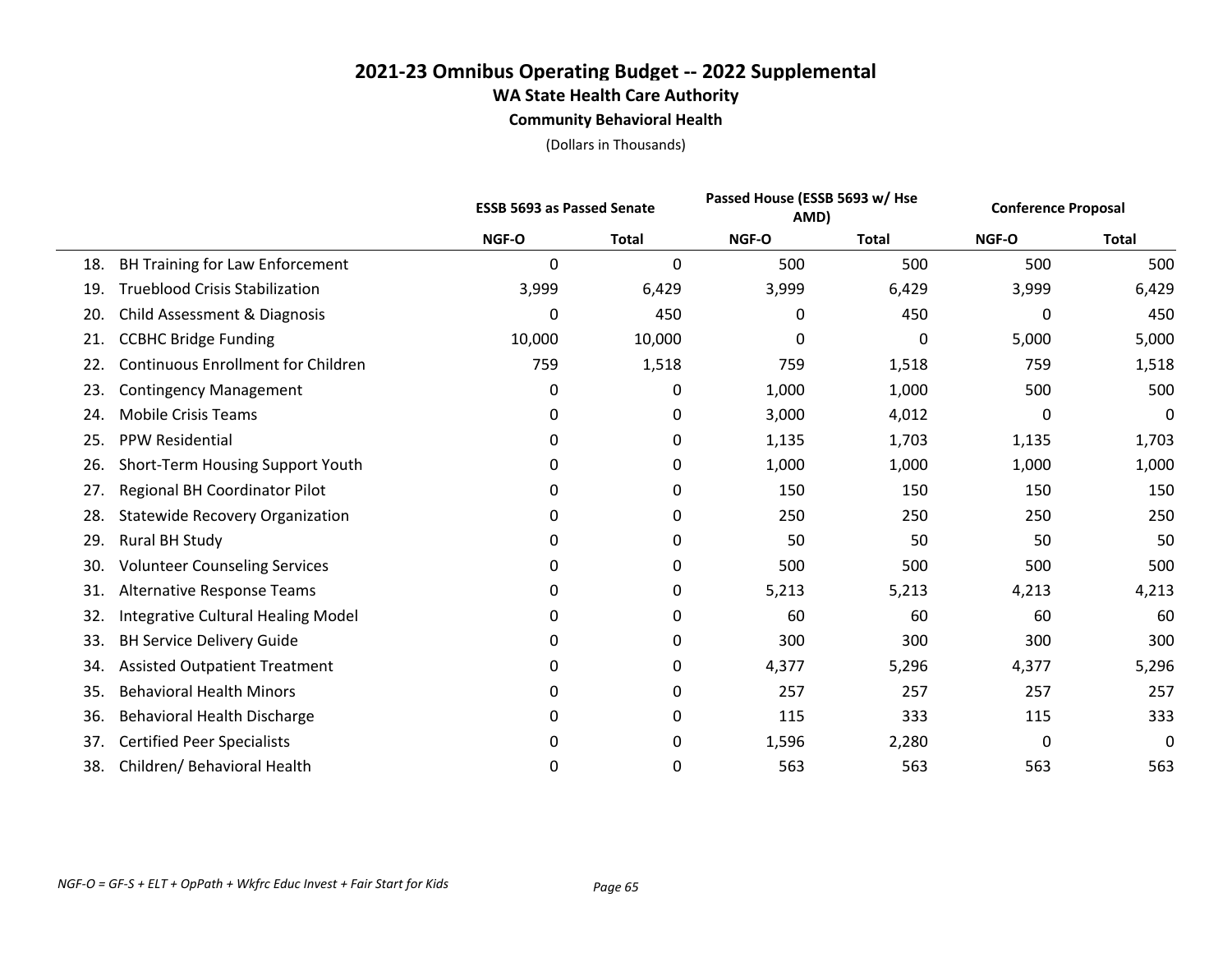**Community Behavioral Health**

|     |                                           | <b>ESSB 5693 as Passed Senate</b> |              | Passed House (ESSB 5693 w/ Hse<br>AMD) |              | <b>Conference Proposal</b> |              |
|-----|-------------------------------------------|-----------------------------------|--------------|----------------------------------------|--------------|----------------------------|--------------|
|     |                                           | NGF-O                             | <b>Total</b> | NGF-O                                  | <b>Total</b> | NGF-O                      | <b>Total</b> |
| 39. | Homelessness / Youth Discharge            | 0                                 | $\mathbf{0}$ | 427                                    | 610          | 427                        | 610          |
| 40. | <b>Overdose Prevention/Harm Reduction</b> | 0                                 | 0            | 5,010                                  | 6,000        | 5,010                      | 6,000        |
| 41. | <b>COVID FMAP Increase</b>                | $-34,905$                         | 0            | $-34,905$                              | 0            | $-34,905$                  | 0            |
| 42. | <b>ITA Transportation Study</b>           | 0                                 | 0            | 100                                    | 100          | 100                        | 100          |
| 43. | <b>Youth Crisis Stabilization</b>         | 48                                | 97           | 48                                     | 97           | 48                         | 97           |
| 44. | <b>Trueblood Data</b>                     | 0                                 | 0            | 250                                    | 500          | 0                          | 0            |
| 45. | Youth Homelessness Outreach               | 50                                | 50           | 0                                      | 0            | 50                         | 50           |
| 46. | FCS Administration/Waiver Renewal         | 0                                 | 556          | 0                                      | 556          | 0                          | 556          |
| 47. | <b>CCBHC Payment Model Study</b>          | 100                               | 200          | 300                                    | 600          | 300                        | 600          |
| 48. | <b>BH Comparison Rates</b>                | 200                               | 400          | 200                                    | 400          | 200                        | 400          |
| 49. | <b>Community Long-Term Inpatient Beds</b> | $-32,941$                         | $-68,375$    | $-13,313$                              | $-27,195$    | $-32,941$                  | $-68,375$    |
| 50. | <b>Outreach/Intensive Case Management</b> | 0                                 | 0            | 5,000                                  | 5,000        | 2,000                      | 2,000        |
| 51. | <b>Tribal Advisory Board</b>              | 0                                 | 0            | 125                                    | 125          | 125                        | 125          |
| 52. | Children's Long-Term Inpatient Prog       | 5,292                             | 10,584       | 6,296                                  | 12,592       | 6,296                      | 12,592       |
| 53. | <b>Tribal Crisis Responders</b>           | 137                               | 137          | 137                                    | 137          | 137                        | 137          |
| 54. | <b>BH Executive Management Data</b>       | 0                                 | 0            | 382                                    | 636          | 382                        | 636          |
| 55. | <b>IMD Federal Waiver</b>                 | 20,042                            | 20,042       | 20,042                                 | 20,042       | 20,042                     | 20,042       |
| 56. | Short-Term BH Housing Support             | 775                               | 775          | 775                                    | 775          | 775                        | 775          |
| 57. | ITA Civil Discharge Monitoring            | 115                               | 333          | 0                                      | 0            | 0                          | 0            |
| 58. | Intensive Outpatient/Partial Hosp.        | 2,850                             | 2,850        | 0                                      | 0            | 2,850                      | 2,850        |
| 59. | King County Mobile Crisis                 | 4,710                             | 4,710        | 0                                      | 0            | 3,000                      | 4,012        |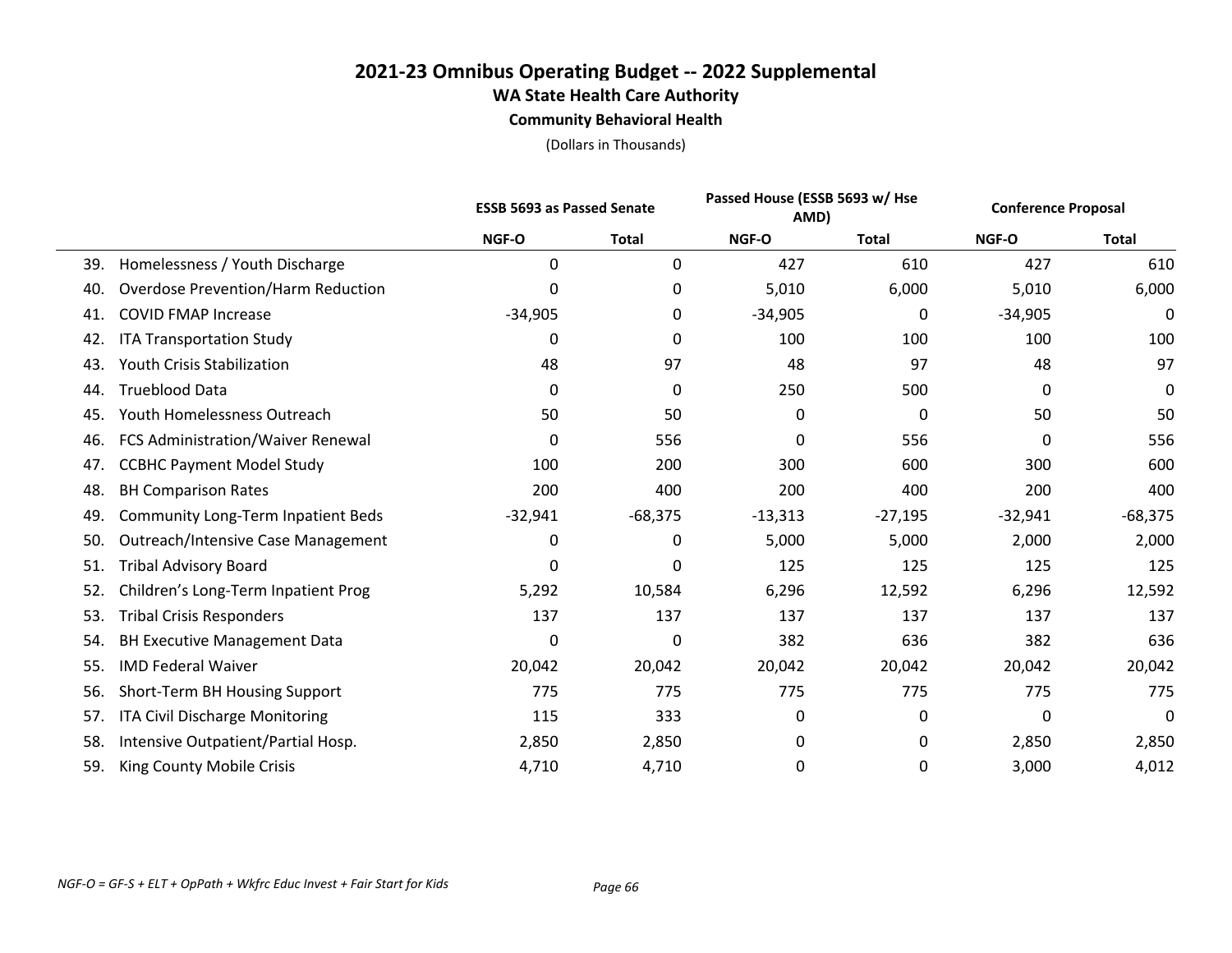**Community Behavioral Health**

|     |                                            | <b>ESSB 5693 as Passed Senate</b> |              | Passed House (ESSB 5693 w/ Hse<br>AMD) |              | <b>Conference Proposal</b> |              |
|-----|--------------------------------------------|-----------------------------------|--------------|----------------------------------------|--------------|----------------------------|--------------|
|     |                                            | NGF-O                             | <b>Total</b> | NGF-O                                  | <b>Total</b> | NGF-O                      | <b>Total</b> |
| 60. | <b>Youth Residential Services</b>          | 0                                 | 0            | 1,500                                  | 1,500        | 1,500                      | 1,500        |
| 61. | <b>Forensic Competency Evaluations</b>     | 12                                | 12           | 0                                      | 0            | 12                         | 12           |
| 62. | Youth Mental Health Program                | 1,500                             | 1,500        | 0                                      | 0            | 0                          | 0            |
| 63. | Non-Medicaid Funding                       | 0                                 | 0            | 30,074                                 | 30,074       | 20,000                     | 20,000       |
| 64. | <b>PACT Team Non-Medicaid Funding</b>      | 5,004                             | 5,004        | 3,870                                  | 3,870        | 3,870                      | 3,870        |
| 65. | PCAP Rate Increase                         | 0                                 | 0            | 134                                    | 231          | 134                        | 231          |
| 66. | <b>Problem Gambling Treatment Account</b>  | 0                                 | 150          | 0                                      | 0            | 0                          | 0            |
| 67. | <b>Problem Gambling Treatment Services</b> | 0                                 | 0            | 91                                     | 241          | 91                         | 241          |
| 68. | Prenatal to 25 BH Strategic Plan           | 300                               | 300          | 0                                      | 0            | 0                          | 0            |
| 69. | <b>RTF Administration</b>                  | 2,820                             | 4,028        | 2,198                                  | 3,140        | 2,198                      | 3,140        |
| 70. | Tribal-Centric BH Exec. Director           | 125                               | 125          | 0                                      | 0            | 0                          | 0            |
| 71. | Youth Inpatient Navigators                 | 0                                 | 0            | 2,148                                  | 2,647        | 2,148                      | 2,647        |
| 72. | <b>BH Homeless Respite Care</b>            | 0                                 | 0            | 1,574                                  | 1,574        | 1,574                      | 1,574        |
| 73. | <b>Master Leasing Initiative</b>           | 490                               | 490          | 490                                    | 490          | 490                        | 490          |
| 74. | <b>Housing Stabilization Teams</b>         | 0                                 | 0            | 664                                    | 818          | 664                        | 818          |
| 75. | Landlord Liaison Program                   | 0                                 | 0            | 2,110                                  | 2,110        | 0                          | 0            |
| 76. | <b>Housing First Opportunities</b>         | 6,027                             | 8,036        | 6,027                                  | 8,036        | 6,027                      | 8,036        |
| 77. | <b>DSHS Vancouver RTF Rates</b>            | $-2,834$                          | $-4,647$     | $-2,834$                               | $-4,647$     | $-2,834$                   | $-4,647$     |
| 78. | Peer Workforce Expansion Pilot             | 50                                | 50           | 0                                      | $\Omega$     | 50                         | 50           |
| 79. | WISe Settlement Agreement                  | 1,206                             | 1,206        | 1,206                                  | 1,206        | 1,206                      | 1,206        |
|     | <b>Policy -- Other Total</b>               | 140,244                           | 211,555      | 138,560                                | 287,141      | 68,066                     | 235,350      |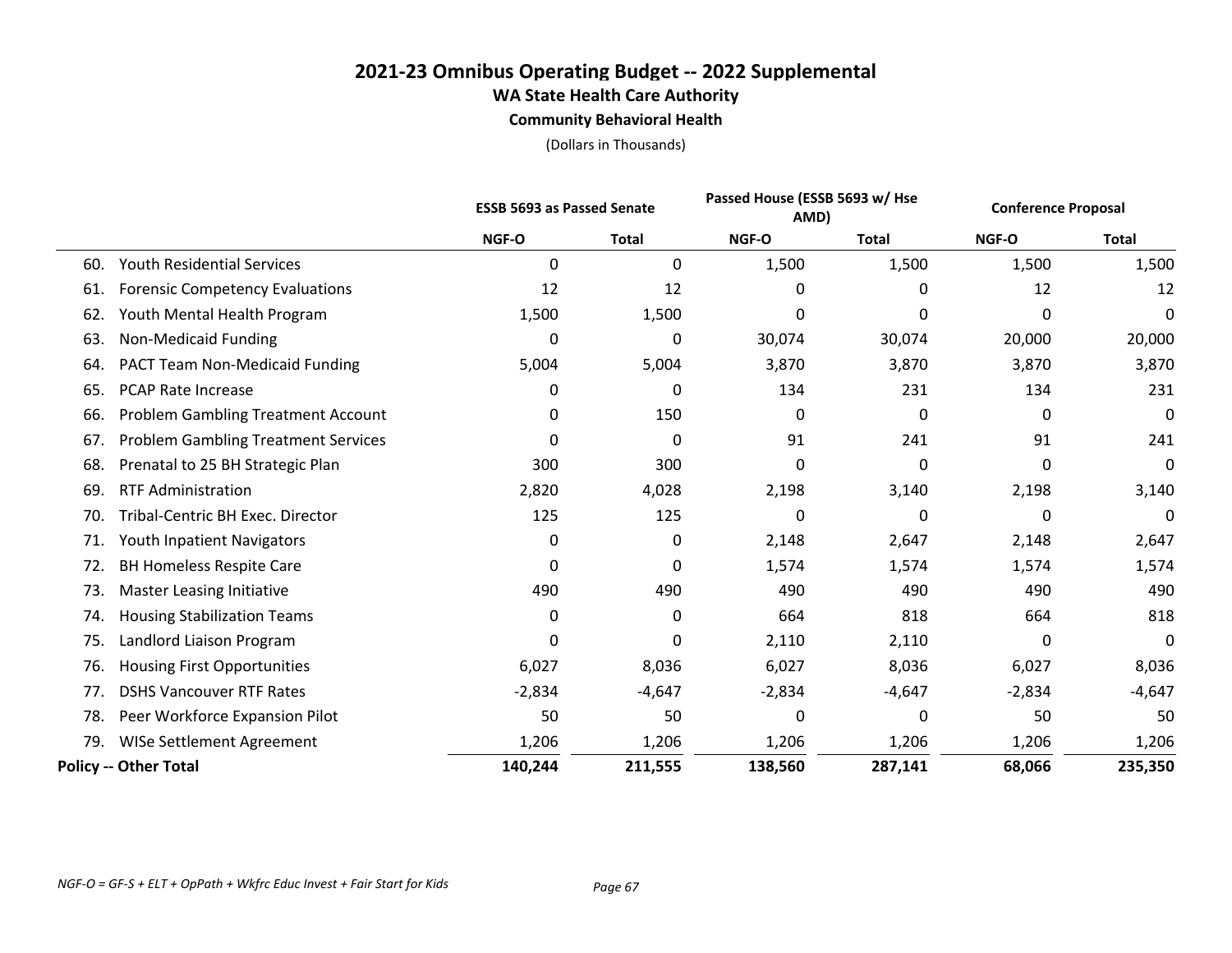#### **Community Behavioral Health**

|                                           | <b>ESSB 5693 as Passed Senate</b> |              |             | Passed House (ESSB 5693 w/ Hse<br>AMD) |           | <b>Conference Proposal</b> |
|-------------------------------------------|-----------------------------------|--------------|-------------|----------------------------------------|-----------|----------------------------|
|                                           | <b>NGF-O</b>                      | <b>Total</b> | NGF-O       | <b>Total</b>                           | NGF-O     | <b>Total</b>               |
| <b>Policy Comp Changes:</b>               |                                   |              |             |                                        |           |                            |
| <b>State Employee Benefits</b><br>80.     | 7                                 | 16           | 0           | 0                                      | 7         | 16                         |
| <b>WFSE General Government</b><br>81.     | 850                               | 2,353        | 0           | 0                                      | 850       | 2,353                      |
| Rep Employee Health Benefits<br>82.       | 5                                 | 13           | 0           | 0                                      | 5         | 13                         |
| Non-Rep General Wage Increase<br>83.      | 958                               | 2,171        | 0           | 0                                      | 958       | 2,171                      |
| <b>Updated PEBB Rate</b><br>84.           | 534                               | 1,313        | 0           | 0                                      | 217       | 534                        |
| PERS & TRS Plan 1 Benefit Increase<br>85. | 43                                | 104          | 0           | 0                                      | 43        | 104                        |
| <b>Policy -- Comp Total</b>               | 2,397                             | 5,970        | 0           | 0                                      | 2,080     | 5,191                      |
| <b>Policy Transfer Changes:</b>           |                                   |              |             |                                        |           |                            |
| 1115 IMD Waiver Cost Transfer<br>86.      | 0                                 | 0            | 0           | 0                                      | $-207$    | $-2,075$                   |
| <b>Policy -- Transfer Total</b>           | $\mathbf 0$                       | $\mathbf 0$  | $\mathbf 0$ | 0                                      | $-207$    | $-2,075$                   |
| <b>Policy UAR Changes:</b>                |                                   |              |             |                                        |           |                            |
| <b>COVID/Other UARs</b><br>87.            | 0                                 | 2,220        | 0           | 2,220                                  | 0         | 2,220                      |
| Other UARs<br>88.                         | 0                                 | 385          | 0           | 385                                    | 0         | 385                        |
| <b>Policy -- UAR Total</b>                | $\mathbf 0$                       | 2,605        | 0           | 2,605                                  | 0         | 2,605                      |
| <b>Total Policy Changes</b>               | 142,641                           | 220,130      | 138,560     | 289,746                                | 69,939    | 241,071                    |
| 2021-23 Policy Level                      | 1,674,206                         | 4,709,706    | 1,670,125   | 4,779,322                              | 1,601,504 | 4,730,647                  |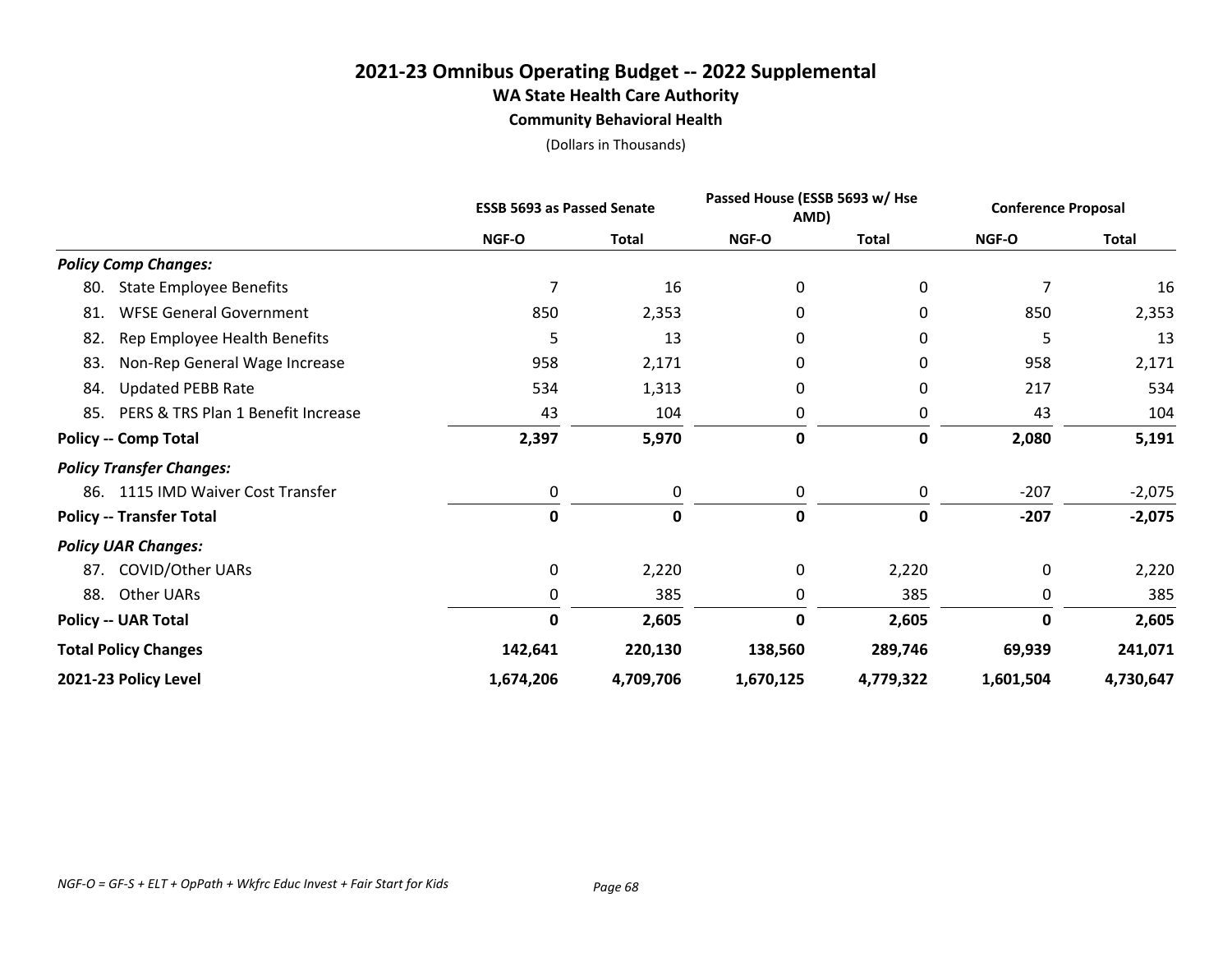#### **2021-23 Omnibus Operating Budget -- 2022 Supplemental WA State Health Care Authority Health Benefit Exchange**

|                                               |        | <b>ESSB 5693 as Passed Senate</b> |             | Passed House (ESSB 5693 w/ Hse<br>AMD) |             | <b>Conference Proposal</b> |  |
|-----------------------------------------------|--------|-----------------------------------|-------------|----------------------------------------|-------------|----------------------------|--|
|                                               | NGF-O  | <b>Total</b>                      | NGF-O       | <b>Total</b>                           | NGF-O       | Total                      |  |
| 2021-23 Original Appropriations               | 9,374  | 220,101                           | 9,374       | 220,101                                | 9,374       | 220,101                    |  |
| 2021-23 Maintenance Level                     | 9,734  | 220,976                           | 9,734       | 220,976                                | 9,734       | 220,976                    |  |
| <b>Policy Other Changes:</b>                  |        |                                   |             |                                        |             |                            |  |
| 1332 Waiver                                   | 2,941  | 7,941                             | 2,941       | 2,941                                  | 2,941       | 7,941                      |  |
| Cascade Care<br>2.                            | 0      | 150                               | 0           | 150                                    | 0           | 150                        |  |
| <b>CC Premium Utilization</b><br>3.           | 0      | $-24,000$                         | 0           | $-24,000$                              | 0           | $-26,500$                  |  |
| <b>Continuous Coverage</b><br>4.              | 1,000  | 1,000                             | 0           | 0                                      | 1,000       | 1,000                      |  |
| <b>Student Health Care Access</b><br>5.       | 20     | 20                                | 0           | 0                                      | 20          | 20                         |  |
| <b>Health Care for Uninsured Adults</b><br>6. | 733    | 733                               | 733         | 733                                    | 733         | 733                        |  |
| <b>Policy -- Other Total</b>                  | 4,694  | $-14,156$                         | 3,674       | $-20,176$                              | 4,694       | $-16,656$                  |  |
| <b>Policy UAR Changes:</b>                    |        |                                   |             |                                        |             |                            |  |
| 7. COVID/Other UARs                           | 0      | 1,108                             | 0           | 1,108                                  | 0           | 1,108                      |  |
| <b>Policy -- UAR Total</b>                    | 0      | 1,108                             | $\mathbf 0$ | 1,108                                  | $\mathbf 0$ | 1,108                      |  |
| <b>Total Policy Changes</b>                   | 4,694  | $-13,048$                         | 3,674       | $-19,068$                              | 4,694       | $-15,548$                  |  |
| 2021-23 Policy Level                          | 14,428 | 207,928                           | 13,408      | 201,908                                | 14,428      | 205,428                    |  |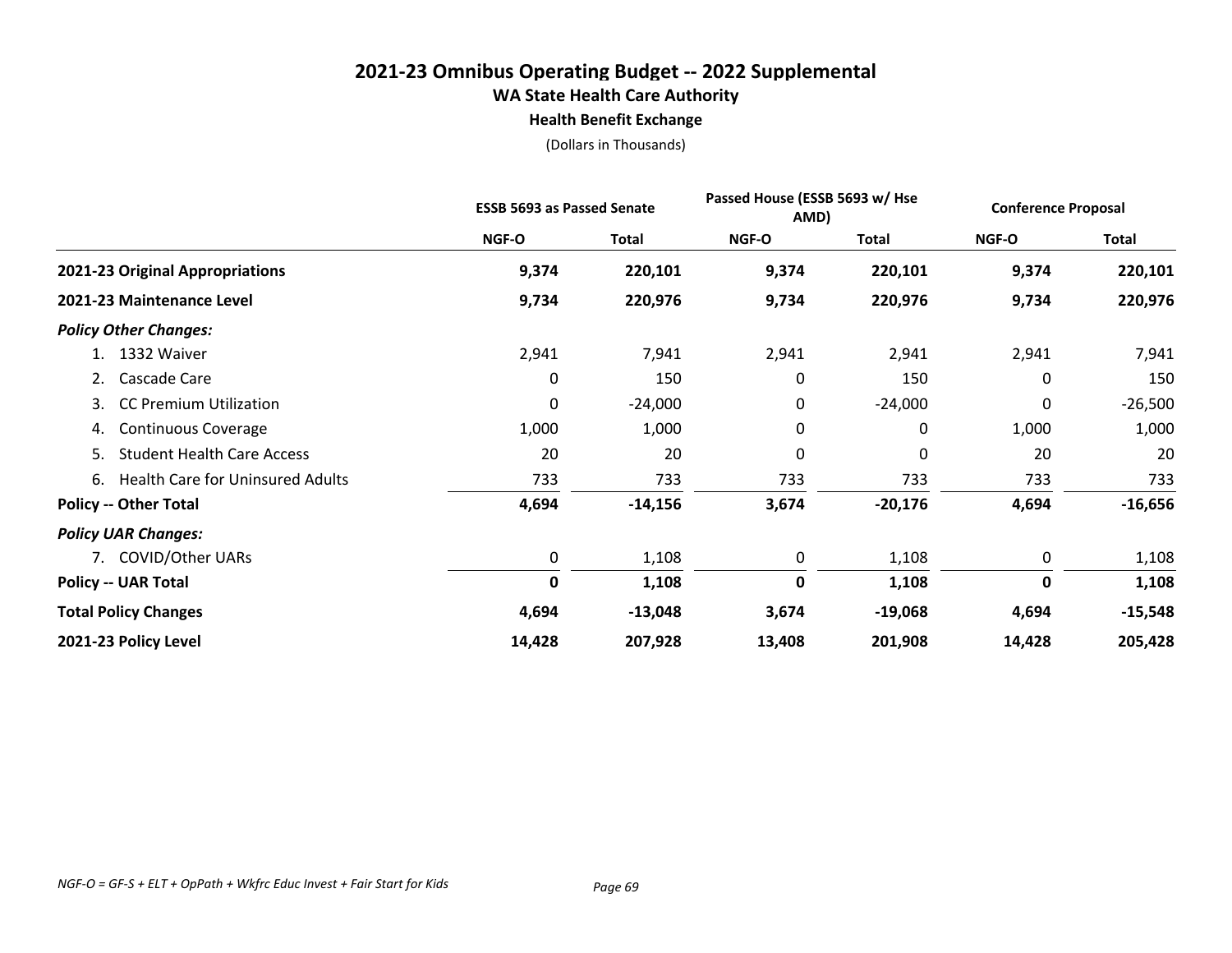**Other**

|                                                 | <b>ESSB 5693 as Passed Senate</b> |              |              | Passed House (ESSB 5693 w/ Hse<br>AMD) |           | <b>Conference Proposal</b> |
|-------------------------------------------------|-----------------------------------|--------------|--------------|----------------------------------------|-----------|----------------------------|
|                                                 | NGF-O                             | <b>Total</b> | <b>NGF-O</b> | <b>Total</b>                           | NGF-O     | <b>Total</b>               |
| 2021-23 Original Appropriations                 | 4,956,210                         | 19,859,498   | 4,956,210    | 19,859,498                             | 4,956,210 | 19,859,498                 |
| 2021-23 Maintenance Level                       | 5,065,791                         | 20,113,705   | 5,065,791    | 20,113,705                             | 5,065,791 | 20,113,705                 |
| <b>Policy Other Changes:</b>                    |                                   |              |              |                                        |           |                            |
| <b>Mobile Opioid Treatment Services</b><br>1.   | 44                                | 120          | 0            | 0                                      | 22        | 60                         |
| DSH Adjustment - Enhanced FMAP<br>2.            | 0                                 | 0            | 0            | 0                                      | $-264$    | 0                          |
| <b>MQIP Payments</b><br>3.                      | 0                                 | 156,026      | 0            | 156,026                                | 0         | 156,026                    |
| MTP - Long-Term Supports<br>4.                  | 0                                 | 39,805       | 0            | 39,805                                 | 0         | 39,805                     |
| MTP - Foundational Comm Supports<br>5.          | 0                                 | 20,553       | 0            | 20,553                                 | 0         | 20,553                     |
| Low-Income Health Care I-502<br>6.              | $-22,103$                         | 0            | $-20,911$    | 0                                      | $-22,644$ | 0                          |
| Rx Drug Affordability Board<br>7.               | 1,460                             | 1,460        | 0            | 0                                      | 1,460     | 1,460                      |
| <b>Primary Care Spending</b><br>8.              | 297                               | 297          | 0            | 0                                      | 297       | 297                        |
| <b>Medicaid Expenditures</b><br>9.              | 204                               | 393          | 0            | 0                                      | 0         | 0                          |
| <b>Intensive OP Treatment for Minors</b><br>10. | 61                                | 244          | 0            | 0                                      | 61        | 244                        |
| <b>Dedicated Cannabis Distributions</b><br>11.  | 3,249                             | $-6,933$     | 0            | 0                                      | $-4,928$  | 0                          |
| <b>Behavioral Health Support</b><br>12.         | 70                                | 135          | 0            | 0                                      | 70        | 135                        |
| Small Rural Hospital Payment<br>13.             | 1,954                             | 5,005        | 0            | 0                                      | 0         | 0                          |
| Ambulance Quality Assurance Fee<br>14.          | $-1,295$                          | 37,556       | $-1,295$     | 37,556                                 | $-1,295$  | 37,556                     |
| Adult Acupuncture Coverage<br>15.               | 403                               | 1,588        | 403          | 1,588                                  | 0         | 0                          |
| <b>ABCD Outreach</b><br>16.                     | 200                               | 400          | 230          | 460                                    | 200       | 400                        |
| Adult Chiropractic Coverage<br>17.              | 581                               | 2,287        | 581          | 2,287                                  | 0         | 0                          |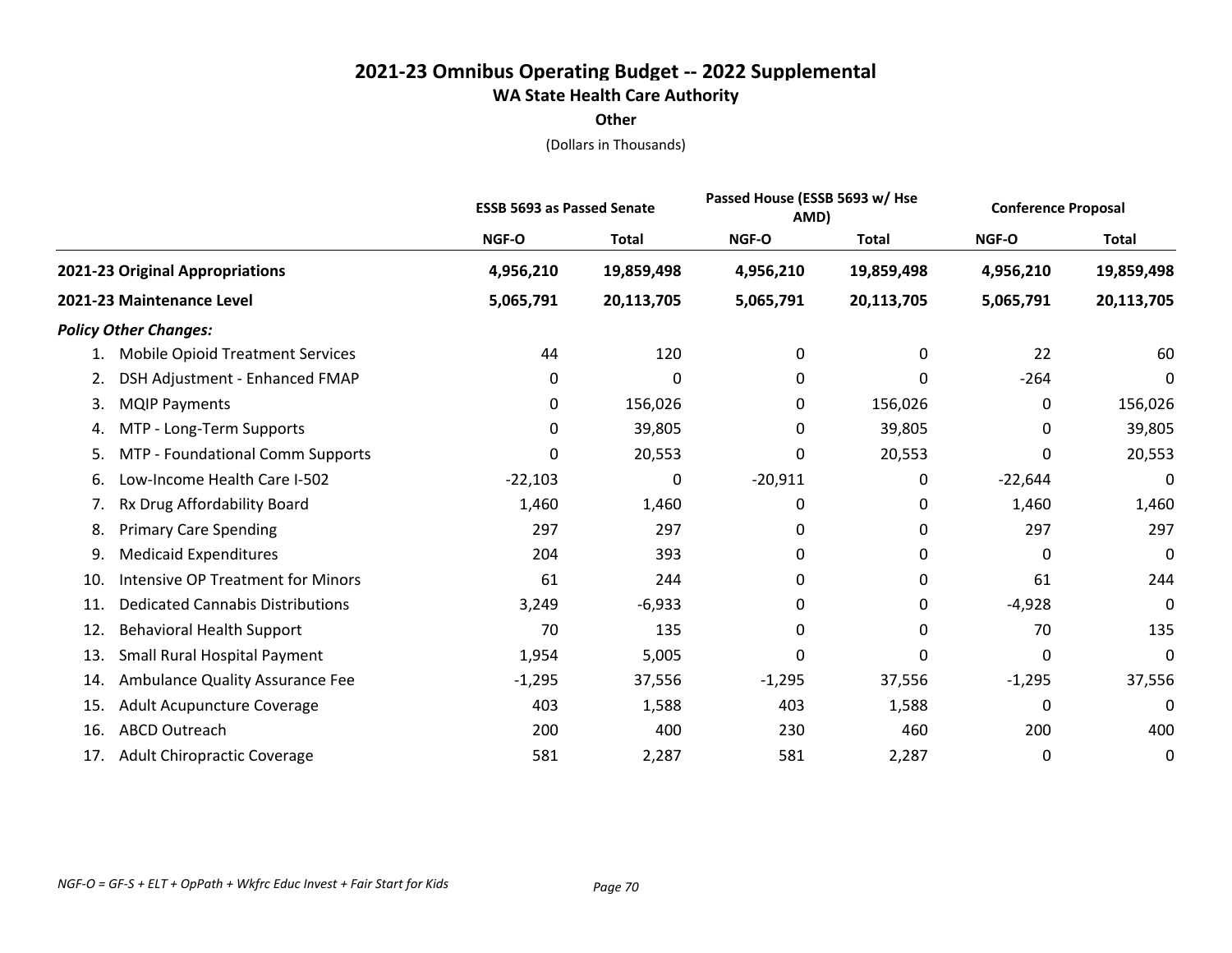**Other**

|     |                                           | <b>ESSB 5693 as Passed Senate</b> |              |            | Passed House (ESSB 5693 w/ Hse<br>AMD) |            | <b>Conference Proposal</b> |  |
|-----|-------------------------------------------|-----------------------------------|--------------|------------|----------------------------------------|------------|----------------------------|--|
|     |                                           | NGF-O                             | <b>Total</b> | NGF-O      | <b>Total</b>                           | NGF-O      | <b>Total</b>               |  |
| 18. | 1115 IMD Waiver Costs                     | 1,604                             | 1,550        | 0          | 0                                      | 1,604      | 1,550                      |  |
| 19. | <b>ARPA HCBS Enhanced FMAP</b>            | $-1,448$                          | 0            | $-1,448$   | 0                                      | $-1,448$   | 0                          |  |
| 20. | MTP - Accountable Comm of Health          | 0                                 | 35,500       | 0          | 35,500                                 | 0          | 35,500                     |  |
| 21. | <b>HIV Antiviral Drug Coverage</b>        | 3,735                             | 21,545       | 3,735      | 21,545                                 | 3,735      | 17,810                     |  |
| 22. | Apple Health and Homes                    | 0                                 | 0            | 729        | 4,548                                  | 226        | 3,886                      |  |
| 23. | <b>Behavioral Health Integration</b>      | 0                                 | 0            | 2,000      | 2,000                                  | 2,000      | 2,000                      |  |
| 24. | MCO Behavioral Health Rate Increase       | 270                               | 772          | 0          | 0                                      | 270        | 772                        |  |
| 25. | <b>Bree Collaborative</b>                 | 600                               | 600          | 600        | 600                                    | 600        | 600                        |  |
| 26. | <b>Continuous Enrollment for Children</b> | 6,090                             | 12,215       | 6,090      | 12,215                                 | 6,090      | 12,215                     |  |
| 27. | Behavioral Health Discharge               | 0                                 | 0            | 55         | 177                                    | 55         | 177                        |  |
| 28. | <b>COVID FMAP Increase</b>                | $-131,050$                        | 0            | $-131,050$ | 0                                      | $-131,050$ | 0                          |  |
| 29. | <b>Community Health Center Stability</b>  | 0                                 | 24,600       | 0          | 0                                      | 0          | 24,600                     |  |
| 30. | Primary Care Case Mgmt - Tribal           | 141                               | 3,159        | 141        | 3,159                                  | 141        | 3,159                      |  |
| 31. | <b>Trueblood Data</b>                     | 250                               | 500          | 0          | 0                                      | 250        | 500                        |  |
| 32. | <b>Acute Care Hospital Capacity</b>       | 2,226                             | 4,452        | 2,226      | 4,452                                  | 2,226      | 4,452                      |  |
| 33. | Increase In-Home PNA                      | 3,174                             | 0            | 0          | 0                                      | 3,174      | 0                          |  |
| 34. | <b>Personal Needs Allowance</b>           | 0                                 | 0            | 3,174      | 0                                      | 0          | 0                          |  |
| 35. | <b>EPSDT Services</b>                     | 545                               | 842          | 272        | 421                                    | 272        | 421                        |  |
| 36. | <b>Electronic Consent Management</b>      | 356                               | 3,080        | 0          | 0                                      | 356        | 3,080                      |  |
| 37. | <b>Fertility Treatment Study</b>          | 0                                 | 0            | 200        | 200                                    | 200        | 200                        |  |
| 38. | <b>Community Information Exchange</b>     | 0                                 | 0            | 13,055     | 14,848                                 | 500        | 2,000                      |  |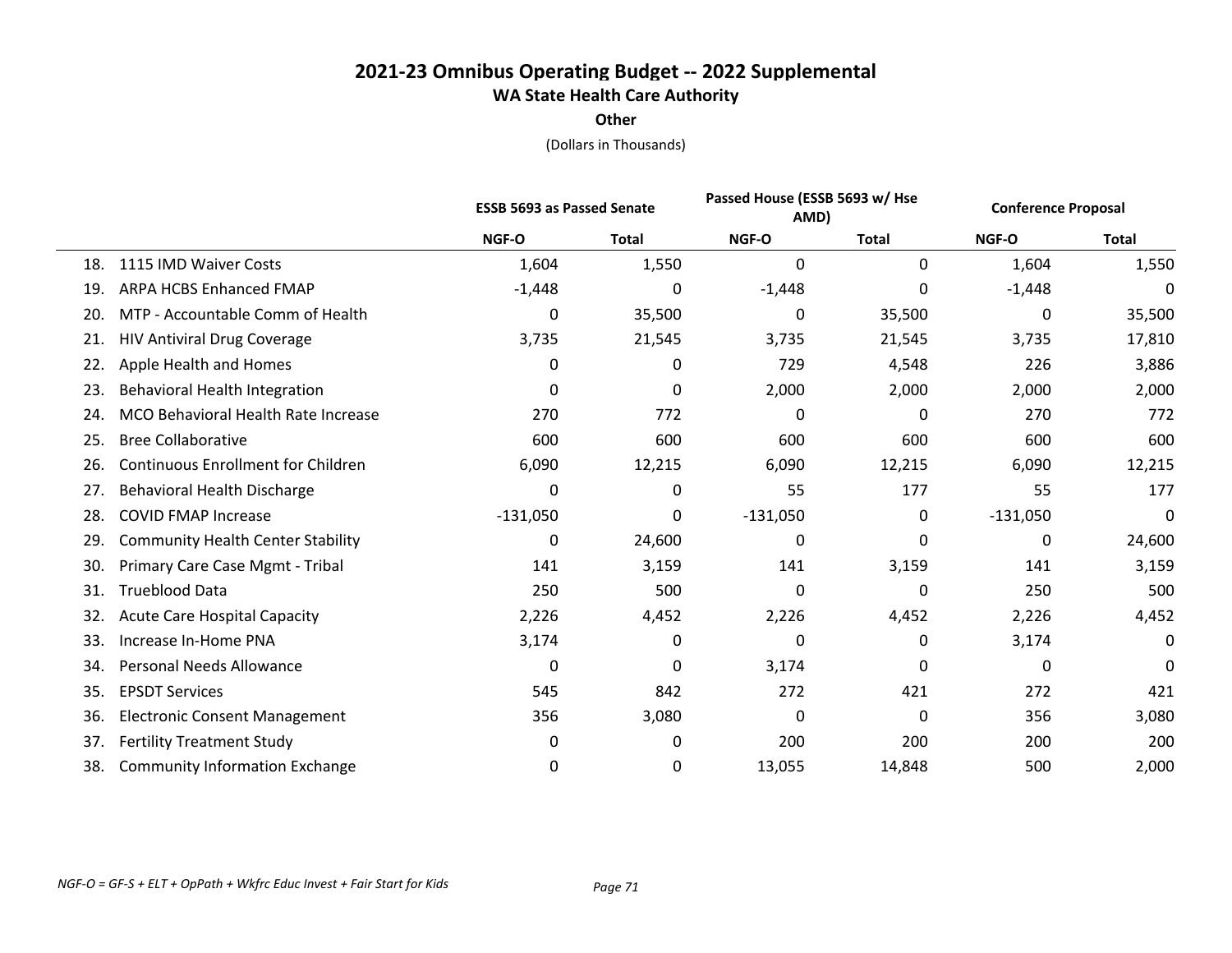## **2021-23 Omnibus Operating Budget -- 2022 Supplemental WA State Health Care Authority**

**Other**

|     |                                            |          | Passed House (ESSB 5693 w/ Hse<br><b>ESSB 5693 as Passed Senate</b><br>AMD) |          |              | <b>Conference Proposal</b> |              |
|-----|--------------------------------------------|----------|-----------------------------------------------------------------------------|----------|--------------|----------------------------|--------------|
|     |                                            | NGF-O    | <b>Total</b>                                                                | NGF-O    | <b>Total</b> | NGF-O                      | <b>Total</b> |
| 39. | <b>MSP Asset Test Process</b>              | 5,173    | 10,303                                                                      | 5,173    | 10,303       | 5,173                      | 10,303       |
| 40. | <b>School-Based Health Services</b>        | 5,191    | 2,078                                                                       | 4,359    | 415          | 4,359                      | 415          |
| 41. | Community Health Centers - I-502           | $-2,211$ | 0                                                                           | $-2,091$ | 0            | $-2,264$                   | 0            |
| 42. | <b>Children's Dental Services</b>          | 18,191   | 37,157                                                                      | 10,018   | 20,369       | 10,406                     | 21,121       |
| 43. | <b>UPL Overpayment</b>                     | 2,234    | 2,234                                                                       | 2,234    | 2,234        | 2,234                      | 2,234        |
| 44. | Legal and Contracts Staff                  | 188      | 377                                                                         | 377      | 754          | 188                        | 377          |
| 45. | <b>Rural CHART Support</b>                 | 81       | 163                                                                         | 81       | 163          | 81                         | 163          |
| 46. | <b>Electronic Health Records</b>           | 3,576    | 4,570                                                                       | 0        | 0            | 3,576                      | 4,570        |
| 47. | <b>Health Care Cost Board</b>              | 0        | 0                                                                           | 0        | 1,500        | 0                          | 1,500        |
| 48. | <b>Outpatient Directed Payment Program</b> | 0        | 217,649                                                                     | 0        | 0            | 0                          | 217,649      |
| 49. | <b>Total Cost of Insulin</b>               | 270      | 270                                                                         | 363      | 363          | 363                        | 363          |
| 50. | <b>Hospital Grants</b>                     | 0        | 0                                                                           | 0        | 0            | 8,000                      | 8,000        |
| 51. | <b>Remote Patient Monitoring</b>           | 18       | 61                                                                          | 18       | 61           | 18                         | 61           |
| 52. | Language Access Providers Agreement        | 211      | 502                                                                         | 211      | 502          | 211                        | 502          |
| 53. | <b>Forensic Competency Evaluations</b>     | 5        | 18                                                                          | 0        | 0            | 27                         | 102          |
| 54. | PHE Post-Eligibility Review                | 250      | 500                                                                         | 0        | 0            | 250                        | 500          |
| 55. | <b>Master Person Index</b>                 | 47       | 467                                                                         | 47       | 467          | 47                         | 467          |
| 56. | <b>Community Health Workers</b>            | 2,087    | 2,087                                                                       | 0        | 0            | 2,087                      | 2,087        |
| 57. | <b>MH Referral Service</b>                 | 0        | 0                                                                           | 480      | 480          | 0                          | 0            |
| 58. | <b>Palliative Care Model</b>               | 250      | 250                                                                         | 250      | 250          | 250                        | 250          |
| 59. | Partnership Access Line Program            | 80       | 480                                                                         | 0        | 0            | 80                         | 480          |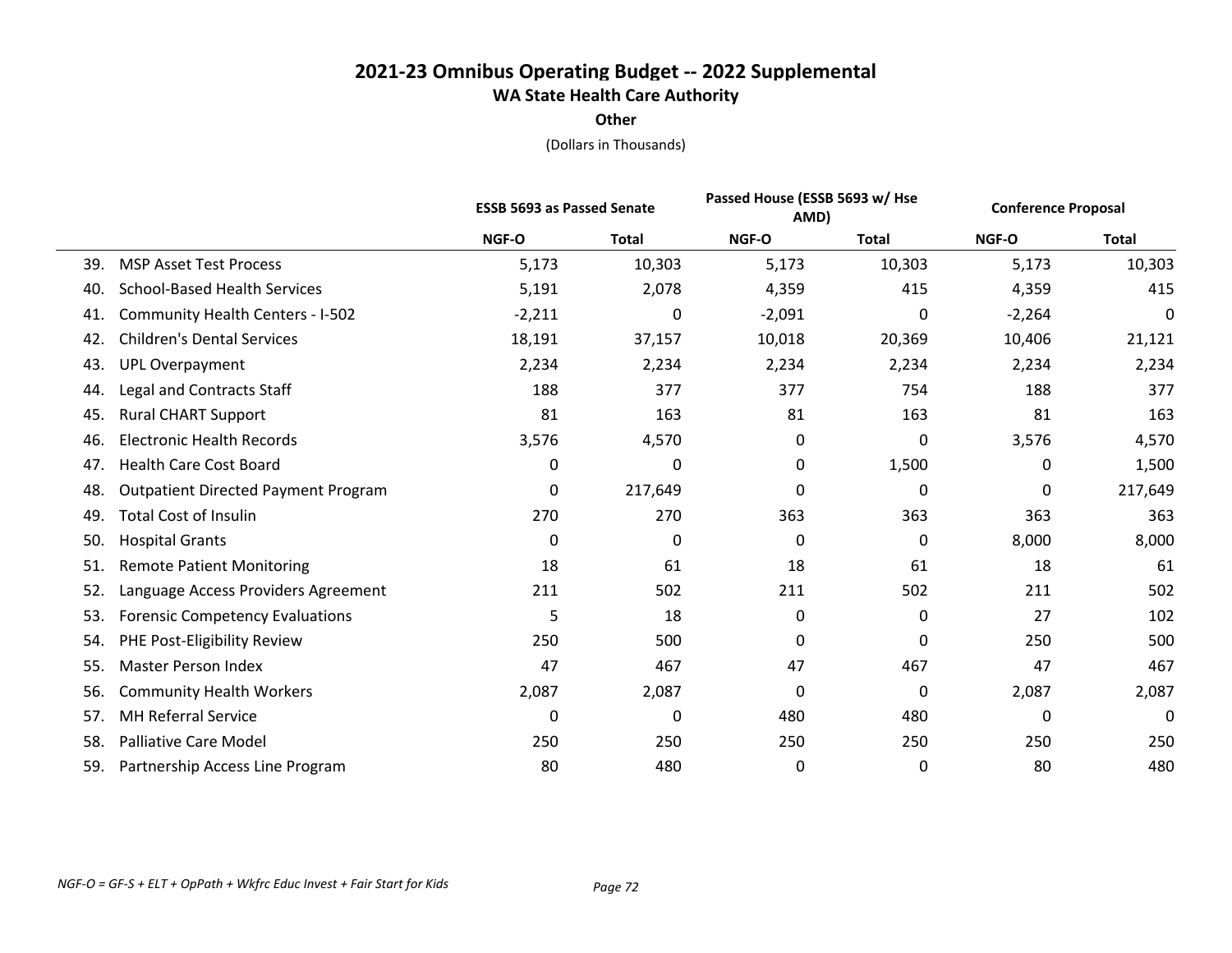## **2021-23 Omnibus Operating Budget -- 2022 Supplemental WA State Health Care Authority**

**Other**

|     |                                         | Passed House (ESSB 5693 w/ Hse<br><b>ESSB 5693 as Passed Senate</b><br>AMD) |              | <b>Conference Proposal</b> |              |           |              |
|-----|-----------------------------------------|-----------------------------------------------------------------------------|--------------|----------------------------|--------------|-----------|--------------|
|     |                                         | NGF-O                                                                       | <b>Total</b> | NGF-O                      | <b>Total</b> | NGF-O     | <b>Total</b> |
| 60. | <b>ABD/HEN Review Process</b>           | 130                                                                         | 141          | 130                        | 141          | 130       | 141          |
| 61. | MICP In-Home Rate Increase              | 0                                                                           | 0            | 180                        | 367          | 0         | $\Omega$     |
| 62. | MICP Group-Home Rate Increase           | 180                                                                         | 367          | 0                          | 0            | 180       | 367          |
| 63. | <b>Private Duty Nursing Rates</b>       | 640                                                                         | 1,295        | 640                        | 1,295        | 640       | 1,295        |
| 64. | Psilocybin Report                       | 0                                                                           | 0            | 0                          | 0            | 200       | 200          |
| 65. | Psilocybin Services Work Group          | 200                                                                         | 200          | 0                          | 0            | 0         | 0            |
| 66. | Parent Support Warm Line                | 500                                                                         | 500          | 500                        | 500          | 500       | 500          |
| 67. | Rural Regional Hospital Payment         | 1,241                                                                       | 3,717        | 0                          | 0            | 0         | 0            |
| 68. | Sole Community Hospital                 | $-1,804$                                                                    | $-5,083$     | 0                          | 0            | 0         | 0            |
| 69. | <b>Home Health Rates</b>                | 140                                                                         | 406          | 140                        | 406          | 140       | 406          |
| 70. | ARPA UIHP Enhanced FMAP                 | 14,940                                                                      | 0            | 14,940                     | 0            | 14,940    | 0            |
| 71. | <b>Health Care for Uninsured Adults</b> | 3,250                                                                       | 3,250        | 3,250                      | 3,250        | 3,250     | 3,250        |
| 72. | <b>Supported Housing Services</b>       | 208                                                                         | 208          | 0                          | 0            | 208       | 208          |
| 73. | <b>Supported Employment Services</b>    | 202                                                                         | 202          | 703                        | 703          | 202       | 202          |
|     | <b>Policy -- Other Total</b>            | $-72,914$                                                                   | 652,120      | $-79,210$                  | 402,463      | $-82,344$ | 647,171      |
|     | <b>Policy Comp Changes:</b>             |                                                                             |              |                            |              |           |              |
| 74. | <b>State Employee Benefits</b>          | 1                                                                           | 3            | 0                          | 0            | 1         | 3            |
| 75. | <b>WFSE General Government</b>          | 0                                                                           | 9            | 0                          | 0            | 0         | 9            |
| 76. | Non-Rep General Wage Increase           | 133                                                                         | 325          | 0                          | 0            | 133       | 325          |
| 77. | <b>Updated PEBB Rate</b>                | 47                                                                          | 118          | 0                          | 0            | 19        | 48           |
| 78. | PERS & TRS Plan 1 Benefit Increase      | 4                                                                           | 10           | 0                          | 0            | 4         | 10           |
|     | <b>Policy -- Comp Total</b>             | 185                                                                         | 465          | 0                          | 0            | 157       | 395          |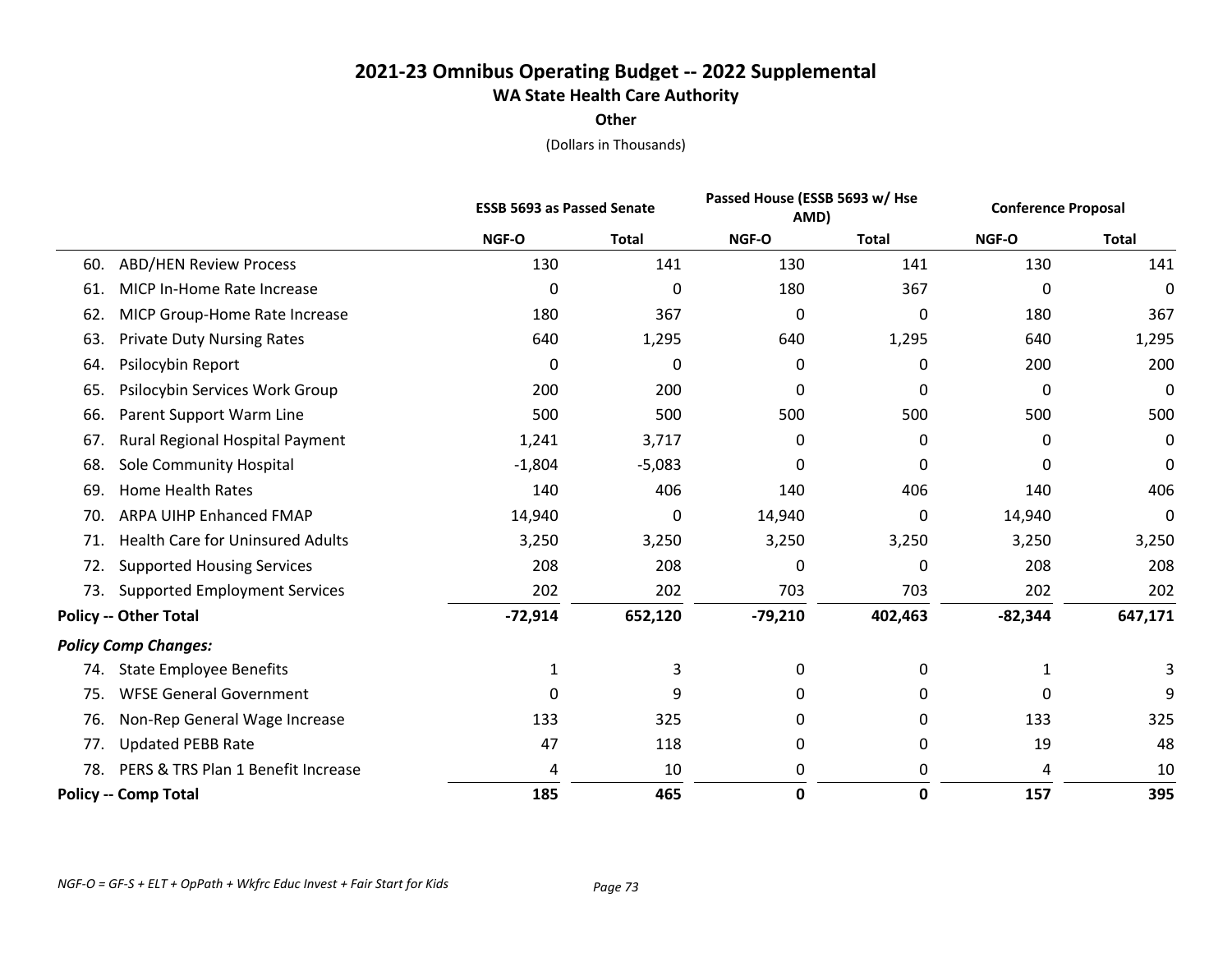## **2021-23 Omnibus Operating Budget -- 2022 Supplemental WA State Health Care Authority**

**Other**

|                                          | <b>ESSB 5693 as Passed Senate</b> |              | Passed House (ESSB 5693 w/ Hse<br>AMD) |              | <b>Conference Proposal</b> |              |
|------------------------------------------|-----------------------------------|--------------|----------------------------------------|--------------|----------------------------|--------------|
|                                          | NGF-O                             | <b>Total</b> | NGF-O                                  | <b>Total</b> | <b>NGF-O</b>               | <b>Total</b> |
| <b>Policy Transfer Changes:</b>          |                                   |              |                                        |              |                            |              |
| <b>Transfers Between Agencies</b><br>79. | 8,000                             | 8,000        | 8,000                                  | 8,000        | 8,000                      | 8,000        |
| 1115 IMD Waiver Cost Transfer<br>80.     | 0                                 | 0            | 0                                      | 0            | 207                        | 2,075        |
| <b>Policy -- Transfer Total</b>          | 8,000                             | 8,000        | 8,000                                  | 8,000        | 8,207                      | 10,075       |
| <b>Policy Central Services Changes:</b>  |                                   |              |                                        |              |                            |              |
| Archives/Records Management<br>81.       | 0                                 | 0            | 0                                      | 0            | 3                          | 7            |
| <b>Audit Services</b><br>82.             | 0                                 | 0            | 0                                      | 0            | 100                        | 230          |
| Legal Services<br>83.                    | 0                                 | 0            | 0                                      | 0            | 57                         | 104          |
| <b>Administrative Hearings</b><br>84.    | 0                                 | 0            | 0                                      | 0            | 41                         | 77           |
| <b>CTS Central Services</b><br>85.       | 0                                 | 0            | 0                                      | 0            | 146                        | 337          |
| <b>DES Central Services</b><br>86.       | 0                                 | 0            | 0                                      | 0            | 6                          | 15           |
| <b>OFM Central Services</b><br>87.       | 0                                 | 0            | 0                                      | 0            | $-36$                      | 22           |
| Self-Insurance Liability Premium<br>88.  | 0                                 | 0            | 0                                      | 0            |                            | 3            |
| <b>Policy -- Central Svcs Total</b>      | 0                                 | 0            | 0                                      | 0            | 318                        | 795          |
| <b>Policy UAR Changes:</b>               |                                   |              |                                        |              |                            |              |
| <b>Other UARs</b><br>89.                 | 0                                 | 1,999        | 0                                      | 1,999        | 0                          | 1,999        |
| <b>Policy -- UAR Total</b>               | 0                                 | 1,999        | O                                      | 1,999        | $\mathbf 0$                | 1,999        |
| <b>Total Policy Changes</b>              | $-64,729$                         | 662,584      | $-71,210$                              | 412,462      | $-73,662$                  | 660,435      |
| 2021-23 Policy Level                     | 5,001,062                         | 20,776,289   | 4,994,581                              | 20,526,167   | 4,992,129                  | 20,774,140   |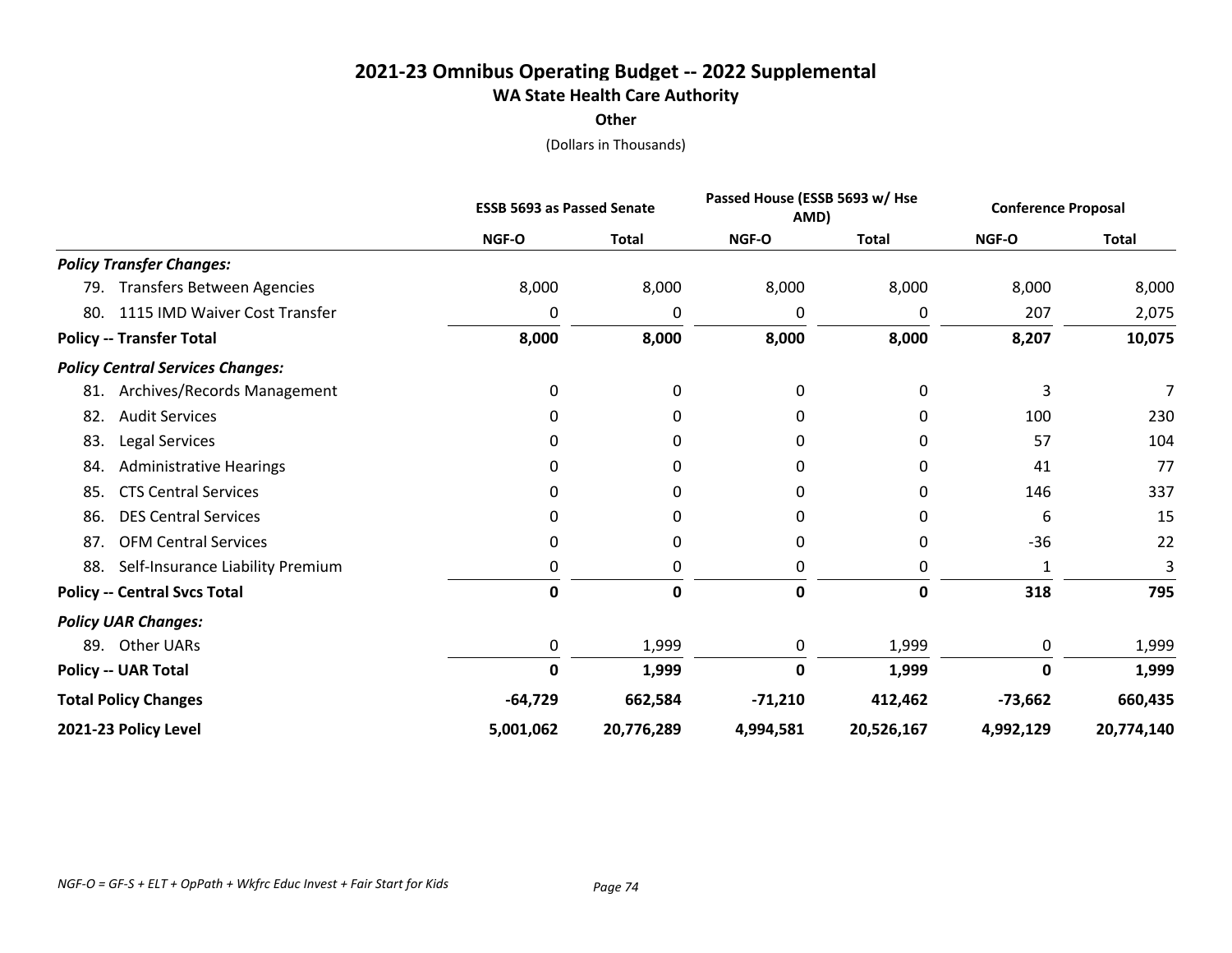### **2021-23 Omnibus Operating Budget -- 2022 Supplemental WA State Health Care Authority Employee Benefits**

|                                           |             | <b>ESSB 5693 as Passed Senate</b> |              | Passed House (ESSB 5693 w/ Hse<br>AMD) |             | <b>Conference Proposal</b> |  |
|-------------------------------------------|-------------|-----------------------------------|--------------|----------------------------------------|-------------|----------------------------|--|
|                                           | NGF-O       | <b>Total</b>                      | NGF-O        | <b>Total</b>                           | NGF-O       | <b>Total</b>               |  |
| 2021-23 Original Appropriations           | 0           | 190,295                           | 0            | 190,295                                | 0           | 190,295                    |  |
| 2021-23 Maintenance Level                 | 0           | 190,537                           | 0            | 190,537                                | 0           | 190,537                    |  |
| <b>Policy Other Changes:</b>              |             |                                   |              |                                        |             |                            |  |
| <b>Customer Service Staff</b>             | 0           | 604                               | 0            | 1,208                                  | 0           | 604                        |  |
| <b>Procurement Resources</b><br>2.        | 0           | 1,367                             | 0            | 1,367                                  | 0           | 1,367                      |  |
| <b>Mental Health Parity</b><br>3.         | 0           | 350                               | 0            | 350                                    | 0           | 350                        |  |
| Uniform Medical Plan Administration<br>4. | 0           | 0                                 | 0            | 500                                    | 0           | 250                        |  |
| <b>Policy -- Other Total</b>              | $\mathbf 0$ | 2,321                             | 0            | 3,425                                  | 0           | 2,571                      |  |
| <b>Policy Comp Changes:</b>               |             |                                   |              |                                        |             |                            |  |
| <b>State Employee Benefits</b><br>5.      | 0           | $\overline{2}$                    | 0            | 0                                      | 0           | 2                          |  |
| <b>WFSE General Government</b><br>6.      | 0           | 144                               | O            | 0                                      | 0           | 144                        |  |
| Rep Employee Health Benefits<br>7.        | 0           | 1                                 | 0            | 0                                      | 0           |                            |  |
| Non-Rep General Wage Increase<br>8.       | 0           | 259                               | <sup>0</sup> | 0                                      | 0           | 259                        |  |
| <b>Updated PEBB Rate</b><br>9.            | 0           | 125                               | 0            | 0                                      | 0           | 51                         |  |
| PERS & TRS Plan 1 Benefit Increase<br>10. | 0           | 10                                | 0            | 0                                      | 0           | 10                         |  |
| <b>Policy -- Comp Total</b>               | $\mathbf 0$ | 541                               | $\mathbf 0$  | $\mathbf 0$                            | $\mathbf 0$ | 467                        |  |
| <b>Policy Central Services Changes:</b>   |             |                                   |              |                                        |             |                            |  |
| Archives/Records Management<br>11.        | 0           | 0                                 | 0            | 0                                      | 0           |                            |  |
| <b>Audit Services</b><br>12.              | 0           | 0                                 | 0            | 0                                      | 0           | 19                         |  |
| Legal Services<br>13.                     | 0           | 0                                 | 0            | 0                                      | 0           | 18                         |  |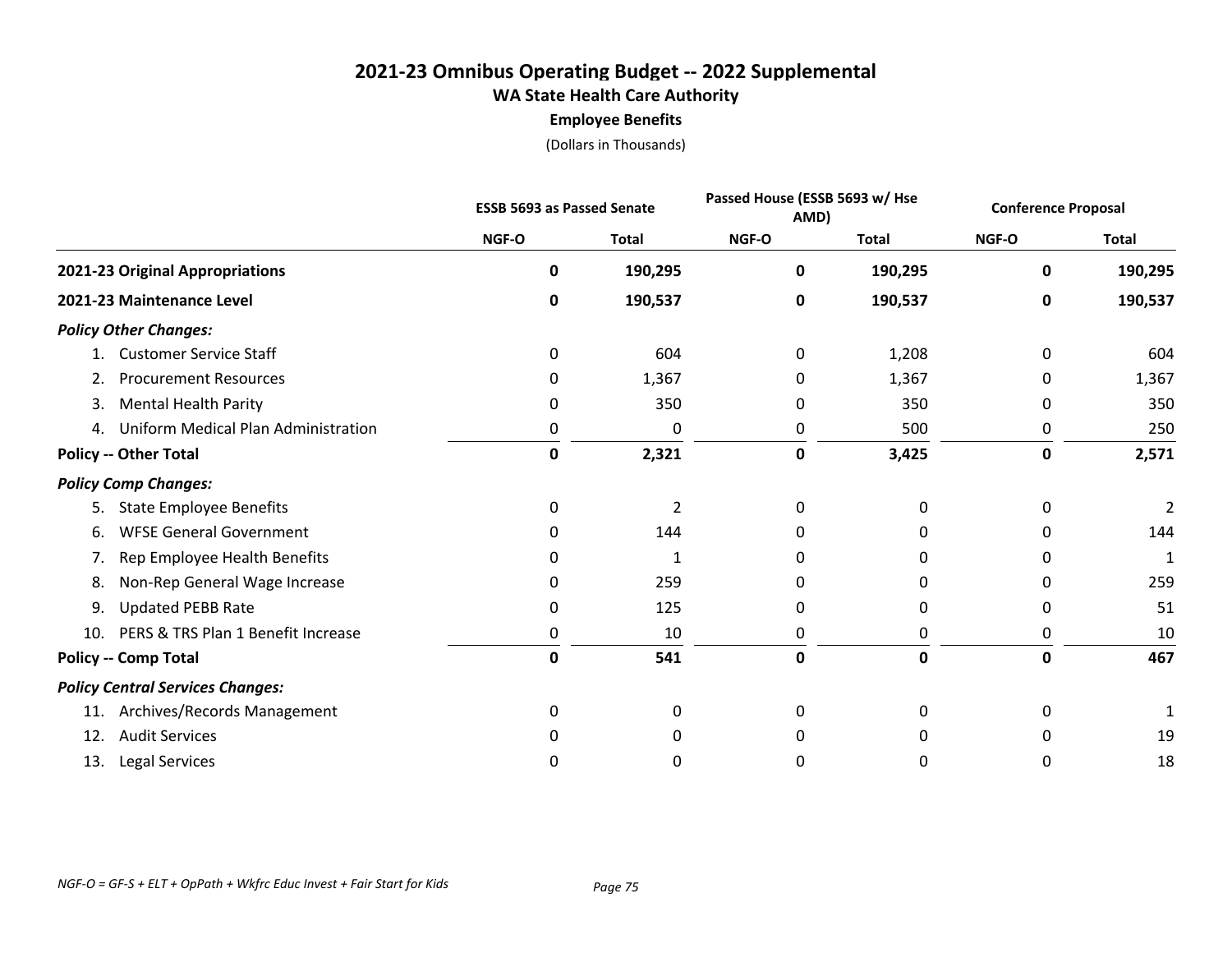#### **2021-23 Omnibus Operating Budget -- 2022 Supplemental WA State Health Care Authority Employee Benefits**

|                                       | <b>ESSB 5693 as Passed Senate</b> |         | Passed House (ESSB 5693 w/ Hse<br>AMD) |         | <b>Conference Proposal</b> |              |
|---------------------------------------|-----------------------------------|---------|----------------------------------------|---------|----------------------------|--------------|
|                                       | <b>NGF-O</b>                      | Total   | <b>NGF-O</b>                           | Total   | <b>NGF-O</b>               | <b>Total</b> |
| <b>Administrative Hearings</b><br>14. |                                   |         |                                        | 0       | 0                          |              |
| 15. CTS Central Services              |                                   |         |                                        | 0       | 0                          | 27           |
| 16. DES Central Services              |                                   |         |                                        |         | 0                          |              |
| <b>Policy -- Central Svcs Total</b>   |                                   |         | 0                                      | 0       | 0                          | 67           |
| <b>Total Policy Changes</b>           | 0                                 | 2,862   | 0                                      | 3,425   | 0                          | 3,105        |
| 2021-23 Policy Level                  |                                   | 193,399 | 0                                      | 193,962 | 0                          | 193,642      |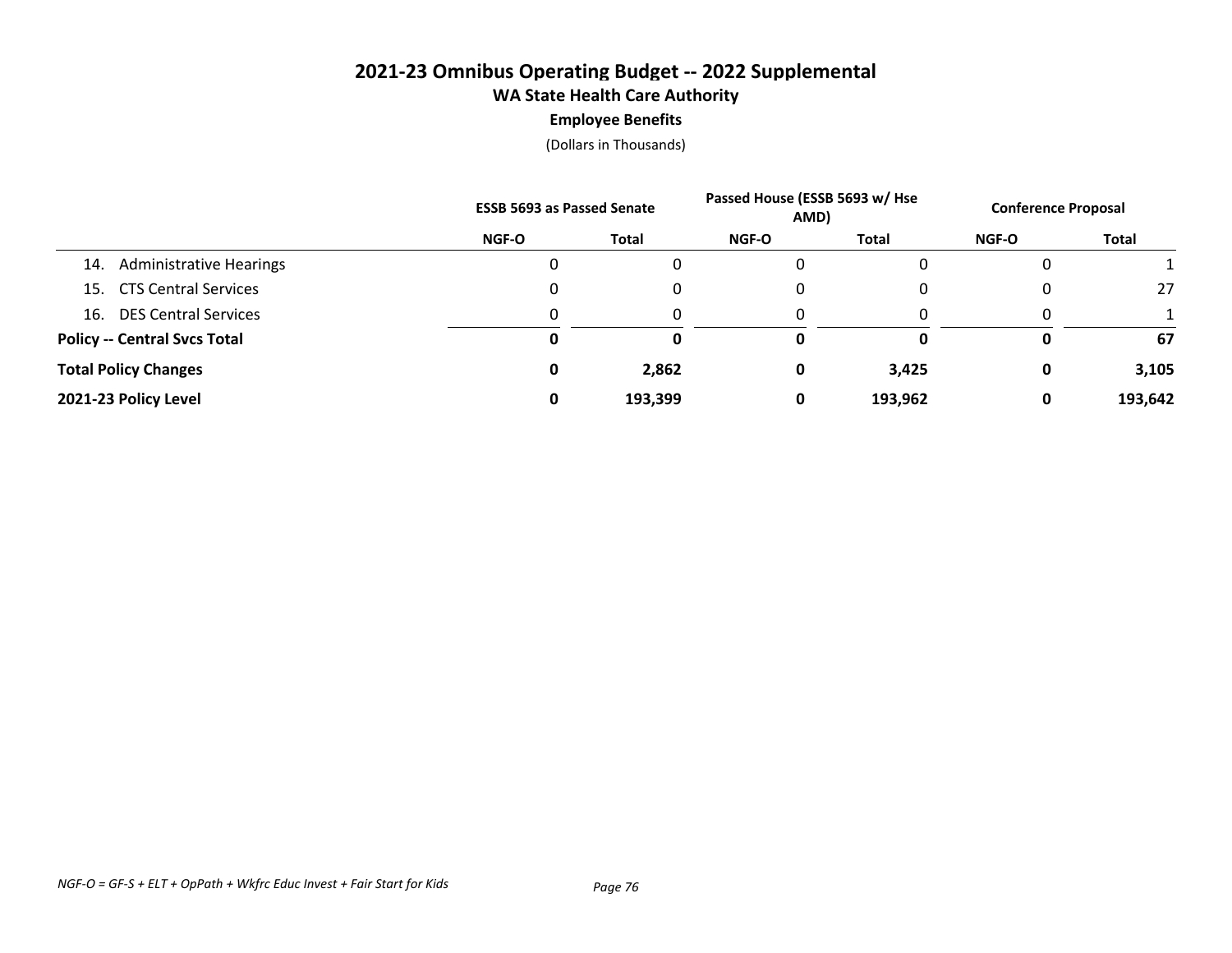#### **2021-23 Omnibus Operating Budget -- 2022 Supplemental WA State Health Care Authority School Employee Benefits Board**

|                                              | <b>ESSB 5693 as Passed Senate</b> |              |              | Passed House (ESSB 5693 w/ Hse<br>AMD) |              | <b>Conference Proposal</b> |
|----------------------------------------------|-----------------------------------|--------------|--------------|----------------------------------------|--------------|----------------------------|
|                                              | NGF-O                             | <b>Total</b> | NGF-O        | <b>Total</b>                           | <b>NGF-O</b> | <b>Total</b>               |
| 2021-23 Original Appropriations              | O                                 | 79,909       | 0            | 79,909                                 | 0            | 79,909                     |
| 2021-23 Maintenance Level                    | 0                                 | 80,025       | 0            | 80,025                                 | 0            | 80,025                     |
| <b>Policy Other Changes:</b>                 |                                   |              |              |                                        |              |                            |
| <b>Customer Service Staff</b>                | 0                                 | 604          | 0            | 0                                      | 0            | 604                        |
| <b>Procurement Resources</b><br>2.           | 0                                 | 1,367        | 0            | 1,367                                  | 0            | 1,367                      |
| <b>Mental Health Parity</b><br>3.            | 0                                 | 350          | 0            | 350                                    | 0            | 350                        |
| <b>SEBB Maintenance and Operations</b><br>4. | 0                                 | 971          | 0            | 971                                    | 0            | 971                        |
| Uniform Medical Plan Administration<br>5.    | 0                                 | 0            | 0            | 0                                      | 0            | 250                        |
| <b>Policy -- Other Total</b>                 | 0                                 | 3,292        | 0            | 2,688                                  | 0            | 3,542                      |
| <b>Policy Comp Changes:</b>                  |                                   |              |              |                                        |              |                            |
| <b>State Employee Benefits</b><br>6.         | 0                                 | 2            | 0            | 0                                      | 0            | 2                          |
| <b>WFSE General Government</b><br>7.         | 0                                 | 49           | 0            | 0                                      | 0            | 49                         |
| Non-Rep General Wage Increase<br>8.          | 0                                 | 199          | <sup>0</sup> | 0                                      | 0            | 199                        |
| <b>Updated PEBB Rate</b><br>9.               | 0                                 | 81           | 0            | 0                                      | 0            | 33                         |
| PERS & TRS Plan 1 Benefit Increase<br>10.    | 0                                 | 7            | 0            | 0                                      | 0            | 7                          |
| <b>Policy -- Comp Total</b>                  | 0                                 | 338          | $\mathbf 0$  | 0                                      | 0            | 290                        |
| <b>Policy Central Services Changes:</b>      |                                   |              |              |                                        |              |                            |
| <b>Audit Services</b><br>11.                 | 0                                 | 0            | 0            | 0                                      | 0            | 14                         |
| Legal Services<br>12.                        | 0                                 | 0            | 0            | 0                                      | 0            | 10                         |
| <b>CTS Central Services</b><br>13.           | 0                                 | 0            | 0            | 0                                      | 0            | 20                         |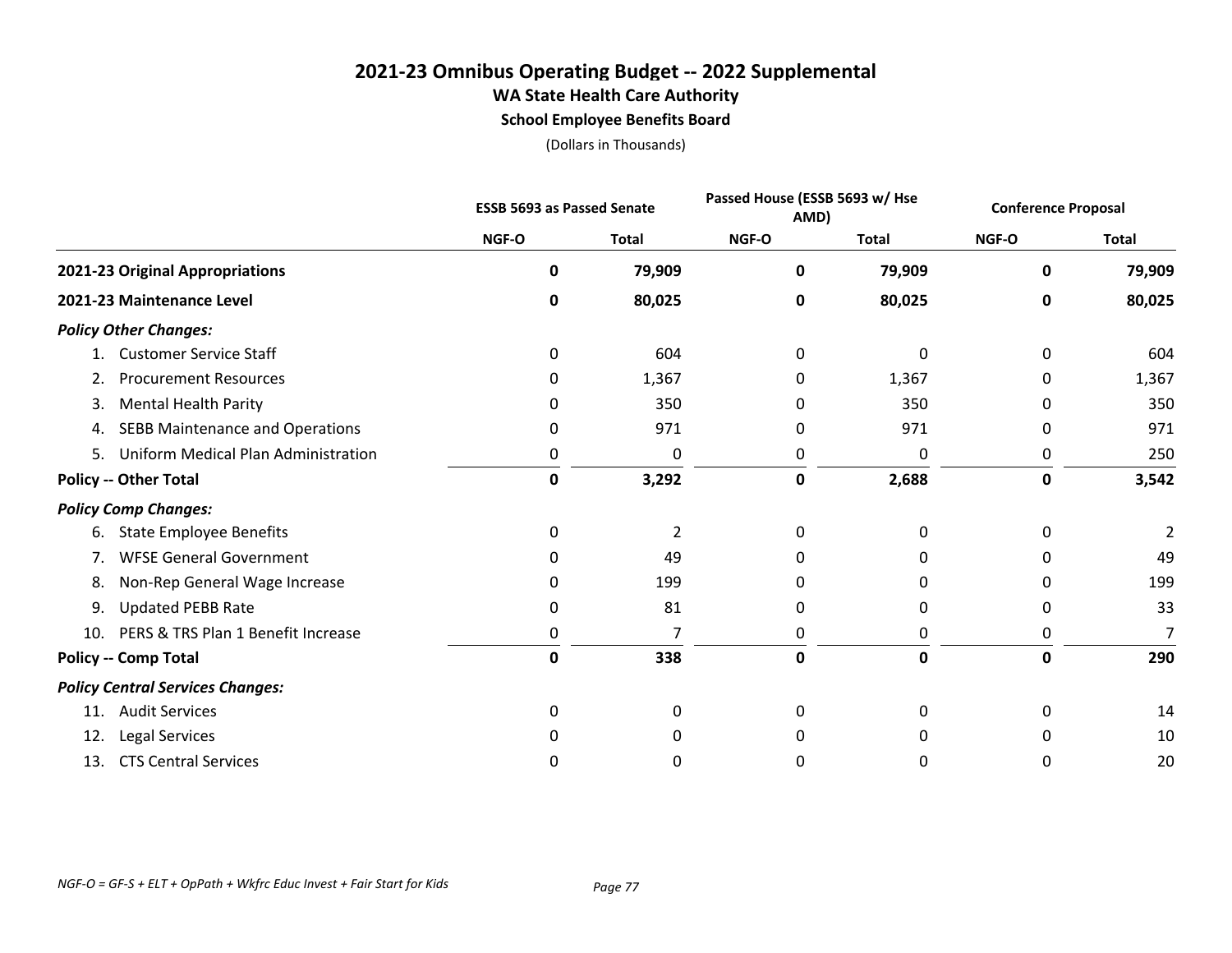#### **2021-23 Omnibus Operating Budget -- 2022 Supplemental WA State Health Care Authority School Employee Benefits Board**

|                                     |              | <b>ESSB 5693 as Passed Senate</b> |              | Passed House (ESSB 5693 w/ Hse<br>AMD) |       | <b>Conference Proposal</b> |
|-------------------------------------|--------------|-----------------------------------|--------------|----------------------------------------|-------|----------------------------|
|                                     | <b>NGF-O</b> | <b>Total</b>                      | <b>NGF-O</b> | <b>Total</b>                           | NGF-O | <b>Total</b>               |
| <b>DES Central Services</b><br>14.  |              | u                                 | 0            |                                        |       |                            |
| 15. OFM Central Services            |              |                                   | 0            |                                        |       |                            |
| <b>Policy -- Central Svcs Total</b> |              |                                   | 0            | 0                                      |       | 52                         |
| <b>Total Policy Changes</b>         |              | 3,630                             | 0            | 2,688                                  | 0     | 3,884                      |
| 2021-23 Policy Level                |              | 83,655                            | 0            | 82,713                                 | 0     | 83,909                     |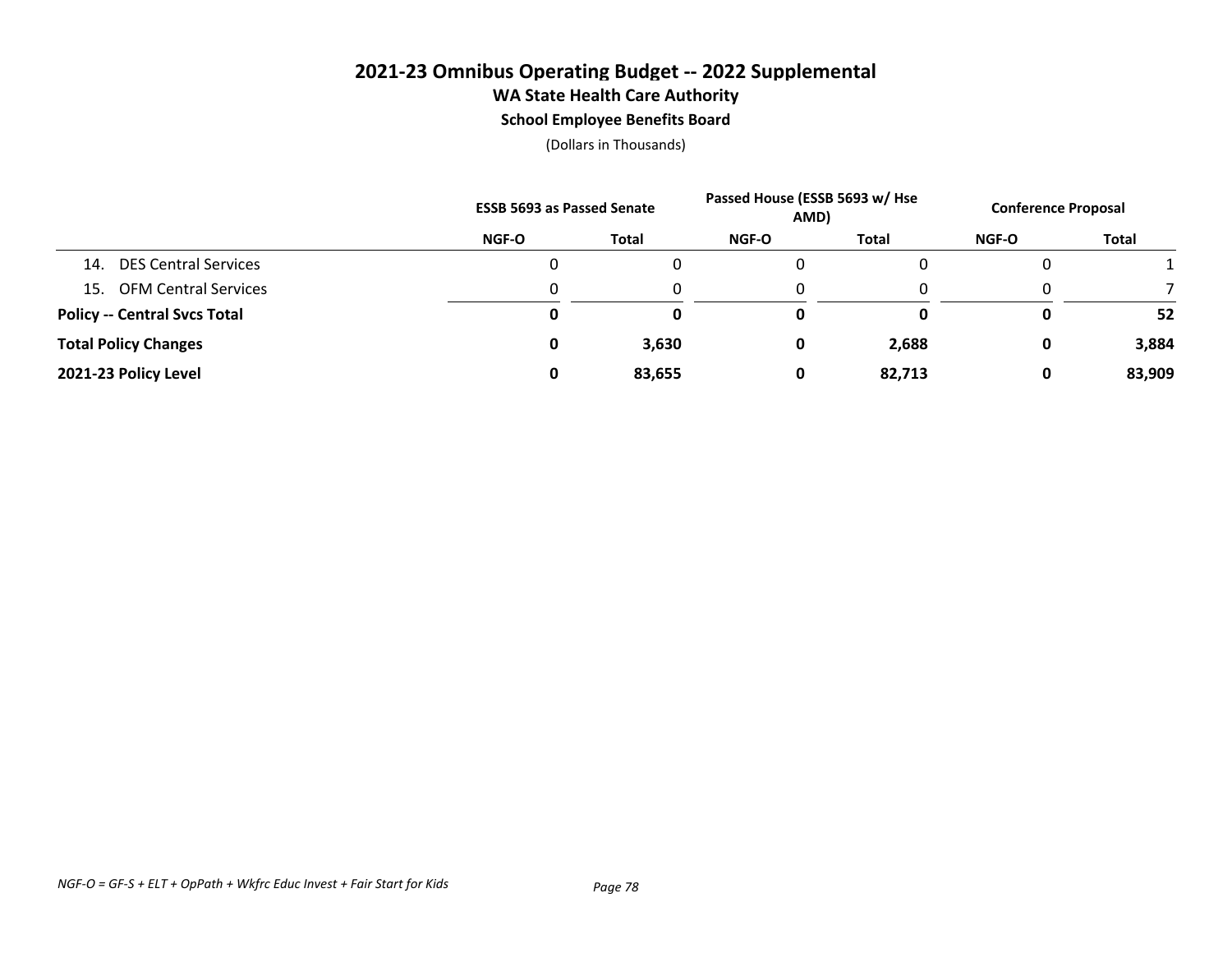#### **2021-23 Omnibus Operating Budget -- 2022 Supplemental Office of Administrative Hearings**

|                                          |             | <b>ESSB 5693 as Passed Senate</b> |              | Passed House (ESSB 5693 w/ Hse<br>AMD) |              | <b>Conference Proposal</b> |
|------------------------------------------|-------------|-----------------------------------|--------------|----------------------------------------|--------------|----------------------------|
|                                          | NGF-O       | <b>Total</b>                      | NGF-O        | <b>Total</b>                           | <b>NGF-O</b> | <b>Total</b>               |
| 2021-23 Original Appropriations          | 0           | 71,712                            | 0            | 71,712                                 | 0            | 71,712                     |
| 2021-23 Maintenance Level                | 0           | 72,637                            | 0            | 72,637                                 | 0            | 72,637                     |
| <b>Policy Other Changes:</b>             |             |                                   |              |                                        |              |                            |
| Transp. Network Companies                | 0           | 0                                 | 0            | 19                                     | 0            | 19                         |
| 2. Health Care Staffing                  | 0           | 0                                 | 0            | 47                                     | 0            | 0                          |
| <b>Policy -- Other Total</b>             | 0           | 0                                 | 0            | 66                                     | 0            | 19                         |
| <b>Policy Comp Changes:</b>              |             |                                   |              |                                        |              |                            |
| <b>State Employee Benefits</b><br>3.     | 0           | $\overline{2}$                    | 0            | 0                                      | 0            | 2                          |
| Administrative Law Judges WFSE<br>4.     | 0           | 395                               | O            | 0                                      | 0            | 395                        |
| Rep Employee Health Benefits<br>5.       | 0           | 2                                 | 0            | 0                                      | 0            | 2                          |
| Non-Rep General Wage Increase<br>6.      | 0           | 244                               | O            | o                                      | 0            | 244                        |
| <b>Updated PEBB Rate</b><br>7.           | 0           | 202                               | 0            | 0                                      | 0            | 82                         |
| PERS & TRS Plan 1 Benefit Increase<br>8. | 0           | 18                                | 0            | 0                                      | 0            | 18                         |
| <b>Policy -- Comp Total</b>              | $\mathbf 0$ | 863                               | 0            | 0                                      | 0            | 743                        |
| <b>Policy Central Services Changes:</b>  |             |                                   |              |                                        |              |                            |
| Archives/Records Management<br>9.        | 0           | 0                                 | 0            | 0                                      | 0            |                            |
| <b>Audit Services</b><br>10.             | 0           | 0                                 | <sup>0</sup> | O.                                     | 0            |                            |
| Legal Services<br>11.                    | 0           | 0                                 | O            | O                                      | 0            |                            |
| <b>CTS Central Services</b><br>12.       | 0           | 0                                 | O            | 0                                      | 0            | 19                         |
| <b>DES Central Services</b><br>13.       | O           | 0                                 | O            | O                                      | 0            | 21                         |
| <b>OFM Central Services</b><br>14.       | 0           | U                                 | O            | o                                      | 0            | 4                          |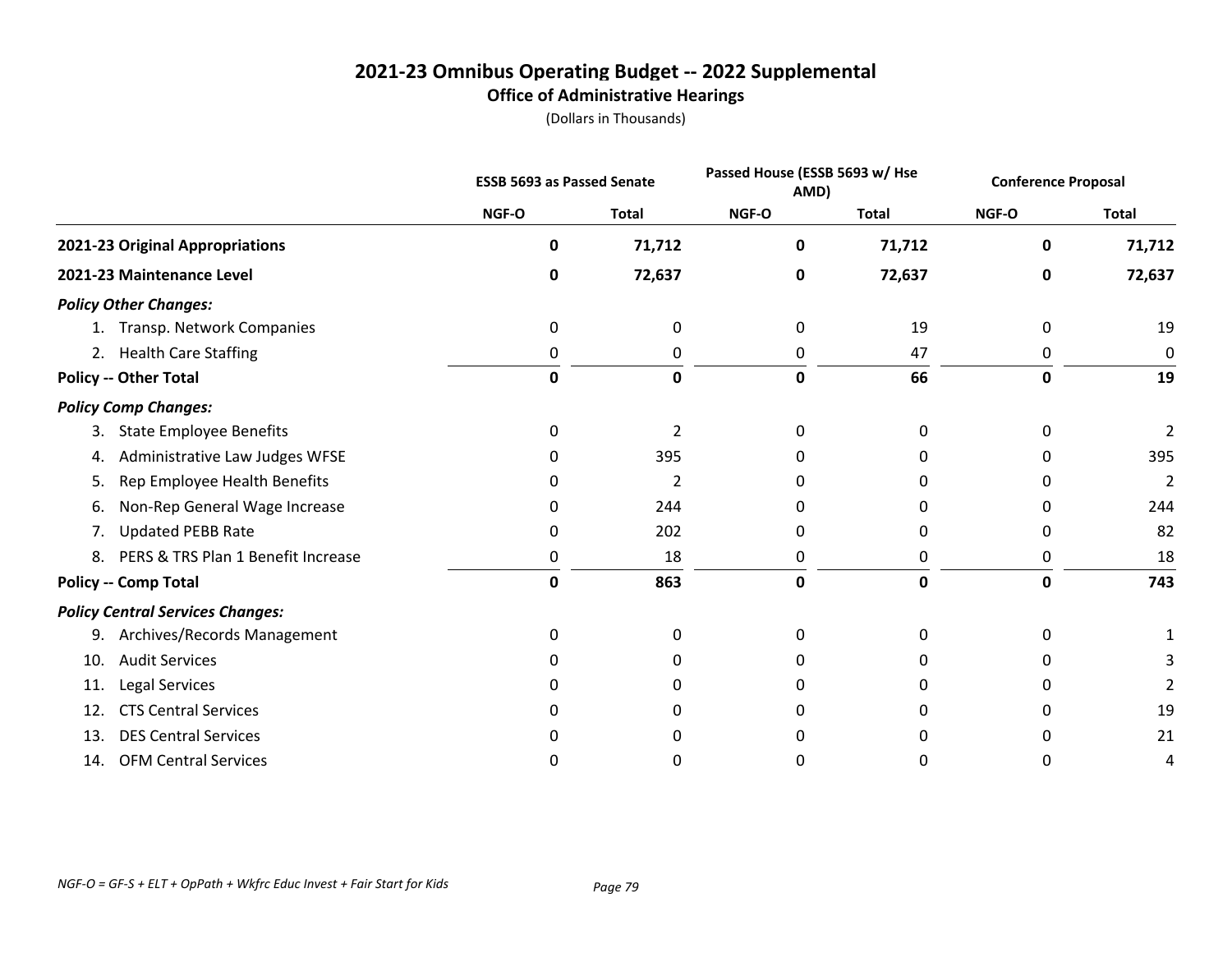#### **2021-23 Omnibus Operating Budget -- 2022 Supplemental Office of Administrative Hearings**

|                                         | <b>ESSB 5693 as Passed Senate</b> |              | Passed House (ESSB 5693 w/ Hse<br>AMD) |              | <b>Conference Proposal</b> |        |
|-----------------------------------------|-----------------------------------|--------------|----------------------------------------|--------------|----------------------------|--------|
|                                         | NGF-O                             | <b>Total</b> | <b>NGF-O</b>                           | <b>Total</b> | <b>NGF-O</b>               | Total  |
| Self-Insurance Liability Premium<br>15. |                                   |              |                                        |              |                            |        |
| <b>Policy -- Central Svcs Total</b>     | 0                                 |              | 0                                      |              |                            | 54     |
| <b>Total Policy Changes</b>             | 0                                 | 863          | 0                                      | 66           |                            | 816    |
| 2021-23 Policy Level                    | 0                                 | 73,500       | 0                                      | 72,703       |                            | 73,453 |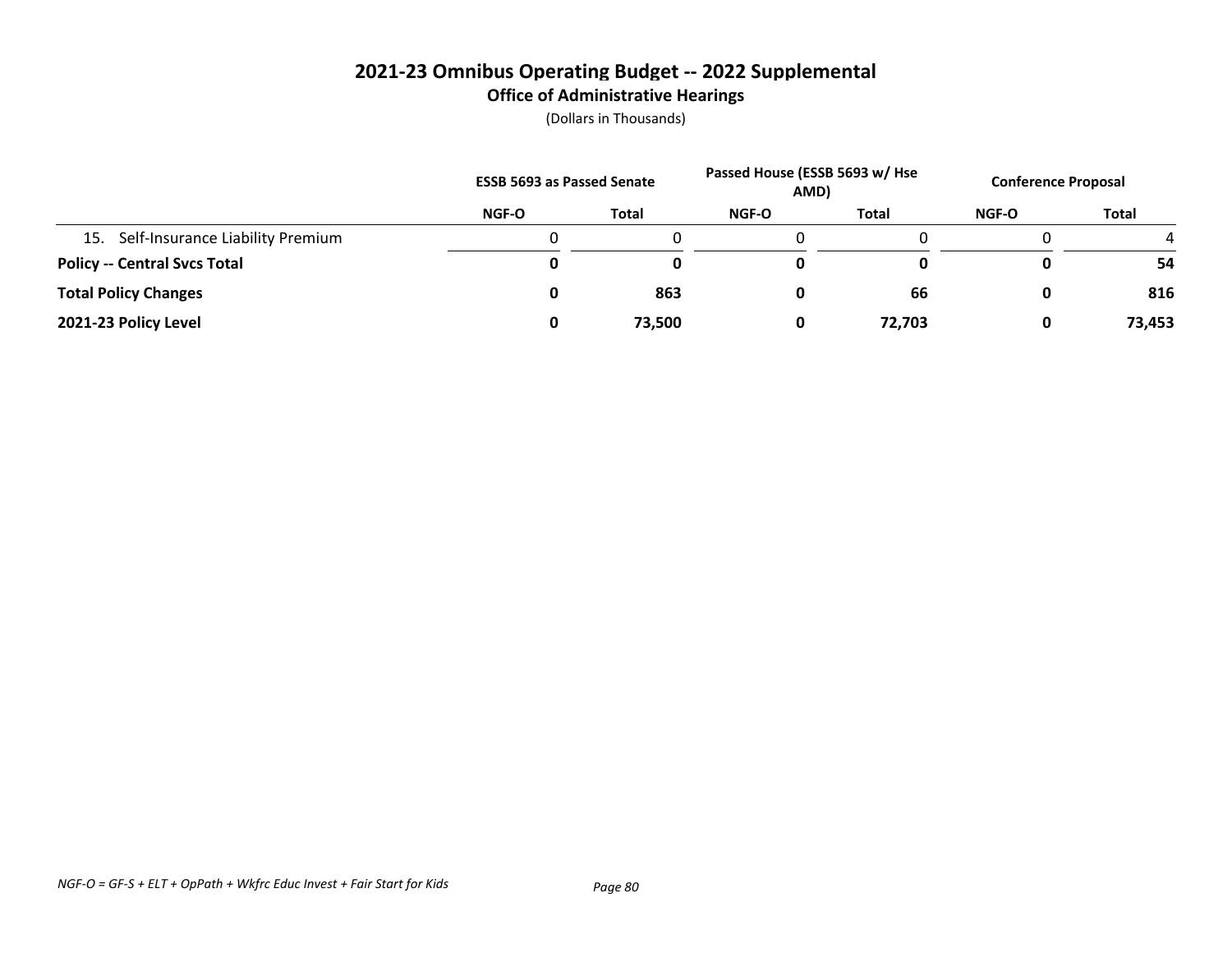#### **2021-23 Omnibus Operating Budget -- 2022 Supplemental State Lottery Commission**

|                                          | <b>ESSB 5693 as Passed Senate</b> |                |             | Passed House (ESSB 5693 w/ Hse<br>AMD) |             | <b>Conference Proposal</b> |
|------------------------------------------|-----------------------------------|----------------|-------------|----------------------------------------|-------------|----------------------------|
|                                          | NGF-O                             | <b>Total</b>   | NGF-O       | <b>Total</b>                           | NGF-O       | <b>Total</b>               |
| 2021-23 Original Appropriations          | 0                                 | 1,247,218      | 0           | 1,247,218                              | 0           | 1,247,218                  |
| 2021-23 Maintenance Level                | 0                                 | 1,247,415      | 0           | 1,247,415                              | 0           | 1,247,415                  |
| <b>Policy Comp Changes:</b>              |                                   |                |             |                                        |             |                            |
| <b>State Employee Benefits</b><br>1.     | 0                                 | $\overline{2}$ | 0           | 0                                      | 0           |                            |
| <b>WFSE General Government</b><br>2.     | 0                                 | 151            | 0           | 0                                      | 0           | 151                        |
| Rep Employee Health Benefits<br>3.       | 0                                 | 1              | 0           | 0                                      |             | 1                          |
| Non-Rep General Wage Increase<br>4.      | 0                                 | 266            | O           |                                        | ი           | 266                        |
| <b>Updated PEBB Rate</b><br>5.           | 0                                 | 140            | 0           | 0                                      | 0           | 57                         |
| PERS & TRS Plan 1 Benefit Increase<br>6. | 0                                 | 10             | 0           | 0                                      | 0           | 10                         |
| <b>Policy -- Comp Total</b>              | 0                                 | 570            | $\mathbf 0$ | 0                                      | $\mathbf 0$ | 487                        |
| <b>Policy Central Services Changes:</b>  |                                   |                |             |                                        |             |                            |
| 7. Archives/Records Management           | 0                                 | 0              | 0           | <sup>0</sup>                           | n           |                            |
| <b>Audit Services</b><br>8.              | <sup>0</sup>                      | 0              | O           | O                                      |             |                            |
| Legal Services<br>9.                     | 0                                 | 0              | O           | 0                                      |             |                            |
| <b>Administrative Hearings</b><br>10.    | O                                 | 0              | O           |                                        |             |                            |
| <b>CTS Central Services</b><br>11.       | 0                                 | 0              | 0           | 0                                      | 0           | 18                         |
| <b>DES Central Services</b><br>12.       |                                   | 0              | O           | 0                                      | 0           | 10                         |
| <b>OFM Central Services</b><br>13.       | 0                                 | 0              | 0           | 0                                      | 0           | 3                          |
| Self-Insurance Liability Premium<br>14.  | 0                                 | 0              | 0           | 0                                      | 0           |                            |
| <b>Policy -- Central Svcs Total</b>      | 0                                 | 0              | 0           | U                                      | 0           | 42                         |
| <b>Total Policy Changes</b>              | 0                                 | 570            | n           |                                        | O           | 529                        |
| 2021-23 Policy Level                     | 0                                 | 1,247,985      | 0           | 1,247,415                              | 0           | 1,247,944                  |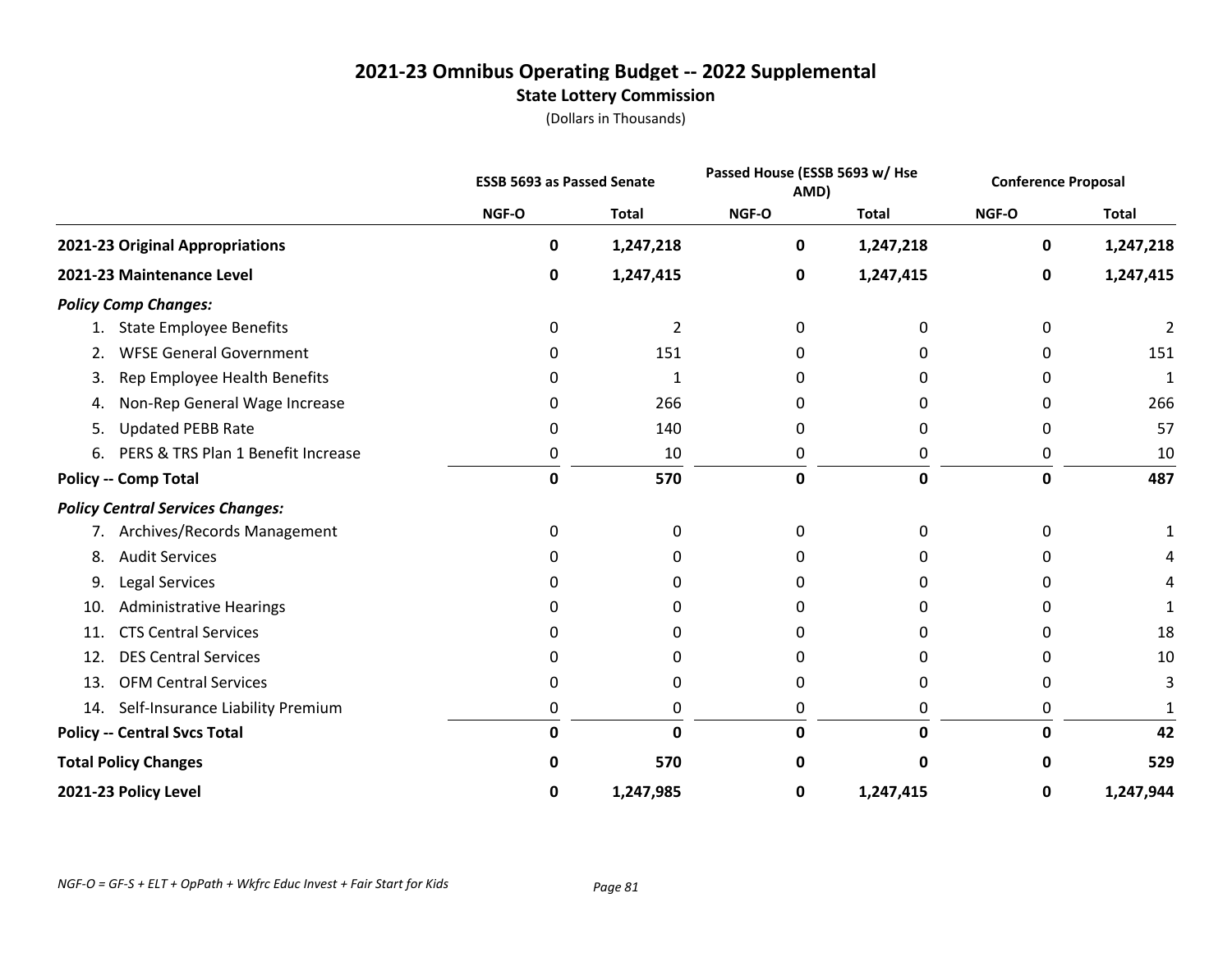#### **2021-23 Omnibus Operating Budget -- 2022 Supplemental Washington State Gambling Comm**

|                                          | <b>ESSB 5693 as Passed Senate</b> |              |       | Passed House (ESSB 5693 w/ Hse<br>AMD) |       | <b>Conference Proposal</b> |
|------------------------------------------|-----------------------------------|--------------|-------|----------------------------------------|-------|----------------------------|
|                                          | NGF-O                             | <b>Total</b> | NGF-O | <b>Total</b>                           | NGF-O | <b>Total</b>               |
| 2021-23 Original Appropriations          | 0                                 | 38,756       | 0     | 38,756                                 | 0     | 38,756                     |
| 2021-23 Maintenance Level                | 0                                 | 38,813       | 0     | 38,813                                 | 0     | 38,813                     |
| <b>Policy Comp Changes:</b>              |                                   |              |       |                                        |       |                            |
| <b>PSERS Disability Benefits</b><br>1.   | 0                                 | 3            | 0     | O                                      | 0     | 0                          |
| <b>State Employee Benefits</b><br>2.     | 0                                 | 3            | O     |                                        |       |                            |
| Non-Rep General Wage Increase<br>3.      | 0                                 | 359          | O     |                                        | 0     | 359                        |
| <b>Updated PEBB Rate</b><br>4.           | 0                                 | 128          | 0     | n                                      | 0     | 52                         |
| PERS & TRS Plan 1 Benefit Increase<br>5. | 0                                 | 11           | 0     | 0                                      | 0     | 11                         |
| <b>PSERS Total Disability</b><br>6.      | 0                                 | 0            | 0     | 0                                      | 0     | 3                          |
| <b>Policy -- Comp Total</b>              | 0                                 | 504          | 0     | 0                                      | 0     | 428                        |
| <b>Policy Central Services Changes:</b>  |                                   |              |       |                                        |       |                            |
| 7. Archives/Records Management           | 0                                 | 0            | 0     | 0                                      | 0     |                            |
| <b>Audit Services</b><br>8.              | O                                 | 0            |       |                                        |       |                            |
| Legal Services<br>9.                     | 0                                 | 0            | O     |                                        |       | 29                         |
| <b>Administrative Hearings</b><br>10.    | 0                                 |              |       |                                        |       | 3                          |
| <b>CTS Central Services</b><br>11.       | 0                                 | 0            | O     | n                                      | 0     | 147                        |
| <b>DES Central Services</b><br>12.       | 0                                 | 0            | O     | n                                      | 0     | 1                          |
| <b>OFM Central Services</b><br>13.       | 0                                 | 0            | 0     | 0                                      | 0     |                            |
| <b>Policy -- Central Svcs Total</b>      | 0                                 | 0            | 0     | 0                                      | 0     | 186                        |
| <b>Total Policy Changes</b>              |                                   | 504          |       |                                        | o     | 614                        |
| 2021-23 Policy Level                     | 0                                 | 39,317       | 0     | 38,813                                 | 0     | 39,427                     |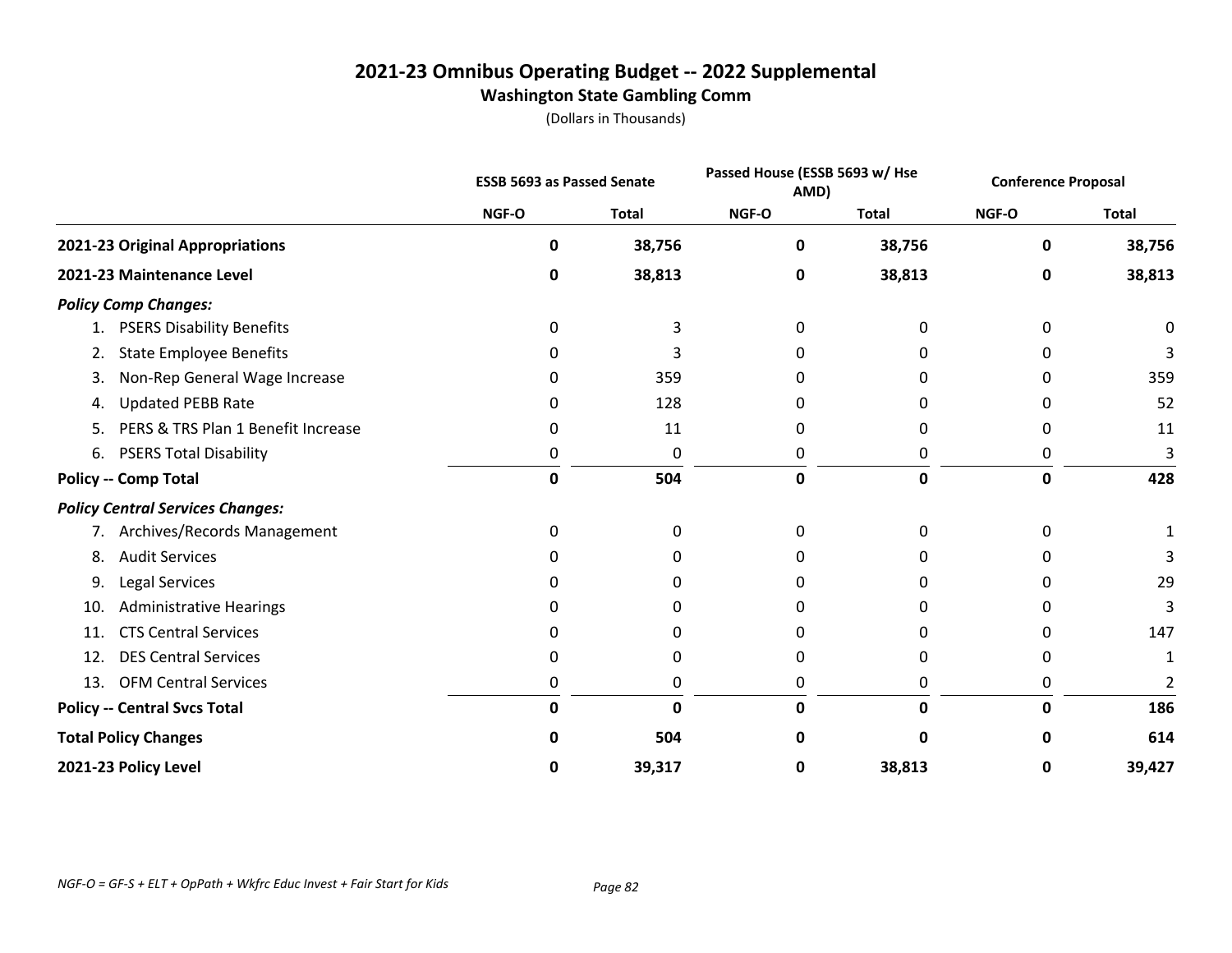#### **2021-23 Omnibus Operating Budget -- 2022 Supplemental WA State Comm on Hispanic Affairs**

|                                         | <b>ESSB 5693 as Passed Senate</b> |              | Passed House (ESSB 5693 w/ Hse<br>AMD) |              | <b>Conference Proposal</b> |              |
|-----------------------------------------|-----------------------------------|--------------|----------------------------------------|--------------|----------------------------|--------------|
|                                         | NGF-O                             | <b>Total</b> | NGF-O                                  | <b>Total</b> | NGF-O                      | <b>Total</b> |
| 2021-23 Original Appropriations         | 907                               | 907          | 907                                    | 907          | 907                        | 907          |
| 2021-23 Maintenance Level               | 904                               | 904          | 904                                    | 904          | 904                        | 904          |
| <b>Policy Other Changes:</b>            |                                   |              |                                        |              |                            |              |
| 1. Educational Opportunity Gap Report   | 0                                 | 0            | 200                                    | 200          | 200                        | 200          |
| <b>Policy -- Other Total</b>            | 0                                 | $\pmb{0}$    | 200                                    | 200          | 200                        | 200          |
| <b>Policy Comp Changes:</b>             |                                   |              |                                        |              |                            |              |
| 2. Salary Adjustment                    | 9                                 | 9            | 5                                      | 5            | 9                          | 9            |
| Non-Rep General Wage Increase<br>3.     | 9                                 | 9            | 0                                      | 0            | 9                          | 9            |
| <b>Updated PEBB Rate</b><br>4.          | 2                                 | 2            | 0                                      | 0            |                            |              |
| Key Support Staff Salary Increase<br>5. | 104                               | 104          | 0                                      | 0            | 104                        | 104          |
| <b>Staff Salary Increase</b><br>6.      | 0                                 | 0            | 52                                     | 52           | 0                          | 0            |
| <b>Policy -- Comp Total</b>             | 124                               | 124          | 57                                     | 57           | 123                        | 123          |
| <b>Policy Central Services Changes:</b> |                                   |              |                                        |              |                            |              |
| 7. CTS Central Services                 | $\mathbf 0$                       | 0            | 0                                      | 0            | 1                          |              |
| <b>DES Central Services</b><br>8.       | 0                                 | 0            | 0                                      | 0            | 4                          | 4            |
| <b>Policy -- Central Svcs Total</b>     | 0                                 | 0            | 0                                      | 0            | 5                          | 5            |
| <b>Total Policy Changes</b>             | 124                               | 124          | 257                                    | 257          | 328                        | 328          |
| 2021-23 Policy Level                    | 1,028                             | 1,028        | 1,161                                  | 1,161        | 1,232                      | 1,232        |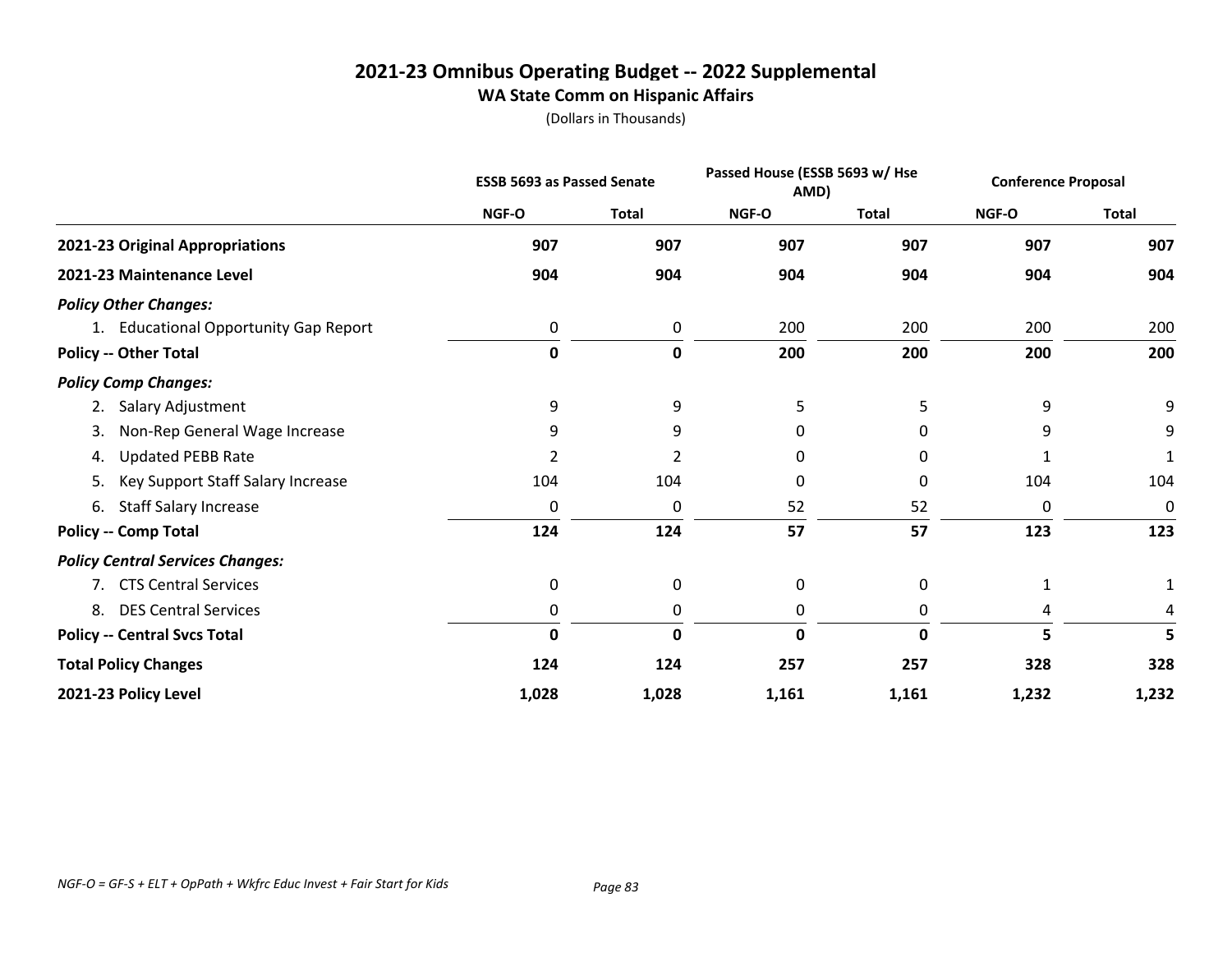#### **2021-23 Omnibus Operating Budget -- 2022 Supplemental African-American Affairs Comm**

|                                                  | <b>ESSB 5693 as Passed Senate</b> |              | Passed House (ESSB 5693 w/ Hse<br>AMD) |              | <b>Conference Proposal</b> |                         |
|--------------------------------------------------|-----------------------------------|--------------|----------------------------------------|--------------|----------------------------|-------------------------|
|                                                  | NGF-O                             | <b>Total</b> | NGF-O                                  | <b>Total</b> | NGF-O                      | <b>Total</b>            |
| 2021-23 Original Appropriations                  | 852                               | 852          | 852                                    | 852          | 852                        | 852                     |
| 2021-23 Maintenance Level                        | 849                               | 849          | 849                                    | 849          | 849                        | 849                     |
| <b>Policy Other Changes:</b>                     |                                   |              |                                        |              |                            |                         |
| Annual reporting<br>1.                           | 800                               | 800          | 0                                      | 0            | 0                          | 0                       |
| <b>Educational Opportunity Gap Report</b><br>2.  | 0                                 | 0            | 200                                    | 200          | 200                        | 200                     |
| <b>Black Community Health Needs Report</b><br>3. | 0                                 | 0            | 800                                    | 800          | 800                        | 800                     |
| <b>Policy -- Other Total</b>                     | 800                               | 800          | 1,000                                  | 1,000        | 1,000                      | 1,000                   |
| <b>Policy Comp Changes:</b>                      |                                   |              |                                        |              |                            |                         |
| Salary Adjustment<br>4.                          | 10                                | 10           | 5                                      | 5            | 9                          | 9                       |
| Non-Rep General Wage Increase<br>5.              | 9                                 | 9            | 0                                      | 0            | 9                          | 9                       |
| <b>Updated PEBB Rate</b><br>6.                   | 2                                 | 2            | 0                                      | 0            | 1                          | 1                       |
| <b>Staff Salary Increases</b><br>7.              | 0                                 | 0            | 40                                     | 40           | 60                         | 60                      |
| <b>Policy -- Comp Total</b>                      | 21                                | 21           | 45                                     | 45           | 79                         | 79                      |
| <b>Policy Central Services Changes:</b>          |                                   |              |                                        |              |                            |                         |
| <b>Audit Services</b><br>8.                      | 0                                 | 0            | 0                                      | 0            | 3                          |                         |
| <b>CTS Central Services</b><br>9.                | $\mathbf 0$                       | 0            | 0                                      | 0            | 1                          |                         |
| <b>DES Central Services</b><br>10.               | 0                                 | 0            | 0                                      | 0            | 3                          |                         |
| <b>Policy -- Central Svcs Total</b>              | $\mathbf 0$                       | $\mathbf 0$  | $\mathbf 0$                            | ŋ            | 7                          | $\overline{\mathbf{z}}$ |
| <b>Total Policy Changes</b>                      | 821                               | 821          | 1,045                                  | 1,045        | 1,086                      | 1,086                   |
| 2021-23 Policy Level                             | 1,670                             | 1,670        | 1,894                                  | 1,894        | 1,935                      | 1,935                   |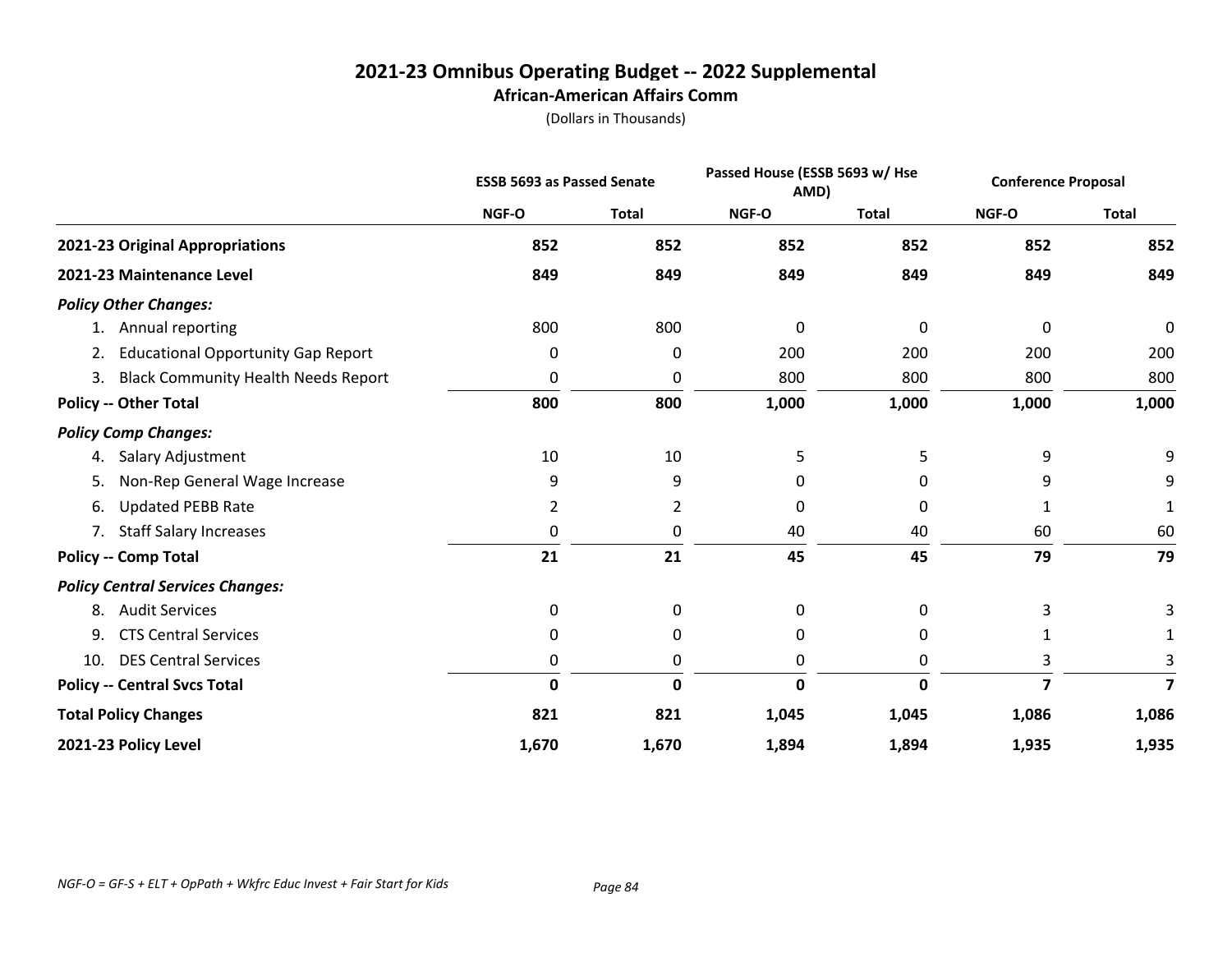# **2021-23 Omnibus Operating Budget -- 2022 Supplemental**

**Human Rights Commission**

|                                          |              | <b>ESSB 5693 as Passed Senate</b> |              | Passed House (ESSB 5693 w/ Hse<br>AMD) |       | <b>Conference Proposal</b> |
|------------------------------------------|--------------|-----------------------------------|--------------|----------------------------------------|-------|----------------------------|
|                                          | <b>NGF-O</b> | <b>Total</b>                      | NGF-O        | <b>Total</b>                           | NGF-O | <b>Total</b>               |
| 2021-23 Original Appropriations          | 5,912        | 8,484                             | 5,912        | 8,484                                  | 5,912 | 8,484                      |
| 2021-23 Maintenance Level                | 6,041        | 8,683                             | 6,041        | 8,683                                  | 6,041 | 8,683                      |
| <b>Policy Other Changes:</b>             |              |                                   |              |                                        |       |                            |
| 1. Enforcement Staff                     | 708          | 708                               | 708          | 708                                    | 708   | 708                        |
| <b>Policy -- Other Total</b>             | 708          | 708                               | 708          | 708                                    | 708   | 708                        |
| <b>Policy Comp Changes:</b>              |              |                                   |              |                                        |       |                            |
| <b>WFSE General Government</b><br>2.     | 36           | 79                                | 0            | 0                                      | 36    | 79                         |
| Non-Rep General Wage Increase<br>3.      | 16           | 30                                | 0            | 0                                      | 16    | 30                         |
| <b>Updated PEBB Rate</b><br>4.           | 15           | 30                                | 0            | 0                                      | 6     | 12                         |
| PERS & TRS Plan 1 Benefit Increase<br>5. | 1            | 2                                 | 0            | 0                                      | 1     | $\overline{2}$             |
| <b>Policy -- Comp Total</b>              | 68           | 141                               | $\mathbf 0$  | $\mathbf 0$                            | 59    | 123                        |
| <b>Policy Central Services Changes:</b>  |              |                                   |              |                                        |       |                            |
| <b>Audit Services</b><br>6.              | 0            | 0                                 | 0            | 0                                      | 3     | 3                          |
| Legal Services<br>7.                     | 0            | 0                                 | 0            | 0                                      | 15    | 15                         |
| <b>CTS Central Services</b><br>8.        | 0            | 0                                 | 0            | 0                                      | 3     | 3                          |
| <b>DES Central Services</b><br>9.        | 0            | 0                                 | 0            | 0                                      | 18    | 18                         |
| Self-Insurance Liability Premium<br>10.  | 0            | 0                                 | 0            | 0                                      | 3     | 3                          |
| <b>Policy -- Central Svcs Total</b>      | $\mathbf 0$  | $\mathbf 0$                       | $\mathbf{0}$ | $\mathbf 0$                            | 42    | 42                         |
| <b>Total Policy Changes</b>              | 776          | 849                               | 708          | 708                                    | 809   | 873                        |
| 2021-23 Policy Level                     | 6,817        | 9,532                             | 6,749        | 9,391                                  | 6,850 | 9,556                      |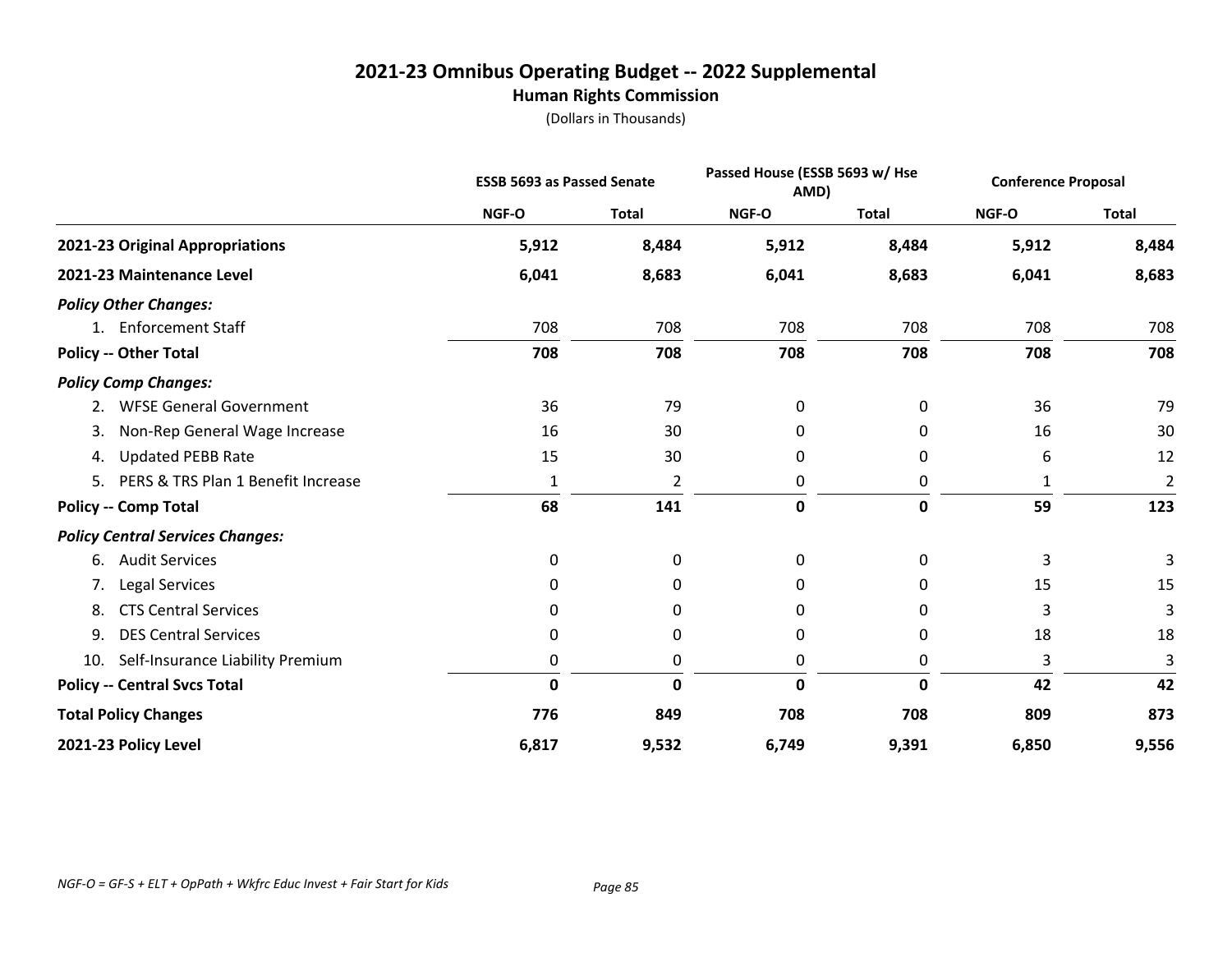#### **2021-23 Omnibus Operating Budget -- 2022 Supplemental Department of Retirement Systems**

|     |                                         | <b>ESSB 5693 as Passed Senate</b> |              | Passed House (ESSB 5693 w/ Hse<br>AMD) |              | <b>Conference Proposal</b> |              |
|-----|-----------------------------------------|-----------------------------------|--------------|----------------------------------------|--------------|----------------------------|--------------|
|     |                                         | NGF-O                             | <b>Total</b> | NGF-O                                  | <b>Total</b> | NGF-O                      | <b>Total</b> |
|     | 2021-23 Original Appropriations         | 0                                 | 83,311       | 0                                      | 83,311       | 0                          | 83,311       |
|     | 2021-23 Maintenance Level               | 0                                 | 83,417       | 0                                      | 83,417       | 0                          | 83,417       |
|     | <b>Policy Other Changes:</b>            |                                   |              |                                        |              |                            |              |
| 1.  | <b>LEOFF 2 Benefit Enhancement</b>      | 0                                 | 252          | 0                                      | 0            | 0                          | 252          |
| 2.  | PERS/TRS 1 Benefit Increase             | 0                                 | 48           | 0                                      | 0            | 0                          | 0            |
| 3.  | <b>LEOFF 1 Benefit Enhancement</b>      | 0                                 | 118          | <sup>0</sup>                           | 0            | 0                          | 118          |
| 4.  | TRS1/PERS1 Benefit Increase             | 0                                 | 0            | 0                                      | 48           | 0                          | 48           |
| 5.  | Postretirement Employment/Schools       | 0                                 | 0            | 0                                      | 310          | 0                          | 0            |
| 6.  | <b>PSERS Total Disability</b>           | 0                                 | 0            | 0                                      | 82           | 0                          | 82           |
| 7.  | Adding Roth Option to DCP               | 609                               | 609          | 609                                    | 609          | 609                        | 609          |
| 8.  | <b>Military Service Credit</b>          | 0                                 | 24           | 0                                      | 0            | 0                          | 0            |
| 9.  | <b>PSERS Disability Benefit</b>         | 0                                 | 82           | 0                                      | 0            | 0                          | 0            |
| 10. | <b>Implement Survivor Option Change</b> | 0                                 | 93           | 0                                      | 93           | 0                          | 93           |
| 11. | Definition of Veteran                   | 0                                 | 0            | 0                                      | 24           | 0                          | 0            |
| 12. | <b>Resources to Process Retirements</b> | 0                                 | 1,054        | 0                                      | 1,054        | 0                          | 1,054        |
|     | <b>Policy -- Other Total</b>            | 609                               | 2,280        | 609                                    | 2,220        | 609                        | 2,256        |
|     | <b>Policy Comp Changes:</b>             |                                   |              |                                        |              |                            |              |
| 13. | <b>State Employee Benefits</b>          | 0                                 | 6            | 0                                      | 0            | 0                          | 6            |
| 14. | Non-Rep General Wage Increase           | 0                                 | 732          | 0                                      | 0            | 0                          | 732          |
| 15. | <b>Updated PEBB Rate</b>                | 0                                 | 285          | 0                                      | 0            | 0                          | 116          |
| 16. | PERS & TRS Plan 1 Benefit Increase      | 0                                 | 22           | 0                                      | 0            | 0                          | 22           |
|     | <b>Policy -- Comp Total</b>             | 0                                 | 1,045        | 0                                      | 0            | 0                          | 876          |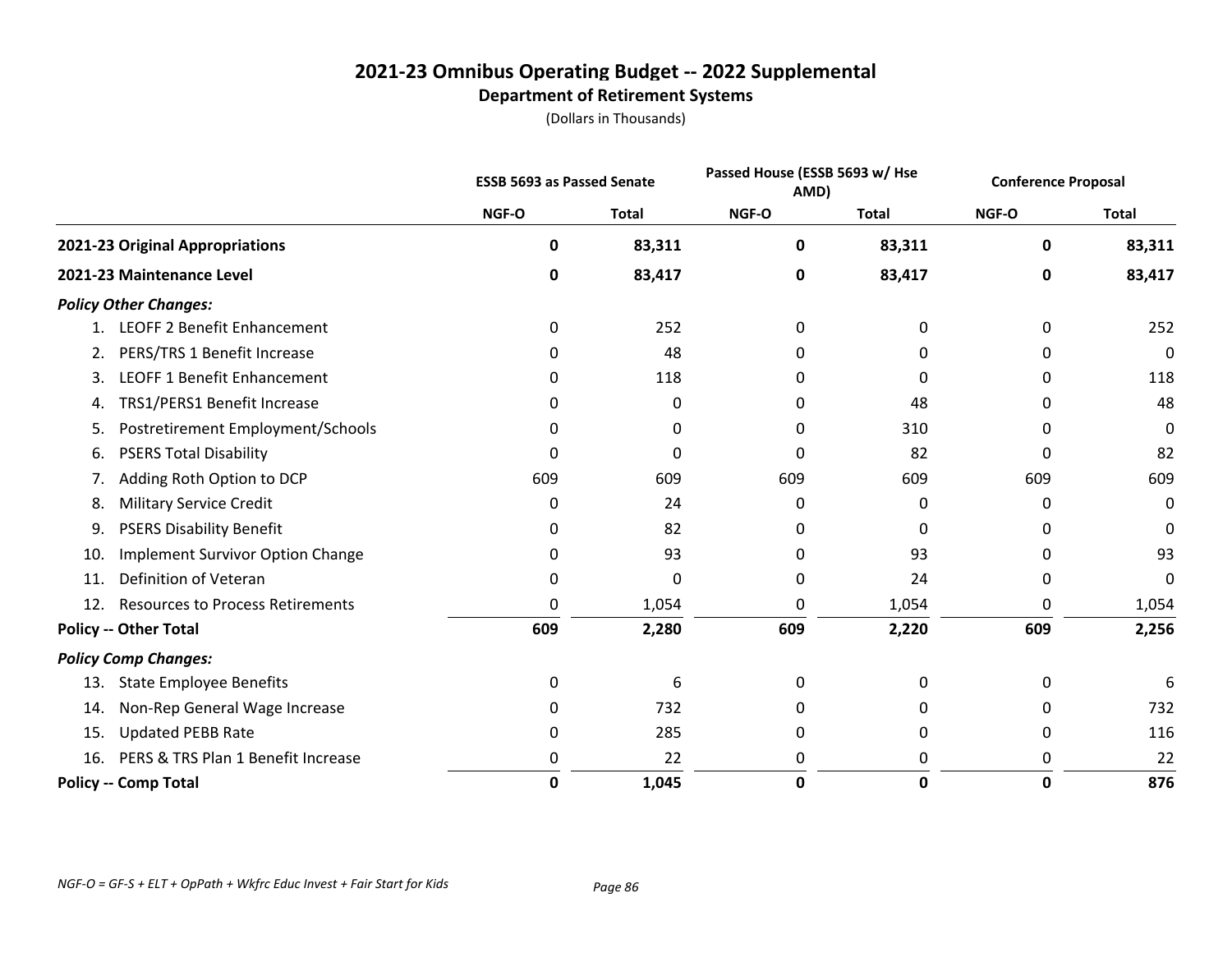#### **2021-23 Omnibus Operating Budget -- 2022 Supplemental Department of Retirement Systems**

|                                         | <b>ESSB 5693 as Passed Senate</b> |              | Passed House (ESSB 5693 w/ Hse<br>AMD) |        | <b>Conference Proposal</b> |                |
|-----------------------------------------|-----------------------------------|--------------|----------------------------------------|--------|----------------------------|----------------|
|                                         | NGF-O                             | <b>Total</b> | NGF-O                                  | Total  | NGF-O                      | Total          |
| <b>Policy Central Services Changes:</b> |                                   |              |                                        |        |                            |                |
| 17. Archives/Records Management         | 0                                 | 0            | 0                                      |        | 0                          | 6              |
| <b>Audit Services</b><br>18.            | 0                                 | 0            | 0                                      |        | 0                          | 17             |
| <b>Legal Services</b><br>19.            | 0                                 | 0            | 0                                      |        | 0                          | 12             |
| <b>CTS Central Services</b><br>20.      | 0                                 | 0            | 0                                      |        | 0                          | 258            |
| <b>DES Central Services</b><br>21.      | 0                                 | 0            | 0                                      |        | 0                          | $\overline{2}$ |
| 22. OFM Central Services                | 0                                 |              |                                        |        |                            |                |
| <b>Policy -- Central Svcs Total</b>     | Ω                                 | 0            | 0                                      | O      | 0                          | 300            |
| <b>Total Policy Changes</b>             | 609                               | 3,325        | 609                                    | 2,220  | 609                        | 3,432          |
| 2021-23 Policy Level                    | 609                               | 86,742       | 609                                    | 85,637 | 609                        | 86,849         |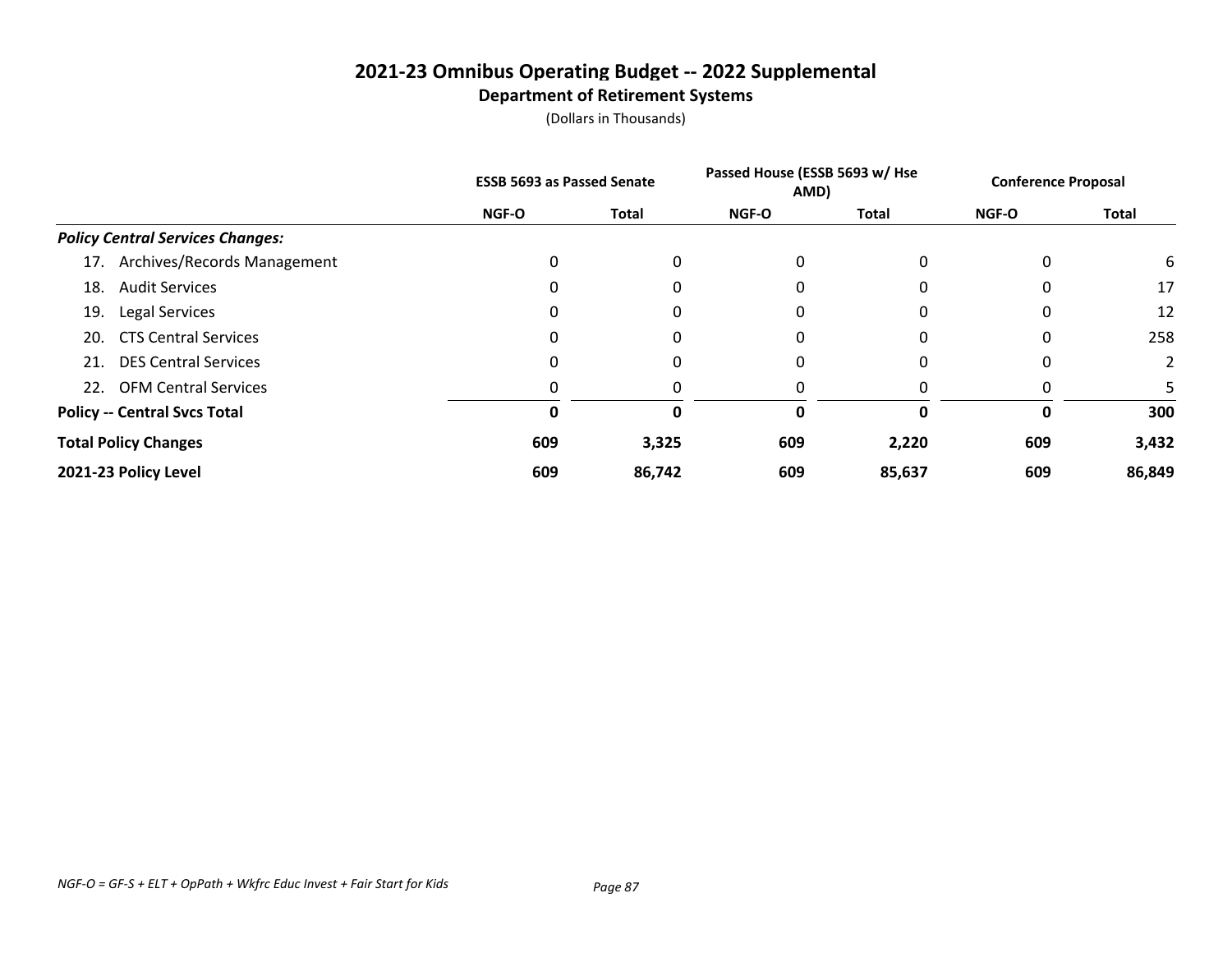#### **2021-23 Omnibus Operating Budget -- 2022 Supplemental State Investment Board**

|                                              |             | <b>ESSB 5693 as Passed Senate</b> |             | Passed House (ESSB 5693 w/ Hse<br>AMD) |       | <b>Conference Proposal</b> |
|----------------------------------------------|-------------|-----------------------------------|-------------|----------------------------------------|-------|----------------------------|
|                                              | NGF-O       | <b>Total</b>                      | NGF-O       | <b>Total</b>                           | NGF-O | <b>Total</b>               |
| 2021-23 Original Appropriations              | 0           | 65,134                            | 0           | 65,134                                 | 0     | 65,134                     |
| 2021-23 Maintenance Level                    | 0           | 65,153                            | 0           | 65,153                                 | 0     | 65,153                     |
| <b>Policy Other Changes:</b>                 |             |                                   |             |                                        |       |                            |
| 1. Investment Services Program Growth        | 0           | 1,945                             | 0           | 1,945                                  | 0     | 1,945                      |
| <b>Policy -- Other Total</b>                 | 0           | 1,945                             | $\mathbf 0$ | 1,945                                  | 0     | 1,945                      |
| <b>Policy Comp Changes:</b>                  |             |                                   |             |                                        |       |                            |
| <b>State Employee Benefits</b><br>2.         | 0           | 3                                 | 0           | 0                                      | 0     | 3                          |
| Non-Rep General Wage Increase<br>3.          | 0           | 744                               | 0           | 0                                      | 0     | 744                        |
| <b>Updated PEBB Rate</b><br>4.               | 0           | 125                               | 0           | 0                                      | 0     | 51                         |
| PERS & TRS Plan 1 Benefit Increase<br>5.     | 0           | 23                                | 0           | 0                                      | 0     | 23                         |
| <b>Investment Officer Compensation</b><br>6. | 0           | 1,632                             | 0           | 1,632                                  | 0     | 1,632                      |
| <b>Policy -- Comp Total</b>                  | $\mathbf 0$ | 2,527                             | $\mathbf 0$ | 1,632                                  | 0     | 2,453                      |
| <b>Policy Central Services Changes:</b>      |             |                                   |             |                                        |       |                            |
| 7. Archives/Records Management               | 0           | 0                                 | 0           | 0                                      | 0     |                            |
| <b>Audit Services</b><br>8.                  | 0           | 0                                 | 0           | 0                                      | 0     | 19                         |
| Legal Services<br>9.                         | 0           | 0                                 | 0           | 0                                      | 0     | 34                         |
| <b>CTS Central Services</b><br>10.           | 0           | 0                                 | 0           | 0                                      | 0     | 176                        |
| <b>DES Central Services</b><br>11.           | 0           | 0                                 | 0           | 0                                      | 0     | 1                          |
| <b>OFM Central Services</b><br>12.           | 0           | 0                                 | 0           | 0                                      | 0     | 2                          |
| <b>Policy -- Central Svcs Total</b>          | $\mathbf 0$ | 0                                 | 0           | 0                                      | 0     | 233                        |
| <b>Total Policy Changes</b>                  | 0           | 4,472                             | 0           | 3,577                                  | 0     | 4,631                      |
| 2021-23 Policy Level                         | 0           | 69,625                            | 0           | 68,730                                 | 0     | 69,784                     |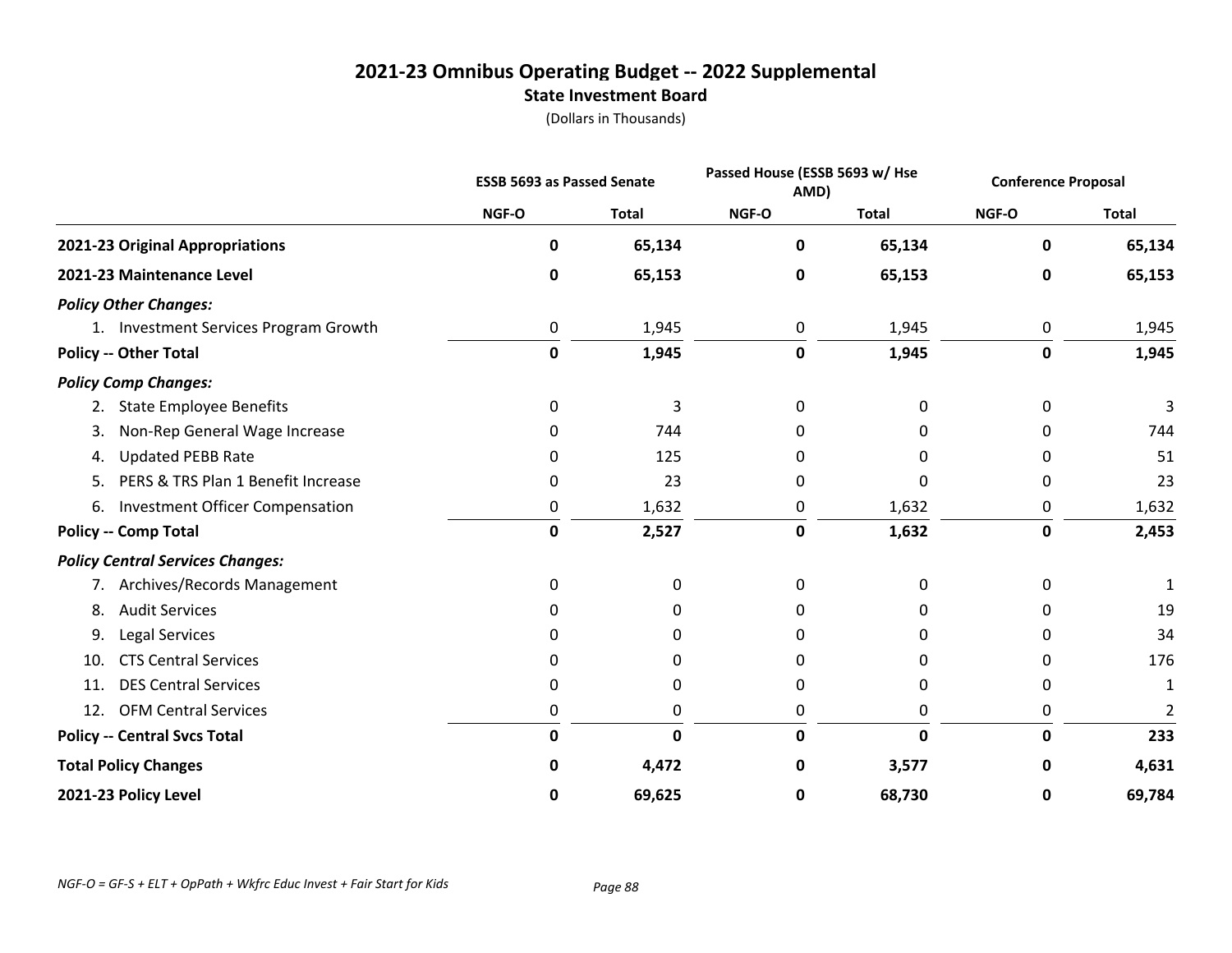#### **2021-23 Omnibus Operating Budget -- 2022 Supplemental Department of Revenue**

|     |                                       | <b>ESSB 5693 as Passed Senate</b> |              | Passed House (ESSB 5693 w/ Hse<br>AMD) |              | <b>Conference Proposal</b> |              |
|-----|---------------------------------------|-----------------------------------|--------------|----------------------------------------|--------------|----------------------------|--------------|
|     |                                       | NGF-O                             | <b>Total</b> | NGF-O                                  | <b>Total</b> | NGF-O                      | <b>Total</b> |
|     | 2021-23 Original Appropriations       | 578,978                           | 623,840      | 578,978                                | 623,840      | 578,978                    | 623,840      |
|     | 2021-23 Maintenance Level             | 545,171                           | 590,723      | 545,171                                | 590,723      | 576,171                    | 621,723      |
|     | <b>Policy Other Changes:</b>          |                                   |              |                                        |              |                            |              |
|     | Transp. Network Companies             | 0                                 | 0            | 146                                    | 146          | 146                        | 146          |
| 2.  | <b>Equitable Access to Credit</b>     | 0                                 | 0            | 0                                      | 0            | 265                        | 265          |
| 3.  | Affordable Housing/REET               | 0                                 | 0            | 0                                      | 0            | 331                        | 331          |
| 4.  | 2022 Revenue Legislation              | 0                                 | 0            | 1,331                                  | 1,331        | 1,500                      | 1,500        |
| 5.  | Diapers Sales and Use Tax Exemption   | 70                                | 70           | 0                                      | 0            | 0                          | 0            |
| 6.  | <b>Credit Card Processing B&amp;O</b> | 49                                | 49           | 0                                      | 0            | 0                          | 0            |
| 7.  | <b>Uniform Unclaimed Property</b>     | 512                               | 512          | 0                                      | 0            | 433                        | 433          |
| 8.  | Derelict Vessel Removal               | 13                                | 13           | 0                                      | 0            | 0                          | 0            |
| 9.  | Solar Canopy Tax Deferral             | 175                               | 175          | 0                                      | 0            | 0                          | 0            |
| 10. | Vacant Land Redevelopment             | 125                               | 125          | 0                                      | 0            | 0                          | 0            |
| 11. | <b>Motion Picture Competitiveness</b> | 14                                | 14           | 0                                      | 0            | 0                          | 0            |
| 12. | Underground Economy                   | 120                               | 120          | 0                                      | 0            | 0                          | 0            |
| 13. | Tax & Revenue Laws                    | 36                                | 36           | 0                                      | 0            | 0                          | 0            |
| 14. | Local Infrastructure Project Areas    | 30                                | 30           | 0                                      | 0            | 0                          | 0            |
| 15. | <b>Economic Development Counties</b>  | 167                               | 167          | 0                                      | 0            | 0                          | 0            |
| 16. | <b>Transportation Resources</b>       | 117                               | 117          | 0                                      | 0            | 0                          | 0            |
| 17. | <b>Small Business Tax Relief</b>      | 250                               | 250          | 0                                      | 0            | 189                        | 189          |
| 18. | <b>Cannabinoid Regulation</b>         | 0                                 | 0            | 0                                      | 0            | 78                         | 78           |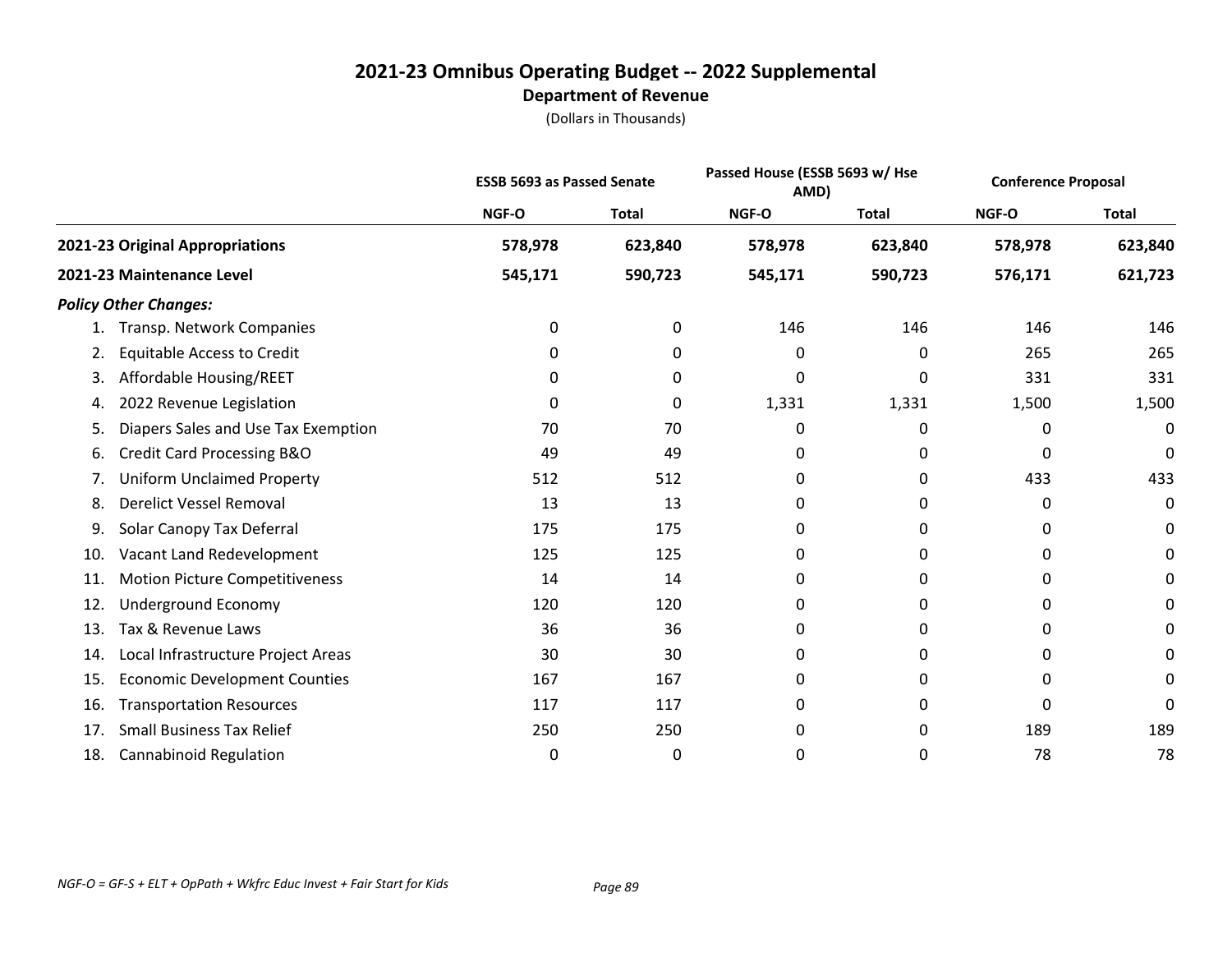#### **2021-23 Omnibus Operating Budget -- 2022 Supplemental Department of Revenue**

|     |                                         | <b>ESSB 5693 as Passed Senate</b> |              |             | Passed House (ESSB 5693 w/ Hse<br>AMD) |           | <b>Conference Proposal</b> |
|-----|-----------------------------------------|-----------------------------------|--------------|-------------|----------------------------------------|-----------|----------------------------|
|     |                                         | NGF-O                             | <b>Total</b> | NGF-O       | <b>Total</b>                           | NGF-O     | <b>Total</b>               |
| 19. | <b>Bothell Field Office Relocation</b>  | 617                               | 617          | 617         | 617                                    | 617       | 617                        |
| 20. | Data Centers                            | 0                                 | 0            | 0           | 0                                      | 442       | 442                        |
| 21. | <b>Equine Industry Support</b>          | 0                                 | 0            | 66          | 66                                     | $\pmb{0}$ | $\mathbf 0$                |
| 22. | <b>Tax Policy Specialists</b>           | 539                               | 539          | 1,345       | 1,345                                  | 539       | 539                        |
| 23. | Penalties and Interest Provisions       | 197                               | 197          | 237         | 237                                    | 0         | 0                          |
| 24. | <b>Unclaimed Property Funding</b>       | 0                                 | 5,213        | 0           | 5,213                                  | 0         | 5,213                      |
| 25. | <b>B&amp;O Tax Exemption for HBE</b>    | 16                                | 16           | 16          | 16                                     | 0         | 0                          |
| 26. | Clean Energy Tax Deferral               | 166                               | 166          | 166         | 166                                    | 0         | 0                          |
| 27. | I-405/SR-167 Tax Deferral               | 131                               | 131          | 97          | 97                                     | 0         | 0                          |
| 28. | <b>WFTC Implementation Support</b>      | 2,594                             | 2,594        | 0           | $\mathbf{0}$                           | 0         | 0                          |
| 29. | <b>WFTC Fraud Mitigation &amp; QA</b>   | 0                                 | 0            | 584         | 584                                    | 584       | 584                        |
|     | <b>Policy -- Other Total</b>            | 5,938                             | 11,151       | 4,605       | 9,818                                  | 5,124     | 10,337                     |
|     | <b>Policy Comp Changes:</b>             |                                   |              |             |                                        |           |                            |
| 30. | <b>State Employee Benefits</b>          | $\overline{7}$                    | 7            | 0           | 0                                      | 7         | 7                          |
| 31. | Rep Employee Health Benefits            | 22                                | 24           | 0           | 0                                      | 22        | 24                         |
| 32. | <b>WPEA General Government</b>          | 4,010                             | 4,450        | 0           | 0                                      | 4,010     | 4,450                      |
| 33. | Non-Rep General Wage Increase           | 1,019                             | 1,113        | 0           | 0                                      | 1,019     | 1,113                      |
| 34. | <b>Updated PEBB Rate</b>                | 1,306                             | 1,451        | 0           | 0                                      | 531       | 590                        |
| 35. | PERS & TRS Plan 1 Benefit Increase      | 107                               | 118          | 0           | 0                                      | 107       | 118                        |
|     | <b>Policy -- Comp Total</b>             | 6,471                             | 7,163        | $\mathbf 0$ | $\mathbf 0$                            | 5,696     | 6,302                      |
|     | <b>Policy Central Services Changes:</b> |                                   |              |             |                                        |           |                            |
|     | 36. Archives/Records Management         | 0                                 | 0            | 0           | 0                                      | 5         | 5                          |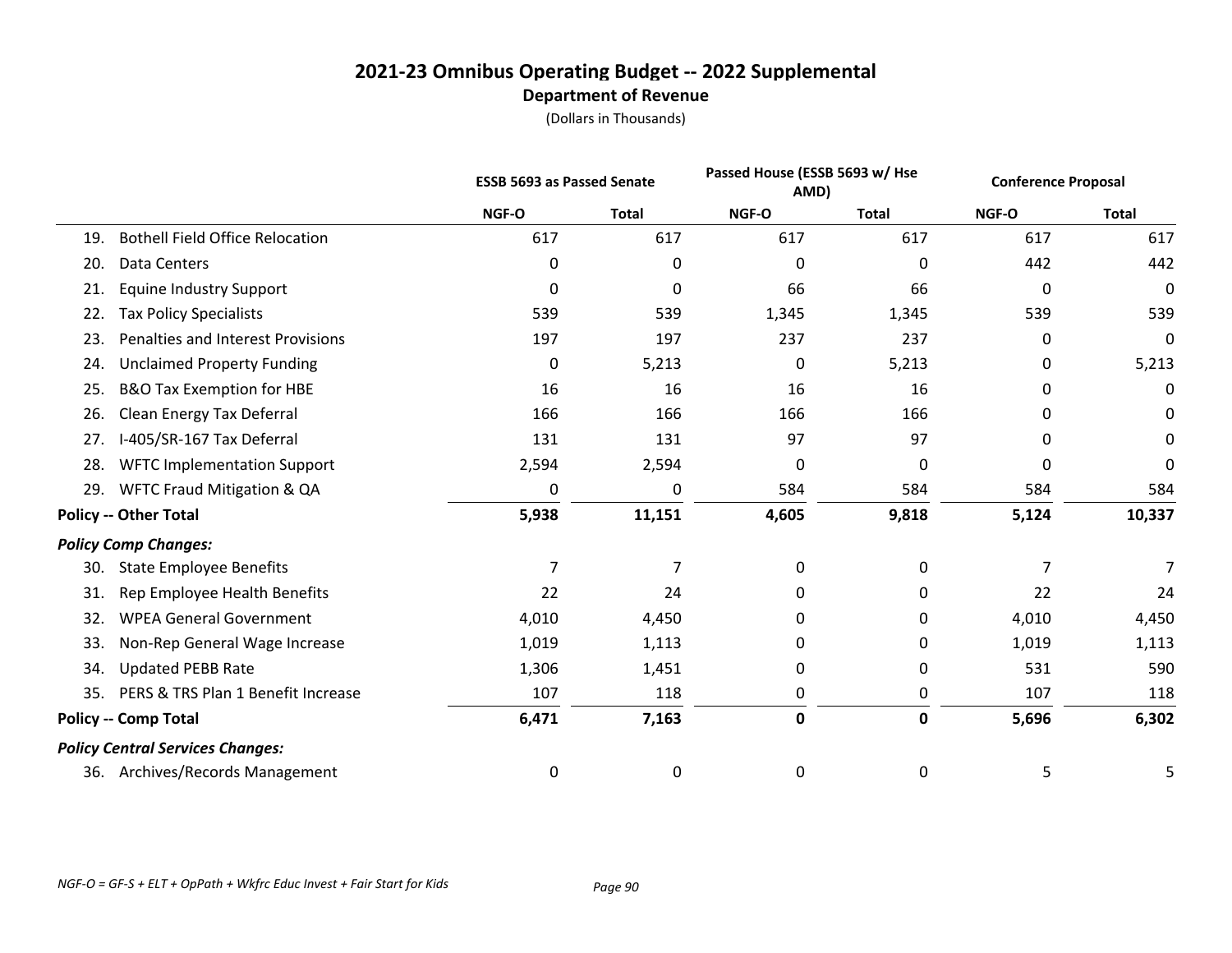#### **2021-23 Omnibus Operating Budget -- 2022 Supplemental Department of Revenue**

|                                      | <b>ESSB 5693 as Passed Senate</b> |              | Passed House (ESSB 5693 w/ Hse<br>AMD) |              | <b>Conference Proposal</b> |         |
|--------------------------------------|-----------------------------------|--------------|----------------------------------------|--------------|----------------------------|---------|
|                                      | <b>NGF-O</b>                      | <b>Total</b> | <b>NGF-O</b>                           | <b>Total</b> | NGF-O                      | Total   |
| <b>Audit Services</b><br>37.         | 0                                 | 0            | 0                                      |              | 35                         | 39      |
| 38.<br>Legal Services                | 0                                 | 0            | 0                                      | 0            | 232                        | 260     |
| <b>CTS Central Services</b><br>39.   | 0                                 | 0            | 0                                      |              | 610                        | 681     |
| <b>DES Central Services</b><br>40.   | 0                                 | 0            | 0                                      | 0            | 14                         | 14      |
| <b>OFM Central Services</b><br>41.   | 0                                 | 0            | 0                                      |              | 24                         | 26      |
| 42. Self-Insurance Liability Premium | 0                                 | 0            | 0                                      |              | 6                          | 6       |
| <b>Policy -- Central Svcs Total</b>  |                                   |              | 0                                      |              | 926                        | 1,031   |
| <b>Total Policy Changes</b>          | 12,409                            | 18,314       | 4,605                                  | 9,818        | 11,746                     | 17,670  |
| 2021-23 Policy Level                 | 557,580                           | 609,037      | 549,776                                | 600,541      | 587,917                    | 639,393 |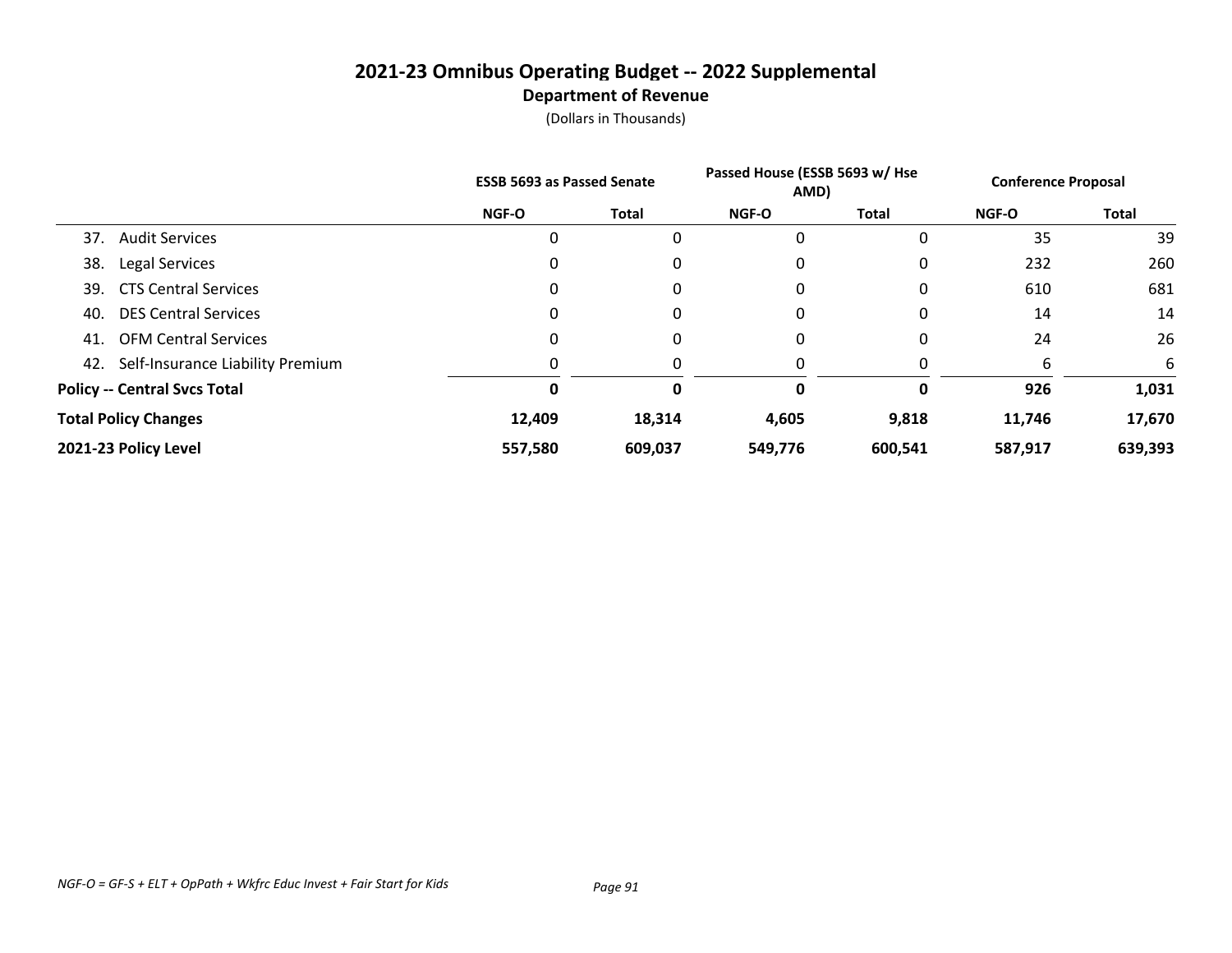#### **2021-23 Omnibus Operating Budget -- 2022 Supplemental Board of Tax Appeals**

|                                         | <b>ESSB 5693 as Passed Senate</b> |              | Passed House (ESSB 5693 w/ Hse<br>AMD) |              | <b>Conference Proposal</b> |              |
|-----------------------------------------|-----------------------------------|--------------|----------------------------------------|--------------|----------------------------|--------------|
|                                         | NGF-O                             | <b>Total</b> | NGF-O                                  | <b>Total</b> | <b>NGF-O</b>               | <b>Total</b> |
| 2021-23 Original Appropriations         | 5,283                             | 5,283        | 5,283                                  | 5,283        | 5,283                      | 5,283        |
| 2021-23 Maintenance Level               | 5,260                             | 5,260        | 5,260                                  | 5,260        | 5,260                      | 5,260        |
| <b>Policy Comp Changes:</b>             |                                   |              |                                        |              |                            |              |
| 1. Non-Rep General Wage Increase        | 55                                | 55           | 0                                      | 0            | 55                         | 55           |
| <b>Updated PEBB Rate</b><br>2.          | 17                                | 17           | 0                                      | 0            |                            | 7            |
| 3. PERS & TRS Plan 1 Benefit Increase   | 2                                 | 2            | 0                                      | 0            | 2                          | 2            |
| <b>Policy -- Comp Total</b>             | 74                                | 74           | 0                                      | 0            | 64                         | 64           |
| <b>Policy Central Services Changes:</b> |                                   |              |                                        |              |                            |              |
| <b>CTS Central Services</b><br>4.       | 0                                 | 0            | 0                                      | 0            | 6                          | 6            |
| <b>DES Central Services</b><br>5.       | $\Omega$                          | 0            | 0                                      | 0            | 11                         | 11           |
| 6. Self-Insurance Liability Premium     | 0                                 | 0            | 0                                      | 0            |                            |              |
| <b>Policy -- Central Svcs Total</b>     | $\mathbf{0}$                      | 0            | 0                                      | 0            | 18                         | 18           |
| <b>Total Policy Changes</b>             | 74                                | 74           | 0                                      | 0            | 82                         | 82           |
| 2021-23 Policy Level                    | 5,334                             | 5,334        | 5,260                                  | 5,260        | 5,342                      | 5,342        |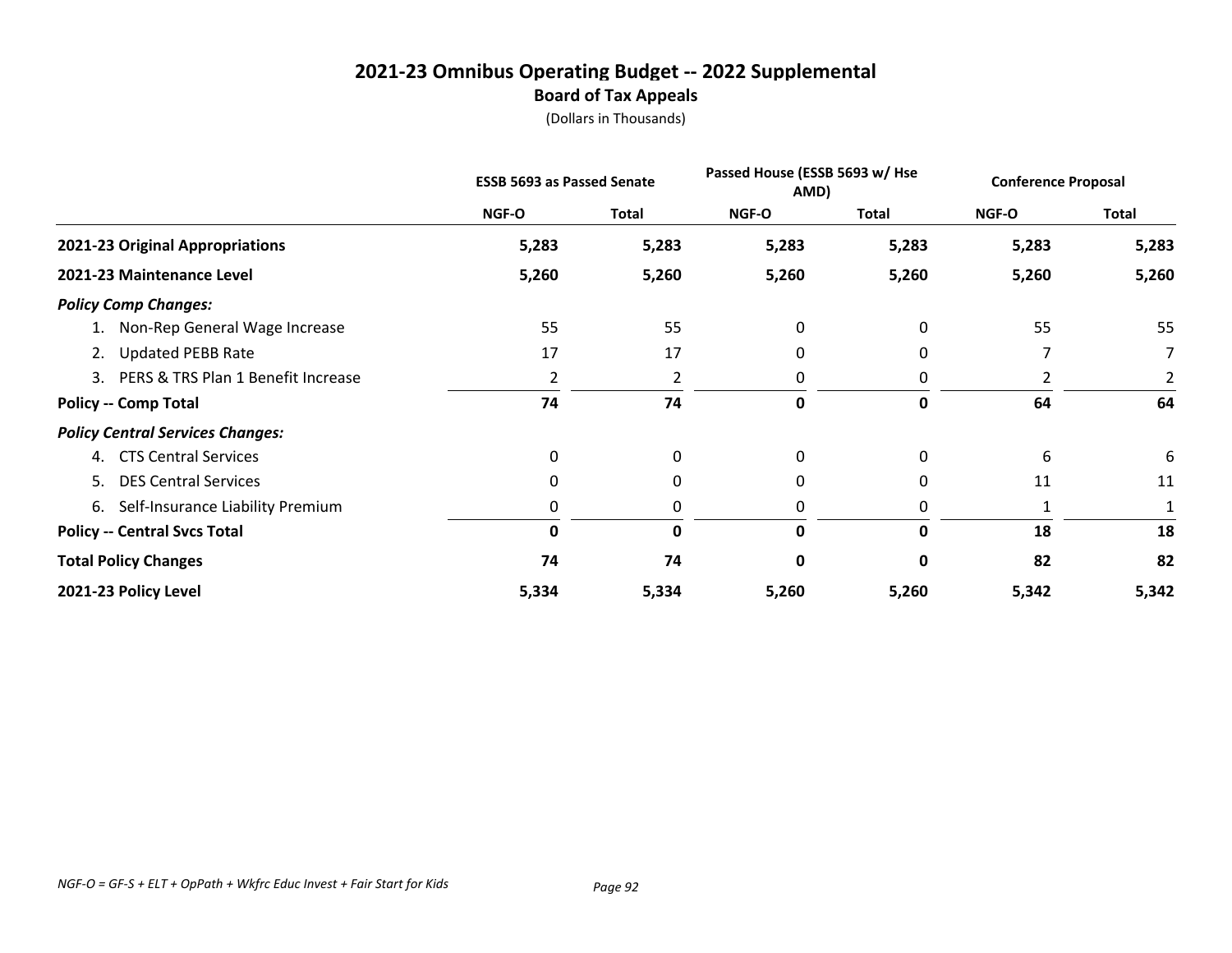#### **2021-23 Omnibus Operating Budget -- 2022 Supplemental Minority & Women's Business Enterp**

|                                         | <b>ESSB 5693 as Passed Senate</b> |                |             | Passed House (ESSB 5693 w/ Hse<br>AMD) |       | <b>Conference Proposal</b> |
|-----------------------------------------|-----------------------------------|----------------|-------------|----------------------------------------|-------|----------------------------|
|                                         | NGF-O                             | <b>Total</b>   | NGF-O       | <b>Total</b>                           | NGF-O | <b>Total</b>               |
| 2021-23 Original Appropriations         | 3,539                             | 8,146          | 3,539       | 8,146                                  | 3,539 | 8,146                      |
| 2021-23 Maintenance Level               | 3,575                             | 8,301          | 3,575       | 8,301                                  | 3,575 | 8,301                      |
| <b>Policy Other Changes:</b>            |                                   |                |             |                                        |       |                            |
| <b>Certification Support</b><br>1.      | 0                                 | 0              | 128         | 128                                    | 128   | 128                        |
| <b>Public Records</b><br>2.             | 128                               | 128            | 128         | 128                                    | 128   | 128                        |
| <b>Risk Management</b><br>3.            | 0                                 | 0              | 136         | 136                                    | 136   | 136                        |
| <b>Policy -- Other Total</b>            | 128                               | 128            | 392         | 392                                    | 392   | 392                        |
| <b>Policy Comp Changes:</b>             |                                   |                |             |                                        |       |                            |
| <b>WFSE General Government</b><br>4.    | 17                                | 88             | 0           | 0                                      | 17    | 88                         |
| Non-Rep General Wage Increase<br>5.     | 7                                 | 30             | 0           | 0                                      | 7     | 30                         |
| <b>Updated PEBB Rate</b><br>6.          | 7                                 | 29             | 0           | 0                                      | 3     | 12                         |
| 7. PERS & TRS Plan 1 Benefit Increase   | 0                                 | $\overline{2}$ | 0           | 0                                      | 0     | $\overline{2}$             |
| <b>Policy -- Comp Total</b>             | 31                                | 149            | $\mathbf 0$ | 0                                      | 27    | 132                        |
| <b>Policy Central Services Changes:</b> |                                   |                |             |                                        |       |                            |
| Legal Services<br>8.                    | 0                                 | 0              | 0           | 0                                      | 0     | 8                          |
| <b>Administrative Hearings</b><br>9.    | 0                                 | 0              | 0           | 0                                      | 0     | 1                          |
| <b>CTS Central Services</b><br>10.      | 0                                 | 0              | 0           | 0                                      | 0     | $\mathbf{1}$               |
| <b>DES Central Services</b><br>11.      | 0                                 | 0              | 0           | 0                                      | 0     | 22                         |
| <b>OFM Central Services</b><br>12.      | 0                                 | 0              | 0           | 0                                      | 0     | 1                          |
| Self-Insurance Liability Premium<br>13. | 0                                 | 0              | 0           | 0                                      | 0     | 10                         |
| <b>Policy -- Central Svcs Total</b>     | $\mathbf 0$                       | $\mathbf 0$    | 0           | $\mathbf{0}$                           | 0     | 43                         |
| <b>Total Policy Changes</b>             | 159                               | 277            | 392         | 392                                    | 419   | 567                        |
| 2021-23 Policy Level                    | 3,734                             | 8,578          | 3,967       | 8,693                                  | 3,994 | 8,868                      |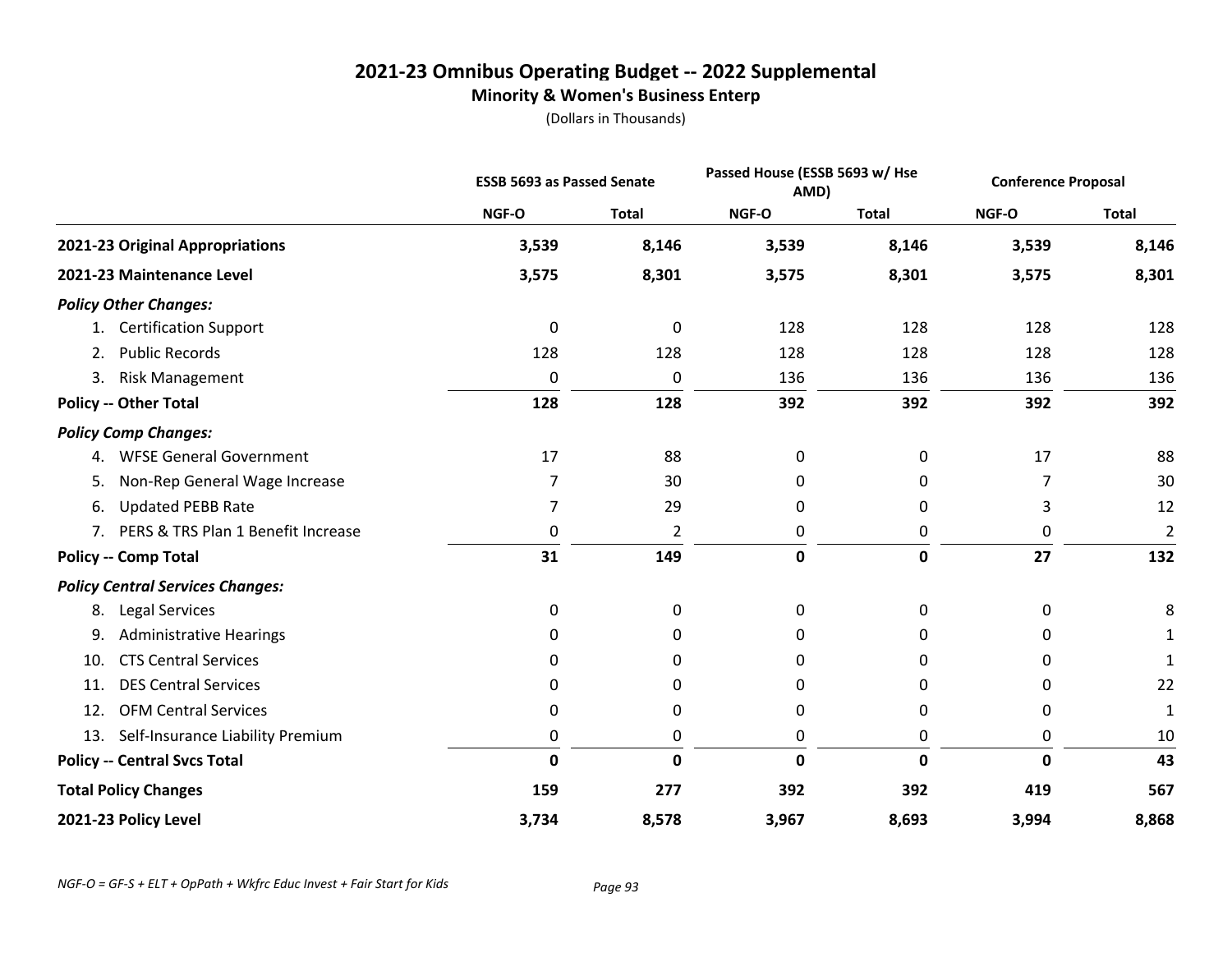#### **2021-23 Omnibus Operating Budget -- 2022 Supplemental Office of Insurance Commissioner**

|     |                                          |       | <b>ESSB 5693 as Passed Senate</b> |              | Passed House (ESSB 5693 w/ Hse<br>AMD) |       | <b>Conference Proposal</b> |
|-----|------------------------------------------|-------|-----------------------------------|--------------|----------------------------------------|-------|----------------------------|
|     |                                          | NGF-O | <b>Total</b>                      | <b>NGF-O</b> | <b>Total</b>                           | NGF-O | <b>Total</b>               |
|     | 2021-23 Original Appropriations          | 0     | 74,572                            | 0            | 74,572                                 | 0     | 74,572                     |
|     | 2021-23 Maintenance Level                | 0     | 75,968                            | 0            | 75,968                                 | 0     | 75,968                     |
|     | <b>Policy Other Changes:</b>             |       |                                   |              |                                        |       |                            |
| 1.  | Peer-to-Peer Vehicle Sharing             | 0     | 0                                 | 0            | 43                                     | 0     | 43                         |
| 2.  | Postpartum Contraception                 | 0     | 0                                 | 0            | 24                                     | 0     | 24                         |
| 3.  | Out-of-Network Health Care               | 0     | 0                                 | 0            | 442                                    | 0     | 442                        |
| 4.  | <b>Pharmacy Choice</b>                   | 0     | 0                                 | 0            | 167                                    | 0     | 0                          |
| 5.  | <b>Insurance Guaranty Fund</b>           | 0     | 10                                | 0            | 0                                      | 0     | 10                         |
| 6.  | Rx Drug Affordability Board              | 0     | 31                                | O            | 0                                      | ი     | 31                         |
| 7.  | Insulin Affordability                    | 0     | 10                                | O            | 0                                      | 0     | 10                         |
| 8.  | <b>Primary Care Spending</b>             | 0     | 7                                 | 0            | 0                                      | 0     | 7                          |
| 9.  | RX Drug Cost Sharing                     | 0     | 43                                | 0            | 0                                      | 0     | 43                         |
| 10. | Donor Human Milk                         | 0     | 14                                | 0            | 0                                      | 0     | 14                         |
| 11. | <b>Behavioral Health Rx Drugs</b>        | 0     | 48                                | O            | O                                      | 0     | 0                          |
| 12. | Audio-Only Telemedicine                  | 0     | 0                                 | 0            | 218                                    | 0     | 218                        |
| 13. | <b>Cont. Care Retirement Communities</b> | 0     | 0                                 | O            | 250                                    | ი     | 0                          |
| 14. | <b>Certified Peer Specialists</b>        | 0     | 0                                 | 0            | 199                                    | 0     | 0                          |
| 15. | <b>Fertility Treatment Study</b>         | 0     | 200                               | 0            | 200                                    | 0     | 200                        |
| 16. | Medicare Affordability Study             | 0     | 200                               | 0            | $\mathbf{0}$                           | 0     | 0                          |
| 17. | Medicare Supplemental Insurance          | O     | 0                                 | O            | 200                                    | 0     | 200                        |
| 18. | Retirement Comm Reg Assessment           | 0     | 250                               | 0            | 0                                      | 0     | 250                        |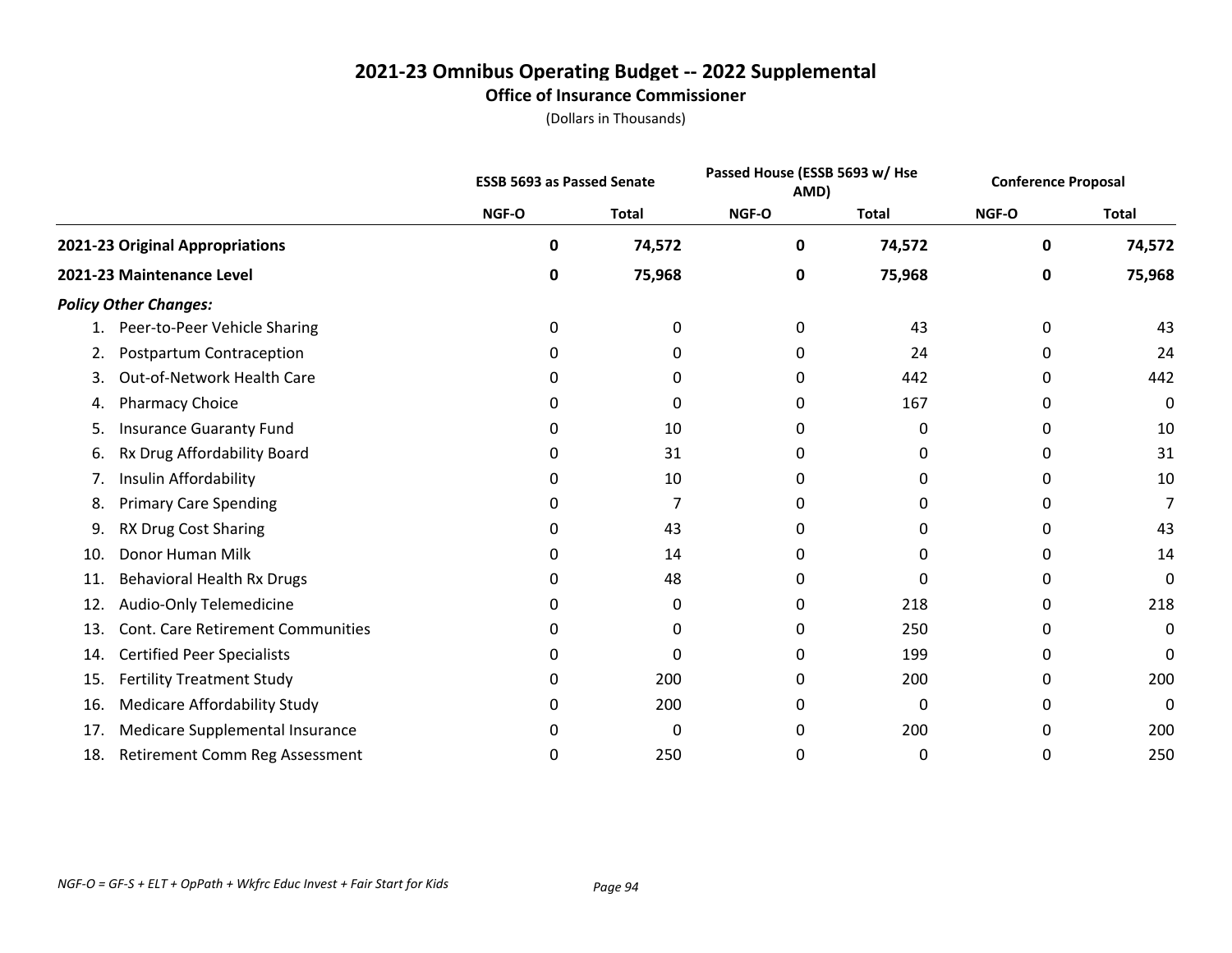#### **2021-23 Omnibus Operating Budget -- 2022 Supplemental Office of Insurance Commissioner**

|     |                                         | <b>ESSB 5693 as Passed Senate</b> |                | Passed House (ESSB 5693 w/ Hse<br>AMD) |              | <b>Conference Proposal</b> |                |
|-----|-----------------------------------------|-----------------------------------|----------------|----------------------------------------|--------------|----------------------------|----------------|
|     |                                         | NGF-O                             | <b>Total</b>   | NGF-O                                  | <b>Total</b> | NGF-O                      | <b>Total</b>   |
| 19. | <b>Utility Insurance Study</b>          | 0                                 | 50             | 0                                      | 0            | 0                          | 100            |
|     | <b>Policy -- Other Total</b>            | 0                                 | 863            | 0                                      | 1,743        | 0                          | 1,592          |
|     | <b>Policy Comp Changes:</b>             |                                   |                |                                        |              |                            |                |
| 20. | <b>State Employee Benefits</b>          | 0                                 | $\overline{2}$ | 0                                      | 0            |                            | $\overline{2}$ |
| 21. | <b>WFSE General Government</b>          | 0                                 | 757            | 0                                      | 0            |                            | 757            |
| 22. | Rep Employee Health Benefits            | 0                                 | 4              |                                        | 0            |                            | 4              |
| 23. | Non-Rep General Wage Increase           | 0                                 | 322            | 0                                      | 0            |                            | 322            |
| 24. | <b>Updated PEBB Rate</b>                | 0                                 | 275            | 0                                      | 0            |                            | 112            |
| 25. | PERS & TRS Plan 1 Benefit Increase      | 0                                 | 25             | 0                                      | 0            | 0                          | 25             |
|     | <b>Policy -- Comp Total</b>             | 0                                 | 1,385          | $\mathbf 0$                            | 0            | 0                          | 1,222          |
|     | <b>Policy Central Services Changes:</b> |                                   |                |                                        |              |                            |                |
| 26. | Archives/Records Management             | 0                                 | 0              | 0                                      | 0            | 0                          |                |
| 27. | <b>Audit Services</b>                   | 0                                 | $\Omega$       | O                                      | 0            | 0                          |                |
| 28. | <b>Legal Services</b>                   | 0                                 | 0              | O                                      | 0            | 0                          | 32             |
| 29. | <b>Administrative Hearings</b>          | 0                                 | 0              | O                                      | O            | 0                          | 2              |
| 30. | <b>CTS Central Services</b>             | 0                                 | 0              | O                                      | O            | 0                          | 190            |
| 31. | <b>DES Central Services</b>             | 0                                 | 0              | O                                      | O            | 0                          | 5              |
| 32. | <b>OFM Central Services</b>             | 0                                 | 0              | 0                                      | 0            | 0                          |                |
| 33. | Self-Insurance Liability Premium        | 0                                 | 0              | 0                                      | 0            | 0                          |                |
|     | <b>Policy -- Central Svcs Total</b>     | 0                                 | $\mathbf 0$    | 0                                      | 0            | 0                          | 247            |
|     | <b>Total Policy Changes</b>             | 0                                 | 2,248          | 0                                      | 1,743        | 0                          | 3,061          |
|     | 2021-23 Policy Level                    | 0                                 | 78,216         | 0                                      | 77,711       | 0                          | 79,029         |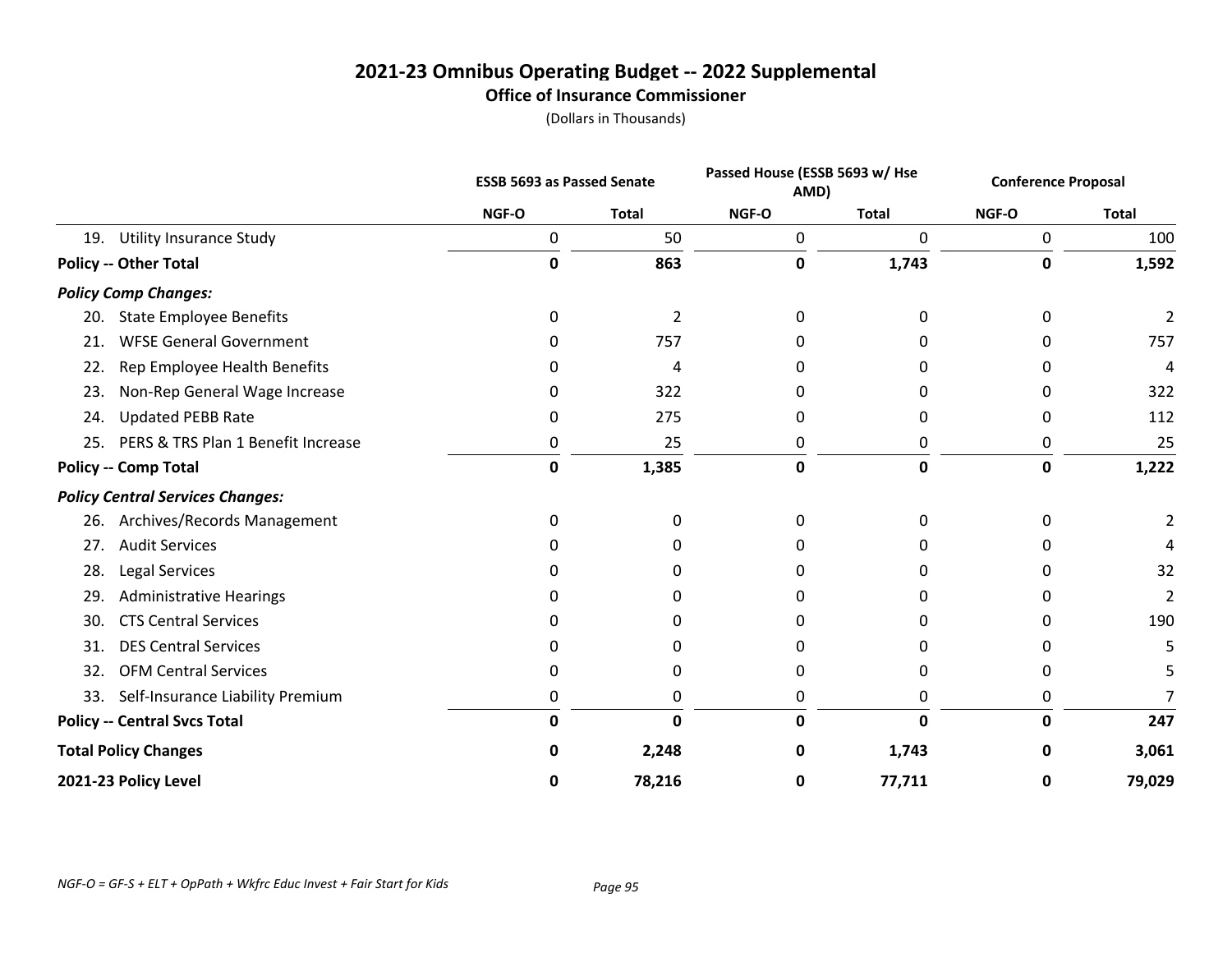#### **2021-23 Omnibus Operating Budget -- 2022 Supplemental Consolidated Technology Services**

|                                           |       | Passed House (ESSB 5693 w/ Hse<br><b>ESSB 5693 as Passed Senate</b><br>AMD) |       | <b>Conference Proposal</b> |       |              |
|-------------------------------------------|-------|-----------------------------------------------------------------------------|-------|----------------------------|-------|--------------|
|                                           | NGF-O | <b>Total</b>                                                                | NGF-O | <b>Total</b>               | NGF-O | <b>Total</b> |
| 2021-23 Original Appropriations           | 1,112 | 280,178                                                                     | 1,112 | 280,178                    | 1,112 | 280,178      |
| 2021-23 Maintenance Level                 | 1,112 | 281,798                                                                     | 1,112 | 281,798                    | 1,112 | 281,798      |
| <b>Policy Other Changes:</b>              |       |                                                                             |       |                            |       |              |
| Verifiable Credentials<br>1.              | 0     | 580                                                                         | 0     | 0                          | 0     | 0            |
| Security Information & Event Mgmt<br>2.   | 0     | 10,238                                                                      | 0     | 10,238                     | 0     | 10,238       |
| <b>Enterprise Cloud Computing</b><br>3.   | 0     | 4,333                                                                       | 0     | 4,333                      | 0     | 4,333        |
| <b>Workforce Cloud Readiness</b><br>4.    | 0     | 2,375                                                                       | 0     | 2,375                      | 0     | 2,375        |
| <b>Ransomware Protection Act</b><br>5.    | 0     | 0                                                                           | 15    | 11,904                     | 0     | 0            |
| Microsoft 365 Licenses<br>6.              | 0     | 54                                                                          | 0     | 0                          | 0     | 0            |
| 7. Automated Decision Making Systems      | 100   | 100                                                                         | 0     | 0                          | 100   | 100          |
| <b>Policy -- Other Total</b>              | 100   | 17,680                                                                      | 15    | 28,850                     | 100   | 17,046       |
| <b>Policy Comp Changes:</b>               |       |                                                                             |       |                            |       |              |
| <b>State Employee Benefits</b><br>8.      | 0     | 4                                                                           | 0     | 0                          | 0     | 4            |
| <b>WFSE General Government</b><br>9.      | 0     | 643                                                                         | 0     | 0                          | 0     | 643          |
| Rep Employee Health Benefits<br>10.       | 0     | 4                                                                           | 0     | 0                          | 0     | 4            |
| Non-Rep General Wage Increase<br>11.      | 0     | 752                                                                         | 0     | 0                          | 0     | 752          |
| <b>Updated PEBB Rate</b><br>12.           | 0     | 379                                                                         | 0     | 0                          | 0     | 154          |
| PERS & TRS Plan 1 Benefit Increase<br>13. | 0     | 40                                                                          | 0     | 0                          | 0     | 40           |
| <b>Policy -- Comp Total</b>               | 0     | 1,822                                                                       | 0     | 0                          | 0     | 1,597        |
| <b>Policy Central Services Changes:</b>   |       |                                                                             |       |                            |       |              |
| 14. Archives/Records Management           | 0     | 0                                                                           | 0     | 0                          | 0     | 1            |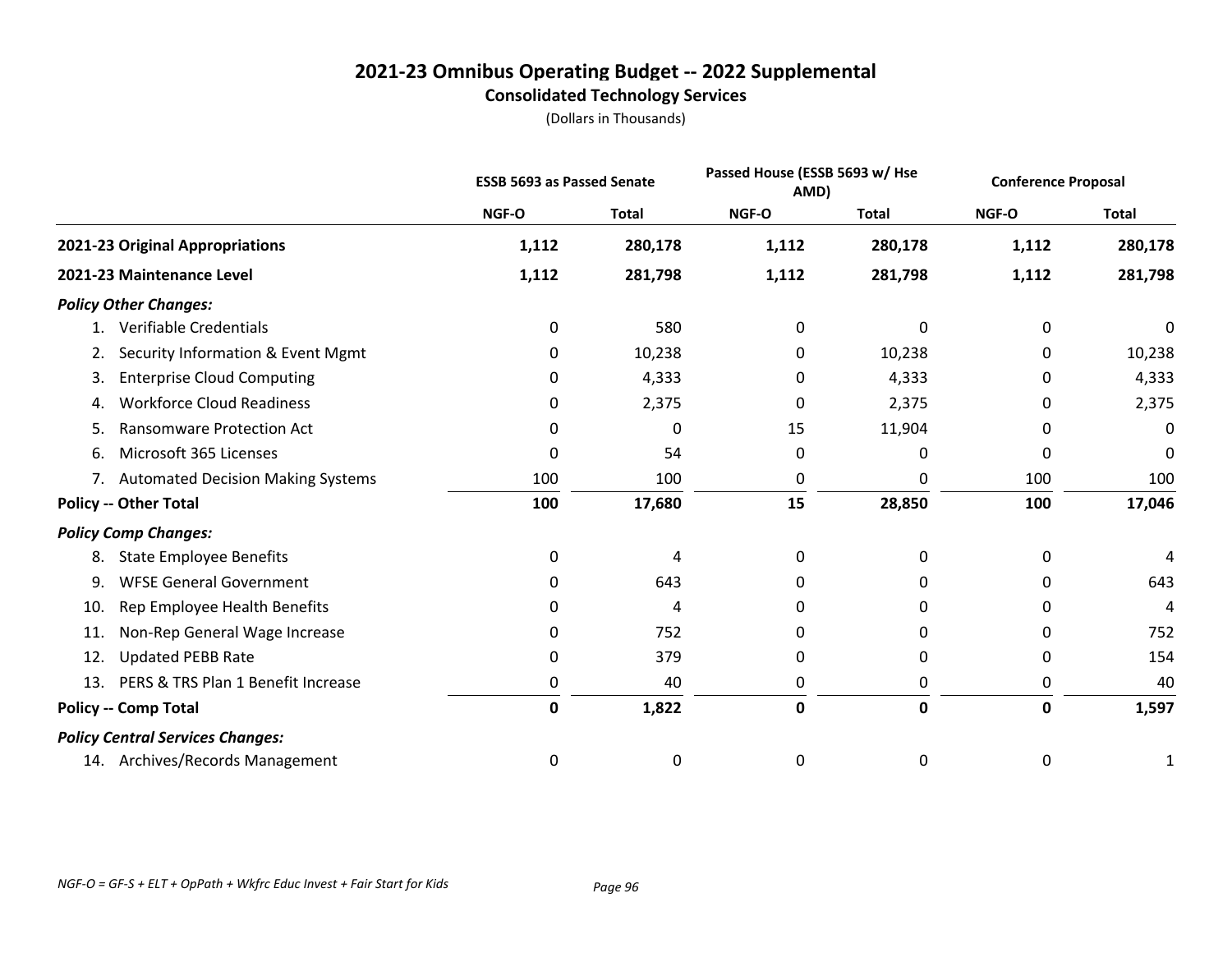#### **2021-23 Omnibus Operating Budget -- 2022 Supplemental Consolidated Technology Services**

|                                         | <b>ESSB 5693 as Passed Senate</b> |              | Passed House (ESSB 5693 w/ Hse<br>AMD) |              | <b>Conference Proposal</b> |         |
|-----------------------------------------|-----------------------------------|--------------|----------------------------------------|--------------|----------------------------|---------|
|                                         | <b>NGF-O</b>                      | <b>Total</b> | <b>NGF-O</b>                           | <b>Total</b> | <b>NGF-O</b>               | Total   |
| <b>Audit Services</b><br>15.            |                                   | 0            | 0                                      |              | 0                          | 5.      |
| Legal Services<br>16.                   |                                   |              | 0                                      |              | 0                          | 17      |
| 17. CTS Central Services                |                                   | 0            | 0                                      |              | 0                          | 1,089   |
| <b>DES Central Services</b><br>18.      | 0                                 | 0            | 0                                      |              | 0                          | 3       |
| <b>OFM Central Services</b><br>19.      |                                   | 0            | 0                                      |              | 0                          | 6       |
| Self-Insurance Liability Premium<br>20. |                                   |              |                                        |              | 0                          | 3       |
| <b>Policy -- Central Svcs Total</b>     |                                   |              | 0                                      |              | 0                          | 1,124   |
| <b>Total Policy Changes</b>             | 100                               | 19,502       | 15                                     | 28,850       | 100                        | 19,767  |
| 2021-23 Policy Level                    | 1,212                             | 301,300      | 1,127                                  | 310,648      | 1,212                      | 301,565 |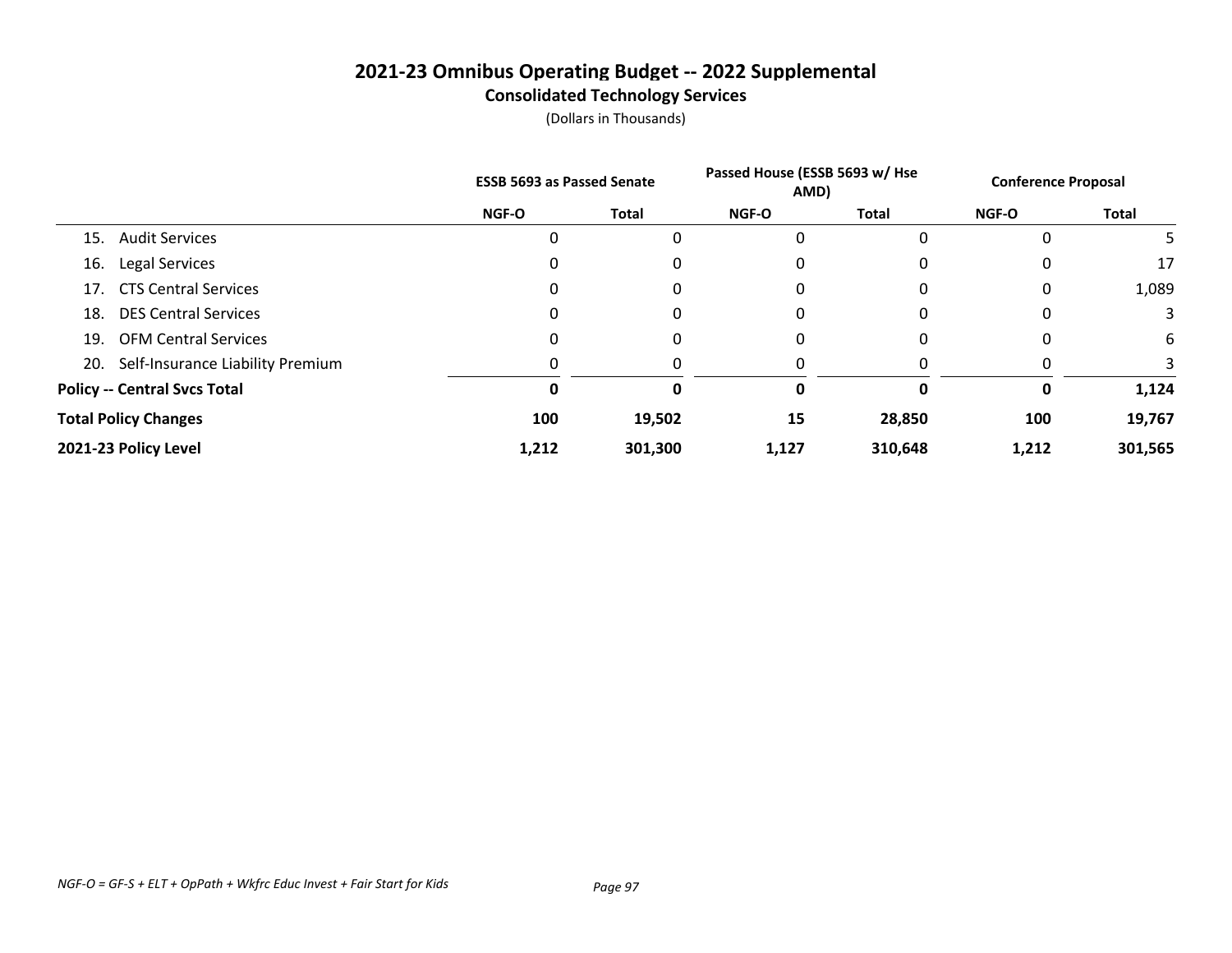#### **2021-23 Omnibus Operating Budget -- 2022 Supplemental State Board of Accountancy**

|                                         | <b>ESSB 5693 as Passed Senate</b> |             | Passed House (ESSB 5693 w/ Hse<br>AMD) |          | <b>Conference Proposal</b> |              |
|-----------------------------------------|-----------------------------------|-------------|----------------------------------------|----------|----------------------------|--------------|
|                                         | NGF-O                             | Total       | NGF-O                                  | Total    | NGF-O                      | <b>Total</b> |
| 2021-23 Original Appropriations         | 0                                 | 4,438       | 0                                      | 4,438    | 0                          | 4,438        |
| 2021-23 Maintenance Level               | 0                                 | 4,441       | 0                                      | 4,441    | 0                          | 4,441        |
| <b>Policy Comp Changes:</b>             |                                   |             |                                        |          |                            |              |
| 1. Non-Rep General Wage Increase        | 0                                 | 31          | 0                                      |          |                            | 31           |
| <b>Updated PEBB Rate</b><br>2.          | 0                                 | 10          | 0                                      |          |                            | 4            |
| 3. PERS & TRS Plan 1 Benefit Increase   | 0                                 |             | 0                                      | 0        | 0                          |              |
| <b>Policy -- Comp Total</b>             | 0                                 | 42          | 0                                      | 0        | 0                          | 36           |
| <b>Policy Central Services Changes:</b> |                                   |             |                                        |          |                            |              |
| Legal Services<br>4.                    | 0                                 | 0           | 0                                      | $\Omega$ | 0                          | 3            |
| 5. CTS Central Services                 | 0                                 | 0           | 0                                      |          |                            | 9            |
| 6. DES Central Services                 | O                                 | 0           | 0                                      |          |                            |              |
| <b>Policy -- Central Svcs Total</b>     | 0                                 | $\mathbf 0$ | $\mathbf{0}$                           | 0        | ŋ                          | 20           |
| <b>Total Policy Changes</b>             | Ω                                 | 42          | O                                      | 0        |                            | 56           |
| 2021-23 Policy Level                    | 0                                 | 4,483       | 0                                      | 4,441    | 0                          | 4,497        |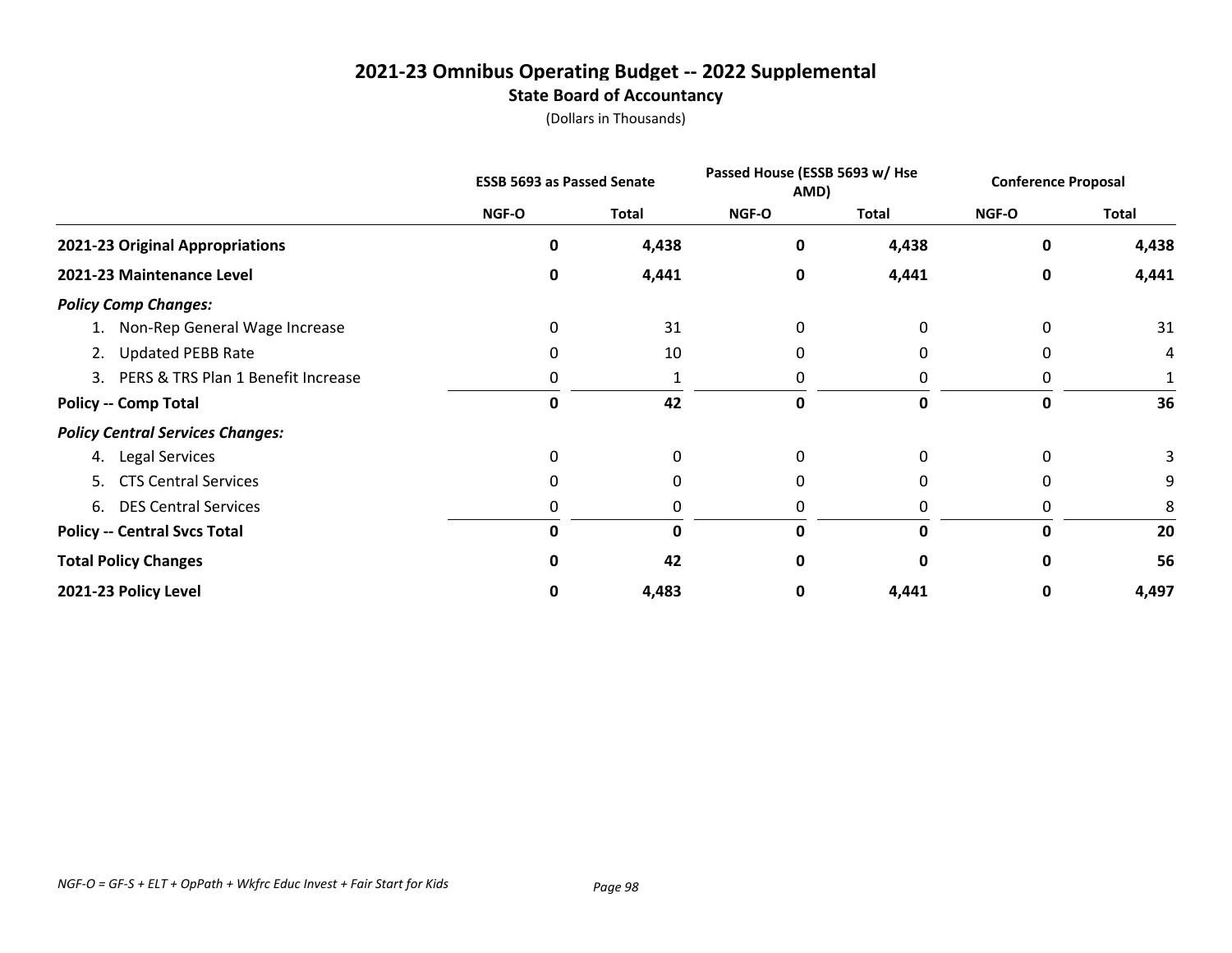#### **2021-23 Omnibus Operating Budget -- 2022 Supplemental Bd of Reg Prof Eng & Land Surveyors**

|                                         | <b>ESSB 5693 as Passed Senate</b> |              | Passed House (ESSB 5693 w/ Hse<br>AMD) |          | <b>Conference Proposal</b> |              |
|-----------------------------------------|-----------------------------------|--------------|----------------------------------------|----------|----------------------------|--------------|
|                                         | NGF-O                             | Total        | NGF-O                                  | Total    | NGF-O                      | <b>Total</b> |
| 2021-23 Original Appropriations         | 0                                 | 4,190        | 0                                      | 4,190    | 0                          | 4,190        |
| 2021-23 Maintenance Level               | 0                                 | 4,193        | 0                                      | 4,193    | 0                          | 4,193        |
| <b>Policy Comp Changes:</b>             |                                   |              |                                        |          |                            |              |
| 1. Non-Rep General Wage Increase        | 0                                 | 21           | 0                                      |          | 0                          | 21           |
| <b>Updated PEBB Rate</b><br>2.          | 0                                 | 10           | 0                                      |          |                            | 4            |
| 3. PERS & TRS Plan 1 Benefit Increase   | 0                                 |              | 0                                      | 0        | 0                          |              |
| <b>Policy -- Comp Total</b>             | 0                                 | 32           | 0                                      | 0        | 0                          | 26           |
| <b>Policy Central Services Changes:</b> |                                   |              |                                        |          |                            |              |
| Legal Services<br>4.                    | 0                                 | 0            | 0                                      | $\Omega$ | 0                          |              |
| 5. CTS Central Services                 | 0                                 | 0            | 0                                      |          |                            |              |
| 6. DES Central Services                 | O                                 | 0            | 0                                      |          |                            |              |
| <b>Policy -- Central Svcs Total</b>     | 0                                 | $\mathbf{0}$ | $\mathbf{0}$                           | 0        | ŋ                          | 10           |
| <b>Total Policy Changes</b>             | Ω                                 | 32           | 0                                      | 0        | ŋ                          | 36           |
| 2021-23 Policy Level                    | 0                                 | 4,225        | 0                                      | 4,193    | 0                          | 4,229        |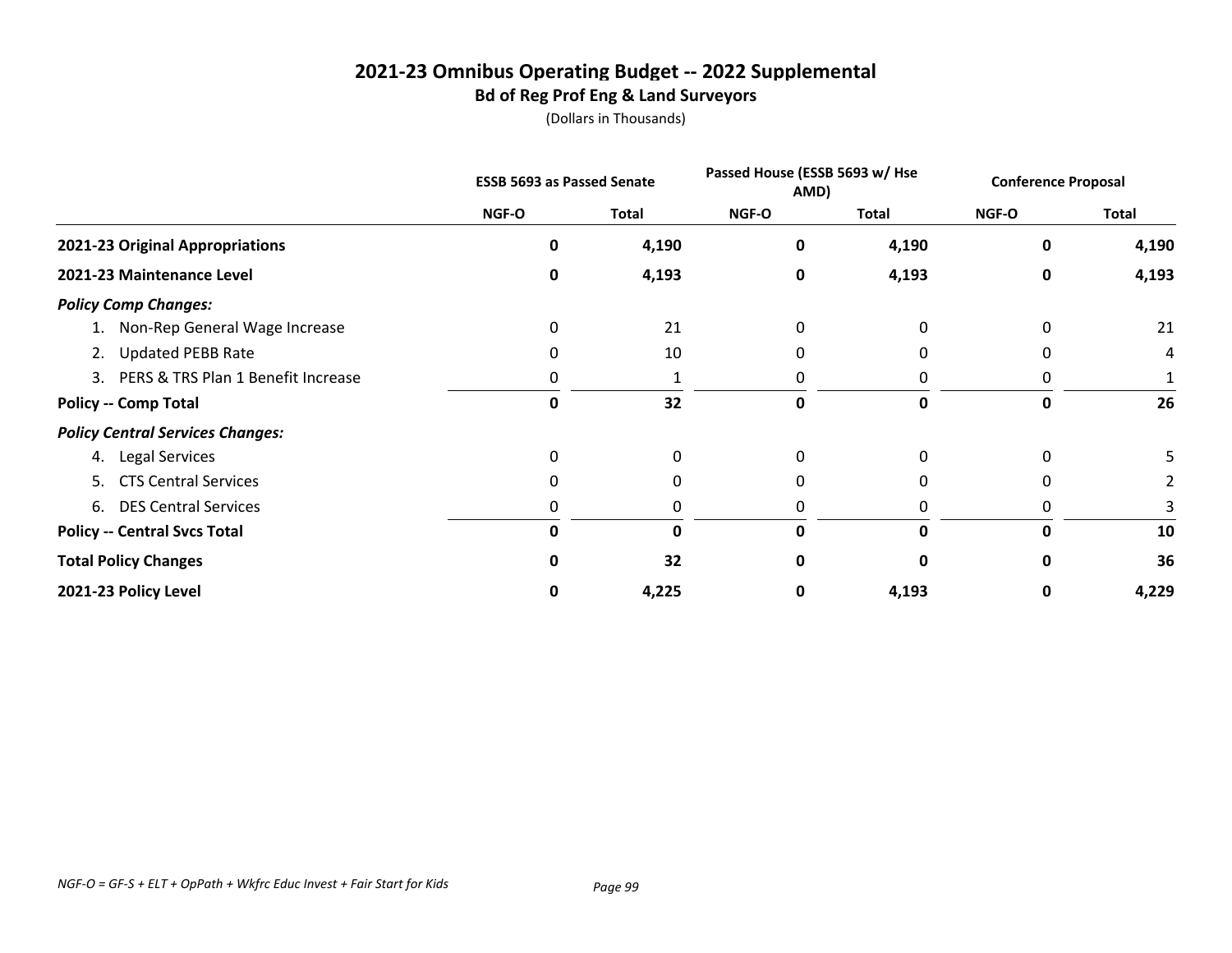#### **2021-23 Omnibus Operating Budget -- 2022 Supplemental Forensic Investigations Council**

|                                         |              | <b>ESSB 5693 as Passed Senate</b> |              | Passed House (ESSB 5693 w/ Hse<br>AMD) |              | <b>Conference Proposal</b> |  |
|-----------------------------------------|--------------|-----------------------------------|--------------|----------------------------------------|--------------|----------------------------|--|
|                                         | <b>NGF-O</b> | <b>Total</b>                      | <b>NGF-O</b> | Total                                  | <b>NGF-O</b> | Total                      |  |
| 2021-23 Original Appropriations         | 0            | 753                               | 0            | 753                                    | 0            | 753                        |  |
| 2021-23 Maintenance Level               | 0            | 753                               | 0            | 753                                    | 0            | 753                        |  |
| <b>Policy Central Services Changes:</b> |              |                                   |              |                                        |              |                            |  |
| 1. DES Central Services                 |              | 0                                 | 0            | $\Omega$                               | 0            |                            |  |
| <b>Policy -- Central Svcs Total</b>     | O            | 0                                 | 0            | 0                                      | 0            |                            |  |
| <b>Total Policy Changes</b>             | 0            | 0                                 | 0            | 0                                      | 0            |                            |  |
| 2021-23 Policy Level                    |              | 753                               | 0            | 753                                    | 0            | 754                        |  |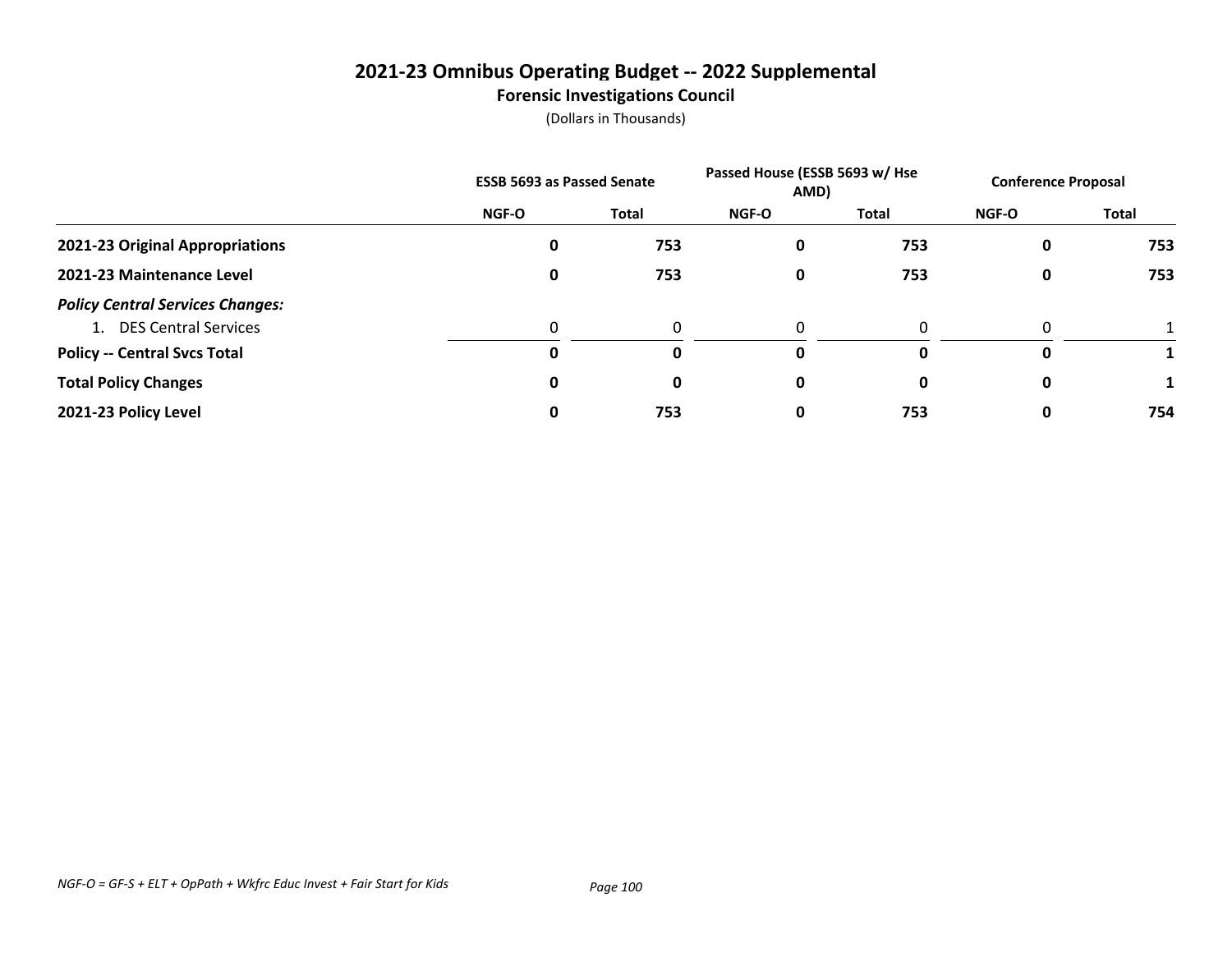#### **2021-23 Omnibus Operating Budget -- 2022 Supplemental Dept of Enterprise Services**

|     |                                     | <b>ESSB 5693 as Passed Senate</b> |              | Passed House (ESSB 5693 w/ Hse<br>AMD) |              | <b>Conference Proposal</b> |              |
|-----|-------------------------------------|-----------------------------------|--------------|----------------------------------------|--------------|----------------------------|--------------|
|     |                                     | NGF-O                             | <b>Total</b> | NGF-O                                  | <b>Total</b> | NGF-O                      | <b>Total</b> |
|     | 2021-23 Original Appropriations     | 11,809                            | 401,211      | 11,809                                 | 401,211      | 11,809                     | 401,211      |
|     | 2021-23 Maintenance Level           | 13,637                            | 404,468      | 13,637                                 | 404,468      | 13,637                     | 404,468      |
|     | <b>Policy Other Changes:</b>        |                                   |              |                                        |              |                            |              |
|     | <b>SEEP Zero Emission Staffing</b>  | 167                               | 167          | 654                                    | 654          | 654                        | 654          |
| 2.  | <b>SEEP Electric Vehicles</b>       | 0                                 | 0            | 475                                    | 475          | 0                          | 0            |
| 3.  | SEEP Electric Vehicle Infra.        | 0                                 | 2,952        | 0                                      | 0            | 2,952                      | 2,952        |
| 4.  | Prejudgment Interest                | 0                                 | 2,513        | 0                                      | 0            | 0                          | 0            |
| 5.  | <b>Building Energy Codes</b>        | 0                                 | 433          | 0                                      | 433          | 0                          | 433          |
| 6.  | <b>DEI Statewide Training Staff</b> | 0                                 | 0            | 2,974                                  | 2,974        | 2,122                      | 2,122        |
| 7.  | <b>Tort AGO Defense Costs</b>       | 0                                 | 5,850        | 0                                      | 5,850        | 0                          | 5,850        |
| 8.  | <b>SAFS Staffing Resources</b>      | 0                                 | 185          | 0                                      | 185          | 0                          | 185          |
| 9.  | <b>Pollinator Garden</b>            | 0                                 | 53           | 0                                      | 53           | 0                          | 53           |
| 10. | <b>Energy Code Requirements</b>     | 0                                 | 0            | 351                                    | 351          | 0                          | 0            |
|     | <b>Policy -- Other Total</b>        | 167                               | 12,153       | 4,454                                  | 10,975       | 5,728                      | 12,249       |
|     | <b>Policy Comp Changes:</b>         |                                   |              |                                        |              |                            |              |
| 11. | <b>State Employee Benefits</b>      | 0                                 | 9            | 0                                      | 0            | 0                          | 9            |
| 12. | <b>WFSE General Government</b>      | 0                                 | 1,424        | 0                                      | 0            | 0                          | 1,424        |
| 13. | Rep Employee Health Benefits        | 0                                 | 9            | 0                                      | 0            | 0                          | 9            |
| 14. | Teamsters 117 DES                   | 0                                 | 127          | 0                                      | 0            | 0                          | 127          |
| 15. | <b>Coalition of Unions</b>          | 0                                 | 4            | 0                                      | 0            | 0                          | 4            |
| 16. | Non-Rep General Wage Increase       | 0                                 | 1,251        | 0                                      | 0            | 0                          | 1,251        |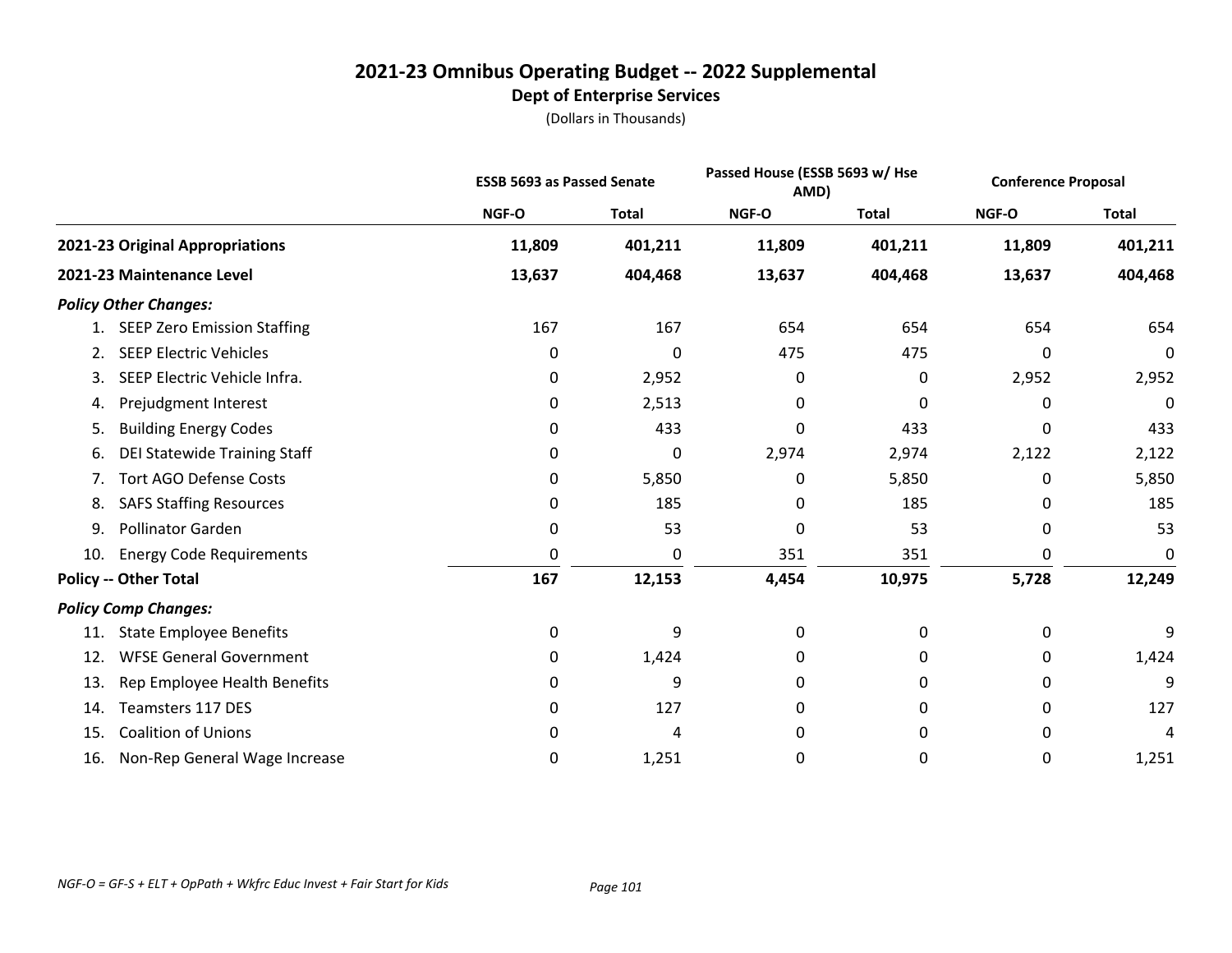#### **2021-23 Omnibus Operating Budget -- 2022 Supplemental Dept of Enterprise Services**

|                                           |        | Passed House (ESSB 5693 w/ Hse<br><b>ESSB 5693 as Passed Senate</b><br>AMD) |        | <b>Conference Proposal</b> |          |              |
|-------------------------------------------|--------|-----------------------------------------------------------------------------|--------|----------------------------|----------|--------------|
|                                           | NGF-O  | Total                                                                       | NGF-O  | <b>Total</b>               | NGF-O    | <b>Total</b> |
| <b>Updated PEBB Rate</b><br>17.           | 0      | 824                                                                         | 0      | $\Omega$                   | 0        | 335          |
| PERS & TRS Plan 1 Benefit Increase<br>18. | 0      | 58                                                                          | 0      |                            | 0        | 58           |
| <b>Policy -- Comp Total</b>               | 0      | 3,706                                                                       | 0      | 0                          | 0        | 3,217        |
| <b>Policy Central Services Changes:</b>   |        |                                                                             |        |                            |          |              |
| Archives/Records Management<br>19.        | 0      | 0                                                                           | 0      | 0                          | 0        |              |
| <b>Audit Services</b><br>20.              | 0      | 0                                                                           | 0      |                            | 0        | 21           |
| Legal Services<br>21.                     | 0      | 0                                                                           | 0      |                            | 0        | 36           |
| <b>CTS Central Services</b><br>22.        | 0      | 0                                                                           | 0      | 0                          | 0        | 291          |
| <b>DES Central Services</b><br>23.        | 0      | 0                                                                           | 0      |                            | $\Omega$ | 45           |
| <b>OFM Central Services</b><br>24.        | 0      | 0                                                                           | 0      | 0                          | 0        | 15           |
| Self-Insurance Liability Premium<br>25.   | 0      | 0                                                                           | 0      | 0                          | 0        | 9            |
| Leg Agency Facilities<br>26.              | 221    | 221                                                                         | 178    | 178                        | 167      | 167          |
| <b>Policy -- Central Svcs Total</b>       | 221    | 221                                                                         | 178    | 178                        | 167      | 589          |
| <b>Total Policy Changes</b>               | 388    | 16,080                                                                      | 4,632  | 11,153                     | 5,895    | 16,055       |
| 2021-23 Policy Level                      | 14,025 | 420,548                                                                     | 18,269 | 415,621                    | 19,532   | 420,523      |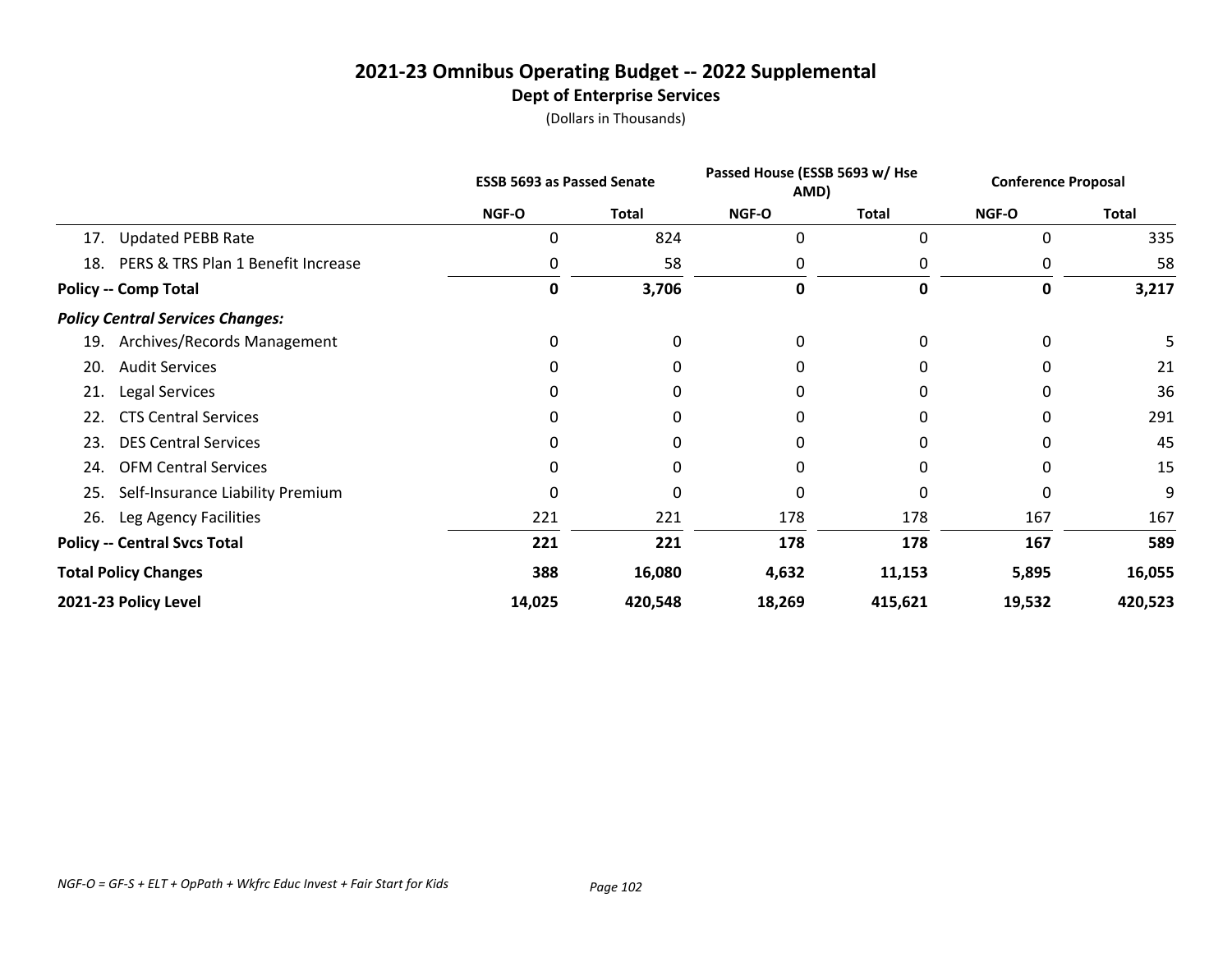### **2021-23 Omnibus Operating Budget -- 2022 Supplemental Washington Horse Racing Commission**

|                                         | <b>ESSB 5693 as Passed Senate</b> |              | Passed House (ESSB 5693 w/ Hse<br>AMD) |              | <b>Conference Proposal</b> |              |
|-----------------------------------------|-----------------------------------|--------------|----------------------------------------|--------------|----------------------------|--------------|
|                                         | NGF-O                             | <b>Total</b> | NGF-O                                  | <b>Total</b> | <b>NGF-O</b>               | <b>Total</b> |
| 2021-23 Original Appropriations         | 0                                 | 4,520        | $\mathbf 0$                            | 4,520        | 0                          | 4,520        |
| 2021-23 Maintenance Level               | 0                                 | 4,572        | 0                                      | 4,572        | 0                          | 4,572        |
| <b>Policy Other Changes:</b>            |                                   |              |                                        |              |                            |              |
| 1. Equine Industry Support              | 0                                 | 0            | 0                                      | 6,000        | 0                          | 0            |
| <b>Policy -- Other Total</b>            | 0                                 | 0            | 0                                      | 6,000        | 0                          | 0            |
| <b>Policy Comp Changes:</b>             |                                   |              |                                        |              |                            |              |
| 2. WFSE General Government              | 0                                 | 33           | $\Omega$                               | 0            | 0                          | 33           |
| Non-Rep General Wage Increase<br>3.     | 0                                 | 16           | 0                                      | 0            | 0                          | 16           |
| 4. Updated PEBB Rate                    | 0                                 | 15           | 0                                      | 0            | 0                          | 6            |
| <b>Policy -- Comp Total</b>             | 0                                 | 64           | $\mathbf 0$                            | $\mathbf 0$  | 0                          | 55           |
| <b>Policy Central Services Changes:</b> |                                   |              |                                        |              |                            |              |
| <b>Audit Services</b><br>5.             | 0                                 | 0            | $\Omega$                               | 0            | 0                          |              |
| Legal Services<br>6.                    | 0                                 | 0            | 0                                      | 0            | 0                          |              |
| <b>CTS Central Services</b><br>7.       | 0                                 | 0            | 0                                      | 0            | 0                          |              |
| <b>DES Central Services</b><br>8.       | 0                                 | 0            | 0                                      | 0            | 0                          | 10           |
| <b>Policy -- Central Svcs Total</b>     | 0                                 | $\mathbf 0$  | $\mathbf 0$                            | 0            | 0                          | 16           |
| <b>Total Policy Changes</b>             | 0                                 | 64           | 0                                      | 6,000        | 0                          | 71           |
| 2021-23 Policy Level                    | 0                                 | 4,636        | 0                                      | 10,572       | 0                          | 4,643        |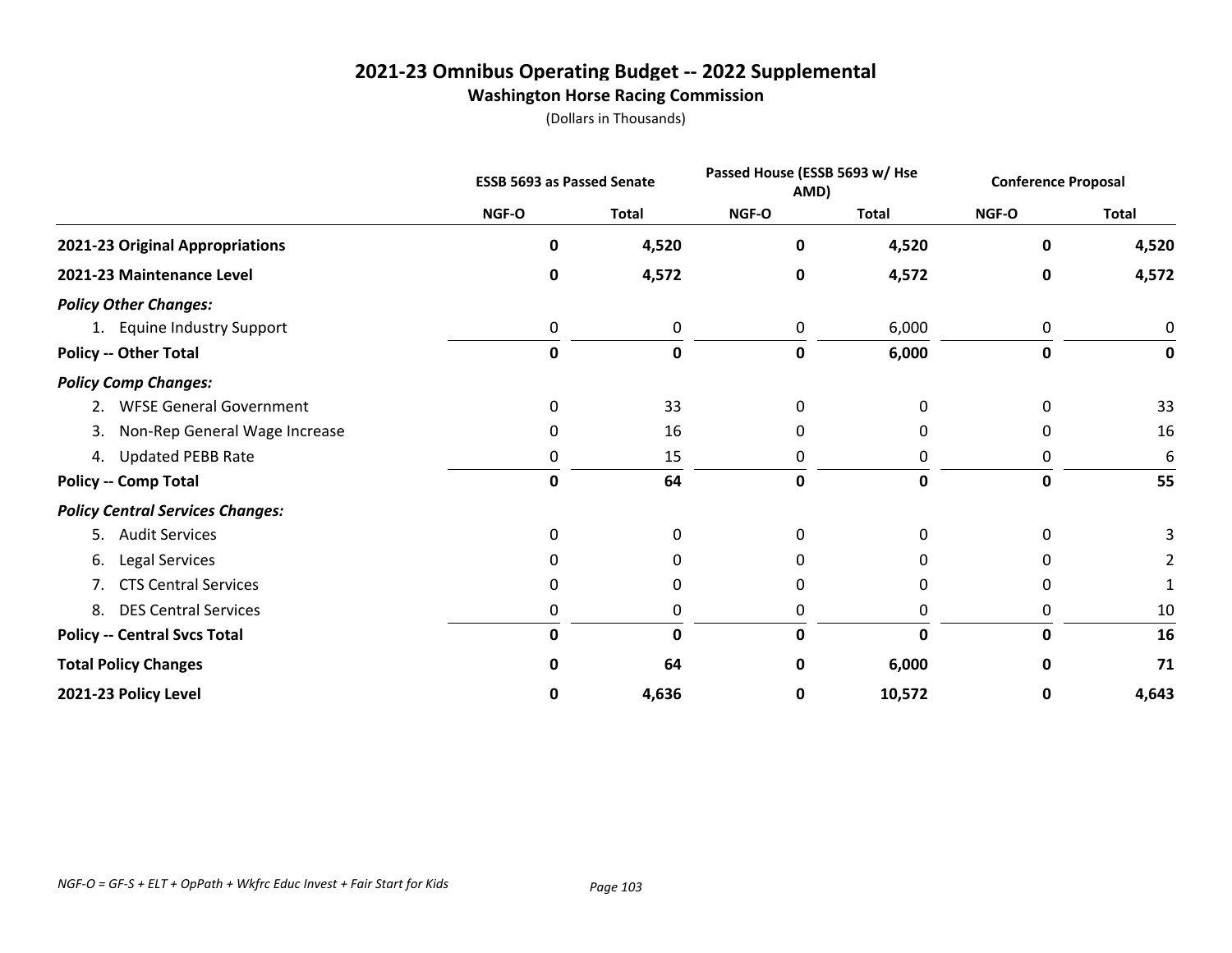#### **2021-23 Omnibus Operating Budget -- 2022 Supplemental Bd of Industrial Insurance Appeals**

|                                          | <b>ESSB 5693 as Passed Senate</b> |              | Passed House (ESSB 5693 w/ Hse<br>AMD) |              | <b>Conference Proposal</b> |              |
|------------------------------------------|-----------------------------------|--------------|----------------------------------------|--------------|----------------------------|--------------|
|                                          | NGF-O                             | <b>Total</b> | NGF-O                                  | <b>Total</b> | NGF-O                      | <b>Total</b> |
| 2021-23 Original Appropriations          | 0                                 | 48,193       | 0                                      | 48,193       | 0                          | 48,193       |
| 2021-23 Maintenance Level                | 0                                 | 49,478       | 0                                      | 49,478       | 0                          | 49,478       |
| <b>Policy Comp Changes:</b>              |                                   |              |                                        |              |                            |              |
| <b>WFSE General Government</b>           | 0                                 | 324          | 0                                      | 0            | 0                          | 324          |
| Rep Employee Health Benefits<br>2.       | 0                                 | 4            | 0                                      | 0            | 0                          | 4            |
| <b>Coalition of Unions</b><br>3.         | 0                                 | 276          | 0                                      | 0            | 0                          | 276          |
| Non-Rep General Wage Increase<br>4.      | 0                                 | 100          | 0                                      | 0            | 0                          | 100          |
| <b>Updated PEBB Rate</b><br>5.           | 0                                 | 178          | 0                                      | 0            | 0                          | 72           |
| PERS & TRS Plan 1 Benefit Increase<br>6. | 0                                 | 18           | 0                                      | 0            | 0                          | 18           |
| <b>Policy -- Comp Total</b>              | $\mathbf 0$                       | 900          | 0                                      | 0            | 0                          | 794          |
| <b>Policy Central Services Changes:</b>  |                                   |              |                                        |              |                            |              |
| 7. Archives/Records Management           | 0                                 | 0            | 0                                      | 0            | 0                          |              |
| Legal Services<br>8.                     | 0                                 | 0            | 0                                      | 0            | 0                          |              |
| <b>CTS Central Services</b><br>9.        | 0                                 | 0            | 0                                      | 0            | 0                          | 16           |
| <b>DES Central Services</b><br>10.       | 0                                 | 0            | 0                                      | 0            | 0                          | 14           |
| <b>OFM Central Services</b><br>11.       | 0                                 | 0            | 0                                      | 0            | 0                          | 4            |
| <b>Policy -- Central Svcs Total</b>      | 0                                 | 0            | 0                                      | 0            | U                          | 40           |
| <b>Total Policy Changes</b>              | O                                 | 900          | 0                                      | 0            | n                          | 834          |
| 2021-23 Policy Level                     | 0                                 | 50,378       | 0                                      | 49,478       | 0                          | 50,312       |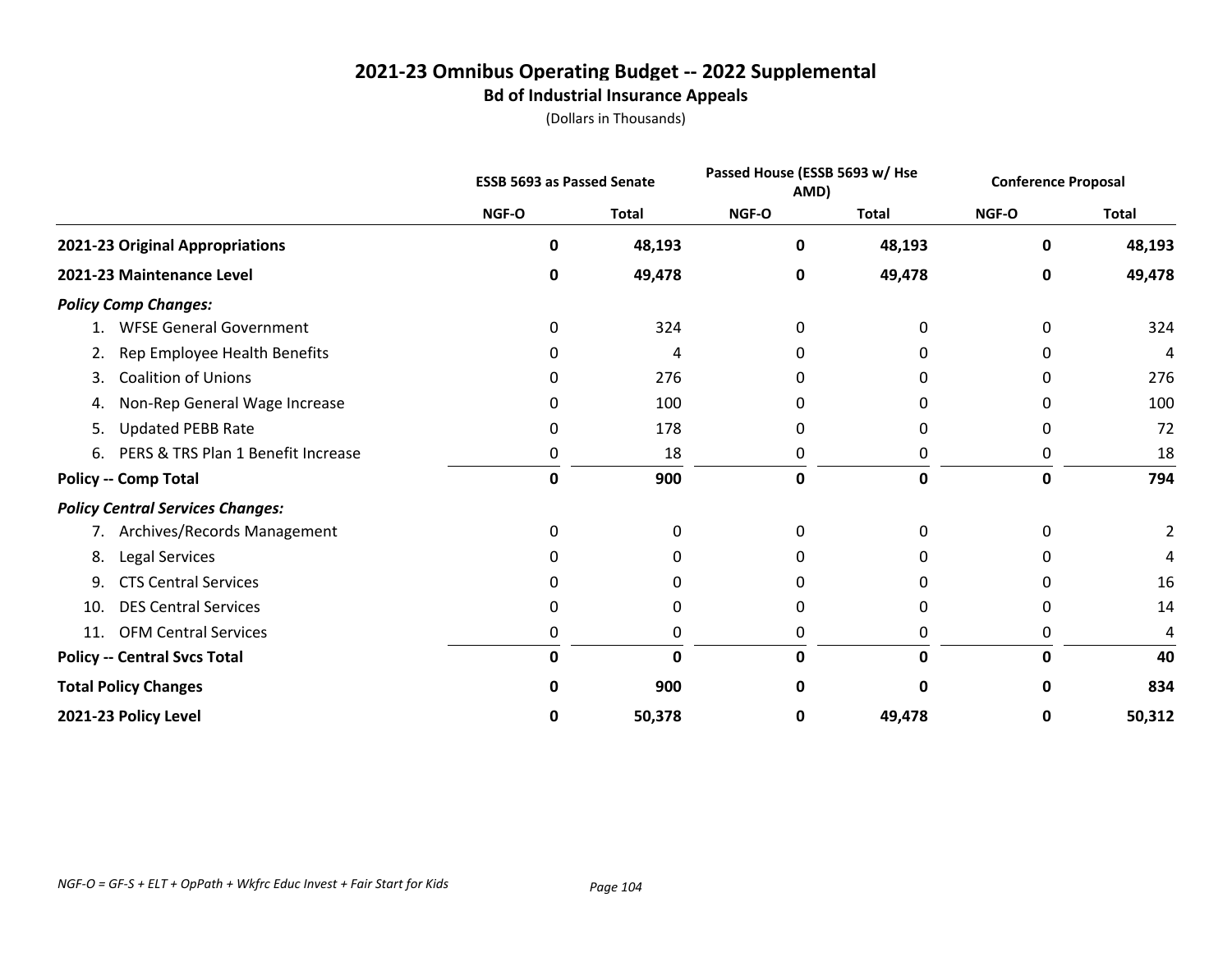#### **2021-23 Omnibus Operating Budget -- 2022 Supplemental Liquor and Cannabis Board**

|     |                                         |       | Passed House (ESSB 5693 w/ Hse<br><b>ESSB 5693 as Passed Senate</b><br>AMD) |       | <b>Conference Proposal</b> |       |              |
|-----|-----------------------------------------|-------|-----------------------------------------------------------------------------|-------|----------------------------|-------|--------------|
|     |                                         | NGF-O | <b>Total</b>                                                                | NGF-O | <b>Total</b>               | NGF-O | <b>Total</b> |
|     | 2021-23 Original Appropriations         | 805   | 110,305                                                                     | 805   | 110,305                    | 805   | 110,305      |
|     | 2021-23 Maintenance Level               | 841   | 112,089                                                                     | 841   | 112,089                    | 841   | 112,089      |
|     | <b>Policy Other Changes:</b>            |       |                                                                             |       |                            |       |              |
|     | Medical Marijuana Tax Exemption         | 11    | 11                                                                          | 0     | 0                          | 11    | 11           |
| 2.  | <b>Standards for Cannabis Analysis</b>  | 316   | 316                                                                         | 0     | 0                          | 0     | 0            |
| 3.  | <b>Dedicated Cannabis Distributions</b> | 0     | 72                                                                          | 0     | 0                          | 0     | 123          |
| 4.  | Liquor License Endorsement              | 0     | 27                                                                          | 0     | 0                          | 0     | 27           |
| 5.  | Modernization of Regulatory Systems     | 0     | 13,750                                                                      | 0     | 13,750                     | 0     | 13,750       |
| 6.  | Cannabis Laboratory Standards           | 316   | 316                                                                         | 0     | 316                        | 316   | 316          |
| 7.  | <b>Cannabinoid Regulation</b>           | 278   | 278                                                                         | 0     | 0                          | 324   | 1,655        |
| 8.  | <b>Cannabis Licensing Study</b>         | 150   | 150                                                                         | 0     | 0                          | 0     | 0            |
| 9.  | <b>Cannabis Terminology</b>             | 0     | 0                                                                           | 0     | 20                         | 0     | 20           |
| 10. | <b>Cannabis Social Equity</b>           | 0     | 0                                                                           | 0     | 500                        | 500   | 500          |
| 11. | <b>Theft Prevention Task Force</b>      | 250   | 250                                                                         | 0     | 0                          | 0     | 0            |
|     | <b>Policy -- Other Total</b>            | 1,321 | 15,170                                                                      | 0     | 14,586                     | 1,151 | 16,402       |
|     | <b>Policy Comp Changes:</b>             |       |                                                                             |       |                            |       |              |
| 12. | <b>PSERS Disability Benefits</b>        | 0     | 7                                                                           | 0     | 0                          | 0     | 0            |
| 13. | <b>State Employee Benefits</b>          | 0     | 3                                                                           | 0     | 0                          | 0     | 3            |
| 14. | Rep Employee Health Benefits            | 0     | 6                                                                           | 0     | 0                          | 0     | 6            |
| 15. | <b>WPEA General Government</b>          | 0     | 534                                                                         | 0     | 0                          | 0     | 534          |
| 16. | <b>Coalition of Unions</b>              | 20    | 585                                                                         | 0     | 0                          | 20    | 585          |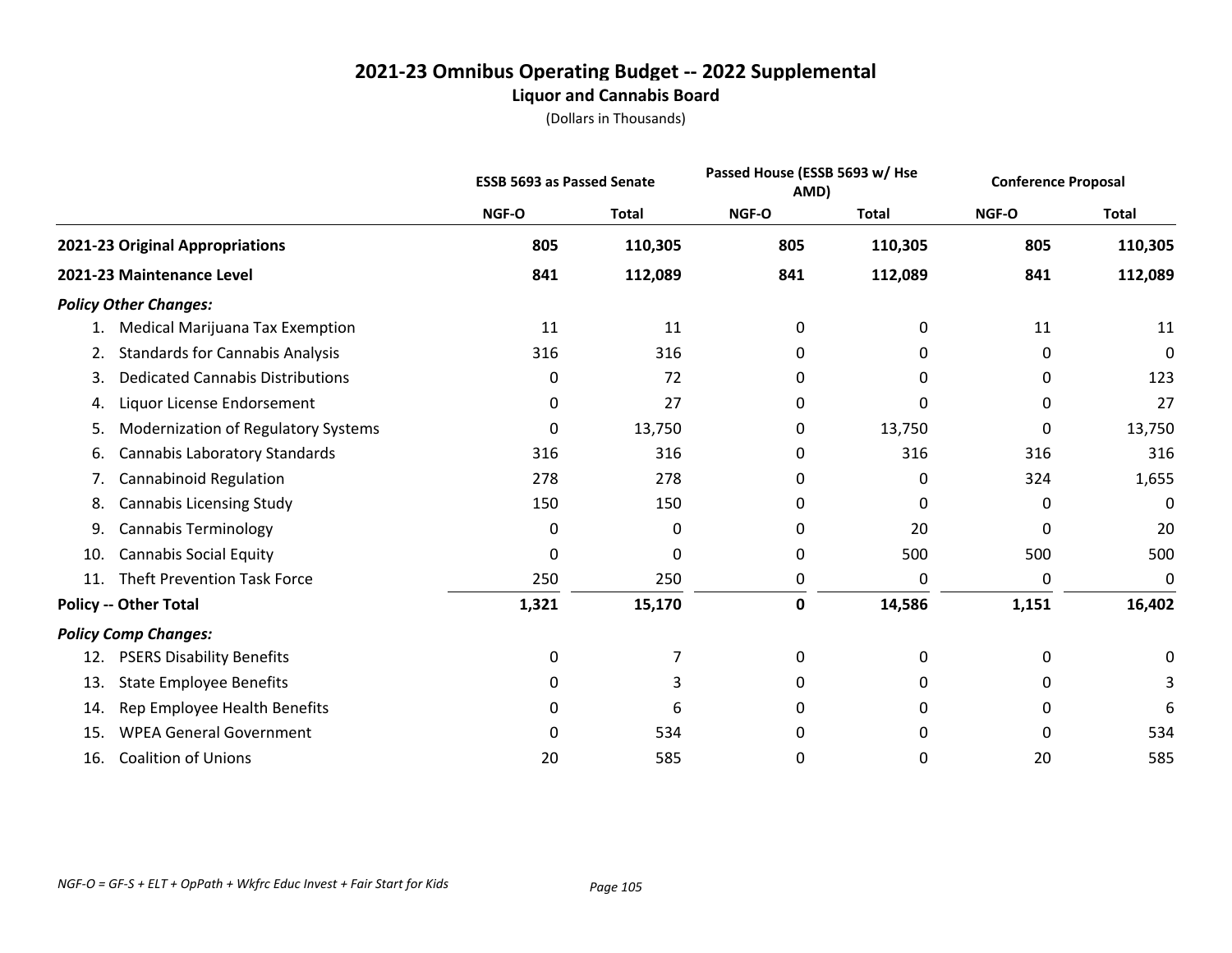#### **2021-23 Omnibus Operating Budget -- 2022 Supplemental Liquor and Cannabis Board**

|     |                                         | <b>ESSB 5693 as Passed Senate</b> |              | Passed House (ESSB 5693 w/ Hse<br>AMD) |              | <b>Conference Proposal</b> |              |
|-----|-----------------------------------------|-----------------------------------|--------------|----------------------------------------|--------------|----------------------------|--------------|
|     |                                         | <b>NGF-O</b>                      | <b>Total</b> | <b>NGF-O</b>                           | <b>Total</b> | NGF-O                      | <b>Total</b> |
| 17. | Non-Rep General Wage Increase           | 0                                 | 358          | 0                                      | 0            | 0                          | 358          |
| 18. | <b>Updated PEBB Rate</b>                |                                   | 413          |                                        |              |                            | 168          |
| 19. | PERS & TRS Plan 1 Benefit Increase      | O                                 | 28           |                                        |              |                            | 28           |
| 20. | <b>PSERS Total Disability</b>           |                                   | 0            |                                        |              |                            |              |
|     | <b>Policy -- Comp Total</b>             | 25                                | 1,934        | 0                                      | 0            | 22                         | 1,689        |
|     | <b>Policy Central Services Changes:</b> |                                   |              |                                        |              |                            |              |
| 21. | Archives/Records Management             | 0                                 | 0            | O                                      |              |                            |              |
| 22. | <b>Audit Services</b>                   |                                   |              |                                        |              |                            | 9            |
| 23. | Legal Services                          |                                   |              |                                        |              |                            | 184          |
| 24. | <b>Administrative Hearings</b>          |                                   |              |                                        |              |                            | 9            |
| 25. | <b>CTS Central Services</b>             |                                   | 0            |                                        |              |                            | 242          |
| 26. | <b>DES Central Services</b>             |                                   |              |                                        |              |                            |              |
| 27. | <b>OFM Central Services</b>             |                                   |              |                                        |              |                            |              |
| 28. | Self-Insurance Liability Premium        |                                   |              |                                        |              |                            | 32           |
|     | <b>Policy -- Central Svcs Total</b>     | Ω                                 |              | ŋ                                      |              | 5                          | 490          |
|     | <b>Total Policy Changes</b>             | 1,346                             | 17,104       | n                                      | 14,586       | 1,178                      | 18,581       |
|     | 2021-23 Policy Level                    | 2,187                             | 129,193      | 841                                    | 126,675      | 2,019                      | 130,670      |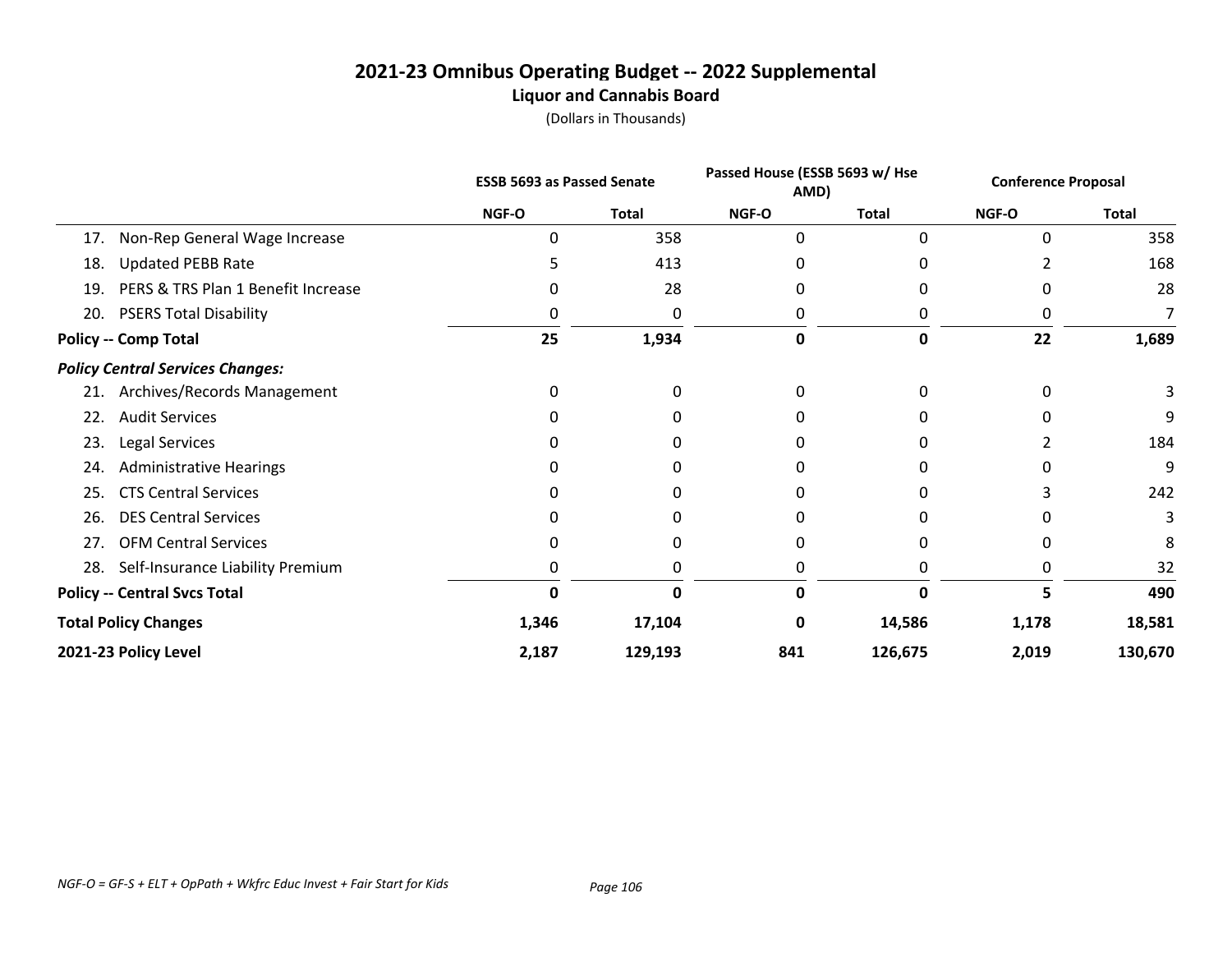#### **2021-23 Omnibus Operating Budget -- 2022 Supplemental Utilities and Transportation Comm**

|                                           | <b>ESSB 5693 as Passed Senate</b> |              | Passed House (ESSB 5693 w/ Hse<br>AMD) |              | <b>Conference Proposal</b> |                |
|-------------------------------------------|-----------------------------------|--------------|----------------------------------------|--------------|----------------------------|----------------|
|                                           | NGF-O                             | <b>Total</b> | NGF-O                                  | <b>Total</b> | NGF-O                      | <b>Total</b>   |
| 2021-23 Original Appropriations           | 450                               | 76,146       | 450                                    | 76,146       | 450                        | 76,146         |
| 2021-23 Maintenance Level                 | 850                               | 77,464       | 850                                    | 77,464       | 850                        | 77,464         |
| <b>Policy Other Changes:</b>              |                                   |              |                                        |              |                            |                |
| <b>Energy Project Orders</b><br>1.        | 92                                | 92           | 0                                      | 0            | 92                         | 92             |
| Wildfires/Electric Utilities<br>2.        | 0                                 | 8            | 0                                      | 0            | 0                          | $\mathbf 0$    |
| Hydrogen<br>3.                            | 358                               | 616          | 0                                      | 0            | 358                        | 616            |
| <b>Transportation Resources</b><br>4.     | 0                                 | 0            | 0                                      | 0            | 0                          | 68             |
| Data Privacy Act<br>5.                    | 0                                 | 0            | 435                                    | 435          | 0                          | $\mathbf 0$    |
| Digital Equity Act<br>6.                  | 0                                 | 0            | 668                                    | 668          | 667                        | 667            |
| <b>Utility Insurance Study</b><br>7.      | 50                                | 50           | 0                                      | 0            | 50                         | 50             |
| <b>Policy -- Other Total</b>              | 500                               | 766          | 1,103                                  | 1,103        | 1,167                      | 1,493          |
| <b>Policy Comp Changes:</b>               |                                   |              |                                        |              |                            |                |
| <b>State Employee Benefits</b><br>8.      | 0                                 | 1            | 0                                      | 0            | 0                          | 1              |
| <b>WFSE General Government</b><br>9.      | 0                                 | 476          | 0                                      | 0            | 0                          | 476            |
| Rep Employee Health Benefits<br>10.       | 0                                 | 2            | 0                                      | 0            | 0                          | $\overline{2}$ |
| Non-Rep General Wage Increase<br>11.      | 0                                 | 236          | 0                                      | 0            | 0                          | 236            |
| <b>Updated PEBB Rate</b><br>12.           | 0                                 | 191          | 0                                      | 0            | 0                          | 78             |
| PERS & TRS Plan 1 Benefit Increase<br>13. | 0                                 | 17           | 0                                      | 0            | 0                          | 17             |
| <b>Policy -- Comp Total</b>               | $\mathbf 0$                       | 923          | $\mathbf 0$                            | 0            | 0                          | 810            |
| <b>Policy Transfer Changes:</b>           |                                   |              |                                        |              |                            |                |
| 14. EFSEC Transfer                        | 0                                 | 0            | 0                                      | $-8,333$     | 0                          | $-8,333$       |
| <b>Policy -- Transfer Total</b>           | $\mathbf 0$                       | 0            | 0                                      | $-8,333$     | 0                          | $-8,333$       |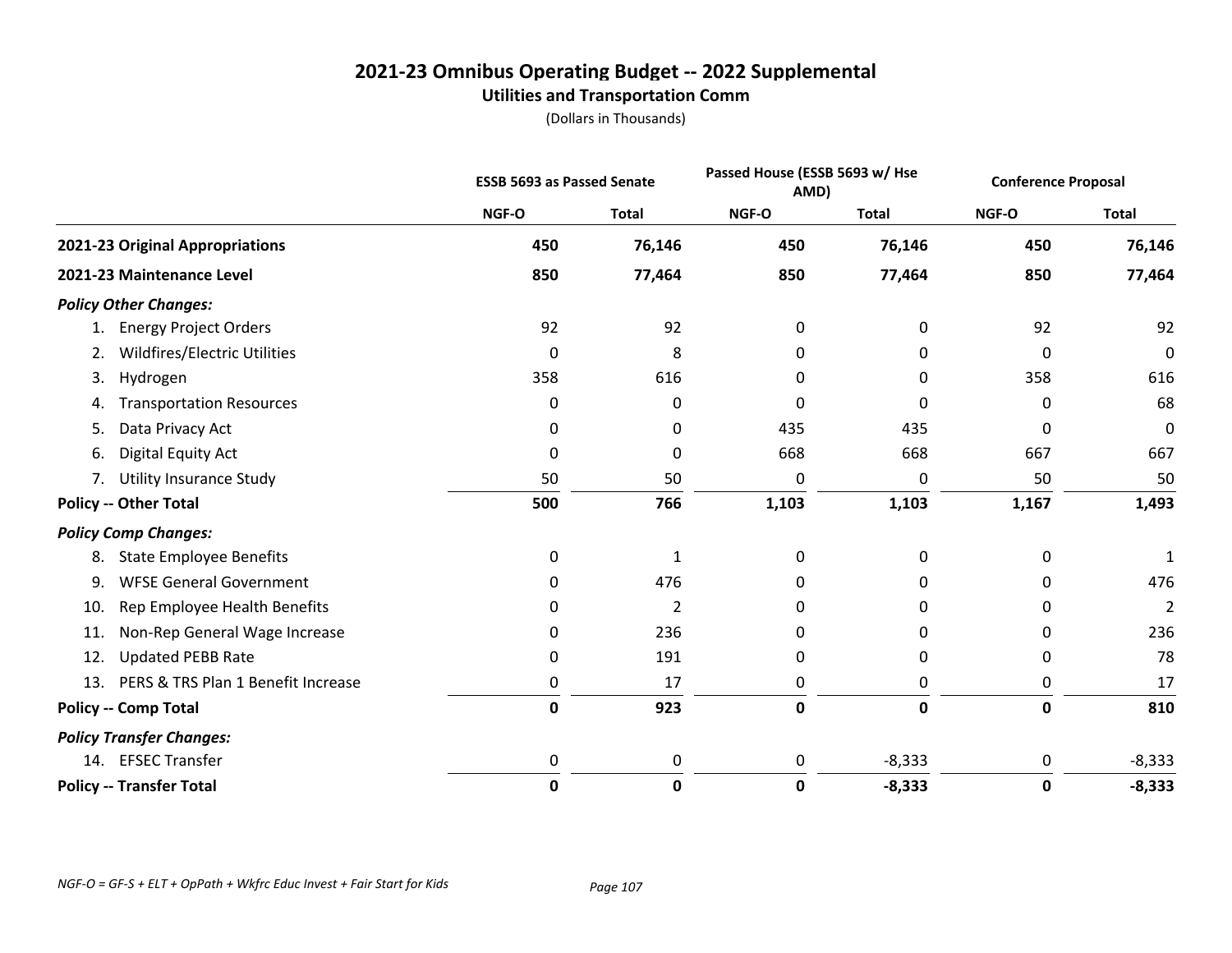#### **2021-23 Omnibus Operating Budget -- 2022 Supplemental Utilities and Transportation Comm**

|                                         | <b>ESSB 5693 as Passed Senate</b> |              | Passed House (ESSB 5693 w/ Hse<br>AMD) |              | <b>Conference Proposal</b> |              |
|-----------------------------------------|-----------------------------------|--------------|----------------------------------------|--------------|----------------------------|--------------|
|                                         | NGF-O                             | <b>Total</b> | NGF-O                                  | <b>Total</b> | NGF-O                      | <b>Total</b> |
| <b>Policy Central Services Changes:</b> |                                   |              |                                        |              |                            |              |
| Archives/Records Management<br>15.      | $\Omega$                          | 0            | 0                                      |              | 0                          |              |
| <b>Audit Services</b><br>16.            | 0                                 | 0            | 0                                      |              | 0                          |              |
| <b>Legal Services</b><br>17.            | 0                                 | 0            | 0                                      |              | 0                          | 111          |
| <b>CTS Central Services</b><br>18.      | 0                                 | 0            | 0                                      |              | 0                          | 157          |
| <b>DES Central Services</b><br>19.      | 0                                 | 0            | 0                                      |              | 0                          |              |
| <b>OFM Central Services</b><br>20.      | 0                                 | 0            | 0                                      |              |                            | 3            |
| <b>Policy -- Central Svcs Total</b>     | 0                                 | 0            | 0                                      | 0            | 0                          | 277          |
| <b>Total Policy Changes</b>             | 500                               | 1,689        | 1,103                                  | $-7,230$     | 1,167                      | $-5,753$     |
| 2021-23 Policy Level                    | 1,350                             | 79,153       | 1,953                                  | 70,234       | 2,017                      | 71,711       |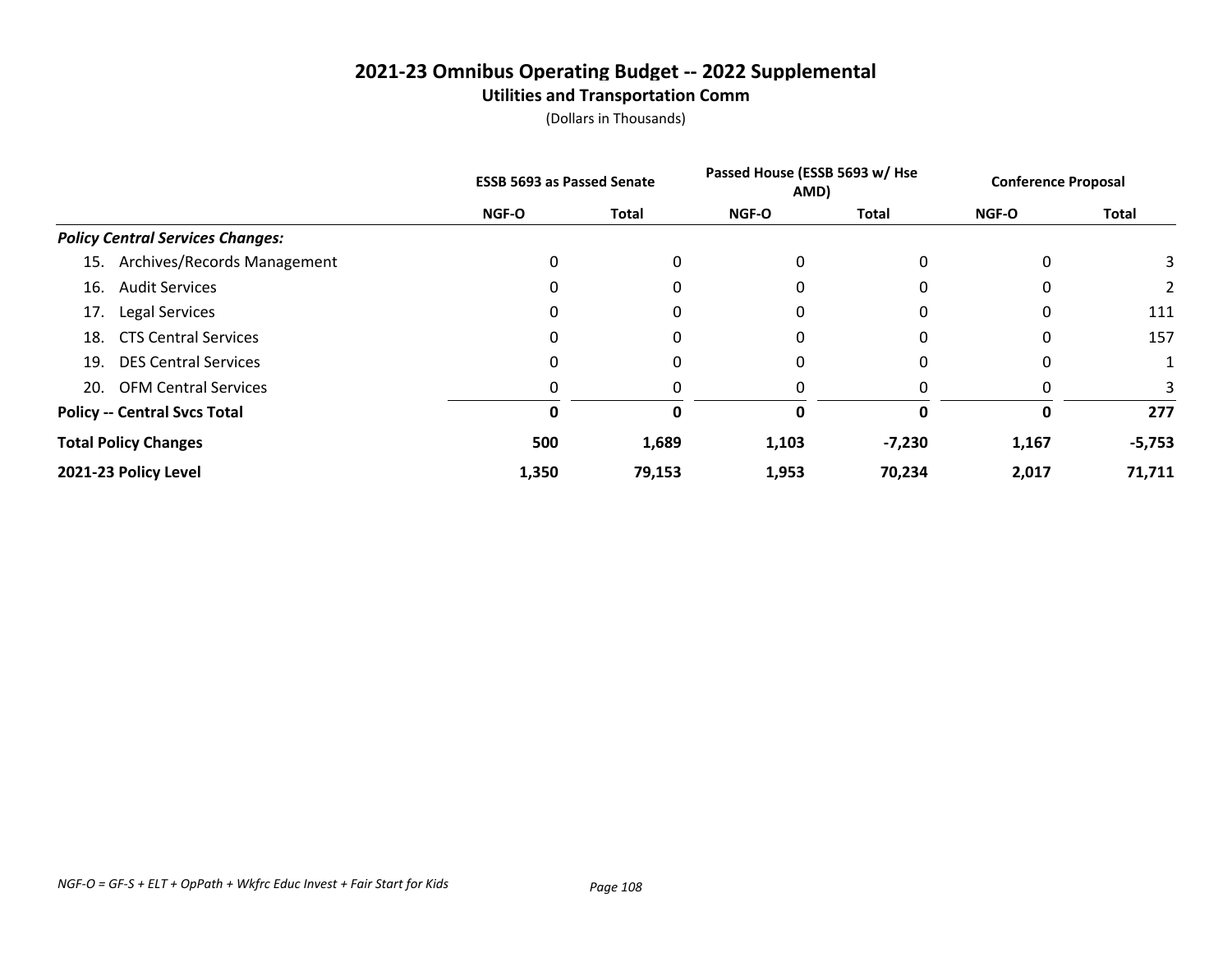### **2021-23 Omnibus Operating Budget -- 2022 Supplemental Board for Volunteer Firefighters**

|                                         | <b>ESSB 5693 as Passed Senate</b> |       | Passed House (ESSB 5693 w/ Hse<br>AMD) |              | <b>Conference Proposal</b> |              |
|-----------------------------------------|-----------------------------------|-------|----------------------------------------|--------------|----------------------------|--------------|
|                                         | NGF-O                             | Total | NGF-O                                  | <b>Total</b> | <b>NGF-O</b>               | <b>Total</b> |
| 2021-23 Original Appropriations         | 0                                 | 4,960 | 0                                      | 4,960        | 0                          | 4,960        |
| 2021-23 Maintenance Level               | 0                                 | 4,962 | 0                                      | 4,962        | 0                          | 4,962        |
| <b>Policy Comp Changes:</b>             |                                   |       |                                        |              |                            |              |
| 1. Non-Rep General Wage Increase        | 0                                 | 10    | 0                                      | 0            | 0                          | 10           |
| 2. Updated PEBB Rate                    | 0                                 | 5     | 0                                      |              | 0                          |              |
| <b>Policy -- Comp Total</b>             | 0                                 | 15    | 0                                      | 0            | 0                          | 12           |
| <b>Policy Central Services Changes:</b> |                                   |       |                                        |              |                            |              |
| 3. Audit Services                       | 0                                 | 0     | 0                                      | 0            | 0                          | 3            |
| 4. DES Central Services                 | 0                                 | 0     | 0                                      |              |                            |              |
| <b>Policy -- Central Svcs Total</b>     | 0                                 | 0     | 0                                      |              | 0                          | 4            |
| <b>Total Policy Changes</b>             | <sup>0</sup>                      | 15    | 0                                      |              | 0                          | 16           |
| 2021-23 Policy Level                    | 0                                 | 4,977 | 0                                      | 4,962        | 0                          | 4,978        |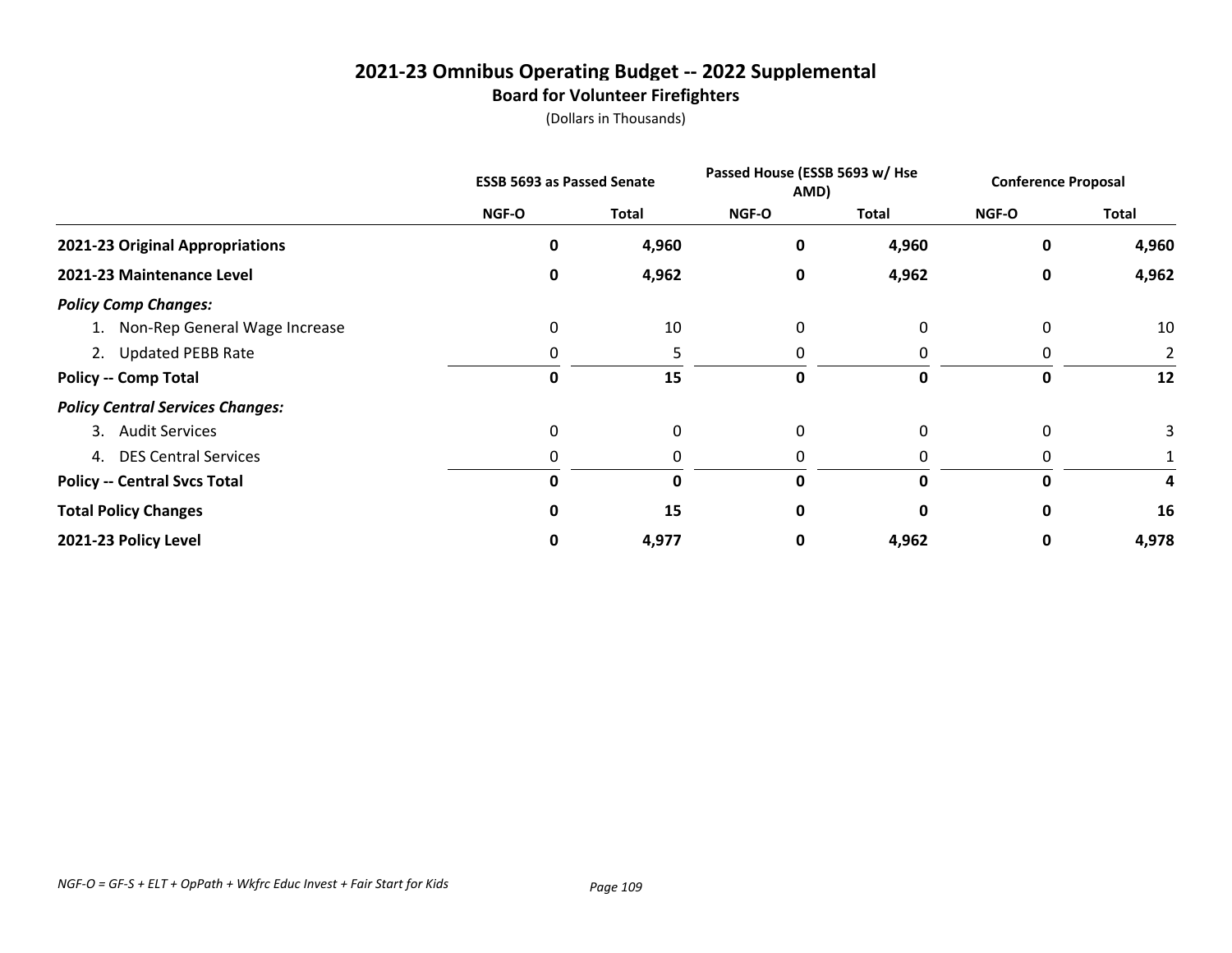#### **2021-23 Omnibus Operating Budget -- 2022 Supplemental Washington State Patrol**

|     |                                            | <b>ESSB 5693 as Passed Senate</b> |              | Passed House (ESSB 5693 w/ Hse<br>AMD) |              | <b>Conference Proposal</b> |              |
|-----|--------------------------------------------|-----------------------------------|--------------|----------------------------------------|--------------|----------------------------|--------------|
|     |                                            | NGF-O                             | <b>Total</b> | <b>NGF-O</b>                           | <b>Total</b> | NGF-O                      | <b>Total</b> |
|     | 2021-23 Original Appropriations            | 120,564                           | 214,778      | 120,564                                | 214,778      | 120,564                    | 214,778      |
|     | 2021-23 Maintenance Level                  | 122,968                           | 218,290      | 122,968                                | 218,290      | 122,968                    | 218,290      |
|     | <b>Policy Other Changes:</b>               |                                   |              |                                        |              |                            |              |
|     | <b>Cannabis Distributions</b>              | 0                                 | 370          | 0                                      | 0            | 0                          | -4           |
| 2.  | <b>Fire Sprinkler Contractors</b>          | 0                                 | 638          | 0                                      | 0            | 0                          | 638          |
| 3.  | <b>Cannabinoid Regulation</b>              | 0                                 | 0            | 0                                      | 0            | 1,655                      | 1,655        |
| 4.  | <b>Executive Protection Funding</b>        | 1,898                             | 1,898        | 1,898                                  | 1,898        | 1,898                      | 1,898        |
| 5.  | Agency DEI Program                         | 313                               | 313          | 94                                     | 94           | 94                         | 94           |
| 6.  | <b>Firefighter Apprenticeship Training</b> | 0                                 | 0            | 0                                      | 300          | 0                          | 300          |
| 7.  | Toxicology Laboratory                      | 811                               | 811          | 811                                    | 811          | 811                        | 811          |
| 8.  | Aircraft Replacement                       | 0                                 | 0            | 41                                     | 41           | 0                          | 0            |
| 9.  | <b>Operational Performance Reporting</b>   | 0                                 | 0            | 162                                    | 162          | 0                          | 0            |
| 10. | <b>Court Order Processing</b>              | 642                               | 642          | 441                                    | 441          | 441                        | 441          |
| 11. | <b>SAK Outsourcing</b>                     | 2,578                             | 2,578        | 2,578                                  | 2,578        | 2,578                      | 2,578        |
| 12. | <b>Technical Correction MOU</b>            | 0                                 | 0            | 8                                      | 0            | 0                          | 0            |
| 13. | Missing Indigenous Persons                 | 0                                 | 0            | 191                                    | 191          | 191                        | 191          |
| 14. | <b>Toxicology Lab Improvement Costs</b>    | 1,562                             | 1,562        | 1,562                                  | 1,562        | 1,562                      | 1,562        |
| 15. | Peace Officers Use of Force                | 0                                 | 0            | 330                                    | 330          | 330                        | 330          |
| 16. | <b>Fire Mobilization Costs</b>             | 0                                 | 4,000        | 0                                      | 4,000        | 0                          | 4,000        |
|     | <b>Policy -- Other Total</b>               | 7,804                             | 12,812       | 8,116                                  | 12,408       | 9,560                      | 14,494       |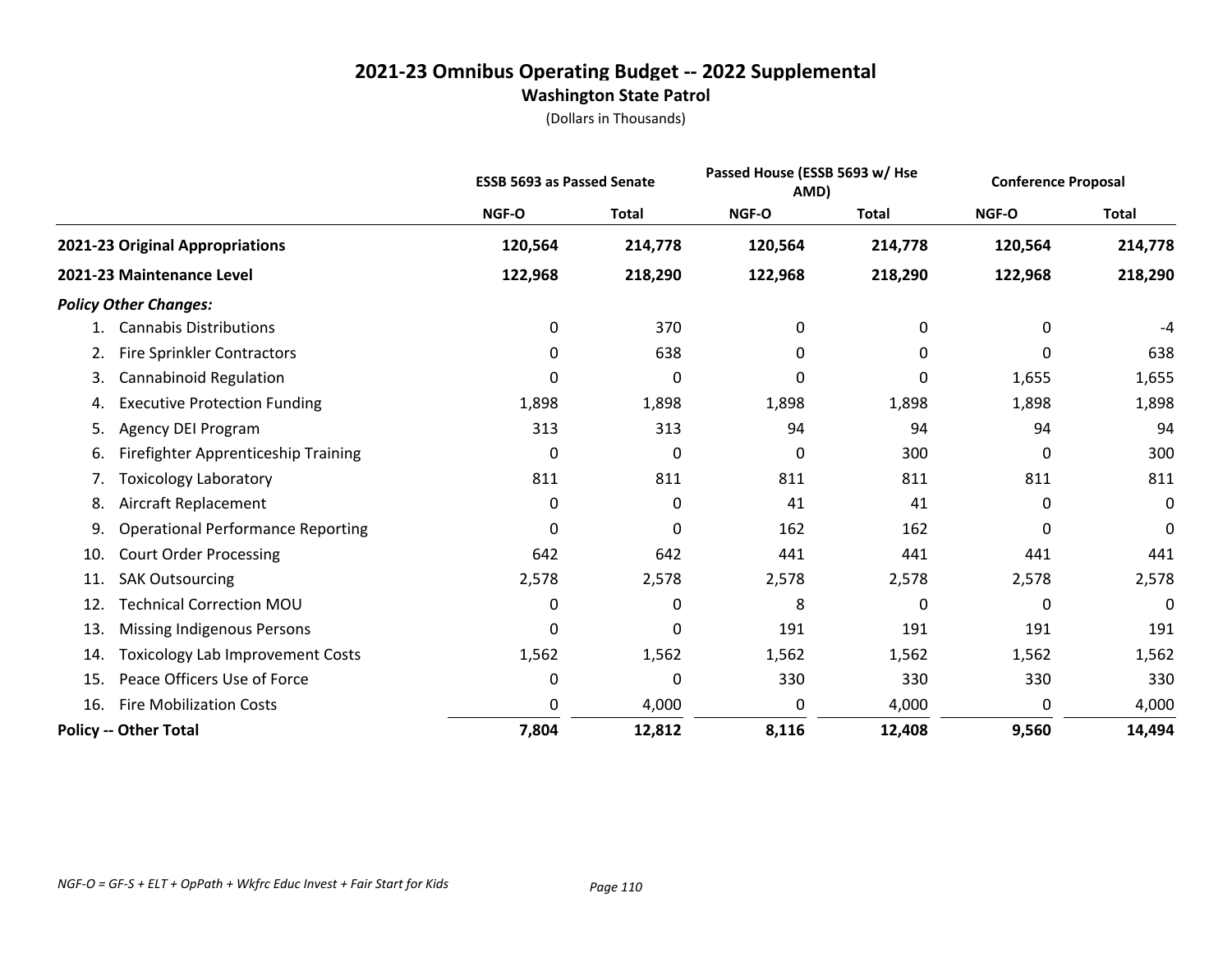#### **2021-23 Omnibus Operating Budget -- 2022 Supplemental Washington State Patrol**

|     |                                         | <b>ESSB 5693 as Passed Senate</b> |              | Passed House (ESSB 5693 w/ Hse<br>AMD) |              | <b>Conference Proposal</b> |              |
|-----|-----------------------------------------|-----------------------------------|--------------|----------------------------------------|--------------|----------------------------|--------------|
|     |                                         | NGF-O                             | <b>Total</b> | NGF-O                                  | <b>Total</b> | NGF-O                      | <b>Total</b> |
|     | <b>Policy Comp Changes:</b>             |                                   |              |                                        |              |                            |              |
| 17. | Interruptive Military Svc Credit        | 10                                | 10           | 0                                      | 0            | 0                          | 0            |
| 18. | <b>State Employee Benefits</b>          | 1                                 | 1            | 0                                      | 0            | 1                          |              |
| 19. | <b>WSP Troopers</b>                     | 748                               | 762          | 0                                      | 0            | 748                        | 762          |
| 20. | <b>WSP Lieutenants/Captains</b>         | 331                               | 331          | 0                                      | 0            | 331                        | 331          |
| 21. | <b>WFSE General Government</b>          | 986                               | 1,439        | 0                                      | 0            | 986                        | 1,439        |
| 22. | Rep Employee Health Benefits            | 7                                 | 9            | 0                                      | 0            | 7                          | 9            |
| 23. | <b>WPEA General Government</b>          | 129                               | 190          | 0                                      | 0            | 129                        | 190          |
| 24. | PTE Local 17 General Government         | 9                                 | 9            | 0                                      | 0            | 9                          | 9            |
| 25. | <b>Coalition of Unions</b>              | 48                                | 48           | 0                                      | 0            | 48                         | 48           |
| 26. | Non-Rep General Wage Increase           | 172                               | 237          | 0                                      | 0            | 172                        | 237          |
| 27. | <b>Updated PEBB Rate</b>                | 426                               | 562          | 0                                      | 0            | 169                        | 229          |
| 28. | PERS & TRS Plan 1 Benefit Increase      | 30                                | 40           | 0                                      | 0            | 30                         | 40           |
| 29. | Definition of Veteran                   | 0                                 | 0            | 0                                      | 0            | 10                         | 10           |
|     | <b>Policy -- Comp Total</b>             | 2,897                             | 3,638        | 0                                      | 0            | 2,640                      | 3,305        |
|     | <b>Policy Central Services Changes:</b> |                                   |              |                                        |              |                            |              |
| 30. | Archives/Records Management             | 0                                 | 0            | 0                                      | 0            | 5                          | 5            |
| 31. | <b>Audit Services</b>                   | 0                                 | 0            | 0                                      | 0            | 3                          | 3            |
| 32. | Legal Services                          | 0                                 | 0            | 0                                      | 0            | 20                         | 20           |
| 33. | <b>CTS Central Services</b>             | 0                                 | 0            | 0                                      | 0            | 173                        | 173          |
| 34. | <b>DES Central Services</b>             | 0                                 | 0            | 0                                      | 0            | 15                         | 15           |
| 35. | <b>OFM Central Services</b>             | 0                                 | 0            | 0                                      | 0            | 14                         | 14           |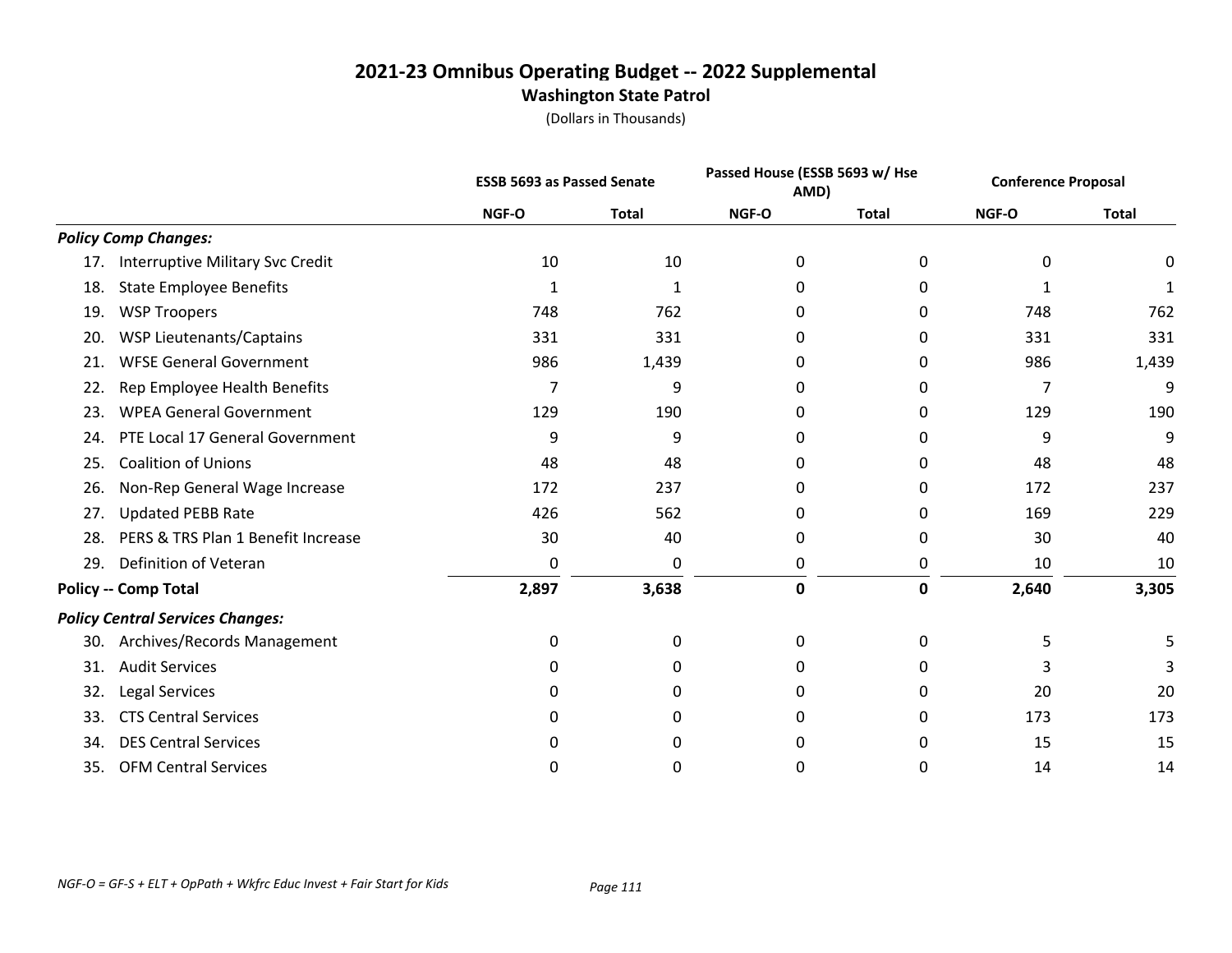#### **2021-23 Omnibus Operating Budget -- 2022 Supplemental Washington State Patrol**

|                                         | <b>ESSB 5693 as Passed Senate</b> |              | Passed House (ESSB 5693 w/ Hse<br>AMD) |         | <b>Conference Proposal</b> |         |
|-----------------------------------------|-----------------------------------|--------------|----------------------------------------|---------|----------------------------|---------|
|                                         | NGF-O                             | <b>Total</b> | NGF-O                                  | Total   | <b>NGF-O</b>               | Total   |
| Self-Insurance Liability Premium<br>36. |                                   |              |                                        |         | 64                         | 64      |
| <b>Policy -- Central Svcs Total</b>     | 0                                 | 0            | 0                                      |         | 294                        | 294     |
| <b>Total Policy Changes</b>             | 10,701                            | 16,450       | 8,116                                  | 12,408  | 12,494                     | 18,093  |
| 2021-23 Policy Level                    | 133.669                           | 234.740      | 131,084                                | 230,698 | 135,462                    | 236,383 |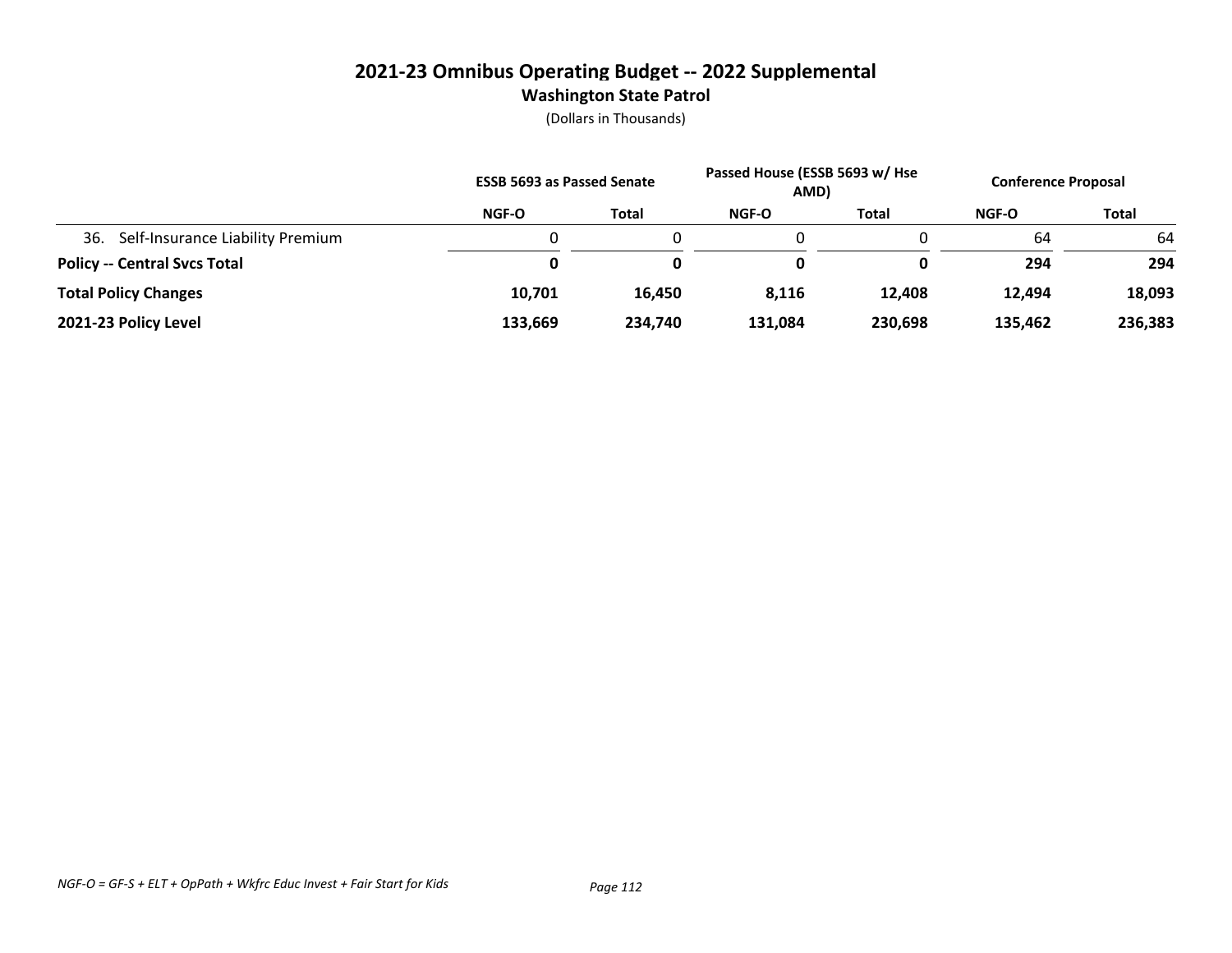#### **Criminal Justice Training Comm**

|     |                                        | <b>ESSB 5693 as Passed Senate</b> |              | Passed House (ESSB 5693 w/ Hse<br>AMD) |              | <b>Conference Proposal</b> |              |
|-----|----------------------------------------|-----------------------------------|--------------|----------------------------------------|--------------|----------------------------|--------------|
|     |                                        | NGF-O                             | <b>Total</b> | NGF-O                                  | <b>Total</b> | NGF-O                      | <b>Total</b> |
|     | 2021-23 Original Appropriations        | 69,186                            | 84,010       | 69,186                                 | 84,010       | 69,186                     | 84,010       |
|     | 2021-23 Maintenance Level              | 74,197                            | 89,322       | 74,197                                 | 89,322       | 74,197                     | 89,322       |
|     | <b>Policy Other Changes:</b>           |                                   |              |                                        |              |                            |              |
|     | Assistant Commander CJTC Cert Unit     | 369                               | 369          | 0                                      | 0            | 0                          | 0            |
| 2.  | <b>Assistant Director-CJTC</b>         | 0                                 | 0            | 231                                    | 231          | 231                        | 231          |
| 3.  | <b>Body Cameras</b>                    | 0                                 | 0            | 100                                    | 100          | 100                        | 100          |
| 4.  | <b>Basic Law Enforcement Academy</b>   | 5,254                             | 7,005        | 5,693                                  | 7,444        | 5,693                      | 7,444        |
| 5.  | <b>Internet Crimes Task Force</b>      | 0                                 | 2,270        | 0                                      | 2,270        | 0                          | 2,270        |
| 6.  | Denied Firearms Investigations         | 60                                | 60           | 60                                     | 60           | 60                         | 60           |
| 7.  | FTE Increase                           | 383                               | 383          | 383                                    | 383          | 383                        | 383          |
| 8.  | Jail Booking and Reporting System      | 0                                 | 0            | 808                                    | 0            | 0                          | 0            |
| 9.  | Law Enforcement Wellness Programs      | 0                                 | 0            | 2,500                                  | 2,500        | 2,500                      | 2,500        |
| 10. | Training Regs for Local Law Enf.       | 5,825                             | 5,825        | 0                                      | 0            | 5,825                      | 5,825        |
| 11. | Limited Law Enforcement Training       | 290                               | 290          | 0                                      | 0            | 290                        | 290          |
| 12. | <b>Coroners and Medical Examiners</b>  | 0                                 | 382          | 0                                      | 382          | 0                          | 382          |
| 13. | <b>Substance Use Disorder Training</b> | 42                                | 42           | 42                                     | 42           | 42                         | 42           |
| 14. | <b>Online Training Platform</b>        | 0                                 | 0            | 823                                    | 823          | 823                        | 823          |
| 15. | Training: Limited Auth Peace Office    | 0                                 | 0            | 291                                    | 291          | 0                          | 0            |
| 16. | Use of Force Instructor                | 0                                 | 0            | 150                                    | 150          | 150                        | 150          |
| 17. | WA Auto Theft Prevention Authority     | 0                                 | 0            | 0                                      | 4,500        | 0                          | 0            |
| 18. | <b>WATPA Increase</b>                  | 0                                 | 3,500        | 0                                      | 0            | 0                          | 3,500        |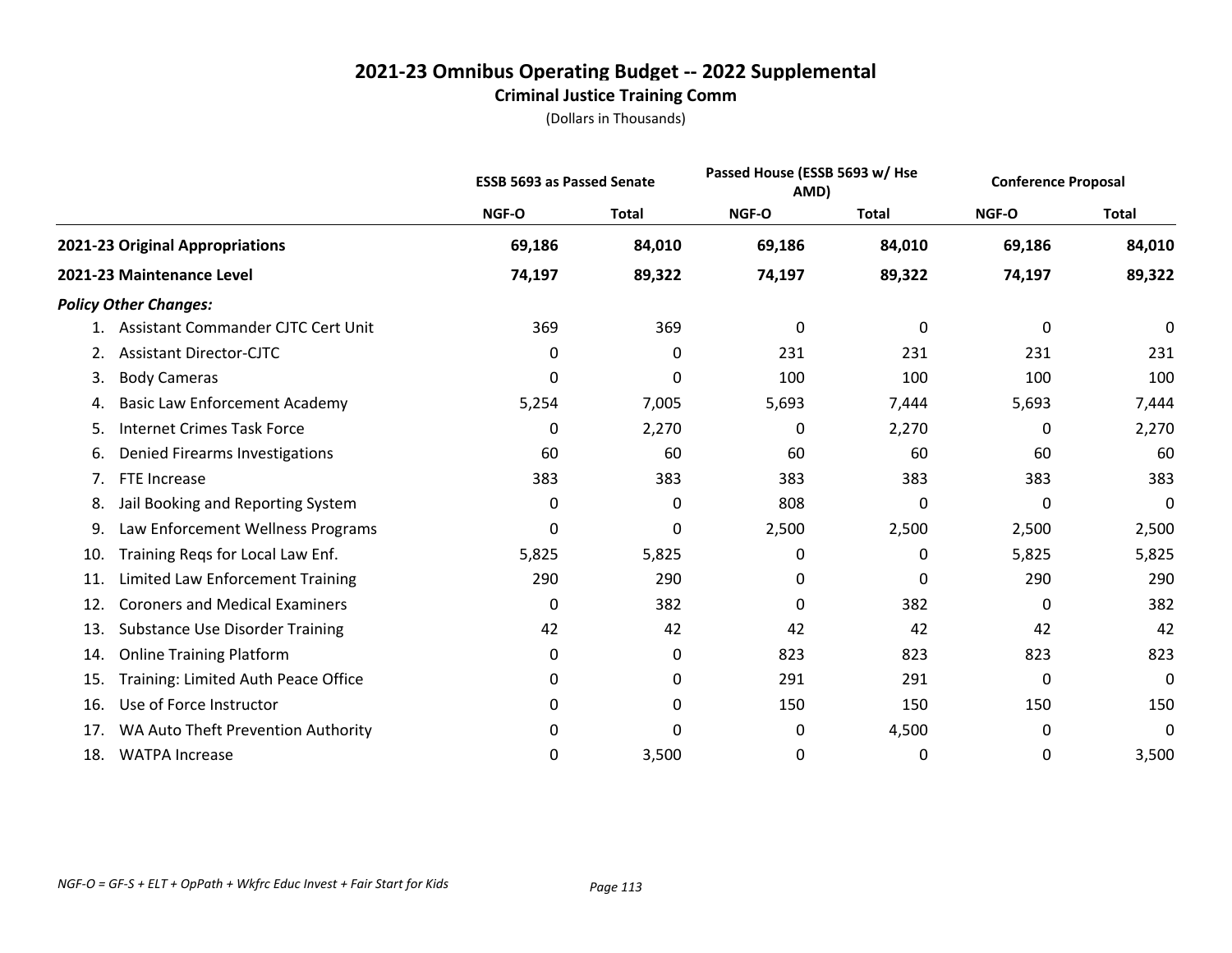#### **Criminal Justice Training Comm**

|     |                                              | <b>ESSB 5693 as Passed Senate</b> |              | Passed House (ESSB 5693 w/ Hse<br>AMD) |              | <b>Conference Proposal</b> |              |
|-----|----------------------------------------------|-----------------------------------|--------------|----------------------------------------|--------------|----------------------------|--------------|
|     |                                              | NGF-O                             | <b>Total</b> | NGF-O                                  | <b>Total</b> | NGF-O                      | <b>Total</b> |
| 19. | <b>WASPC &amp; Officer Wellness Programs</b> | 2,500                             | 2,500        | 0                                      | 0            | 0                          | 0            |
|     | <b>Policy -- Other Total</b>                 | 14,723                            | 22,626       | 11,081                                 | 19,176       | 16,097                     | 24,000       |
|     | <b>Policy Comp Changes:</b>                  |                                   |              |                                        |              |                            |              |
| 20. | <b>State Employee Benefits</b>               | 1                                 | 1            | 0                                      | 0            | 1                          |              |
| 21. | <b>WFSE General Government</b>               | 159                               | 159          | 0                                      | 0            | 159                        | 159          |
| 22. | Rep Employee Health Benefits                 | 1                                 | 1            | 0                                      | 0            | 1                          | 1            |
| 23. | Non-Rep General Wage Increase                | 97                                | 100          | 0                                      | 0            | 97                         | 100          |
| 24. | <b>Updated PEBB Rate</b>                     | 69                                | 69           | 0                                      | 0            | 28                         | 28           |
| 25. | PERS & TRS Plan 1 Benefit Increase           | 5                                 | 5            | 0                                      | 0            | 5                          | 5            |
|     | <b>Policy -- Comp Total</b>                  | 332                               | 335          | $\mathbf 0$                            | 0            | 291                        | 294          |
|     | <b>Policy Transfer Changes:</b>              |                                   |              |                                        |              |                            |              |
| 26. | <b>Internet Crimes Asst Acct</b>             | $-858$                            | $-858$       | 0                                      | 0            | 0                          | 0            |
|     | 27. Internet Crimes/Transfer                 | 0                                 | 0            | $-858$                                 | $-858$       | $-858$                     | $-858$       |
|     | <b>Policy -- Transfer Total</b>              | $-858$                            | $-858$       | $-858$                                 | $-858$       | $-858$                     | $-858$       |
|     | <b>Policy Central Services Changes:</b>      |                                   |              |                                        |              |                            |              |
| 28. | <b>Audit Services</b>                        | $\mathbf 0$                       | 0            | 0                                      | 0            | 3                          |              |
| 29. | <b>Legal Services</b>                        | 0                                 | 0            | 0                                      | 0            | 28                         | 28           |
| 30. | <b>Administrative Hearings</b>               | O                                 | 0            | 0                                      | 0            | 2                          | 2            |
| 31. | <b>CTS Central Services</b>                  | 0                                 | 0            | 0                                      | 0            | 138                        | 138          |
| 32. | <b>DES Central Services</b>                  | 0                                 | 0            | 0                                      | 0            | 37                         | 37           |
| 33. | <b>OFM Central Services</b>                  | 0                                 | 0            | 0                                      | 0            | 1                          | 1            |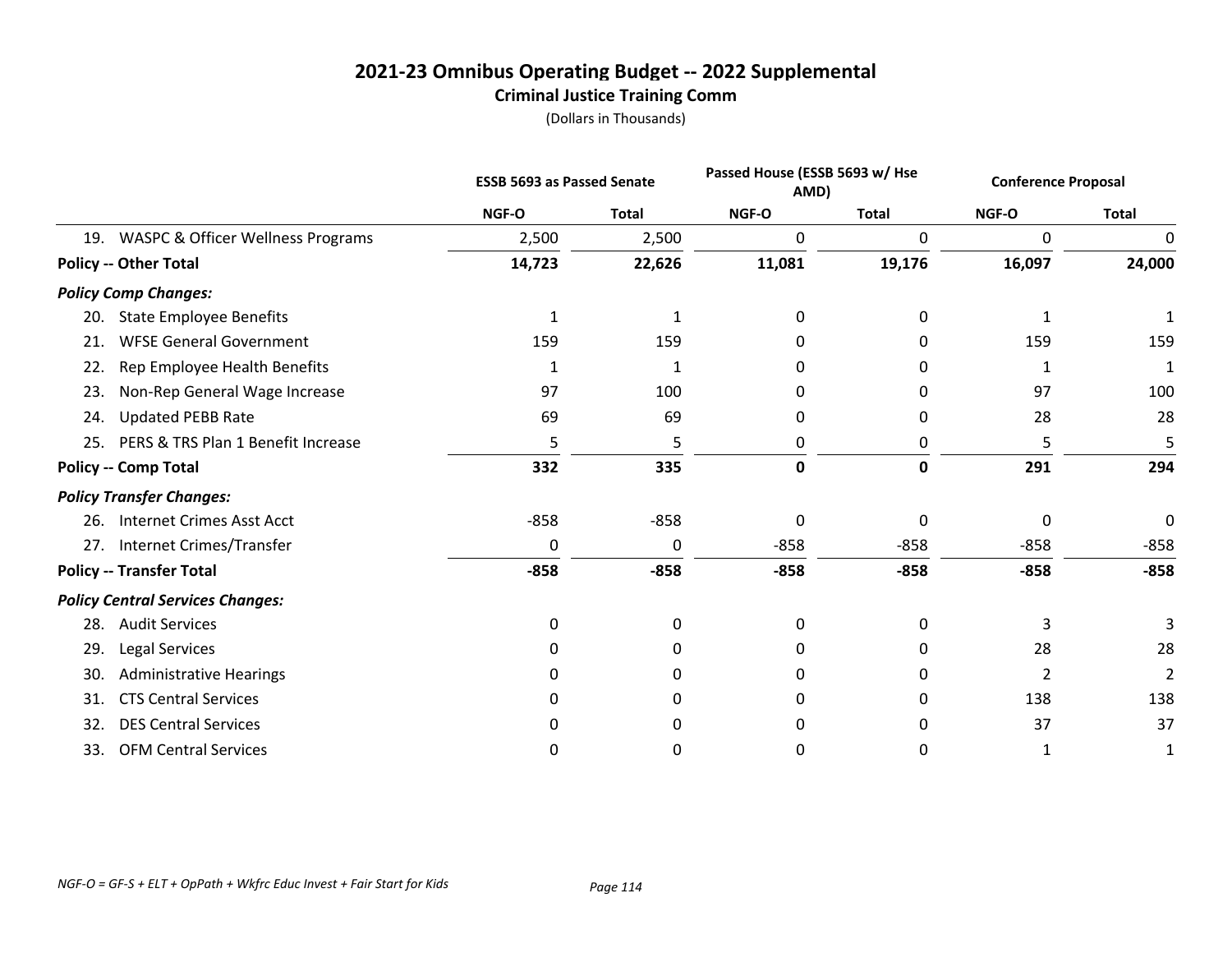#### **Criminal Justice Training Comm**

|                                         | <b>ESSB 5693 as Passed Senate</b> |              | Passed House (ESSB 5693 w/ Hse<br>AMD) |         | <b>Conference Proposal</b> |         |
|-----------------------------------------|-----------------------------------|--------------|----------------------------------------|---------|----------------------------|---------|
|                                         | <b>NGF-O</b>                      | <b>Total</b> | <b>NGF-O</b>                           | Total   | <b>NGF-O</b>               | Total   |
| Self-Insurance Liability Premium<br>34. |                                   |              |                                        |         |                            |         |
| <b>Policy -- Central Svcs Total</b>     | 0                                 |              | 0                                      |         | 212                        | 212     |
| <b>Total Policy Changes</b>             | 14,197                            | 22,103       | 10,223                                 | 18,318  | 15,742                     | 23,648  |
| 2021-23 Policy Level                    | 88,394                            | 111.425      | 84.420                                 | 107,640 | 89,939                     | 112,970 |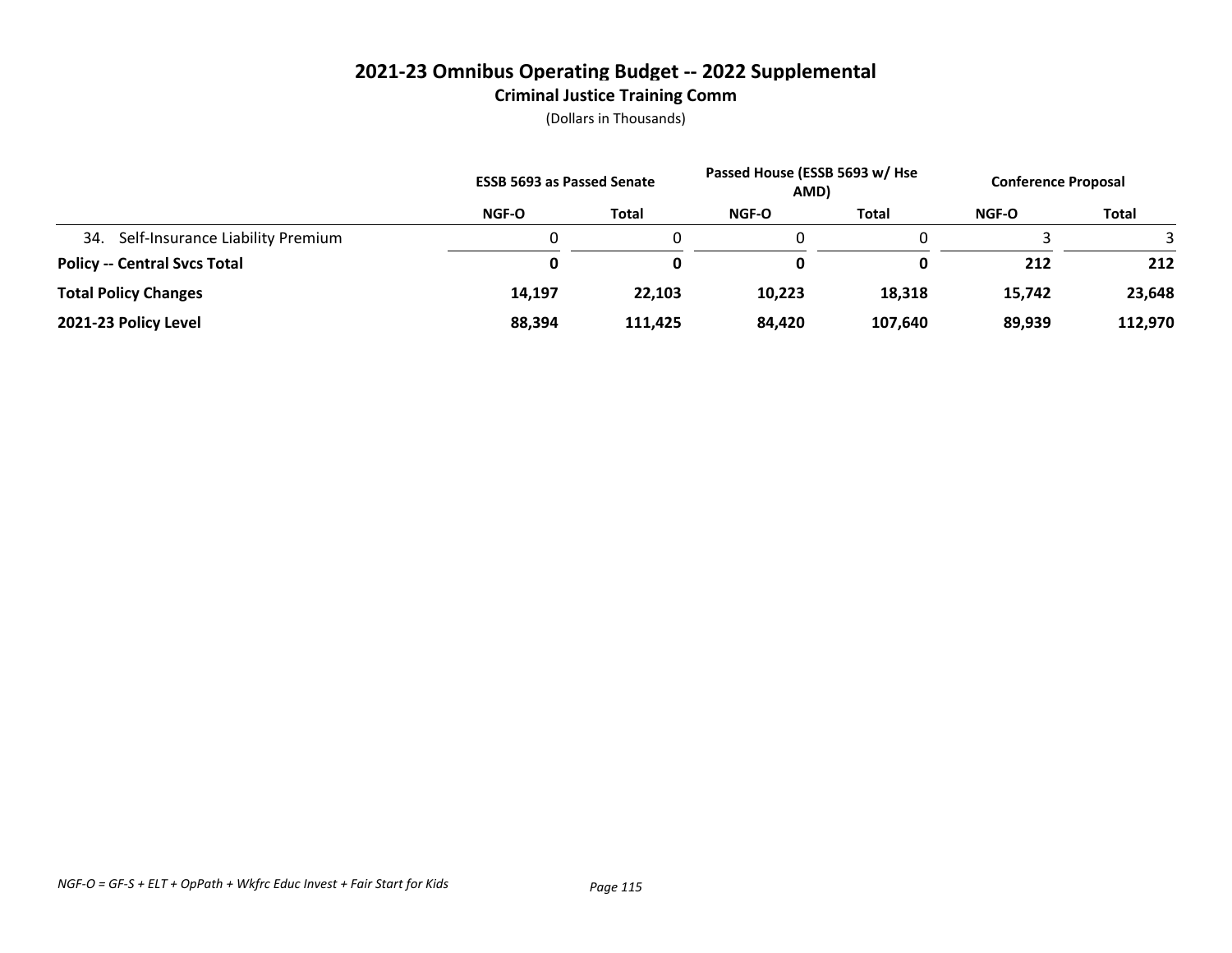#### **2021-23 Omnibus Operating Budget -- 2022 Supplemental Independent Investigations**

|                                         | <b>ESSB 5693 as Passed Senate</b> |             | Passed House (ESSB 5693 w/ Hse<br>AMD) |        | <b>Conference Proposal</b> |        |
|-----------------------------------------|-----------------------------------|-------------|----------------------------------------|--------|----------------------------|--------|
|                                         | NGF-O                             | Total       | NGF-O                                  | Total  | <b>NGF-O</b>               | Total  |
| 2021-23 Original Appropriations         | 19,720                            | 19,720      | 19,720                                 | 19,720 | 19,720                     | 19,720 |
| 2021-23 Maintenance Level               | 19,720                            | 19,720      | 19,720                                 | 19,720 | 19,720                     | 19,720 |
| <b>Policy Other Changes:</b>            |                                   |             |                                        |        |                            |        |
| 1. OII IT Equipment                     | 2,591                             | 2,591       | 2,591                                  | 2,591  | 2,591                      | 2,591  |
| Death Investigator Training<br>2.       | 502                               | 502         | 502                                    | 502    | 251                        | 251    |
| 3. Lab and Crime Scene Investigations   | 1,295                             | 1,295       | 1,295                                  | 1,295  | 1,295                      | 1,295  |
| <b>Policy -- Other Total</b>            | 4,388                             | 4,388       | 4,388                                  | 4,388  | 4,137                      | 4,137  |
| <b>Policy Central Services Changes:</b> |                                   |             |                                        |        |                            |        |
| 4. Legal Services                       | 0                                 | 0           | 0                                      | 0      | 88                         | 88     |
| <b>Policy -- Central Svcs Total</b>     | $\mathbf 0$                       | $\mathbf 0$ | 0                                      | 0      | 88                         | 88     |
| <b>Total Policy Changes</b>             | 4,388                             | 4,388       | 4,388                                  | 4,388  | 4,225                      | 4,225  |
| 2021-23 Policy Level                    | 24,108                            | 24,108      | 24,108                                 | 24,108 | 23,945                     | 23,945 |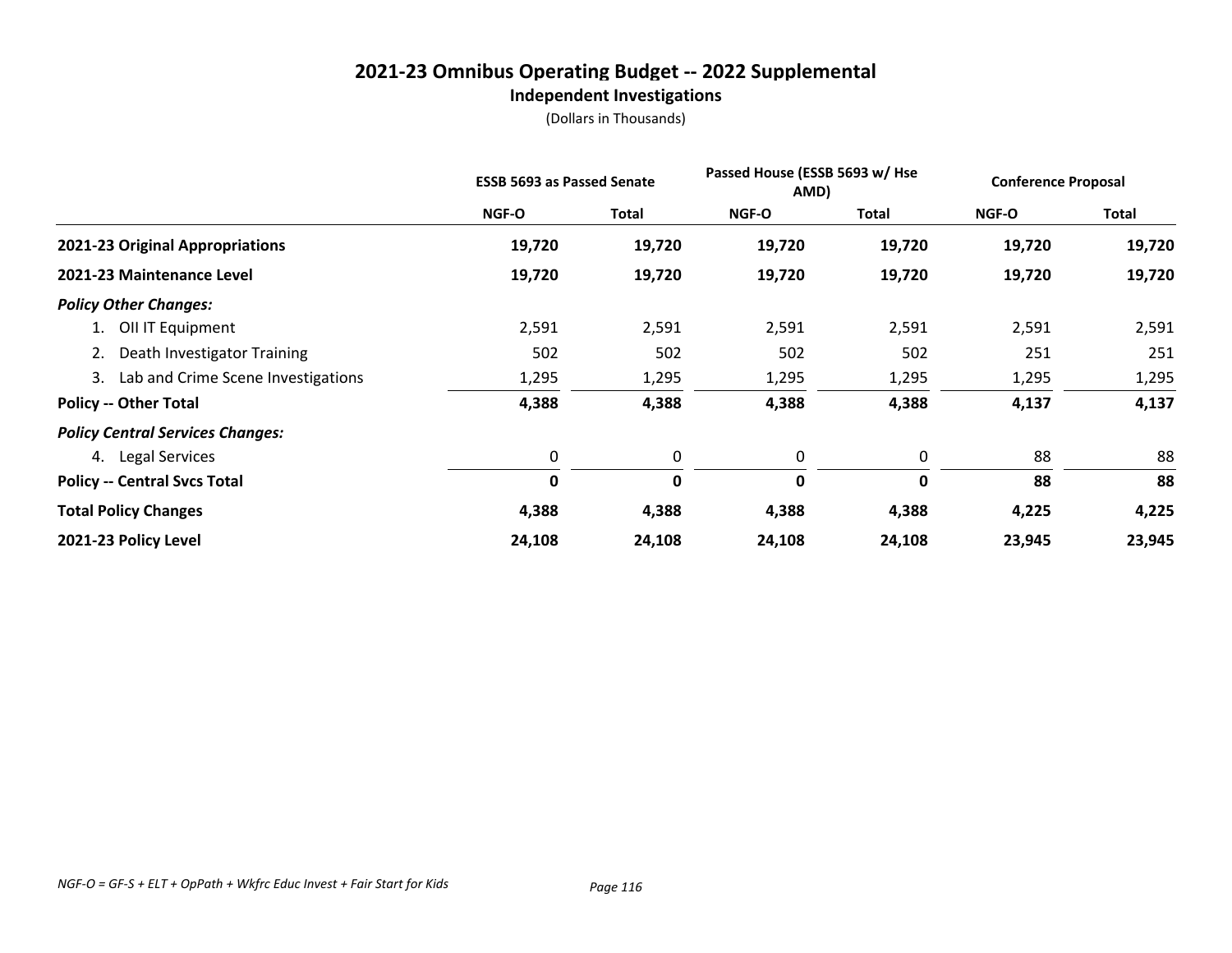#### **2021-23 Omnibus Operating Budget -- 2022 Supplemental Department of Labor and Industries**

|     |                                         | <b>ESSB 5693 as Passed Senate</b> |              | Passed House (ESSB 5693 w/ Hse<br>AMD) |              | <b>Conference Proposal</b> |              |
|-----|-----------------------------------------|-----------------------------------|--------------|----------------------------------------|--------------|----------------------------|--------------|
|     |                                         | NGF-O                             | <b>Total</b> | NGF-O                                  | <b>Total</b> | NGF-O                      | <b>Total</b> |
|     | 2021-23 Original Appropriations         | 29,244                            | 904,930      | 29,244                                 | 904,930      | 29,244                     | 904,930      |
|     | 2021-23 Maintenance Level               | 29,502                            | 929,097      | 29,502                                 | 929,097      | 29,502                     | 929,097      |
|     | <b>Policy Other Changes:</b>            |                                   |              |                                        |              |                            |              |
| 1.  | Transp. Network Companies               | 0                                 | 0            | 0                                      | 6,370        | 0                          | 6,370        |
| 2.  | <b>Apprenticeship Programs</b>          | 191                               | 191          | 0                                      | 0            | 191                        | 191          |
| 3.  | Solar Canopies Tax Deferral             | 454                               | 454          | 0                                      | 0            | 454                        | 454          |
| 4.  | Wage & Salary Information               | 0                                 | 485          | 0                                      | 0            | 0                          | 485          |
| 5.  | <b>Industrial Insurance Appeals</b>     | 0                                 | $-582$       | 0                                      | 0            | 0                          | 0            |
| 6.  | <b>Child Abuse/Medical Evaluations</b>  | 207                               | 207          | 0                                      | 0            | 207                        | 207          |
| 7.  | Apprenticeship Remote Learning          | 2,500                             | 2,500        | 2,500                                  | 2,500        | 2,500                      | 2,500        |
| 8.  | Upgrade Apprenticeship Equipment        | 4,000                             | 4,000        | 4,000                                  | 4,000        | 4,000                      | 4,000        |
| 9.  | Apprenticeship Retention Study          | 205                               | 205          | 205                                    | 205          | 205                        | 205          |
| 10. | Apprenticeship Drivers Education        | 12                                | 12           | 0                                      | 0            | 12                         | 12           |
| 11. | <b>Apprenticeship Support Services</b>  | 2,000                             | 2,000        | 0                                      | 0            | 2,000                      | 2,000        |
| 12. | Apprenticeship Technology               | 0                                 | 1,130        | 0                                      | 1,130        | 0                          | 1,130        |
| 13. | <b>Workers' Compensation System</b>     | 0                                 | $-8,376$     | 0                                      | $-6,608$     | 0                          | $-8,376$     |
| 14. | <b>Crime Victims Funding Adjustment</b> | $-4,406$                          | 4,975        | $-4,406$                               | 4,975        | $-4,406$                   | 4,975        |
| 15. | CNA Apprenticeship Program              | 1,000                             | 1,000        | 0                                      | 0            | 1,000                      | 1,000        |
| 16. | Teacher Apprenticeship training         | 500                               | 500          | 0                                      | 0            | 500                        | 500          |
| 17. | Non-traditional Apprent. Assistance     | 100                               | 100          | 0                                      | 0            | 100                        | 100          |
| 18. | Domestic Violence Crime Victims         | 2,500                             | 2,500        | 0                                      | 0            | 2,500                      | 2,500        |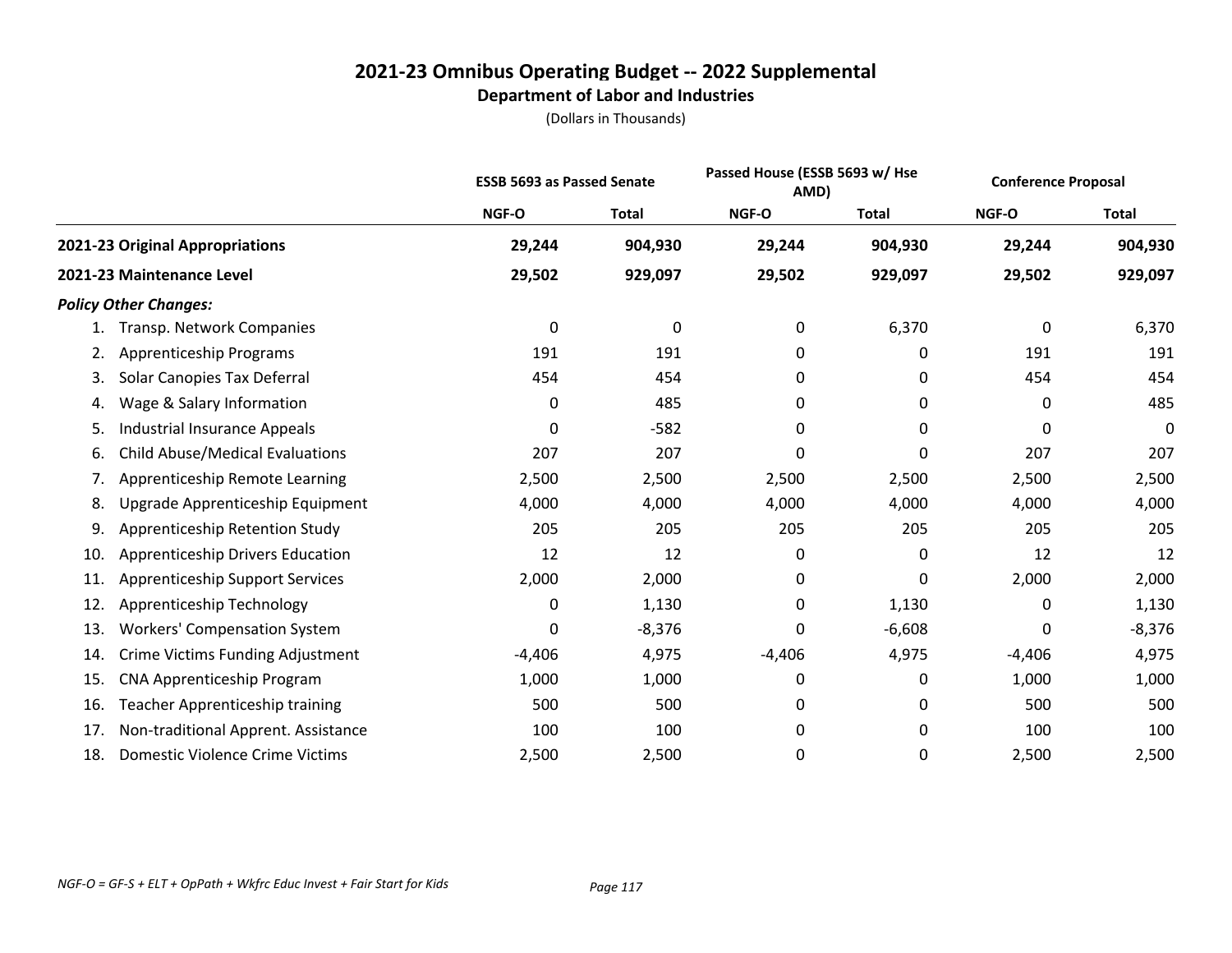#### **2021-23 Omnibus Operating Budget -- 2022 Supplemental Department of Labor and Industries**

|     |                                          | <b>ESSB 5693 as Passed Senate</b> |              |             | Passed House (ESSB 5693 w/ Hse<br>AMD) |       | <b>Conference Proposal</b> |
|-----|------------------------------------------|-----------------------------------|--------------|-------------|----------------------------------------|-------|----------------------------|
|     |                                          | NGF-O                             | <b>Total</b> | NGF-O       | <b>Total</b>                           | NGF-O | <b>Total</b>               |
| 19. | Electrician apprenticeship RSI           | 12,000                            | 12,000       | 0           | $\mathbf 0$                            | 0     | 0                          |
| 20. | <b>Health Care Staffing</b>              | 0                                 | 0            | 0           | 3,208                                  | 0     | 0                          |
| 21. | LCAP Technology Budget Adjustment        | 0                                 | 513          | 0           | 513                                    | 0     | 513                        |
| 22. | Prevailing Wage Investigators            |                                   | 616          | 0           | 821                                    | 0     | 821                        |
| 23. | Prevailing Wage Program IT Project       |                                   | 794          | 0           | 794                                    | 0     | 794                        |
| 24. | <b>State Emergency Operations Center</b> | 0                                 | 1,168        | 0           | 1,168                                  | 0     | 1,168                      |
| 25. | Clean Energy Tax Deferral                |                                   | 0            | 454         | 454                                    | 454   | 454                        |
| 26. | <b>Vocational Specialist Rent</b>        | 0                                 | 94           | 0           | 94                                     | 0     | 94                         |
| 27. | <b>Vocational QA Team</b>                | 0                                 | 0            | 0           | 803                                    | 0     | 803                        |
|     | <b>Policy -- Other Total</b>             | 21,263                            | 26,486       | 2,753       | 20,427                                 | 9,717 | 22,900                     |
|     | <b>Policy Comp Changes:</b>              |                                   |              |             |                                        |       |                            |
| 28. | <b>State Employee Benefits</b>           | 0                                 | 4            | 0           | 0                                      | 0     |                            |
| 29. | <b>WFSE General Government</b>           | 172                               | 12,636       | 0           | 0                                      | 172   | 12,636                     |
| 30. | Rep Employee Health Benefits             | $\mathbf{1}$                      | 73           | 0           | 0                                      | 1     | 73                         |
| 31. | <b>Coalition of Unions</b>               | 0                                 | 893          | 0           | 0                                      | 0     | 893                        |
| 32. | Non-Rep General Wage Increase            | 4                                 | 823          | 0           | 0                                      | 4     | 823                        |
| 33. | <b>Updated PEBB Rate</b>                 | 44                                | 3,603        | 0           | 0                                      | 18    | 1,466                      |
| 34. | PERS & TRS Plan 1 Benefit Increase       | 3                                 | 285          | 0           | 0                                      | 3     | 285                        |
|     | <b>Policy -- Comp Total</b>              | 224                               | 18,317       | $\mathbf 0$ | $\mathbf 0$                            | 198   | 16,180                     |
|     | <b>Policy Central Services Changes:</b>  |                                   |              |             |                                        |       |                            |
| 35. | Archives/Records Management              | 0                                 | 0            | 0           | 0                                      | 0     | 25                         |
| 36. | <b>Audit Services</b>                    | 0                                 | 0            | 0           | 0                                      | 0     | 45                         |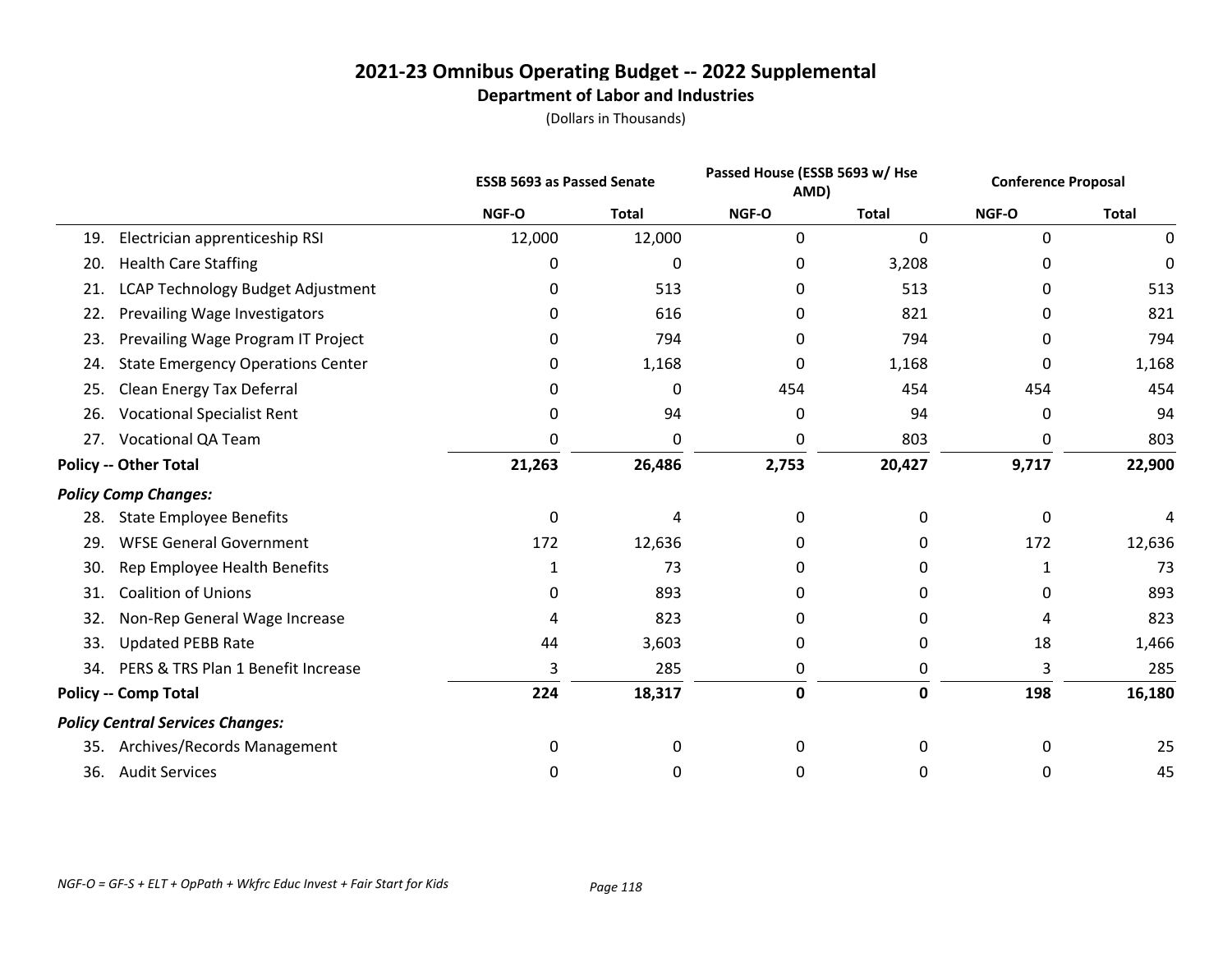#### **2021-23 Omnibus Operating Budget -- 2022 Supplemental Department of Labor and Industries**

|                                       | <b>ESSB 5693 as Passed Senate</b> |              | Passed House (ESSB 5693 w/ Hse<br>AMD) |              | <b>Conference Proposal</b> |              |
|---------------------------------------|-----------------------------------|--------------|----------------------------------------|--------------|----------------------------|--------------|
|                                       | <b>NGF-O</b>                      | <b>Total</b> | <b>NGF-O</b>                           | <b>Total</b> | <b>NGF-O</b>               | <b>Total</b> |
| Legal Services<br>37.                 | 0                                 |              | 0                                      | 0            | 4                          | 1,953        |
| <b>Administrative Hearings</b><br>38. | 0                                 |              | 0                                      | 0            | 0                          | 19           |
| <b>CTS Central Services</b><br>39.    | 0                                 | 0            | 0                                      | 0            | 6                          | 1,095        |
| <b>DES Central Services</b><br>40.    | 0                                 | 0            | 0                                      | 0            | 0                          | 60           |
| <b>OFM Central Services</b><br>41.    | 0                                 | 0            | 0                                      | 0            |                            | 65           |
| 42. Self-Insurance Liability Premium  | 0                                 |              | 0                                      |              | 0                          | 34           |
| <b>Policy -- Central Svcs Total</b>   |                                   | 0            | 0                                      | 0            | 11                         | 3,296        |
| <b>Total Policy Changes</b>           | 21,487                            | 44,803       | 2,753                                  | 20,427       | 9,926                      | 42,376       |
| 2021-23 Policy Level                  | 50,989                            | 973,900      | 32,255                                 | 949,524      | 39,428                     | 971,473      |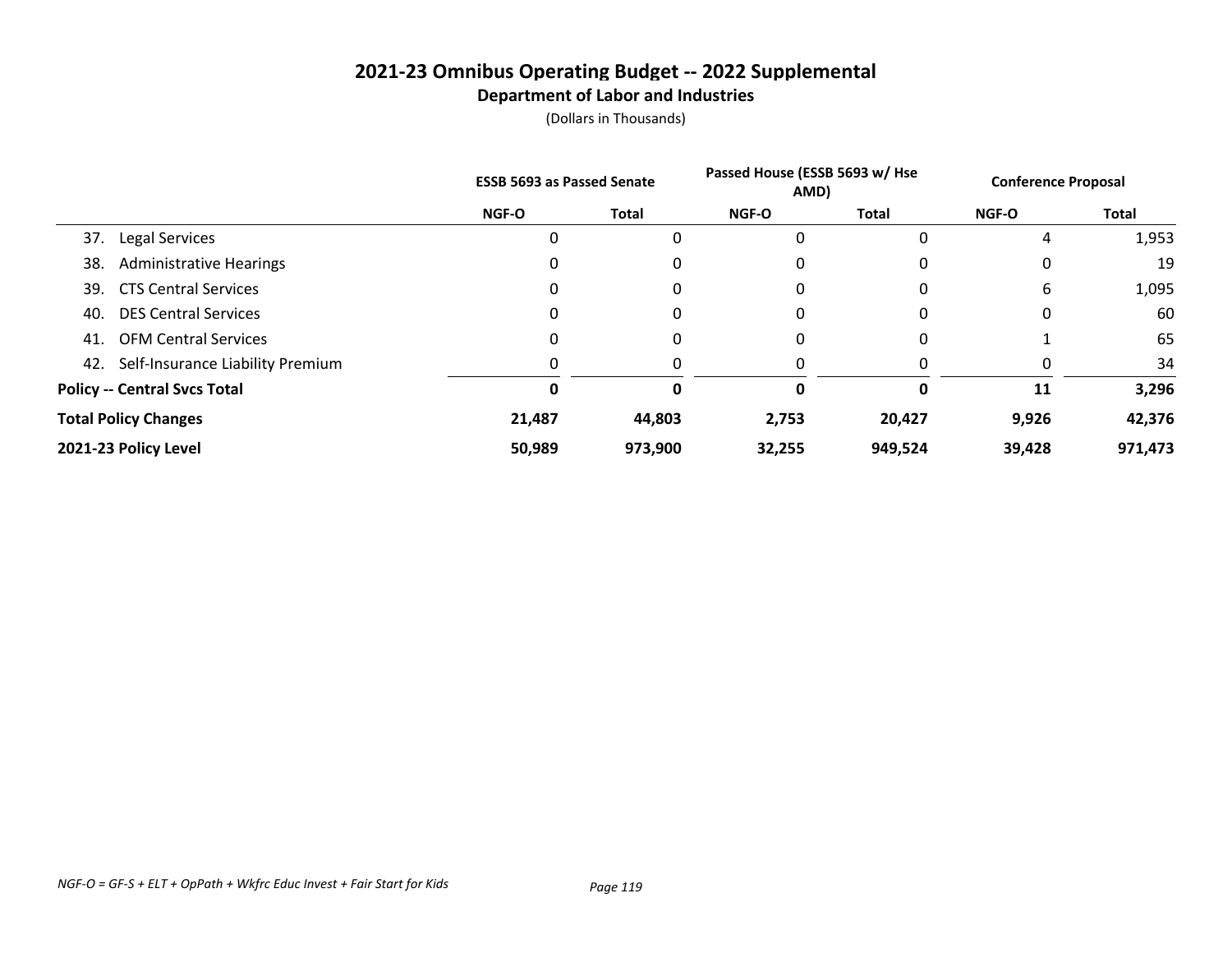#### **2021-23 Omnibus Operating Budget -- 2022 Supplemental Department of Licensing**

(Dollars in Thousands)

|                                          | <b>ESSB 5693 as Passed Senate</b> |              | Passed House (ESSB 5693 w/ Hse<br>AMD) |              | <b>Conference Proposal</b> |                |
|------------------------------------------|-----------------------------------|--------------|----------------------------------------|--------------|----------------------------|----------------|
|                                          | NGF-O                             | <b>Total</b> | NGF-O                                  | <b>Total</b> | NGF-O                      | <b>Total</b>   |
| 2021-23 Original Appropriations          | 5,486                             | 53,526       | 5,486                                  | 53,526       | 5,486                      | 53,526         |
| 2021-23 Maintenance Level                | 5,645                             | 55,859       | 5,645                                  | 55,859       | 5,645                      | 55,859         |
| <b>Policy Other Changes:</b>             |                                   |              |                                        |              |                            |                |
| 1. Transp. Network Companies             | 0                                 | $\pmb{0}$    | 537                                    | 537          | 537                        | 537            |
| Data Stewardship<br>2.                   | 23                                | 359          | 23                                     | 359          | 23                         | 359            |
| 3. Records & Disclosure Resources        | $\overline{7}$                    | 110          | 12                                     | 184          | 7                          | 110            |
| <b>Policy -- Other Total</b>             | 30                                | 469          | 572                                    | 1,080        | 567                        | 1,006          |
| <b>Policy Comp Changes:</b>              |                                   |              |                                        |              |                            |                |
| <b>WFSE General Government</b><br>4.     | 126                               | 848          | 0                                      | 0            | 126                        | 848            |
| Rep Employee Health Benefits<br>5.       | 1                                 | 4            | 0                                      | 0            | 1                          | 4              |
| PTE Local 17 General Government<br>6.    | 2                                 | 2            | 0                                      | 0            | 2                          | 2              |
| Non-Rep General Wage Increase<br>7.      | 10                                | 131          | 0                                      | 0            | 10                         | 131            |
| <b>Updated PEBB Rate</b><br>8.           | 34                                | 253          | 0                                      | 0            | 14                         | 103            |
| PERS & TRS Plan 1 Benefit Increase<br>9. | 2                                 | 18           | 0                                      | 0            | 2                          | 18             |
| <b>Policy -- Comp Total</b>              | 175                               | 1,256        | $\mathbf 0$                            | 0            | 155                        | 1,106          |
| <b>Policy Central Services Changes:</b>  |                                   |              |                                        |              |                            |                |
| <b>Audit Services</b><br>10.             | 0                                 | 0            | 0                                      | 0            | 0                          | 3              |
| Legal Services<br>11.                    | 0                                 | 0            | 0                                      | 0            | 0                          | 9              |
| <b>CTS Central Services</b><br>12.       | 0                                 | 0            | 0                                      | 0            | 5                          | 66             |
| <b>DES Central Services</b><br>13.       | 0                                 | $\mathbf 0$  | 0                                      | 0            | 0                          | $\overline{2}$ |
| <b>OFM Central Services</b><br>14.       | 0                                 | 0            | 0                                      | 0            | 0                          | -9             |
| <b>Policy -- Central Svcs Total</b>      | 0                                 | $\mathbf 0$  | $\mathbf 0$                            | 0            | 5                          | 71             |
| <b>Total Policy Changes</b>              | 205                               | 1,725        | 572                                    | 1,080        | 727                        | 2,183          |
| 2021-23 Policy Level                     | 5,850                             | 57,584       | 6,217                                  | 56,939       | 6,372                      | 58,042         |

*NGF-O = GF-S + ELT + OpPath + Wkfrc Educ Invest + Fair Start for Kids Page 120*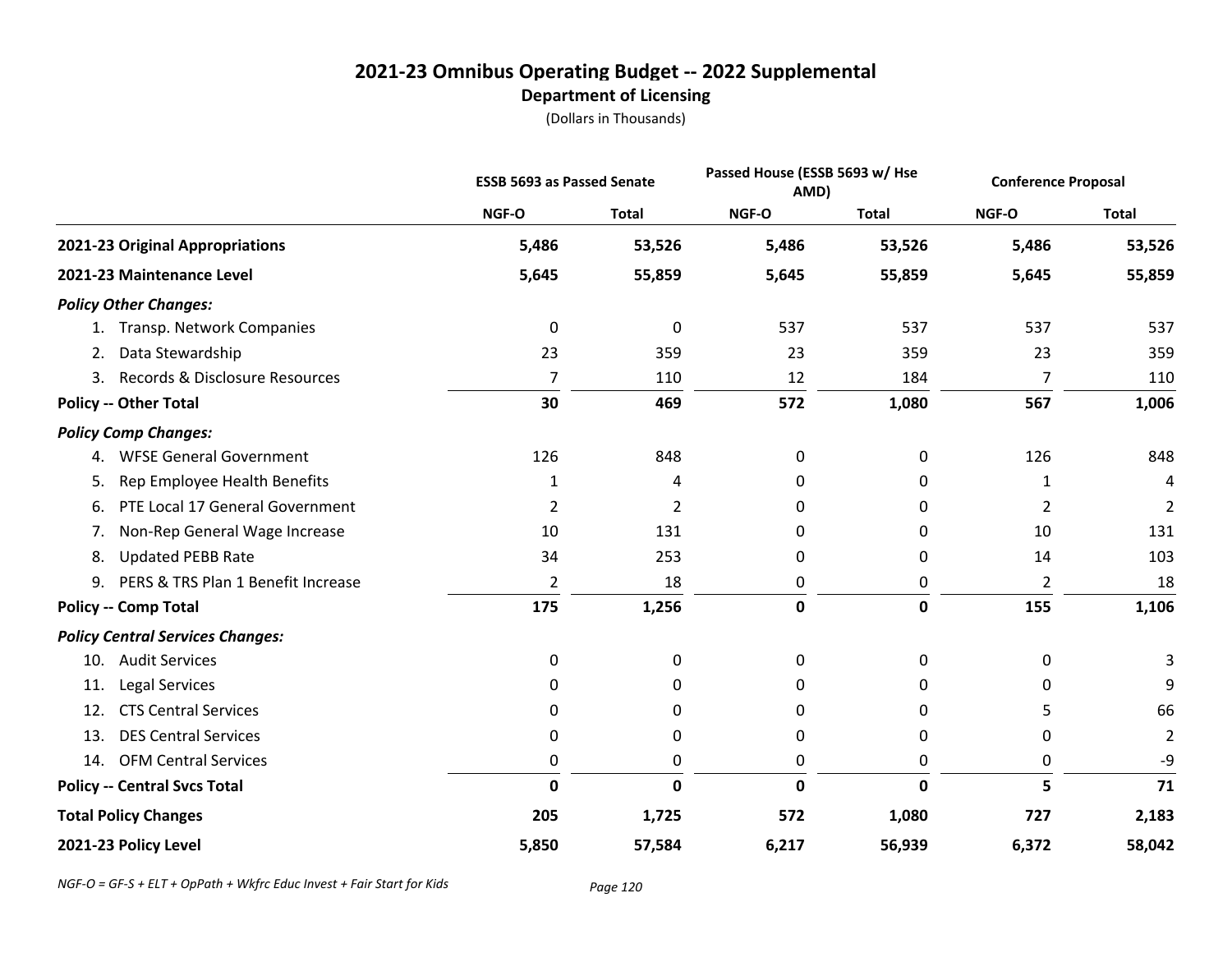#### **2021-23 Omnibus Operating Budget -- 2022 Supplemental Military Department**

|     |                                           | <b>ESSB 5693 as Passed Senate</b> |              | Passed House (ESSB 5693 w/ Hse<br>AMD) |              | <b>Conference Proposal</b> |              |
|-----|-------------------------------------------|-----------------------------------|--------------|----------------------------------------|--------------|----------------------------|--------------|
|     |                                           | NGF-O                             | <b>Total</b> | NGF-O                                  | <b>Total</b> | NGF-O                      | <b>Total</b> |
|     | 2021-23 Original Appropriations           | 20,002                            | 1,160,735    | 20,002                                 | 1,160,735    | 20,002                     | 1,160,735    |
|     | 2021-23 Maintenance Level                 | 20,434                            | 1,162,674    | 20,434                                 | 1,162,674    | 20,434                     | 1,162,674    |
|     | <b>Policy Other Changes:</b>              |                                   |              |                                        |              |                            |              |
| 1.  | <b>Safety Telecommunicators</b>           | 0                                 | 15           | 0                                      | 0            | 0                          | 15           |
| 2.  | <b>Building Resilient Infrastructure</b>  | 0                                 | 38,751       | 0                                      | 38,751       | 0                          | 38,751       |
| 3.  | Disaster Preparedness and Response        | 0                                 | 0            | 100                                    | 100          | 0                          | 0            |
| 4.  | Disaster Response Account                 | 0                                 | 133,974      | 0                                      | 133,974      | 0                          | 133,974      |
| 5.  | <b>Extreme Weather Response Grants</b>    | 0                                 | 0            | 0                                      | 2,238        | 0                          | 0            |
| 6.  | Disaster Response Human Services          | 0                                 | 438          | 0                                      | 438          | 0                          | 438          |
| 7.  | IIJA/Cybersecurity Grant Program          | 0                                 | 0            | 2,162                                  | 12,777       | 2,162                      | 12,777       |
| 8.  | Individual Assistance Program             | 300                               | 300          | 0                                      | 0            | 300                        | 300          |
| 9.  | <b>Emergency Response Decision Making</b> | 275                               | 275          | 0                                      | 0            | 275                        | 275          |
| 10. | <b>Whatcom County Flood Relief</b>        | 0                                 | 7,500        | 0                                      | 0            | 0                          | 0            |
| 11. | Individual Assistance Disaster Resp       | 0                                 | 0            | 0                                      | 0            | 0                          | 7,500        |
| 12. | <b>Pandemic After Action Review</b>       | 525                               | 525          | 0                                      | 0            | 525                        | 525          |
| 13. | Wildfire Recovery Assistance              | $-700$                            | 0            | 0                                      | 0            | $-700$                     | 0            |
|     | <b>Policy -- Other Total</b>              | 400                               | 181,778      | 2,262                                  | 188,278      | 2,562                      | 194,555      |
|     | <b>Policy Comp Changes:</b>               |                                   |              |                                        |              |                            |              |
| 14. | <b>State Employee Benefits</b>            | $\overline{2}$                    | 2            | 0                                      | 0            | $\overline{2}$             | 2            |
| 15. | <b>WFSE General Government</b>            | 224                               | 800          | 0                                      | 0            | 224                        | 800          |
| 16. | Rep Employee Health Benefits              | 1                                 | 6            | 0                                      | 0            | 1                          | 6            |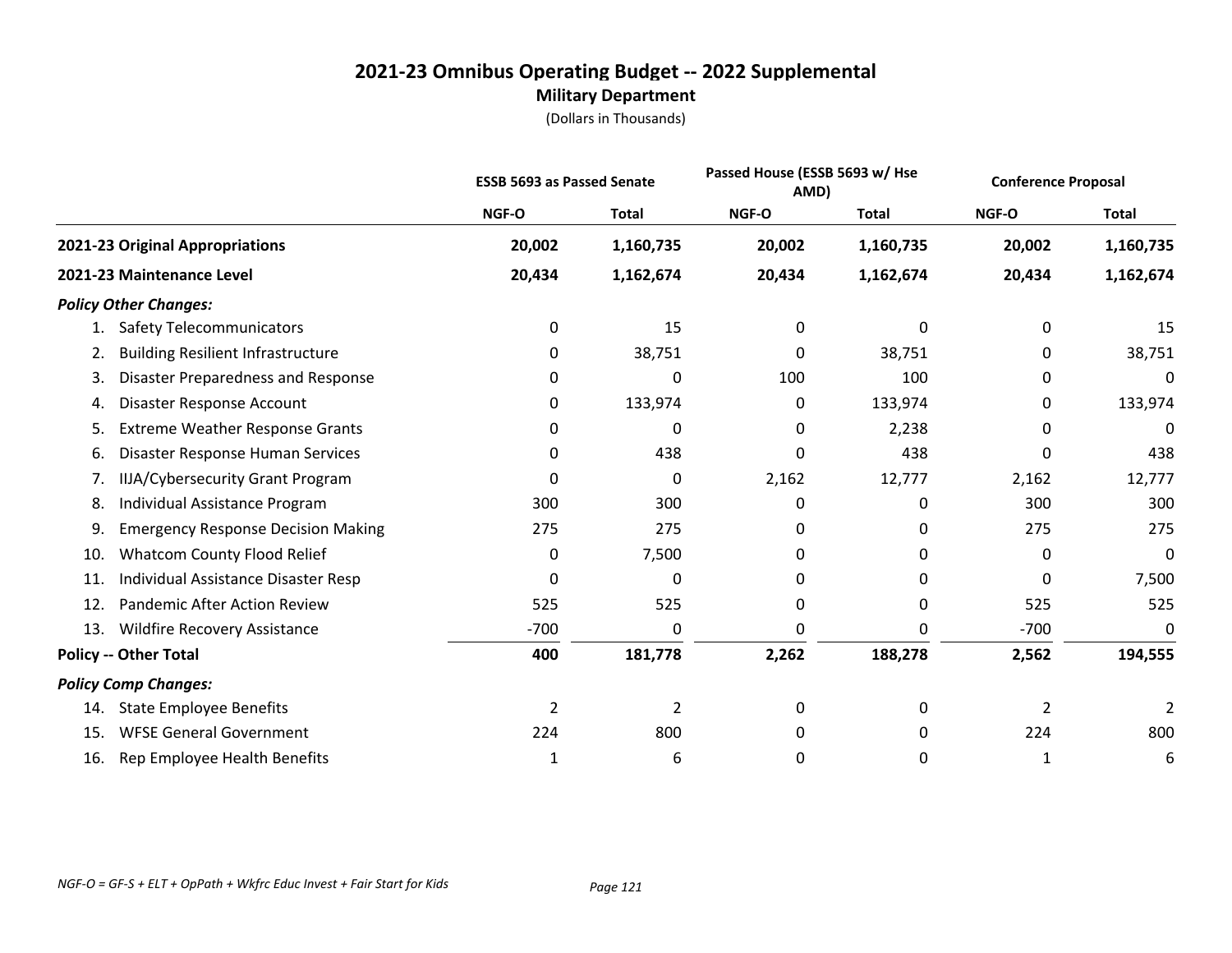#### **2021-23 Omnibus Operating Budget -- 2022 Supplemental Military Department**

|     |                                         | <b>ESSB 5693 as Passed Senate</b> |              | Passed House (ESSB 5693 w/ Hse<br>AMD) |              | <b>Conference Proposal</b> |              |
|-----|-----------------------------------------|-----------------------------------|--------------|----------------------------------------|--------------|----------------------------|--------------|
|     |                                         | NGF-O                             | <b>Total</b> | <b>NGF-O</b>                           | <b>Total</b> | NGF-O                      | <b>Total</b> |
| 17. | <b>WPEA General Government</b>          | 88                                | 407          | $\Omega$                               | 0            | 88                         | 407          |
| 18. | Non-Rep General Wage Increase           | 224                               | 321          | 0                                      | 0            | 224                        | 321          |
| 19. | <b>Updated PEBB Rate</b>                | 162                               | 417          | 0                                      | 0            | 66                         | 170          |
| 20. | PERS & TRS Plan 1 Benefit Increase      | 12                                | 30           | 0                                      | 0            | 12                         | 30           |
|     | <b>Policy -- Comp Total</b>             | 713                               | 1,983        | 0                                      | 0            | 617                        | 1,736        |
|     | <b>Policy Central Services Changes:</b> |                                   |              |                                        |              |                            |              |
| 21. | Archives/Records Management             | 0                                 | 0            | 0                                      | 0            | 2                          | 2            |
| 22. | <b>Audit Services</b>                   |                                   | 0            | 0                                      |              | 17                         | 17           |
| 23. | Legal Services                          |                                   | Ω            | 0                                      | 0            | 25                         | 25           |
| 24. | <b>CTS Central Services</b>             |                                   | 0            | 0                                      | 0            | 45                         | 45           |
| 25. | <b>DES Central Services</b>             |                                   |              |                                        |              |                            |              |
| 26. | <b>OFM Central Services</b>             |                                   |              |                                        |              |                            |              |
|     | 27. Self-Insurance Liability Premium    | 0                                 |              | 0                                      | 0            | 3                          |              |
|     | <b>Policy -- Central Svcs Total</b>     | 0                                 | 0            | 0                                      | 0            | 100                        | 100          |
|     | <b>Total Policy Changes</b>             | 1,113                             | 183,761      | 2,262                                  | 188,278      | 3,279                      | 196,391      |
|     | 2021-23 Policy Level                    | 21,547                            | 1,346,435    | 22,696                                 | 1,350,952    | 23,713                     | 1,359,065    |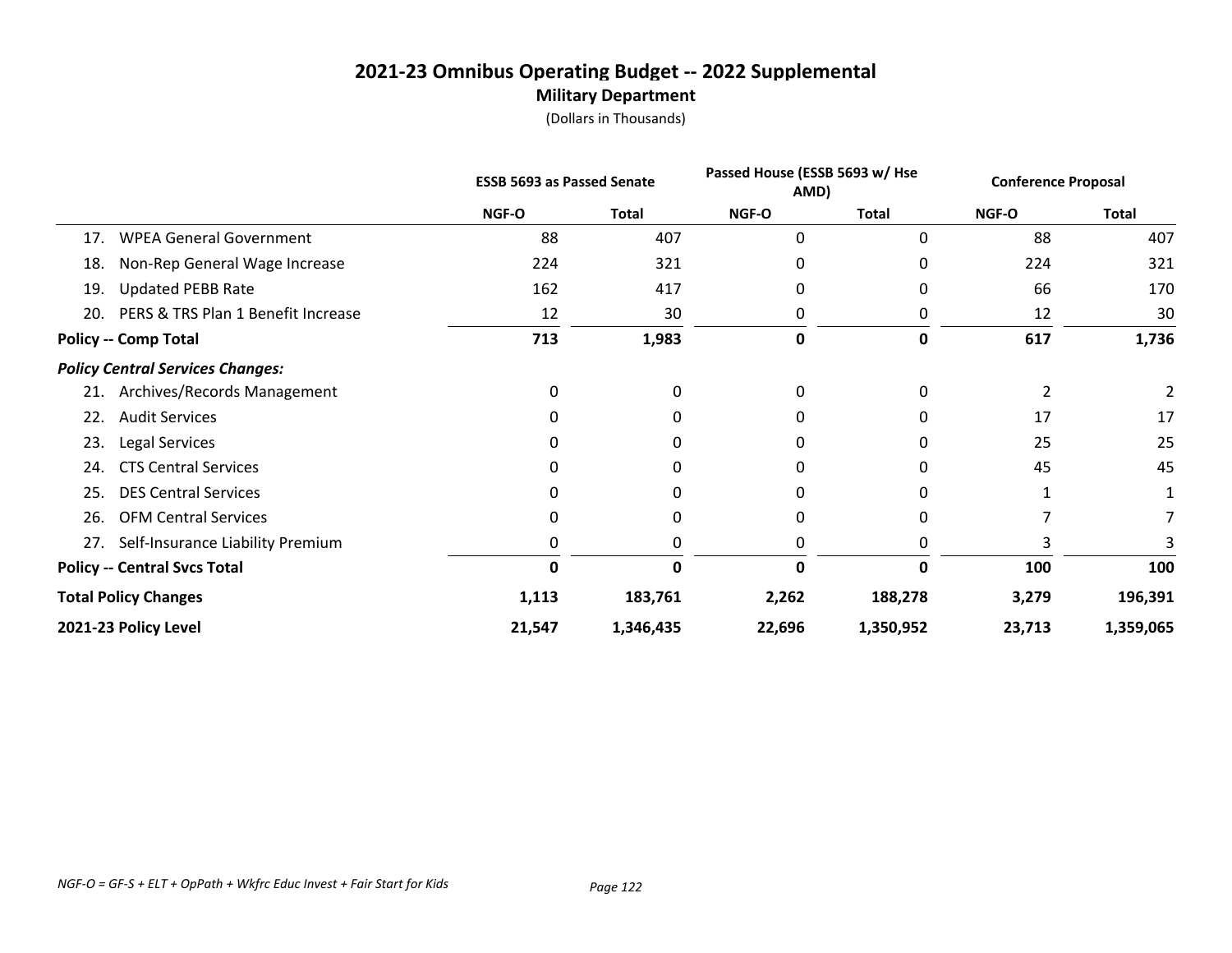#### **2021-23 Omnibus Operating Budget -- 2022 Supplemental Public Employment Relations Comm**

|                                         | <b>ESSB 5693 as Passed Senate</b> |              | Passed House (ESSB 5693 w/ Hse<br>AMD) |              | <b>Conference Proposal</b> |              |
|-----------------------------------------|-----------------------------------|--------------|----------------------------------------|--------------|----------------------------|--------------|
|                                         | NGF-O                             | <b>Total</b> | NGF-O                                  | <b>Total</b> | NGF-O                      | <b>Total</b> |
| 2021-23 Original Appropriations         | 4,772                             | 10,561       | 4,772                                  | 10,561       | 4,772                      | 10,561       |
| 2021-23 Maintenance Level               | 4,777                             | 10,571       | 4,777                                  | 10,571       | 4,777                      | 10,571       |
| <b>Policy Comp Changes:</b>             |                                   |              |                                        |              |                            |              |
| 1. Non-Rep General Wage Increase        | 59                                | 129          | 0                                      | 0            | 59                         | 129          |
| <b>Updated PEBB Rate</b><br>2.          | 17                                | 37           | 0                                      | 0            |                            | 15           |
| 3. PERS & TRS Plan 1 Benefit Increase   | 2                                 | 5            | 0                                      | 0            | 2                          | 5            |
| <b>Policy -- Comp Total</b>             | 78                                | 171          | 0                                      | 0            | 68                         | 149          |
| <b>Policy Central Services Changes:</b> |                                   |              |                                        |              |                            |              |
| 4. Audit Services                       | 0                                 | 0            | $\mathbf{0}$                           | 0            |                            | 2            |
| Legal Services<br>5.                    | 0                                 | <sup>0</sup> | 0                                      | 0            |                            | 2            |
| <b>CTS Central Services</b><br>6.       | 0                                 | 0            | 0                                      | 0            |                            | 2            |
| 7. DES Central Services                 | 0                                 | 0            | 0                                      | 0            | 5                          | 10           |
| <b>Policy -- Central Svcs Total</b>     | 0                                 | $\mathbf{0}$ | 0                                      | 0            | 8                          | 16           |
| <b>Total Policy Changes</b>             | 78                                | 171          | 0                                      | 0            | 76                         | 165          |
| 2021-23 Policy Level                    | 4,855                             | 10,742       | 4,777                                  | 10,571       | 4,853                      | 10,736       |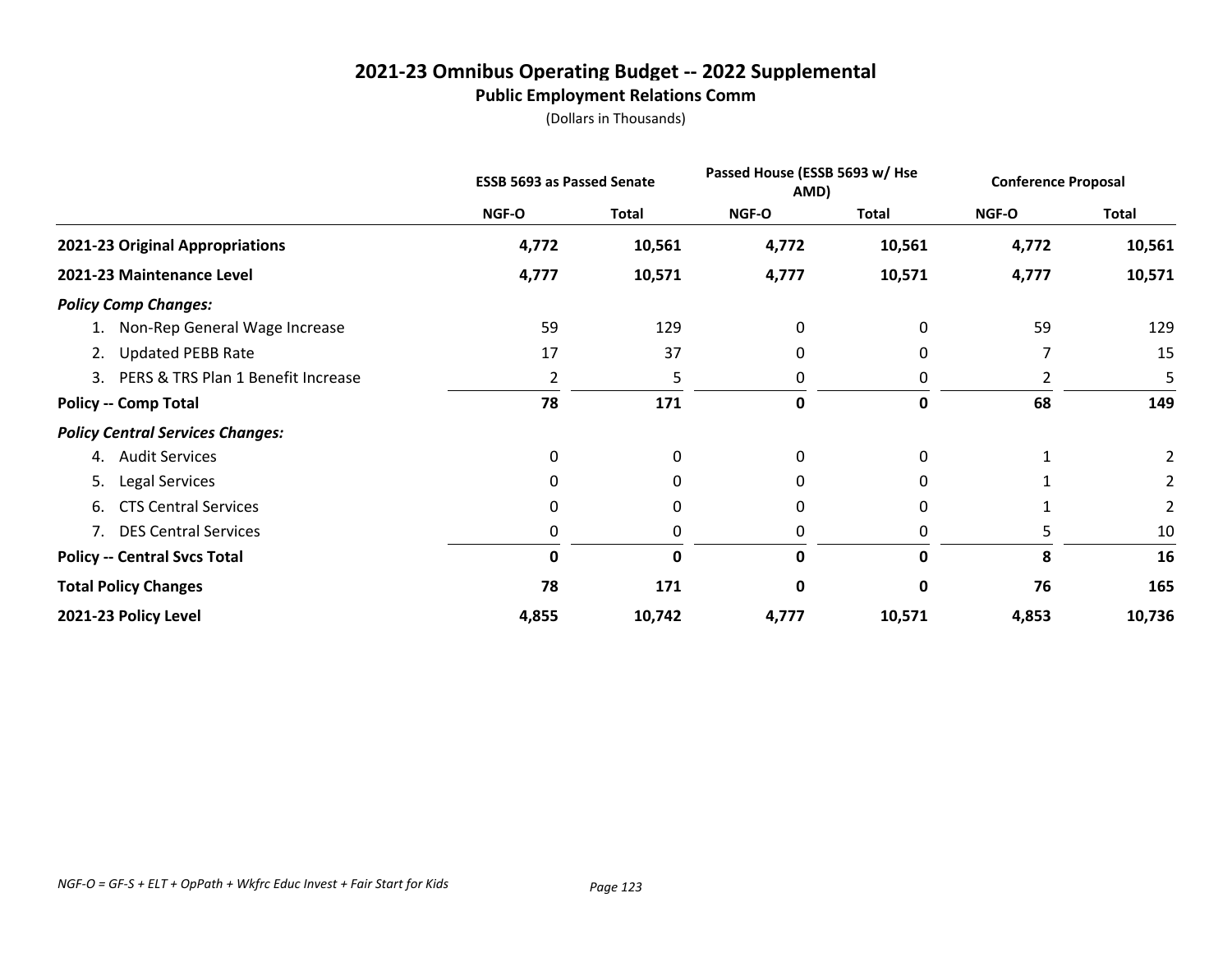|                                                | <b>ESSB 5693 as Passed Senate</b> |              |           | Passed House (ESSB 5693 w/ Hse<br>AMD) |           | <b>Conference Proposal</b> |
|------------------------------------------------|-----------------------------------|--------------|-----------|----------------------------------------|-----------|----------------------------|
|                                                | NGF-O                             | <b>Total</b> | NGF-O     | <b>Total</b>                           | NGF-O     | <b>Total</b>               |
| 2021-23 Original Appropriations                | 7,225,230                         | 16,606,813   | 7,225,230 | 16,606,813                             | 7,225,230 | 16,606,813                 |
| 2021-23 Maintenance Level                      | 7,103,093                         | 16,421,949   | 7,103,093 | 16,421,949                             | 7,103,093 | 16,421,949                 |
| <b>Policy Other Changes:</b>                   |                                   |              |           |                                        |           |                            |
| LTSS Program Delay/Partial Benefits            | 0                                 | 2,080        | 0         | 2,080                                  | 0         | 2,080                      |
| <b>LTSS Program Exemptions</b><br>2.           | 0                                 | 280          | 0         | 280                                    | 0         | 280                        |
| Trueblood Yakima Program<br>3.                 | $-3,200$                          | $-3,200$     | 0         | 0                                      | $-3,200$  | $-3,200$                   |
| Clark County RTF Facility Mgmt.<br>4.          | 35                                | 35           | 35        | 35                                     | 35        | 35                         |
| <b>Cloud Migration Feasibility Study</b><br>5. | $\mathbf 0$                       | $\mathbf 0$  | 685       | 685                                    | 0         | 0                          |
| <b>Community Supports for Children</b><br>6.   | 1,309                             | 2,271        | 4,600     | 8,096                                  | 1,309     | 2,271                      |
| In-Home Provider PPE<br>7.                     | 7,062                             | 16,332       | 7,062     | 16,332                                 | 7,062     | 16,332                     |
| <b>Community Residential Services</b><br>8.    | 308                               | 545          | 308       | 545                                    | 308       | 545                        |
| Agency Provider Tax Rate Adjustment<br>9.      | 922                               | 2,094        | 922       | 2,094                                  | 922       | 2,094                      |
| <b>Transitional Care Management</b><br>10.     | 2,172                             | 3,838        | 4,791     | 8,465                                  | 2,172     | 3,838                      |
| <b>Medicaid Expenditures</b><br>11.            | 174                               | 328          | 0         | 0                                      | 0         | 0                          |
| <b>Forensic Competency Programs</b><br>12.     | 1,190                             | 1,190        | 0         | 0                                      | 1,190     | 1,190                      |
| Diversity in Clinical Trials<br>13.            | 715                               | 894          | 0         | 0                                      | 0         | 0                          |
| Admn Hearing Deadline Exception<br>14.         | 27                                | 27           | 0         | 0                                      | 27        | 27                         |
| 15.<br><b>TFA Expansion</b>                    | 219                               | 219          | 0         | 0                                      | 219       | 219                        |
| 16.<br><b>Community Support Services</b>       | 5,087                             | 5,322        | 0         | 0                                      | 5,087     | 5,322                      |
| <b>Bureau of Family Experience</b><br>17.      | 2,710                             | 3,083        | 0         | 0                                      | 0         | 0                          |
| DDA No-Paid Caseload<br>18.                    | 2,581                             | 4,641        | 0         | 0                                      | 2,581     | 4,641                      |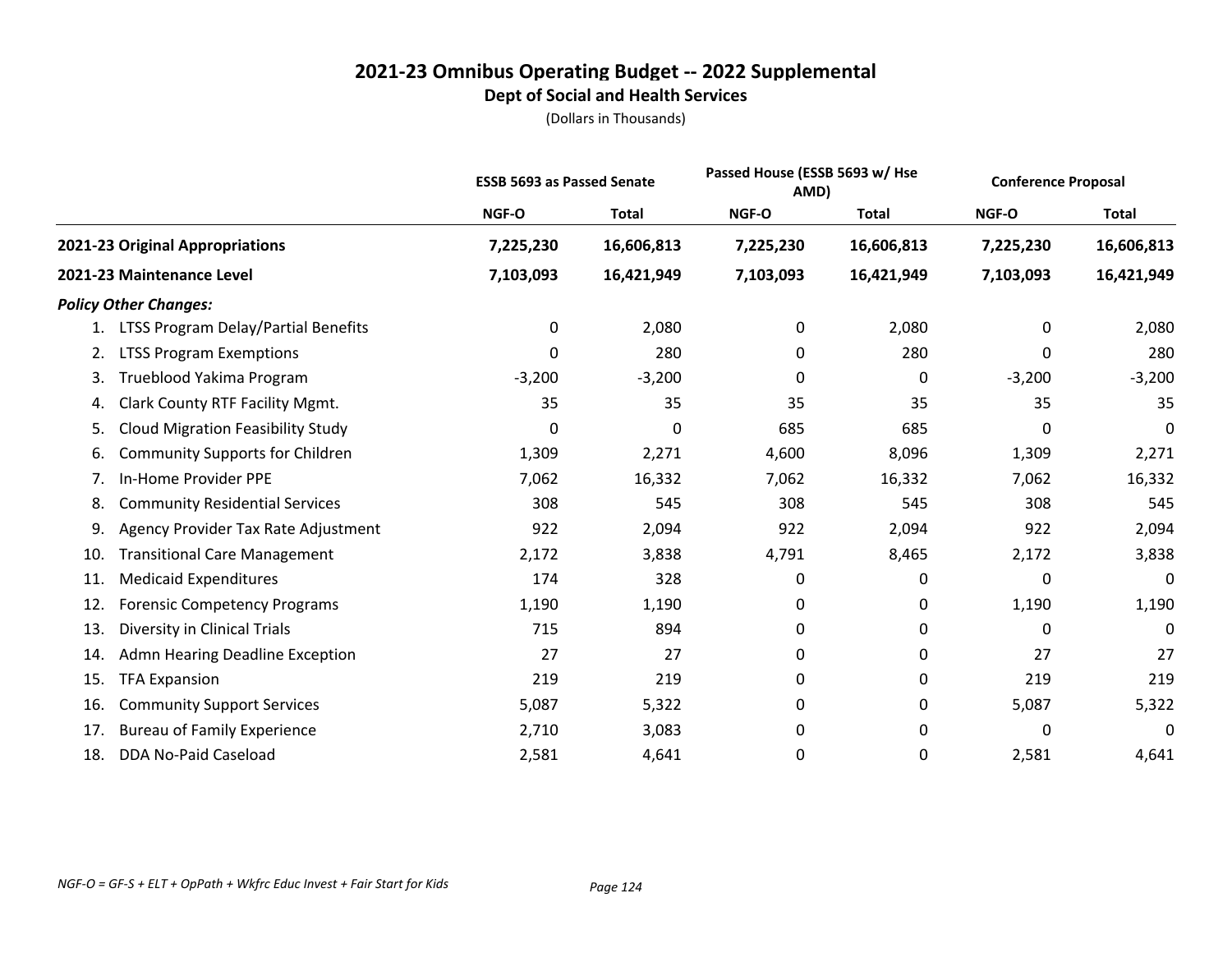|     |                                           | <b>ESSB 5693 as Passed Senate</b> |              | Passed House (ESSB 5693 w/ Hse<br>AMD) |              | <b>Conference Proposal</b> |              |
|-----|-------------------------------------------|-----------------------------------|--------------|----------------------------------------|--------------|----------------------------|--------------|
|     |                                           | NGF-O                             | <b>Total</b> | NGF-O                                  | <b>Total</b> | NGF-O                      | <b>Total</b> |
| 19. | <b>TANF Diaper Subsidy</b>                | 0                                 | 489          | 0                                      | 0            | 0                          | 0            |
| 20. | <b>LTSS Trust</b>                         | 0                                 | 0            | 0                                      | 1,770        | 0                          | 1,770        |
| 21. | Senior Farmer's Market Nutrition          | 400                               | 400          | 1,524                                  | 1,524        | 1,524                      | 1,524        |
| 22. | <b>State Match for Federal Grants</b>     | 4,042                             | 4,042        | 4,042                                  | 4,042        | 4,042                      | 4,042        |
| 23. | <b>Tribal Medicaid Eligibility</b>        | 68                                | 135          | 68                                     | 135          | 68                         | 135          |
| 24. | <b>Equipment Maintenance and Software</b> | 732                               | 732          | 366                                    | 366          | 732                        | 732          |
| 25. | <b>AAA Care Coordinators</b>              | 4,200                             | 4,200        | 0                                      | $\mathbf{0}$ | 0                          | 0            |
| 26. | <b>AAA Rate Increase</b>                  | 12,000                            | 24,000       | 12,000                                 | 24,000       | 12,000                     | 24,000       |
| 27. | Adult Day Rate                            | 273                               | 620          | 0                                      | 0            | 438                        | 996          |
| 28. | Afghan Refugee School Impacts             | 0                                 | 1,364        | 0                                      | 1,364        | 0                          | 1,364        |
| 29. | Afghan Refugee Health Promotion           | 0                                 | 1,532        | 0                                      | 1,532        | 0                          | 1,532        |
| 30. | Afghan SIV & SI Parolee Services          | 0                                 | 1,576        | 0                                      | 1,576        | 0                          | 1,576        |
| 31. | <b>Adult Family Homes CBA</b>             | 10,311                            | 19,801       | 10,311                                 | 19,801       | 10,311                     | 19,801       |
| 32. | Afghan Refugee Support Services           | 0                                 | 10,515       | 0                                      | 10,515       | 0                          | 15,543       |
| 33. | Afghan Refugee Support                    | 0                                 | 0            | 14,987                                 | 14,987       | 0                          | 0            |
| 34. | Refugee Cash and Medical Assistance       | 0                                 | 0            | 0                                      | 0            | 0                          | 6,241        |
| 35. | Afghan Placement and Assistance           | 0                                 | 0            | 0                                      | 0            | 0                          | 10,712       |
| 36. | AFH Air Conditioning Grant Program        | 5,000                             | 5,000        | 0                                      | 0            | 0                          | 0            |
| 37. | <b>Benefits Planning</b>                  | 0                                 | 0            | 100                                    | 100          | 100                        | 100          |
| 38. | COVID-19 Response                         | 236                               | 236          | 236                                    | 236          | 236                        | 236          |
| 39. | <b>Infectious Disease Control</b>         | 193                               | 390          | 193                                    | 193          | 193                        | 390          |
| 40. | Isolation/Quarantine Wards                | 0                                 | 4,021        | 0                                      | 0            | 0                          | 4,021        |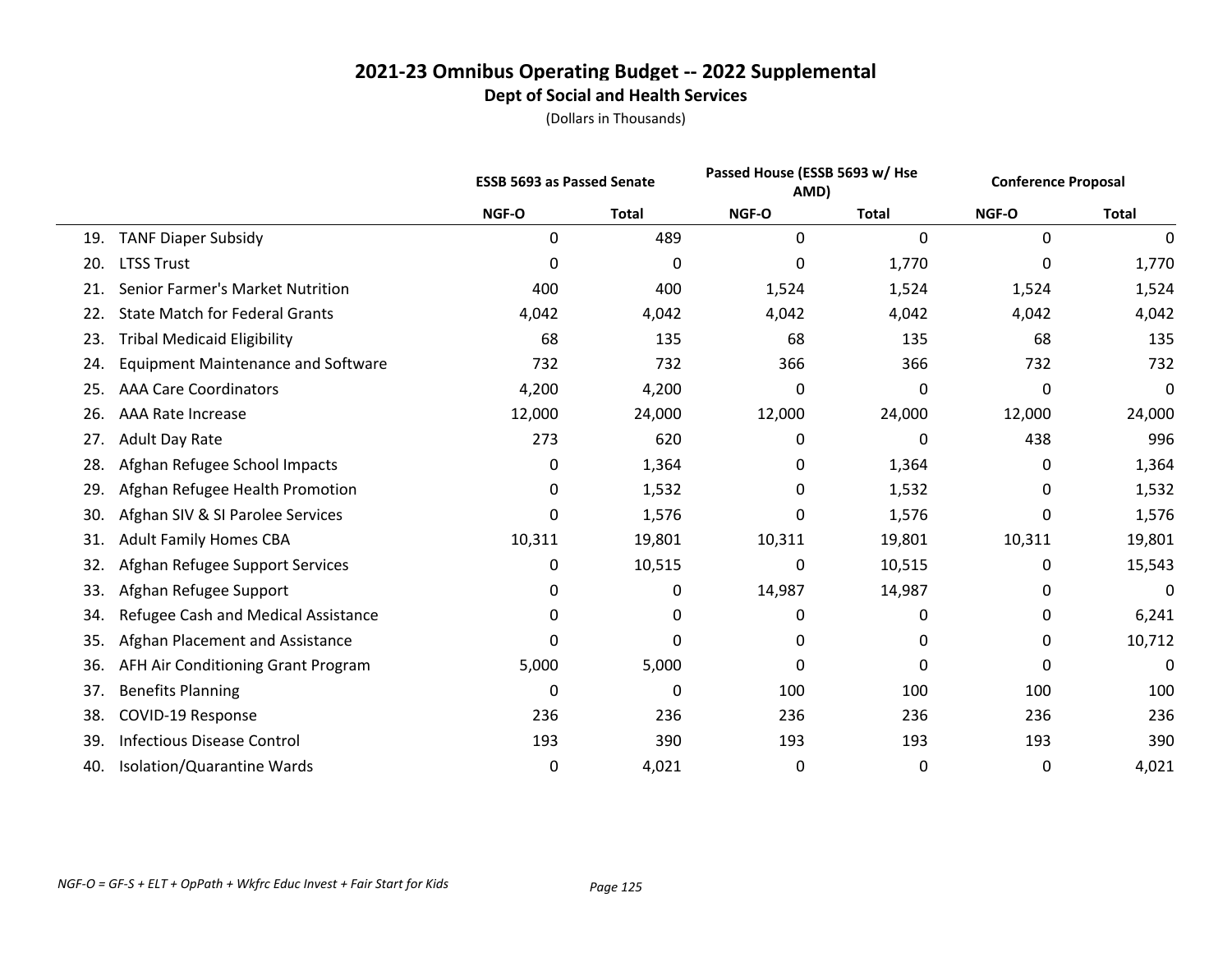|     |                                          | <b>ESSB 5693 as Passed Senate</b> |              | Passed House (ESSB 5693 w/ Hse<br>AMD) |              | <b>Conference Proposal</b> |              |
|-----|------------------------------------------|-----------------------------------|--------------|----------------------------------------|--------------|----------------------------|--------------|
|     |                                          | NGF-O                             | <b>Total</b> | NGF-O                                  | <b>Total</b> | NGF-O                      | <b>Total</b> |
| 41. | <b>COVID-19 Screening Stations</b>       | 0                                 | 1,743        | $\mathbf 0$                            | 0            | 0                          | 1,743        |
| 42. | <b>Trueblood Court Monitor</b>           | 386                               | 386          | 193                                    | 193          | 386                        | 386          |
| 43. | <b>CDE Transition Costs</b>              | 994                               | 2,257        | 994                                    | 2,257        | 994                        | 2,257        |
| 44. | Children/Behavioral Health               | 0                                 | 0            | 90                                     | 90           | 90                         | 90           |
| 45. | <b>COVID FMAP Increase</b>               | $-136,800$                        | $-66,349$    | $-136,800$                             | $-66,349$    | $-136,800$                 | $-66,349$    |
| 46. | <b>Reduce Occupancy Penalty</b>          | 8,259                             | 16,518       | 16,804                                 | 33,608       | 12,890                     | 25,781       |
| 47. | <b>COVID Relief Fund Alignment</b>       | $-34,289$                         | $-33,543$    | $-33,543$                              | $-33,543$    | $-34,289$                  | 0            |
| 48. | Youth Crisis Stabilization               | 81                                | 140          | 81                                     | 140          | 81                         | 140          |
| 49. | <b>Financial Eligibility Staff</b>       | 1,413                             | 2,497        | 1,413                                  | 2,497        | 1,413                      | 2,497        |
| 50. | Digital Equity Act                       | 0                                 | 0            | 2,547                                  | 2,652        | 0                          | 0            |
| 51. | <b>HCBS Provider Development</b>         | 1,795                             | 2,844        | 1,795                                  | 2,844        | 1,795                      | 2,844        |
| 52. | Diaper Subsidy/TANF                      | 0                                 | 0            | 5,100                                  | 5,100        | 0                          | 489          |
| 53. | <b>Acute Care Hospital Capacity</b>      | 9,017                             | 21,100       | 10,550                                 | 21,100       | 10,550                     | 21,100       |
| 54. | Rapid Response Teams                     | 0                                 | 0            | 17,978                                 | 35,955       | 12,020                     | 26,335       |
| 55. | <b>Transition and Eligibility Determ</b> | 0                                 | 0            | 2,031                                  | 4,062        | 2,031                      | 4,062        |
| 56. | <b>AAA Care Transitions</b>              | 0                                 | 0            | 1,050                                  | 1,400        | 1,750                      | 2,100        |
| 57. | <b>Community Placement Incentives</b>    | 0                                 | 0            | 2,984                                  | 5,967        | 2,984                      | 5,967        |
| 58. | Guardianship                             | 0                                 | 0            | 2,136                                  | 2,938        | 1,227                      | 1,548        |
| 59. | <b>Domestic Violence Shelters</b>        | 0                                 | 0            | 750                                    | 750          | 750                        | 750          |
| 60. | <b>Enhanced Case Management</b>          | 2,498                             | 4,345        | 2,018                                  | 4,036        | 2,018                      | 4,036        |
| 61. | <b>Nursing Home Rate Increase</b>        | 0                                 | 0            | 24,281                                 | 48,562       | 24,138                     | 48,276       |
| 62. | Pandemic EBT Administration              | 0                                 | 7,821        | 0                                      | 7,821        | 0                          | 7,821        |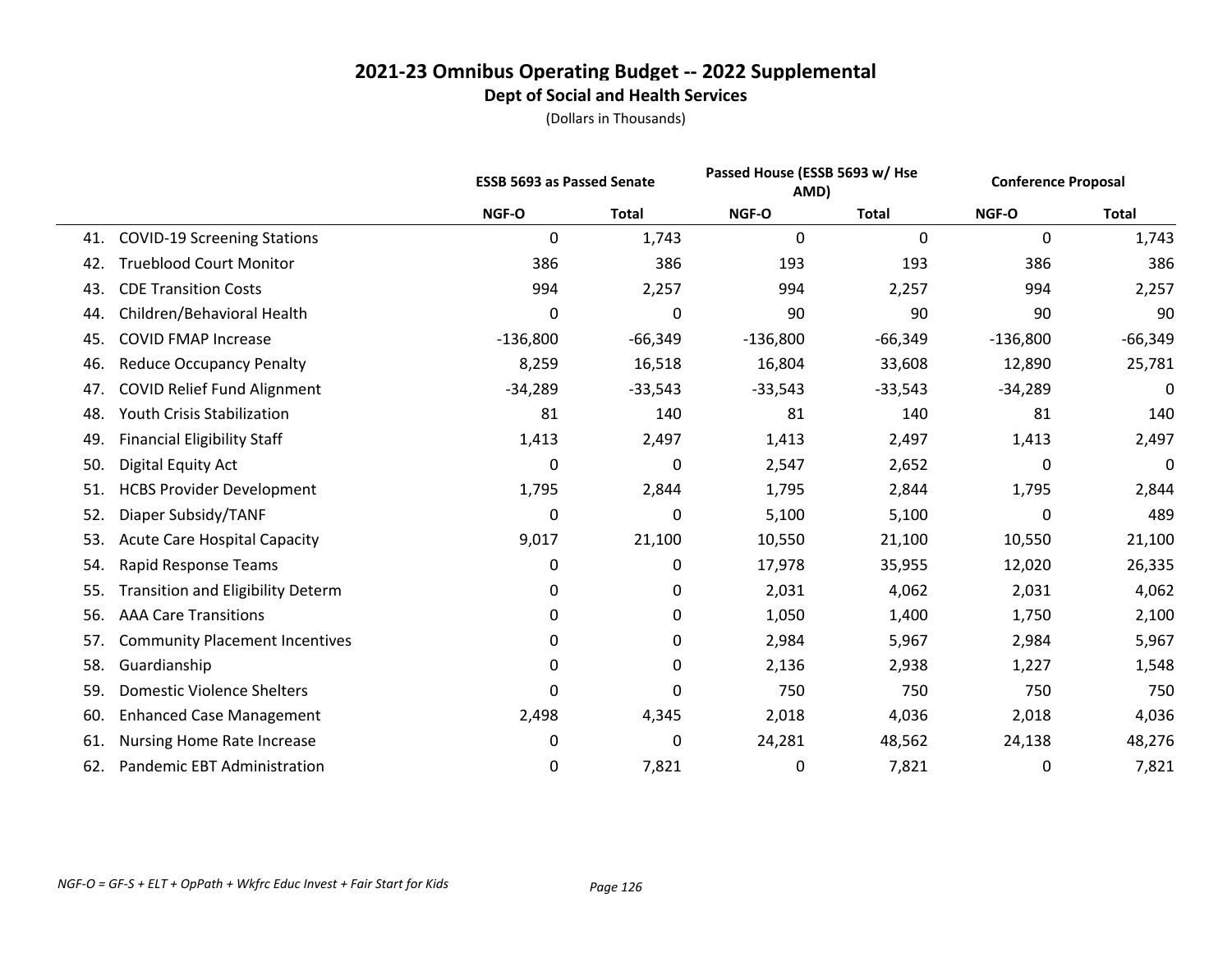|     |                                           | <b>ESSB 5693 as Passed Senate</b> |              | Passed House (ESSB 5693 w/ Hse<br>AMD) |              | <b>Conference Proposal</b> |              |
|-----|-------------------------------------------|-----------------------------------|--------------|----------------------------------------|--------------|----------------------------|--------------|
|     |                                           | NGF-O                             | <b>Total</b> | NGF-O                                  | <b>Total</b> | NGF-O                      | <b>Total</b> |
| 63. | <b>Behavioral Health Transitions</b>      | 2,000                             | 4,001        | 3,261                                  | 6,522        | 2,000                      | 4,001        |
| 64. | <b>Assisted Living Facility Rates</b>     | 12,888                            | 27,308       | 28,994                                 | 60,764       | 16,130                     | 33,792       |
| 65. | Increase In-Home PNA                      | 25,571                            | 58,117       | 25,571                                 | 58,117       | 25,571                     | 58,117       |
| 66. | <b>Personal Needs Allowance</b>           | 91                                | 139          | 91                                     | 139          | 91                         | 139          |
| 67. | <b>Concurrent Services</b>                | 0                                 | 0            | 8,510                                  | 13,771       | 8,510                      | 13,771       |
| 68. | Eastern State Hospital Underspend         | $-4,600$                          | $-4,600$     | 0                                      | 0            | $-4,600$                   | $-4,600$     |
| 69. | FAP Employment & Training Services        | 560                               | 560          | 560                                    | 560          | 560                        | 560          |
| 70. | <b>Case Management Ratios</b>             | 6,186                             | 12,860       | 8,234                                  | 16,976       | 8,234                      | 16,976       |
| 71. | <b>Overpayment Project</b>                | 314                               | 627          | 314                                    | 627          | 314                        | 627          |
| 72. | Aligning the ABD Grant Standard           | 36,860                            | 36,860       | 36,621                                 | 36,621       | 36,860                     | 36,860       |
| 73. | <b>TALX Wage Verification</b>             | 2,420                             | 3,315        | 2,420                                  | 3,315        | 2,420                      | 3,315        |
| 74. | <b>Sexual Assault Crisis Services</b>     | 0                                 | 1,432        | 0                                      | 1,432        | 0                          | 1,432        |
| 75. | DV Shelter and Supportive Services        | 0                                 | 1,900        | 0                                      | 1,900        | 0                          | 1,900        |
| 76. | <b>Network Risk Mitigation</b>            | 4,366                             | 6,203        | $\mathbf{0}$                           | 0            | 4,366                      | 6,203        |
| 77. | <b>Enhance Community Residential Rate</b> | 40,196                            | 80,392       | 98,282                                 | 196,564      | 77,269                     | 154,537      |
| 78. | <b>Home-Delivered Meals</b>               | 900                               | 900          | $\Omega$                               | 0            | 900                        | 900          |
| 79. | SEIU 775 Agency Providers Parity          | 6,981                             | 15,864       | 6,981                                  | 15,864       | 6,981                      | 15,864       |
| 80. | SEIU 775 In Home Providers                | 27,551                            | 62,617       | 27,551                                 | 62,617       | 27,551                     | 62,617       |
| 81. | Hospital work program wages               | 0                                 | 0            | 455                                    | 455          | 455                        | 455          |
| 82. | <b>Immigrant Funding/Recent Arrivals</b>  | 0                                 | 0            | 0                                      | 0            | 28,398                     | 28,398       |
| 83. | Language Access Providers Agreement       | 20                                | 31           | 20                                     | 31           | 20                         | 31           |
| 84. | <b>Fleet Management System</b>            | 340                               | 425          | 340                                    | 425          | 340                        | 425          |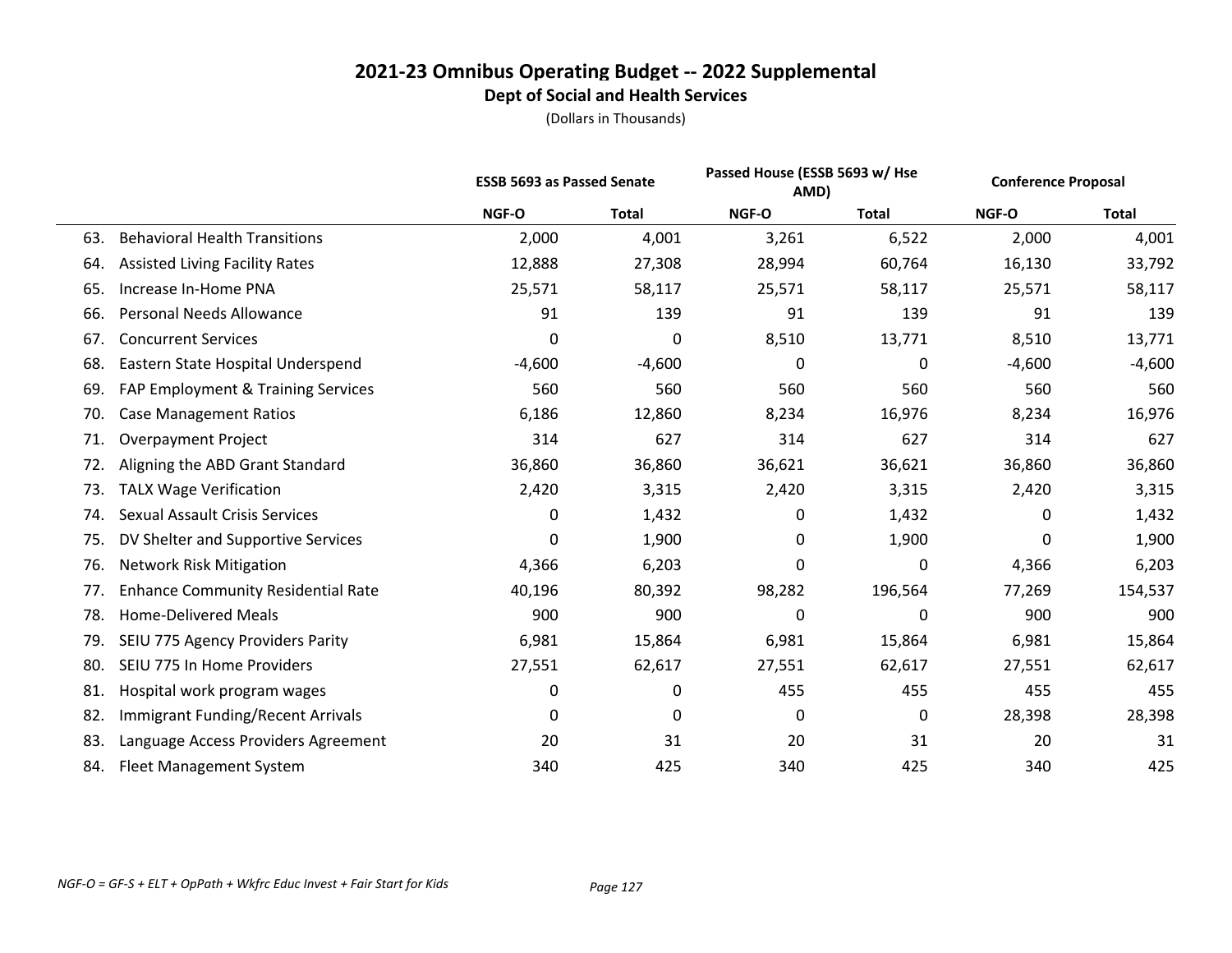|      |                                           | <b>ESSB 5693 as Passed Senate</b> |              | Passed House (ESSB 5693 w/ Hse<br>AMD) |              | <b>Conference Proposal</b> |              |
|------|-------------------------------------------|-----------------------------------|--------------|----------------------------------------|--------------|----------------------------|--------------|
|      |                                           | NGF-O                             | <b>Total</b> | NGF-O                                  | <b>Total</b> | NGF-O                      | <b>Total</b> |
| 85.  | King County SVP Prosecution - Incr        | 2,399                             | 2,399        | 0                                      | 0            | 2,399                      | 2,399        |
| 86.  | <b>Payroll Staffing Resources</b>         | 616                               | 770          | 1,231                                  | 1,538        | 616                        | 770          |
| 87.  | Personal Protective Equipment             | 0                                 | 6,948        | 3,913                                  | 5,547        | 4,923                      | 6,555        |
| 88.  | <b>DCYF IT Transition</b>                 | 2,277                             | 3,184        | 2,061                                  | 2,940        | 2,277                      | 3,184        |
| 89.  | Motor Pool Rate Increase                  | 36                                | 37           | 264                                    | 415          | 36                         | 37           |
| 90.  | SEIU and Liang Settlements                | 57,913                            | 131,585      | 57,913                                 | 131,585      | 57,913                     | 131,585      |
| 91.  | <b>Medicare Cliff Study</b>               | 75                                | 75           | 0                                      | 0            | 75                         | 75           |
| 92.  | <b>Medicaid Utilization Study</b>         | 75                                | 75           | 0                                      | 0            | 75                         | 75           |
| 93.  | <b>WCCC Maintenance of Effort</b>         | 0                                 | 0            | $-35,000$                              | 0            | $-35,000$                  | 0            |
| 94.  | <b>MSP Asset Test Removal</b>             | 95                                | 156          | 95                                     | 156          | 95                         | 156          |
| 95.  | Eliminating ABD/HEN MCR                   | 513                               | 513          | 510                                    | 510          | 513                        | 513          |
| 96.  | <b>Expanding ABD to Institutions</b>      | 195                               | 195          | 195                                    | 195          | 195                        | 195          |
| 97.  | <b>Private Duty Nursing Rate Increase</b> | 1,081                             | 2,281        | 1,081                                  | 2,281        | 1,081                      | 2,281        |
| 98.  | <b>Increasing TANF Family Size</b>        | 0                                 | 50           | 0                                      | 50           | 0                          | 50           |
| 99.  | <b>Modernize TFA Sanction Exclusions</b>  | 0                                 | 0            | 524                                    | 524          | 0                          | $\mathbf 0$  |
| 100. | <b>Retained Child Support Receivable</b>  | 11,884                            | 27,132       | 11,884                                 | 27,132       | 11,884                     | 27,132       |
| 101. | TANF Limit for Ineligible Parents         | 0                                 | 0            | 20                                     | 424          | 0                          | 0            |
| 102. | ABD and HEN Human Trafficking             | 0                                 | 0            | 207                                    | 207          | 207                        | 207          |
| 103. | <b>Integrated Eligibility System</b>      | 5,938                             | 19,700       | 0                                      | 0            | 5,938                      | 19,700       |
| 104. | Poverty Red. Tech. Advisory Group         | 0                                 | 0            | 461                                    | 461          | 461                        | 461          |
| 105. | Poverty Red. Interagency Coord.           | 0                                 | 0            | 364                                    | 364          | 364                        | 364          |
| 106. | San Juan Cottage Staffing                 | 180                               | $-2,740$     | 121                                    | $-2,998$     | 180                        | $-2,740$     |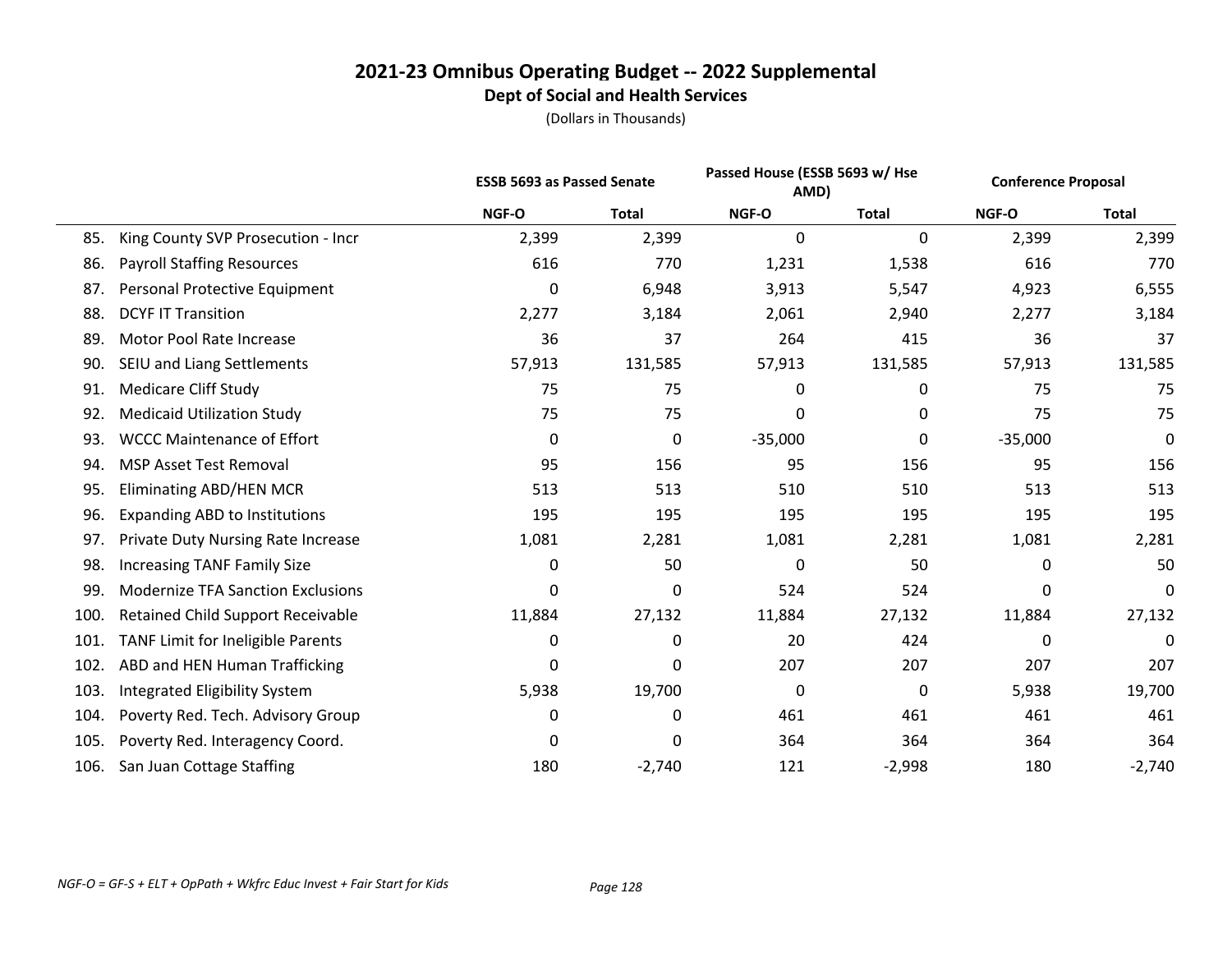|      |                                            | <b>ESSB 5693 as Passed Senate</b> |              | Passed House (ESSB 5693 w/ Hse<br>AMD) |              |          | <b>Conference Proposal</b> |  |
|------|--------------------------------------------|-----------------------------------|--------------|----------------------------------------|--------------|----------|----------------------------|--|
|      |                                            | NGF-O                             | <b>Total</b> | NGF-O                                  | <b>Total</b> | NGF-O    | <b>Total</b>               |  |
| 107. | <b>CSTC Quality Assurance</b>              | 136                               | 352          | 215                                    | 431          | 136      | 352                        |  |
| 108. | RDA - Data Management & Analytics          | 0                                 | 0            | 414                                    | 517          | 414      | 517                        |  |
| 109. | RDA - Permanent Supportive Housing         | 65                                | 65           | 65                                     | 65           | 65       | 65                         |  |
| 110. | <b>ORIA Staffing</b>                       | 0                                 | 0            | 0                                      | 0            | 375      | 375                        |  |
| 111. | <b>Print Services Rate Increase</b>        | 0                                 | 0            | 374                                    | 374          | 0        | 0                          |  |
| 112. | <b>Clark County RTF Delay Savings</b>      | $-2,817$                          | $-5,758$     | $-2,817$                               | $-5,758$     | $-2,817$ | $-5,758$                   |  |
| 113. | Right-of-Way Encampment Mitigation         | 3,640                             | 4,550        | 3,640                                  | 4,550        | 0        | 0                          |  |
| 114. | <b>State Hospital Direct Care Staffing</b> | 6,091                             | 6,091        | 6,091                                  | 6,091        | 6,091    | 6,091                      |  |
| 115. | Design & Planning Team New Hospital        | 1,088                             | 1,088        | 1,222                                  | 1,222        | 1,088    | 1,088                      |  |
| 116. | <b>Staff Relocation</b>                    | 3,008                             | 3,008        | 2,920                                  | 2,920        | 3,008    | 3,008                      |  |
| 117. | IT Pharmacy System Upgrade                 | 0                                 | 0            | 1,806                                  | 1,806        | 0        | 0                          |  |
| 118. | <b>Specialized Behavior Contracts</b>      | 1,116                             | 2,233        | 1,886                                  | 3,773        | 1,116    | 2,233                      |  |
| 119. | Self-Directed Services Waiver              | $\mathbf 0$                       | 0            | 75                                     | 150          | 0        | 0                          |  |
| 120. | Supptd Employment-CI Rate Increase         | 4,188                             | 8,294        | 0                                      | 0            | 0        | 0                          |  |
| 121. | Youth Inpatient Navigators                 | 0                                 | 0            | 82                                     | 164          | 82       | 164                        |  |
| 122. | Long Term Care Feasibility Study           | 350                               | 350          | 0                                      | 0            | 350      | 350                        |  |
| 123. | <b>Reduce Hospital Census</b>              | 20,000                            | 40,000       | 0                                      | 0            | 0        | 0                          |  |
| 124. | <b>STAR Ward Savings</b>                   | $-5,900$                          | $-5,900$     | 0                                      | 0            | $-5,900$ | $-5,900$                   |  |
| 125. | <b>Transitional Care Center</b>            | 10,694                            | 22,333       | 10,694                                 | 22,333       | 10,694   | 22,333                     |  |
| 126. | <b>TANF/Hardship Exemptions</b>            | 0                                 | 0            | 10,864                                 | 10,864       | 10,864   | 10,864                     |  |
| 127. | <b>Targeted Provider Rates</b>             | 126,835                           | 259,472      | 202,372                                | 425,278      | 202,372  | 425,278                    |  |
| 128. | <b>Transitional Services</b>               | 0                                 | 0            | 2,850                                  | 2,850        | 0        | 0                          |  |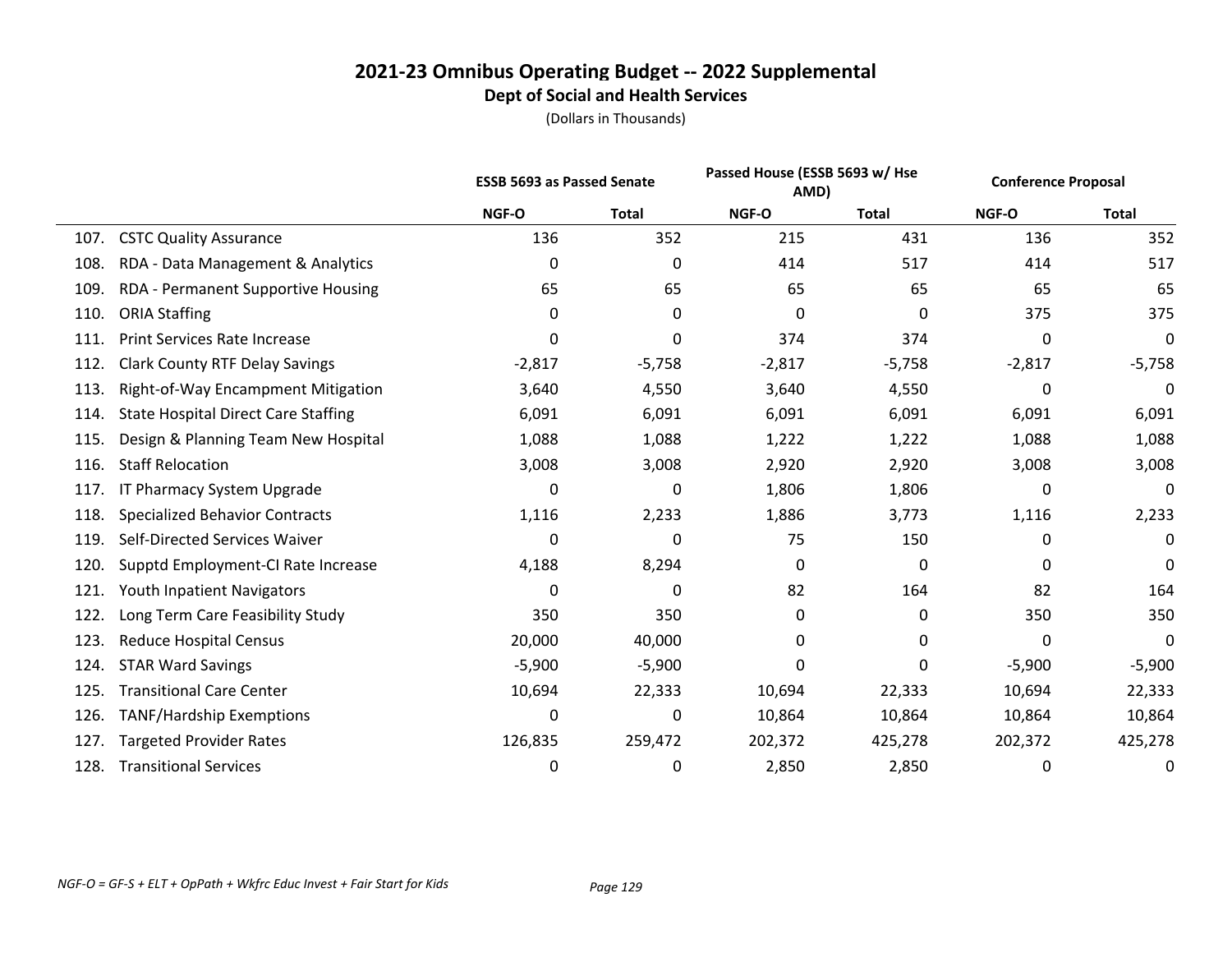|      |                                         | <b>ESSB 5693 as Passed Senate</b> |              | Passed House (ESSB 5693 w/ Hse<br>AMD) |              | <b>Conference Proposal</b> |              |  |
|------|-----------------------------------------|-----------------------------------|--------------|----------------------------------------|--------------|----------------------------|--------------|--|
|      |                                         | NGF-O                             | <b>Total</b> | NGF-O                                  | <b>Total</b> | NGF-O                      | <b>Total</b> |  |
| 129. | <b>Modifying DD Services</b>            | 1,046                             | 1,768        | $\mathbf 0$                            | 0            | 1,719                      | 1,768        |  |
| 130. | <b>Health Care for Uninsured Adults</b> | 207                               | 207          | 207                                    | 207          | 207                        | 207          |  |
| 131. | Ukraine Refugee Assistance              | 13,411                            | 13,411       | 13,411                                 | 13,411       | 0                          | 0            |  |
|      | <b>Policy -- Other Total</b>            | 341,199                           | 931,666      | 535,102                                | 1,342,112    | 477,850                    | 1,314,616    |  |
|      | <b>Policy Comp Changes:</b>             |                                   |              |                                        |              |                            |              |  |
| 132. | <b>PSERS Disability Benefits</b>        | 43                                | 57           | 0                                      | 0            | 0                          | 0            |  |
| 133. | <b>State Employee Benefits</b>          | 37                                | 54           | 0                                      | 0            | 37                         | 54           |  |
| 134. | <b>WFSE General Government</b>          | 40,307                            | 59,775       | 0                                      | 0            | 40,307                     | 59,775       |  |
| 135. | Rep Employee Health Benefits            | 242                               | 354          | 0                                      | 0            | 242                        | 354          |  |
| 136. | <b>Coalition of Unions</b>              | 856                               | 990          | 0                                      | 0            | 856                        | 990          |  |
| 137. | Non-Rep General Wage Increase           | 5,545                             | 7,894        | 0                                      | 0            | 5,545                      | 7,894        |  |
| 138. | SEIU 1199 General Government            | 5,541                             | 7,273        | 0                                      | 0            | 5,541                      | 7,273        |  |
| 139. | <b>Updated PEBB Rate</b>                | 12,746                            | 18,629       | 0                                      | 0            | 5,182                      | 7,574        |  |
| 140. | PERS & TRS Plan 1 Benefit Increase      | 956                               | 1,386        | 0                                      | 0            | 956                        | 1,386        |  |
| 141. | <b>PSERS Total Disability</b>           | 0                                 | 0            | 0                                      | 0            | 43                         | 57           |  |
|      | <b>Policy -- Comp Total</b>             | 66,273                            | 96,412       | 0                                      | 0            | 58,709                     | 85,357       |  |
|      | <b>Policy Transfer Changes:</b>         |                                   |              |                                        |              |                            |              |  |
| 142. | King County SVP Prosecution             | 1,393                             | 1,393        | $\pmb{0}$                              | 0            | 1,393                      | 1,393        |  |
|      | <b>Policy -- Transfer Total</b>         | 1,393                             | 1,393        | $\pmb{0}$                              | 0            | 1,393                      | 1,393        |  |
|      | <b>Policy Central Services Changes:</b> |                                   |              |                                        |              |                            |              |  |
| 143. | Archives/Records Management             | 0                                 | 0            | 0                                      | 0            | 73                         | 107          |  |
|      | 144. Audit Services                     | 0                                 | 0            | 0                                      | 0            | 189                        | 281          |  |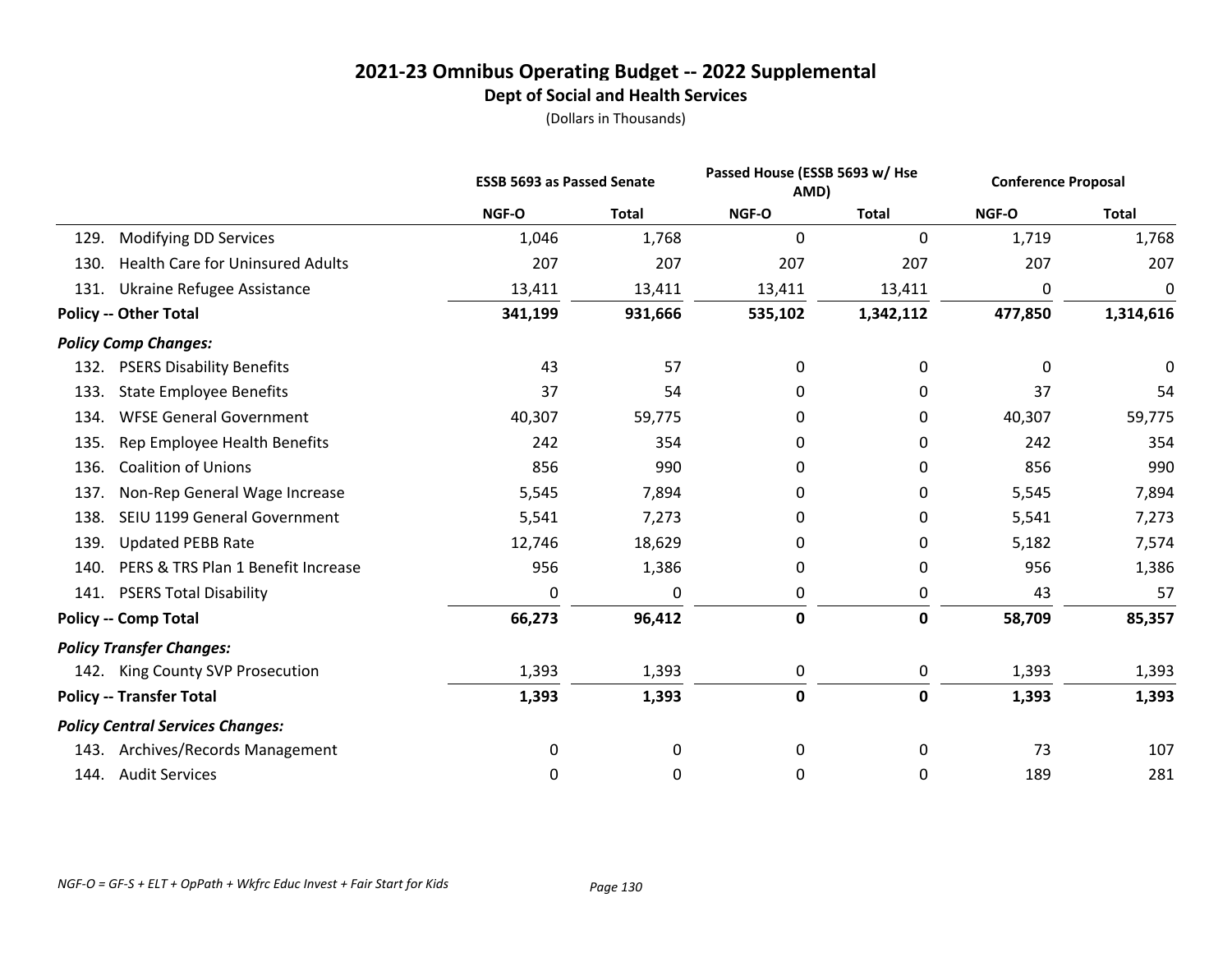|      |                                     | <b>ESSB 5693 as Passed Senate</b> |              | Passed House (ESSB 5693 w/ Hse<br>AMD) |              | <b>Conference Proposal</b> |            |
|------|-------------------------------------|-----------------------------------|--------------|----------------------------------------|--------------|----------------------------|------------|
|      |                                     | <b>NGF-O</b>                      | <b>Total</b> | NGF-O                                  | <b>Total</b> | <b>NGF-O</b>               | Total      |
| 145. | Legal Services                      | 0                                 | 0            | 0                                      | 0            | 1,033                      | 1,439      |
| 146. | <b>Administrative Hearings</b>      | 0                                 | $\Omega$     | 0                                      | 0            | 113                        | 282        |
| 147. | <b>CTS Central Services</b>         | 0                                 | 0            | 0                                      | 0            | 2,341                      | 3,655      |
| 148. | <b>DES Central Services</b>         | 0                                 | 0            | 0                                      | 0            | 158                        | 225        |
| 149. | <b>OFM Central Services</b>         |                                   | 0            | 0                                      | 0            | -94                        | 344        |
| 150. | Self-Insurance Liability Premium    |                                   |              |                                        | 0            | 456                        | 635        |
|      | <b>Policy -- Central Svcs Total</b> | 0                                 | 0            | 0                                      | $\mathbf 0$  | 4,269                      | 6,968      |
|      | <b>Policy UAR Changes:</b>          |                                   |              |                                        |              |                            |            |
|      | 151. COVID/FMAP UARs                | 0                                 | 66,349       | 0                                      | 66,349       | 0                          | 66,349     |
| 152. | <b>COVID/Other UARs</b>             | 0                                 | 74,086       | 0                                      | 74,086       | 0                          | 74,086     |
| 153. | Other UARs                          |                                   | 643          | $\Omega$                               | 643          | 0                          | 643        |
|      | <b>Policy -- UAR Total</b>          | 0                                 | 141,078      | 0                                      | 141,078      | 0                          | 141,078    |
|      | <b>Total Policy Changes</b>         | 408,865                           | 1,170,549    | 535,102                                | 1,483,190    | 542,221                    | 1,549,412  |
|      | 2021-23 Policy Level                | 7,511,958                         | 17,592,498   | 7,638,195                              | 17,905,139   | 7,645,314                  | 17,971,361 |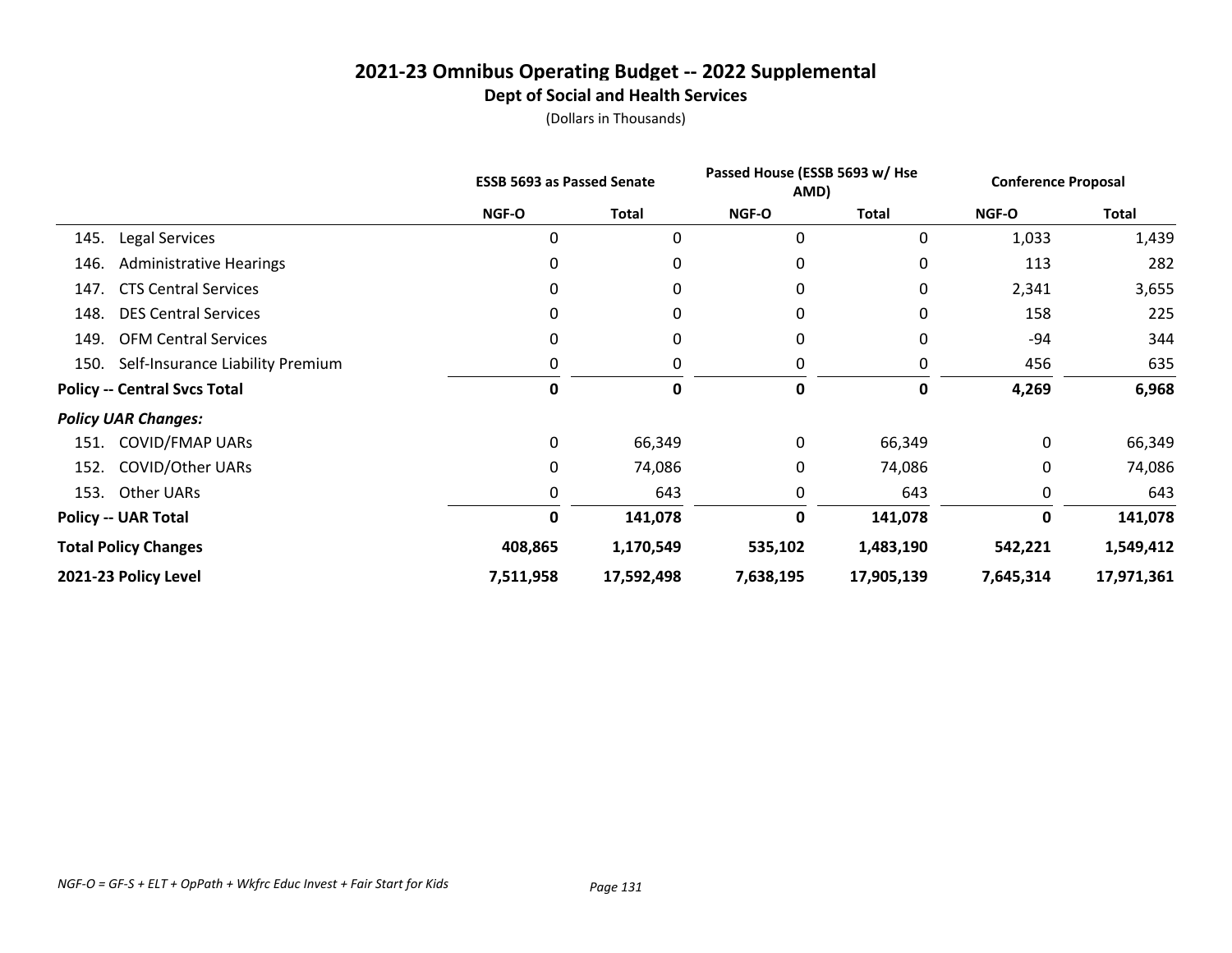|                                                 | <b>ESSB 5693 as Passed Senate</b> |              | Passed House (ESSB 5693 w/ Hse<br>AMD) |              | <b>Conference Proposal</b> |              |
|-------------------------------------------------|-----------------------------------|--------------|----------------------------------------|--------------|----------------------------|--------------|
|                                                 | NGF-O                             | <b>Total</b> | NGF-O                                  | <b>Total</b> | NGF-O                      | <b>Total</b> |
| 2021-23 Original Appropriations                 | 884,019                           | 1,048,456    | 884,019                                | 1,048,456    | 884,019                    | 1,048,456    |
| 2021-23 Maintenance Level                       | 896,745                           | 1,064,077    | 896,745                                | 1,064,077    | 896,745                    | 1,064,077    |
| <b>Policy Other Changes:</b>                    |                                   |              |                                        |              |                            |              |
| Trueblood Yakima Program                        | $-3,200$                          | $-3,200$     | 0                                      | 0            | $-3,200$                   | $-3,200$     |
| Clark County RTF Facility Mgmt.<br>2.           | 35                                | 35           | 35                                     | 35           | 35                         | 35           |
| <b>Cloud Migration Feasibility Study</b><br>3.  | 0                                 | 0            | 685                                    | 685          | 0                          | 0            |
| <b>Forensic Competency Programs</b><br>4.       | 1,190                             | 1,190        | 0                                      | 0            | 1,190                      | 1,190        |
| <b>Bureau of Family Experience</b><br>5.        | 2,710                             | 3,083        | 0                                      | 0            | 0                          | 0            |
| <b>Equipment Maintenance and Software</b><br>6. | 732                               | 732          | 366                                    | 366          | 732                        | 732          |
| <b>Infectious Disease Control</b><br>7.         | 193                               | 390          | 193                                    | 193          | 193                        | 390          |
| Isolation/Quarantine Wards<br>8.                | 0                                 | 4,021        | 0                                      | 0            | 0                          | 4,021        |
| <b>COVID-19 Screening Stations</b><br>9.        | 0                                 | 1,743        | 0                                      | 0            | 0                          | 1,743        |
| <b>Trueblood Court Monitor</b><br>10.           | 386                               | 386          | 193                                    | 193          | 386                        | 386          |
| Children/Behavioral Health<br>11.               | 0                                 | 0            | 36                                     | 36           | 36                         | 36           |
| <b>COVID Relief Fund Alignment</b><br>12.       | $-34,289$                         | $-33,543$    | $-33,543$                              | $-33,543$    | $-34,289$                  | 0            |
| 13.<br>Eastern State Hospital Underspend        | $-4,600$                          | $-4,600$     | 0                                      | 0            | $-4,600$                   | $-4,600$     |
| Network Risk Mitigation<br>14.                  | 1,095                             | 1,226        | 0                                      | 0            | 1,095                      | 1,226        |
| Hospital work program wages<br>15.              | 0                                 | 0            | 455                                    | 455          | 455                        | 455          |
| Personal Protective Equipment<br>16.            | 0                                 | 3,260        | 1,649                                  | 1,859        | 2,783                      | 3,137        |
| <b>DCYF IT Transition</b><br>17.                | 501                               | 563          | 285                                    | 319          | 501                        | 563          |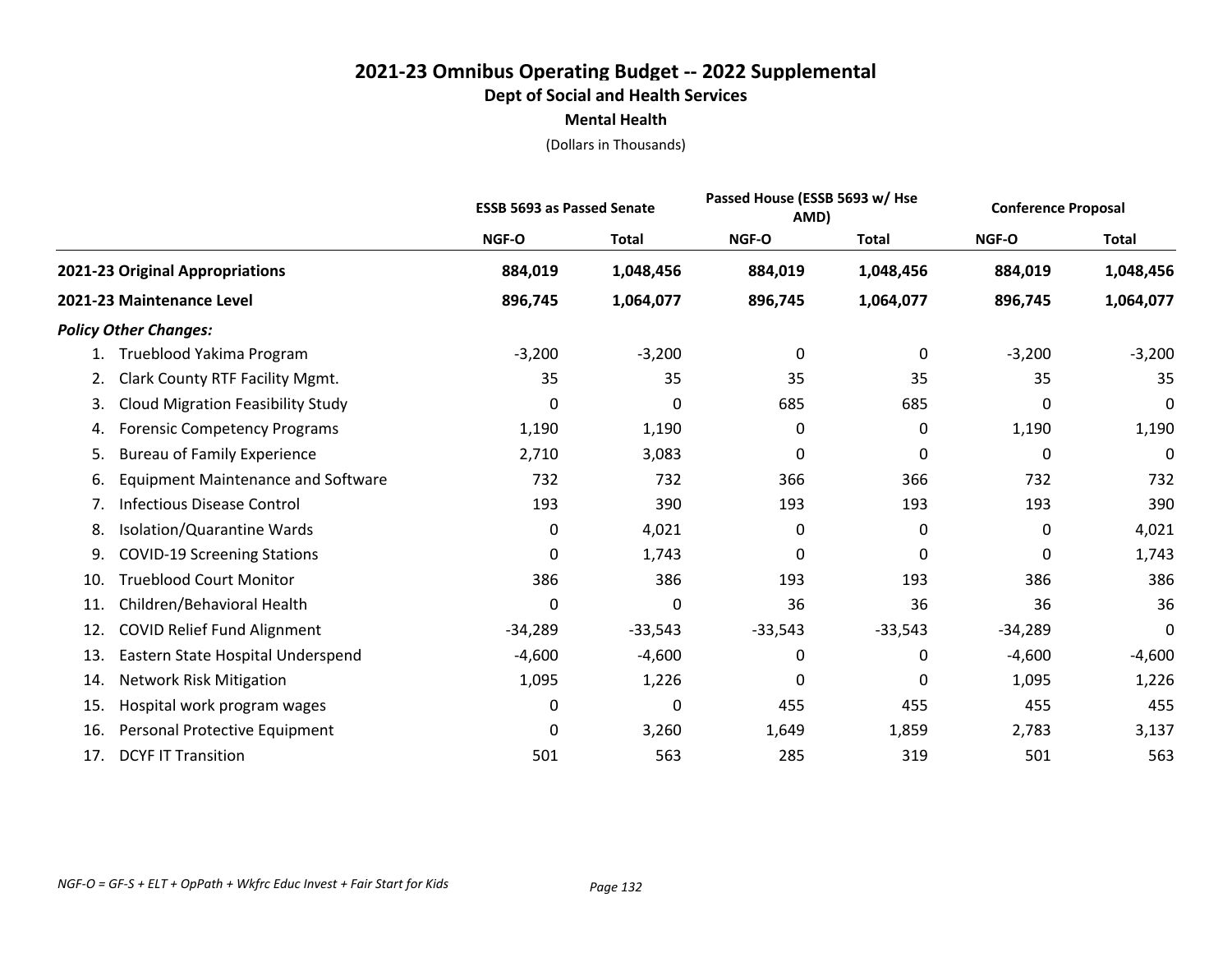|     |                                            | <b>ESSB 5693 as Passed Senate</b> |              | Passed House (ESSB 5693 w/ Hse<br>AMD) |              | <b>Conference Proposal</b> |              |
|-----|--------------------------------------------|-----------------------------------|--------------|----------------------------------------|--------------|----------------------------|--------------|
|     |                                            | NGF-O                             | <b>Total</b> | NGF-O                                  | <b>Total</b> | NGF-O                      | <b>Total</b> |
| 18. | Motor Pool Rate Increase                   | 10                                | 11           | 6                                      | 7            | 10                         | 11           |
| 19. | San Juan Cottage Staffing                  | 180                               | $-2,740$     | 121                                    | $-2,998$     | 180                        | $-2,740$     |
| 20. | <b>CSTC Quality Assurance</b>              | 136                               | 352          | 215                                    | 431          | 136                        | 352          |
| 21. | <b>Print Services Rate Increase</b>        | 0                                 | 0            | 310                                    | 310          | 0                          | 0            |
| 22. | <b>Clark County RTF Delay Savings</b>      | $-2,817$                          | $-5,758$     | $-2,817$                               | $-5,758$     | $-2,817$                   | $-5,758$     |
| 23. | <b>State Hospital Direct Care Staffing</b> | 6,091                             | 6,091        | 6,091                                  | 6,091        | 6,091                      | 6,091        |
| 24. | Design & Planning Team New Hospital        | 1,088                             | 1,088        | 1,222                                  | 1,222        | 1,088                      | 1,088        |
| 25. | <b>Staff Relocation</b>                    | 3,008                             | 3,008        | 2,920                                  | 2,920        | 3,008                      | 3,008        |
| 26. | IT Pharmacy System Upgrade                 | 0                                 | 0            | 1,806                                  | 1,806        | 0                          | 0            |
| 27. | <b>STAR Ward Savings</b>                   | $-5,900$                          | $-5,900$     | 0                                      | 0            | $-5,900$                   | $-5,900$     |
|     | <b>Policy -- Other Total</b>               | $-33,451$                         | $-28,562$    | $-19,772$                              | $-25,371$    | $-32,887$                  | 2,266        |
|     | <b>Policy Comp Changes:</b>                |                                   |              |                                        |              |                            |              |
| 28. | <b>PSERS Disability Benefits</b>           | 29                                | 32           | 0                                      | 0            | 0                          | 0            |
| 29. | <b>State Employee Benefits</b>             | 9                                 | 10           | 0                                      | 0            | 9                          | 10           |
| 30. | <b>WFSE General Government</b>             | 12,153                            | 13,676       | 0                                      | 0            | 12,153                     | 13,676       |
| 31. | Rep Employee Health Benefits               | 84                                | 94           | 0                                      | 0            | 84                         | 94           |
| 32. | <b>Coalition of Unions</b>                 | 775                               | 874          | 0                                      | 0            | 775                        | 874          |
| 33. | Non-Rep General Wage Increase              | 1,680                             | 1,890        | 0                                      | 0            | 1,680                      | 1,890        |
| 34. | SEIU 1199 General Government               | 3,949                             | 4,453        | 0                                      | 0            | 3,949                      | 4,453        |
| 35. | <b>Updated PEBB Rate</b>                   | 4,272                             | 4,808        | 0                                      | 0            | 1,737                      | 1,955        |
| 36. | PERS & TRS Plan 1 Benefit Increase         | 344                               | 387          | 0                                      | 0            | 344                        | 387          |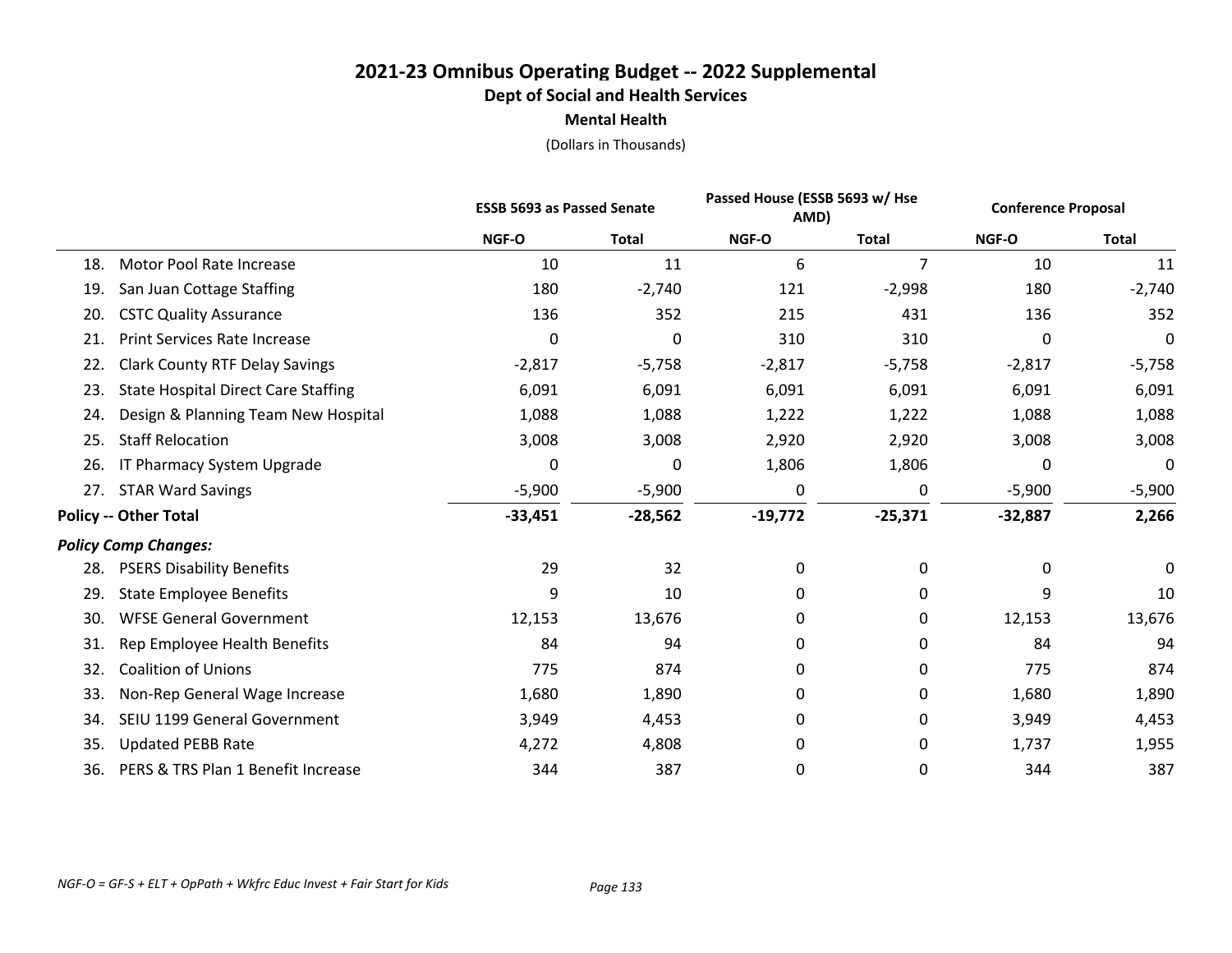|                                      | <b>ESSB 5693 as Passed Senate</b> |              | Passed House (ESSB 5693 w/ Hse<br>AMD) |              | <b>Conference Proposal</b> |              |
|--------------------------------------|-----------------------------------|--------------|----------------------------------------|--------------|----------------------------|--------------|
|                                      | NGF-O                             | <b>Total</b> | <b>NGF-O</b>                           | <b>Total</b> | <b>NGF-O</b>               | <b>Total</b> |
| <b>PSERS Total Disability</b><br>37. |                                   |              |                                        |              | 29                         | 32           |
| <b>Policy -- Comp Total</b>          | 23,295                            | 26,224       | 0                                      | 0            | 20,760                     | 23,371       |
| <b>Total Policy Changes</b>          | $-10,156$                         | $-2,338$     | $-19.772$                              | $-25.371$    | $-12.127$                  | 25,637       |
| 2021-23 Policy Level                 | 886,589                           | 1,061,739    | 876,973                                | 1,038,706    | 884,618                    | 1,089,714    |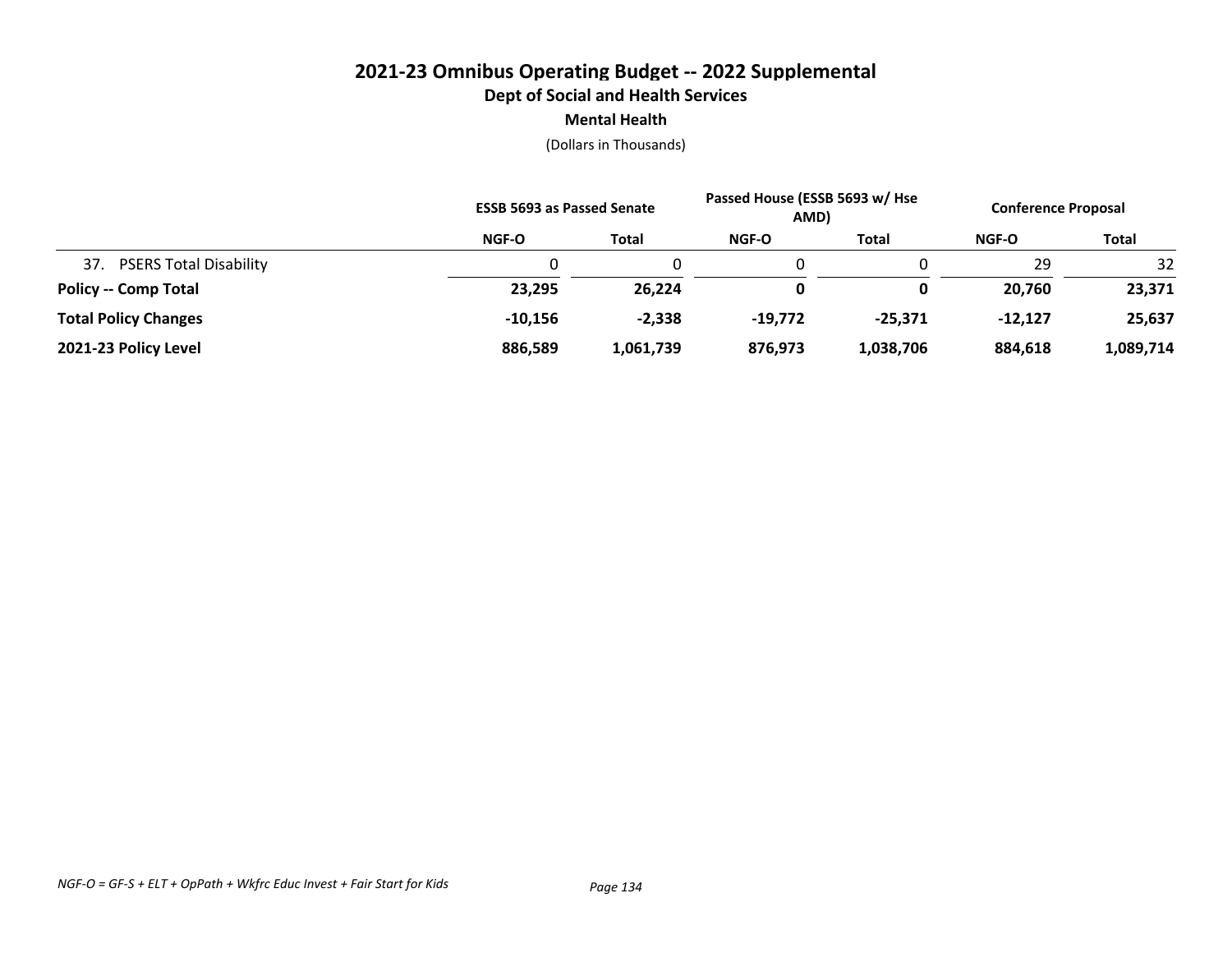# **2021-23 Omnibus Operating Budget -- 2022 Supplemental Dept of Social and Health Services Mental Health State Facility Services**

|                                                 |           | <b>ESSB 5693 as Passed Senate</b> |           | Passed House (ESSB 5693 w/ Hse<br>AMD) |              | <b>Conference Proposal</b> |
|-------------------------------------------------|-----------|-----------------------------------|-----------|----------------------------------------|--------------|----------------------------|
|                                                 | NGF-O     | <b>Total</b>                      | NGF-O     | <b>Total</b>                           | <b>NGF-O</b> | <b>Total</b>               |
| 2021-23 Original Appropriations                 | 872,154   | 1,036,225                         | 872,154   | 1,036,225                              | 872,154      | 1,036,225                  |
| 2021-23 Maintenance Level                       | 885,002   | 1,051,946                         | 885,002   | 1,051,946                              | 885,002      | 1,051,946                  |
| <b>Policy Other Changes:</b>                    |           |                                   |           |                                        |              |                            |
| Trueblood Yakima Program                        | $-3,200$  | $-3,200$                          | 0         | 0                                      | $-3,200$     | $-3,200$                   |
| Clark County RTF Facility Mgmt.<br>2.           | 35        | 35                                | 35        | 35                                     | 35           | 35                         |
| <b>Cloud Migration Feasibility Study</b><br>3.  | 0         | 0                                 | 685       | 685                                    | 0            | 0                          |
| <b>Forensic Competency Programs</b><br>4.       | 1,190     | 1,190                             | 0         | 0                                      | 1,190        | 1,190                      |
| <b>Bureau of Family Experience</b><br>5.        | 2,710     | 3,083                             | 0         | 0                                      | 0            | $\Omega$                   |
| <b>Equipment Maintenance and Software</b><br>6. | 732       | 732                               | 366       | 366                                    | 732          | 732                        |
| <b>Infectious Disease Control</b><br>7.         | 193       | 390                               | 193       | 193                                    | 193          | 390                        |
| Isolation/Quarantine Wards<br>8.                | 0         | 4,021                             | 0         | 0                                      | 0            | 4,021                      |
| <b>COVID-19 Screening Stations</b><br>9.        | 0         | 1,743                             | 0         | 0                                      | 0            | 1,743                      |
| <b>Trueblood Court Monitor</b><br>10.           | 386       | 386                               | 193       | 193                                    | 386          | 386                        |
| Children/Behavioral Health<br>11.               | 0         | 0                                 | 36        | 36                                     | 36           | 36                         |
| <b>COVID Relief Fund Alignment</b><br>12.       | $-34,289$ | $-33,543$                         | $-33,543$ | $-33,543$                              | $-34,289$    | 0                          |
| 13.<br>Eastern State Hospital Underspend        | $-4,600$  | $-4,600$                          | 0         | 0                                      | $-4,600$     | $-4,600$                   |
| <b>Network Risk Mitigation</b><br>14.           | 1,095     | 1,226                             | 0         | 0                                      | 1,095        | 1,226                      |
| Hospital work program wages<br>15.              | 0         | 0                                 | 455       | 455                                    | 455          | 455                        |
| Personal Protective Equipment<br>16.            | 0         | 3,260                             | 1,649     | 1,859                                  | 2,783        | 3,137                      |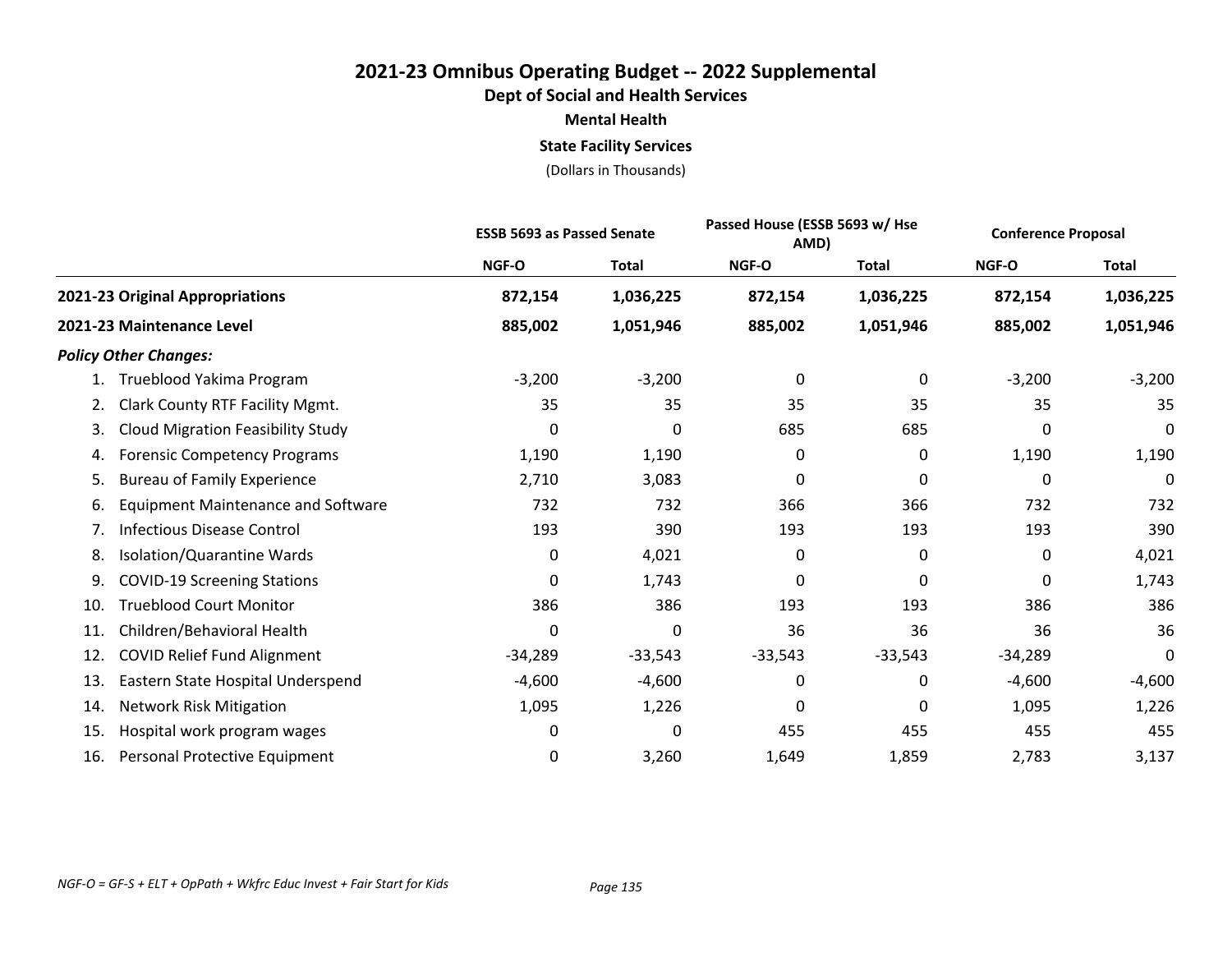# **2021-23 Omnibus Operating Budget -- 2022 Supplemental Dept of Social and Health Services Mental Health State Facility Services**

|     |                                            | <b>ESSB 5693 as Passed Senate</b> |              | Passed House (ESSB 5693 w/ Hse<br>AMD) |              | <b>Conference Proposal</b> |              |
|-----|--------------------------------------------|-----------------------------------|--------------|----------------------------------------|--------------|----------------------------|--------------|
|     |                                            | NGF-O                             | <b>Total</b> | NGF-O                                  | <b>Total</b> | NGF-O                      | <b>Total</b> |
| 17. | <b>DCYF IT Transition</b>                  | 479                               | 541          | 263                                    | 297          | 479                        | 541          |
| 18. | Motor Pool Rate Increase                   | 9                                 | 10           | 5                                      | 6            | 9                          | 10           |
| 19. | San Juan Cottage Staffing                  | 180                               | $-2,740$     | 121                                    | $-2,998$     | 180                        | $-2,740$     |
| 20. | <b>CSTC Quality Assurance</b>              | 136                               | 352          | 215                                    | 431          | 136                        | 352          |
| 21. | <b>Print Services Rate Increase</b>        | 0                                 | $\mathbf 0$  | 310                                    | 310          | 0                          | 0            |
| 22. | <b>Clark County RTF Delay Savings</b>      | $-2,817$                          | $-5,758$     | $-2,817$                               | $-5,758$     | $-2,817$                   | $-5,758$     |
| 23. | <b>State Hospital Direct Care Staffing</b> | 6,091                             | 6,091        | 6,091                                  | 6,091        | 6,091                      | 6,091        |
| 24. | Design & Planning Team New Hospital        | 1,088                             | 1,088        | 1,222                                  | 1,222        | 1,088                      | 1,088        |
| 25. | <b>Staff Relocation</b>                    | 3,008                             | 3,008        | 2,920                                  | 2,920        | 3,008                      | 3,008        |
| 26. | IT Pharmacy System Upgrade                 | 0                                 | 0            | 1,806                                  | 1,806        | 0                          | 0            |
| 27. | <b>STAR Ward Savings</b>                   | $-5,900$                          | $-5,900$     | 0                                      | 0            | $-5,900$                   | $-5,900$     |
|     | <b>Policy -- Other Total</b>               | $-33,474$                         | $-28,585$    | $-19,795$                              | $-25,394$    | $-32,910$                  | 2,243        |
|     | <b>Policy Comp Changes:</b>                |                                   |              |                                        |              |                            |              |
| 28. | <b>PSERS Disability Benefits</b>           | 29                                | 32           | 0                                      | 0            | 0                          | 0            |
| 29. | <b>State Employee Benefits</b>             | 8                                 | 9            | 0                                      | 0            | 8                          | 9            |
| 30. | <b>WFSE General Government</b>             | 12,102                            | 13,621       | 0                                      | 0            | 12,102                     | 13,621       |
| 31. | Rep Employee Health Benefits               | 84                                | 94           | 0                                      | 0            | 84                         | 94           |
| 32. | <b>Coalition of Unions</b>                 | 775                               | 874          | 0                                      | 0            | 775                        | 874          |
| 33. | Non-Rep General Wage Increase              | 1,558                             | 1,753        | 0                                      | 0            | 1,558                      | 1,753        |
| 34. | SEIU 1199 General Government               | 3,949                             | 4,453        | 0                                      | 0            | 3,949                      | 4,453        |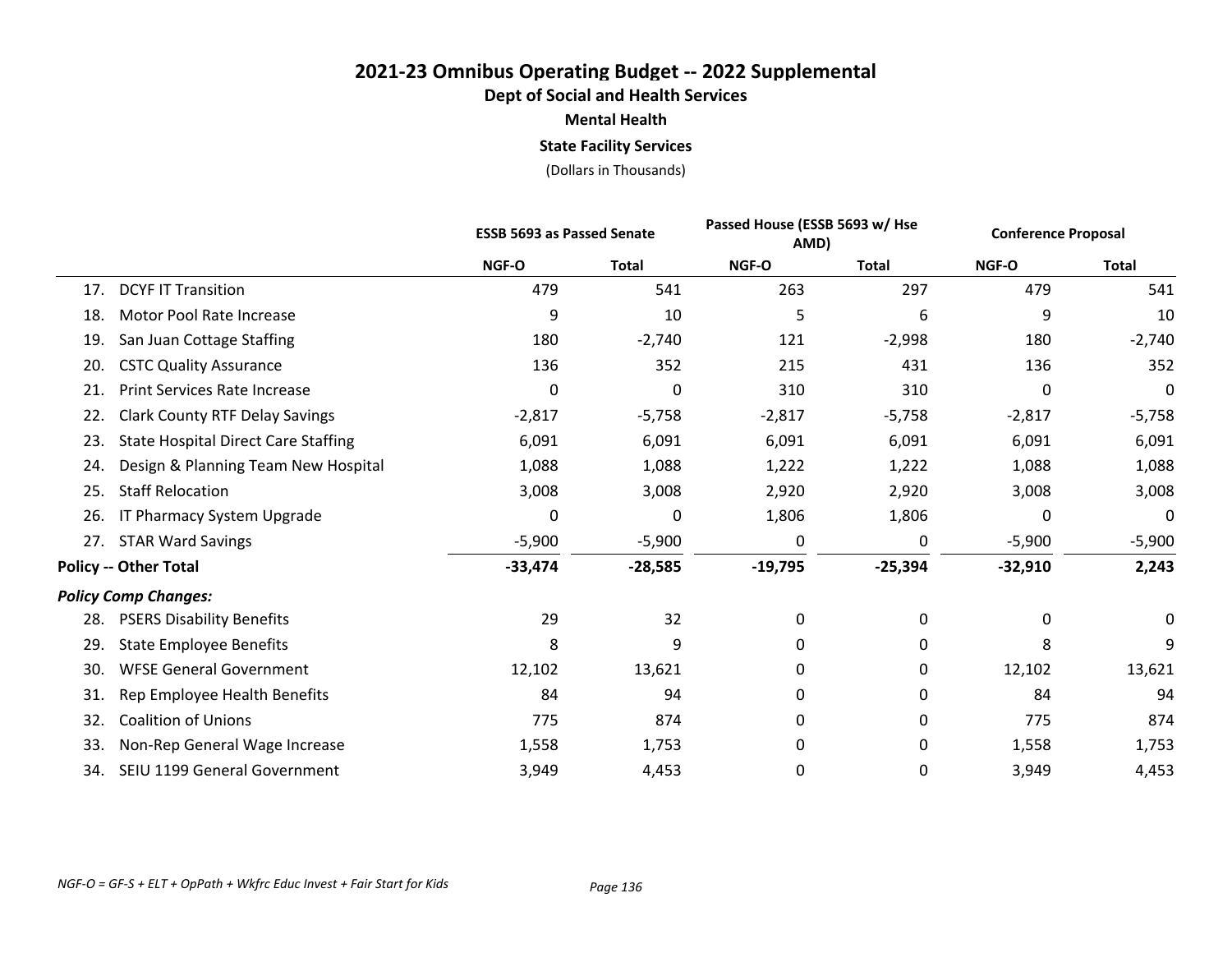## **2021-23 Omnibus Operating Budget -- 2022 Supplemental Dept of Social and Health Services Mental Health State Facility Services**

|                                           | <b>ESSB 5693 as Passed Senate</b> |              | Passed House (ESSB 5693 w/ Hse<br>AMD) |           | <b>Conference Proposal</b> |           |
|-------------------------------------------|-----------------------------------|--------------|----------------------------------------|-----------|----------------------------|-----------|
|                                           | NGF-O                             | <b>Total</b> | <b>NGF-O</b>                           | Total     | NGF-O                      | Total     |
| <b>Updated PEBB Rate</b><br>35.           | 4,225                             | 4,756        | 0                                      | 0         | 1,718                      | 1,934     |
| PERS & TRS Plan 1 Benefit Increase<br>36. | 339                               | 382          | 0                                      | 0         | 339                        | 382       |
| <b>PSERS Total Disability</b><br>37.      |                                   | 0            | 0                                      | 0         | 29                         | 32        |
| <b>Policy -- Comp Total</b>               | 23,069                            | 25,974       | 0                                      | 0         | 20,562                     | 23,152    |
| <b>Total Policy Changes</b>               | $-10,405$                         | $-2,611$     | $-19,795$                              | -25,394   | $-12,348$                  | 25,395    |
| 2021-23 Policy Level                      | 874.597                           | 1,049,335    | 865.207                                | 1,026,552 | 872,654                    | 1,077,341 |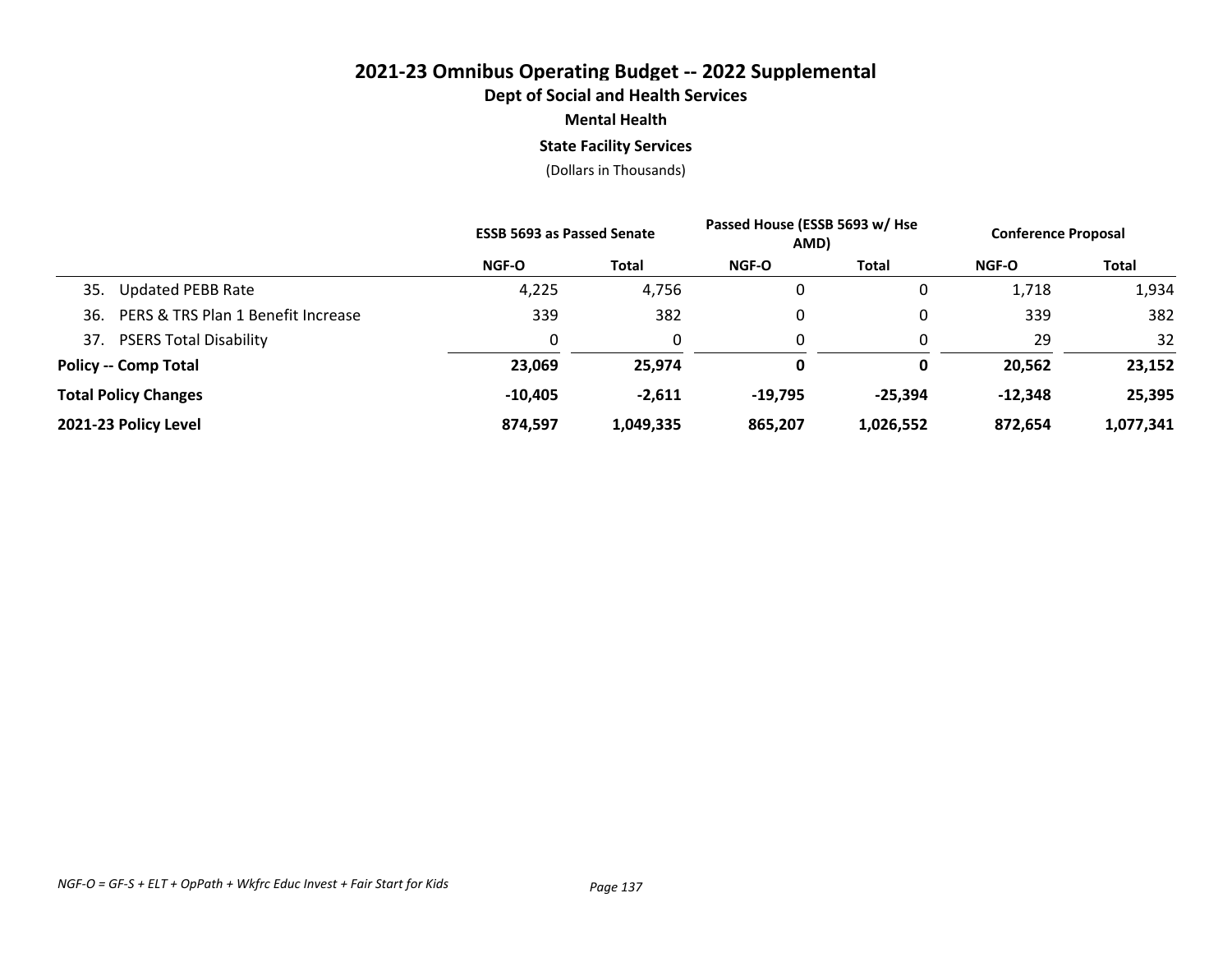# **2021-23 Omnibus Operating Budget -- 2022 Supplemental Dept of Social and Health Services Mental Health Program Support**

|                                       | <b>ESSB 5693 as Passed Senate</b> |              | Passed House (ESSB 5693 w/ Hse<br>AMD) |        | <b>Conference Proposal</b> |              |
|---------------------------------------|-----------------------------------|--------------|----------------------------------------|--------|----------------------------|--------------|
|                                       | NGF-O                             | <b>Total</b> | NGF-O                                  | Total  | NGF-O                      | <b>Total</b> |
| 2021-23 Original Appropriations       | 11,865                            | 12,231       | 11,865                                 | 12,231 | 11,865                     | 12,231       |
| 2021-23 Maintenance Level             | 11,743                            | 12,131       | 11,743                                 | 12,131 | 11,743                     | 12,131       |
| <b>Policy Other Changes:</b>          |                                   |              |                                        |        |                            |              |
| 1. DCYF IT Transition                 | 22                                | 22           | 22                                     | 22     | 22                         | 22           |
| 2. Motor Pool Rate Increase           |                                   |              | 1                                      |        |                            |              |
| <b>Policy -- Other Total</b>          | 23                                | 23           | 23                                     | 23     | 23                         | 23           |
| <b>Policy Comp Changes:</b>           |                                   |              |                                        |        |                            |              |
| <b>State Employee Benefits</b><br>3.  | 1                                 | 1            | 0                                      | 0      |                            |              |
| <b>WFSE General Government</b><br>4.  | 51                                | 55           | 0                                      | 0      | 51                         | 55           |
| Non-Rep General Wage Increase<br>5.   | 122                               | 137          | 0                                      | 0      | 122                        | 137          |
| <b>Updated PEBB Rate</b><br>6.        | 47                                | 52           | 0                                      | 0      | 19                         | 21           |
| 7. PERS & TRS Plan 1 Benefit Increase | 5                                 | 5            | 0                                      | 0      | 5                          | 5            |
| <b>Policy -- Comp Total</b>           | 226                               | 250          | $\mathbf 0$                            | 0      | 198                        | 219          |
| <b>Total Policy Changes</b>           | 249                               | 273          | 23                                     | 23     | 221                        | 242          |
| 2021-23 Policy Level                  | 11,992                            | 12,404       | 11,766                                 | 12,154 | 11,964                     | 12,373       |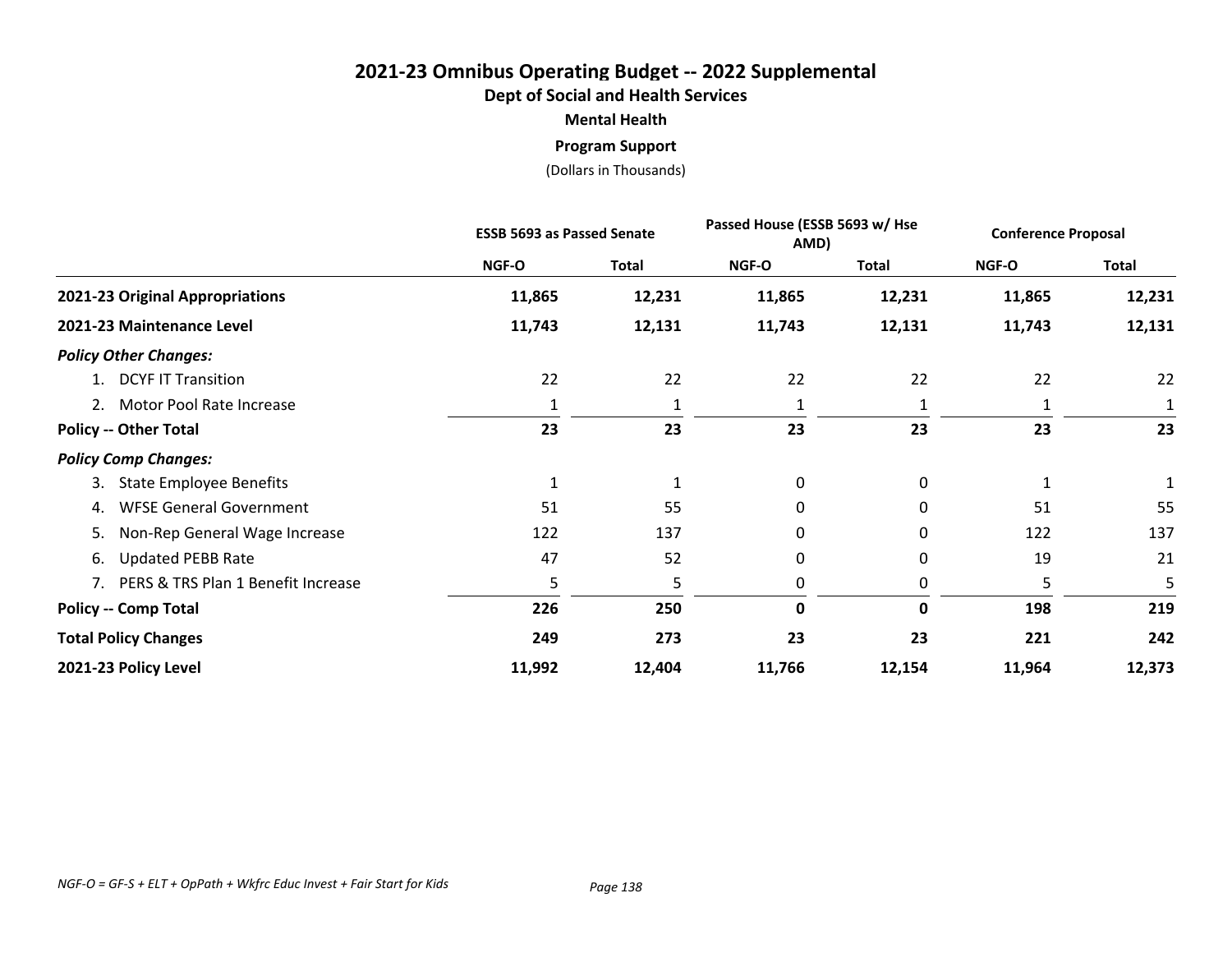**Developmental Disabilities**

|                                             |           | <b>ESSB 5693 as Passed Senate</b> |           | Passed House (ESSB 5693 w/ Hse<br>AMD) |           | <b>Conference Proposal</b> |
|---------------------------------------------|-----------|-----------------------------------|-----------|----------------------------------------|-----------|----------------------------|
|                                             | NGF-O     | <b>Total</b>                      | NGF-O     | <b>Total</b>                           | NGF-O     | <b>Total</b>               |
| 2021-23 Original Appropriations             | 1,942,471 | 4,358,135                         | 1,942,471 | 4,358,135                              | 1,942,471 | 4,358,135                  |
| 2021-23 Maintenance Level                   | 1,901,129 | 4,294,612                         | 1,901,129 | 4,294,612                              | 1,901,129 | 4,294,612                  |
| <b>Policy Other Changes:</b>                |           |                                   |           |                                        |           |                            |
| <b>Community Supports for Children</b>      | 1,309     | 2,271                             | 4,600     | 8,096                                  | 1,309     | 2,271                      |
| In-Home Provider PPE<br>2.                  | 1,950     | 4,510                             | 1,950     | 4,510                                  | 1,950     | 4,510                      |
| <b>Community Residential Services</b><br>3. | 308       | 545                               | 308       | 545                                    | 308       | 545                        |
| Agency Provider Tax Rate Adjustment<br>4.   | 123       | 279                               | 123       | 279                                    | 123       | 279                        |
| <b>Transitional Care Management</b><br>5.   | 2,172     | 3,838                             | 4,791     | 8,465                                  | 2,172     | 3,838                      |
| <b>Medicaid Expenditures</b><br>6.          | 91        | 162                               | 0         | 0                                      | 0         | 0                          |
| <b>DDA No-Paid Caseload</b><br>7.           | 2,581     | 4,641                             | 0         | 0                                      | 2,581     | 4,641                      |
| <b>Adult Family Homes CBA</b><br>8.         | 1,389     | 2,667                             | 1,389     | 2,667                                  | 1,389     | 2,667                      |
| <b>Benefits Planning</b><br>9.              | 0         | 0                                 | 100       | 100                                    | 100       | 100                        |
| <b>CDE Transition Costs</b><br>10.          | 298       | 676                               | 298       | 676                                    | 298       | 676                        |
| Children/Behavioral Health<br>11.           | 0         | 0                                 | 54        | 54                                     | 54        | 54                         |
| <b>COVID FMAP Increase</b><br>12.           | $-50,955$ | $-24,973$                         | $-50,955$ | $-24,973$                              | $-50,955$ | $-24,973$                  |
| <b>Youth Crisis Stabilization</b><br>13.    | 81        | 140                               | 81        | 140                                    | 81        | 140                        |
| <b>Financial Eligibility Staff</b><br>14.   | 1,413     | 2,497                             | 1,413     | 2,497                                  | 1,413     | 2,497                      |
| <b>HCBS Provider Development</b><br>15.     | 1,795     | 2,844                             | 1,795     | 2,844                                  | 1,795     | 2,844                      |
| <b>Acute Care Hospital Capacity</b><br>16.  | 0         | 66                                | 0         | 0                                      | 33        | 66                         |
| <b>Enhanced Case Management</b><br>17.      | 2,498     | 4,345                             | 2,018     | 4,036                                  | 2,018     | 4,036                      |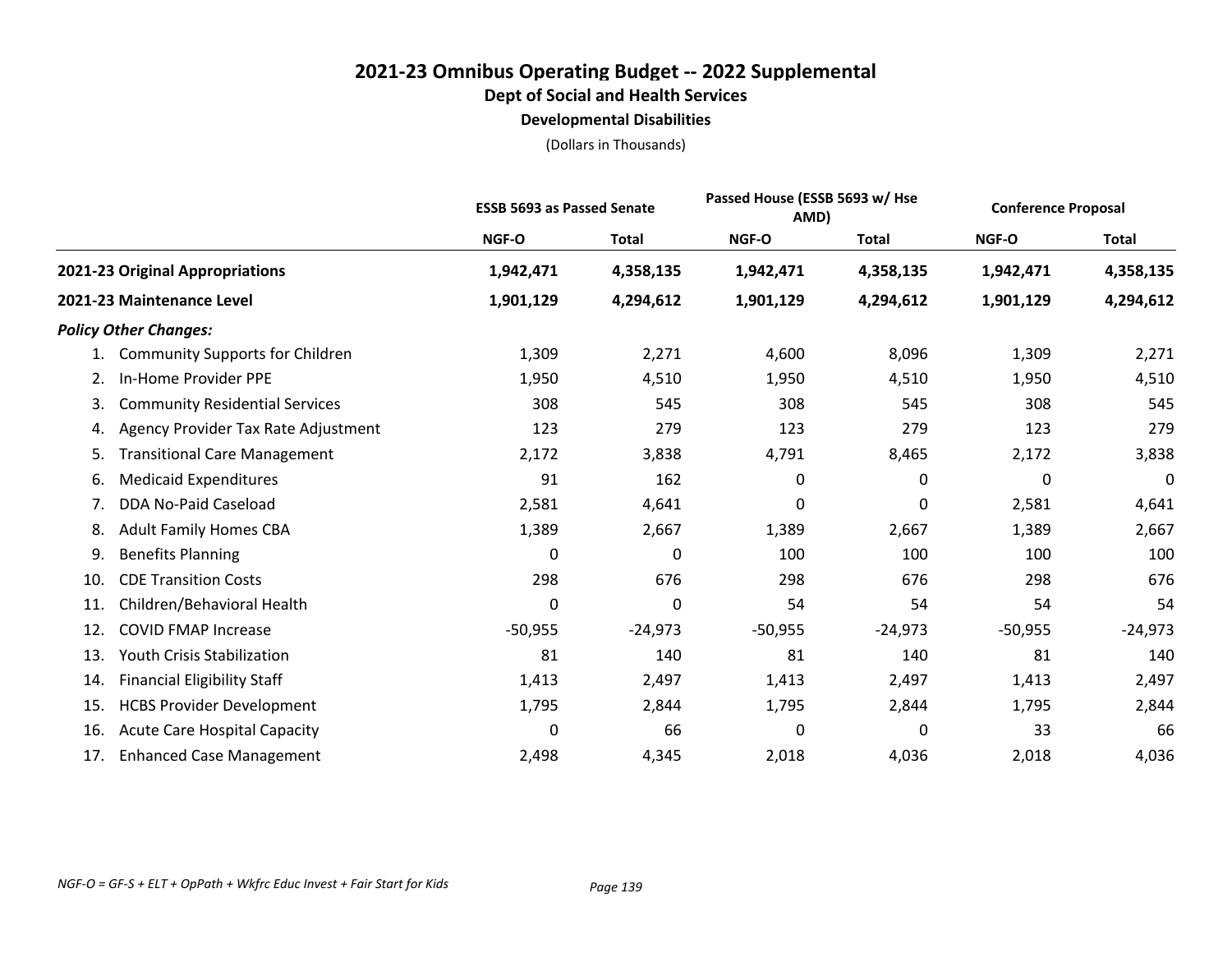#### **2021-23 Omnibus Operating Budget -- 2022 Supplemental Dept of Social and Health Services Developmental Disabilities**

|     |                                           | <b>ESSB 5693 as Passed Senate</b> |              |         | Passed House (ESSB 5693 w/ Hse<br>AMD) |         | <b>Conference Proposal</b> |
|-----|-------------------------------------------|-----------------------------------|--------------|---------|----------------------------------------|---------|----------------------------|
|     |                                           | NGF-O                             | <b>Total</b> | NGF-O   | <b>Total</b>                           | NGF-O   | <b>Total</b>               |
| 18. | <b>Assisted Living Facility Rates</b>     | 228                               | 512          | 410     | 921                                    | 228     | 512                        |
| 19. | Personal Needs Allowance                  | 31                                | 50           | 31      | 50                                     | 31      | 50                         |
| 20. | <b>Concurrent Services</b>                | 0                                 | 0            | 8,428   | 13,607                                 | 8,428   | 13,607                     |
| 21. | <b>Network Risk Mitigation</b>            | 353                               | 712          | 0       | 0                                      | 353     | 712                        |
| 22. | <b>Enhance Community Residential Rate</b> | 40,196                            | 80,392       | 98,282  | 196,564                                | 77,269  | 154,537                    |
| 23. | SEIU 775 Agency Providers Parity          | 953                               | 2,167        | 953     | 2,167                                  | 953     | 2,167                      |
| 24. | SEIU 775 In Home Providers                | 8,764                             | 19,920       | 8,764   | 19,920                                 | 8,764   | 19,920                     |
| 25. | Personal Protective Equipment             | 0                                 | 2,438        | 1,294   | 2,438                                  | 1,250   | 2,257                      |
| 26. | <b>DCYF IT Transition</b>                 | 306                               | 505          | 306     | 505                                    | 306     | 505                        |
| 27. | Motor Pool Rate Increase                  | 0                                 | 0            | 86      | 155                                    | 0       | 0                          |
| 28. | SEIU and Liang Settlements                | 19,648                            | 44,654       | 19,648  | 44,654                                 | 19,648  | 44,654                     |
| 29. | Self-Directed Services Waiver             | 0                                 | 0            | 75      | 150                                    | 0       | 0                          |
| 30. | Supptd Employment-CI Rate Increase        | 4,188                             | 8,294        | 0       | 0                                      | 0       | 0                          |
| 31. | Youth Inpatient Navigators                | 0                                 | 0            | 82      | 164                                    | 82      | 164                        |
| 32. | <b>Targeted Provider Rates</b>            | 37,260                            | 75,045       | 72,045  | 151,399                                | 72,045  | 151,399                    |
| 33. | <b>Transitional Services</b>              | 0                                 | 0            | 2,850   | 2,850                                  | 0       | 0                          |
| 34. | <b>Modifying DD Services</b>              | 1,046                             | 1,768        | 0       | 0                                      | 1,719   | 1,768                      |
|     | <b>Policy -- Other Total</b>              | 78,026                            | 240,965      | 181,219 | 445,480                                | 155,745 | 396,443                    |
|     | <b>Policy Comp Changes:</b>               |                                   |              |         |                                        |         |                            |
| 35. | <b>PSERS Disability Benefits</b>          | 14                                | 25           | 0       | 0                                      | 0       | 0                          |
| 36. | <b>State Employee Benefits</b>            | 4                                 | 7            | 0       | 0                                      | 4       | 7                          |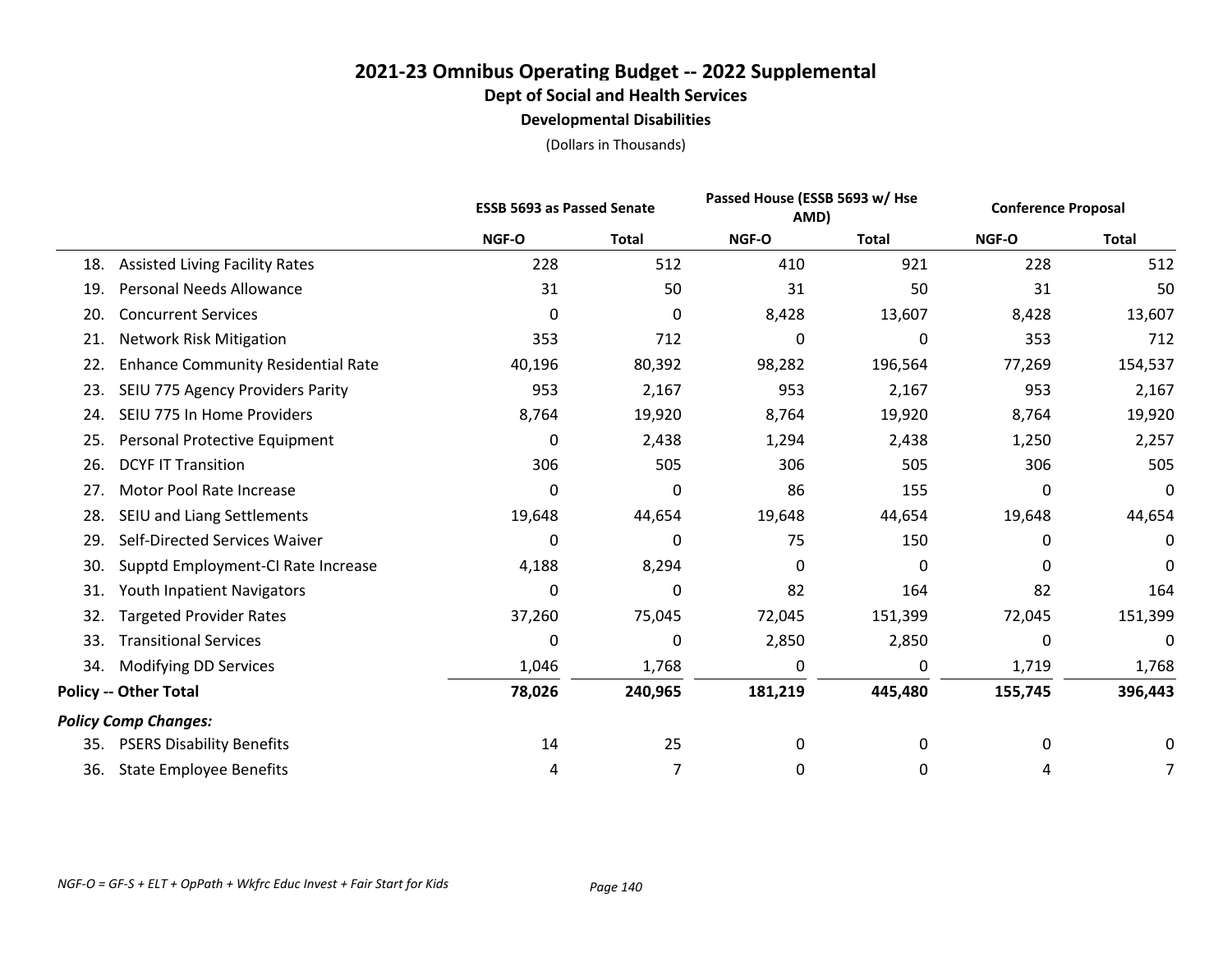#### **2021-23 Omnibus Operating Budget -- 2022 Supplemental Dept of Social and Health Services Developmental Disabilities**

|                                           | <b>ESSB 5693 as Passed Senate</b> |              | Passed House (ESSB 5693 w/ Hse<br>AMD) |           | <b>Conference Proposal</b> |              |
|-------------------------------------------|-----------------------------------|--------------|----------------------------------------|-----------|----------------------------|--------------|
|                                           | NGF-O                             | <b>Total</b> | NGF-O                                  | Total     | NGF-O                      | <b>Total</b> |
| <b>WFSE General Government</b><br>37.     | 9,694                             | 17,636       | 0                                      | 0         | 9,694                      | 17,636       |
| Rep Employee Health Benefits<br>38.       | 54                                | 99           | 0                                      | 0         | 54                         | 99           |
| <b>Coalition of Unions</b><br>39.         | 44                                | 79           | 0                                      | 0         | 44                         | 79           |
| Non-Rep General Wage Increase<br>40.      | 656                               | 1,109        | 0                                      | 0         | 656                        | 1,109        |
| SEIU 1199 General Government<br>41.       | 676                               | 1,218        | 0                                      | 0         | 676                        | 1,218        |
| <b>Updated PEBB Rate</b><br>42.           | 2,699                             | 4,898        | 0                                      | 0         | 1,097                      | 1,991        |
| PERS & TRS Plan 1 Benefit Increase<br>43. | 172                               | 310          | 0                                      | 0         | 172                        | 310          |
| <b>PSERS Total Disability</b><br>44.      | 0                                 | 0            | 0                                      | 0         | 14                         | 25           |
| <b>Policy -- Comp Total</b>               | 14,013                            | 25,381       | 0                                      | 0         | 12,411                     | 22,474       |
| <b>Policy UAR Changes:</b>                |                                   |              |                                        |           |                            |              |
| <b>COVID/FMAP UARS</b><br>45.             | 0                                 | 24,973       | 0                                      | 24,973    | 0                          | 24,973       |
| <b>COVID/Other UARs</b><br>46.            | 0                                 | 26,374       | 0                                      | 26,374    | 0                          | 26,374       |
| <b>Policy -- UAR Total</b>                | 0                                 | 51,347       | 0                                      | 51,347    | 0                          | 51,347       |
| <b>Total Policy Changes</b>               | 92,039                            | 317,693      | 181,219                                | 496,827   | 168,156                    | 470,264      |
| 2021-23 Policy Level                      | 1,993,168                         | 4,612,305    | 2,082,348                              | 4,791,439 | 2,069,285                  | 4,764,876    |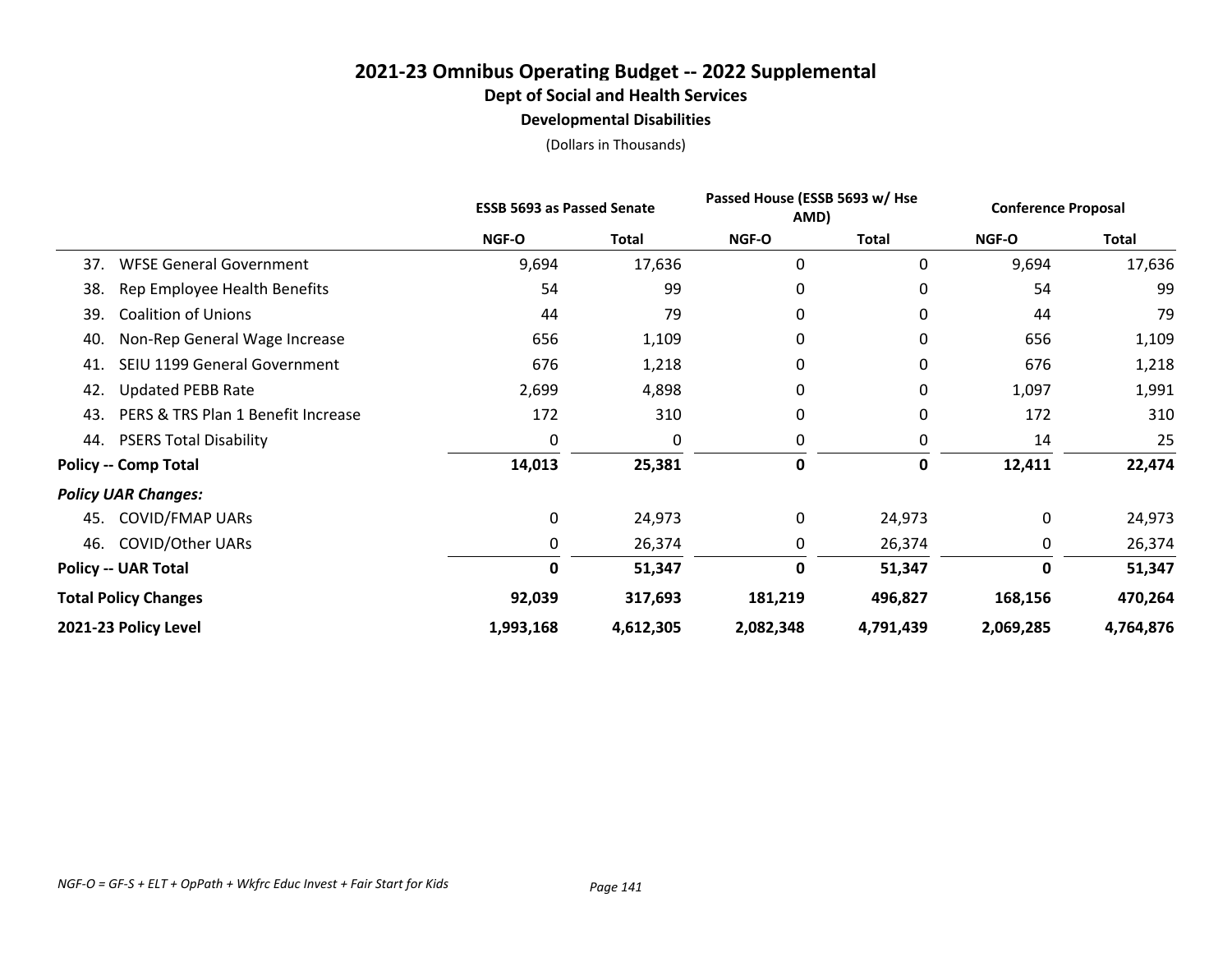**Dept of Social and Health Services**

**Developmental Disabilities**

**Community Services**

|                                             |           | <b>ESSB 5693 as Passed Senate</b> |           | Passed House (ESSB 5693 w/ Hse<br>AMD) |           | <b>Conference Proposal</b> |
|---------------------------------------------|-----------|-----------------------------------|-----------|----------------------------------------|-----------|----------------------------|
|                                             | NGF-O     | <b>Total</b>                      | NGF-O     | Total                                  | NGF-O     | <b>Total</b>               |
| 2021-23 Original Appropriations             | 1,695,924 | 3,838,783                         | 1,695,924 | 3,838,783                              | 1,695,924 | 3,838,783                  |
| 2021-23 Maintenance Level                   | 1,651,740 | 3,771,191                         | 1,651,740 | 3,771,191                              | 1,651,740 | 3,771,191                  |
| <b>Policy Other Changes:</b>                |           |                                   |           |                                        |           |                            |
| <b>Community Supports for Children</b>      | 1,309     | 2,271                             | 4,600     | 8,096                                  | 1,309     | 2,271                      |
| In-Home Provider PPE<br>2.                  | 1,950     | 4,510                             | 1,950     | 4,510                                  | 1,950     | 4,510                      |
| <b>Community Residential Services</b><br>3. | 308       | 545                               | 308       | 545                                    | 308       | 545                        |
| Agency Provider Tax Rate Adjustment<br>4.   | 123       | 279                               | 123       | 279                                    | 123       | 279                        |
| <b>Fransitional Care Management</b><br>5.   | 2,172     | 3,838                             | 4,791     | 8,465                                  | 2,172     | 3,838                      |
| <b>Medicaid Expenditures</b><br>6.          | 91        | 162                               | 0         | 0                                      | 0         | 0                          |
| DDA No-Paid Caseload<br>7.                  | 2,581     | 4,641                             | 0         | 0                                      | 2,581     | 4,641                      |
| <b>Adult Family Homes CBA</b><br>8.         | 1,389     | 2,667                             | 1,389     | 2,667                                  | 1,389     | 2,667                      |
| <b>Benefits Planning</b><br>9.              | 0         | 0                                 | 100       | 100                                    | 100       | 100                        |
| <b>CDE Transition Costs</b><br>10.          | 298       | 676                               | 298       | 676                                    | 298       | 676                        |
| Children/Behavioral Health<br>11.           | 0         | 0                                 | 54        | 54                                     | 54        | 54                         |
| 12.<br><b>COVID FMAP Increase</b>           | $-44,381$ | $-21,686$                         | $-44,381$ | $-21,686$                              | $-44,381$ | $-21,686$                  |
| Youth Crisis Stabilization<br>13.           | 81        | 140                               | 81        | 140                                    | 81        | 140                        |
| <b>Financial Eligibility Staff</b><br>14.   | 1,413     | 2,497                             | 1,413     | 2,497                                  | 1,413     | 2,497                      |
| <b>HCBS Provider Development</b><br>15.     | 1,795     | 2,844                             | 1,795     | 2,844                                  | 1,795     | 2,844                      |
| <b>Enhanced Case Management</b><br>16.      | 2,498     | 4,345                             | 2,018     | 4,036                                  | 2,018     | 4,036                      |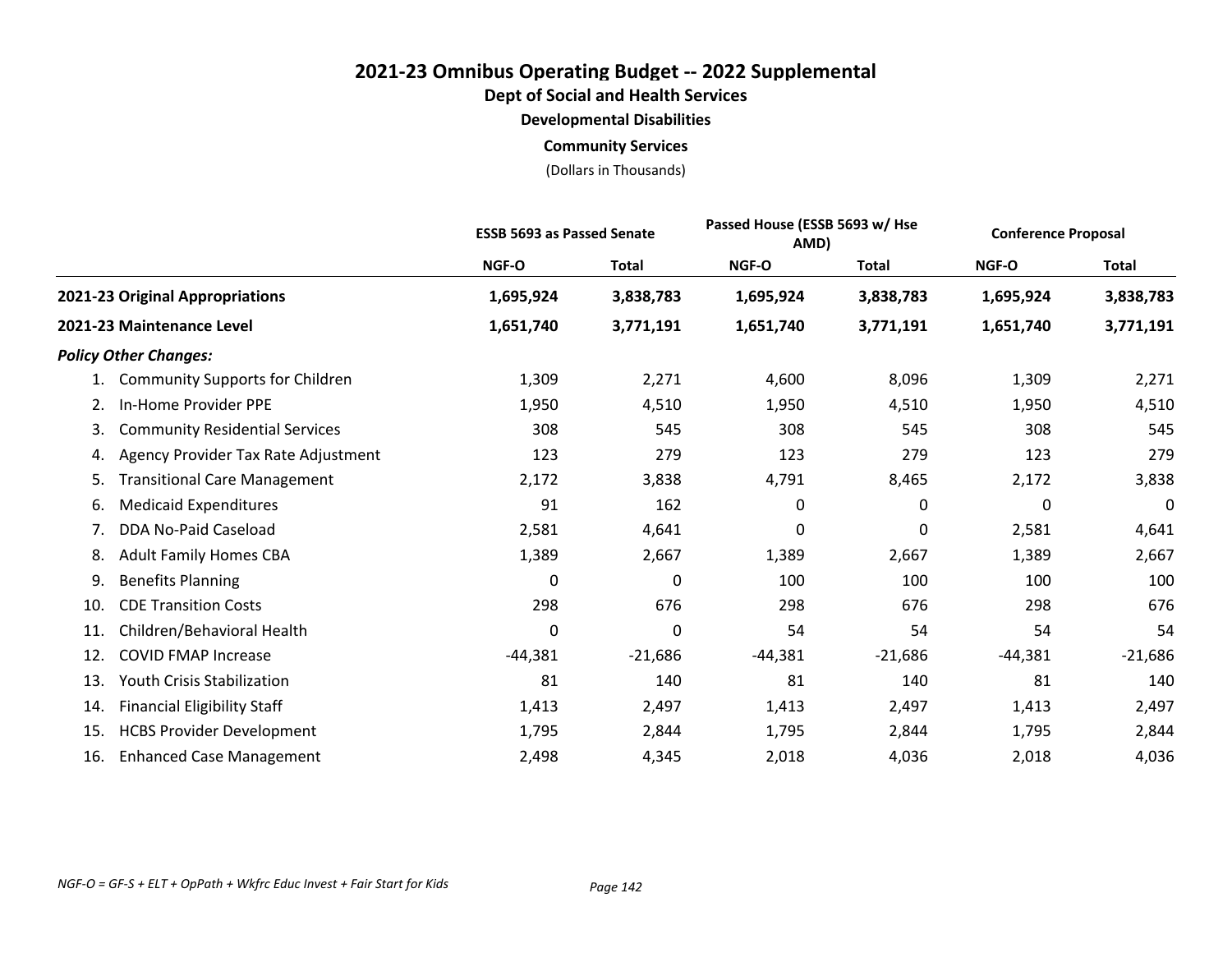**Dept of Social and Health Services**

**Developmental Disabilities**

**Community Services**

|     |                                           | <b>ESSB 5693 as Passed Senate</b> |              |              | Passed House (ESSB 5693 w/ Hse<br>AMD) |                | <b>Conference Proposal</b> |
|-----|-------------------------------------------|-----------------------------------|--------------|--------------|----------------------------------------|----------------|----------------------------|
|     |                                           | <b>NGF-O</b>                      | <b>Total</b> | <b>NGF-O</b> | <b>Total</b>                           | <b>NGF-O</b>   | <b>Total</b>               |
| 17. | <b>Assisted Living Facility Rates</b>     | 228                               | 512          | 410          | 921                                    | 228            | 512                        |
| 18. | <b>Personal Needs Allowance</b>           | 20                                | 39           | 20           | 39                                     | 20             | 39                         |
| 19. | <b>Concurrent Services</b>                | 0                                 | 0            | 8,428        | 13,607                                 | 8,428          | 13,607                     |
| 20. | <b>Network Risk Mitigation</b>            | 118                               | 280          | 0            | 0                                      | 118            | 280                        |
| 21. | <b>Enhance Community Residential Rate</b> | 40,196                            | 80,392       | 98,282       | 196,564                                | 77,269         | 154,537                    |
| 22. | SEIU 775 Agency Providers Parity          | 953                               | 2,167        | 953          | 2,167                                  | 953            | 2,167                      |
| 23. | SEIU 775 In Home Providers                | 8,764                             | 19,920       | 8,764        | 19,920                                 | 8,764          | 19,920                     |
| 24. | Personal Protective Equipment             | 0                                 | 984          | 523          | 985                                    | 449            | 811                        |
| 25. | <b>DCYF IT Transition</b>                 | 102                               | 193          | 102          | 193                                    | 102            | 193                        |
| 26. | Motor Pool Rate Increase                  | 0                                 | 0            | 86           | 155                                    | 0              | 0                          |
| 27. | SEIU and Liang Settlements                | 19,648                            | 44,654       | 19,648       | 44,654                                 | 19,648         | 44,654                     |
| 28. | Self-Directed Services Waiver             | 0                                 | 0            | 75           | 150                                    | 0              | 0                          |
| 29. | Supptd Employment-CI Rate Increase        | 4,188                             | 8,294        | 0            | 0                                      | 0              | 0                          |
| 30. | Youth Inpatient Navigators                | 0                                 | 0            | 82           | 164                                    | 82             | 164                        |
| 31. | <b>Targeted Provider Rates</b>            | 37,260                            | 75,045       | 72,045       | 151,399                                | 72,045         | 151,399                    |
| 32. | <b>Transitional Services</b>              | 0                                 | 0            | 2,850        | 2,850                                  | 0              | 0                          |
| 33. | Modifying DD Services                     | 1,046                             | 1,768        | 0            | 0                                      | 1,719          | 1,768                      |
|     | <b>Policy -- Other Total</b>              | 84,150                            | 241,977      | 186,807      | 446,991                                | 161,035        | 397,463                    |
|     | <b>Policy Comp Changes:</b>               |                                   |              |              |                                        |                |                            |
|     | 34. State Employee Benefits               | $\overline{2}$                    | 4            | 0            | 0                                      | $\overline{2}$ |                            |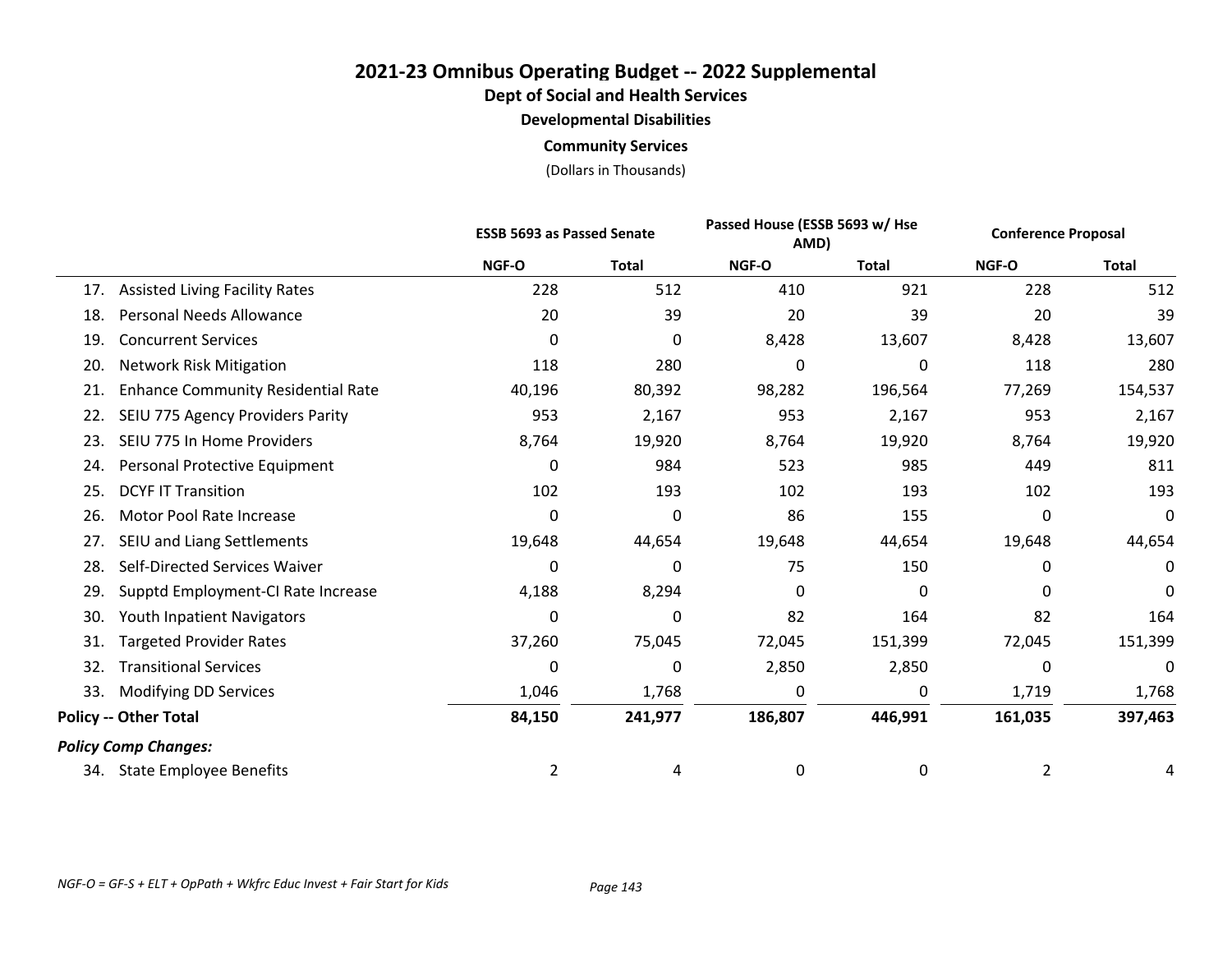# **2021-23 Omnibus Operating Budget -- 2022 Supplemental**

**Dept of Social and Health Services**

**Developmental Disabilities**

**Community Services**

|                                           | <b>ESSB 5693 as Passed Senate</b> |              | Passed House (ESSB 5693 w/ Hse<br>AMD) |              | <b>Conference Proposal</b> |           |
|-------------------------------------------|-----------------------------------|--------------|----------------------------------------|--------------|----------------------------|-----------|
|                                           | <b>NGF-O</b>                      | <b>Total</b> | <b>NGF-O</b>                           | <b>Total</b> | <b>NGF-O</b>               | Total     |
| <b>WFSE General Government</b><br>35.     | 3,629                             | 6,848        | 0                                      | 0            | 3,629                      | 6,848     |
| 36.<br>Rep Employee Health Benefits       | 20                                | 38           | 0                                      | 0            | 20                         | 38        |
| Non-Rep General Wage Increase<br>37.      | 300                               | 561          | 0                                      | 0            | 300                        | 561       |
| SEIU 1199 General Government<br>38.       | 44                                | 84           | 0                                      | 0            | 44                         | 84        |
| 39.<br><b>Updated PEBB Rate</b>           | 1,006                             | 1,899        | 0                                      | 0            | 409                        | 772       |
| PERS & TRS Plan 1 Benefit Increase<br>40. | 67                                | 126          | 0                                      | 0            | 67                         | 126       |
| <b>Policy -- Comp Total</b>               | 5,068                             | 9,560        | 0                                      | 0            | 4,471                      | 8,433     |
| <b>Policy UAR Changes:</b>                |                                   |              |                                        |              |                            |           |
| <b>COVID/FMAP UARS</b><br>41.             | 0                                 | 21,686       | 0                                      | 21,686       | 0                          | 21,686    |
| 42. COVID/Other UARs                      | 0                                 | 26,374       | 0                                      | 26,374       | 0                          | 26,374    |
| <b>Policy -- UAR Total</b>                | 0                                 | 48,060       | 0                                      | 48,060       | $\mathbf 0$                | 48,060    |
| <b>Total Policy Changes</b>               | 89,218                            | 299,597      | 186,807                                | 495,051      | 165,506                    | 453,956   |
| 2021-23 Policy Level                      | 1,740,958                         | 4,070,788    | 1,838,547                              | 4,266,242    | 1,817,246                  | 4,225,147 |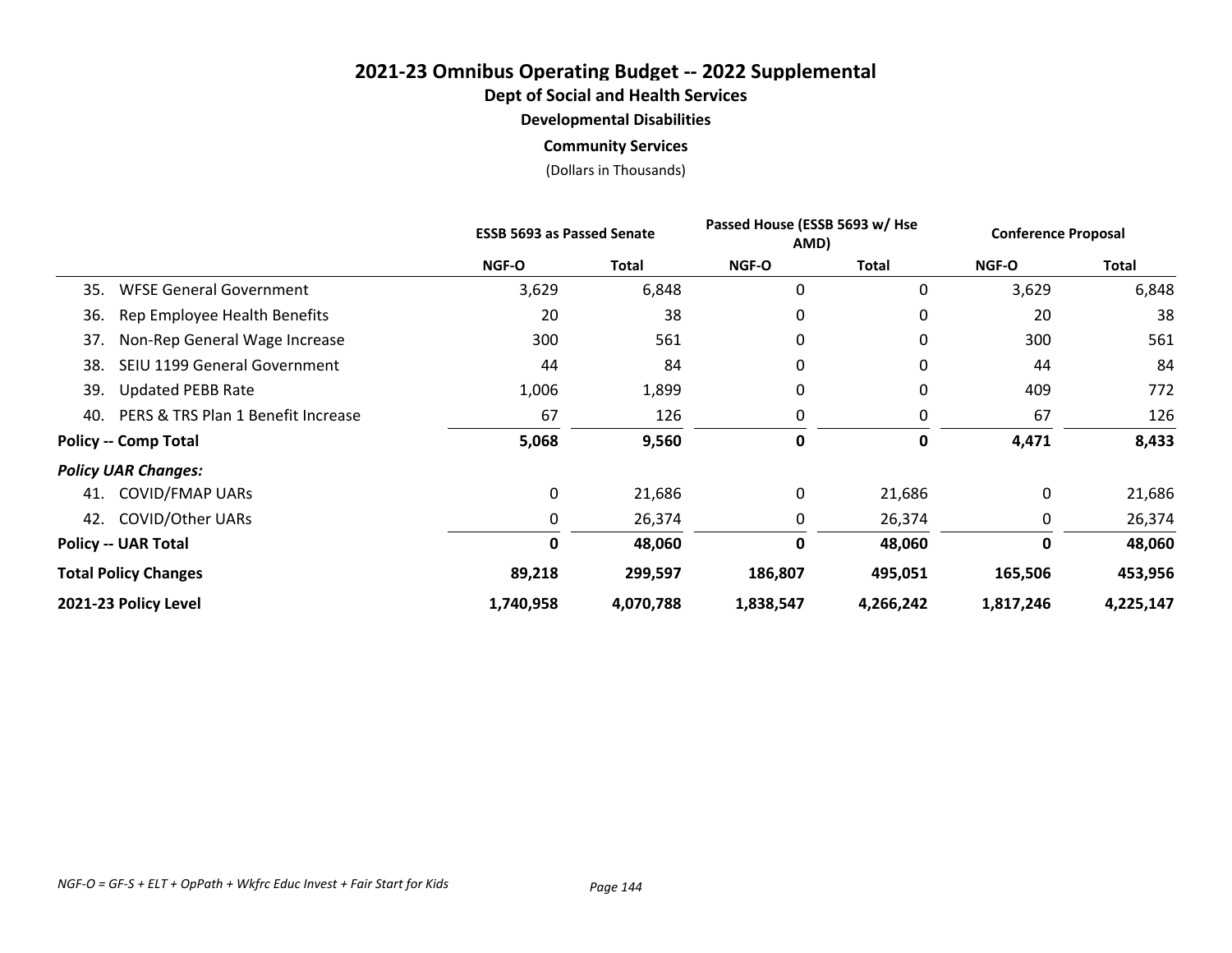#### **2021-23 Omnibus Operating Budget -- 2022 Supplemental**

**Dept of Social and Health Services**

**Developmental Disabilities**

**Residential Habilitation Services**

|     |                                    |          | <b>ESSB 5693 as Passed Senate</b> |          | Passed House (ESSB 5693 w/ Hse<br>AMD) |              | <b>Conference Proposal</b> |  |
|-----|------------------------------------|----------|-----------------------------------|----------|----------------------------------------|--------------|----------------------------|--|
|     |                                    | NGF-O    | <b>Total</b>                      | NGF-O    | <b>Total</b>                           | <b>NGF-O</b> | <b>Total</b>               |  |
|     | 2021-23 Original Appropriations    | 241,098  | 509,621                           | 241,098  | 509,621                                | 241,098      | 509,621                    |  |
|     | 2021-23 Maintenance Level          | 243,993  | 513,871                           | 243,993  | 513,871                                | 243,993      | 513,871                    |  |
|     | <b>Policy Other Changes:</b>       |          |                                   |          |                                        |              |                            |  |
|     | <b>COVID FMAP Increase</b>         | $-6,574$ | $-3,287$                          | $-6,574$ | $-3,287$                               | $-6,574$     | $-3,287$                   |  |
| 2.  | <b>Personal Needs Allowance</b>    | 11       | 11                                | 11       | 11                                     | 11           | 11                         |  |
| 3.  | <b>Network Risk Mitigation</b>     | 96       | 213                               | 0        | 0                                      | 96           | 213                        |  |
| 4.  | Personal Protective Equipment      | 0        | 1,454                             | 771      | 1,453                                  | 801          | 1,446                      |  |
| 5.  | <b>DCYF IT Transition</b>          | 83       | 147                               | 83       | 147                                    | 83           | 147                        |  |
|     | <b>Policy -- Other Total</b>       | $-6,384$ | $-1,462$                          | $-5,709$ | $-1,676$                               | $-5,583$     | $-1,470$                   |  |
|     | <b>Policy Comp Changes:</b>        |          |                                   |          |                                        |              |                            |  |
| 6.  | <b>PSERS Disability Benefits</b>   | 14       | 25                                | 0        | 0                                      | 0            | 0                          |  |
| 7.  | <b>State Employee Benefits</b>     | 2        | 3                                 | 0        | 0                                      | 2            | 3                          |  |
| 8.  | <b>WFSE General Government</b>     | 6,018    | 10,739                            | 0        | 0                                      | 6,018        | 10,739                     |  |
| 9.  | Rep Employee Health Benefits       | 34       | 61                                | 0        | 0                                      | 34           | 61                         |  |
| 10. | <b>Coalition of Unions</b>         | 44       | 79                                | 0        | 0                                      | 44           | 79                         |  |
| 11. | Non-Rep General Wage Increase      | 290      | 442                               | 0        | 0                                      | 290          | 442                        |  |
| 12. | SEIU 1199 General Government       | 632      | 1,134                             | 0        | 0                                      | 632          | 1,134                      |  |
| 13. | <b>Updated PEBB Rate</b>           | 1,663    | 2,959                             | 0        | 0                                      | 676          | 1,203                      |  |
| 14. | PERS & TRS Plan 1 Benefit Increase | 102      | 180                               | 0        | 0                                      | 102          | 180                        |  |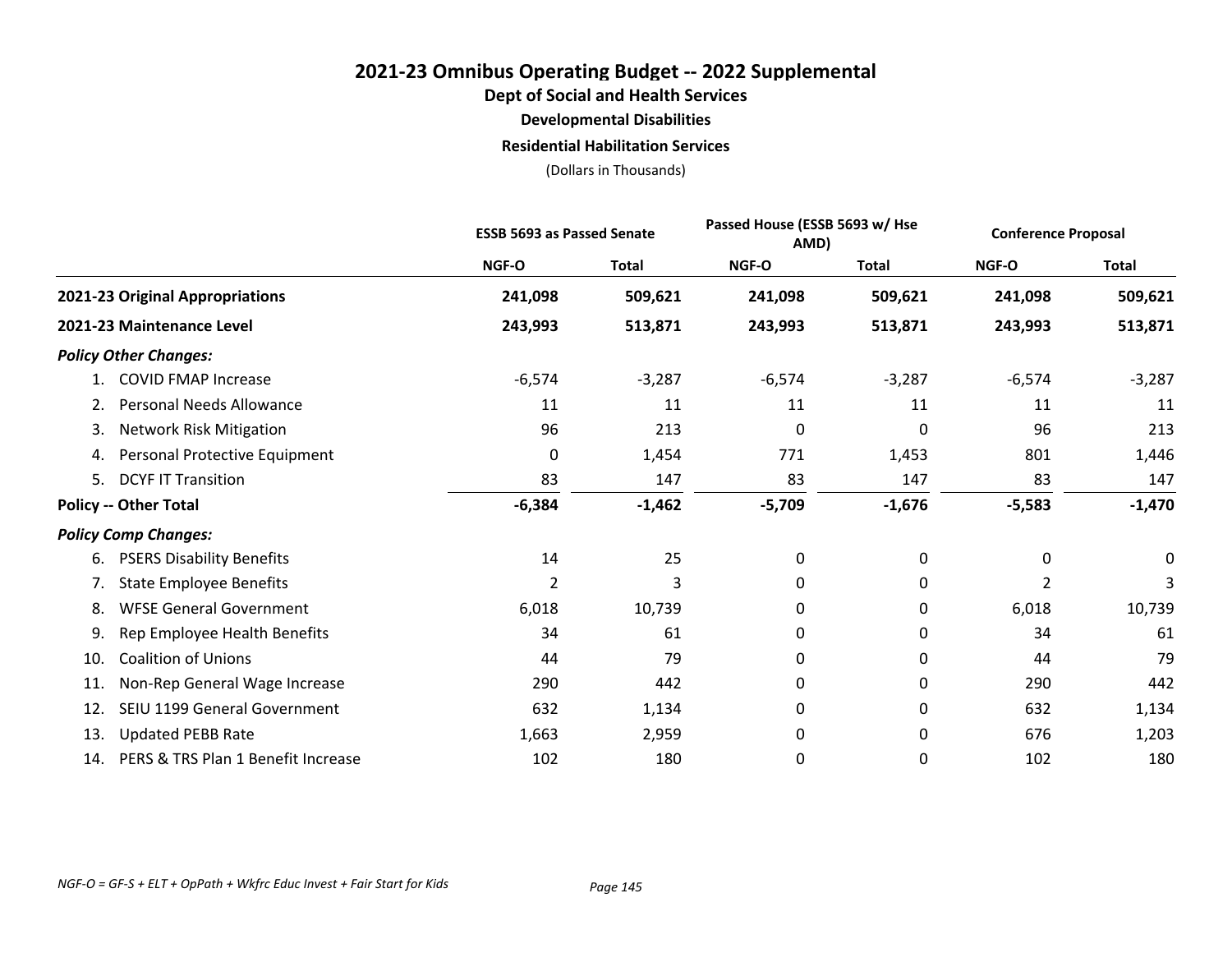### **2021-23 Omnibus Operating Budget -- 2022 Supplemental Dept of Social and Health Services Developmental Disabilities Residential Habilitation Services**

|                               | <b>ESSB 5693 as Passed Senate</b> |         | Passed House (ESSB 5693 w/ Hse<br>AMD) |              | <b>Conference Proposal</b> |              |
|-------------------------------|-----------------------------------|---------|----------------------------------------|--------------|----------------------------|--------------|
|                               | <b>NGF-O</b>                      | Total   | <b>NGF-O</b>                           | <b>Total</b> | <b>NGF-O</b>               | <b>Total</b> |
| 15. PSERS Total Disability    |                                   | 0       | $\Omega$                               | 0            | 14                         | 25           |
| <b>Policy -- Comp Total</b>   | 8,799                             | 15,622  | 0                                      | 0            | 7,812                      | 13,866       |
| <b>Policy UAR Changes:</b>    |                                   |         |                                        |              |                            |              |
| <b>COVID/FMAP UARS</b><br>16. |                                   | 3,287   | $\mathbf 0$                            | 3,287        | 0                          | 3,287        |
| <b>Policy -- UAR Total</b>    | 0                                 | 3,287   | 0                                      | 3,287        | 0                          | 3,287        |
| <b>Total Policy Changes</b>   | 2,415                             | 17,447  | $-5,709$                               | 1,611        | 2,229                      | 15,683       |
| 2021-23 Policy Level          | 246,408                           | 531,318 | 238,284                                | 515,482      | 246,222                    | 529,554      |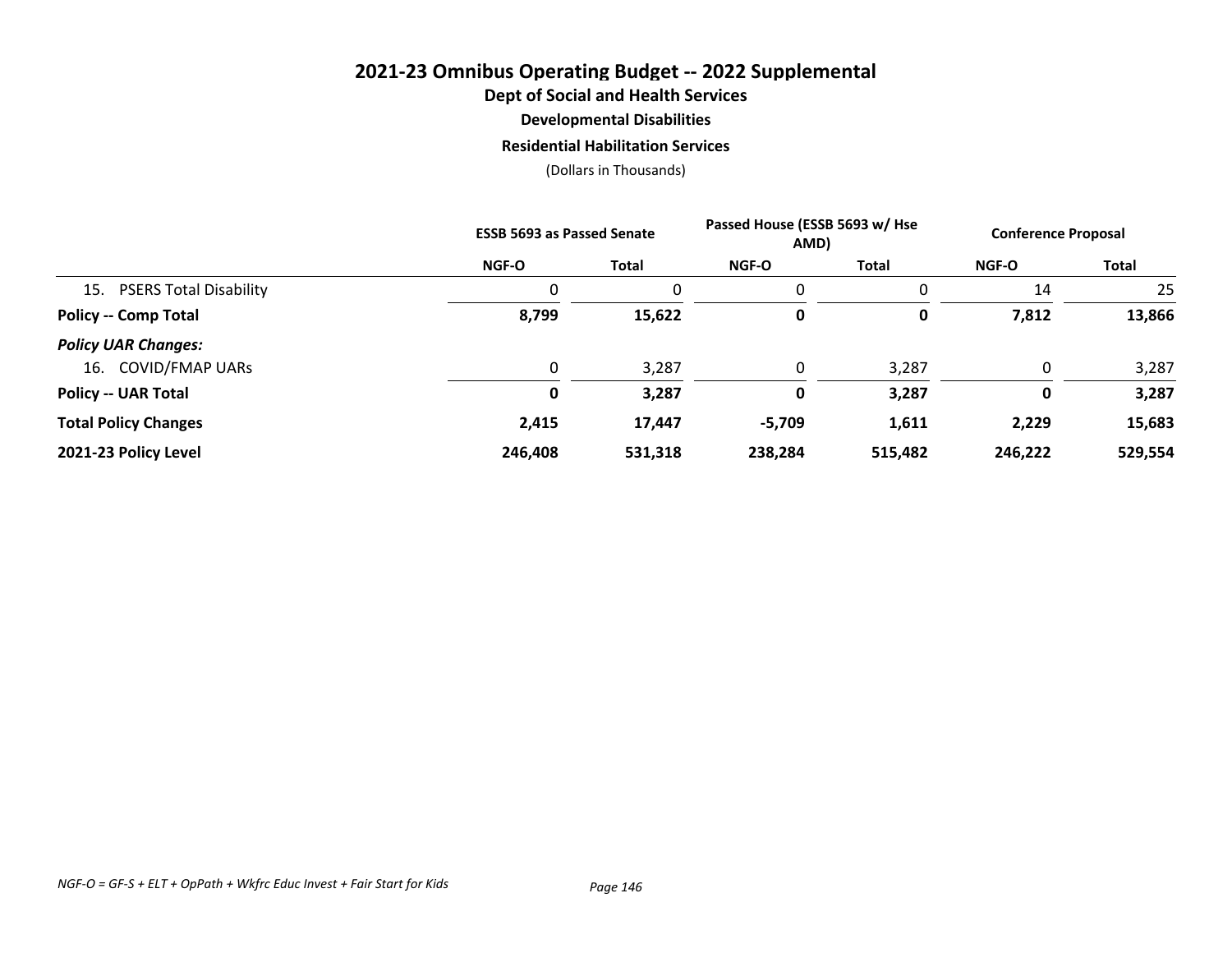## **2021-23 Omnibus Operating Budget -- 2022 Supplemental**

**Dept of Social and Health Services**

**Developmental Disabilities**

#### **Special Projects**

|                                  | <b>ESSB 5693 as Passed Senate</b> |              | Passed House (ESSB 5693 w/ Hse<br>AMD) |       | <b>Conference Proposal</b> |       |
|----------------------------------|-----------------------------------|--------------|----------------------------------------|-------|----------------------------|-------|
|                                  | <b>NGF-O</b>                      | <b>Total</b> | <b>NGF-O</b>                           | Total | <b>NGF-O</b>               | Total |
| 2021-23 Original Appropriations  | 122                               | 1,212        | 122                                    | 1,212 | 122                        | 1,212 |
| 2021-23 Maintenance Level        | 122                               | 1,212        | 122                                    | 1,212 | 122                        | 1,212 |
| <b>Policy Other Changes:</b>     |                                   |              |                                        |       |                            |       |
| 1. Acute Care Hospital Capacity  | 0                                 | 66           | 0                                      | 0     | 33                         | 66    |
| <b>Policy -- Other Total</b>     | 0                                 | 66           | 0                                      | 0     | 33                         | 66    |
| <b>Policy Comp Changes:</b>      |                                   |              |                                        |       |                            |       |
| 2. Non-Rep General Wage Increase |                                   |              | $\mathbf{0}$                           | 0     | 5                          |       |
| <b>Policy -- Comp Total</b>      | 5                                 | 7            | 0                                      | 0     | 5                          |       |
| <b>Total Policy Changes</b>      | 5                                 | 73           | 0                                      | 0     | 38                         | 73    |
| 2021-23 Policy Level             | 127                               | 1,285        | 122                                    | 1,212 | 160                        | 1,285 |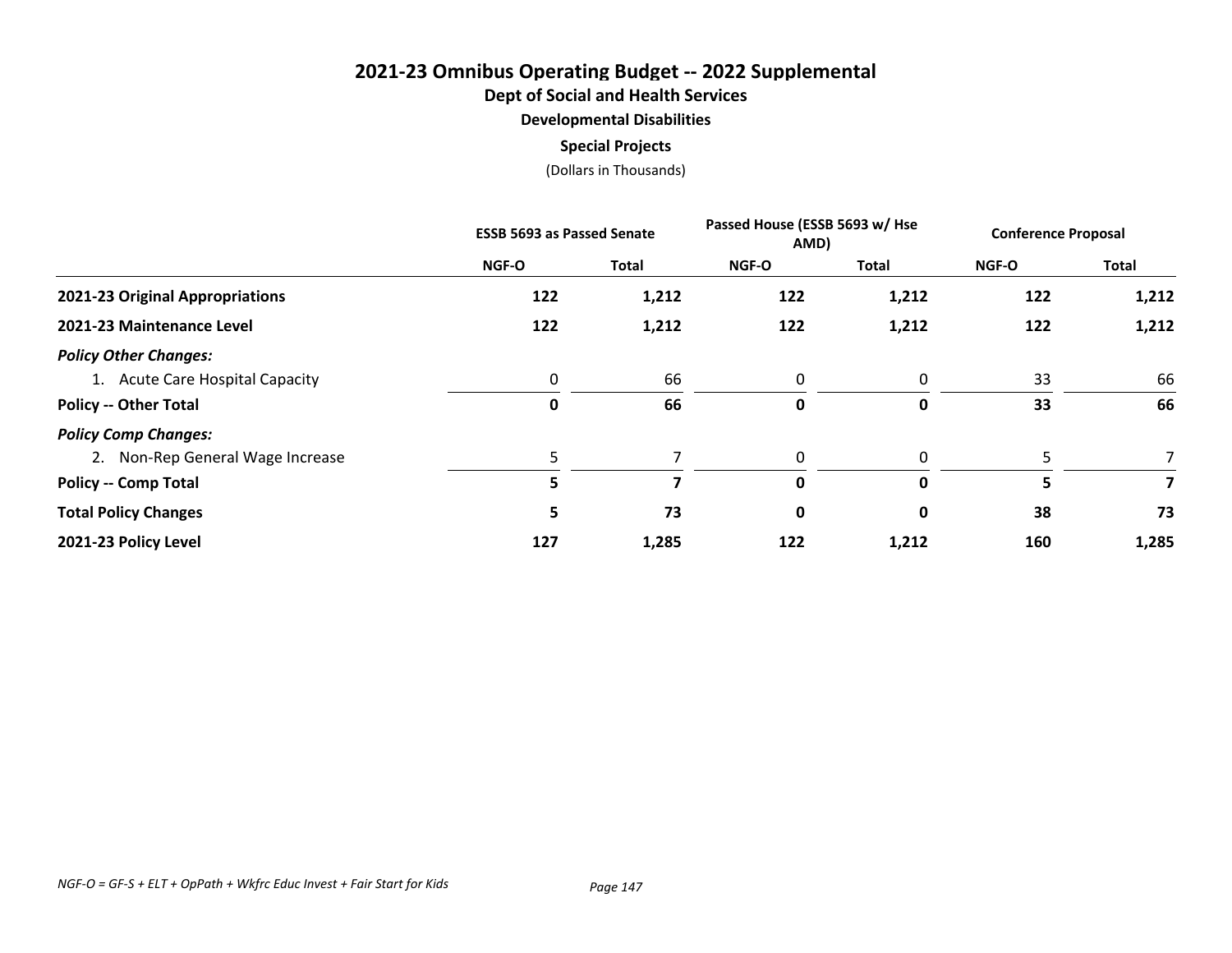### **2021-23 Omnibus Operating Budget -- 2022 Supplemental**

**Dept of Social and Health Services**

**Developmental Disabilities**

**Program Support**

|                                       | <b>ESSB 5693 as Passed Senate</b> |              | Passed House (ESSB 5693 w/ Hse<br>AMD) |              | <b>Conference Proposal</b> |              |
|---------------------------------------|-----------------------------------|--------------|----------------------------------------|--------------|----------------------------|--------------|
|                                       | <b>NGF-O</b>                      | <b>Total</b> | NGF-O                                  | <b>Total</b> | NGF-O                      | <b>Total</b> |
| 2021-23 Original Appropriations       | 5,327                             | 8,519        | 5,327                                  | 8,519        | 5,327                      | 8,519        |
| 2021-23 Maintenance Level             | 5,274                             | 8,338        | 5,274                                  | 8,338        | 5,274                      | 8,338        |
| <b>Policy Other Changes:</b>          |                                   |              |                                        |              |                            |              |
| 1. Network Risk Mitigation            | 139                               | 219          | 0                                      | 0            | 139                        | 219          |
| 2. DCYF IT Transition                 | 121                               | 165          | 121                                    | 165          | 121                        | 165          |
| <b>Policy -- Other Total</b>          | 260                               | 384          | 121                                    | 165          | 260                        | 384          |
| <b>Policy Comp Changes:</b>           |                                   |              |                                        |              |                            |              |
| <b>WFSE General Government</b><br>3.  | 47                                | 49           | 0                                      | 0            | 47                         | 49           |
| 4. Non-Rep General Wage Increase      | 61                                | 99           | 0                                      | 0            | 61                         | 99           |
| <b>Updated PEBB Rate</b><br>5.        | 30                                | 40           | 0                                      | 0            | 12                         | 16           |
| 6. PERS & TRS Plan 1 Benefit Increase | 3                                 | 4            | 0                                      | 0            | 3                          | 4            |
| <b>Policy -- Comp Total</b>           | 141                               | 192          | 0                                      | 0            | 123                        | 168          |
| <b>Total Policy Changes</b>           | 401                               | 576          | 121                                    | 165          | 383                        | 552          |
| 2021-23 Policy Level                  | 5,675                             | 8,914        | 5,395                                  | 8,503        | 5,657                      | 8,890        |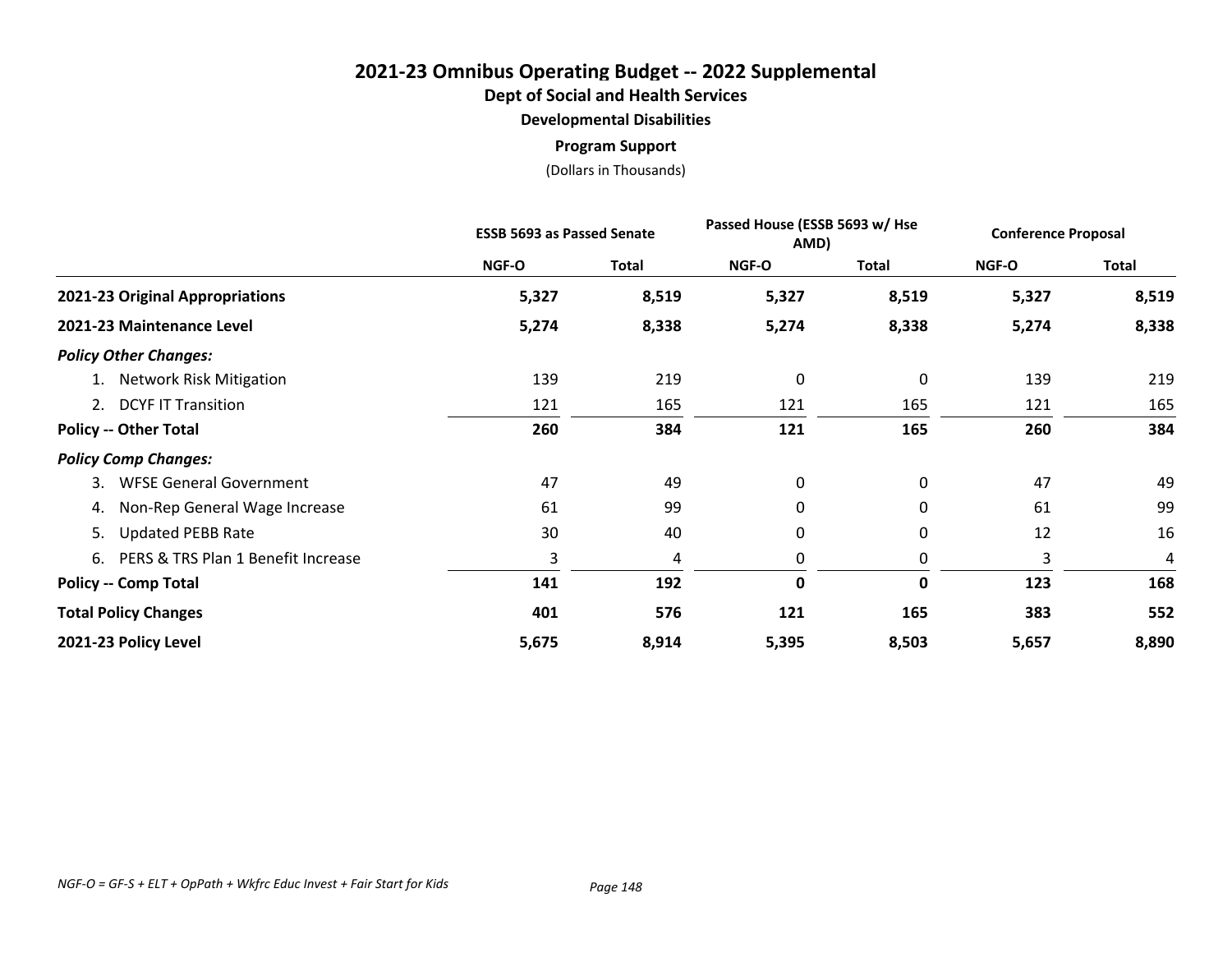|                                             |              | <b>ESSB 5693 as Passed Senate</b> |           | Passed House (ESSB 5693 w/ Hse<br>AMD) |           | <b>Conference Proposal</b> |
|---------------------------------------------|--------------|-----------------------------------|-----------|----------------------------------------|-----------|----------------------------|
|                                             | <b>NGF-O</b> | <b>Total</b>                      | NGF-O     | <b>Total</b>                           | NGF-O     | <b>Total</b>               |
| 2021-23 Original Appropriations             | 3,205,070    | 7,910,284                         | 3,205,070 | 7,910,284                              | 3,205,070 | 7,910,284                  |
| 2021-23 Maintenance Level                   | 3,110,521    | 7,764,497                         | 3,110,521 | 7,764,497                              | 3,110,521 | 7,764,497                  |
| <b>Policy Other Changes:</b>                |              |                                   |           |                                        |           |                            |
| LTSS Program Delay/Partial Benefits         | 0            | 2,080                             | 0         | 2,080                                  | 0         | 2,080                      |
| <b>LTSS Program Exemptions</b><br>2.        | 0            | 280                               | 0         | 280                                    | 0         | 280                        |
| In-Home Provider PPE<br>3.                  | 5,112        | 11,822                            | 5,112     | 11,822                                 | 5,112     | 11,822                     |
| Agency Provider Tax Rate Adjustment<br>4.   | 799          | 1,815                             | 799       | 1,815                                  | 799       | 1,815                      |
| <b>Medicaid Expenditures</b><br>5.          | 83           | 166                               | 0         | 0                                      | 0         | 0                          |
| <b>LTSS Trust</b><br>6.                     | 0            | 0                                 | 0         | 1,770                                  | 0         | 1,770                      |
| Senior Farmer's Market Nutrition<br>7.      | 400          | 400                               | 1,524     | 1,524                                  | 1,524     | 1,524                      |
| <b>State Match for Federal Grants</b><br>8. | 4,042        | 4,042                             | 4,042     | 4,042                                  | 4,042     | 4,042                      |
| <b>Tribal Medicaid Eligibility</b><br>9.    | 68           | 135                               | 68        | 135                                    | 68        | 135                        |
| <b>AAA Care Coordinators</b><br>10.         | 4,200        | 4,200                             | 0         | 0                                      | 0         | 0                          |
| 11.<br><b>AAA Rate Increase</b>             | 12,000       | 24,000                            | 12,000    | 24,000                                 | 12,000    | 24,000                     |
| 12.<br><b>Adult Day Rate</b>                | 273          | 620                               | $\Omega$  | 0                                      | 438       | 996                        |
| <b>Adult Family Homes CBA</b><br>13.        | 8,922        | 17,134                            | 8,922     | 17,134                                 | 8,922     | 17,134                     |
| AFH Air Conditioning Grant Program<br>14.   | 5,000        | 5,000                             | 0         | 0                                      | 0         | 0                          |
| <b>CDE Transition Costs</b><br>15.          | 696          | 1,581                             | 696       | 1,581                                  | 696       | 1,581                      |
| <b>COVID FMAP Increase</b><br>16.           | $-85,845$    | $-41,376$                         | $-85,845$ | $-41,376$                              | $-85,845$ | $-41,376$                  |
| <b>Reduce Occupancy Penalty</b><br>17.      | 8,259        | 16,518                            | 16,804    | 33,608                                 | 12,890    | 25,781                     |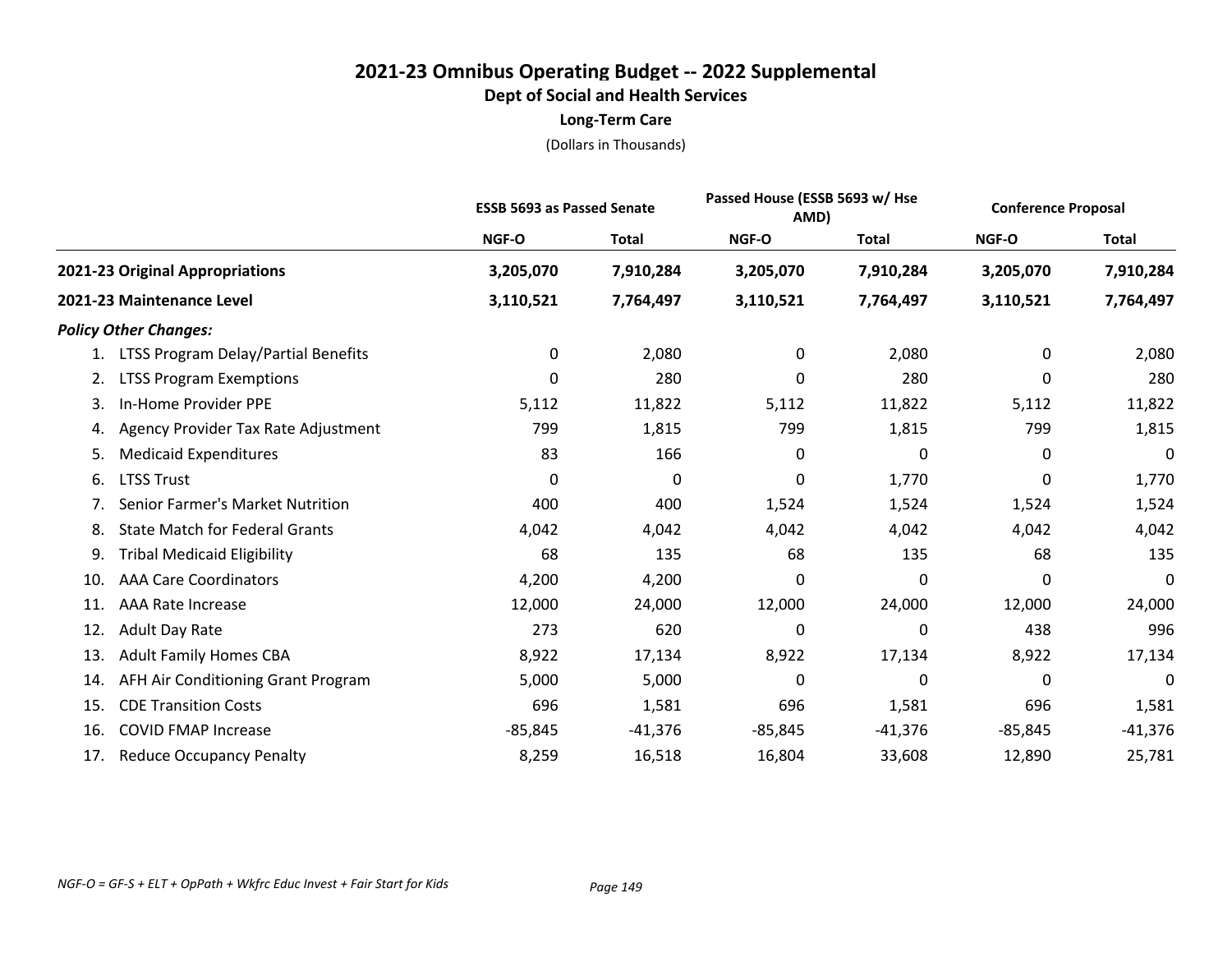|     |                                          | <b>ESSB 5693 as Passed Senate</b> |              | Passed House (ESSB 5693 w/ Hse<br>AMD) |              | <b>Conference Proposal</b> |              |
|-----|------------------------------------------|-----------------------------------|--------------|----------------------------------------|--------------|----------------------------|--------------|
|     |                                          | NGF-O                             | <b>Total</b> | NGF-O                                  | <b>Total</b> | NGF-O                      | <b>Total</b> |
| 18. | <b>Acute Care Hospital Capacity</b>      | 9,017                             | 21,034       | 10,550                                 | 21,100       | 10,517                     | 21,034       |
| 19. | Rapid Response Teams                     | 0                                 | 0            | 17,978                                 | 35,955       | 12,020                     | 26,335       |
| 20. | <b>Transition and Eligibility Determ</b> | 0                                 | 0            | 2,031                                  | 4,062        | 2,031                      | 4,062        |
| 21. | <b>AAA Care Transitions</b>              | 0                                 | 0            | 1,050                                  | 1,400        | 1,750                      | 2,100        |
| 22. | <b>Community Placement Incentives</b>    | 0                                 | 0            | 2,984                                  | 5,967        | 2,984                      | 5,967        |
| 23. | Guardianship                             | 0                                 | 0            | 2,136                                  | 2,938        | 1,227                      | 1,548        |
| 24. | Nursing Home Rate Increase               | 0                                 | 0            | 24,281                                 | 48,562       | 24,138                     | 48,276       |
| 25. | <b>Behavioral Health Transitions</b>     | 2,000                             | 4,001        | 3,261                                  | 6,522        | 2,000                      | 4,001        |
| 26. | <b>Assisted Living Facility Rates</b>    | 12,660                            | 26,796       | 28,584                                 | 59,843       | 15,902                     | 33,280       |
| 27. | Increase In-Home PNA                     | 25,571                            | 58,117       | 25,571                                 | 58,117       | 25,571                     | 58,117       |
| 28. | Personal Needs Allowance                 | 60                                | 89           | 60                                     | 89           | 60                         | 89           |
| 29. | <b>Concurrent Services</b>               | 0                                 | 0            | 82                                     | 164          | 82                         | 164          |
| 30. | <b>Case Management Ratios</b>            | 6,186                             | 12,860       | 8,234                                  | 16,976       | 8,234                      | 16,976       |
| 31. | <b>Overpayment Project</b>               | 314                               | 627          | 314                                    | 627          | 314                        | 627          |
| 32. | <b>Network Risk Mitigation</b>           | 482                               | 866          | 0                                      | 0            | 482                        | 866          |
| 33. | <b>Home-Delivered Meals</b>              | 900                               | 900          | 0                                      | 0            | 900                        | 900          |
| 34. | SEIU 775 Agency Providers Parity         | 6,028                             | 13,697       | 6,028                                  | 13,697       | 6,028                      | 13,697       |
| 35. | SEIU 775 In Home Providers               | 18,787                            | 42,697       | 18,787                                 | 42,697       | 18,787                     | 42,697       |
| 36. | Personal Protective Equipment            | 0                                 | 606          | 326                                    | 606          | 302                        | 541          |
| 37. | <b>DCYF IT Transition</b>                | 225                               | 405          | 225                                    | 405          | 225                        | 405          |
| 38. | Motor Pool Rate Increase                 | 0                                 | 0            | 73                                     | 131          | 0                          | 0            |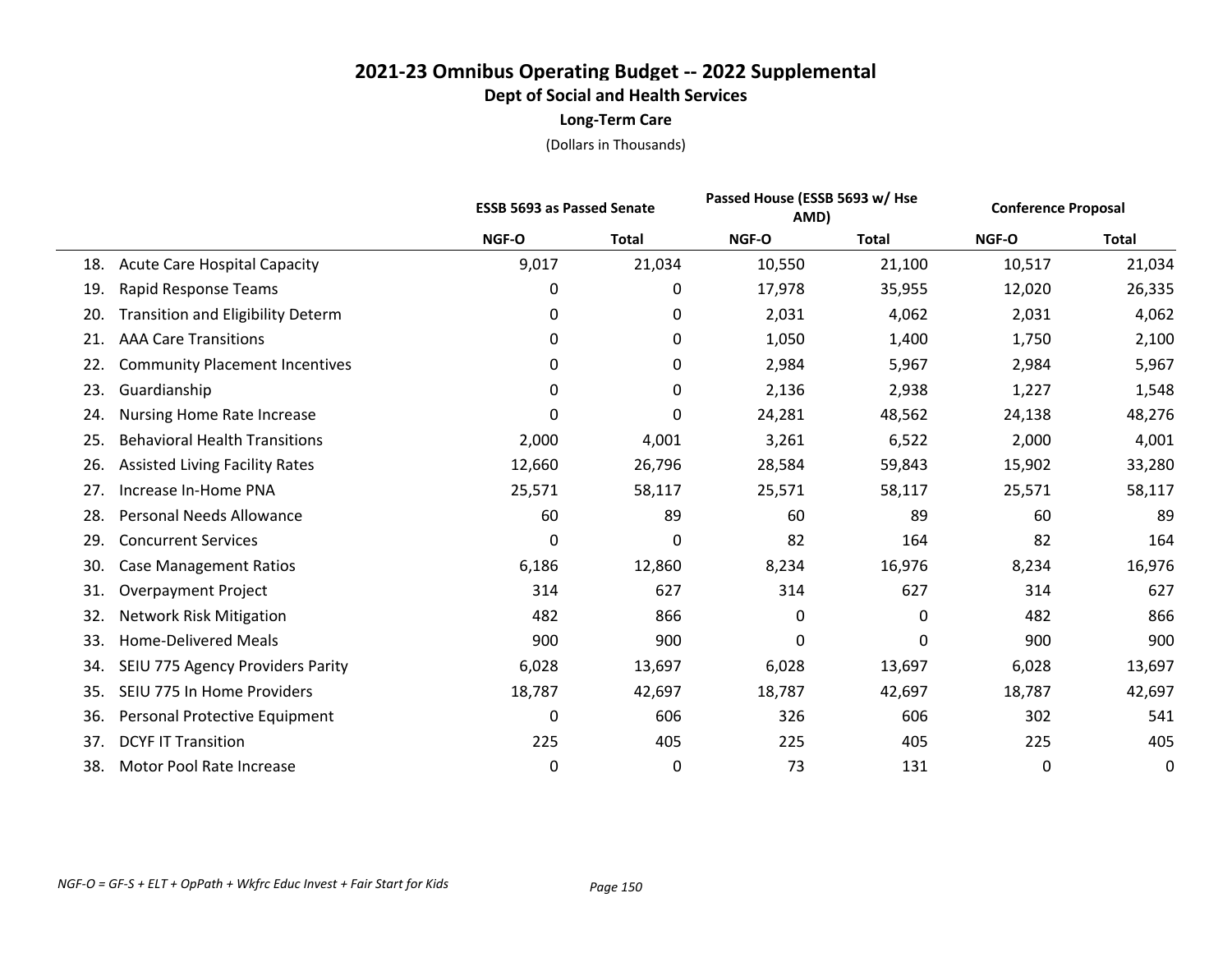|                                                  |           | Passed House (ESSB 5693 w/ Hse<br><b>ESSB 5693 as Passed Senate</b><br>AMD) |             | <b>Conference Proposal</b> |           |              |
|--------------------------------------------------|-----------|-----------------------------------------------------------------------------|-------------|----------------------------|-----------|--------------|
|                                                  | NGF-O     | <b>Total</b>                                                                | NGF-O       | <b>Total</b>               | NGF-O     | <b>Total</b> |
| SEIU and Liang Settlements<br>39.                | 38,265    | 86,931                                                                      | 38,265      | 86,931                     | 38,265    | 86,931       |
| <b>Private Duty Nursing Rate Increase</b><br>40. | 1,081     | 2,281                                                                       | 1,081       | 2,281                      | 1,081     | 2,281        |
| <b>Specialized Behavior Contracts</b><br>41.     | 1,116     | 2,233                                                                       | 1,886       | 3,773                      | 1,116     | 2,233        |
| Long Term Care Feasibility Study<br>42.          | 350       | 350                                                                         | 0           | 0                          | 350       | 350          |
| <b>Reduce Hospital Census</b><br>43.             | 20,000    | 40,000                                                                      | 0           | 0                          | 0         | 0            |
| <b>Transitional Care Center</b><br>44.           | 10,694    | 22,333                                                                      | 10,694      | 22,333                     | 10,694    | 22,333       |
| <b>Targeted Provider Rates</b><br>45.            | 89,575    | 184,427                                                                     | 130,327     | 273,879                    | 130,327   | 273,879      |
| <b>Policy -- Other Total</b>                     | 207,320   | 569,667                                                                     | 298,930     | 767,470                    | 276,033   | 721,273      |
| <b>Policy Comp Changes:</b>                      |           |                                                                             |             |                            |           |              |
| <b>State Employee Benefits</b><br>46.            | 6         | 11                                                                          | 0           | 0                          | 6         | 11           |
| <b>WFSE General Government</b><br>47.            | 4,643     | 8,256                                                                       | 0           | 0                          | 4,643     | 8,256        |
| Rep Employee Health Benefits<br>48.              | 29        | 51                                                                          | 0           | 0                          | 29        | 51           |
| Non-Rep General Wage Increase<br>49.             | 865       | 1,546                                                                       | 0           | 0                          | 865       | 1,546        |
| SEIU 1199 General Government<br>50.              | 863       | 1,549                                                                       | 0           | 0                          | 863       | 1,549        |
| <b>Updated PEBB Rate</b><br>51.                  | 1,579     | 2,811                                                                       | 0           | 0                          | 642       | 1,143        |
| 52.<br>PERS & TRS Plan 1 Benefit Increase        | 135       | 241                                                                         | 0           | 0                          | 135       | 241          |
| <b>Policy -- Comp Total</b>                      | 8,120     | 14,465                                                                      | $\mathbf 0$ | 0                          | 7,183     | 12,797       |
| <b>Policy UAR Changes:</b>                       |           |                                                                             |             |                            |           |              |
| <b>COVID/FMAP UARS</b><br>53.                    | 0         | 41,376                                                                      | 0           | 41,376                     | 0         | 41,376       |
| <b>COVID/Other UARs</b><br>54.                   | 0         | 47,712                                                                      | 0           | 47,712                     | 0         | 47,712       |
| <b>Policy -- UAR Total</b>                       | 0         | 89,088                                                                      | $\mathbf 0$ | 89,088                     | 0         | 89,088       |
| <b>Total Policy Changes</b>                      | 215,440   | 673,220                                                                     | 298,930     | 856,558                    | 283,216   | 823,158      |
| 2021-23 Policy Level                             | 3,325,961 | 8,437,717                                                                   | 3,409,451   | 8,621,055                  | 3,393,737 | 8,587,655    |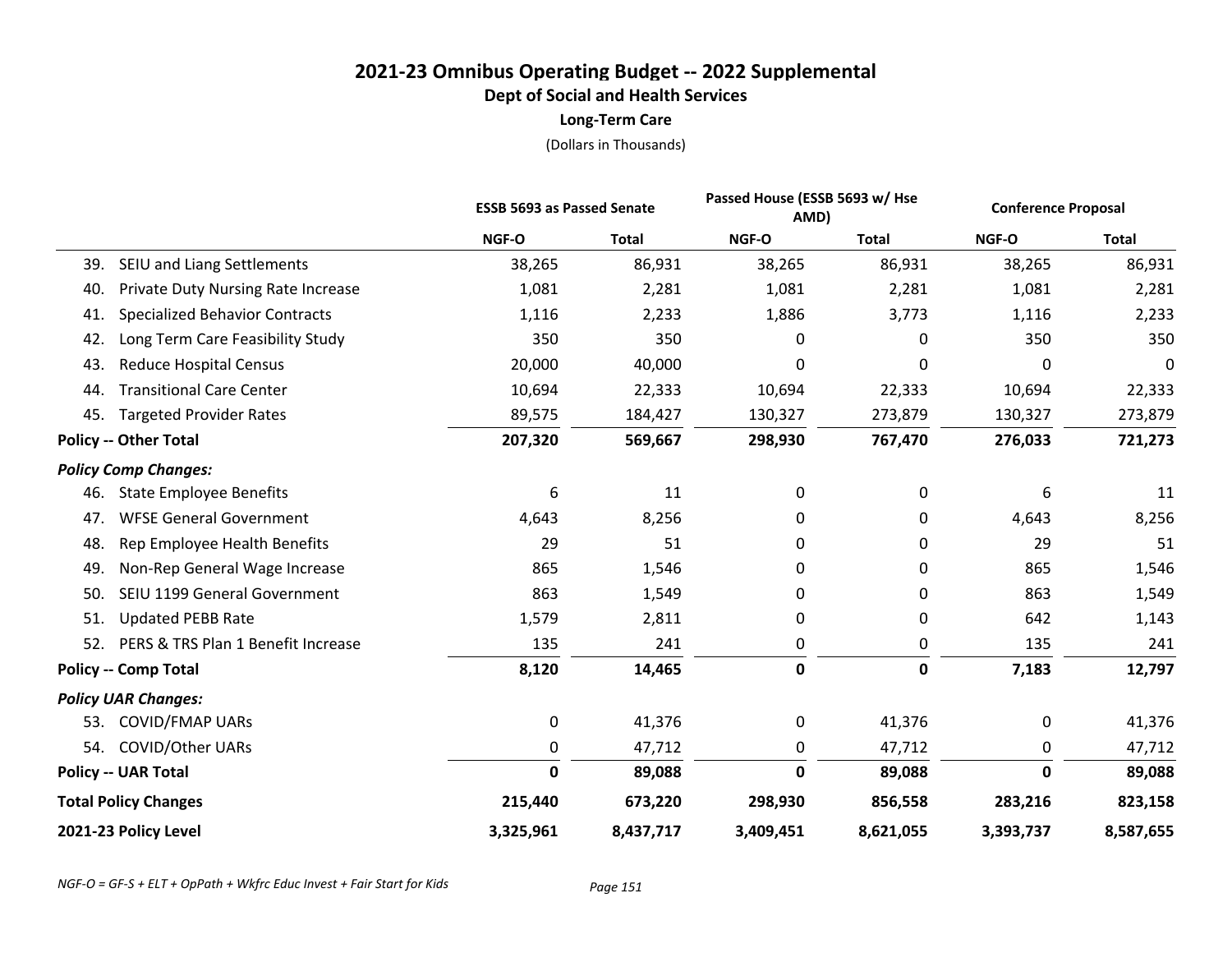#### **Economic Services Administration**

|     |                                     | <b>ESSB 5693 as Passed Senate</b> |              |              | Passed House (ESSB 5693 w/ Hse<br>AMD) |              | <b>Conference Proposal</b> |
|-----|-------------------------------------|-----------------------------------|--------------|--------------|----------------------------------------|--------------|----------------------------|
|     |                                     | <b>NGF-O</b>                      | <b>Total</b> | <b>NGF-O</b> | <b>Total</b>                           | <b>NGF-O</b> | <b>Total</b>               |
|     | 2021-23 Original Appropriations     | 834,897                           | 2,716,970    | 834,897      | 2,716,970                              | 834,897      | 2,716,970                  |
|     | 2021-23 Maintenance Level           | 825,999                           | 2,714,687    | 825,999      | 2,714,687                              | 825,999      | 2,714,687                  |
|     | <b>Policy Other Changes:</b>        |                                   |              |              |                                        |              |                            |
|     | Admn Hearing Deadline Exception     | 27                                | 27           | 0            | 0                                      | 27           | 27                         |
| 2.  | <b>TFA Expansion</b>                | 219                               | 219          | 0            | 0                                      | 219          | 219                        |
| 3.  | <b>TANF Diaper Subsidy</b>          | 0                                 | 489          | 0            | 0                                      | 0            | 0                          |
| 4.  | Afghan Refugee School Impacts       | 0                                 | 1,364        | 0            | 1,364                                  | 0            | 1,364                      |
| 5.  | Afghan Refugee Health Promotion     | 0                                 | 1,532        | 0            | 1,532                                  | 0            | 1,532                      |
| 6.  | Afghan SIV & SI Parolee Services    | 0                                 | 1,576        | 0            | 1,576                                  | 0            | 1,576                      |
| 7.  | Afghan Refugee Support Services     | 0                                 | 10,515       | 0            | 10,515                                 | 0            | 15,543                     |
| 8.  | Afghan Refugee Support              | 0                                 | 0            | 14,987       | 14,987                                 | 0            | 0                          |
| 9.  | Refugee Cash and Medical Assistance | 0                                 | 0            | 0            | 0                                      | 0            | 6,241                      |
| 10. | Afghan Placement and Assistance     | 0                                 | 0            | 0            | 0                                      | 0            | 10,712                     |
| 11. | Digital Equity Act                  | 0                                 | $\mathbf 0$  | 2,547        | 2,652                                  | 0            | 0                          |
| 12. | Diaper Subsidy/TANF                 | 0                                 | 0            | 5,100        | 5,100                                  | 0            | 489                        |
| 13. | <b>Domestic Violence Shelters</b>   | 0                                 | 0            | 750          | 750                                    | 750          | 750                        |
| 14. | Pandemic EBT Administration         | 0                                 | 7,821        | 0            | 7,821                                  | 0            | 7,821                      |
| 15. | FAP Employment & Training Services  | 560                               | 560          | 560          | 560                                    | 560          | 560                        |
| 16. | Aligning the ABD Grant Standard     | 36,860                            | 36,860       | 36,621       | 36,621                                 | 36,860       | 36,860                     |
| 17. | <b>TALX Wage Verification</b>       | 2,420                             | 3,315        | 2,420        | 3,315                                  | 2,420        | 3,315                      |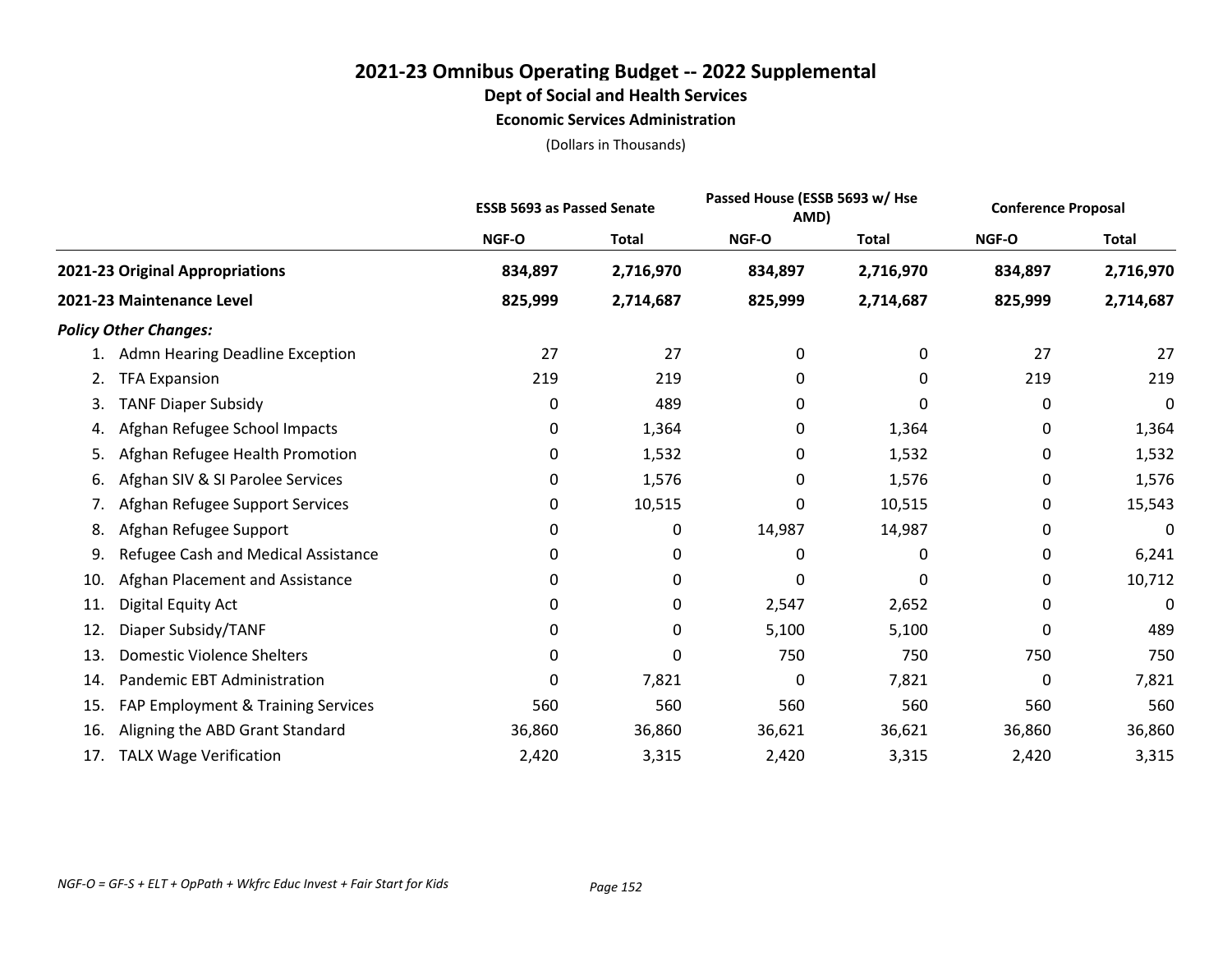### **2021-23 Omnibus Operating Budget -- 2022 Supplemental Dept of Social and Health Services Economic Services Administration**

|     |                                          |        | <b>ESSB 5693 as Passed Senate</b> |           | Passed House (ESSB 5693 w/ Hse<br>AMD) |           | <b>Conference Proposal</b> |
|-----|------------------------------------------|--------|-----------------------------------|-----------|----------------------------------------|-----------|----------------------------|
|     |                                          | NGF-O  | <b>Total</b>                      | NGF-O     | <b>Total</b>                           | NGF-O     | <b>Total</b>               |
| 18. | <b>Sexual Assault Crisis Services</b>    | 0      | 1,432                             | 0         | 1,432                                  | 0         | 1,432                      |
| 19. | DV Shelter and Supportive Services       | 0      | 1,900                             | 0         | 1,900                                  | 0         | 1,900                      |
| 20. | <b>Network Risk Mitigation</b>           | 1,705  | 2,548                             | 0         | 0                                      | 1,705     | 2,548                      |
| 21. | Immigrant Funding/Recent Arrivals        | 0      | 0                                 | 0         | 0                                      | 28,398    | 28,398                     |
| 22. | Personal Protective Equipment            | 0      | 95                                | 95        | 95                                     | 53        | 85                         |
| 23. | <b>DCYF IT Transition</b>                | 799    | 1,194                             | 799       | 1,194                                  | 799       | 1,194                      |
| 24. | Motor Pool Rate Increase                 | 0      | 0                                 | 30        | 44                                     | 0         | 0                          |
| 25. | <b>WCCC Maintenance of Effort</b>        | 0      | 0                                 | $-35,000$ | 0                                      | $-35,000$ | 0                          |
| 26. | <b>MSP Asset Test Removal</b>            | 95     | 156                               | 95        | 156                                    | 95        | 156                        |
| 27. | <b>Eliminating ABD/HEN MCR</b>           | 513    | 513                               | 510       | 510                                    | 513       | 513                        |
| 28. | <b>Expanding ABD to Institutions</b>     | 195    | 195                               | 195       | 195                                    | 195       | 195                        |
| 29. | <b>Increasing TANF Family Size</b>       | 0      | 50                                | 0         | 50                                     | 0         | 50                         |
| 30. | <b>Modernize TFA Sanction Exclusions</b> | 0      | 0                                 | 524       | 524                                    | 0         | 0                          |
| 31. | <b>Retained Child Support Receivable</b> | 11,884 | 27,132                            | 11,884    | 27,132                                 | 11,884    | 27,132                     |
| 32. | TANF Limit for Ineligible Parents        | 0      | 0                                 | 20        | 424                                    | 0         | 0                          |
| 33. | ABD and HEN Human Trafficking            | 0      | 0                                 | 207       | 207                                    | 207       | 207                        |
| 34. | Integrated Eligibility System            | 5,938  | 19,700                            | 0         | 0                                      | 5,938     | 19,700                     |
| 35. | <b>ORIA Staffing</b>                     | 0      | 0                                 | 0         | 0                                      | 375       | 375                        |
| 36. | <b>TANF/Hardship Exemptions</b>          | 0      | 0                                 | 10,864    | 10,864                                 | 10,864    | 10,864                     |
| 37. | <b>Health Care for Uninsured Adults</b>  | 207    | 207                               | 207       | 207                                    | 207       | 207                        |
| 38. | Ukraine Refugee Assistance               | 13,411 | 13,411                            | 13,411    | 13,411                                 | 0         | 0                          |
|     | <b>Policy -- Other Total</b>             | 74,833 | 132,811                           | 66,826    | 145,138                                | 67,069    | 181,965                    |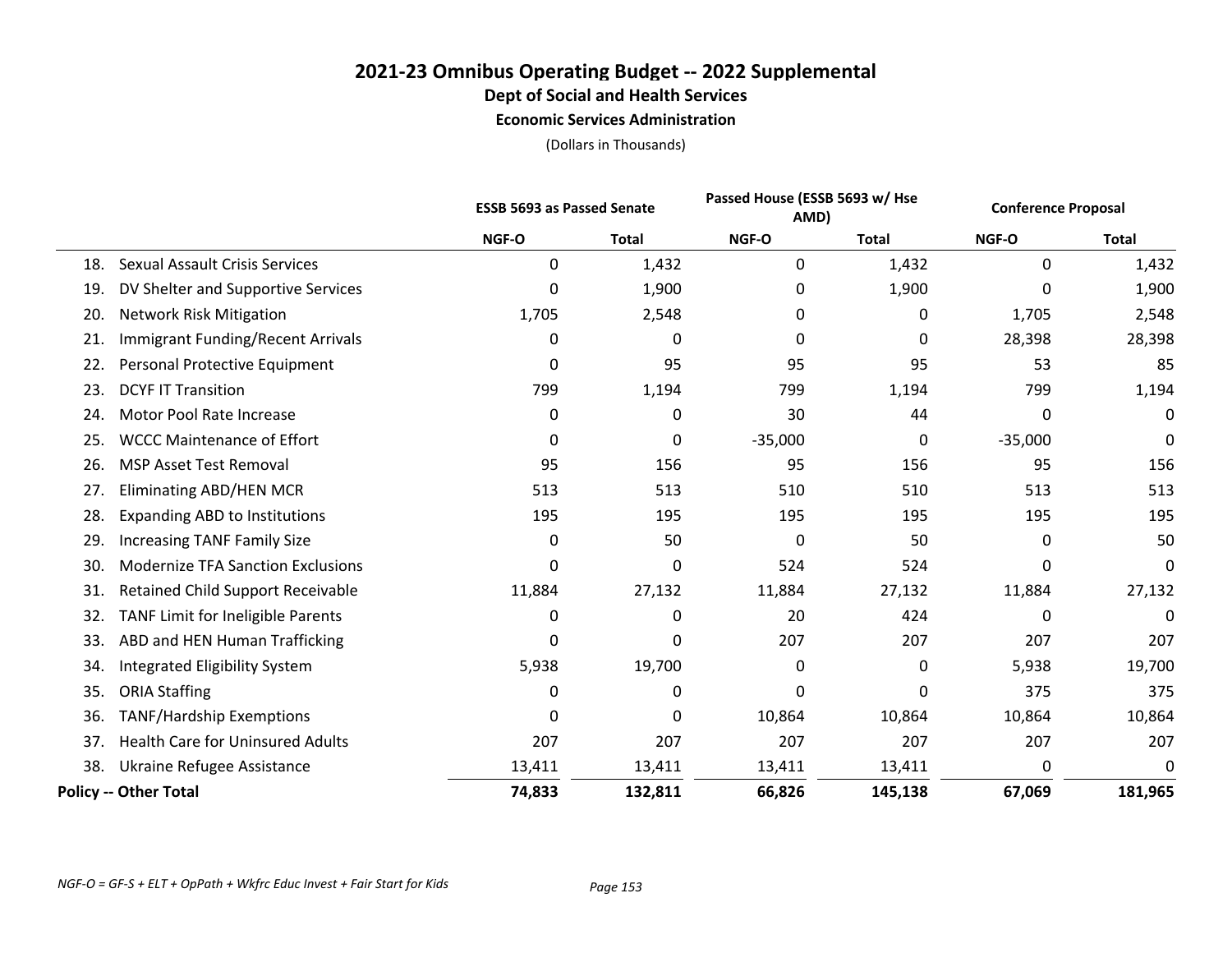#### **Economic Services Administration**

|                                           | <b>ESSB 5693 as Passed Senate</b> |              | Passed House (ESSB 5693 w/ Hse<br>AMD) |              | <b>Conference Proposal</b> |           |
|-------------------------------------------|-----------------------------------|--------------|----------------------------------------|--------------|----------------------------|-----------|
|                                           | <b>NGF-O</b>                      | <b>Total</b> | NGF-O                                  | <b>Total</b> | <b>NGF-O</b>               | Total     |
| <b>Policy Comp Changes:</b>               |                                   |              |                                        |              |                            |           |
| <b>State Employee Benefits</b><br>39.     | 9                                 | 15           | 0                                      | 0            | 9                          | 15        |
| <b>WFSE General Government</b><br>40.     | 9,764                             | 15,911       | 0                                      | 0            | 9,764                      | 15,911    |
| Rep Employee Health Benefits<br>41.       | 53                                | 87           | 0                                      | 0            | 53                         | 87        |
| Non-Rep General Wage Increase<br>42.      | 1,245                             | 2,035        | 0                                      | 0            | 1,245                      | 2,035     |
| <b>Updated PEBB Rate</b><br>43.           | 2,799                             | 4,582        | 0                                      | 0            | 1,138                      | 1,863     |
| PERS & TRS Plan 1 Benefit Increase<br>44. | 202                               | 334          | 0                                      | 0            | 202                        | 334       |
| <b>Policy -- Comp Total</b>               | 14,072                            | 22,964       | 0                                      | 0            | 12,411                     | 20,245    |
| <b>Policy UAR Changes:</b>                |                                   |              |                                        |              |                            |           |
| 45. Other UARs                            | 0                                 | 643          | 0                                      | 643          | 0                          | 643       |
| <b>Policy -- UAR Total</b>                | 0                                 | 643          | 0                                      | 643          | 0                          | 643       |
| <b>Total Policy Changes</b>               | 88,905                            | 156,418      | 66,826                                 | 145,781      | 79,480                     | 202,853   |
| 2021-23 Policy Level                      | 914,904                           | 2,871,105    | 892,825                                | 2,860,468    | 905,479                    | 2,917,540 |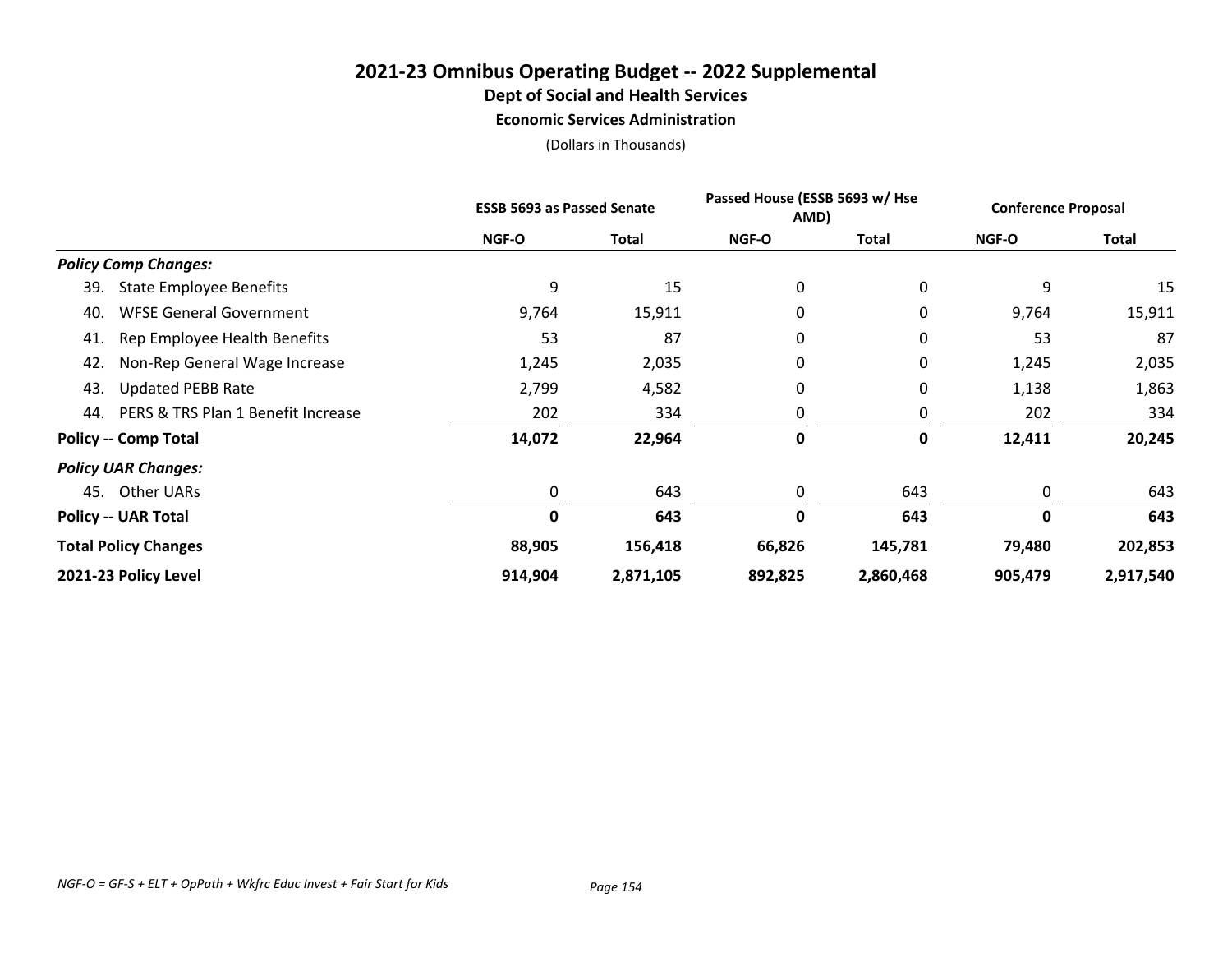#### **2021-23 Omnibus Operating Budget -- 2022 Supplemental Dept of Social and Health Services Vocational Rehabilitation**

|                                           |              | <b>ESSB 5693 as Passed Senate</b> |        | Passed House (ESSB 5693 w/ Hse<br>AMD) |              | <b>Conference Proposal</b> |  |
|-------------------------------------------|--------------|-----------------------------------|--------|----------------------------------------|--------------|----------------------------|--|
|                                           | <b>NGF-O</b> | <b>Total</b>                      | NGF-O  | <b>Total</b>                           | NGF-O        | <b>Total</b>               |  |
| 2021-23 Original Appropriations           | 32,687       | 142,282                           | 32,687 | 142,282                                | 32,687       | 142,282                    |  |
| 2021-23 Maintenance Level                 | 34,865       | 144,460                           | 34,865 | 144,460                                | 34,865       | 144,460                    |  |
| <b>Policy Other Changes:</b>              |              |                                   |        |                                        |              |                            |  |
| <b>Community Support Services</b><br>1.   | 5,087        | 5,322                             | 0      | 0                                      | 5,087        | 5,322                      |  |
| <b>Network Risk Mitigation</b><br>2.      | 171          | 171                               | 0      | 0                                      | 171          | 171                        |  |
| Personal Protective Equipment<br>3.       | 0            | 13                                | 13     | 13                                     | 9            | 9                          |  |
| <b>DCYF IT Transition</b><br>4.           | 80           | 80                                | 80     | 80                                     | 80           | 80                         |  |
| Motor Pool Rate Increase<br>5.            | 26           | 26                                | 26     | 26                                     | 26           | 26                         |  |
| <b>Policy -- Other Total</b>              | 5,364        | 5,612                             | 119    | 119                                    | 5,373        | 5,608                      |  |
| <b>Policy Comp Changes:</b>               |              |                                   |        |                                        |              |                            |  |
| <b>State Employee Benefits</b><br>6.      | 1            | 1                                 | 0      | 0                                      | $\mathbf{1}$ | 1                          |  |
| <b>WFSE General Government</b><br>7.      | 1,294        | 1,294                             | 0      | 0                                      | 1,294        | 1,294                      |  |
| Rep Employee Health Benefits<br>8.        |              | 7                                 | 0      | 0                                      |              |                            |  |
| Non-Rep General Wage Increase<br>9.       | 95           | 95                                | 0      | 0                                      | 95           | 95                         |  |
| <b>Updated PEBB Rate</b><br>10.           | 357          | 357                               | 0      | 0                                      | 145          | 145                        |  |
| PERS & TRS Plan 1 Benefit Increase<br>11. | 26           | 26                                | 0      | 0                                      | 26           | 26                         |  |
| <b>Policy -- Comp Total</b>               | 1,780        | 1,780                             | 0      | 0                                      | 1,568        | 1,568                      |  |
| <b>Total Policy Changes</b>               | 7,144        | 7,392                             | 119    | 119                                    | 6,941        | 7,176                      |  |
| 2021-23 Policy Level                      | 42,009       | 151,852                           | 34,984 | 144,579                                | 41,806       | 151,636                    |  |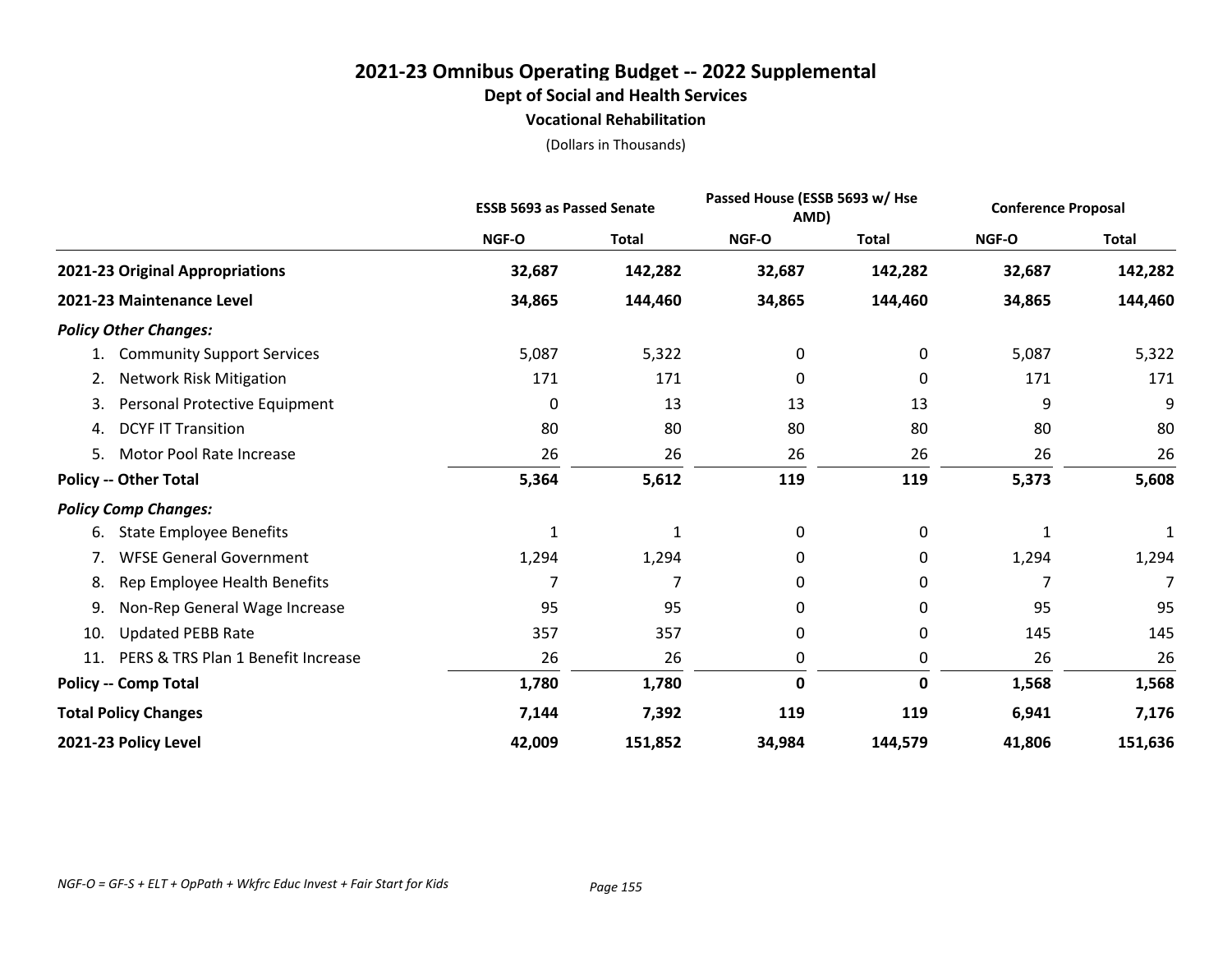**Administration and Supporting Services**

|                                           | <b>ESSB 5693 as Passed Senate</b> |              |        | Passed House (ESSB 5693 w/ Hse<br>AMD) |        | <b>Conference Proposal</b> |
|-------------------------------------------|-----------------------------------|--------------|--------|----------------------------------------|--------|----------------------------|
|                                           | NGF-O                             | <b>Total</b> | NGF-O  | <b>Total</b>                           | NGF-O  | <b>Total</b>               |
| 2021-23 Original Appropriations           | 78,416                            | 129,787      | 78,416 | 129,787                                | 78,416 | 129,787                    |
| 2021-23 Maintenance Level                 | 81,309                            | 133,821      | 81,309 | 133,821                                | 81,309 | 133,821                    |
| <b>Policy Other Changes:</b>              |                                   |              |        |                                        |        |                            |
| Diversity in Clinical Trials              | 715                               | 894          | 0      | 0                                      | 0      | $\mathbf 0$                |
| <b>Network Risk Mitigation</b><br>2.      | 503                               | 623          | 0      | 0                                      | 503    | 623                        |
| Language Access Providers Agreement<br>3. | 20                                | 31           | 20     | 31                                     | 20     | 31                         |
| Fleet Management System<br>4.             | 340                               | 425          | 340    | 425                                    | 340    | 425                        |
| <b>Payroll Staffing Resources</b><br>5.   | 616                               | 770          | 1,231  | 1,538                                  | 616    | 770                        |
| Personal Protective Equipment<br>6.       | 0                                 | 132          | 132    | 132                                    | 132    | 132                        |
| <b>DCYF IT Transition</b><br>7.           | 312                               | 383          | 312    | 383                                    | 312    | 383                        |
| Motor Pool Rate Increase<br>8.            | 0                                 | 0            | 43     | 52                                     | 0      | 0                          |
| <b>Medicare Cliff Study</b><br>9.         | 75                                | 75           | 0      | 0                                      | 75     | 75                         |
| <b>Medicaid Utilization Study</b><br>10.  | 75                                | 75           | 0      | 0                                      | 75     | 75                         |
| Poverty Red. Tech. Advisory Group<br>11.  | 0                                 | 0            | 461    | 461                                    | 461    | 461                        |
| Poverty Red. Interagency Coord.<br>12.    | 0                                 | 0            | 364    | 364                                    | 364    | 364                        |
| 13.<br>RDA - Data Management & Analytics  | 0                                 | $\Omega$     | 414    | 517                                    | 414    | 517                        |
| RDA - Permanent Supportive Housing<br>14. | 65                                | 65           | 65     | 65                                     | 65     | 65                         |
| 15.<br>Right-of-Way Encampment Mitigation | 3,640                             | 4,550        | 3,640  | 4,550                                  | 0      | 0                          |
| <b>Policy -- Other Total</b>              | 6,361                             | 8,023        | 7,022  | 8,518                                  | 3,377  | 3,921                      |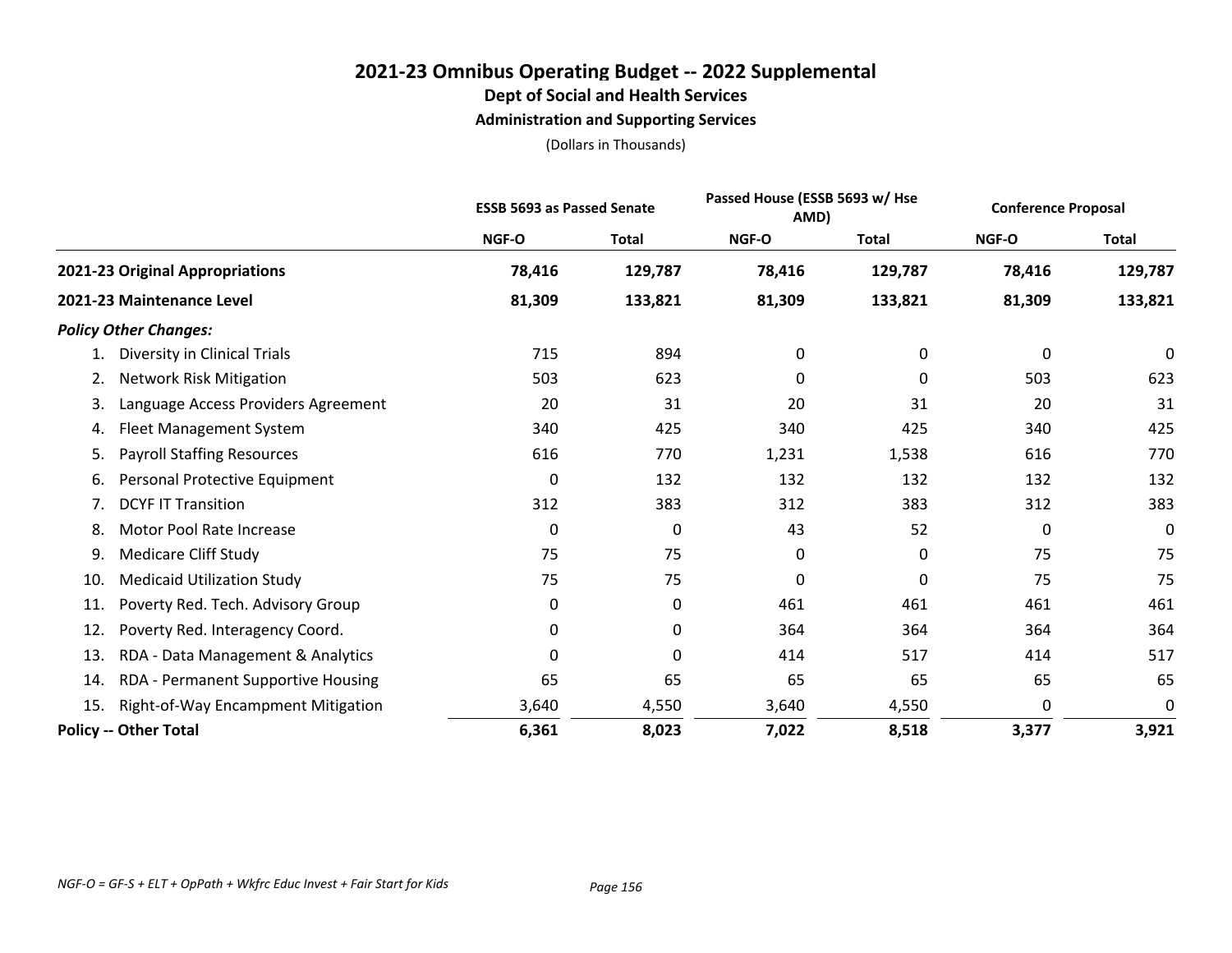**Administration and Supporting Services**

|                                           | <b>ESSB 5693 as Passed Senate</b> |              | Passed House (ESSB 5693 w/ Hse<br>AMD) |              | <b>Conference Proposal</b> |              |
|-------------------------------------------|-----------------------------------|--------------|----------------------------------------|--------------|----------------------------|--------------|
|                                           | <b>NGF-O</b>                      | <b>Total</b> | <b>NGF-O</b>                           | <b>Total</b> | <b>NGF-O</b>               | <b>Total</b> |
| <b>Policy Comp Changes:</b>               |                                   |              |                                        |              |                            |              |
| <b>State Employee Benefits</b><br>16.     |                                   | 9            | 0                                      | 0            |                            | 9            |
| <b>WFSE General Government</b><br>17.     | 941                               | 1,184        | 0                                      | 0            | 941                        | 1,184        |
| Rep Employee Health Benefits<br>18.       |                                   | 6            | 0                                      | 0            | 5                          | 6            |
| Non-Rep General Wage Increase<br>19.      | 895                               | 1,110        | 0                                      | 0            | 895                        | 1,110        |
| <b>Updated PEBB Rate</b><br>20.           | 536                               | 669          | 0                                      | 0            | 218                        | 272          |
| PERS & TRS Plan 1 Benefit Increase<br>21. | 45                                | 56           | 0                                      | 0            | 45                         | 56           |
| <b>Policy -- Comp Total</b>               | 2,429                             | 3,034        | 0                                      | 0            | 2,111                      | 2,637        |
| <b>Total Policy Changes</b>               | 8,790                             | 11,057       | 7,022                                  | 8,518        | 5,488                      | 6,558        |
| 2021-23 Policy Level                      | 90,099                            | 144,878      | 88,331                                 | 142,339      | 86,797                     | 140,379      |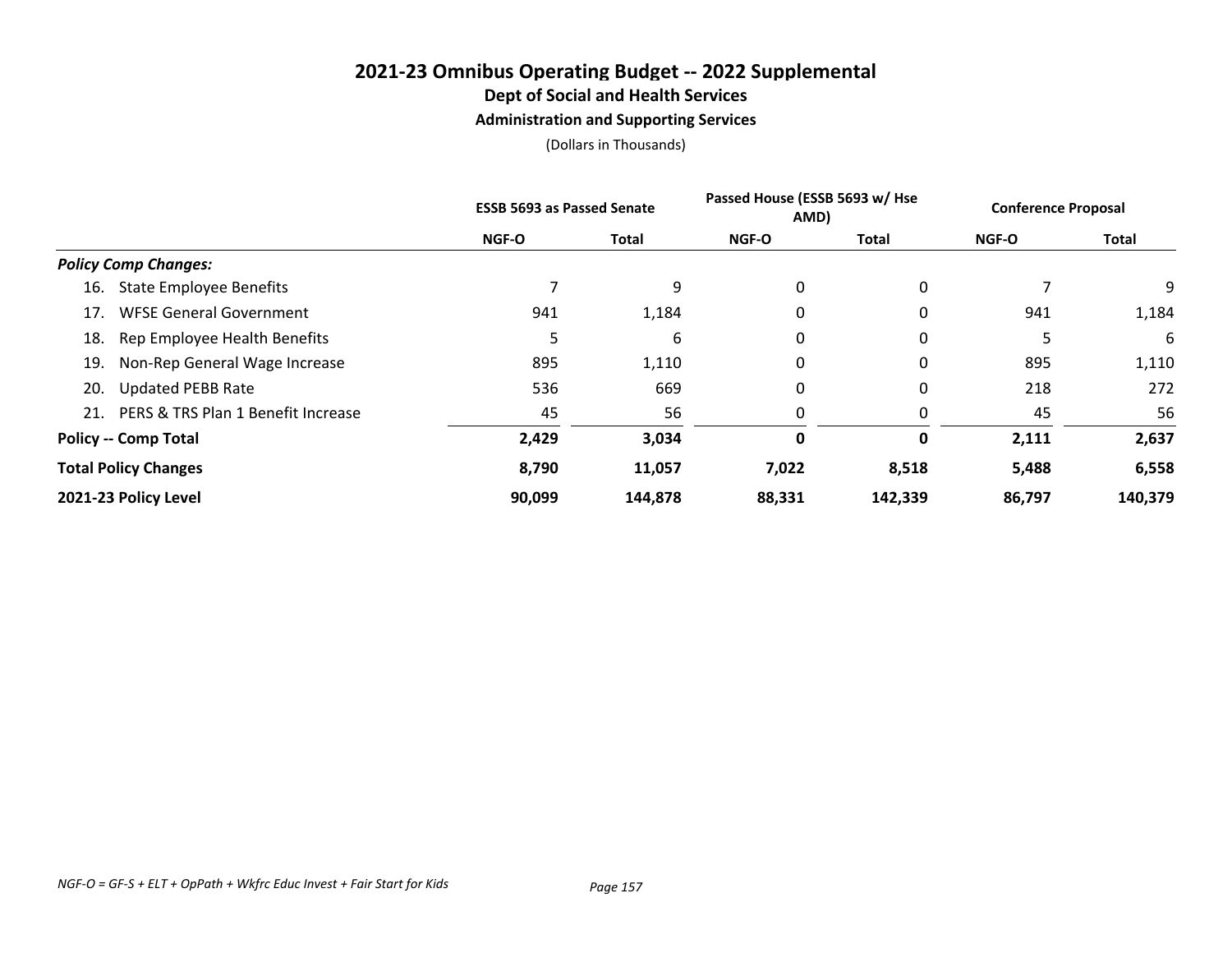**Special Commitment Center**

|                                           | <b>ESSB 5693 as Passed Senate</b> |              | Passed House (ESSB 5693 w/ Hse<br>AMD) |              | <b>Conference Proposal</b> |              |
|-------------------------------------------|-----------------------------------|--------------|----------------------------------------|--------------|----------------------------|--------------|
|                                           | NGF-O                             | <b>Total</b> | <b>NGF-O</b>                           | <b>Total</b> | NGF-O                      | <b>Total</b> |
| 2021-23 Original Appropriations           | 125,398                           | 125,398      | 125,398                                | 125,398      | 125,398                    | 125,398      |
| 2021-23 Maintenance Level                 | 127,996                           | 127,996      | 127,996                                | 127,996      | 127,996                    | 127,996      |
| <b>Policy Other Changes:</b>              |                                   |              |                                        |              |                            |              |
| COVID-19 Response<br>1.                   | 236                               | 236          | 236                                    | 236          | 236                        | 236          |
| <b>Network Risk Mitigation</b><br>2.      | 57                                | 57           | 0                                      | 0            | 57                         | 57           |
| King County SVP Prosecution - Incr<br>3.  | 2,399                             | 2,399        | 0                                      | 0            | 2,399                      | 2,399        |
| Personal Protective Equipment<br>4.       | 0                                 | 404          | 404                                    | 404          | 394                        | 394          |
| <b>DCYF IT Transition</b><br>5.           | 54                                | 54           | 54                                     | 54           | 54                         | 54           |
| <b>Print Services Rate Increase</b><br>6. | $\Omega$                          | 0            | 64                                     | 64           | 0                          | 0            |
| <b>Policy -- Other Total</b>              | 2,746                             | 3,150        | 758                                    | 758          | 3,140                      | 3,140        |
| <b>Policy Comp Changes:</b>               |                                   |              |                                        |              |                            |              |
| <b>State Employee Benefits</b><br>7.      | $\mathbf{1}$                      | 1            | 0                                      | 0            | 1                          | 1            |
| <b>WFSE General Government</b><br>8.      | 1,818                             | 1,818        | 0                                      | 0            | 1,818                      | 1,818        |
| Rep Employee Health Benefits<br>9.        | 10                                | 10           | 0                                      | 0            | 10                         | 10           |
| <b>Coalition of Unions</b><br>10.         | 37                                | 37           | 0                                      | 0            | 37                         | 37           |
| Non-Rep General Wage Increase<br>11.      | 109                               | 109          | 0                                      | 0            | 109                        | 109          |
| SEIU 1199 General Government<br>12.       | 53                                | 53           | 0                                      | 0            | 53                         | 53           |
| <b>Updated PEBB Rate</b><br>13.           | 504                               | 504          | 0                                      | 0            | 205                        | 205          |
| PERS & TRS Plan 1 Benefit Increase<br>14. | 32                                | 32           | 0                                      | 0            | 32                         | 32           |
| <b>Policy -- Comp Total</b>               | 2,564                             | 2,564        | 0                                      | 0            | 2,265                      | 2,265        |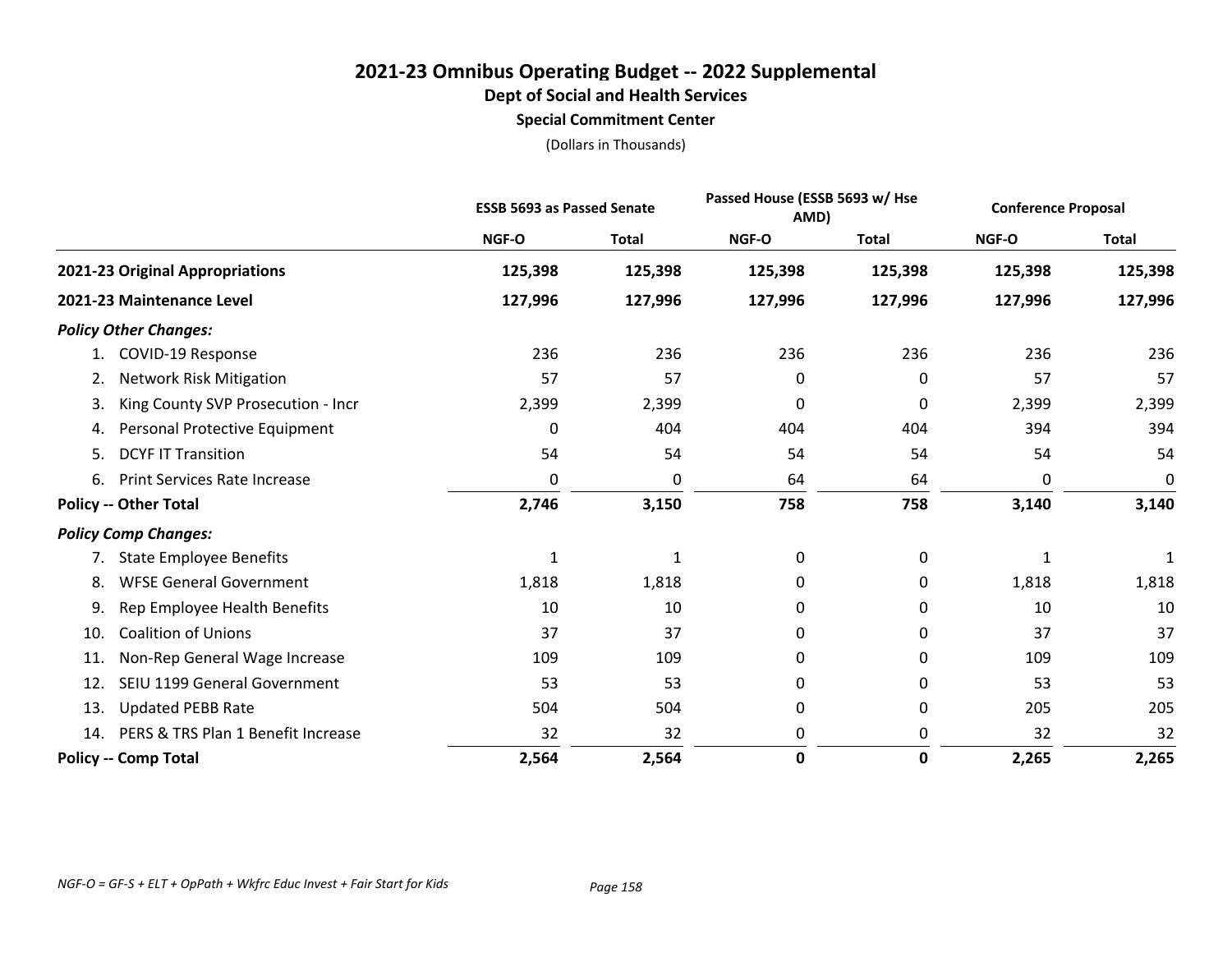#### **Special Commitment Center**

|                                    | <b>ESSB 5693 as Passed Senate</b> |         | Passed House (ESSB 5693 w/ Hse<br>AMD) |         | <b>Conference Proposal</b> |              |
|------------------------------------|-----------------------------------|---------|----------------------------------------|---------|----------------------------|--------------|
|                                    | <b>NGF-O</b>                      | Total   | <b>NGF-O</b>                           | Total   | NGF-O                      | <b>Total</b> |
| <b>Policy Transfer Changes:</b>    |                                   |         |                                        |         |                            |              |
| King County SVP Prosecution<br>15. | 1,393                             | 1,393   | $\mathbf{0}$                           | 0       | 1,393                      | 1,393        |
| <b>Policy -- Transfer Total</b>    | 1,393                             | 1,393   | 0                                      | 0       | 1,393                      | 1,393        |
| <b>Total Policy Changes</b>        | 6,703                             | 7,107   | 758                                    | 758     | 6,798                      | 6,798        |
| 2021-23 Policy Level               | 134,699                           | 135,103 | 128,754                                | 128,754 | 134,794                    | 134,794      |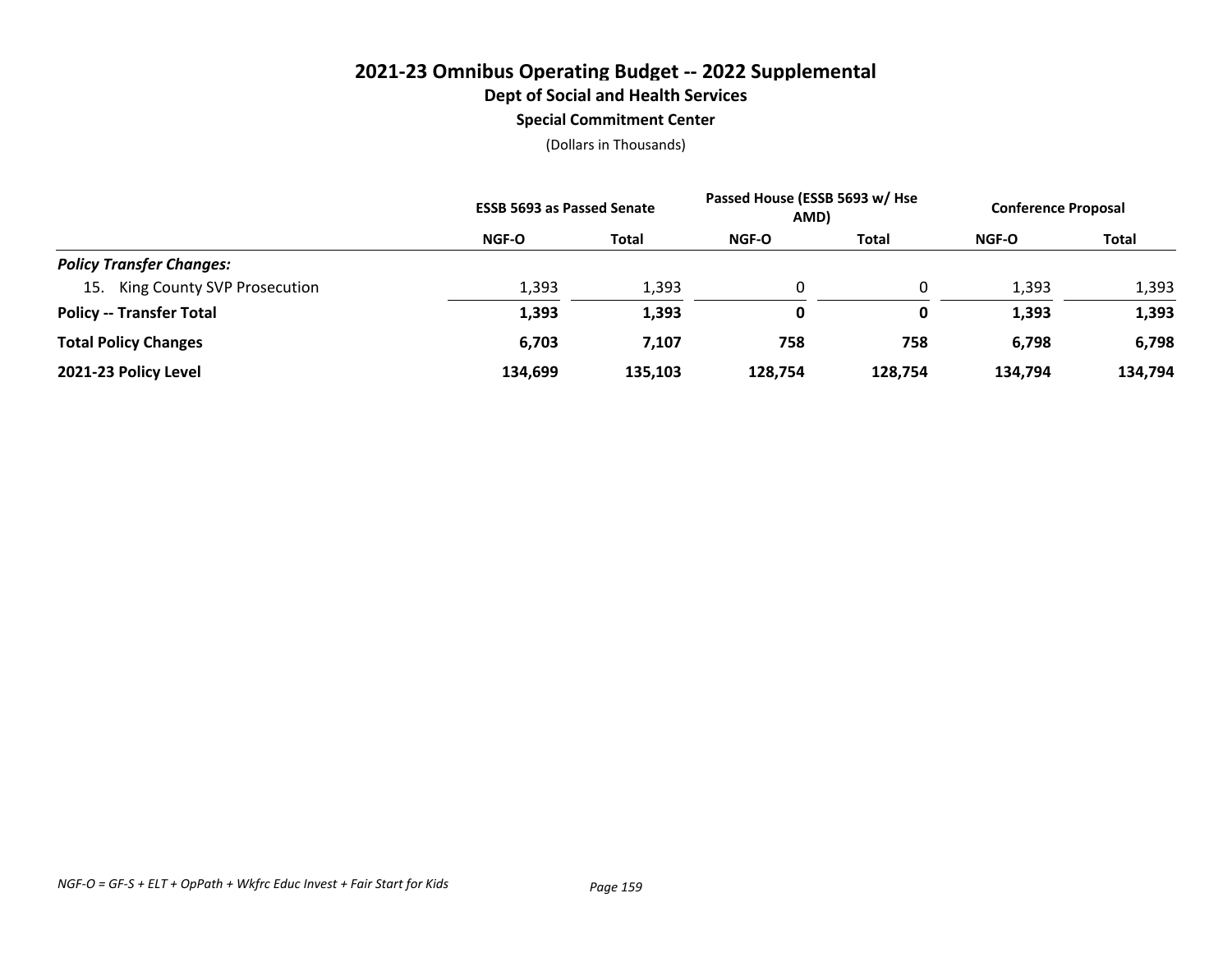#### **2021-23 Omnibus Operating Budget -- 2022 Supplemental Dept of Social and Health Services Payments to Other Agencies**

|                                         |              | <b>ESSB 5693 as Passed Senate</b> |              | Passed House (ESSB 5693 w/ Hse<br>AMD) |              | <b>Conference Proposal</b> |  |
|-----------------------------------------|--------------|-----------------------------------|--------------|----------------------------------------|--------------|----------------------------|--|
|                                         | <b>NGF-O</b> | <b>Total</b>                      | <b>NGF-O</b> | <b>Total</b>                           | <b>NGF-O</b> | <b>Total</b>               |  |
| 2021-23 Original Appropriations         | 122,272      | 175,501                           | 122,272      | 175,501                                | 122,272      | 175,501                    |  |
| 2021-23 Maintenance Level               | 124,529      | 177,799                           | 124,529      | 177,799                                | 124,529      | 177,799                    |  |
| <b>Policy Central Services Changes:</b> |              |                                   |              |                                        |              |                            |  |
| Archives/Records Management             | 0            | 0                                 | 0            | 0                                      | 73           | 107                        |  |
| <b>Audit Services</b><br>2.             | 0            | 0                                 | 0            | 0                                      | 189          | 281                        |  |
| Legal Services<br>3.                    | 0            | 0                                 | 0            | 0                                      | 1,033        | 1,439                      |  |
| <b>Administrative Hearings</b><br>4.    | 0            | 0                                 | 0            | 0                                      | 113          | 282                        |  |
| <b>CTS Central Services</b><br>5.       |              | 0                                 | 0            | 0                                      | 2,341        | 3,655                      |  |
| <b>DES Central Services</b><br>6.       | 0            | 0                                 | 0            | 0                                      | 158          | 225                        |  |
| <b>OFM Central Services</b>             | 0            | 0                                 | 0            | 0                                      | -94          | 344                        |  |
| Self-Insurance Liability Premium<br>8.  |              |                                   | 0            | 0                                      | 456          | 635                        |  |
| <b>Policy -- Central Svcs Total</b>     | 0            | 0                                 | $\Omega$     | 0                                      | 4,269        | 6,968                      |  |
| <b>Total Policy Changes</b>             | 0            | 0                                 | 0            | 0                                      | 4,269        | 6,968                      |  |
| 2021-23 Policy Level                    | 124,529      | 177,799                           | 124,529      | 177,799                                | 128,798      | 184,767                    |  |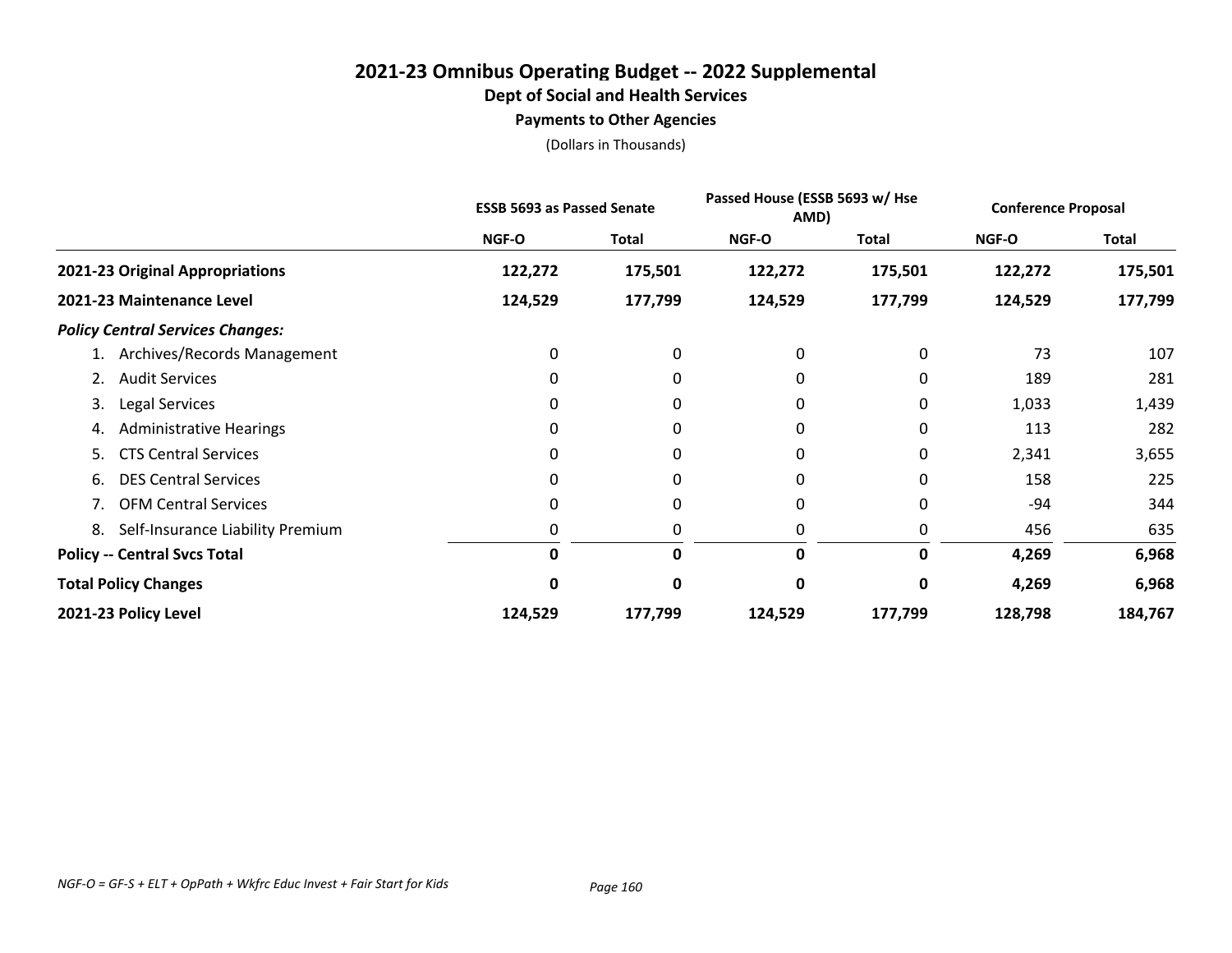### **2021-23 Omnibus Operating Budget -- 2022 Supplemental Dept of Social and Health Services Information System Services**

|                                 | <b>ESSB 5693 as Passed Senate</b> |              | Passed House (ESSB 5693 w/ Hse<br>AMD) |       | <b>Conference Proposal</b> |              |
|---------------------------------|-----------------------------------|--------------|----------------------------------------|-------|----------------------------|--------------|
|                                 | NGF-O                             | <b>Total</b> | NGF-O                                  | Total | NGF-O                      | <b>Total</b> |
| 2021-23 Original Appropriations |                                   |              |                                        |       |                            | $\mathbf 0$  |
| 2021-23 Maintenance Level       |                                   |              |                                        |       |                            | 0            |
| 2021-23 Policy Level            |                                   |              |                                        |       |                            | 0            |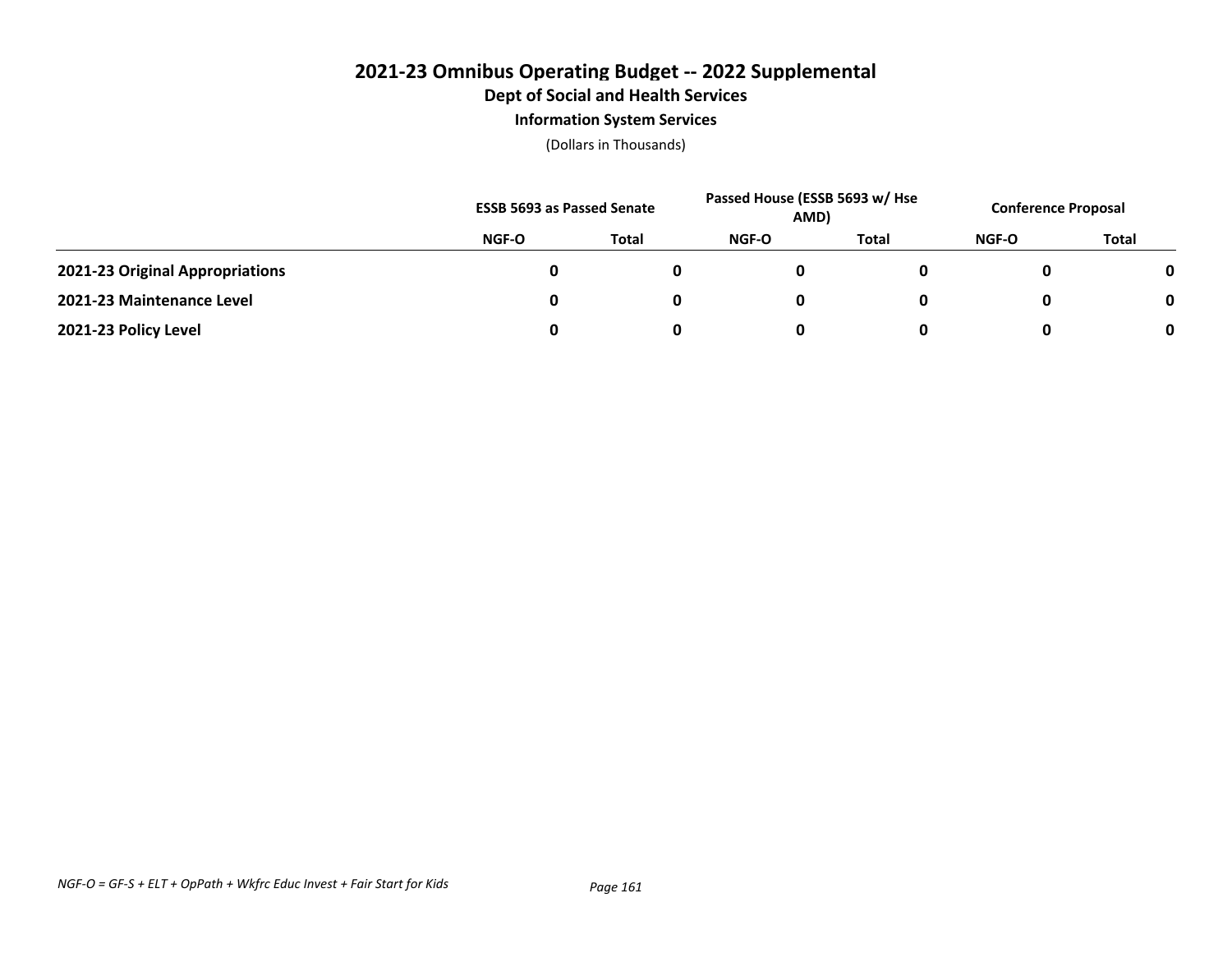### **2021-23 Omnibus Operating Budget -- 2022 Supplemental Dept of Social and Health Services Consolidated Field Services**

|                                 | <b>ESSB 5693 as Passed Senate</b> |              | Passed House (ESSB 5693 w/ Hse<br>AMD) |              | <b>Conference Proposal</b> |              |
|---------------------------------|-----------------------------------|--------------|----------------------------------------|--------------|----------------------------|--------------|
|                                 | NGF-O                             | <b>Total</b> | <b>NGF-O</b>                           | <b>Total</b> | NGF-O                      | <b>Total</b> |
| 2021-23 Original Appropriations |                                   |              | 0                                      |              |                            | 0            |
| 2021-23 Maintenance Level       |                                   |              | 0                                      |              |                            | 0            |
| 2021-23 Policy Level            |                                   |              | 0                                      |              |                            | 0            |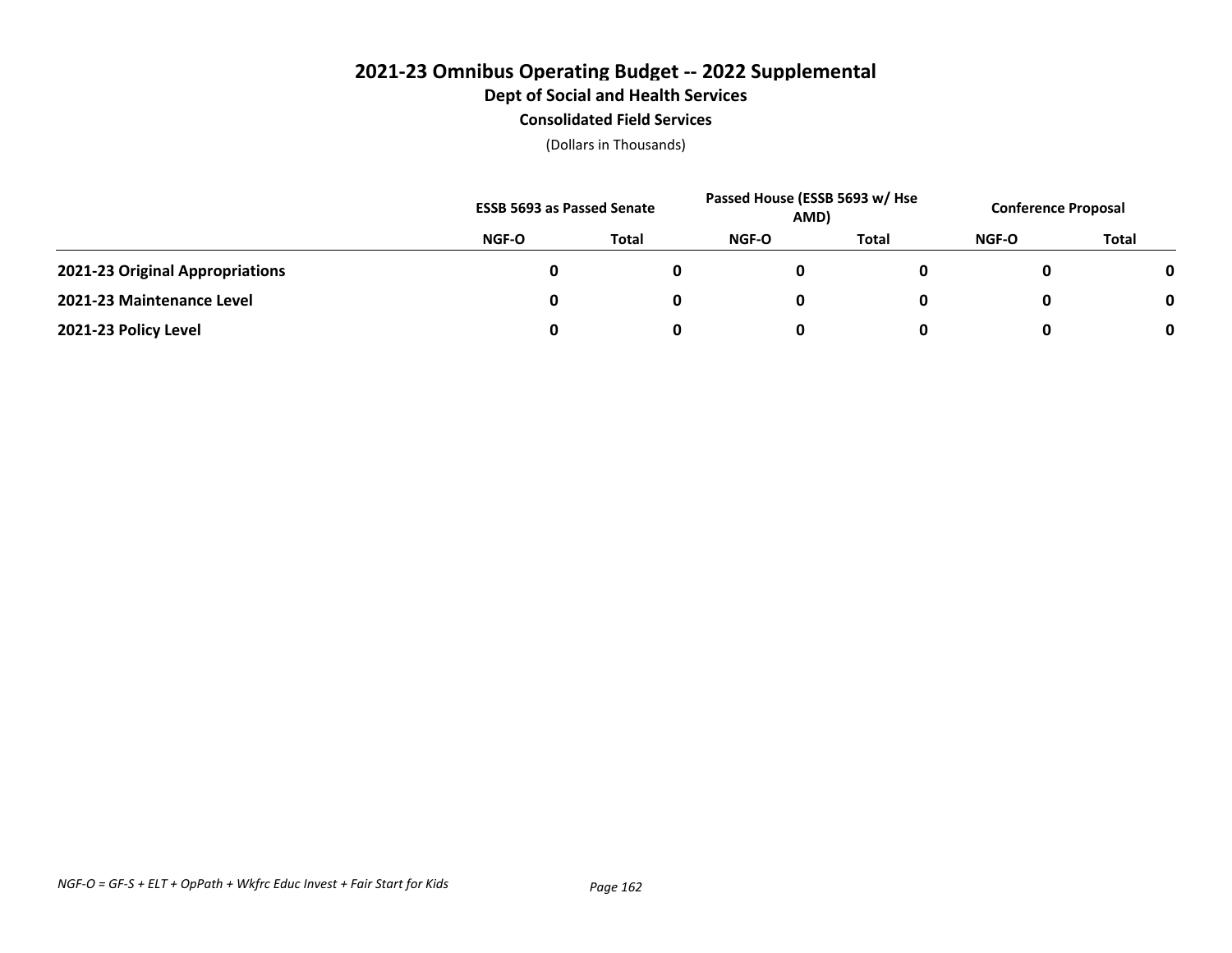|     |                                            | <b>ESSB 5693 as Passed Senate</b> |              | Passed House (ESSB 5693 w/ Hse<br>AMD) |              | <b>Conference Proposal</b> |              |
|-----|--------------------------------------------|-----------------------------------|--------------|----------------------------------------|--------------|----------------------------|--------------|
|     |                                            | NGF-O                             | <b>Total</b> | NGF-O                                  | <b>Total</b> | NGF-O                      | <b>Total</b> |
|     | 2021-23 Original Appropriations            | 196,137                           | 2,924,243    | 196,137                                | 2,924,243    | 196,137                    | 2,924,243    |
|     | 2021-23 Maintenance Level                  | 198,519                           | 2,937,415    | 198,519                                | 2,937,415    | 198,519                    | 2,937,415    |
|     | <b>Policy Other Changes:</b>               |                                   |              |                                        |              |                            |              |
|     | <b>Climate Commitment Act</b>              | 118                               | 118          | 118                                    | 118          | 118                        | 118          |
| 2.  | Health Equity Continuing Ed.               | 0                                 | 187          | 0                                      | 0            | 0                          | 0            |
| 3.  | <b>Health Professions Monitoring</b>       | 0                                 | 14           | 0                                      | 0            | 0                          | 14           |
| 4.  | OT Licensing Compact                       | 0                                 | 85           | 0                                      | 0            | 0                          | 85           |
| 5.  | Verifiable Credentials                     | 224                               | 224          | 0                                      | 0            | 0                          | 0            |
| 6.  | <b>Water System Plans</b>                  | 114                               | 114          | 0                                      | 0            | 0                          | 0            |
| 7.  | Mental Health Prof. Licenses               | 0                                 | 60           | 0                                      | 0            | 0                          | 0            |
| 8.  | <b>DOC Body Scanners</b>                   | 0                                 | 0            | 0                                      | 0            | 0                          | 34           |
| 9.  | Donor Human Milk                           | 91                                | 91           | 0                                      | 0            | 91                         | 91           |
| 10. | <b>Cosmetic Products/Chemicals</b>         | 0                                 | 404          | 0                                      | 0            | 0                          | 0            |
| 11. | Diversity in Clinical Trials               | 19                                | 19           | 0                                      | 0            | 0                          | 0            |
| 12. | Midwifery License                          | 22                                | 22           | 0                                      | 0            | 22                         | 22           |
| 13. | <b>Dedicated Cannabis Distributions</b>    | 0                                 | 316          | 0                                      | 0            | 0                          | 1,084        |
| 14. | Cardiac and Stroke Response                | 212                               | 212          | 0                                      | 0            | 212                        | 212          |
| 15. | Music Therapist Licensure                  | 81                                | 81           | 0                                      | 0            | 0                          | 0            |
| 16. | Behav. Health Support Specialists          | 147                               | 147          | 0                                      | 0            | 147                        | 147          |
| 17. | Rare Disease Advisory Council              | 390                               | 390          | 0                                      | 0            | 0                          | 0            |
| 18. | <b>Emergency Medical Provisional Certs</b> | 53                                | 53           | 0                                      | 0            | 0                          | 0            |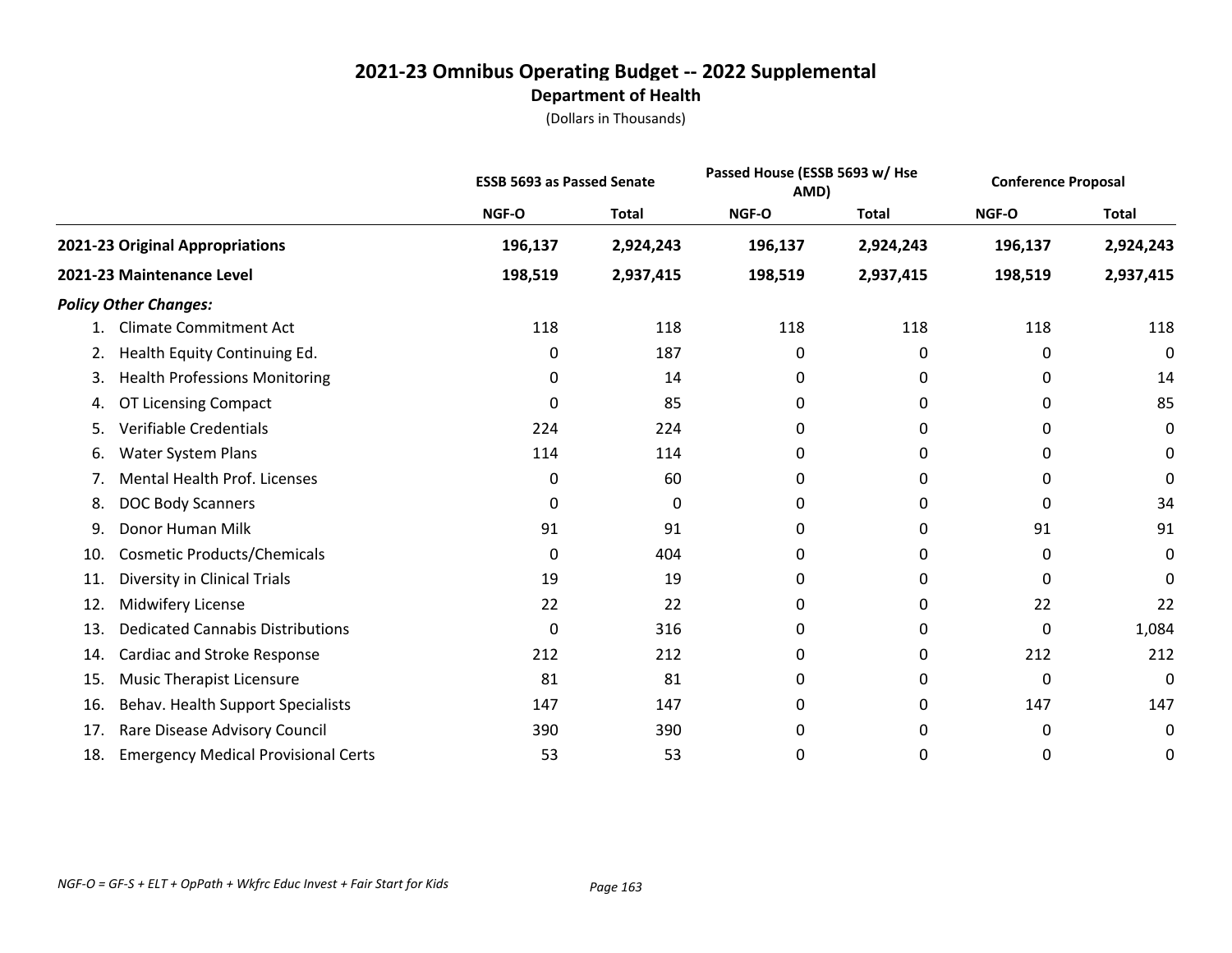|     |                                            |             | <b>ESSB 5693 as Passed Senate</b> |       | Passed House (ESSB 5693 w/ Hse<br>AMD) |       | <b>Conference Proposal</b> |
|-----|--------------------------------------------|-------------|-----------------------------------|-------|----------------------------------------|-------|----------------------------|
|     |                                            | NGF-O       | <b>Total</b>                      | NGF-O | <b>Total</b>                           | NGF-O | <b>Total</b>               |
| 19. | <b>Transportation Resources</b>            | $\mathbf 0$ | 39                                | 0     | 0                                      | 39    | 39                         |
| 20. | 988 - Call Center Impacts                  | 0           | 0                                 | 0     | 10,200                                 | 0     | 10,200                     |
| 21. | Local Funding Adjustment                   | 0           | 10,213                            | 0     | 10,213                                 | 0     | 10,213                     |
| 22. | <b>Abortion Providers</b>                  | 0           | 0                                 | 0     | 0                                      | 7,400 | 7,400                      |
| 23. | <b>Home Care Survey</b>                    | 17          | 17                                | 0     | $\Omega$                               | 17    | 17                         |
| 24. | <b>Cannabis Terminology</b>                | 0           | 0                                 | 0     | 48                                     | 0     | 48                         |
| 25. | <b>Certified Peer Specialists</b>          | 0           | 0                                 | 445   | 539                                    | 0     | 0                          |
| 26. | <b>Charity Care</b>                        | 0           | 0                                 | 88    | 132                                    | 88    | 132                        |
| 27. | <b>Chemicals in Consumer Products</b>      | 0           | 0                                 | 0     | 73                                     | 0     | 0                          |
| 28. | Drug Awareness Campaign                    | 2,000       | 2,000                             | 0     | 0                                      | 2,000 | 2,000                      |
| 29. | <b>Community Paramedicine</b>              | 1,500       | 1,500                             | 0     | 0                                      | 1,500 | 1,500                      |
| 30. | <b>Cancer Pathways Operating Support</b>   | 1,000       | 1,000                             | 0     | 0                                      | 1,000 | 1,000                      |
| 31. | <b>Expand Smoking Cessation</b>            | 121         | 121                               | 121   | 121                                    | 121   | 121                        |
| 32. | Death with Dignity                         | 0           | 0                                 | 55    | 55                                     | 0     | 0                          |
| 33. | <b>Expand Doula Services</b>               | 102         | 102                               | 74    | 74                                     | 74    | 74                         |
| 34. | Dialysate & Dialysis Devices               | 0           | 0                                 | 0     | 17                                     | 0     | 17                         |
| 35. | Drinking Water Fluoridation                | 0           | 0                                 | 698   | 698                                    | 0     | 0                          |
| 36. | <b>Engineering Assistance to Water Sys</b> | 532         | 532                               | 0     | 0                                      | 532   | 532                        |
| 37. | <b>Community Env. Justice Grants</b>       | 500         | 500                               | 0     | 0                                      | 500   | 500                        |
| 38. | <b>Behavioral Health Work Group</b>        | 91          | 91                                | 0     | 0                                      | 91    | 91                         |
| 39. | State Route 410 Portable Toilets           | 25          | 25                                | 0     | 0                                      | 25    | 25                         |
| 40. | <b>Family Planning Services Relief</b>     | 7,400       | 7,400                             | 0     | 0                                      | 0     | 0                          |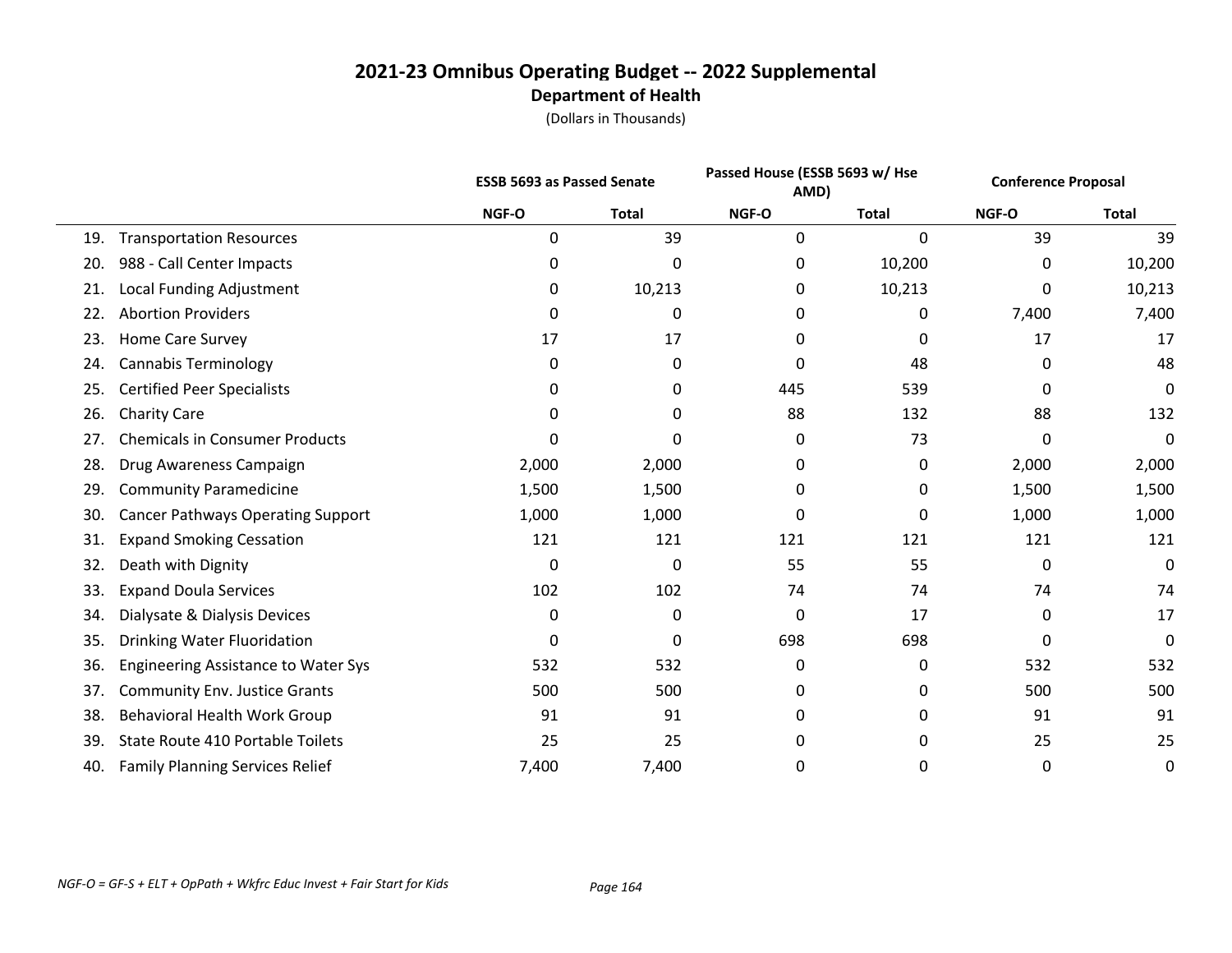|     |                                       |        | <b>ESSB 5693 as Passed Senate</b> |         | Passed House (ESSB 5693 w/ Hse<br>AMD) |       | <b>Conference Proposal</b> |
|-----|---------------------------------------|--------|-----------------------------------|---------|----------------------------------------|-------|----------------------------|
|     |                                       | NGF-O  | <b>Total</b>                      | NGF-O   | <b>Total</b>                           | NGF-O | <b>Total</b>               |
| 41. | <b>Family Planning Services</b>       | 0      | 0                                 | 7,200   | 7,200                                  | 0     | 0                          |
| 42. | <b>Fatality Reviews</b>               | 0      | 0                                 | 40      | 40                                     | 40    | 40                         |
| 43. | Health Professions/Expired Certs      | 0      | 0                                 | 0       | 94                                     | 0     | 0                          |
| 44. | <b>Hospital Policies/Pathogens</b>    | 0      | 0                                 | 44      | 44                                     | 44    | 44                         |
| 45. | <b>Health Equity Assessment</b>       | 166    | 166                               | 0       | $\Omega$                               | 166   | 166                        |
| 46. | Long-Term Services & Supports         | 0      | 552                               | 0       | 552                                    | 0     | 552                        |
| 47. | <b>UDS System</b>                     | 0      | 0                                 | 520     | 520                                    | 0     | 0                          |
| 48. | Mental Health Access Project          | 0      | 0                                 | 1,680   | 1,680                                  | 1,680 | 1,680                      |
| 49. | Yakima Neighborhood Health Services   | 0      | 0                                 | 1,000   | 1,000                                  | 1,000 | 1,000                      |
| 50. | <b>Nurse Delegation/Glucose</b>       | 0      | 0                                 | 0       | 17                                     | 0     | 17                         |
| 51. | <b>Public Health Data</b>             | 15,895 | 19,088                            | 15,895  | 19,088                                 | 0     | 19,088                     |
| 52. | Child Health Profile System           | 1,000  | 1,000                             | 1,000   | 1,000                                  | 1,000 | 1,000                      |
| 53. | <b>Community Health Workers</b>       | 654    | 654                               | 0       | 0                                      | 654   | 654                        |
| 54. | Prescription Drug Labels/Languages    | 0      | 0                                 | 45      | 45                                     | 0     | 0                          |
| 55. | <b>PFAS Forum</b>                     | 100    | 100                               | 0       | 0                                      | 100   | 100                        |
| 56. | <b>Psychology Compact</b>             | 0      | 0                                 | 0       | 243                                    | 0     | 243                        |
| 57. | COVID-19 Contain the Spread           | 0      | 156,099                           | 148,406 | 198,406                                | 0     | 58,320                     |
| 58. | <b>Continue COVID-19 Vaccinations</b> | 0      | 100,149                           | 99,852  | 99,852                                 | 0     | 66,956                     |
| 59. | <b>Credentialing Resources</b>        | 2,488  | 2,488                             | 2,488   | 2,488                                  | 2,488 | 2,488                      |
| 60. | <b>WA Medical Coordination Center</b> | 1,283  | 1,283                             | 1,283   | 1,283                                  | 1,283 | 1,283                      |
| 61. | Child Lead Exposure Mitigation        | 409    | 409                               | 409     | 409                                    | 409   | 409                        |
| 62. | Drinking Water Program                | 0      | 3,500                             | 0       | 3,500                                  | 0     | 3,500                      |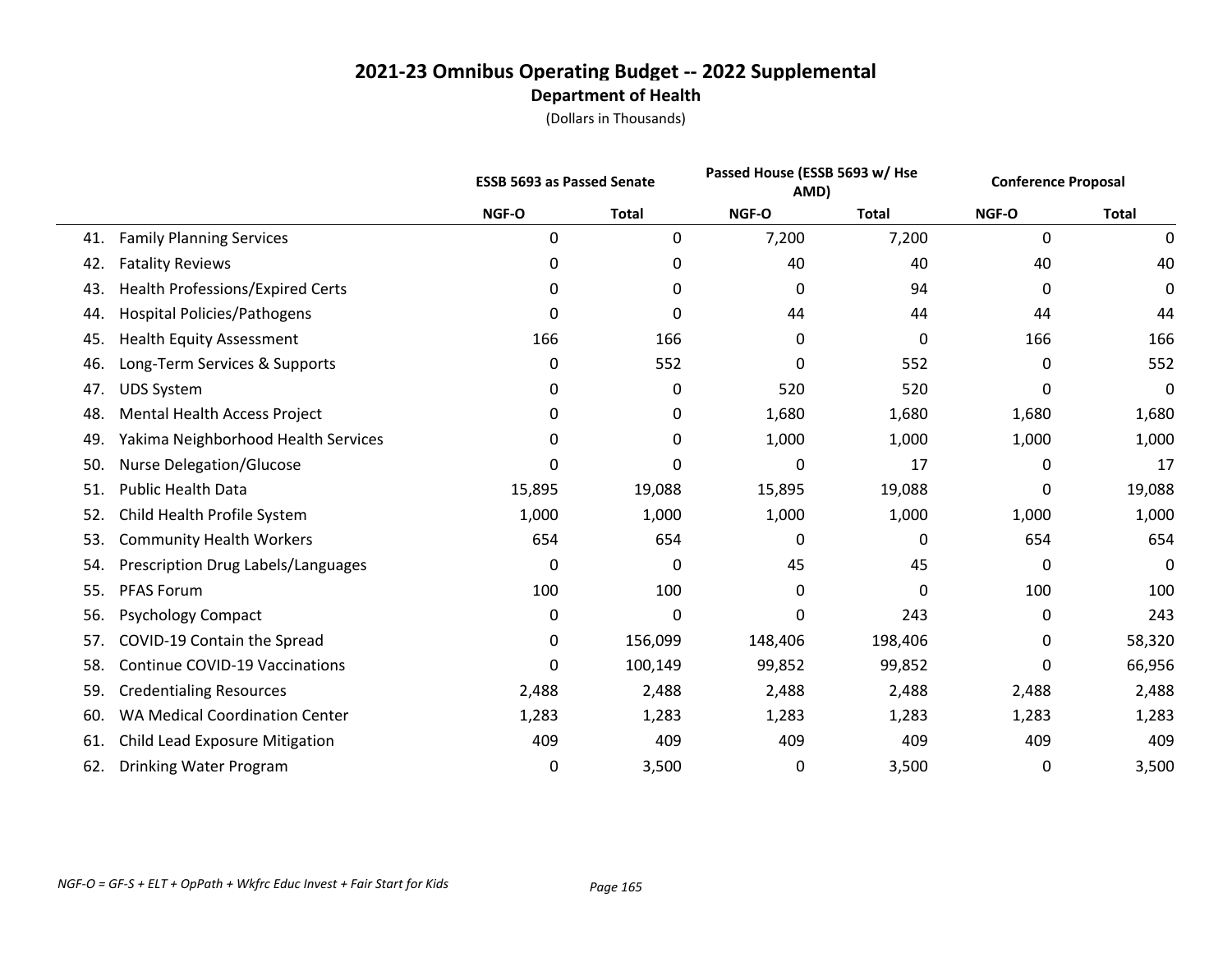|     |                                          | Passed House (ESSB 5693 w/ Hse<br><b>ESSB 5693 as Passed Senate</b><br>AMD) |              | <b>Conference Proposal</b> |              |        |              |
|-----|------------------------------------------|-----------------------------------------------------------------------------|--------------|----------------------------|--------------|--------|--------------|
|     |                                          | NGF-O                                                                       | <b>Total</b> | NGF-O                      | <b>Total</b> | NGF-O  | <b>Total</b> |
| 63. | <b>Cannabis Laboratory Testing</b>       | 818                                                                         | 818          | 0                          | 777          | 818    | 818          |
| 64. | <b>Upgrade Drinking Water System</b>     | 0                                                                           | 1,034        | 0                          | 1,034        | 0      | 1,034        |
| 65. | <b>Upgrade Medical Cannabis Registry</b> | 2,101                                                                       | 2,101        | 0                          | 0            | 0      | 0            |
| 66. | WIC Food Insecurity/Infant Formula       | 0                                                                           | 0            | 6,178                      | 6,178        | 6,178  | 6,178        |
| 67. | <b>Health Boards &amp; Commissions</b>   | 0                                                                           | 268          | 0                          | 0            | 0      | 268          |
| 68. | <b>Updated Federal Grant Revenues</b>    | 0                                                                           | 0            | 0                          | $-259,000$   | 0      | $-159,000$   |
| 69. | <b>Reclaimed Water</b>                   | 320                                                                         | 320          | 320                        | 320          | 320    | 320          |
| 70. | <b>Nursing License Applications</b>      | 0                                                                           | 2,028        | 0                          | 2,028        | 0      | 2,028        |
| 71. | Long-Term Care Nursing Staff             | 0                                                                           | 761          | 0                          | 761          | 0      | 761          |
| 72. | <b>Nurse Preceptor Grants</b>            | 6,000                                                                       | 6,000        | 6,000                      | 6,000        | 6,000  | 6,000        |
| 73. | <b>Sexual Assault Nurse Examiners</b>    | 0                                                                           | 0            | 1,088                      | 1,088        | 1,088  | 1,088        |
| 74. | <b>School-Based Health Center Grants</b> | 814                                                                         | 814          | 914                        | 914          | 814    | 814          |
| 75. | <b>School Environmental Health</b>       | 0                                                                           | 0            | 125                        | 125          | 125    | 125          |
| 76. | Sanitary Control of Shellfish            | 0                                                                           | 0            | 701                        | 701          | 0      | 0            |
| 77. | Youth Behavioral Health Program          | 0                                                                           | 0            | 90                         | 90           | 0      | 0            |
| 78. | Youth Suicide Prevention                 | 1,354                                                                       | 1,354        | 1,354                      | 1,354        | 1,354  | 1,354        |
| 79. | School Websites/Drug Information         | 0                                                                           | 0            | 129                        | 129          | 0      | 0            |
| 80. | <b>Tobacco Prevention</b>                | 0                                                                           | 0            | 15,000                     | 15,000       | 5,000  | 5,000        |
| 81. | Secure Drug Take-Back Program            | 0                                                                           | 1,132        | 0                          | 1,132        | 0      | 1,132        |
| 82. | <b>Criminal Justice Data Task Force</b>  | 300                                                                         | 300          | 0                          | 0            | 300    | 300          |
| 83. | <b>WA Poison Center</b>                  | 0                                                                           | 0            | 225                        | 225          | 225    | 225          |
|     | <b>Policy -- Other Total</b>             | 48,461                                                                      | 328,495      | 313,585                    | 138,605      | 45,063 | 61,701       |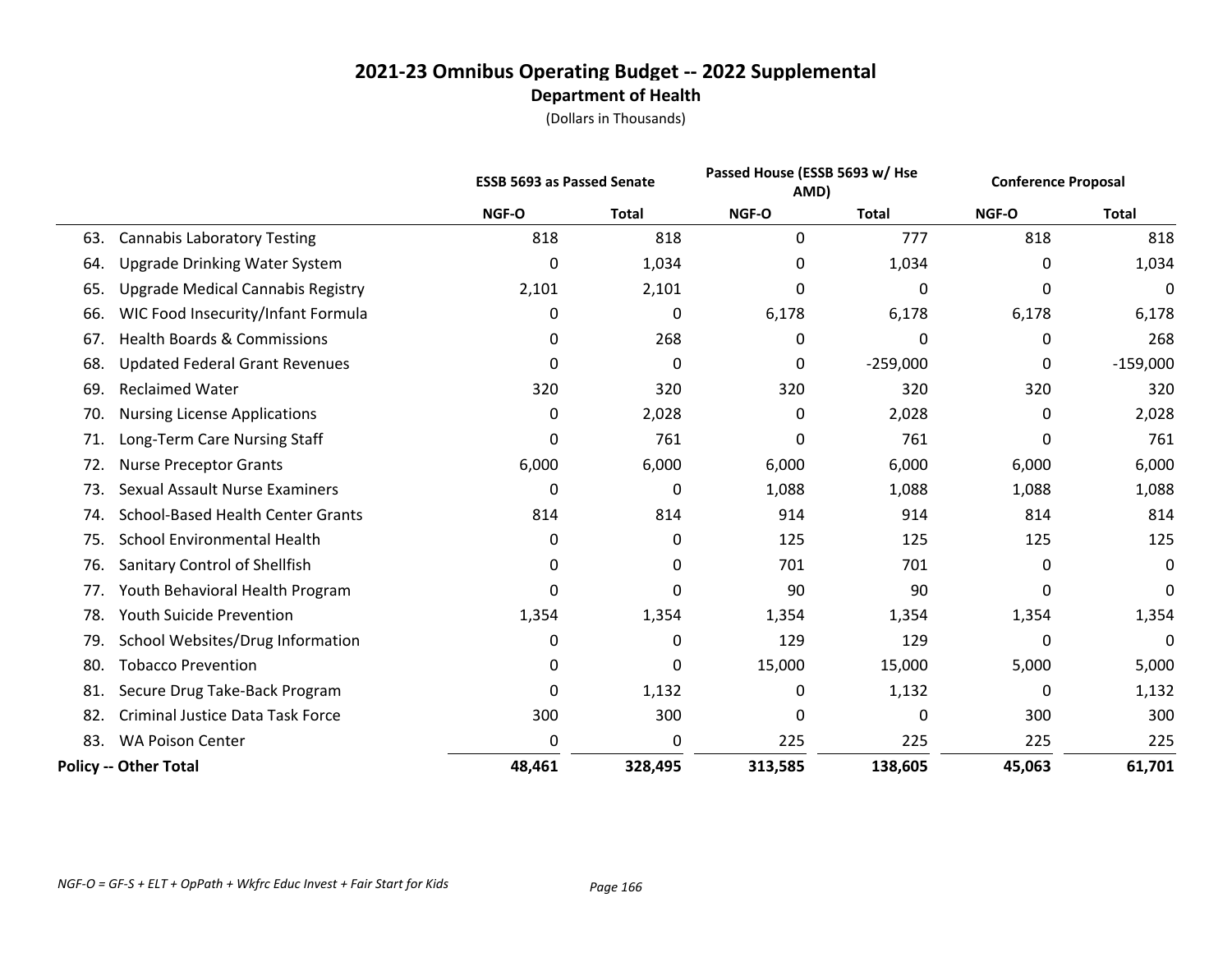|                                         |                                    | <b>ESSB 5693 as Passed Senate</b> |              |              | Passed House (ESSB 5693 w/ Hse<br>AMD) |                | <b>Conference Proposal</b> |
|-----------------------------------------|------------------------------------|-----------------------------------|--------------|--------------|----------------------------------------|----------------|----------------------------|
|                                         |                                    | NGF-O                             | <b>Total</b> | <b>NGF-O</b> | <b>Total</b>                           | <b>NGF-O</b>   | <b>Total</b>               |
| <b>Policy Comp Changes:</b>             |                                    |                                   |              |              |                                        |                |                            |
| 84.                                     | <b>State Employee Benefits</b>     | 2                                 | 8            | 0            | 0                                      | $\overline{2}$ | 8                          |
| 85.                                     | <b>WFSE General Government</b>     | 1,195                             | 6,529        | 0            | 0                                      | 1,195          | 6,529                      |
| 86.                                     | Rep Employee Health Benefits       | 7                                 | 35           | 0            | 0                                      | 7              | 35                         |
| 87.                                     | Non-Rep General Wage Increase      | 353                               | 1,526        | 0            | 0                                      | 353            | 1,526                      |
| 88.                                     | SEIU 1199 General Government       | 37                                | 361          | 0            | 0                                      | 37             | 361                        |
| <b>Updated PEBB Rate</b><br>89.         |                                    | 403                               | 2,128        | 0            | 0                                      | 164            | 866                        |
| 90.                                     | PERS & TRS Plan 1 Benefit Increase | 36                                | 182          | 0            | 0                                      | 36             | 182                        |
| <b>Policy -- Comp Total</b>             |                                    | 2,033                             | 10,769       | 0            | 0                                      | 1,794          | 9,507                      |
| <b>Policy Central Services Changes:</b> |                                    |                                   |              |              |                                        |                |                            |
| 91.                                     | Archives/Records Management        | 0                                 | 0            | 0            | 0                                      | 7              | 36                         |
| <b>Audit Services</b><br>92.            |                                    | 0                                 | 0            | 0            | 0                                      |                | 40                         |
| Legal Services<br>93.                   |                                    | 0                                 | 0            | 0            | 0                                      | 69             | 434                        |
| <b>CTS Central Services</b><br>94.      |                                    | 0                                 | 0            | 0            | 0                                      | 113            | 669                        |
| <b>DES Central Services</b><br>95.      |                                    | 0                                 | 0            | 0            | 0                                      | 3              | 24                         |
| <b>OFM Central Services</b><br>96.      |                                    | 0                                 | 0            | 0            | 0                                      | -9             | 43                         |
| 97.                                     | Self-Insurance Liability Premium   | 0                                 | 0            | 0            | 0                                      | 2              | 14                         |
| <b>Policy -- Central Svcs Total</b>     |                                    | 0                                 | $\mathbf 0$  | 0            | 0                                      | 192            | 1,260                      |
| <b>Total Policy Changes</b>             |                                    | 50,494                            | 339,264      | 313,585      | 138,605                                | 47,049         | 72,468                     |
| 2021-23 Policy Level                    |                                    | 249,013                           | 3,276,679    | 512,104      | 3,076,020                              | 245,568        | 3,009,883                  |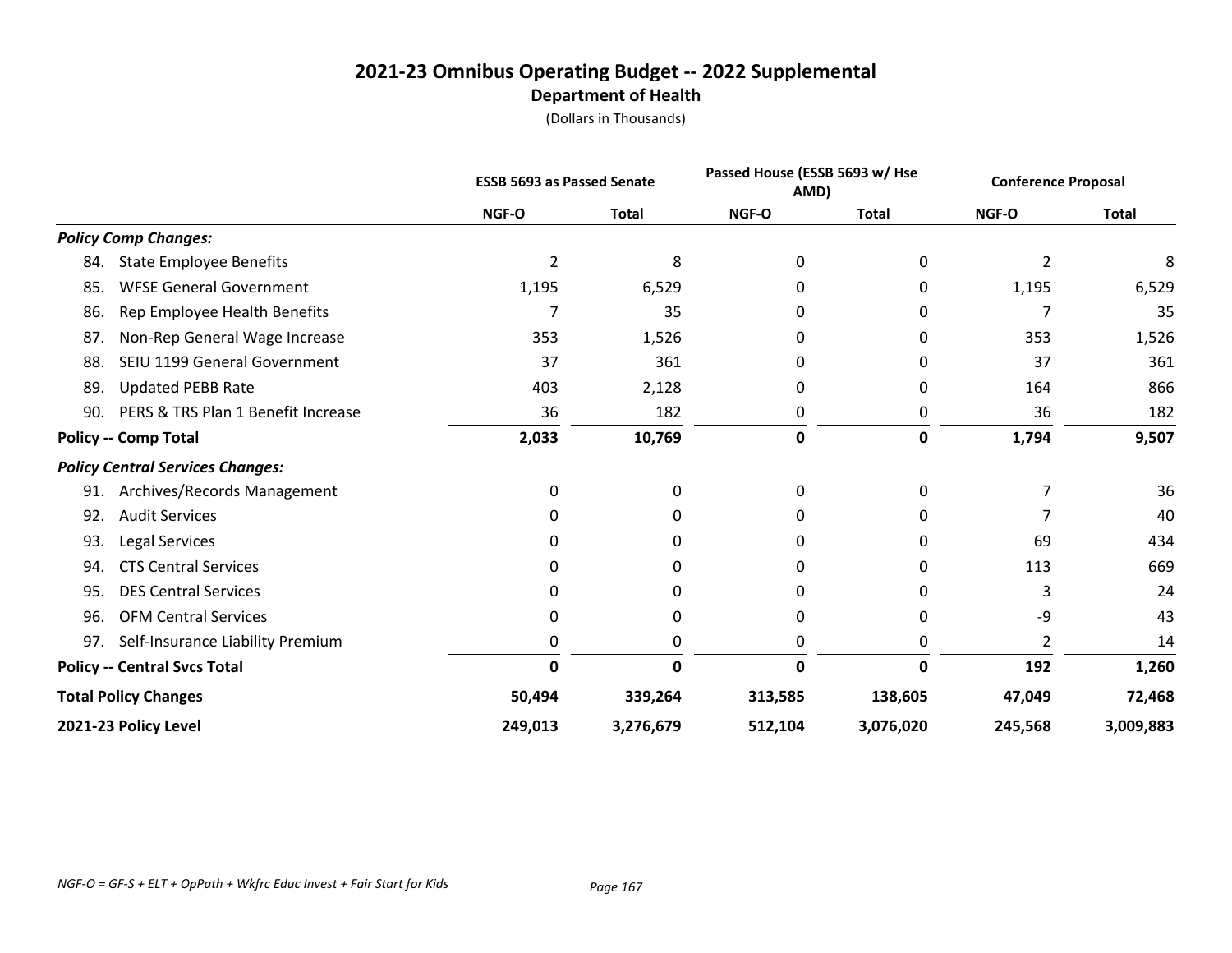### **2021-23 Omnibus Operating Budget -- 2022 Supplemental Department of Veterans' Affairs**

|     |                                     | <b>ESSB 5693 as Passed Senate</b> |              | Passed House (ESSB 5693 w/ Hse<br>AMD) |              | <b>Conference Proposal</b> |              |
|-----|-------------------------------------|-----------------------------------|--------------|----------------------------------------|--------------|----------------------------|--------------|
|     |                                     | <b>NGF-O</b>                      | <b>Total</b> | <b>NGF-O</b>                           | <b>Total</b> | NGF-O                      | <b>Total</b> |
|     | 2021-23 Original Appropriations     | 47,443                            | 189,182      | 47,443                                 | 189,182      | 47,443                     | 189,182      |
|     | 2021-23 Maintenance Level           | 49,335                            | 197,552      | 49,335                                 | 197,552      | 49,335                     | 197,552      |
|     | <b>Policy Other Changes:</b>        |                                   |              |                                        |              |                            |              |
|     | Veterans Homes Revenue Shortfall    | 9,568                             | 8,079        | 9,568                                  | 8,079        | 9,568                      | 8,079        |
| 2.  | <b>DEI and HR Positions</b>         | 132                               | 132          | 238                                    | 238          | 132                        | 132          |
| 3.  | IT Security & Infrastructure        | 334                               | 334          | 442                                    | 442          | 334                        | 334          |
| 4.  | <b>PTSD Counseling</b>              | 1,100                             | 1,100        | 0                                      | 0            | 0                          | 0            |
| 5.  | <b>Veterans Service Officers</b>    | 0                                 | 0            | 300                                    | 300          | 300                        | 300          |
| 6.  | Veterans/Military Suicide           | 0                                 | 0            | 677                                    | 677          | 677                        | 677          |
|     | 7. Veterans Peer Support            | 0                                 | 0            | 257                                    | 257          | 257                        | 257          |
|     | <b>Policy -- Other Total</b>        | 11,134                            | 9,645        | 11,482                                 | 9,993        | 11,268                     | 9,779        |
|     | <b>Policy Comp Changes:</b>         |                                   |              |                                        |              |                            |              |
| 8.  | <b>PSERS Disability Benefits</b>    | 6                                 | 6            | 0                                      | 0            | 0                          | 0            |
| 9.  | <b>State Employee Benefits</b>      | 4                                 | 4            | 0                                      | 0            | 4                          | 4            |
| 10. | <b>WFSE General Government</b>      | 3,047                             | 3,047        | 0                                      | 0            | 2,567                      | 2,567        |
| 11. | Rep Employee Health Benefits        | 16                                | 16           | 0                                      | 0            | 16                         | 16           |
| 12. | <b>Coalition of Unions</b>          | 617                               | 617          | 0                                      | 0            | 617                        | 617          |
| 13. | Non-Rep General Wage Increase       | 565                               | 565          | 0                                      | 0            | 565                        | 565          |
| 14. | <b>Updated PEBB Rate</b>            | 920                               | 920          | 0                                      | 0            | 374                        | 374          |
| 15. | PERS & TRS Plan 1 Benefit Increase  | 63                                | 63           | 0                                      | 0            | 63                         | 63           |
| 16. | NAC Recruitment & Retention Incenti | 879                               | 1,270        | 879                                    | 1,270        | 879                        | 1,270        |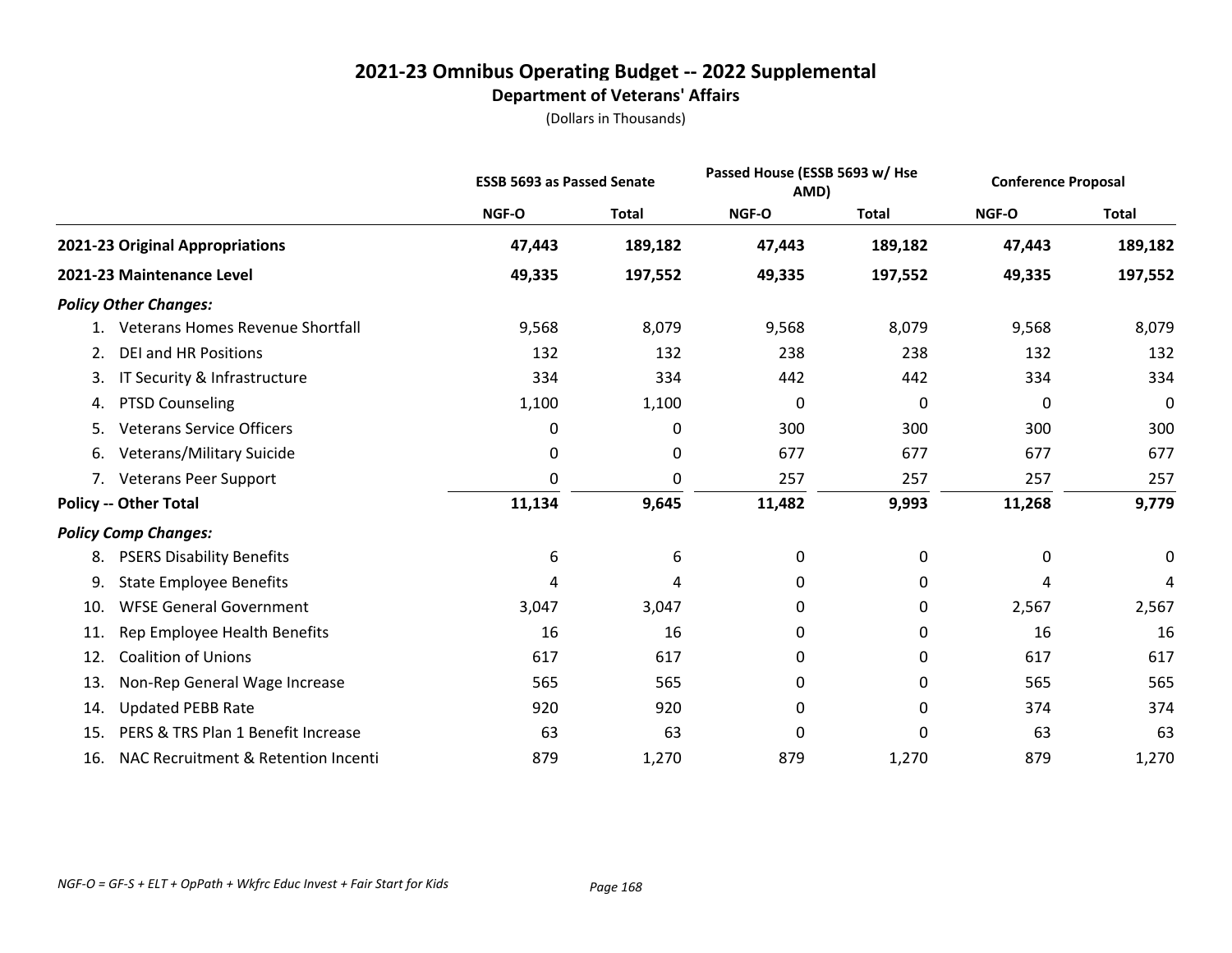### **2021-23 Omnibus Operating Budget -- 2022 Supplemental Department of Veterans' Affairs**

|                                         | <b>ESSB 5693 as Passed Senate</b> |              | Passed House (ESSB 5693 w/ Hse<br>AMD) |              | <b>Conference Proposal</b> |              |
|-----------------------------------------|-----------------------------------|--------------|----------------------------------------|--------------|----------------------------|--------------|
|                                         | NGF-O                             | <b>Total</b> | NGF-O                                  | <b>Total</b> | NGF-O                      | <b>Total</b> |
| 17. PSERS Total Disability              | $\Omega$                          | 0            | 0                                      | $\Omega$     | 6                          |              |
| <b>Policy -- Comp Total</b>             | 6,117                             | 6,508        | 879                                    | 1,270        | 5,091                      | 5,482        |
| <b>Policy Central Services Changes:</b> |                                   |              |                                        |              |                            |              |
| Archives/Records Management<br>18.      | 0                                 | 0            | 0                                      | 0            | 5                          | 5            |
| <b>Audit Services</b><br>19.            | 0                                 | 0            | 0                                      | 0            | 12                         | 12           |
| Legal Services<br>20.                   | 0                                 | 0            | 0                                      | 0            |                            |              |
| <b>CTS Central Services</b><br>21.      | 0                                 | 0            | 0                                      | 0            | 203                        | 205          |
| <b>DES Central Services</b><br>22.      | 0                                 | 0            | 0                                      | 0            | 3                          | 3            |
| <b>OFM Central Services</b><br>23.      | 0                                 | 0            | 0                                      | 0            | 18                         | 19           |
| Self-Insurance Liability Premium<br>24. |                                   | 0            | 0                                      | 0            | 6                          | 6            |
| <b>Policy -- Central Svcs Total</b>     | 0                                 | 0            | 0                                      | 0            | 248                        | 251          |
| <b>Policy UAR Changes:</b>              |                                   |              |                                        |              |                            |              |
| 25. COVID/Other UARs                    | 0                                 | 6,243        | 0                                      | 6,243        | 0                          | 6,243        |
| <b>Policy -- UAR Total</b>              | 0                                 | 6,243        | $\mathbf 0$                            | 6,243        | 0                          | 6,243        |
| <b>Total Policy Changes</b>             | 17,251                            | 22,396       | 12,361                                 | 17,506       | 16,607                     | 21,755       |
| 2021-23 Policy Level                    | 66,586                            | 219,948      | 61,696                                 | 215,058      | 65,942                     | 219,307      |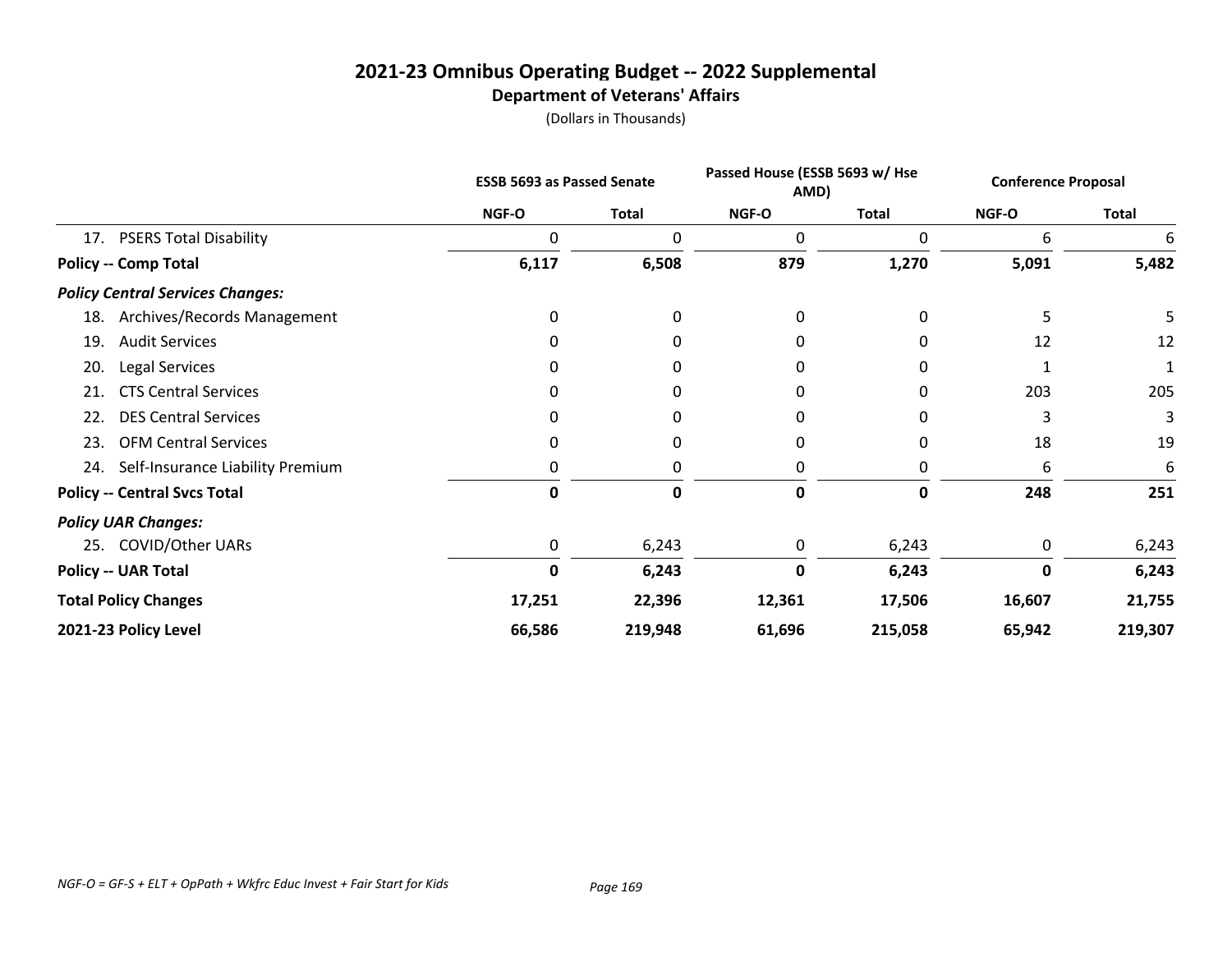#### **2021-23 Omnibus Operating Budget -- 2022 Supplemental Department of Veterans' Affairs Headquarters**

|                                         | <b>ESSB 5693 as Passed Senate</b> |              | Passed House (ESSB 5693 w/ Hse<br>AMD) |              | <b>Conference Proposal</b> |              |
|-----------------------------------------|-----------------------------------|--------------|----------------------------------------|--------------|----------------------------|--------------|
|                                         | NGF-O                             | <b>Total</b> | <b>NGF-O</b>                           | <b>Total</b> | <b>NGF-O</b>               | <b>Total</b> |
| 2021-23 Original Appropriations         | 7,757                             | 7,783        | 7,757                                  | 7,783        | 7,757                      | 7,783        |
| 2021-23 Maintenance Level               | 7,763                             | 7,789        | 7,763                                  | 7,789        | 7,763                      | 7,789        |
| <b>Policy Other Changes:</b>            |                                   |              |                                        |              |                            |              |
| 1. DEI and HR Positions                 | 132                               | 132          | 238                                    | 238          | 132                        | 132          |
| 2. IT Security & Infrastructure         | 334                               | 334          | 442                                    | 442          | 334                        | 334          |
| <b>Policy -- Other Total</b>            | 466                               | 466          | 680                                    | 680          | 466                        | 466          |
| <b>Policy Comp Changes:</b>             |                                   |              |                                        |              |                            |              |
| 3. Non-Rep General Wage Increase        | 52                                | 52           | 0                                      | 0            | 52                         | 52           |
| 4. Updated PEBB Rate                    | 15                                | 15           | 0                                      | 0            | 6                          | 6            |
| 5. PERS & TRS Plan 1 Benefit Increase   | $\overline{2}$                    | 2            | 0                                      | 0            | $\overline{2}$             | 2            |
| <b>Policy -- Comp Total</b>             | 69                                | 69           | $\mathbf 0$                            | $\mathbf 0$  | 60                         | 60           |
| <b>Policy Central Services Changes:</b> |                                   |              |                                        |              |                            |              |
| 6. Audit Services                       | 0                                 | 0            | 0                                      | 0            | 1                          | 1            |
| 7. CTS Central Services                 | 0                                 | 0            | 0                                      | 0            | 16                         | 16           |
| 8. OFM Central Services                 | 0                                 | 0            | 0                                      | 0            | $-13$                      | $-13$        |
| <b>Policy -- Central Svcs Total</b>     | $\mathbf 0$                       | $\mathbf 0$  | $\mathbf 0$                            | 0            | 4                          | 4            |
| <b>Total Policy Changes</b>             | 535                               | 535          | 680                                    | 680          | 530                        | 530          |
| 2021-23 Policy Level                    | 8,298                             | 8,324        | 8,443                                  | 8,469        | 8,293                      | 8,319        |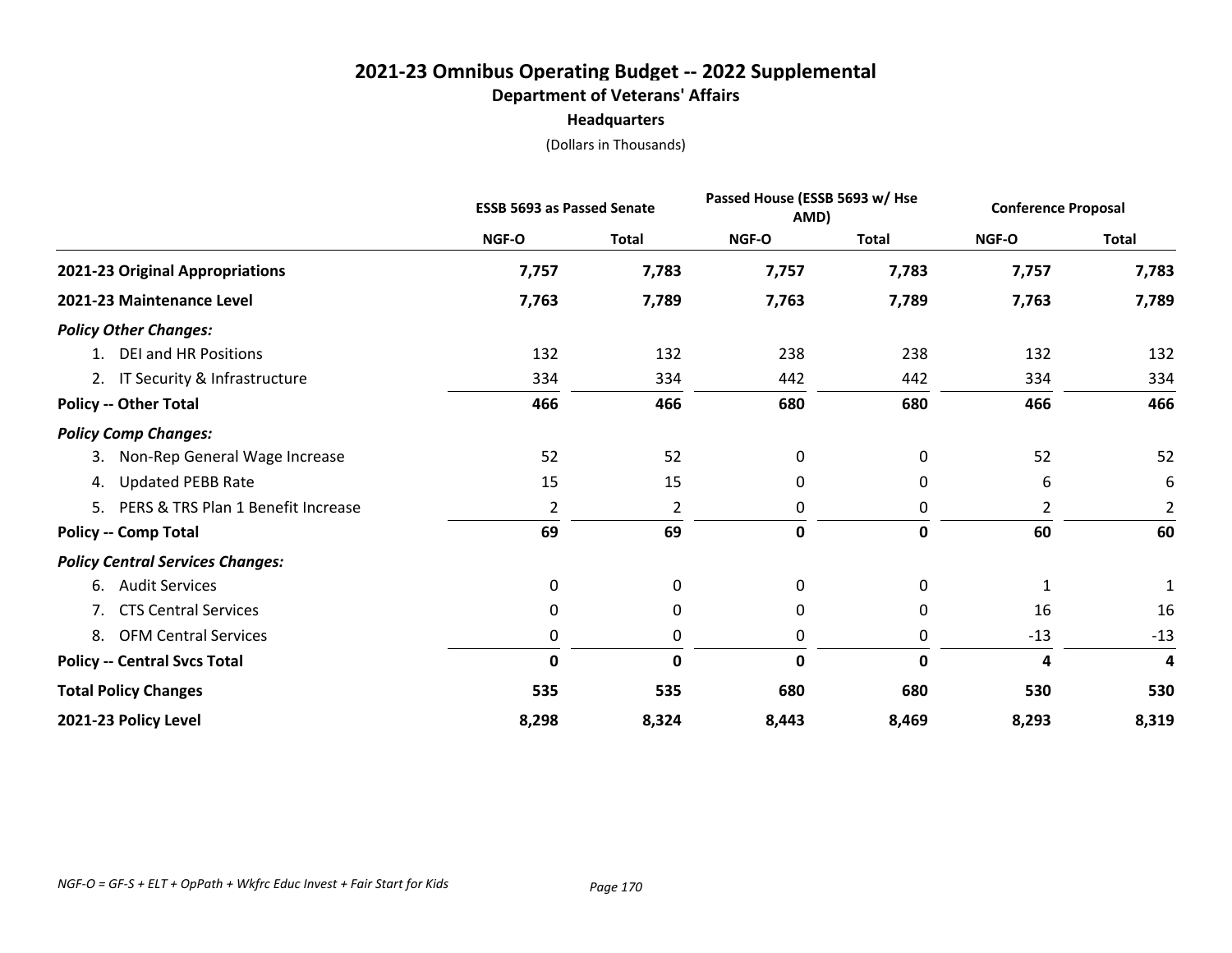#### **2021-23 Omnibus Operating Budget -- 2022 Supplemental Department of Veterans' Affairs Field Services**

|                                          | <b>ESSB 5693 as Passed Senate</b> |              | Passed House (ESSB 5693 w/ Hse<br>AMD) |              | <b>Conference Proposal</b> |                |
|------------------------------------------|-----------------------------------|--------------|----------------------------------------|--------------|----------------------------|----------------|
|                                          | NGF-O                             | <b>Total</b> | NGF-O                                  | <b>Total</b> | NGF-O                      | <b>Total</b>   |
| 2021-23 Original Appropriations          | 15,999                            | 26,190       | 15,999                                 | 26,190       | 15,999                     | 26,190         |
| 2021-23 Maintenance Level                | 16,011                            | 32,678       | 16,011                                 | 32,678       | 16,011                     | 32,678         |
| <b>Policy Other Changes:</b>             |                                   |              |                                        |              |                            |                |
| 1. PTSD Counseling                       | 1,100                             | 1,100        | 0                                      | 0            | 0                          | 0              |
| <b>Veterans Service Officers</b><br>2.   | 0                                 | 0            | 300                                    | 300          | 300                        | 300            |
| Veterans/Military Suicide<br>3.          | 0                                 | 0            | 677                                    | 677          | 677                        | 677            |
| 4. Veterans Peer Support                 | 0                                 | 0            | 257                                    | 257          | 257                        | 257            |
| <b>Policy -- Other Total</b>             | 1,100                             | 1,100        | 1,234                                  | 1,234        | 1,234                      | 1,234          |
| <b>Policy Comp Changes:</b>              |                                   |              |                                        |              |                            |                |
| <b>State Employee Benefits</b><br>5.     | $\overline{2}$                    | 2            | 0                                      | 0            | $\overline{2}$             | $\overline{2}$ |
| Non-Rep General Wage Increase<br>6.      | 214                               | 214          | 0                                      | 0            | 214                        | 214            |
| <b>Updated PEBB Rate</b><br>7.           | 86                                | 86           | $\Omega$                               | 0            | 35                         | 35             |
| PERS & TRS Plan 1 Benefit Increase<br>8. | 7                                 | 7            | 0                                      | 0            | $\overline{7}$             | 7              |
| <b>Policy -- Comp Total</b>              | 309                               | 309          | $\mathbf 0$                            | 0            | 258                        | 258            |
| <b>Policy Central Services Changes:</b>  |                                   |              |                                        |              |                            |                |
| Archives/Records Management<br>9.        | 0                                 | 0            | 0                                      | 0            | $\mathbf{1}$               | $\mathbf{1}$   |
| <b>Audit Services</b><br>10.             | 0                                 | 0            | 0                                      | 0            | 2                          | $\overline{2}$ |
| <b>CTS Central Services</b><br>11.       | 0                                 | 0            | 0                                      | 0            | 32                         | 32             |
| <b>OFM Central Services</b><br>12.       | 0                                 | 0            | 0                                      | 0            | $-25$                      | $-25$          |
| <b>Policy -- Central Svcs Total</b>      | $\mathbf 0$                       | 0            | 0                                      | 0            | 10                         | 10             |
| <b>Total Policy Changes</b>              | 1,409                             | 1,409        | 1,234                                  | 1,234        | 1,502                      | 1,502          |
| 2021-23 Policy Level                     | 17,420                            | 34,087       | 17,245                                 | 33,912       | 17,513                     | 34,180         |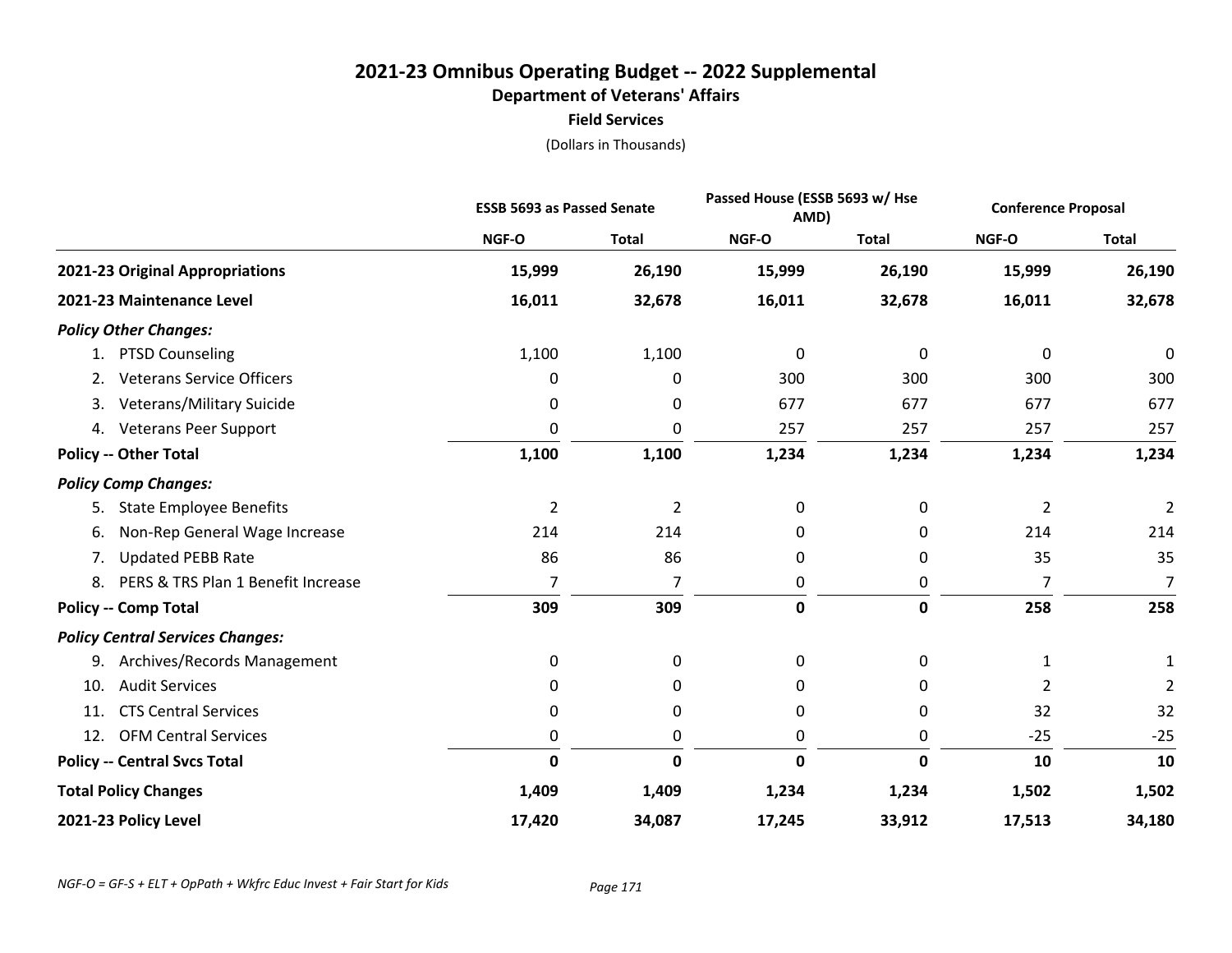# **2021-23 Omnibus Operating Budget -- 2022 Supplemental Department of Veterans' Affairs**

**State Veterans Homes Program**

|                                            | <b>ESSB 5693 as Passed Senate</b> |              | Passed House (ESSB 5693 w/ Hse<br>AMD) |              | <b>Conference Proposal</b> |                |
|--------------------------------------------|-----------------------------------|--------------|----------------------------------------|--------------|----------------------------|----------------|
|                                            | NGF-O                             | <b>Total</b> | NGF-O                                  | <b>Total</b> | NGF-O                      | <b>Total</b>   |
| 2021-23 Original Appropriations            | 23,501                            | 153,817      | 23,501                                 | 153,817      | 23,501                     | 153,817        |
| 2021-23 Maintenance Level                  | 25,375                            | 155,693      | 25,375                                 | 155,693      | 25,375                     | 155,693        |
| <b>Policy Other Changes:</b>               |                                   |              |                                        |              |                            |                |
| 1. Veterans Homes Revenue Shortfall        | 9,568                             | 8,079        | 9,568                                  | 8,079        | 9,568                      | 8,079          |
| <b>Policy -- Other Total</b>               | 9,568                             | 8,079        | 9,568                                  | 8,079        | 9,568                      | 8,079          |
| <b>Policy Comp Changes:</b>                |                                   |              |                                        |              |                            |                |
| <b>PSERS Disability Benefits</b>           | 6                                 | 6            | 0                                      | 0            | 0                          | 0              |
| <b>State Employee Benefits</b><br>3.       | 2                                 | 2            | 0                                      | 0            | 2                          | $\overline{2}$ |
| <b>WFSE General Government</b><br>4.       | 3,047                             | 3,047        | 0                                      | 0            | 2,567                      | 2,567          |
| Rep Employee Health Benefits<br>5.         | 16                                | 16           | 0                                      | 0            | 16                         | 16             |
| <b>Coalition of Unions</b><br>6.           | 617                               | 617          | 0                                      | 0            | 617                        | 617            |
| Non-Rep General Wage Increase<br>7.        | 281                               | 281          | 0                                      | 0            | 281                        | 281            |
| <b>Updated PEBB Rate</b><br>8.             | 809                               | 809          | 0                                      | 0            | 329                        | 329            |
| PERS & TRS Plan 1 Benefit Increase<br>9.   | 53                                | 53           | 0                                      | 0            | 53                         | 53             |
| NAC Recruitment & Retention Incenti<br>10. | 879                               | 1,270        | 879                                    | 1,270        | 879                        | 1,270          |
| <b>PSERS Total Disability</b><br>11.       | 0                                 | 0            | 0                                      | 0            | 6                          | 6              |
| <b>Policy -- Comp Total</b>                | 5,710                             | 6,101        | 879                                    | 1,270        | 4,750                      | 5,141          |
| <b>Policy Central Services Changes:</b>    |                                   |              |                                        |              |                            |                |
| Archives/Records Management<br>12.         | 0                                 | 0            | 0                                      | 0            | 4                          |                |
| <b>Audit Services</b><br>13.               | 0                                 | 0            | 0                                      | 0            | 9                          | 9              |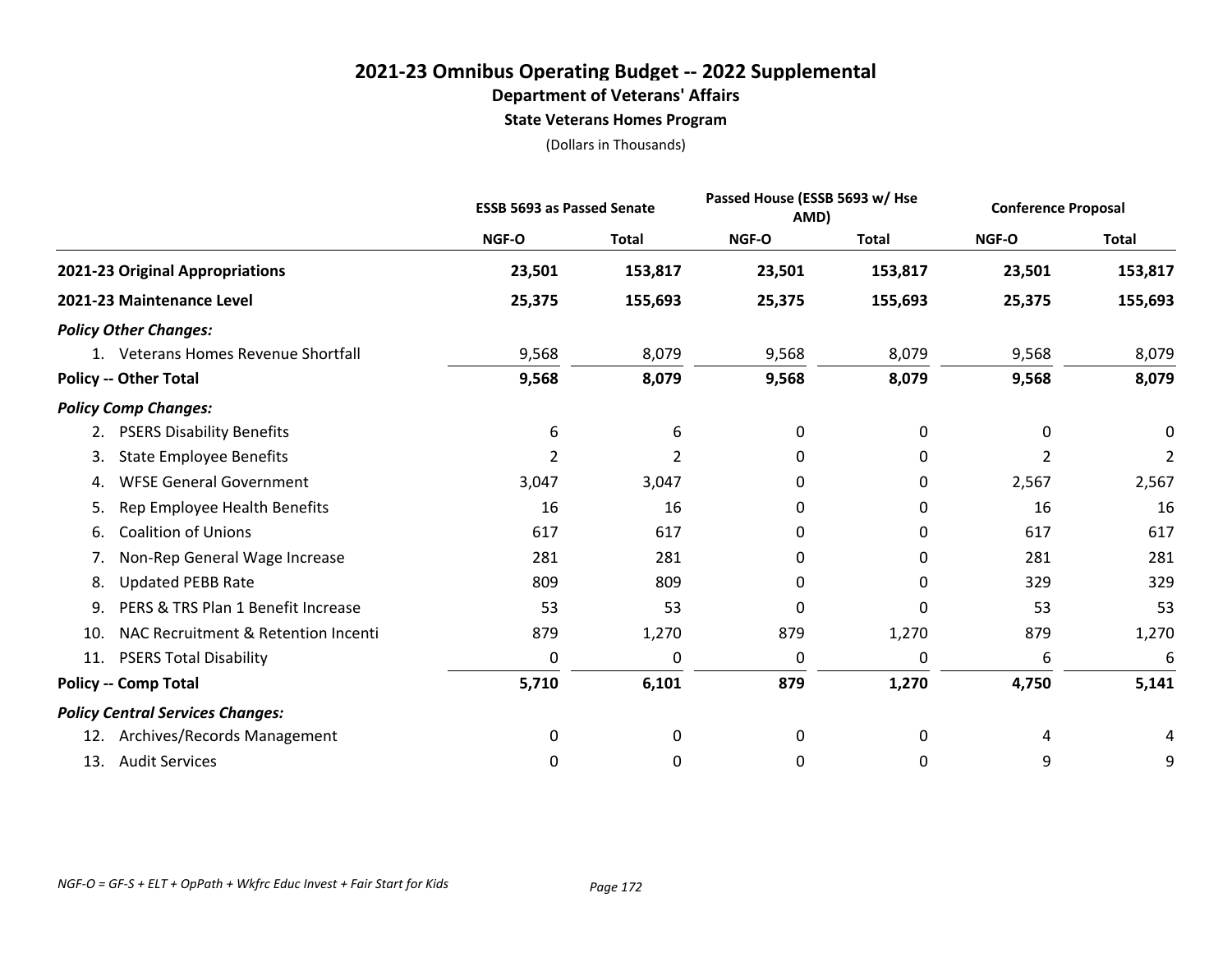#### **2021-23 Omnibus Operating Budget -- 2022 Supplemental Department of Veterans' Affairs State Veterans Homes Program**

|                                         | <b>ESSB 5693 as Passed Senate</b> |              | Passed House (ESSB 5693 w/ Hse<br>AMD) |              | <b>Conference Proposal</b> |         |
|-----------------------------------------|-----------------------------------|--------------|----------------------------------------|--------------|----------------------------|---------|
|                                         | <b>NGF-O</b>                      | <b>Total</b> | <b>NGF-O</b>                           | <b>Total</b> | <b>NGF-O</b>               | Total   |
| Legal Services<br>14.                   | 0                                 | 0            | 0                                      | 0            |                            | 1       |
| <b>CTS Central Services</b><br>15.      | 0                                 | 0            | 0                                      | 0            | 155                        | 157     |
| <b>DES Central Services</b><br>16.      | 0                                 | 0            | 0                                      | 0            | 3                          |         |
| <b>OFM Central Services</b><br>17.      | 0                                 | 0            | 0                                      | 0            | 56                         | 57      |
| Self-Insurance Liability Premium<br>18. |                                   | 0            | 0                                      |              | 6                          | 6       |
| <b>Policy -- Central Svcs Total</b>     | 0                                 | 0            | 0                                      | 0            | 234                        | 237     |
| <b>Policy UAR Changes:</b>              |                                   |              |                                        |              |                            |         |
| 19. COVID/Other UARs                    | 0                                 | 6,243        | 0                                      | 6,243        | 0                          | 6,243   |
| <b>Policy -- UAR Total</b>              | 0                                 | 6,243        | 0                                      | 6,243        | 0                          | 6,243   |
| <b>Total Policy Changes</b>             | 15,278                            | 20,423       | 10,447                                 | 15,592       | 14,552                     | 19,700  |
| 2021-23 Policy Level                    | 40,653                            | 176,116      | 35,822                                 | 171,285      | 39,927                     | 175,393 |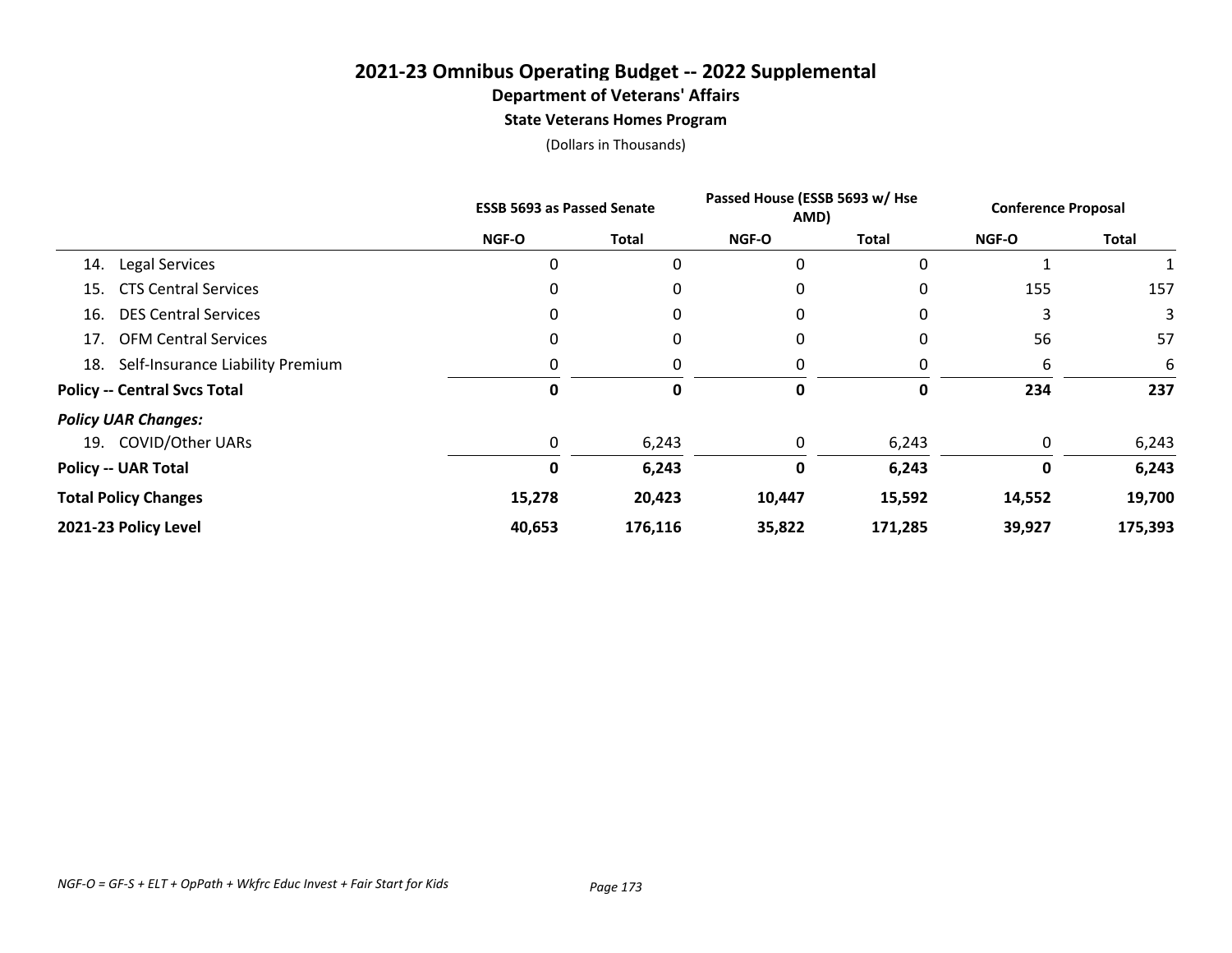## **2021-23 Omnibus Operating Budget -- 2022 Supplemental Department of Veterans' Affairs**

**Veteran's Cemetery Services**

|                                          | <b>ESSB 5693 as Passed Senate</b> |              | Passed House (ESSB 5693 w/ Hse<br>AMD) |       | <b>Conference Proposal</b> |              |
|------------------------------------------|-----------------------------------|--------------|----------------------------------------|-------|----------------------------|--------------|
|                                          | <b>NGF-O</b>                      | <b>Total</b> | NGF-O                                  | Total | <b>NGF-O</b>               | <b>Total</b> |
| 2021-23 Original Appropriations          | 186                               | 1,392        | 186                                    | 1,392 | 186                        | 1,392        |
| 2021-23 Maintenance Level                | 186                               | 1,392        | 186                                    | 1,392 | 186                        | 1,392        |
| <b>Policy Comp Changes:</b>              |                                   |              |                                        |       |                            |              |
| 1. Non-Rep General Wage Increase         | 18                                | 18           | 0                                      | 0     | 18                         | 18           |
| 2. Updated PEBB Rate                     | 10                                | 10           | 0                                      | 0     | 4                          | 4            |
| PERS & TRS Plan 1 Benefit Increase<br>3. |                                   |              | 0                                      |       |                            |              |
| <b>Policy -- Comp Total</b>              | 29                                | 29           | 0                                      | 0     | 23                         | 23           |
| <b>Total Policy Changes</b>              | 29                                | 29           | 0                                      | 0     | 23                         | 23           |
| 2021-23 Policy Level                     | 215                               | 1,421        | 186                                    | 1,392 | 209                        | 1,415        |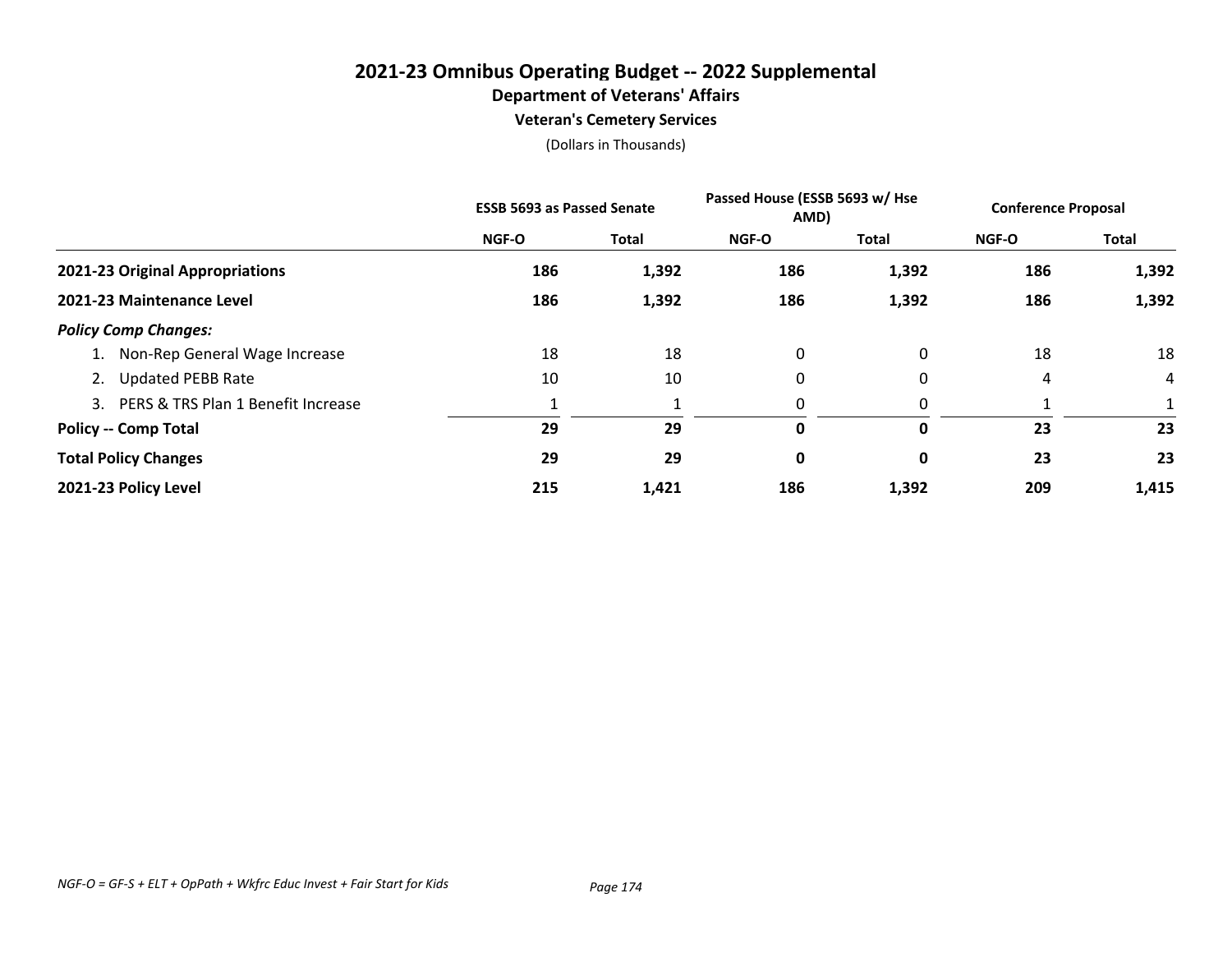|     |                                          | <b>ESSB 5693 as Passed Senate</b> |              | Passed House (ESSB 5693 w/ Hse<br>AMD) |              | <b>Conference Proposal</b> |              |
|-----|------------------------------------------|-----------------------------------|--------------|----------------------------------------|--------------|----------------------------|--------------|
|     |                                          | NGF-O                             | <b>Total</b> | NGF-O                                  | <b>Total</b> | NGF-O                      | <b>Total</b> |
|     | 2021-23 Original Appropriations          | 2,148,170                         | 3,954,942    | 2,148,170                              | 3,954,942    | 2,148,170                  | 3,954,942    |
|     | 2021-23 Maintenance Level                | 2,078,707                         | 3,879,911    | 2,078,707                              | 3,879,911    | 2,078,707                  | 3,879,911    |
|     | <b>Policy Other Changes:</b>             |                                   |              |                                        |              |                            |              |
| 1.  | <b>MRS WCCC Provider Rates</b>           | 0                                 | 0            | 3,609                                  | 4,206        | 0                          | 0            |
| 2.  | <b>CW Housing Assistance Adjustment</b>  | 767                               | 767          | 0                                      | 0            | 0                          | 0            |
| 3.  | <b>Equipment Replacement</b>             | 191                               | 191          | 191                                    | 191          | 191                        | 191          |
| 4.  | <b>BRS New Facility</b>                  | 1,513                             | 1,513        | 1,513                                  | 1,513        | 1,513                      | 1,513        |
| 5.  | <b>Clark County Relocations</b>          | 1,574                             | 1,967        | 0                                      | $\Omega$     | 1,574                      | 1,967        |
| 6.  | <b>Background Check Fee Assistance</b>   | 1,267                             | 1,267        | 1,267                                  | 1,267        | 1,267                      | 1,267        |
| 7.  | SEIU Cost of Care Enhancement            | 0                                 | 45,347       | 0                                      | 45,347       | 0                          | 45,347       |
| 8.  | Caregiver Engagement Unit                | 1,505                             | 1,858        | 1,495                                  | 1,784        | 1,495                      | 1,784        |
| 9.  | Homelessness / Youth Discharge           | 0                                 | 0            | 341                                    | 426          | 341                        | 426          |
| 10. | <b>COVID FMAP Increase</b>               | $-6,796$                          | 0            | $-6,737$                               | 0            | $-6,737$                   | 0            |
| 11. | <b>Combined In-Home Services</b>         | 8,440                             | 8,440        | 8,440                                  | 8,440        | 8,440                      | 8,440        |
| 12. | <b>Child Support Foster Care</b>         | 0                                 | 0            | 1,652                                  | 2,005        | 1,652                      | 2,005        |
| 13. | <b>Visitation COVID Fees</b>             | 852                               | 1,020        | 725                                    | 868          | 725                        | 868          |
| 14. | <b>CW Housing Assistance</b>             | 0                                 | 0            | 367                                    | 367          | 367                        | 367          |
| 15. | <b>Housing Program Expansion</b>         | 637                               | 637          | 0                                      | 0            | 0                          | 0            |
| 16. | <b>Child Welfare Relative Placements</b> | 0                                 | 0            | 557                                    | 690          | 557                        | 690          |
| 17. | <b>ECEAP Expansion/Conversions</b>       | 0                                 | 0            | 0                                      | 0            | 7,373                      | 7,373        |
| 18. | <b>ECEAP Expansion</b>                   | 0                                 | 0            | 6,905                                  | 6,905        | 0                          | 0            |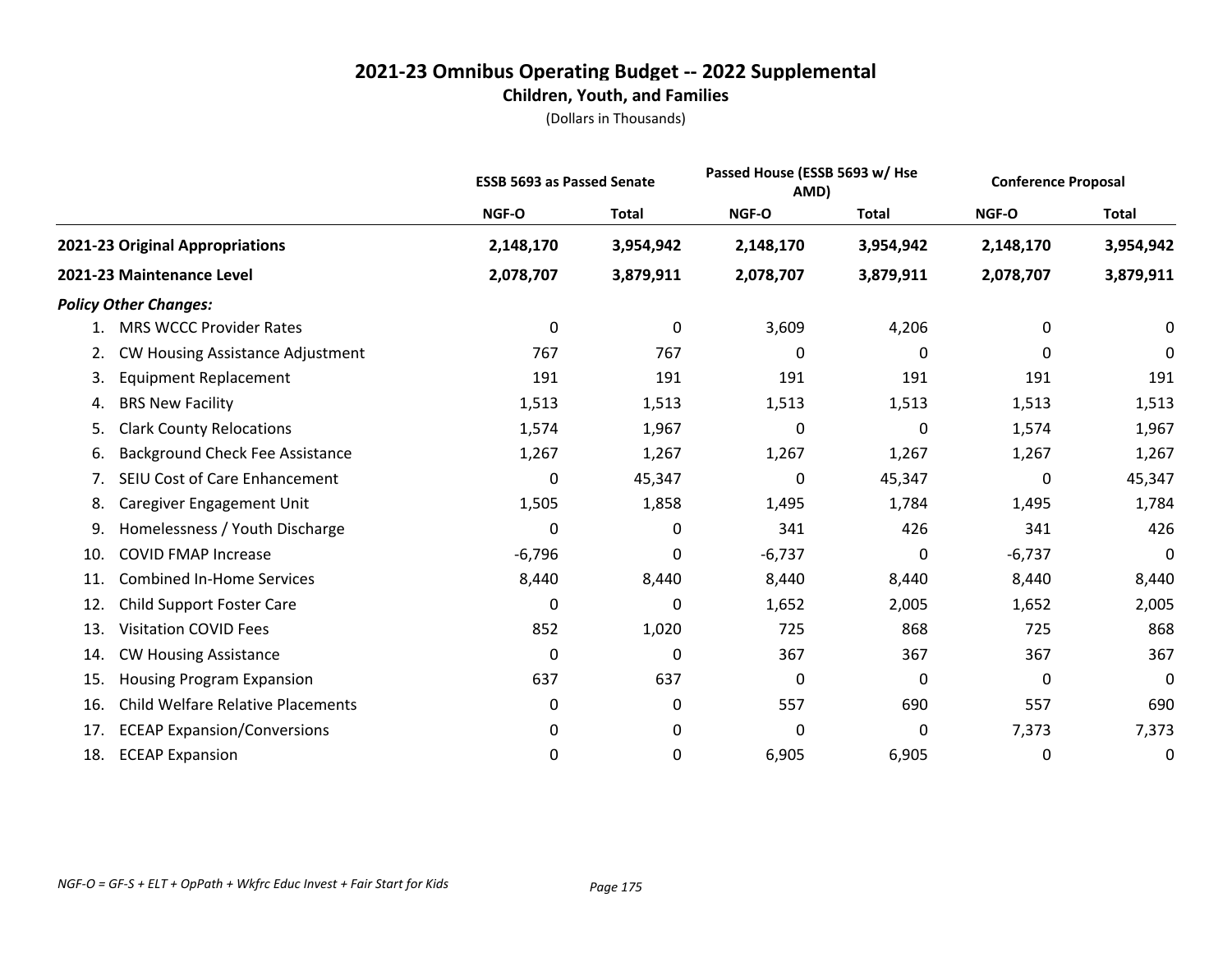|     |                                       | <b>ESSB 5693 as Passed Senate</b> |              | Passed House (ESSB 5693 w/ Hse<br>AMD) |              | <b>Conference Proposal</b> |              |
|-----|---------------------------------------|-----------------------------------|--------------|----------------------------------------|--------------|----------------------------|--------------|
|     |                                       | NGF-O                             | <b>Total</b> | NGF-O                                  | <b>Total</b> | NGF-O                      | <b>Total</b> |
| 19. | <b>ECEAP Quality Support Rate</b>     | 1,268                             | 1,268        | 1,268                                  | 1,268        | 1,268                      | 1,268        |
| 20. | <b>ECEAP Slot Conversions</b>         | 9,327                             | 9,327        | 0                                      | 0            | 0                          | 0            |
| 21. | Education-Security staff: GED progr   | 0                                 | 0            | 196                                    | 196          | 196                        | 196          |
| 22. | <b>EFC Transition Stipends</b>        | 0                                 | 10,626       | 10,626                                 | 10,626       | 10,626                     | 10,626       |
| 23. | <b>EFC Transition Assessment</b>      | 200                               | 200          | 200                                    | 200          | 200                        | 200          |
| 24. | FC Educational Outreach               | 460                               | 460          | 0                                      | 0            | 460                        | 460          |
| 25. | <b>Youth Financial Capability</b>     | 325                               | 325          | 0                                      | 0            | 325                        | 325          |
| 26. | JR Facility Maintenance               | 1,189                             | 1,189        | 1,189                                  | 1,189        | 1,189                      | 1,189        |
| 27. | <b>Family Reconciliation Services</b> | 0                                 | 0            | 100                                    | 100          | 100                        | 100          |
| 28. | <b>WCCC: Provider Rate Increase</b>   | 49,600                            | 49,600       | 0                                      | 0            | 49,080                     | 49,600       |
| 29. | <b>Mental Health Consultation</b>     | 260                               | 260          | 260                                    | 260          | 260                        | 260          |
| 30. | <b>Family Time Rates</b>              | 21,468                            | 26,180       | 27,687                                 | 33,765       | 19,599                     | 23,901       |
| 31. | <b>WCCC Co-Pay Waiver Adjustment</b>  | 259                               | 9,500        | 259                                    | 9,500        | 259                        | 9,500        |
| 32. | <b>Cultural Support Services</b>      | 0                                 | 0            | 500                                    | 500          | 500                        | 500          |
| 33. | Hub Home Foster Care                  | 269                               | 269          | 0                                      | 0            | 0                          | 0            |
| 34. | Hub Home Model                        | 0                                 | 0            | 269                                    | 269          | 269                        | 269          |
| 35. | Imagination Library                   | 0                                 | 0            | 26                                     | 26           | 26                         | 26           |
| 36. | 2021 MRS WCCC Provider Rates          | 0                                 | 0            | 73,627                                 | 73,627       | 0                          | 0            |
| 37. | <b>ICWA Updated Standards</b>         | 9,791                             | 12,093       | 6,240                                  | 7,723        | 6,240                      | 7,723        |
| 38. | Language Access Providers Agreement   | 6                                 | 8            | 6                                      | 8            | 6                          | 8            |
| 39. | Juvenile Records                      | 0                                 | 0            | 664                                    | 784          | 0                          | 0            |
| 40. | <b>IECMHC Funding Gap</b>             | 0                                 | 0            | 185                                    | 185          | 185                        | 185          |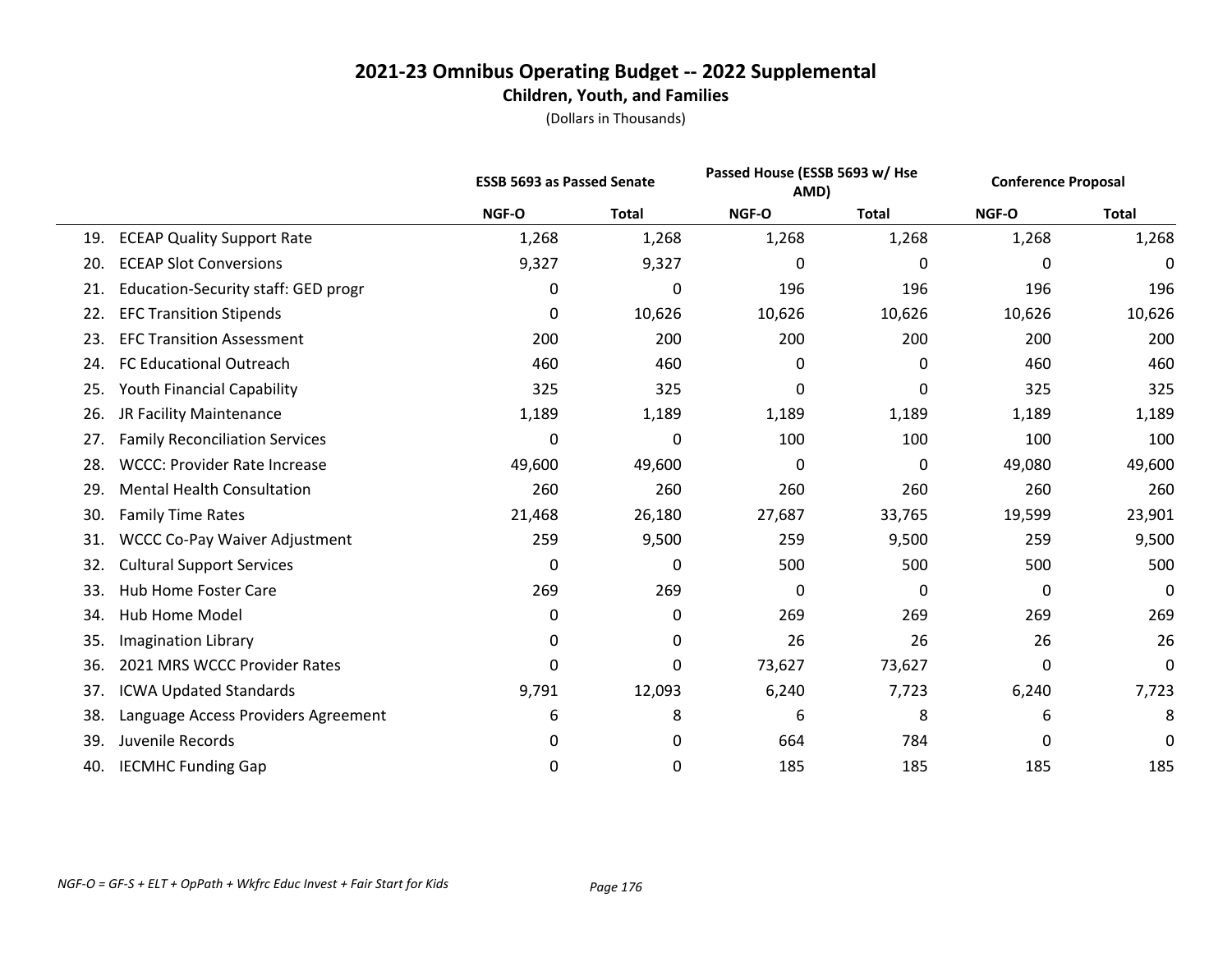|     |                                        | <b>ESSB 5693 as Passed Senate</b> |              | Passed House (ESSB 5693 w/ Hse<br>AMD) |              | <b>Conference Proposal</b> |              |  |
|-----|----------------------------------------|-----------------------------------|--------------|----------------------------------------|--------------|----------------------------|--------------|--|
|     |                                        | NGF-O                             | <b>Total</b> | NGF-O                                  | <b>Total</b> | NGF-O                      | <b>Total</b> |  |
| 41. | <b>WCCC Maintenance of Effort</b>      | 0                                 | 0            | 75,395                                 | 0            | 75,395                     | 0            |  |
| 42. | <b>Maintain Staffing Levels</b>        | 2,100                             | 2,100        | 2,100                                  | 2,100        | 2,100                      | 2,100        |  |
| 43. | <b>Adolescent Housing Pilot</b>        | 1,292                             | 1,292        | 1,292                                  | 1,292        | 1,292                      | 1,292        |  |
| 44. | <b>Increase Case Aide Rates</b>        | 171                               | 220          | 171                                    | 220          | 171                        | 220          |  |
| 45. | <b>Increase BRS Facility Rates</b>     | 11,170                            | 15,514       | 9,630                                  | 13,375       | 9,630                      | 13,375       |  |
| 46. | <b>Increase BRS Treatment FC Rates</b> | 3,914                             | 5,436        | 3,248                                  | 4,511        | 3,248                      | 4,511        |  |
| 47. | <b>Shared Planning Meetings Staff</b>  | 938                               | 1,144        | 938                                    | 1,144        | 938                        | 1,144        |  |
| 48. | Naselle PE Equipment                   | 295                               | 295          | 0                                      | 0            | 0                          | 0            |  |
| 49. | Peer Navigator Program                 | 0                                 | 0            | 100                                    | 100          | 100                        | 100          |  |
| 50. | Parent Pay                             | 1,551                             | 0            | 1,559                                  | 0            | 1,559                      | 0            |  |
| 51. | Prenatal Exposure Treatment            | 300                               | 300          | 0                                      | 0            | 0                          | $\mathbf 0$  |  |
| 52. | Prenatal Substance Exposure            | 0                                 | 0            | 300                                    | 300          | 300                        | 300          |  |
| 53. | <b>Parent Mentoring</b>                | 3,411                             | 3,411        | 0                                      | $\mathbf{0}$ | 0                          | 0            |  |
| 54. | SafeCare                               | 0                                 | 0            | 100                                    | 100          | 100                        | 100          |  |
| 55. | <b>Enrollment Based Payments</b>       | 0                                 | 21,215       | 0                                      | 21,215       | 0                          | 21,215       |  |
| 56. | Summer ECEAP                           | 5,970                             | 5,970        | 5,970                                  | 5,970        | 5,970                      | 5,970        |  |
| 57. | FFN Provider Supports                  | 640                               | 640          | 640                                    | 640          | 640                        | 640          |  |
| 58. | <b>Family Connections Program</b>      | 0                                 | 0            | 325                                    | 425          | 0                          | 0            |  |
| 59. | <b>WCFC Continuation</b>               | 900                               | 900          | 0                                      | 0            | 900                        | 900          |  |
| 60. | Child Welfare Workload Study           | 0                                 | 0            | 400                                    | 500          | 400                        | 500          |  |
| 61. | <b>ICWA Workload Study</b>             | 0                                 | 0            | 400                                    | 500          | 400                        | 500          |  |
| 62. | <b>Workload Study</b>                  | 800                               | 1,000        | 0                                      | 0            | 0                          | 0            |  |
|     | <b>Policy -- Other Total</b>           | 137,824                           | 243,749      | 246,195                                | 266,627      | 212,689                    | 231,441      |  |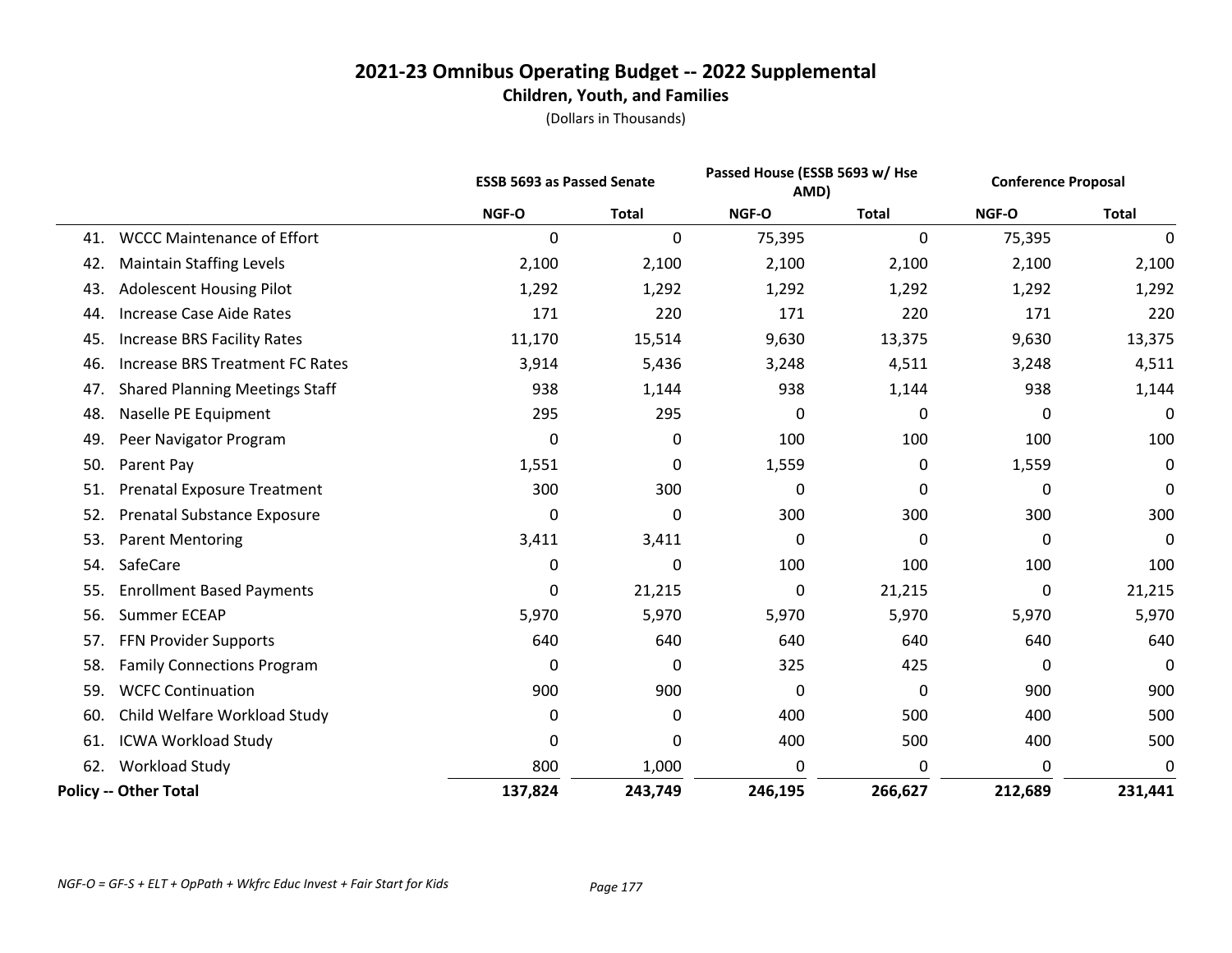|     |                                         | <b>ESSB 5693 as Passed Senate</b> |              | Passed House (ESSB 5693 w/ Hse<br>AMD) |              | <b>Conference Proposal</b> |              |  |
|-----|-----------------------------------------|-----------------------------------|--------------|----------------------------------------|--------------|----------------------------|--------------|--|
|     |                                         | NGF-O                             | <b>Total</b> | NGF-O                                  | <b>Total</b> | NGF-O                      | <b>Total</b> |  |
|     | <b>Policy Comp Changes:</b>             |                                   |              |                                        |              |                            |              |  |
| 63. | <b>PSERS Disability Benefits</b>        | 9                                 | 9            | 0                                      | 0            | 0                          | 0            |  |
| 64. | <b>State Employee Benefits</b>          | 13                                | 16           | 0                                      | 0            | 13                         | 16           |  |
| 65. | <b>WFSE General Government</b>          | 13,212                            | 16,325       | 0                                      | 0            | 13,212                     | 16,325       |  |
| 66. | Rep Employee Health Benefits            | 74                                | 91           | 0                                      | 0            | 74                         | 91           |  |
| 67. | Non-Rep General Wage Increase           | 1,765                             | 2,207        | 0                                      | 0            | 1,765                      | 2,207        |  |
| 68. | SEIU 1199 General Government            | 158                               | 158          | 0                                      | 0            | 158                        | 158          |  |
| 69. | <b>Updated PEBB Rate</b>                | 3,911                             | 4,834        | 0                                      | 0            | 1,590                      | 1,965        |  |
| 70. | PERS & TRS Plan 1 Benefit Increase      | 285                               | 357          | 0                                      | 0            | 285                        | 357          |  |
| 71. | <b>PSERS Total Disability</b>           | 0                                 | 0            | 0                                      | 0            | 9                          | 9            |  |
|     | <b>Policy -- Comp Total</b>             | 19,427                            | 23,997       | 0                                      | 0            | 17,106                     | 21,128       |  |
|     | <b>Policy Transfer Changes:</b>         |                                   |              |                                        |              |                            |              |  |
|     | 72. County Criminal Justice Assistance  | $-662$                            | $-662$       | $-662$                                 | $-662$       | $-662$                     | $-662$       |  |
|     | <b>Policy -- Transfer Total</b>         | $-662$                            | $-662$       | $-662$                                 | $-662$       | $-662$                     | $-662$       |  |
|     | <b>Policy Central Services Changes:</b> |                                   |              |                                        |              |                            |              |  |
| 73. | Archives/Records Management             | 0                                 | 0            | 0                                      | 0            | 25                         | 35           |  |
| 74. | <b>Audit Services</b>                   | 0                                 | 0            | 0                                      | 0            | 53                         | 79           |  |
| 75. | Legal Services                          | 0                                 | 0            | 0                                      | 0            | 9,155                      | 11,442       |  |
| 76. | <b>Administrative Hearings</b>          | 0                                 | 0            | 0                                      | 0            | 32                         | 46           |  |
| 77. | <b>CTS Central Services</b>             | 0                                 | 0            | 0                                      | 0            | 595                        | 756          |  |
| 78. | <b>DES Central Services</b>             | 0                                 | 0            | 0                                      | 0            | 89                         | 126          |  |
| 79. | <b>OFM Central Services</b>             | 0                                 | 0            | 0                                      | 0            | $-10$                      | 95           |  |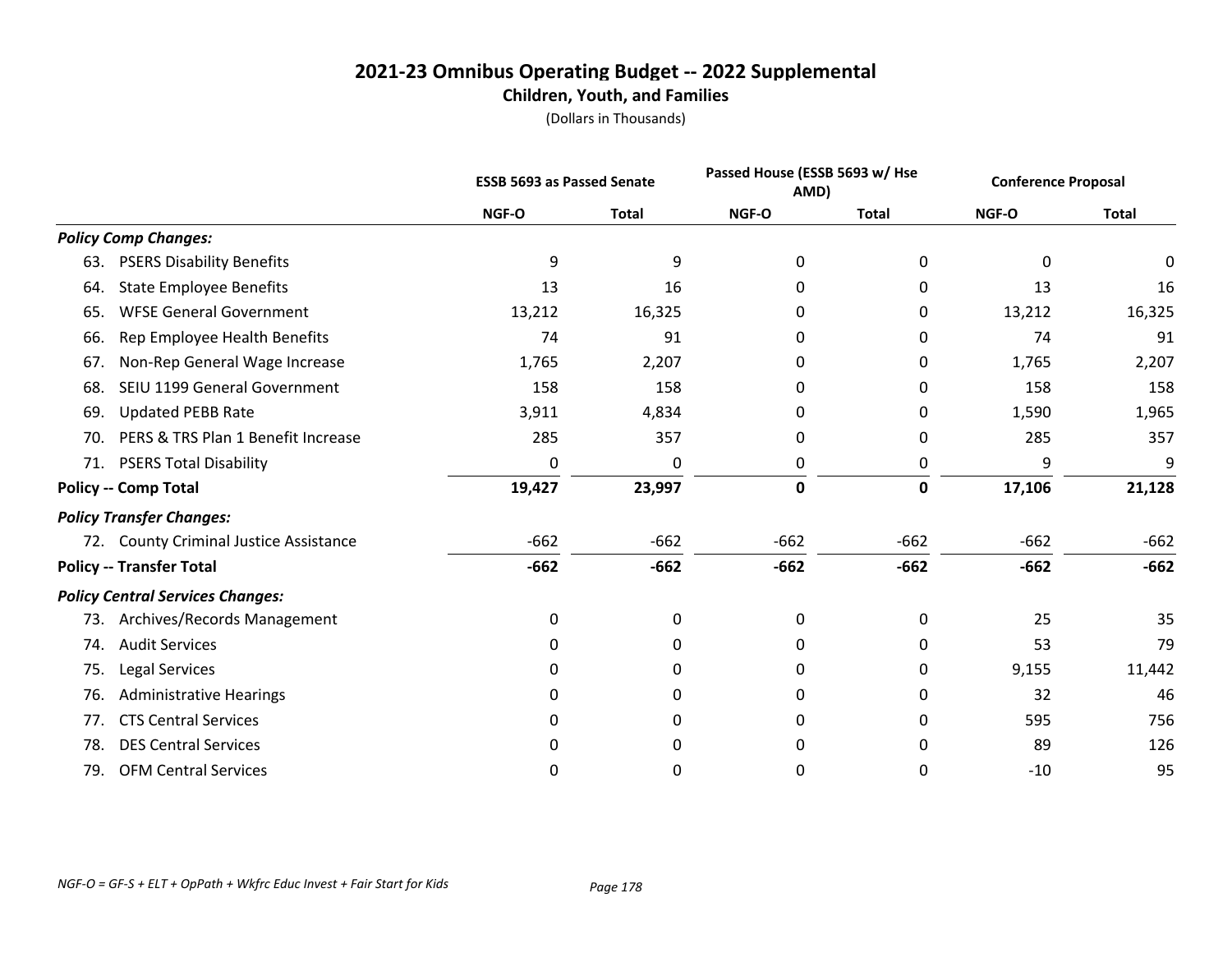|                                         | <b>ESSB 5693 as Passed Senate</b> |           | Passed House (ESSB 5693 w/ Hse<br>AMD) |           | <b>Conference Proposal</b> |           |  |
|-----------------------------------------|-----------------------------------|-----------|----------------------------------------|-----------|----------------------------|-----------|--|
|                                         | <b>NGF-O</b>                      | Total     | <b>NGF-O</b>                           | Total     | <b>NGF-O</b>               | Total     |  |
| Self-Insurance Liability Premium<br>80. | 0                                 | 0         | 0                                      | 0         | 2,358                      | 3,028     |  |
| <b>CSM Fund Split</b><br>81.            | 12,656                            |           | 12,656                                 | 0         | 12,656                     | 0         |  |
| <b>Policy -- Central Svcs Total</b>     | 12,656                            |           | 12,656                                 | 0         | 24,953                     | 15,607    |  |
| <b>Policy UAR Changes:</b>              |                                   |           |                                        |           |                            |           |  |
| Other UARs<br>82.                       | 0                                 | 3,442     | 0                                      | 3,442     | 0                          | 3,442     |  |
| <b>Policy -- UAR Total</b>              | 0                                 | 3,442     | 0                                      | 3,442     | 0                          | 3,442     |  |
| <b>Total Policy Changes</b>             | 169,245                           | 270,526   | 258,189                                | 269,407   | 254,086                    | 270,956   |  |
| 2021-23 Policy Level                    | 2,247,952                         | 4,150,437 | 2,336,896                              | 4,149,318 | 2,332,793                  | 4,150,867 |  |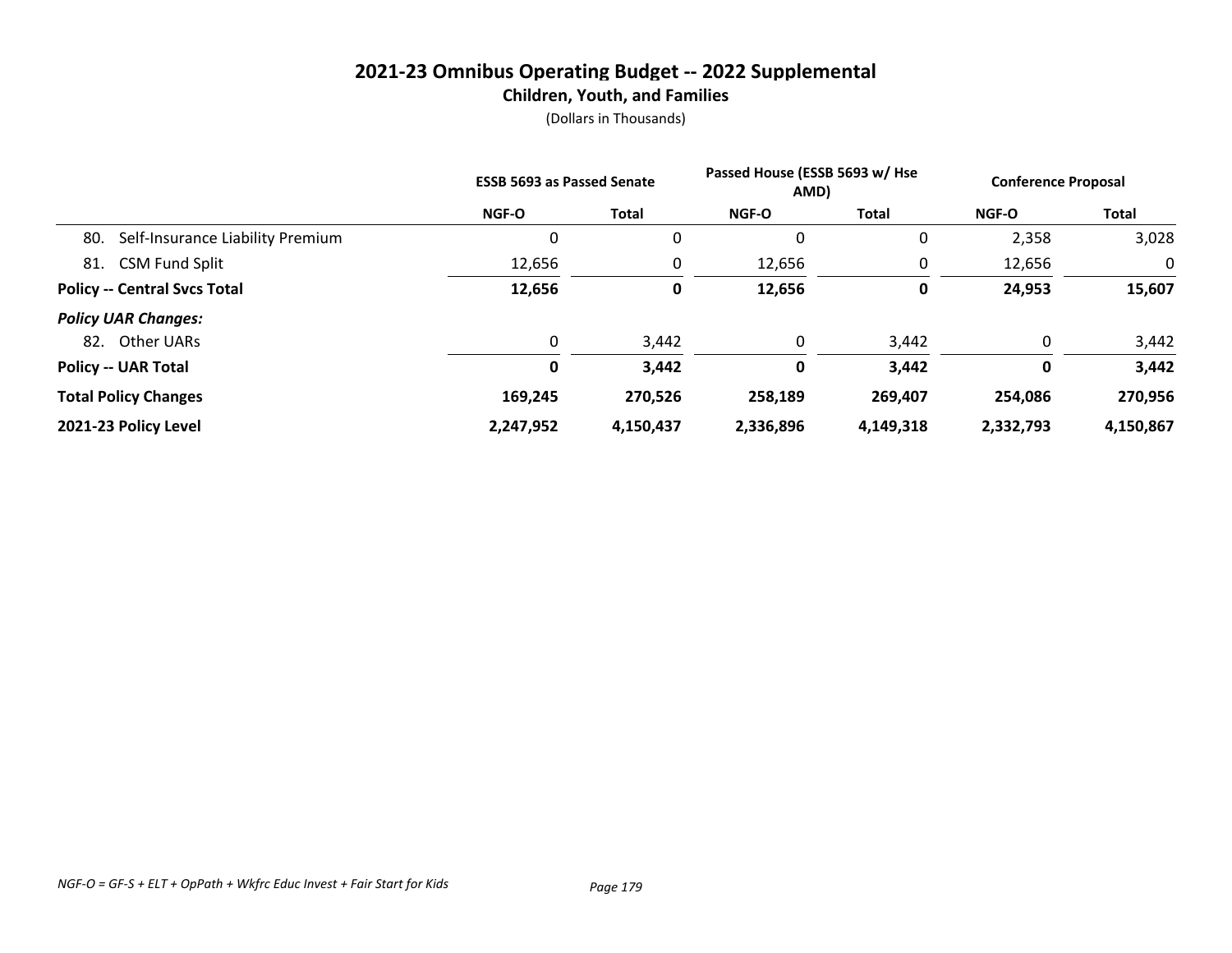# **2021-23 Omnibus Operating Budget -- 2022 Supplemental Children, Youth, and Families**

**Children and Families Services**

|                                                 | <b>ESSB 5693 as Passed Senate</b> |              |          | Passed House (ESSB 5693 w/ Hse<br>AMD) |          | <b>Conference Proposal</b> |
|-------------------------------------------------|-----------------------------------|--------------|----------|----------------------------------------|----------|----------------------------|
|                                                 | NGF-O                             | <b>Total</b> | NGF-O    | <b>Total</b>                           | NGF-O    | <b>Total</b>               |
| 2021-23 Original Appropriations                 | 792,777                           | 1,276,930    | 792,777  | 1,276,930                              | 792,777  | 1,276,930                  |
| 2021-23 Maintenance Level                       | 759,497                           | 1,234,604    | 759,497  | 1,234,604                              | 759,497  | 1,234,604                  |
| <b>Policy Other Changes:</b>                    |                                   |              |          |                                        |          |                            |
| <b>MRS WCCC Provider Rates</b><br>1.            | 0                                 | 0            | 3,609    | 4,206                                  | 0        | 0                          |
| <b>CW Housing Assistance Adjustment</b><br>2.   | 767                               | 767          | 0        | 0                                      | 0        | 0                          |
| <b>BRS New Facility</b><br>3.                   | 1,513                             | 1,513        | 1,513    | 1,513                                  | 1,513    | 1,513                      |
| Caregiver Engagement Unit<br>4.                 | 1,244                             | 1,597        | 1,234    | 1,523                                  | 1,234    | 1,523                      |
| <b>COVID FMAP Increase</b><br>5.                | $-4,958$                          | 0            | $-4,765$ | 0                                      | $-4,765$ | 0                          |
| <b>Combined In-Home Services</b><br>6.          | 8,440                             | 8,440        | 8,440    | 8,440                                  | 8,440    | 8,440                      |
| <b>Child Support Foster Care</b><br>7.          | 0                                 | 0            | 1,652    | 2,005                                  | 1,652    | 2,005                      |
| <b>Visitation COVID Fees</b><br>8.              | 852                               | 1,020        | 725      | 868                                    | 725      | 868                        |
| <b>CW Housing Assistance</b><br>9.              | 0                                 | 0            | 367      | 367                                    | 367      | 367                        |
| <b>Housing Program Expansion</b><br>10.         | 637                               | 637          | 0        | 0                                      | 0        | 0                          |
| <b>Child Welfare Relative Placements</b><br>11. | 0                                 | 0            | 492      | 625                                    | 492      | 625                        |
| <b>EFC Transition Stipends</b><br>12.           | 0                                 | 10,626       | 10,626   | 10,626                                 | 10,626   | 10,626                     |
| <b>EFC Transition Assessment</b><br>13.         | 200                               | 200          | 200      | 200                                    | 200      | 200                        |
| FC Educational Outreach<br>14.                  | 460                               | 460          | 0        | 0                                      | 460      | 460                        |
| Youth Financial Capability<br>15.               | 325                               | 325          | 0        | 0                                      | 325      | 325                        |
| <b>WCCC: Provider Rate Increase</b><br>16.      | 0                                 | 0            | 0        | 0                                      | 3,145    | 3,665                      |
| <b>Family Time Rates</b><br>17.                 | 21,468                            | 26,180       | 27,687   | 33,765                                 | 19,599   | 23,901                     |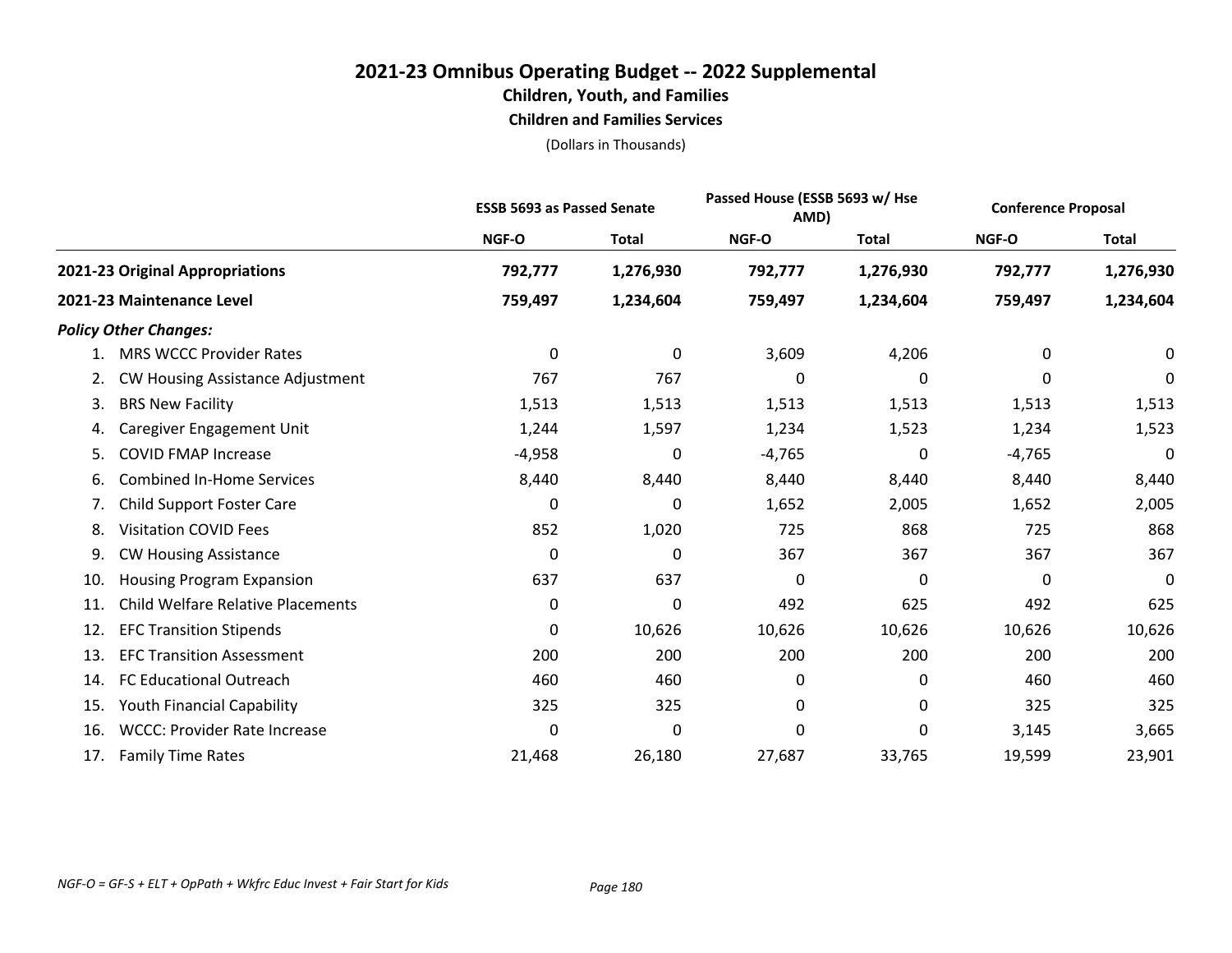#### **2021-23 Omnibus Operating Budget -- 2022 Supplemental Children, Youth, and Families Children and Families Services**

|     |                                        | <b>ESSB 5693 as Passed Senate</b> |              | Passed House (ESSB 5693 w/ Hse<br>AMD) |              | <b>Conference Proposal</b> |              |
|-----|----------------------------------------|-----------------------------------|--------------|----------------------------------------|--------------|----------------------------|--------------|
|     |                                        | NGF-O                             | <b>Total</b> | NGF-O                                  | <b>Total</b> | NGF-O                      | <b>Total</b> |
| 18. | Hub Home Foster Care                   | 269                               | 269          | $\Omega$                               | $\mathbf{0}$ | 0                          | 0            |
| 19. | <b>Hub Home Model</b>                  | 0                                 | 0            | 269                                    | 269          | 269                        | 269          |
| 20. | <b>ICWA Updated Standards</b>          | 4,756                             | 5,800        | 2,503                                  | 3,052        | 2,503                      | 3,052        |
| 21. | <b>Increase Case Aide Rates</b>        | 171                               | 220          | 171                                    | 220          | 171                        | 220          |
| 22. | <b>Increase BRS Facility Rates</b>     | 11,170                            | 15,514       | 9,630                                  | 13,375       | 9,630                      | 13,375       |
| 23. | <b>Increase BRS Treatment FC Rates</b> | 3,914                             | 5,436        | 3,248                                  | 4,511        | 3,248                      | 4,511        |
| 24. | <b>Shared Planning Meetings Staff</b>  | 938                               | 1,144        | 938                                    | 1,144        | 938                        | 1,144        |
| 25. | Prenatal Substance Exposure            | 0                                 | 0            | 300                                    | 300          | 300                        | 300          |
| 26. | <b>Parent Mentoring</b>                | 3,411                             | 3,411        | 0                                      | 0            | 0                          | 0            |
| 27. | SafeCare                               | 0                                 | 0            | 100                                    | 100          | 100                        | 100          |
| 28. | <b>Family Connections Program</b>      | 0                                 | 0            | 325                                    | 425          | 0                          | 0            |
| 29. | Child Welfare Workload Study           | 0                                 | 0            | 400                                    | 500          | 400                        | 500          |
| 30. | <b>ICWA Workload Study</b>             | 0                                 | 0            | 400                                    | 500          | 400                        | 500          |
| 31. | <b>Workload Study</b>                  | 800                               | 1,000        | 0                                      | 0            | 0                          | 0            |
|     | <b>Policy -- Other Total</b>           | 56,377                            | 84,559       | 70,064                                 | 88,534       | 61,972                     | 78,489       |
|     | <b>Policy Comp Changes:</b>            |                                   |              |                                        |              |                            |              |
| 32. | <b>State Employee Benefits</b>         | 6                                 | 8            | 0                                      | 0            | 6                          | 8            |
| 33. | <b>WFSE General Government</b>         | 7,341                             | 9,690        | 0                                      | 0            | 7,341                      | 9,690        |
| 34. | Rep Employee Health Benefits           | 40                                | 53           | 0                                      | 0            | 40                         | 53           |
| 35. | Non-Rep General Wage Increase          | 749                               | 982          | 0                                      | 0            | 749                        | 982          |
| 36. | <b>Updated PEBB Rate</b>               | 2,091                             | 2,758        | 0                                      | 0            | 850                        | 1,121        |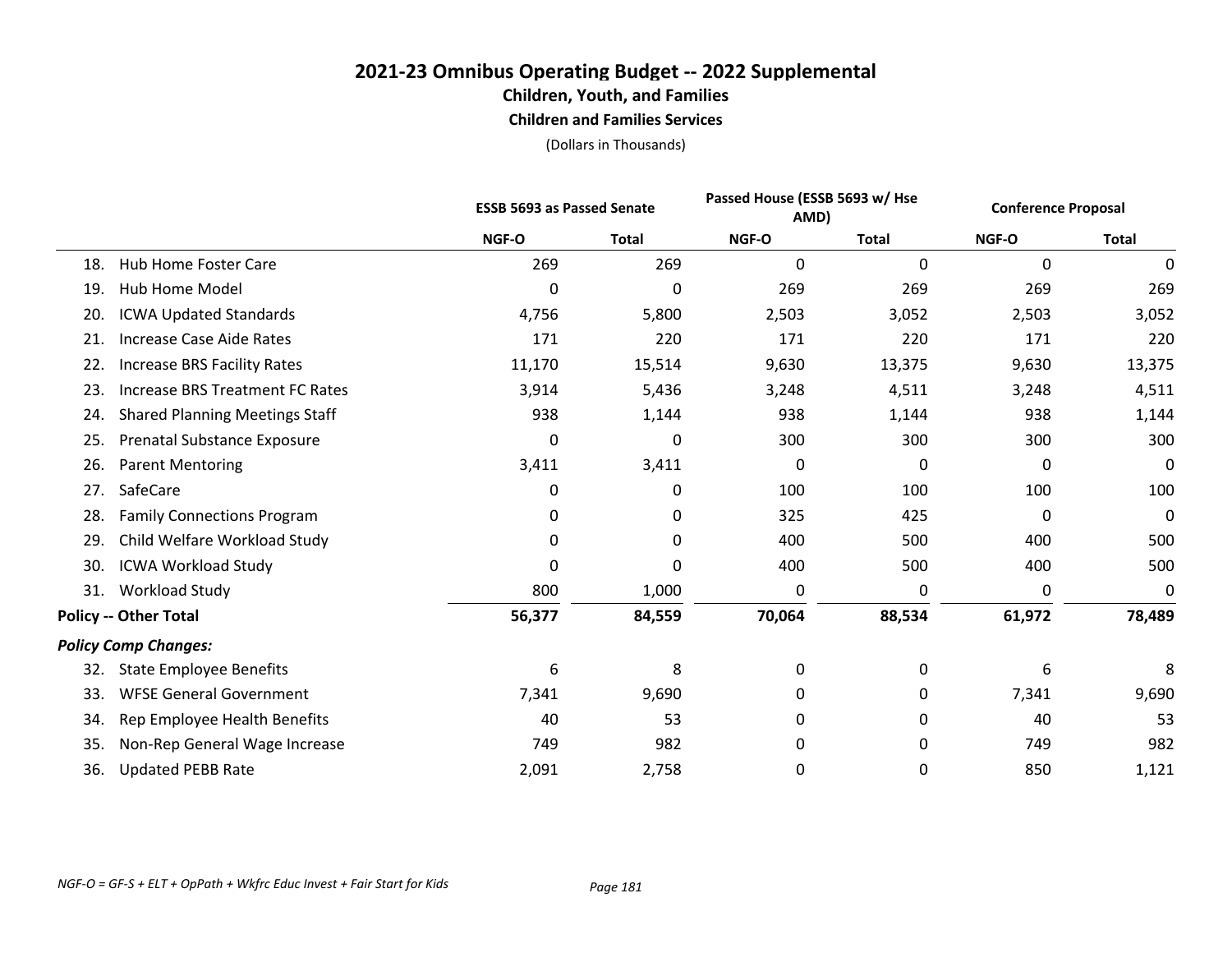#### **2021-23 Omnibus Operating Budget -- 2022 Supplemental Children, Youth, and Families Children and Families Services**

|                                           | <b>ESSB 5693 as Passed Senate</b> |              | Passed House (ESSB 5693 w/ Hse<br>AMD) |           | <b>Conference Proposal</b> |              |
|-------------------------------------------|-----------------------------------|--------------|----------------------------------------|-----------|----------------------------|--------------|
|                                           | NGF-O                             | <b>Total</b> | <b>NGF-O</b>                           | Total     | <b>NGF-O</b>               | <b>Total</b> |
| PERS & TRS Plan 1 Benefit Increase<br>37. | 159                               | 209          |                                        |           | 159                        | 209          |
| <b>Policy -- Comp Total</b>               | 10,386                            | 13,700       | 0                                      | 0         | 9,145                      | 12,063       |
| <b>Total Policy Changes</b>               | 66,763                            | 98,259       | 70,064                                 | 88.534    | 71.117                     | 90,552       |
| 2021-23 Policy Level                      | 826,260                           | 1,332,863    | 829,561                                | 1,323,138 | 830.614                    | 1,325,156    |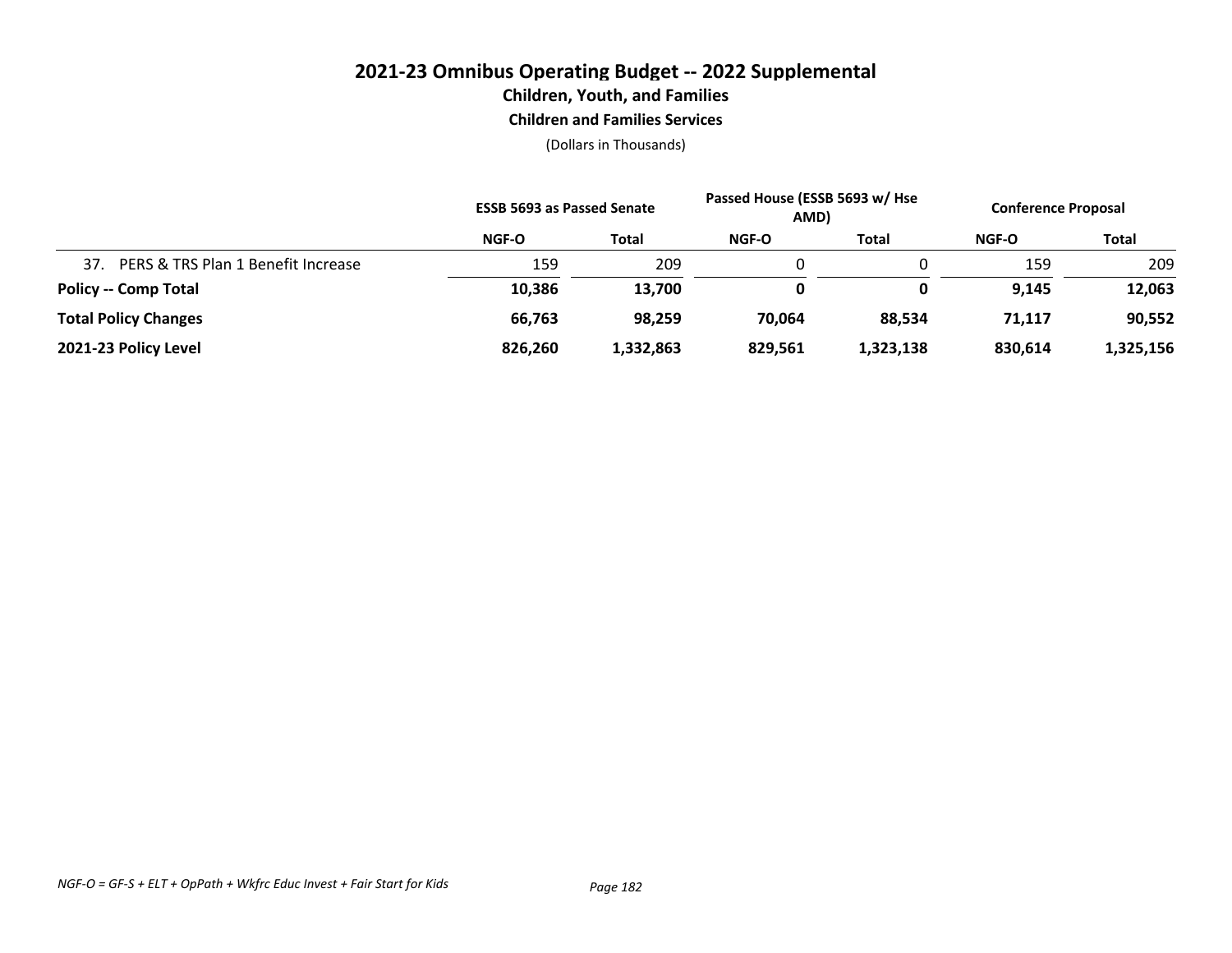#### **2021-23 Omnibus Operating Budget -- 2022 Supplemental Children, Youth, and Families Juvenile Rehabilitation**

|                                           |         | <b>ESSB 5693 as Passed Senate</b> |         | Passed House (ESSB 5693 w/ Hse<br>AMD) |         | <b>Conference Proposal</b> |
|-------------------------------------------|---------|-----------------------------------|---------|----------------------------------------|---------|----------------------------|
|                                           | NGF-O   | <b>Total</b>                      | NGF-O   | <b>Total</b>                           | NGF-O   | <b>Total</b>               |
| 2021-23 Original Appropriations           | 257,015 | 262,462                           | 257,015 | 262,462                                | 257,015 | 262,462                    |
| 2021-23 Maintenance Level                 | 245,683 | 248,298                           | 245,683 | 248,298                                | 245,683 | 248,298                    |
| <b>Policy Other Changes:</b>              |         |                                   |         |                                        |         |                            |
| <b>Equipment Replacement</b><br>1.        | 191     | 191                               | 191     | 191                                    | 191     | 191                        |
| Education-Security staff: GED progr<br>2. | 0       | 0                                 | 196     | 196                                    | 196     | 196                        |
| JR Facility Maintenance<br>3.             | 1,189   | 1,189                             | 1,189   | 1,189                                  | 1,189   | 1,189                      |
| <b>Maintain Staffing Levels</b><br>4.     | 2,100   | 2,100                             | 2,100   | 2,100                                  | 2,100   | 2,100                      |
| Naselle PE Equipment<br>5.                | 295     | 295                               | 0       | 0                                      | 0       | 0                          |
| Peer Navigator Program<br>6.              | 0       | 0                                 | 100     | 100                                    | 100     | 100                        |
| Parent Pay<br>7.                          | 1,551   | 0                                 | 1,559   | 0                                      | 1,559   | 0                          |
| <b>Policy -- Other Total</b>              | 5,326   | 3,775                             | 5,335   | 3,776                                  | 5,335   | 3,776                      |
| <b>Policy Comp Changes:</b>               |         |                                   |         |                                        |         |                            |
| <b>PSERS Disability Benefits</b><br>8.    | 9       | 9                                 | 0       | 0                                      | 0       | 0                          |
| <b>State Employee Benefits</b><br>9.      | 3       | 3                                 | 0       | 0                                      | 3       | 3                          |
| <b>WFSE General Government</b><br>10.     | 3,461   | 3,461                             | 0       | 0                                      | 3,461   | 3,461                      |
| Rep Employee Health Benefits<br>11.       | 20      | 20                                | 0       | 0                                      | 20      | 20                         |
| Non-Rep General Wage Increase<br>12.      | 403     | 403                               | 0       | 0                                      | 403     | 403                        |
| SEIU 1199 General Government<br>13.       | 158     | 158                               | 0       | 0                                      | 158     | 158                        |
| <b>Updated PEBB Rate</b><br>14.           | 1,023   | 1,023                             | 0       | 0                                      | 416     | 416                        |
| PERS & TRS Plan 1 Benefit Increase<br>15. | 61      | 61                                | 0       | 0                                      | 61      | 61                         |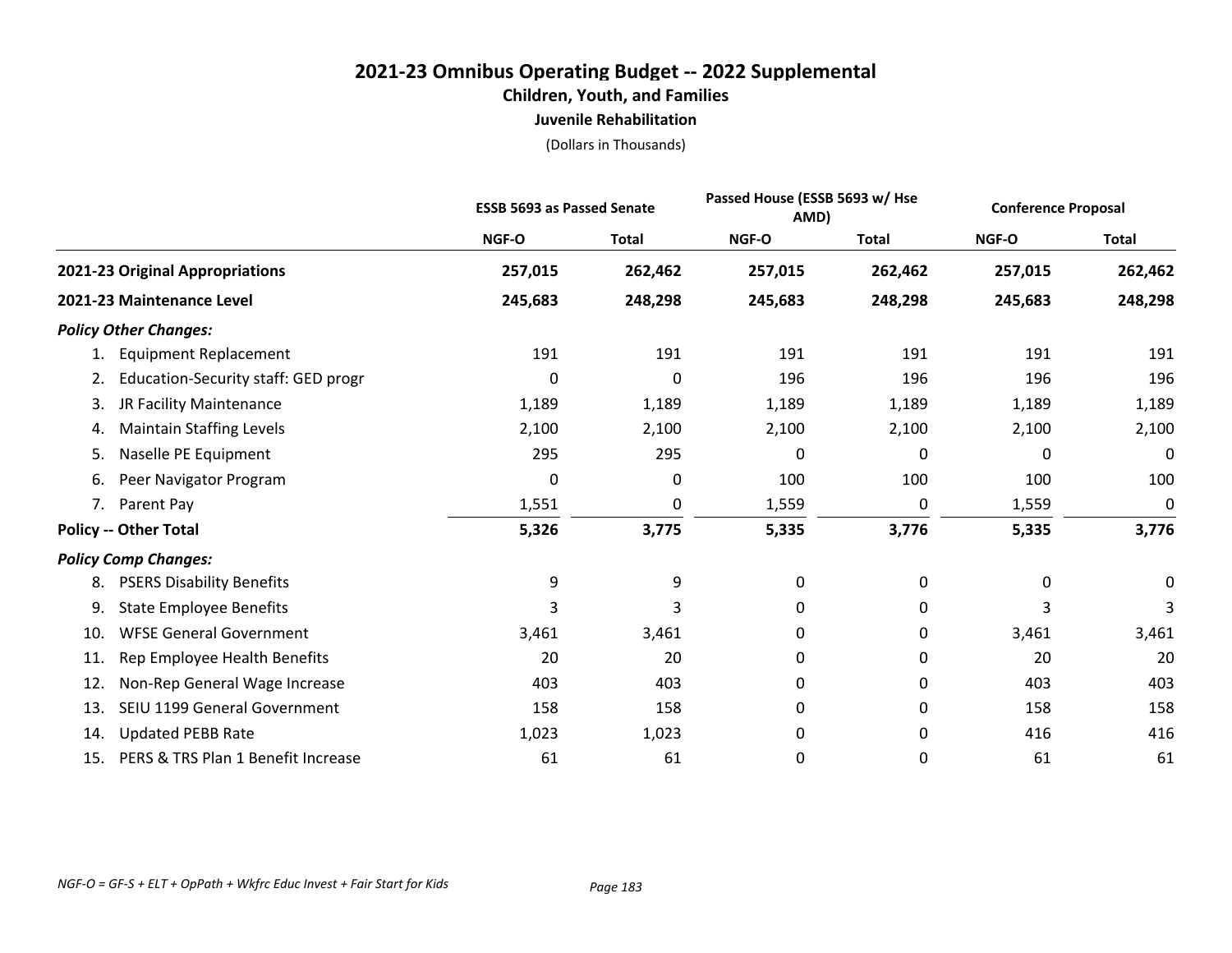#### **2021-23 Omnibus Operating Budget -- 2022 Supplemental Children, Youth, and Families Juvenile Rehabilitation**

|                                        | <b>ESSB 5693 as Passed Senate</b> |              | Passed House (ESSB 5693 w/ Hse<br>AMD) |         | <b>Conference Proposal</b> |         |
|----------------------------------------|-----------------------------------|--------------|----------------------------------------|---------|----------------------------|---------|
|                                        | <b>NGF-O</b>                      | <b>Total</b> | <b>NGF-O</b>                           | Total   | <b>NGF-O</b>               | Total   |
| <b>PSERS Total Disability</b><br>16.   | 0                                 | 0            | 0                                      | 0       | 9                          |         |
| <b>Policy -- Comp Total</b>            | 5,138                             | 5,138        | 0                                      | 0       | 4,531                      | 4,531   |
| <b>Policy Transfer Changes:</b>        |                                   |              |                                        |         |                            |         |
| 17. County Criminal Justice Assistance | $-662$                            | $-662$       | $-662$                                 | $-662$  | $-662$                     | $-662$  |
| <b>Policy -- Transfer Total</b>        | $-662$                            | $-662$       | $-662$                                 | $-662$  | $-662$                     | $-662$  |
| <b>Total Policy Changes</b>            | 9,802                             | 8,251        | 4,673                                  | 3,114   | 9,204                      | 7,645   |
| 2021-23 Policy Level                   | 255,485                           | 256,549      | 250,356                                | 251,412 | 254,887                    | 255,943 |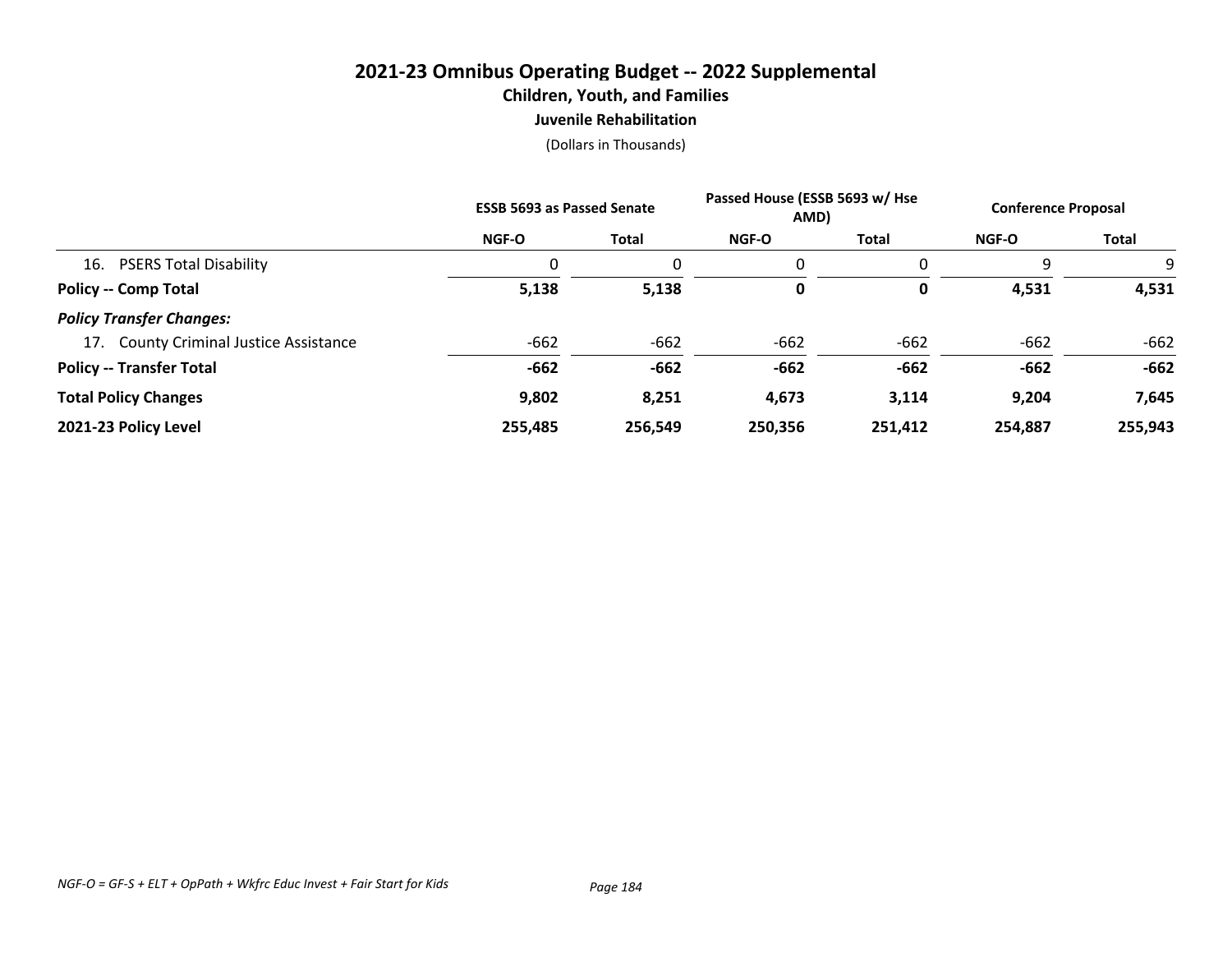## **2021-23 Omnibus Operating Budget -- 2022 Supplemental Children, Youth, and Families Early Learning**

|                                             |              | <b>ESSB 5693 as Passed Senate</b> |          | Passed House (ESSB 5693 w/ Hse<br>AMD) |              | <b>Conference Proposal</b> |
|---------------------------------------------|--------------|-----------------------------------|----------|----------------------------------------|--------------|----------------------------|
|                                             | <b>NGF-O</b> | <b>Total</b>                      | NGF-O    | <b>Total</b>                           | <b>NGF-O</b> | <b>Total</b>               |
| 2021-23 Original Appropriations             | 755,305      | 1,876,916                         | 755,305  | 1,876,916                              | 755,305      | 1,876,916                  |
| 2021-23 Maintenance Level                   | 707,755      | 1,831,663                         | 707,755  | 1,831,663                              | 707,755      | 1,831,663                  |
| <b>Policy Other Changes:</b>                |              |                                   |          |                                        |              |                            |
| <b>Background Check Fee Assistance</b>      | 1,267        | 1,267                             | 1,267    | 1,267                                  | 1,267        | 1,267                      |
| SEIU Cost of Care Enhancement<br>2.         | 0            | 45,347                            | 0        | 45,347                                 | 0            | 45,347                     |
| <b>COVID FMAP Increase</b><br>3.            | $-1,838$     | 0                                 | $-1,972$ | 0                                      | $-1,972$     | 0                          |
| <b>ECEAP Expansion/Conversions</b><br>4.    | 0            | 0                                 | 0        | $\Omega$                               | 7,373        | 7,373                      |
| <b>ECEAP Expansion</b><br>5.                | 0            | 0                                 | 6,905    | 6,905                                  | 0            | 0                          |
| <b>ECEAP Quality Support Rate</b><br>6.     | 1,268        | 1,268                             | 1,268    | 1,268                                  | 1,268        | 1,268                      |
| <b>ECEAP Slot Conversions</b><br>7.         | 9,327        | 9,327                             | 0        | 0                                      | 0            | 0                          |
| <b>WCCC: Provider Rate Increase</b><br>8.   | 49,600       | 49,600                            | 0        | $\mathbf{0}$                           | 45,935       | 45,935                     |
| <b>Mental Health Consultation</b><br>9.     | 260          | 260                               | 260      | 260                                    | 260          | 260                        |
| <b>WCCC Co-Pay Waiver Adjustment</b><br>10. | 259          | 9,500                             | 259      | 9,500                                  | 259          | 9,500                      |
| 2021 MRS WCCC Provider Rates<br>11.         | 0            | 0                                 | 73,627   | 73,627                                 | 0            | 0                          |
| <b>IECMHC Funding Gap</b><br>12.            | 0            | 0                                 | 185      | 185                                    | 185          | 185                        |
| <b>WCCC Maintenance of Effort</b><br>13.    | 0            | 0                                 | 75,395   | 0                                      | 75,395       | 0                          |
| Prenatal Exposure Treatment<br>14.          | 300          | 300                               | 0        | 0                                      | 0            | 0                          |
| <b>Enrollment Based Payments</b><br>15.     | 0            | 21,215                            | 0        | 21,215                                 | 0            | 21,215                     |
| Summer ECEAP<br>16.                         | 5,970        | 5,970                             | 5,970    | 5,970                                  | 5,970        | 5,970                      |
| FFN Provider Supports<br>17.                | 640          | 640                               | 640      | 640                                    | 640          | 640                        |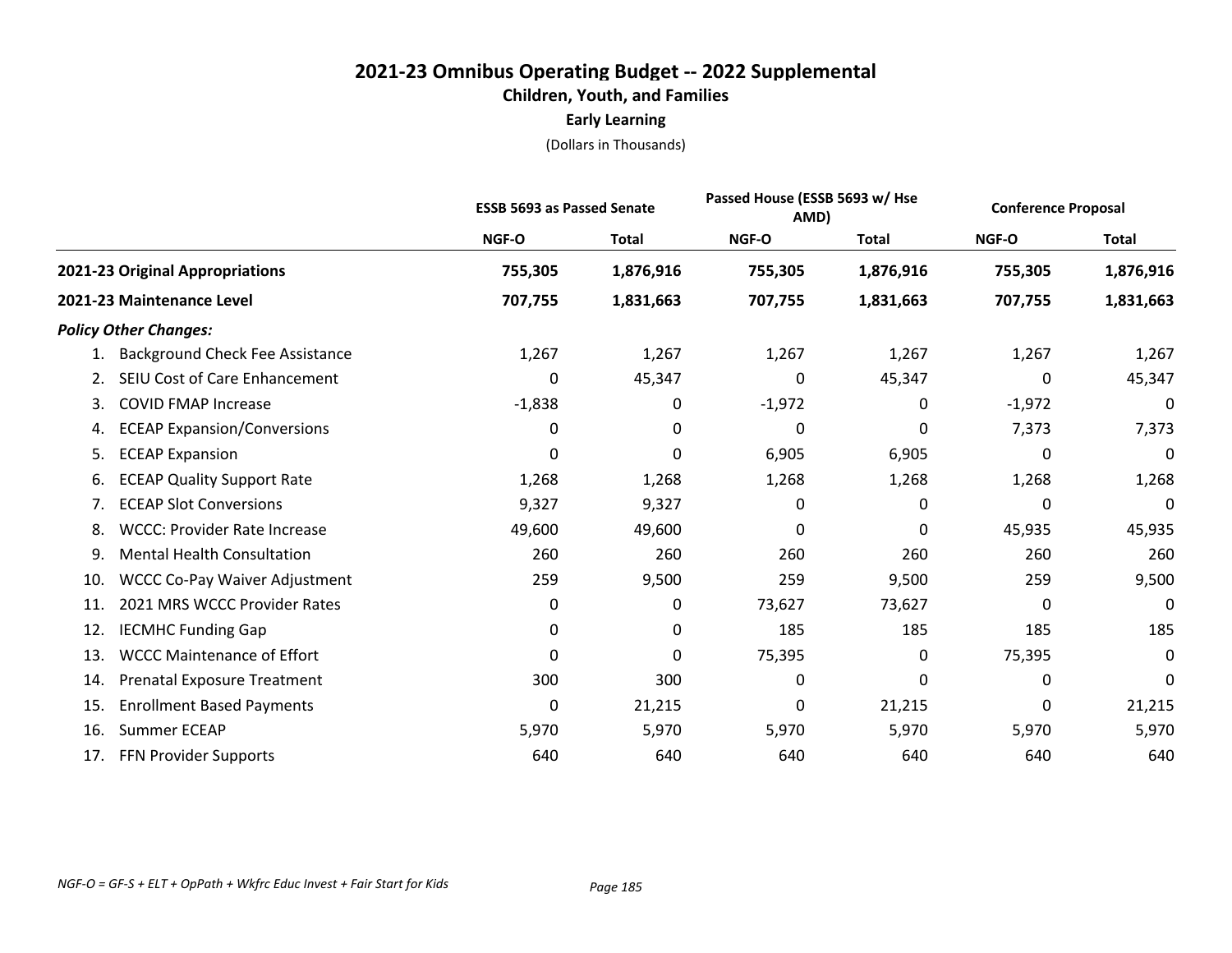# **2021-23 Omnibus Operating Budget -- 2022 Supplemental Children, Youth, and Families Early Learning**

|                                           | <b>ESSB 5693 as Passed Senate</b> |              | Passed House (ESSB 5693 w/ Hse<br>AMD) |              | <b>Conference Proposal</b> |              |
|-------------------------------------------|-----------------------------------|--------------|----------------------------------------|--------------|----------------------------|--------------|
|                                           | <b>NGF-O</b>                      | <b>Total</b> | NGF-O                                  | <b>Total</b> | NGF-O                      | <b>Total</b> |
| <b>WCFC Continuation</b><br>18.           | 900                               | 900          | 0                                      | 0            | 900                        | 900          |
| <b>Policy -- Other Total</b>              | 67,953                            | 145,594      | 163,804                                | 166,184      | 137,480                    | 139,860      |
| <b>Policy Comp Changes:</b>               |                                   |              |                                        |              |                            |              |
| <b>WFSE General Government</b><br>19.     | 1,042                             | 1,481        | 0                                      | 0            | 1,042                      | 1,481        |
| 20.<br>Rep Employee Health Benefits       | 6                                 | 8            | 0                                      | 0            | 6                          | 8            |
| Non-Rep General Wage Increase<br>21.      | 65                                | 143          | 0                                      | 0            | 65                         | 143          |
| <b>Updated PEBB Rate</b><br>22.           | 276                               | 409          | 0                                      | 0            | 112                        | 166          |
| PERS & TRS Plan 1 Benefit Increase<br>23. | 20                                | 31           | 0                                      | 0            | 20                         | 31           |
| <b>Policy -- Comp Total</b>               | 1,409                             | 2,072        | 0                                      | 0            | 1,245                      | 1,829        |
| <b>Policy UAR Changes:</b>                |                                   |              |                                        |              |                            |              |
| 24. Other UARs                            | 0                                 | 3,442        | $\mathbf 0$                            | 3,442        | 0                          | 3,442        |
| <b>Policy -- UAR Total</b>                | 0                                 | 3,442        | $\mathbf 0$                            | 3,442        | 0                          | 3,442        |
| <b>Total Policy Changes</b>               | 69,362                            | 151,108      | 163,804                                | 169,626      | 138,725                    | 145,131      |
| 2021-23 Policy Level                      | 777,117                           | 1,982,771    | 871,559                                | 2,001,289    | 846,480                    | 1,976,794    |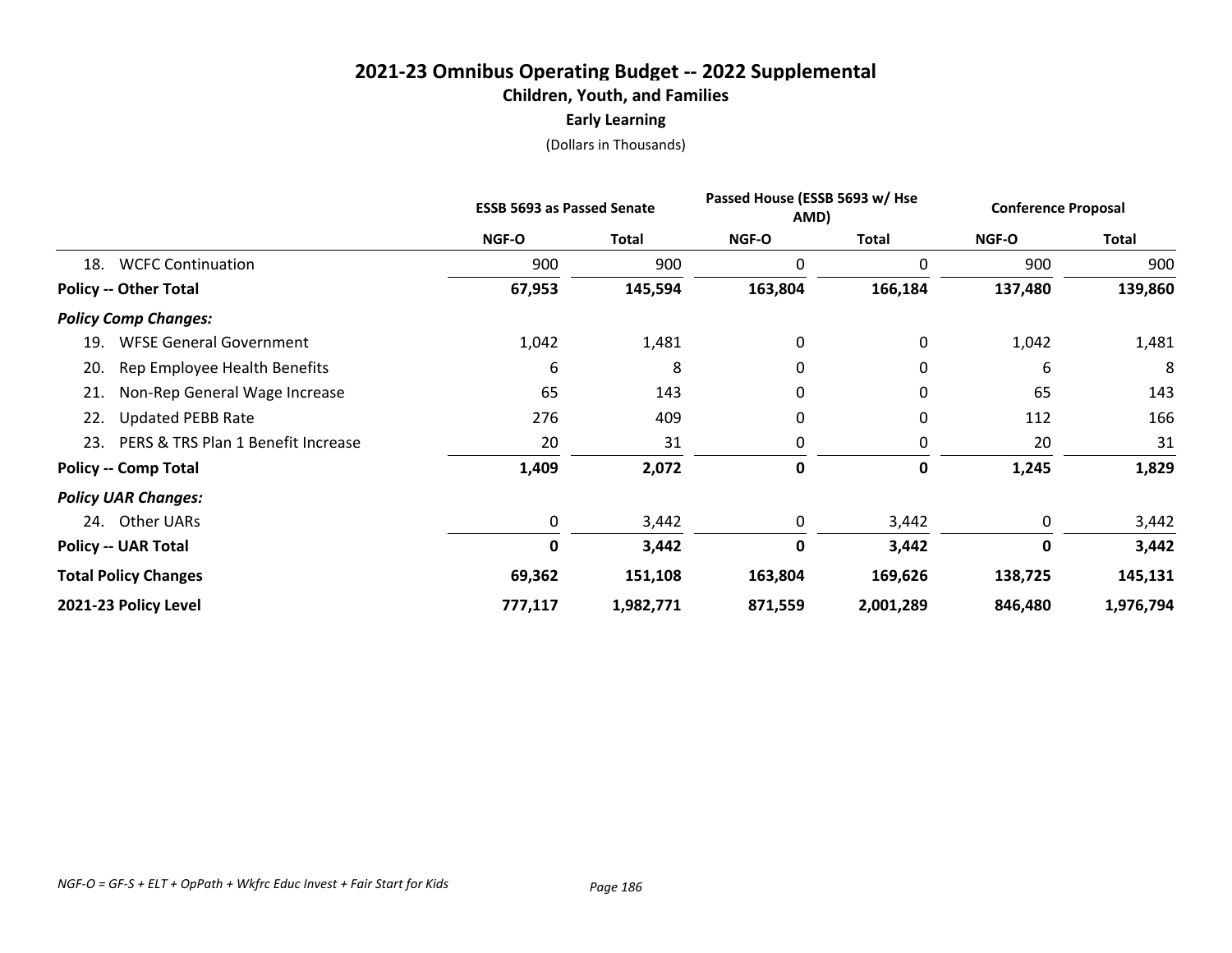# **2021-23 Omnibus Operating Budget -- 2022 Supplemental Children, Youth, and Families Program Support**

|                                                |         | <b>ESSB 5693 as Passed Senate</b> |              | Passed House (ESSB 5693 w/ Hse<br>AMD) |         | <b>Conference Proposal</b> |
|------------------------------------------------|---------|-----------------------------------|--------------|----------------------------------------|---------|----------------------------|
|                                                | NGF-O   | <b>Total</b>                      | <b>NGF-O</b> | <b>Total</b>                           | NGF-O   | <b>Total</b>               |
| 2021-23 Original Appropriations                | 343,073 | 538,634                           | 343,073      | 538,634                                | 343,073 | 538,634                    |
| 2021-23 Maintenance Level                      | 365,772 | 565,346                           | 365,772      | 565,346                                | 365,772 | 565,346                    |
| <b>Policy Other Changes:</b>                   |         |                                   |              |                                        |         |                            |
| <b>Clark County Relocations</b><br>1.          | 1,574   | 1,967                             | 0            | 0                                      | 1,574   | 1,967                      |
| Caregiver Engagement Unit<br>2.                | 261     | 261                               | 261          | 261                                    | 261     | 261                        |
| Homelessness / Youth Discharge<br>3.           | 0       | 0                                 | 341          | 426                                    | 341     | 426                        |
| <b>Child Welfare Relative Placements</b><br>4. | 0       | 0                                 | 65           | 65                                     | 65      | 65                         |
| <b>Family Reconciliation Services</b><br>5.    | 0       | 0                                 | 100          | 100                                    | 100     | 100                        |
| <b>Cultural Support Services</b><br>6.         | 0       | 0                                 | 500          | 500                                    | 500     | 500                        |
| <b>Imagination Library</b><br>7.               | 0       | 0                                 | 26           | 26                                     | 26      | 26                         |
| <b>ICWA Updated Standards</b><br>8.            | 5,035   | 6,293                             | 3,737        | 4,671                                  | 3,737   | 4,671                      |
| Language Access Providers Agreement<br>9.      | 6       | 8                                 | 6            | 8                                      | 6       | 8                          |
| Juvenile Records<br>10.                        | 0       | 0                                 | 664          | 784                                    | 0       | 0                          |
| <b>Adolescent Housing Pilot</b><br>11.         | 1,292   | 1,292                             | 1,292        | 1,292                                  | 1,292   | 1,292                      |
| <b>Policy -- Other Total</b>                   | 8,168   | 9,821                             | 6,992        | 8,133                                  | 7,902   | 9,316                      |
| <b>Policy Comp Changes:</b>                    |         |                                   |              |                                        |         |                            |
| <b>State Employee Benefits</b><br>12.          | 4       | 5                                 | 0            | 0                                      | 4       | 5                          |
| <b>WFSE General Government</b><br>13.          | 1,368   | 1,693                             | 0            | 0                                      | 1,368   | 1,693                      |
| Rep Employee Health Benefits<br>14.            | 8       | 10                                | 0            | 0                                      | 8       | 10                         |
| Non-Rep General Wage Increase<br>15.           | 548     | 679                               | 0            | 0                                      | 548     | 679                        |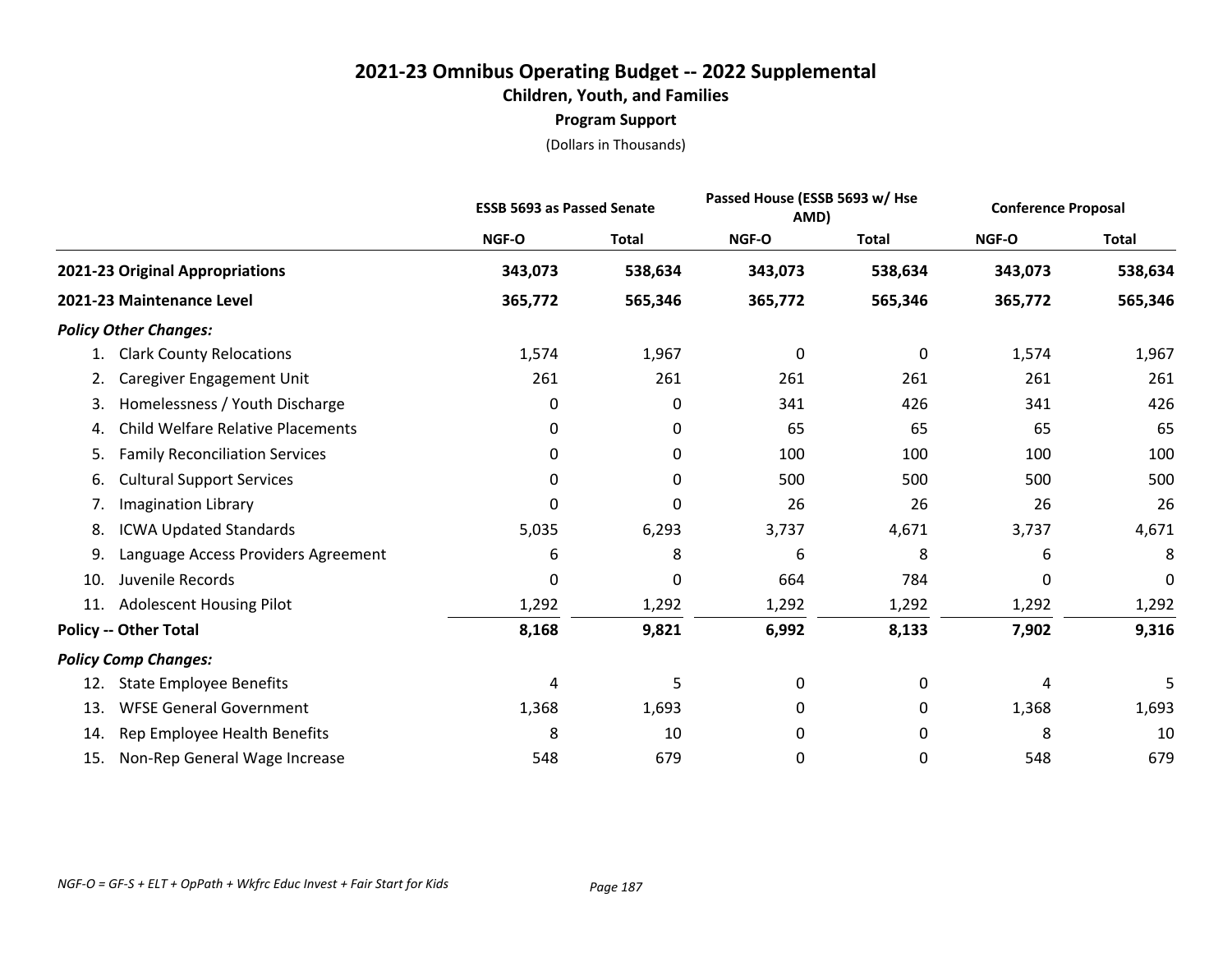# **2021-23 Omnibus Operating Budget -- 2022 Supplemental Children, Youth, and Families Program Support**

|                                           | <b>ESSB 5693 as Passed Senate</b> |              | Passed House (ESSB 5693 w/ Hse<br>AMD) |              | <b>Conference Proposal</b> |              |
|-------------------------------------------|-----------------------------------|--------------|----------------------------------------|--------------|----------------------------|--------------|
|                                           | NGF-O                             | <b>Total</b> | NGF-O                                  | <b>Total</b> | NGF-O                      | <b>Total</b> |
| <b>Updated PEBB Rate</b><br>16.           | 521                               | 644          | 0                                      | 0            | 212                        | 262          |
| PERS & TRS Plan 1 Benefit Increase<br>17. | 45                                | 56           | 0                                      | 0            | 45                         | 56           |
| <b>Policy -- Comp Total</b>               | 2,494                             | 3,087        | 0                                      | $\mathbf 0$  | 2,185                      | 2,705        |
| <b>Policy Central Services Changes:</b>   |                                   |              |                                        |              |                            |              |
| Archives/Records Management<br>18.        | 0                                 | 0            | 0                                      | 0            | 25                         | 35           |
| <b>Audit Services</b><br>19.              | 0                                 | 0            | 0                                      | 0            | 53                         | 79           |
| Legal Services<br>20.                     | 0                                 | 0            | 0                                      | 0            | 9,155                      | 11,442       |
| <b>Administrative Hearings</b><br>21.     | 0                                 | 0            | 0                                      | 0            | 32                         | 46           |
| <b>CTS Central Services</b><br>22.        | 0                                 | 0            | 0                                      | 0            | 595                        | 756          |
| <b>DES Central Services</b><br>23.        | 0                                 | 0            | 0                                      | 0            | 89                         | 126          |
| <b>OFM Central Services</b><br>24.        | 0                                 | 0            | 0                                      | 0            | $-10$                      | 95           |
| Self-Insurance Liability Premium<br>25.   | 0                                 | 0            | 0                                      | 0            | 2,358                      | 3,028        |
| <b>CSM Fund Split</b><br>26.              | 12,656                            | 0            | 12,656                                 | 0            | 12,656                     | 0            |
| <b>Policy -- Central Svcs Total</b>       | 12,656                            | 0            | 12,656                                 | 0            | 24,953                     | 15,607       |
| <b>Total Policy Changes</b>               | 23,318                            | 12,908       | 19,648                                 | 8,133        | 35,040                     | 27,628       |
| 2021-23 Policy Level                      | 389,090                           | 578,254      | 385,420                                | 573,479      | 400,812                    | 592,974      |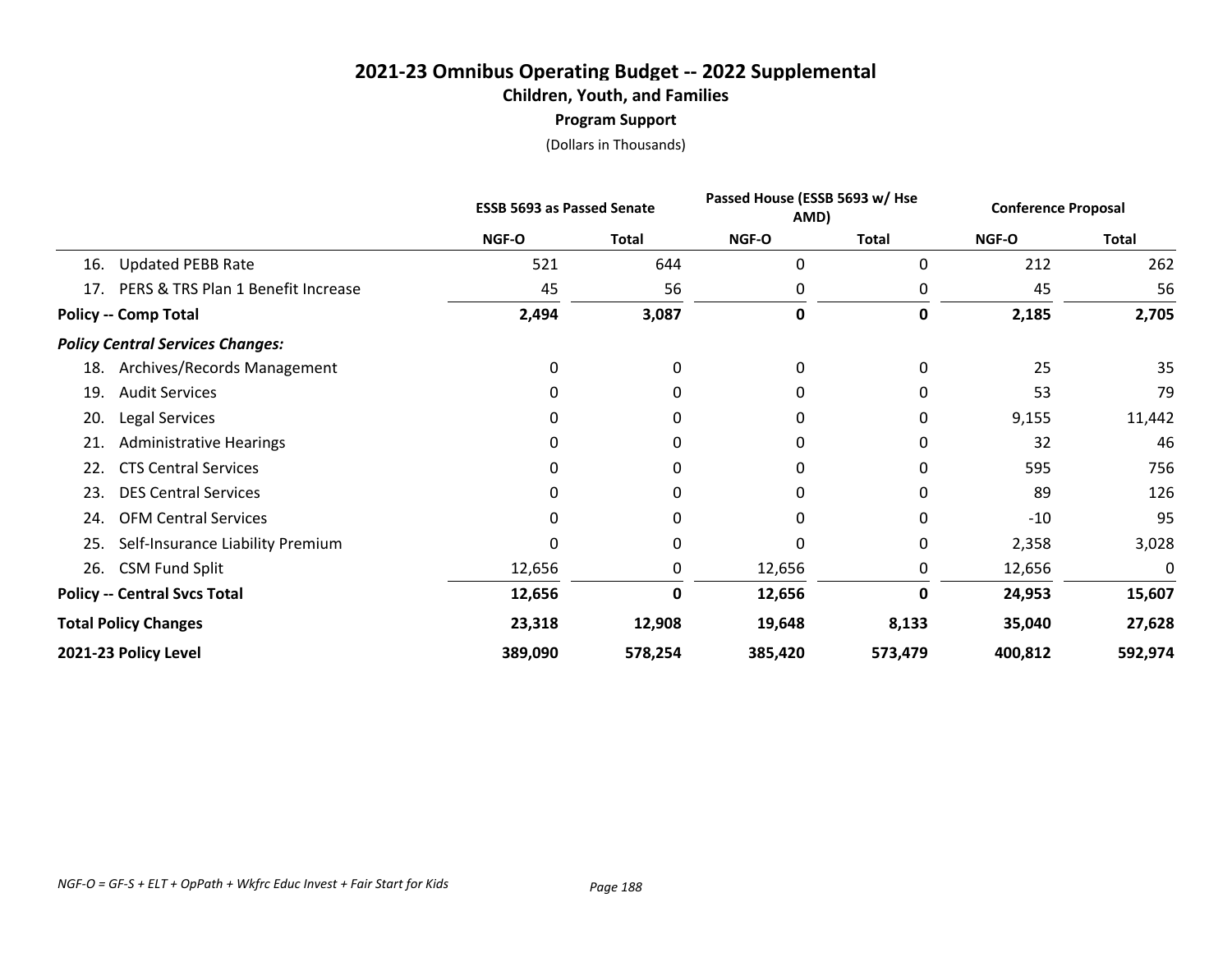|     |                                    | <b>ESSB 5693 as Passed Senate</b> |              | Passed House (ESSB 5693 w/ Hse<br>AMD) |              | <b>Conference Proposal</b> |              |
|-----|------------------------------------|-----------------------------------|--------------|----------------------------------------|--------------|----------------------------|--------------|
|     |                                    | NGF-O                             | <b>Total</b> | NGF-O                                  | <b>Total</b> | NGF-O                      | <b>Total</b> |
|     | 2021-23 Original Appropriations    | 2,518,730                         | 2,531,860    | 2,518,730                              | 2,531,860    | 2,518,730                  | 2,531,860    |
|     | 2021-23 Maintenance Level          | 2,425,263                         | 2,438,393    | 2,425,263                              | 2,438,393    | 2,425,263                  | 2,438,393    |
|     | <b>Policy Other Changes:</b>       |                                   |              |                                        |              |                            |              |
| 1.  | Impaired Driving & DOSA            | 157                               | 157          | 0                                      | 0            | 0                          | 0            |
| 2.  | Body Scanners at WCCW and WCC      | 4,166                             | 4,166        | 0                                      | 0            | 4,166                      | 4,166        |
| 3.  | <b>Facility Maintenance Costs</b>  | 1,172                             | 1,172        | 1,172                                  | 1,172        | 1,172                      | 1,172        |
| 4.  | <b>One-Time Relocation Costs</b>   | $-261$                            | $-261$       | 0                                      | 0            | $-261$                     | $-261$       |
| 5.  | <b>Federal Funding Adjustment</b>  | 0                                 | 308          | 0                                      | 308          | 0                          | 308          |
| 6.  | Local Funding Adjustment           | 0                                 | 337          | 0                                      | 337          | 0                          | 337          |
| 7.  | <b>Custody Relief Factor</b>       | 0                                 | 0            | 6,094                                  | 6,094        | 0                          | 0            |
| 8.  | Legal Services Rate Increase       | 1,240                             | 1,240        | 1,240                                  | 1,240        | 1,240                      | 1,240        |
| 9.  | <b>Behavioral Health Caseload</b>  | 0                                 | 0            | 2,999                                  | 2,999        | 0                          | $\mathbf 0$  |
| 10. | Repeal Cost of Supervision Account | 1,629                             | 0            | 0                                      | 0            | 0                          | 0            |
| 11. | <b>CDL Training Program</b>        | 0                                 | 0            | 121                                    | 121          | 121                        | 121          |
| 12. | <b>SCAAP Federal Funding Loss</b>  | 819                               | 819          | 1,749                                  | 1,749        | 819                        | 819          |
| 13. | <b>COVID Relief Fund Alignment</b> | $-240,000$                        | $-240,000$   | $-240,000$                             | $-240,000$   | $-240,000$                 | 0            |
| 14. | <b>Tolling Records Staff</b>       | 0                                 | 0            | 6,210                                  | 6,210        | 0                          | 0            |
| 15. | <b>PREA Compliance Specialists</b> | 1,433                             | 1,433        | 0                                      | 0            | 1,433                      | 1,433        |
| 16. | Maple Lane Staffing                | 243                               | 243          | 514                                    | 514          | 243                        | 243          |
| 17. | <b>Retain Supervision Staffing</b> | 0                                 | 13,367       | 0                                      | 0            | 0                          | 6,817        |
| 18. | <b>Health Care Recruitment</b>     | 0                                 | 0            | 445                                    | 445          | 0                          | 0            |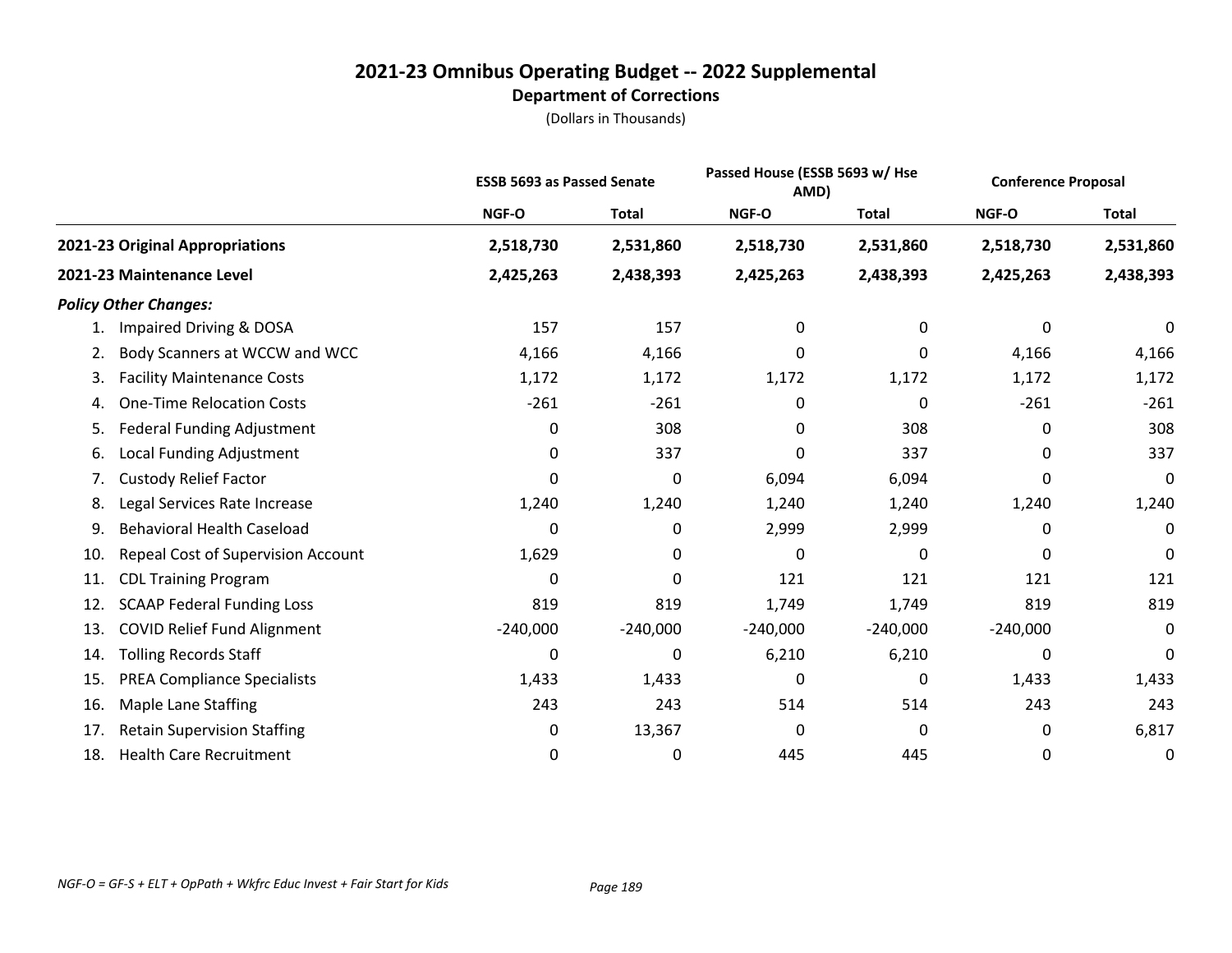|     |                                          |       | <b>ESSB 5693 as Passed Senate</b> |        | Passed House (ESSB 5693 w/ Hse<br>AMD) |        | <b>Conference Proposal</b> |
|-----|------------------------------------------|-------|-----------------------------------|--------|----------------------------------------|--------|----------------------------|
|     |                                          | NGF-O | <b>Total</b>                      | NGF-O  | <b>Total</b>                           | NGF-O  | <b>Total</b>               |
| 19. | <b>Telepresence Services</b>             | 856   | 856                               | 4,577  | 4,577                                  | 2,059  | 2,059                      |
| 20. | <b>Patient Centered Care</b>             | 0     | 0                                 | 14,568 | 14,568                                 | 0      | 0                          |
| 21. | <b>Electronic Health Records</b>         | 990   | 990                               | 0      | 0                                      | 990    | 990                        |
| 22. | <b>OMNI Sentencing Module Project</b>    | 5,658 | 5,658                             | 5,658  | 5,658                                  | 5,658  | 5,658                      |
| 23. | Amend Collaboration and Training         | 1,363 | 1,363                             | 1,363  | 1,363                                  | 1,363  | 1,363                      |
| 24. | <b>Restrictive Housing Reform</b>        | 0     | 0                                 | 8,070  | 8,070                                  | 3,986  | 3,986                      |
| 25. | <b>WCCW Elder Care Feasibility Study</b> | 0     | 0                                 | 500    | 500                                    | 500    | 500                        |
| 26. | Ombuds Liaison & Response                | 0     | 0                                 | 663    | 663                                    | 332    | 332                        |
| 27. | Jail Bed Rate Increase                   | 0     | 0                                 | 2,812  | 2,812                                  | 0      | 0                          |
| 28. | Resentencing & Reentry Staffing          | 1,296 | 1,296                             | 1,296  | 1,296                                  | 1,296  | 1,296                      |
| 29. | <b>Reentry Support Items</b>             | 784   | 784                               | 784    | 784                                    | 784    | 784                        |
| 30. | <b>McNeil Island Staffing</b>            | 0     | 0                                 | 449    | 449                                    | 408    | 408                        |
| 31. | COVID-19 Response                        | 0     | 42,307                            | 36,024 | 36,024                                 | 0      | 42,307                     |
| 32. | <b>GRE Expansion Implementation</b>      | 0     | 0                                 | 6,523  | 6,523                                  | 0      | 0                          |
| 33. | <b>Helen B Ratcliff Work Release</b>     | 0     | 0                                 | 1,762  | 1,762                                  | 0      | 0                          |
| 34. | Incarc. Indiv.-Public Records Act        | 0     | 0                                 | 301    | 301                                    | 301    | 301                        |
| 35. | <b>Library Services</b>                  | 0     | 0                                 | 1,168  | 1,168                                  | 1,168  | 1,168                      |
| 36. | <b>Parent Navigators</b>                 | 0     | 0                                 | 320    | 320                                    | 320    | 320                        |
| 37. | <b>Person-Centered Services</b>          | 165   | 165                               | 278    | 278                                    | 278    | 278                        |
| 38. | Reentry and Rehabilitation               | 0     | 0                                 | 2,479  | 850                                    | 2,479  | 850                        |
| 39. | Long Term Care Feasibility Study         | 150   | 150                               | 0      | 0                                      | 150    | 150                        |
| 40. | Patient & Behavioral Centered Care       | 0     | 14,139                            | 0      | 0                                      | 14,139 | 14,139                     |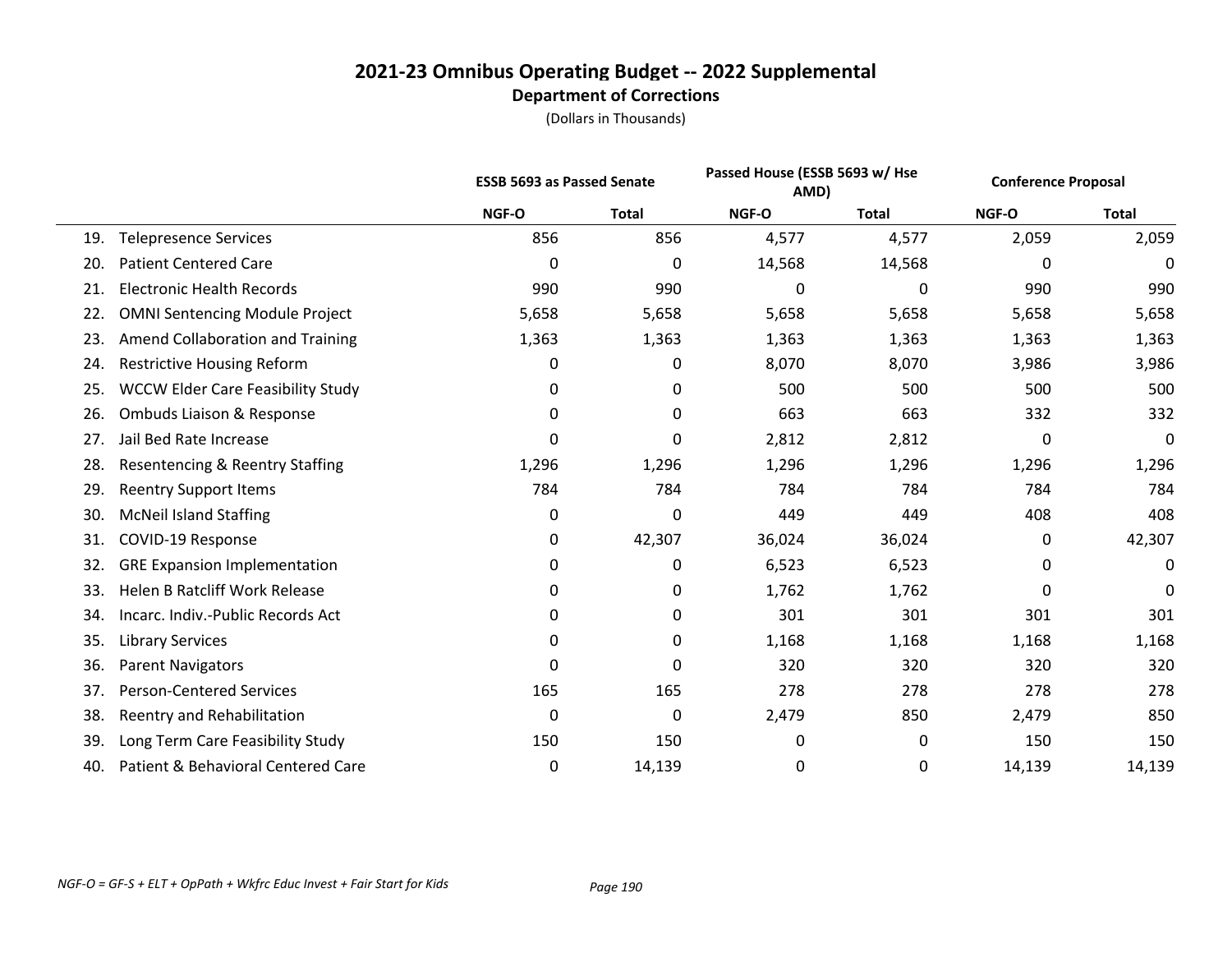|     |                                         | <b>ESSB 5693 as Passed Senate</b> |              |             | Passed House (ESSB 5693 w/ Hse<br>AMD) |            | <b>Conference Proposal</b> |
|-----|-----------------------------------------|-----------------------------------|--------------|-------------|----------------------------------------|------------|----------------------------|
|     |                                         | NGF-O                             | <b>Total</b> | NGF-O       | <b>Total</b>                           | NGF-O      | <b>Total</b>               |
| 41. | <b>Restore Reduction</b>                | $\mathbf 0$                       | 20,311       | $\mathbf 0$ | 0                                      | 0          | 0                          |
| 42. | <b>Women's Prison Division</b>          | 166                               | 166          | 308         | 308                                    | 308        | 308                        |
|     | <b>Policy -- Other Total</b>            | $-217,974$                        | $-128,834$   | $-129,553$  | $-130,537$                             | $-194,548$ | 93,592                     |
|     | <b>Policy Comp Changes:</b>             |                                   |              |             |                                        |            |                            |
| 43. | <b>PSERS Disability Benefits</b>        | 226                               | 226          | 0           | 0                                      | 0          | 0                          |
| 44. | <b>State Employee Benefits</b>          | 37                                | 37           | 0           | 0                                      | 37         | 37                         |
| 45. | <b>WFSE General Government</b>          | 6,862                             | 6,862        | 0           | 0                                      | 6,862      | 6,862                      |
| 46. | Rep Employee Health Benefits            | 189                               | 189          | 0           | 0                                      | 189        | 189                        |
| 47. | Teamsters 117 DOC                       | 62,239                            | 62,360       | 0           | 0                                      | 61,949     | 62,061                     |
| 48. | <b>Coalition of Unions</b>              | 24                                | 24           | 0           | 0                                      | 24         | 24                         |
| 49. | Non-Rep General Wage Increase           | 4,719                             | 4,722        | 0           | 0                                      | 4,719      | 4,722                      |
| 50. | <b>Updated PEBB Rate</b>                | 10,258                            | 10,278       | 0           | 0                                      | 4,171      | 4,179                      |
| 51. | PERS & TRS Plan 1 Benefit Increase      | 766                               | 768          | 0           | 0                                      | 766        | 768                        |
| 52. | <b>PSERS Total Disability</b>           | 0                                 | 0            | 0           | 0                                      | 226        | 226                        |
|     | <b>Policy -- Comp Total</b>             | 85,320                            | 85,466       | $\pmb{0}$   | 0                                      | 78,943     | 79,068                     |
|     | <b>Policy Central Services Changes:</b> |                                   |              |             |                                        |            |                            |
| 53. | Archives/Records Management             | 0                                 | 0            | 0           | 0                                      | 48         | 48                         |
| 54. | <b>Audit Services</b>                   | 0                                 | 0            | 0           | 0                                      | 58         | 58                         |
| 55. | <b>Legal Services</b>                   | 0                                 | 0            | 0           | 0                                      | 450        | 450                        |
| 56. | <b>CTS Central Services</b>             | 0                                 | 0            | 0           | 0                                      | 1,138      | 1,138                      |
| 57. | <b>DES Central Services</b>             | 0                                 | 0            | 0           | 0                                      | 51         | 51                         |
| 58. | <b>OFM Central Services</b>             | 0                                 | 0            | 0           | 0                                      | 193        | 193                        |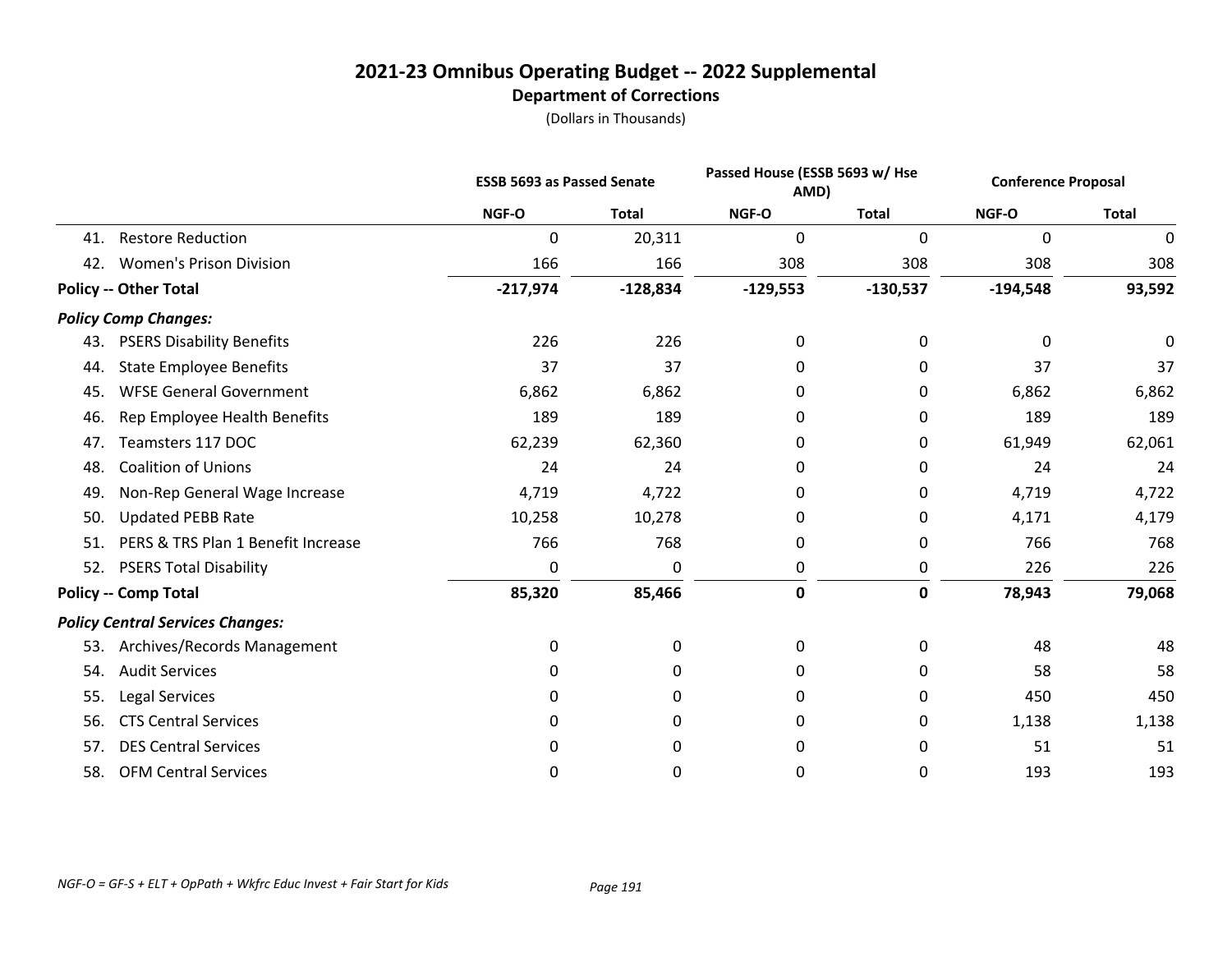|                                         | <b>ESSB 5693 as Passed Senate</b> |              | Passed House (ESSB 5693 w/ Hse<br>AMD) |            | <b>Conference Proposal</b> |           |
|-----------------------------------------|-----------------------------------|--------------|----------------------------------------|------------|----------------------------|-----------|
|                                         | <b>NGF-O</b>                      | <b>Total</b> | NGF-O                                  | Total      | <b>NGF-O</b>               | Total     |
| Self-Insurance Liability Premium<br>59. |                                   |              |                                        |            | 434                        | 434       |
| <b>Policy -- Central Svcs Total</b>     | 0                                 | 0            | 0                                      |            | 2,372                      | 2,372     |
| <b>Total Policy Changes</b>             | -132.654                          | -43.368      | $-129.553$                             | $-130.537$ | $-113.233$                 | 175,032   |
| 2021-23 Policy Level                    | 2,292,609                         | 2,395,025    | 2,295,710                              | 2,307,856  | 2,312,030                  | 2,613,425 |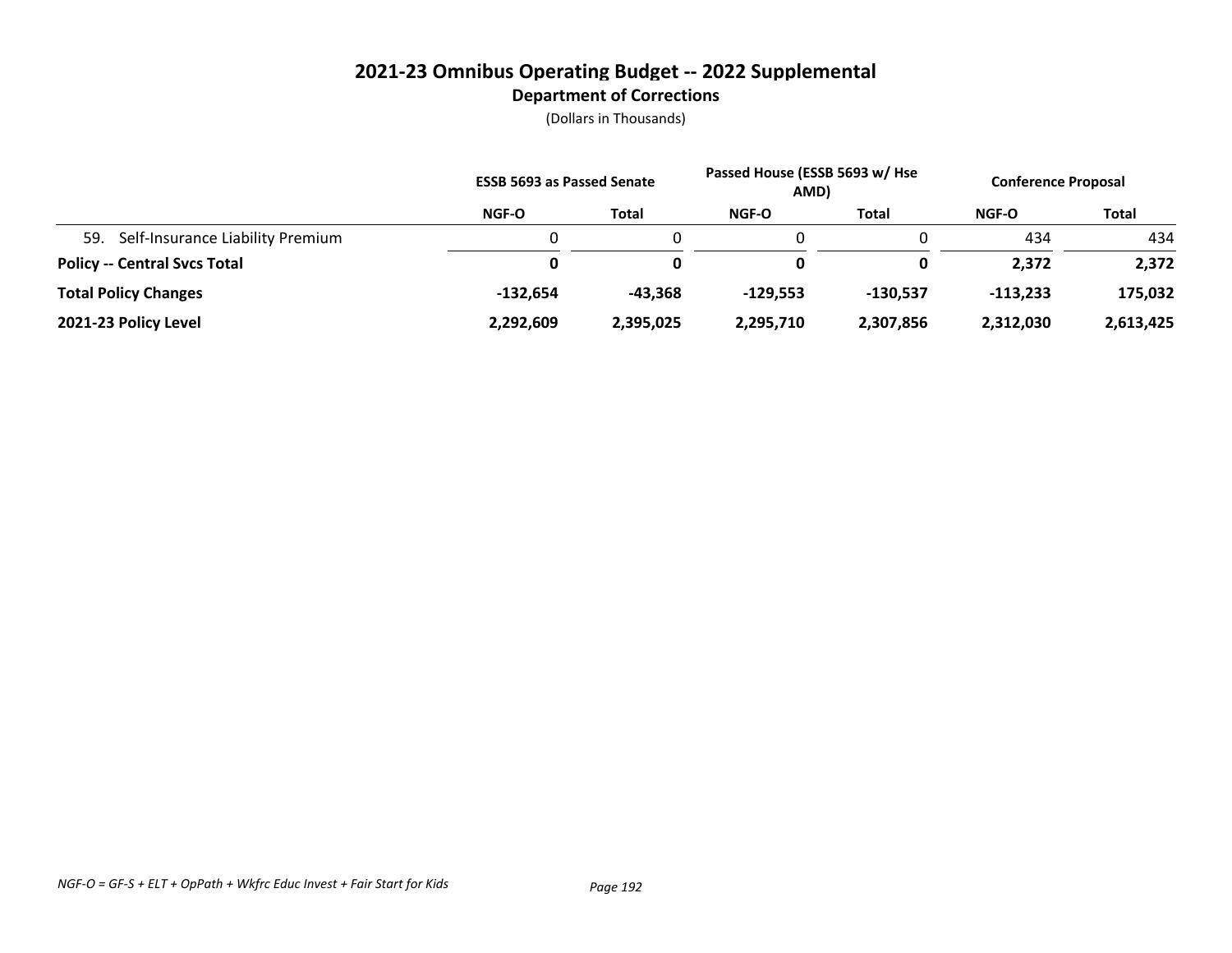## **2021-23 Omnibus Operating Budget -- 2022 Supplemental Department of Corrections Administration & Support Services**

|                                              | <b>ESSB 5693 as Passed Senate</b> |              | Passed House (ESSB 5693 w/ Hse<br>AMD) |              | <b>Conference Proposal</b> |              |
|----------------------------------------------|-----------------------------------|--------------|----------------------------------------|--------------|----------------------------|--------------|
|                                              | NGF-O                             | <b>Total</b> | <b>NGF-O</b>                           | <b>Total</b> | <b>NGF-O</b>               | <b>Total</b> |
| 2021-23 Original Appropriations              | 156,929                           | 157,329      | 156,929                                | 157,329      | 156,929                    | 157,329      |
| 2021-23 Maintenance Level                    | 159,964                           | 160,364      | 159,964                                | 160,364      | 159,964                    | 160,364      |
| <b>Policy Other Changes:</b>                 |                                   |              |                                        |              |                            |              |
| Body Scanners at WCCW and WCC                | 130                               | 130          | 0                                      | 0            | 130                        | 130          |
| <b>Custody Relief Factor</b><br>2.           | 0                                 | 0            | 572                                    | 572          | 0                          | 0            |
| Legal Services Rate Increase<br>3.           | 138                               | 138          | 138                                    | 138          | 138                        | 138          |
| <b>Behavioral Health Caseload</b><br>4.      | 0                                 | 0            | 226                                    | 226          | 0                          | 0            |
| <b>Tolling Records Staff</b><br>5.           | 0                                 | 0            | 528                                    | 528          | 0                          | 0            |
| <b>Maple Lane Staffing</b><br>6.             | 0                                 | 0            | 175                                    | 175          | 0                          | 0            |
| <b>Health Care Recruitment</b><br>7.         | 0                                 | 0            | 437                                    | 437          | 0                          | 0            |
| <b>Telepresence Services</b><br>8.           | 0                                 | 0            | 1,536                                  | 1,536        | 0                          | 0            |
| <b>Patient Centered Care</b><br>9.           | 0                                 | 0            | 1,253                                  | 1,253        | 0                          | 0            |
| <b>OMNI Sentencing Module Project</b><br>10. | 1,116                             | 1,116        | 1,116                                  | 1,116        | 1,116                      | 1,116        |
| Amend Collaboration and Training<br>11.      | 1,359                             | 1,359        | 1,359                                  | 1,359        | 1,359                      | 1,359        |
| <b>Restrictive Housing Reform</b><br>12.     | 0                                 | 0            | 1,139                                  | 1,139        | 520                        | 520          |
| Ombuds Liaison & Response<br>13.             | 0                                 | 0            | 652                                    | 652          | 326                        | 326          |
| <b>McNeil Island Staffing</b><br>14.         | 0                                 | 0            | 41                                     | 41           | 0                          | 0            |
| COVID-19 Response<br>15.                     | 0                                 | 0            | 137                                    | 137          | 0                          | 0            |
| <b>GRE Expansion Implementation</b><br>16.   | 0                                 | 0            | 1,734                                  | 1,734        | 0                          | 0            |
| <b>Helen B Ratcliff Work Release</b><br>17.  | $\Omega$                          | 0            | 237                                    | 237          | 0                          | 0            |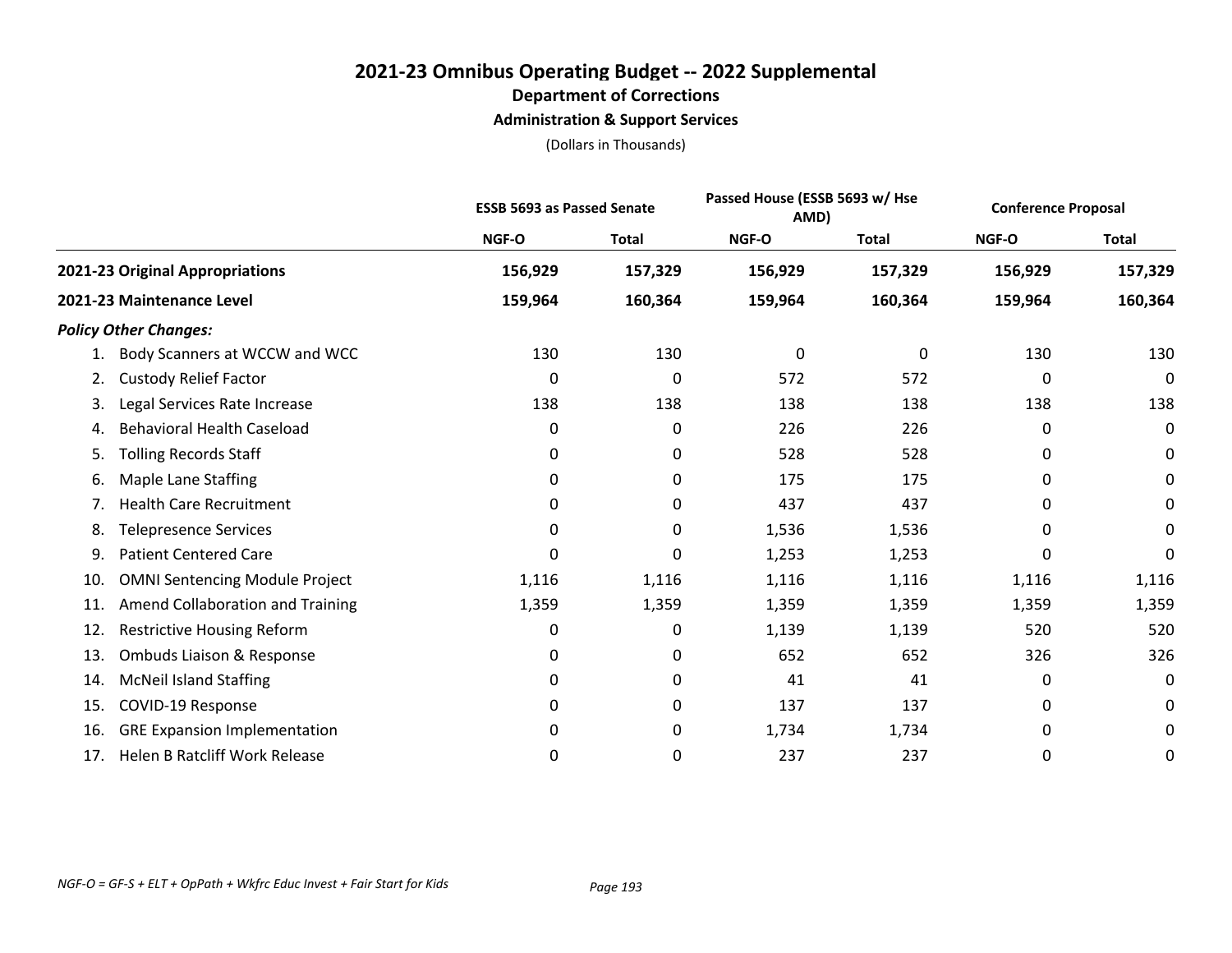## **2021-23 Omnibus Operating Budget -- 2022 Supplemental Department of Corrections Administration & Support Services**

|                                          | <b>ESSB 5693 as Passed Senate</b> |              | Passed House (ESSB 5693 w/ Hse<br>AMD) |              | <b>Conference Proposal</b> |              |
|------------------------------------------|-----------------------------------|--------------|----------------------------------------|--------------|----------------------------|--------------|
|                                          | NGF-O                             | <b>Total</b> | NGF-O                                  | <b>Total</b> | NGF-O                      | <b>Total</b> |
| Incarc. Indiv.-Public Records Act<br>18. | 0                                 | 0            | 293                                    | 293          | 293                        | 293          |
| <b>Person-Centered Services</b><br>19.   | 165                               | 165          | 278                                    | 278          | 278                        | 278          |
| Reentry and Rehabilitation<br>20.        | 0                                 | 0            | 12                                     | 12           | 12                         | 12           |
| <b>Policy -- Other Total</b>             | 2,908                             | 2,908        | 11,863                                 | 11,863       | 4,172                      | 4,172        |
| <b>Policy Comp Changes:</b>              |                                   |              |                                        |              |                            |              |
| <b>State Employee Benefits</b><br>21.    | 11                                | 11           | 0                                      | 0            | 11                         | 11           |
| <b>WFSE General Government</b><br>22.    | 4                                 | 4            | 0                                      | 0            | 4                          | 4            |
| Rep Employee Health Benefits<br>23.      | 6                                 | 6            | $\Omega$                               | 0            | 6                          | 6            |
| Teamsters 117 DOC<br>24.                 | 2,375                             | 2,375        | 0                                      | 0            | 2,360                      | 2,360        |
| Non-Rep General Wage Increase<br>25.     | 1,504                             | 1,504        | 0                                      | 0            | 1,504                      | 1,504        |
| <b>Updated PEBB Rate</b><br>26.          | 760                               | 760          | 0                                      | 0            | 309                        | 309          |
| 27. PERS & TRS Plan 1 Benefit Increase   | 62                                | 62           | 0                                      | 0            | 62                         | 62           |
| <b>Policy -- Comp Total</b>              | 4,722                             | 4,722        | 0                                      | 0            | 4,256                      | 4,256        |
| <b>Total Policy Changes</b>              | 7,630                             | 7,630        | 11,863                                 | 11,863       | 8,428                      | 8,428        |
| 2021-23 Policy Level                     | 167,594                           | 167,994      | 171,827                                | 172,227      | 168,392                    | 168,792      |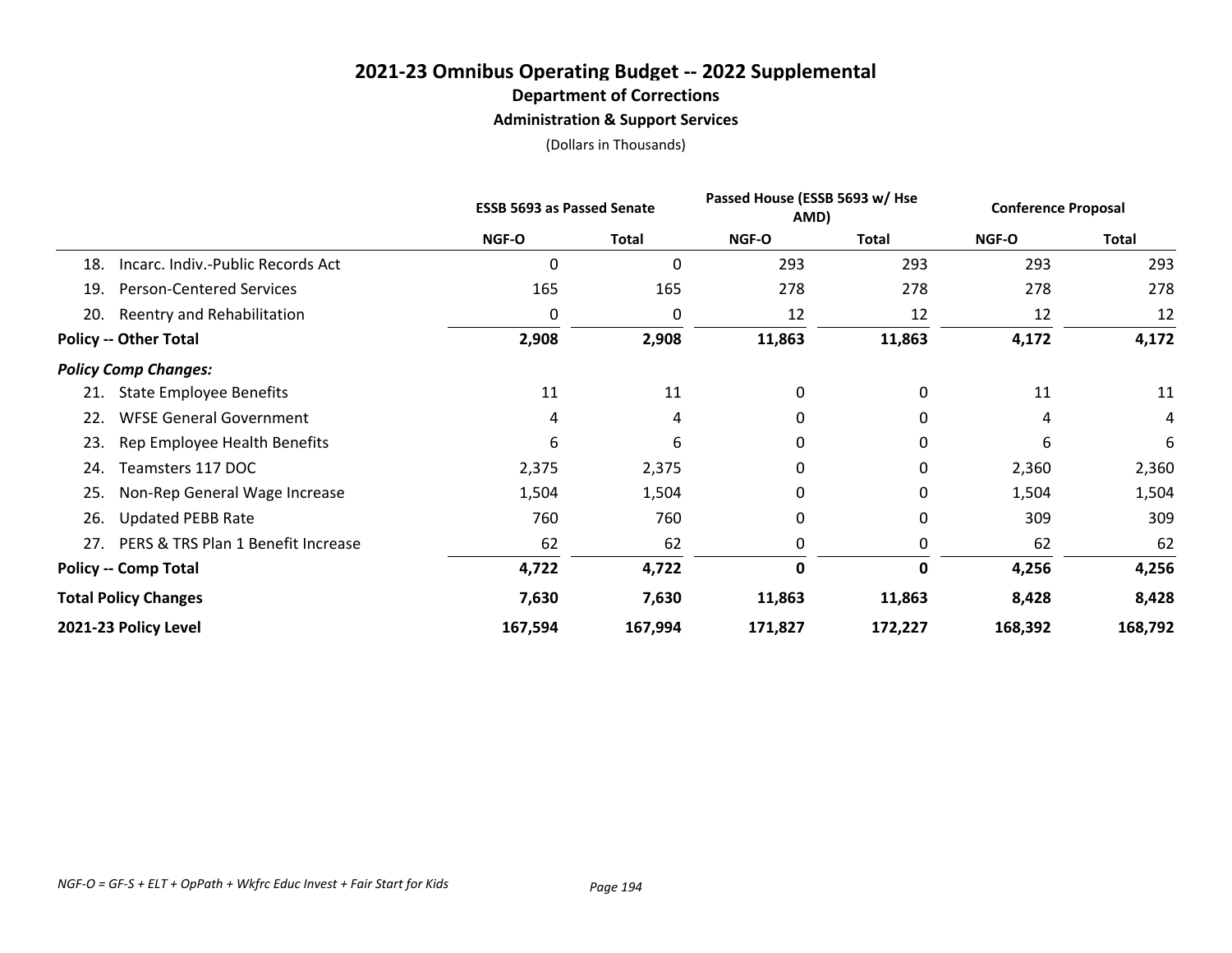## **2021-23 Omnibus Operating Budget -- 2022 Supplemental Department of Corrections Correctional Operations**

|                                                 | <b>ESSB 5693 as Passed Senate</b> |              | Passed House (ESSB 5693 w/ Hse<br>AMD) |              | <b>Conference Proposal</b> |              |
|-------------------------------------------------|-----------------------------------|--------------|----------------------------------------|--------------|----------------------------|--------------|
|                                                 | <b>NGF-O</b>                      | <b>Total</b> | NGF-O                                  | <b>Total</b> | NGF-O                      | <b>Total</b> |
| 2021-23 Original Appropriations                 | 1,208,374                         | 1,214,017    | 1,208,374                              | 1,214,017    | 1,208,374                  | 1,214,017    |
| 2021-23 Maintenance Level                       | 1,223,520                         | 1,229,163    | 1,223,520                              | 1,229,163    | 1,223,520                  | 1,229,163    |
| <b>Policy Other Changes:</b>                    |                                   |              |                                        |              |                            |              |
| Impaired Driving & DOSA<br>1.                   | 146                               | 146          | 0                                      | 0            | 0                          | 0            |
| Body Scanners at WCCW and WCC<br>2.             | 2,750                             | 2,750        | 0                                      | 0            | 2,750                      | 2,750        |
| <b>Facility Maintenance Costs</b><br>3.         | 1,172                             | 1,172        | 1,172                                  | 1,172        | 1,172                      | 1,172        |
| <b>Federal Funding Adjustment</b><br>4.         | 0                                 | 93           | 0                                      | 93           | 0                          | 93           |
| Local Funding Adjustment<br>5.                  | 0                                 | 335          | 0                                      | 335          | 0                          | 335          |
| <b>Custody Relief Factor</b><br>6.              | 0                                 | 0            | 5,522                                  | 5,522        | 0                          | 0            |
| Legal Services Rate Increase<br>7.              | 1,102                             | 1,102        | 1,102                                  | 1,102        | 1,102                      | 1,102        |
| <b>Behavioral Health Caseload</b><br>8.         | 0                                 | 0            | 262                                    | 262          | 0                          | 0            |
| <b>SCAAP Federal Funding Loss</b><br>9.         | 819                               | 819          | 1,749                                  | 1,749        | 819                        | 819          |
| <b>COVID Relief Fund Alignment</b><br>10.       | $-160,072$                        | $-160,072$   | $-160,072$                             | $-160,072$   | $-160,072$                 | 0            |
| <b>PREA Compliance Specialists</b><br>11.       | 1,409                             | 1,409        | $\mathbf 0$                            | 0            | 1,409                      | 1,409        |
| Maple Lane Staffing<br>12.                      | 243                               | 243          | 339                                    | 339          | 243                        | 243          |
| <b>Telepresence Services</b><br>13.             | 0                                 | 0            | 1,371                                  | 1,371        | 0                          | 0            |
| <b>OMNI Sentencing Module Project</b><br>14.    | 2,000                             | 2,000        | 2,000                                  | 2,000        | 2,000                      | 2,000        |
| <b>Restrictive Housing Reform</b><br>15.        | 0                                 | 0            | 5,431                                  | 5,431        | 2,716                      | 2,716        |
| <b>WCCW Elder Care Feasibility Study</b><br>16. | 0                                 | 0            | 500                                    | 500          | 500                        | 500          |
| COVID-19 Response<br>17.                        | 0                                 | 28,409       | 29,992                                 | 29,992       | 0                          | 28,409       |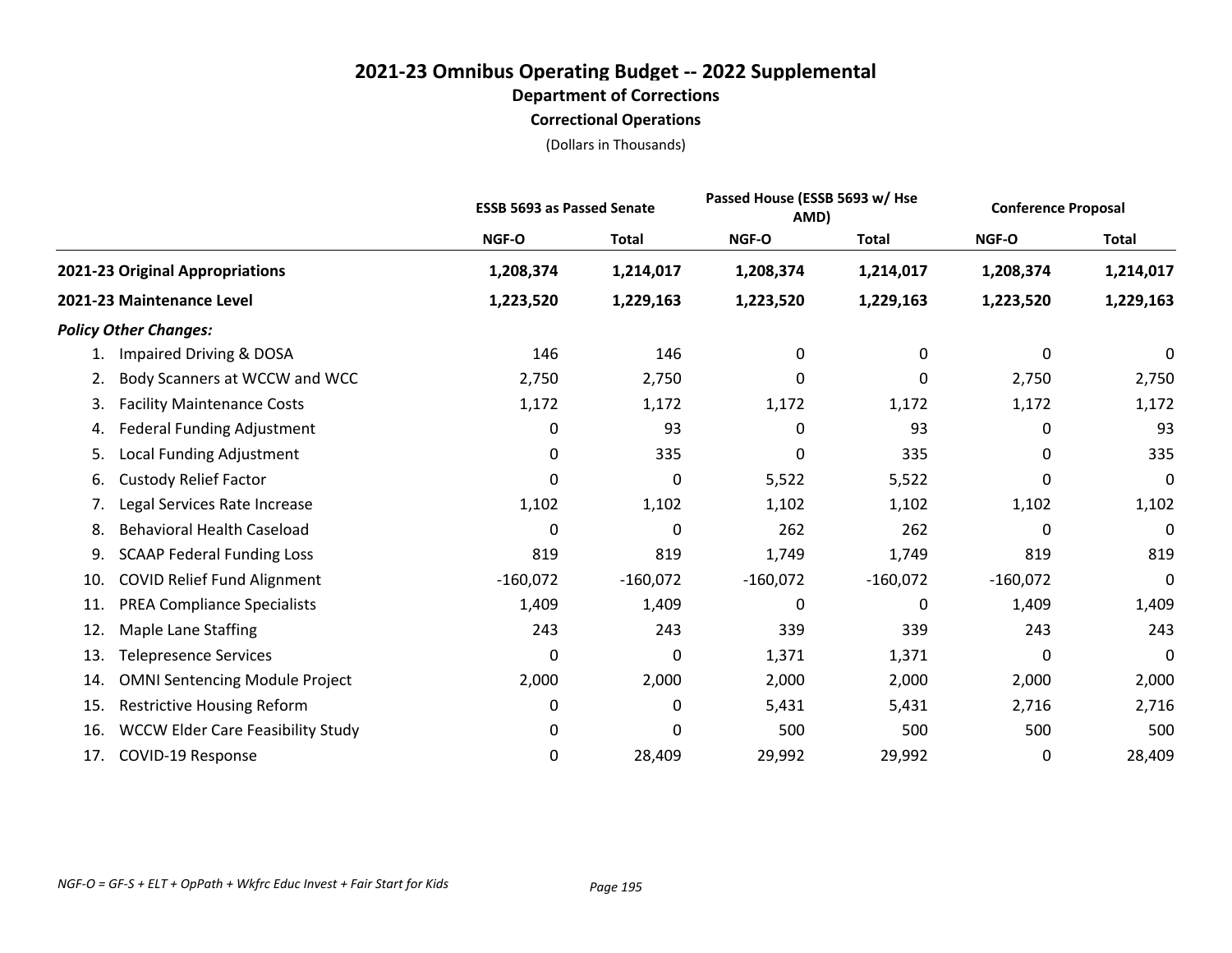## **2021-23 Omnibus Operating Budget -- 2022 Supplemental Department of Corrections Correctional Operations**

|                              |                                    |            | <b>ESSB 5693 as Passed Senate</b> |              | Passed House (ESSB 5693 w/ Hse<br>AMD) |            | <b>Conference Proposal</b> |  |
|------------------------------|------------------------------------|------------|-----------------------------------|--------------|----------------------------------------|------------|----------------------------|--|
|                              |                                    | NGF-O      | <b>Total</b>                      | <b>NGF-O</b> | <b>Total</b>                           | NGF-O      | <b>Total</b>               |  |
| 18.                          | Long Term Care Feasibility Study   | 150        | 150                               | 0            | 0                                      | 150        | 150                        |  |
| 19.                          | <b>Restore Reduction</b>           | 0          | 20,311                            | 0            | 0                                      | 0          | 0                          |  |
| 20.                          | <b>Women's Prison Division</b>     | 166        | 166                               | 308          | 308                                    | 308        | 308                        |  |
| <b>Policy -- Other Total</b> |                                    | $-150,115$ | $-100,967$                        | $-110,324$   | $-109,896$                             | $-146,903$ | 42,006                     |  |
| <b>Policy Comp Changes:</b>  |                                    |            |                                   |              |                                        |            |                            |  |
| 21.                          | <b>PSERS Disability Benefits</b>   | 146        | 146                               | 0            | 0                                      | 0          | 0                          |  |
| 22.                          | <b>State Employee Benefits</b>     | 11         | 11                                | 0            | 0                                      | 11         | 11                         |  |
| 23.                          | <b>WFSE General Government</b>     | 167        | 167                               | 0            | 0                                      | 167        | 167                        |  |
| 24.                          | Rep Employee Health Benefits       | 123        | 123                               | 0            | 0                                      | 123        | 123                        |  |
| 25.                          | Teamsters 117 DOC                  | 52,718     | 52,839                            | 0            | 0                                      | 52,581     | 52,693                     |  |
| 26.                          | Non-Rep General Wage Increase      | 1,329      | 1,332                             | 0            | 0                                      | 1,329      | 1,332                      |  |
| 27.                          | <b>Updated PEBB Rate</b>           | 6,070      | 6,090                             | 0            | 0                                      | 2,468      | 2,476                      |  |
| 28.                          | PERS & TRS Plan 1 Benefit Increase | 418        | 420                               | 0            | 0                                      | 418        | 420                        |  |
| 29.                          | <b>PSERS Total Disability</b>      | 0          | 0                                 | 0            | 0                                      | 146        | 146                        |  |
| <b>Policy -- Comp Total</b>  |                                    | 60,982     | 61,128                            | $\mathbf 0$  | 0                                      | 57,243     | 57,368                     |  |
| <b>Total Policy Changes</b>  |                                    | $-89,133$  | $-39,839$                         | $-110,324$   | $-109,896$                             | $-89,660$  | 99,374                     |  |
| 2021-23 Policy Level         |                                    | 1,134,387  | 1,189,324                         | 1,113,196    | 1,119,267                              | 1,133,860  | 1,328,537                  |  |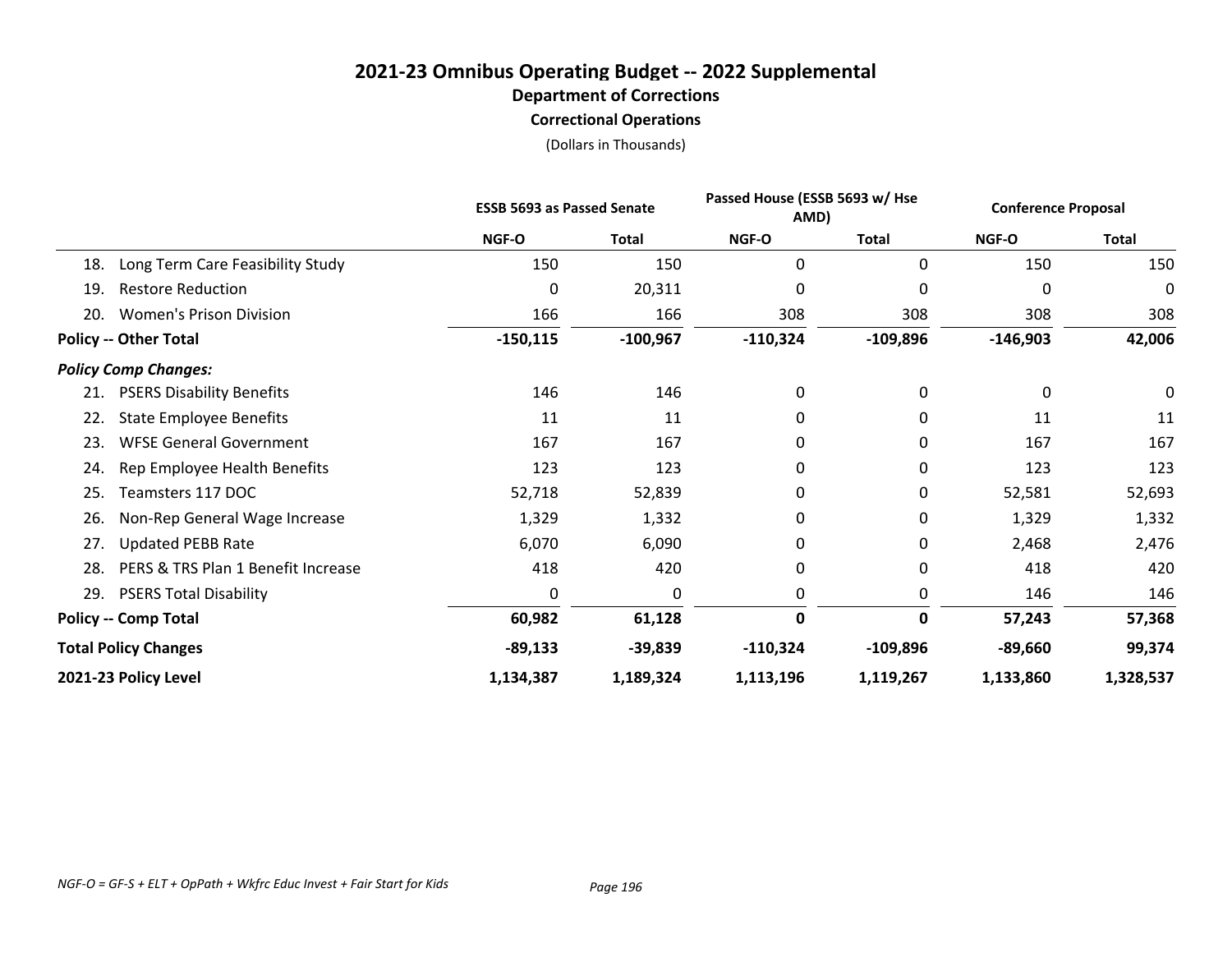## **2021-23 Omnibus Operating Budget -- 2022 Supplemental Department of Corrections Community Supervision**

|                                             |              | Passed House (ESSB 5693 w/ Hse<br><b>ESSB 5693 as Passed Senate</b><br>AMD) |           |              | <b>Conference Proposal</b> |              |
|---------------------------------------------|--------------|-----------------------------------------------------------------------------|-----------|--------------|----------------------------|--------------|
|                                             | NGF-O        | <b>Total</b>                                                                | NGF-O     | <b>Total</b> | NGF-O                      | <b>Total</b> |
| 2021-23 Original Appropriations             | 522,786      | 526,473                                                                     | 522,786   | 526,473      | 522,786                    | 526,473      |
| 2021-23 Maintenance Level                   | 401,517      | 405,204                                                                     | 401,517   | 405,204      | 401,517                    | 405,204      |
| <b>Policy Other Changes:</b>                |              |                                                                             |           |              |                            |              |
| Impaired Driving & DOSA<br>1.               | 11           | 11                                                                          | 0         | 0            | 0                          | 0            |
| <b>One-Time Relocation Costs</b><br>2.      | $-261$       | $-261$                                                                      | 0         | 0            | $-261$                     | $-261$       |
| Repeal Cost of Supervision Account<br>3.    | 1,629        | 0                                                                           | 0         | 0            | 0                          | 0            |
| <b>COVID Relief Fund Alignment</b><br>4.    | $-29,733$    | $-29,733$                                                                   | $-29,733$ | $-29,733$    | $-29,733$                  | 0            |
| <b>Tolling Records Staff</b><br>5.          | 0            | 0                                                                           | 5,552     | 5,552        | 0                          | 0            |
| <b>Retain Supervision Staffing</b><br>6.    | 0            | 13,100                                                                      | $\Omega$  | 0            | 0                          | 6,550        |
| <b>OMNI Sentencing Module Project</b><br>7. | 2,521        | 2,521                                                                       | 2,521     | 2,521        | 2,521                      | 2,521        |
| Jail Bed Rate Increase<br>8.                | 0            | 0                                                                           | 2,812     | 2,812        | 0                          | 0            |
| COVID-19 Response<br>9.                     | 0            | 1,930                                                                       | 1,962     | 1,962        | 0                          | 1,930        |
| <b>GRE Expansion Implementation</b><br>10.  | 0            | 0                                                                           | 2,444     | 2,444        | 0                          | 0            |
| <b>Helen B Ratcliff Work Release</b><br>11. | 0            | 0                                                                           | 1,487     | 1,487        | 0                          | $\mathbf{0}$ |
| Reentry and Rehabilitation<br>12.           | <sup>0</sup> | 0                                                                           | 1,810     | 181          | 1,810                      | 181          |
| <b>Policy -- Other Total</b>                | $-25,833$    | $-12,432$                                                                   | $-11,145$ | $-12,774$    | $-25,663$                  | 10,921       |
| <b>Policy Comp Changes:</b>                 |              |                                                                             |           |              |                            |              |
| <b>PSERS Disability Benefits</b><br>13.     | 57           | 57                                                                          | 0         | 0            | 0                          | 0            |
| <b>State Employee Benefits</b><br>14.       | 6            | 6                                                                           | 0         | 0            | 6                          | 6            |
| <b>WFSE General Government</b><br>15.       | 6,437        | 6,437                                                                       | 0         | 0            | 6,437                      | 6,437        |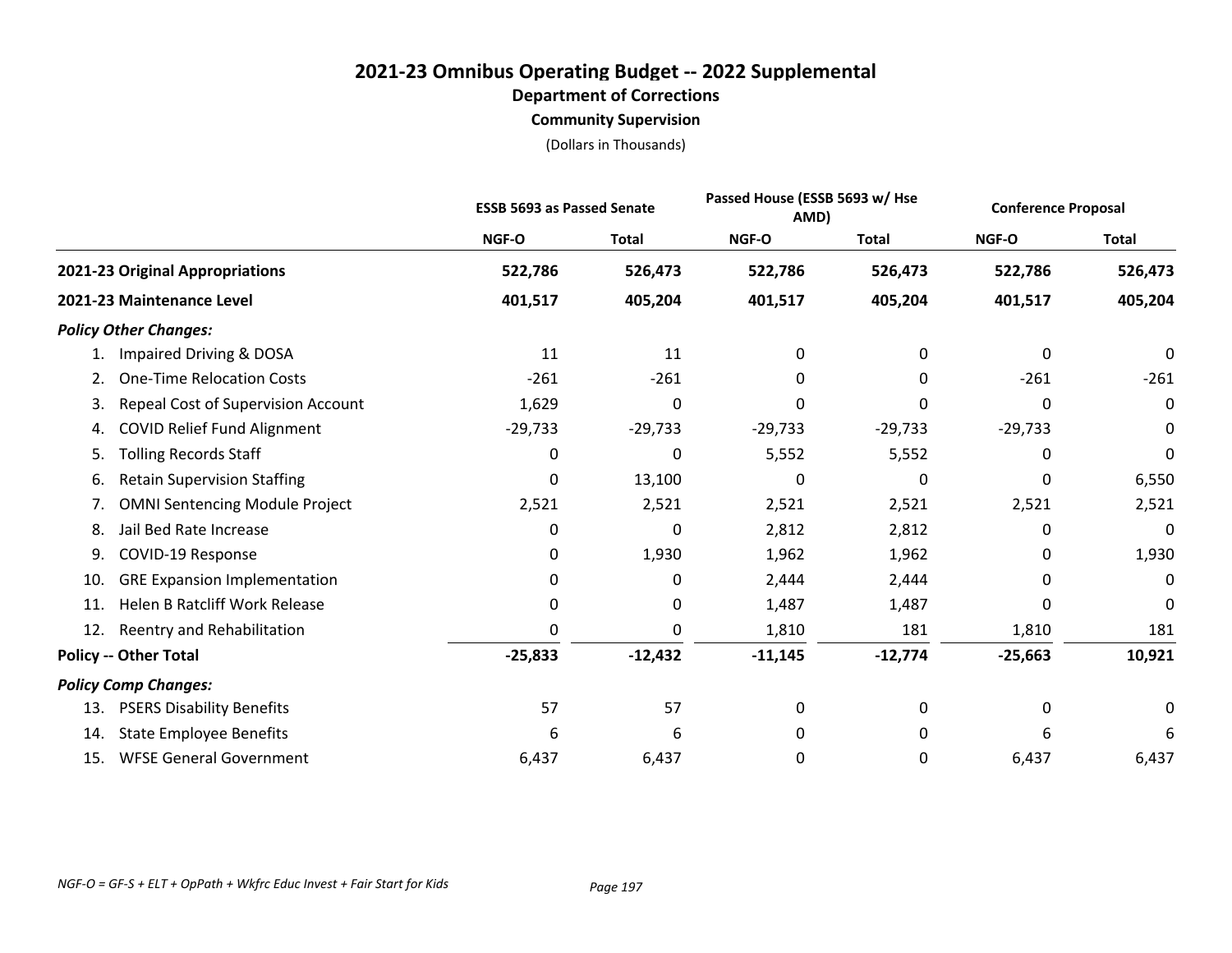## **2021-23 Omnibus Operating Budget -- 2022 Supplemental Department of Corrections Community Supervision**

(Dollars in Thousands)

|                                           | <b>ESSB 5693 as Passed Senate</b> |              | Passed House (ESSB 5693 w/ Hse<br>AMD) |              | <b>Conference Proposal</b> |              |
|-------------------------------------------|-----------------------------------|--------------|----------------------------------------|--------------|----------------------------|--------------|
|                                           | <b>NGF-O</b>                      | <b>Total</b> | <b>NGF-O</b>                           | <b>Total</b> | <b>NGF-O</b>               | <b>Total</b> |
| Rep Employee Health Benefits<br>16.       | 36                                | 36           | 0                                      | 0            | 36                         | 36           |
| Teamsters 117 DOC<br>17.                  | 51                                | 51           | 0                                      | 0            | 49                         | 49           |
| Non-Rep General Wage Increase<br>18.      | 737                               | 737          | 0                                      | 0            | 737                        | 737          |
| <b>Updated PEBB Rate</b><br>19.           | 1,901                             | 1,901        | 0                                      | 0            | 773                        | 773          |
| PERS & TRS Plan 1 Benefit Increase<br>20. | 138                               | 138          | 0                                      | 0            | 138                        | 138          |
| <b>PSERS Total Disability</b><br>21.      |                                   | 0            | 0                                      | 0            | 57                         | 57           |
| <b>Policy -- Comp Total</b>               | 9,363                             | 9,363        | 0                                      | 0            | 8,233                      | 8,233        |
| <b>Total Policy Changes</b>               | $-16,470$                         | $-3,069$     | $-11,145$                              | $-12,774$    | $-17,430$                  | 19,154       |
| 2021-23 Policy Level                      | 385,047                           | 402,135      | 390,372                                | 392,430      | 384,087                    | 424,358      |

*NGF-O = GF-S + ELT + OpPath + Wkfrc Educ Invest + Fair Start for Kids Page 198*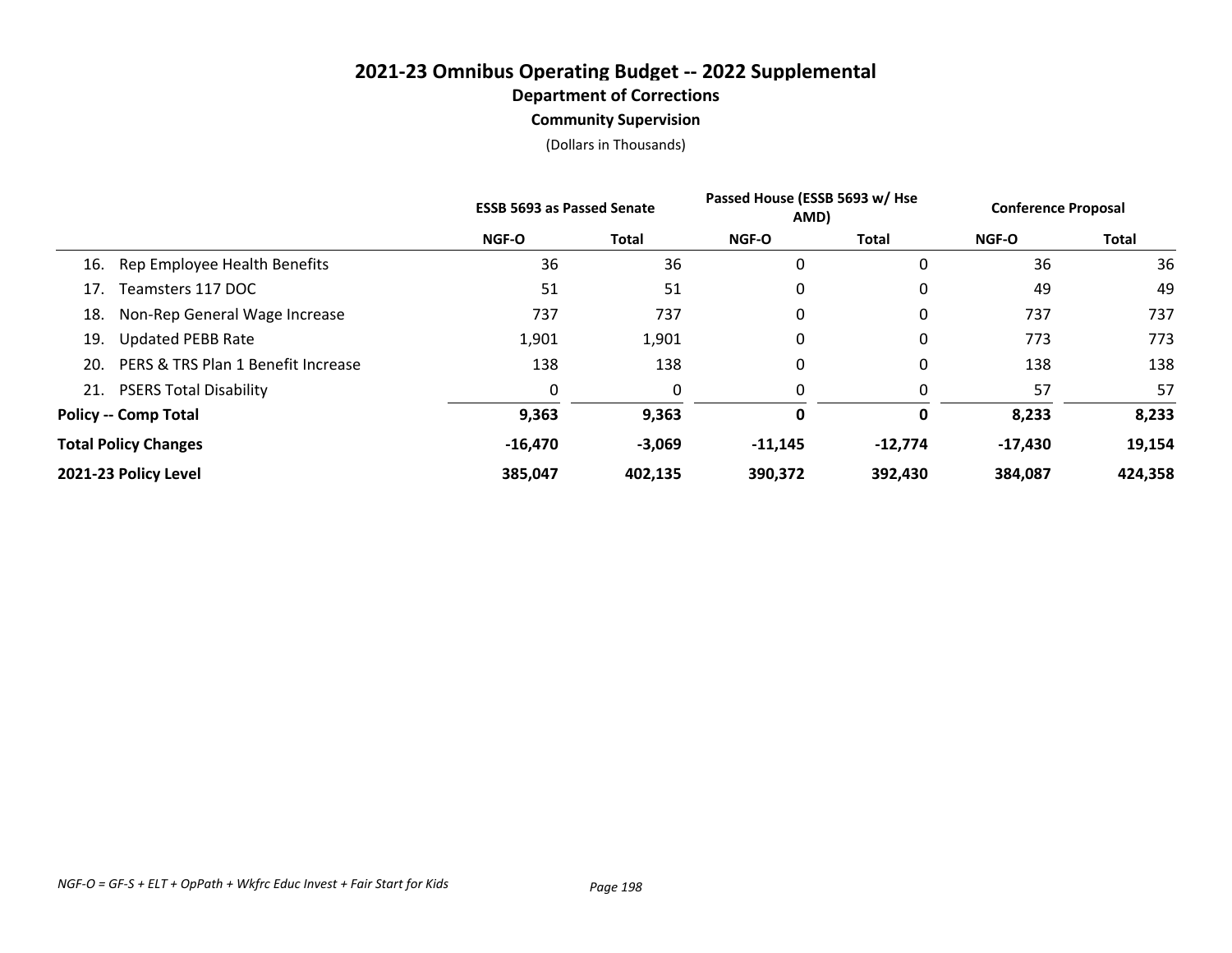## **2021-23 Omnibus Operating Budget -- 2022 Supplemental Department of Corrections Correctional Industries**

|                                          | <b>ESSB 5693 as Passed Senate</b> | Passed House (ESSB 5693 w/ Hse<br>AMD) |              |              | <b>Conference Proposal</b> |              |
|------------------------------------------|-----------------------------------|----------------------------------------|--------------|--------------|----------------------------|--------------|
|                                          | NGF-O                             | <b>Total</b>                           | <b>NGF-O</b> | <b>Total</b> | NGF-O                      | <b>Total</b> |
| 2021-23 Original Appropriations          | 14,863                            | 16,863                                 | 14,863       | 16,863       | 14,863                     | 16,863       |
| 2021-23 Maintenance Level                | 16,998                            | 18,998                                 | 16,998       | 18,998       | 16,998                     | 18,998       |
| <b>Policy Other Changes:</b>             |                                   |                                        |              |              |                            |              |
| <b>McNeil Island Staffing</b><br>1.      | 0                                 | 0                                      | 398          | 398          | 398                        | 398          |
| 2. COVID-19 Response                     | 0                                 | 0                                      | 426          | 426          | 0                          | 0            |
| <b>Policy -- Other Total</b>             | 0                                 | $\mathbf 0$                            | 824          | 824          | 398                        | 398          |
| <b>Policy Comp Changes:</b>              |                                   |                                        |              |              |                            |              |
| <b>WFSE General Government</b><br>3.     | 4                                 | 4                                      | 0            | 0            | 4                          | 4            |
| Rep Employee Health Benefits<br>4.       | 1                                 | 1                                      | 0            | 0            | 1                          |              |
| Teamsters 117 DOC<br>5.                  | 365                               | 365                                    | 0            | 0            | 348                        | 348          |
| <b>Coalition of Unions</b><br>6.         | 24                                | 24                                     | 0            | 0            | 24                         | 24           |
| Non-Rep General Wage Increase<br>7.      | 57                                | 57                                     | 0            | 0            | 57                         | 57           |
| <b>Updated PEBB Rate</b><br>8.           | 49                                | 49                                     | 0            | 0            | 20                         | 20           |
| PERS & TRS Plan 1 Benefit Increase<br>9. | 4                                 | 4                                      | 0            | 0            | 4                          | 4            |
| <b>Policy -- Comp Total</b>              | 504                               | 504                                    | 0            | 0            | 458                        | 458          |
| <b>Total Policy Changes</b>              | 504                               | 504                                    | 824          | 824          | 856                        | 856          |
| 2021-23 Policy Level                     | 17,502                            | 19,502                                 | 17,822       | 19,822       | 17,854                     | 19,854       |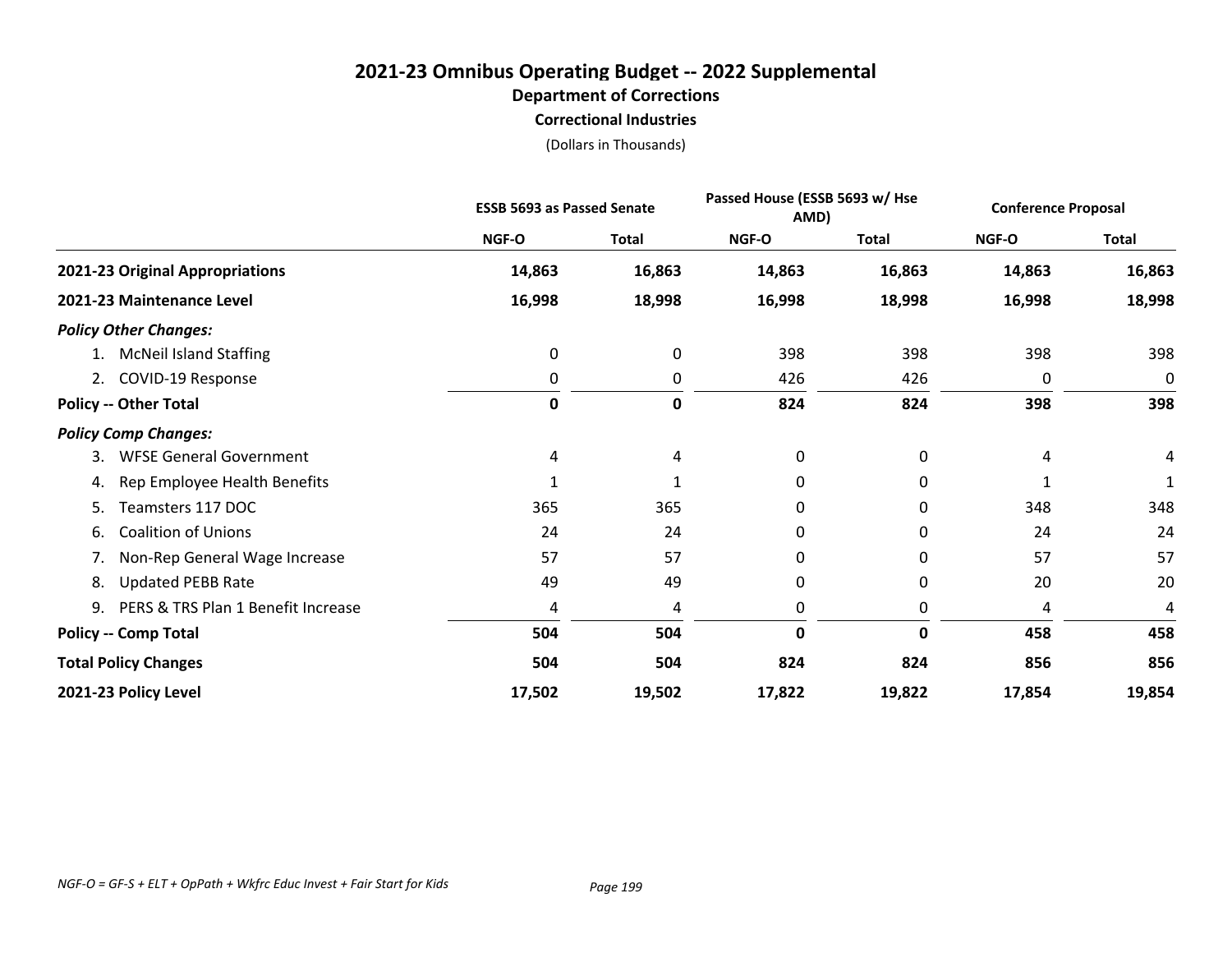## **2021-23 Omnibus Operating Budget -- 2022 Supplemental Department of Corrections Health Care Services**

|                                           | <b>ESSB 5693 as Passed Senate</b> |              | Passed House (ESSB 5693 w/ Hse<br>AMD) |              | <b>Conference Proposal</b> |                |
|-------------------------------------------|-----------------------------------|--------------|----------------------------------------|--------------|----------------------------|----------------|
|                                           | NGF-O                             | <b>Total</b> | NGF-O                                  | <b>Total</b> | <b>NGF-O</b>               | <b>Total</b>   |
| 2021-23 Original Appropriations           | 349,783                           | 351,183      | 349,783                                | 351,183      | 349,783                    | 351,183        |
| 2021-23 Maintenance Level                 | 360,619                           | 362,019      | 360,619                                | 362,019      | 360,619                    | 362,019        |
| <b>Policy Other Changes:</b>              |                                   |              |                                        |              |                            |                |
| Body Scanners at WCCW and WCC<br>1.       | 829                               | 829          | 0                                      | 0            | 829                        | 829            |
| Local Funding Adjustment<br>2.            | 0                                 | 2            | 0                                      | 2            | 0                          | $\overline{2}$ |
| <b>Behavioral Health Caseload</b><br>3.   | 0                                 | 0            | 2,339                                  | 2,339        | 0                          | 0              |
| <b>COVID Relief Fund Alignment</b><br>4.  | $-46,107$                         | $-46,107$    | $-46,107$                              | $-46,107$    | $-46,107$                  | 0              |
| <b>Telepresence Services</b><br>5.        | 856                               | 856          | 1,595                                  | 1,595        | 2,029                      | 2,029          |
| <b>Patient Centered Care</b><br>6.        | 0                                 | 0            | 13,109                                 | 13,109       | 0                          | 0              |
| <b>Electronic Health Records</b><br>7.    | 977                               | 977          | 0                                      | 0            | 977                        | 977            |
| <b>Restrictive Housing Reform</b><br>8.   | 0                                 | 0            | 1,410                                  | 1,410        | 705                        | 705            |
| COVID-19 Response<br>9.                   | 0                                 | 11,968       | 3,399                                  | 3,399        | 0                          | 11,968         |
| Patient & Behavioral Centered Care<br>10. | 0                                 | 13,947       | 0                                      | 0            | 13,947                     | 13,947         |
| <b>Policy -- Other Total</b>              | $-43,445$                         | $-17,528$    | $-24,255$                              | $-24,253$    | $-27,620$                  | 30,457         |
| <b>Policy Comp Changes:</b>               |                                   |              |                                        |              |                            |                |
| <b>PSERS Disability Benefits</b><br>11.   | 19                                | 19           | 0                                      | 0            | 0                          | 0              |
| <b>State Employee Benefits</b><br>12.     | 3                                 | 3            | 0                                      | 0            | 3                          | 3              |
| <b>WFSE General Government</b><br>13.     | 26                                | 26           | 0                                      | 0            | 26                         | 26             |
| Rep Employee Health Benefits<br>14.       | 20                                | 20           | 0                                      | 0            | 20                         | 20             |
| Teamsters 117 DOC<br>15.                  | 6,147                             | 6,147        | 0                                      | 0            | 6,039                      | 6,039          |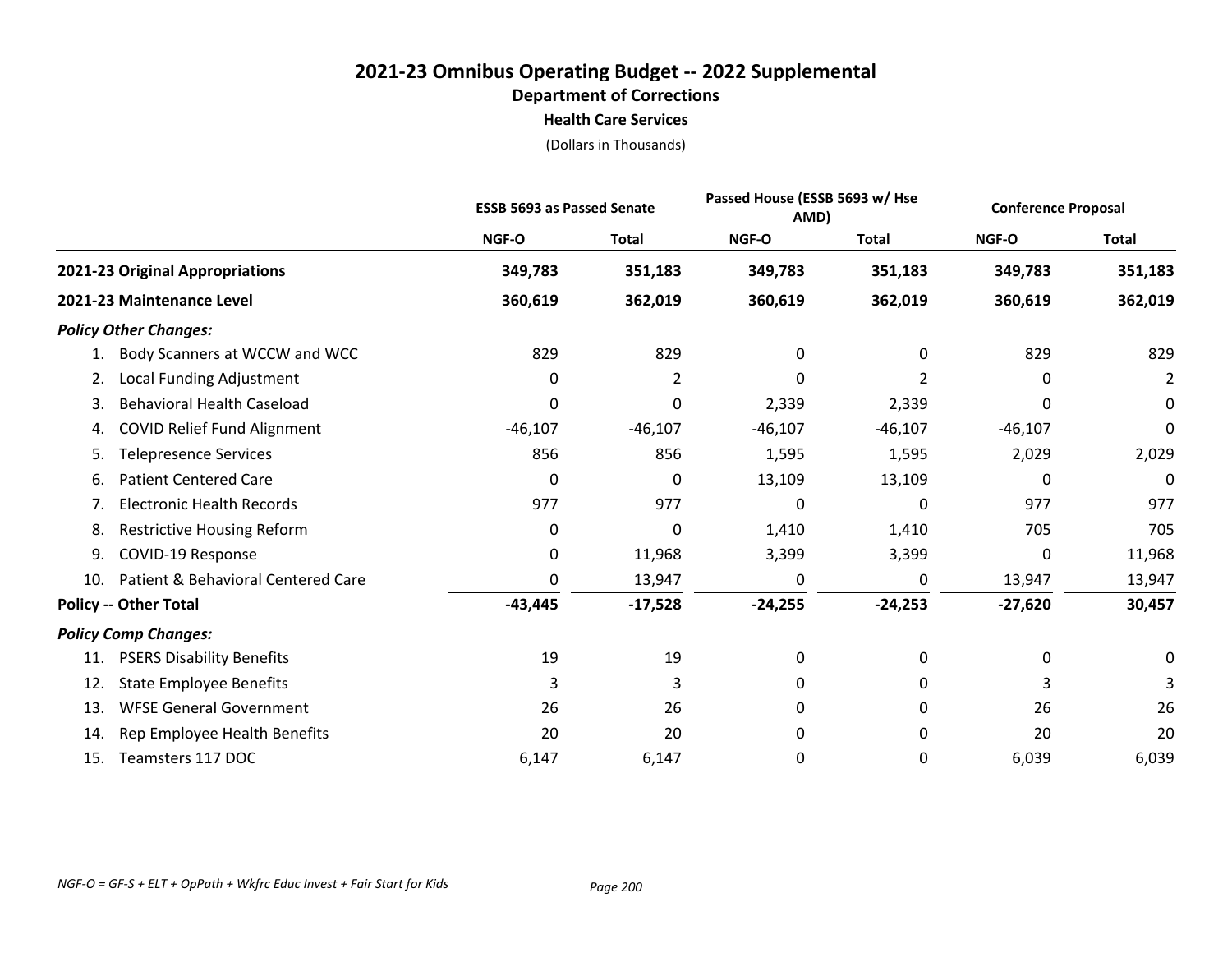## **2021-23 Omnibus Operating Budget -- 2022 Supplemental Department of Corrections Health Care Services**

|                                           | <b>ESSB 5693 as Passed Senate</b> |              | Passed House (ESSB 5693 w/ Hse<br>AMD) |           | <b>Conference Proposal</b> |         |
|-------------------------------------------|-----------------------------------|--------------|----------------------------------------|-----------|----------------------------|---------|
|                                           | <b>NGF-O</b>                      | <b>Total</b> | <b>NGF-O</b>                           | Total     | <b>NGF-O</b>               | Total   |
| Non-Rep General Wage Increase<br>16.      | 499                               | 499          | 0                                      | 0         | 499                        | 499     |
| <b>Updated PEBB Rate</b><br>17.           | 1,033                             | 1,033        | 0                                      | 0         | 420                        | 420     |
| PERS & TRS Plan 1 Benefit Increase<br>18. | 112                               | 112          | 0                                      | 0         | 112                        | 112     |
| <b>PSERS Total Disability</b><br>19.      | 0                                 |              | 0                                      | 0         | 19                         | 19      |
| <b>Policy -- Comp Total</b>               | 7,859                             | 7,859        | 0                                      | 0         | 7,138                      | 7,138   |
| <b>Total Policy Changes</b>               | $-35,586$                         | $-9,669$     | $-24,255$                              | $-24,253$ | -20,482                    | 37,595  |
| 2021-23 Policy Level                      | 325,033                           | 352,350      | 336,364                                | 337,766   | 340,137                    | 399,614 |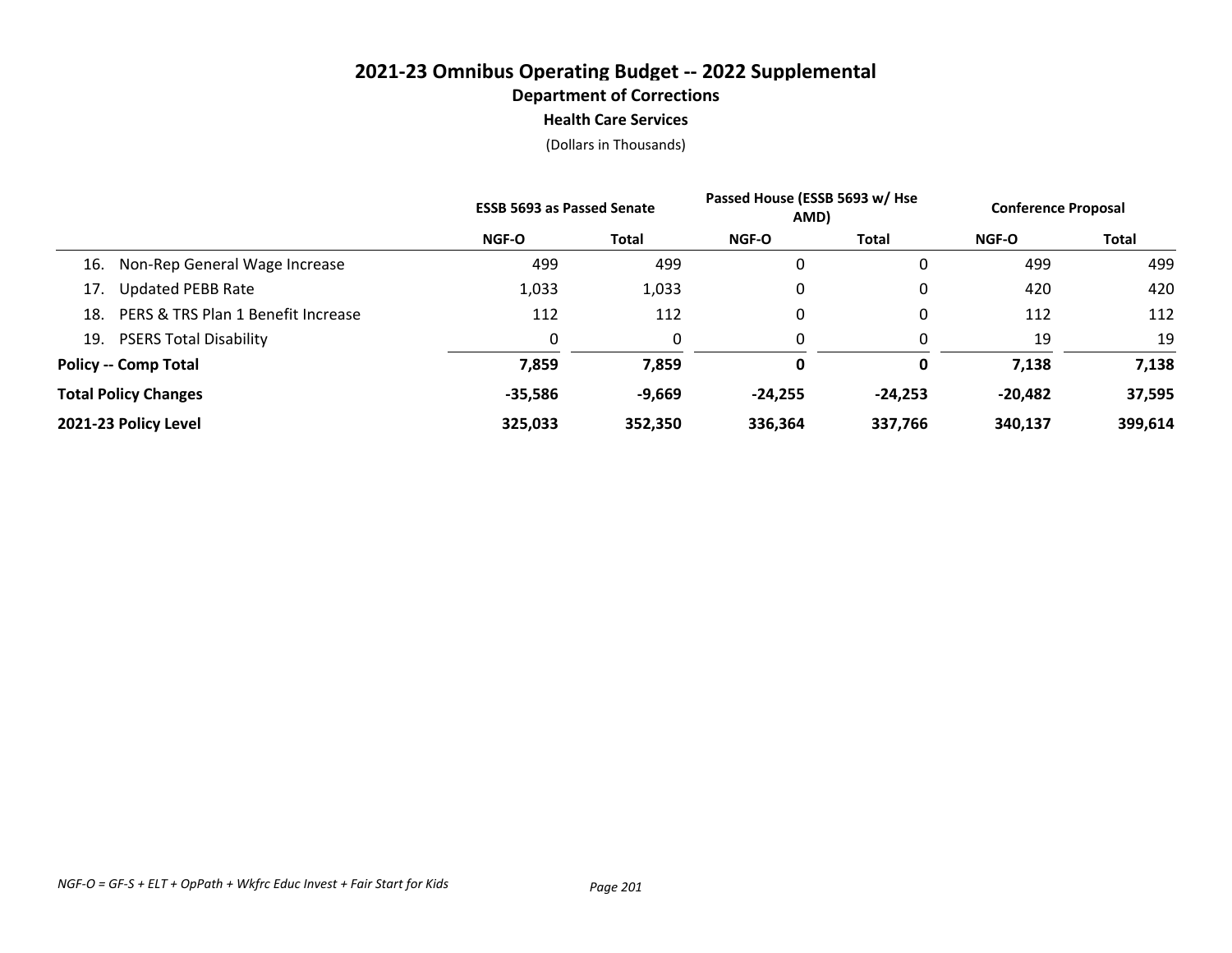## **2021-23 Omnibus Operating Budget -- 2022 Supplemental Department of Corrections Interagency Payments**

|                                                   | <b>ESSB 5693 as Passed Senate</b> |              | Passed House (ESSB 5693 w/ Hse<br>AMD) |              | <b>Conference Proposal</b> |              |
|---------------------------------------------------|-----------------------------------|--------------|----------------------------------------|--------------|----------------------------|--------------|
|                                                   | NGF-O                             | <b>Total</b> | NGF-O                                  | <b>Total</b> | NGF-O                      | <b>Total</b> |
| 2021-23 Original Appropriations                   | 111,353                           | 111,353      | 111,353                                | 111,353      | 111,353                    | 111,353      |
| 2021-23 Maintenance Level                         | 107,283                           | 107,283      | 107,283                                | 107,283      | 107,283                    | 107,283      |
| <b>Policy Other Changes:</b>                      |                                   |              |                                        |              |                            |              |
| Body Scanners at WCCW and WCC                     | 19                                | 19           | 0                                      | 0            | 19                         | 19           |
| <b>Behavioral Health Caseload</b><br>2.           | 0                                 | 0            | 69                                     | 69           | 0                          | 0            |
| <b>Tolling Records Staff</b><br>3.                | 0                                 | 0            | 130                                    | 130          | 0                          | 0            |
| <b>PREA Compliance Specialists</b><br>4.          | 24                                | 24           | 0                                      | 0            | 24                         | 24           |
| <b>Retain Supervision Staffing</b><br>5.          | 0                                 | 267          | 0                                      | 0            | 0                          | 267          |
| <b>Health Care Recruitment</b><br>6.              | 0                                 | 0            | 8                                      | 8            | 0                          | 0            |
| Telepresence Services<br>7.                       | 0                                 | 0            | 75                                     | 75           | 30                         | 30           |
| <b>Patient Centered Care</b><br>8.                | 0                                 | $\Omega$     | 206                                    | 206          | 0                          | 0            |
| <b>Electronic Health Records</b><br>9.            | 13                                | 13           | 0                                      | 0            | 13                         | 13           |
| <b>OMNI Sentencing Module Project</b><br>10.      | 21                                | 21           | 21                                     | 21           | 21                         | 21           |
| Amend Collaboration and Training<br>11.           | 4                                 | 4            | 4                                      | 4            | 4                          | 4            |
| 12.<br><b>Restrictive Housing Reform</b>          | 0                                 | 0            | 90                                     | 90           | 45                         | 45           |
| Ombuds Liaison & Response<br>13.                  | 0                                 | 0            | 11                                     | 11           | 6                          | 6            |
| <b>Resentencing &amp; Reentry Staffing</b><br>14. | 28                                | 28           | 28                                     | 28           | 28                         | 28           |
| <b>McNeil Island Staffing</b><br>15.              | 0                                 | 0            | 10                                     | 10           | 10                         | 10           |
| <b>GRE Expansion Implementation</b><br>16.        | 0                                 | 0            | 94                                     | 94           | 0                          | 0            |
| <b>Helen B Ratcliff Work Release</b><br>17.       | 0                                 | 0            | 38                                     | 38           | 0                          | 0            |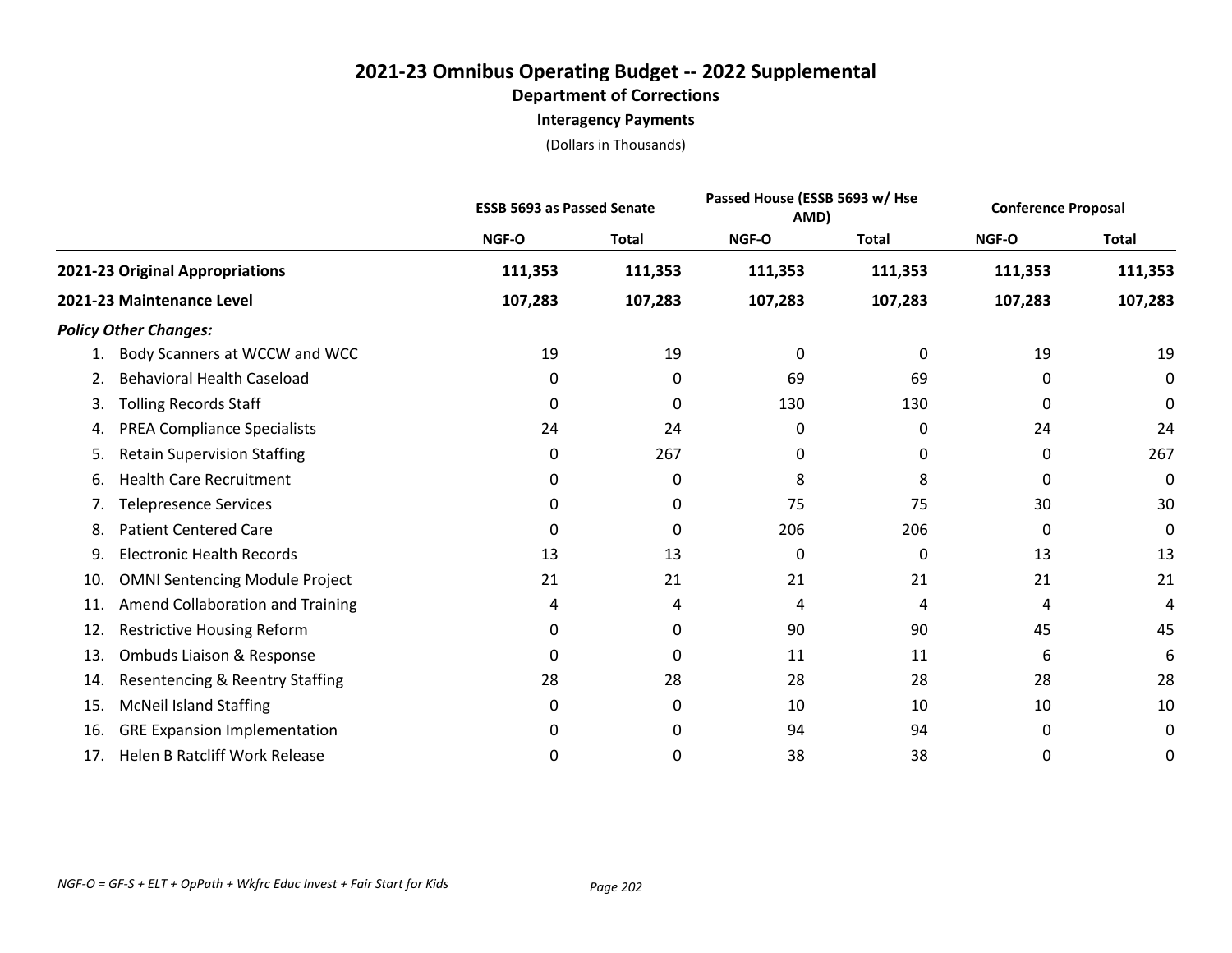**Interagency Payments**

|                                           |         | <b>ESSB 5693 as Passed Senate</b> |         | Passed House (ESSB 5693 w/ Hse<br>AMD) |         | <b>Conference Proposal</b> |  |
|-------------------------------------------|---------|-----------------------------------|---------|----------------------------------------|---------|----------------------------|--|
|                                           | NGF-O   | <b>Total</b>                      | NGF-O   | <b>Total</b>                           | NGF-O   | <b>Total</b>               |  |
| Incarc. Indiv.-Public Records Act<br>18.  | 0       | 0                                 | 8       | 8                                      | 8       | 8                          |  |
| Reentry and Rehabilitation<br>19.         | 0       | 0                                 | 2       |                                        |         |                            |  |
| Patient & Behavioral Centered Care<br>20. |         | 192                               | 0       | 0                                      | 192     | 192                        |  |
| <b>Policy -- Other Total</b>              | 109     | 568                               | 794     | 794                                    | 402     | 669                        |  |
| <b>Policy Central Services Changes:</b>   |         |                                   |         |                                        |         |                            |  |
| 21. Archives/Records Management           | 0       | 0                                 | 0       | 0                                      | 48      | 48                         |  |
| <b>Audit Services</b><br>22.              | 0       | $\Omega$                          | 0       | 0                                      | 58      | 58                         |  |
| Legal Services<br>23.                     | 0       | 0                                 | 0       | 0                                      | 450     | 450                        |  |
| <b>CTS Central Services</b><br>24.        | 0       | U                                 | 0       | 0                                      | 1,138   | 1,138                      |  |
| <b>DES Central Services</b><br>25.        |         |                                   |         | 0                                      | 51      | 51                         |  |
| <b>OFM Central Services</b><br>26.        | 0       | <sup>0</sup>                      |         | 0                                      | 193     | 193                        |  |
| Self-Insurance Liability Premium<br>27.   |         |                                   | 0       | 0                                      | 434     | 434                        |  |
| <b>Policy -- Central Svcs Total</b>       |         | 0                                 | 0       | 0                                      | 2,372   | 2,372                      |  |
| <b>Total Policy Changes</b>               | 109     | 568                               | 794     | 794                                    | 2,774   | 3,041                      |  |
| 2021-23 Policy Level                      | 107,392 | 107,851                           | 108,077 | 108,077                                | 110,057 | 110,324                    |  |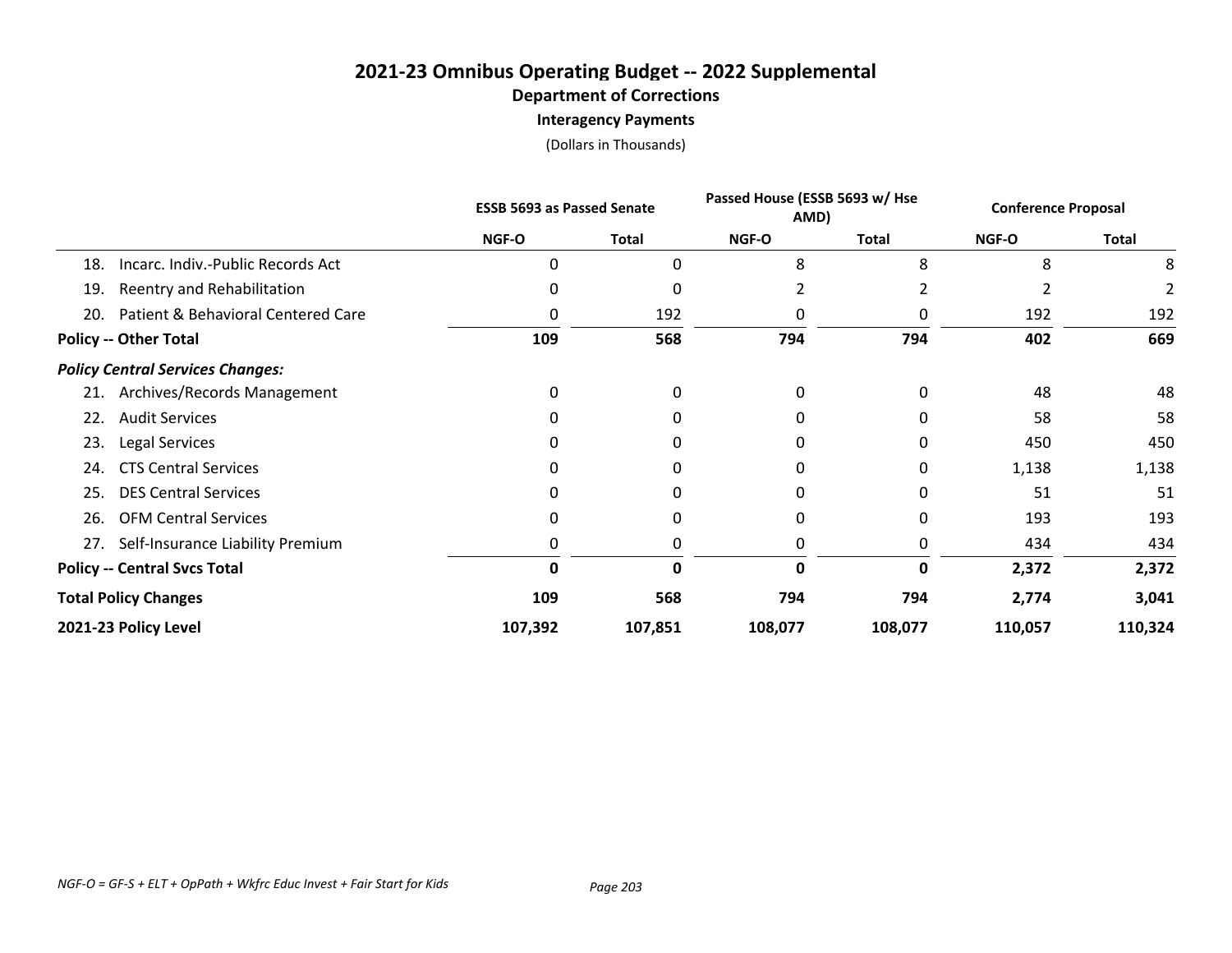|                                           |          | <b>ESSB 5693 as Passed Senate</b> |          | Passed House (ESSB 5693 w/ Hse<br>AMD) |          | <b>Conference Proposal</b> |
|-------------------------------------------|----------|-----------------------------------|----------|----------------------------------------|----------|----------------------------|
|                                           | NGF-O    | <b>Total</b>                      | NGF-O    | <b>Total</b>                           | NGF-O    | <b>Total</b>               |
| 2021-23 Original Appropriations           | 154,642  | 154,642                           | 154,642  | 154,642                                | 154,642  | 154,642                    |
| 2021-23 Maintenance Level                 | 155,362  | 155,362                           | 155,362  | 155,362                                | 155,362  | 155,362                    |
| <b>Policy Other Changes:</b>              |          |                                   |          |                                        |          |                            |
| Body Scanners at WCCW and WCC<br>1.       | 438      | 438                               | 0        | 0                                      | 438      | 438                        |
| Federal Funding Adjustment<br>2.          | 0        | 215                               | 0        | 215                                    | 0        | 215                        |
| <b>Behavioral Health Caseload</b><br>3.   | 0        | 0                                 | 103      | 103                                    | 0        | 0                          |
| <b>CDL Training Program</b><br>4.         | 0        | 0                                 | 121      | 121                                    | 121      | 121                        |
| COVID Relief Fund Alignment<br>5.         | $-4,088$ | $-4,088$                          | $-4,088$ | $-4,088$                               | $-4,088$ | 0                          |
| Resentencing & Reentry Staffing<br>6.     | 1,268    | 1,268                             | 1,268    | 1,268                                  | 1,268    | 1,268                      |
| <b>Reentry Support Items</b><br>7.        | 784      | 784                               | 784      | 784                                    | 784      | 784                        |
| COVID-19 Response<br>8.                   | 0        | 0                                 | 108      | 108                                    | 0        | $\mathbf 0$                |
| <b>GRE Expansion Implementation</b><br>9. | 0        | 0                                 | 2,251    | 2,251                                  | 0        | 0                          |
| <b>Library Services</b><br>10.            | 0        | 0                                 | 1,168    | 1,168                                  | 1,168    | 1,168                      |
| <b>Parent Navigators</b><br>11.           | 0        | 0                                 | 320      | 320                                    | 320      | 320                        |
| Reentry and Rehabilitation<br>12.         | 0        | 0                                 | 655      | 655                                    | 655      | 655                        |
| <b>Policy -- Other Total</b>              | $-1,598$ | $-1,383$                          | 2,690    | 2,905                                  | 666      | 4,969                      |
| <b>Policy Comp Changes:</b>               |          |                                   |          |                                        |          |                            |
| <b>PSERS Disability Benefits</b><br>13.   | 4        | 4                                 | 0        | 0                                      | 0        | 0                          |
| <b>State Employee Benefits</b><br>14.     | 6        | 6                                 | 0        | 0                                      | 6        | 6                          |
| <b>WFSE General Government</b><br>15.     | 224      | 224                               | 0        | 0                                      | 224      | 224                        |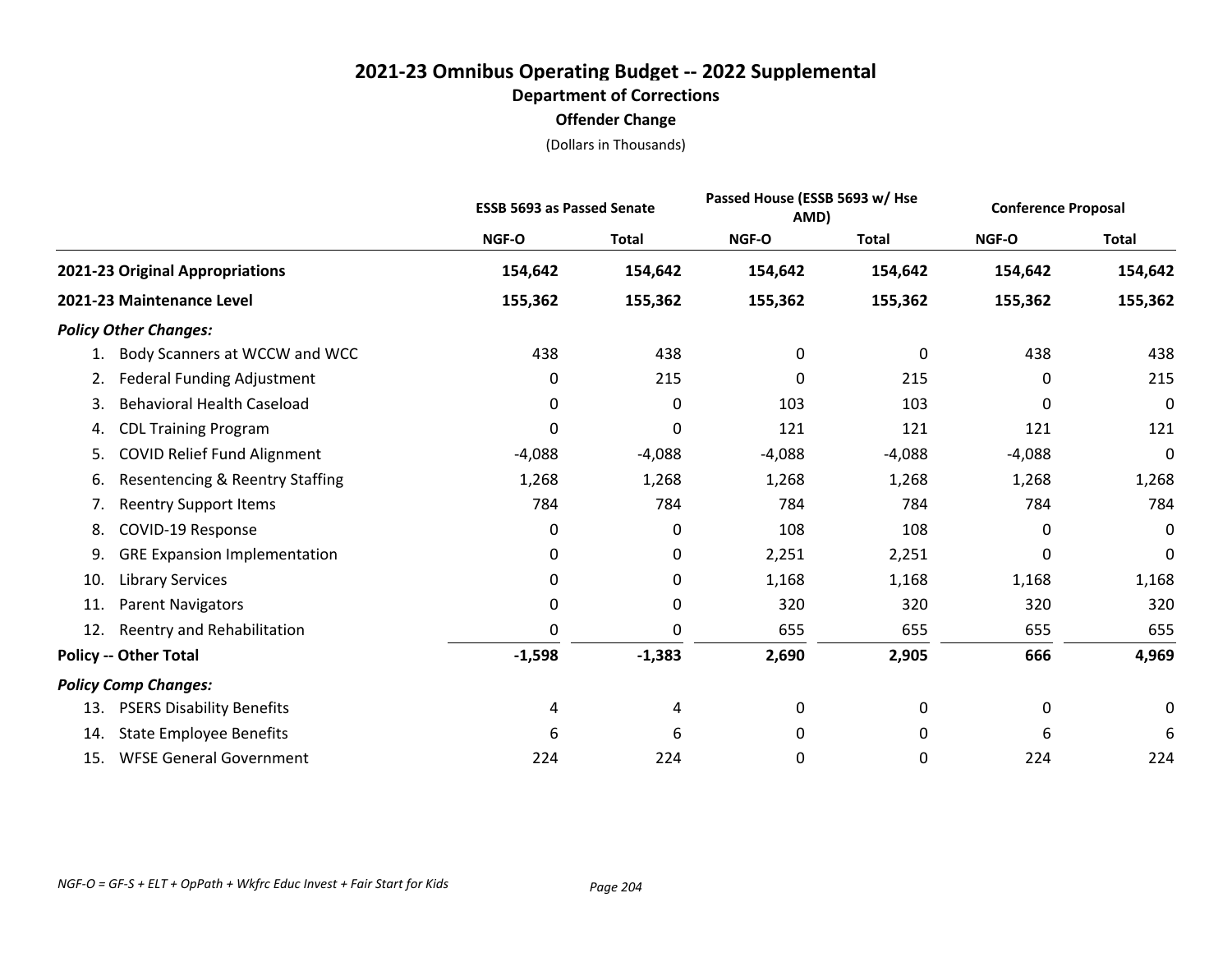|     |                                    | <b>ESSB 5693 as Passed Senate</b> |         | Passed House (ESSB 5693 w/ Hse<br>AMD) |              | <b>Conference Proposal</b> |              |
|-----|------------------------------------|-----------------------------------|---------|----------------------------------------|--------------|----------------------------|--------------|
|     |                                    | <b>NGF-O</b>                      | Total   | <b>NGF-O</b>                           | <b>Total</b> | <b>NGF-O</b>               | <b>Total</b> |
| 16. | Rep Employee Health Benefits       |                                   | 3       | 0                                      |              | 3                          | 3            |
| 17. | Teamsters 117 DOC                  | 583                               | 583     | 0                                      | 0            | 572                        | 572          |
| 18. | Non-Rep General Wage Increase      | 593                               | 593     | 0                                      |              | 593                        | 593          |
| 19. | <b>Updated PEBB Rate</b>           | 445                               | 445     | 0                                      | 0            | 181                        | 181          |
| 20. | PERS & TRS Plan 1 Benefit Increase | 32                                | 32      | 0                                      | 0            | 32                         | 32           |
|     | 21. PSERS Total Disability         | 0                                 | 0       | 0                                      |              | 4                          | 4            |
|     | <b>Policy -- Comp Total</b>        | 1,890                             | 1,890   | 0                                      |              | 1,615                      | 1,615        |
|     | <b>Total Policy Changes</b>        | 292                               | 507     | 2,690                                  | 2,905        | 2,281                      | 6,584        |
|     | 2021-23 Policy Level               | 155,654                           | 155,869 | 158,052                                | 158,267      | 157,643                    | 161,946      |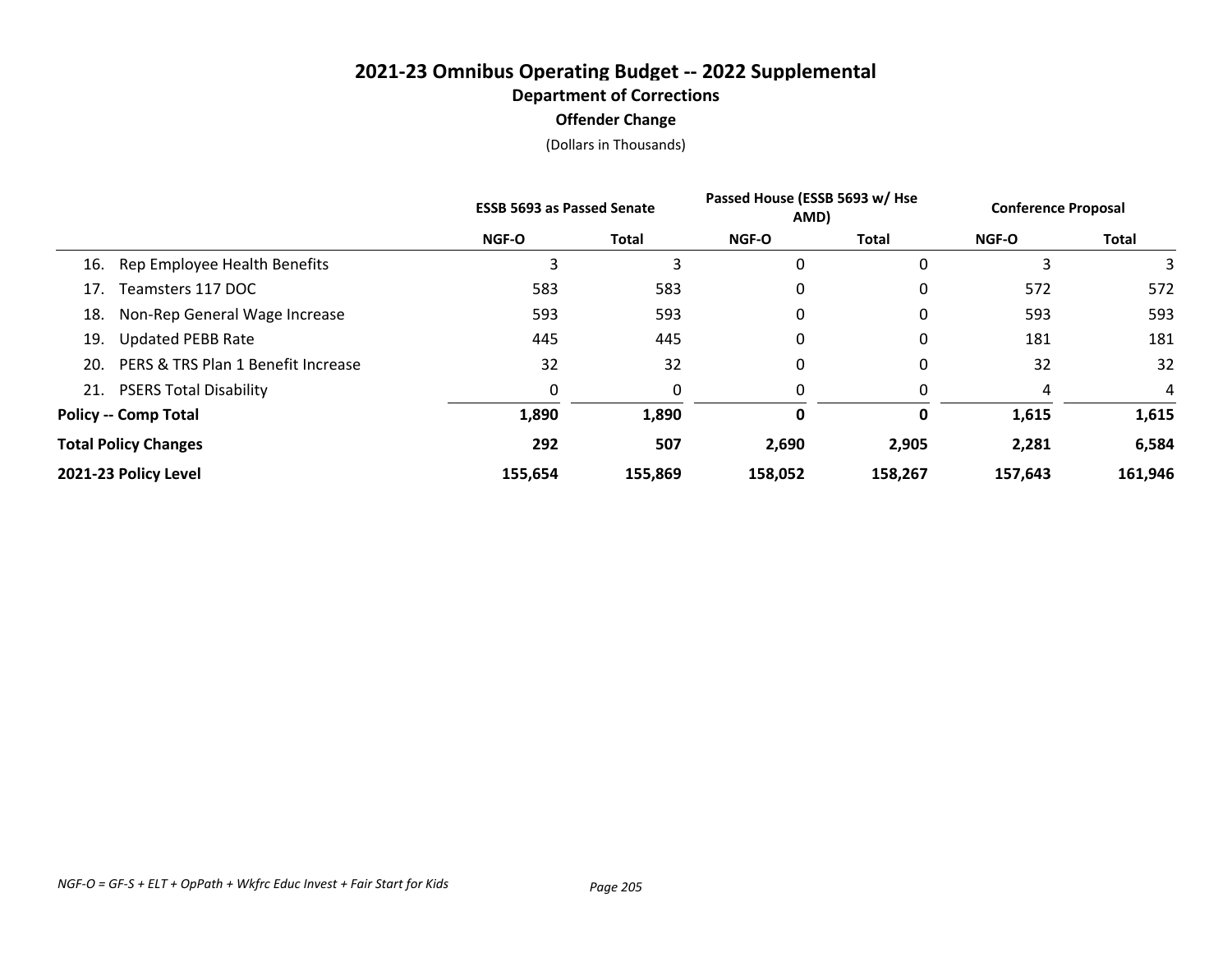## **2021-23 Omnibus Operating Budget -- 2022 Supplemental Dept of Services for the Blind**

|                                         | <b>ESSB 5693 as Passed Senate</b> |              | Passed House (ESSB 5693 w/ Hse<br>AMD) |              | <b>Conference Proposal</b> |                |
|-----------------------------------------|-----------------------------------|--------------|----------------------------------------|--------------|----------------------------|----------------|
|                                         | NGF-O                             | <b>Total</b> | NGF-O                                  | <b>Total</b> | NGF-O                      | <b>Total</b>   |
| 2021-23 Original Appropriations         | 7,107                             | 35,184       | 7,107                                  | 35,184       | 7,107                      | 35,184         |
| 2021-23 Maintenance Level               | 7,670                             | 35,722       | 7,670                                  | 35,722       | 7,670                      | 35,722         |
| <b>Policy Other Changes:</b>            |                                   |              |                                        |              |                            |                |
| 1. Study on Expansion Opportunities     | 100                               | 100          | 100                                    | 100          | 100                        | 100            |
| 2. Business Enterprise Program Remodel  | 2,440                             | 2,440        | 3,055                                  | 3,055        | 2,440                      | 2,440          |
| <b>Policy -- Other Total</b>            | 2,540                             | 2,540        | 3,155                                  | 3,155        | 2,540                      | 2,540          |
| <b>Policy Comp Changes:</b>             |                                   |              |                                        |              |                            |                |
| <b>WFSE General Government</b><br>3.    | 330                               | 339          | 0                                      | 0            | 330                        | 339            |
| Rep Employee Health Benefits<br>4.      | 2                                 | 2            | 0                                      | 0            | 2                          | $\overline{2}$ |
| Non-Rep General Wage Increase<br>5.     | 66                                | 70           | 0                                      | 0            | 66                         | 70             |
| <b>Updated PEBB Rate</b><br>6.          | 103                               | 105          | 0                                      | 0            | 42                         | 43             |
| 7. PERS & TRS Plan 1 Benefit Increase   | $\overline{7}$                    | 7            | 0                                      | 0            | 7                          | 7              |
| <b>Policy -- Comp Total</b>             | 508                               | 523          | $\mathbf 0$                            | $\mathbf 0$  | 447                        | 461            |
| <b>Policy Central Services Changes:</b> |                                   |              |                                        |              |                            |                |
| <b>Audit Services</b><br>8.             | 0                                 | 0            | 0                                      | 0            | 1                          | 4              |
| <b>CTS Central Services</b><br>9.       | 0                                 | 0            | 0                                      | 0            | 27                         | 146            |
| <b>DES Central Services</b><br>10.      | 0                                 | 0            | 0                                      | 0            | 6                          | 30             |
| 11. OFM Central Services                | 0                                 | 0            | 0                                      | 0            | $-4$                       | 1              |
| <b>Policy -- Central Svcs Total</b>     | 0                                 | 0            | 0                                      | 0            | 30                         | 181            |
| <b>Total Policy Changes</b>             | 3,048                             | 3,063        | 3,155                                  | 3,155        | 3,017                      | 3,182          |
| 2021-23 Policy Level                    | 10,718                            | 38,785       | 10,825                                 | 38,877       | 10,687                     | 38,904         |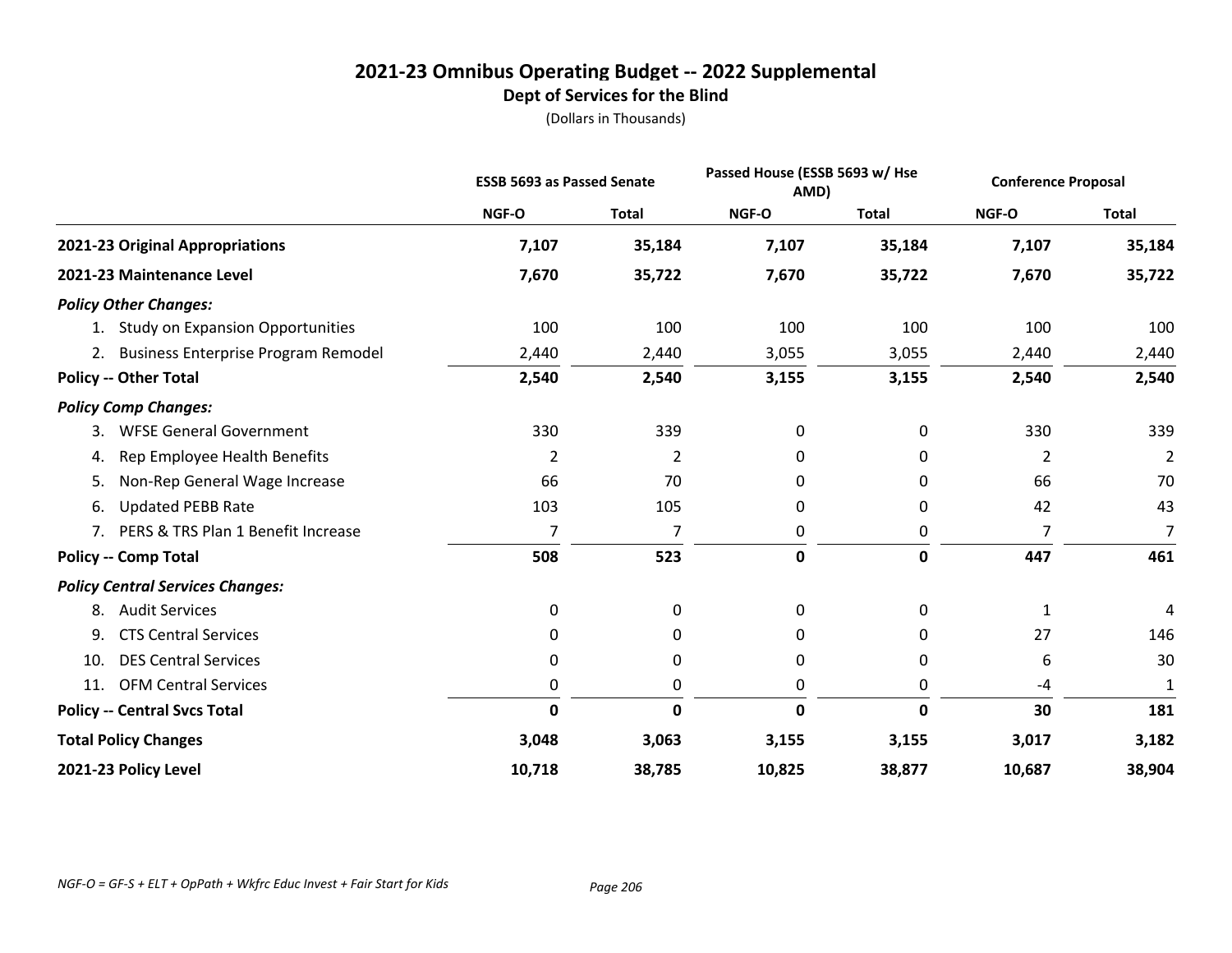#### **2021-23 Omnibus Operating Budget -- 2022 Supplemental Student Achievement Council**

|     |                                           | <b>ESSB 5693 as Passed Senate</b> |              | Passed House (ESSB 5693 w/ Hse<br>AMD) |              | <b>Conference Proposal</b> |              |
|-----|-------------------------------------------|-----------------------------------|--------------|----------------------------------------|--------------|----------------------------|--------------|
|     |                                           | NGF-O                             | <b>Total</b> | NGF-O                                  | <b>Total</b> | NGF-O                      | <b>Total</b> |
|     | 2021-23 Original Appropriations           | 1,110,602                         | 1,165,267    | 1,110,602                              | 1,165,267    | 1,110,602                  | 1,165,267    |
|     | 2021-23 Maintenance Level                 | 1,032,661                         | 1,087,337    | 1,032,661                              | 1,087,337    | 1,032,661                  | 1,087,337    |
|     | <b>Policy Other Changes:</b>              |                                   |              |                                        |              |                            |              |
| 1.  | Apprenticeships & Higher Ed               | 275                               | 275          | 0                                      | 0            | 275                        | 275          |
| 2.  | Public Employee PLSF                      | 137                               | 137          | 0                                      | 0            | 137                        | 137          |
| 3.  | Uniform College Athlete Act               | 45                                | 45           | 0                                      | 0            | 0                          | 0            |
| 4.  | FAFSA Advertising Campaign/Admin          | 0                                 | 0            | 3,200                                  | 3,200        | 1,200                      | 1,200        |
| 5.  | <b>WCG Apprenticeship Support</b>         | 850                               | 850          | 850                                    | 850          | 850                        | 850          |
| 6.  | <b>Behavioral Health Workforce</b>        | 0                                 | 0            | 2,000                                  | 2,000        | 2,000                      | 2,000        |
| 7.  | WCG MFI Expansion and Bridge Grants       | 0                                 | 0            | 45,342                                 | 45,342       | 34,277                     | 34,277       |
| 8.  | Career and College Pathways Grants        | 0                                 | 6,000        | 0                                      | 0            | 0                          | 6,000        |
| 9.  | <b>Coordinated Cyber/Nursing Report</b>   | 10                                | 10           | 0                                      | 0            | 10                         | 10           |
| 10. | <b>Career Launch Grants</b>               | 1,000                             | 1,000        | 1,000                                  | 1,000        | 1,000                      | 1,000        |
| 11. | <b>College Services Support</b>           | 2,800                             | 2,800        | 0                                      | 0            | 2,800                      | 2,800        |
| 12. | <b>DOC Educ/Training Programs</b>         | 250                               | 250          | 250                                    | 250          | 250                        | 250          |
| 13. | <b>Healthcare Simulation Labs</b>         | 3,600                             | 3,600        | 3,600                                  | 3,600        | 3,600                      | 3,600        |
| 14. | <b>Students Experiencing Homelessness</b> | 492                               | 492          | 0                                      | 0            | 246                        | 246          |
| 15. | Military/Veteran Student Residency        | 25                                | 25           | 0                                      | 0            | 25                         | 25           |
| 16. | Nurse Educator Loan Repayment             | 0                                 | 0            | 3,000                                  | 3,000        | 3,000                      | 3,000        |
| 17. | Rural Jobs State Match                    | 206                               | 206          | 206                                    | 206          | 206                        | 206          |
| 18. | <b>Student Health Care Access</b>         | 80                                | 80           | 0                                      | 0            | 80                         | 80           |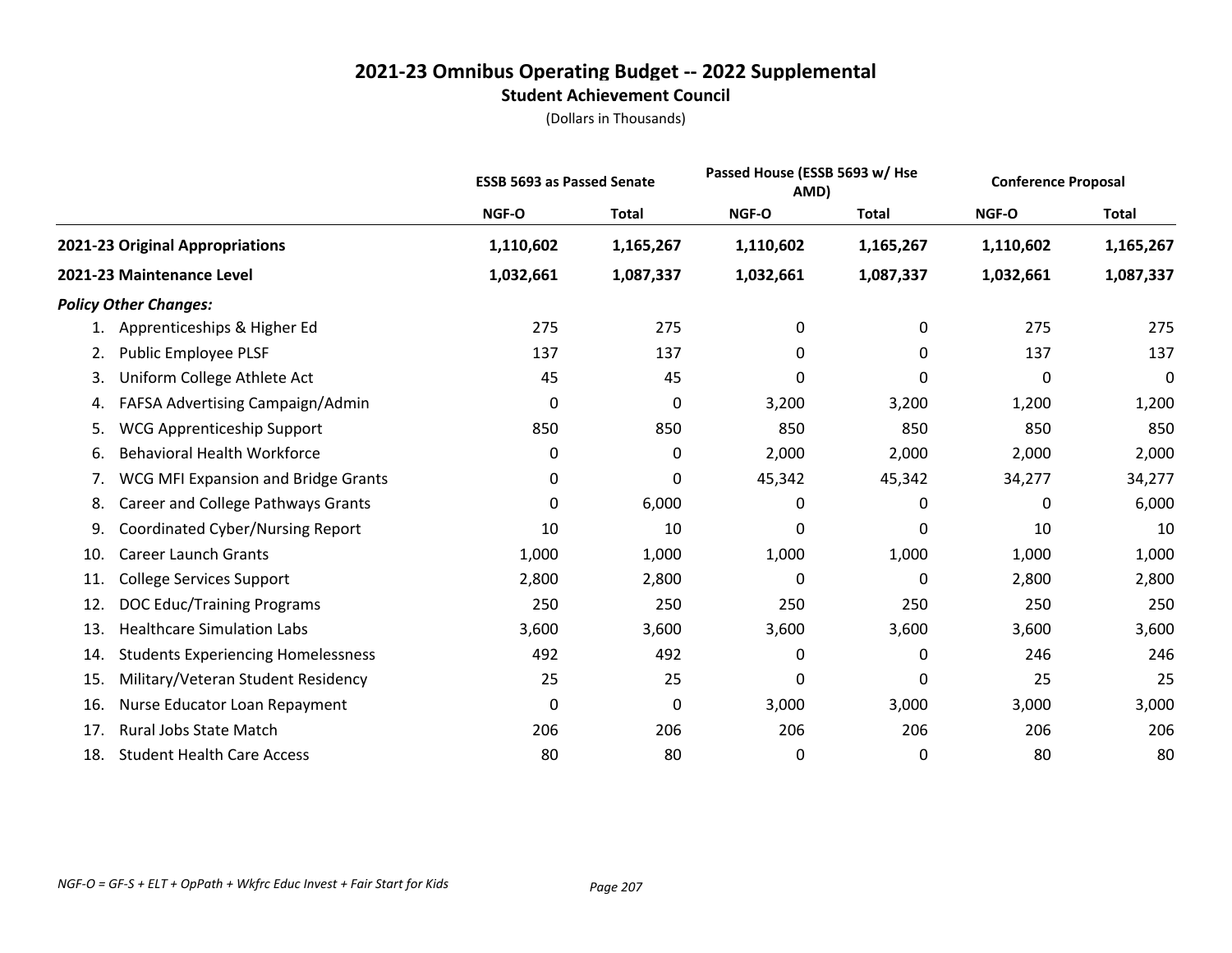#### **2021-23 Omnibus Operating Budget -- 2022 Supplemental Student Achievement Council**

|                                             |           | <b>ESSB 5693 as Passed Senate</b> |           | Passed House (ESSB 5693 w/ Hse<br>AMD) |           | <b>Conference Proposal</b> |
|---------------------------------------------|-----------|-----------------------------------|-----------|----------------------------------------|-----------|----------------------------|
|                                             | NGF-O     | <b>Total</b>                      | NGF-O     | <b>Total</b>                           | NGF-O     | <b>Total</b>               |
| <b>HS Senior Support Program</b><br>19.     | 0         | 0                                 | 250       | 250                                    | 250       | 250                        |
| Washington Student Loan Program<br>20.      | 0         | 0                                 | 0         | 300,000                                | 0         | 150,000                    |
| <b>WAVE Program Support</b><br>21.          | 234       | 234                               | 175       | 175                                    | 175       | 175                        |
| <b>WEIA Oversight Board Staffing</b><br>22. | 0         | 0                                 | 75        | 75                                     | 0         | 0                          |
| <b>Policy -- Other Total</b>                | 10,004    | 16,004                            | 59,948    | 359,948                                | 50,381    | 206,381                    |
| <b>Policy Comp Changes:</b>                 |           |                                   |           |                                        |           |                            |
| <b>State Employee Benefits</b><br>23.       | 1         | 2                                 | 0         | 0                                      | 1         |                            |
| Non-Rep General Wage Increase<br>24.        | 186       | 342                               | 0         | 0                                      | 186       | 342                        |
| <b>Updated PEBB Rate</b><br>25.             | 69        | 128                               | 0         | 0                                      | 28        | 52                         |
| PERS & TRS Plan 1 Benefit Increase<br>26.   | 5         | 9                                 | 0         | 0                                      | 5         | 9                          |
| <b>Policy -- Comp Total</b>                 | 261       | 481                               | 0         | 0                                      | 220       | 405                        |
| <b>Policy Central Services Changes:</b>     |           |                                   |           |                                        |           |                            |
| <b>Audit Services</b><br>27.                | 0         | 0                                 | 0         | 0                                      | 5         | 9                          |
| Legal Services<br>28.                       | 0         | 0                                 | 0         | 0                                      | 4         |                            |
| <b>CTS Central Services</b><br>29.          | 0         | 0                                 | 0         | 0                                      | 2         |                            |
| <b>DES Central Services</b><br>30.          | 0         | 0                                 | 0         | 0                                      |           |                            |
| <b>OFM Central Services</b><br>31.          | 0         | 0                                 | 0         | 0                                      | -1        | 0                          |
| Self-Insurance Liability Premium<br>32.     | 0         | 0                                 | 0         | 0                                      | 1         |                            |
| <b>Policy -- Central Svcs Total</b>         | 0         | 0                                 | 0         | 0                                      | 12        | 22                         |
| <b>Total Policy Changes</b>                 | 10,265    | 16,485                            | 59,948    | 359,948                                | 50,613    | 206,808                    |
| 2021-23 Policy Level                        | 1,042,926 | 1,103,822                         | 1,092,609 | 1,447,285                              | 1,083,274 | 1,294,145                  |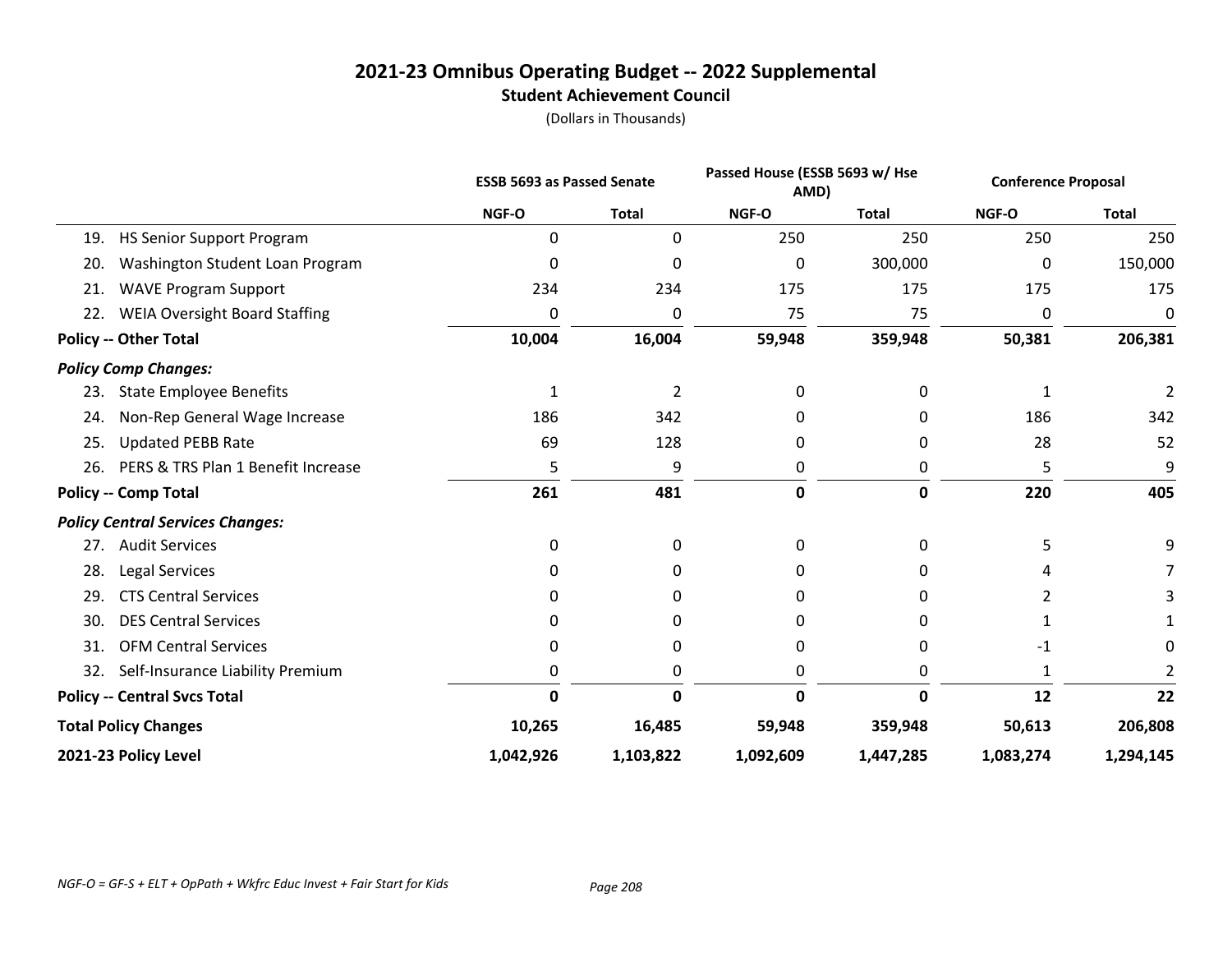## **2021-23 Omnibus Operating Budget -- 2022 Supplemental Student Achievement Council Policy & Research Coordination**

|                                                  | <b>ESSB 5693 as Passed Senate</b> |              |          | Passed House (ESSB 5693 w/ Hse<br>AMD) |        | <b>Conference Proposal</b> |
|--------------------------------------------------|-----------------------------------|--------------|----------|----------------------------------------|--------|----------------------------|
|                                                  | NGF-O                             | <b>Total</b> | NGF-O    | <b>Total</b>                           | NGF-O  | <b>Total</b>               |
| 2021-23 Original Appropriations                  | 15,834                            | 21,112       | 15,834   | 21,112                                 | 15,834 | 21,112                     |
| 2021-23 Maintenance Level                        | 15,844                            | 21,122       | 15,844   | 21,122                                 | 15,844 | 21,122                     |
| <b>Policy Other Changes:</b>                     |                                   |              |          |                                        |        |                            |
| Apprenticeships & Higher Ed                      | 275                               | 275          | $\Omega$ | 0                                      | 275    | 275                        |
| Public Employee PLSF<br>2.                       | 137                               | 137          | 0        | 0                                      | 137    | 137                        |
| Uniform College Athlete Act<br>3.                | 45                                | 45           | 0        | 0                                      | 0      | 0                          |
| FAFSA Advertising Campaign/Admin<br>4.           | 0                                 | 0            | 3,200    | 3,200                                  | 1,200  | 1,200                      |
| <b>WCG Apprenticeship Support</b><br>5.          | 850                               | 850          | 850      | 850                                    | 850    | 850                        |
| Career and College Pathways Grants<br>6.         | 0                                 | 6,000        | 0        | 0                                      | 0      | 6,000                      |
| Coordinated Cyber/Nursing Report<br>7.           | 10                                | 10           | 0        | 0                                      | 10     | 10                         |
| <b>Career Launch Grants</b><br>8.                | 1,000                             | 1,000        | 1,000    | 1,000                                  | 1,000  | 1,000                      |
| <b>College Services Support</b><br>9.            | 2,800                             | 2,800        | 0        | 0                                      | 2,800  | 2,800                      |
| <b>DOC Educ/Training Programs</b><br>10.         | 250                               | 250          | 250      | 250                                    | 250    | 250                        |
| <b>Healthcare Simulation Labs</b><br>11.         | 3,600                             | 3,600        | 3,600    | 3,600                                  | 3,600  | 3,600                      |
| <b>Students Experiencing Homelessness</b><br>12. | 492                               | 492          | 0        | 0                                      | 246    | 246                        |
| Military/Veteran Student Residency<br>13.        | 25                                | 25           | 0        | 0                                      | 25     | 25                         |
| <b>Student Health Care Access</b><br>14.         | 80                                | 80           | 0        | 0                                      | 80     | 80                         |
| <b>HS Senior Support Program</b><br>15.          | 0                                 | 0            | 250      | 250                                    | 250    | 250                        |
| 16.<br>Washington Student Loan Program           | 0                                 | 0            | 0        | 300,000                                | 0      | 150,000                    |
| <b>WEIA Oversight Board Staffing</b><br>17.      | 0                                 | 0            | 75       | 75                                     | 0      | 0                          |
| <b>Policy -- Other Total</b>                     | 9,564                             | 15,564       | 9,225    | 309,225                                | 10,723 | 166,723                    |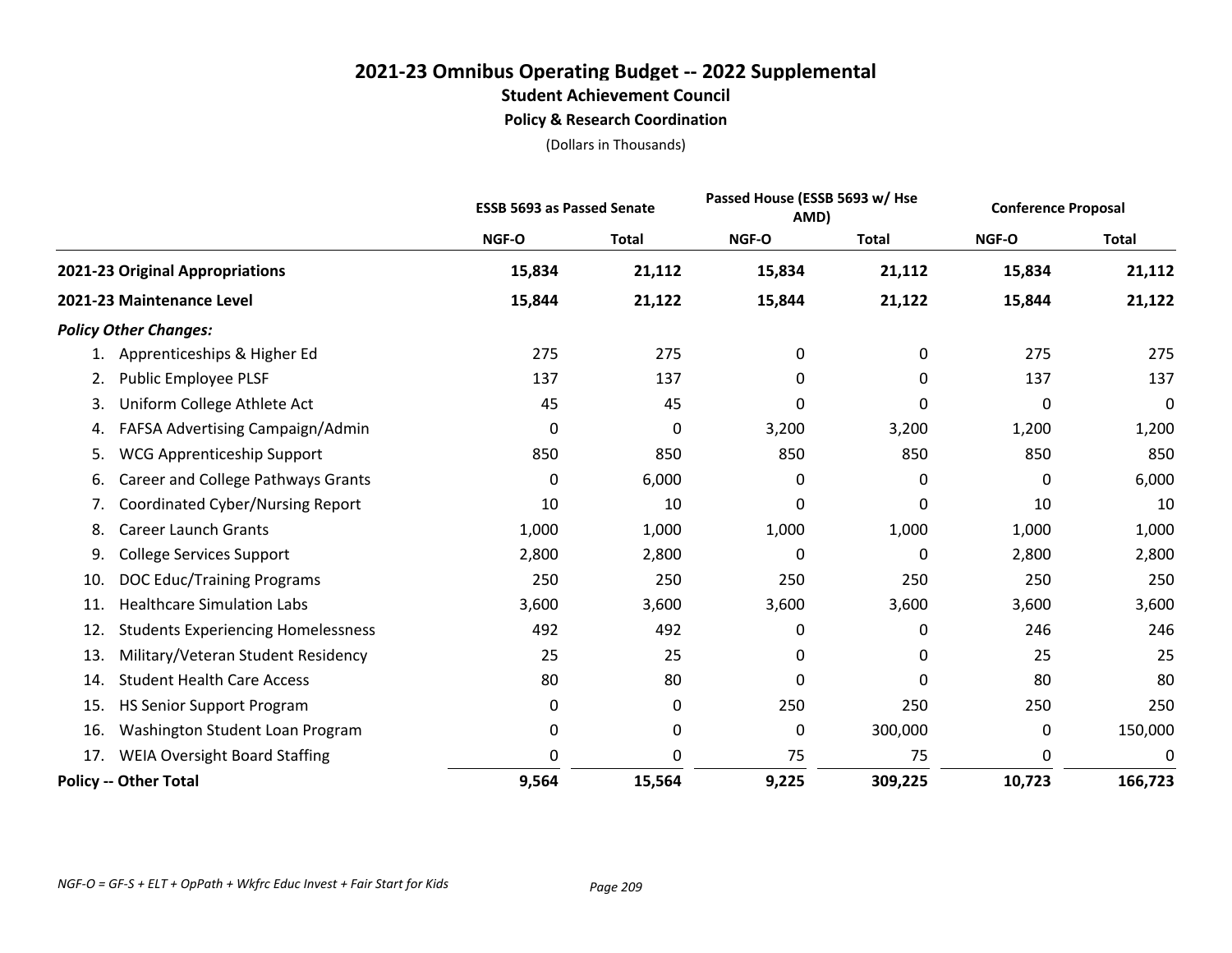# **2021-23 Omnibus Operating Budget -- 2022 Supplemental Student Achievement Council**

**Policy & Research Coordination**

|                                           | <b>ESSB 5693 as Passed Senate</b> |              | Passed House (ESSB 5693 w/ Hse<br>AMD) |              | <b>Conference Proposal</b> |              |
|-------------------------------------------|-----------------------------------|--------------|----------------------------------------|--------------|----------------------------|--------------|
|                                           | NGF-O                             | <b>Total</b> | NGF-O                                  | <b>Total</b> | NGF-O                      | <b>Total</b> |
| <b>Policy Comp Changes:</b>               |                                   |              |                                        |              |                            |              |
| <b>State Employee Benefits</b><br>18.     |                                   |              |                                        | 0            |                            |              |
| Non-Rep General Wage Increase<br>19.      | 175                               | 186          |                                        | 0            | 175                        | 186          |
| <b>Updated PEBB Rate</b><br>20.           | 64                                | 69           |                                        | 0            | 26                         | 28           |
| PERS & TRS Plan 1 Benefit Increase<br>21. | 5                                 | 5            |                                        | 0            | 5                          |              |
| <b>Policy -- Comp Total</b>               | 245                               | 261          | 0                                      | 0            | 207                        | 220          |
| <b>Policy Central Services Changes:</b>   |                                   |              |                                        |              |                            |              |
| <b>Audit Services</b><br>22.              | $\Omega$                          | 0            |                                        | 0            |                            |              |
| Legal Services<br>23.                     | 0                                 | O            |                                        | 0            | 4                          |              |
| <b>CTS Central Services</b><br>24.        | U                                 |              |                                        | 0            |                            |              |
| <b>DES Central Services</b><br>25.        | O                                 | O            |                                        | 0            |                            |              |
| Self-Insurance Liability Premium<br>26.   | 0                                 | 0            |                                        | 0            |                            |              |
| <b>Policy -- Central Svcs Total</b>       | O                                 | O            |                                        | 0            | 13                         | 13           |
| <b>Total Policy Changes</b>               | 9,809                             | 15,825       | 9,225                                  | 309,225      | 10,943                     | 166,956      |
| 2021-23 Policy Level                      | 25,653                            | 36,947       | 25,069                                 | 330,347      | 26,787                     | 188,078      |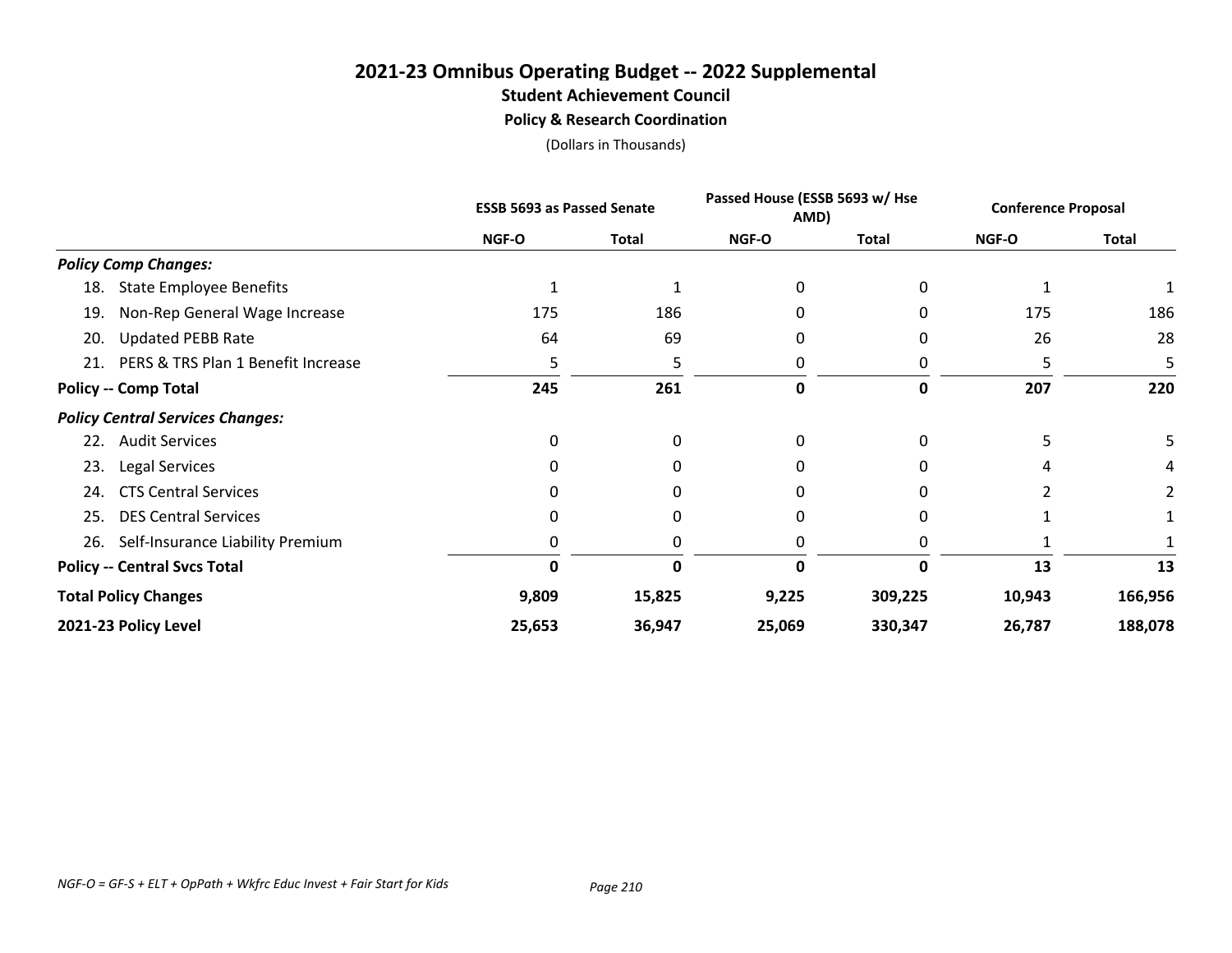#### **2021-23 Omnibus Operating Budget -- 2022 Supplemental Student Achievement Council**

**Student Financial Assistance**

|                                           |             | <b>ESSB 5693 as Passed Senate</b> |              | Passed House (ESSB 5693 w/ Hse<br>AMD) |           | <b>Conference Proposal</b> |
|-------------------------------------------|-------------|-----------------------------------|--------------|----------------------------------------|-----------|----------------------------|
|                                           | NGF-O       | <b>Total</b>                      | <b>NGF-O</b> | <b>Total</b>                           | NGF-O     | <b>Total</b>               |
| 2021-23 Original Appropriations           | 1,094,768   | 1,144,155                         | 1,094,768    | 1,144,155                              | 1,094,768 | 1,144,155                  |
| 2021-23 Maintenance Level                 | 1,016,817   | 1,066,215                         | 1,016,817    | 1,066,215                              | 1,016,817 | 1,066,215                  |
| <b>Policy Other Changes:</b>              |             |                                   |              |                                        |           |                            |
| <b>Behavioral Health Workforce</b>        | 0           | 0                                 | 2,000        | 2,000                                  | 2,000     | 2,000                      |
| WCG MFI Expansion and Bridge Grants<br>2. | 0           | 0                                 | 45,342       | 45,342                                 | 34,277    | 34,277                     |
| Nurse Educator Loan Repayment<br>3.       | 0           | 0                                 | 3,000        | 3,000                                  | 3,000     | 3,000                      |
| Rural Jobs State Match<br>4.              | 206         | 206                               | 206          | 206                                    | 206       | 206                        |
| <b>WAVE Program Support</b><br>5.         | 234         | 234                               | 175          | 175                                    | 175       | 175                        |
| <b>Policy -- Other Total</b>              | 440         | 440                               | 50,723       | 50,723                                 | 39,658    | 39,658                     |
| <b>Policy Comp Changes:</b>               |             |                                   |              |                                        |           |                            |
| <b>State Employee Benefits</b><br>6.      | $\mathbf 0$ | $\mathbf{1}$                      | 0            | 0                                      | 0         | 1                          |
| Non-Rep General Wage Increase<br>7.       | 11          | 156                               | 0            | 0                                      | 11        | 156                        |
| <b>Updated PEBB Rate</b><br>8.            | 5           | 59                                | 0            | 0                                      | 2         | 24                         |
| PERS & TRS Plan 1 Benefit Increase<br>9.  | 0           | 4                                 | 0            | 0                                      | 0         | 4                          |
| <b>Policy -- Comp Total</b>               | 16          | 220                               | $\mathbf 0$  | 0                                      | 13        | 185                        |
| <b>Policy Central Services Changes:</b>   |             |                                   |              |                                        |           |                            |
| <b>Audit Services</b><br>10.              | 0           | 0                                 | 0            | 0                                      | 0         | 4                          |
| <b>Legal Services</b><br>11.              | 0           | 0                                 | 0            | 0                                      | 0         |                            |
| <b>CTS Central Services</b><br>12.        | 0           | 0                                 | 0            | 0                                      | 0         |                            |
| <b>OFM Central Services</b><br>13.        | 0           | 0                                 | 0            | 0                                      | $-1$      | 0                          |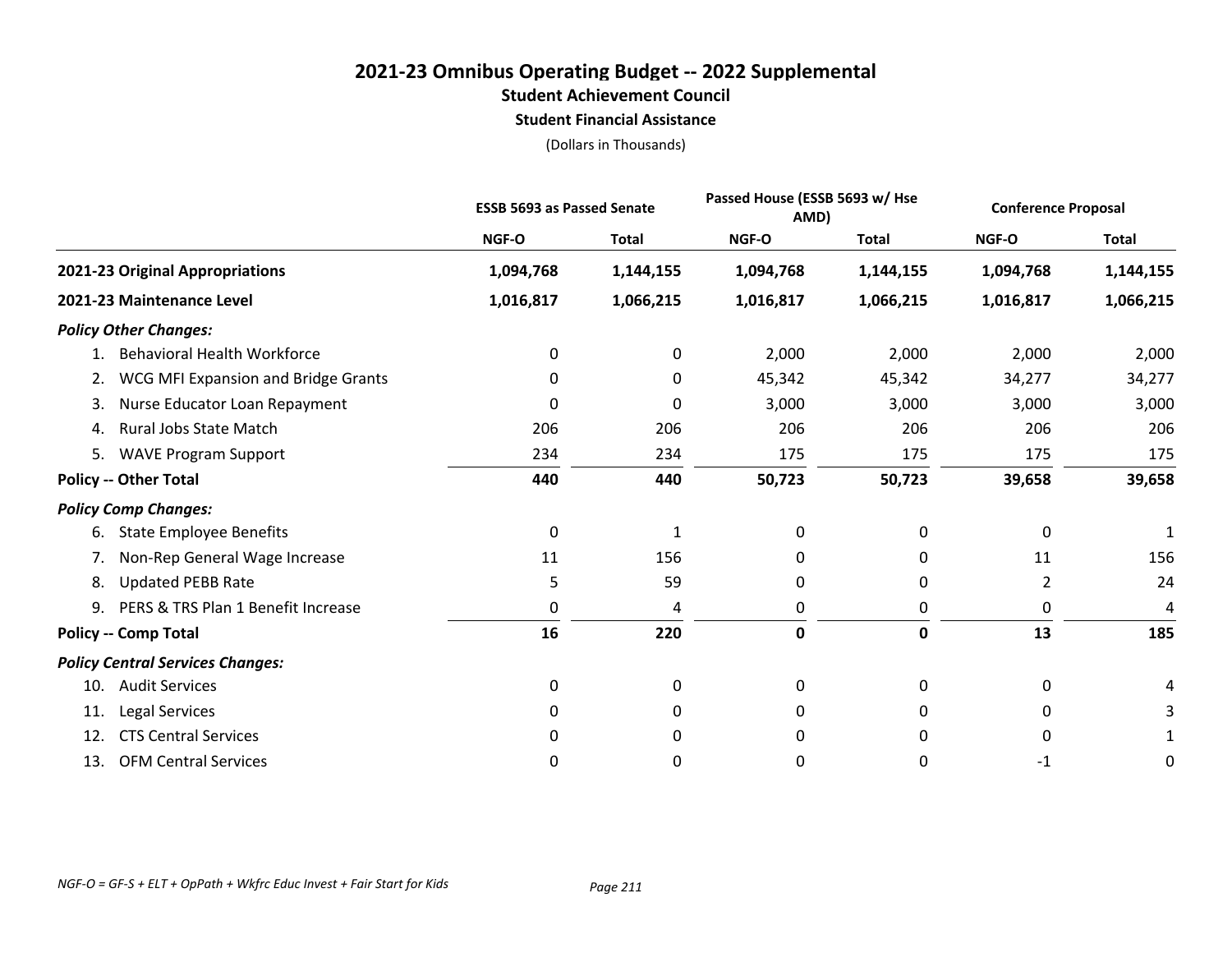#### **2021-23 Omnibus Operating Budget -- 2022 Supplemental Student Achievement Council Student Financial Assistance**

|                                         | <b>ESSB 5693 as Passed Senate</b> |              | Passed House (ESSB 5693 w/ Hse<br>AMD) |              | <b>Conference Proposal</b> |              |
|-----------------------------------------|-----------------------------------|--------------|----------------------------------------|--------------|----------------------------|--------------|
|                                         | NGF-O                             | <b>Total</b> | NGF-O                                  | <b>Total</b> | NGF-O                      | <b>Total</b> |
| Self-Insurance Liability Premium<br>14. |                                   |              |                                        |              |                            |              |
| <b>Policy -- Central Svcs Total</b>     |                                   | 0            | 0                                      | 0            | $-1$                       | $\Omega$     |
| <b>Total Policy Changes</b>             | 456                               | 660          | 50,723                                 | 50.723       | 39.670                     | 39,852       |
| 2021-23 Policy Level                    | 1,017,273                         | 1,066,875    | 1,067,540                              | 1,116,938    | 1,056,487                  | 1,106,067    |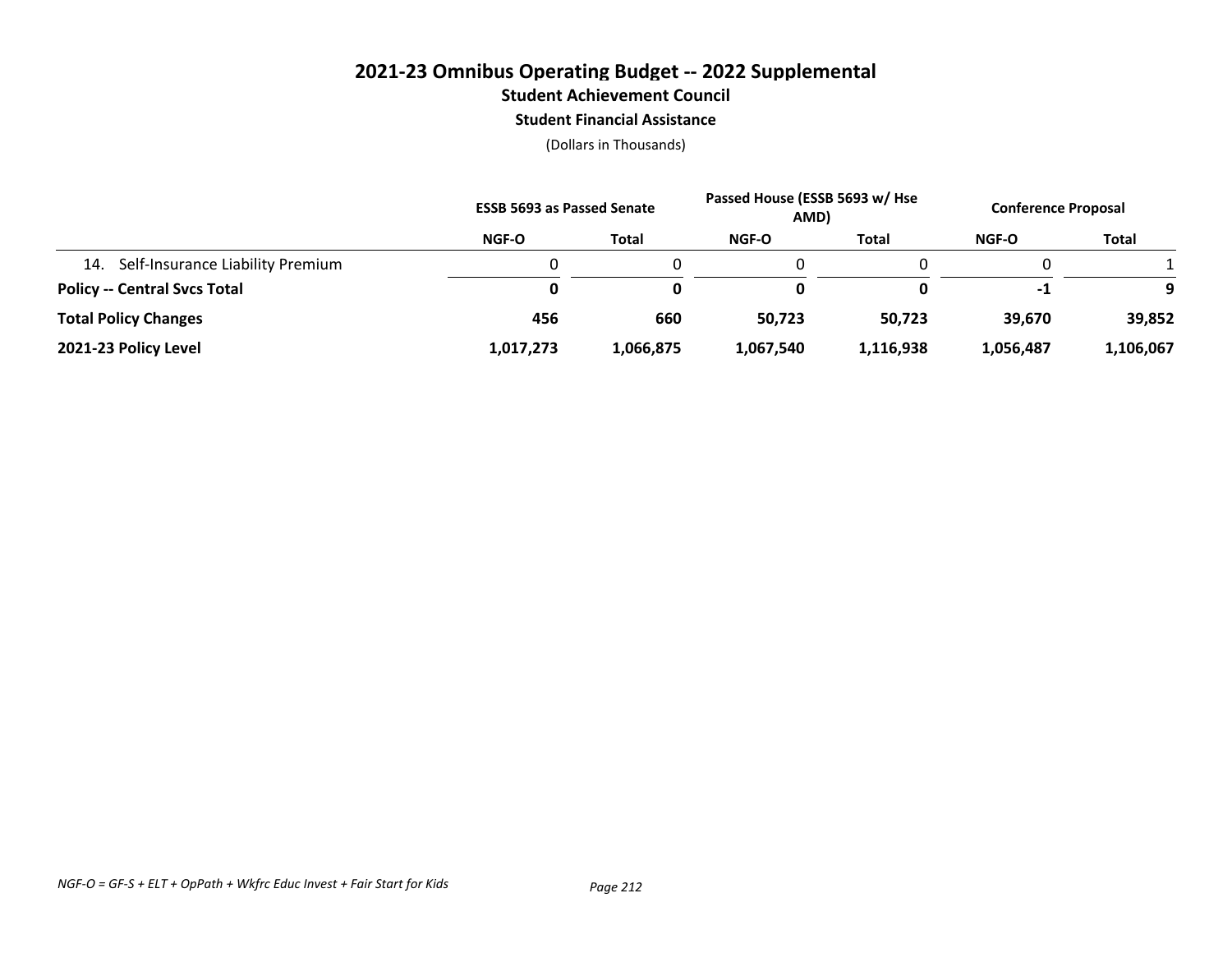## **2021-23 Omnibus Operating Budget -- 2022 Supplemental LEOFF 2 Retirement Board**

|                                         | <b>ESSB 5693 as Passed Senate</b> |              | Passed House (ESSB 5693 w/ Hse<br>AMD) |              | <b>Conference Proposal</b> |              |
|-----------------------------------------|-----------------------------------|--------------|----------------------------------------|--------------|----------------------------|--------------|
|                                         | NGF-O                             | <b>Total</b> | NGF-O                                  | <b>Total</b> | NGF-O                      | <b>Total</b> |
| 2021-23 Original Appropriations         | 0                                 | 3,569        | 0                                      | 3,569        | Ω                          | 3,569        |
| 2021-23 Maintenance Level               | 0                                 | 3,572        | 0                                      | 3,572        | 0                          | 3,572        |
| <b>Policy Comp Changes:</b>             |                                   |              |                                        |              |                            |              |
| Non-Rep General Wage Increase           | 0                                 | 31           | 0                                      |              |                            | 31           |
| <b>Updated PEBB Rate</b><br>2.          | 0                                 |              |                                        |              |                            |              |
| 3. PERS & TRS Plan 1 Benefit Increase   | 0                                 |              | 0                                      |              |                            |              |
| <b>Policy -- Comp Total</b>             | 0                                 | 39           | $\mathbf 0$                            | 0            | 0                          | 35           |
| <b>Policy Central Services Changes:</b> |                                   |              |                                        |              |                            |              |
| <b>Audit Services</b><br>4.             | 0                                 | 0            | 0                                      | 0            | 0                          |              |
| Legal Services<br>5.                    | 0                                 |              |                                        |              |                            |              |
| <b>CTS Central Services</b><br>6.       | 0                                 | O            | 0                                      |              |                            |              |
| <b>DES Central Services</b><br>7.       | 0                                 | 0            | 0                                      |              |                            |              |
| <b>OFM Central Services</b><br>8.       | 0                                 | 0            | 0                                      | 0            |                            |              |
| <b>Policy -- Central Svcs Total</b>     | 0                                 | 0            | 0                                      | 0            | Ω                          | 11           |
| <b>Total Policy Changes</b>             | n                                 | 39           |                                        | o            |                            | 46           |
| 2021-23 Policy Level                    | 0                                 | 3,611        | 0                                      | 3,572        | 0                          | 3,618        |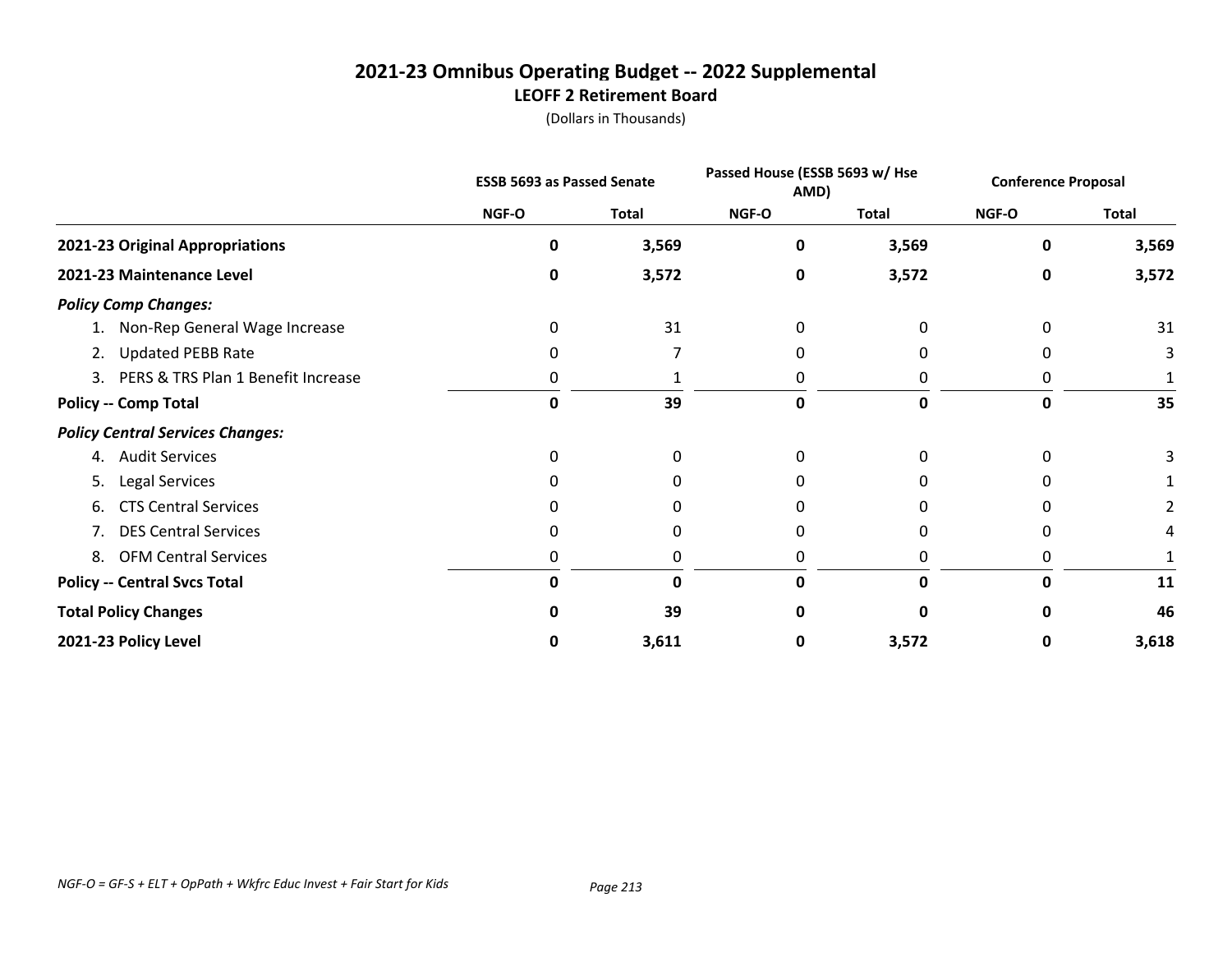## **2021-23 Omnibus Operating Budget -- 2022 Supplemental Public Schools**

|     |                                          | <b>ESSB 5693 as Passed Senate</b> |              | Passed House (ESSB 5693 w/ Hse<br>AMD) |              | <b>Conference Proposal</b> |                |
|-----|------------------------------------------|-----------------------------------|--------------|----------------------------------------|--------------|----------------------------|----------------|
|     |                                          | NGF-O                             | <b>Total</b> | <b>NGF-O</b>                           | <b>Total</b> | NGF-O                      | <b>Total</b>   |
|     | 2021-23 Original Appropriations          | 28,260,228                        | 33,246,349   | 28,260,228                             | 33,246,349   | 28,260,228                 | 33,246,349     |
|     | 2021-23 Maintenance Level                | 27,334,415                        | 32,326,400   | 27,334,415                             | 32,326,400   | 27,334,415                 | 32,326,400     |
|     | <b>Policy Other Changes:</b>             |                                   |              |                                        |              |                            |                |
| 1.  | <b>High School Graduation</b>            | 0                                 | 0            | 15                                     | 15           | 0                          | 0              |
| 2.  | School depreciation subfunds             | 33                                | 33           | 0                                      | 0            | 0                          | 0              |
| 3.  | <b>School Consultation with Tribes</b>   | 294                               | 294          | 0                                      | 0            | 294                        | 294            |
| 4.  | Small School Consolid.                   | 200                               | 200          | 0                                      | 0            | 0                          | 0              |
| 5.  | Ed. Service District Funding             | 1,010                             | 1,010        | 0                                      | 0            | 1,010                      | 1,010          |
| 6.  | <b>Distinct Passenger Transportation</b> | 63                                | 63           | 0                                      | 0            | 0                          | 0              |
| 7.  | <b>Financial Literacy Education</b>      | 3,000                             | 3,000        | 0                                      | 0            | 3,000                      | 3,000          |
| 8.  | Apprenticeships & Higher Ed              | 2                                 | 2            | 0                                      | 0            | 2                          | $\overline{2}$ |
| 9.  | <b>Dedicated Cannabis Distributions</b>  | 0                                 | 0            | 0                                      | 0            | 0                          | 9              |
| 10. | K-12 Inflation                           | 25,659                            | 25,659       | 0                                      | 0            | 0                          | 0              |
| 11. | After Exit Running Start                 | 0                                 | 0            | 0                                      | 0            | 3,000                      | 3,000          |
| 12. | <b>Apportionment System Feasibility</b>  | 0                                 | 0            | 250                                    | 250          | 0                          | 0              |
| 13. | <b>SBE Community Engagement</b>          | 263                               | 263          | 263                                    | 263          | 263                        | 263            |
| 14. | K-12 Salary Inflation                    | 141,950                           | 141,950      | 0                                      | 0            | 0                          | 0              |
| 15. | OSPI State Office Admin                  | 1,000                             | 1,000        | 2,000                                  | 2,000        | 1,500                      | 1,500          |
| 16. | <b>Allergic Reactions</b>                | 0                                 | 0            | 76                                     | 76           | 76                         | 76             |
| 17. | <b>Educational Interpreters</b>          | 0                                 | 0            | 700                                    | 700          | 700                        | 700            |
| 18. | <b>School Principals Support</b>         | 0                                 | 0            | 250                                    | 250          | 250                        | 250            |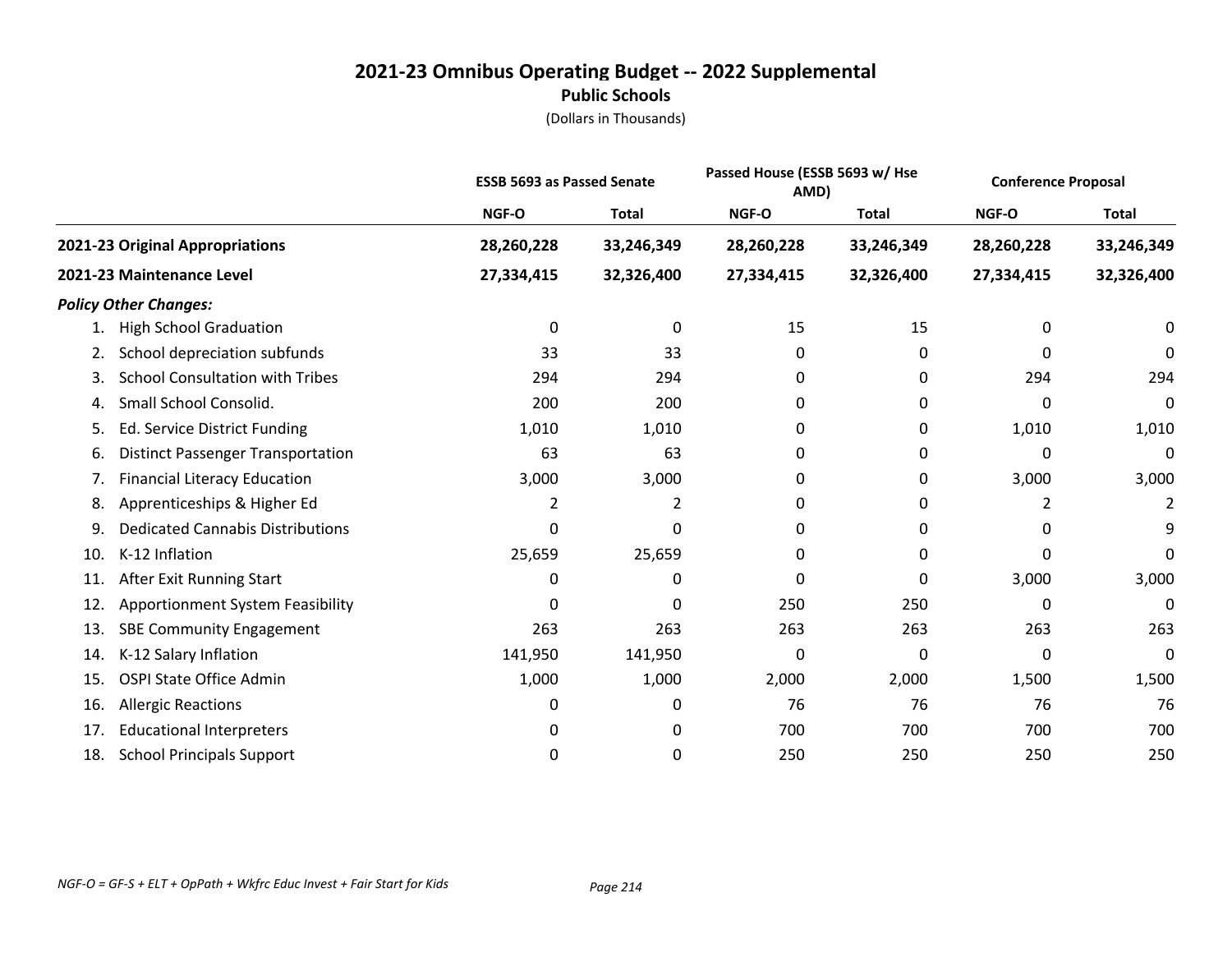# **2021-23 Omnibus Operating Budget -- 2022 Supplemental Public Schools**

|     |                                     | <b>ESSB 5693 as Passed Senate</b> |              | Passed House (ESSB 5693 w/ Hse<br>AMD) |              | <b>Conference Proposal</b> |              |
|-----|-------------------------------------|-----------------------------------|--------------|----------------------------------------|--------------|----------------------------|--------------|
|     |                                     | NGF-O                             | <b>Total</b> | NGF-O                                  | <b>Total</b> | NGF-O                      | <b>Total</b> |
| 19. | <b>CEP Expansion</b>                | 0                                 | 0            | 21,667                                 | 21,667       | 21,667                     | 21,667       |
| 20. | Crisis Response Work Group          | 0                                 | 0            | 150                                    | 150          | 200                        | 200          |
| 21. | <b>Healthcare Simulation Labs</b>   | 3,600                             | 3,600        | 3,600                                  | 3,600        | 3,600                      | 3,600        |
| 22. | <b>Dual Enrollment Course Costs</b> | 0                                 | 0            | 500                                    | 500          | 500                        | 500          |
| 23. | <b>Residential School Staff</b>     | 0                                 | 0            | 500                                    | 500          | 500                        | 500          |
| 24. | <b>Enrollment Stabilization</b>     | 346,451                           | 346,451      | 314,671                                | 314,671      | 0                          | 346,451      |
| 25. | <b>Gang Prevention Pilot</b>        | 0                                 | 0            | 250                                    | 250          | 250                        | 250          |
| 26. | Seattle Children's                  | 0                                 | 0            | 319                                    | 319          | 319                        | 319          |
| 27. | <b>School Board Recordings</b>      | 0                                 | 0            | 50                                     | 50           | 0                          | 0            |
| 28. | <b>Inflation Rebasing</b>           | 0                                 | 0            | 236,537                                | 236,537      | 236,313                    | 236,313      |
| 29. | One-to-one Mentoring                | 0                                 | 0            | 38                                     | 38           | 38                         | 38           |
| 30. | Kindergarten Readiness Program      | 0                                 | 0            | 1,000                                  | 1,000        | 0                          | 0            |
| 31. | Language Access in Schools          | 0                                 | $\mathbf 0$  | 380                                    | 380          | 380                        | 380          |
| 32. | Learning Recovery                   | 0                                 | 0            | 0                                      | 204          | 0                          | 0            |
| 33. | <b>Maritime Education</b>           | 250                               | 250          | 0                                      | 0            | 250                        | 250          |
| 34. | <b>MTSS Implementation Supports</b> | 0                                 | 0            | 3,500                                  | 3,500        | 3,500                      | 3,500        |
| 35. | <b>Native American Names</b>        | 4,500                             | 4,500        | 4,500                                  | 4,500        | 4,500                      | 4,500        |
| 36. | <b>Partners in Careers</b>          | 0                                 | 0            | 468                                    | 468          | 468                        | 468          |
| 37. | <b>Plant-based School Meals</b>     | 0                                 | 0            | 150                                    | 150          | 150                        | 150          |
| 38. | <b>Residential Outdoor School</b>   | 10,000                            | 10,000       | 20,000                                 | 20,000       | 10,000                     | 10,000       |
| 39. | <b>Running Start FTE Cap</b>        | 0                                 | 0            | 9,486                                  | 9,486        | 0                          | 0            |
| 40. | SA Response Best Practices          | 0                                 | 0            | 80                                     | 80           | 80                         | 80           |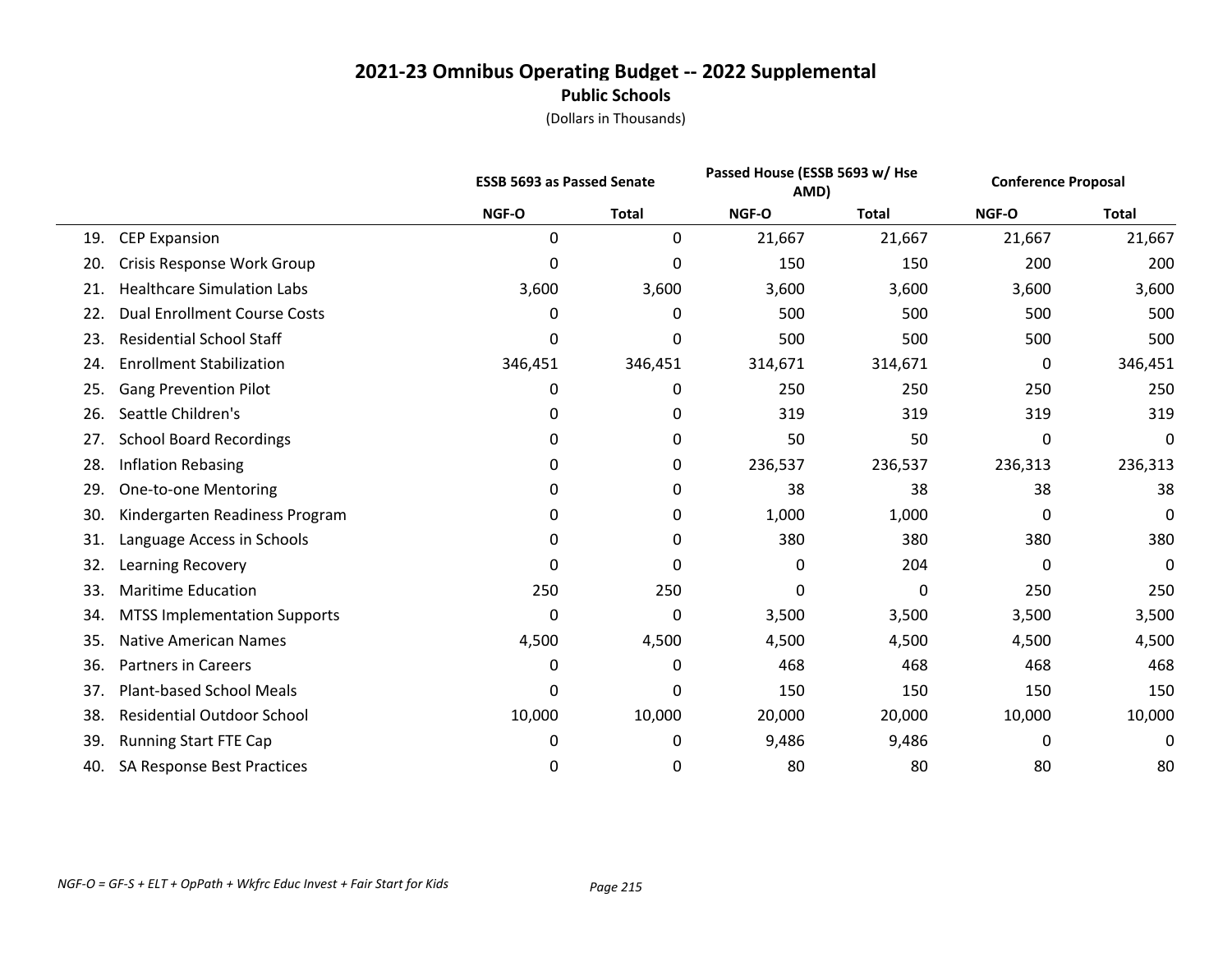|     |                                           | <b>ESSB 5693 as Passed Senate</b> |              | Passed House (ESSB 5693 w/ Hse<br>AMD) |              | <b>Conference Proposal</b> |              |
|-----|-------------------------------------------|-----------------------------------|--------------|----------------------------------------|--------------|----------------------------|--------------|
|     |                                           | NGF-O                             | <b>Total</b> | NGF-O                                  | <b>Total</b> | NGF-O                      | <b>Total</b> |
| 41. | Skill Center Integrated Pathway           | 0                                 | 0            | 250                                    | 250          | 250                        | 250          |
| 42. | <b>Small District Support</b>             | 0                                 | 0            | 7,000                                  | 7,000        | 8,341                      | 8,341        |
| 43. | Special Passenger Reimbursement           | 0                                 | 0            | 63                                     | 63           | 0                          | 0            |
| 44. | Senior Support Initiative                 | 0                                 | 0            | 250                                    | 250          | 250                        | 250          |
| 45. | <b>Additional Substitute Days</b>         | 0                                 | 0            | 40,394                                 | 40,394       | 0                          | 0            |
| 46. | Social Workers Support Staff              | 0                                 | 0            | 70                                     | 70           | 70                         | 70           |
| 47. | Tukwila After-school Programs             | 0                                 | 0            | 148                                    | 148          | 148                        | 148          |
| 48. | <b>Learning Device Grants</b>             | 19                                | 19           | 0                                      | $\mathbf{0}$ | 19                         | 19           |
| 49. | <b>Tacoma Maritime Industry CTE</b>       | 0                                 | 0            | 250                                    | 250          | 0                          | 0            |
| 50. | WA Youth Challenge Stabilization          | 0                                 | 0            | 1,000                                  | 1,000        | 0                          | 0            |
| 51. | <b>Local Food Procurement for Schools</b> | 0                                 | 3,645        | 0                                      | 3,645        | 0                          | 3,645        |
| 52. | Media Literacy                            | 300                               | 300          | 0                                      | 0            | 300                        | 300          |
| 53. | <b>Modernizing Mathematics Pathways</b>   | 553                               | 553          | 553                                    | 553          | 553                        | 553          |
| 54. | Military Youth Acad. Stabilization        | 816                               | 816          | 0                                      | $\mathbf{0}$ | 816                        | 1,020        |
| 55. | <b>Next Generation Science Standards</b>  | 0                                 | 0            | 2,000                                  | 2,000        | 2,000                      | 2,000        |
| 56. | Passenger Reimbursement                   | 0                                 | 0            | 0                                      | 0            | 13,000                     | 13,000       |
| 57. | <b>BEST Program</b>                       | 0                                 | 0            | 4,500                                  | 4,500        | 0                          | 0            |
| 58. | Behavioral Health Program Pilot           | 1,000                             | 1,000        | 0                                      | 0            | 1,000                      | 1,000        |
| 59. | Chinese Amer. History Month               | 25                                | 25           | 0                                      | 0            | 25                         | 25           |
| 60. | <b>Charter School Enrichment Grants</b>   | 6,549                             | 6,549        | 0                                      | 0            | 0                          | 0            |
| 61. | Supply Chain Food Assistance              | 0                                 | 18,223       | 0                                      | 18,224       | 0                          | 18,223       |
| 62. | <b>SBE School Climate Survey</b>          | 0                                 | 0            | 100                                    | 100          | 0                          | 0            |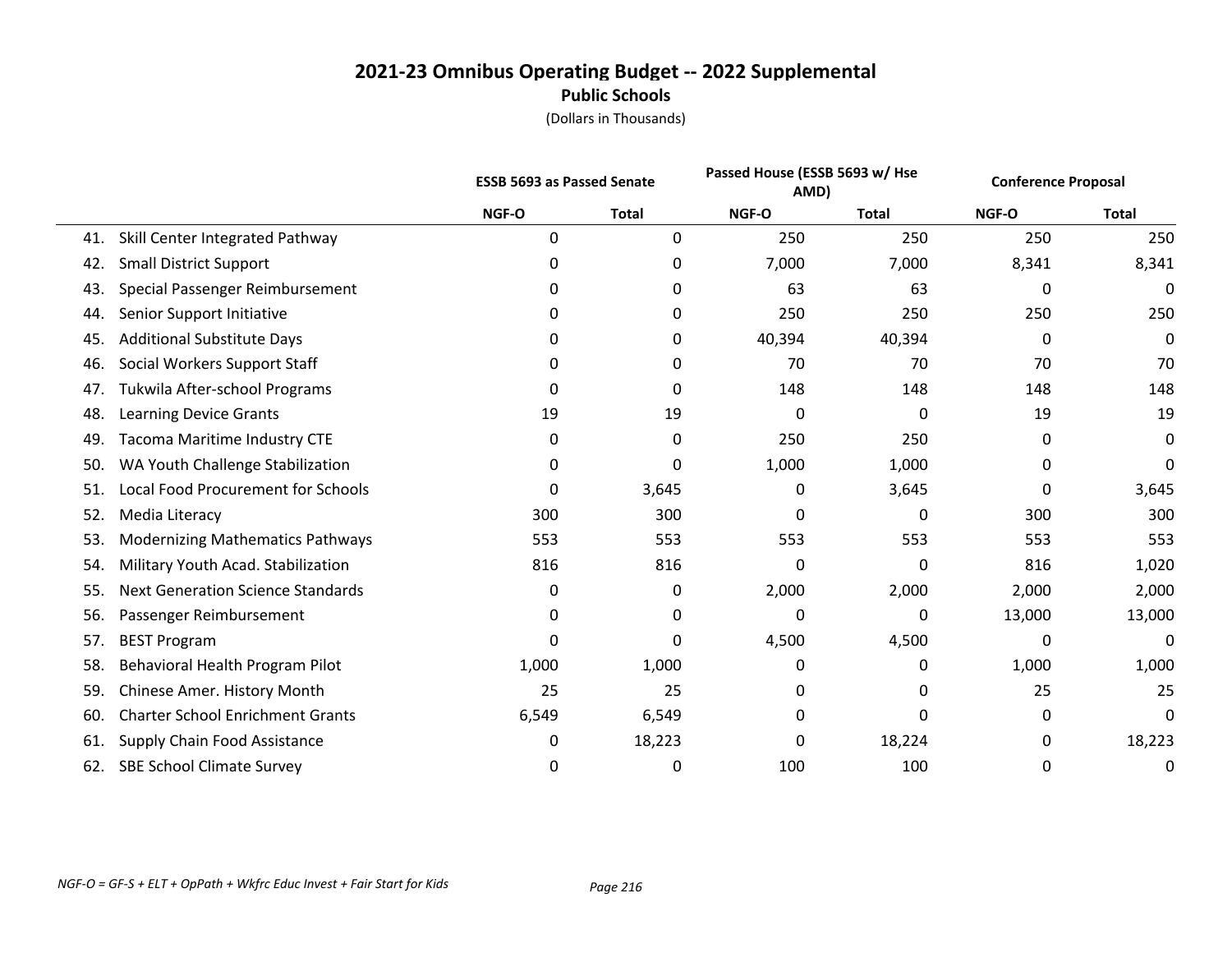|     |                                        | <b>ESSB 5693 as Passed Senate</b> |              | Passed House (ESSB 5693 w/ Hse<br>AMD) |              | <b>Conference Proposal</b> |              |
|-----|----------------------------------------|-----------------------------------|--------------|----------------------------------------|--------------|----------------------------|--------------|
|     |                                        | NGF-O                             | <b>Total</b> | NGF-O                                  | <b>Total</b> | NGF-O                      | <b>Total</b> |
| 63. | <b>School Climate Survey</b>           | 100                               | 100          | 0                                      | 0            | 100                        | 100          |
| 64. | <b>Student Support Staffing</b>        | 173,751                           | 173,751      | 107,873                                | 107,873      | 90,573                     | 90,573       |
| 65. | Institutional Ed Computer Science      | 200                               | 200          | 0                                      | 0            | 200                        | 200          |
| 66. | <b>Intensive Tutoring Grants</b>       | 1,000                             | 1,000        | 0                                      | 0            | 1,000                      | 1,000        |
| 67. | So. King County Pre-apprenticeship     | 0                                 | 0            | 450                                    | 450          | 450                        | 450          |
| 68. | Learn Assist Prgm Hold Harmless        | 27,404                            | 27,404       | 0                                      | 0            | 0                          | 28,102       |
| 69. | Intersate Military Compact Increase    | 35                                | 35           | 0                                      | 0            | 35                         | 35           |
| 70. | Purple Star Award                      | 101                               | 101          | 0                                      | 0            | 0                          | 0            |
| 71. | <b>Remove Administrative Reduction</b> | 1,181                             | 1,181        | 0                                      | 0            | 1,181                      | 1,181        |
| 72. | <b>Paraeducator Training</b>           | 0                                 | 0            | 1,459                                  | 1,459        | 1,459                      | 1,459        |
| 73. | <b>Special Education Report</b>        | 50                                | 50           | 0                                      | 0            | 50                         | 50           |
| 74. | Trauma-informed Support Workgroup      | 200                               | 200          | 0                                      | 0            | 0                          | 0            |
| 75. | <b>Transitional Kindergarten</b>       | 12,976                            | 12,976       | 0                                      | 0            | 0                          | 0            |
|     | <b>Policy -- Other Total</b>           | 764,535                           | 786,403      | 787,760                                | 809,833      | 414,630                    | 811,264      |
|     | <b>Policy Comp Changes:</b>            |                                   |              |                                        |              |                            |              |
| 76. | <b>State Employee Benefits</b>         | 5                                 | 10           | 0                                      | 0            | 5                          | 10           |
| 77. | Non-Rep General Wage Increase          | 838                               | 1,374        | 0                                      | 0            | 838                        | 1,363        |
| 78. | <b>Updated PEBB Rate</b>               | 290                               | 489          | 0                                      | 0            | 118                        | 197          |
| 79. | PERS & TRS Plan 1 Benefit Increase     | 15,012                            | 15,028       | 14,114                                 | 14,114       | 14,121                     | 14,135       |
| 80. | <b>Updated SEBB Rate</b>               | 3,359                             | 3,359        | 3,352                                  | 3,352        | 3,349                      | 3,349        |
|     | <b>Policy -- Comp Total</b>            | 19,504                            | 20,260       | 17,466                                 | 17,466       | 18,431                     | 19,054       |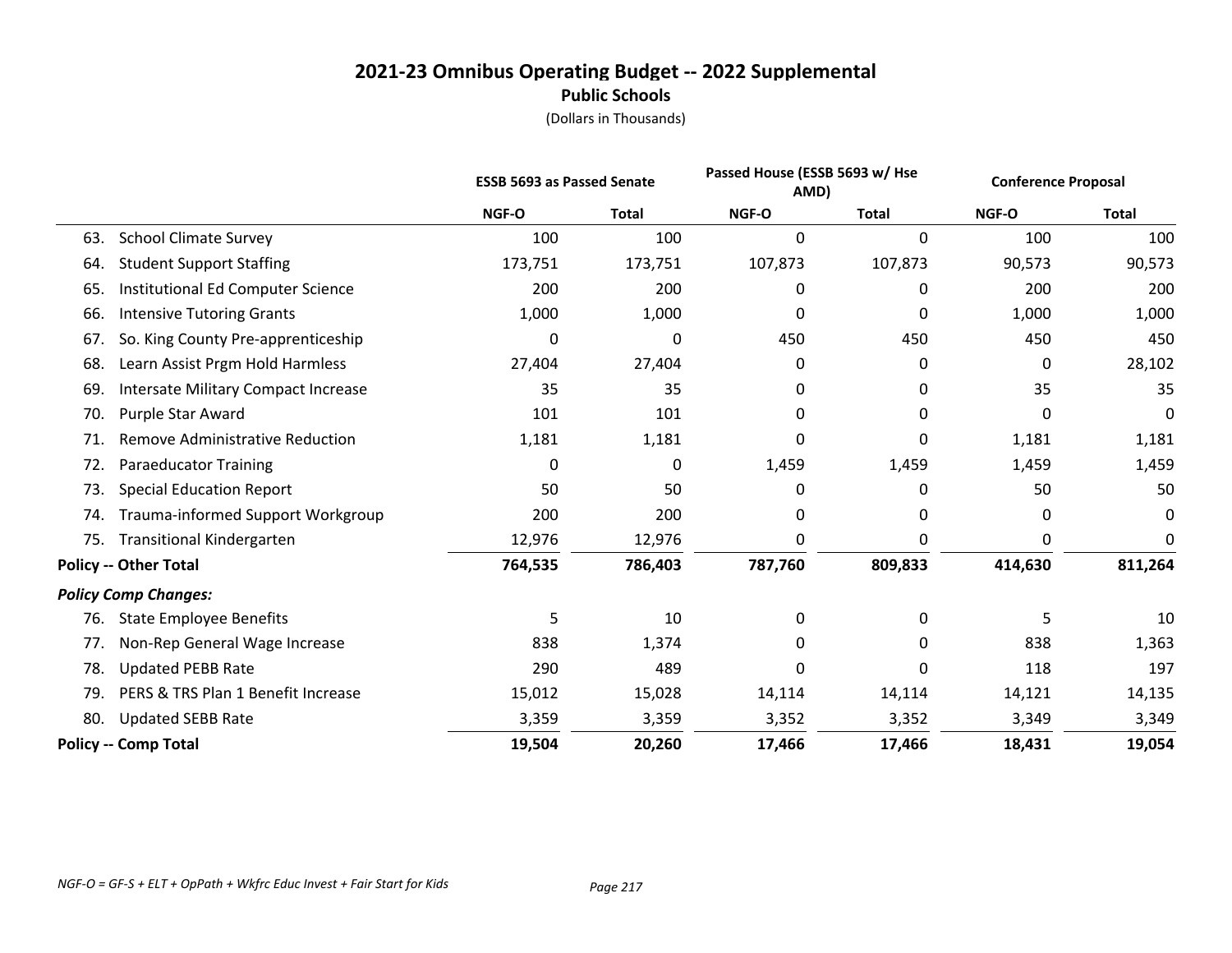|                                         |            | <b>ESSB 5693 as Passed Senate</b> |            | Passed House (ESSB 5693 w/ Hse<br>AMD) |              | <b>Conference Proposal</b> |
|-----------------------------------------|------------|-----------------------------------|------------|----------------------------------------|--------------|----------------------------|
|                                         | NGF-O      | <b>Total</b>                      | NGF-O      | <b>Total</b>                           | <b>NGF-O</b> | <b>Total</b>               |
| <b>Policy Central Services Changes:</b> |            |                                   |            |                                        |              |                            |
| Archives/Records Management<br>81.      | 0          | 0                                 | 0          |                                        | 4            | 4                          |
| <b>Audit Services</b><br>82.            | 0          | 0                                 | 0          |                                        | 84           | 84                         |
| 83.<br><b>Legal Services</b>            | 0          | 0                                 | 0          | 0                                      | 41           | 48                         |
| <b>Administrative Hearings</b><br>84.   | 0          | 0                                 | 0          |                                        | 70           | 70                         |
| <b>CTS Central Services</b><br>85.      | $\Omega$   | 0                                 | 0          | $\Omega$                               | 76           | 76                         |
| <b>DES Central Services</b><br>86.      | 0          | 0                                 |            |                                        | 44           | 44                         |
| <b>OFM Central Services</b><br>87.      | 0          | 0                                 | 0          |                                        | 9            | 9                          |
| Self-Insurance Liability Premium<br>88. | 0          | 0                                 | 0          |                                        |              |                            |
| <b>Policy -- Central Svcs Total</b>     | 0          | 0                                 | 0          | 0                                      | 329          | 336                        |
| <b>Total Policy Changes</b>             | 784,039    | 806,663                           | 805,226    | 827,299                                | 433,390      | 830,654                    |
| 2021-23 Policy Level                    | 28,118,454 | 33,133,063                        | 28,139,641 | 33,153,699                             | 27,767,805   | 33,157,054                 |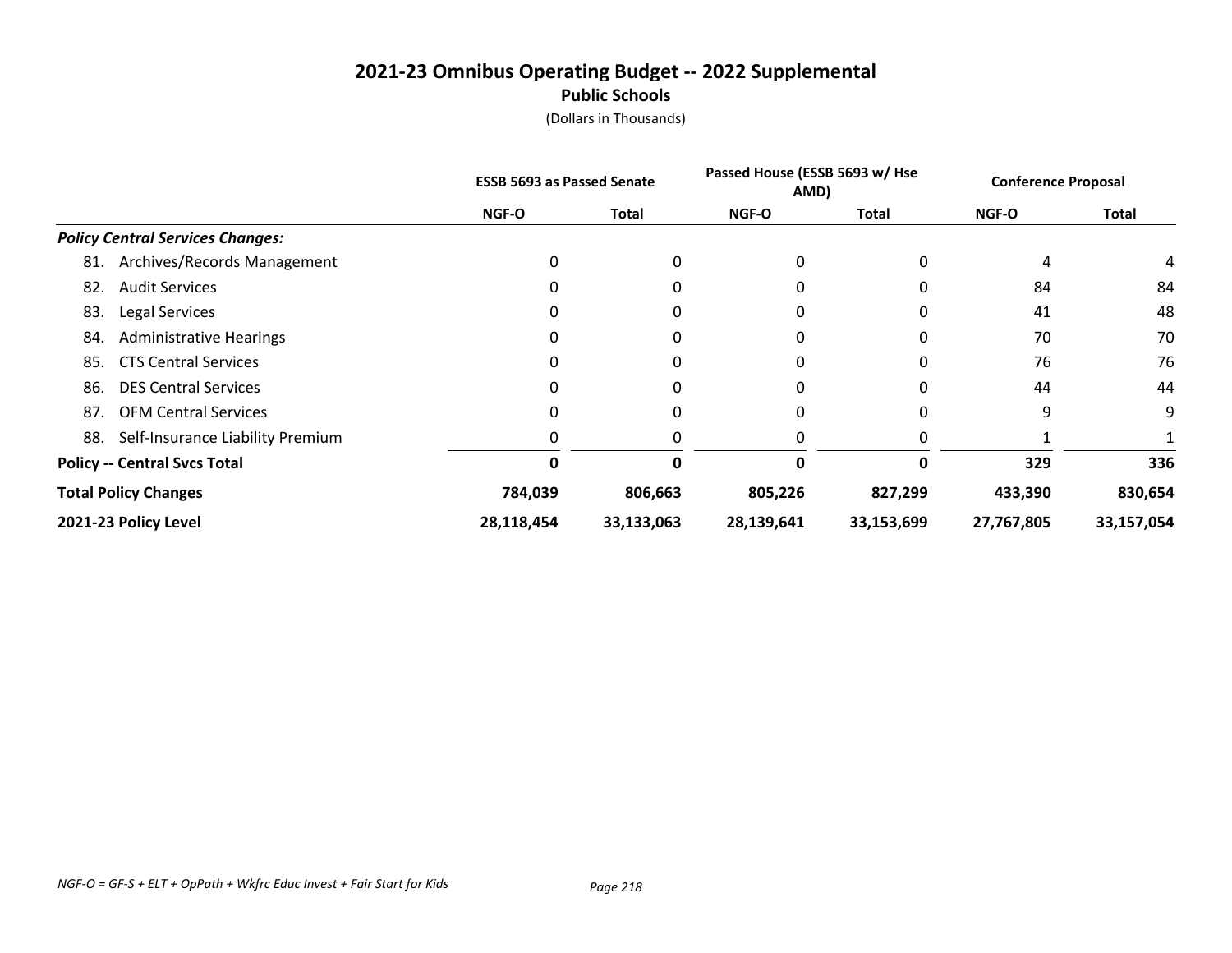## **2021-23 Omnibus Operating Budget -- 2022 Supplemental Public Schools OSPI & Statewide Programs**

|                                                |        | <b>ESSB 5693 as Passed Senate</b> |              | Passed House (ESSB 5693 w/ Hse<br>AMD) |        | <b>Conference Proposal</b> |
|------------------------------------------------|--------|-----------------------------------|--------------|----------------------------------------|--------|----------------------------|
|                                                | NGF-O  | <b>Total</b>                      | <b>NGF-O</b> | <b>Total</b>                           | NGF-O  | <b>Total</b>               |
| 2021-23 Original Appropriations                | 66,083 | 193,022                           | 66,083       | 193,022                                | 66,083 | 193,022                    |
| 2021-23 Maintenance Level                      | 67,465 | 196,889                           | 67,465       | 196,889                                | 67,465 | 196,889                    |
| <b>Policy Other Changes:</b>                   |        |                                   |              |                                        |        |                            |
| School depreciation subfunds<br>1.             | 33     | 33                                | 0            | 0                                      | 0      | 0                          |
| <b>School Consultation with Tribes</b><br>2.   | 294    | 294                               | 0            | 0                                      | 294    | 294                        |
| <b>Distinct Passenger Transportation</b><br>3. | 63     | 63                                | 0            | 0                                      | 0      | 0                          |
| <b>Financial Literacy Education</b><br>4.      | 1,000  | 1,000                             | 0            | 0                                      | 1,000  | 1,000                      |
| Apprenticeships & Higher Ed<br>5.              | 2      | 2                                 | 0            | 0                                      | 2      | 2                          |
| <b>Dedicated Cannabis Distributions</b><br>6.  | 0      | 0                                 | 0            | 0                                      | 0      | 9                          |
| <b>Apportionment System Feasibility</b><br>7.  | 0      | 0                                 | 250          | 250                                    | 0      | 0                          |
| OSPI State Office Admin<br>8.                  | 1,000  | 1,000                             | 2,000        | 2,000                                  | 1,500  | 1,500                      |
| <b>Allergic Reactions</b><br>9.                | 0      | 0                                 | 76           | 76                                     | 76     | 76                         |
| Crisis Response Work Group<br>10.              | 0      | 0                                 | 150          | 150                                    | 200    | 200                        |
| <b>Healthcare Simulation Labs</b><br>11.       | 3,600  | 3,600                             | 3,600        | 3,600                                  | 3,600  | 3,600                      |
| Language Access in Schools<br>12.              | 0      | 0                                 | 367          | 367                                    | 367    | 367                        |
| <b>MTSS Implementation Supports</b><br>13.     | 0      | 0                                 | 3,500        | 3,500                                  | 3,500  | 3,500                      |
| SA Response Best Practices<br>14.              | 0      | 0                                 | 80           | 80                                     | 80     | 80                         |
| <b>Small District Support</b><br>15.           | 0      | 0                                 | 7,000        | 7,000                                  | 8,341  | 8,341                      |
| Social Workers Support Staff<br>16.            | 0      | 0                                 | 70           | 70                                     | 70     | 70                         |
| Media Literacy<br>17.                          | 300    | 300                               | 0            | 0                                      | 300    | 300                        |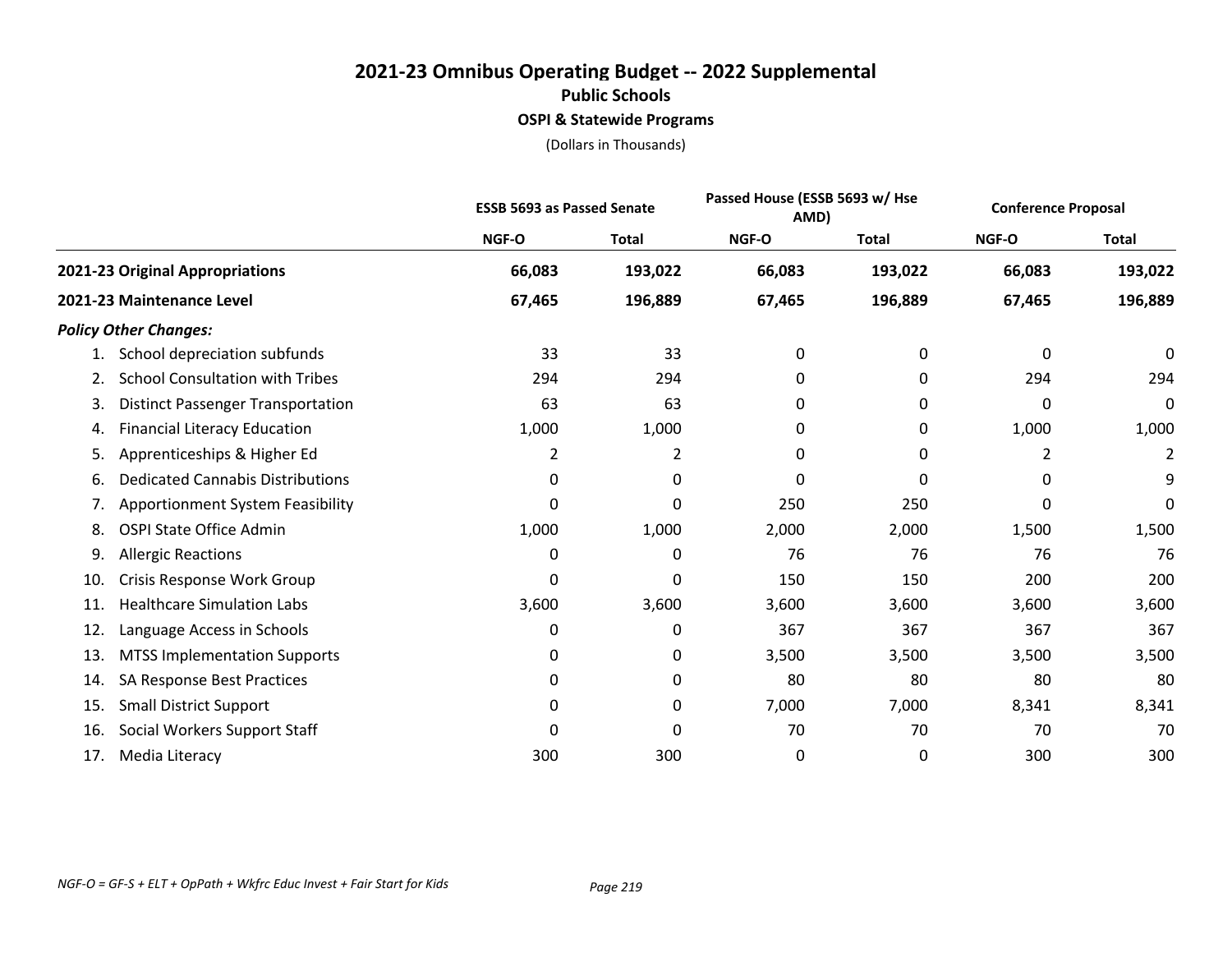## **2021-23 Omnibus Operating Budget -- 2022 Supplemental Public Schools OSPI & Statewide Programs**

|     |                                            | <b>ESSB 5693 as Passed Senate</b> |              |        | Passed House (ESSB 5693 w/ Hse<br>AMD) |        | <b>Conference Proposal</b> |
|-----|--------------------------------------------|-----------------------------------|--------------|--------|----------------------------------------|--------|----------------------------|
|     |                                            | NGF-O                             | <b>Total</b> | NGF-O  | <b>Total</b>                           | NGF-O  | <b>Total</b>               |
| 18. | <b>Modernizing Mathematics Pathways</b>    | 553                               | 553          | 553    | 553                                    | 553    | 553                        |
| 19. | Behavioral Health Program Pilot            | 1,000                             | 1,000        | 0      | 0                                      | 1,000  | 1,000                      |
| 20. | Chinese Amer. History Month                | 25                                | 25           | 0      | 0                                      | 25     | 25                         |
| 21. | <b>Intersate Military Compact Increase</b> | 35                                | 35           | 0      | 0                                      | 35     | 35                         |
| 22. | Purple Star Award                          | 101                               | 101          | 0      | 0                                      | 0      | 0                          |
| 23. | <b>Special Education Report</b>            | 50                                | 50           | 0      | 0                                      | 50     | 50                         |
| 24. | Trauma-informed Support Workgroup          | 200                               | 200          | 0      | 0                                      | 0      | 0                          |
|     | <b>Policy -- Other Total</b>               | 8,256                             | 8,256        | 17,646 | 17,646                                 | 20,993 | 21,002                     |
|     | <b>Policy Comp Changes:</b>                |                                   |              |        |                                        |        |                            |
| 25. | <b>State Employee Benefits</b>             | 4                                 | 8            | 0      | 0                                      | 4      | 8                          |
| 26. | Non-Rep General Wage Increase              | 557                               | 993          | 0      | 0                                      | 557    | 982                        |
| 27. | <b>Updated PEBB Rate</b>                   | 196                               | 358          | 0      | 0                                      | 80     | 144                        |
| 28. | PERS & TRS Plan 1 Benefit Increase         | 16                                | 29           | 0      | 0                                      | 16     | 29                         |
|     | <b>Policy -- Comp Total</b>                | 773                               | 1,388        | 0      | 0                                      | 657    | 1,163                      |
|     | <b>Policy Central Services Changes:</b>    |                                   |              |        |                                        |        |                            |
| 29. | Archives/Records Management                | 0                                 | 0            | 0      | 0                                      | 4      | 4                          |
| 30. | <b>Audit Services</b>                      | 0                                 | 0            | 0      | 0                                      | 84     | 84                         |
| 31. | Legal Services                             | 0                                 | 0            | 0      | 0                                      | 41     | 41                         |
| 32. | <b>Administrative Hearings</b>             | 0                                 | 0            | 0      | 0                                      | 70     | 70                         |
| 33. | <b>CTS Central Services</b>                | 0                                 | 0            | 0      | 0                                      | 76     | 76                         |
| 34. | <b>DES Central Services</b>                | 0                                 | 0            | 0      | 0                                      | 44     | 44                         |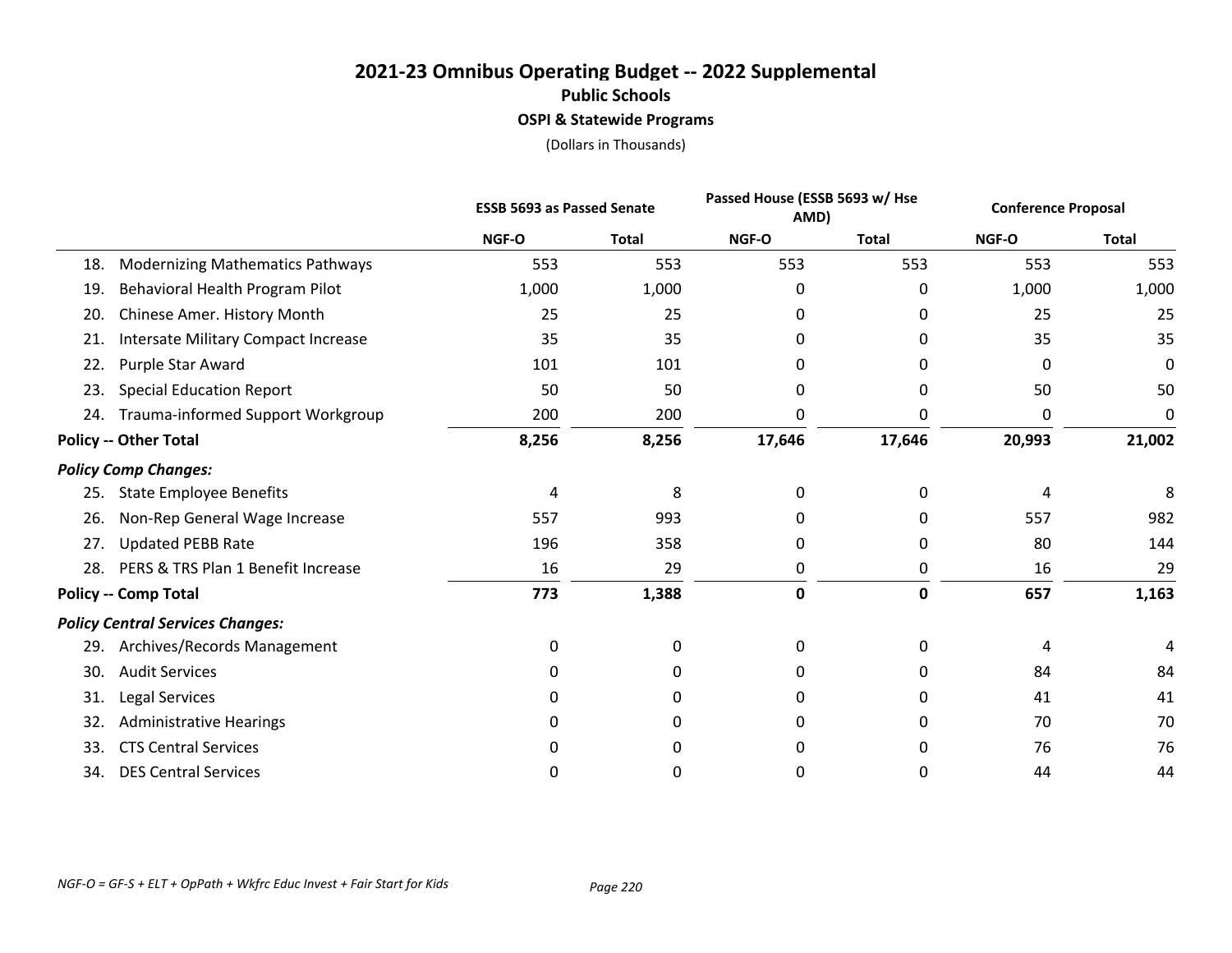## **2021-23 Omnibus Operating Budget -- 2022 Supplemental Public Schools OSPI & Statewide Programs**

|                                         | <b>ESSB 5693 as Passed Senate</b> |         | Passed House (ESSB 5693 w/ Hse<br>AMD) |              | <b>Conference Proposal</b> |              |
|-----------------------------------------|-----------------------------------|---------|----------------------------------------|--------------|----------------------------|--------------|
|                                         | NGF-O                             | Total   | <b>NGF-O</b>                           | <b>Total</b> | NGF-O                      | <b>Total</b> |
| <b>OFM Central Services</b><br>35.      |                                   | 0       |                                        | 0            | 9                          |              |
| Self-Insurance Liability Premium<br>36. |                                   | 0       | 0                                      | 0            |                            |              |
| <b>Policy -- Central Svcs Total</b>     |                                   | 0       | 0                                      | 0            | 329                        | 329          |
| <b>Total Policy Changes</b>             | 9,029                             | 9,644   | 17,646                                 | 17.646       | 21,979                     | 22,494       |
| 2021-23 Policy Level                    | 76,494                            | 206,533 | 85,111                                 | 214,535      | 89,444                     | 219,383      |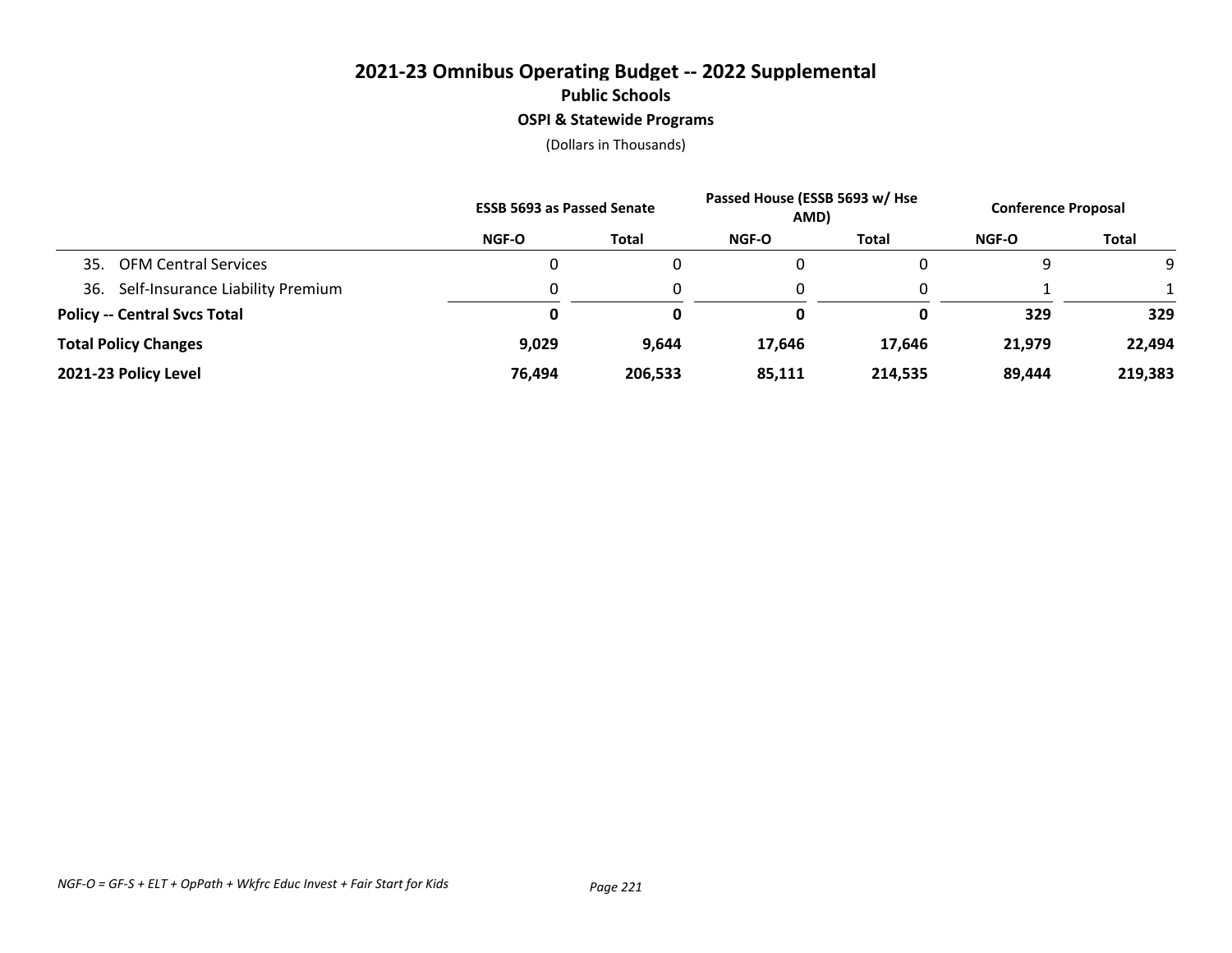## **2021-23 Omnibus Operating Budget -- 2022 Supplemental Public Schools State Board of Education**

|                                        | <b>ESSB 5693 as Passed Senate</b> |              |              | Passed House (ESSB 5693 w/ Hse<br>AMD) |       | <b>Conference Proposal</b> |  |
|----------------------------------------|-----------------------------------|--------------|--------------|----------------------------------------|-------|----------------------------|--|
|                                        | NGF-O                             | <b>Total</b> | NGF-O        | Total                                  | NGF-O | <b>Total</b>               |  |
| 2021-23 Original Appropriations        | 8,326                             | 8,326        | 8,326        | 8,326                                  | 8,326 | 8,326                      |  |
| 2021-23 Maintenance Level              | 8,326                             | 8,326        | 8,326        | 8,326                                  | 8,326 | 8,326                      |  |
| <b>Policy Other Changes:</b>           |                                   |              |              |                                        |       |                            |  |
| <b>High School Graduation</b>          | 0                                 | 0            | 15           | 15                                     | 0     | $\mathbf 0$                |  |
| <b>SBE Community Engagement</b><br>2.  | 263                               | 263          | 263          | 263                                    | 263   | 263                        |  |
| <b>SBE School Climate Survey</b><br>3. | 0                                 | 0            | 100          | 100                                    | 0     | 0                          |  |
| <b>School Climate Survey</b><br>4.     | 100                               | 100          | 0            | 0                                      | 100   | 100                        |  |
| <b>Policy -- Other Total</b>           | 363                               | 363          | 378          | 378                                    | 363   | 363                        |  |
| <b>Policy Comp Changes:</b>            |                                   |              |              |                                        |       |                            |  |
| Non-Rep General Wage Increase<br>5.    | 31                                | 31           | $\mathbf{0}$ | 0                                      | 31    | 31                         |  |
| <b>Updated PEBB Rate</b><br>6.         | 10                                | 10           | 0            | 0                                      | 4     | 4                          |  |
| PERS & TRS Plan 1 Benefit Increase     |                                   | 1            | 0            | 0                                      |       |                            |  |
| <b>Policy -- Comp Total</b>            | 42                                | 42           | $\mathbf 0$  | 0                                      | 36    | 36                         |  |
| <b>Total Policy Changes</b>            | 405                               | 405          | 378          | 378                                    | 399   | 399                        |  |
| 2021-23 Policy Level                   | 8,731                             | 8,731        | 8,704        | 8,704                                  | 8,725 | 8,725                      |  |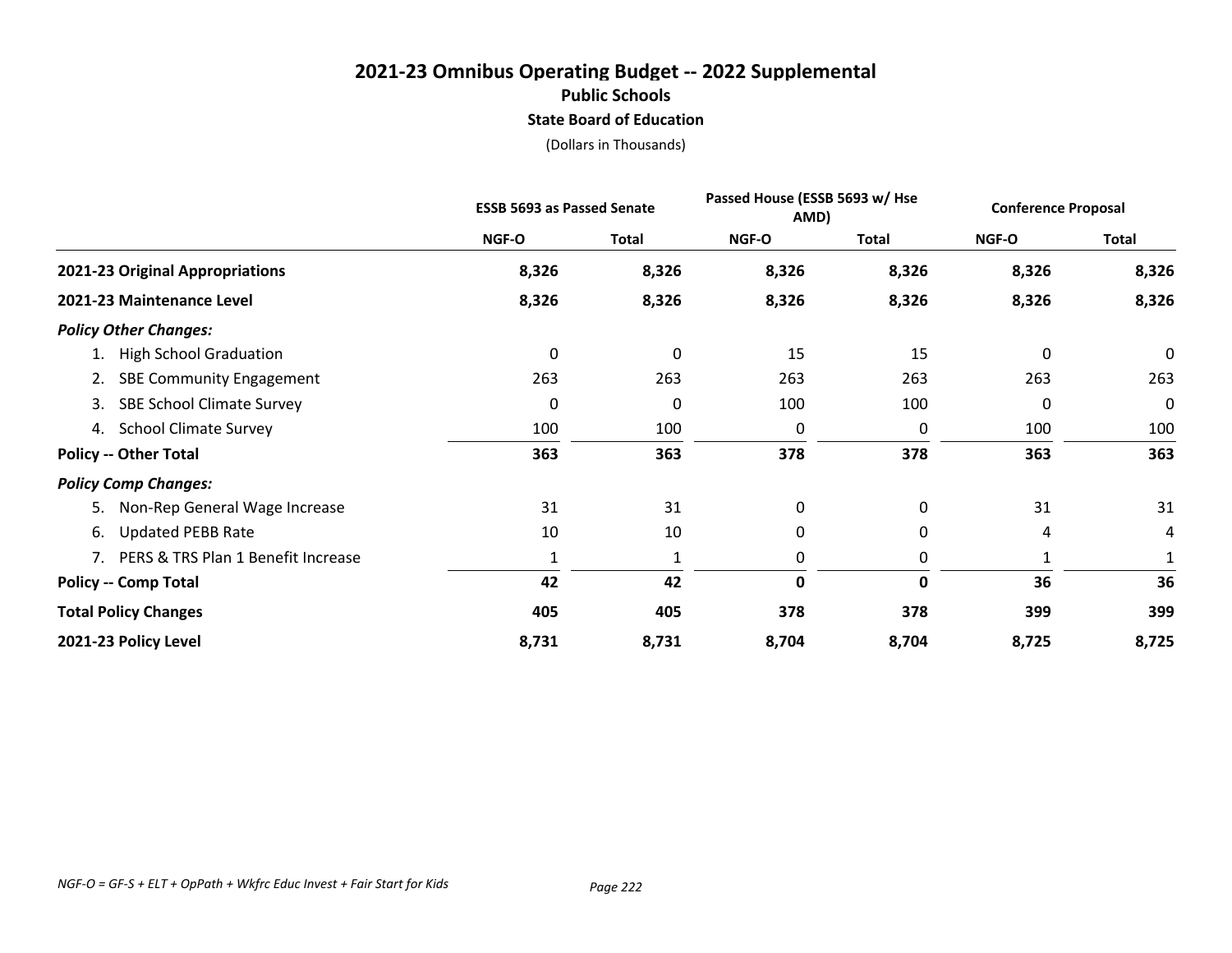#### **2021-23 Omnibus Operating Budget -- 2022 Supplemental Public Schools Professional Educator Standards Board**

|                                       |              | <b>ESSB 5693 as Passed Senate</b> |        | Passed House (ESSB 5693 w/ Hse<br>AMD) |        | <b>Conference Proposal</b> |  |
|---------------------------------------|--------------|-----------------------------------|--------|----------------------------------------|--------|----------------------------|--|
|                                       | <b>NGF-O</b> | <b>Total</b>                      | NGF-O  | Total                                  | NGF-O  | <b>Total</b>               |  |
| 2021-23 Original Appropriations       | 36,071       | 36,075                            | 36,071 | 36,075                                 | 36,071 | 36,075                     |  |
| 2021-23 Maintenance Level             | 36,071       | 36,075                            | 36,071 | 36,075                                 | 36,071 | 36,075                     |  |
| <b>Policy Other Changes:</b>          |              |                                   |        |                                        |        |                            |  |
| <b>Educational Interpreters</b>       | 0            | 0                                 | 700    | 700                                    | 700    | 700                        |  |
| Language Access in Schools<br>2.      | $\mathbf{0}$ | 0                                 | 13     | 13                                     | 13     | 13                         |  |
| <b>Paraeducator Training</b><br>3.    | 0            | 0                                 | 1,459  | 1,459                                  | 1,459  | 1,459                      |  |
| <b>Policy -- Other Total</b>          | 0            | 0                                 | 2,172  | 2,172                                  | 2,172  | 2,172                      |  |
| <b>Policy Comp Changes:</b>           |              |                                   |        |                                        |        |                            |  |
| 4. Non-Rep General Wage Increase      | 53           | 53                                | 0      | 0                                      | 53     | 53                         |  |
| <b>Updated PEBB Rate</b><br>5.        | 20           | 20                                | 0      | 0                                      | 8      | 8                          |  |
| 6. PERS & TRS Plan 1 Benefit Increase | 2            | 2                                 | 0      | 0                                      | 2      | 2                          |  |
| <b>Policy -- Comp Total</b>           | 75           | 75                                | 0      | 0                                      | 63     | 63                         |  |
| <b>Total Policy Changes</b>           | 75           | 75                                | 2,172  | 2,172                                  | 2,235  | 2,235                      |  |
| 2021-23 Policy Level                  | 36,146       | 36,150                            | 38,243 | 38,247                                 | 38,306 | 38,310                     |  |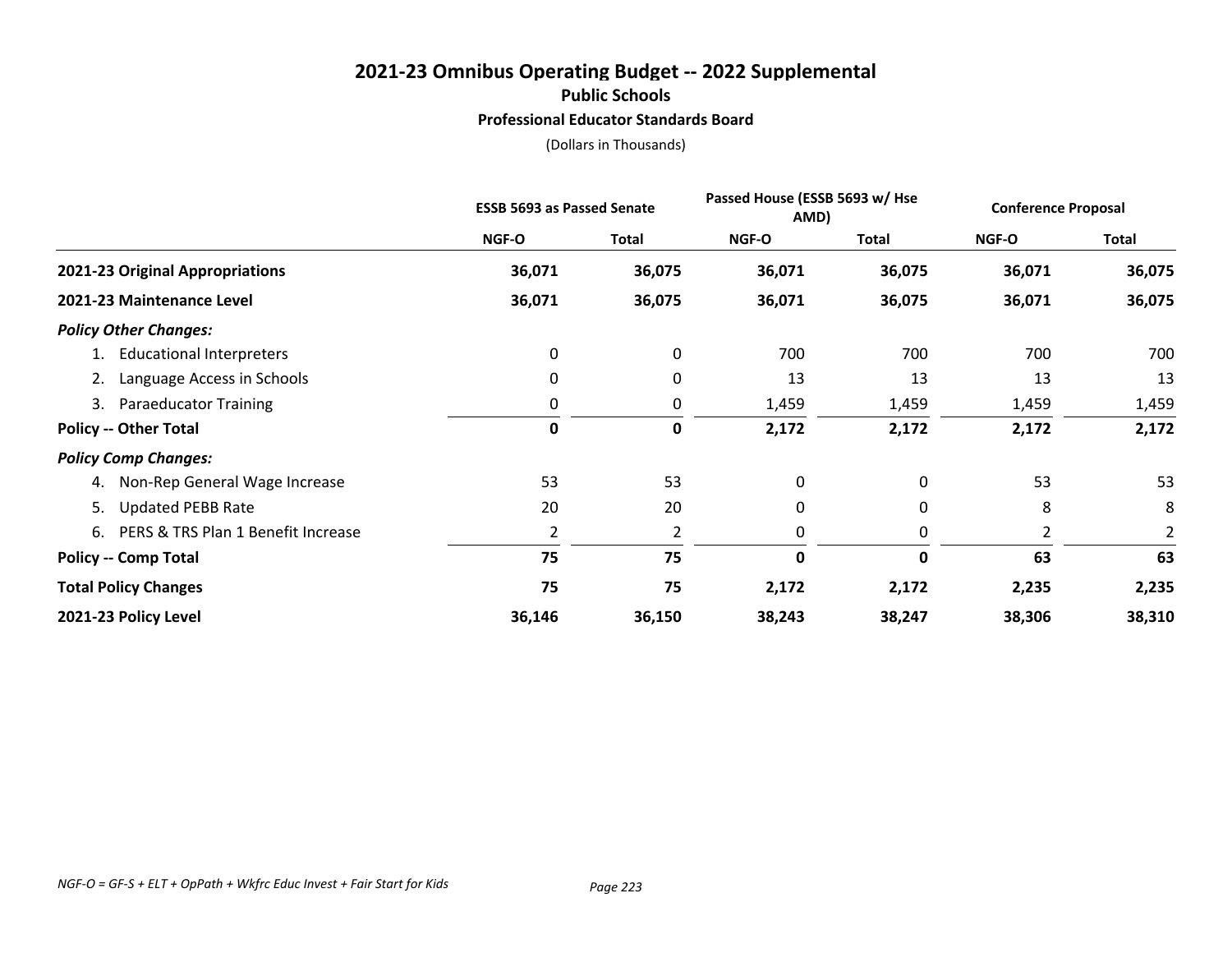**General Apportionment**

|                                          | <b>ESSB 5693 as Passed Senate</b> |              |            | Passed House (ESSB 5693 w/ Hse<br>AMD) |            | <b>Conference Proposal</b> |
|------------------------------------------|-----------------------------------|--------------|------------|----------------------------------------|------------|----------------------------|
|                                          | NGF-O                             | <b>Total</b> | NGF-O      | <b>Total</b>                           | NGF-O      | <b>Total</b>               |
| 2021-23 Original Appropriations          | 20,801,462                        | 20,801,462   | 20,801,462 | 20,801,462                             | 20,801,462 | 20,801,462                 |
| 2021-23 Maintenance Level                | 19,948,348                        | 19,948,348   | 19,948,348 | 19,948,348                             | 19,948,348 | 19,948,348                 |
| <b>Policy Other Changes:</b>             |                                   |              |            |                                        |            |                            |
| K-12 Inflation<br>1.                     | 22,454                            | 22,454       | 0          | 0                                      | 0          | 0                          |
| <b>Enrollment Stabilization</b><br>2.    | 280,875                           | 280,875      | 250,100    | 250,100                                | 0          | 280,875                    |
| Inflation Rebasing<br>3.                 | 0                                 | 0            | 31,910     | 31,910                                 | 31,865     | 31,865                     |
| <b>Running Start FTE Cap</b><br>4.       | 0                                 | 0            | 9,255      | 9,255                                  | 0          | 0                          |
| <b>Additional Substitute Days</b><br>5.  | 0                                 | 0            | 38,759     | 38,759                                 | 0          | 0                          |
| WA Youth Challenge Stabilization<br>6.   | 0                                 | 0            | 1,000      | 1,000                                  | 0          | 0                          |
| Military Youth Acad. Stabilization<br>7. | 816                               | 816          | 0          | 0                                      | 816        | 1,020                      |
| <b>Student Support Staffing</b><br>8.    | 145,489                           | 145,489      | 87,964     | 87,964                                 | 73,897     | 73,897                     |
| <b>Transitional Kindergarten</b><br>9.   | 12,212                            | 12,212       | 0          | 0                                      | 0          | 0                          |
| <b>Policy -- Other Total</b>             | 461,846                           | 461,846      | 418,988    | 418,988                                | 106,578    | 387,657                    |
| <b>Policy Comp Changes:</b>              |                                   |              |            |                                        |            |                            |
| 10. PERS & TRS Plan 1 Benefit Increase   | 11,512                            | 11,512       | 10,407     | 10,407                                 | 10,396     | 10,396                     |
| <b>Policy -- Comp Total</b>              | 11,512                            | 11,512       | 10,407     | 10,407                                 | 10,396     | 10,396                     |
| <b>Total Policy Changes</b>              | 473,358                           | 473,358      | 429,395    | 429,395                                | 116,974    | 398,053                    |
| 2021-23 Policy Level                     | 20,421,706                        | 20,421,706   | 20,377,743 | 20,377,743                             | 20,065,322 | 20,346,401                 |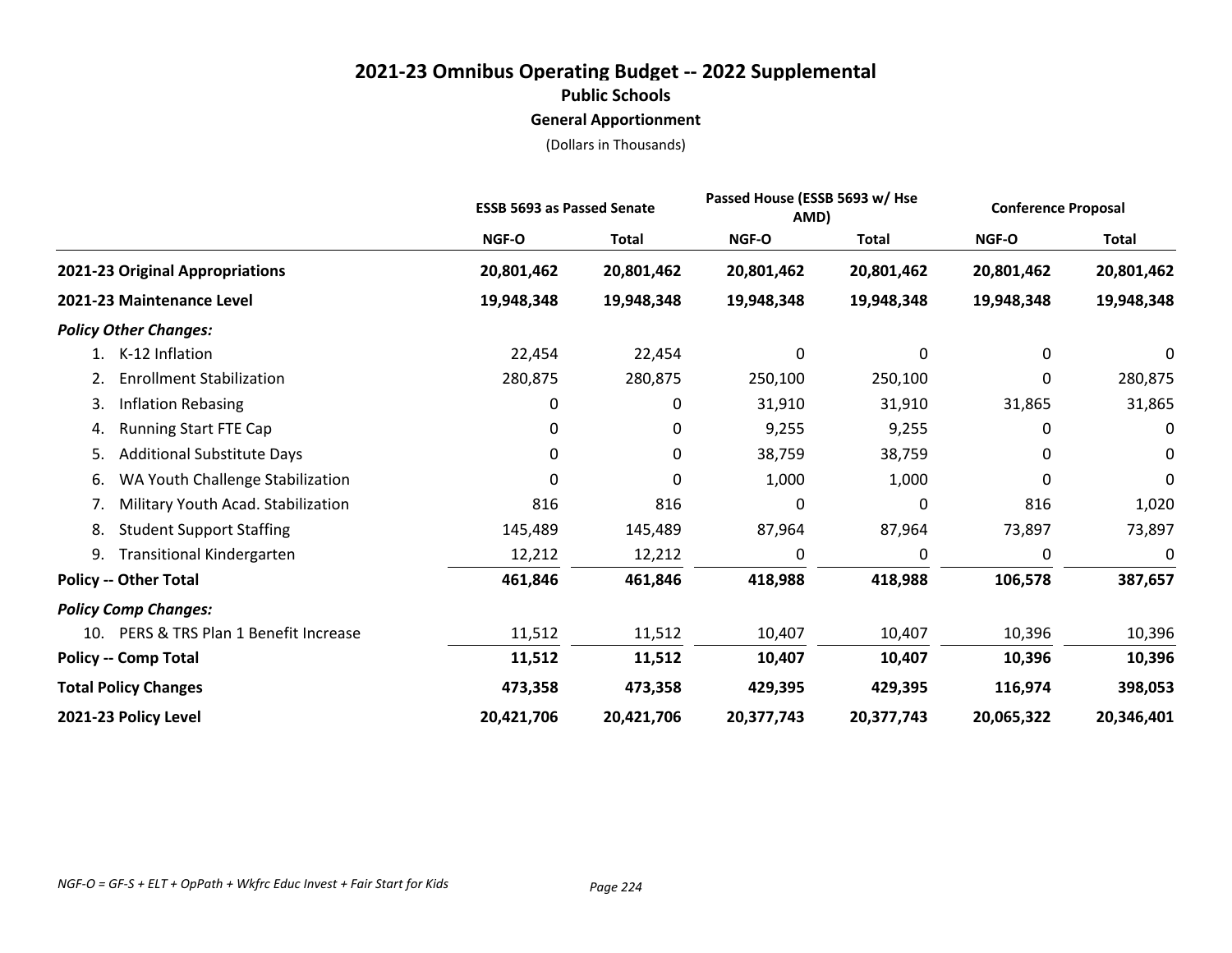# **2021-23 Omnibus Operating Budget -- 2022 Supplemental Public Schools Pupil Transportation**

|                                    | <b>ESSB 5693 as Passed Senate</b> |              | Passed House (ESSB 5693 w/ Hse<br>AMD) |           | <b>Conference Proposal</b> |              |
|------------------------------------|-----------------------------------|--------------|----------------------------------------|-----------|----------------------------|--------------|
|                                    | <b>NGF-O</b>                      | <b>Total</b> | NGF-O                                  | Total     | NGF-O                      | <b>Total</b> |
| 2021-23 Original Appropriations    | 1,265,631                         | 1,265,631    | 1,265,631                              | 1,265,631 | 1,265,631                  | 1,265,631    |
| 2021-23 Maintenance Level          | 1,264,635                         | 1,264,635    | 1,264,635                              | 1,264,635 | 1,264,635                  | 1,264,635    |
| <b>Policy Other Changes:</b>       |                                   |              |                                        |           |                            |              |
| 1. Special Passenger Reimbursement | 0                                 | 0            | 63                                     | 63        | 0                          | 0            |
| 2. Additional Substitute Days      | 0                                 | 0            | 600                                    | 600       | 0                          | 0            |
| Passenger Reimbursement<br>3.      | 0                                 | 0            | 0                                      | 0         | 13,000                     | 13,000       |
| <b>Policy -- Other Total</b>       | 0                                 | 0            | 663                                    | 663       | 13,000                     | 13,000       |
| <b>Total Policy Changes</b>        | 0                                 | 0            | 663                                    | 663       | 13,000                     | 13,000       |
| 2021-23 Policy Level               | 1,264,635                         | 1,264,635    | 1,265,298                              | 1,265,298 | 1,277,635                  | 1,277,635    |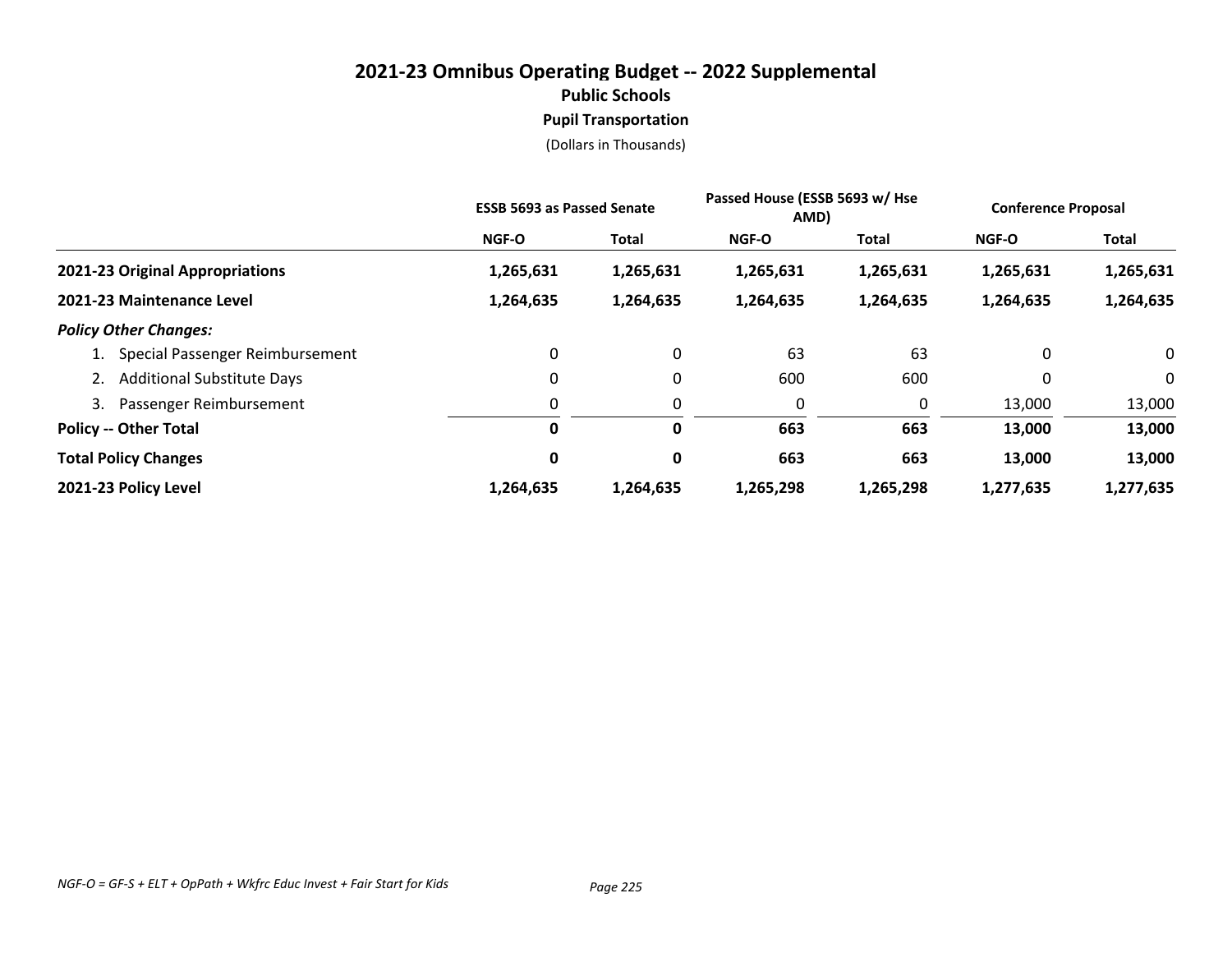## **2021-23 Omnibus Operating Budget -- 2022 Supplemental Public Schools School Food Services**

|                                       | <b>ESSB 5693 as Passed Senate</b> |              | Passed House (ESSB 5693 w/ Hse<br>AMD) |              | <b>Conference Proposal</b> |         |
|---------------------------------------|-----------------------------------|--------------|----------------------------------------|--------------|----------------------------|---------|
|                                       | <b>NGF-O</b>                      | <b>Total</b> | NGF-O                                  | <b>Total</b> | <b>NGF-O</b>               | Total   |
| 2021-23 Original Appropriations       | 23,334                            | 719,724      | 23,334                                 | 719,724      | 23,334                     | 719,724 |
| 2021-23 Maintenance Level             | 23,334                            | 719,724      | 23,334                                 | 719,724      | 23,334                     | 719,724 |
| <b>Policy Other Changes:</b>          |                                   |              |                                        |              |                            |         |
| 1. CEP Expansion                      | 0                                 | 0            | 21,667                                 | 21,667       | 21,667                     | 21,667  |
| 2. Local Food Procurement for Schools | 0                                 | 3,645        | 0                                      | 3,645        | 0                          | 3,645   |
| 3. Supply Chain Food Assistance       | 0                                 | 18,223       | 0                                      | 18,224       | 0                          | 18,223  |
| <b>Policy -- Other Total</b>          | 0                                 | 21,868       | 21,667                                 | 43,536       | 21,667                     | 43,535  |
| <b>Total Policy Changes</b>           | 0                                 | 21,868       | 21,667                                 | 43,536       | 21,667                     | 43,535  |
| 2021-23 Policy Level                  | 23,334                            | 741,592      | 45,001                                 | 763,260      | 45,001                     | 763,259 |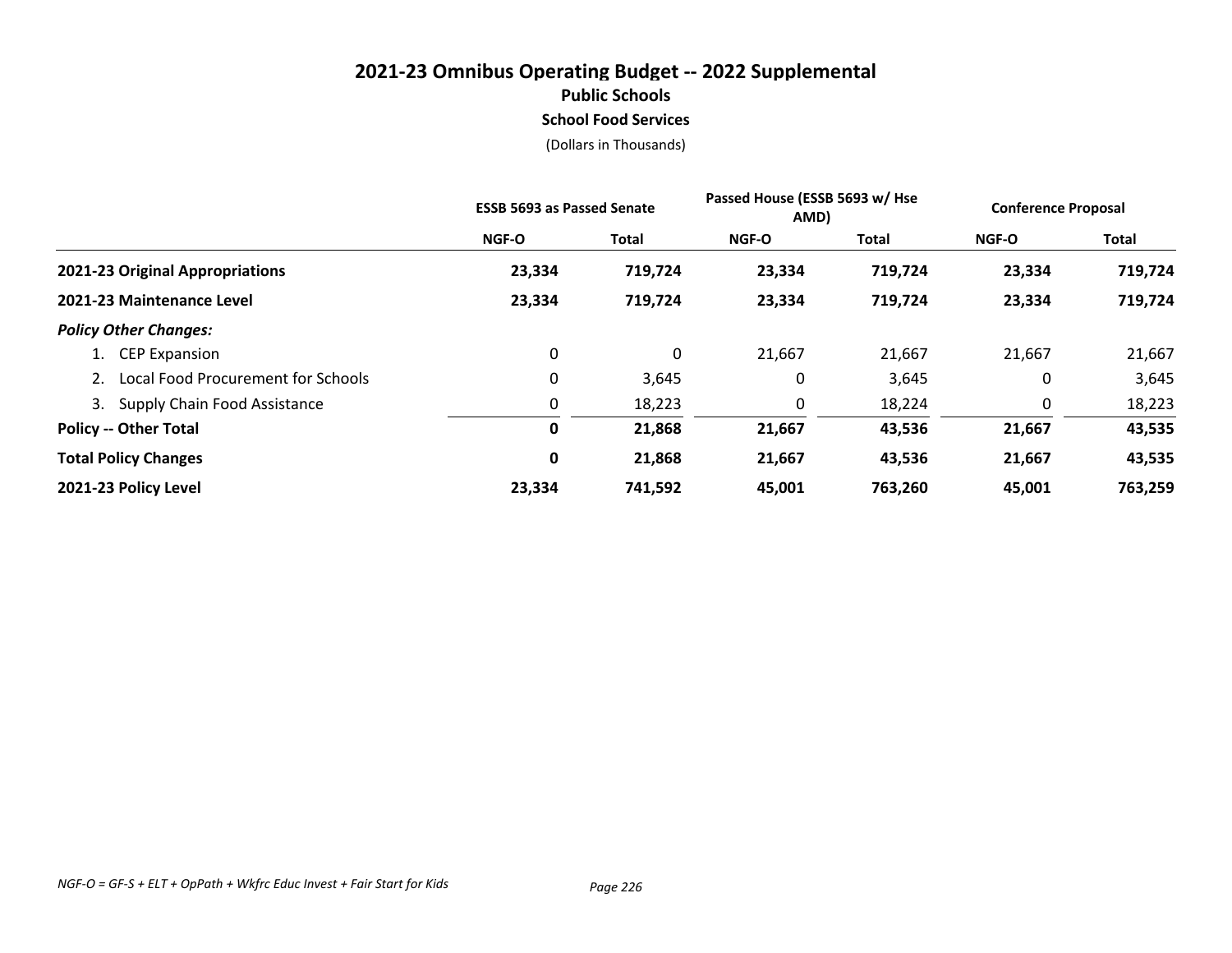#### **2021-23 Omnibus Operating Budget -- 2022 Supplemental Public Schools Special Education** (Dollars in Thousands)

**2021-23 Original Appropriations 3,046,916 3,625,145 3,046,916 3,625,145 3,046,916 3,625,145 2021-23 Maintenance Level 2,962,364 3,540,593 2,962,364 3,540,593 2,962,364 3,540,593** *Policy Other Changes:* 1. K-12 Inflation 3,068 3,068 0 0 0 0 2. Seattle Children's 2. Seattle Children's 2. Seattle Children's 2. Seattle Children's 2. 2. 319 319 319 319 3. Inflation Rebasing 0 0 4,360 4,360 4,359 4,359 4. Running Start FTE Cap 0 0 -109 -109 0 0 5. Additional Substitute Days 0 0 873 873 0 0 6. Student Support Staffing 20,553 20,553 12,729 12,729 10,662 10,662 7. Transitional Kindergarten 280 280 0 0 0 0 **Policy -- Other Total 23,901 23,901 18,172 18,172 15,340 15,340** *Policy Comp Changes:* 8. PERS & TRS Plan 1 Benefit Increase 1,560 1,560 1,421 1,421 1,420 1,420 1,420 1,420 **Policy -- Comp Total 1,560 1,560 1,421 1,421 1,420 1,420 Total Policy Changes 25,461 25,461 19,593 19,593 16,760 16,760 2021-23 Policy Level 2,987,825 3,566,054 2,981,957 3,560,186 2,979,124 3,557,353 ESSB 5693 as Passed Senate Passed House (ESSB 5693 w/ Hse AMD) Conference Proposal NGF-O Total NGF-O Total NGF-O Total**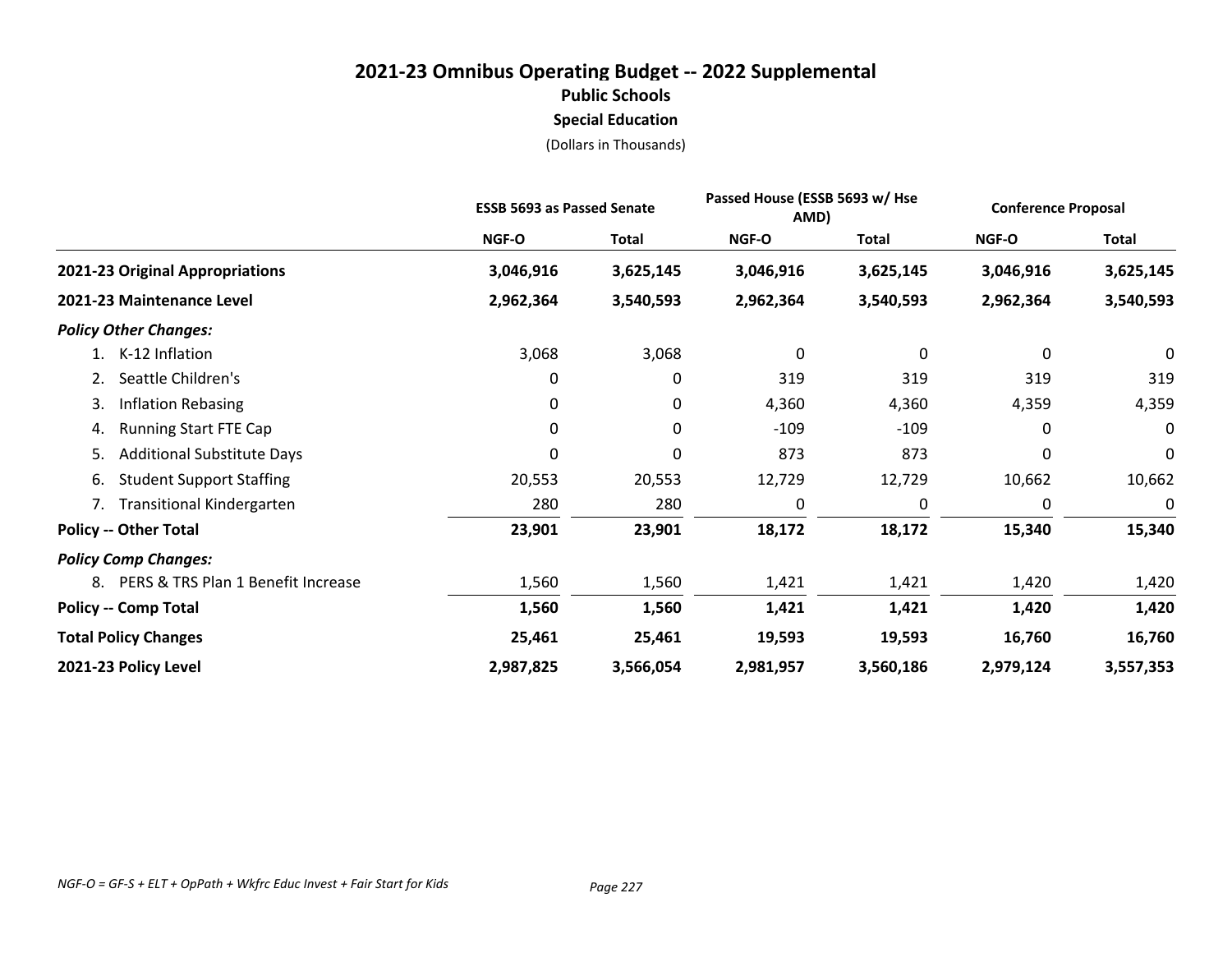### **2021-23 Omnibus Operating Budget -- 2022 Supplemental Public Schools Educational Service Districts**

|                                       | <b>ESSB 5693 as Passed Senate</b> |        | Passed House (ESSB 5693 w/ Hse<br>AMD) |        | <b>Conference Proposal</b> |        |
|---------------------------------------|-----------------------------------|--------|----------------------------------------|--------|----------------------------|--------|
|                                       | NGF-O                             | Total  | NGF-O                                  | Total  | NGF-O                      | Total  |
| 2021-23 Original Appropriations       | 57,272                            | 57,272 | 57,272                                 | 57,272 | 57,272                     | 57,272 |
| 2021-23 Maintenance Level             | 57,273                            | 57,273 | 57,273                                 | 57,273 | 57,273                     | 57,273 |
| <b>Policy Other Changes:</b>          |                                   |        |                                        |        |                            |        |
| 1. Ed. Service District Funding       | 1,009                             | 1,009  | 0                                      | 0      | 1,009                      | 1,009  |
| 2. Learning Device Grants             | 19                                | 19     | 0                                      | 0      | 19                         | 19     |
| 3. Remove Administrative Reduction    | 1,181                             | 1,181  | 0                                      | 0      | 1,181                      | 1,181  |
| <b>Policy -- Other Total</b>          | 2,209                             | 2,209  | 0                                      | 0      | 2,209                      | 2,209  |
| <b>Policy Comp Changes:</b>           |                                   |        |                                        |        |                            |        |
| 4. PERS & TRS Plan 1 Benefit Increase | 45                                | 45     | 40                                     | 40     | 40                         | 40     |
| <b>Policy -- Comp Total</b>           | 45                                | 45     | 40                                     | 40     | 40                         | 40     |
| <b>Total Policy Changes</b>           | 2,254                             | 2,254  | 40                                     | 40     | 2,249                      | 2,249  |
| 2021-23 Policy Level                  | 59,527                            | 59,527 | 57,313                                 | 57,313 | 59,522                     | 59,522 |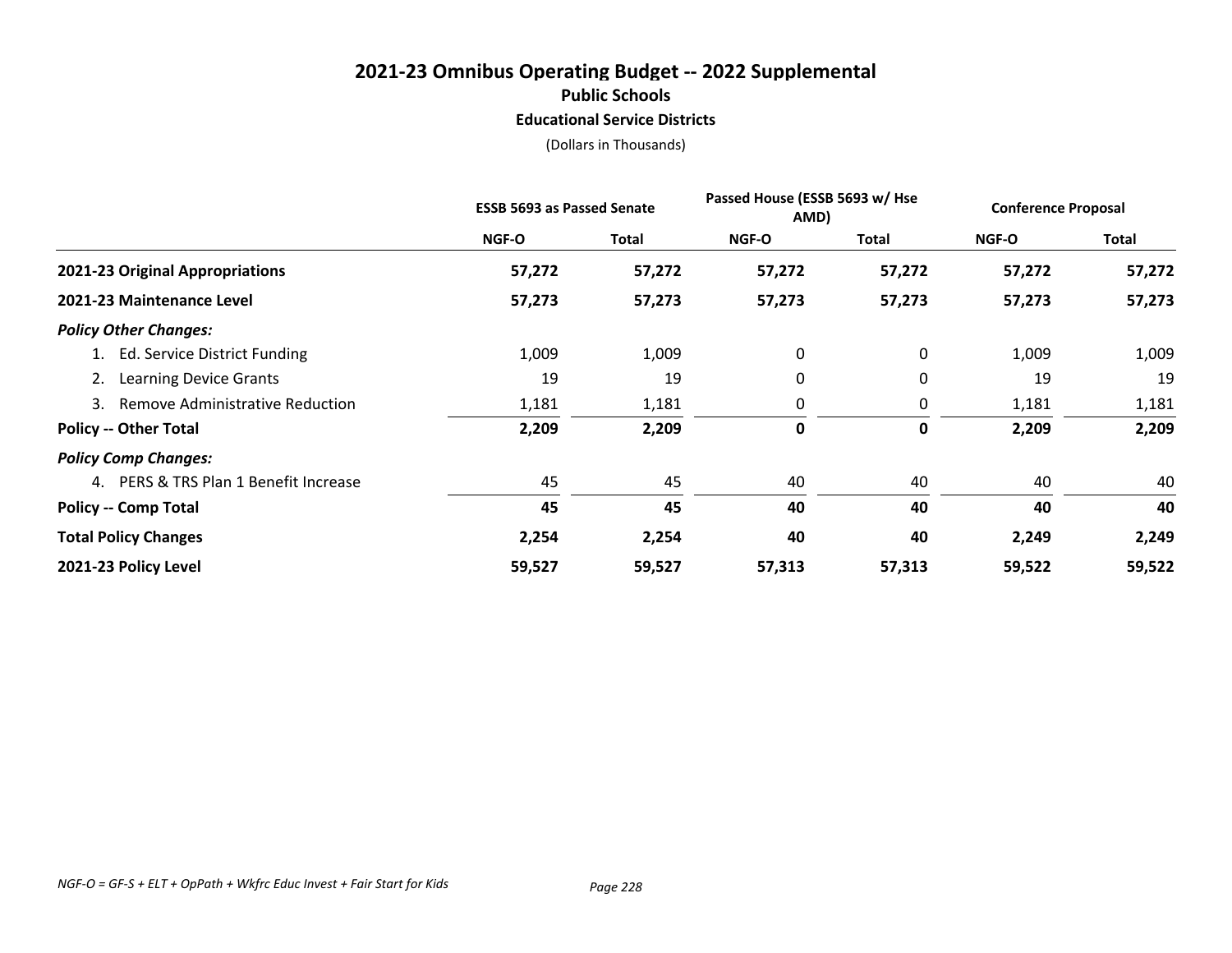## **2021-23 Omnibus Operating Budget -- 2022 Supplemental Public Schools Levy Equalization**

|                                     | <b>ESSB 5693 as Passed Senate</b> |              | Passed House (ESSB 5693 w/ Hse<br>AMD) |         | <b>Conference Proposal</b> |         |
|-------------------------------------|-----------------------------------|--------------|----------------------------------------|---------|----------------------------|---------|
|                                     | <b>NGF-O</b>                      | <b>Total</b> | <b>NGF-O</b>                           | Total   | <b>NGF-O</b>               | Total   |
| 2021-23 Original Appropriations     | 519,175                           | 519,175      | 519,175                                | 519,175 | 519,175                    | 519,175 |
| 2021-23 Maintenance Level           | 523,528                           | 523,528      | 523,528                                | 523,528 | 523,528                    | 523,528 |
| <b>Policy Other Changes:</b>        |                                   |              |                                        |         |                            |         |
| 1. Enrollment Stabilization         | 63,909                            | 63,909       | 63,909                                 | 63,909  | 0                          | 63,909  |
| 2. Charter School Enrichment Grants | 6,549                             | 6,549        | 0                                      |         | 0                          | 0       |
| <b>Policy -- Other Total</b>        | 70,458                            | 70,458       | 63,909                                 | 63,909  | 0                          | 63,909  |
| <b>Total Policy Changes</b>         | 70,458                            | 70,458       | 63,909                                 | 63,909  | 0                          | 63,909  |
| 2021-23 Policy Level                | 593,986                           | 593,986      | 587,437                                | 587,437 | 523,528                    | 587,437 |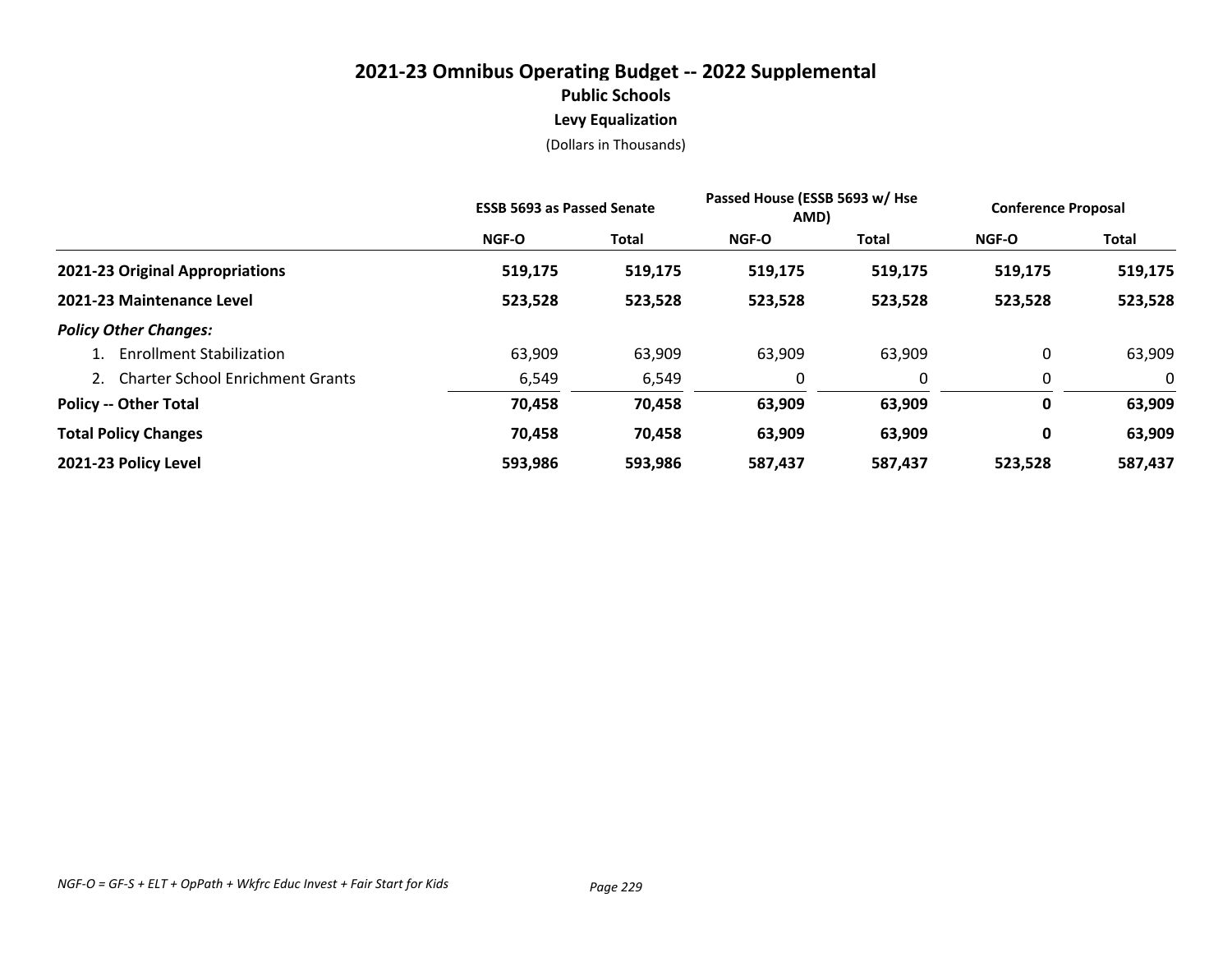## **2021-23 Omnibus Operating Budget -- 2022 Supplemental Public Schools Elementary & Secondary School Improvement**

|                                 | <b>ESSB 5693 as Passed Senate</b> |              | Passed House (ESSB 5693 w/ Hse<br>AMD) |       | <b>Conference Proposal</b> |       |
|---------------------------------|-----------------------------------|--------------|----------------------------------------|-------|----------------------------|-------|
|                                 | NGF-O                             | <b>Total</b> | <b>NGF-O</b>                           | Total | <b>NGF-O</b>               | Total |
| 2021-23 Original Appropriations |                                   | 6,802        | 0                                      | 6,802 | 0                          | 6,802 |
| 2021-23 Maintenance Level       |                                   | 9,802        | 0                                      | 9,802 | 0                          | 9,802 |
| 2021-23 Policy Level            |                                   | 9,802        | 0                                      | 9,802 | 0                          | 9,802 |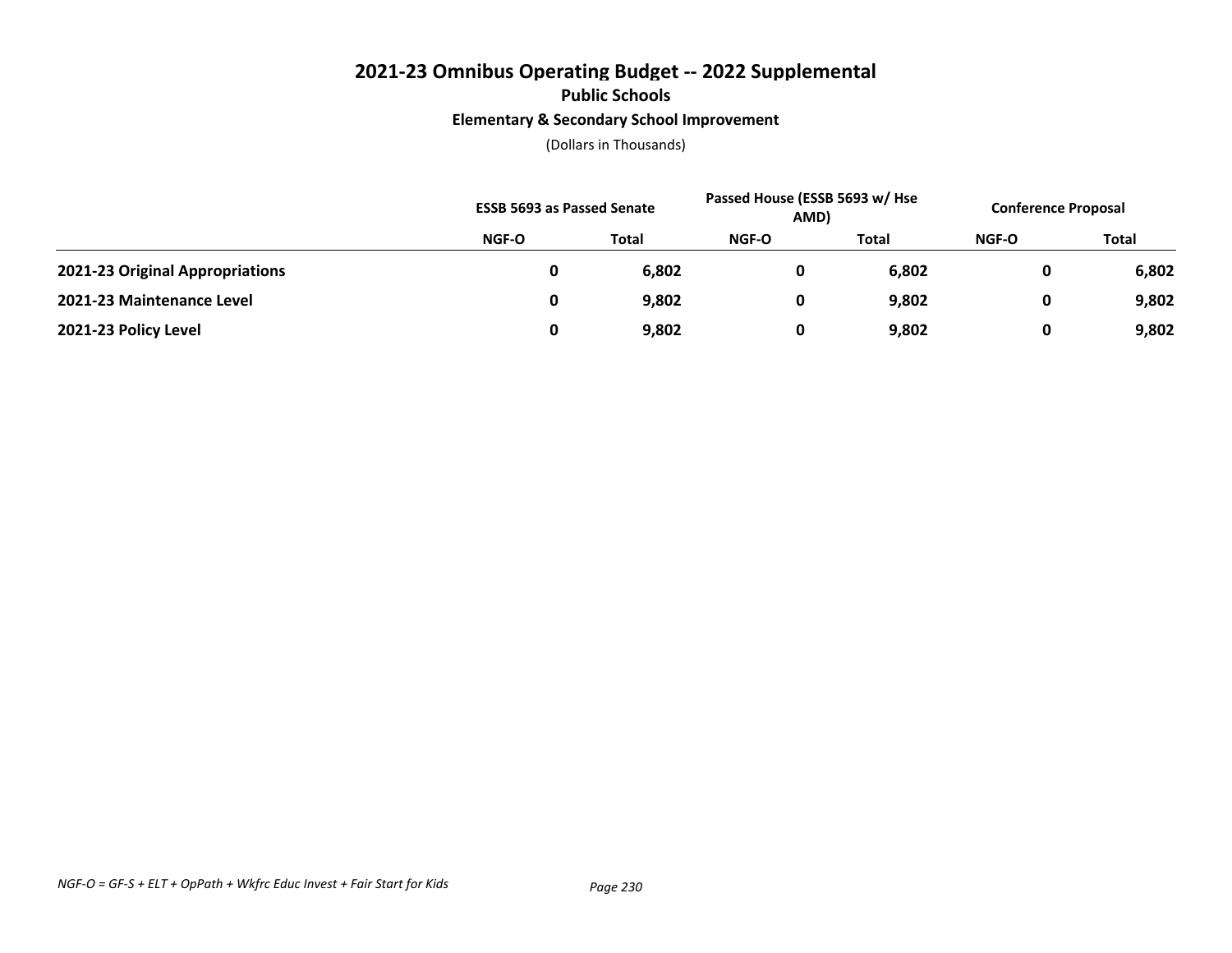## **2021-23 Omnibus Operating Budget -- 2022 Supplemental Public Schools Institutional Education**

|                                          | <b>ESSB 5693 as Passed Senate</b> |              | Passed House (ESSB 5693 w/ Hse<br>AMD) |              | <b>Conference Proposal</b> |              |
|------------------------------------------|-----------------------------------|--------------|----------------------------------------|--------------|----------------------------|--------------|
|                                          | NGF-O                             | <b>Total</b> | NGF-O                                  | <b>Total</b> | <b>NGF-O</b>               | <b>Total</b> |
| 2021-23 Original Appropriations          | 37,260                            | 37,260       | 37,260                                 | 37,260       | 37,260                     | 37,260       |
| 2021-23 Maintenance Level                | 27,407                            | 27,407       | 27,407                                 | 27,407       | 27,407                     | 27,407       |
| <b>Policy Other Changes:</b>             |                                   |              |                                        |              |                            |              |
| K-12 Inflation                           | 4                                 | 4            | 0                                      | 0            | 0                          | 0            |
| K-12 Salary Inflation<br>2.              | 18                                | 18           | 0                                      | 0            | 0                          | 0            |
| <b>Residential School Staff</b><br>3.    | 0                                 | 0            | 500                                    | 500          | 500                        | 500          |
| <b>Inflation Rebasing</b><br>4.          | 0                                 | 0            | 34                                     | 34           | 34                         | 34           |
| <b>Additional Substitute Days</b><br>5.  | 0                                 | 0            | 1                                      |              | 0                          | 0            |
| <b>Student Support Staffing</b><br>6.    | 26                                | 26           | 16                                     | 16           | 14                         | 14           |
| <b>Policy -- Other Total</b>             | 48                                | 48           | 551                                    | 551          | 548                        | 548          |
| <b>Policy Comp Changes:</b>              |                                   |              |                                        |              |                            |              |
| PERS & TRS Plan 1 Benefit Increase<br>7. | 16                                | 16           | 12                                     | 12           | 12                         | 12           |
| <b>Updated SEBB Rate</b><br>8.           |                                   | 1            | 1                                      |              |                            |              |
| <b>Policy -- Comp Total</b>              | 17                                | 17           | 13                                     | 13           | 13                         | 13           |
| <b>Total Policy Changes</b>              | 65                                | 65           | 564                                    | 564          | 561                        | 561          |
| 2021-23 Policy Level                     | 27,472                            | 27,472       | 27,971                                 | 27,971       | 27,968                     | 27,968       |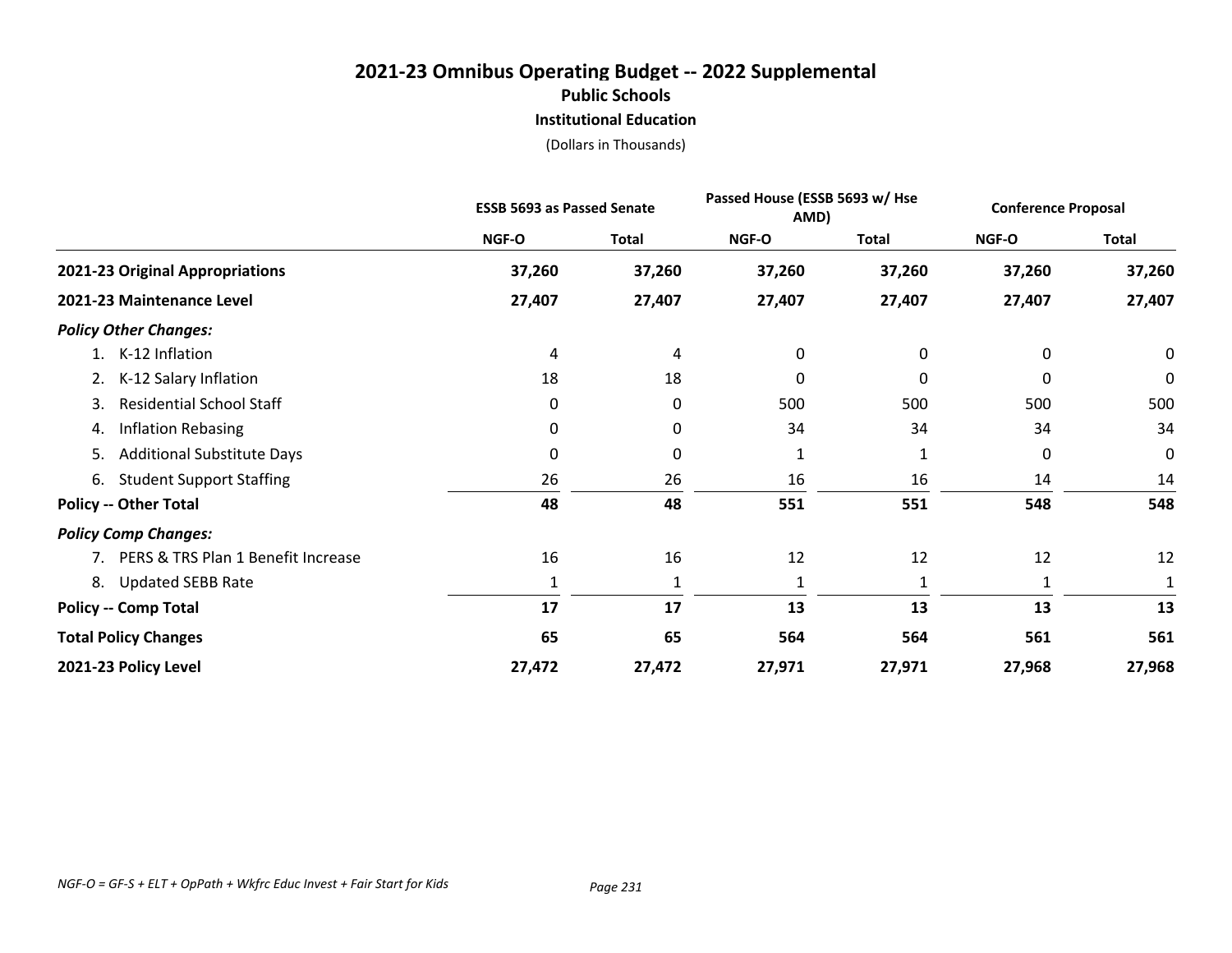## **2021-23 Omnibus Operating Budget -- 2022 Supplemental Public Schools Education of Highly Capable Students**

|                                       | <b>ESSB 5693 as Passed Senate</b> |             | Passed House (ESSB 5693 w/ Hse<br>AMD) |              | <b>Conference Proposal</b> |        |
|---------------------------------------|-----------------------------------|-------------|----------------------------------------|--------------|----------------------------|--------|
|                                       | <b>NGF-O</b>                      | Total       | <b>NGF-O</b>                           | <b>Total</b> | <b>NGF-O</b>               | Total  |
| 2021-23 Original Appropriations       | 66,973                            | 66,973      | 66,973                                 | 66,973       | 66,973                     | 66,973 |
| 2021-23 Maintenance Level             | 64,054                            | 64,054      | 64,054                                 | 64,054       | 64,054                     | 64,054 |
| <b>Policy Other Changes:</b>          |                                   |             |                                        |              |                            |        |
| 1. Running Start FTE Cap              | 0                                 | $\mathbf 0$ | 33                                     | 33           | 0                          | 0      |
| 2. Transitional Kindergarten          | 33                                | 33          | 0                                      | 0            | 0                          | 0      |
| <b>Policy -- Other Total</b>          | 33                                | 33          | 33                                     | 33           | 0                          | 0      |
| <b>Policy Comp Changes:</b>           |                                   |             |                                        |              |                            |        |
| 3. PERS & TRS Plan 1 Benefit Increase | 49                                | 49          | 48                                     | 48           | 48                         | 48     |
| <b>Policy -- Comp Total</b>           | 49                                | 49          | 48                                     | 48           | 48                         | 48     |
| <b>Total Policy Changes</b>           | 82                                | 82          | 81                                     | 81           | 48                         | 48     |
| 2021-23 Policy Level                  | 64,136                            | 64,136      | 64,135                                 | 64,135       | 64,102                     | 64,102 |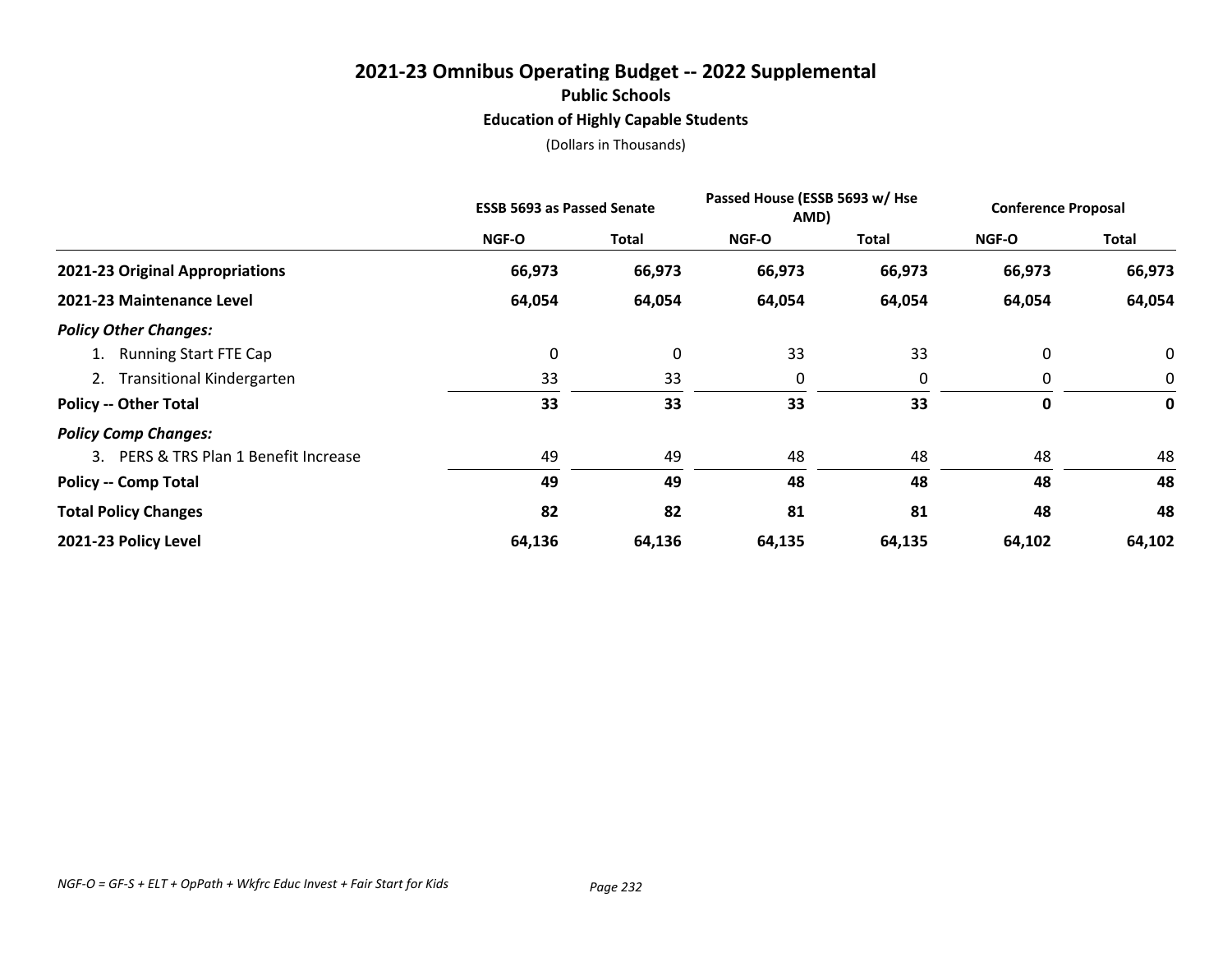## **2021-23 Omnibus Operating Budget -- 2022 Supplemental Public Schools Education Reform**

|                                       | <b>ESSB 5693 as Passed Senate</b> |              | Passed House (ESSB 5693 w/ Hse<br>AMD) |         | <b>Conference Proposal</b> |                |
|---------------------------------------|-----------------------------------|--------------|----------------------------------------|---------|----------------------------|----------------|
|                                       | <b>NGF-O</b>                      | <b>Total</b> | <b>NGF-O</b>                           | Total   | <b>NGF-O</b>               | <b>Total</b>   |
| 2021-23 Original Appropriations       | 280,532                           | 378,580      | 280,532                                | 378,580 | 280,532                    | 378,580        |
| 2021-23 Maintenance Level             | 273,893                           | 371,941      | 273,893                                | 371,941 | 273,893                    | 371,941        |
| <b>Policy Other Changes:</b>          |                                   |              |                                        |         |                            |                |
| 1. BEST Program                       | 0                                 | 0            | 4,500                                  | 4,500   | 0                          | 0              |
| <b>Policy -- Other Total</b>          | 0                                 | $\mathbf 0$  | 4,500                                  | 4,500   | 0                          | 0              |
| <b>Policy Comp Changes:</b>           |                                   |              |                                        |         |                            |                |
| <b>State Employee Benefits</b>        | $\mathbf{1}$                      | 2            | 0                                      | 0       | 1                          | $\overline{2}$ |
| Non-Rep General Wage Increase<br>3.   | 161                               | 234          | $\mathbf{0}$                           | 0       | 161                        | 234            |
| <b>Updated PEBB Rate</b><br>4.        | 54                                | 81           | 0                                      | 0       | 22                         | 33             |
| 5. PERS & TRS Plan 1 Benefit Increase | 171                               | 173          | 167                                    | 167     | 167                        | 167            |
| <b>Policy -- Comp Total</b>           | 387                               | 490          | 167                                    | 167     | 351                        | 436            |
| <b>Total Policy Changes</b>           | 387                               | 490          | 4,667                                  | 4,667   | 351                        | 436            |
| 2021-23 Policy Level                  | 274,280                           | 372,431      | 278,560                                | 376,608 | 274,244                    | 372,377        |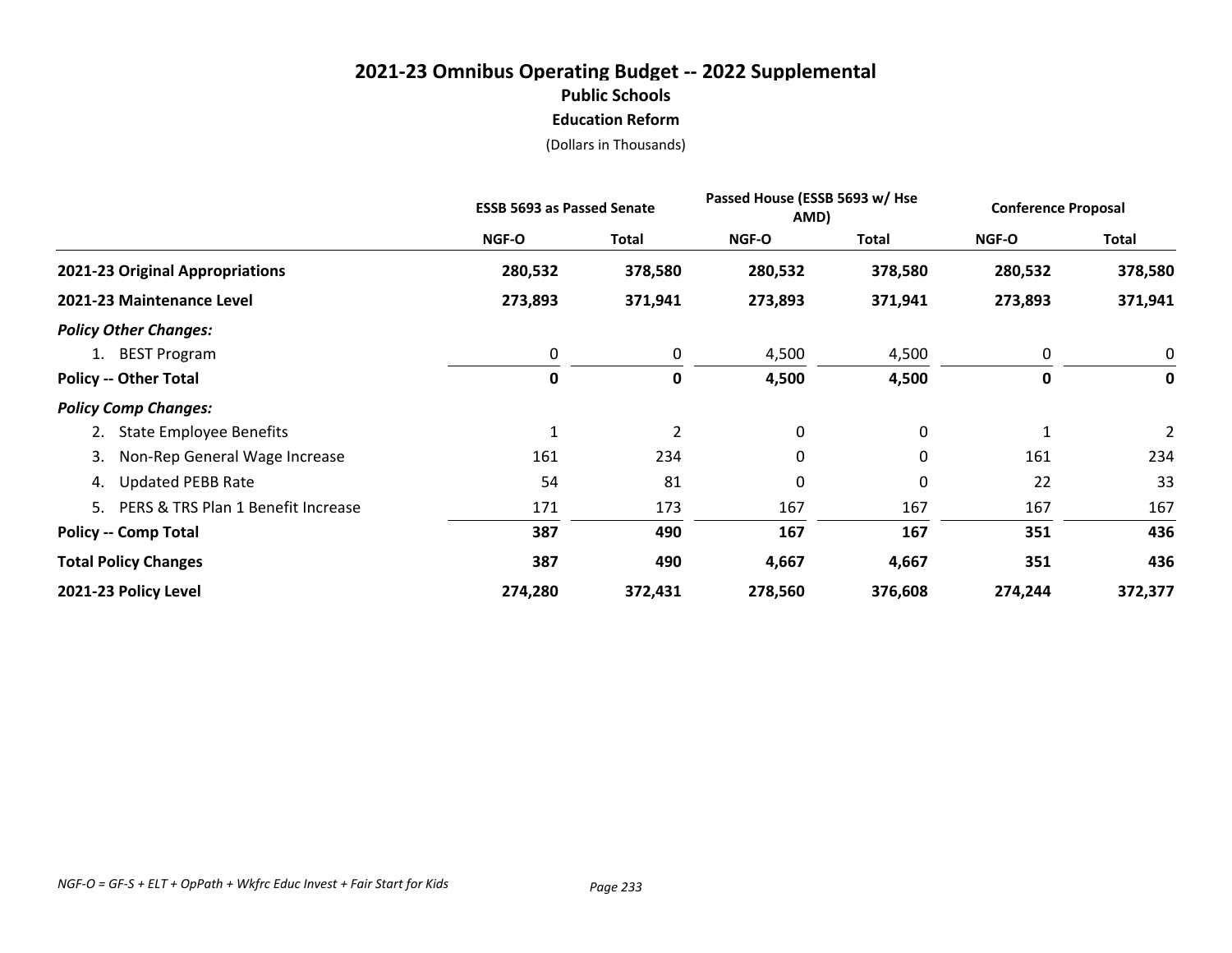## **2021-23 Omnibus Operating Budget -- 2022 Supplemental Public Schools Grants and Pass-Through Funding**

|                                           | <b>ESSB 5693 as Passed Senate</b> |              | Passed House (ESSB 5693 w/ Hse<br>AMD) |              | <b>Conference Proposal</b> |              |
|-------------------------------------------|-----------------------------------|--------------|----------------------------------------|--------------|----------------------------|--------------|
|                                           | NGF-O                             | <b>Total</b> | <b>NGF-O</b>                           | <b>Total</b> | <b>NGF-O</b>               | <b>Total</b> |
| 2021-23 Original Appropriations           | 133,010                           | 2,973,391    | 133,010                                | 2,973,391    | 133,010                    | 2,973,391    |
| 2021-23 Maintenance Level                 | 133,010                           | 2,973,532    | 133,010                                | 2,973,532    | 133,010                    | 2,973,532    |
| <b>Policy Other Changes:</b>              |                                   |              |                                        |              |                            |              |
| Small School Consolid.                    | 200                               | 200          | 0                                      | 0            | 0                          | 0            |
| <b>Financial Literacy Education</b><br>2. | 2,000                             | 2,000        | 0                                      | 0            | 2,000                      | 2,000        |
| After Exit Running Start<br>3.            | 0                                 | 0            | 0                                      | 0            | 3,000                      | 3,000        |
| <b>School Principals Support</b><br>4.    | 0                                 | 0            | 250                                    | 250          | 250                        | 250          |
| <b>Dual Enrollment Course Costs</b><br>5. | 0                                 | 0            | 500                                    | 500          | 500                        | 500          |
| <b>Gang Prevention Pilot</b><br>6.        | 0                                 | 0            | 250                                    | 250          | 250                        | 250          |
| <b>School Board Recordings</b><br>7.      | 0                                 | 0            | 50                                     | 50           | 0                          | 0            |
| <b>One-to-one Mentoring</b><br>8.         | 0                                 | 0            | 38                                     | 38           | 38                         | 38           |
| Kindergarten Readiness Program<br>9.      | 0                                 | 0            | 1,000                                  | 1,000        | 0                          | 0            |
| Learning Recovery<br>10.                  | 0                                 | 0            | 0                                      | 204          | 0                          | 0            |
| <b>Maritime Education</b><br>11.          | 250                               | 250          | 0                                      | 0            | 250                        | 250          |
| <b>Native American Names</b><br>12.       | 4,500                             | 4,500        | 4,500                                  | 4,500        | 4,500                      | 4,500        |
| <b>Partners in Careers</b><br>13.         | 0                                 | 0            | 468                                    | 468          | 468                        | 468          |
| <b>Plant-based School Meals</b><br>14.    | 0                                 | 0            | 150                                    | 150          | 150                        | 150          |
| <b>Residential Outdoor School</b><br>15.  | 10,000                            | 10,000       | 20,000                                 | 20,000       | 10,000                     | 10,000       |
| Skill Center Integrated Pathway<br>16.    | 0                                 | 0            | 250                                    | 250          | 250                        | 250          |
| Senior Support Initiative<br>17.          | 0                                 | 0            | 250                                    | 250          | 250                        | 250          |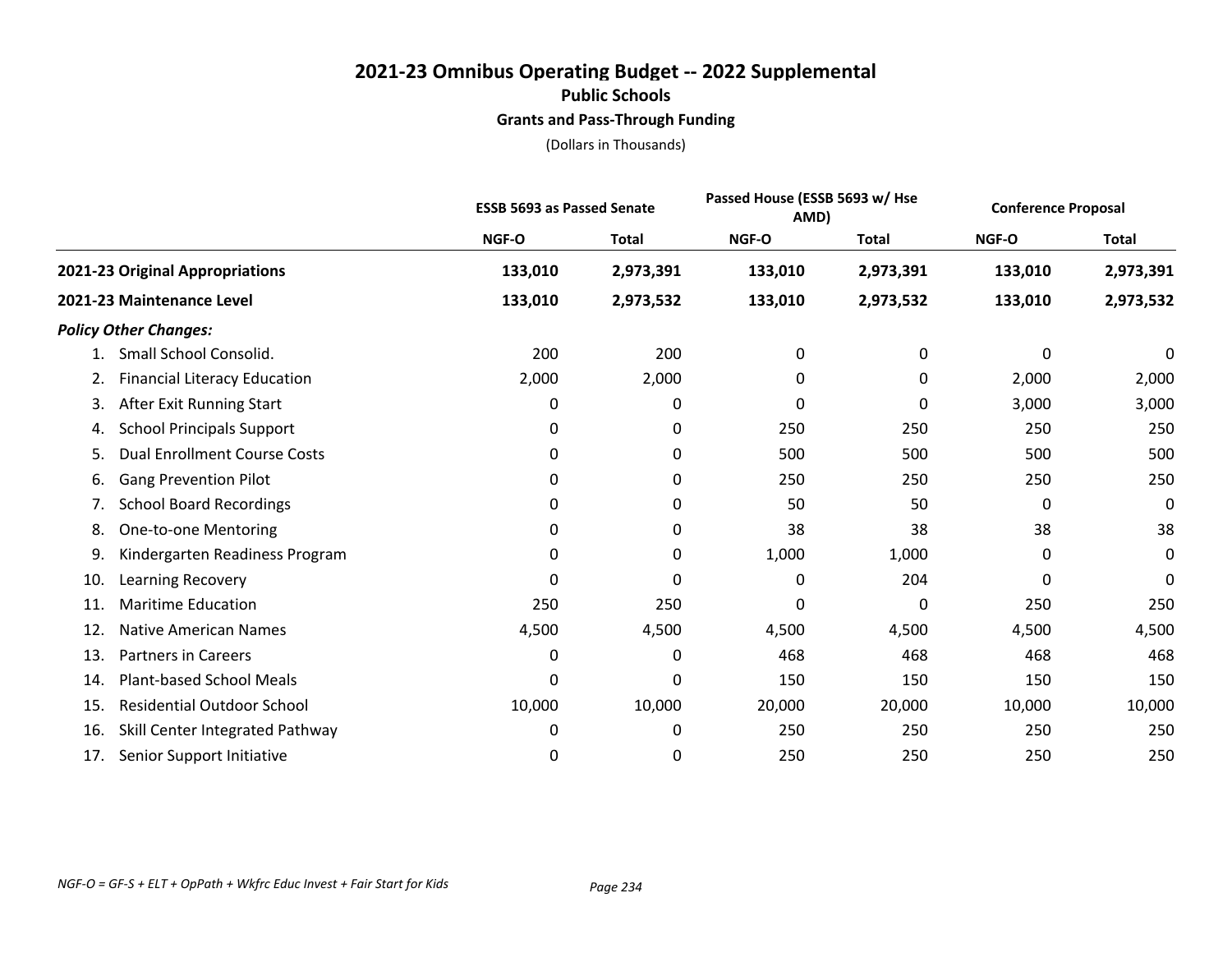## **2021-23 Omnibus Operating Budget -- 2022 Supplemental Public Schools Grants and Pass-Through Funding**

|                                                 | <b>ESSB 5693 as Passed Senate</b> |              | Passed House (ESSB 5693 w/ Hse<br>AMD) |              | <b>Conference Proposal</b> |              |
|-------------------------------------------------|-----------------------------------|--------------|----------------------------------------|--------------|----------------------------|--------------|
|                                                 | <b>NGF-O</b>                      | <b>Total</b> | NGF-O                                  | <b>Total</b> | <b>NGF-O</b>               | <b>Total</b> |
| Tukwila After-school Programs<br>18.            | 0                                 | 0            | 148                                    | 148          | 148                        | 148          |
| <b>Tacoma Maritime Industry CTE</b><br>19.      | 0                                 | 0            | 250                                    | 250          | 0                          | 0            |
| <b>Next Generation Science Standards</b><br>20. | 0                                 | 0            | 2,000                                  | 2,000        | 2,000                      | 2,000        |
| Institutional Ed Computer Science<br>21.        | 200                               | 200          | 0                                      | 0            | 200                        | 200          |
| 22.<br><b>Intensive Tutoring Grants</b>         | 1,000                             | 1,000        | 0                                      | 0            | 1,000                      | 1,000        |
| So. King County Pre-apprenticeship<br>23.       | 0                                 | 0            | 450                                    | 450          | 450                        | 450          |
| <b>Policy -- Other Total</b>                    | 18,150                            | 18,150       | 30,554                                 | 30,758       | 25,704                     | 25,704       |
| <b>Policy Comp Changes:</b>                     |                                   |              |                                        |              |                            |              |
| Non-Rep General Wage Increase<br>24.            | 29                                | 29           | 0                                      | 0            | 29                         | 29           |
| <b>Updated PEBB Rate</b><br>25.                 | 10                                | 10           | 0                                      | 0            | 4                          | 4            |
| PERS & TRS Plan 1 Benefit Increase<br>26.       |                                   |              | 0                                      | 0            |                            |              |
| <b>Policy -- Comp Total</b>                     | 40                                | 40           | 0                                      | 0            | 34                         | 34           |
| <b>Total Policy Changes</b>                     | 18,190                            | 18,190       | 30,554                                 | 30,758       | 25,738                     | 25,738       |
| 2021-23 Policy Level                            | 151,200                           | 2,991,722    | 163,564                                | 3,004,290    | 158,748                    | 2,999,270    |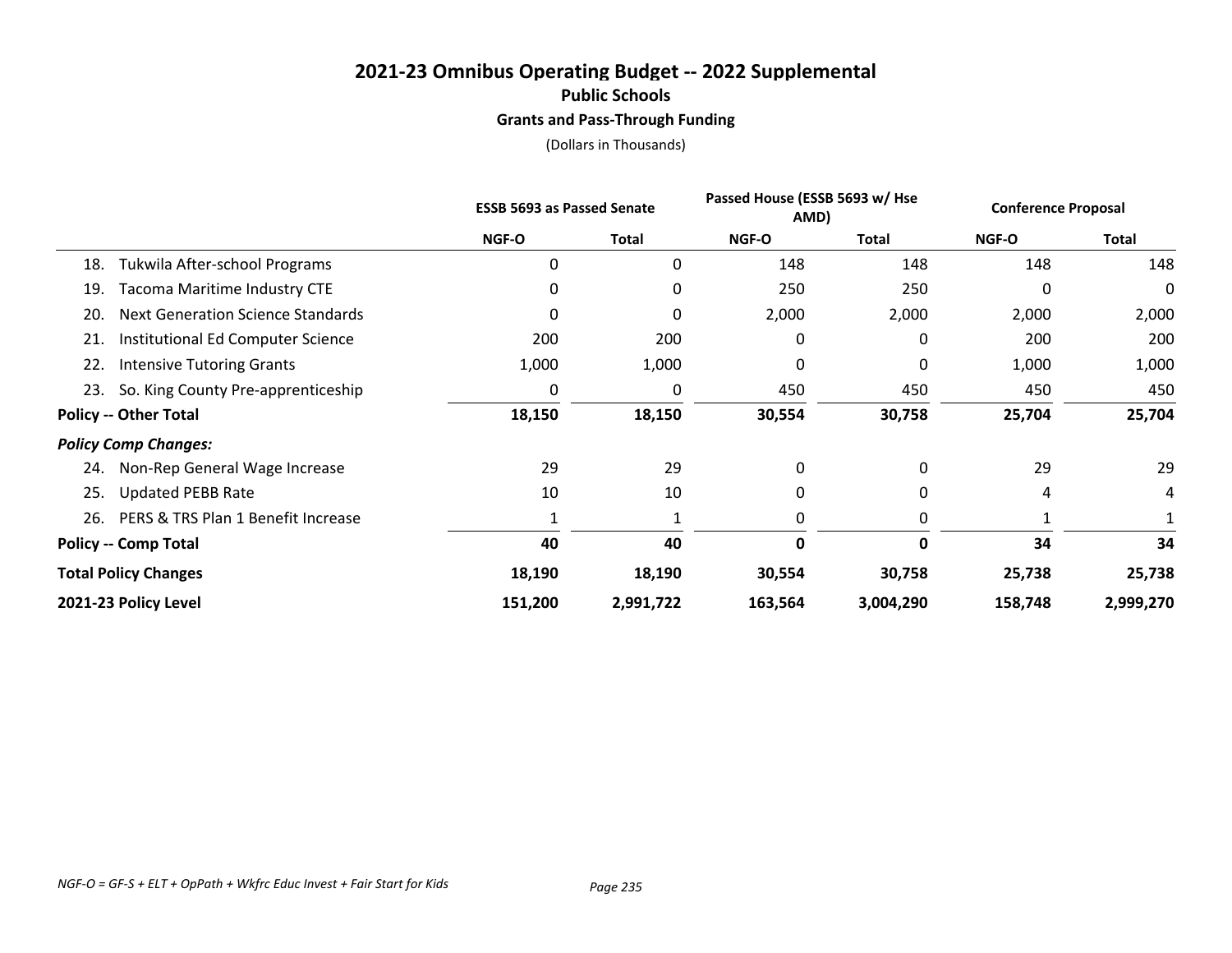#### **2021-23 Omnibus Operating Budget -- 2022 Supplemental Public Schools Transitional Bilingual Instruction**

|                                       | <b>ESSB 5693 as Passed Senate</b> |              | Passed House (ESSB 5693 w/ Hse<br>AMD) |         | <b>Conference Proposal</b> |         |
|---------------------------------------|-----------------------------------|--------------|----------------------------------------|---------|----------------------------|---------|
|                                       | NGF-O                             | <b>Total</b> | <b>NGF-O</b>                           | Total   | <b>NGF-O</b>               | Total   |
| 2021-23 Original Appropriations       | 462,048                           | 564,290      | 462.048                                | 564,290 | 462.048                    | 564,290 |
| 2021-23 Maintenance Level             | 434,749                           | 536,991      | 434,749                                | 536,991 | 434,749                    | 536,991 |
| <b>Policy Comp Changes:</b>           |                                   |              |                                        |         |                            |         |
| 1. PERS & TRS Plan 1 Benefit Increase | 350                               | 350          | 327                                    | 327     | 327                        | 327     |
| <b>Policy -- Comp Total</b>           | 350                               | 350          | 327                                    | 327     | 327                        | 327     |
| <b>Total Policy Changes</b>           | 350                               | 350          | 327                                    | 327     | 327                        | 327     |
| 2021-23 Policy Level                  | 435,099                           | 537,341      | 435.076                                | 537,318 | 435,076                    | 537,318 |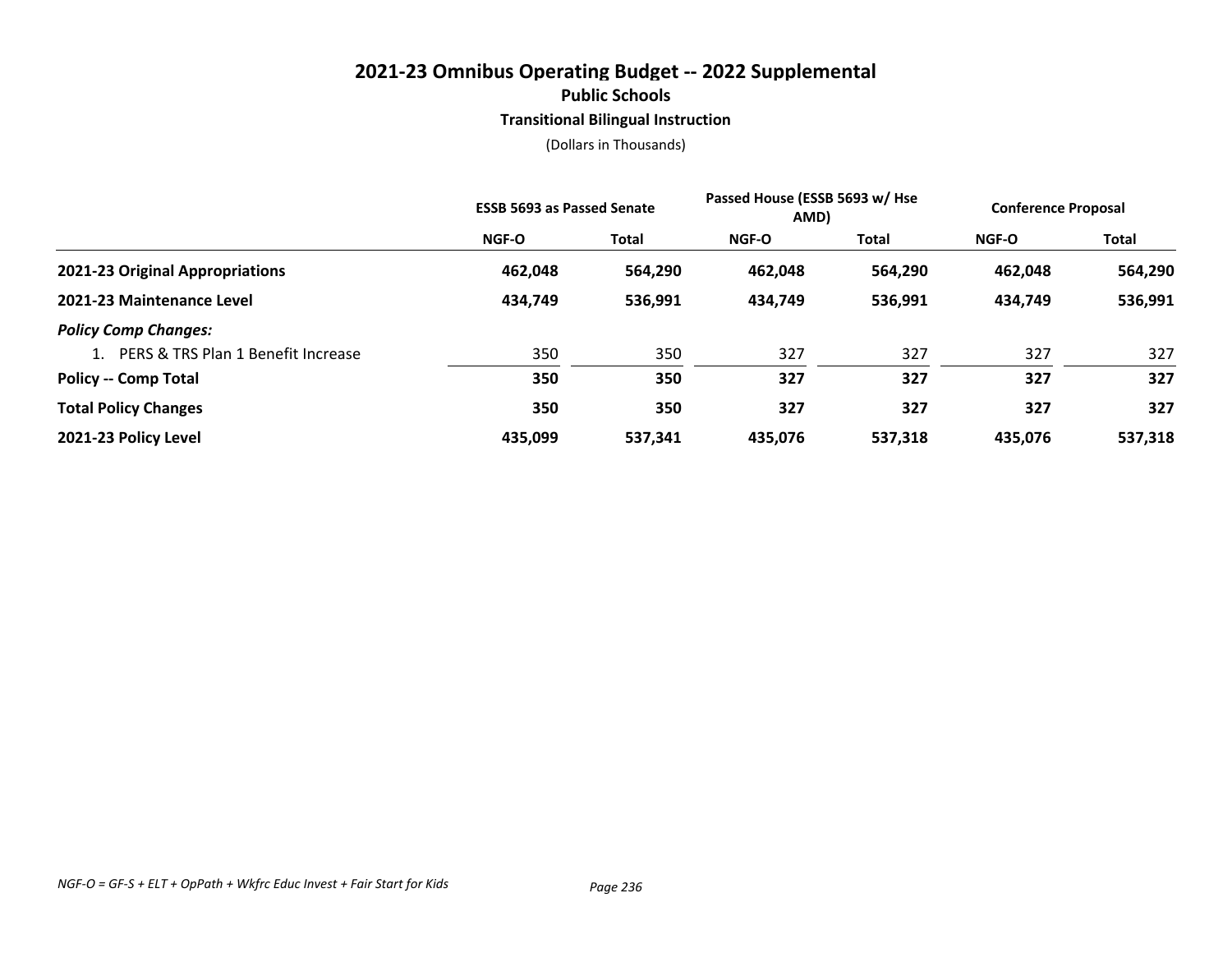#### **2021-23 Omnibus Operating Budget -- 2022 Supplemental Public Schools Learning Assistance Program (LAP)**

|                                       | <b>ESSB 5693 as Passed Senate</b> |              | Passed House (ESSB 5693 w/ Hse<br>AMD) |           | <b>Conference Proposal</b> |           |
|---------------------------------------|-----------------------------------|--------------|----------------------------------------|-----------|----------------------------|-----------|
|                                       | <b>NGF-O</b>                      | <b>Total</b> | <b>NGF-O</b>                           | Total     | <b>NGF-O</b>               | Total     |
| 2021-23 Original Appropriations       | 902,251                           | 1,435,732    | 902,251                                | 1,435,732 | 902,251                    | 1,435,732 |
| 2021-23 Maintenance Level             | 896,687                           | 1,430,168    | 896,687                                | 1,430,168 | 896,687                    | 1,430,168 |
| <b>Policy Other Changes:</b>          |                                   |              |                                        |           |                            |           |
| 1. Learn Assist Prgm Hold Harmless    | 26,331                            | 26,331       | 0                                      | 0         | 0                          | 26,382    |
| <b>Policy -- Other Total</b>          | 26,331                            | 26,331       | 0                                      | 0         | 0                          | 26,382    |
| <b>Policy Comp Changes:</b>           |                                   |              |                                        |           |                            |           |
| 2. PERS & TRS Plan 1 Benefit Increase | 668                               | 668          | 673                                    | 673       | 673                        | 673       |
| <b>Policy -- Comp Total</b>           | 668                               | 668          | 673                                    | 673       | 673                        | 673       |
| <b>Total Policy Changes</b>           | 26,999                            | 26,999       | 673                                    | 673       | 673                        | 27,055    |
| 2021-23 Policy Level                  | 923,686                           | 1,457,167    | 897,360                                | 1,430,841 | 897,360                    | 1,457,223 |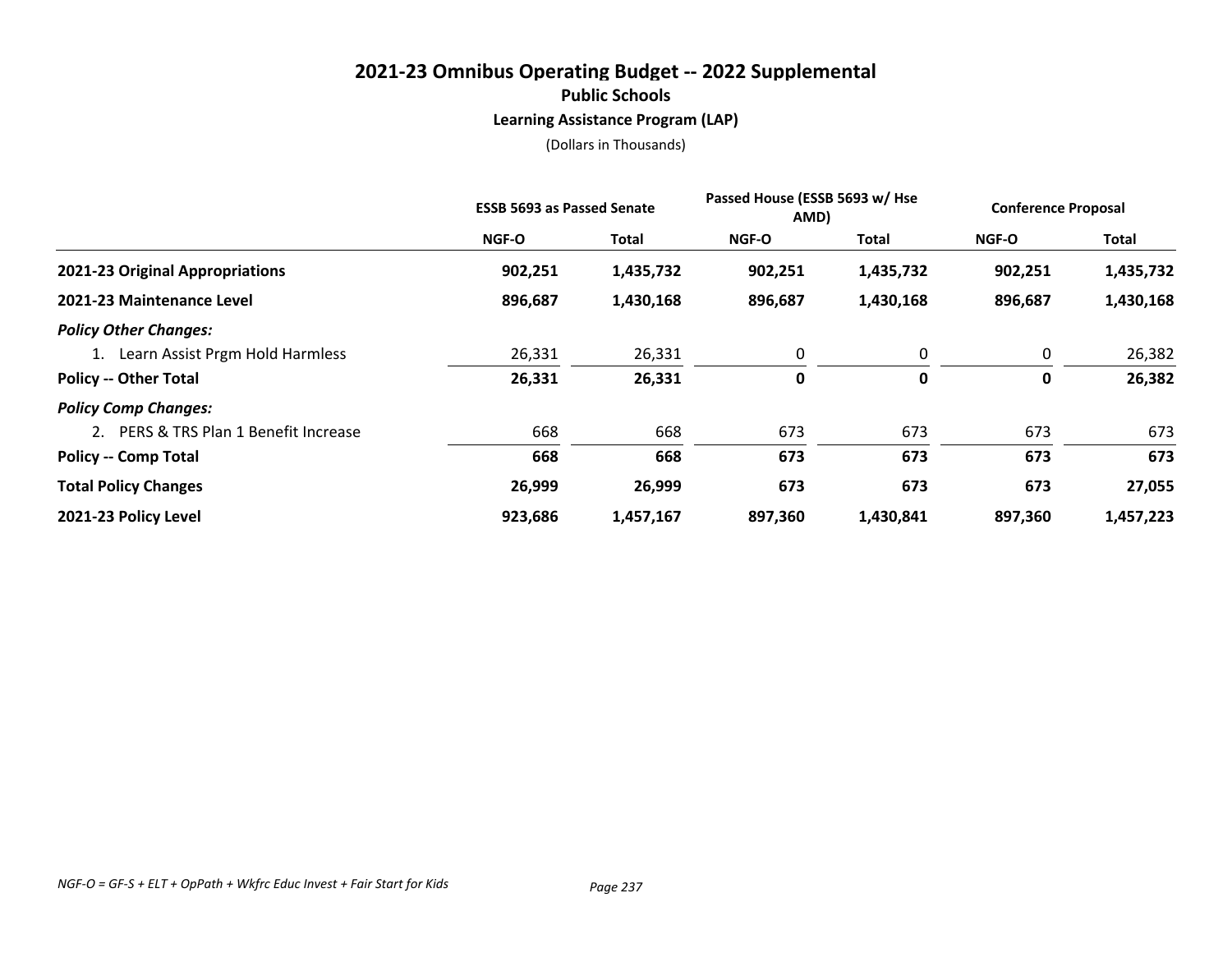## **2021-23 Omnibus Operating Budget -- 2022 Supplemental Public Schools Charter Schools Apportionment**

|                                          | <b>ESSB 5693 as Passed Senate</b> |              | Passed House (ESSB 5693 w/ Hse<br>AMD) |              | <b>Conference Proposal</b> |              |
|------------------------------------------|-----------------------------------|--------------|----------------------------------------|--------------|----------------------------|--------------|
|                                          | NGF-O                             | <b>Total</b> | NGF-O                                  | <b>Total</b> | <b>NGF-O</b>               | <b>Total</b> |
| 2021-23 Original Appropriations          | 140,838                           | 140,838      | 140,838                                | 140,838      | 140,838                    | 140,838      |
| 2021-23 Maintenance Level                | 142,376                           | 142,376      | 142,376                                | 142,376      | 142,376                    | 142,376      |
| <b>Policy Other Changes:</b>             |                                   |              |                                        |              |                            |              |
| K-12 Inflation                           | 133                               | 133          | 0                                      | 0            | 0                          | 0            |
| K-12 Salary Inflation<br>2.              | 781                               | 781          | 0                                      | 0            | 0                          | $\mathbf 0$  |
| <b>Enrollment Stabilization</b><br>3.    | 1,667                             | 1,667        | 662                                    | 662          | 0                          | 1,667        |
| <b>Inflation Rebasing</b><br>4.          | 0                                 | 0            | 2,817                                  | 2,817        | 2,815                      | 2,815        |
| <b>Additional Substitute Days</b><br>5.  | 0                                 | 0            | 161                                    | 161          | 0                          | 0            |
| <b>Student Support Staffing</b><br>6.    | 893                               | 893          | 592                                    | 592          | 481                        | 481          |
| <b>Policy -- Other Total</b>             | 3,474                             | 3,474        | 4,232                                  | 4,232        | 3,296                      | 4,963        |
| <b>Policy Comp Changes:</b>              |                                   |              |                                        |              |                            |              |
| Non-Rep General Wage Increase<br>7.      | 7                                 | 7            | $\mathbf{0}$                           | 0            | 7                          | 7            |
| PERS & TRS Plan 1 Benefit Increase<br>8. | 94                                | 94           | 90                                     | 90           | 90                         | 90           |
| <b>Updated SEBB Rate</b><br>9.           | 18                                | 18           | 17                                     | 17           | 17                         | 17           |
| <b>Policy -- Comp Total</b>              | 119                               | 119          | 107                                    | 107          | 114                        | 114          |
| <b>Total Policy Changes</b>              | 3,593                             | 3,593        | 4,339                                  | 4,339        | 3,410                      | 5,077        |
| 2021-23 Policy Level                     | 145,969                           | 145,969      | 146,715                                | 146,715      | 145,786                    | 147,453      |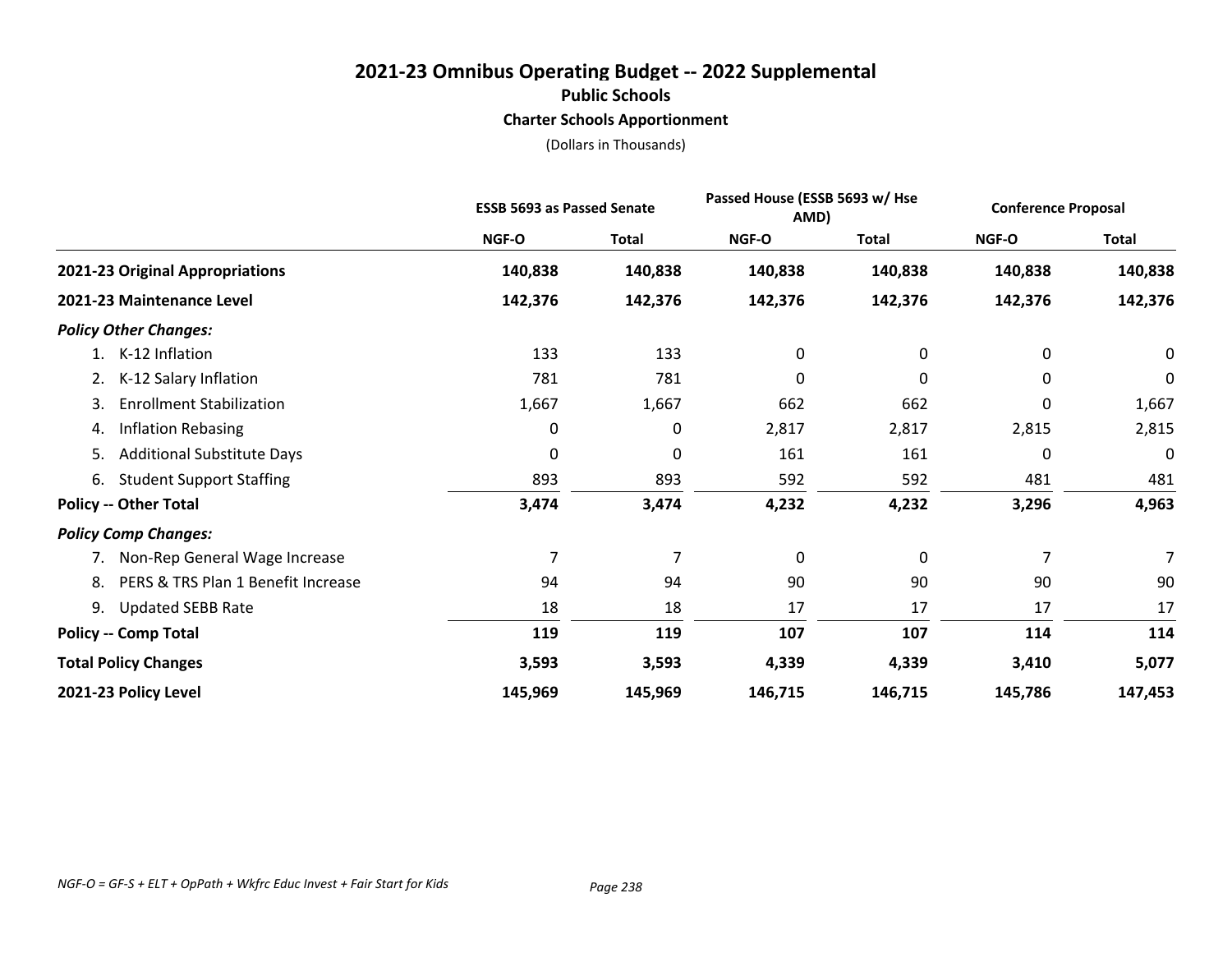## **2021-23 Omnibus Operating Budget -- 2022 Supplemental Public Schools Charter School Commission**

|                                         | <b>ESSB 5693 as Passed Senate</b> |              | Passed House (ESSB 5693 w/ Hse<br>AMD) |       | <b>Conference Proposal</b> |       |
|-----------------------------------------|-----------------------------------|--------------|----------------------------------------|-------|----------------------------|-------|
|                                         | NGF-O                             | <b>Total</b> | NGF-O                                  | Total | NGF-O                      | Total |
| 2021-23 Original Appropriations         | 23                                | 3,628        | 23                                     | 3,628 | 23                         | 3,628 |
| 2021-23 Maintenance Level               | 23                                | 3,866        | 23                                     | 3,866 | 23                         | 3,866 |
| <b>Policy Comp Changes:</b>             |                                   |              |                                        |       |                            |       |
| 1. Non-Rep General Wage Increase        | 0                                 | 27           | 0                                      | 0     | 0                          | 27    |
| 2. Updated PEBB Rate                    | O                                 | 10           | 0                                      | 0     | 0                          | 4     |
| 3. PERS & TRS Plan 1 Benefit Increase   |                                   |              | 0                                      | 0     | 0                          | 1     |
| <b>Policy -- Comp Total</b>             | 0                                 | 38           | 0                                      | 0     | 0                          | 32    |
| <b>Policy Central Services Changes:</b> |                                   |              |                                        |       |                            |       |
| 4. Legal Services                       | 0                                 | 0            | 0                                      | 0     | 0                          | 7     |
| <b>Policy -- Central Svcs Total</b>     | 0                                 | 0            | 0                                      | 0     | 0                          | 7     |
| <b>Total Policy Changes</b>             | 0                                 | 38           | 0                                      | 0     | 0                          | 39    |
| 2021-23 Policy Level                    | 23                                | 3,904        | 23                                     | 3,866 | 23                         | 3,905 |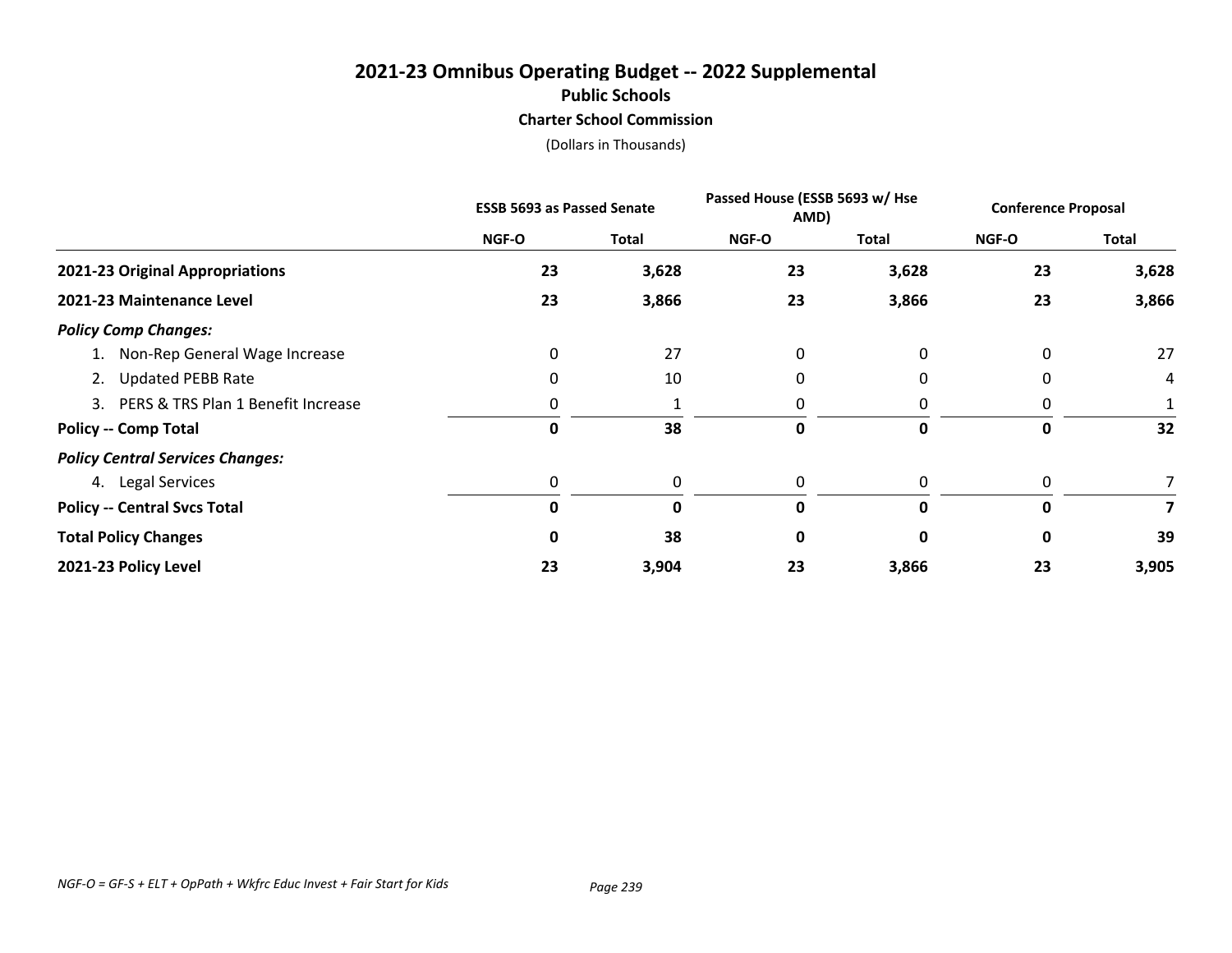#### **2021-23 Omnibus Operating Budget -- 2022 Supplemental Public Schools Compensation Adjustments**

|                                          | <b>ESSB 5693 as Passed Senate</b> |              | Passed House (ESSB 5693 w/ Hse<br>AMD) |              | <b>Conference Proposal</b> |              |
|------------------------------------------|-----------------------------------|--------------|----------------------------------------|--------------|----------------------------|--------------|
|                                          | NGF-O                             | <b>Total</b> | NGF-O                                  | <b>Total</b> | <b>NGF-O</b>               | <b>Total</b> |
| 2021-23 Original Appropriations          | 413,023                           | 413,023      | 413,023                                | 413,023      | 413,023                    | 413,023      |
| 2021-23 Maintenance Level                | 470,872                           | 470,872      | 470,872                                | 470,872      | 470,872                    | 470,872      |
| <b>Policy Other Changes:</b>             |                                   |              |                                        |              |                            |              |
| Ed. Service District Funding<br>1.       | 1                                 | 1            | 0                                      | 0            |                            |              |
| K-12 Salary Inflation<br>2.              | 141,151                           | 141,151      | 0                                      | 0            | 0                          | 0            |
| Inflation Rebasing<br>3.                 | 0                                 | 0            | 197,416                                | 197,416      | 197,240                    | 197,240      |
| <b>Running Start FTE Cap</b><br>4.       | 0                                 | 0            | 307                                    | 307          | 0                          | 0            |
| <b>Student Support Staffing</b><br>5.    | 6,790                             | 6,790        | 6,572                                  | 6,572        | 5,519                      | 5,519        |
| Learn Assist Prgm Hold Harmless<br>6.    | 1,073                             | 1,073        | 0                                      | 0            | 0                          | 1,720        |
| <b>Transitional Kindergarten</b><br>7.   | 451                               | 451          | 0                                      | 0            | 0                          | 0            |
| <b>Policy -- Other Total</b>             | 149,466                           | 149,466      | 204,295                                | 204,295      | 202,760                    | 204,480      |
| <b>Policy Comp Changes:</b>              |                                   |              |                                        |              |                            |              |
| PERS & TRS Plan 1 Benefit Increase<br>8. | 527                               | 527          | 929                                    | 929          | 928                        | 928          |
| <b>Updated SEBB Rate</b><br>9.           | 3,340                             | 3,340        | 3,334                                  | 3,334        | 3,331                      | 3,331        |
| <b>Policy -- Comp Total</b>              | 3,867                             | 3,867        | 4,263                                  | 4,263        | 4,259                      | 4,259        |
| <b>Total Policy Changes</b>              | 153,333                           | 153,333      | 208,558                                | 208,558      | 207,019                    | 208,739      |
| 2021-23 Policy Level                     | 624,205                           | 624,205      | 679,430                                | 679,430      | 677,891                    | 679,611      |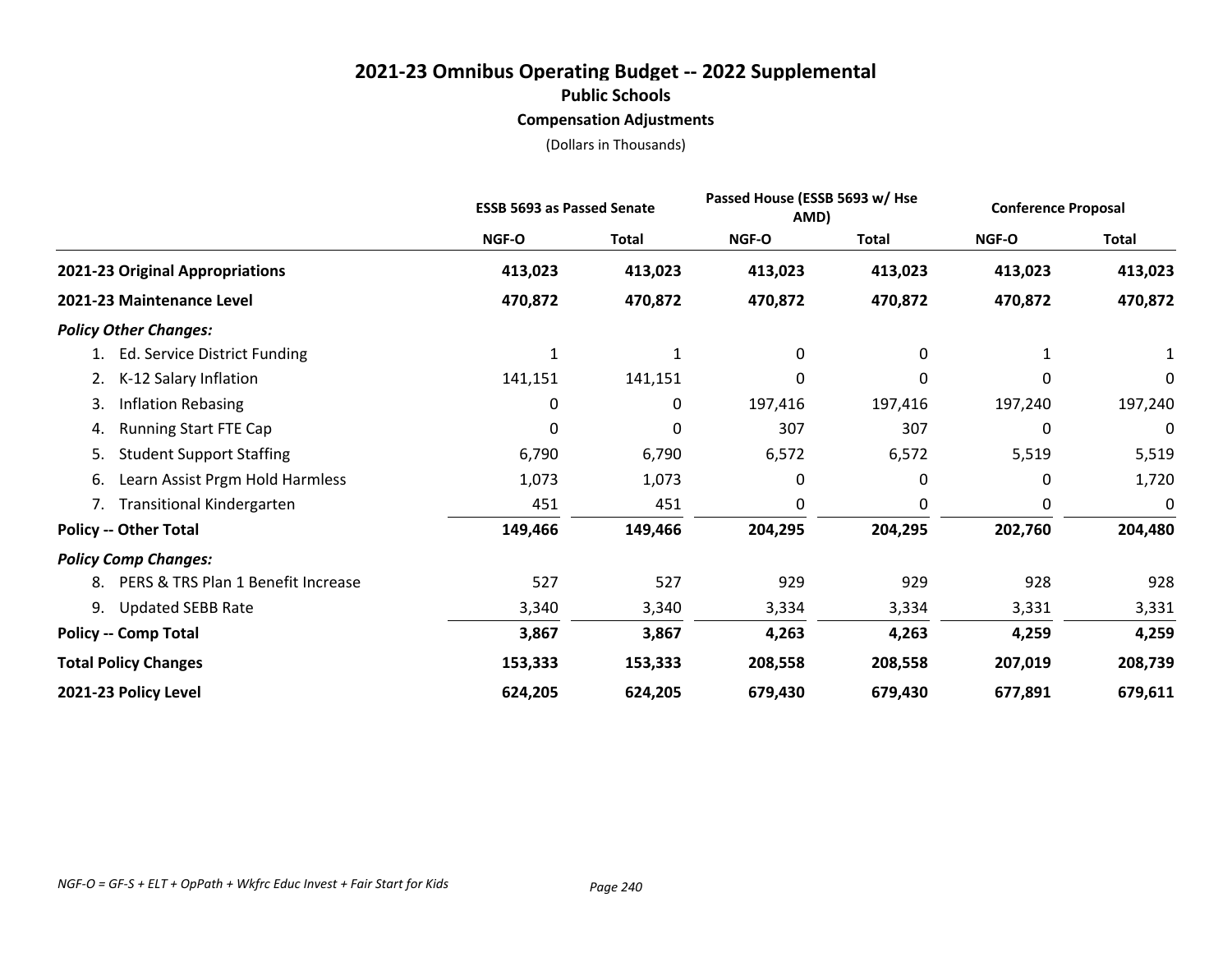#### **2021-23 Omnibus Operating Budget -- 2022 Supplemental State School for the Blind**

|                                          | <b>ESSB 5693 as Passed Senate</b> |              | Passed House (ESSB 5693 w/ Hse<br>AMD) |              | <b>Conference Proposal</b> |                |
|------------------------------------------|-----------------------------------|--------------|----------------------------------------|--------------|----------------------------|----------------|
|                                          | NGF-O                             | <b>Total</b> | NGF-O                                  | <b>Total</b> | NGF-O                      | <b>Total</b>   |
| 2021-23 Original Appropriations          | 18,581                            | 24,812       | 18,581                                 | 24,812       | 18,581                     | 24,812         |
| 2021-23 Maintenance Level                | 18,689                            | 24,928       | 18,689                                 | 24,928       | 18,689                     | 24,928         |
| <b>Policy Other Changes:</b>             |                                   |              |                                        |              |                            |                |
| 1. Language Access in Schools            | 0                                 | 0            | 24                                     | 24           | 24                         | 24             |
| <b>Policy -- Other Total</b>             | $\mathbf 0$                       | $\mathbf 0$  | 24                                     | 24           | 24                         | 24             |
| <b>Policy Comp Changes:</b>              |                                   |              |                                        |              |                            |                |
| <b>WFSE General Government</b><br>2.     | 265                               | 278          | 0                                      | 0            | 265                        | 278            |
| Rep Employee Health Benefits<br>3.       | 3                                 | 3            | 0                                      | 0            | 3                          | 3              |
| <b>WPEA General Government</b><br>4.     | 107                               | 173          | 0                                      | 0            | 107                        | 173            |
| Non-Rep General Wage Increase<br>5.      | 70                                | 70           | 0                                      | 0            | 70                         | 70             |
| <b>Updated PEBB Rate</b><br>6.           | 116                               | 136          | 0                                      | 0            | 47                         | 55             |
| PERS & TRS Plan 1 Benefit Increase<br>7. | 4                                 | 4            | 0                                      | 0            | 4                          | 4              |
| <b>Policy -- Comp Total</b>              | 565                               | 664          | $\mathbf 0$                            | 0            | 496                        | 583            |
| <b>Policy Central Services Changes:</b>  |                                   |              |                                        |              |                            |                |
| <b>CTS Central Services</b><br>8.        | 0                                 | 0            | 0                                      | 0            | 6                          | 6              |
| <b>OFM Central Services</b><br>9.        | 0                                 | 0            | 0                                      | 0            | $\overline{2}$             | $\overline{2}$ |
| <b>Policy -- Central Svcs Total</b>      | 0                                 | $\mathbf 0$  | 0                                      | 0            | 8                          | 8              |
| <b>Total Policy Changes</b>              | 565                               | 664          | 24                                     | 24           | 528                        | 615            |
| 2021-23 Policy Level                     | 19,254                            | 25,592       | 18,713                                 | 24,952       | 19,217                     | 25,543         |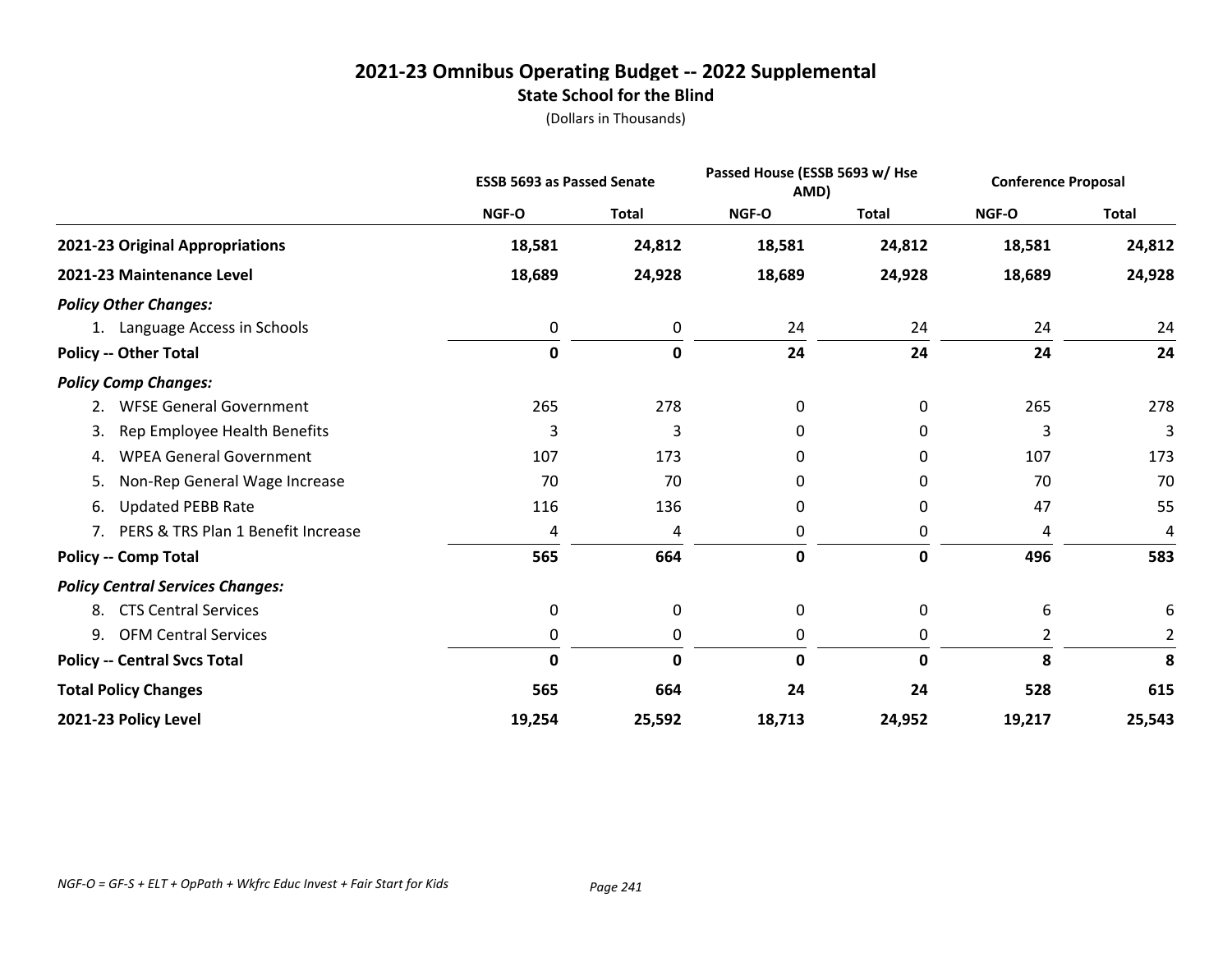### **2021-23 Omnibus Operating Budget -- 2022 Supplemental Deaf and Hard of Hearing Youth**

(Dollars in Thousands)

|                                                      | <b>ESSB 5693 as Passed Senate</b> |              | Passed House (ESSB 5693 w/ Hse<br>AMD) |              | <b>Conference Proposal</b> |              |
|------------------------------------------------------|-----------------------------------|--------------|----------------------------------------|--------------|----------------------------|--------------|
|                                                      | NGF-O                             | <b>Total</b> | NGF-O                                  | <b>Total</b> | NGF-O                      | <b>Total</b> |
| 2021-23 Original Appropriations                      | 29,741                            | 30,137       | 29,741                                 | 30,137       | 29,741                     | 30,137       |
| 2021-23 Maintenance Level                            | 30,411                            | 30,807       | 30,411                                 | 30,807       | 30,411                     | 30,807       |
| <b>Policy Other Changes:</b>                         |                                   |              |                                        |              |                            |              |
| 1. Language Access in Schools                        | 0                                 | $\mathbf 0$  | 5                                      | 5            | 5                          |              |
| <b>Policy -- Other Total</b>                         | $\mathbf 0$                       | $\mathbf 0$  | 5                                      | 5            | 5                          | 5            |
| <b>Policy Comp Changes:</b>                          |                                   |              |                                        |              |                            |              |
| <b>WFSE General Government</b><br>2.                 | 468                               | 468          | 0                                      | 0            | 468                        | 468          |
| Rep Employee Health Benefits<br>3.                   | 4                                 | 4            | 0                                      | 0            | 4                          | 4            |
| <b>WPEA General Government</b><br>4.                 | 177                               | 177          | 0                                      | 0            | 177                        | 177          |
| Non-Rep General Wage Increase<br>5.                  | 44                                | 44           | 0                                      | 0            | 44                         | 44           |
| <b>Updated PEBB Rate</b><br>6.                       | 175                               | 175          | 0                                      | 0            | 71                         | 71           |
| PERS & TRS Plan 1 Benefit Increase<br>7 <sub>1</sub> | 6                                 | 6            | 0                                      | 0            | 6                          | 6            |
| <b>Policy -- Comp Total</b>                          | 874                               | 874          | $\mathbf 0$                            | 0            | 770                        | 770          |
| <b>Policy Central Services Changes:</b>              |                                   |              |                                        |              |                            |              |
| Archives/Records Management<br>8.                    | 0                                 | 0            | 0                                      | 0            | 1                          | 1            |
| <b>Audit Services</b><br>9.                          | 0                                 | 0            | 0                                      | 0            | 1                          |              |
| <b>Legal Services</b><br>10.                         | 0                                 | 0            | 0                                      | 0            | 2                          |              |
| <b>CTS Central Services</b><br>11.                   | 0                                 | $\Omega$     | 0                                      | 0            | 7                          | 7            |
| <b>DES Central Services</b><br>12.                   | 0                                 | 0            | 0                                      | 0            | 7                          |              |
| <b>OFM Central Services</b><br>13.                   | 0                                 | 0            | 0                                      | 0            | 3                          | 3            |
| Self-Insurance Liability Premium<br>14.              | 0                                 | 0            | 0                                      | 0            | 5                          |              |
| <b>Policy -- Central Svcs Total</b>                  | 0                                 | $\mathbf 0$  | 0                                      | 0            | 26                         | 26           |
| <b>Total Policy Changes</b>                          | 874                               | 874          | 5                                      | 5            | 801                        | 801          |
| 2021-23 Policy Level                                 | 31,285                            | 31,681       | 30,416                                 | 30,812       | 31,212                     | 31,608       |

*NGF-O = GF-S + ELT + OpPath + Wkfrc Educ Invest + Fair Start for Kids Page 242*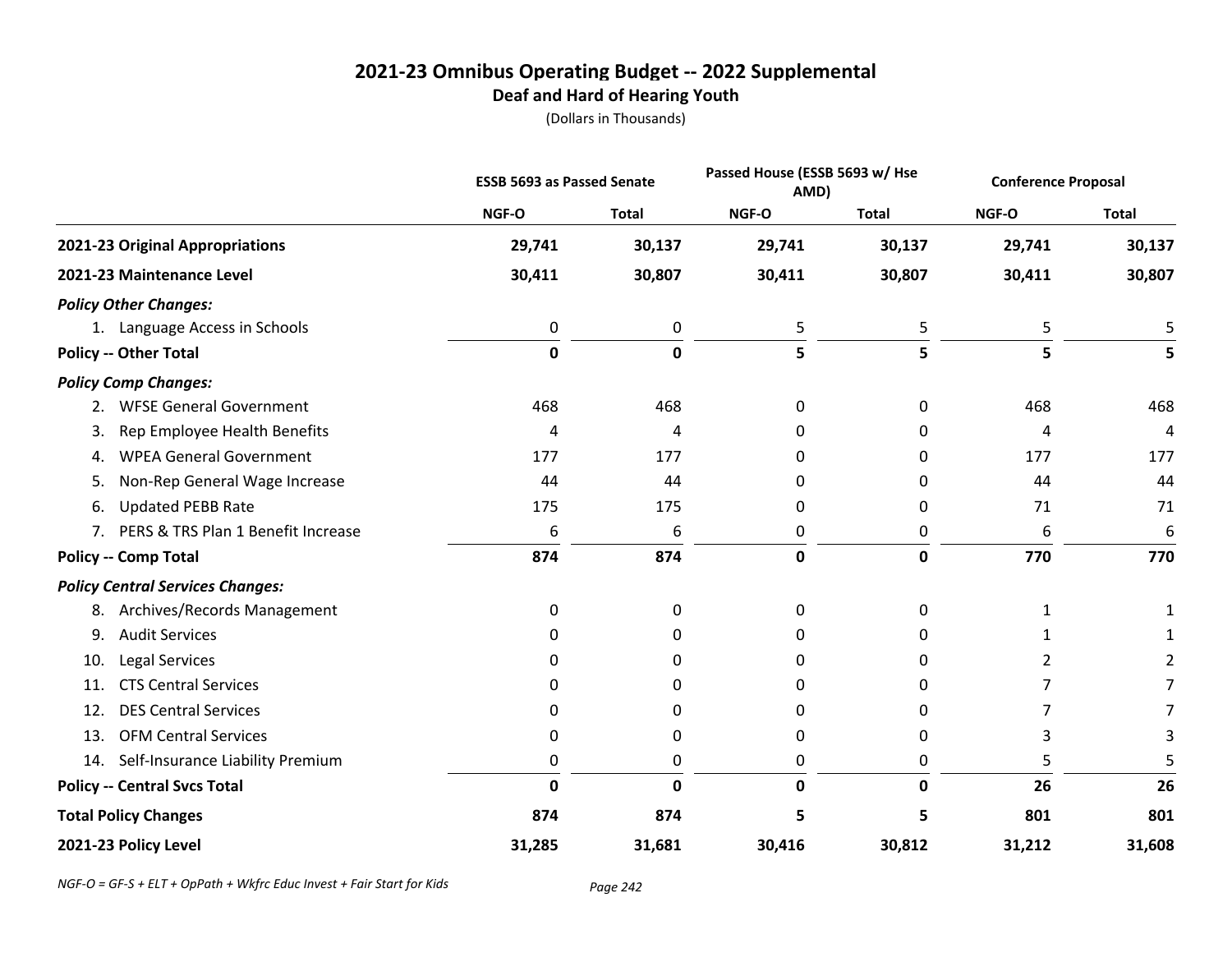#### **2021-23 Omnibus Operating Budget -- 2022 Supplemental Workforce Trng & Educ Coord Board**

|                                           | <b>ESSB 5693 as Passed Senate</b> |              | Passed House (ESSB 5693 w/ Hse<br>AMD) |              | <b>Conference Proposal</b> |              |
|-------------------------------------------|-----------------------------------|--------------|----------------------------------------|--------------|----------------------------|--------------|
|                                           | NGF-O                             | <b>Total</b> | NGF-O                                  | <b>Total</b> | NGF-O                      | <b>Total</b> |
| 2021-23 Original Appropriations           | 5,301                             | 61,790       | 5,301                                  | 61,790       | 5,301                      | 61,790       |
| 2021-23 Maintenance Level                 | 5,419                             | 61,977       | 5,419                                  | 61,977       | 5,419                      | 61,977       |
| <b>Policy Other Changes:</b>              |                                   |              |                                        |              |                            |              |
| Innovation Challenge Program<br>1.        | 18                                | 18           | 0                                      | 0            | 18                         | 18           |
| <b>Integrated Data Sharing</b><br>2.      | 216                               | 216          | 0                                      | 0            | 216                        | 216          |
| <b>Health Workforce</b><br>3.             | 0                                 | 0            | 0                                      | $\Omega$     | 772                        | 772          |
| LTC Apprenticeship Grants<br>4.           | 1,200                             | 1,200        | 1,200                                  | 1,200        | 1,200                      | 1,200        |
| Wkfc Surveys/Care Grants<br>5.            | 0                                 | 0            | 1,402                                  | 1,402        | 0                          | 0            |
| <b>Health Workforce Surveys</b><br>6.     | 772                               | 772          | 0                                      | 0            | 0                          | 0            |
| Careers in Retail<br>7.                   | 0                                 | 0            | 187                                    | 187          | 187                        | 187          |
| <b>WAVE Program Support</b><br>8.         | 429                               | 429          | 209                                    | 209          | 209                        | 209          |
| <b>WEIAOB Support</b><br>9.               | 150                               | 150          | 0                                      | 0            | 0                          | $\mathbf 0$  |
| <b>Policy -- Other Total</b>              | 2,785                             | 2,785        | 2,998                                  | 2,998        | 2,602                      | 2,602        |
| <b>Policy Comp Changes:</b>               |                                   |              |                                        |              |                            |              |
| <b>WFSE General Government</b><br>10.     | 37                                | 69           | 0                                      | 0            | 37                         | 69           |
| Non-Rep General Wage Increase<br>11.      | 14                                | 32           | 0                                      | 0            | 14                         | 32           |
| <b>Updated PEBB Rate</b><br>12.           | 15                                | 27           | 0                                      | 0            | 6                          | 11           |
| PERS & TRS Plan 1 Benefit Increase<br>13. | 1                                 | 3            | 0                                      | 0            | 1                          | 3            |
| <b>Policy -- Comp Total</b>               | 67                                | 131          | 0                                      | 0            | 58                         | 115          |
| <b>Policy Central Services Changes:</b>   |                                   |              |                                        |              |                            |              |
| 14. Audit Services                        | 0                                 | 0            | 0                                      | 0            | 2                          | 3            |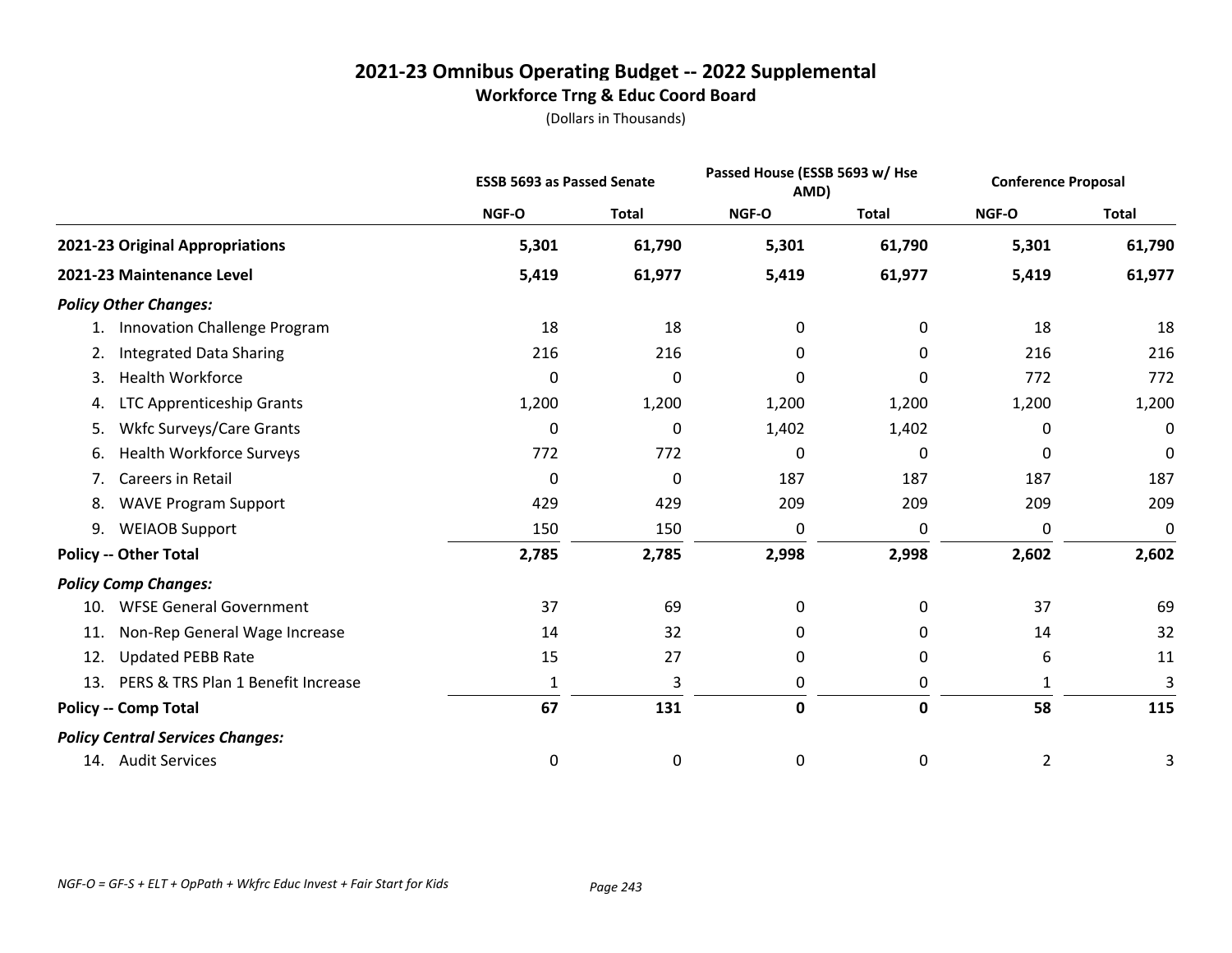#### **2021-23 Omnibus Operating Budget -- 2022 Supplemental Workforce Trng & Educ Coord Board**

|                                     | <b>ESSB 5693 as Passed Senate</b> |        | Passed House (ESSB 5693 w/ Hse<br>AMD) |        | <b>Conference Proposal</b> |              |
|-------------------------------------|-----------------------------------|--------|----------------------------------------|--------|----------------------------|--------------|
|                                     | <b>NGF-O</b>                      | Total  | <b>NGF-O</b>                           | Total  | <b>NGF-O</b>               | <b>Total</b> |
| Legal Services<br>15.               | 0                                 |        | 0                                      |        |                            |              |
| <b>CTS Central Services</b><br>16.  | 0                                 |        | 0                                      |        |                            |              |
| <b>DES Central Services</b><br>17.  | 0                                 | 0      | 0                                      |        |                            | 9            |
| <b>OFM Central Services</b><br>18.  |                                   |        |                                        |        | -1                         | $\Omega$     |
| <b>Policy -- Central Svcs Total</b> | 0                                 | 0      | 0                                      |        | 8                          | 15           |
| <b>Total Policy Changes</b>         | 2,852                             | 2,916  | 2,998                                  | 2,998  | 2,668                      | 2,732        |
| 2021-23 Policy Level                | 8,271                             | 64,893 | 8,417                                  | 64,975 | 8,087                      | 64,709       |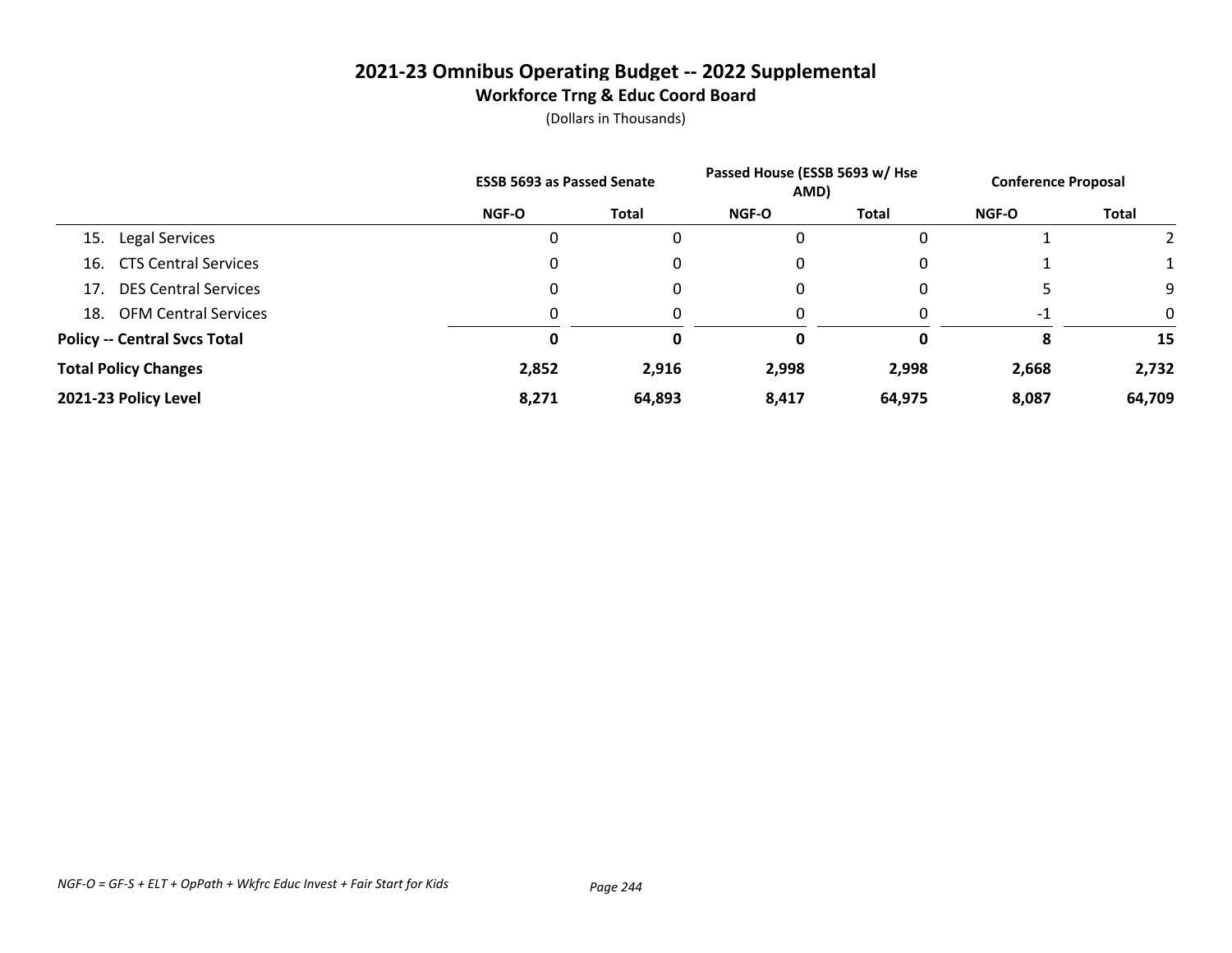#### **2021-23 Omnibus Operating Budget -- 2022 Supplemental Archaeology & Historic Preservation**

|                                              | <b>ESSB 5693 as Passed Senate</b> |              | Passed House (ESSB 5693 w/ Hse<br>AMD) |              | <b>Conference Proposal</b> |                |
|----------------------------------------------|-----------------------------------|--------------|----------------------------------------|--------------|----------------------------|----------------|
|                                              | NGF-O                             | <b>Total</b> | NGF-O                                  | <b>Total</b> | NGF-O                      | <b>Total</b>   |
| 2021-23 Original Appropriations              | 5,515                             | 8,677        | 5,515                                  | 8,677        | 5,515                      | 8,677          |
| 2021-23 Maintenance Level                    | 5,468                             | 8,630        | 5,468                                  | 8,630        | 5,468                      | 8,630          |
| <b>Policy Other Changes:</b>                 |                                   |              |                                        |              |                            |                |
| <b>Increased Project Reviews</b><br>1.       | 0                                 | 0            | 250                                    | 400          | 250                        | 400            |
| <b>Black Heritage Statewide Survey</b><br>2. | 50                                | 50           | 50                                     | 50           | 50                         | 50             |
| Historic Ethnographic Survey<br>3.           | 150                               | 150          | 150                                    | 150          | 150                        | 150            |
| Assistant State Archaeologist<br>4.          | 158                               | 158          | 336                                    | 336          | 158                        | 158            |
| <b>Federal Authority</b><br>5.               | 0                                 | 210          | 0                                      | 210          | 0                          | 210            |
| Cemeteries Study<br>6.                       | 0                                 | 0            | 92                                     | 92           | 92                         | 92             |
| <b>Climate Funding/Tribes</b><br>7.          | 0                                 | 0            | 98                                     | 98           | 98                         | 98             |
| Statewide Heritage Org. Inventory<br>8.      | 0                                 | 0            | 100                                    | 100          | 0                          | 0              |
| Waterfront Park History Project<br>9.        | 100                               | 100          | 0                                      | 0            | 100                        | 100            |
| Main Street Sales Tax Holiday<br>10.         | 0                                 | 0            | 300                                    | 300          | 0                          | 0              |
| <b>Policy -- Other Total</b>                 | 458                               | 668          | 1,376                                  | 1,736        | 898                        | 1,258          |
| <b>Policy Comp Changes:</b>                  |                                   |              |                                        |              |                            |                |
| Non-Rep General Wage Increase<br>11.         | 33                                | 48           | 0                                      | 0            | 33                         | 48             |
| <b>Updated PEBB Rate</b><br>12.              | 12                                | 17           | 0                                      | 0            | 5                          | 7              |
| PERS & TRS Plan 1 Benefit Increase<br>13.    | 1                                 | $\mathbf{1}$ | 0                                      | 0            | 1                          | 1              |
| <b>Policy -- Comp Total</b>                  | 46                                | 66           | 0                                      | 0            | 39                         | 56             |
| <b>Policy Central Services Changes:</b>      |                                   |              |                                        |              |                            |                |
| 14. Legal Services                           | 0                                 | 0            | 0                                      | 0            | 2                          | $\overline{2}$ |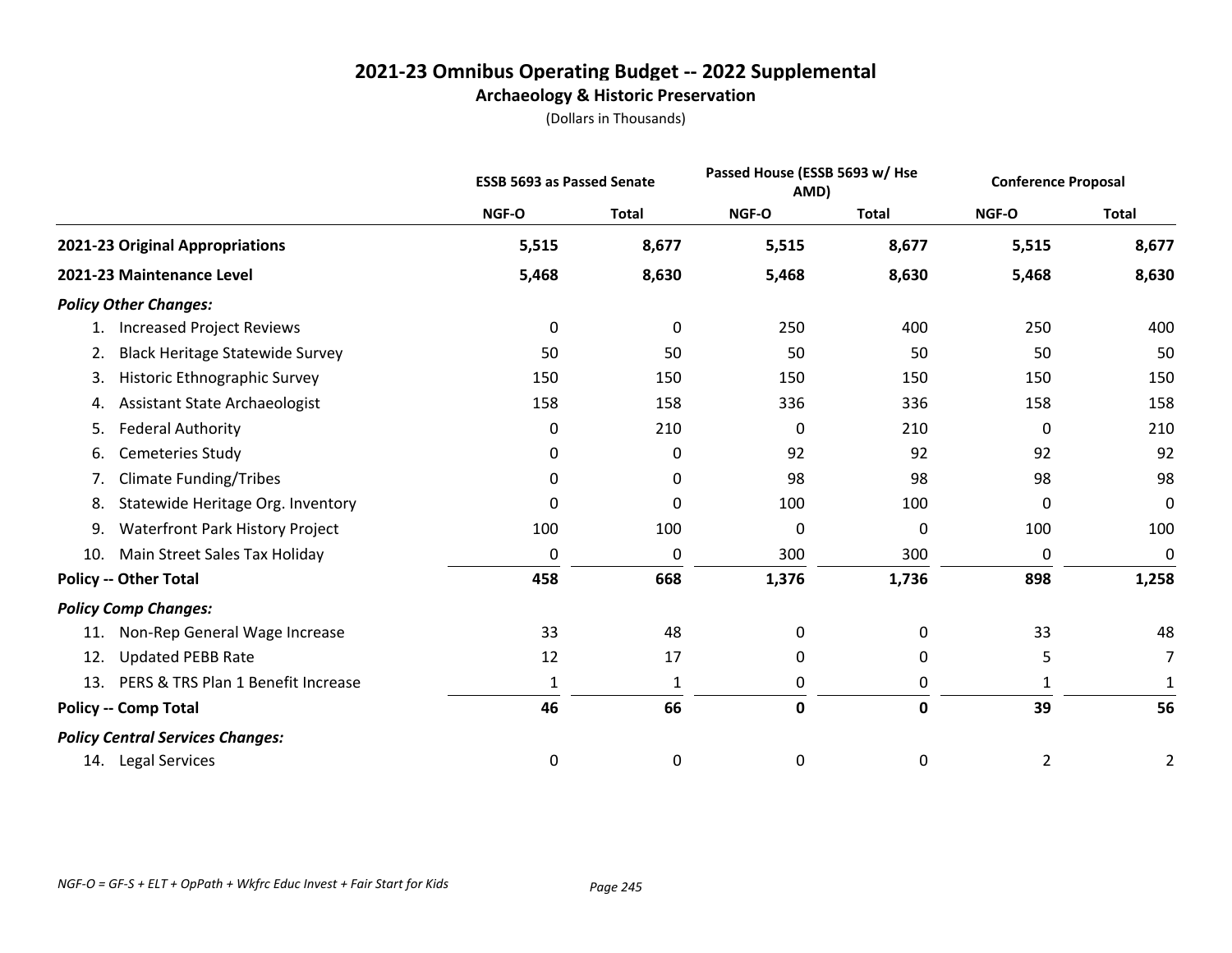#### **2021-23 Omnibus Operating Budget -- 2022 Supplemental Archaeology & Historic Preservation**

|                                     |                                  | <b>ESSB 5693 as Passed Senate</b> |              | Passed House (ESSB 5693 w/ Hse<br>AMD) |              | <b>Conference Proposal</b> |              |
|-------------------------------------|----------------------------------|-----------------------------------|--------------|----------------------------------------|--------------|----------------------------|--------------|
|                                     |                                  | <b>NGF-O</b>                      | <b>Total</b> | <b>NGF-O</b>                           | <b>Total</b> | <b>NGF-O</b>               | <b>Total</b> |
| 15. CTS Central Services            |                                  | 0                                 | 0            | 0                                      |              | 11                         | 11           |
| 16.                                 | <b>DES Central Services</b>      | 0                                 | 0            | 0                                      |              | 22                         | 22           |
| 17. OFM Central Services            |                                  | 0                                 | 0            | 0                                      |              |                            |              |
| 18.                                 | Self-Insurance Liability Premium |                                   |              |                                        |              |                            |              |
| <b>Policy -- Central Svcs Total</b> |                                  | 0                                 | 0            | 0                                      | 0            | 37                         | 37           |
| <b>Total Policy Changes</b>         |                                  | 504                               | 734          | 1,376                                  | 1,736        | 974                        | 1,351        |
| 2021-23 Policy Level                |                                  | 5,972                             | 9,364        | 6,844                                  | 10,366       | 6,442                      | 9,981        |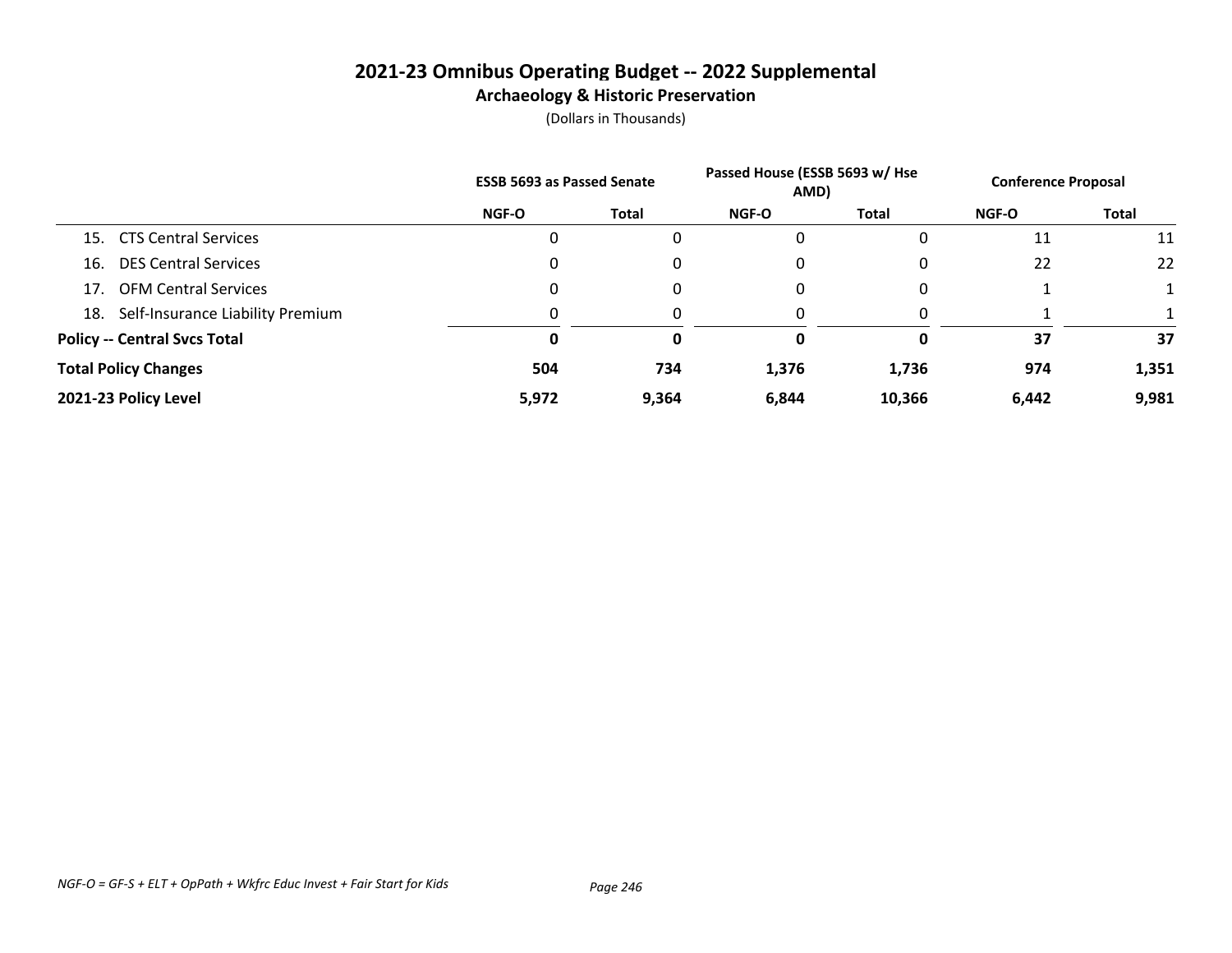#### **2021-23 Omnibus Operating Budget -- 2022 Supplemental University of Washington**

|     |                                           | <b>ESSB 5693 as Passed Senate</b> |              | Passed House (ESSB 5693 w/ Hse<br>AMD) |              |         | <b>Conference Proposal</b> |  |
|-----|-------------------------------------------|-----------------------------------|--------------|----------------------------------------|--------------|---------|----------------------------|--|
|     |                                           | NGF-O                             | <b>Total</b> | NGF-O                                  | <b>Total</b> | NGF-O   | <b>Total</b>               |  |
|     | 2021-23 Original Appropriations           | 883,971                           | 8,242,090    | 883,971                                | 8,242,090    | 883,971 | 8,242,090                  |  |
|     | 2021-23 Maintenance Level                 | 887,705                           | 8,246,321    | 887,705                                | 8,246,321    | 887,705 | 8,246,321                  |  |
|     | <b>Policy Other Changes:</b>              |                                   |              |                                        |              |         |                            |  |
| 1.  | Oral Health Workforce                     | 0                                 | 0            | 225                                    | 225          | 225     | 225                        |  |
| 2.  | Verifiable Credentials                    | 107                               | 107          | 0                                      | 0            | 0       | 0                          |  |
| 3.  | <b>Voting Rights</b>                      | 89                                | 89           | 0                                      | 0            | 0       | 0                          |  |
| 4.  | Water System Plans/Climate                | 116                               | 116          | 0                                      | 0            | 0       | 0                          |  |
| 5.  | Behavioral Health Co-Response             | 277                               | 277          | 0                                      | 0            | 277     | 277                        |  |
| 6.  | Diversity in Clinical Trials              | 1,543                             | 1,543        | 0                                      | 0            | 0       | 0                          |  |
| 7.  | Apprenticeships & Higher Ed               | 18                                | 18           | 0                                      | 0            | 18      | 18                         |  |
| 8.  | Cannabis Revenue - Research               | 0                                 | 53           | 0                                      | 0            | 0       | 53                         |  |
| 9.  | Cannabis Revenue - Edu Materials          | 0                                 | 5            | 0                                      | 0            | 0       | 5                          |  |
| 10. | <b>Military Student Residency</b>         | 15                                | 15           | 0                                      | 0            | 15      | 15                         |  |
| 11. | <b>Behavioral Health Support</b>          | 102                               | 102          | 0                                      | 0            | 0       | 0                          |  |
| 12. | <b>Capital Project Operating Costs</b>    | 120                               | 120          | 134                                    | 134          | 134     | 134                        |  |
| 13. | Arboretum Park Inventory                  | 300                               | 300          | 0                                      | 0            | 300     | 300                        |  |
| 14. | Washington Park Arboretum Community       | 0                                 | 0            | 300                                    | 300          | 0       | 0                          |  |
| 15. | <b>Business Certificate - Bothell</b>     | 0                                 | 0            | 1,000                                  | 1,000        | 500     | 500                        |  |
| 16. | <b>Behavioral Health Support</b>          | 0                                 | 0            | 0                                      | 0            | 102     | 102                        |  |
| 17. | Burke Museum Ed. Accessibility            | 100                               | 100          | 0                                      | 0            | 100     | 100                        |  |
| 18. | <b>Burke Museum Remote Education Prgm</b> | 0                                 | 0            | 100                                    | 100          | 0       | 0                          |  |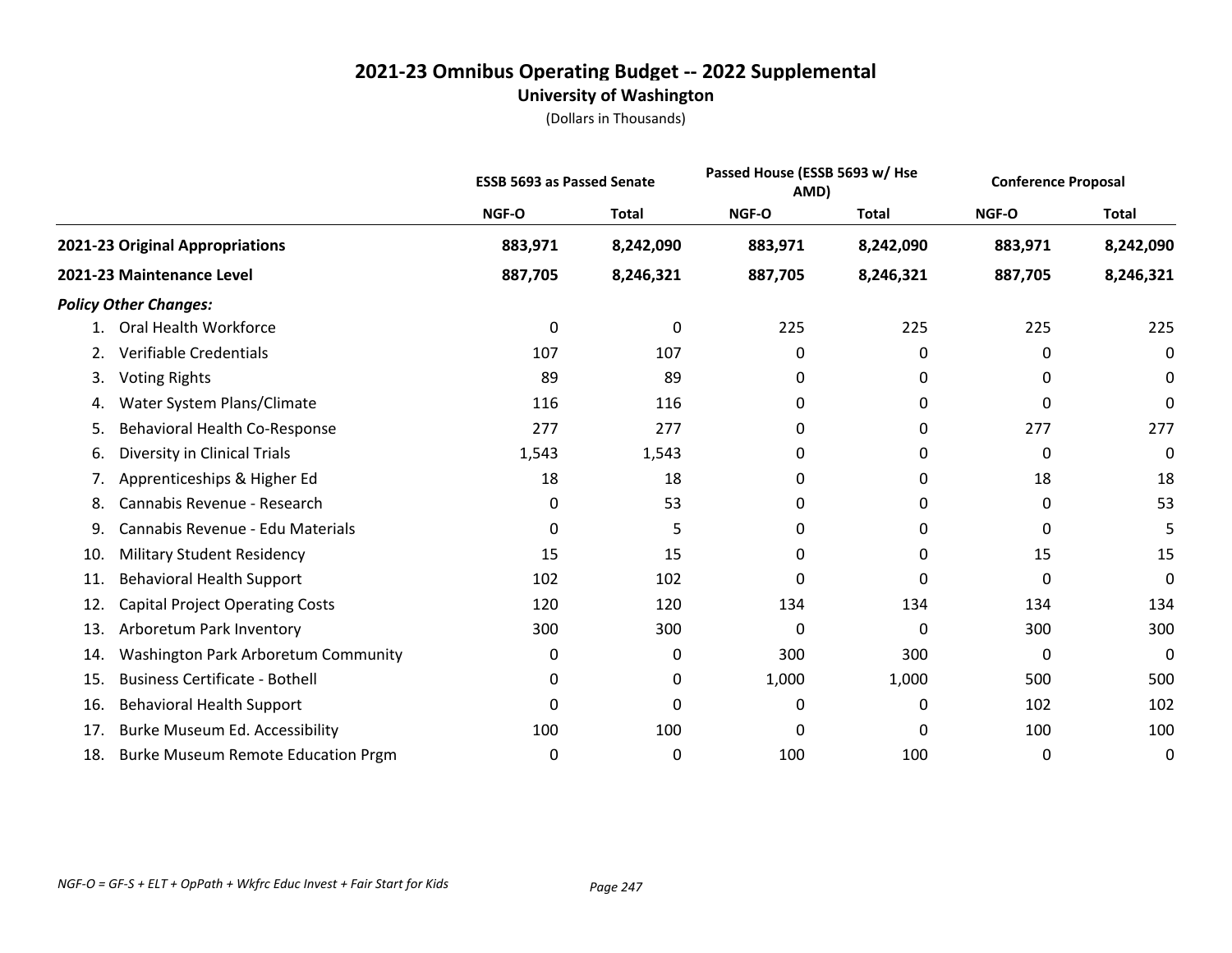#### **2021-23 Omnibus Operating Budget -- 2022 Supplemental University of Washington**

|     |                                            | <b>ESSB 5693 as Passed Senate</b> |              | Passed House (ESSB 5693 w/ Hse<br>AMD) |              | <b>Conference Proposal</b> |              |
|-----|--------------------------------------------|-----------------------------------|--------------|----------------------------------------|--------------|----------------------------|--------------|
|     |                                            | NGF-O                             | <b>Total</b> | NGF-O                                  | <b>Total</b> | NGF-O                      | <b>Total</b> |
| 19. | <b>Compensation Support</b>                | 5,456                             | 0            | 2,098                                  | 0            | 3,777                      | 0            |
| 20. | <b>Clean Energy Battery Testbeds</b>       | 2,000                             | 2,000        | 2,000                                  | 2,000        | 2,000                      | 2,000        |
| 21. | <b>Clean Energy Community Engagement</b>   | 1,250                             | 1,250        | 1,250                                  | 1,250        | 1,250                      | 1,250        |
| 22. | Center for Human Rights                    | 205                               | 205          | 0                                      | 0            | 205                        | 205          |
| 23. | <b>Finnish Collaboration</b>               | 500                               | 500          | 0                                      | 0            | 167                        | 167          |
| 24. | <b>Computer Science and Engineering</b>    | 2,000                             | 2,000        | 2,000                                  | 2,000        | 2,000                      | 2,000        |
| 25. | <b>Culturally Responsive Mental Health</b> | 0                                 | 0            | 400                                    | 400          | 400                        | 400          |
| 26. | Dementia Friends Program                   | 100                               | 100          | 0                                      | 0            | 0                          | 0            |
| 27. | Death with Dignity Act Study               | 0                                 | 0            | 200                                    | 200          | 200                        | 200          |
| 28. | <b>Dental Workforce Reporting</b>          | 225                               | 225          | 0                                      | 0            | 0                          | 0            |
| 29. | <b>Environmental Forensic Science</b>      | 232                               | 232          | 0                                      | 0            | 232                        | 232          |
| 30. | <b>Hazing Prevention</b>                   | 0                                 | 0            | 121                                    | 121          | 121                        | 121          |
| 31. | <b>Medical Careers</b>                     | 500                               | 500          | 0                                      | 0            | 0                          | 0            |
| 32. | Memory and Brain Wellness Center           | 0                                 | 0            | 100                                    | 100          | 100                        | 100          |
| 33. | <b>Nursing Education</b>                   | 0                                 | $\mathbf 0$  | 1,242                                  | 1,242        | 1,242                      | 1,242        |
| 34. | Pharmacy BH Residency                      | 505                               | 505          | 505                                    | 505          | 505                        | 505          |
| 35. | <b>IHME - Spokane</b>                      | 800                               | 800          | 0                                      | 0            | 0                          | 0            |
| 36. | <b>Public Service Oriented Programs</b>    | 0                                 | 0            | 100                                    | 100          | 100                        | 100          |
| 37. | <b>Training for Nurse Examiners</b>        | 0                                 | 0            | 122                                    | 122          | 122                        | 122          |
| 38. | Startup Program                            | 0                                 | 0            | 455                                    | 455          | 455                        | 455          |
| 39. | Veterans & Military Suicide                | 0                                 | 0            | 16                                     | 16           | 16                         | 16           |
| 40. | <b>Voting Rights</b>                       | 0                                 | 0            | 0                                      | 0            | 89                         | 89           |
|     | <b>Policy -- Other Total</b>               | 16,560                            | 11,162       | 12,368                                 | 10,270       | 14,652                     | 10,933       |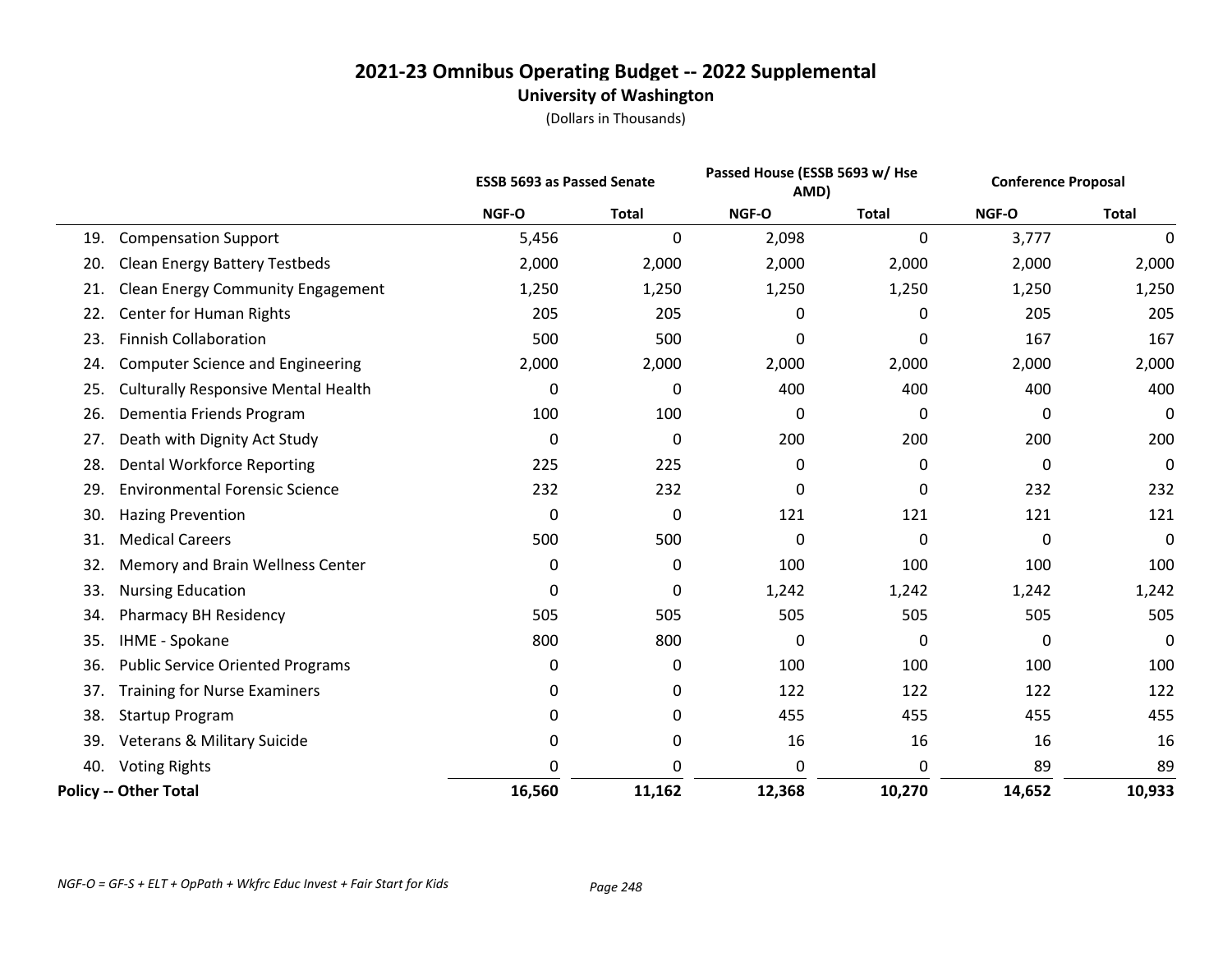#### **2021-23 Omnibus Operating Budget -- 2022 Supplemental University of Washington**

|                                            | <b>ESSB 5693 as Passed Senate</b> |              | Passed House (ESSB 5693 w/ Hse<br>AMD) |              | <b>Conference Proposal</b> |              |
|--------------------------------------------|-----------------------------------|--------------|----------------------------------------|--------------|----------------------------|--------------|
|                                            | NGF-O                             | <b>Total</b> | NGF-O                                  | <b>Total</b> | NGF-O                      | <b>Total</b> |
| <b>Policy Comp Changes:</b>                |                                   |              |                                        |              |                            |              |
| Four-Year Higher Ed WFSE<br>41.            | 723                               | 11,553       | 0                                      | 0            | 723                        | 11,553       |
| UW SEIU 925<br>42.                         | 755                               | 17,287       | 0                                      | 0            | 755                        | 17,287       |
| <b>UW SEIU 1199</b><br>43.                 | 14                                | 94           | 0                                      | 0            | 14                         | 94           |
| State Employee Benefits (Higher Ed)<br>44. | 46                                | 380          | 0                                      | 0            | 46                         | 380          |
| Rep Empl Hlth Benefits (Higher Ed)<br>45.  | 14                                | 225          | 0                                      | 0            | 14                         | 225          |
| Non-Rep Gen Wage Incr (Higher Ed)<br>46.   | 7,616                             | 56,278       | 0                                      | 0            | 7,616                      | 56,278       |
| Updated PEBB Rate (Higher Ed)<br>47.       | 2,769                             | 27,714       | 0                                      | 0            | 1,126                      | 11,269       |
| PERS & TRS Plan 1 Benefit Increase<br>48.  | 59                                | 1,009        | 0                                      | 0            | 59                         | 1,009        |
| <b>Policy -- Comp Total</b>                | 11,996                            | 114,540      | $\mathbf 0$                            | $\mathbf 0$  | 10,353                     | 98,095       |
| <b>Policy Transfer Changes:</b>            |                                   |              |                                        |              |                            |              |
| <b>Transfer Between Agencies</b><br>49.    | $-8,000$                          | $-8,000$     | $-8,000$                               | $-8,000$     | $-8,000$                   | $-8,000$     |
| <b>Policy -- Transfer Total</b>            | $-8,000$                          | $-8,000$     | $-8,000$                               | $-8,000$     | $-8,000$                   | $-8,000$     |
| <b>Policy Central Services Changes:</b>    |                                   |              |                                        |              |                            |              |
| Archives/Records Management<br>50.         | 0                                 | 0            | 0                                      | 0            | 2                          | 5            |
| <b>Audit Services</b><br>51.               | 0                                 | 0            | 0                                      | 0            | 46                         | 132          |
| 52.<br><b>Legal Services</b>               | 0                                 | 0            | 0                                      | 0            | 99                         | 283          |
| <b>CTS Central Services</b><br>53.         | 0                                 | 0            | 0                                      | 0            | 16                         | 46           |
| <b>DES Central Services</b><br>54.         | 0                                 | 0            | 0                                      | 0            | 0                          | 1            |
| <b>OFM Central Services</b><br>55.         | 0                                 | 0            | 0                                      | 0            | 8                          | 23           |
| <b>Policy -- Central Svcs Total</b>        | $\mathbf 0$                       | $\mathbf 0$  | $\mathbf 0$                            | 0            | 171                        | 490          |
| <b>Total Policy Changes</b>                | 20,556                            | 117,702      | 4,368                                  | 2,270        | 17,176                     | 101,518      |
| 2021-23 Policy Level                       | 908,261                           | 8,364,023    | 892,073                                | 8,248,591    | 904,881                    | 8,347,839    |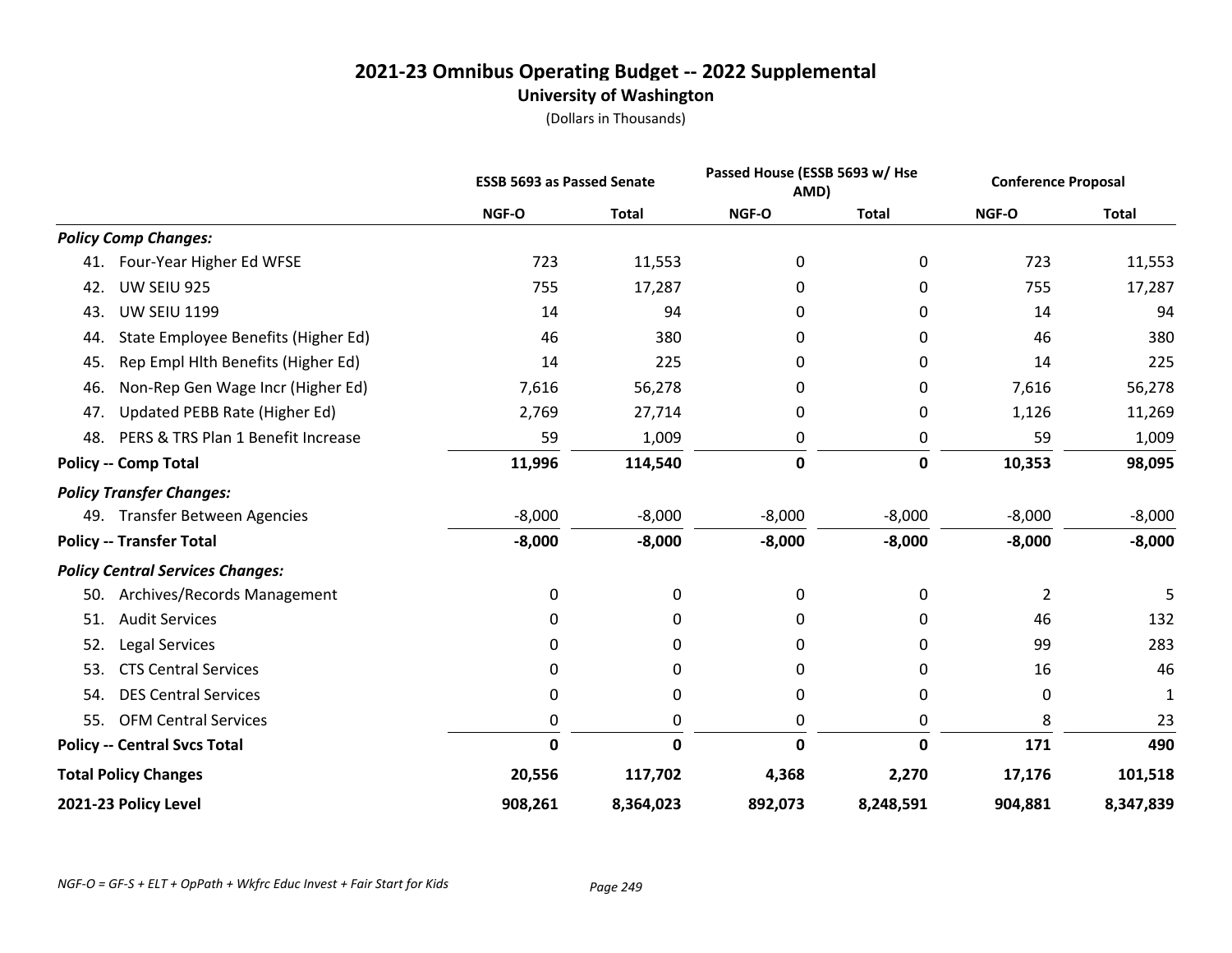#### **2021-23 Omnibus Operating Budget -- 2022 Supplemental Washington State University**

|     |                                         | <b>ESSB 5693 as Passed Senate</b> |              | Passed House (ESSB 5693 w/ Hse<br>AMD) |              | <b>Conference Proposal</b> |              |
|-----|-----------------------------------------|-----------------------------------|--------------|----------------------------------------|--------------|----------------------------|--------------|
|     |                                         | NGF-O                             | <b>Total</b> | NGF-O                                  | <b>Total</b> | NGF-O                      | <b>Total</b> |
|     | 2021-23 Original Appropriations         | 561,177                           | 1,851,990    | 561,177                                | 1,851,990    | 561,177                    | 1,851,990    |
|     | 2021-23 Maintenance Level               | 562,931                           | 1,853,381    | 562,931                                | 1,853,381    | 562,931                    | 1,853,381    |
|     | <b>Policy Other Changes:</b>            |                                   |              |                                        |              |                            |              |
|     | Organophosphate Pesticides              | 0                                 | 0            | 500                                    | 500          | 500                        | 500          |
| 2.  | Verifiable Credentials                  | 62                                | 62           | 0                                      | 0            | 0                          | 0            |
| 3.  | Apprenticeships & Higher Ed             | 80                                | 80           | 0                                      | 0            | 80                         | 80           |
| 4.  | Cannabis Revenue - Research             | 0                                 | 37           | 0                                      | 0            | 0                          | 37           |
| 5.  | Agricultural Symbiosis Initiative       | 0                                 | 0            | 500                                    | 500          | 500                        | 500          |
| 6.  | Agriculture/Industrial Symbiosis        | 500                               | 500          | 0                                      | 0            | 0                          | $\mathbf 0$  |
| 7.  | <b>Compensation Support</b>             | 1,511                             | 0            | 1,162                                  | 0            | 1,337                      | 0            |
| 8.  | <b>Commercial Fishing Gear Review</b>   | 175                               | 175          | 0                                      | 0            | 175                        | 175          |
| 9.  | <b>Community Solar Projects</b>         | 0                                 | 0            | 135                                    | 135          | 135                        | 135          |
| 10. | <b>Cybersecurity Operations Program</b> | 2,056                             | 2,056        | 0                                      | 0            | 2,056                      | 2,056        |
| 11. | <b>Energy Program</b>                   | 0                                 | 0            | 250                                    | 250          | 250                        | 250          |
| 12. | Growth Mgmt & Salmon Recovery           | 0                                 | 0            | 108                                    | 108          | 0                          | 0            |
| 13. | <b>Hazing Prevention</b>                | 0                                 | 0            | 121                                    | 121          | 121                        | 121          |
| 14. | <b>Information Security Program</b>     | 2,392                             | 2,392        | 0                                      | 0            | 0                          | 0            |
| 15. | <b>Medical Careers</b>                  | 500                               | 500          | 0                                      | 0            | 0                          | $\mathbf 0$  |
| 16. | Pesticide Alternatives Research         | 500                               | 500          | 0                                      | 0            | 0                          | 0            |
| 17. | <b>Pharmacy BH Residency</b>            | 341                               | 341          | 341                                    | 341          | 341                        | 341          |
| 18. | <b>Criminal Sentencing Task Force</b>   | 0                                 | 0            | 215                                    | 215          | 215                        | 215          |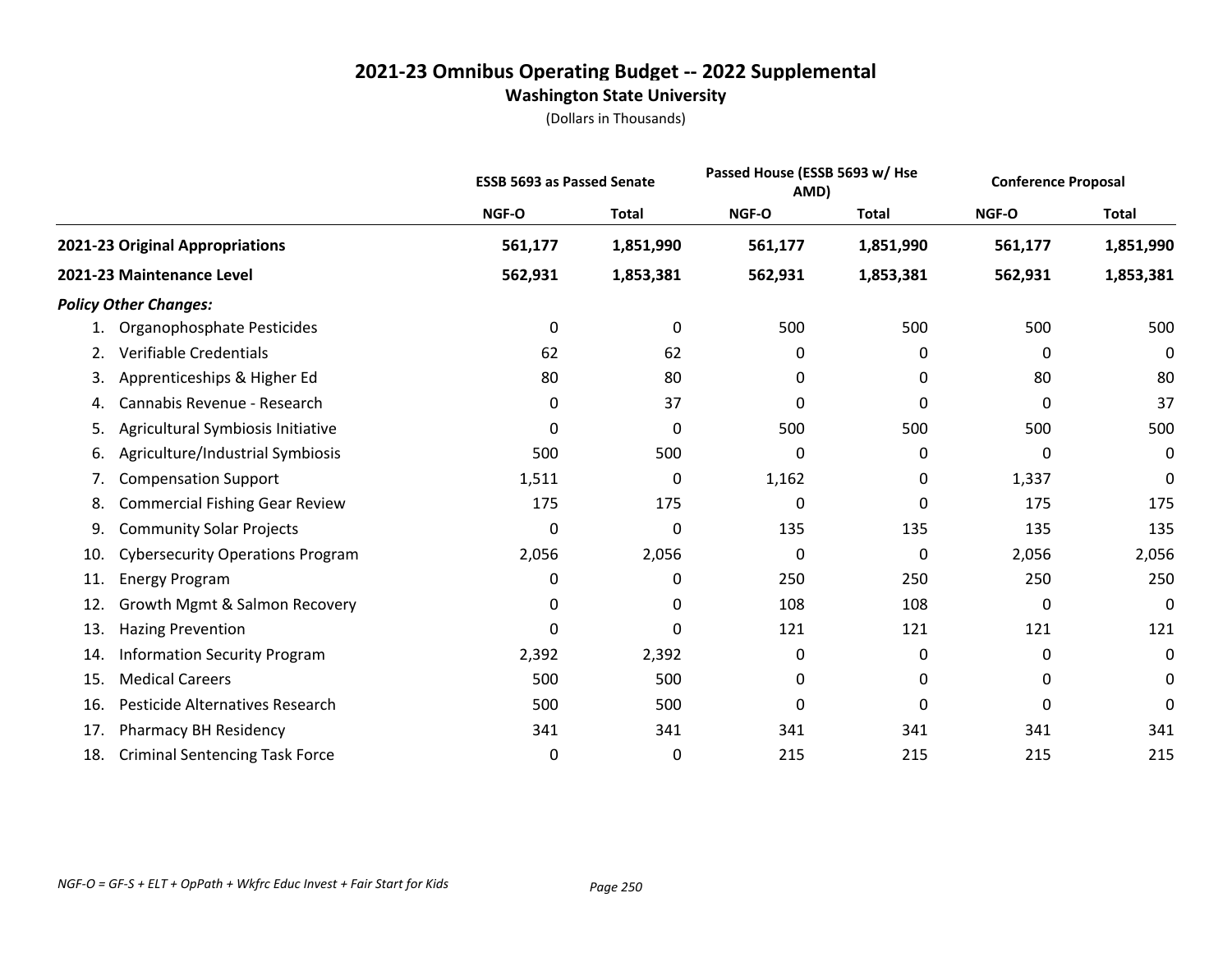#### **2021-23 Omnibus Operating Budget -- 2022 Supplemental Washington State University**

|                                         |                                       | <b>ESSB 5693 as Passed Senate</b> |              | Passed House (ESSB 5693 w/ Hse<br>AMD) |              | <b>Conference Proposal</b> |                |
|-----------------------------------------|---------------------------------------|-----------------------------------|--------------|----------------------------------------|--------------|----------------------------|----------------|
|                                         |                                       | NGF-O                             | <b>Total</b> | NGF-O                                  | <b>Total</b> | NGF-O                      | <b>Total</b>   |
| 19.                                     | <b>Sexual Assault Nurse Examiners</b> | $\mathbf 0$                       | $\mathbf 0$  | 122                                    | 122          | 122                        | 122            |
| 20.                                     | <b>Stormwater Research</b>            | 188                               | 188          | 0                                      | 0            | 188                        | 188            |
| 21.                                     | WA State Academy of Sciences          | 608                               | 608          | 608                                    | 608          | 608                        | 608            |
| <b>Policy -- Other Total</b>            |                                       | 8,913                             | 7,439        | 4,062                                  | 2,900        | 6,628                      | 5,328          |
| <b>Policy Comp Changes:</b>             |                                       |                                   |              |                                        |              |                            |                |
| 22.                                     | Four-Year Higher Ed WFSE              | 94                                | 361          | 0                                      | 0            | 94                         | 182            |
| 23.                                     | State Employee Benefits (Higher Ed)   | 48                                | 129          | 0                                      | 0            | 48                         | 129            |
| 24.                                     | Rep Empl Hlth Benefits (Higher Ed)    | 1                                 | 2            | 0                                      | 0            | 1                          | $\overline{2}$ |
| 25.                                     | Non-Rep Gen Wage Incr (Higher Ed)     | 6,035                             | 15,053       | 0                                      | 0            | 6,035                      | 15,053         |
| 26.                                     | Updated PEBB Rate (Higher Ed)         | 2,263                             | 6,004        | 0                                      | 0            | 920                        | 2,441          |
| 27.                                     | PERS & TRS Plan 1 Benefit Increase    | 51                                | 133          | 0                                      | 0            | 51                         | 133            |
| <b>WSU Police Guild</b><br>28.          |                                       | 31                                | 59           | 0                                      | 0            | 31                         | 58             |
| 29.                                     | Everett Compensation Funding-WWU      | 33                                | 33           | 33                                     | 33           | 33                         | 33             |
| <b>Policy -- Comp Total</b>             |                                       | 8,556                             | 21,774       | 33                                     | 33           | 7,213                      | 18,031         |
| <b>Policy Central Services Changes:</b> |                                       |                                   |              |                                        |              |                            |                |
| 30.                                     | Archives/Records Management           | 0                                 | 0            | 0                                      | 0            | 1                          | 2              |
| <b>Audit Services</b><br>31.            |                                       | 0                                 | 0            | 0                                      | 0            | 21                         | 42             |
| 32.<br>Legal Services                   |                                       | 0                                 | 0            | 0                                      | 0            | 44                         | 88             |
| 33.                                     | <b>CTS Central Services</b>           | 0                                 | 0            | 0                                      | 0            | 11                         | 22             |
| 34.                                     | <b>OFM Central Services</b>           | 0                                 | 0            | 0                                      | 0            | 6                          | 12             |
| 35.                                     | Self-Insurance Liability Premium      | 0                                 | 0            | 0                                      | 0            | 37                         | 74             |
| <b>Policy -- Central Svcs Total</b>     |                                       | 0                                 | $\mathbf 0$  | $\mathbf{0}$                           | 0            | 120                        | 240            |
| <b>Total Policy Changes</b>             |                                       | 17,469                            | 29,213       | 4,095                                  | 2,933        | 13,961                     | 23,599         |
| 2021-23 Policy Level                    |                                       | 580,400                           | 1,882,594    | 567,026                                | 1,856,314    | 576,892                    | 1,876,980      |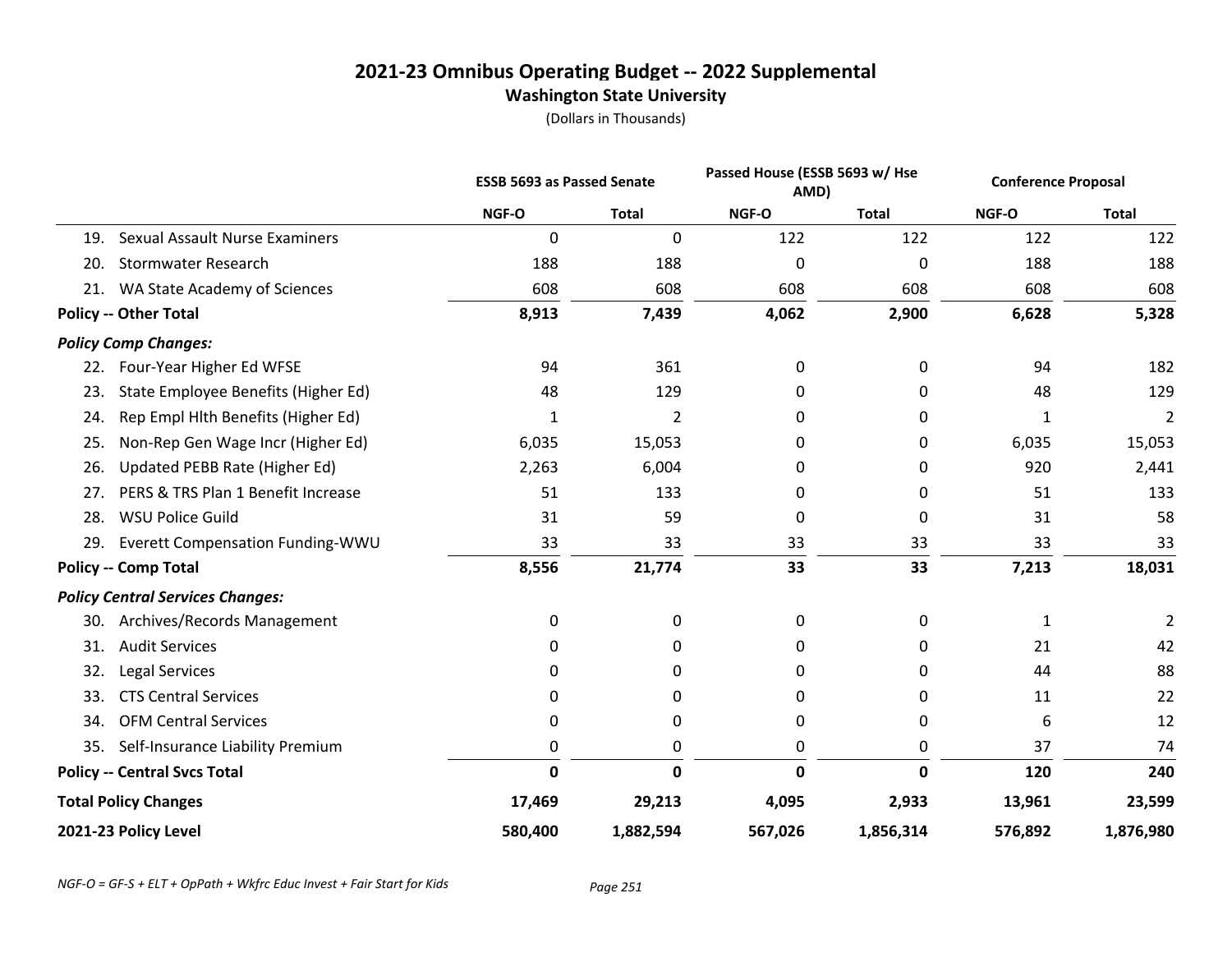# **2021-23 Omnibus Operating Budget -- 2022 Supplemental Eastern Washington University**

|                                            | <b>ESSB 5693 as Passed Senate</b> |              | Passed House (ESSB 5693 w/ Hse<br>AMD) |              | <b>Conference Proposal</b> |              |
|--------------------------------------------|-----------------------------------|--------------|----------------------------------------|--------------|----------------------------|--------------|
|                                            | NGF-O                             | <b>Total</b> | NGF-O                                  | <b>Total</b> | NGF-O                      | <b>Total</b> |
| 2021-23 Original Appropriations            | 139,184                           | 352,431      | 139,184                                | 352,431      | 139,184                    | 352,431      |
| 2021-23 Maintenance Level                  | 139,764                           | 352,845      | 139,764                                | 352,845      | 139,764                    | 352,845      |
| <b>Policy Other Changes:</b>               |                                   |              |                                        |              |                            |              |
| Eagle Care<br>1.                           | 1,054                             | 1,054        | 1,054                                  | 1,054        | 1,054                      | 1,054        |
| Verifiable Credentials<br>2.               | 14                                | 14           | 0                                      | 0            | 0                          | 0            |
| Apprenticeships & Higher Ed<br>3.          | 68                                | 68           | 0                                      | 0            | 68                         | 68           |
| <b>Bachelor in Cybersecurity</b><br>4.     | 2,262                             | 2,262        | 0                                      | 0            | 2,262                      | 2,262        |
| Bachelor of Science in Nursing<br>5.       | 6,170                             | 6,170        | 0                                      | 0            | 6,170                      | 6,170        |
| <b>Compensation Support</b><br>6.          | 306                               | 0            | 218                                    | 0            | 262                        | 0            |
| <b>Hazing Prevention</b><br>7.             | 0                                 | 0            | 43                                     | 43           | 43                         | 43           |
| Masters in Cyber Operation<br>8.           | 548                               | 548          | 548                                    | 548          | 548                        | 548          |
| <b>Policy -- Other Total</b>               | 10,422                            | 10,116       | 1,863                                  | 1,645        | 10,407                     | 10,145       |
| <b>Policy Comp Changes:</b>                |                                   |              |                                        |              |                            |              |
| Eastern Washington Higher Ed WFSE<br>9.    | 0                                 | $\mathbf 0$  | 0                                      | 0            | 218                        | 420          |
| Eastern Washington Higher Ed PSE<br>10.    | 0                                 | $\Omega$     | 0                                      | 0            | 36                         | 70           |
| State Employee Benefits (Higher Ed)<br>11. | 8                                 | 21           | 0                                      | 0            | 8                          | 21           |
| Rep Empl Hlth Benefits (Higher Ed)<br>12.  | 5                                 | 12           | 0                                      | 0            | 5                          | 12           |
| 13.<br>Non-Rep Gen Wage Incr (Higher Ed)   | 1,135                             | 2,663        | 0                                      | 0            | 1,135                      | 2,663        |
| Updated PEBB Rate (Higher Ed)<br>14.       | 600                               | 1,453        | 0                                      | 0            | 244                        | 591          |
| PERS & TRS Plan 1 Benefit Increase<br>15.  | 13                                | 30           | 0                                      | 0            | 13                         | 30           |
| <b>Policy -- Comp Total</b>                | 1,761                             | 4,179        | 0                                      | 0            | 1,659                      | 3,807        |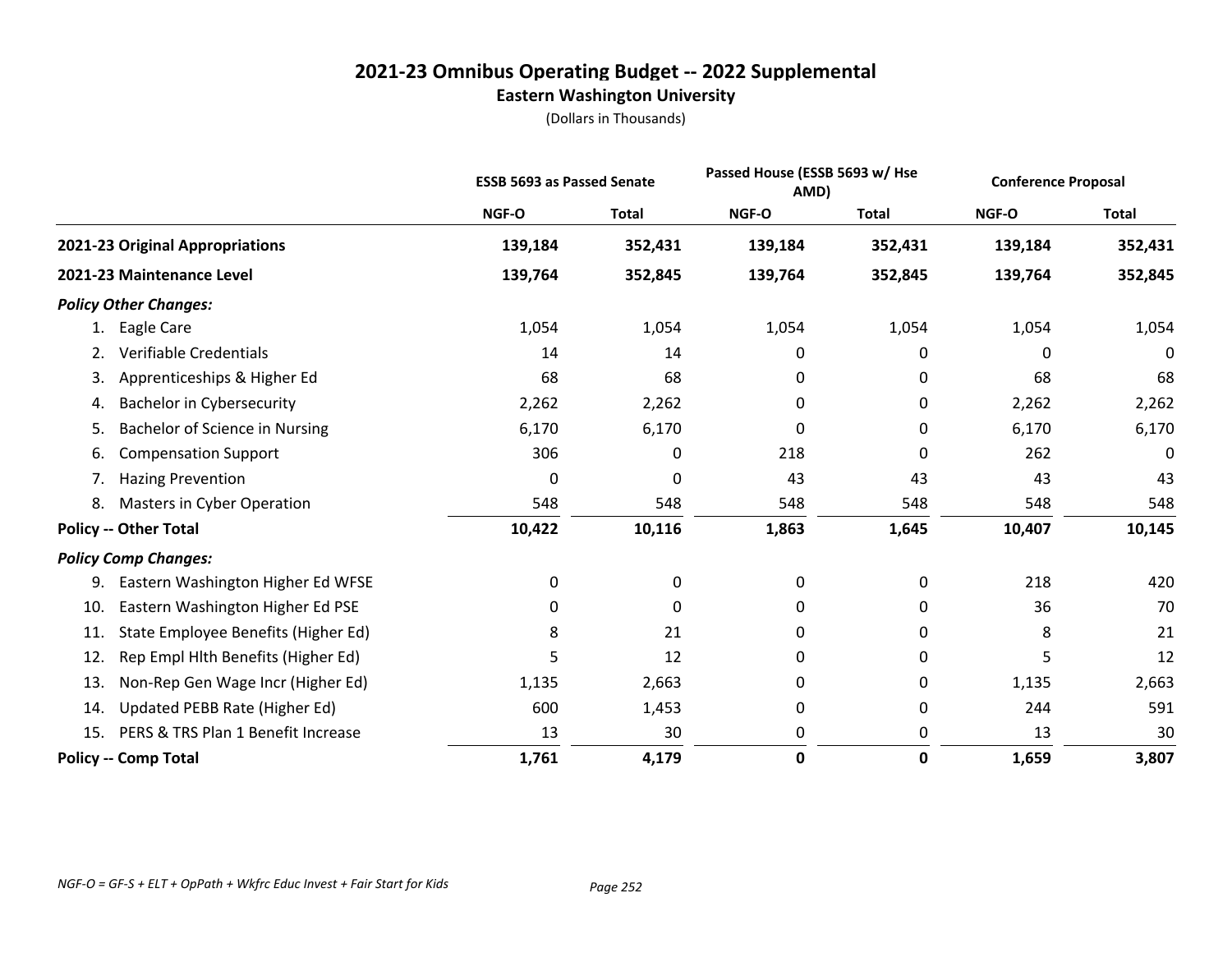# **2021-23 Omnibus Operating Budget -- 2022 Supplemental Eastern Washington University**

|                                         | <b>ESSB 5693 as Passed Senate</b> |              | Passed House (ESSB 5693 w/ Hse<br>AMD) |         | <b>Conference Proposal</b> |                |
|-----------------------------------------|-----------------------------------|--------------|----------------------------------------|---------|----------------------------|----------------|
|                                         | NGF-O                             | <b>Total</b> | NGF-O                                  | Total   | NGF-O                      | <b>Total</b>   |
| <b>Policy Central Services Changes:</b> |                                   |              |                                        |         |                            |                |
| Archives/Records Management<br>16.      | $\Omega$                          | 0            | 0                                      |         |                            |                |
| <b>Audit Services</b><br>17.            | $\Omega$                          | 0            | 0                                      | 0       |                            | 13             |
| <b>Legal Services</b><br>18.            | 0                                 | 0            | 0                                      | 0       | 24                         | 46             |
| <b>CTS Central Services</b><br>19.      | 0                                 | 0            | 0                                      | 0       | າ                          | 4              |
| <b>OFM Central Services</b><br>20.      | 0                                 | 0            | 0                                      |         |                            | $\overline{2}$ |
| 21. Self-Insurance Liability Premium    | 0                                 | 0            | 0                                      |         | 9                          | 18             |
| <b>Policy -- Central Svcs Total</b>     | Ω                                 | 0            | 0                                      | 0       | 44                         | 84             |
| <b>Total Policy Changes</b>             | 12,183                            | 14,295       | 1,863                                  | 1,645   | 12,110                     | 14,036         |
| 2021-23 Policy Level                    | 151,947                           | 367,140      | 141,627                                | 354,490 | 151,874                    | 366,881        |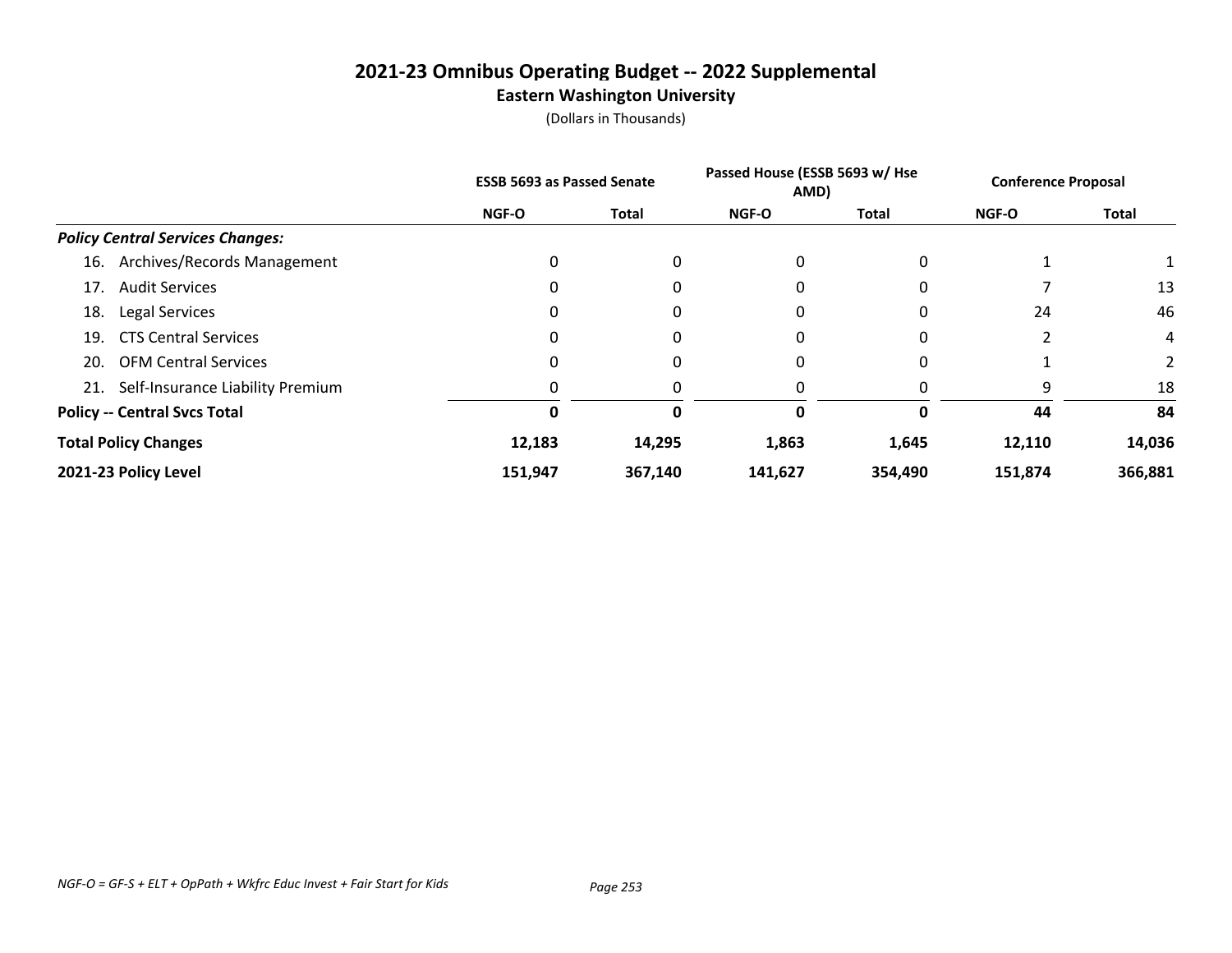# **2021-23 Omnibus Operating Budget -- 2022 Supplemental Central Washington University**

|     |                                           | <b>ESSB 5693 as Passed Senate</b> |              | Passed House (ESSB 5693 w/ Hse<br>AMD) |              | <b>Conference Proposal</b> |              |
|-----|-------------------------------------------|-----------------------------------|--------------|----------------------------------------|--------------|----------------------------|--------------|
|     |                                           | NGF-O                             | <b>Total</b> | <b>NGF-O</b>                           | <b>Total</b> | NGF-O                      | <b>Total</b> |
|     | 2021-23 Original Appropriations           | 144,145                           | 436,296      | 144,145                                | 436,296      | 144,145                    | 436,296      |
|     | 2021-23 Maintenance Level                 | 144,833                           | 436,822      | 144,833                                | 436,822      | 144,833                    | 436,822      |
|     | <b>Policy Other Changes:</b>              |                                   |              |                                        |              |                            |              |
|     | Verifiable Credentials                    | 79                                | 79           | 0                                      | 0            | 0                          | 0            |
| 2.  | Uniform College Athlete Act               | 0                                 | 50           | 0                                      | 0            | 0                          | 0            |
| 3.  | <b>Wildcat Academic Mentoring Program</b> | 293                               | 293          | 293                                    | 293          | 293                        | 293          |
| 4.  | <b>Compensation Support</b>               | 325                               | 0            | 325                                    | 0            | 325                        | 0            |
| 5.  | <b>Cybersecurity Courses</b>              | 1,084                             | 1,084        | 613                                    | 613          | 613                        | 613          |
| 6.  | <b>Cybersecurity Certificate</b>          | 333                               | 333          | 0                                      | 0            | 0                          | $\mathbf 0$  |
| 7.  | <b>Diverse Faculty Cohort</b>             | 880                               | 880          | 0                                      | 0            | 0                          | 0            |
| 8.  | <b>Hazing Prevention</b>                  | 0                                 | 0            | 20                                     | 20           | 20                         | 20           |
| 9.  | Jump Start Program                        | 143                               | 143          | 143                                    | 143          | 143                        | 143          |
| 10. | Roslyn Cemetery                           | 0                                 | 0            | 55                                     | 55           | 55                         | 55           |
|     | <b>Policy -- Other Total</b>              | 3,137                             | 2,862        | 1,449                                  | 1,124        | 1,449                      | 1,124        |
|     | <b>Policy Comp Changes:</b>               |                                   |              |                                        |              |                            |              |
| 11. | Four-Year Higher Ed WFSE                  | 237                               | 832          | 0                                      | 0            | 237                        | 423          |
| 12. | Four-Year Higher Ed PSE                   | 252                               | 508          | 0                                      | 0            | 252                        | 471          |
| 13. | State Employee Benefits (Higher Ed)       | 11                                | 22           | 0                                      | 0            | 11                         | 22           |
| 14. | Rep Empl Hlth Benefits (Higher Ed)        | $\overline{2}$                    | 5            | 0                                      | 0            | 2                          | 5            |
| 15. | Non-Rep Gen Wage Incr (Higher Ed)         | 1,336                             | 2,607        | 0                                      | 0            | 1,336                      | 2,607        |
| 16. | Updated PEBB Rate (Higher Ed)             | 617                               | 1,244        | 0                                      | 0            | 251                        | 506          |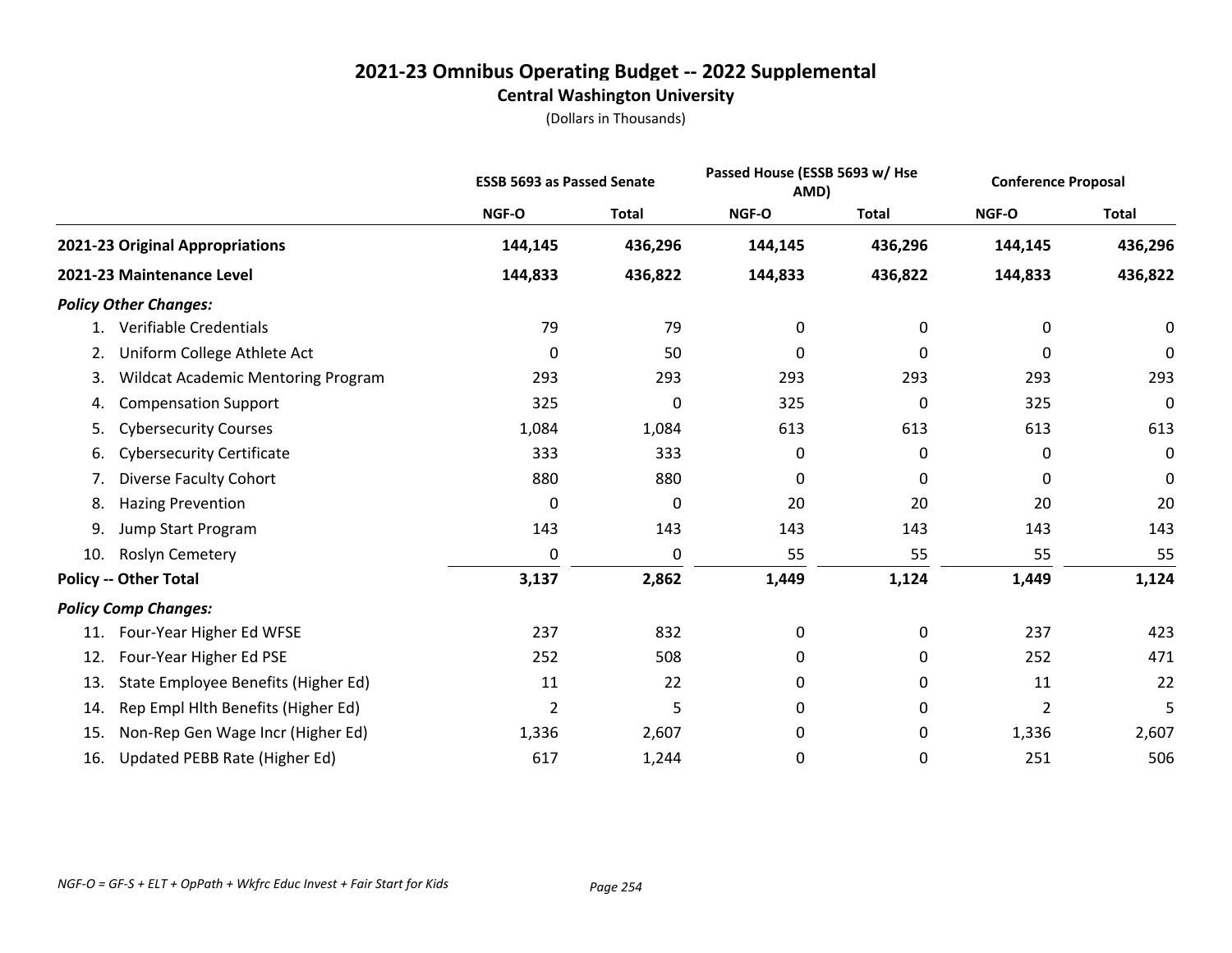# **2021-23 Omnibus Operating Budget -- 2022 Supplemental Central Washington University**

|                                         | <b>ESSB 5693 as Passed Senate</b> |         | Passed House (ESSB 5693 w/ Hse<br>AMD) |              | <b>Conference Proposal</b> |              |
|-----------------------------------------|-----------------------------------|---------|----------------------------------------|--------------|----------------------------|--------------|
|                                         | <b>NGF-O</b>                      | Total   | <b>NGF-O</b>                           | <b>Total</b> | <b>NGF-O</b>               | <b>Total</b> |
| 17. PERS & TRS Plan 1 Benefit Increase  | 16                                | 33      | 0                                      | 0            | 16                         | 33           |
| <b>Policy -- Comp Total</b>             | 2,471                             | 5,251   | 0                                      | 0            | 2,105                      | 4,067        |
| <b>Policy Central Services Changes:</b> |                                   |         |                                        |              |                            |              |
| Archives/Records Management<br>18.      | 0                                 | 0       | 0                                      |              |                            |              |
| <b>Audit Services</b><br>19.            | 0                                 |         | 0                                      |              | 8                          | 15           |
| <b>Legal Services</b><br>20.            | $\Omega$                          | 0       | 0                                      |              | 14                         | 27           |
| <b>CTS Central Services</b><br>21.      | 0                                 |         | 0                                      |              | 4                          | 8            |
| <b>OFM Central Services</b><br>22.      | 0                                 |         | 0                                      |              |                            |              |
| Self-Insurance Liability Premium<br>23. | 0                                 |         | 0                                      |              | 8                          | 15           |
| <b>Policy -- Central Svcs Total</b>     | 0                                 | ŋ       | 0                                      | O            | 37                         | 72           |
| <b>Total Policy Changes</b>             | 5,608                             | 8,113   | 1,449                                  | 1,124        | 3,591                      | 5,263        |
| 2021-23 Policy Level                    | 150,441                           | 444,935 | 146,282                                | 437,946      | 148,424                    | 442,085      |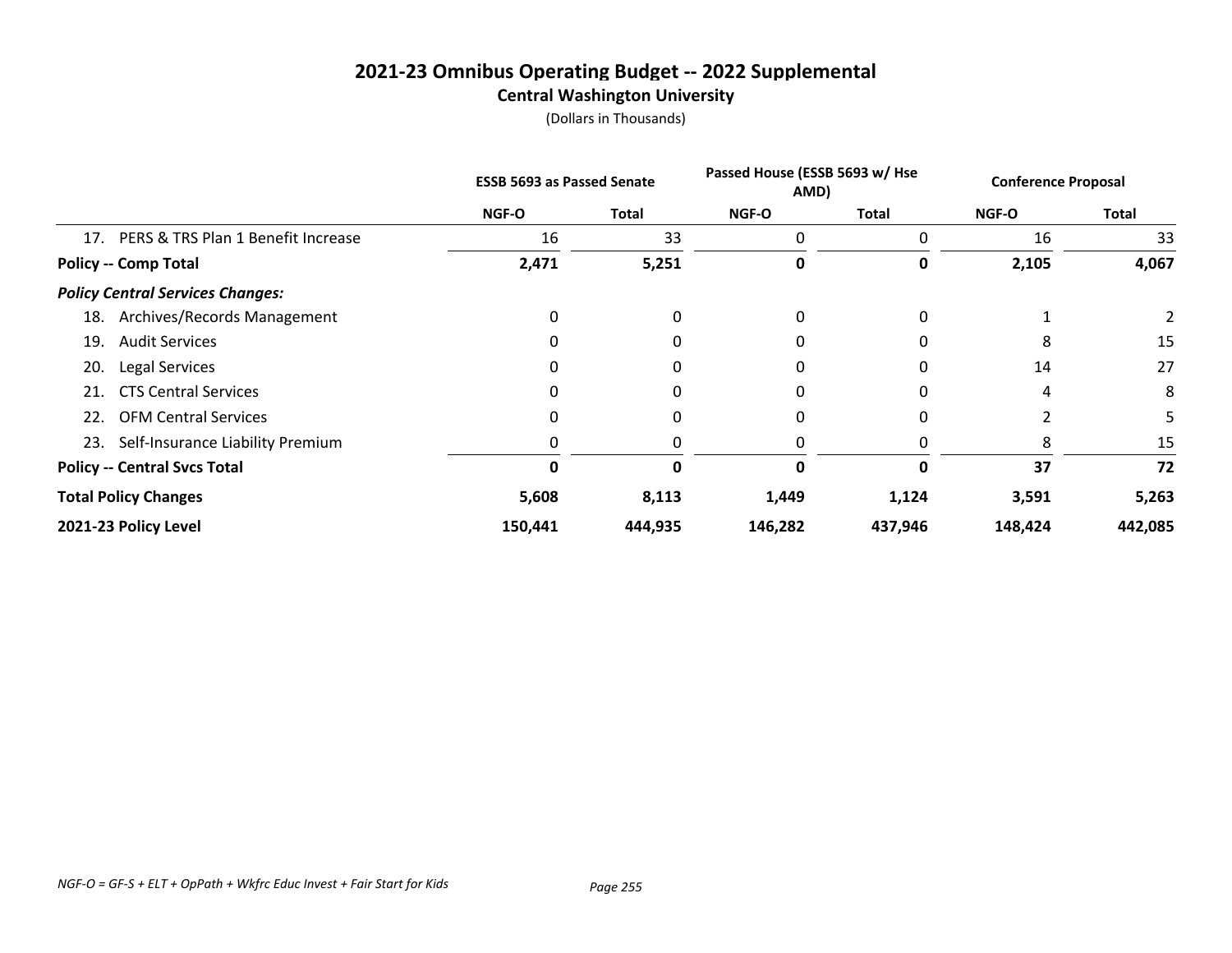# **2021-23 Omnibus Operating Budget -- 2022 Supplemental The Evergreen State College**

|     |                                         | <b>ESSB 5693 as Passed Senate</b> |              | Passed House (ESSB 5693 w/ Hse<br>AMD) |              | <b>Conference Proposal</b> |              |
|-----|-----------------------------------------|-----------------------------------|--------------|----------------------------------------|--------------|----------------------------|--------------|
|     |                                         | NGF-O                             | <b>Total</b> | <b>NGF-O</b>                           | <b>Total</b> | NGF-O                      | <b>Total</b> |
|     | 2021-23 Original Appropriations         | 73,874                            | 172,420      | 73,874                                 | 172,420      | 73,874                     | 172,420      |
|     | 2021-23 Maintenance Level               | 74,041                            | 172,560      | 74,041                                 | 172,560      | 74,041                     | 172,560      |
|     | <b>Policy Other Changes:</b>            |                                   |              |                                        |              |                            |              |
| 1.  | Verifiable Credentials                  | 150                               | 150          | 0                                      | 0            | 0                          | 0            |
| 2.  | Underground Economy                     | 116                               | 116          | 0                                      | 0            | 0                          | 0            |
| 3.  | Uniform College Athlete Act             | 0                                 | 1            | 0                                      | 0            | 0                          | 0            |
| 4.  | Student Wellness/Mental Health          | 142                               | 142          | 142                                    | 142          | 142                        | 142          |
| 5.  | <b>Instructional Design</b>             | 120                               | 120          | 0                                      | 0            | 0                          | 0            |
| 6.  | Lab and Studio Support                  | 320                               | 320          | 196                                    | 196          | 196                        | 196          |
| 7.  | <b>Cybersecurity Certificate</b>        | 454                               | 454          | 0                                      | 0            | 0                          | $\mathbf 0$  |
| 8.  | <b>Compensation Support</b>             | 158                               | 0            | 158                                    | 0            | 158                        | 0            |
| 9.  | Certificate Program Support             | 25                                | 25           | 0                                      | 0            | 0                          | $\mathbf 0$  |
| 10. | <b>Custodial Interrogations</b>         | 100                               | 100          | 0                                      | 0            | 100                        | 100          |
| 11. | <b>Criminal Sentencing Task Force</b>   | 0                                 | 0            | 40                                     | 40           | 40                         | 40           |
| 12. | <b>DOC Educ/Training Programs</b>       | 600                               | 600          | 0                                      | 0            | 600                        | 600          |
| 13. | <b>Hazing Prevention</b>                | 0                                 | 0            | 27                                     | 27           | 27                         | 27           |
| 14. | <b>Environmental Health Disparities</b> | 162                               | 162          | 162                                    | 162          | 162                        | 162          |
| 15. | <b>Agricultural Workers</b>             | 62                                | 62           | 0                                      | 0            | 0                          | 0            |
| 16. | Farm worker assessment                  | 0                                 | 0            | 62                                     | 62           | 62                         | 62           |
| 17. | <b>Transitional Kindergarten</b>        | 0                                 | 0            | 125                                    | 125          | 125                        | 125          |
| 18. | Underground Economy                     | 0                                 | 0            | 0                                      | 0            | 116                        | 116          |
|     | <b>Policy -- Other Total</b>            | 2,409                             | 2,252        | 912                                    | 754          | 1,728                      | 1,570        |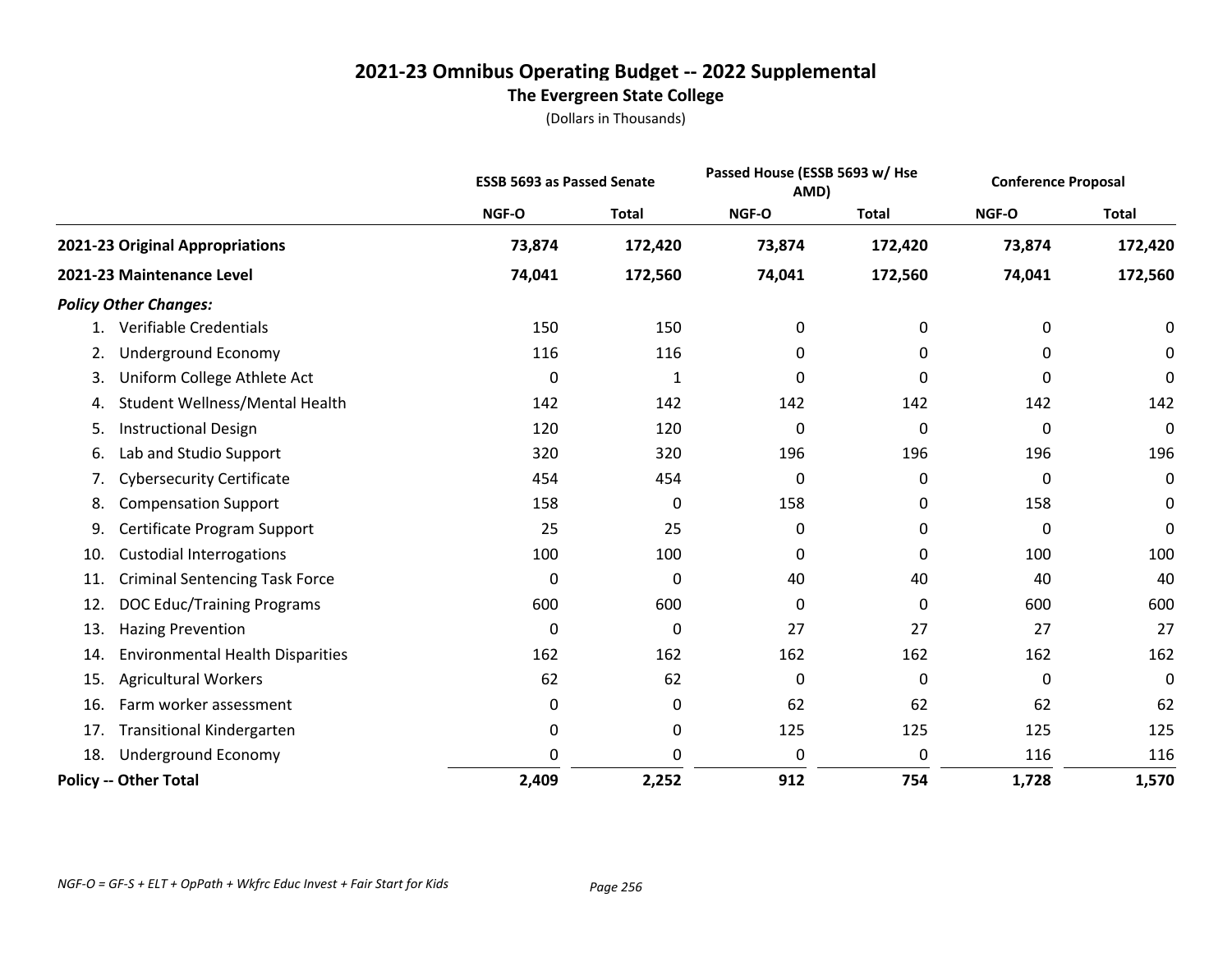# **2021-23 Omnibus Operating Budget -- 2022 Supplemental The Evergreen State College**

|                                            | <b>ESSB 5693 as Passed Senate</b> |              | Passed House (ESSB 5693 w/ Hse<br>AMD) |              | <b>Conference Proposal</b> |              |
|--------------------------------------------|-----------------------------------|--------------|----------------------------------------|--------------|----------------------------|--------------|
|                                            | NGF-O                             | <b>Total</b> | <b>NGF-O</b>                           | <b>Total</b> | <b>NGF-O</b>               | <b>Total</b> |
| <b>Policy Comp Changes:</b>                |                                   |              |                                        |              |                            |              |
| Four-Year Higher Ed WFSE<br>19.            | 365                               | 522          | 0                                      | 0            | 365                        | 522          |
| State Employee Benefits (Higher Ed)<br>20. | 6                                 | 8            | 0                                      | 0            | 6                          | 8            |
| Rep Empl Hlth Benefits (Higher Ed)<br>21.  | 4                                 | 6            | 0                                      | 0            | 4                          | 6            |
| Non-Rep Gen Wage Incr (Higher Ed)<br>22.   | 731                               | 1,112        | 0                                      | 0            | 731                        | 1,112        |
| Updated PEBB Rate (Higher Ed)<br>23.       | 433                               | 674          | 0                                      | 0            | 176                        | 274          |
| PERS & TRS Plan 1 Benefit Increase<br>24.  | 13                                | 20           | 0                                      | 0            | 13                         | 20           |
| <b>Policy -- Comp Total</b>                | 1,552                             | 2,342        | $\bf{0}$                               | 0            | 1,295                      | 1,942        |
| <b>Policy Central Services Changes:</b>    |                                   |              |                                        |              |                            |              |
| <b>Audit Services</b><br>25.               | 0                                 | 0            | $\Omega$                               | 0            | 3                          | 6            |
| Legal Services<br>26.                      | 0                                 | 0            | 0                                      | 0            | 11                         | 23           |
| <b>CTS Central Services</b><br>27.         | 0                                 | 0            | 0                                      | 0            | 2                          | 4            |
| <b>DES Central Services</b><br>28.         | 0                                 | 0            | 0                                      |              |                            |              |
| <b>OFM Central Services</b><br>29.         | 0                                 | 0            | 0                                      | 0            |                            |              |
| Self-Insurance Liability Premium<br>30.    | 0                                 | 0            | 0                                      | 0            |                            | 15           |
| <b>Policy -- Central Svcs Total</b>        | 0                                 | 0            | 0                                      | 0            | 26                         | 55           |
| <b>Total Policy Changes</b>                | 3,961                             | 4,594        | 912                                    | 754          | 3,049                      | 3,567        |
| 2021-23 Policy Level                       | 78,002                            | 177,154      | 74,953                                 | 173,314      | 77,090                     | 176,127      |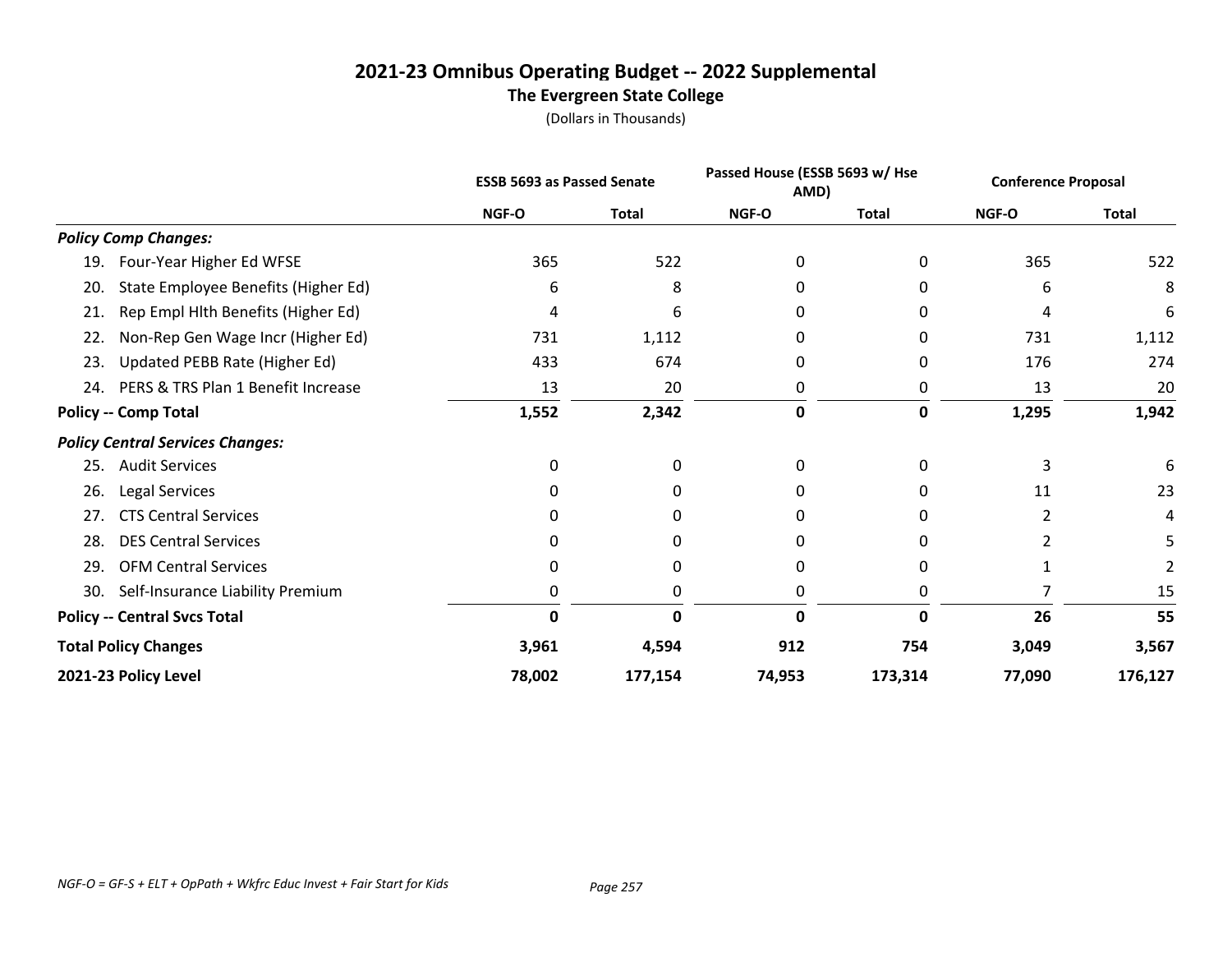# **2021-23 Omnibus Operating Budget -- 2022 Supplemental Western Washington University**

|                                             | <b>ESSB 5693 as Passed Senate</b> |              |         | Passed House (ESSB 5693 w/ Hse<br>AMD) |         | <b>Conference Proposal</b> |
|---------------------------------------------|-----------------------------------|--------------|---------|----------------------------------------|---------|----------------------------|
|                                             | NGF-O                             | <b>Total</b> | NGF-O   | <b>Total</b>                           | NGF-O   | <b>Total</b>               |
| 2021-23 Original Appropriations             | 189,993                           | 444,762      | 189,993 | 444,762                                | 189,993 | 444,762                    |
| 2021-23 Maintenance Level                   | 191,053                           | 445,704      | 191,053 | 445,704                                | 191,053 | 445,704                    |
| <b>Policy Other Changes:</b>                |                                   |              |         |                                        |         |                            |
| <b>Student Support</b><br>1.                | 1,800                             | 1,800        | 720     | 720                                    | 1,260   | 1,260                      |
| <b>Verifiable Credentials</b><br>2.         | 87                                | 87           | 0       | 0                                      | 0       | 0                          |
| <b>Accessory Dwelling Unit Review</b><br>3. | 0                                 | 0            | 30      | 30                                     | 30      | 30                         |
| <b>Compensation Support</b><br>4.           | 966                               | 0            | 568     | 0                                      | 767     | 0                          |
| <b>Cybersecurity Certificate</b><br>5.      | 439                               | 439          | 0       | 0                                      | 0       | 0                          |
| Cyber Range Poulsbo<br>6.                   | 769                               | 769          | 769     | 769                                    | 769     | 769                        |
| <b>Hazing Prevention</b><br>7.              | 0                                 | 0            | 66      | 66                                     | 66      | 66                         |
| <b>Masters in Nursing</b><br>8.             | 461                               | 461          | 461     | 461                                    | 461     | 461                        |
| RN to Bachelors in Nursing<br>9.            | 433                               | 433          | 113     | 433                                    | 433     | 433                        |
| <b>Policy -- Other Total</b>                | 4,955                             | 3,989        | 2,727   | 2,479                                  | 3,786   | 3,019                      |
| <b>Policy Comp Changes:</b>                 |                                   |              |         |                                        |         |                            |
| Four-Year Higher Ed WFSE<br>10.             | 515                               | 1,164        | 0       | 0                                      | 515     | 1,164                      |
| Four-Year Higher Ed PSE<br>11.              | 594                               | 1,405        | 0       | 0                                      | 594     | 1,405                      |
| State Employee Benefits (Higher Ed)<br>12.  | 13                                | 30           | 0       | 0                                      | 13      | 30                         |
| Rep Empl Hlth Benefits (Higher Ed)<br>13.   | 5                                 | 13           | 0       | 0                                      | 5       | 13                         |
| Non-Rep Gen Wage Incr (Higher Ed)<br>14.    | 1,674                             | 3,800        | 0       | 0                                      | 1,674   | 3,796                      |
| Updated PEBB Rate (Higher Ed)<br>15.        | 846                               | 2,023        | 0       | 0                                      | 344     | 822                        |
| PERS & TRS Plan 1 Benefit Increase<br>16.   | 19                                | 46           | 0       | 0                                      | 19      | 46                         |
| <b>Policy -- Comp Total</b>                 | 3,666                             | 8,481        | 0       | 0                                      | 3,164   | 7,276                      |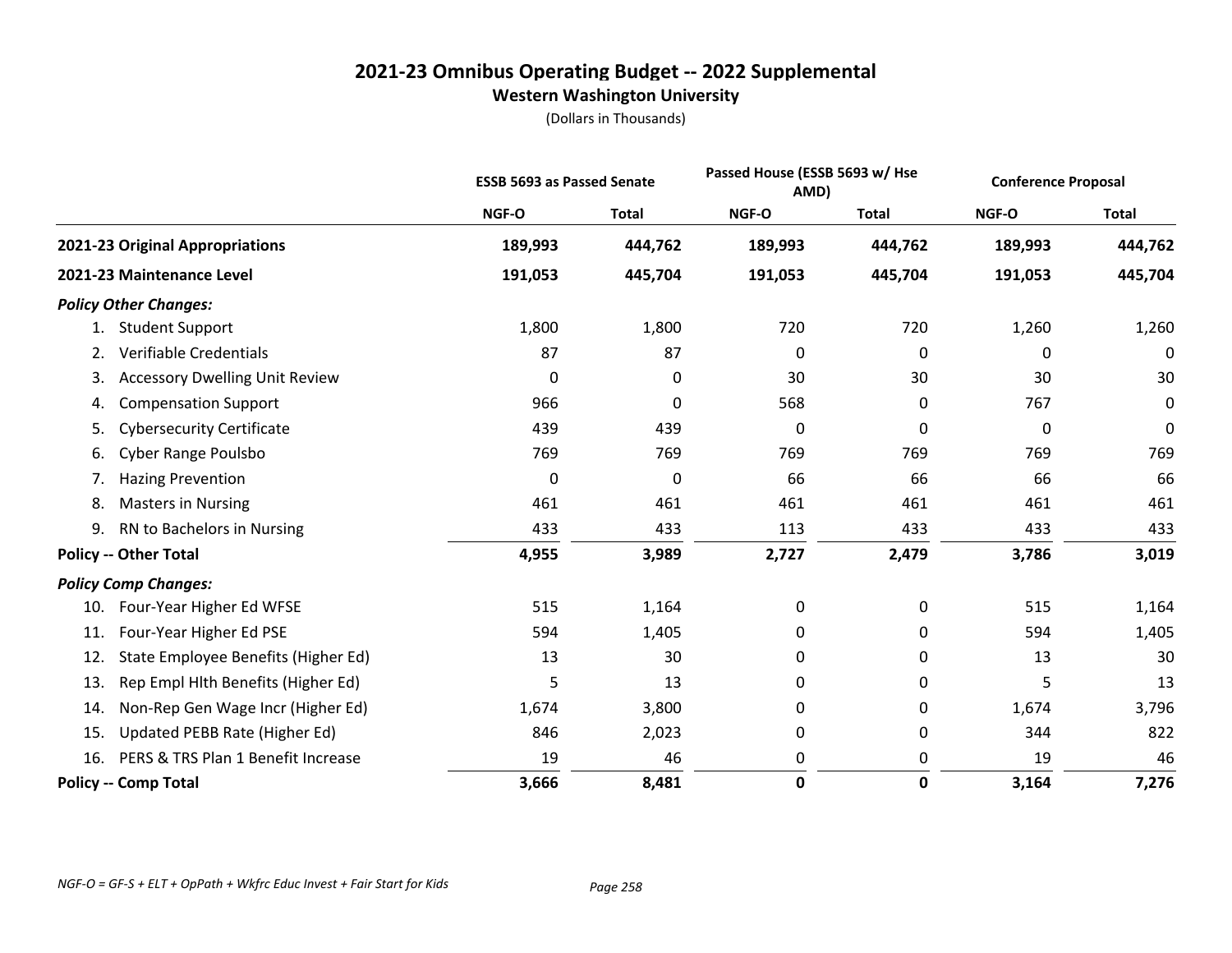# **2021-23 Omnibus Operating Budget -- 2022 Supplemental Western Washington University**

|                                         | <b>ESSB 5693 as Passed Senate</b> |         | Passed House (ESSB 5693 w/ Hse<br>AMD) |              | <b>Conference Proposal</b> |         |
|-----------------------------------------|-----------------------------------|---------|----------------------------------------|--------------|----------------------------|---------|
|                                         | NGF-O                             | Total   | <b>NGF-O</b>                           | <b>Total</b> | NGF-O                      | Total   |
| <b>Policy Central Services Changes:</b> |                                   |         |                                        |              |                            |         |
| Archives/Records Management<br>17.      | 0                                 | 0       | 0                                      | 0            |                            |         |
| <b>Audit Services</b><br>18.            | 0                                 | 0       | 0                                      | 0            | 8                          | 16      |
| Legal Services<br>19.                   | 0                                 |         | 0                                      | 0            | 268                        | 526     |
| <b>CTS Central Services</b><br>20.      | 0                                 | 0       | 0                                      | 0            | 4                          | 8       |
| <b>OFM Central Services</b><br>21.      | 0                                 |         | 0                                      | 0            |                            | 6       |
| 22. Self-Insurance Liability Premium    | 0                                 |         |                                        |              |                            | 4       |
| <b>Policy -- Central Svcs Total</b>     |                                   | 0       | 0                                      | 0            | 286                        | 562     |
| <b>Total Policy Changes</b>             | 8,621                             | 12,470  | 2,727                                  | 2,479        | 7,236                      | 10,857  |
| 2021-23 Policy Level                    | 199,674                           | 458,174 | 193,780                                | 448,183      | 198,289                    | 456,561 |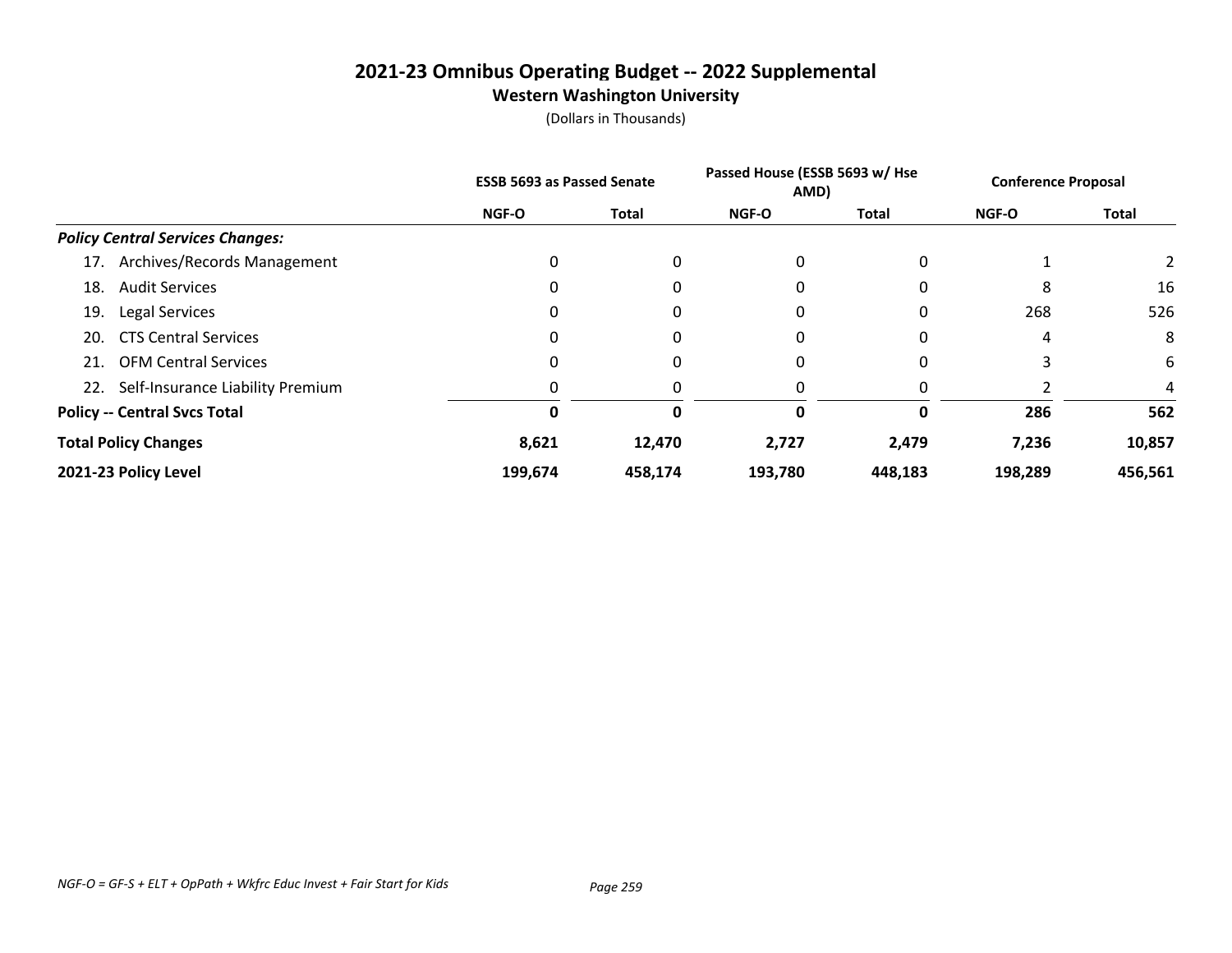# **2021-23 Omnibus Operating Budget -- 2022 Supplemental**

# **Washington State Arts Commission**

|                                            | <b>ESSB 5693 as Passed Senate</b> |              | Passed House (ESSB 5693 w/ Hse<br>AMD) |              | <b>Conference Proposal</b> |              |
|--------------------------------------------|-----------------------------------|--------------|----------------------------------------|--------------|----------------------------|--------------|
|                                            | NGF-O                             | <b>Total</b> | NGF-O                                  | <b>Total</b> | NGF-O                      | <b>Total</b> |
| 2021-23 Original Appropriations            | 5,262                             | 10,468       | 5,262                                  | 10,468       | 5,262                      | 10,468       |
| 2021-23 Maintenance Level                  | 5,357                             | 10,565       | 5,357                                  | 10,565       | 5,357                      | 10,565       |
| <b>Policy Other Changes:</b>               |                                   |              |                                        |              |                            |              |
| 1. Arts-Based Services for Veterans        | 0                                 | 0            | 1,500                                  | 1,500        | 1,500                      | 1,500        |
| Goldendale Arts Revitalization<br>2.       | 71                                | 71           | 0                                      | 0            | 71                         | 71           |
| <b>Constituent Management System</b><br>3. | 0                                 | 0            | 120                                    | 120          | 120                        | 120          |
| State Poet Laureate Program<br>4.          | 0                                 | 0            | 150                                    | 150          | 150                        | 150          |
| Maintain State-Owned Public Art<br>5.      | 0                                 | 0            | 514                                    | 514          | 257                        | 257          |
| Increase Private/Local Authority<br>6.     | 0                                 | 93           | 0                                      | 93           | 0                          | 93           |
| <b>Policy -- Other Total</b>               | 71                                | 164          | 2,284                                  | 2,377        | 2,098                      | 2,191        |
| <b>Policy Comp Changes:</b>                |                                   |              |                                        |              |                            |              |
| 7. WFSE General Government                 | 30                                | 32           | 0                                      | 0            | 30                         | 32           |
| Non-Rep General Wage Increase<br>8.        | 25                                | 33           | 0                                      | 0            | 25                         | 33           |
| <b>Updated PEBB Rate</b><br>9.             | 17                                | 19           | 0                                      | 0            | 7                          | 8            |
| PERS & TRS Plan 1 Benefit Increase<br>10.  | 1                                 | 1            | 0                                      | 0            | 1                          | 1            |
| <b>Policy -- Comp Total</b>                | 73                                | 85           | 0                                      | 0            | 63                         | 74           |
| <b>Policy Central Services Changes:</b>    |                                   |              |                                        |              |                            |              |
| <b>Audit Services</b><br>11.               | 0                                 | 0            | 0                                      | 0            | 6                          | 6            |
| Legal Services<br>12.                      | 0                                 | 0            | 0                                      | 0            | 1                          | 1            |
| <b>CTS Central Services</b><br>13.         | 0                                 | 0            | 0                                      | 0            | 10                         | 10           |
| <b>DES Central Services</b><br>14.         | 0                                 | 0            | 0                                      | 0            | 13                         | 13           |
| <b>Policy -- Central Svcs Total</b>        | $\mathbf 0$                       | $\mathbf 0$  | 0                                      | $\mathbf 0$  | 30                         | 30           |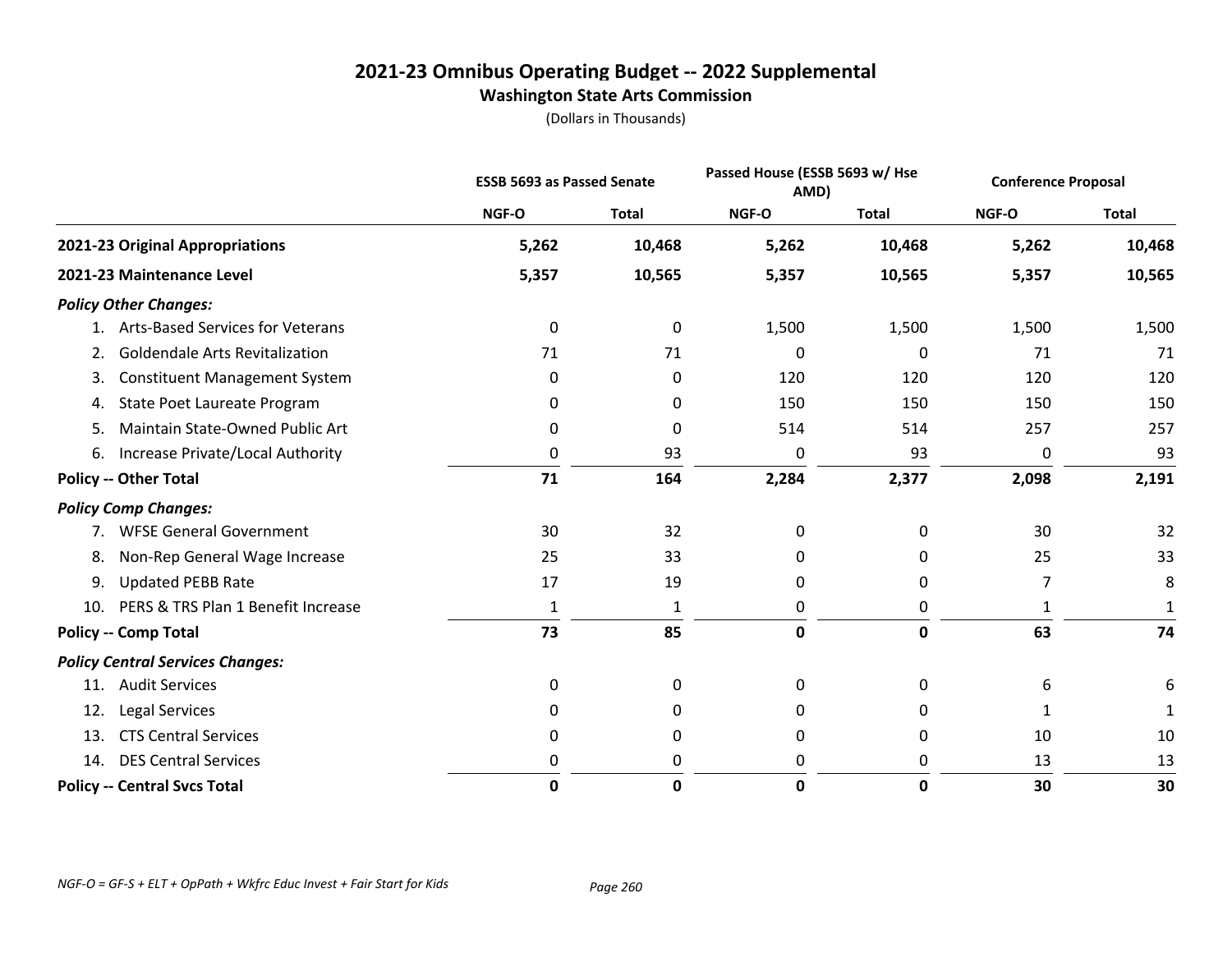# **2021-23 Omnibus Operating Budget -- 2022 Supplemental**

# **Washington State Arts Commission**

|                             | <b>ESSB 5693 as Passed Senate</b> |              | Passed House (ESSB 5693 w/ Hse<br>AMD) |        | <b>Conference Proposal</b> |              |
|-----------------------------|-----------------------------------|--------------|----------------------------------------|--------|----------------------------|--------------|
|                             | <b>NGF-O</b>                      | <b>Total</b> | <b>NGF-O</b>                           | Total  | <b>NGF-O</b>               | <b>Total</b> |
| <b>Policy UAR Changes:</b>  |                                   |              |                                        |        |                            |              |
| Other UARs<br>15.           |                                   | 45           | $\Omega$                               | 45     |                            | 45           |
| <b>Policy -- UAR Total</b>  | $\bf{0}$                          | 45           | 0                                      | 45     |                            | 45           |
| <b>Total Policy Changes</b> | 144                               | 294          | 2,284                                  | 2,422  | 2,191                      | 2,340        |
| 2021-23 Policy Level        | 5,501                             | 10,859       | 7,641                                  | 12,987 | 7,548                      | 12,905       |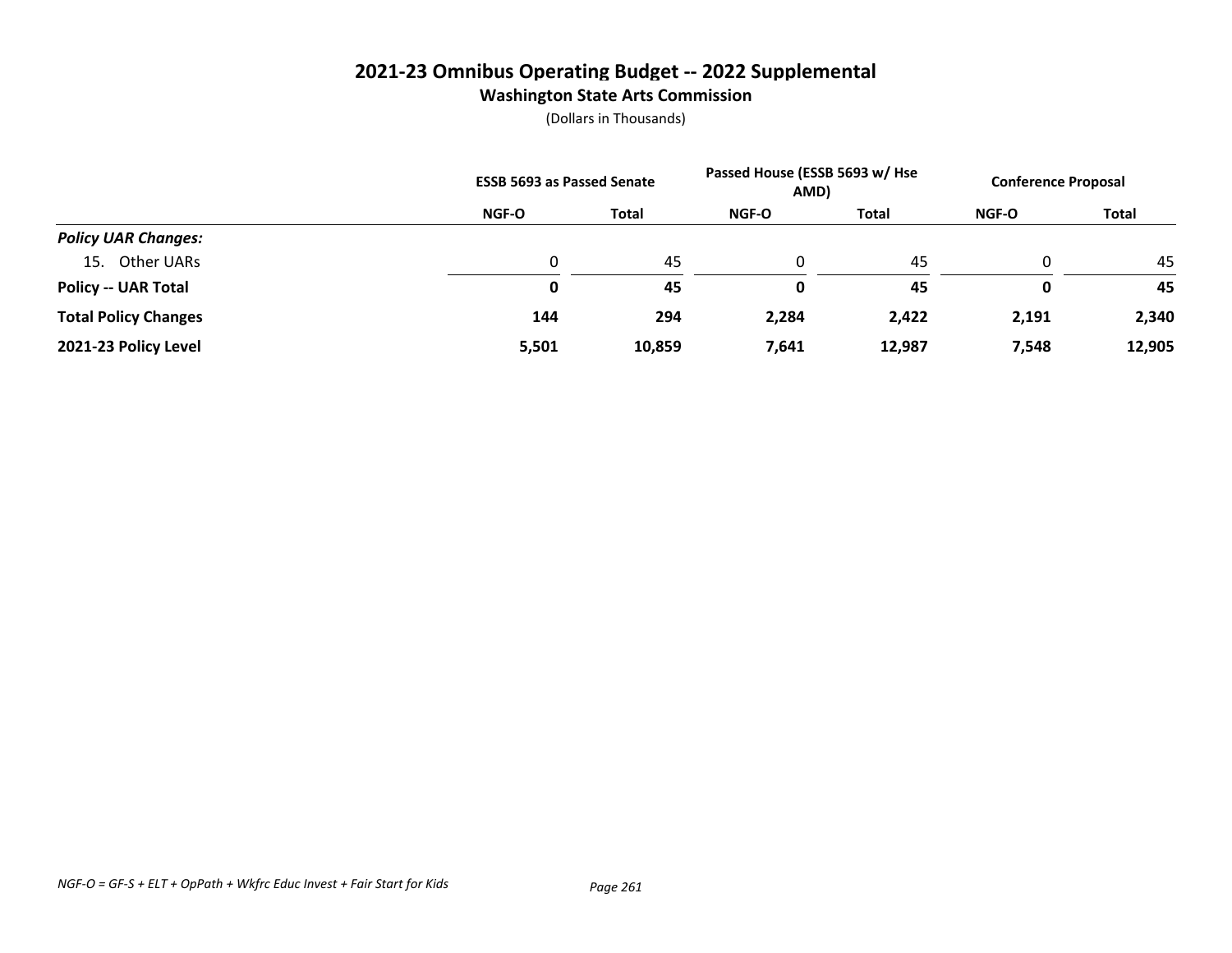# **2021-23 Omnibus Operating Budget -- 2022 Supplemental Washington State Historical Society**

(Dollars in Thousands)

|                                            | <b>ESSB 5693 as Passed Senate</b> |              | Passed House (ESSB 5693 w/ Hse<br>AMD) |              | <b>Conference Proposal</b> |                |
|--------------------------------------------|-----------------------------------|--------------|----------------------------------------|--------------|----------------------------|----------------|
|                                            | NGF-O                             | <b>Total</b> | NGF-O                                  | <b>Total</b> | NGF-O                      | <b>Total</b>   |
| 2021-23 Original Appropriations            | 8,059                             | 10,638       | 8,059                                  | 10,638       | 8,059                      | 10,638         |
| 2021-23 Maintenance Level                  | 8,229                             | 10,808       | 8,229                                  | 10,808       | 8,229                      | 10,808         |
| <b>Policy Other Changes:</b>               |                                   |              |                                        |              |                            |                |
| <b>Digital Educational Resources</b><br>1. | 209                               | 209          | 209                                    | 209          | 209                        | 209            |
| <b>Facilities Support Staff</b><br>2.      | 0                                 | 0            | 205                                    | 205          | 205                        | 205            |
| Statewide Heritage Org. Inventory<br>3.    | 0                                 | 0            | $\Omega$                               | 0            | 100                        | 100            |
| Jewish History Archive<br>4.               | 210                               | 210          | 0                                      | 0            | 210                        | 210            |
| Washington Jewish History Archive<br>5.    | 0                                 | 0            | 210                                    | 210          | 0                          | 0              |
| <b>Policy -- Other Total</b>               | 419                               | 419          | 624                                    | 624          | 724                        | 724            |
| <b>Policy Comp Changes:</b>                |                                   |              |                                        |              |                            |                |
| <b>WFSE General Government</b><br>6.       | 128                               | 128          | 0                                      | 0            | 128                        | 128            |
| Rep Employee Health Benefits<br>7.         | 1                                 | 1            | 0                                      | 0            | 1                          | $\mathbf{1}$   |
| Non-Rep General Wage Increase<br>8.        | 37                                | 37           | 0                                      | 0            | 37                         | 37             |
| <b>Updated PEBB Rate</b><br>9.             | 44                                | 44           | 0                                      | 0            | 18                         | 18             |
| PERS & TRS Plan 1 Benefit Increase<br>10.  | 3                                 | 3            | 0                                      | 0            | 3                          | 3              |
| <b>Policy -- Comp Total</b>                | 213                               | 213          | $\mathbf 0$                            | 0            | 187                        | 187            |
| <b>Policy Central Services Changes:</b>    |                                   |              |                                        |              |                            |                |
| <b>Audit Services</b><br>11.               | 0                                 | 0            | 0                                      | 0            | 3                          | 3              |
| Legal Services<br>12.                      | $\Omega$                          | 0            | 0                                      | 0            | 2                          | 2              |
| <b>CTS Central Services</b><br>13.         | 0                                 | 0            | 0                                      | 0            | $\overline{2}$             | $\overline{2}$ |
| <b>OFM Central Services</b><br>14.         | 0                                 | 0            | 0                                      | 0            | 1                          | 1              |
| <b>Policy -- Central Svcs Total</b>        | 0                                 | $\mathbf 0$  | 0                                      | 0            | 8                          | 8              |
| <b>Total Policy Changes</b>                | 632                               | 632          | 624                                    | 624          | 919                        | 919            |
| 2021-23 Policy Level                       | 8,861                             | 11,440       | 8,853                                  | 11,432       | 9,148                      | 11,727         |

*NGF-O = GF-S + ELT + OpPath + Wkfrc Educ Invest + Fair Start for Kids Page 262*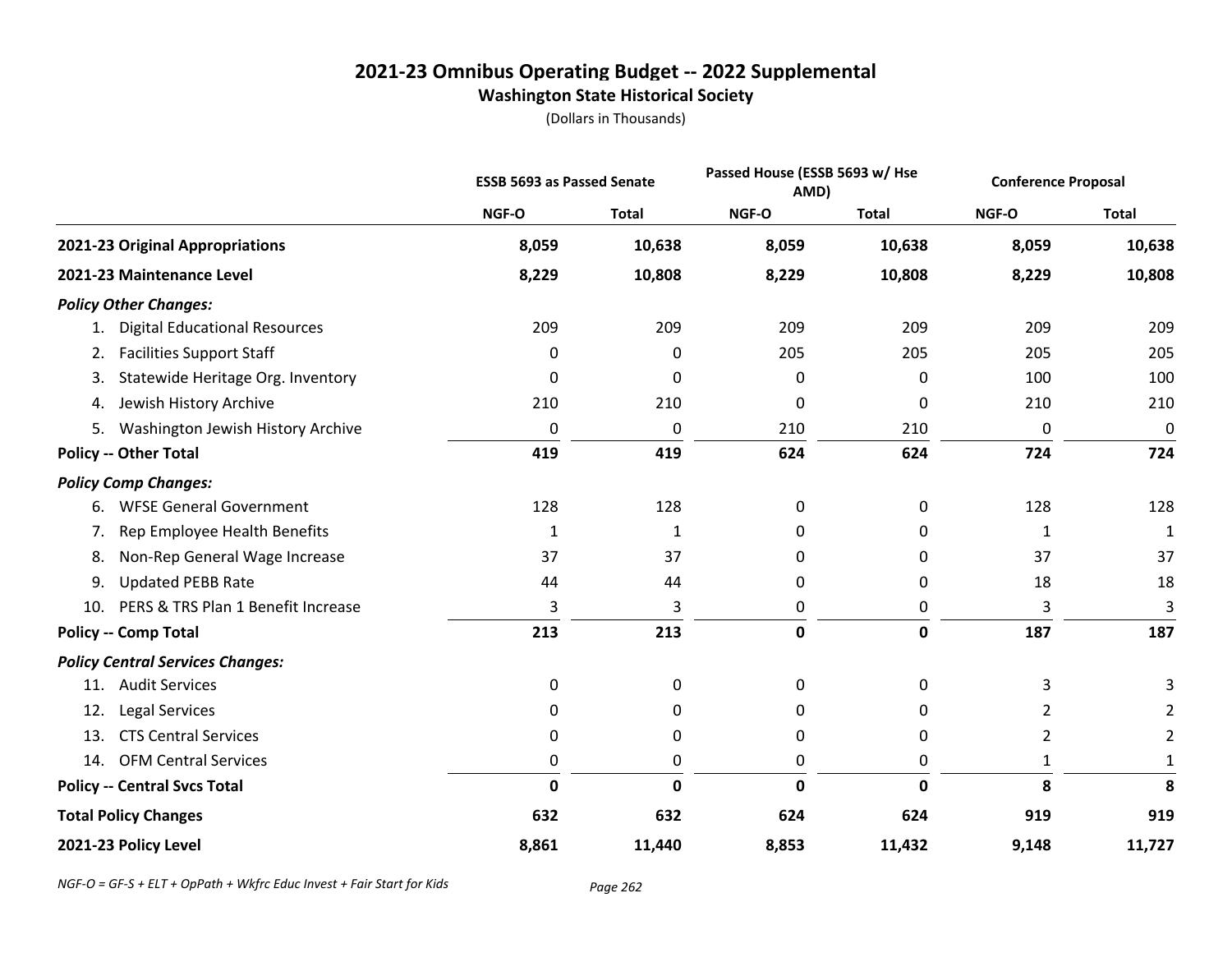# **2021-23 Omnibus Operating Budget -- 2022 Supplemental East Wash State Historical Society**

|                                          | <b>ESSB 5693 as Passed Senate</b> |              | Passed House (ESSB 5693 w/ Hse<br>AMD) |              | <b>Conference Proposal</b> |                |
|------------------------------------------|-----------------------------------|--------------|----------------------------------------|--------------|----------------------------|----------------|
|                                          | <b>NGF-O</b>                      | <b>Total</b> | <b>NGF-O</b>                           | <b>Total</b> | <b>NGF-O</b>               | <b>Total</b>   |
| 2021-23 Original Appropriations          | 6,693                             | 9,366        | 6,693                                  | 9,366        | 6,693                      | 9,366          |
| 2021-23 Maintenance Level                | 6,748                             | 9,421        | 6,748                                  | 9,421        | 6,748                      | 9,421          |
| <b>Policy Other Changes:</b>             |                                   |              |                                        |              |                            |                |
| Part-Time Administrative Assistant       | 49                                | 49           | 49                                     | 49           | 49                         | 49             |
| 2. Shift Employees to State Funding      | 684                               | 0            | 684                                    | 0            | 684                        | 0              |
| <b>Policy -- Other Total</b>             | 733                               | 49           | 733                                    | 49           | 733                        | 49             |
| <b>Policy Comp Changes:</b>              |                                   |              |                                        |              |                            |                |
| Non-Rep General Wage Increase<br>3.      | 51                                | 79           | 0                                      | 0            | 51                         | 79             |
| <b>Updated PEBB Rate</b><br>4.           | 20                                | 35           | 0                                      | 0            | 8                          | 14             |
| PERS & TRS Plan 1 Benefit Increase<br>5. | 1                                 | 2            | 0                                      | 0            | 1                          | $\overline{2}$ |
| <b>Policy -- Comp Total</b>              | 72                                | 116          | $\mathbf 0$                            | 0            | 60                         | 95             |
| <b>Policy Central Services Changes:</b>  |                                   |              |                                        |              |                            |                |
| Legal Services<br>6.                     | 0                                 | 0            | 0                                      | 0            | 3                          | 3              |
| <b>CTS Central Services</b>              | 0                                 | 0            | 0                                      | 0            |                            |                |
| <b>DES Central Services</b><br>8.        | 0                                 | 0            | 0                                      | 0            | 31                         | 31             |
| <b>Policy -- Central Svcs Total</b>      | 0                                 | 0            | 0                                      | $\mathbf{0}$ | 35                         | 35             |
| <b>Total Policy Changes</b>              | 805                               | 165          | 733                                    | 49           | 828                        | 179            |
| 2021-23 Policy Level                     | 7,553                             | 9,586        | 7,481                                  | 9,470        | 7,576                      | 9,600          |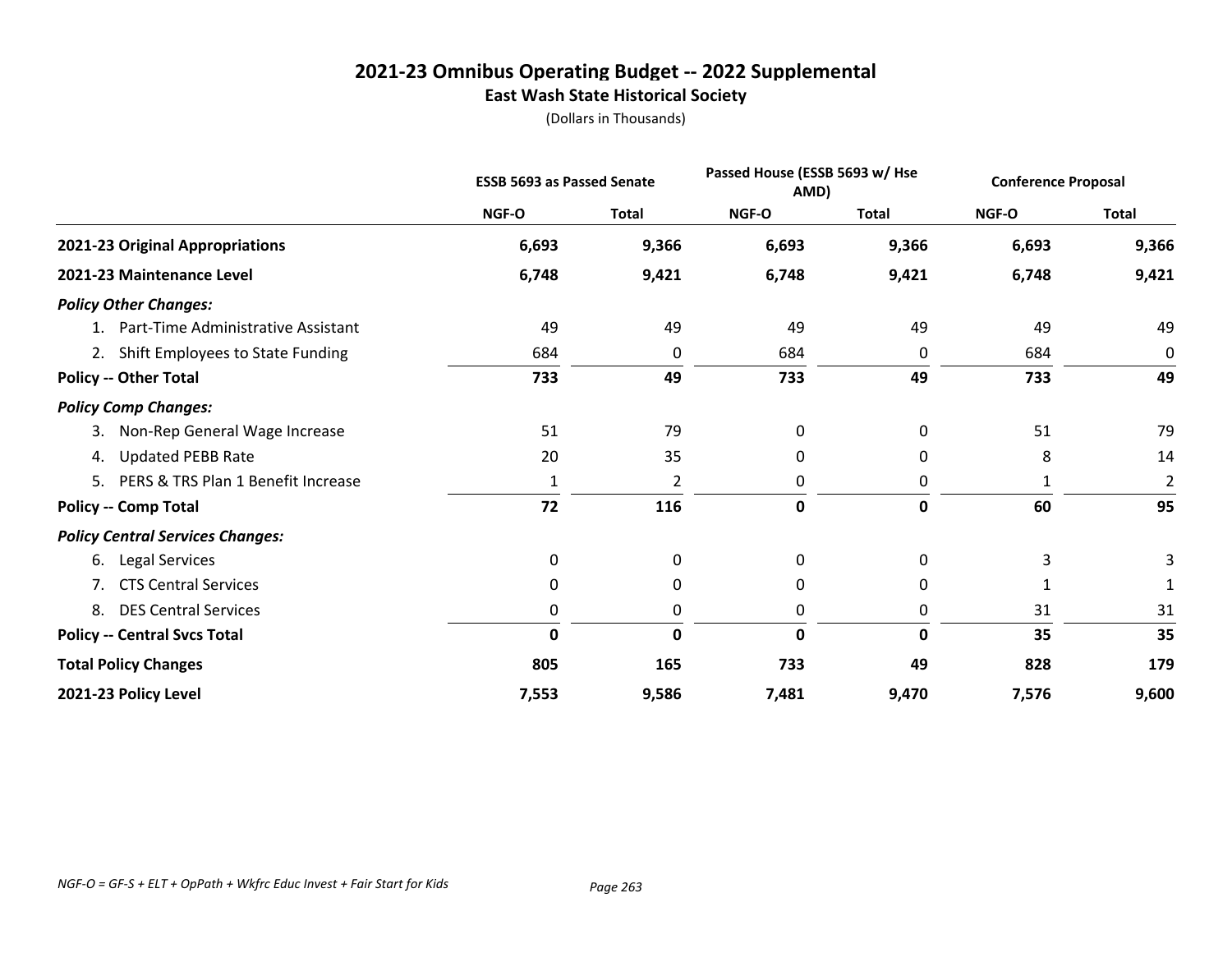# **2021-23 Omnibus Operating Budget -- 2022 Supplemental Columbia River Gorge Commission**

|                                         | <b>ESSB 5693 as Passed Senate</b> |       | Passed House (ESSB 5693 w/ Hse<br>AMD) |       | <b>Conference Proposal</b> |              |
|-----------------------------------------|-----------------------------------|-------|----------------------------------------|-------|----------------------------|--------------|
|                                         | NGF-O                             | Total | NGF-O                                  | Total | <b>NGF-O</b>               | <b>Total</b> |
| 2021-23 Original Appropriations         | 1,572                             | 2,958 | 1,572                                  | 2,958 | 1,572                      | 2,958        |
| 2021-23 Maintenance Level               | 1,573                             | 2,960 | 1,573                                  | 2,960 | 1,573                      | 2,960        |
| <b>Policy Comp Changes:</b>             |                                   |       |                                        |       |                            |              |
| 1. Non-Rep General Wage Increase        | 16                                | 29    | 0                                      | 0     | 16                         | 29           |
| 2. Updated PEBB Rate                    | 5                                 | 10    | 0                                      | 0     | 2                          | 4            |
| <b>Policy -- Comp Total</b>             | 21                                | 39    | 0                                      | 0     | 18                         | 33           |
| <b>Policy Central Services Changes:</b> |                                   |       |                                        |       |                            |              |
| 3. Audit Services                       | 0                                 | 0     | 0                                      | 0     |                            | 3            |
| 4. DES Central Services                 | 0                                 | 0     | 0                                      | 0     | 4                          |              |
| <b>Policy -- Central Svcs Total</b>     | 0                                 | 0     | 0                                      | 0     | 6                          | 10           |
| <b>Total Policy Changes</b>             | 21                                | 39    | 0                                      | 0     | 24                         | 43           |
| 2021-23 Policy Level                    | 1,594                             | 2,999 | 1,573                                  | 2,960 | 1,597                      | 3,003        |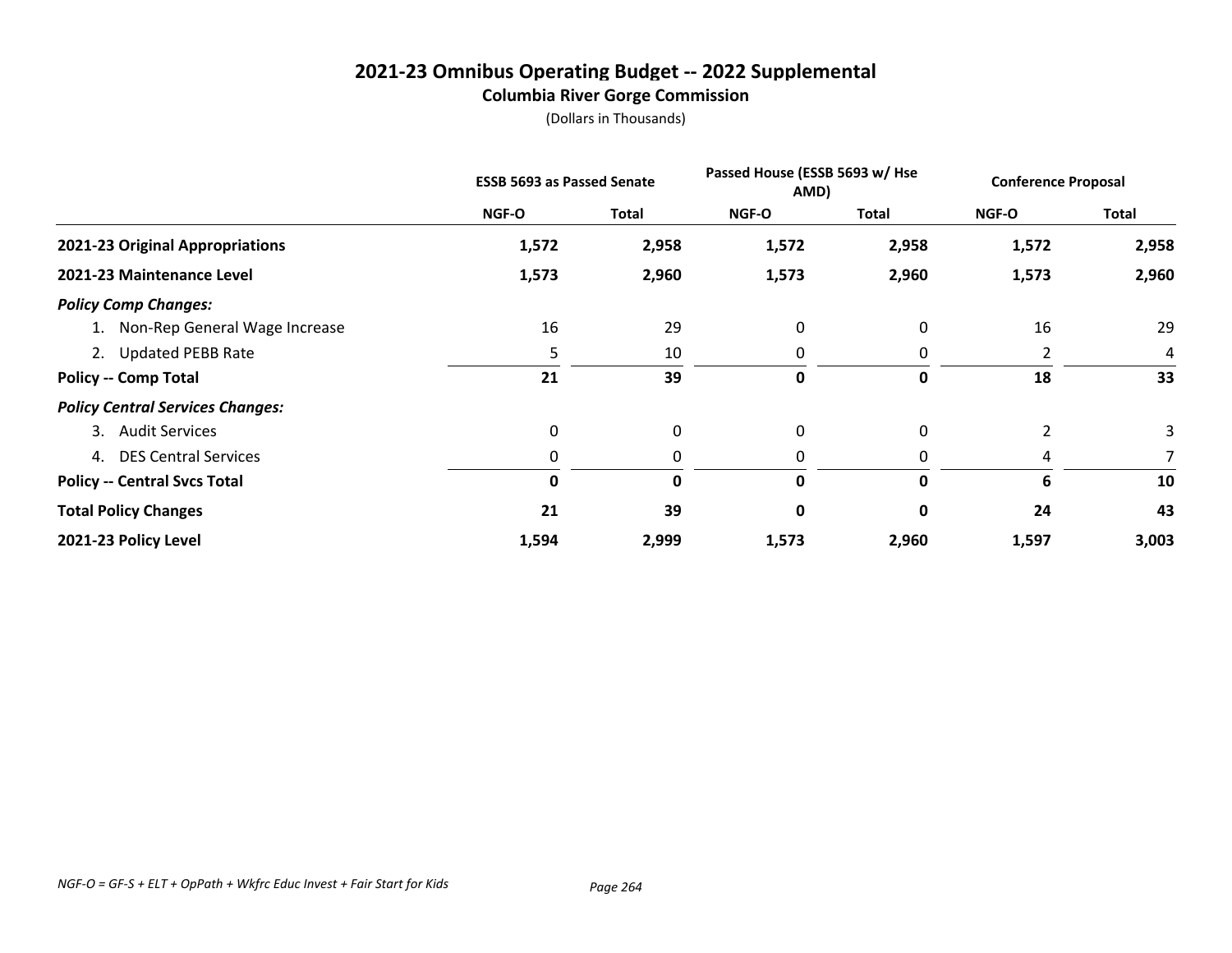|     |                                            | <b>ESSB 5693 as Passed Senate</b> |              | Passed House (ESSB 5693 w/ Hse<br>AMD) |              | <b>Conference Proposal</b> |              |
|-----|--------------------------------------------|-----------------------------------|--------------|----------------------------------------|--------------|----------------------------|--------------|
|     |                                            | NGF-O                             | <b>Total</b> | <b>NGF-O</b>                           | <b>Total</b> | NGF-O                      | <b>Total</b> |
|     | 2021-23 Original Appropriations            | 87,232                            | 654,616      | 87,232                                 | 654,616      | 87,232                     | 654,616      |
|     | 2021-23 Maintenance Level                  | 88,563                            | 662,415      | 88,563                                 | 662,415      | 88,563                     | 662,415      |
|     | <b>Policy Other Changes:</b>               |                                   |              |                                        |              |                            |              |
| 1.  | <b>Cosmetic Products/Chemicals</b>         | 0                                 | 260          | 0                                      | 0            | 0                          | 0            |
| 2.  | <b>Cannabis Distributions</b>              | 0                                 | 174          | 0                                      | 0            | 0                          | -1           |
| 3.  | Housing/SEPA & GMA                         | 0                                 | 40           | 0                                      | 0            | 0                          | 40           |
| 4.  | Climate Change                             | 1,492                             | 2,821        | 0                                      | 0            | 0                          | 0            |
| 5.  | <b>Marine Shoreline Habitat</b>            | 931                               | 931          | 0                                      | 0            | 0                          | 0            |
| 6.  | Hydrogen                                   | 32                                | 32           | 0                                      | 0            | 32                         | 32           |
| 7.  | <b>Transportation Resources</b>            | 0                                 | 146          | 0                                      | 0            | 146                        | 161          |
| 8.  | Alternative Energy Decommission            | 0                                 | 0            | 0                                      | 243          | 0                          | 0            |
| 9.  | Clean Energy Permit Assistance             | 0                                 | 0            | 350                                    | 350          | 0                          | 0            |
| 10. | CCA - Air Quality Monitoring               | 1,378                             | 1,927        | 1,378                                  | 1,927        | 1,378                      | 1,927        |
| 11. | <b>Tribal Participation Grants for CCA</b> | 4,232                             | 4,232        | 4,232                                  | 4,232        | 4,232                      | 4,232        |
| 12. | <b>Centennial Clean Water Grants</b>       | 0                                 | 0            | 10,000                                 | 10,000       | 0                          | 0            |
| 13. | <b>Chemicals in Consumer Products</b>      | 0                                 | 0            | 0                                      | 355          | 0                          | 355          |
| 14. | Consumer Packaging/Recycling Study         | 0                                 | 150          | 0                                      | 0            | 0                          | 150          |
| 15. | <b>Cosmetics Testing</b>                   | 0                                 | 0            | 0                                      | 0            | 0                          | 266          |
| 16. | Wastewater Permit Implementation           | 550                               | 989          | 550                                    | 989          | 550                        | 989          |
| 17. | <b>Hanford Waste Inspections</b>           | 0                                 | 145          | 0                                      | 145          | 0                          | 145          |
| 18. | Support Brownfields Cleanup                | 0                                 | 500          | 0                                      | 500          | 0                          | 500          |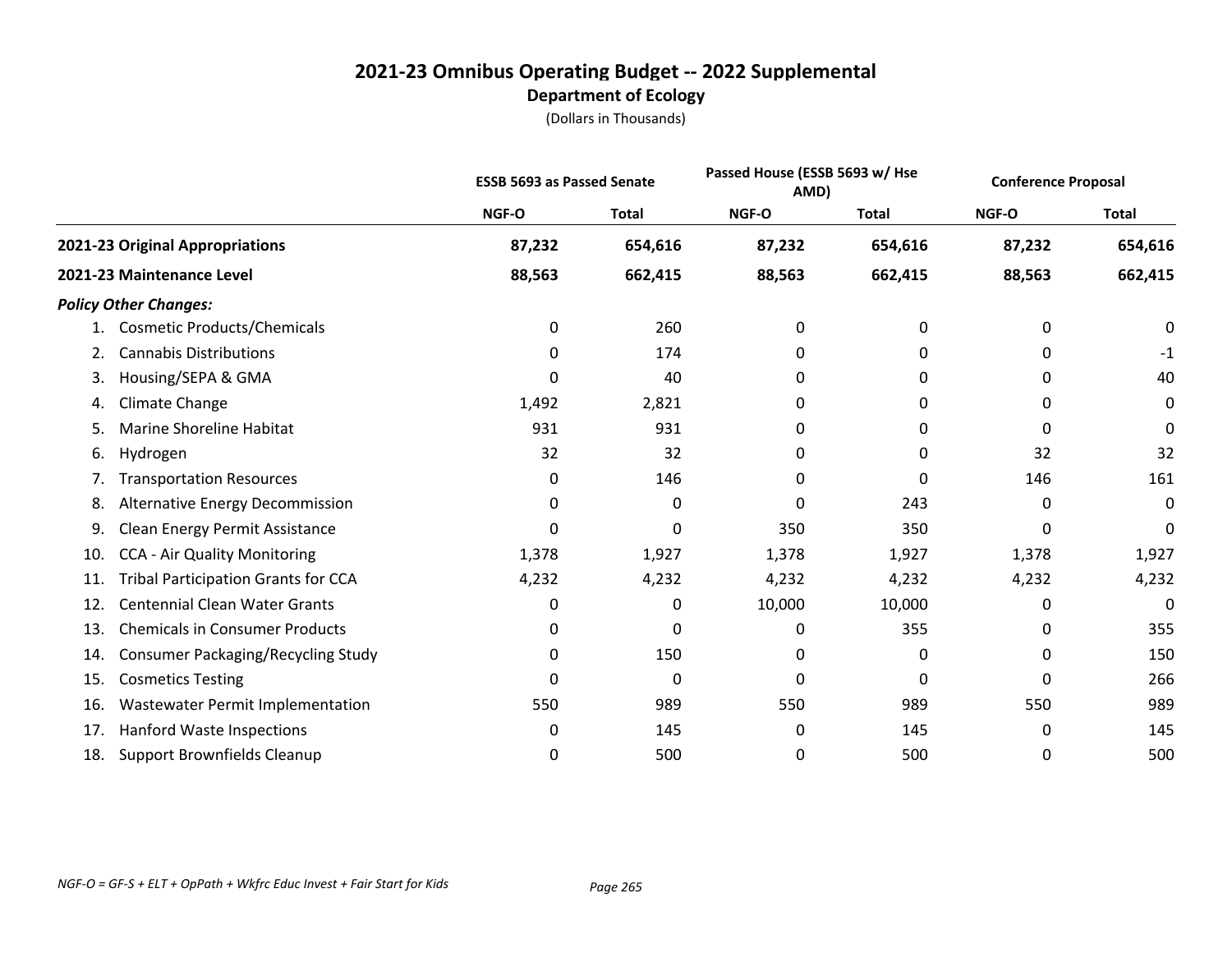|     |                                            |       | <b>ESSB 5693 as Passed Senate</b> |       | Passed House (ESSB 5693 w/ Hse<br>AMD) |       | <b>Conference Proposal</b> |
|-----|--------------------------------------------|-------|-----------------------------------|-------|----------------------------------------|-------|----------------------------|
|     |                                            | NGF-O | <b>Total</b>                      | NGF-O | <b>Total</b>                           | NGF-O | <b>Total</b>               |
| 19. | Shoreline Aerial Photography               | 0     | $\mathbf 0$                       | 200   | 200                                    | 200   | 200                        |
| 20. | Reduce Food Waste & Prevent Litter         | 0     | 1,800                             | 0     | 1,800                                  | 0     | 1,800                      |
| 21. | <b>Abandoned Mine Lands</b>                | 0     | 352                               | 0     | 352                                    | 0     | 352                        |
| 22. | <b>Water Quality Permits &amp; Toxics</b>  | 0     | 0                                 | 0     | 714                                    | 0     | 0                          |
| 23. | Affordable Housing Cleanup Program         | 0     | 330                               | 0     | 330                                    | 0     | 330                        |
| 24. | <b>Certifying Financial Responsibility</b> | 0     | 287                               | 0     | 290                                    | 0     | 287                        |
| 25. | Yakima Groundwater Contamination           | 407   | 407                               | 407   | 407                                    | 407   | 407                        |
| 26. | <b>Water Quality Permit Systems</b>        | 0     | 500                               | 0     | 500                                    | 0     | 500                        |
| 27. | <b>Pollution Prevention Assistance</b>     | 0     | 684                               | 0     | 684                                    | 0     | 684                        |
| 28. | <b>Stream Mapping Assessment</b>           | 901   | 901                               | 901   | 901                                    | 901   | 901                        |
| 29. | <b>Illegal Drug Operations Waste</b>       | 0     | 1,583                             | 0     | 1,583                                  | 0     | 1,583                      |
| 30. | Spill Response Vehicles & Equipment        | 0     | 662                               | 0     | 662                                    | 0     | 662                        |
| 31. | Prioritize and Complete Cleanups           | 0     | 916                               | 0     | 916                                    | 0     | 916                        |
| 32. | <b>Drinking Water Accreditation Audits</b> | 0     | 0                                 | 0     | 513                                    | 0     | 0                          |
| 33. | UST/LUST Inspection/Cleanup Backlog        | 0     | 1,757                             | 0     | 1,757                                  | 0     | 1,757                      |
| 34. | Oil Spill Contingency Planning             | 0     | 333                               | 0     | 333                                    | 0     | 333                        |
| 35. | Legacy Pesticide Pollution                 | 0     | 290                               | 0     | 290                                    | 0     | 290                        |
| 36. | <b>Climate Commitment</b>                  | 0     | 0                                 | 856   | 2,306                                  | 856   | 2,306                      |
| 37. | <b>WCC Cost Share Adjustment</b>           | 738   | 738                               | 738   | 738                                    | 738   | 738                        |
| 38. | Hazardous Waste & Toxics IT Systems        | 0     | 204                               | 0     | 204                                    | 0     | 204                        |
| 39. | <b>Greenhouse Gas Assessments</b>          | 538   | 538                               | 451   | 451                                    | 451   | 451                        |
| 40. | Landfill Methane Emissions                 | 0     | 0                                 | 449   | 449                                    | 449   | 449                        |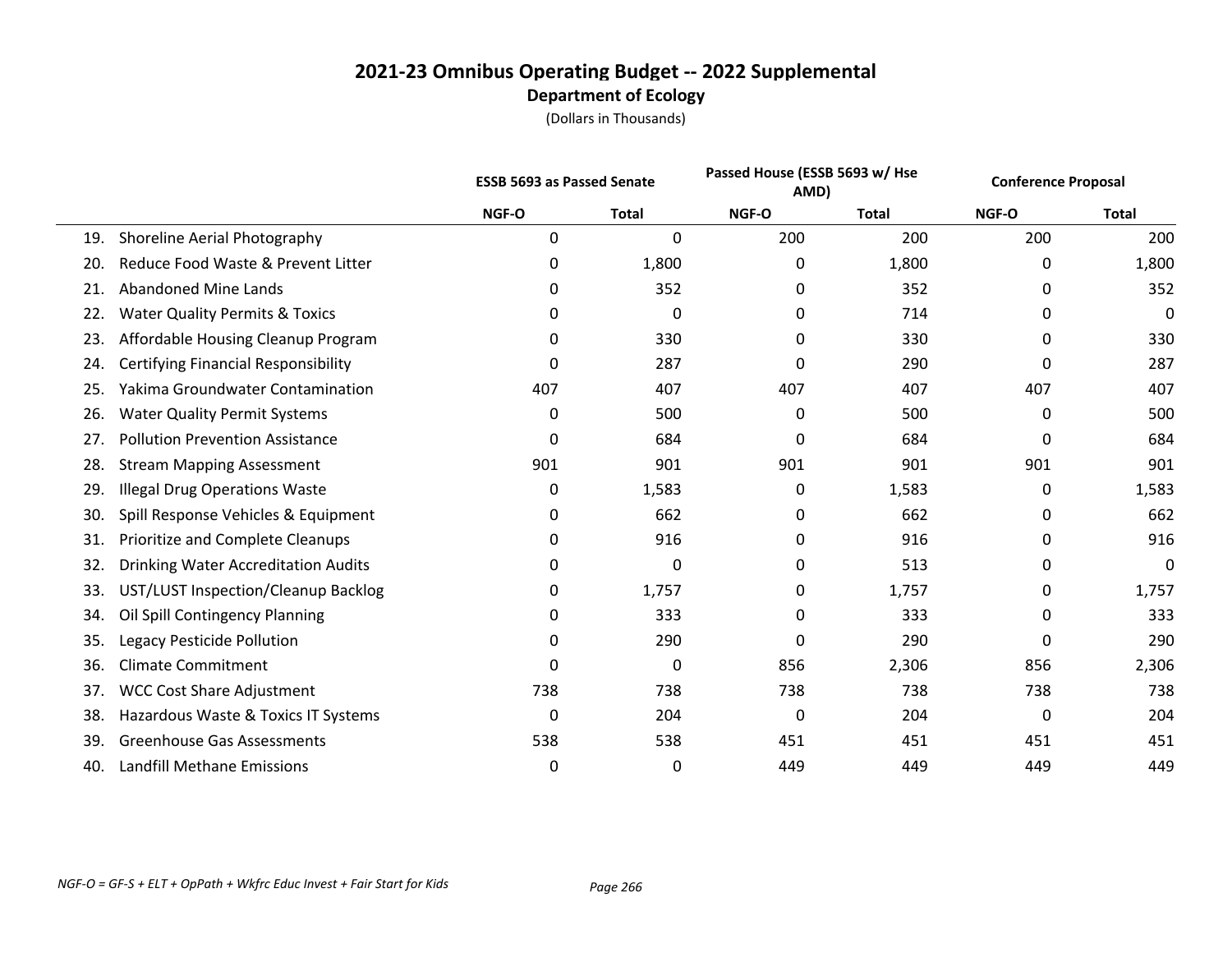|     |                                           |          | <b>ESSB 5693 as Passed Senate</b> |          | Passed House (ESSB 5693 w/ Hse<br>AMD) |          | <b>Conference Proposal</b> |  |
|-----|-------------------------------------------|----------|-----------------------------------|----------|----------------------------------------|----------|----------------------------|--|
|     |                                           | NGF-O    | <b>Total</b>                      | NGF-O    | <b>Total</b>                           | NGF-O    | <b>Total</b>               |  |
| 41. | Water Banking Pilot Budget Shift          | $-9,000$ | $-9,000$                          | $-9,000$ | $-9,000$                               | $-9,000$ | $-9,000$                   |  |
| 42. | <b>Highway Litter Control</b>             | 2,000    | 2,000                             | 0        | 0                                      | 0        | 2,000                      |  |
| 43. | Deschutes R. Floodplain Study             | 250      | 250                               | 0        | 0                                      | 250      | 250                        |  |
| 44. | Sprague Lake Hydrology Analysis           | 100      | 100                               | 0        | 0                                      | 100      | 100                        |  |
| 45. | <b>MTCA Shift Reversal</b>                | 4,296    | 0                                 | 4,296    | 0                                      | 4,296    | 0                          |  |
| 46. | <b>Nooksack Flood Mitigation</b>          | 0        | 0                                 | 750      | 750                                    | 750      | 750                        |  |
| 47. | <b>Nutrient Credit Trading</b>            | 0        | 0                                 | 350      | 350                                    | 350      | 350                        |  |
| 48. | <b>Organic Materials Management</b>       | 0        | 0                                 | 1,603    | 1,603                                  | 1,603    | 1,603                      |  |
| 49. | Shoreline Management Assistance           | 0        | 0                                 | 896      | 896                                    | 896      | 896                        |  |
| 50. | <b>Channel Migration Zone Mapping</b>     | 164      | 164                               | 164      | 164                                    | 164      | 164                        |  |
| 51. | <b>Toxic Tire Wear in Stormwater</b>      | 0        | 1,382                             | 0        | 1,382                                  | 0        | 1,382                      |  |
| 52. | <b>Increase Local Stormwater Capacity</b> | 0        | 4,000                             | 0        | 4,000                                  | 0        | 4,000                      |  |
| 53. | <b>Reclaimed Water Usage</b>              | 0        | 0                                 | 234      | 234                                    | 0        | 0                          |  |
| 54. | Hydropower Compliance Assistance          | 0        | 0                                 | 557      | 557                                    | 557      | 557                        |  |
| 55. | <b>Address Toxic Tire Wear Chemical</b>   | 0        | 1,322                             | 0        | 1,322                                  | 0        | 1,322                      |  |
| 56. | Drought Preparedness                      | 0        | 2,000                             | 0        | 0                                      | 0        | 0                          |  |
| 57. | Spirit Lake Collaborative                 | 0        | 0                                 | 90       | 90                                     | 90       | 90                         |  |
| 58. | Sprague Lake Analysis                     | 0        | 0                                 | 100      | 100                                    | 0        | 0                          |  |
| 59. | Clean Water Project IIJA Investment       | 0        | 692                               | 0        | 692                                    | 0        | 692                        |  |
|     | <b>Policy -- Other Total</b>              | 9,009    | 27,539                            | 20,552   | 38,261                                 | 10,396   | 29,102                     |  |
|     | <b>Policy Comp Changes:</b>               |          |                                   |          |                                        |          |                            |  |
| 60. | <b>State Employee Benefits</b>            | 1        | 7                                 | 0        | 0                                      | 1        | 7                          |  |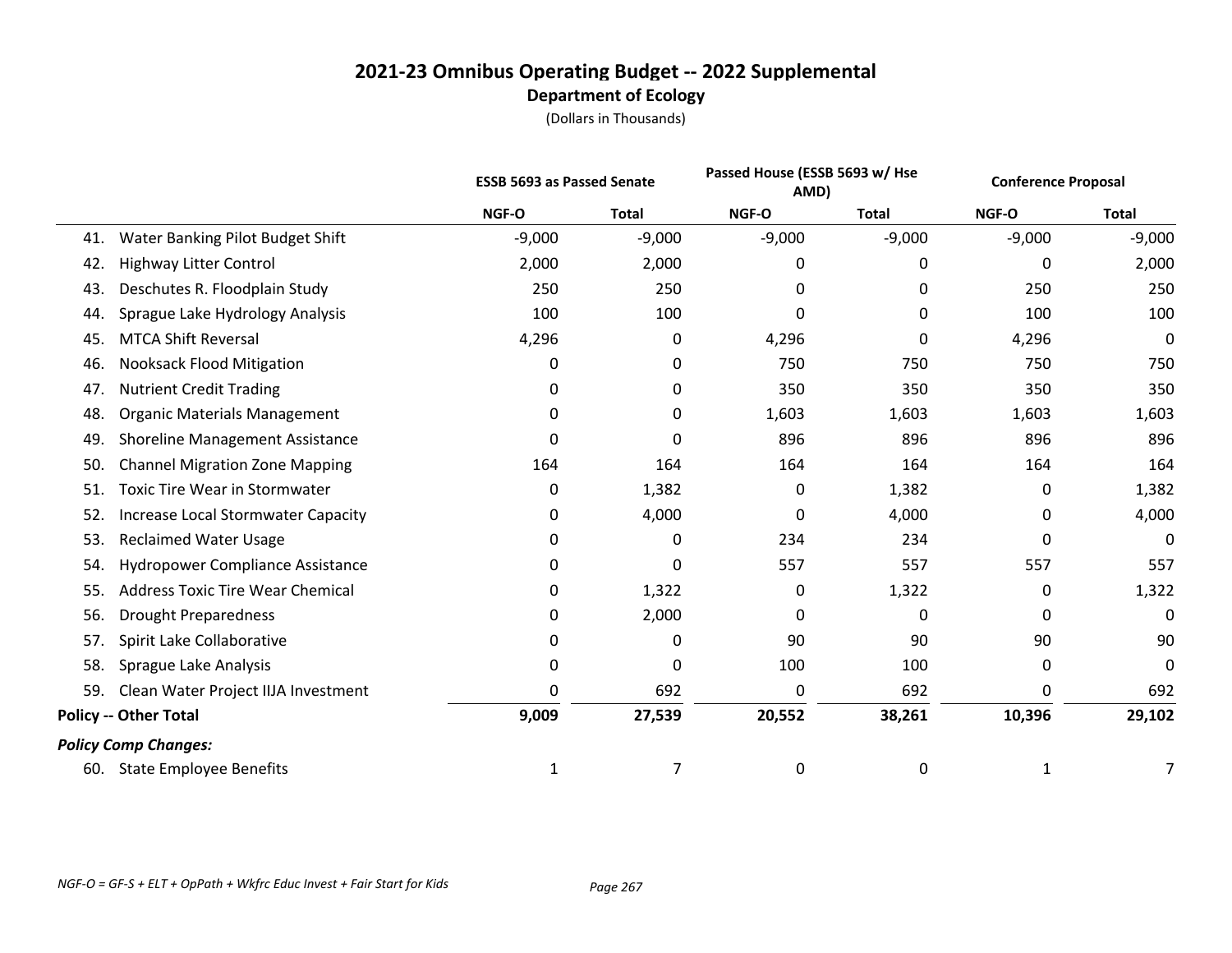|     |                                         | <b>ESSB 5693 as Passed Senate</b> |              | Passed House (ESSB 5693 w/ Hse<br>AMD) |              | <b>Conference Proposal</b> |              |
|-----|-----------------------------------------|-----------------------------------|--------------|----------------------------------------|--------------|----------------------------|--------------|
|     |                                         | NGF-O                             | <b>Total</b> | NGF-O                                  | <b>Total</b> | NGF-O                      | <b>Total</b> |
| 61. | <b>WFSE General Government</b>          | 755                               | 6,392        | 0                                      | 0            | 755                        | 6,392        |
| 62. | Rep Employee Health Benefits            | 4                                 | 34           | 0                                      | 0            | 4                          | 34           |
| 63. | Non-Rep General Wage Increase           | 119                               | 1,062        | 0                                      | 0            | 119                        | 1,062        |
| 64. | <b>Updated PEBB Rate</b>                | 221                               | 1,916        | 0                                      | 0            | 89                         | 780          |
| 65. | PERS & TRS Plan 1 Benefit Increase      | 18                                | 159          | 0                                      | 0            | 18                         | 159          |
|     | <b>Policy -- Comp Total</b>             | 1,118                             | 9,570        | 0                                      | 0            | 986                        | 8,434        |
|     | <b>Policy Central Services Changes:</b> |                                   |              |                                        |              |                            |              |
| 66. | Archives/Records Management             | 0                                 | 0            | 0                                      | 0            |                            | 12           |
| 67. | <b>Audit Services</b>                   |                                   | 0            | O                                      | O            | 4                          | 32           |
| 68. | Legal Services                          |                                   | 0            | Ω                                      | 0            | 125                        | 448          |
| 69. | <b>CTS Central Services</b>             |                                   | 0            | 0                                      |              | 56                         | 487          |
| 70. | <b>DES Central Services</b>             | Ω                                 | 0            | 0                                      | 0            |                            | 12           |
| 71. | <b>OFM Central Services</b>             | 0                                 | 0            | 0                                      | 0            | 3                          | 29           |
|     | <b>Policy -- Central Svcs Total</b>     | 0                                 |              | ŋ                                      | 0            | 190                        | 1,020        |
|     | <b>Total Policy Changes</b>             | 10,127                            | 37,109       | 20,552                                 | 38,261       | 11,572                     | 38,556       |
|     | 2021-23 Policy Level                    | 98,690                            | 699,524      | 109,115                                | 700,676      | 100,135                    | 700,971      |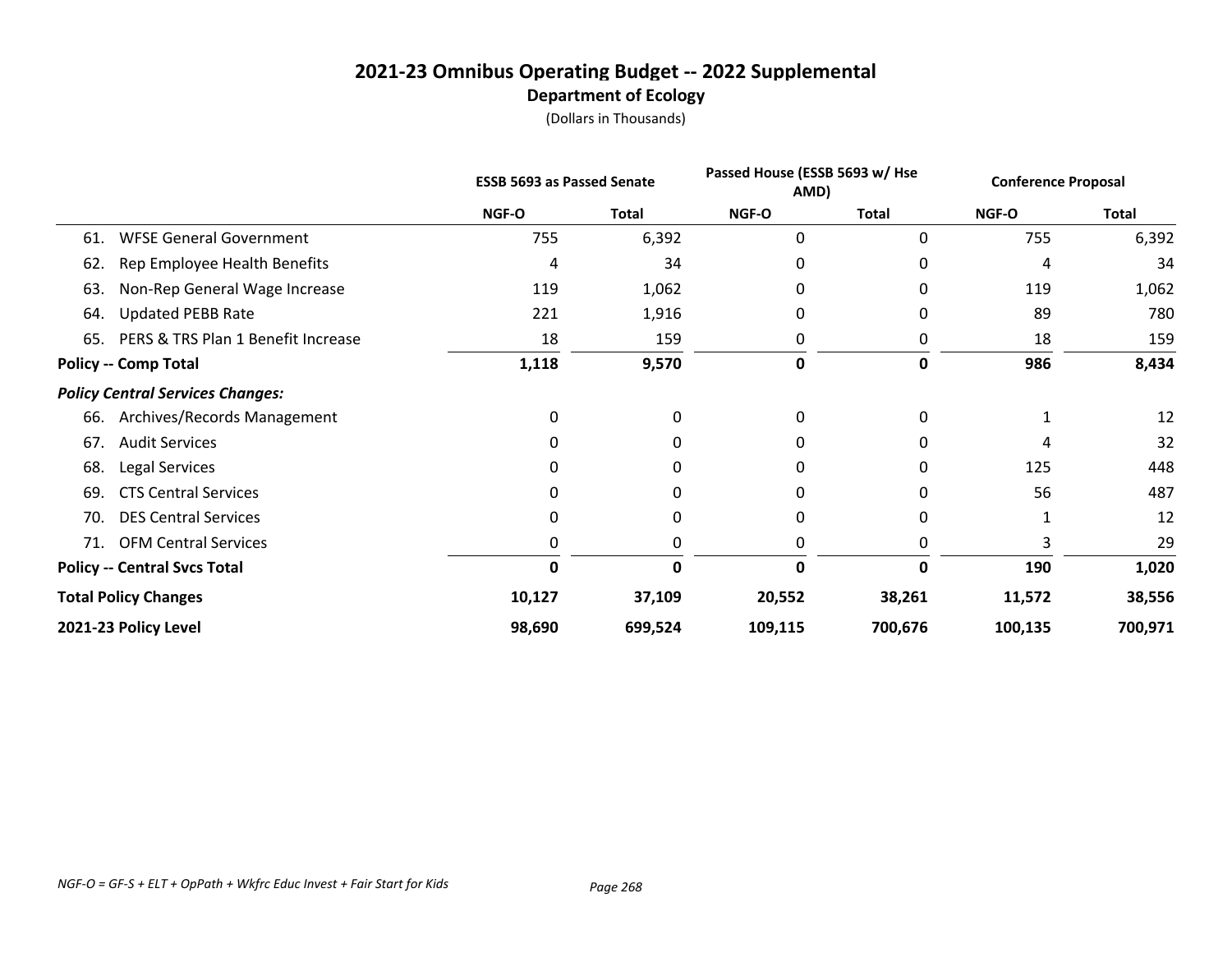# **2021-23 Omnibus Operating Budget -- 2022 Supplemental WA Pollution Liab Insurance Program**

|                                                | <b>ESSB 5693 as Passed Senate</b> |              | Passed House (ESSB 5693 w/ Hse<br>AMD) |              | <b>Conference Proposal</b> |              |
|------------------------------------------------|-----------------------------------|--------------|----------------------------------------|--------------|----------------------------|--------------|
|                                                | NGF-O                             | <b>Total</b> | NGF-O                                  | <b>Total</b> | NGF-O                      | <b>Total</b> |
| 2021-23 Original Appropriations                | 0                                 | 5,006        | 0                                      | 5,006        | 0                          | 5,006        |
| 2021-23 Maintenance Level                      | 0                                 | 5,014        | 0                                      | 5,014        | 0                          | 5,014        |
| <b>Policy Other Changes:</b>                   |                                   |              |                                        |              |                            |              |
| 1. Federal Funding Adjustment                  | 0                                 | 116          | 0                                      | 116          | 0                          | 116          |
| <b>Policy -- Other Total</b>                   | 0                                 | 116          | 0                                      | 116          | 0                          | 116          |
| <b>Policy Comp Changes:</b>                    |                                   |              |                                        |              |                            |              |
| Non-Rep General Wage Increase<br>2.            | 0                                 | 42           | $\Omega$                               | 0            | 0                          | 42           |
| <b>Updated PEBB Rate</b><br>3.                 | 0                                 | 17           | 0                                      | 0            | 0                          | 7            |
| PERS & TRS Plan 1 Benefit Increase<br>4.       | 0                                 | 1            | 0                                      | 0            | 0                          |              |
| <b>Employee Compensation Adjustments</b><br>5. | 0                                 | 30           | 0                                      | 30           | 0                          | 30           |
| <b>Policy -- Comp Total</b>                    | 0                                 | 90           | 0                                      | 30           | 0                          | 80           |
| <b>Policy Central Services Changes:</b>        |                                   |              |                                        |              |                            |              |
| 6. Legal Services                              | 0                                 | 0            | 0                                      | 0            | 0                          |              |
| 7. DES Central Services                        | 0                                 | 0            | 0                                      | 0            | 0                          | 14           |
| <b>Policy -- Central Svcs Total</b>            | 0                                 | 0            | 0                                      | 0            | 0                          | 17           |
| <b>Total Policy Changes</b>                    | 0                                 | 206          | <sup>0</sup>                           | 146          | 0                          | 213          |
| 2021-23 Policy Level                           | 0                                 | 5,220        | 0                                      | 5,160        | 0                          | 5,227        |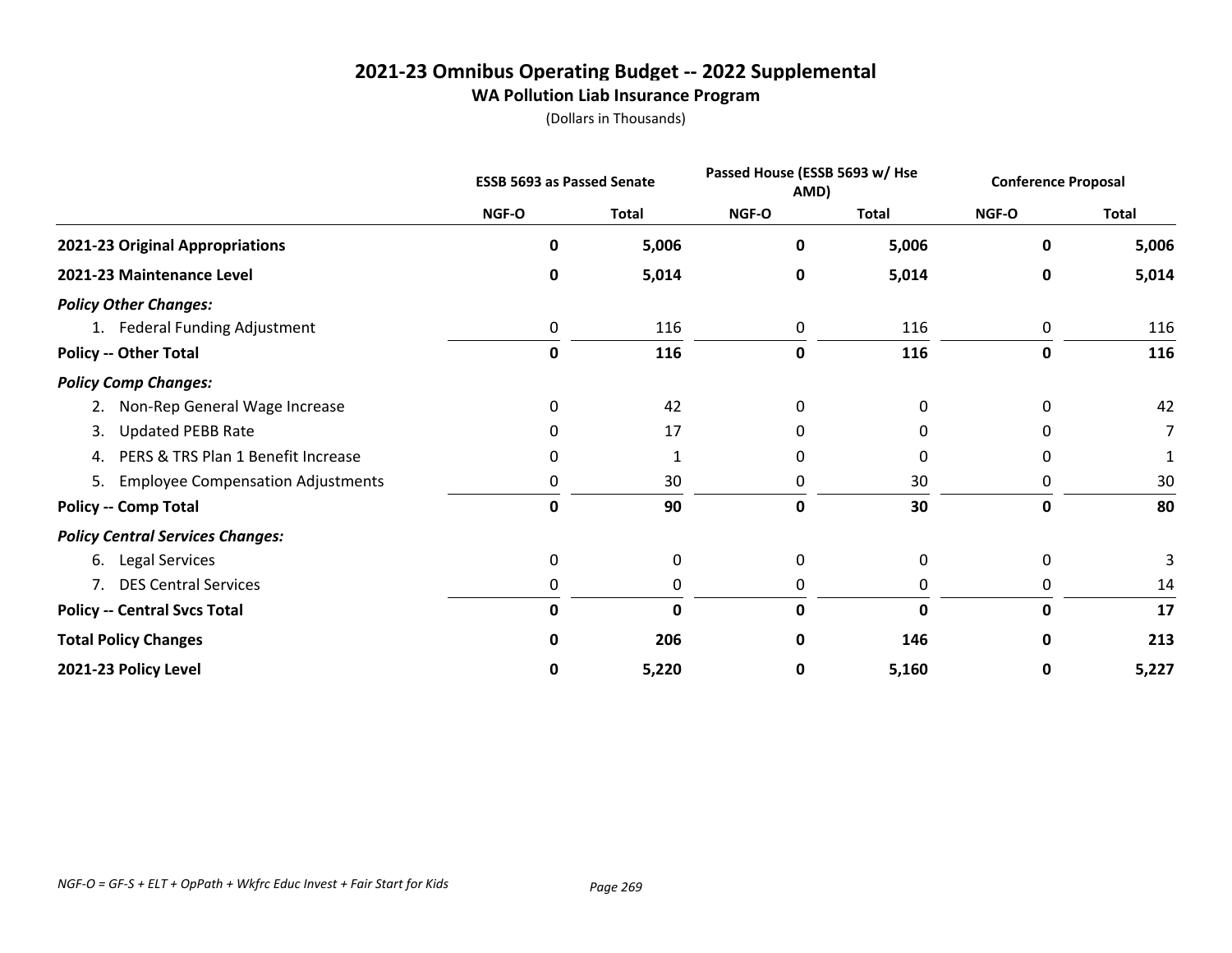#### **2021-23 Omnibus Operating Budget -- 2022 Supplemental State Parks and Recreation Comm**

|     |                                            | <b>ESSB 5693 as Passed Senate</b> |              | Passed House (ESSB 5693 w/ Hse<br>AMD) |              | <b>Conference Proposal</b> |              |
|-----|--------------------------------------------|-----------------------------------|--------------|----------------------------------------|--------------|----------------------------|--------------|
|     |                                            | NGF-O                             | <b>Total</b> | <b>NGF-O</b>                           | <b>Total</b> | NGF-O                      | <b>Total</b> |
|     | 2021-23 Original Appropriations            | 58,095                            | 207,236      | 58,095                                 | 207,236      | 58,095                     | 207,236      |
|     | 2021-23 Maintenance Level                  | 58,938                            | 212,254      | 58,938                                 | 212,254      | 58,938                     | 212,254      |
|     | <b>Policy Other Changes:</b>               |                                   |              |                                        |              |                            |              |
|     | <b>Equipment Replacement Costs</b>         | 0                                 | 5,500        | 0                                      | 5,500        | 0                          | 5,500        |
| 2.  | <b>Capital Project Operating Costs</b>     | $\Omega$                          | $\Omega$     | 449                                    | 610          | 0                          | 0            |
| 3.  | <b>Climate Change Assessments</b>          | 833                               | 833          | 833                                    | 833          | 833                        | 833          |
| 4.  | <b>Electric Vehicle Charging Stations</b>  | 150                               | 150          | 150                                    | 150          | 150                        | 150          |
| 5.  | <b>Emerging Leaders Program</b>            | 160                               | 160          | 160                                    | 160          | 160                        | 160          |
| 6.  | <b>Recreation Maintenance Backlog</b>      | 5,000                             | 5,000        | 0                                      | 0            | 0                          | 0            |
| 7.  | Millersylvania Account                     | 0                                 | 5            | 0                                      | 5            | 0                          | 5            |
| 8.  | Park Maintenance                           | 0                                 | 3,750        | 0                                      | 3,750        | 0                          | 3,750        |
| 9.  | <b>Recreation Lands Maintenance</b>        | $\Omega$                          | 0            | 5,000                                  | 5,000        | 1,250                      | 1,250        |
| 10. | <b>Tribal Collaboration &amp; Planning</b> | 819                               | 819          | 819                                    | 819          | 819                        | 819          |
| 11. | <b>Winter Recreation</b>                   | 0                                 | 1,600        | 0                                      | 1,600        | 0                          | 1,600        |
| 12. | <b>Outward Facing Website</b>              | 0                                 | 561          | 0                                      | 561          | 0                          | 561          |
|     | <b>Policy -- Other Total</b>               | 6,962                             | 18,378       | 7,411                                  | 18,988       | 3,212                      | 14,628       |
|     | <b>Policy Comp Changes:</b>                |                                   |              |                                        |              |                            |              |
| 13. | <b>PSERS Disability Benefits</b>           | $\overline{2}$                    | 8            | 0                                      | 0            | 0                          | 0            |
| 14. | <b>State Employee Benefits</b>             | 0                                 | 1            | 0                                      | 0            | 0                          | 1            |
| 15. | <b>WFSE General Government</b>             | 509                               | 2,761        | 0                                      | 0            | 509                        | 2,761        |
| 16. | Rep Employee Health Benefits               | 3                                 | 14           | 0                                      | 0            | 3                          | 14           |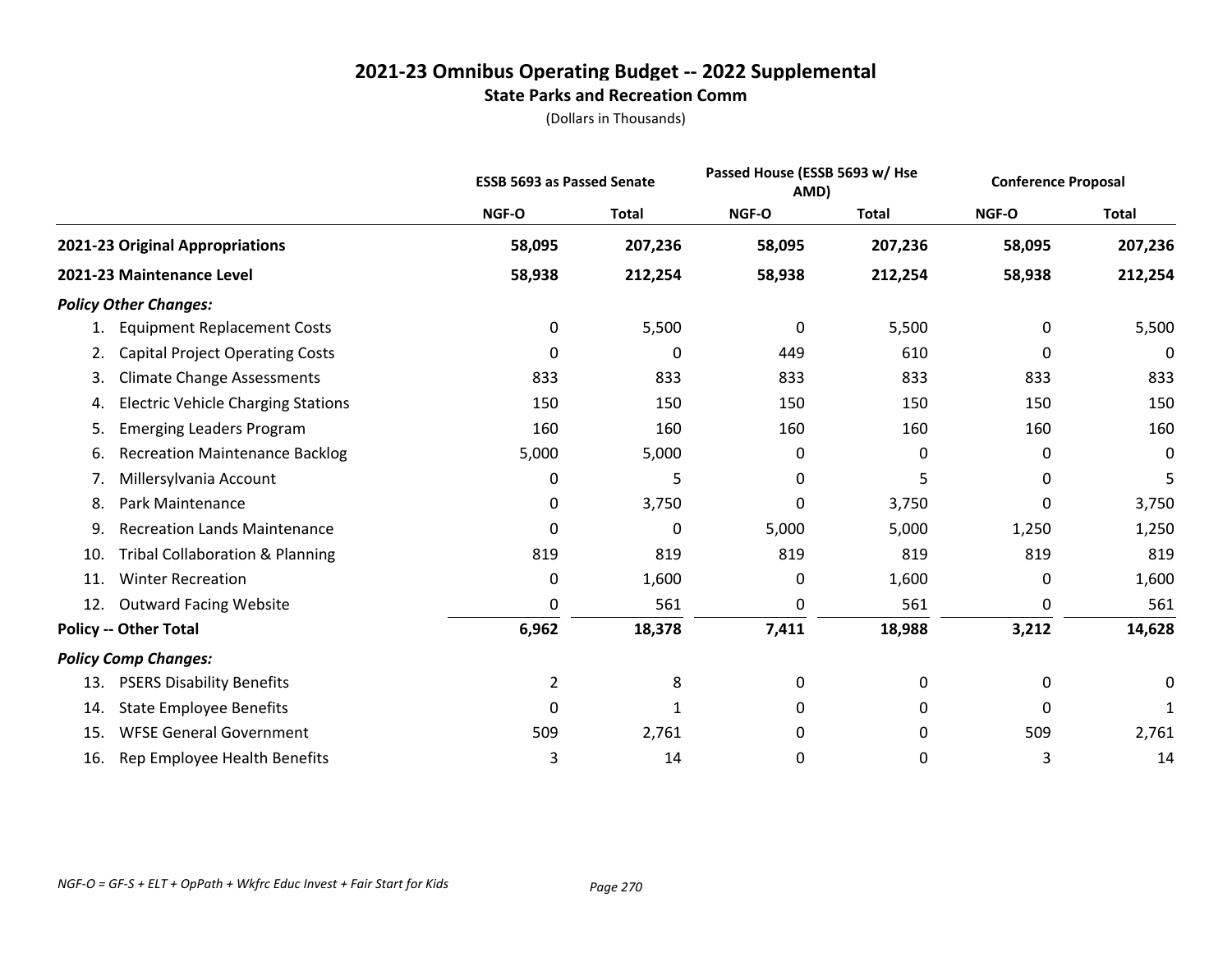#### **2021-23 Omnibus Operating Budget -- 2022 Supplemental State Parks and Recreation Comm**

|     |                                         | <b>ESSB 5693 as Passed Senate</b> |              | Passed House (ESSB 5693 w/ Hse<br>AMD) |              | <b>Conference Proposal</b> |              |
|-----|-----------------------------------------|-----------------------------------|--------------|----------------------------------------|--------------|----------------------------|--------------|
|     |                                         | NGF-O                             | <b>Total</b> | NGF-O                                  | <b>Total</b> | NGF-O                      | <b>Total</b> |
| 17. | Non-Rep General Wage Increase           | 74                                | 305          | 0                                      | $\Omega$     | 74                         | 305          |
| 18. | <b>Updated PEBB Rate</b>                | 148                               | 711          |                                        |              | 60                         | 290          |
| 19. | PERS & TRS Plan 1 Benefit Increase      | 10                                | 48           | 0                                      |              | 10                         | 48           |
| 20. | <b>PSERS Total Disability</b>           | 0                                 | 0            | 0                                      | 0            | 2                          | 8            |
|     | <b>Policy -- Comp Total</b>             | 746                               | 3,848        | 0                                      | 0            | 658                        | 3,427        |
|     | <b>Policy Central Services Changes:</b> |                                   |              |                                        |              |                            |              |
| 21. | Archives/Records Management             | 0                                 | 0            | 0                                      | O            | O                          |              |
| 22. | <b>Audit Services</b>                   |                                   |              |                                        |              |                            | 10           |
| 23. | Legal Services                          |                                   |              |                                        |              |                            | 14           |
| 24. | <b>CTS Central Services</b>             |                                   |              |                                        |              |                            | 205          |
| 25. | <b>DES Central Services</b>             |                                   |              |                                        |              |                            | 4            |
| 26. | <b>OFM Central Services</b>             |                                   |              |                                        |              |                            | 15           |
|     | 27. Self-Insurance Liability Premium    |                                   |              | Ω                                      |              | 0                          | 20           |
|     | <b>Policy -- Central Svcs Total</b>     | Ω                                 |              |                                        | Ω            | Ω                          | 273          |
|     | <b>Total Policy Changes</b>             | 7,708                             | 22,226       | 7,411                                  | 18,988       | 3,870                      | 18,328       |
|     | 2021-23 Policy Level                    | 66,646                            | 234,480      | 66,349                                 | 231,242      | 62,808                     | 230,582      |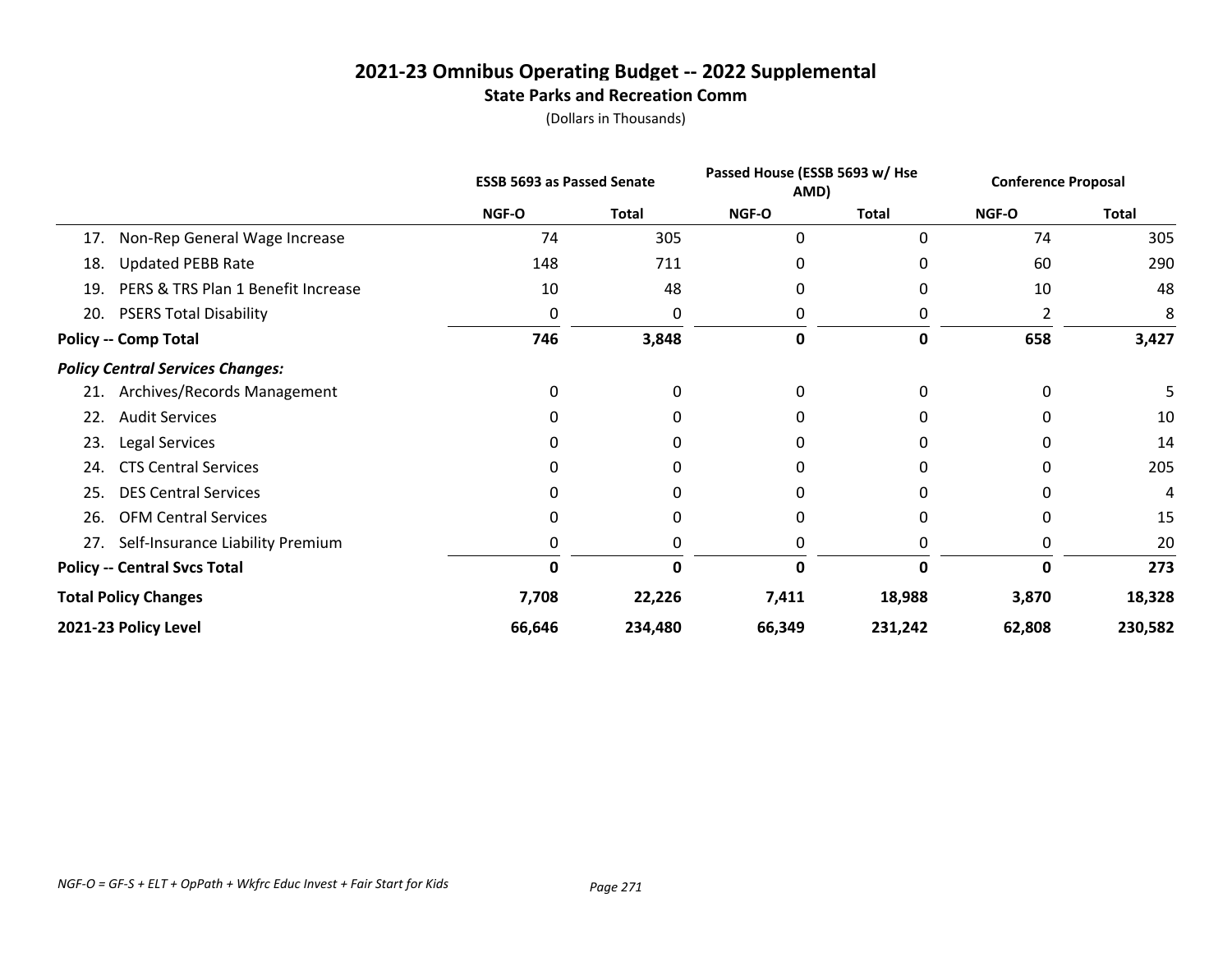#### **2021-23 Omnibus Operating Budget -- 2022 Supplemental Recreation and Conservation Office**

|                                                 | <b>ESSB 5693 as Passed Senate</b> |              | Passed House (ESSB 5693 w/ Hse<br>AMD) |              | <b>Conference Proposal</b> |              |
|-------------------------------------------------|-----------------------------------|--------------|----------------------------------------|--------------|----------------------------|--------------|
|                                                 | NGF-O                             | <b>Total</b> | NGF-O                                  | <b>Total</b> | NGF-O                      | <b>Total</b> |
| 2021-23 Original Appropriations                 | 7,774                             | 17,495       | 7,774                                  | 17,495       | 7,774                      | 17,495       |
| 2021-23 Maintenance Level                       | 7,779                             | 17,782       | 7,779                                  | 17,782       | 7,779                      | 17,782       |
| <b>Policy Other Changes:</b>                    |                                   |              |                                        |              |                            |              |
| Duckabush Estuary Restoration<br>1.             | 50,000                            | 50,000       | 0                                      | 0            | 25,000                     | 25,000       |
| <b>Flowering Rush Eradication</b><br>2.         | 0                                 | 559          | 0                                      | 559          | 0                          | 559          |
| <b>Implement Salmon Strategy</b><br>3.          | 300                               | 300          | 139                                    | 139          | 139                        | 139          |
| <b>Invasive Species Council</b><br>4.           | 0                                 | 4            | 0                                      | 4            | 0                          | 4            |
| Lake Union Boating Safety<br>5.                 | 300                               | 300          | 300                                    | 300          | 300                        | 300          |
| <b>Increase for Lead Entities</b><br>6.         | 1,667                             | 1,667        | 0                                      | 0            | 0                          | $\mathbf 0$  |
| <b>Expand Salmon Recovery Region</b><br>7.      | 200                               | 200          | 200                                    | 200          | 200                        | 200          |
| Salmon Recovery Long-term Funding<br>8.         | 0                                 | 0            | 250                                    | 250          | 0                          | 0            |
| Salmon Projects Large Scale<br>9.               | 0                                 | 50,000       | 0                                      | 0            | 0                          | 50,000       |
| <b>Salmon Habitat Restoration Grants</b><br>10. | 0                                 | 0            | 50,000                                 | 50,000       | 0                          | 0            |
| <b>Watershed Salmon Projects</b><br>11.         | 0                                 | 35,000       | 0                                      | 0            | 0                          | 25,000       |
| <b>Policy -- Other Total</b>                    | 52,467                            | 138,030      | 50,889                                 | 51,452       | 25,639                     | 101,202      |
| <b>Policy Comp Changes:</b>                     |                                   |              |                                        |              |                            |              |
| <b>WFSE General Government</b><br>12.           | 0                                 | 139          | 0                                      | 0            | 0                          | 139          |
| Rep Employee Health Benefits<br>13.             | 0                                 | 1            | 0                                      | 0            | 0                          | $\mathbf{1}$ |
| Non-Rep General Wage Increase<br>14.            | 16                                | 65           | 0                                      | 0            | 16                         | 65           |
| <b>Updated PEBB Rate</b><br>15.                 | 5                                 | 52           | 0                                      | 0            | 2                          | 21           |
| PERS & TRS Plan 1 Benefit Increase<br>16.       | $\Omega$                          | 4            | 0                                      | 0            | 0                          | 4            |
| <b>Policy -- Comp Total</b>                     | 21                                | 261          | 0                                      | 0            | 18                         | 230          |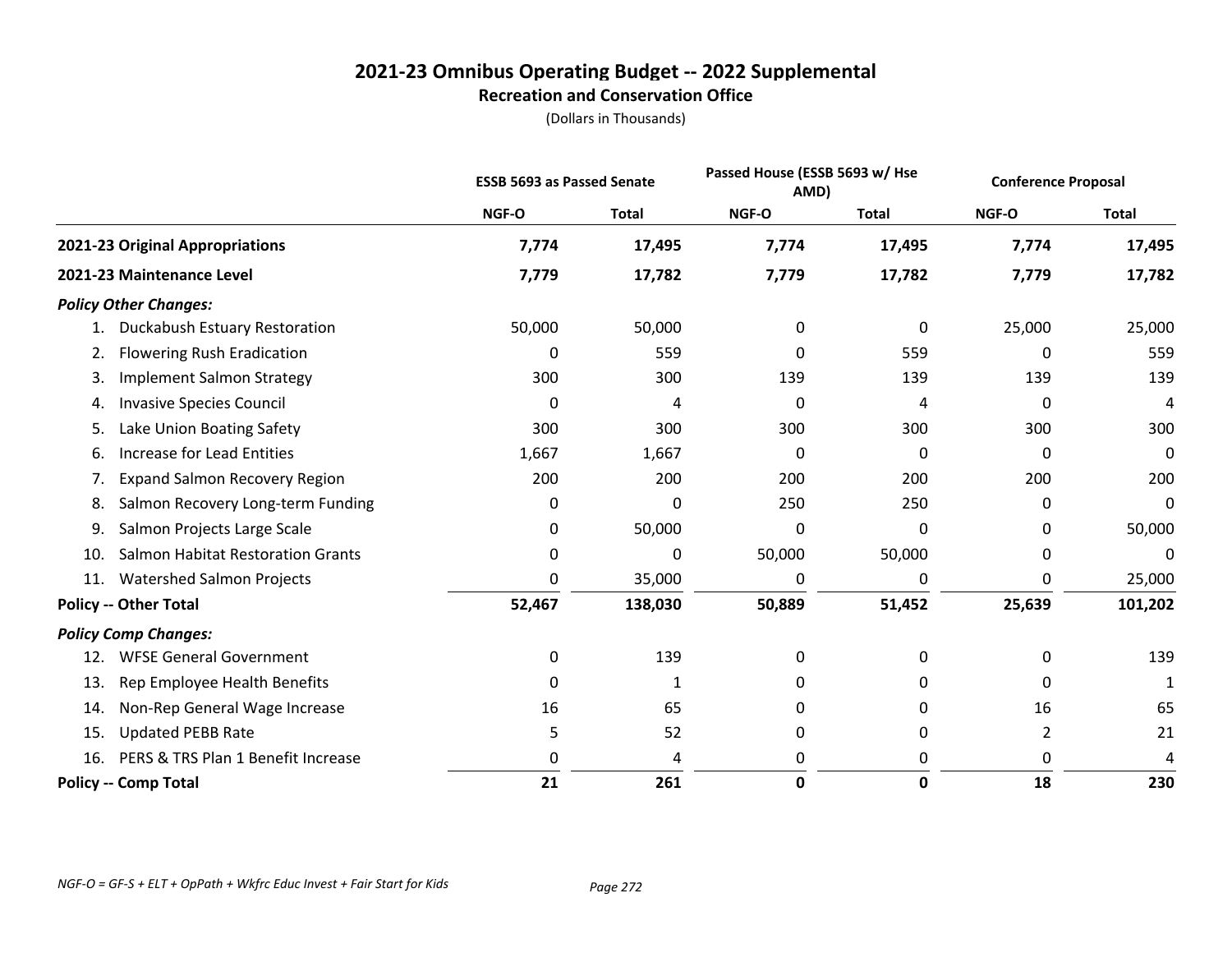#### **2021-23 Omnibus Operating Budget -- 2022 Supplemental Recreation and Conservation Office**

|                                         | <b>ESSB 5693 as Passed Senate</b> |              | Passed House (ESSB 5693 w/ Hse<br>AMD) |        | <b>Conference Proposal</b> |              |
|-----------------------------------------|-----------------------------------|--------------|----------------------------------------|--------|----------------------------|--------------|
|                                         | <b>NGF-O</b>                      | <b>Total</b> | <b>NGF-O</b>                           | Total  | <b>NGF-O</b>               | <b>Total</b> |
| <b>Policy Central Services Changes:</b> |                                   |              |                                        |        |                            |              |
| Archives/Records Management<br>17.      | 0                                 | 0            | 0                                      |        | 0                          |              |
| <b>Audit Services</b><br>18.            | 0                                 | 0            | 0                                      |        | 0                          |              |
| Legal Services<br>19                    | 0                                 | 0            | 0                                      |        |                            | 4            |
| <b>CTS Central Services</b><br>20.      |                                   |              | 0                                      |        |                            | 13           |
| <b>DES Central Services</b><br>21.      | 0                                 |              | 0                                      |        | 4                          | 9            |
| <b>OFM Central Services</b><br>22.      | 0                                 | 0            | 0                                      |        | 0                          |              |
| Self-Insurance Liability Premium<br>23. | 0                                 |              |                                        |        |                            |              |
| <b>Policy -- Central Svcs Total</b>     | Ω                                 | 0            | 0                                      |        | 12                         | 31           |
| <b>Total Policy Changes</b>             | 52,488                            | 138,291      | 50,889                                 | 51,452 | 25,669                     | 101,463      |
| 2021-23 Policy Level                    | 60,267                            | 156,073      | 58,668                                 | 69,234 | 33,448                     | 119,245      |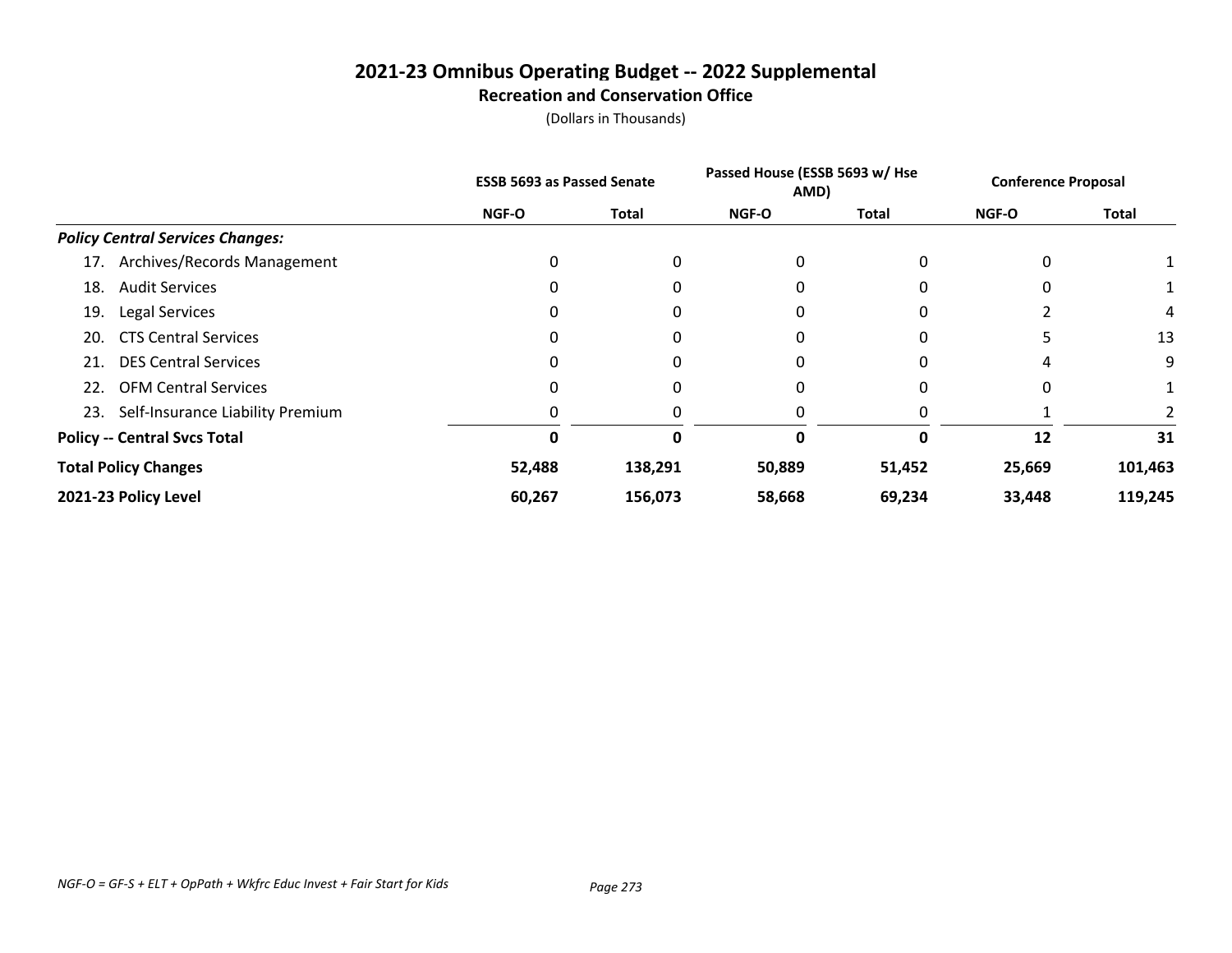# **2021-23 Omnibus Operating Budget -- 2022 Supplemental Environ & Land Use Hearings Office**

|                                          |              | <b>ESSB 5693 as Passed Senate</b> |             | Passed House (ESSB 5693 w/ Hse<br>AMD) |       | <b>Conference Proposal</b> |
|------------------------------------------|--------------|-----------------------------------|-------------|----------------------------------------|-------|----------------------------|
|                                          | <b>NGF-O</b> | <b>Total</b>                      | NGF-O       | <b>Total</b>                           | NGF-O | <b>Total</b>               |
| 2021-23 Original Appropriations          | 5,414        | 5,414                             | 5,414       | 5,414                                  | 5,414 | 5,414                      |
| 2021-23 Maintenance Level                | 5,470        | 5,470                             | 5,470       | 5,470                                  | 5,470 | 5,470                      |
| <b>Policy Other Changes:</b>             |              |                                   |             |                                        |       |                            |
| 1. ELUHO New Case Management System      | 0            | 0                                 | 145         | 145                                    | 0     | 0                          |
| 2. Additional Legal Assistance           | 0            | 0                                 | 127         | 127                                    | 127   | 127                        |
| <b>Policy -- Other Total</b>             | 0            | 0                                 | 272         | 272                                    | 127   | 127                        |
| <b>Policy Comp Changes:</b>              |              |                                   |             |                                        |       |                            |
| <b>Board Member Wage Parity</b><br>3.    | 30           | 30                                | 30          | 30                                     | 30    | 30                         |
| Non-Rep General Wage Increase<br>4.      | 60           | 60                                | 0           | 0                                      | 60    | 60                         |
| <b>Updated PEBB Rate</b><br>5.           | 17           | 17                                | 0           | 0                                      | 7     | 7                          |
| PERS & TRS Plan 1 Benefit Increase<br>6. | 2            | 2                                 | 0           | 0                                      | 2     | 2                          |
| <b>Policy -- Comp Total</b>              | 109          | 109                               | 30          | 30                                     | 99    | 99                         |
| <b>Policy Central Services Changes:</b>  |              |                                   |             |                                        |       |                            |
| <b>Audit Services</b><br>7.              | 0            | 0                                 | 0           | 0                                      | 3     | 3                          |
| <b>Legal Services</b><br>8.              | 0            | 0                                 | 0           | 0                                      | 3     |                            |
| <b>CTS Central Services</b><br>9.        | 0            | 0                                 | 0           | 0                                      | 6     | 6                          |
| <b>DES Central Services</b><br>10.       | 0            | 0                                 | 0           | 0                                      | 8     | 8                          |
| <b>Policy -- Central Svcs Total</b>      | 0            | 0                                 | $\mathbf 0$ | $\mathbf 0$                            | 20    | 20                         |
| <b>Total Policy Changes</b>              | 109          | 109                               | 302         | 302                                    | 246   | 246                        |
| 2021-23 Policy Level                     | 5,579        | 5,579                             | 5,772       | 5,772                                  | 5,716 | 5,716                      |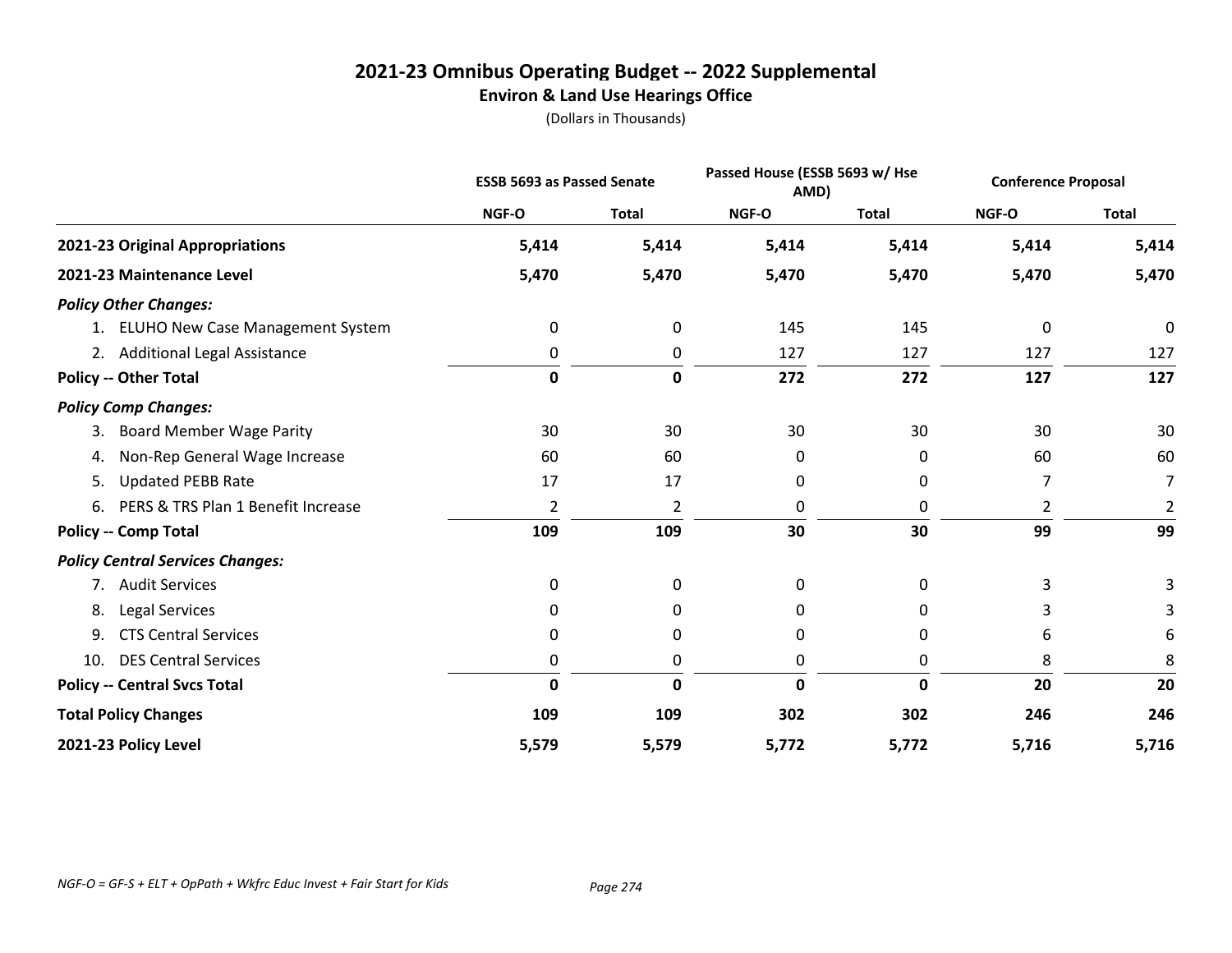#### **2021-23 Omnibus Operating Budget -- 2022 Supplemental State Conservation Commission**

|     |                                         | <b>ESSB 5693 as Passed Senate</b> |              | Passed House (ESSB 5693 w/ Hse<br>AMD) |              | <b>Conference Proposal</b> |              |
|-----|-----------------------------------------|-----------------------------------|--------------|----------------------------------------|--------------|----------------------------|--------------|
|     |                                         | NGF-O                             | <b>Total</b> | NGF-O                                  | <b>Total</b> | NGF-O                      | <b>Total</b> |
|     | 2021-23 Original Appropriations         | 21,656                            | 33,798       | 21,656                                 | 33,798       | 21,656                     | 33,798       |
|     | 2021-23 Maintenance Level               | 21,663                            | 33,805       | 21,663                                 | 33,805       | 21,663                     | 33,805       |
|     | <b>Policy Other Changes:</b>            |                                   |              |                                        |              |                            |              |
| 1.  | Ag & Conservation Participation         | 0                                 | 0            | 400                                    | 400          | 0                          | 0            |
| 2.  | Agricultural Disaster Assistance        | 0                                 | 0            | 600                                    | 600          | 600                        | 600          |
| 3.  | Artificial Lighting and Salmon          | 0                                 | 0            | 125                                    | 125          | 125                        | 125          |
| 4.  | <b>Conservation Reserve Enhancement</b> | 0                                 | 0            | 7,000                                  | 7,000        | 2,000                      | 7,000        |
| 5.  | <b>Conservation Reserve En Prog</b>     | 4,000                             | 4,000        | 0                                      | 0            | 0                          | 0            |
| 6.  | Community Wildfire Protection Plan      | 0                                 | 0            | 60                                     | 60           | 60                         | 60           |
| 7.  | <b>Riparian Restoration Projects</b>    | 0                                 | 15,000       | $\mathbf 0$                            | 0            | 0                          | 10,000       |
| 8.  | Riparian Habitat Incentives             | 0                                 | 0            | 8,000                                  | 8,000        | 0                          | 0            |
| 9.  | <b>Riparian Monitoring Grants</b>       | 0                                 | 0            | 1,000                                  | 1,000        | 0                          | 0            |
| 10. | Conservation Equity and Engagement      | 50                                | 50           | 50                                     | 50           | 50                         | 50           |
| 11. | <b>Sustainable Farms and Fields</b>     | 2,000                             | 2,000        | 2,000                                  | 2,000        | 2,000                      | 2,000        |
| 12. | <b>Riparian Plant Nurseries</b>         | 1,300                             | 1,300        | 1,300                                  | 1,300        | 1,300                      | 1,300        |
| 13. | <b>Conservation Project Engineering</b> | 2,700                             | 2,700        | 0                                      | 0            | 2,700                      | 2,700        |
| 14. | <b>Voluntary Stewardship Prog</b>       | 0                                 | 0            | 6,000                                  | 6,000        | 0                          | 0            |
|     | <b>Policy -- Other Total</b>            | 10,050                            | 25,050       | 26,535                                 | 26,535       | 8,835                      | 23,835       |
|     | <b>Policy Comp Changes:</b>             |                                   |              |                                        |              |                            |              |
| 15. | <b>State Employee Benefits</b>          | 1                                 | 1            | 0                                      | 0            | 1                          | 1            |
| 16. | Non-Rep General Wage Increase           | 69                                | 81           | 0                                      | 0            | 69                         | 81           |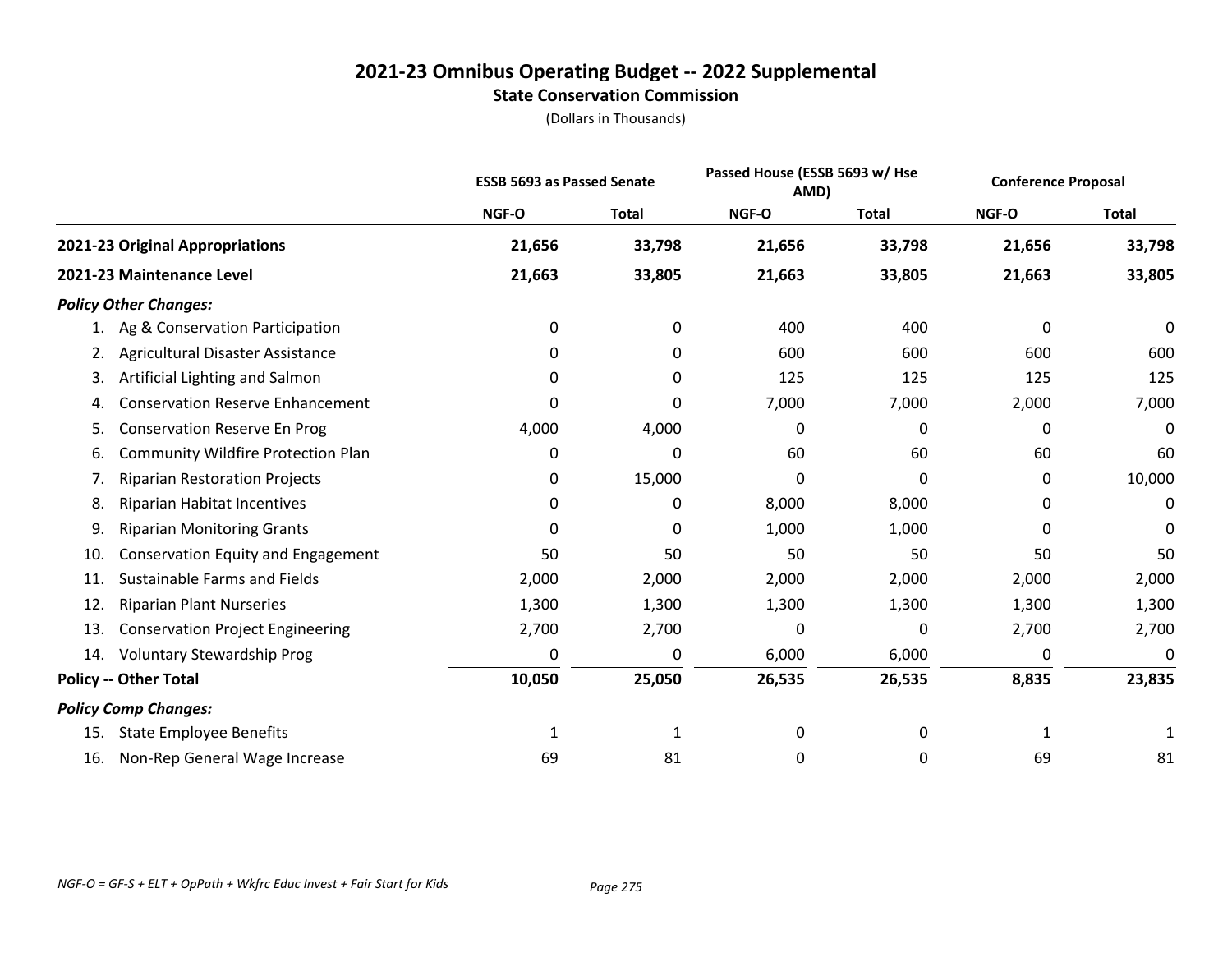#### **2021-23 Omnibus Operating Budget -- 2022 Supplemental State Conservation Commission**

|     |                                         |              | <b>ESSB 5693 as Passed Senate</b> |              | Passed House (ESSB 5693 w/ Hse<br>AMD) |              | <b>Conference Proposal</b> |  |
|-----|-----------------------------------------|--------------|-----------------------------------|--------------|----------------------------------------|--------------|----------------------------|--|
|     |                                         | <b>NGF-O</b> | Total                             | <b>NGF-O</b> | <b>Total</b>                           | <b>NGF-O</b> | <b>Total</b>               |  |
| 17. | <b>Updated PEBB Rate</b>                | 25           | 30                                | 0            | 0                                      | 10           | 12                         |  |
| 18. | PERS & TRS Plan 1 Benefit Increase      |              |                                   |              |                                        |              |                            |  |
|     | <b>Policy -- Comp Total</b>             | 97           | 114                               | 0            | 0                                      | 82           | 96                         |  |
|     | <b>Policy Central Services Changes:</b> |              |                                   |              |                                        |              |                            |  |
| 19. | Legal Services                          | 0            | 0                                 | 0            | 0                                      | 6            | 6                          |  |
| 20. | <b>CTS Central Services</b>             | 0            |                                   | 0            |                                        |              |                            |  |
| 21. | <b>DES Central Services</b>             | 0            |                                   | 0            |                                        | 6            | 6                          |  |
| 22. | <b>OFM Central Services</b>             | 0            |                                   | 0            |                                        |              |                            |  |
|     | <b>Policy -- Central Svcs Total</b>     | 0            | 0                                 | 0            | 0                                      | 14           | 14                         |  |
|     | <b>Total Policy Changes</b>             | 10,147       | 25,164                            | 26,535       | 26,535                                 | 8,931        | 23,945                     |  |
|     | 2021-23 Policy Level                    | 31,810       | 58,969                            | 48,198       | 60,340                                 | 30,594       | 57,750                     |  |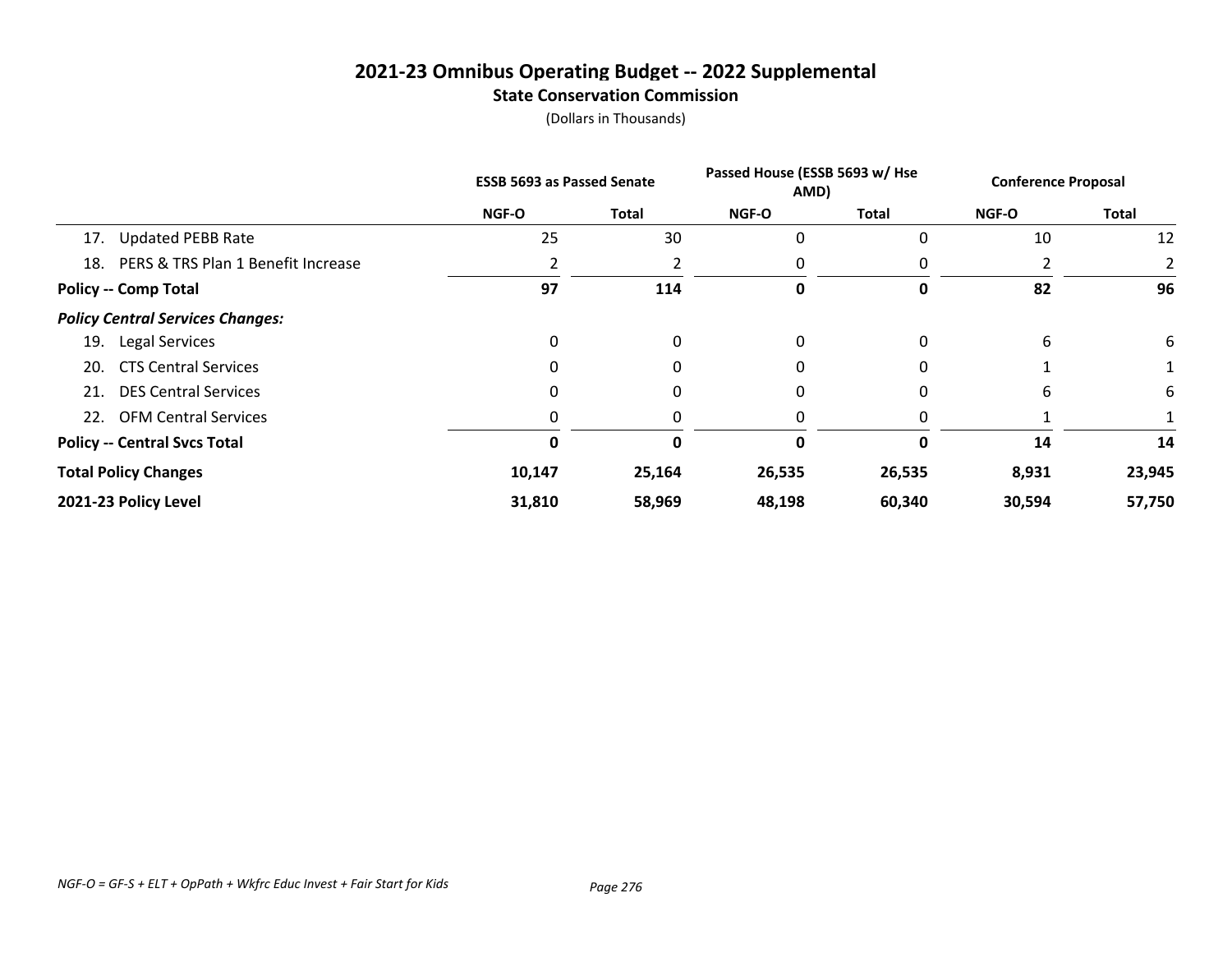|     |                                        | <b>ESSB 5693 as Passed Senate</b> |              |         | Passed House (ESSB 5693 w/ Hse<br>AMD) |         | <b>Conference Proposal</b> |
|-----|----------------------------------------|-----------------------------------|--------------|---------|----------------------------------------|---------|----------------------------|
|     |                                        | NGF-O                             | <b>Total</b> | NGF-O   | <b>Total</b>                           | NGF-O   | <b>Total</b>               |
|     | 2021-23 Original Appropriations        | 175,004                           | 519,100      | 175,004 | 519,100                                | 175,004 | 519,100                    |
|     | 2021-23 Maintenance Level              | 180,062                           | 530,524      | 180,062 | 530,524                                | 180,062 | 530,524                    |
|     | <b>Policy Other Changes:</b>           |                                   |              |         |                                        |         |                            |
| 1.  | Northern Spotted Owl Forests           | 164                               | 164          | 0       | 0                                      | 0       | 0                          |
| 2.  | Marine Shoreline Habitat               | 370                               | 370          | 0       | 0                                      | 0       | 0                          |
| 3.  | Data Back Up Storage                   | 206                               | 404          | 206     | 404                                    | 206     | 404                        |
| 4.  | <b>Equipment Replacement Costs</b>     | 183                               | 1,346        | 183     | 1,346                                  | 183     | 1,346                      |
| 5.  | <b>Capital Project Operating Costs</b> | 0                                 | 0            | 357     | 357                                    | 357     | 357                        |
| 6.  | PS Steelhead Fund Shift                | 1,682                             | 0            | 841     | 0                                      | 841     | 0                          |
| 7.  | Crab Fishery and Humpbacks             | 570                               | 0            | 285     | 0                                      | 285     | 0                          |
| 8.  | Increased Bighorn Sheep Management     | 0                                 | 400          | 0       | 400                                    | 0       | 400                        |
| 9.  | <b>Invasive Bullfrogs</b>              | 0                                 | 0            | 70      | 70                                     | 70      | 70                         |
| 10. | Lake Rufus Woods Contract Increase     | 0                                 | 97           | 0       | 97                                     | 0       | 97                         |
| 11. | <b>Climate Funding/Tribes</b>          | 0                                 | 0            | 60      | 60                                     | 60      | 60                         |
| 12. | <b>Cultural Resources Capacity</b>     | 166                               | 166          | 1,071   | 1,071                                  | 600     | 600                        |
| 13. | <b>Monitor Dungeness Crab Harvest</b>  | 710                               | 710          | 710     | 710                                    | 710     | 710                        |
| 14. | Diversity, Equity & Inclusion          | 175                               | 175          | 525     | 525                                    | 525     | 525                        |
| 15. | <b>Enhance RFEGs</b>                   | 0                                 | 0            | 700     | 700                                    | 0       | 0                          |
| 16. | Increased Elk and Deer Monitoring      | 0                                 | 450          | 0       | 450                                    | 0       | 450                        |
| 17. | Skagit Elk Fencing                     | 75                                | 75           | 0       | 0                                      | 75      | 75                         |
| 18. | European Green Crab                    | 0                                 | 0            | 8,568   | 8,568                                  | 0       | 0                          |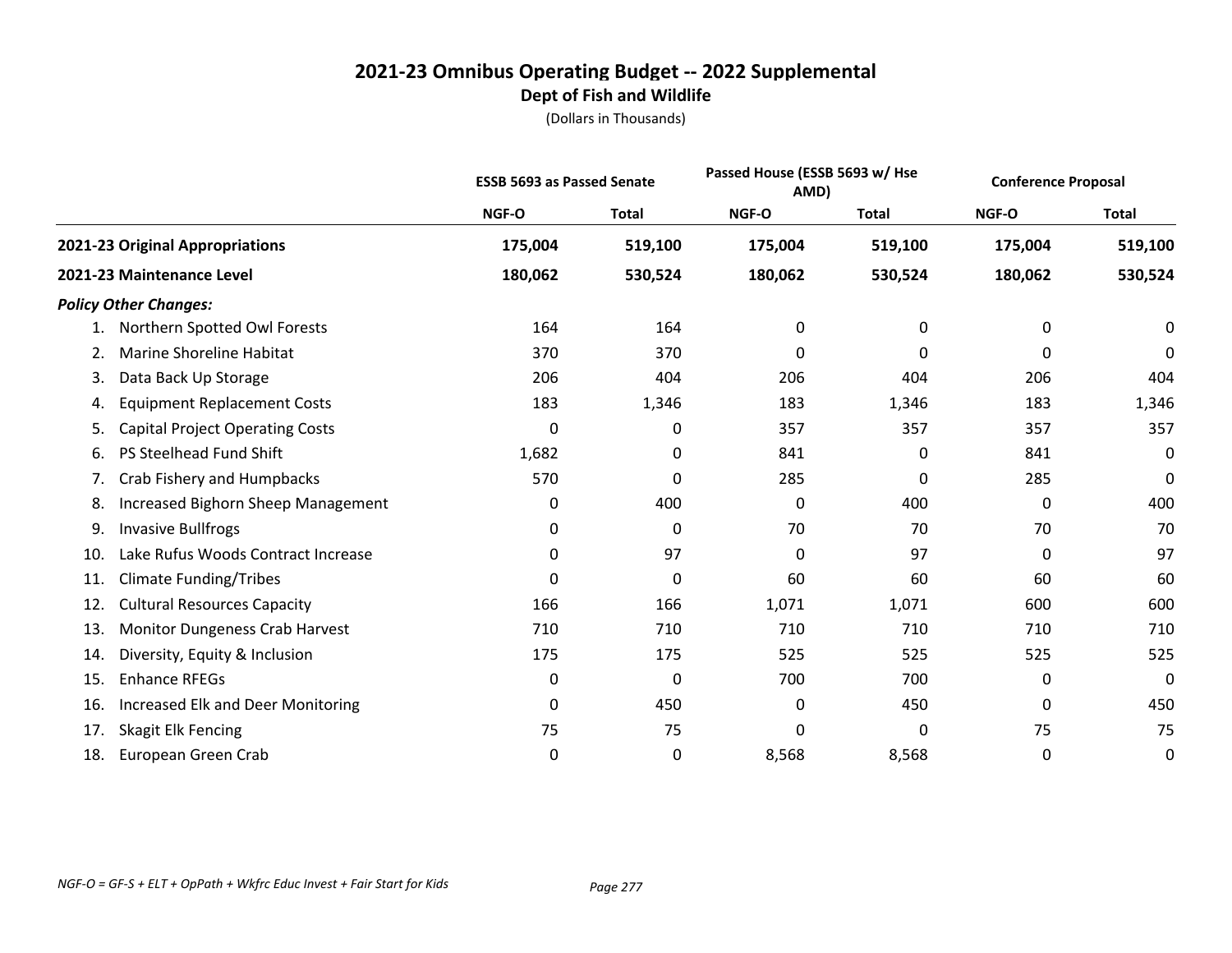|     |                                           | <b>ESSB 5693 as Passed Senate</b> |              | Passed House (ESSB 5693 w/ Hse<br>AMD) |              | <b>Conference Proposal</b> |              |
|-----|-------------------------------------------|-----------------------------------|--------------|----------------------------------------|--------------|----------------------------|--------------|
|     |                                           | NGF-O                             | <b>Total</b> | NGF-O                                  | <b>Total</b> | NGF-O                      | <b>Total</b> |
| 19. | <b>Wildfire Habitat Recovery</b>          | 4,197                             | 4,197        | 4,197                                  | 4,197        | 4,197                      | 4,197        |
| 20. | <b>Wildfire Suppression</b>               | 2,672                             | 2,672        | 2,672                                  | 2,672        | 2,672                      | 2,672        |
| 21. | Forage Fish Spawning Monitoring           | 721                               | 721          | 721                                    | 721          | 721                        | 721          |
| 22. | <b>Monitor Freshwater Salmon Harvest</b>  | 3,802                             | 3,802        | 3,802                                  | 3,802        | 3,802                      | 3,802        |
| 23. | Fish Passage Rulemaking                   | 294                               | 294          | 294                                    | 294          | 294                        | 294          |
| 24. | Growth Mgmt & Salmon Recovery             | 0                                 | 0            | 2,070                                  | 2,070        | 0                          | 0            |
| 25. | <b>Hatchery Compliance</b>                | 0                                 | 574          | 0                                      | 574          | 0                          | 574          |
| 26. | Columbia Gillnet License Reduction        | 14,400                            | 14,400       | 0                                      | 0            | 14,400                     | 14,400       |
| 27. | <b>Increased Mountain Goat Management</b> | 0                                 | 139          | 0                                      | 139          | 0                          | 139          |
| 28. | <b>Mass Marking Trailer</b>               | 0                                 | 1,709        | 0                                      | 1,709        | 0                          | 1,709        |
| 29. | Enloe Dam Removal Plan                    | 250                               | 250          | 0                                      | 0            | 250                        | 250          |
| 30. | Western Pond Turtle Recovery              | 95                                | 95           | 0                                      | 0            | 95                         | 95           |
| 31. | <b>Increase RFEG</b>                      | 500                               | 500          | 0                                      | 0            | 500                        | 500          |
| 32. | Upper Col R Salmon Reintroduction         | 3,000                             | 3,000        | 0                                      | 0            | 0                          | 3,000        |
| 33. | <b>Bullfrog Eradication/Control</b>       | 70                                | 70           | 0                                      | 0            | 0                          | 0            |
| 34. | <b>Recreation Maintenance Backlog</b>     | 5,000                             | 5,000        | 0                                      | 0            | 0                          | 0            |
| 35. | Peace Officers                            | 0                                 | 0            | 39                                     | 39           | 39                         | 39           |
| 36. | <b>Recreation Lands Maintenance</b>       | 0                                 | 0            | 5,000                                  | 5,000        | 5,000                      | 5,000        |
| 37. | Riparian Ecosystems Assessment            | 0                                 | 0            | 1,067                                  | 1,067        | 0                          | 0            |
| 38. | <b>Recreational Land Management</b>       | 1,139                             | 1,172        | 3,418                                  | 3,518        | 0                          | 0            |
| 39. | <b>Monitor Shellfish Harvest</b>          | 395                               | 690          | 1,685                                  | 1,980        | 1,040                      | 1,335        |
| 40. | <b>Species Conservation Fund Shift</b>    | 996                               | 0            | 498                                    | 0            | 498                        | 0            |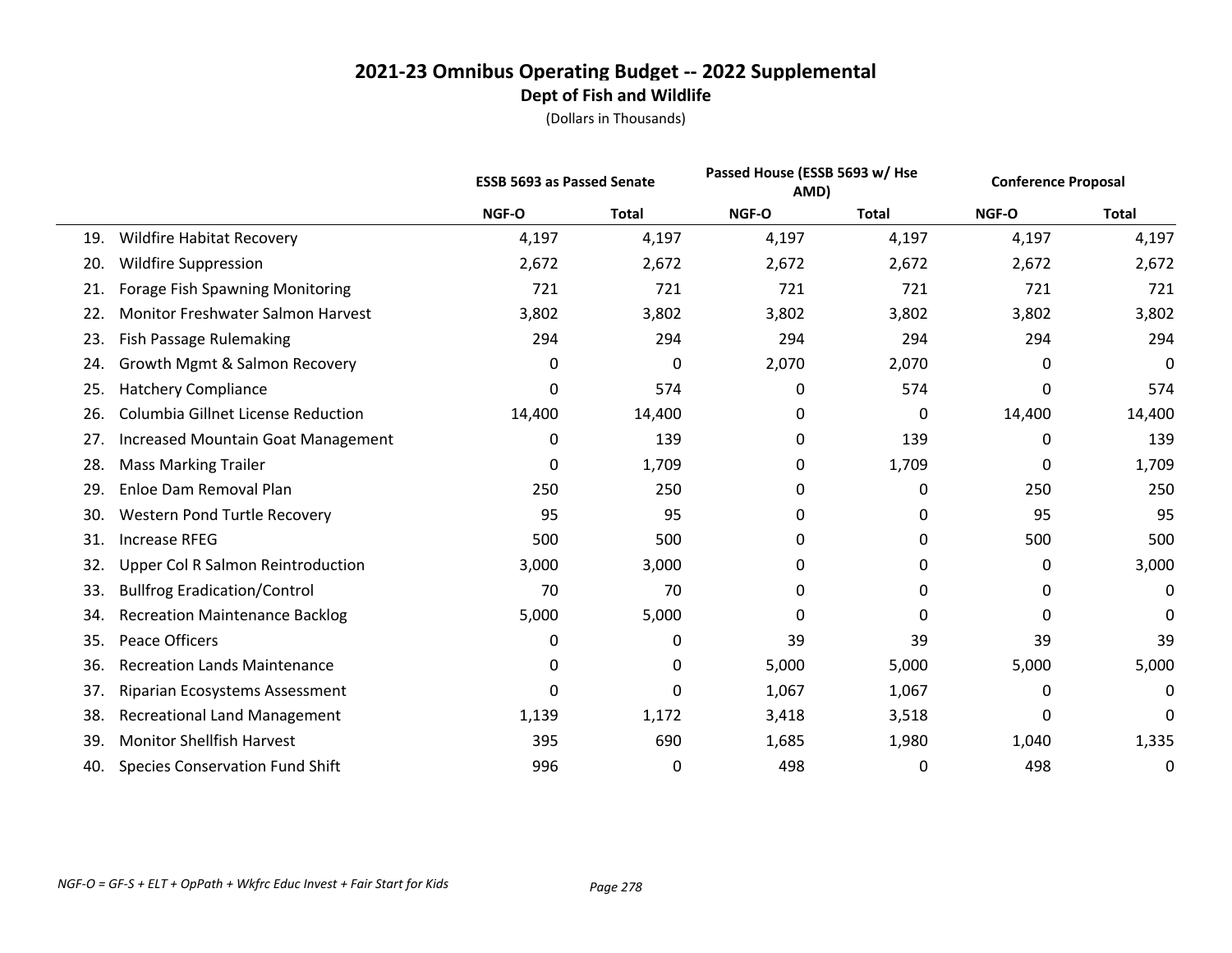|     |                                           | <b>ESSB 5693 as Passed Senate</b> |              |       | Passed House (ESSB 5693 w/ Hse<br>AMD) |       | <b>Conference Proposal</b> |  |
|-----|-------------------------------------------|-----------------------------------|--------------|-------|----------------------------------------|-------|----------------------------|--|
|     |                                           | NGF-O                             | <b>Total</b> | NGF-O | Total                                  | NGF-O | <b>Total</b>               |  |
| 41. | <b>Prioritization of Fish Barriers</b>    | 360                               | 360          | 360   | 360                                    | 360   | 360                        |  |
| 42. | <b>Hydropower Licensing Participation</b> | 494                               | 494          | 494   | 494                                    | 494   | 494                        |  |
| 43. | Monitor Ocean & PS Salmon Harvest         | 2,116                             | 2,116        | 2,116 | 2,116                                  | 2,116 | 2,116                      |  |
| 44. | <b>Monitor Commercial Salmon Harvest</b>  | 994                               | 994          | 994   | 994                                    | 994   | 994                        |  |
| 45. | Marine Fisheries Compliance Liaison       | 226                               | 226          | 226   | 226                                    | 226   | 226                        |  |
| 46. | <b>Increase Fisheries Enforcement</b>     | 1,283                             | 1,283        | 1,283 | 1,283                                  | 1,283 | 1,283                      |  |
| 47. | <b>Electronic Catch Record Cards</b>      | 372                               | 372          | 372   | 372                                    | 372   | 372                        |  |
| 48. | <b>Environmental Prosecution</b>          | 852                               | 852          | 852   | 852                                    | 852   | 852                        |  |
| 49. | <b>Hatchery Production Evaluation</b>     | 4,283                             | 4,283        | 4,283 | 4,283                                  | 4,283 | 4,283                      |  |
| 50. | <b>Fish Migration Monitoring</b>          | 2,392                             | 2,392        | 2,392 | 2,392                                  | 2,392 | 2,392                      |  |
| 51. | Pittman-Robertson Fund Shift              | 2,726                             | 0            | 1,364 | 0                                      | 1,364 | 0                          |  |
| 52. | Toutle & Skamania Fund Shift              | 1,896                             | 0            | 948   | 0                                      | 948   | 0                          |  |
| 53. | Bird Prey On Salmon Study                 | 500                               | 500          | 0     | 0                                      | 0     | $\mathbf 0$                |  |
| 54. | Solar Expansion & Habitat Protectn        | 402                               | 402          | 402   | 402                                    | 402   | 402                        |  |
| 55. | European Green Crab Control               | 0                                 | 8,568        | 0     | 0                                      | 8,568 | 8,568                      |  |
| 56. | Sanitary Control of Shellfish             | 0                                 | 0            | 159   | 159                                    | 159   | 159                        |  |
| 57. | Ten Year Salmon Impacts Study             | 50                                | 50           | 0     | $\mathbf 0$                            | 50    | 50                         |  |
| 58. | Salmon Recovery and GMA Integration       | 0                                 | 0            | 1,297 | 1,297                                  | 1,297 | 1,297                      |  |
| 59. | Riparian Systems Assessment               | 1,067                             | 1,067        | 0     | 0                                      | 1,067 | 1,067                      |  |
| 60. | <b>Water Access Areas Maintenance</b>     | 0                                 | 497          | 0     | 497                                    | 0     | 497                        |  |
| 61. | North of Falcon Team Capacity             | 842                               | 842          | 636   | 636                                    | 636   | 636                        |  |
| 62. | <b>Support of Tribal Hatcheries</b>       | 3,510                             | 3,510        | 0     | 0                                      | 3,510 | 3,510                      |  |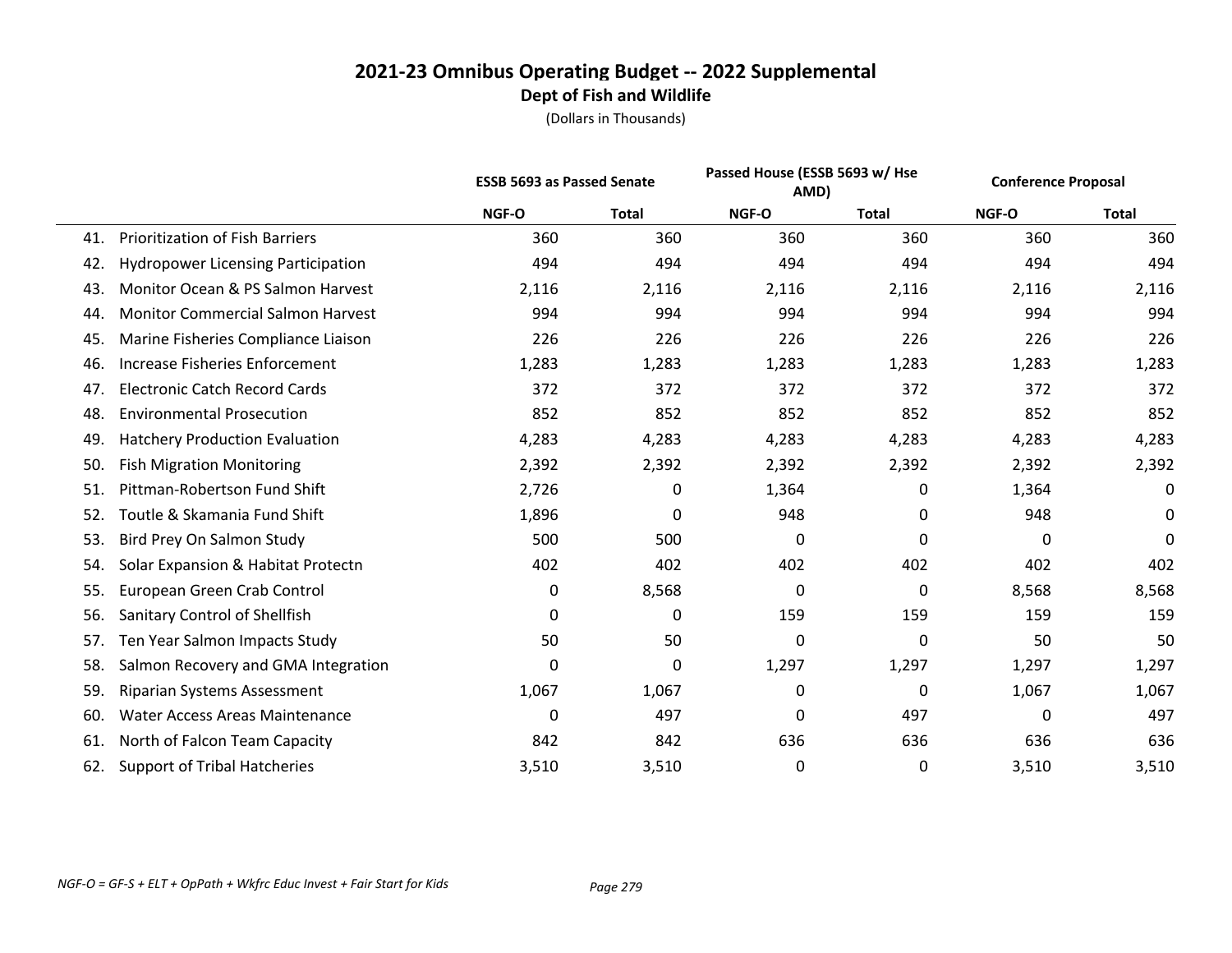|     |                                           |        | <b>ESSB 5693 as Passed Senate</b><br>AMD) |        | Passed House (ESSB 5693 w/ Hse | <b>Conference Proposal</b> |              |
|-----|-------------------------------------------|--------|-------------------------------------------|--------|--------------------------------|----------------------------|--------------|
|     |                                           | NGF-O  | <b>Total</b>                              | NGF-O  | <b>Total</b>                   | NGF-O                      | <b>Total</b> |
| 63. | <b>Increased Turkey Mgmt &amp; Access</b> | 0      | 850                                       | 0      | 850                            | 0                          | 850          |
| 64. | Western Pond Turtle Research              | 0      | 0                                         | 95     | 95                             | 0                          | 0            |
| 65. | Increased Upland Bird Habitat Mgmt        | 0      | 740                                       | 0      | 740                            | 0                          | 740          |
| 66. | <b>Veterans &amp; Military Suicide</b>    | 0      | 0                                         | 16     | 16                             | 16                         | 16           |
|     | <b>Policy -- Other Total</b>              | 66,197 | 74,040                                    | 57,328 | 60,604                         | 68,809                     | 74,985       |
|     | <b>Policy Comp Changes:</b>               |        |                                           |        |                                |                            |              |
| 67. | <b>State Employee Benefits</b>            | 5      | 13                                        | 0      | 0                              | 5                          | 13           |
| 68. | <b>WFSE General Government</b>            | 278    | 853                                       | 0      | 0                              | 278                        | 853          |
| 69. | Fish and Wildlife Officers Guild          | 504    | 1,404                                     | 0      | 0                              | 504                        | 1,404        |
| 70. | DFW Teamsters 760 Enf Sgts                | 124    | 424                                       | 0      | 0                              | 124                        | 424          |
| 71. | Rep Employee Health Benefits              | 13     | 37                                        | 0      | 0                              | 13                         | 37           |
| 72. | Fish & Wildlife Professionals             | 1,404  | 4,029                                     | 0      | 0                              | 1,404                      | 4,029        |
| 73. | <b>Coalition of Unions</b>                | 280    | 1,131                                     | 0      | 0                              | 280                        | 1,131        |
| 74. | Non-Rep General Wage Increase             | 575    | 1,457                                     | 0      | 0                              | 575                        | 1,457        |
| 75. | <b>Updated PEBB Rate</b>                  | 775    | 2,253                                     | 0      | 0                              | 315                        | 917          |
| 76. | PERS & TRS Plan 1 Benefit Increase        | 50     | 139                                       | 0      | 0                              | 50                         | 139          |
| 77. | Non-Rep Law Enforcement                   | 72     | 245                                       | 0      | 0                              | 72                         | 245          |
|     | <b>Policy -- Comp Total</b>               | 4,080  | 11,985                                    | 0      | $\mathbf 0$                    | 3,620                      | 10,649       |
|     | <b>Policy Transfer Changes:</b>           |        |                                           |        |                                |                            |              |
| 78. | Net Ecological Gain                       | 256    | 256                                       | 256    | 256                            | 256                        | 256          |
|     | <b>Policy -- Transfer Total</b>           | 256    | 256                                       | 256    | 256                            | 256                        | 256          |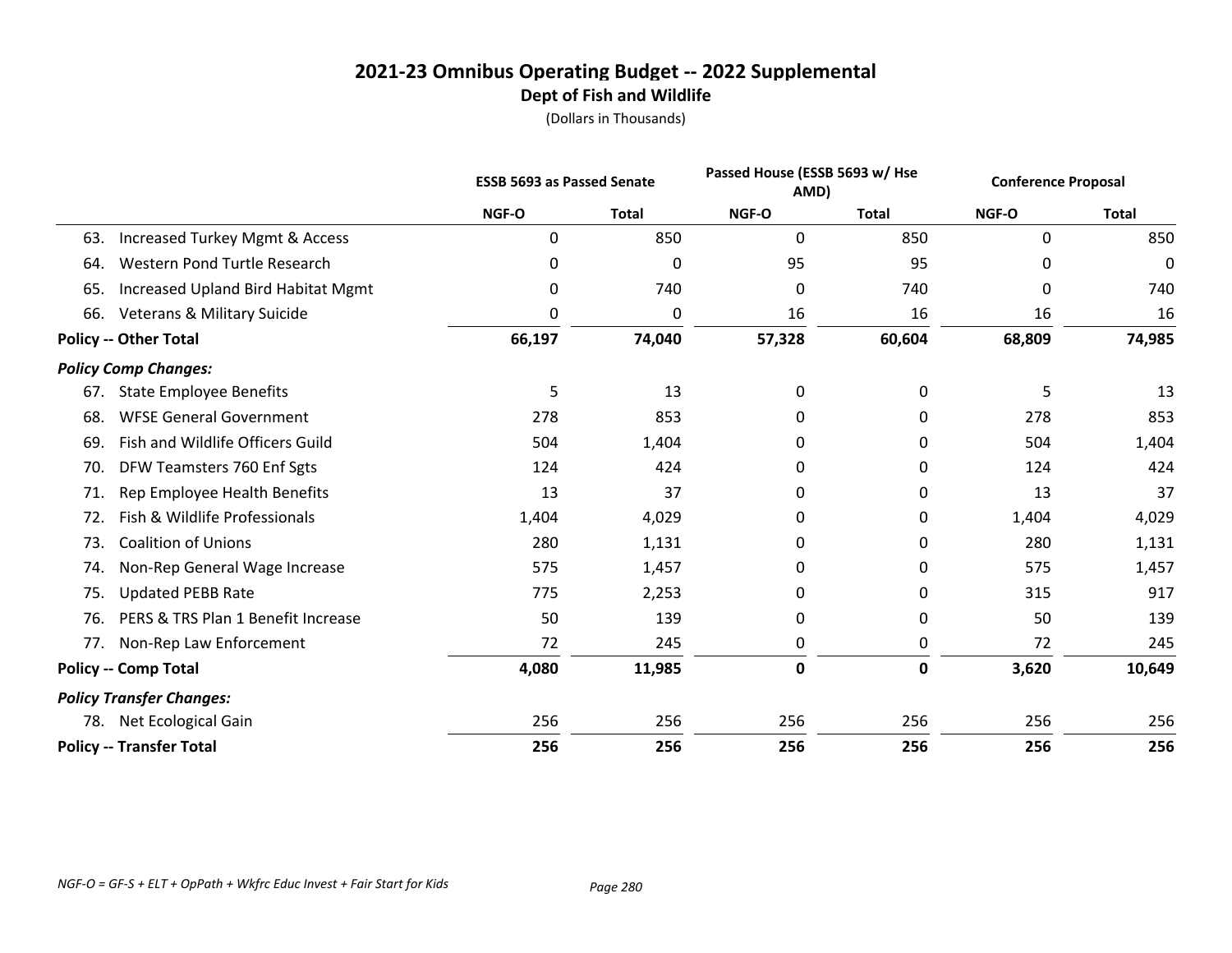|                                         | <b>ESSB 5693 as Passed Senate</b> |              | Passed House (ESSB 5693 w/ Hse<br>AMD) |         | <b>Conference Proposal</b> |              |
|-----------------------------------------|-----------------------------------|--------------|----------------------------------------|---------|----------------------------|--------------|
|                                         | <b>NGF-O</b>                      | <b>Total</b> | <b>NGF-O</b>                           | Total   | <b>NGF-O</b>               | <b>Total</b> |
| <b>Policy Central Services Changes:</b> |                                   |              |                                        |         |                            |              |
| Archives/Records Management<br>79.      | 0                                 | 0            | 0                                      | 0       |                            | 10           |
| <b>Audit Services</b><br>80.            | 0                                 | 0            | 0                                      |         | 15                         | 31           |
| Legal Services<br>81.                   | 0                                 | 0            | 0                                      | 0       | 76                         | 156          |
| <b>CTS Central Services</b><br>82.      |                                   | 0            | 0                                      | 0       | 222                        | 454          |
| <b>DES Central Services</b><br>83.      | 0                                 | 0            | 0                                      | 0       | 26                         | 53           |
| <b>OFM Central Services</b><br>84.      | $\Omega$                          | 0            | 0                                      | 0       | 18                         | 38           |
| Self-Insurance Liability Premium<br>85. | 0                                 | 0            | 0                                      |         | 30                         | 61           |
| <b>Policy -- Central Svcs Total</b>     | Ω                                 | ŋ            | 0                                      |         | 392                        | 803          |
| <b>Total Policy Changes</b>             | 70,533                            | 86,281       | 57,584                                 | 60,860  | 73,077                     | 86,693       |
| 2021-23 Policy Level                    | 250,595                           | 616,805      | 237,646                                | 591,384 | 253,139                    | 617,217      |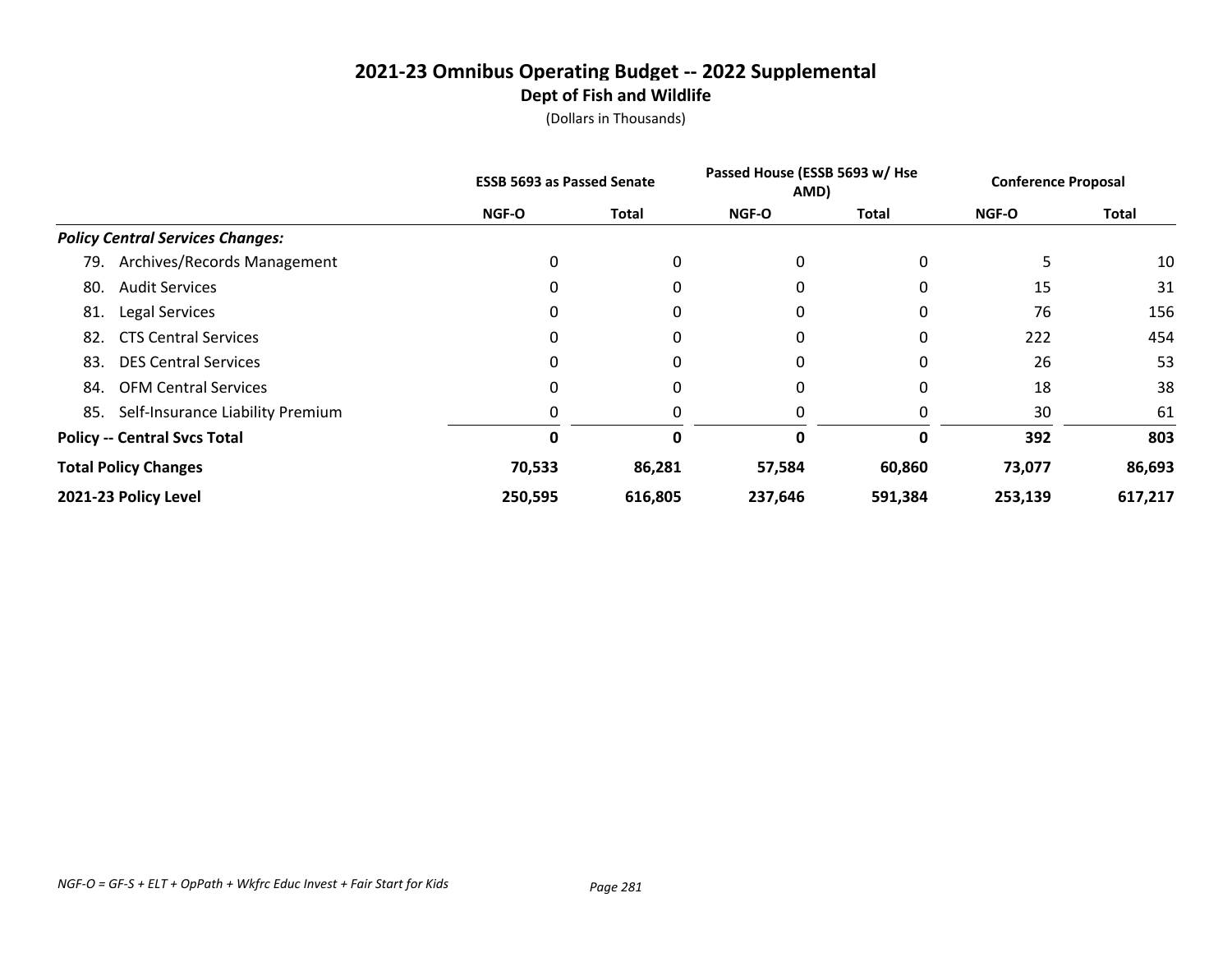# **2021-23 Omnibus Operating Budget -- 2022 Supplemental Puget Sound Partnership**

|                                                  | <b>ESSB 5693 as Passed Senate</b> |              |             | Passed House (ESSB 5693 w/ Hse<br>AMD) |        | <b>Conference Proposal</b> |
|--------------------------------------------------|-----------------------------------|--------------|-------------|----------------------------------------|--------|----------------------------|
|                                                  | NGF-O                             | <b>Total</b> | NGF-O       | <b>Total</b>                           | NGF-O  | <b>Total</b>               |
| 2021-23 Original Appropriations                  | 11,056                            | 26,489       | 11,056      | 26,489                                 | 11,056 | 26,489                     |
| 2021-23 Maintenance Level                        | 11,056                            | 26,488       | 11,056      | 26,488                                 | 11,056 | 26,488                     |
| <b>Policy Other Changes:</b>                     |                                   |              |             |                                        |        |                            |
| <b>Salmon Recovery Planning</b><br>1.            | 2,576                             | 2,576        | 2,576       | 2,576                                  | 2,576  | 2,576                      |
| <b>Restore Training and Travel Funding</b><br>2. | 40                                | 40           | 40          | 40                                     | 40     | 40                         |
| Increase Federal Spending Authority<br>3.        | 0                                 | 9,500        | 0           | 9,500                                  | 0      | 9,500                      |
| <b>Policy -- Other Total</b>                     | 2,616                             | 12,116       | 2,616       | 12,116                                 | 2,616  | 12,116                     |
| <b>Policy Comp Changes:</b>                      |                                   |              |             |                                        |        |                            |
| <b>State Employee Benefits</b><br>4.             | $\mathbf{1}$                      | $\mathbf{1}$ | 0           | 0                                      | 1      | $\mathbf{1}$               |
| Non-Rep General Wage Increase<br>5.              | 122                               | 174          | 0           | 0                                      | 122    | 174                        |
| <b>Updated PEBB Rate</b><br>6.                   | 39                                | 55           | 0           | 0                                      | 16     | 23                         |
| PERS & TRS Plan 1 Benefit Increase<br>7.         | 4                                 | 5            | 0           | 0                                      | 4      | 5                          |
| <b>Policy -- Comp Total</b>                      | 166                               | 235          | $\mathbf 0$ | $\mathbf 0$                            | 143    | 203                        |
| <b>Policy Central Services Changes:</b>          |                                   |              |             |                                        |        |                            |
| <b>Audit Services</b><br>8.                      | 0                                 | 0            | 0           | 0                                      | 2      | 3                          |
| <b>CTS Central Services</b><br>9.                | 0                                 | 0            | 0           | 0                                      | 7      | 9                          |
| <b>DES Central Services</b><br>10.               | 0                                 | 0            | 0           | 0                                      | 16     | 24                         |
| <b>OFM Central Services</b><br>11.               | 0                                 | 0            | 0           | 0                                      | $-1$   | 0                          |
| Self-Insurance Liability Premium<br>12.          | 0                                 | 0            | 0           | 0                                      | 1      | 1                          |
| <b>Policy -- Central Svcs Total</b>              | $\mathbf 0$                       | $\mathbf 0$  | 0           | 0                                      | 25     | 37                         |
| <b>Total Policy Changes</b>                      | 2,782                             | 12,351       | 2,616       | 12,116                                 | 2,784  | 12,356                     |
| 2021-23 Policy Level                             | 13,838                            | 38,839       | 13,672      | 38,604                                 | 13,840 | 38,844                     |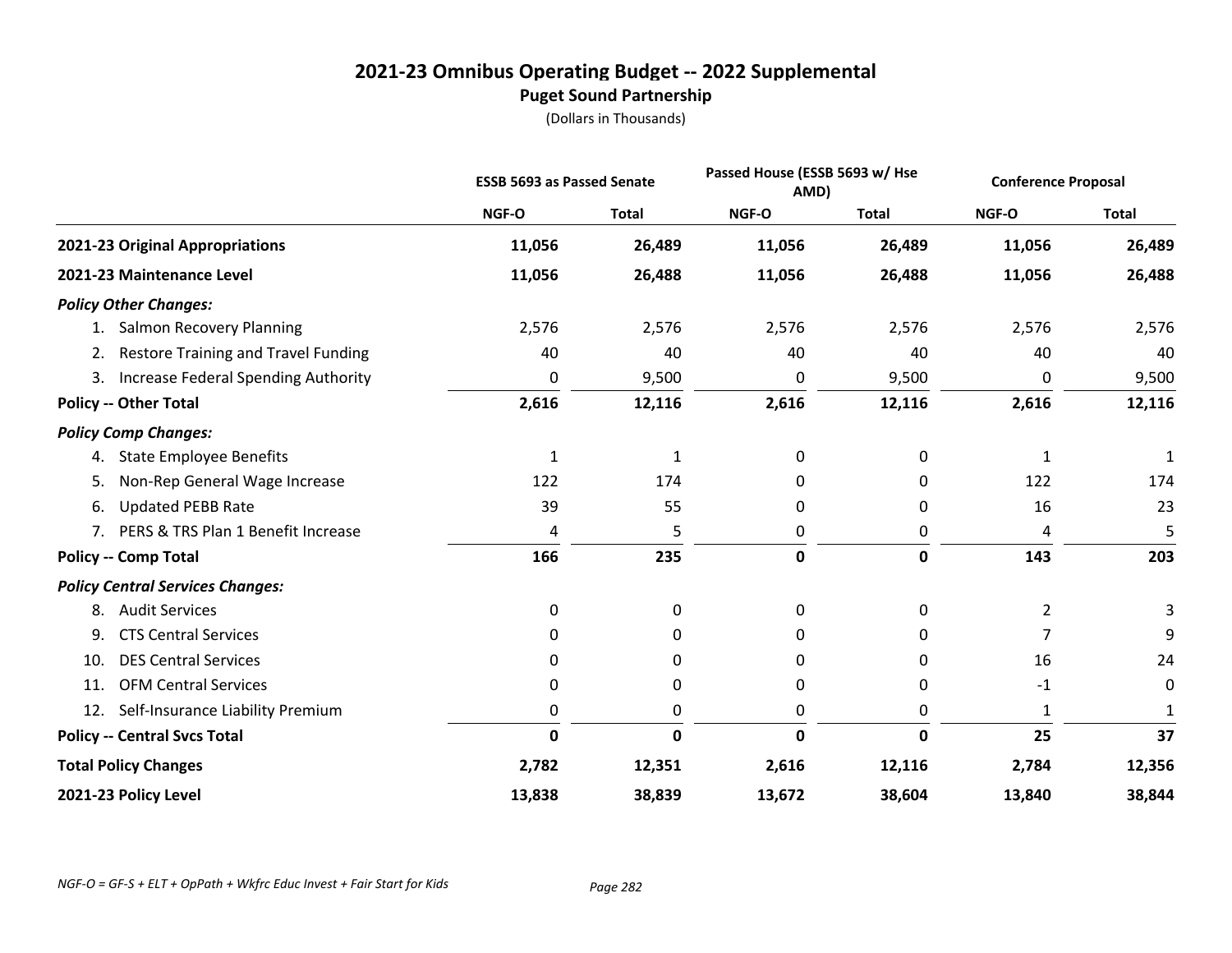# **2021-23 Omnibus Operating Budget -- 2022 Supplemental Department of Natural Resources**

|     |                                            | <b>ESSB 5693 as Passed Senate</b> |              |         | Passed House (ESSB 5693 w/ Hse<br>AMD) |         | <b>Conference Proposal</b> |
|-----|--------------------------------------------|-----------------------------------|--------------|---------|----------------------------------------|---------|----------------------------|
|     |                                            | NGF-O                             | <b>Total</b> | NGF-O   | <b>Total</b>                           | NGF-O   | <b>Total</b>               |
|     | 2021-23 Original Appropriations            | 287,714                           | 718,398      | 287,714 | 718,398                                | 287,714 | 718,398                    |
|     | 2021-23 Maintenance Level                  | 289,791                           | 726,540      | 289,791 | 726,540                                | 289,791 | 726,540                    |
|     | <b>Policy Other Changes:</b>               |                                   |              |         |                                        |         |                            |
| 1.  | Wildfires/Electric Utilities               | 476                               | 476          | 0       | 0                                      | 0       | 0                          |
| 2.  | <b>Activities Supporting AgTrust</b>       | 0                                 | 742          | 0       | 742                                    | 0       | 742                        |
| 3.  | <b>Adaptive Management Program</b>         | 0                                 | 0            | 680     | 680                                    | 0       | $\mathbf 0$                |
| 4.  | <b>Climate Commitment Act Work</b>         | 488                               | 488          | 442     | 442                                    | 488     | 488                        |
| 5.  | <b>Drought Prevention</b>                  | 450                               | 450          | 450     | 450                                    | 450     | 450                        |
| 6.  | Derelict Vessel Removal Program            | 0                                 | 0            | 0       | 4,284                                  | 0       | 4,284                      |
| 7.  | Fire Suppression Administration            | 17,739                            | 0            | 0       | 0                                      | 2,823   | 0                          |
| 8.  | Authority Adjustment                       | 0                                 | 18,178       | 0       | 0                                      | 0       | 2,890                      |
| 9.  | <b>Forest Practices Funding Shift</b>      | 6,917                             | 0            | 6,917   | 0                                      | 6,917   | 0                          |
| 10. | Forestry Riparian Easement Program         | 5,000                             | 5,000        | 0       | 0                                      | 0       | 5,000                      |
| 11. | <b>Fire Suppression</b>                    | 96,273                            | 105,914      | 96,272  | 105,913                                | 91,914  | 101,554                    |
| 12. | <b>Agency Admin Review</b>                 | 0                                 | 0            | 207     | 350                                    | 0       | 0                          |
| 13. | Kelp and Eelgrass Conservation             | 1,149                             | 1,149        | 0       | 0                                      | 1,149   | 1,149                      |
| 14. | <b>Statewide Lidar Acquisition/Refresh</b> | 3,481                             | 3,481        | 3,481   | 3,481                                  | 3,481   | 3,481                      |
| 15. | <b>Marbled Murrelet County Payments</b>    | 0                                 | 0            | 1,261   | 1,261                                  | 0       | 0                          |
| 16. | Youth Environmental and Outdoor Ed.        | 3,000                             | 3,000        | 0       | 0                                      | 1,000   | 1,000                      |
| 17. | <b>State Forestland Purchase</b>           | 10,000                            | 10,000       | 0       | 0                                      | 5,000   | 5,000                      |
| 18. | <b>Trust Land Transfer Plan</b>            | 200                               | 200          | 0       | 0                                      | 200     | 200                        |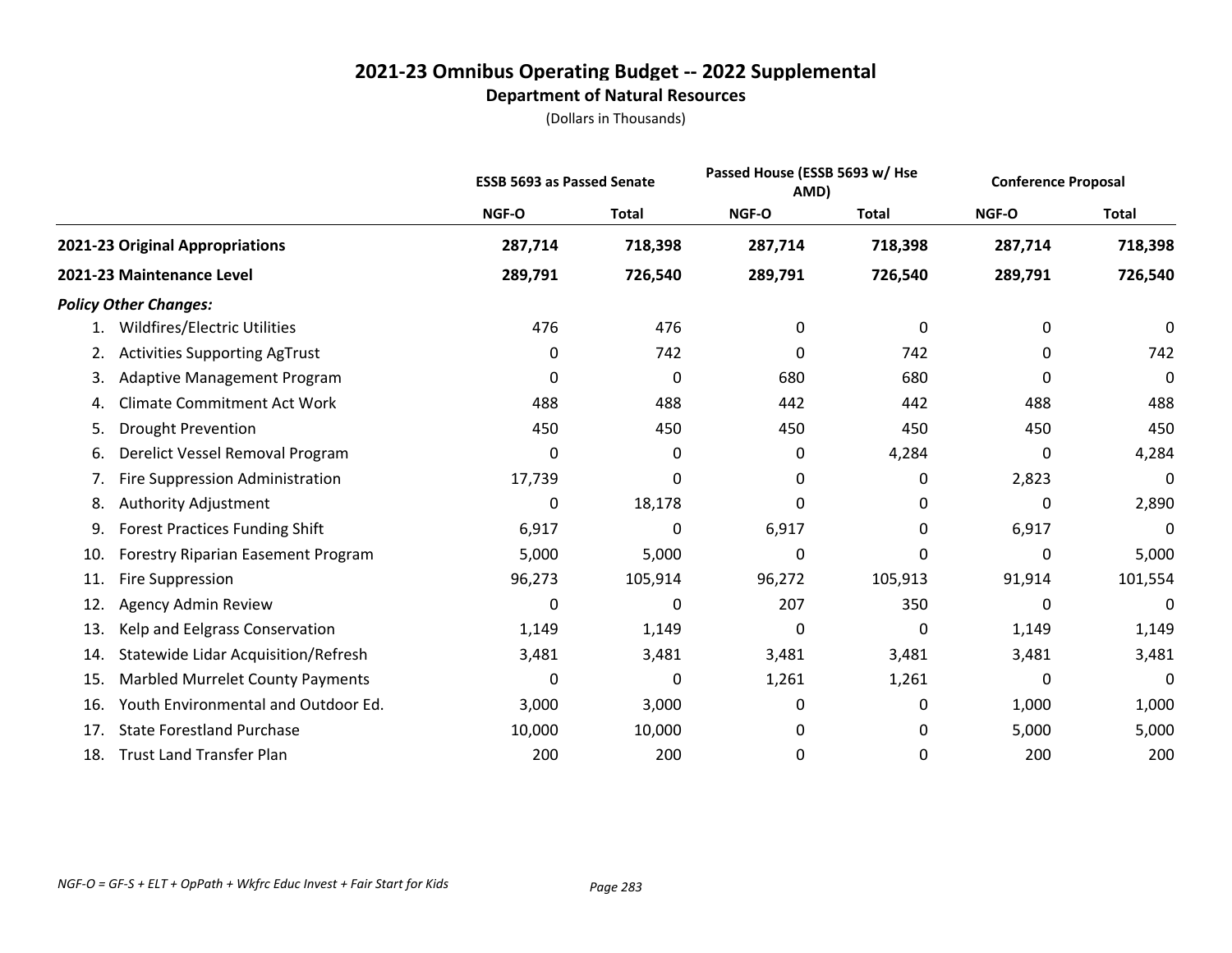# **2021-23 Omnibus Operating Budget -- 2022 Supplemental Department of Natural Resources**

|     |                                            | <b>ESSB 5693 as Passed Senate</b> |              | Passed House (ESSB 5693 w/ Hse<br>AMD) |              | <b>Conference Proposal</b> |              |
|-----|--------------------------------------------|-----------------------------------|--------------|----------------------------------------|--------------|----------------------------|--------------|
|     |                                            | NGF-O                             | <b>Total</b> | NGF-O                                  | <b>Total</b> | NGF-O                      | <b>Total</b> |
| 19. | <b>Recreation Maintenance Backlog</b>      | 5,000                             | 5,000        | 0                                      | $\mathbf{0}$ | 0                          | 0            |
| 20. | <b>State Forestland Purchase SW</b>        | 10,000                            | 10,000       | $\Omega$                               | 0            | 5,000                      | 5,000        |
| 21. | Weed Control on Natural Areas              | 0                                 | 239          | 0                                      | 239          | 0                          | 239          |
| 22. | Revenue System Fund Shift                  | 0                                 | 0            | 64                                     | 0            | 64                         | 0            |
| 23. | <b>Recreation Enforcement &amp; Safety</b> | 1,641                             | 1,641        | 3,282                                  | 3,282        | 0                          | 0            |
| 24. | <b>Recreation Lands Maintenance</b>        | 0                                 | 0            | 5,000                                  | 5,000        | 5,000                      | 5,000        |
| 25. | Salmon Action Plan Implementation          | 0                                 | 0            | 225                                    | 225          | 225                        | 225          |
| 26. | Salmon Habitat Improvements                | 0                                 | 0            | 10,000                                 | 10,000       | 5,000                      | 5,000        |
| 27. | Cooperative with Finland                   | 500                               | 500          | 0                                      | 0            | 167                        | 167          |
| 28. | Natural Heritage Data Backlog              | 500                               | 500          | 0                                      | 0            | 0                          | 0            |
| 29. | Puget Sound Corp                           | 2,000                             | 2,000        | 0                                      | 0            | 0                          | 2,000        |
| 30. | Silviculture Investments                   | 0                                 | 0            | 0                                      | 3,900        | 0                          | 0            |
| 31. | Forest Health Funding Shift                | $-87,107$                         | 0            | $-87,107$                              | 0            | $-87,107$                  | 0            |
| 32. | <b>Wildfire Ready Neighbors</b>            | 0                                 | 0            | 500                                    | 500          | 500                        | 500          |
|     | <b>Policy -- Other Total</b>               | 77,707                            | 168,958      | 41,674                                 | 140,749      | 42,271                     | 144,369      |
|     | <b>Policy Comp Changes:</b>                |                                   |              |                                        |              |                            |              |
| 33. | <b>State Employee Benefits</b>             | 1                                 | 4            | 0                                      | 0            | 1                          |              |
| 34. | <b>WFSE General Government</b>             | 487                               | 1,806        | 0                                      | 0            | 487                        | 1,806        |
| 35. | Rep Employee Health Benefits               | 8                                 | 25           | 0                                      | 0            | 8                          | 25           |
| 36. | <b>WPEA General Government</b>             | 788                               | 3,004        | 0                                      | 0            | 788                        | 3,004        |
| 37. | Non-Rep General Wage Increase              | 215                               | 737          | 0                                      | 0            | 215                        | 737          |
| 38. | <b>Updated PEBB Rate</b>                   | 396                               | 1,464        | 0                                      | 0            | 161                        | 596          |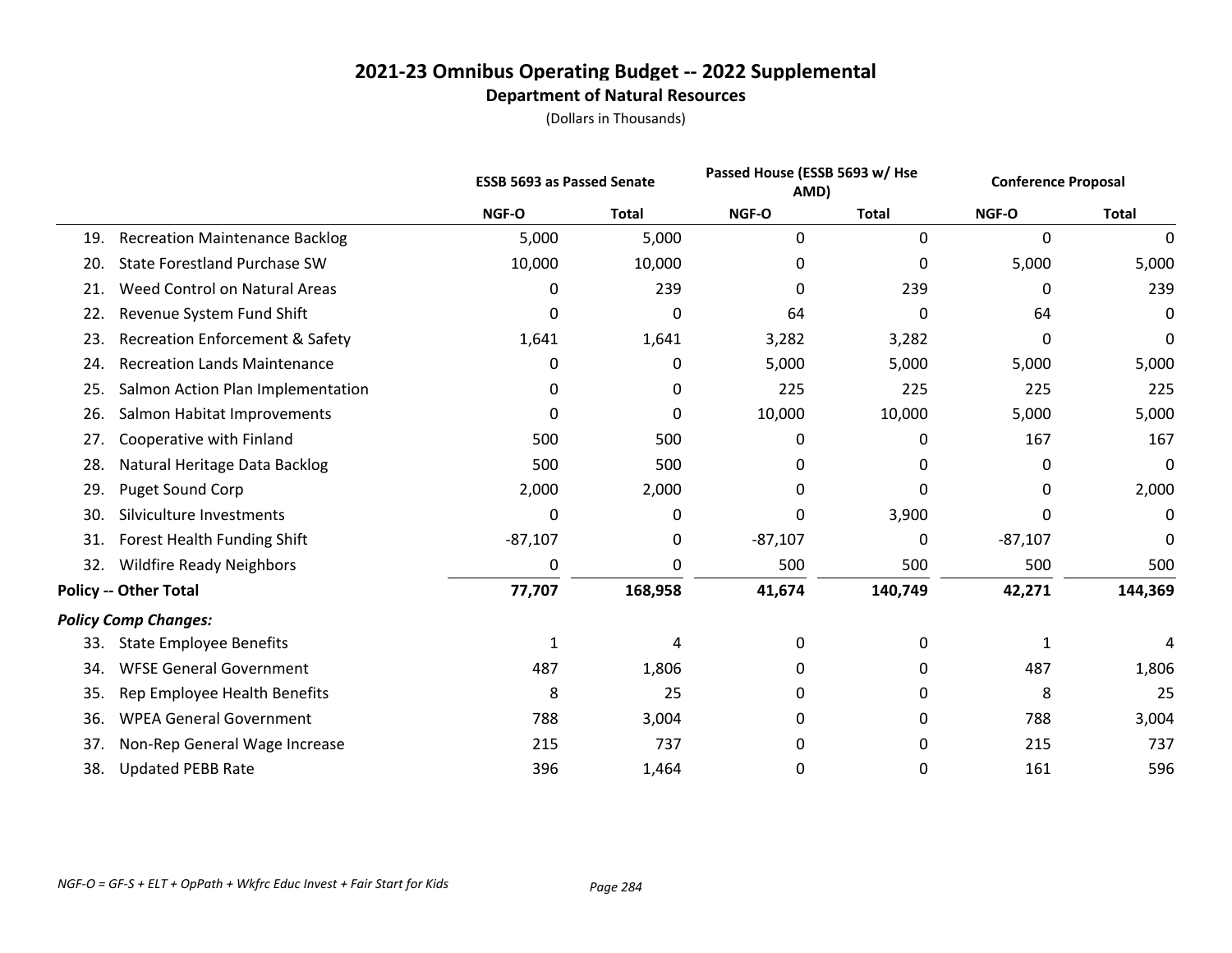# **2021-23 Omnibus Operating Budget -- 2022 Supplemental Department of Natural Resources**

|                                           | <b>ESSB 5693 as Passed Senate</b> |              | Passed House (ESSB 5693 w/ Hse<br>AMD) |              | <b>Conference Proposal</b> |         |
|-------------------------------------------|-----------------------------------|--------------|----------------------------------------|--------------|----------------------------|---------|
|                                           | <b>NGF-O</b>                      | <b>Total</b> | <b>NGF-O</b>                           | <b>Total</b> | <b>NGF-O</b>               | Total   |
| PERS & TRS Plan 1 Benefit Increase<br>39. | 29                                | 105          | 0                                      | 0            | 29                         | 105     |
| <b>Policy -- Comp Total</b>               | 1,924                             | 7,145        | 0                                      | 0            | 1,689                      | 6,277   |
| <b>Policy Central Services Changes:</b>   |                                   |              |                                        |              |                            |         |
| Archives/Records Management<br>40.        | 0                                 | 0            | 0                                      | 0            | 3                          | 9       |
| <b>Audit Services</b><br>41.              |                                   | 0            | 0                                      | 0            |                            | 28      |
| 42.<br>Legal Services                     | 0                                 | 0            | 0                                      | 0            | 52                         | 262     |
| <b>CTS Central Services</b><br>43.        |                                   | $\Omega$     | 0                                      | 0            | 39                         | 149     |
| <b>DES Central Services</b><br>44.        |                                   | 0            | 0                                      | 0            | 17                         | 52      |
| <b>OFM Central Services</b><br>45.        | 0                                 | $\Omega$     | 0                                      | $\Omega$     | 3                          | 41      |
| Self-Insurance Liability Premium<br>46.   |                                   | 0            | 0                                      | 0            | 45                         | 178     |
| <b>Policy -- Central Svcs Total</b>       | 0                                 | 0            | O                                      | <sup>0</sup> | 166                        | 719     |
| <b>Total Policy Changes</b>               | 79,631                            | 176,103      | 41,674                                 | 140,749      | 44,126                     | 151,365 |
| 2021-23 Policy Level                      | 369,422                           | 902,643      | 331,465                                | 867,289      | 333,917                    | 877,905 |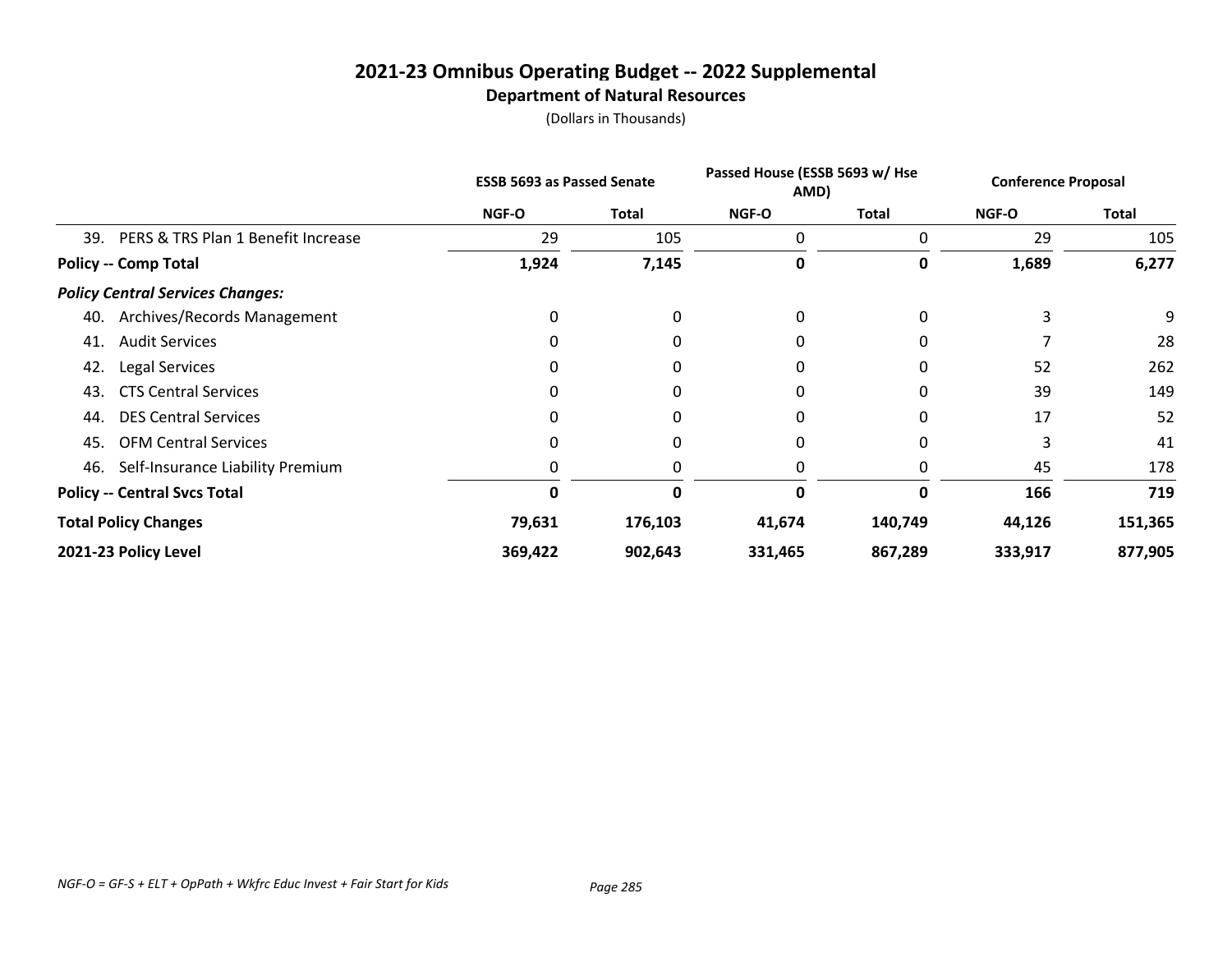|     |                                          | <b>ESSB 5693 as Passed Senate</b> |              |              | Passed House (ESSB 5693 w/ Hse<br>AMD) |        | <b>Conference Proposal</b> |
|-----|------------------------------------------|-----------------------------------|--------------|--------------|----------------------------------------|--------|----------------------------|
|     |                                          | NGF-O                             | <b>Total</b> | <b>NGF-O</b> | <b>Total</b>                           | NGF-O  | <b>Total</b>               |
|     | 2021-23 Original Appropriations          | 41,678                            | 318,873      | 41,678       | 318,873                                | 41,678 | 318,873                    |
|     | 2021-23 Maintenance Level                | 42,056                            | 331,416      | 42,056       | 331,416                                | 42,056 | 331,416                    |
|     | <b>Policy Other Changes:</b>             |                                   |              |              |                                        |        |                            |
| 1.  | <b>Blockchain Work Group</b>             | 9                                 | 9            | 0            | 0                                      | 9      | 9                          |
| 2.  | <b>Cannabis Distributions</b>            | 0                                 | 1            | 0            | 0                                      | 0      | 0                          |
| 3.  | <b>Transportation Resources</b>          | 0                                 | 9            | 0            | 0                                      | 9      | 9                          |
| 4.  | <b>Cannabis Certification Rulemaking</b> | 0                                 | 0            | 200          | 200                                    | 200    | 200                        |
| 5.  | Establish Cannabis Lab Standards         | 790                               | 790          | 0            | 790                                    | 790    | 790                        |
| 6.  | <b>Emergency Management</b>              | 732                               | 732          | 732          | 732                                    | 732    | 732                        |
| 7.  | Electric Vehicle Equipment               | 217                               | 217          | 217          | 217                                    | 217    | 217                        |
| 8.  | <b>Farmers to Families Food Box</b>      | 74,838                            | 74,838       | 74,838       | 74,838                                 | 0      | 58,045                     |
| 9.  | Food and Farm Finder Program             | 0                                 | 0            | 300          | 300                                    | 300    | 300                        |
| 10. | <b>HEAL Act Funding</b>                  | 656                               | 656          | 656          | 656                                    | 656    | 656                        |
| 11. | <b>Hemp Task Forces</b>                  | 0                                 | 0            | 220          | 220                                    | 0      | 0                          |
| 12. | <b>Food Assistance Capacity Grants</b>   | 0                                 | 0            | 17,625       | 17,625                                 | 17,625 | 17,625                     |
| 13. | <b>Invasive Moth Eradication</b>         | 240                               | 964          | 240          | 964                                    | 240    | 964                        |
| 14. | Japanese Beetle Eradication              | 5,468                             | 5,468        | 5,468        | 5,468                                  | 5,468  | 5,468                      |
| 15. | <b>Hemp Commission Proposal</b>          | 20                                | 20           | 0            | 0                                      | 20     | 20                         |
| 16. | Hemp Food Task Force                     | 200                               | 200          | 0            | 0                                      | 200    | 200                        |
| 17. | <b>Regional Markets</b>                  | 250                               | 250          | 250          | 250                                    | 250    | 250                        |
| 18. | Wolf Livestock Conflict Account          | 0                                 | 90           | 0            | 0                                      | 0      | 90                         |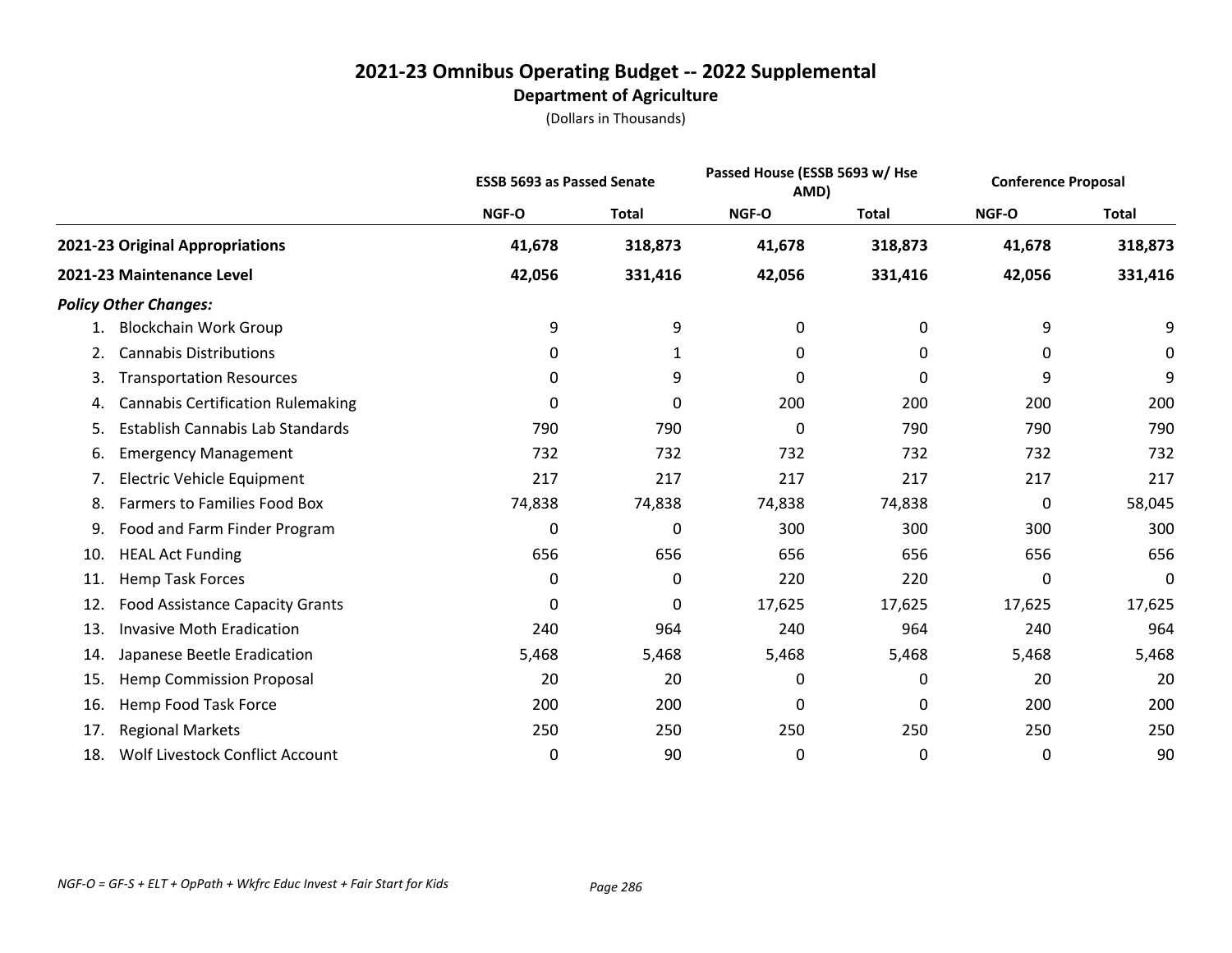|     |                                         | <b>ESSB 5693 as Passed Senate</b> |              | Passed House (ESSB 5693 w/ Hse<br>AMD) |              | <b>Conference Proposal</b> |              |
|-----|-----------------------------------------|-----------------------------------|--------------|----------------------------------------|--------------|----------------------------|--------------|
|     |                                         | NGF-O                             | <b>Total</b> | NGF-O                                  | <b>Total</b> | NGF-O                      | <b>Total</b> |
| 19. | <b>Pollinator Health</b>                | 252                               | 252          | 252                                    | 252          | 252                        | 252          |
| 20. | <b>Reduction Reversal</b>               | 2,315                             | 2,210        | 0                                      | 0            | 2,315                      | 2,210        |
| 21. | <b>Organic Materials Management</b>     | 0                                 | 0            | 301                                    | 301          | 301                        | 301          |
| 22. | <b>Riparian Restoration Research</b>    | 0                                 | 0            | 1,500                                  | 1,500        | 0                          | 0            |
| 23. | <b>Specialty Crop Federal Agreement</b> | 0                                 | 3,800        | 0                                      | 3,800        | 0                          | 3,800        |
| 24. | Spotted Lanternfly Eradication          | 100                               | 170          | 100                                    | 170          | 100                        | 170          |
|     | <b>Policy -- Other Total</b>            | 86,087                            | 90,676       | 102,899                                | 108,283      | 29,684                     | 92,308       |
|     | <b>Policy Comp Changes:</b>             |                                   |              |                                        |              |                            |              |
| 25. | <b>State Employee Benefits</b>          | 2                                 | 6            | 0                                      | 0            | 2                          | 6            |
| 26. | <b>WFSE General Government</b>          | 67                                | 1,749        | 0                                      | 0            | 67                         | 1,749        |
| 27. | Rep Employee Health Benefits            | 1                                 | 11           | 0                                      | 0            | 1                          | 11           |
| 28. | <b>WPEA General Government</b>          | 171                               | 329          | 0                                      | 0            | 171                        | 329          |
| 29. | Non-Rep General Wage Increase           | 212                               | 923          | 0                                      | 0            | 212                        | 923          |
| 30. | <b>Updated PEBB Rate</b>                | 140                               | 861          | 0                                      | 0            | 56                         | 350          |
| 31. | PERS & TRS Plan 1 Benefit Increase      | 10                                | 59           | 0                                      | 0            | 10                         | 59           |
|     | <b>Policy -- Comp Total</b>             | 603                               | 3,938        | $\mathbf 0$                            | $\mathbf 0$  | 519                        | 3,427        |
|     | <b>Policy Central Services Changes:</b> |                                   |              |                                        |              |                            |              |
| 32. | Archives/Records Management             | 0                                 | 0            | 0                                      | 0            | 1                          |              |
| 33. | <b>Audit Services</b>                   | 0                                 | 0            | 0                                      | 0            | $\overline{2}$             | 6            |
| 34. | <b>Legal Services</b>                   | 0                                 | 0            | 0                                      | 0            | 13                         | 39           |
| 35. | <b>CTS Central Services</b>             | 0                                 | 0            | 0                                      | 0            | 44                         | 241          |
| 36. | <b>DES Central Services</b>             | 0                                 | 0            | 0                                      | 0            | 3                          | 15           |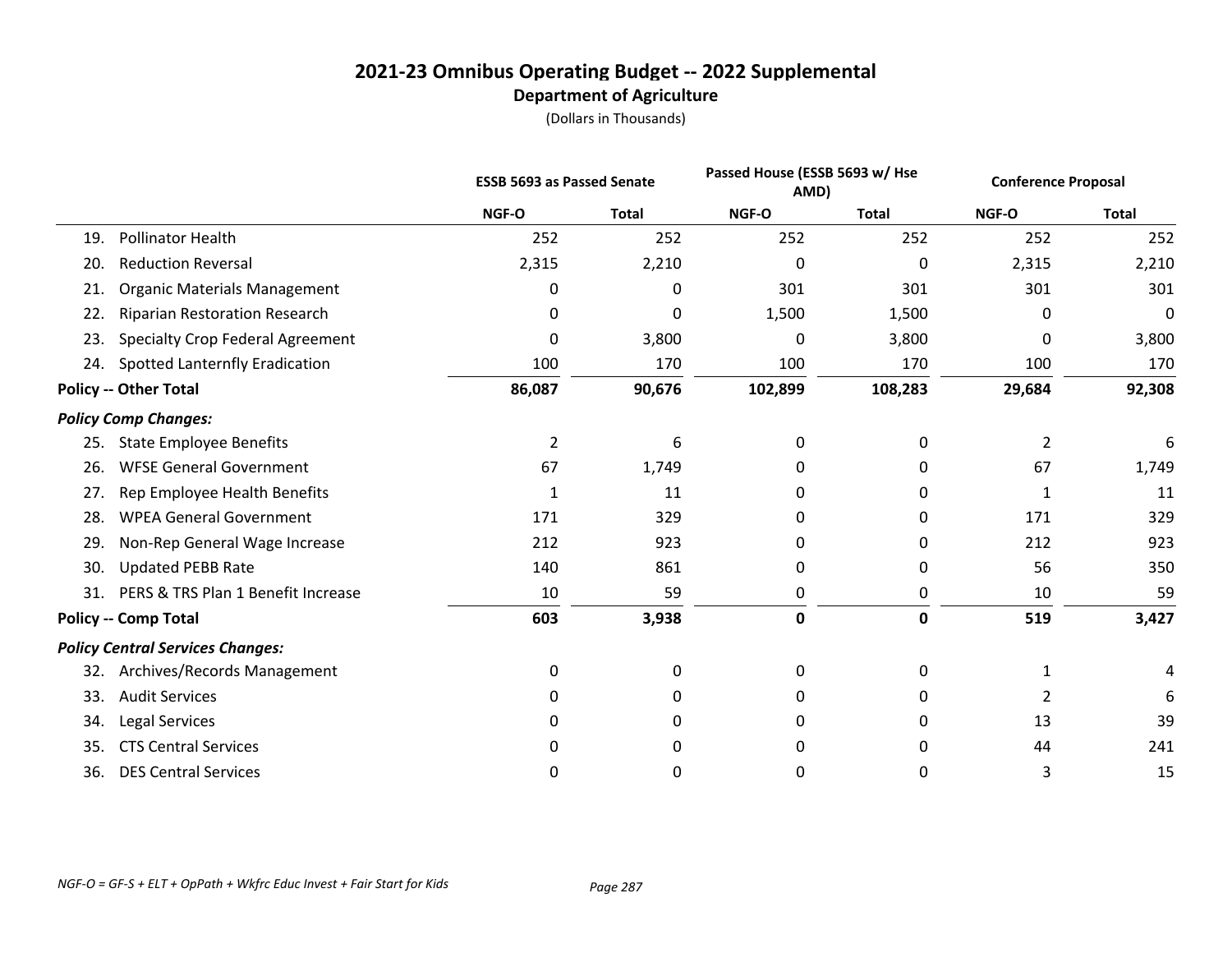## **2021-23 Omnibus Operating Budget -- 2022 Supplemental Department of Agriculture**

|                                     | <b>ESSB 5693 as Passed Senate</b> |              | Passed House (ESSB 5693 w/ Hse<br>AMD) |         | <b>Conference Proposal</b> |              |
|-------------------------------------|-----------------------------------|--------------|----------------------------------------|---------|----------------------------|--------------|
|                                     | <b>NGF-O</b>                      | <b>Total</b> | NGF-O                                  | Total   | NGF-O                      | <b>Total</b> |
| 37.<br><b>OFM Central Services</b>  |                                   |              |                                        |         |                            | 18           |
| <b>Policy -- Central Svcs Total</b> | 0                                 | 0            | 0                                      |         | 69                         | 323          |
| <b>Total Policy Changes</b>         | 86,690                            | 94,614       | 102,899                                | 108,283 | 30,272                     | 96,058       |
| 2021-23 Policy Level                | 128.746                           | 426,030      | 144,955                                | 439,699 | 72,328                     | 427,474      |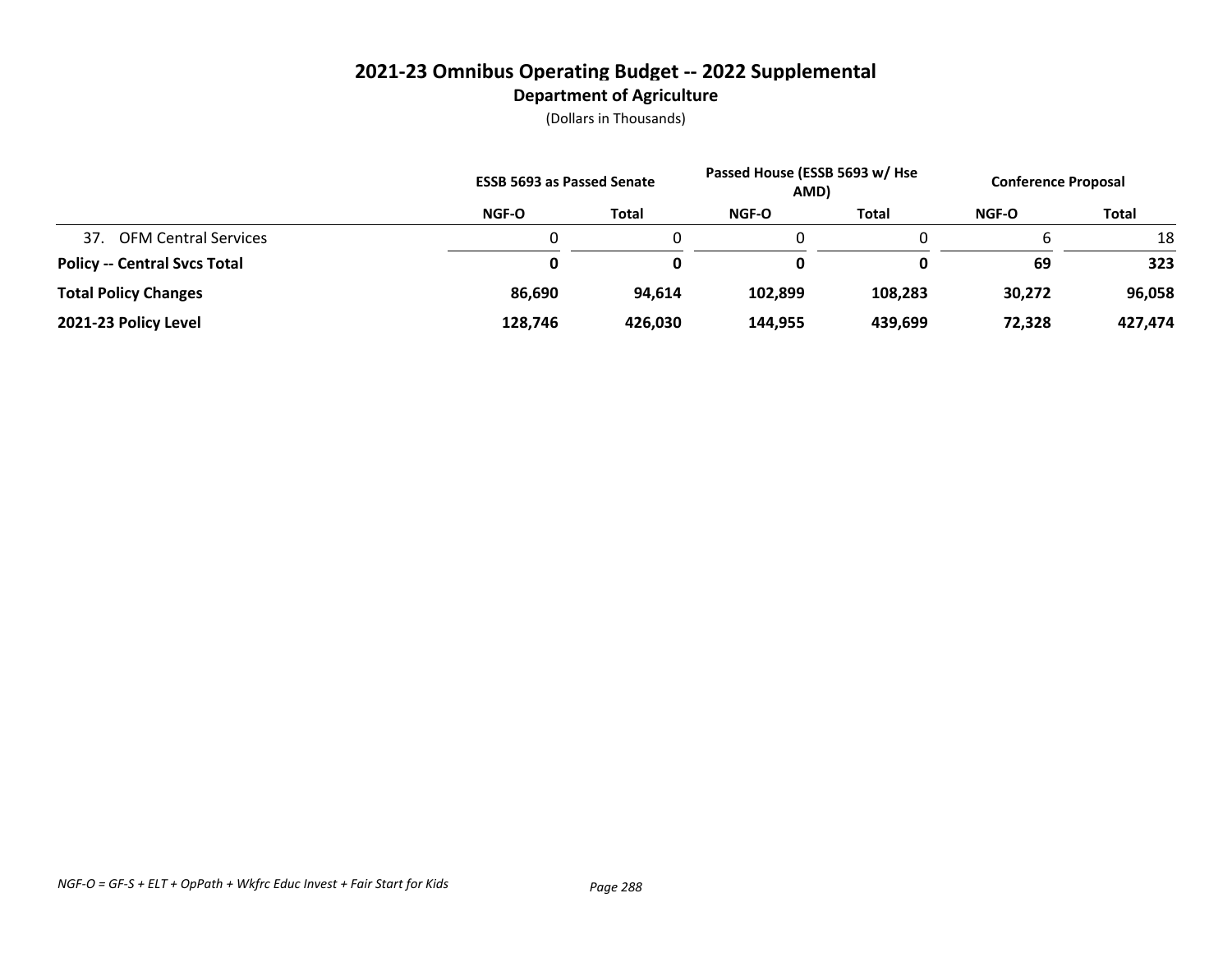# **2021-23 Omnibus Operating Budget -- 2022 Supplemental**

# **Employment Security Department**

|     |                                          | <b>ESSB 5693 as Passed Senate</b> |              | Passed House (ESSB 5693 w/ Hse<br>AMD) |              | <b>Conference Proposal</b> |              |
|-----|------------------------------------------|-----------------------------------|--------------|----------------------------------------|--------------|----------------------------|--------------|
|     |                                          | NGF-O                             | <b>Total</b> | <b>NGF-O</b>                           | <b>Total</b> | NGF-O                      | <b>Total</b> |
|     | 2021-23 Original Appropriations          | 11,991                            | 1,779,945    | 11,991                                 | 1,779,945    | 11,991                     | 1,779,945    |
|     | 2021-23 Maintenance Level                | 11,992                            | 1,794,808    | 11,992                                 | 1,794,808    | 11,992                     | 1,794,808    |
|     | <b>Policy Other Changes:</b>             |                                   |              |                                        |              |                            |              |
| 1.  | LTSS Program Delay/Partial Benefits      | 0                                 | $-1,639$     | 0                                      | $-1,639$     | 0                          | $-1,639$     |
| 2.  | <b>LTSS Program Exemptions</b>           | 0                                 | 5,276        | 0                                      | 5,276        | 0                          | 5,276        |
| 3.  | PFML                                     | 0                                 | 1,720        | 0                                      | 0            | 0                          | 1,720        |
| 4.  | Public Employee PSLF Info                | 0                                 | 262          | 0                                      | 0            | 0                          | 262          |
| 5.  | Unemployment Insurance Premiums          | 0                                 | 702          | 0                                      | 0            | 0                          | 702          |
| 6.  | <b>PFML Actuarial Services</b>           | 0                                 | 0            | 0                                      | 100          | 0                          | $\mathbf 0$  |
| 7.  | Increased Legal Fees - UI & PFML         | 0                                 | 1,679        | 0                                      | 1,679        | 0                          | 1,679        |
| 8.  | <b>ARPA Shortfall</b>                    | 0                                 | $-10,168$    | 31,288                                 | $-10,168$    | 0                          | $-10,168$    |
| 9.  | <b>CCW Intermediary Grants Expansion</b> | 4,000                             | 4,000        | 3,000                                  | 3,000        | 3,000                      | 3,000        |
| 10. | Continue Economic Security for All       | 6,208                             | 6,208        | 6,208                                  | 6,208        | 6,208                      | 6,208        |
| 11. | <b>ESD Customer Service FTE</b>          | 0                                 | 0            | 140                                    | 140          | 140                        | 140          |
| 12. | PFML Adjustment                          | 0                                 | $-133,905$   | 0                                      | $-133,905$   | 0                          | $-133,905$   |
| 13. | Unemployment Insurance Staffing          | 0                                 | 0            | 4,740                                  | 4,740        | 4,740                      | 4,740        |
| 14. | WorkSource System Replacement            | 0                                 | 4,843        | 0                                      | 4,843        | 0                          | 4,843        |
|     | <b>Policy -- Other Total</b>             | 10,208                            | $-121,022$   | 45,376                                 | $-119,726$   | 14,088                     | $-117,142$   |
|     | <b>Policy Comp Changes:</b>              |                                   |              |                                        |              |                            |              |
| 15. | <b>State Employee Benefits</b>           | 0                                 | 6            | 0                                      | 0            | 0                          | 6            |
| 16. | <b>WFSE General Government</b>           | 0                                 | 7,474        | 0                                      | 0            | 0                          | 7,474        |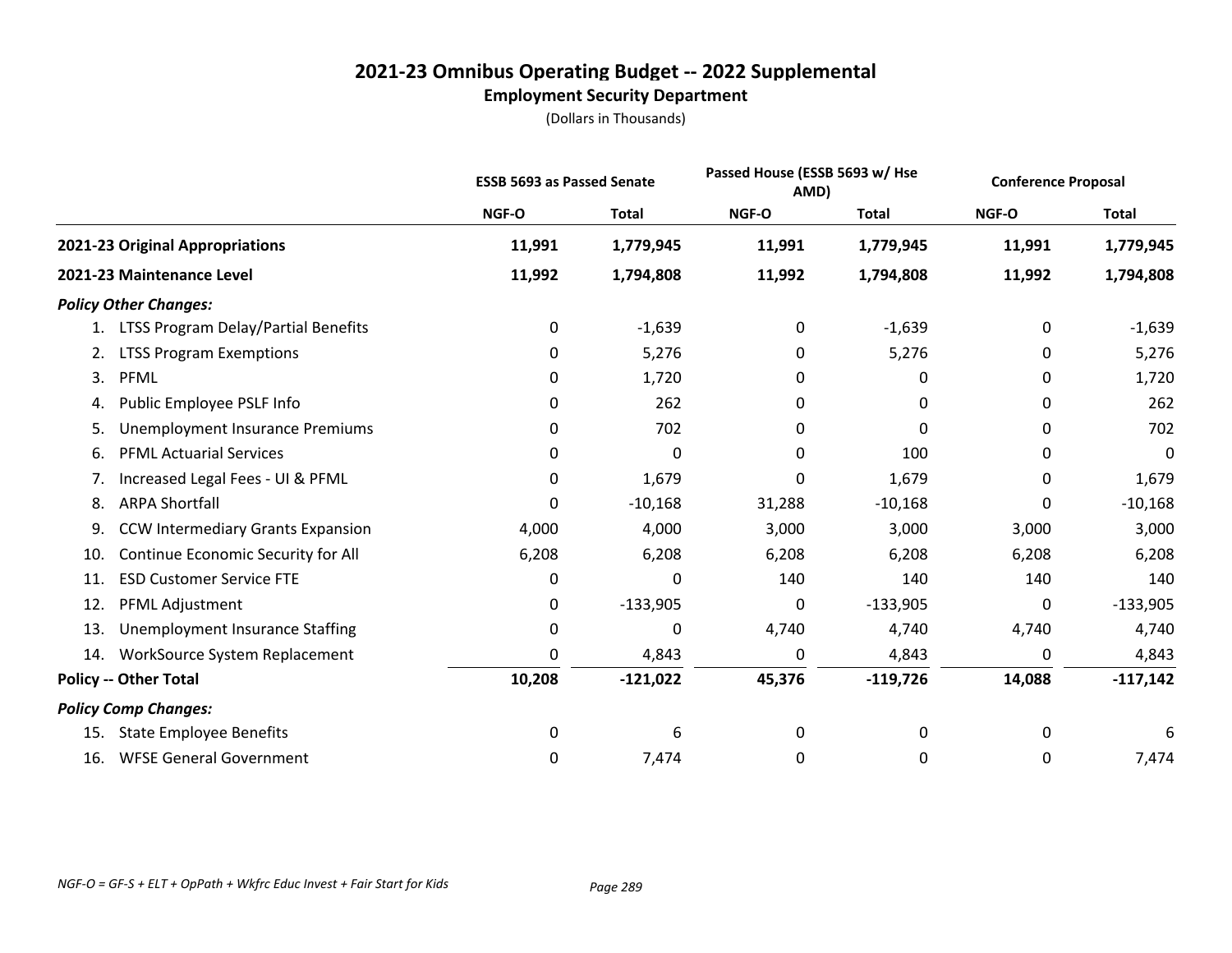# **2021-23 Omnibus Operating Budget -- 2022 Supplemental**

# **Employment Security Department**

|     |                                         | <b>ESSB 5693 as Passed Senate</b> |              | Passed House (ESSB 5693 w/ Hse<br>AMD) |              | <b>Conference Proposal</b> |              |
|-----|-----------------------------------------|-----------------------------------|--------------|----------------------------------------|--------------|----------------------------|--------------|
|     |                                         | <b>NGF-O</b>                      | <b>Total</b> | <b>NGF-O</b>                           | <b>Total</b> | NGF-O                      | <b>Total</b> |
| 17. | Rep Employee Health Benefits            | 0                                 | 40           | 0                                      | $\Omega$     | 0                          | 40           |
| 18. | Non-Rep General Wage Increase           |                                   | 796          | 0                                      |              |                            | 796          |
| 19. | <b>Updated PEBB Rate</b>                |                                   | 2,095        | O                                      |              |                            | 852          |
| 20. | PERS & TRS Plan 1 Benefit Increase      | 0                                 | 151          | 0                                      |              |                            | 151          |
|     | <b>Policy -- Comp Total</b>             |                                   | 10,562       | 0                                      | 0            | 6                          | 9,319        |
|     | <b>Policy Central Services Changes:</b> |                                   |              |                                        |              |                            |              |
| 21. | Archives/Records Management             | 0                                 | 0            | O                                      |              | 0                          | 11           |
| 22. | <b>Audit Services</b>                   |                                   |              |                                        |              |                            | 103          |
| 23. | Legal Services                          |                                   |              |                                        |              |                            | 119          |
| 24. | <b>Administrative Hearings</b>          | O                                 | 0            | O                                      |              |                            | 275          |
| 25. | <b>CTS Central Services</b>             | 0                                 | 0            |                                        |              |                            | 846          |
| 26. | <b>DES Central Services</b>             |                                   |              |                                        |              |                            | 55           |
| 27. | <b>OFM Central Services</b>             | 0                                 | 0            | O                                      |              | 0                          | 39           |
| 28. | Self-Insurance Liability Premium        |                                   |              | O                                      |              |                            | 11           |
|     | <b>Policy -- Central Svcs Total</b>     | 0                                 | 0            | $\Omega$                               | O            |                            | 1,459        |
|     | <b>Total Policy Changes</b>             | 10,215                            | $-110,460$   | 45,376                                 | $-119,726$   | 14,095                     | $-106,364$   |
|     | 2021-23 Policy Level                    | 22,207                            | 1,684,348    | 57,368                                 | 1,675,082    | 26,087                     | 1,688,444    |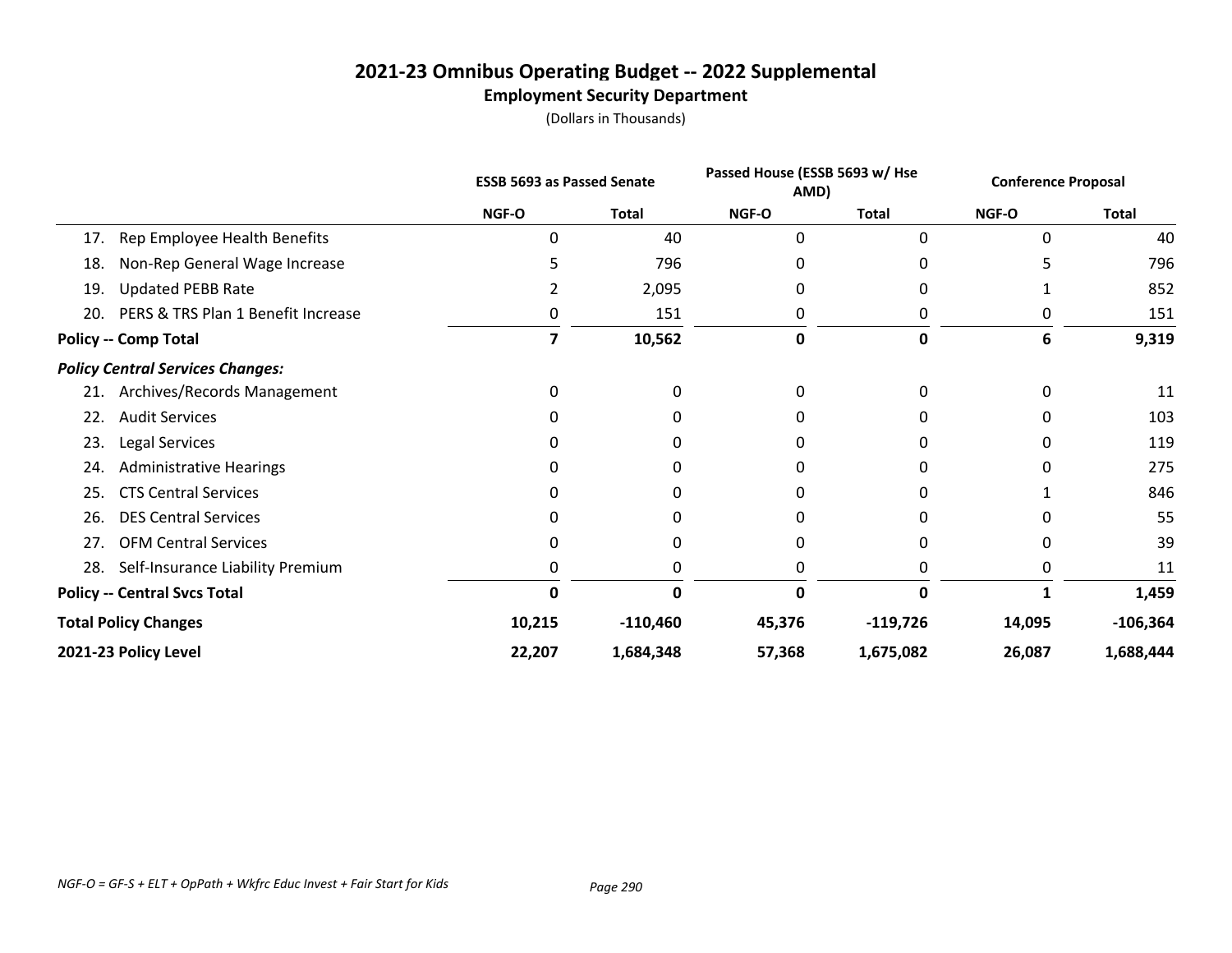# **2021-23 Omnibus Operating Budget -- 2022 Supplemental Community/Technical College System**

|     |                                            | <b>ESSB 5693 as Passed Senate</b> |              | Passed House (ESSB 5693 w/ Hse<br>AMD) |              | <b>Conference Proposal</b> |              |
|-----|--------------------------------------------|-----------------------------------|--------------|----------------------------------------|--------------|----------------------------|--------------|
|     |                                            | NGF-O                             | <b>Total</b> | NGF-O                                  | <b>Total</b> | NGF-O                      | <b>Total</b> |
|     | 2021-23 Original Appropriations            | 1,889,676                         | 3,855,488    | 1,889,676                              | 3,855,488    | 1,889,676                  | 3,855,488    |
|     | 2021-23 Maintenance Level                  | 1,905,673                         | 3,875,554    | 1,905,673                              | 3,875,554    | 1,905,673                  | 3,875,554    |
|     | <b>Policy Other Changes:</b>               |                                   |              |                                        |              |                            |              |
| 1.  | <b>Outreach Specialists</b>                | 0                                 | 0            | 1,500                                  | 1,500        | 1,500                      | 1,500        |
| 2.  | Verifiable Credentials                     | 183                               | 183          | 0                                      | 0            | 0                          | 0            |
| 3.  | Apprenticeships & Higher Ed                | 331                               | 331          | 0                                      | 0            | 331                        | 331          |
| 4.  | <b>Compensation Support</b>                | 4,146                             | 0            | 4,146                                  | 0            | 4,146                      | 0            |
| 5.  | <b>College Bound Eligibility</b>           | 0                                 | 0            | 146                                    | 146          | 0                          | 0            |
| 6.  | <b>CDL Training Grants</b>                 | 0                                 | 0            | 3,750                                  | 3,750        | 0                          | 0            |
| 7.  | <b>CDL Financial Assistance</b>            | 5,000                             | 5,000        | 0                                      | 0            | 2,500                      | 2,500        |
| 8.  | <b>Climate Curriculum Reviews</b>          | 1,500                             | 1,500        | 0                                      | 0            | 1,500                      | 1,500        |
| 9.  | <b>Community Organization Support</b>      | 2,720                             | 2,720        | 2,720                                  | 2,720        | 2,720                      | 2,720        |
| 10. | <b>Dental Education Study</b>              | 75                                | 75           | 0                                      | 0            | 75                         | 75           |
| 11. | Dental Hygiene and Dental Assisting        | 0                                 | 0            | 75                                     | 75           | 0                          | 0            |
| 12. | <b>Hazing Prevention</b>                   | 0                                 | 0            | 170                                    | 170          | 170                        | 170          |
| 13. | <b>Healthcare Simulation Labs</b>          | 8,000                             | 8,000        | 5,800                                  | 5,800        | 8,000                      | 8,000        |
| 14. | <b>Students Experiencing Homelessness</b>  | 2,932                             | 2,932        | 2,932                                  | 2,932        | 2,932                      | 2,932        |
| 15. | <b>Health Workforce Grants</b>             | 8,000                             | 8,000        | 8,000                                  | 8,000        | 8,000                      | 8,000        |
| 16. | <b>Nursing Education</b>                   | 0                                 | 0            | 3,760                                  | 3,760        | 3,760                      | 3,760        |
| 17. | <b>Cybersecurity Enrollments</b>           | 7,018                             | 7,018        | 7,018                                  | 7,018        | 7,018                      | 7,018        |
| 18. | <b>Cybersecurity Center for Excellence</b> | 205                               | 205          | 205                                    | 205          | 205                        | 205          |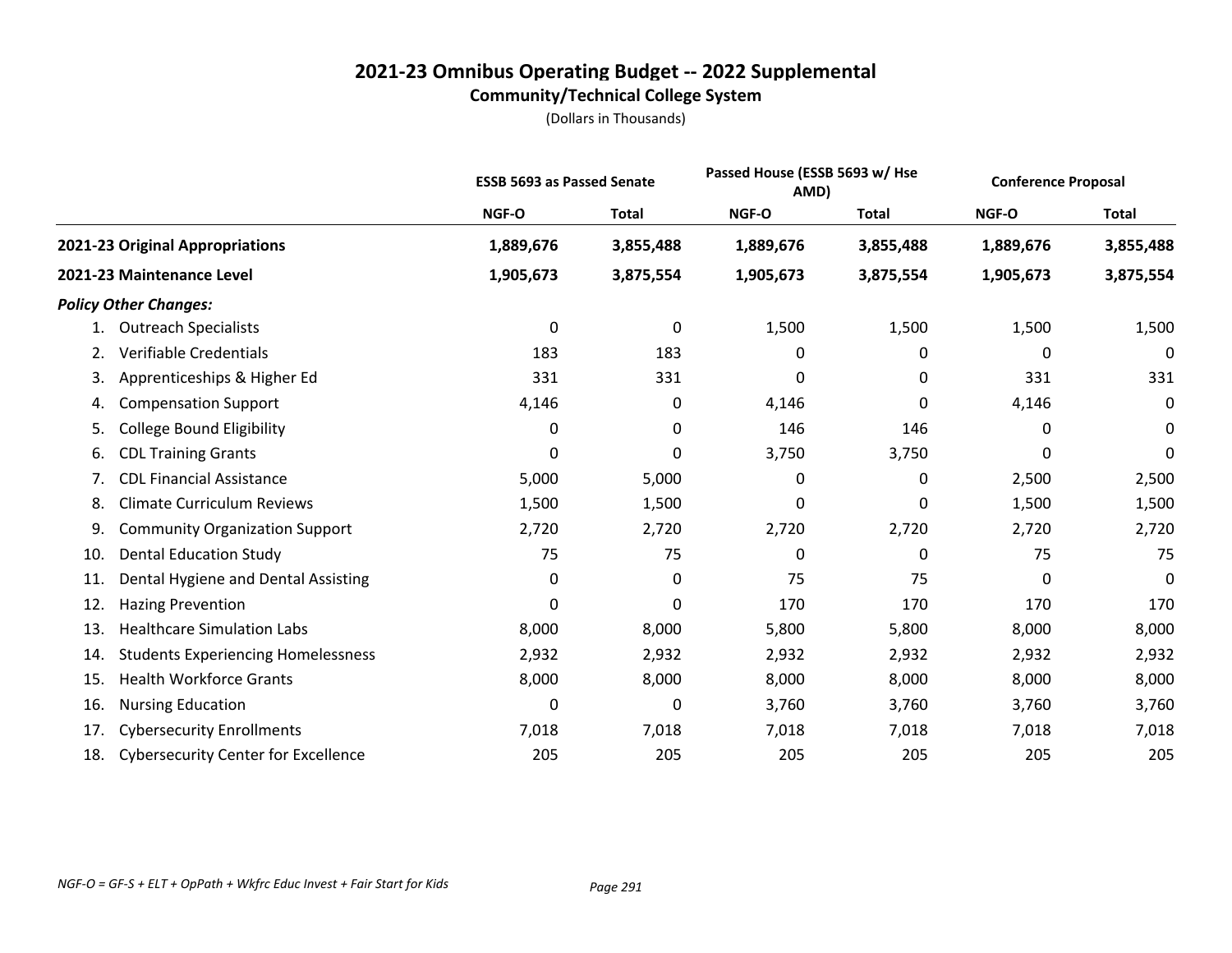# **2021-23 Omnibus Operating Budget -- 2022 Supplemental Community/Technical College System**

|     |                                         | <b>ESSB 5693 as Passed Senate</b> |              | Passed House (ESSB 5693 w/ Hse<br>AMD) |              | <b>Conference Proposal</b> |              |
|-----|-----------------------------------------|-----------------------------------|--------------|----------------------------------------|--------------|----------------------------|--------------|
|     |                                         | NGF-O                             | <b>Total</b> | NGF-O                                  | <b>Total</b> | NGF-O                      | <b>Total</b> |
| 19. | <b>Refugee Education</b>                | 2,304                             | 2,304        | 3,072                                  | 3,072        | 1,728                      | 1,728        |
| 20. | Renton Technical College Pilot Prgm     | 0                                 | 0            | 273                                    | 273          | 273                        | 273          |
| 21. | Careers in Retail                       | 0                                 | 0            | 36                                     | 36           | 36                         | 36           |
| 22. | <b>Student Health Care Access</b>       | 80                                | 80           | 0                                      | 0            | 80                         | 80           |
|     | <b>Policy -- Other Total</b>            | 42,494                            | 38,348       | 43,603                                 | 39,457       | 44,974                     | 40,828       |
|     | <b>Policy Comp Changes:</b>             |                                   |              |                                        |              |                            |              |
| 23. | <b>Adjust Compensation Double Count</b> | $-12,761$                         | $-18,599$    | 0                                      | 0            | $-12,761$                  | $-18,599$    |
| 24. | Highline CC WPEA                        | 358                               | 553          | 0                                      | 0            | 358                        | 553          |
| 25. | State Employee Benefits (Higher Ed)     | 210                               | 334          | 0                                      | 0            | 210                        | 334          |
| 26. | <b>WFSE Community College Coalition</b> | 5,582                             | 10,531       | 0                                      | 0            | 5,582                      | 10,488       |
| 27. | Rep Empl Hlth Benefits (Higher Ed)      | 59                                | 105          | 0                                      | 0            | 59                         | 105          |
| 28. | <b>WPEA Community College Coalition</b> | 4,529                             | 8,073        | 0                                      | 0            | 4,529                      | 8,073        |
| 29. | Non-Rep Gen Wage Incr (Higher Ed)       | 20,020                            | 32,200       | 0                                      | 0            | 20,020                     | 32,195       |
| 30. | Updated PEBB Rate (Higher Ed)           | 12,231                            | 20,072       | 0                                      | 0            | 4,973                      | 8,155        |
| 31. | PERS & TRS Plan 1 Benefit Increase      | 222                               | 391          | 0                                      | 0            | 222                        | 390          |
| 32. | Yakima Valley WPEA                      | 0                                 | 0            | 0                                      | 0            | 227                        | 403          |
|     | <b>Policy -- Comp Total</b>             | 30,450                            | 53,660       | $\pmb{0}$                              | 0            | 23,419                     | 42,097       |
|     | <b>Policy Central Services Changes:</b> |                                   |              |                                        |              |                            |              |
| 33. | Archives/Records Management             | 0                                 | 0            | 0                                      | 0            | 7                          | 10           |
| 34. | <b>Audit Services</b>                   | 0                                 | 0            | 0                                      | 0            | 99                         | 143          |
| 35. | Legal Services                          | 0                                 | 0            | 0                                      | 0            | 151                        | 219          |
| 36. | <b>CTS Central Services</b>             | 0                                 | 0            | 0                                      | 0            | 51                         | 74           |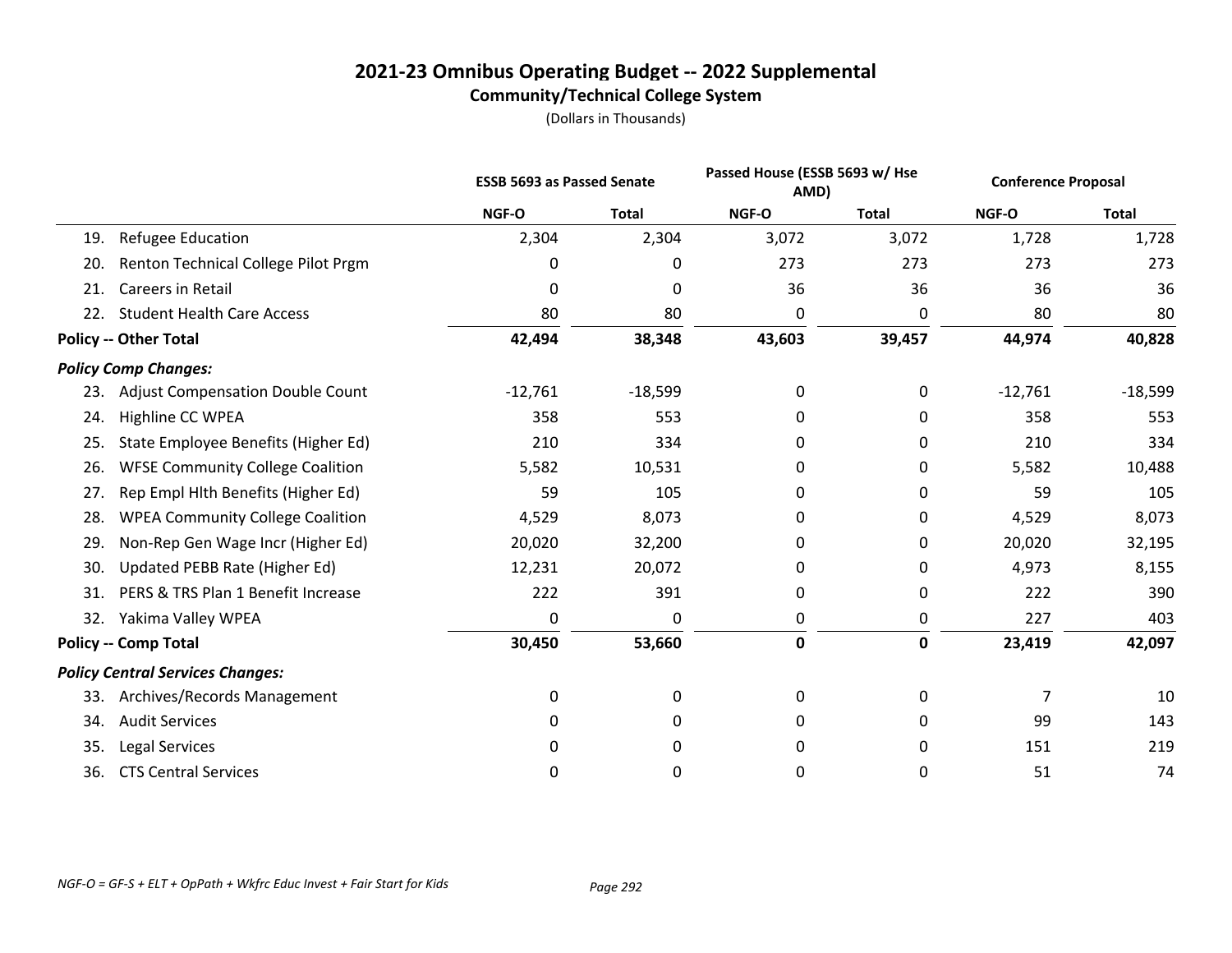# **2021-23 Omnibus Operating Budget -- 2022 Supplemental Community/Technical College System**

|     |                                     | <b>ESSB 5693 as Passed Senate</b> |           | Passed House (ESSB 5693 w/ Hse<br>AMD) |              | <b>Conference Proposal</b> |           |
|-----|-------------------------------------|-----------------------------------|-----------|----------------------------------------|--------------|----------------------------|-----------|
|     |                                     | <b>NGF-O</b>                      | Total     | NGF-O                                  | <b>Total</b> | NGF-O                      | Total     |
| 37. | <b>DES Central Services</b>         | 0                                 | 0         | 0                                      |              |                            | 12        |
| 38. | <b>OFM Central Services</b>         | 0                                 | 0         | 0                                      |              | 27                         | 38        |
| 39. | Self-Insurance Liability Premium    | 0                                 | 0         | 0                                      |              | 86                         | 124       |
|     | <b>Policy -- Central Svcs Total</b> | Ω                                 | 0         | 0                                      |              | 428                        | 620       |
|     | <b>Total Policy Changes</b>         | 72.944                            | 92,008    | 43,603                                 | 39,457       | 68,821                     | 83,545    |
|     | 2021-23 Policy Level                | 1,978,617                         | 3,967,562 | 1,949,276                              | 3,915,011    | 1,974,494                  | 3,959,099 |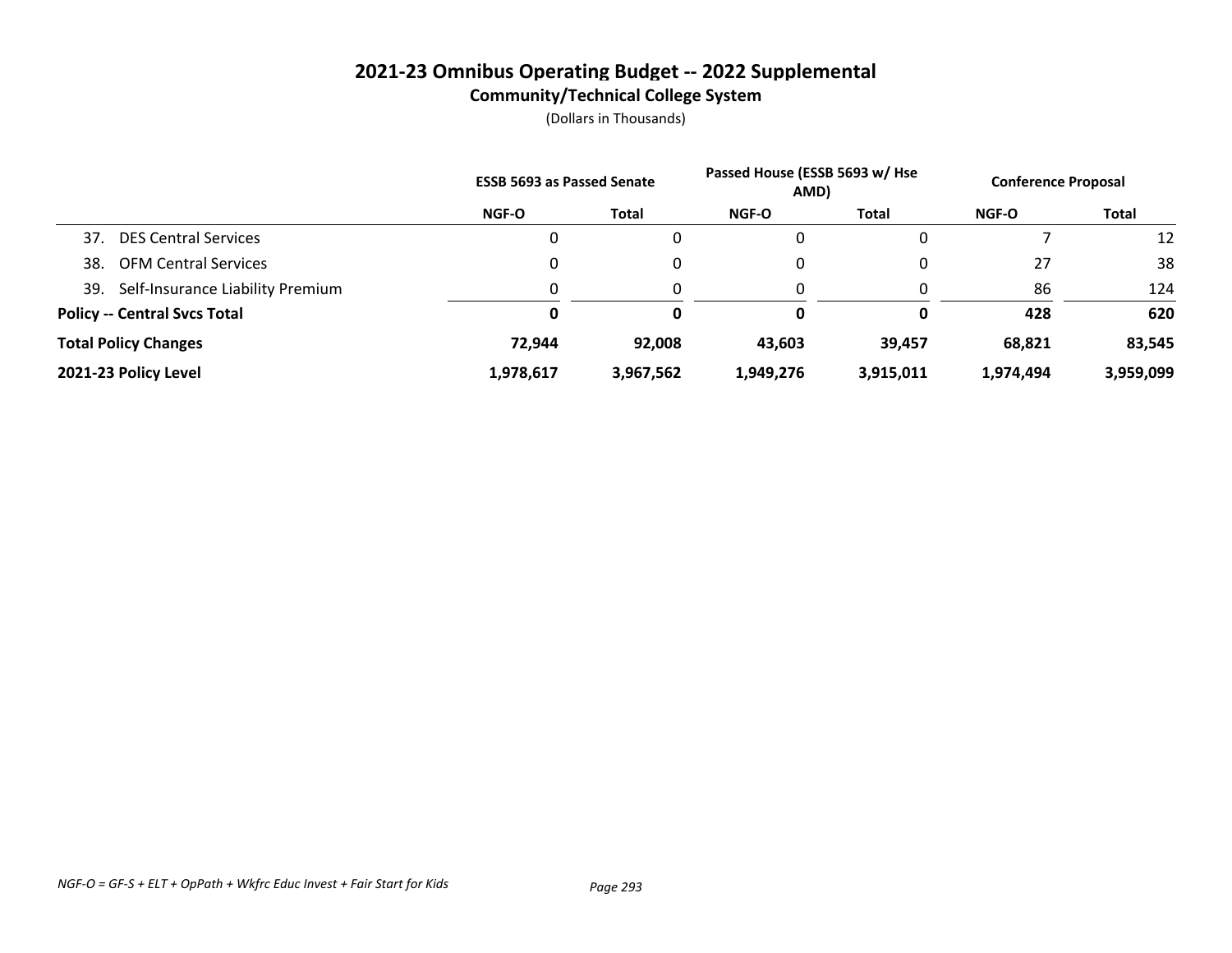# **2021-23 Omnibus Operating Budget -- 2022 Supplemental Sundry Claims**

|                                 | <b>ESSB 5693 as Passed Senate</b> |              | Passed House (ESSB 5693 w/ Hse<br>AMD) |       | <b>Conference Proposal</b> |       |
|---------------------------------|-----------------------------------|--------------|----------------------------------------|-------|----------------------------|-------|
|                                 | <b>NGF-O</b>                      | <b>Total</b> | <b>NGF-O</b>                           | Total | <b>NGF-O</b>               | Total |
| 2021-23 Original Appropriations | 0                                 | 0            | 0                                      | 0     | 0                          | 0     |
| 2021-23 Maintenance Level       | 0                                 | 0            | 0                                      | 0     | 0                          | 0     |
| <b>Policy Other Changes:</b>    |                                   |              |                                        |       |                            |       |
| 1. Self Defense Reimbursement   | 136                               | 136          | 135                                    | 135   | 135                        | 135   |
| <b>Policy -- Other Total</b>    | 136                               | 136          | 135                                    | 135   | 135                        | 135   |
| <b>Total Policy Changes</b>     | 136                               | 136          | 135                                    | 135   | 135                        | 135   |
| 2021-23 Policy Level            | 136                               | 136          | 135                                    | 135   | 135                        | 135   |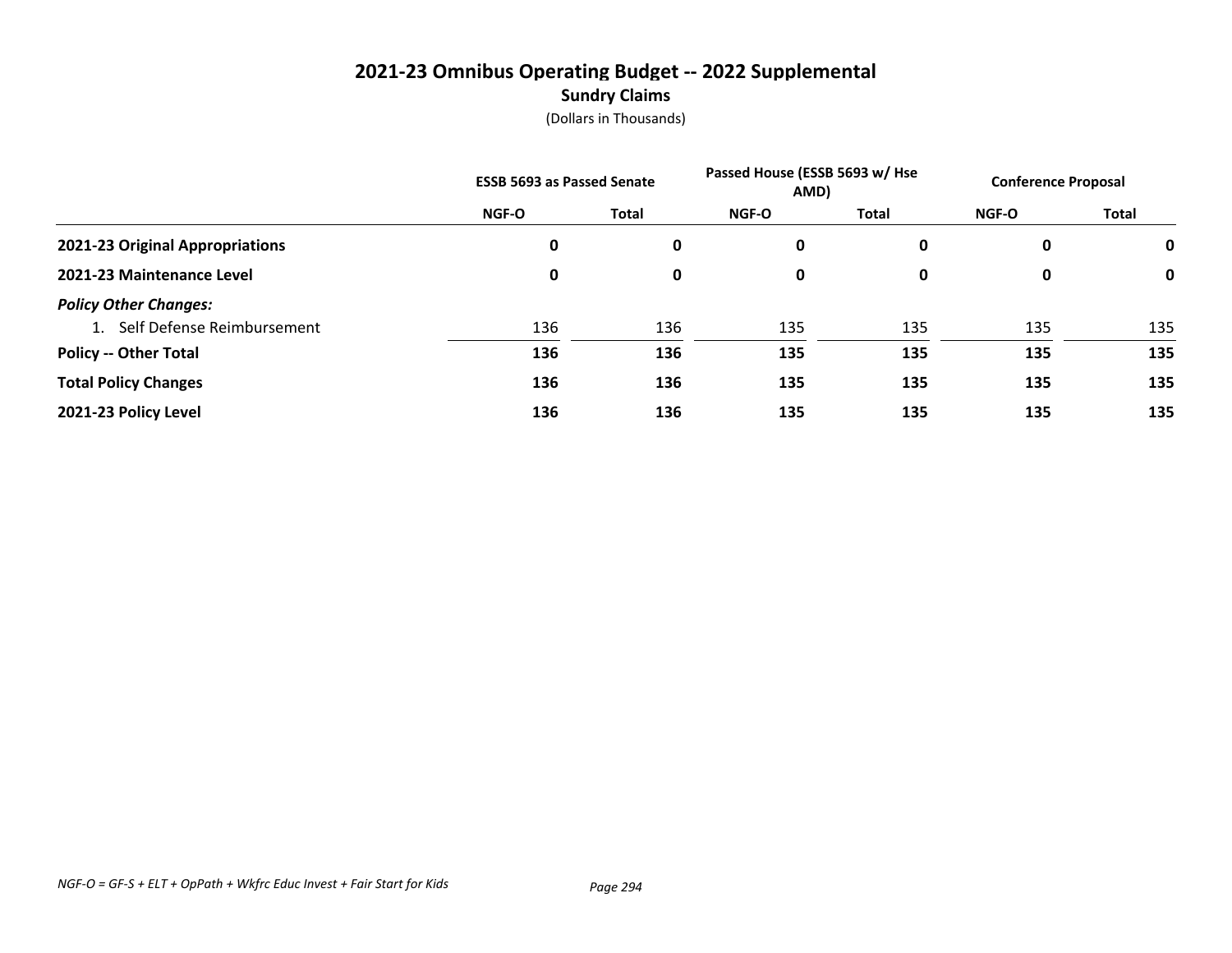## **2021-23 Omnibus Operating Budget -- 2022 Supplemental State Employee Compensation Adjust**

|     |                                         | <b>ESSB 5693 as Passed Senate</b> |              | Passed House (ESSB 5693 w/ Hse<br>AMD) |              | <b>Conference Proposal</b> |              |
|-----|-----------------------------------------|-----------------------------------|--------------|----------------------------------------|--------------|----------------------------|--------------|
|     |                                         | NGF-O                             | <b>Total</b> | NGF-O                                  | <b>Total</b> | NGF-O                      | <b>Total</b> |
|     | 2021-23 Adjusted Appropriations         | 99,640                            | 233,249      | 99,640                                 | 233,249      | 99,640                     | 233,249      |
|     | 2021-23 Maintenance Level               | 0                                 | 0            | 0                                      | 0            | 0                          | 0            |
|     | <b>Policy Comp Changes:</b>             |                                   |              |                                        |              |                            |              |
| 1.  | Four-Year Higher Ed WFSE                | 0                                 | 0            | 1,934                                  | 14,432       | 0                          | 0            |
| 2.  | Four-Year Higher Ed PSE                 | 0                                 | 0            | 846                                    | 1,913        | 0                          | 0            |
| 3.  | UW SEIU 925                             | 0                                 | 0            | 755                                    | 17,287       | 0                          | 0            |
| 4.  | <b>UW SEIU 1199</b>                     | 0                                 | 0            | 14                                     | 94           | 0                          | 0            |
| 5.  | <b>Adjust Compensation Double Count</b> | 0                                 | 0            | $-12,761$                              | $-18,599$    | 0                          | 0            |
| 6.  | <b>WFSE Assistant AGs</b>               |                                   | 0            | 418                                    | 3,185        | 0                          | 0            |
| 7.  | Eastern Washington Higher Ed WFSE       | 0                                 | 0            | 218                                    | 420          | 0                          | 0            |
| 8.  | Eastern Washington Higher Ed PSE        | 0                                 | 0            | 36                                     | 70           | 0                          | 0            |
| 9.  | Highline CC WPEA                        | 0                                 | 0            | 358                                    | 553          | 0                          | 0            |
| 10. | <b>State Employee Benefits</b>          | 0                                 | 0            | 174                                    | 329          | 0                          | 0            |
| 11. | State Employee Benefits (Higher Ed)     | 0                                 | 0            | 342                                    | 924          | 0                          | 0            |
| 12. | <b>WSP Troopers</b>                     | 0                                 | 0            | 619                                    | 762          | 0                          | 0            |
| 13. | WSP Lieutenants/Captains                | 0                                 | 0            | 331                                    | 331          | 0                          | 0            |
| 14. | <b>WFSE General Government</b>          | 0                                 | 0            | 70,892                                 | 140,710      | 0                          | 0            |
| 15. | Fish and Wildlife Officers Guild        | 0                                 | 0            | 504                                    | 1,404        | 0                          | 0            |
| 16. | DFW Teamsters 760 Enf Sgts              | 0                                 | 0            | 124                                    | 424          | 0                          | 0            |
| 17. | Administrative Law Judges WFSE          | 0                                 | 0            | 0                                      | 395          | 0                          | 0            |
| 18. | <b>WFSE Community College Coalition</b> | 0                                 | 0            | 5,582                                  | 10,531       | 0                          | 0            |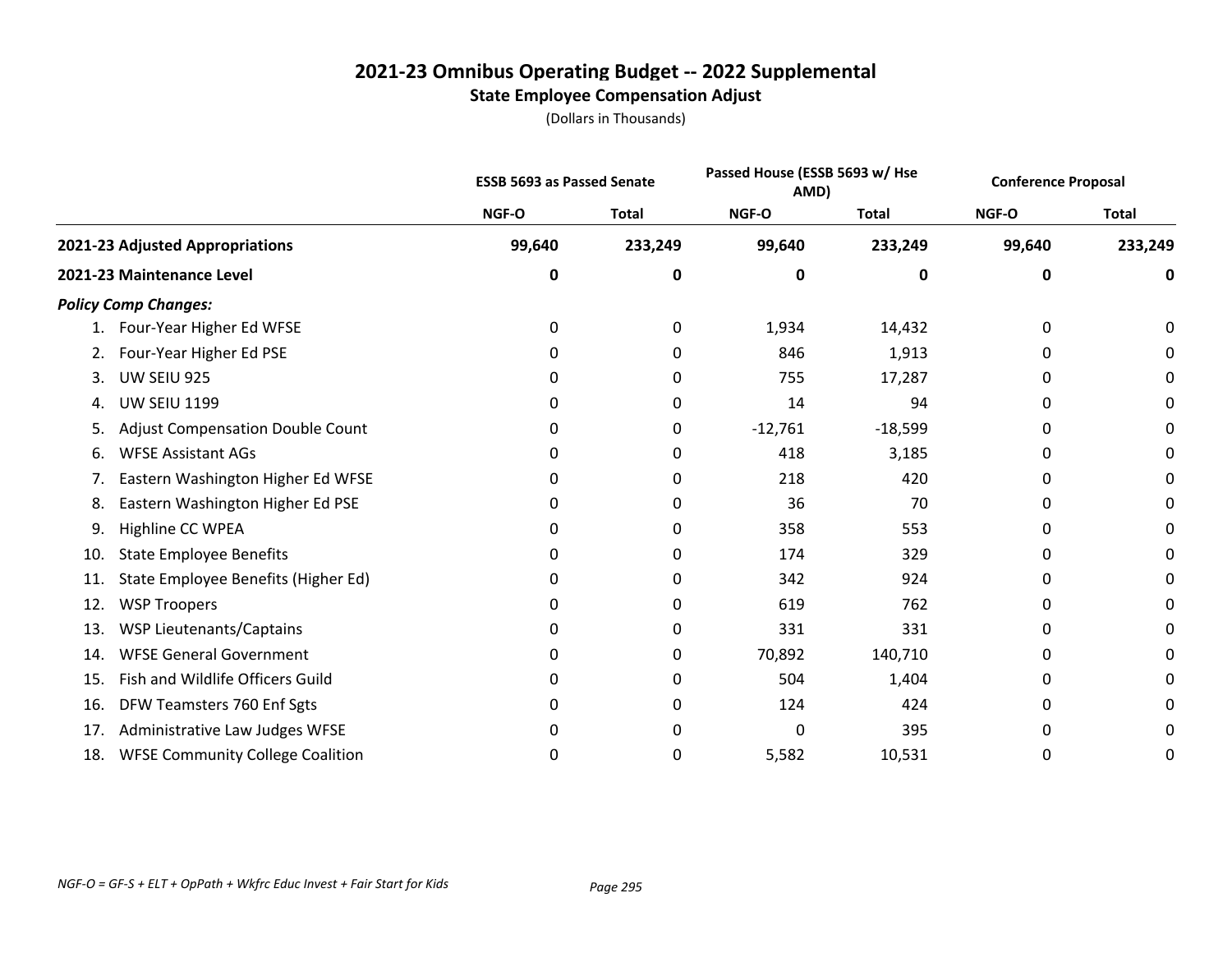# **2021-23 Omnibus Operating Budget -- 2022 Supplemental State Employee Compensation Adjust**

|     |                                          |             | <b>ESSB 5693 as Passed Senate</b> |         | Passed House (ESSB 5693 w/ Hse<br>AMD) |        | <b>Conference Proposal</b> |
|-----|------------------------------------------|-------------|-----------------------------------|---------|----------------------------------------|--------|----------------------------|
|     |                                          | NGF-O       | <b>Total</b>                      | NGF-O   | <b>Total</b>                           | NGF-O  | <b>Total</b>               |
| 19. | Rep Employee Health Benefits             | 0           | 0                                 | 612     | 1,052                                  | 0      | 0                          |
| 20. | Rep Empl Hlth Benefits (Higher Ed)       | 0           | 0                                 | 90      | 368                                    | 0      | 0                          |
| 21. | Fish & Wildlife Professionals            | 0           | 0                                 | 1,404   | 4,029                                  | 0      | O                          |
| 22. | Teamsters 117 DOC                        | 0           | 0                                 | 61,949  | 62,070                                 | 0      |                            |
| 23. | Teamsters 117 DES                        | 0           | 0                                 | 0       | 127                                    | 0      |                            |
| 24. | <b>WPEA General Government</b>           | 0           | 0                                 | 5,459   | 9,264                                  | 0      | 0                          |
| 25. | <b>WPEA Community College Coalition</b>  | 0           | 0                                 | 4,529   | 8,073                                  | 0      | 0                          |
| 26. | PTE Local 17 General Government          | 0           | 0                                 | 11      | 11                                     | 0      | 0                          |
| 27. | <b>Coalition of Unions</b>               | 0           | 0                                 | 1,845   | 4,568                                  | 0      | 0                          |
| 28. | Non-Rep General Wage Increase            | 0           | 0                                 | 25,110  | 48,544                                 | 0      | 0                          |
| 29. | Non-Rep Gen Wage Incr (Higher Ed)        | 0           | 0                                 | 38,547  | 113,713                                | 0      | 0                          |
| 30. | SEIU 1199 General Government             | 0           | 0                                 | 5,736   | 7,792                                  | 0      | 0                          |
| 31. | <b>Updated PEBB Rate</b>                 | 0           | 0                                 | 14,593  | 26,134                                 | 0      | 0                          |
| 32. | Updated PEBB Rate (Higher Ed)            | 0           | 0                                 | 8,034   | 24,065                                 | 0      | 0                          |
| 33. | PERS & TRS Plan 1 Benefit Increase       | 0           | 0                                 | 18,094  | 21,586                                 | 0      | 0                          |
| 34. | <b>PSERS Total Disability</b>            | 0           | 0                                 | 300     | 300                                    | 0      | 0                          |
| 35. | <b>Recruit and Retention Adjustments</b> | 0           | 0                                 | 50,000  | 84,340                                 | 50,000 | 84,340                     |
| 36. | Definition of Veteran                    | 0           | 0                                 | 200     | 200                                    | 0      | 0                          |
| 37. | <b>WSU Police Guild</b>                  | 0           | 0                                 | 31      | 59                                     | 0      | 0                          |
| 38. | Yakima Valley WPEA                       | 0           | 0                                 | 227     | 403                                    | 0      | 0                          |
|     | <b>Policy -- Comp Total</b>              | $\mathbf 0$ | 0                                 | 307,157 | 591,863                                | 50,000 | 84,340                     |
|     | <b>Total Policy Changes</b>              | 0           | 0                                 | 307,157 | 591,863                                | 50,000 | 84,340                     |
|     | 2021-23 Policy Level                     | 0           | 0                                 | 307,157 | 591,863                                | 50,000 | 84,340                     |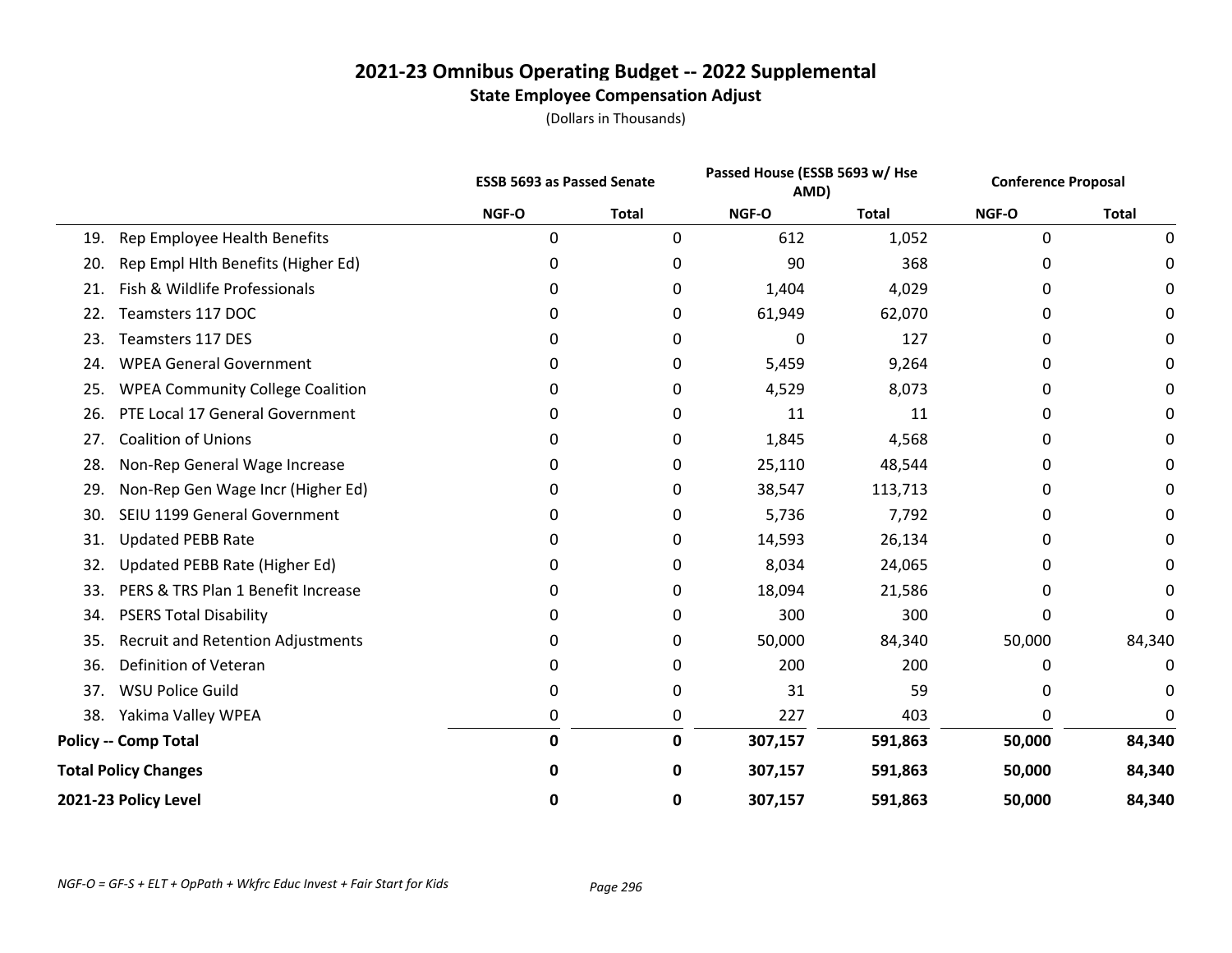## **2021-23 Omnibus Operating Budget -- 2022 Supplemental Contributions to Retirement Systems**

|                                 | <b>ESSB 5693 as Passed Senate</b> |         | Passed House (ESSB 5693 w/ Hse<br>AMD) |         | <b>Conference Proposal</b> |         |
|---------------------------------|-----------------------------------|---------|----------------------------------------|---------|----------------------------|---------|
|                                 | <b>NGF-O</b>                      | Total   | NGF-O                                  | Total   | NGF-O                      | Total   |
| 2021-23 Original Appropriations | 176,100                           | 193.977 | 176.100                                | 193.977 | 176.100                    | 193,977 |
| 2021-23 Maintenance Level       | 176,100                           | 193.977 | 176.100                                | 193.977 | 176.100                    | 193,977 |
| 2021-23 Policy Level            | 176,100                           | 193,977 | 176,100                                | 193,977 | 176,100                    | 193,977 |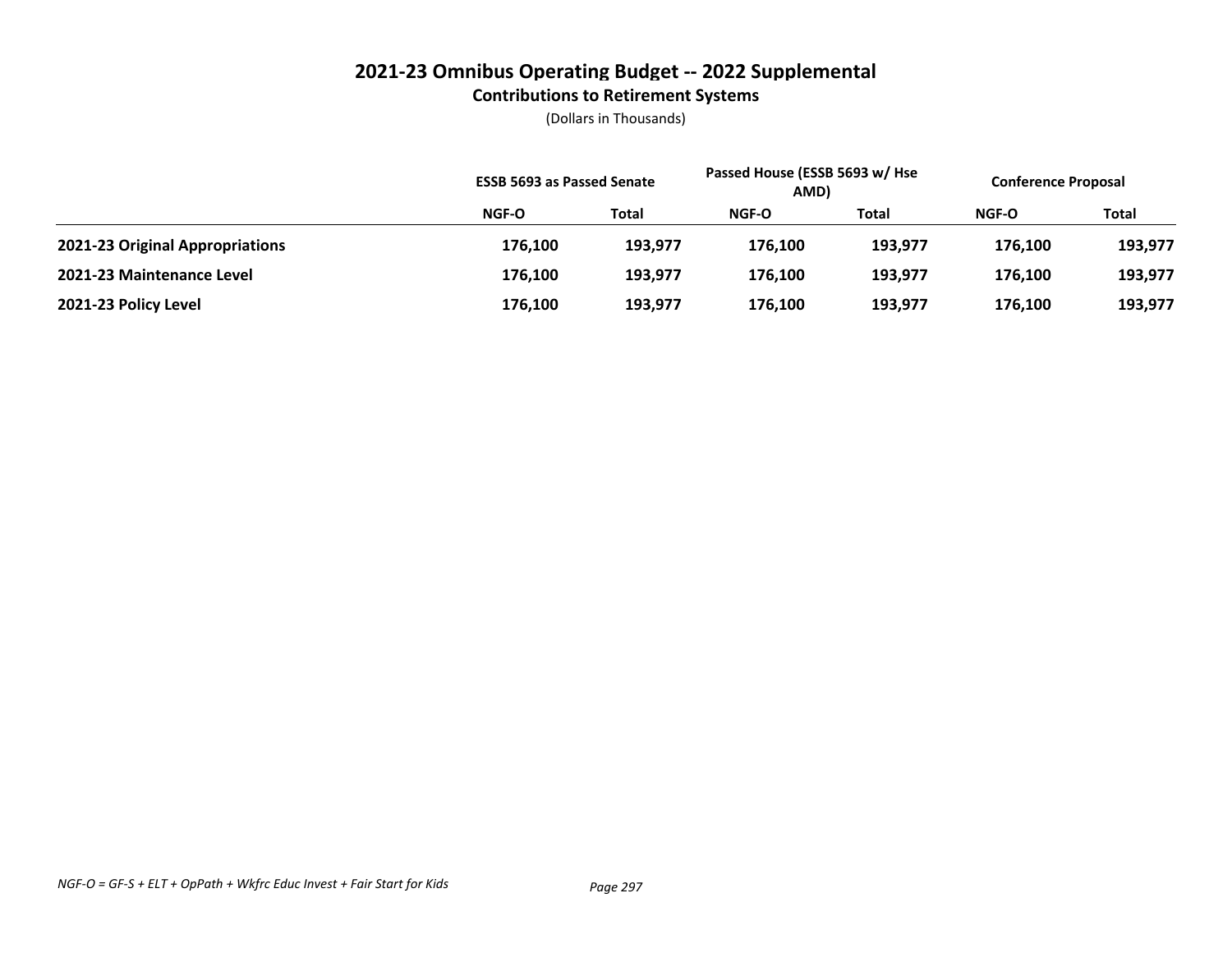### **2021-23 Omnibus Operating Budget -- 2022 Supplemental Contributions to Retirement Systems Law Enforcement Officers' Retirement System**

|                                 | <b>ESSB 5693 as Passed Senate</b> |         | Passed House (ESSB 5693 w/ Hse<br>AMD) |         | <b>Conference Proposal</b> |         |
|---------------------------------|-----------------------------------|---------|----------------------------------------|---------|----------------------------|---------|
|                                 | NGF-O                             | Total   | NGF-O                                  | Total   | <b>NGF-O</b>               | Total   |
| 2021-23 Original Appropriations | 168,800                           | 168,800 | 168.800                                | 168,800 | 168,800                    | 168,800 |
| 2021-23 Maintenance Level       | 168,800                           | 168,800 | 168.800                                | 168.800 | 168,800                    | 168,800 |
| 2021-23 Policy Level            | 168,800                           | 168,800 | 168,800                                | 168,800 | 168,800                    | 168,800 |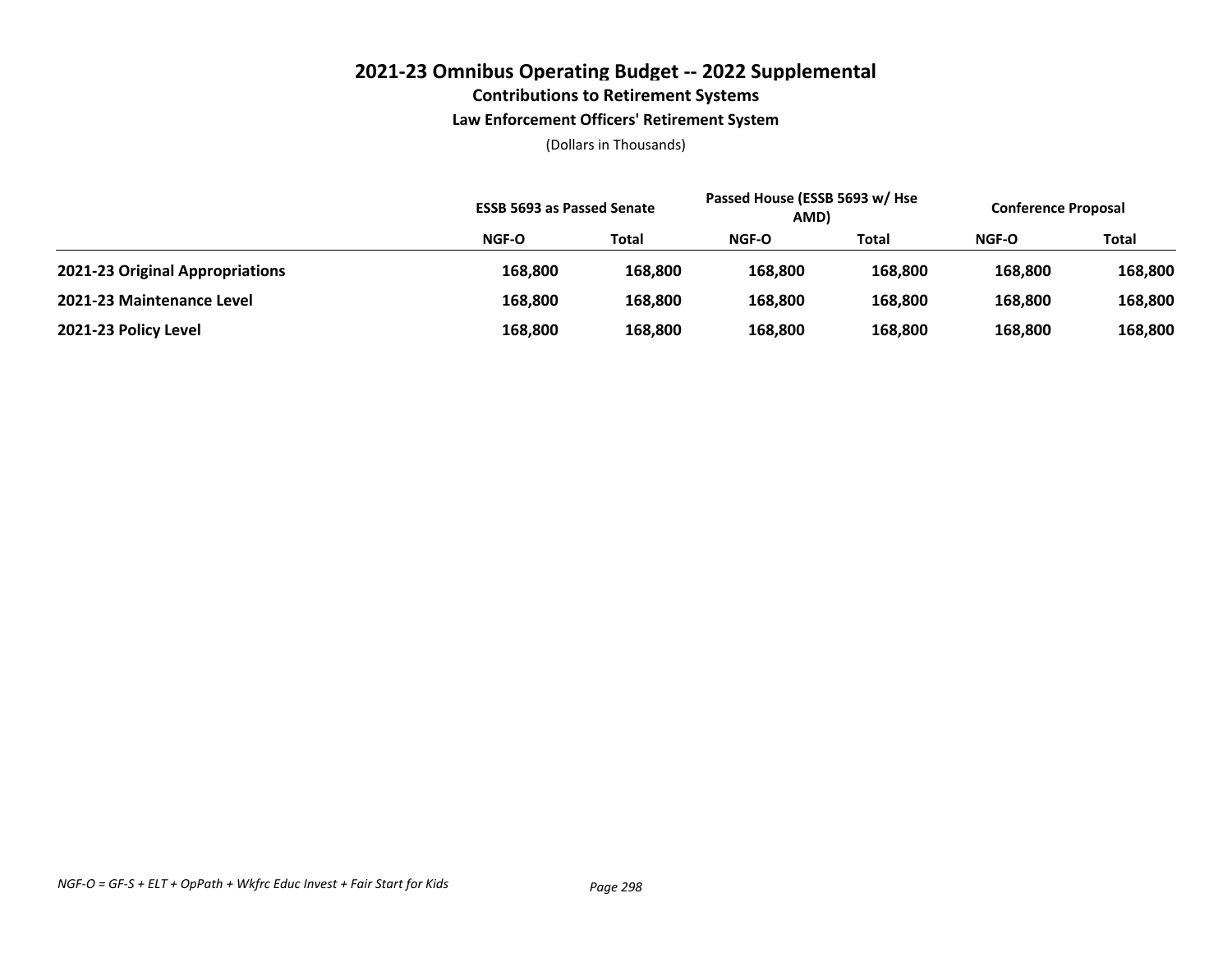# **2021-23 Omnibus Operating Budget -- 2022 Supplemental Contributions to Retirement Systems**

#### **Judicial Retirement System**

|                                 | <b>ESSB 5693 as Passed Senate</b> |              | Passed House (ESSB 5693 w/ Hse<br>AMD) |        | <b>Conference Proposal</b> |              |
|---------------------------------|-----------------------------------|--------------|----------------------------------------|--------|----------------------------|--------------|
|                                 | NGF-O                             | <b>Total</b> | NGF-O                                  | Total  | <b>NGF-O</b>               | <b>Total</b> |
| 2021-23 Original Appropriations | 6,700                             | 13,800       | 6,700                                  | 13,800 | 6,700                      | 13,800       |
| 2021-23 Maintenance Level       | 6,700                             | 13,800       | 6,700                                  | 13,800 | 6,700                      | 13,800       |
| 2021-23 Policy Level            | 6,700                             | 13,800       | 6,700                                  | 13,800 | 6,700                      | 13,800       |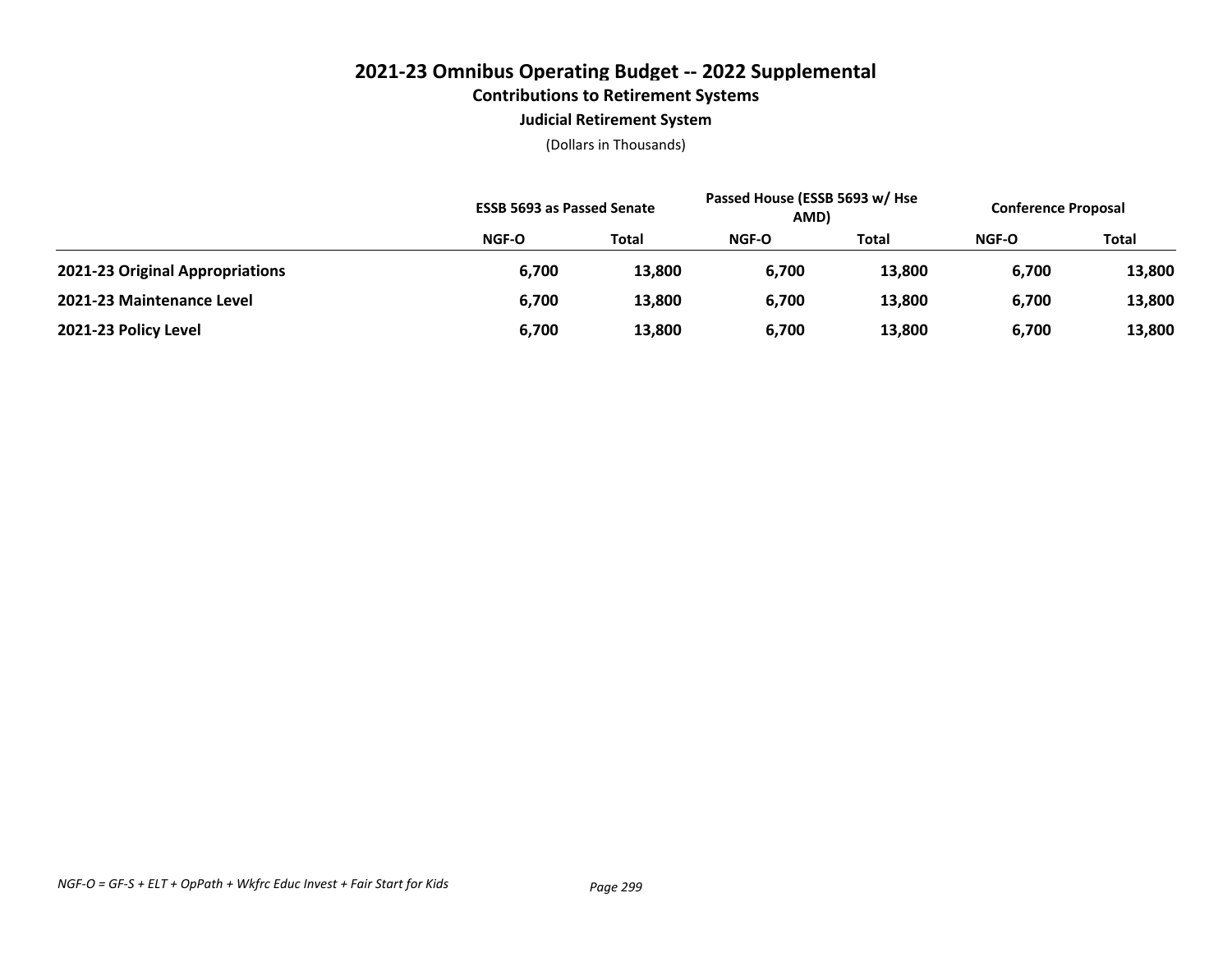# **2021-23 Omnibus Operating Budget -- 2022 Supplemental Contributions to Retirement Systems Judges Retirement**

|                                 |       | <b>ESSB 5693 as Passed Senate</b> |       | Passed House (ESSB 5693 w/ Hse<br>AMD) |              | <b>Conference Proposal</b> |  |
|---------------------------------|-------|-----------------------------------|-------|----------------------------------------|--------------|----------------------------|--|
|                                 | NGF-O | Total                             | NGF-O | <b>Total</b>                           | <b>NGF-O</b> | <b>Total</b>               |  |
| 2021-23 Original Appropriations | 600   | 600                               | 600   | 600                                    | 600          | 600                        |  |
| 2021-23 Maintenance Level       | 600   | 600                               | 600   | 600                                    | 600          | 600                        |  |
| 2021-23 Policy Level            | 600   | 600                               | 600   | 600                                    | 600          | 600                        |  |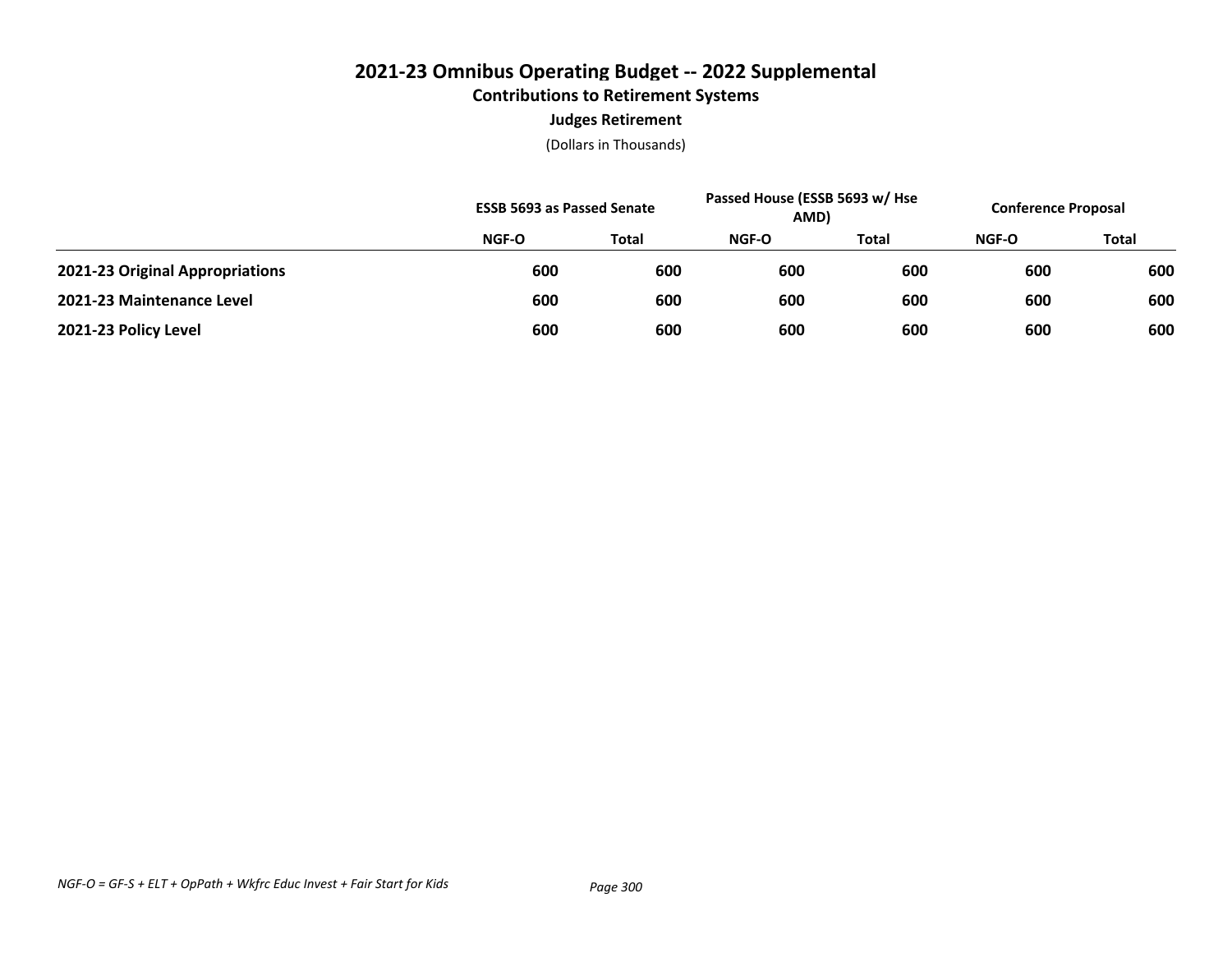### **2021-23 Omnibus Operating Budget -- 2022 Supplemental Contributions to Retirement Systems**

#### **Volunteer Firefighters' Retirement System**

|                                 | <b>ESSB 5693 as Passed Senate</b> |        | Passed House (ESSB 5693 w/ Hse<br>AMD) |              | <b>Conference Proposal</b> |              |
|---------------------------------|-----------------------------------|--------|----------------------------------------|--------------|----------------------------|--------------|
|                                 | NGF-O                             | Total  | <b>NGF-O</b>                           | <b>Total</b> | <b>NGF-O</b>               | <b>Total</b> |
| 2021-23 Original Appropriations |                                   | 10,777 | 0                                      | 10,777       |                            | 10,777       |
| 2021-23 Maintenance Level       |                                   | 10,777 | 0                                      | 10,777       |                            | 10,777       |
| 2021-23 Policy Level            |                                   | 10,777 | 0                                      | 10,777       |                            | 10,777       |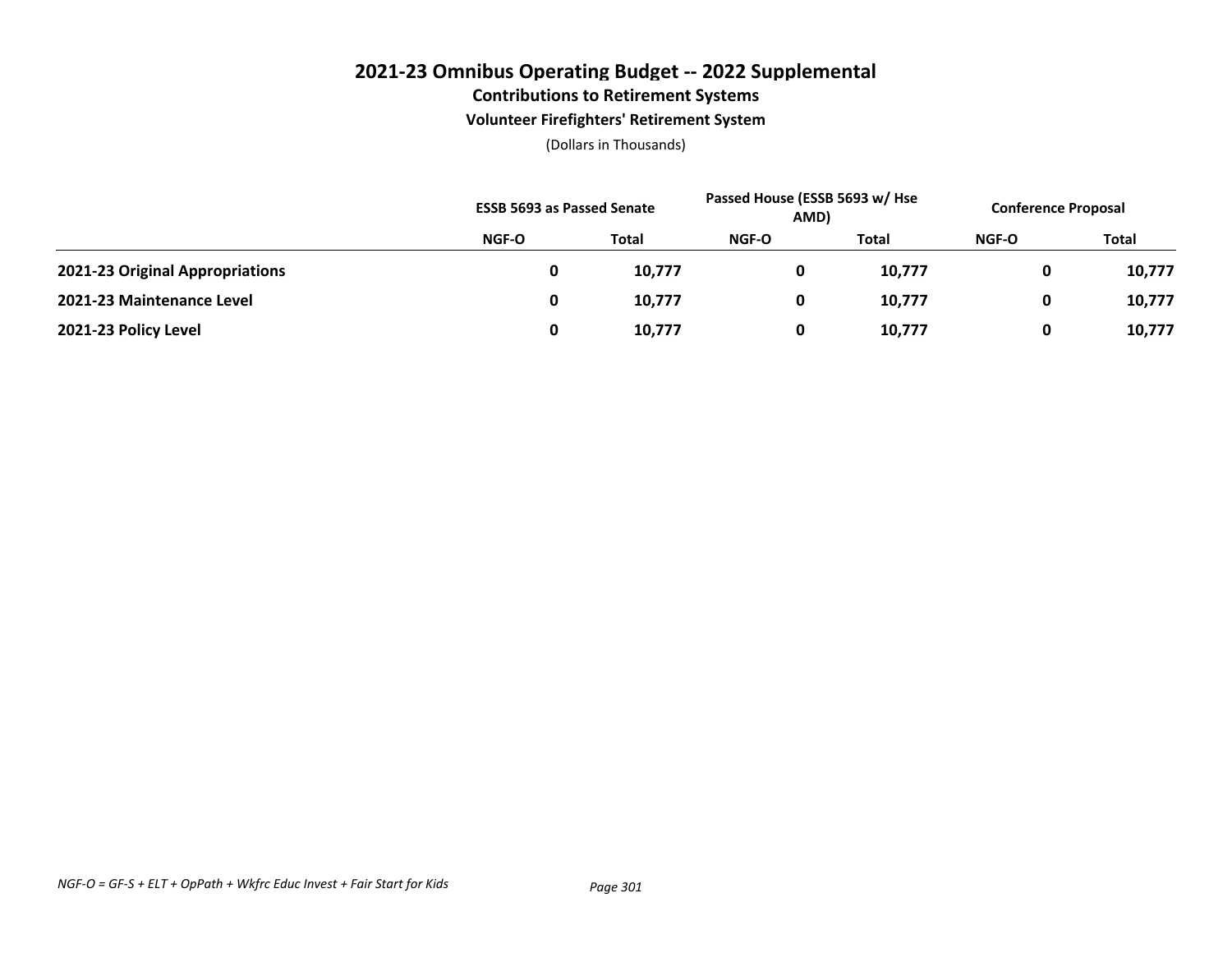# **2021-23 Omnibus Operating Budget -- 2022 Supplemental Energy Facility Site Eval Council**

|                                 | <b>ESSB 5693 as Passed Senate</b> |           | Passed House (ESSB 5693 w/ Hse<br>AMD) |              | <b>Conference Proposal</b> |              |
|---------------------------------|-----------------------------------|-----------|----------------------------------------|--------------|----------------------------|--------------|
|                                 | <b>NGF-O</b>                      | Total     | <b>NGF-O</b>                           | <b>Total</b> | <b>NGF-O</b>               | <b>Total</b> |
| 2021-23 Original Appropriations | $\mathbf 0$                       | $\pmb{0}$ | 0                                      | 0            | 0                          | 0            |
| 2021-23 Maintenance Level       | 0                                 | 0         | 0                                      | 0            | 0                          | 0            |
| <b>Policy Other Changes:</b>    |                                   |           |                                        |              |                            |              |
| 1. Clean Energy Facility Siting | 0                                 | 0         | 568                                    | 5,351        | 568                        | 5,351        |
| 2. EFSEC Reviews & Rulemaking   | 0                                 | 0         | 208                                    | 208          | 208                        | 208          |
| 3. Electric Grid Evaluation     | 0                                 | 0         | 400                                    | 400          | 0                          | 0            |
| <b>Policy -- Other Total</b>    | 0                                 | 0         | 1,176                                  | 5,959        | 776                        | 5,559        |
| <b>Policy Transfer Changes:</b> |                                   |           |                                        |              |                            |              |
| 4. EFSEC Operating Costs        | 0                                 | 0         | 0                                      | 8,333        | 0                          | 8,333        |
| <b>Policy -- Transfer Total</b> | 0                                 | 0         | 0                                      | 8,333        | 0                          | 8,333        |
| <b>Total Policy Changes</b>     | 0                                 | $\pmb{0}$ | 1,176                                  | 14,292       | 776                        | 13,892       |
| 2021-23 Policy Level            | 0                                 | $\pmb{0}$ | 1,176                                  | 14,292       | 776                        | 13,892       |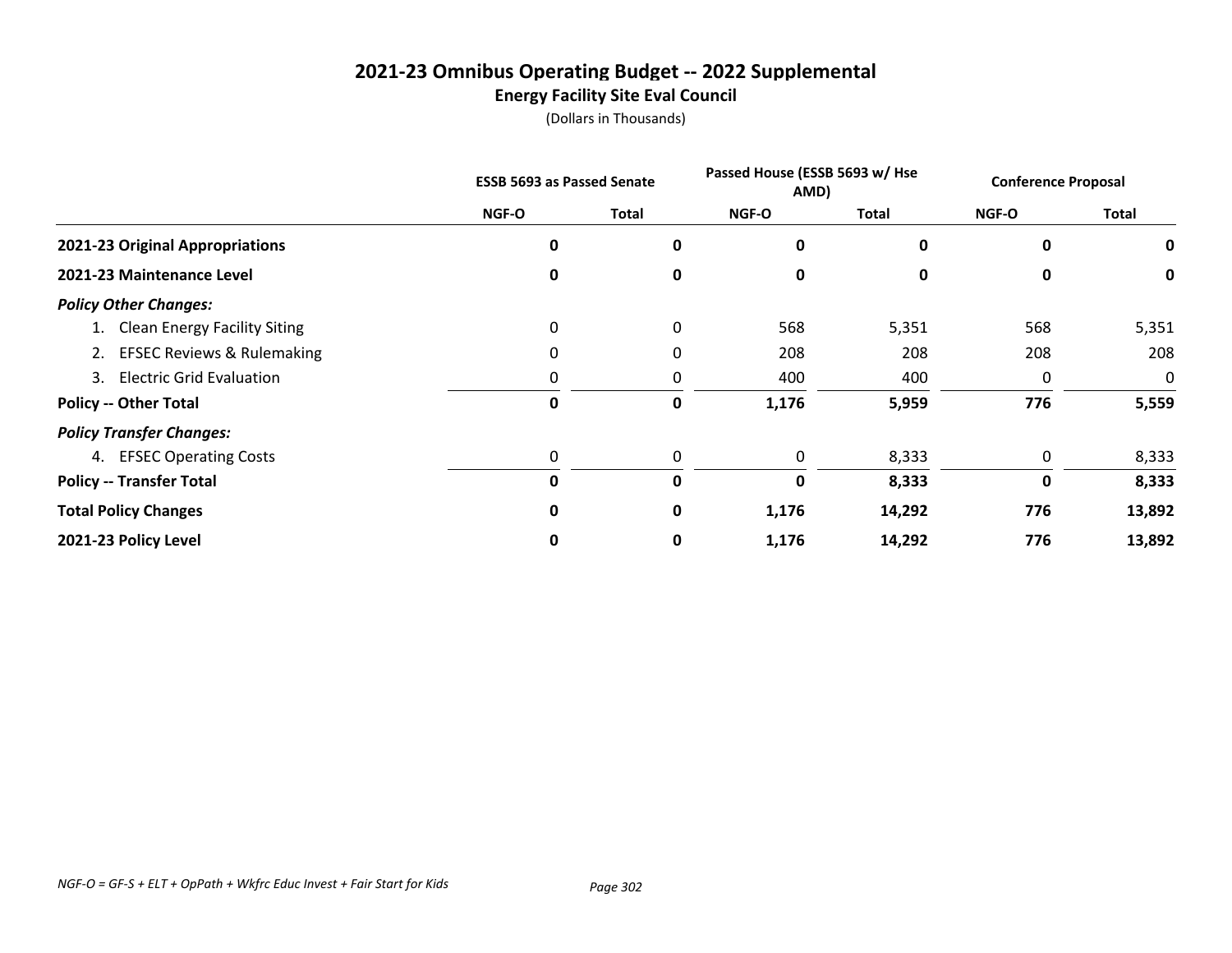## **2021-23 Omnibus Operating Budget -- 2022 Supplemental State Legislative Labor Relations**

|                                 | <b>ESSB 5693 as Passed Senate</b> |           | Passed House (ESSB 5693 w/ Hse<br>AMD) |       | <b>Conference Proposal</b> |             |
|---------------------------------|-----------------------------------|-----------|----------------------------------------|-------|----------------------------|-------------|
|                                 | <b>NGF-O</b>                      | Total     | <b>NGF-O</b>                           | Total | <b>NGF-O</b>               | Total       |
| 2021-23 Original Appropriations | 0                                 | 0         | 0                                      | 0     | 0                          | $\mathbf 0$ |
| 2021-23 Maintenance Level       | 0                                 | 0         | 0                                      | 0     | 0                          | 0           |
| <b>Policy Other Changes:</b>    |                                   |           |                                        |       |                            |             |
| 1. Startup Funding              | 0                                 | 0         | 947                                    | 947   | 947                        | 947         |
| <b>Policy -- Other Total</b>    | 0                                 | 0         | 947                                    | 947   | 947                        | 947         |
| <b>Total Policy Changes</b>     | 0                                 | $\pmb{0}$ | 947                                    | 947   | 947                        | 947         |
| 2021-23 Policy Level            | 0                                 | 0         | 947                                    | 947   | 947                        | 947         |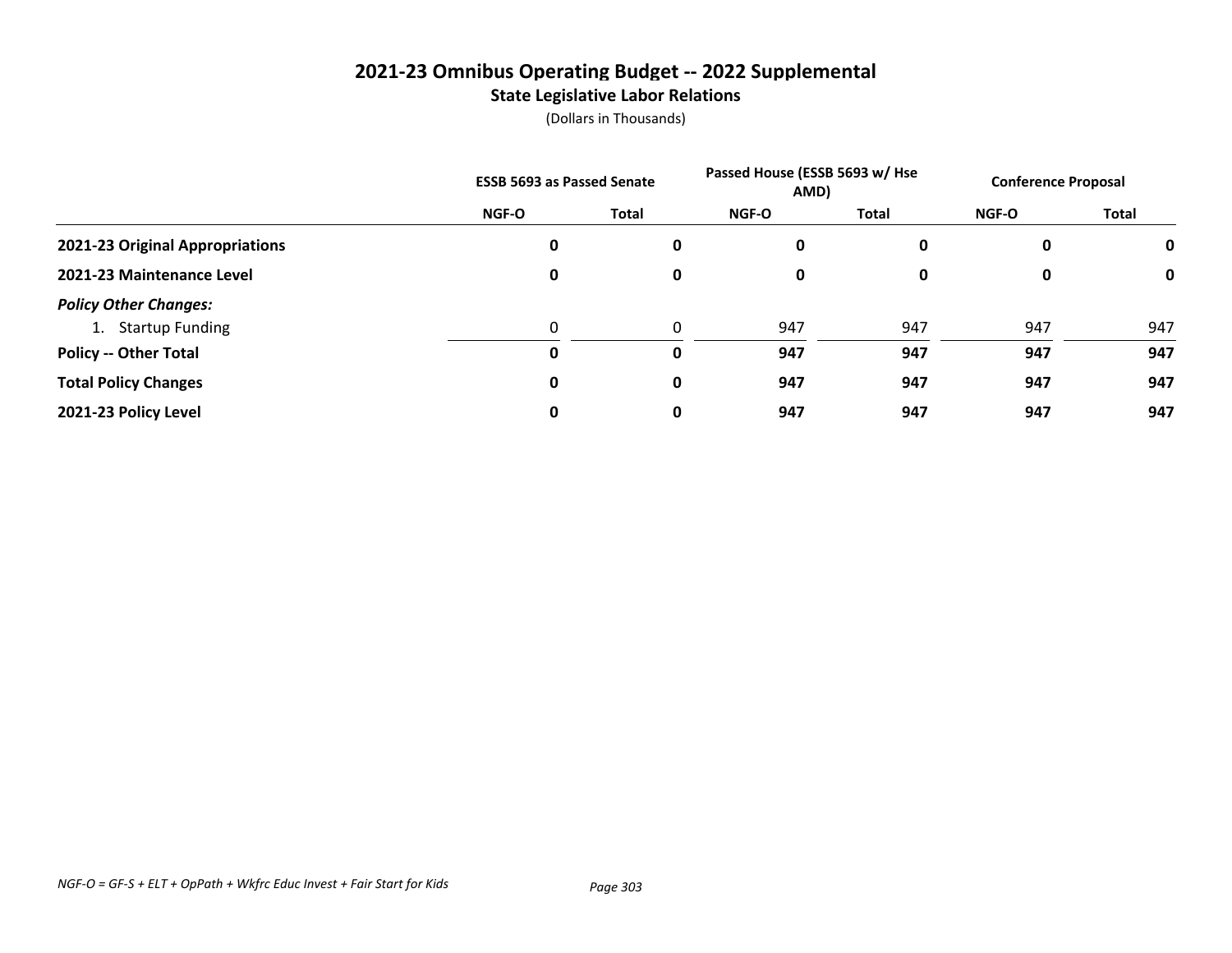# **2021-23 Omnibus Operating Budget -- 2022 Supplemental Washington State Leadership Board**

|                                 | <b>ESSB 5693 as Passed Senate</b> |              | Passed House (ESSB 5693 w/ Hse<br>AMD) |          | <b>Conference Proposal</b> |              |
|---------------------------------|-----------------------------------|--------------|----------------------------------------|----------|----------------------------|--------------|
|                                 | NGF-O                             | <b>Total</b> | NGF-O                                  | Total    | NGF-O                      | <b>Total</b> |
| 2021-23 Original Appropriations | 0                                 | 0            | 0                                      | 0        | 0                          | 0            |
| 2021-23 Maintenance Level       | 0                                 | 0            | 0                                      | 0        | 0                          | 0            |
| <b>Policy Other Changes:</b>    |                                   |              |                                        |          |                            |              |
| 1. WSLB Programming             | 0                                 | 450          | 0                                      | 0        | 0                          | 450          |
| <b>Policy -- Other Total</b>    | 0                                 | 450          | 0                                      | 0        | 0                          | 450          |
| <b>Policy Transfer Changes:</b> |                                   |              |                                        |          |                            |              |
| 2. WA State Leadership Board    | 0                                 | 327          | $\Omega$                               | $\Omega$ | 0                          | 327          |
| <b>Policy -- Transfer Total</b> | 0                                 | 327          | O                                      | 0        | 0                          | 327          |
| <b>Total Policy Changes</b>     | 0                                 | 777          | 0                                      | 0        | 0                          | 777          |
| 2021-23 Policy Level            | 0                                 | 777          | 0                                      | 0        | 0                          | 777          |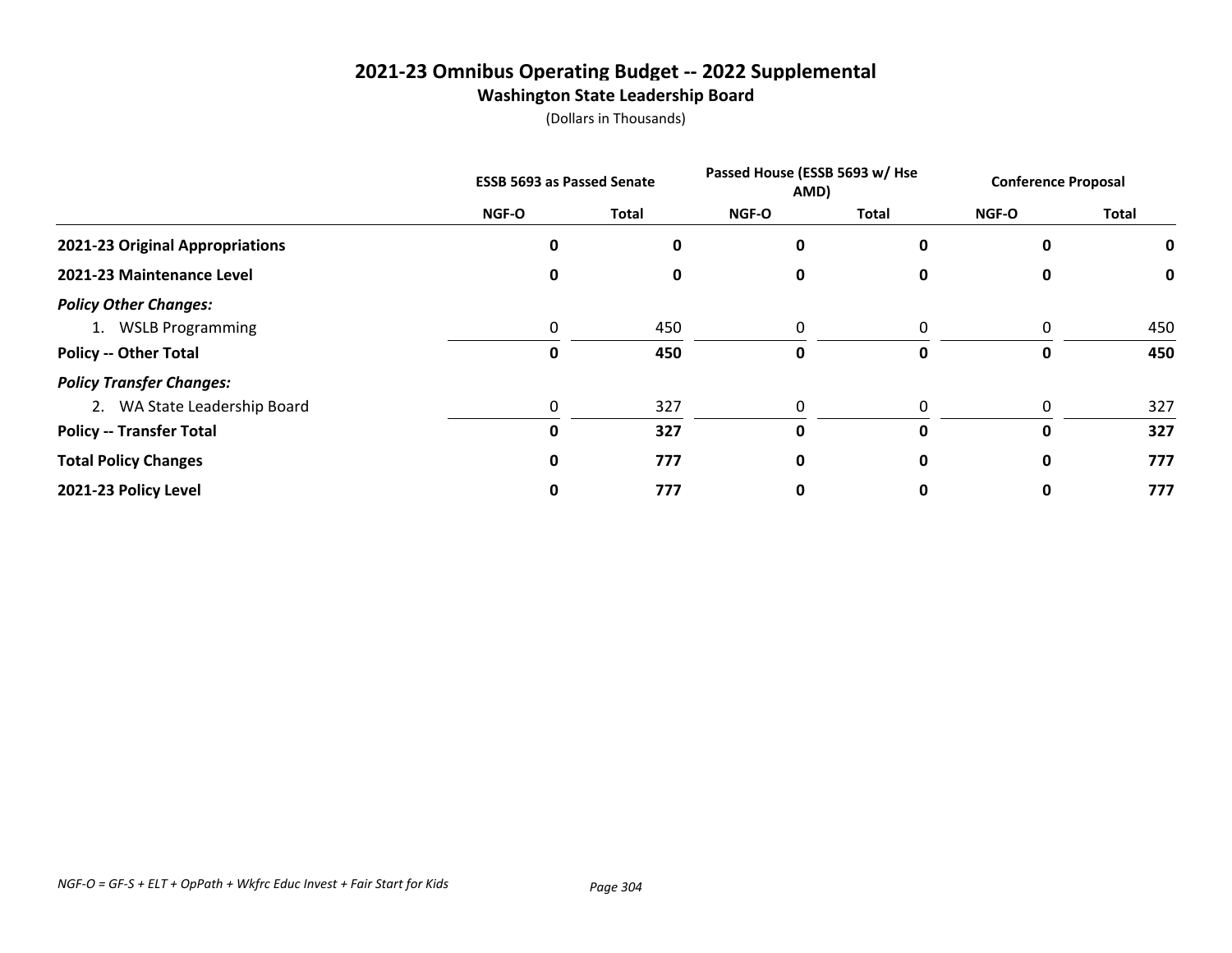#### **2021-23 Omnibus Operating Budget -- 2022 Supplemental Bond Retirement and Interest**

|                                 | <b>ESSB 5693 as Passed Senate</b> |              | Passed House (ESSB 5693 w/ Hse<br>AMD) |           | <b>Conference Proposal</b> |           |
|---------------------------------|-----------------------------------|--------------|----------------------------------------|-----------|----------------------------|-----------|
|                                 | NGF-O                             | <b>Total</b> | NGF-O                                  | Total     | NGF-O                      | Total     |
| 2021-23 Original Appropriations | 2,650,378                         | 2,724,429    | 2,650,378                              | 2,724,429 | 2,650,378                  | 2,724,429 |
| 2021-23 Maintenance Level       | 2,616,328                         | 2.699.162    | 2,616,328                              | 2,699,162 | 2,610,318                  | 2,693,152 |
| 2021-23 Policy Level            | 2,616,328                         | 2,699,162    | 2,616,328                              | 2,699,162 | 2,610,318                  | 2,693,152 |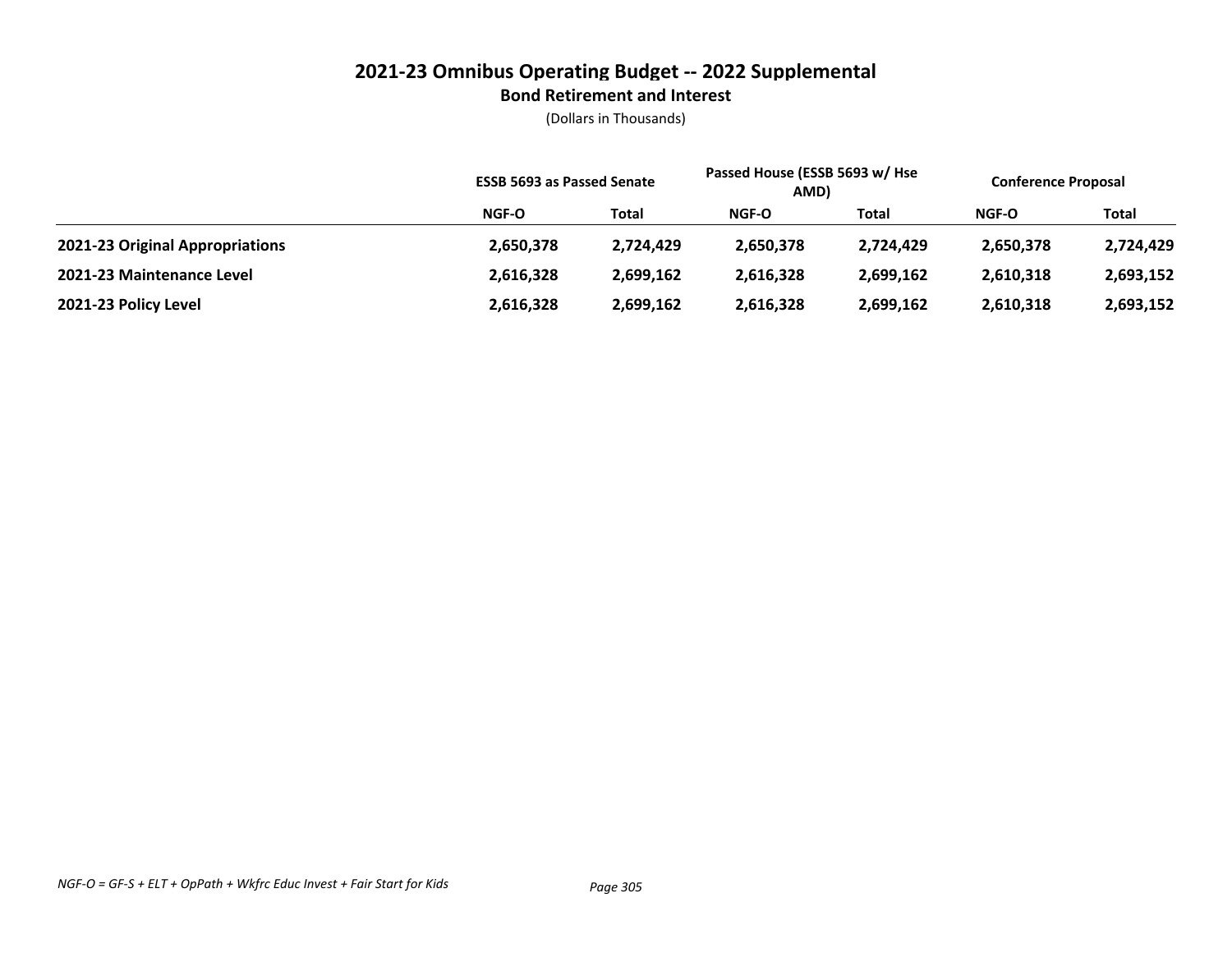# **2021-23 Omnibus Operating Budget -- 2022 Supplemental Bond Retirement and Interest**

#### **Debt Subject to the Debt Limit**

|                                 | <b>ESSB 5693 as Passed Senate</b> |           | Passed House (ESSB 5693 w/ Hse<br>AMD) |           | <b>Conference Proposal</b> |           |
|---------------------------------|-----------------------------------|-----------|----------------------------------------|-----------|----------------------------|-----------|
|                                 | <b>NGF-O</b>                      | Total     | NGF-O                                  | Total     | <b>NGF-O</b>               | Total     |
| 2021-23 Original Appropriations | 2,647,578                         | 2,661,073 | 2,647,578                              | 2,661,073 | 2,647,578                  | 2,661,073 |
| 2021-23 Maintenance Level       | 2,613,528                         | 2,634,023 | 2,613,528                              | 2,634,023 | 2,607,518                  | 2,628,013 |
| 2021-23 Policy Level            | 2,613,528                         | 2,634,023 | 2,613,528                              | 2,634,023 | 2,607,518                  | 2,628,013 |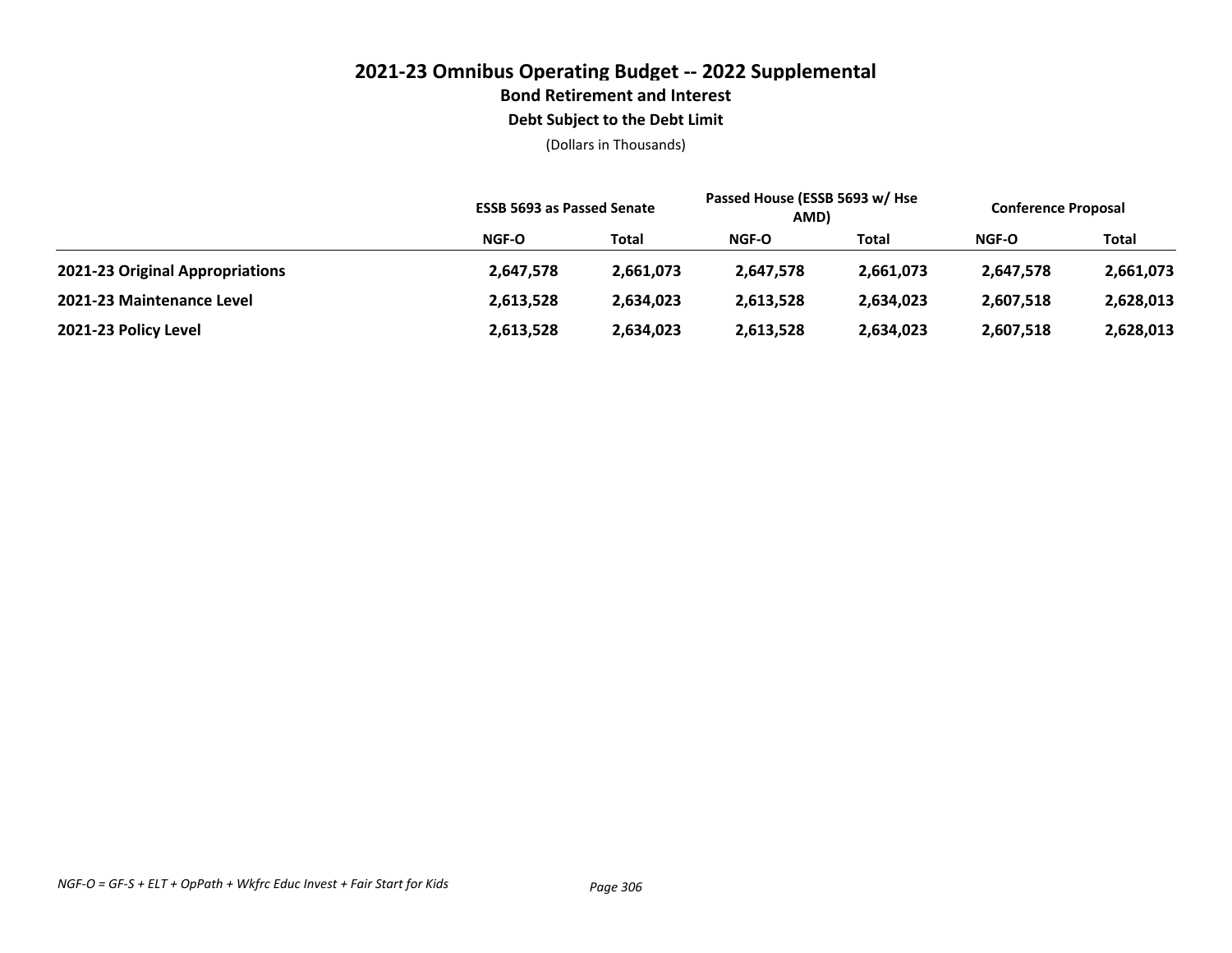# **2021-23 Omnibus Operating Budget -- 2022 Supplemental Bond Retirement and Interest Reimbursable Debt**

|                                 | <b>ESSB 5693 as Passed Senate</b> |              | Passed House (ESSB 5693 w/ Hse<br>AMD) |        | <b>Conference Proposal</b> |              |
|---------------------------------|-----------------------------------|--------------|----------------------------------------|--------|----------------------------|--------------|
|                                 | NGF-O                             | <b>Total</b> | <b>NGF-O</b>                           | Total  | <b>NGF-O</b>               | <b>Total</b> |
| 2021-23 Original Appropriations |                                   | 57,954       | 0                                      | 57.954 | 0                          | 57,954       |
| 2021-23 Maintenance Level       |                                   | 57,954       | 0                                      | 57,954 | 0                          | 57,954       |
| 2021-23 Policy Level            |                                   | 57,954       | 0                                      | 57,954 | 0                          | 57,954       |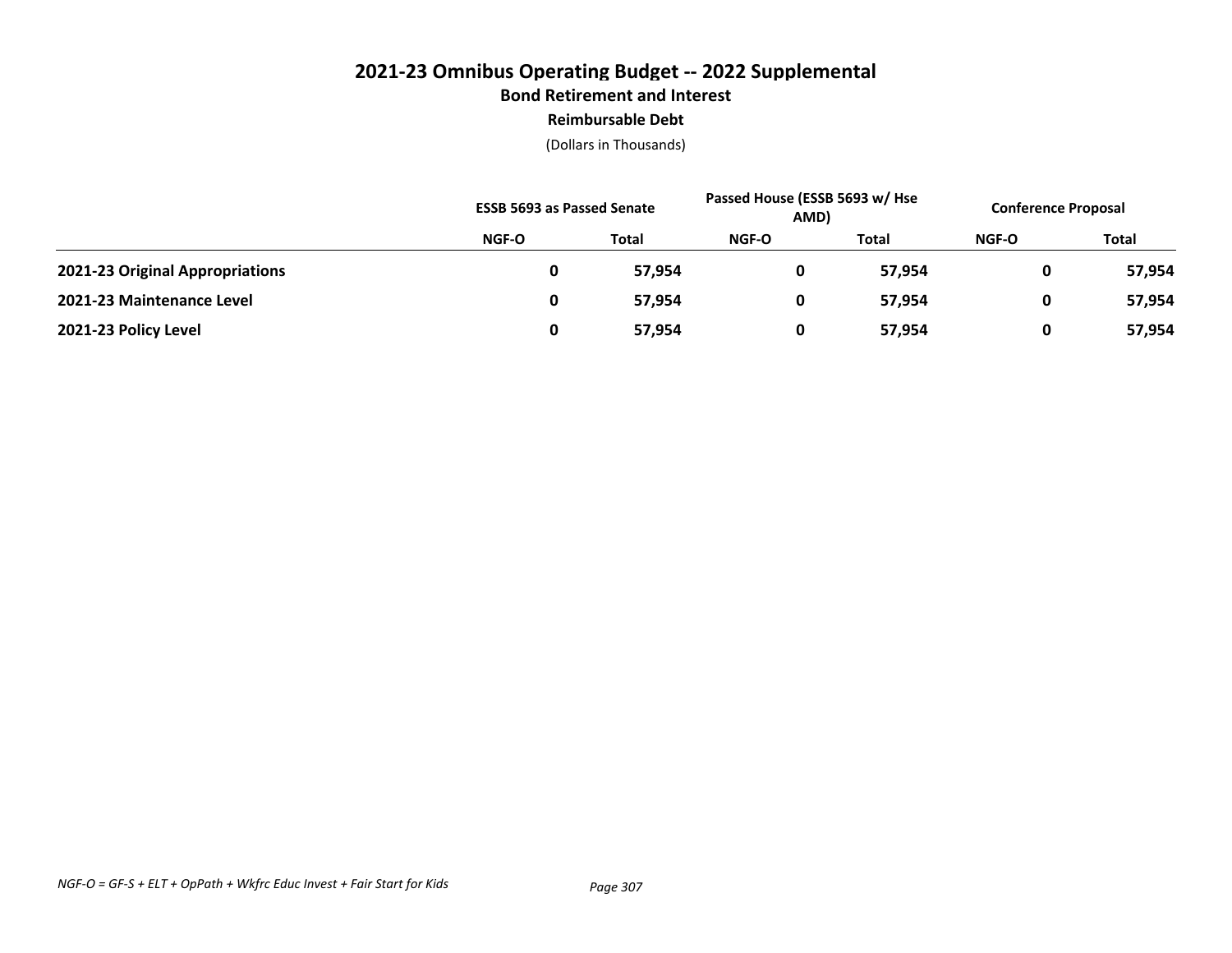## **2021-23 Omnibus Operating Budget -- 2022 Supplemental Bond Retirement and Interest Other Revenue Bonds**

|                                 | <b>ESSB 5693 as Passed Senate</b> |              | Passed House (ESSB 5693 w/ Hse<br>AMD) |       | <b>Conference Proposal</b> |              |
|---------------------------------|-----------------------------------|--------------|----------------------------------------|-------|----------------------------|--------------|
|                                 | NGF-O                             | <b>Total</b> | NGF-O                                  | Total | NGF-O                      | <b>Total</b> |
| 2021-23 Original Appropriations |                                   |              |                                        |       |                            |              |
| 2021-23 Maintenance Level       |                                   |              |                                        |       |                            | 0            |
| 2021-23 Policy Level            |                                   |              |                                        |       |                            | 0            |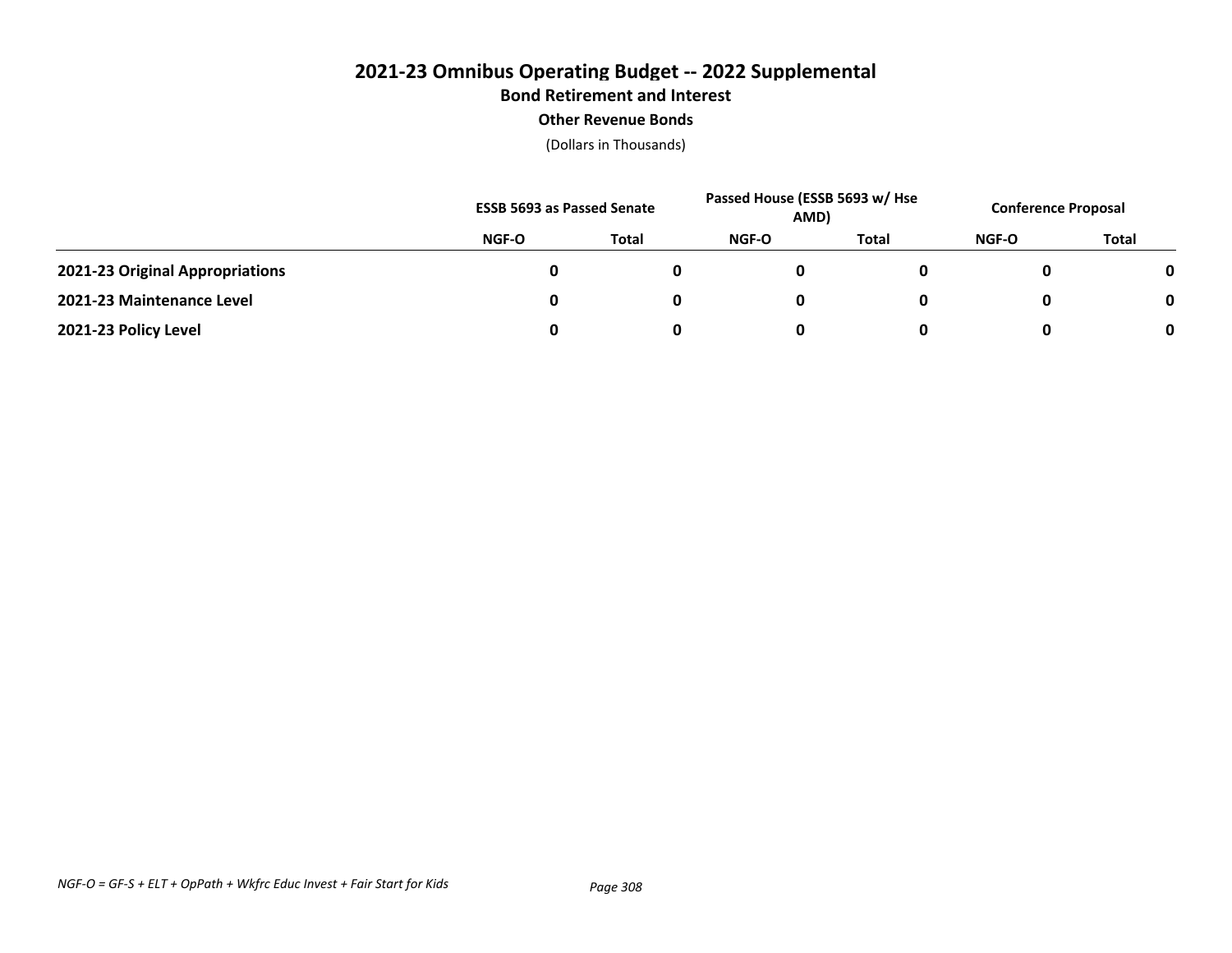# **2021-23 Omnibus Operating Budget -- 2022 Supplemental Bond Retirement and Interest Bond Sale Expenses**

|                                 | <b>ESSB 5693 as Passed Senate</b> |              | Passed House (ESSB 5693 w/ Hse<br>AMD) |       | <b>Conference Proposal</b> |              |
|---------------------------------|-----------------------------------|--------------|----------------------------------------|-------|----------------------------|--------------|
|                                 | NGF-O                             | <b>Total</b> | NGF-O                                  | Total | <b>NGF-O</b>               | <b>Total</b> |
| 2021-23 Original Appropriations | 2,800                             | 5,402        | 2,800                                  | 5,402 | 2,800                      | 5,402        |
| 2021-23 Maintenance Level       | 2,800                             | 7,185        | 2,800                                  | 7,185 | 2,800                      | 7,185        |
| 2021-23 Policy Level            | 2,800                             | 7,185        | 2,800                                  | 7,185 | 2,800                      | 7,185        |